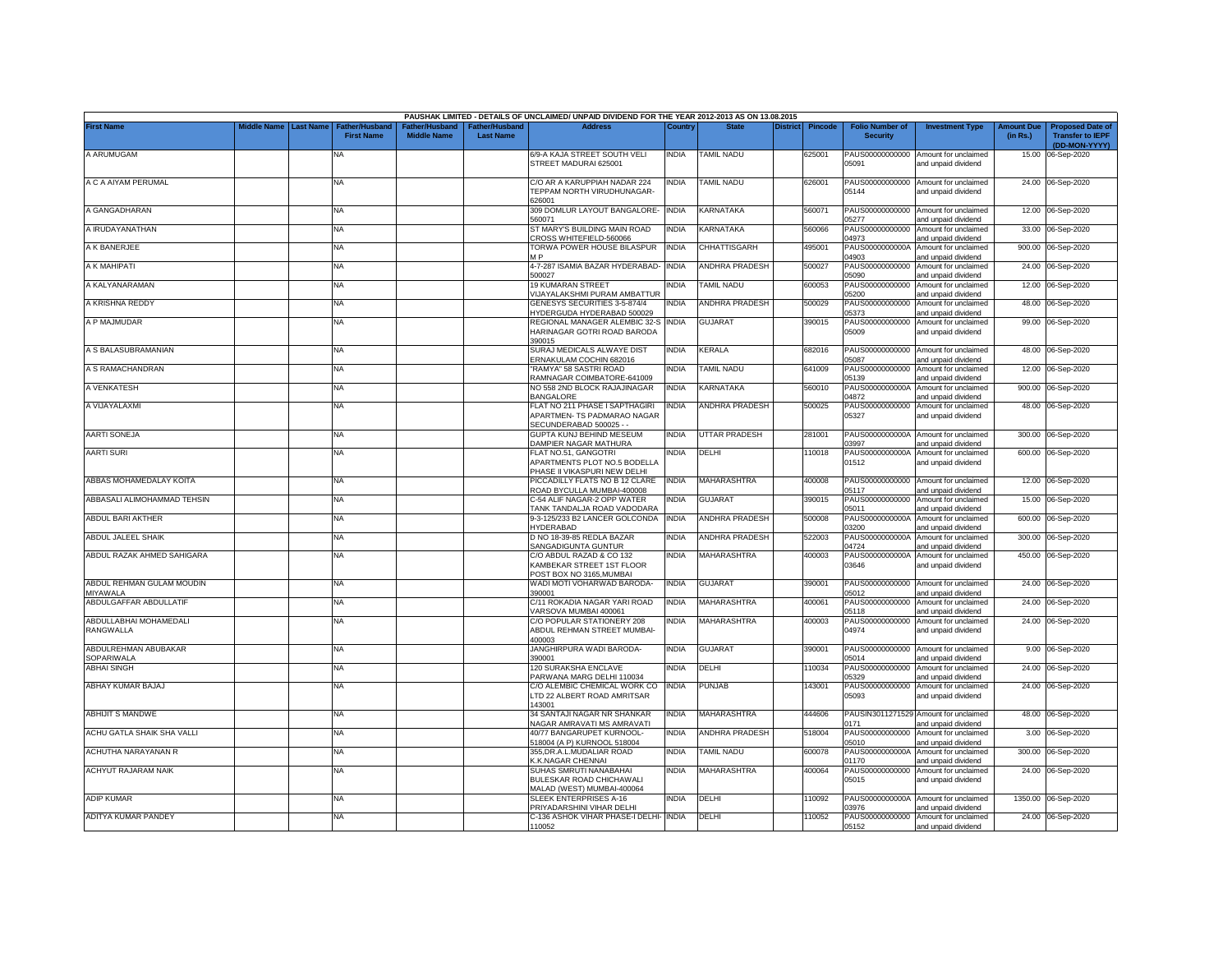|                               |             |                  |                                            |                                      |                                    | PAUSHAK LIMITED - DETAILS OF UNCLAIMED/ UNPAID DIVIDEND FOR THE YEAR 2012-2013 AS ON 13.08.2015 |                       |                       |          |                  |                                           |                                                              |                               |                                                                     |
|-------------------------------|-------------|------------------|--------------------------------------------|--------------------------------------|------------------------------------|-------------------------------------------------------------------------------------------------|-----------------------|-----------------------|----------|------------------|-------------------------------------------|--------------------------------------------------------------|-------------------------------|---------------------------------------------------------------------|
| <b>First Name</b>             | Middle Name | <b>Last Name</b> | <b>Father/Husband</b><br><b>First Name</b> | Father/Husband<br><b>Middle Name</b> | Father/Husband<br><b>Last Name</b> | <b>Address</b>                                                                                  | Country               | <b>State</b>          | District | <b>Pincode</b>   | <b>Folio Number of</b><br><b>Security</b> | <b>Investment Type</b>                                       | <b>Amount Due</b><br>(in Rs.) | <b>Proposed Date of</b><br><b>Transfer to IEPF</b><br>(DD-MON-YYYY) |
| AGRAWAL RAJESH KUMAR          |             |                  | AGRAWAL<br>PURUSOTTAM                      |                                      |                                    | BHIMSERIA HOUSE, PURANI GUDARI INDIA<br>ROAD, P O RAMNA, MUZAFFARPUR                            |                       | <b>BIHAR</b>          |          | 842002           | 2926                                      | PAUSIN3022691044 Amount for unclaimed<br>and unpaid dividend |                               | 150.00 06-Sep-2020                                                  |
| AHMED ADAMBHAI PATEL          |             |                  | LAL<br>ΝA                                  |                                      |                                    | <b>BIHAR</b><br>NEAR MUSJID AKOTA BARODA                                                        | INDIA                 | <b>GUJARAT</b>        |          | 390005           |                                           | PAUS00000000000 Amount for unclaimed                         |                               | 9.00 06-Sep-2020                                                    |
| <b>AJAY K VERMA</b>           |             |                  | NA                                         |                                      |                                    | POCKET A-10 FLAT NO 68-A                                                                        | NDIA                  | DELHI                 |          | 110013           | PAUS00000000000                           | Amount for unclaimed                                         |                               | 3.00 06-Sep-2020                                                    |
|                               |             |                  |                                            |                                      |                                    | KOHINOOR APARTMENTS KALKAJI<br><b>EXTENSION NEW DELHI 110013</b>                                |                       |                       |          |                  | 05390                                     | and unpaid dividend                                          |                               |                                                                     |
| AJAY KUMAR DHIMAN             |             |                  | <b>NA</b>                                  |                                      |                                    | A-150 RAMPRASTHA COLONY P O                                                                     | <b>INDIA</b>          | UTTAR PRADESH         |          | 201011           | PAUS0000000000A                           | Amount for unclaimed                                         |                               | 300.00 06-Sep-2020                                                  |
|                               |             |                  |                                            |                                      |                                    | CHANDER NAGAR GHAZIABAD                                                                         |                       |                       |          |                  | 03888                                     | and unpaid dividend                                          |                               |                                                                     |
| AJAY KUMAR SUD                |             |                  | <b>NA</b>                                  |                                      |                                    | 8A/72 W E AREA KAROL BAGH NEW<br>DELHI-110005                                                   | <b>INDIA</b>          | DELHI                 |          | 10005            | PAUS00000000000<br>05177                  | Amount for unclaimed<br>and unpaid dividend                  |                               | 24.00 06-Sep-2020                                                   |
| AJAY KUMAR TANEJA             |             |                  | <b>NA</b>                                  |                                      |                                    | E-1/127-128, SECTOR 16 ROHINI,                                                                  | <b>INDIA</b>          | DELHI                 |          | 110085           | PAUS00000000000                           | Amount for unclaimed                                         |                               | 12.00 06-Sep-2020                                                   |
| AJAY N VAISHNAV               |             |                  | <b>NA</b>                                  |                                      |                                    | DELHI-110085<br>2/NAWA NAGAR WADA JUNAGADH                                                      | <b>INDIA</b>          | GUJARAT               |          | 362001           | 05179<br>PAUS0000000000A                  | and unpaid dividend<br>Amount for unclaimed                  |                               | 600.00 06-Sep-2020                                                  |
| AJAY NAGRATH                  |             |                  | <b>NA</b>                                  |                                      |                                    | 10/11 EAST PATEL NAGAR NEW                                                                      | INDIA                 | DELHI                 |          | 110008           | PAUS0000000000A                           | Amount for unclaimed                                         |                               | 300.00 06-Sep-2020                                                  |
| <b>AJIT DESAI</b>             |             |                  | <b>NA</b>                                  |                                      |                                    | H NO 153 BANK COLONY MUTAGA                                                                     | INDIA                 | KARNATAKA             |          | 591124           | PAUS0000000000A                           | Amount for unclaimed                                         |                               | 300.00 06-Sep-2020                                                  |
|                               |             |                  |                                            |                                      |                                    | <b>BELGAUM KARNATAKA</b>                                                                        |                       | <b>MADHYA PRADESH</b> |          |                  | 02588<br>PAUS0000000000A                  | and unpaid dividend                                          |                               |                                                                     |
| AJIT KALELE<br>AJIT KUMAR PAL |             |                  | <b>NA</b><br><b>NA</b>                     |                                      |                                    | 30 VIVEKANAND COLONY UJJAIN<br>31 GARANHATTA STREET                                             | <b>INDIA</b><br>INDIA | <b>WEST BENGAL</b>    |          | 456010<br>700006 | PAUS00000000000                           | Amount for unclaimed<br>Amount for unclaimed                 |                               | 600.00 06-Sep-2020<br>12.00 06-Sep-2020                             |
|                               |             |                  |                                            |                                      |                                    | CALCUTTA-700006                                                                                 |                       |                       |          |                  | 05133                                     | and unpaid dividend                                          |                               |                                                                     |
| AJIT RAMACHANDRA LADDIGI      |             |                  | <b>NA</b>                                  |                                      |                                    | 39/D M T S RLY COLONY HUBLI-                                                                    | <b>INDIA</b>          | <b>KARNATAKA</b>      |          | 580020           | PAUS00000000000                           | Amount for unclaimed                                         |                               | 24.00 06-Sep-2020                                                   |
| AJIT SREENIVASAN NAIR         |             |                  | NA                                         |                                      |                                    | ASSISTANT ENGG BUNGALOW SALT<br>COLONY S K MISRI RD ANTOPHILL                                   | <b>INDIA</b>          | MAHARASHTRA           |          | 400037           | PAUS0000000000A<br>03859                  | Amount for unclaimed                                         |                               | 600.00 06-Sep-2020                                                  |
|                               |             |                  |                                            |                                      |                                    | <b>MUMBAI</b>                                                                                   |                       |                       |          |                  |                                           | and unpaid dividend                                          |                               |                                                                     |
| AJITBHAI H SHROFF             |             |                  | NA                                         |                                      |                                    | KALYAN" BANK ROAD MANDVI                                                                        | INDIA                 | <b>GUJARAT</b>        |          | 390006           | PAUS0000000000A                           | Amount for unclaimed                                         |                               | 300.00 06-Sep-2020                                                  |
| AJITBHAI H SHROFF             |             |                  | <b>NA</b>                                  |                                      |                                    | <b>ADODARA</b><br>KALYAN" BANK ROAD MANDVI                                                      | INDIA                 | <b>GUJARAT</b>        |          | 390006           | 05285<br>PAUS0000000000A                  | and unpaid dividend<br>Amount for unclaimed                  |                               | 300.00 06-Sep-2020                                                  |
|                               |             |                  |                                            |                                      |                                    | /ADODARA                                                                                        |                       |                       |          |                  | 5284                                      | and unpaid dividend                                          |                               |                                                                     |
| <b>AJITBHAI SHROFF</b>        |             |                  | ΝA                                         |                                      |                                    | KALYAN" BANK ROAD NR MEHTA<br><b>POLE VADODARA</b>                                              | INDIA                 | <b>GUJARAT</b>        |          | 390006           | PAUS0000000000A<br>14361                  | Amount for unclaimed<br>and unpaid dividend                  |                               | 300.00 06-Sep-2020                                                  |
| AJITKUMAR DESHPANDE           |             |                  | NA                                         |                                      |                                    | SNEHA APPARTMENT T4 ROY ROAD                                                                    | <b>INDIA</b>          | KARNATAKA             |          | 590006           | PAUS0000000000A                           | Amount for unclaimed                                         |                               | 300.00 06-Sep-2020                                                  |
| AJITSINH VALLABHADAS          |             |                  | NA                                         |                                      |                                    | <b>TILAKWADI BELGAUM</b><br>MORARJI VANDRAVAN & CO                                              | INDIA                 | MAHARASHTRA           |          | 400002           | 2480<br>PAUS00000000000                   | and unpaid dividend<br>Amount for unclaimed                  | 12.00                         | 06-Sep-2020                                                         |
|                               |             |                  |                                            |                                      |                                    | KRISHNA CHOWK M J MARKET                                                                        |                       |                       |          |                  | 05225                                     | and unpaid dividend                                          |                               |                                                                     |
| AKBARKHAN NIVAJKHAN PATHAN    |             |                  | <b>NA</b>                                  |                                      |                                    | NAVAYARD NEAR BUS STAND<br>BARODA-390002                                                        | INDIA                 | <b>GUJARAT</b>        |          | 390002           | PAUS00000000000<br>05018                  | Amount for unclaimed<br>and unpaid dividend                  | 3.00                          | 06-Sep-2020                                                         |
| AKELLA LAKSHMI NARAYANA       |             |                  | <b>NA</b>                                  |                                      |                                    | D NO 23 22 110 HANUMAN STRAT                                                                    | INDIA                 | <b>ANDHRA PRADESH</b> |          | 520011           | PAUS00000000000                           | Amount for unclaimed                                         |                               | 48.00 06-Sep-2020                                                   |
|                               |             |                  |                                            |                                      |                                    | SATYANARAYANAPURAM<br>VIJAYAWADA 520011                                                         |                       |                       |          |                  | 05141                                     | and unpaid dividend                                          |                               |                                                                     |
| AKINEPALLY YOGENDER GUPTHA    |             |                  | <b>NA</b>                                  |                                      |                                    | H NO 18-9-98 MURALINIVAS                                                                        | <b>INDIA</b>          | <b>ANDHRA PRADESH</b> |          | 506002           | PAUSIN3028631010                          | Amount for unclaimed                                         |                               | 450.00 06-Sep-2020                                                  |
| AKKIREDDI RAMUNAIDU           |             |                  | <b>NA</b>                                  |                                      |                                    | KARIMABAD<br>M/S DARSHAK LTD 47-9-24B 3RD                                                       | <b>INDIA</b>          | <b>ANDHRA PRADESH</b> |          | 530016           | 2434<br>PAUS00000000000                   | and unpaid dividend<br>Amount for unclaimed                  |                               | 9.00 06-Sep-2020                                                    |
|                               |             |                  |                                            |                                      |                                    | LANE DWARKANAGAR                                                                                |                       |                       |          |                  | 05092                                     | and unpaid dividend                                          |                               |                                                                     |
| AKSHAYAKUMAR BEHERA           |             |                  | KARUNAKAR                                  |                                      |                                    | /ISAKHAPATNAM-530016<br>DWARKADHISH HOSPITAL DWARKA INDIA                                       |                       | <b>GUJARAT</b>        |          |                  |                                           | PAUSIN3010392421 Amount for unclaimed                        |                               |                                                                     |
| ALAN JOSEPH CHAVES            |             |                  | NA                                         |                                      |                                    | 19/3 CUNNINGHAM RD BANGALORE- INDIA                                                             |                       | KARNATAKA             |          | 361335<br>560052 | PAUS00000000000                           | Amount for unclaimed                                         |                               | 45.00 06-Sep-2020<br>12.00 06-Sep-2020                              |
|                               |             |                  |                                            |                                      |                                    | 560052                                                                                          |                       |                       |          |                  | 05130                                     | and unpaid dividend                                          |                               |                                                                     |
| ALAPPAKKAM VARADACHRY         |             |                  | <b>NA</b>                                  |                                      |                                    | GOOLBAAN HAWZ SPRING FIELD                                                                      | INDIA                 | <b>TAMIL NADU</b>     |          | 643104           | PAUS00000000000                           | Amount for unclaimed                                         |                               | 9.00 06-Sep-2020                                                    |
| RAMASAWMI                     |             |                  |                                            |                                      |                                    | ROAD P O COONOOR TAMILNADU<br>PIN-643104                                                        |                       |                       |          |                  | 04979                                     | and unpaid dividend                                          |                               |                                                                     |
| ALHAD REVATIKANT DHEBRI       |             |                  | <b>NA</b>                                  |                                      |                                    | 281 BHIMRAO HOUSE J S ROAD                                                                      | INDIA                 | MAHARASHTRA           |          | 400004           | PAUS00000000000                           | Amount for unclaimed                                         |                               | 48.00 06-Sep-2020                                                   |
| <b>ALICE PAUL</b>             |             |                  | <b>NA</b>                                  |                                      |                                    | GIRGAUM MUMBAI-400004<br>26, KANNUSWAMY ROAD, R.S.                                              | INDIA                 | <b>TAMIL NADU</b>     |          | 641002           | 05235<br>PAUS0000000000A                  | and unpaid dividend<br>Amount for unclaimed                  | 600.00                        | 06-Sep-2020                                                         |
|                               |             |                  |                                            |                                      |                                    | PURAM, COIMBATORE                                                                               |                       |                       |          |                  | 00328                                     | and unpaid dividend                                          |                               |                                                                     |
| <b>ALKA SARAF</b>             |             |                  | NA                                         |                                      |                                    | SHRI VISHAWA NATH STORES 42                                                                     | india                 | <b>WEST BENGAL</b>    |          | 700007           | PAUS00000000000                           | Amount for unclaimed                                         |                               | 12.00 06-Sep-2020                                                   |
|                               |             |                  |                                            |                                      |                                    | SHIV TALLA STREET (DHAKAPATTY)<br>CALCUTTA-700007                                               |                       |                       |          |                  | 05199                                     | and unpaid dividend                                          |                               |                                                                     |
| ALOIS LALJIBHAI RATHOD        |             |                  | NA                                         |                                      |                                    | BEHIND HARINAGAR SOCIETY                                                                        | India                 | <b>GUJARAT</b>        |          | 390007           | PAUS00000000000                           | Amount for unclaimed                                         |                               | 9.00 06-Sep-2020                                                    |
|                               |             |                  |                                            |                                      |                                    | DHARMPURA T B HOSPITAL RD<br>BARODA-390007                                                      |                       |                       |          |                  | 04965                                     | and unpaid dividend                                          |                               |                                                                     |
| ALOK BINANI                   |             |                  | <b>NA</b>                                  |                                      |                                    | 426 SECT 15-A NOIDA U P 201301                                                                  | <b>INDIA</b>          | UTTAR PRADESH         |          | 201301           |                                           | PAUS00000000000 Amount for unclaimed                         |                               | 48.00 06-Sep-2020                                                   |
| <b>ALOKE ROY</b>              |             |                  | NA                                         |                                      |                                    | 10 WEST STREET MODERN PARK                                                                      | <b>INDIA</b>          | <b>NEST BENGAL</b>    |          | '00075           | PAUS0000000000A                           | Amount for unclaimed                                         |                               | 300.00 06-Sep-2020                                                  |
|                               |             |                  |                                            |                                      |                                    | SANTOSHPUR                                                                                      |                       |                       |          |                  | 02747                                     | and unpaid dividend                                          |                               |                                                                     |
| ALPA D KANERIA                |             |                  | <b>NA</b>                                  |                                      |                                    | 602, VAISHANAVI APARTMENTS DON                                                                  | <b>INDIA</b>          | KARNATAKA             |          | 575003           | PAUS00000000000<br>05467                  | Amount for unclaimed                                         |                               | 12.00 06-Sep-2020                                                   |
|                               |             |                  |                                            |                                      |                                    | GERKERY ROAD OPP.NEW CHITRA<br><b>THEATRE BANGALORE</b>                                         |                       |                       |          |                  |                                           | and unpaid dividend                                          |                               |                                                                     |
| ALPABEN JAYAKRISHNA PARIKH    |             |                  | <b>NA</b>                                  |                                      |                                    | G/6 ALEMBIC COLONY BARODA-                                                                      | <b>INDIA</b>          | <b>GUJARAT</b>        |          | 390003           |                                           | PAUS00000000000 Amount for unclaimed                         |                               | 48.00 06-Sep-2020                                                   |
| ALPNA RANI                    |             |                  | <b>NA</b>                                  |                                      |                                    | 390003<br>C/O P K AGGARWAL B-299 NAND                                                           | INDIA                 | UTTAR PRADESH         |          | 201003           | 5096<br>PAUS00000000000                   | and unpaid dividend<br>Amount for unclaimed                  |                               | 12.00 06-Sep-2020                                                   |
|                               |             |                  |                                            |                                      |                                    | NIKUNJ GHAZIABAD                                                                                |                       |                       |          |                  | 05448                                     | and unpaid dividend                                          |                               |                                                                     |
| ALTAF TAIYABALI PADARIA       |             |                  | <b>NA</b>                                  |                                      |                                    | <b>GENDI GATE ROAD FAKHRI</b>                                                                   | india                 | <b>GUJARAT</b>        |          | 390001           | PAUS00000000000                           | Amount for unclaimed                                         |                               | 99.00 06-Sep-2020                                                   |
|                               |             |                  |                                            |                                      |                                    | MOHALLA NO 2 BARODA-390001                                                                      |                       |                       |          |                  | 05019                                     | and unpaid dividend                                          |                               |                                                                     |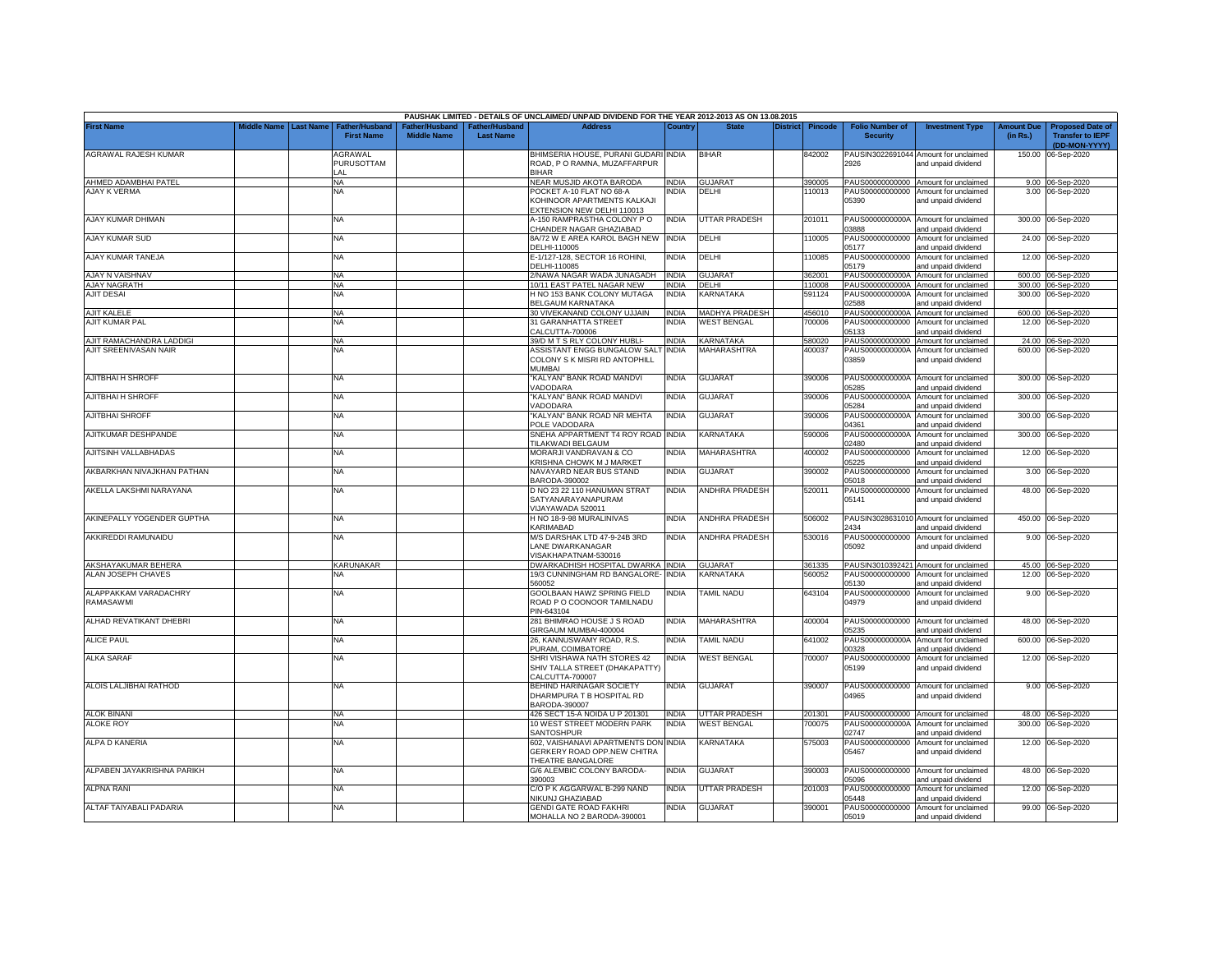|                                 |                    |                  |                                            |                                      |                                    | PAUSHAK LIMITED - DETAILS OF UNCLAIMED/ UNPAID DIVIDEND FOR THE YEAR 2012-2013 AS ON 13.08.2015               |              |                    |                 |         |                                           |                                                              |                               |                                                                     |
|---------------------------------|--------------------|------------------|--------------------------------------------|--------------------------------------|------------------------------------|---------------------------------------------------------------------------------------------------------------|--------------|--------------------|-----------------|---------|-------------------------------------------|--------------------------------------------------------------|-------------------------------|---------------------------------------------------------------------|
| <b>First Name</b>               | <b>Middle Name</b> | <b>Last Name</b> | <b>Father/Husband</b><br><b>First Name</b> | Father/Husband<br><b>Middle Name</b> | Father/Husband<br><b>Last Name</b> | <b>Address</b>                                                                                                | Country      | <b>State</b>       | <b>District</b> | Pincode | <b>Folio Number of</b><br><b>Security</b> | <b>Investment Type</b>                                       | <b>Amount Due</b><br>(in Rs.) | <b>Proposed Date of</b><br><b>Transfer to IEPF</b><br>(DD-MON-YYYY) |
| AMAIDAS SHAMALBHAI PATEL        |                    |                  | NA                                         |                                      |                                    | AT RODH POST & TAL AMOD DIST<br>BROACH PIN-392110                                                             | NDIA         | <b>GUJARAT</b>     |                 | 392110  | PAUS00000000000<br>5020                   | Amount for unclaimed<br>and unpaid dividend                  | 9.00                          | 06-Sep-2020                                                         |
| AMAL KAR CHOWDHURY              |                    |                  | <b>NA</b>                                  |                                      |                                    | C/O SRI ANIL KAR CHOWDHURY<br>DEBEN SEN ROAD AGARPARA<br>PIRTOLA-24-PARGANAS 743503                           | INDIA        | <b>WEST BENGAL</b> |                 | 743503  | 05196                                     | PAUS00000000000 Amount for unclaimed<br>and unpaid dividend  |                               | 12.00 06-Sep-2020                                                   |
| AMAL KUMAR CHAKRABORTY          |                    |                  | <b>NA</b>                                  |                                      |                                    | <b>K-14/12 TELCO COLONY</b><br>JAMSHEDPUR 831004                                                              | <b>NDIA</b>  | <b>JHARKHAND</b>   |                 | 831004  | 5348                                      | PAUS00000000000 Amount for unclaimed<br>and unpaid dividend  |                               | 48.00 06-Sep-2020                                                   |
| AMAL SHAKAR BHADURI             |                    |                  | <b>NA</b>                                  |                                      |                                    | 36-A DR SUDHIR BOSE ROAD 4TH<br>FLOOR CALCUTTA                                                                | <b>INDIA</b> | <b>WEST BENGAL</b> |                 | 700023  | PAUS0000000000A<br>02800                  | Amount for unclaimed<br>and unpaid dividend                  |                               | 450.00 06-Sep-2020                                                  |
| AMAR CHAND JAIN                 |                    |                  | <b>NA</b>                                  |                                      |                                    | 26 KASERATH BAZAR HAPUR 245101 INDIA                                                                          |              | UTTAR PRADESH      |                 | 245101  |                                           | PAUS00000000000 Amount for unclaimed                         |                               | 36.00 06-Sep-2020                                                   |
| AMAR NATH SURI                  |                    |                  | NA                                         |                                      |                                    | FLAT NO.51 GANGOTRI<br>APARTMENTS PLOT NO.5 BODELLA<br>PHASE II VIKASPURI NEW DELHI                           | NDIA         | DELHI              |                 | 110018  | PAUS0000000000A<br>01518                  | Amount for unclaimed<br>and unpaid dividend                  |                               | 600.00 06-Sep-2020                                                  |
| AMARJIT JUNEJA                  |                    |                  | NA                                         |                                      |                                    | 25 VIKAS VIHAR BHUPINDER NAGAR INDIA<br>PATIALA-147001                                                        |              | <b>PUNJAB</b>      |                 | 147001  | 05135                                     | PAUS00000000000 Amount for unclaimed<br>and unpaid dividend  |                               | 24.00 06-Sep-2020                                                   |
| AMBALAL CHIMANBHAI PATEL        |                    |                  | NA                                         |                                      |                                    | C/O MAHENDRA M PATEL 231<br>RANGARI CHAWL OPP BAWLA<br>MASJID N M JOSHI MARG MUMBAI-                          | INDIA        | MAHARASHTRA        |                 | 400013  | 05109                                     | PAUS00000000000 Amount for unclaimed<br>and unpaid dividend  |                               | 12.00 06-Sep-2020                                                   |
| AMBALAL JETHABHAI PATEL         |                    |                  | NA                                         |                                      |                                    | AT & POST KESALU TA AMOD DIST<br>BROACH PIN-392110                                                            | <b>INDIA</b> | <b>GUJARAT</b>     |                 | 392110  | 05021                                     | PAUS00000000000 Amount for unclaimed<br>and unpaid dividend  |                               | 9.00 06-Sep-2020                                                    |
| AMBALAL KESURBHAI PATEL         |                    |                  | NA                                         |                                      |                                    | AT POST KANDARI TA KARAJAN<br>DIST BARODA PIN 391210                                                          | INDIA        | GUJARAT            |                 | 391210  | 04960                                     | PAUS00000000000 Amount for unclaimed                         |                               | 3.00 06-Sep-2020                                                    |
| AMBALAL MAGANBHAI PATEL         |                    |                  | <b>NA</b>                                  |                                      |                                    | CALTEX AGENTS KARAMSAD 388325 INDIA                                                                           |              | <b>GUJARAT</b>     |                 | 388325  |                                           | and unpaid dividend<br>PAUS00000000000 Amount for unclaimed  |                               | 3.00 06-Sep-2020                                                    |
| AMBALAL MANGALBHAI PARMAR       |                    |                  | ΝA                                         |                                      |                                    | NEAR GANGUBAI HIGH SCHOOL                                                                                     | NDIA         | <b>GUJARAT</b>     |                 | 391740  |                                           | PAUS00000000000 Amount for unclaimed                         |                               | 3.00 06-Sep-2020                                                    |
|                                 |                    |                  |                                            |                                      |                                    | CHHANI BARODA-391740                                                                                          |              |                    |                 |         | 05022                                     | and unpaid dividend                                          |                               |                                                                     |
| AMBALAL MANIBHAI PATEL          |                    |                  | NA                                         |                                      |                                    | 6 AXYA PARK SOCIETY NEAR<br>BHAVSAR HOTELS NAVA WADAJ<br>AHMEDABAD-380013                                     | INDIA        | <b>GUJARAT</b>     |                 | 380013  | 05298                                     | PAUS00000000000 Amount for unclaimed<br>and unpaid dividend  |                               | 36.00 06-Sep-2020                                                   |
| <b>AMBALAL MANSUKHRAM SHAH</b>  |                    |                  | NA                                         |                                      |                                    | BAJWADA VAYU DEVTA S STREET<br>BARODA-390001                                                                  | <b>INDIA</b> | <b>GUJARAT</b>     |                 | 390001  | 14959                                     | PAUS00000000000 Amount for unclaimed<br>and unpaid dividend  |                               | 3.00 06-Sep-2020                                                    |
| AMBALAL MOHANLAL SHAH           |                    |                  | NA                                         |                                      |                                    | 20/1 SOMWAR PETH ANJANI NIVAS<br>NEAR MAHARAJA LODGE POONA-<br>411011                                         | <b>INDIA</b> | MAHARASHTRA        |                 | 411011  | PAUS00000000000<br>05024                  | Amount for unclaimed<br>and unpaid dividend                  |                               | 3.00 06-Sep-2020                                                    |
| AMBALAL MOHANLAL SHAH           |                    |                  | ΝA                                         |                                      |                                    | 395 KHARA KHUVA'S KHADKI<br>FATASA'S POLE AHMEDABAD-                                                          | India        | GUJARAT            |                 | 380001  | 14982                                     | PAUS00000000000 Amount for unclaimed<br>and unpaid dividend  |                               | 9.00 06-Sep-2020                                                    |
| AMBALAL NATVERLAL SHAH          |                    |                  | NA                                         |                                      |                                    | 10 A, SAMARTH SOCIETY, NEAR<br>WATER TANK KARELIBAUG BARODA<br>390022                                         | INDIA        | GUJARAT            |                 | 390022  | PAUS00000000000<br>04983                  | Amount for unclaimed<br>and unpaid dividend                  |                               | 24.00 06-Sep-2020                                                   |
| AMBALAL PRABHATSINH PARMAR      |                    |                  | NA.                                        |                                      |                                    | AT & POST BHAYLI DIST BARODA<br>PIN 391410                                                                    | INDIA        | GUJARAT            |                 | 391410  | PAUS00000000000<br>14966                  | Amount for unclaimed<br>and unpaid dividend                  |                               | 3.00 06-Sep-2020                                                    |
| AMBALAL RANCHHODBHAI PATEL      |                    |                  | NA                                         |                                      |                                    | 55 KRUSHNAKUNJ ATMAJYOTI<br>NAGAR HSG SOC - OPP GUJ HSG<br>BOARD ELLORA PARK VADODARA                         | NDIA         | GUJARAT            |                 | 390007  | PAUS00000000000<br>04984                  | Amount for unclaimed<br>and unpaid dividend                  |                               | 24.00 06-Sep-2020                                                   |
| AMBALAL RANCHHODBHAI PATEL      |                    |                  | NA.                                        |                                      |                                    | 55 KRUSHNAKUNJ ATMAJYOTI<br>NAGAR HSG SOC - OPP GUJ HSG<br>BOARD ELLORAPARK VADODARA 3-                       | NDIA         | GUJARAT            |                 | 390007  | PAUS00000000000<br>04954                  | Amount for unclaimed<br>and unpaid dividend                  |                               | 3.00 06-Sep-2020                                                    |
| AMBALAL TRIBHOVANBHAI PATEL     |                    |                  | NA                                         |                                      |                                    | HARIKRIPA NIVAS CHHANI BARODA- INDIA<br>391740                                                                |              | GUJARAT            |                 | 391740  | PAUS00000000000<br>5025                   | Amount for unclaimed<br>and unpaid dividend                  |                               | 9.00 06-Sep-2020                                                    |
| AMBALAVANAN SELVI               |                    |                  | NA                                         |                                      |                                    | <b>40 LALKHAN STREET</b>                                                                                      | INDIA        | <b>TAMIL NADU</b>  |                 | 608001  | PAUS00000000000                           | Amount for unclaimed                                         |                               | 21.00 06-Sep-2020                                                   |
| AMBARISH LABHSHANKAR MEHTA      |                    |                  | NΑ                                         |                                      |                                    | CHIDAMBARAM-608001<br>JASHVANTGADH PARA CHITAL (DIST INDIA                                                    |              | <b>GUJARAT</b>     |                 | 364620  | 14985<br>PAUS00000000000                  | and unpaid dividend<br>Amount for unclaimed                  |                               | 3.00 06-Sep-2020                                                    |
|                                 |                    |                  |                                            |                                      |                                    | AMRELI) CHITAL DIST AMRELI<br>SAURASTRA 364620                                                                |              |                    |                 |         | 05026                                     | and unpaid dividend                                          |                               |                                                                     |
| AMBIKARAVINDRA                  |                    |                  | RAVINDRA M A                               |                                      |                                    | SAPTAGIRI NILAYA KALLESWARA<br>EXTENSION BEHIND PUMP HOUSE<br><b>HOSADURGA</b>                                | INDIA        | KARNATAKA          |                 | 577527  | 1238                                      | PAUSIN3011352672 Amount for unclaimed<br>and unpaid dividend |                               | 12.00 06-Sep-2020                                                   |
| AMBUBHAI CHAGANBHAI PATEL       |                    |                  | <b>NA</b>                                  |                                      |                                    | HATHIBHAG AT & PO SOKHADA DIST INDIA<br>BARODA PIN-391240                                                     |              | <b>GUJARAT</b>     |                 | 391240  | 5027                                      | PAUS00000000000 Amount for unclaimed<br>and unpaid dividend  |                               | 9.00 06-Sep-2020                                                    |
| AMINABIBI GULAMRASUL SOPARIWALA |                    |                  | NA                                         |                                      |                                    | WADI MOTI WHOR WAD BARODA<br>390017                                                                           | INDIA        | <b>GUJARAT</b>     |                 | 390017  | 15321                                     | PAUS00000000000 Amount for unclaimed<br>and unpaid dividend  |                               | 24.00 06-Sep-2020                                                   |
| <b>AMIT BAJAJ</b>               |                    |                  | NA                                         |                                      |                                    | 31 SHIVPURI BALDESHWAR ROAD<br>AGRA                                                                           | <b>INDIA</b> | UTTAR PRADESH      |                 | 282004  | PAUS0000000000A<br>13961                  | Amount for unclaimed<br>and unpaid dividend                  |                               | 300.00 06-Sep-2020                                                  |
| AMIT BHATNAGAR                  |                    |                  | V K BHATNAGAR                              |                                      |                                    | 393 NIRANJANPUR DEHRADUN UA                                                                                   | <b>INDIA</b> | UTTARAKHAND        |                 | 248001  | 5292                                      | PAUSIN3004501203 Amount for unclaimed<br>and unpaid dividend |                               | 600.00 06-Sep-2020                                                  |
| AMIT S DOSHI                    |                    |                  | NA                                         |                                      |                                    | C/O M/S SURENDRA S DOSHI<br>SHARE & STOCK - CONSULTANT 8 A<br>K M ZAVERI ROAD BHULESHW- AR<br>MUMBAI 400004 - | INDIA        | MAHARASHTRA        |                 | 400004  | 05228                                     | PAUS00000000000 Amount for unclaimed<br>and unpaid dividend  |                               | 12.00 06-Sep-2020                                                   |
| AMITA NARHAR VAZE               |                    |                  | NA                                         |                                      |                                    | I, KUNJ SOCIETY NR. BADRINATH<br>FLATS. ELLORA PARK VADODARA                                                  | <b>INDIA</b> | <b>GUJARAT</b>     |                 | 390007  | 05460                                     | PAUS00000000000 Amount for unclaimed<br>and unpaid dividend  |                               | 48.00 06-Sep-2020                                                   |
| <b>AMITAVA GHOSE</b>            |                    |                  | <b>NA</b>                                  |                                      |                                    | 5 HARA LALDAS LANE CALCUTTA                                                                                   |              | INDIA WEST BENGAL  |                 | 700006  |                                           | PAUS0000000000A Amount for unclaimed                         |                               | 300.00 06-Sep-2020                                                  |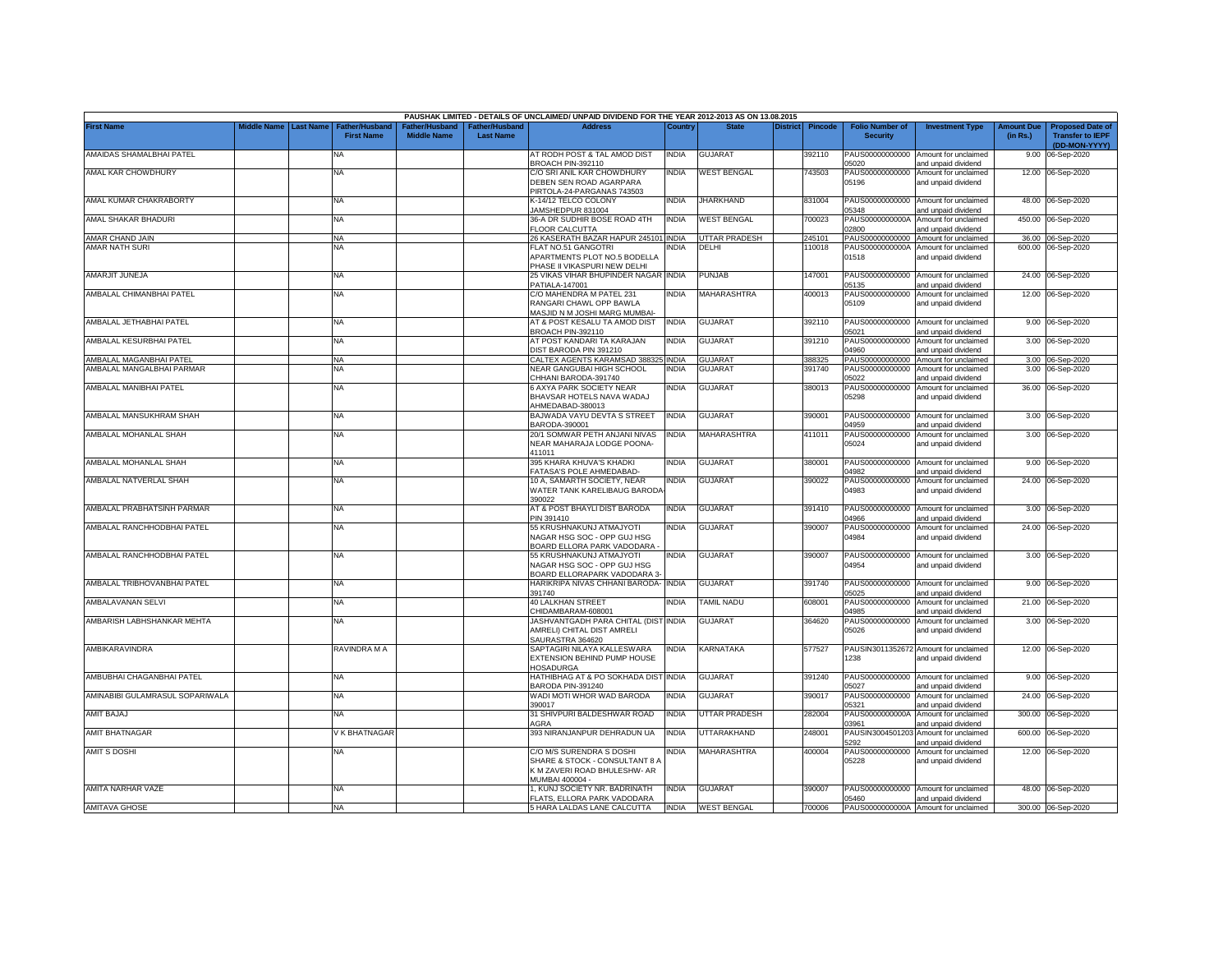|                              |             |                  |                                            |                                      |                                    | PAUSHAK LIMITED - DETAILS OF UNCLAIMED/ UNPAID DIVIDEND FOR THE YEAR 2012-2013 AS ON 13.08.2015                          |              |                       |                 |                |                                           |                                                                    |                               |                                                                     |
|------------------------------|-------------|------------------|--------------------------------------------|--------------------------------------|------------------------------------|--------------------------------------------------------------------------------------------------------------------------|--------------|-----------------------|-----------------|----------------|-------------------------------------------|--------------------------------------------------------------------|-------------------------------|---------------------------------------------------------------------|
| <b>First Name</b>            | liddle Name | <b>Last Name</b> | <b>Father/Husband</b><br><b>First Name</b> | Father/Husband<br><b>Middle Name</b> | Father/Husband<br><b>Last Name</b> | <b>Address</b>                                                                                                           | Countrv      | <b>State</b>          | <b>District</b> | <b>Pincode</b> | <b>Folio Number of</b><br><b>Security</b> | <b>Investment Type</b>                                             | <b>Amount Due</b><br>(in Rs.) | <b>Proposed Date of</b><br><b>Transfer to IEPF</b><br>(DD-MON-YYYY) |
| AMITKUMAR VINODRAY VANKANI   |             |                  | NA.                                        |                                      |                                    | C/O MR P T LIMAYE 7 VRAJWAS<br>SOCIETY COLLEGE ROAD NADIAD                                                               | NDIA         | <b>GUJARAT</b>        |                 | 387001         | 05388                                     | PAUS00000000000 Amount for unclaimed<br>and unpaid dividend        |                               | 24.00 06-Sep-2020                                                   |
| AMORTHALIN GAM KANDA SWAMY   |             |                  | <b>NA</b>                                  |                                      |                                    | 387001<br>C/O GRINDLAYS BANK LTD H BLOCK INDIA                                                                           |              | DELHI                 |                 | 10001          | PAUS00000000000                           | Amount for unclaimed                                               |                               | 24.00 06-Sep-2020                                                   |
| AMRATLAL CHHAGANLAL SONI     |             |                  | NA                                         |                                      |                                    | CON-CIREUS (BR) NEW DELHI<br>AT & PO SOKHADA BAZAAR DIST                                                                 | <b>INDIA</b> | <b>GUJARAT</b>        |                 | 391240         | 15166<br>PAUS00000000000                  | and unpaid dividend<br>Amount for unclaimed                        |                               | 3.00 06-Sep-2020                                                    |
| AMRATLAL DALSUKHBHAI DOSHI   |             |                  | NA                                         |                                      |                                    | BARODA PIN-391240<br>13 NALANDA SOCIETY NO 1<br>VAGHODIA ROAD BARODA-390006                                              | NDIA         | <b>GUJARAT</b>        |                 | 390006         | 05028<br>PAUS00000000000<br>05030         | and unpaid dividend<br>Amount for unclaimed                        |                               | 9.00 06-Sep-2020                                                    |
| <b>AMRIT KAUR</b>            |             |                  | NA                                         |                                      |                                    | 362 KAILASH TOWER-I EAST OF<br>KAILASH NEW DELHI 110065                                                                  | <b>NDIA</b>  | DELHI                 |                 | 10065          | PAUS00000000000<br>15150                  | and unpaid dividend<br>Amount for unclaimed<br>and unpaid dividend |                               | 12.00 06-Sep-2020                                                   |
| <b>AMRIT ROY</b>             |             |                  | <b>NA</b>                                  |                                      |                                    | 1983 KATRA LACHHO SINGH<br>OUNTAIN DELHI-110006                                                                          | NDIA         | DELHI                 |                 | 10006          | PAUS00000000000<br>5181                   | Amount for unclaimed<br>and unpaid dividend                        |                               | 24.00 06-Sep-2020                                                   |
| <b>AMRITA SINGH</b>          |             |                  | NA                                         |                                      |                                    | IJ-6 IRRAMANZIL COLONY<br>HYDERABAD-500004                                                                               | NDIA         | <b>ANDHRA PRADESH</b> |                 | 500004         | PAUS00000000000<br>05140                  | Amount for unclaimed<br>and unpaid dividend                        | 12.00                         | 06-Sep-2020                                                         |
| AMRITLAL CHUNILAL SHAH       |             |                  | NA                                         |                                      |                                    | II-B WEST VIEW 309 S V ROAD<br>SANTACRUZ (W) MUMBAI-400054                                                               | NDIA         | MAHARASHTRA           |                 | 400054         | PAUS00000000000<br>05220                  | Amount for unclaimed<br>and unpaid dividend                        | 27.00                         | 06-Sep-2020                                                         |
| AMRUT HIMATLAL OSWAL         |             |                  | NA                                         |                                      |                                    | AMRUT PROVISION STORES VAIDYA INDIA<br>COLONY A/P TALEGAON DABHADE<br>MAVAL POONA 410506                                 |              | MAHARASHTRA           |                 | 410506         | PAUS00000000000<br>05364                  | Amount for unclaimed<br>and unpaid dividend                        |                               | 48.00 06-Sep-2020                                                   |
| AMRUTLAL AMBALAL MALI        |             |                  | <b>NA</b>                                  |                                      |                                    | ZANDA BAZAR MALI'S KHADAKI OPP INDIA<br>LAXMICHAND BHAGAJI PADRA DIST<br>BARODA PIN-391440                               |              | <b>GUJARAT</b>        |                 | 391440         | 05302                                     | PAUS00000000000 Amount for unclaimed<br>and unpaid dividend        |                               | 24.00 06-Sep-2020                                                   |
| AMRUTLAL AMBARAMDAS PATEL    |             |                  | <b>NA</b>                                  |                                      |                                    | 16 ANKUR SOCIETY OPP SURXA<br>SOCIETY VISNAGAR GUJARAT                                                                   | INDIA        | GUJARAT               |                 | 384315         | 05032                                     | PAUS00000000000 Amount for unclaimed<br>and unpaid dividend        |                               | 9.00 06-Sep-2020                                                    |
| AMRUTLAL BHAICHANDBHAI PATEL |             |                  | NA                                         |                                      |                                    | C/O MILAN TRADERS S T ROAD IDAR INDIA<br>DIST SABARKATHA PIN-383430                                                      |              | GUJARAT               |                 | 383430         | PAUS00000000000<br>05033                  | Amount for unclaimed<br>and unpaid dividend                        |                               | 3.00 06-Sep-2020                                                    |
| AMRUTLAL MAGANLAL MISTRY     |             |                  | NA                                         |                                      |                                    | <b>M-5/57 GOKUL APARTMENTS SOLA</b><br>ROAD NARANPURA AHMEDABAD<br>380013                                                | INDIA        | GUJARAT               |                 | 380013         | PAUS00000000000<br>05034                  | Amount for unclaimed<br>and unpaid dividend                        |                               | 75.00 06-Sep-2020                                                   |
| AMRUTLAL MANILAL PATEL       |             |                  | NA                                         |                                      |                                    | AT & PO BAKARPUR TA VISNAGAR<br>DIST MEHSANA PIN-384315                                                                  | <b>INDIA</b> | <b>GUJARAT</b>        |                 | 384315         | 05035                                     | PAUS00000000000 Amount for unclaimed<br>and unpaid dividend        |                               | 9.00 06-Sep-2020                                                    |
| AMRUTLAL POPATLAL SONI       |             |                  | NA                                         |                                      |                                    | C/O SHANTILAL M RATHOD<br>SIDDHIVINAYAK BL- DG GR FLOOR<br>NEAR DENA BANK MANOR ROAD P-<br>ALGHAR WEST DIST THANE 401404 | NDIA         | MAHARASHTRA           |                 | 401404         | PAUS00000000000<br>05232                  | Amount for unclaimed<br>and unpaid dividend                        |                               | 12.00 06-Sep-2020                                                   |
| ANA REGINA ABREO             |             |                  | <b>NA</b>                                  |                                      |                                    | 12-GURUKRUPA HSG SOCIETY 4-<br>RAMBAUG KALYAN-421304                                                                     | INDIA        | MAHARASHTRA           |                 | 421304         | 15127                                     | PAUS00000000000 Amount for unclaimed<br>and unpaid dividend        |                               | 36.00 06-Sep-2020                                                   |
| ANADI KUMAR DALAL            |             |                  | <b>NA</b>                                  |                                      |                                    | <b>GUEST HOUSE FLAT 20 THE</b><br>CRESCENT BURNPUR DIST                                                                  | INDIA        | <b>WEST BENGAL</b>    |                 | 713325         | PAUS0000000000A<br>12935                  | Amount for unclaimed<br>and unpaid dividend                        |                               | 300.00 06-Sep-2020                                                  |
| ANAKBEN GULABSINH GADHAVI    |             |                  | NA                                         |                                      |                                    | 4 NARENDRA PARK KARELIBAUG<br>BARODA-390001                                                                              | INDIA        | GUJARAT               |                 | 390001         | PAUS00000000000<br>05036                  | Amount for unclaimed<br>and unpaid dividend                        |                               | 3.00 06-Sep-2020                                                    |
| ANAND CHILUKURI              |             |                  | NA                                         |                                      |                                    | CF/3 SURYABALA APARTMENTS<br><b>IYODHYA NAGAR VIJAYAWADA</b>                                                             | NDIA         | <b>ANDHRA PRADESH</b> |                 | 520003         | PAUS0000000000A<br>04718                  | Amount for unclaimed<br>and unpaid dividend                        |                               | 600.00 06-Sep-2020                                                  |
| ANAND J MEHTA                |             |                  | <b>NA</b>                                  |                                      |                                    | HAWELI CHOWK, MAIN BAZAR,<br><b>RAJULA CITY.</b>                                                                         | NDIA         | <b>GUJARAT</b>        |                 | 365560         | PAUSIN3009741026<br>3500                  | Amount for unclaimed<br>and unpaid dividend                        |                               | 48.00 06-Sep-2020                                                   |
| ANAND KUMAR                  |             |                  | NA                                         |                                      |                                    | C/O BHAGWAN DAS GUPTA & CO 4<br>DELHI STOCK EXCHANGE BULD<br>ASAF ALI ROAD NEW DELHI-110002                              | <b>INDIA</b> | DELHI                 |                 | 10002          | PAUS00000000000<br>05250                  | Amount for unclaimed<br>and unpaid dividend                        |                               | 12.00 06-Sep-2020                                                   |
| ANAND PRALHAD DANEKAR        |             |                  | <b>NA</b>                                  |                                      |                                    | ANAND BHAVAN KHASGI BAZAR<br><b>ASHKAR GWALIOR 474001</b>                                                                | INDIA        | <b>MADHYA PRADESH</b> |                 | 474001         | 05182                                     | PAUS00000000000 Amount for unclaimed<br>and unpaid dividend        | 12.00                         | 06-Sep-2020                                                         |
| ANAND RAMAMURTHY             |             |                  | <b>NA</b>                                  |                                      |                                    | HIG FLAT NO B-4/9 BHUVANESWARI INDIA<br>APARTMENT BHARATHIDASAN<br>COLONY K K NAGAR CHENNAI                              |              | <b>TAMIL NADU</b>     |                 | 600078         | PAUS00000000000<br>05386                  | Amount for unclaimed<br>and unpaid dividend                        |                               | 12.00 06-Sep-2020                                                   |
| ANAND S MERCHANT             |             |                  | <b>NA</b>                                  |                                      |                                    | 504 MURLIDHAR APARTMENT NR<br>NEHRUNAGAR CR RD AMBAWADI<br>AHMEDABAD                                                     | <b>INDIA</b> | <b>GUJARAT</b>        |                 | 380015         | 02276                                     | PAUS0000000000A Amount for unclaimed<br>and unpaid dividend        | 300.00                        | 06-Sep-2020                                                         |
| ANANDA HOSKERI               |             |                  | NA                                         |                                      |                                    | "SHRUSTI" NEAR HUBLI TOLL NAKA INDIA<br>DHARWAD                                                                          |              | KARNATAKA             |                 | 580002         | PAUS0000000000A<br>02474                  | Amount for unclaimed<br>and unpaid dividend                        |                               | 300.00 06-Sep-2020                                                  |
| ANANDJI BHURABHAI MAVANI     |             |                  | NA                                         |                                      |                                    | 'PURVI" JIVAN ANAND SOCIETY<br>SAHAKAR NAGAR MAIN ROAD<br>BEHIND MAHILA COLLEGE RAJKOT                                   | NDIA         | <b>GUJARAT</b>        |                 | 360001         | PAUS00000000000<br>05037                  | Amount for unclaimed<br>and unpaid dividend                        |                               | 99.00 06-Sep-2020                                                   |
| ANANT DAMODAR KAMAT          |             |                  | <b>DAMODAR</b><br><b>KAMAT</b>             |                                      |                                    | NILKANTH TIRTH COOP HSG<br>SOCIETY BUNGALOW NO 3 ROAD<br>NO 6 OPP AHOBIL MUTH B/H<br>DIAMOND GARDEN CHEMBUR              | NDIA         | <b>MAHARASHTRA</b>    |                 | 400071         | 12853                                     | PAUS00000000000 Amount for unclaimed<br>and unpaid dividend        |                               | 9.00 06-Sep-2020                                                    |
| ANANT MAHADEV BATAVALE       |             |                  | <b>NA</b>                                  |                                      |                                    | KUVERJI DEVSHI CHAWL 2ND FL B S INDIA<br>ROAD OPP ZARAPKAR SHOW ROOM<br>DADAR W RLY MUMBAI 400028                        |              | MAHARASHTRA           |                 | 400028         | 05223                                     | PAUS00000000000 Amount for unclaimed<br>and unpaid dividend        |                               | 12.00 06-Sep-2020                                                   |
| ANANT NANUBHAI AMIN          |             |                  | <b>NA</b>                                  |                                      |                                    | C/O ANANT N AMIN AMALTAS FARM INDIA<br>& NURSERY BHAYLI RAIPURA<br>VILLAGE RD BHAYLI BHAYLIDIST                          |              | <b>GUJARAT</b>        | <b>NA</b>       | 391410         | PAUS00000000000<br>05300                  | Amount for unclaimed<br>and unpaid dividend                        |                               | 3.00 06-Sep-2020                                                    |
| ANANT VASANT RAO MUTALIK     |             |                  | <b>NA</b>                                  |                                      |                                    | H.NO.31, ASHOK NAGAR HUBLI                                                                                               |              | INDIA KARNATAKA       |                 | 580032         |                                           | PAUS0000000000A Amount for unclaimed                               |                               | 300.00 06-Sep-2020                                                  |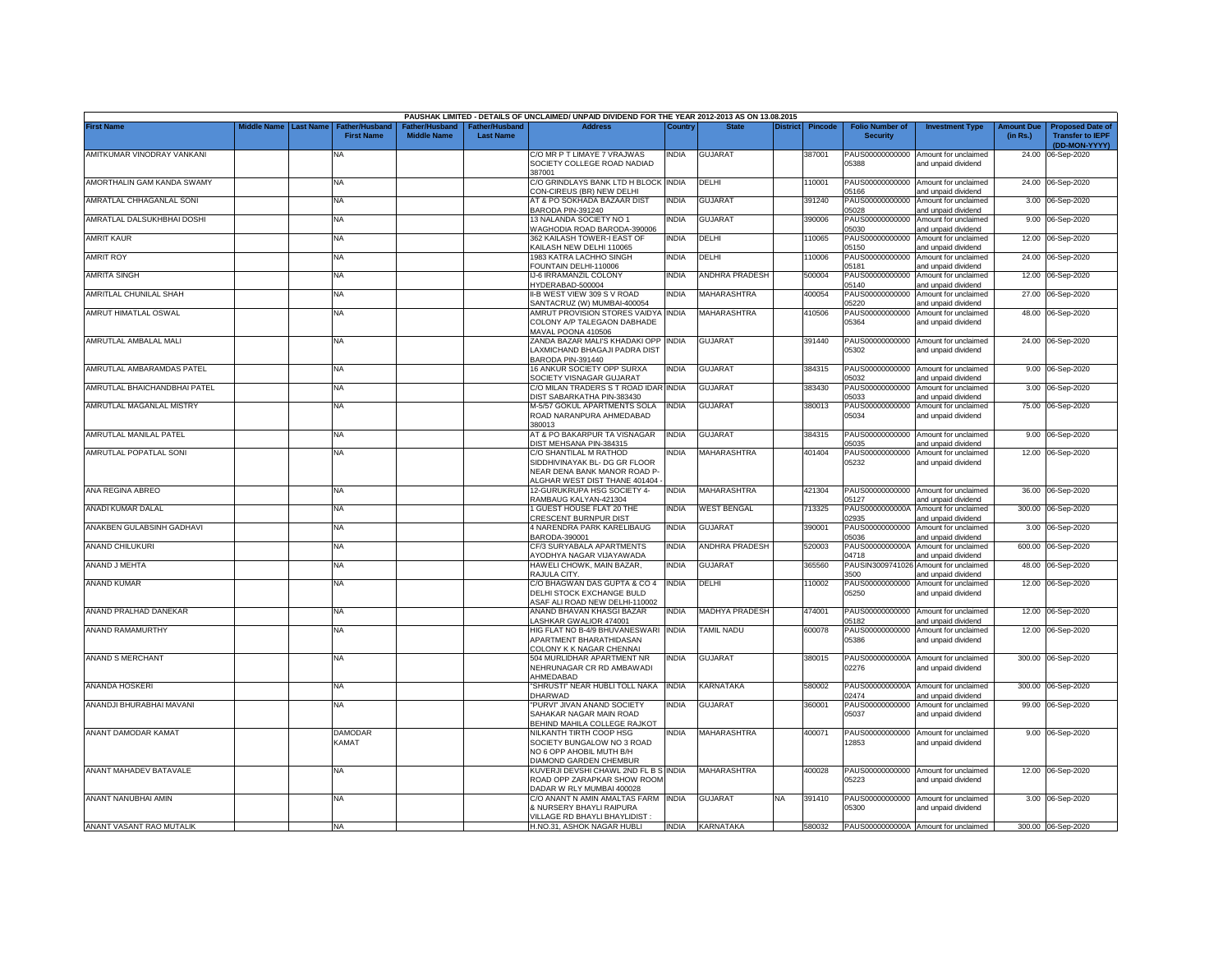|                              |                       |                                            |                                      |                                           | PAUSHAK LIMITED - DETAILS OF UNCLAIMED/ UNPAID DIVIDEND FOR THE YEAR 2012-2013 AS ON 13.08.2015          |              |                      |          |                |                                           |                                                             |                               |                                                                     |
|------------------------------|-----------------------|--------------------------------------------|--------------------------------------|-------------------------------------------|----------------------------------------------------------------------------------------------------------|--------------|----------------------|----------|----------------|-------------------------------------------|-------------------------------------------------------------|-------------------------------|---------------------------------------------------------------------|
| <b>First Name</b>            | Middle Name Last Name | <b>Father/Husband</b><br><b>First Name</b> | Father/Husband<br><b>Middle Name</b> | <b>Father/Husband</b><br><b>Last Name</b> | <b>Address</b>                                                                                           | Country      | <b>State</b>         | District | <b>Pincode</b> | <b>Folio Number of</b><br><b>Security</b> | <b>Investment Type</b>                                      | <b>Amount Due</b><br>(in Rs.) | <b>Proposed Date of</b><br><b>Transfer to IEPF</b><br>(DD-MON-YYYY) |
| <b>ANANTH SK</b>             |                       | NA                                         |                                      |                                           | NO 57, 8 TH CROSS, VINAYAKA<br><b>NAGAR MYSORE</b>                                                       | India        | KARNATAKA            |          | 570012         | PAUS0000000000A<br>02629                  | Amount for unclaimed<br>and unpaid dividend                 | 300.00                        | 06-Sep-2020                                                         |
| <b>ANANTHARAM SHETTY</b>     |                       | <b>NA</b>                                  |                                      |                                           | VIJAYA BANK REGIONAL OFFICE<br><b>KAMDHENU COMPLEX AHMEDABAD</b>                                         | INDIA        | <b>GUJARAT</b>       |          | 380015         | PAUS0000000000A<br>02268                  | Amount for unclaimed<br>and unpaid dividend                 |                               | 450.00 06-Sep-2020                                                  |
| ANANTHESWARA PRABHU C P      |                       | <b>NA</b>                                  |                                      |                                           | KOTHAWAL TEMPLE LINE, PALACE<br>ROAD, COCHIN                                                             | <b>INDIA</b> | <b>KERALA</b>        |          | 682001         | PAUS0000000000C<br>01007                  | Amount for unclaimed<br>and unpaid dividend                 |                               | 120.00 06-Sep-2020                                                  |
| ANCHANA AGGARWAL             |                       | LATE SH SHAM<br><b>LAL AGGARWAL</b>        |                                      |                                           | D-95 SECTOR - 41 NOIDA                                                                                   | <b>INDIA</b> | HARYANA              |          | 122002         | PAUSIN3023161001<br>2865                  | Amount for unclaimed<br>and unpaid dividend                 |                               | 48.00 06-Sep-2020                                                   |
| ANGIRAS BHOGILAL MEHTA       |                       | NA                                         |                                      |                                           | BHOGILAL R MEHTA & SONS R 535<br>STOCK EXCHANGE B S MARG<br><b>MUMBAI</b>                                | India        | MAHARASHTRA          |          | 400023         | PAUS0000000000A<br>03694                  | Amount for unclaimed<br>and unpaid dividend                 |                               | 300.00 06-Sep-2020                                                  |
| <b>ANGURI DEVI</b>           |                       | <b>NA</b>                                  |                                      |                                           | HOUSE NO 5890 PHATAK RASHID<br>KHAN JOGIWARA NAI SARAK DELHI-<br>10006                                   | india        | DELHI                |          | 110006         | 05156                                     | PAUS00000000000 Amount for unclaimed<br>and unpaid dividend |                               | 12.00 06-Sep-2020                                                   |
| ANIL GUPTA                   |                       | <b>NA</b>                                  |                                      |                                           | <b>B-502 RISHI APARTMENTS</b><br><b>LAKNANDA NEW DELHI 110019</b>                                        | india        | DELHI                |          | 110019         | PAUS00000000000<br>05453                  | Amount for unclaimed<br>and unpaid dividend                 |                               | 12.00 06-Sep-2020                                                   |
| <b>ANIL I PURANI</b>         |                       | <b>NA</b>                                  |                                      |                                           | 'SMRUTI' BHAUKALE'S LANE<br>RAOPURA VADODARA                                                             | INDIA        | <b>GUJARAT</b>       |          | 390001         | PAUS0000000000A<br>04482                  | Amount for unclaimed<br>and unpaid dividend                 |                               | 300.00 06-Sep-2020                                                  |
| ANIL K GHIA                  |                       | <b>NA</b>                                  |                                      |                                           | C/O GROW WELL TRADERS MOHAN<br>BAG 3RD FLOOR K M ZAVERI ROAD<br><b>MUMBAI-400004</b>                     | INDIA        | <b>MAHARASHTRA</b>   |          | 400004         | PAUS00000000000<br>05229                  | Amount for unclaimed<br>and unpaid dividend                 |                               | 12.00 06-Sep-2020                                                   |
| <b>ANIL KAPOOR</b>           |                       | <b>NA</b>                                  |                                      |                                           | 95 SFS RAJOURI APARTMENTS OPP<br>GOVT OF INDIA PRESS NEW DELHI<br>10064                                  | india        | DELHI                |          | 10064          | 05260                                     | PAUS00000000000 Amount for unclaimed<br>and unpaid dividend |                               | 12.00 06-Sep-2020                                                   |
| <b>ANIL KAPOOR</b>           |                       | <b>NA</b>                                  |                                      |                                           | 8-A/60 FIRST FLOOR W E A KAROL<br><b>BAGH DELHI-110005</b>                                               | <b>INDIA</b> | DELHI                |          | 10005          | 5289                                      | PAUS00000000000 Amount for unclaimed<br>and unpaid dividend |                               | 36.00 06-Sep-2020                                                   |
| ANIL KUKAM SADHUKHAN         |                       | NA                                         |                                      |                                           | 30 S N BANERJEE ROAD CALCUTTA INDIA                                                                      |              | <b>WEST BENGAL</b>   |          | 700013         | PAUS0000000000A                           | Amount for unclaimed                                        |                               | 300.00 06-Sep-2020                                                  |
| ANIL KUMAR CHAWLA            |                       | ΝA                                         |                                      |                                           | 195 SURIYA NIKETAN DELHI 110092                                                                          | <b>INDIA</b> | DELHI                |          | 10092          | PAUS00000000000                           | Amount for unclaimed                                        |                               | 99.00 06-Sep-2020                                                   |
| ANIL KUMAR J AGARWALA        |                       | ΝA                                         |                                      |                                           | 12 BELIAGHATA ROAD CALCUTTA-<br>00015                                                                    | INDIA        | <b>NEST BENGAL</b>   |          | 700015         | PAUS00000000000<br>05280                  | Amount for unclaimed<br>and unpaid dividend                 |                               | 12.00 06-Sep-2020                                                   |
| ANIL KUMAR JAIN              |                       | <b>NA</b>                                  |                                      |                                           | 2 NAROTAM BHUVAN HANUMAN<br>ROAD VILE PARLE EAST MUMBAI                                                  | INDIA        | MAHARASHTRA          |          | 400057         | PAUS00000000000<br>05415                  | Amount for unclaimed<br>and unpaid dividend                 |                               | 24.00 06-Sep-2020                                                   |
| ANIL KUMAR K S               |                       | <b>NA</b>                                  |                                      |                                           | KUMAR SURGICALS AND<br>DIAGNOSITICS XL/1089, ASIABIA<br><b>TRUS BLDGS</b><br>T.D.ROAD, ERNAKULAM, COCHIN | INDIA        | KERALA               |          | 682011         | PAUS0000000000A<br>01179                  | Amount for unclaimed<br>and unpaid dividend                 |                               | 300.00 06-Sep-2020                                                  |
| ANIL KUMAR MEHRAY            |                       | NA                                         |                                      |                                           | C/O GIFTSLAND 45 M G MARG<br>ALLAHABAD-211001                                                            | <b>INDIA</b> | <b>UTTAR PRADESH</b> |          | 211001         | 05108                                     | PAUS00000000000 Amount for unclaimed<br>and unpaid dividend |                               | 36.00 06-Sep-2020                                                   |
| ANIL KUMAR ODUVIL            |                       | <b>NA</b>                                  |                                      |                                           | ANIL VIHAR PUNKUNNAMPO                                                                                   | <b>INDIA</b> | <b>KERALA</b>        |          | 680002         | PAUS0000000000A                           | Amount for unclaimed                                        |                               | 300.00 06-Sep-2020                                                  |
| ANIL KUMAR SRIVASTAVA        |                       | NA                                         |                                      |                                           | 8/10 WESTERN EXTENSION AREA<br>KAROL BAGH NEW DELHI-110005                                               | <b>INDIA</b> | DELHI                |          | 10005          | PAUS00000000000<br>05170                  | Amount for unclaimed<br>and unpaid dividend                 | 24.00                         | 06-Sep-2020                                                         |
| ANIL MOHANLAL SAPRA          |                       | <b>NA</b>                                  |                                      |                                           | 913/B THAPAR MARG CLARIS TOWN<br><b>NAGPUR 440004</b>                                                    | <b>INDIA</b> | MAHARASHTRA          |          | 440004         | PAUS00000000000<br>05372                  | Amount for unclaimed<br>and unpaid dividend                 | 48.00                         | 06-Sep-2020                                                         |
| ANIL P MAJMUDAR              |                       | <b>NA</b>                                  |                                      |                                           | 32-S, HARINAGAR SOCIETY GOTRI<br>ROAD VADODARA                                                           | INDIA        | <b>GUJARAT</b>       |          | 390015         | PAUS0000000000A<br>01957                  | Amount for unclaimed<br>and unpaid dividend                 | 1200.00                       | 06-Sep-2020                                                         |
| ANIL PRABHULAL SHAH          |                       | <b>NA</b>                                  |                                      |                                           | WADI SONI POLE NO 4 BARODA-<br>390001                                                                    | INDIA        | <b>GUJARAT</b>       |          | 390001         | PAUS00000000000<br>05040                  | Amount for unclaimed<br>and unpaid dividend                 | 24.00                         | 06-Sep-2020                                                         |
| <b>ANIL RATHORE</b>          |                       | <b>NA</b>                                  |                                      |                                           | C-223 SOUTH MOTI BAGH NEW<br>DELHI-110021                                                                | INDIA        | DELHI                |          | 110021         | PAUS00000000000<br>05146                  | Amount for unclaimed<br>and unpaid dividend                 | 12.00                         | 06-Sep-2020                                                         |
| <b>ANIL SHARMA</b>           |                       | <b>NA</b>                                  |                                      |                                           | SANGAM THEATRE R K PURAM NEW INDIA<br>DELHI-110017                                                       |              | DELHI                |          | 110017         | PAUS00000000000<br>05176                  | Amount for unclaimed<br>and unpaid dividend                 | 12.00                         | 06-Sep-2020                                                         |
| <b>ANIL SURI</b>             |                       | <b>NA</b>                                  |                                      |                                           | FLAT NO.51, GANGOTRI APARTMENT INDIA<br>PLOT NO.5,BODELLA PHASA-II<br>VILASPURI NEW DELHINEW DELHI       |              | DELHI                |          | 110018         | PAUS00000000000<br>05306                  | Amount for unclaimed<br>and unpaid dividend                 |                               | 75.00 06-Sep-2020                                                   |
| <b>ANIL TEWARI</b>           |                       | <b>NA</b>                                  |                                      |                                           | F-10 M A R HOSTEL MAULANA AZAD INDIA<br>ROAD NEW DELHI-110011                                            |              | DELHI                |          | 110011         | PAUS00000000000<br>05178                  | Amount for unclaimed<br>and unpaid dividend                 |                               | 12.00 06-Sep-2020                                                   |
| ANILABEN RAMESHCHANDRA PATEL |                       | <b>NA</b>                                  |                                      |                                           | NEAR SOPARIWALA MENSON WADI<br>WADI RAOPURA BARODA 390001                                                | INDIA        | GUJARAT              |          | 390001         | PAUS00000000000<br>04967                  | Amount for unclaimed<br>and unpaid dividend                 |                               | 3.00 06-Sep-2020                                                    |
| ANILCHANDRA GOKALDAS         |                       | NA                                         |                                      |                                           | 10 SHIVKUNJ SOC LTD OPP<br>SANGHAVI SCHOOL NARANPURA<br>/ISTAR AHMEDABAD-380013                          | NDIA         | <b>GUJARAT</b>       |          | 380013         | PAUS00000000000<br>05299                  | Amount for unclaimed<br>and unpaid dividend                 |                               | 12.00 06-Sep-2020                                                   |
| ANILKUMAR AMBALAL PATEL      |                       | <b>NA</b>                                  |                                      |                                           | 6 SOMNATH NAGAR NEAR GOVT<br>GODOWN SHAHIBAG AHMEDABAD-<br>380004                                        | india        | <b>GUJARAT</b>       |          | 380004         | 05106                                     | PAUS00000000000 Amount for unclaimed<br>and unpaid dividend |                               | 12.00 06-Sep-2020                                                   |
| ANILKUMAR CHIMANLAL KHARAWA  |                       | <b>NA</b>                                  |                                      |                                           | MADAN ZAMPA ROAD BARELI<br>KHARWAWAD OPP AZAD GROUND<br>BARODA-390001                                    | india        | <b>GUJARAT</b>       |          | 390001         | 05043                                     | PAUS00000000000 Amount for unclaimed<br>and unpaid dividend |                               | 12.00 06-Sep-2020                                                   |
| ANILKUMAR KANTILAL PARIKH    |                       | <b>NA</b>                                  |                                      |                                           | 922 TOKERSHAH'S ST RAIKHAD<br>AHMEDABAD 380001                                                           | INDIA        | GUJARAT              |          | 380001         | 05099                                     | PAUS00000000000 Amount for unclaimed<br>and unpaid dividend |                               | 3.00 06-Sep-2020                                                    |
| <b>ANIRBAN BISWAS</b>        |                       | <b>NA</b>                                  |                                      |                                           | FLAT NO-314 SUKHSAGAR APRT<br>252/A PICNIC GARDEN ROAD                                                   | india        | <b>WEST BENGAL</b>   |          | 700039         | 02807                                     | PAUS0000000000A Amount for unclaimed<br>and unpaid dividend |                               | 450.00 06-Sep-2020                                                  |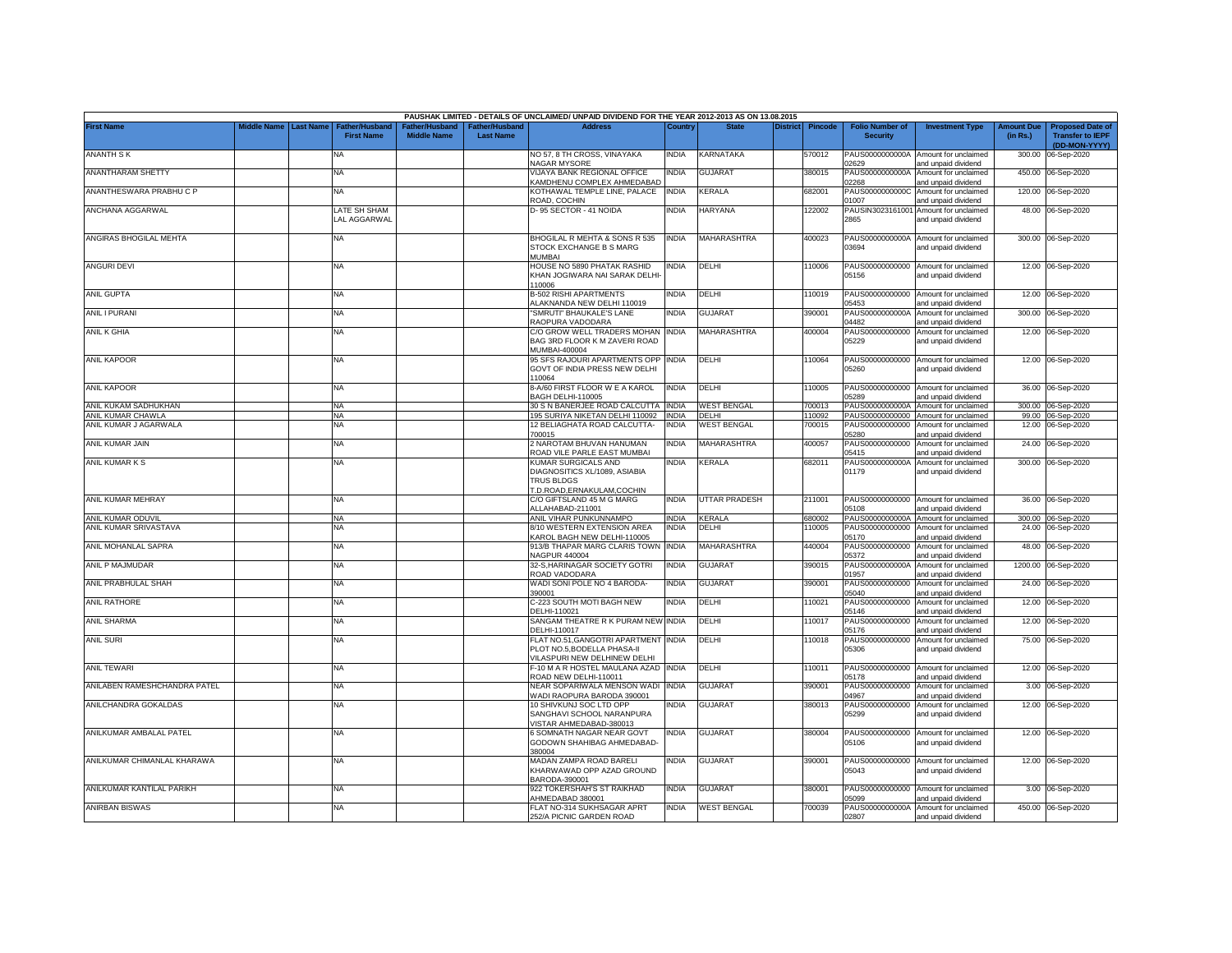|                              |             |                  |                                    |                    |                                   | PAUSHAK LIMITED - DETAILS OF UNCLAIMED/ UNPAID DIVIDEND FOR THE YEAR 2012-2013 AS ON 13.08.2015           |              |                      |                 |                |                                           |                                                             |                               |                                                                     |
|------------------------------|-------------|------------------|------------------------------------|--------------------|-----------------------------------|-----------------------------------------------------------------------------------------------------------|--------------|----------------------|-----------------|----------------|-------------------------------------------|-------------------------------------------------------------|-------------------------------|---------------------------------------------------------------------|
| <b>First Name</b>            | Middle Name | <b>Last Name</b> | Father/Husban<br><b>First Name</b> | <b>Middle Name</b> | ather/Husband<br><b>Last Name</b> | <b>Address</b>                                                                                            | Country      | <b>State</b>         | <b>District</b> | <b>Pincode</b> | <b>Folio Number of</b><br><b>Security</b> | <b>Investment Type</b>                                      | <b>Amount Due</b><br>(in Rs.) | <b>Proposed Date of</b><br><b>Transfer to IEPF</b><br>(DD-MON-YYYY) |
| ANIRUDHAN N                  |             |                  | <b>NA</b>                          |                    |                                   | GEETHA NIVAS NORTH OF<br>VAZECHERY BRIDGE.ELLEPPY<br><b>ILLEPPY</b>                                       | India        | KERALA               |                 | 688001         | PAUS0000000000A<br>00019                  | Amount for unclaimed<br>and unpaid dividend                 | 300.00                        | 06-Sep-2020                                                         |
| <b>ANIS HUSSAIN</b>          |             |                  | NA                                 |                    |                                   | 1154, NOORANI NAGAR,                                                                                      | <b>INDIA</b> | MADHYA PRADESH       |                 | 452001         |                                           | PAUSIN3022691021 Amount for unclaimed                       |                               | 99.00 06-Sep-2020                                                   |
| <b>ANITA GUPTA</b>           |             |                  | NA                                 |                    |                                   | <b>D-8 ANAND NIKETAN NEW DELHI</b><br>10021                                                               | <b>INDIA</b> | DELHI                |                 | 10021          | PAUS00000000000<br>05365                  | Amount for unclaimed<br>and unpaid dividend                 |                               | 48.00 06-Sep-2020                                                   |
| <b>ANITA JAIN</b>            |             |                  | NA                                 |                    |                                   | C-Y /100 S D A HAUZ KHAS NEW<br>DELHI 110016                                                              | <b>INDIA</b> | DELHI                |                 | 110016         | PAUS00000000000<br>05256                  | Amount for unclaimed<br>and unpaid dividend                 |                               | 12.00 06-Sep-2020                                                   |
| <b>ANITA S DHAIFULE</b>      |             |                  | NA                                 |                    |                                   | 1/1 BHAWANI BHAVAN BHAVANI<br>SHANKAR ROAD DADAR MUMBAI<br>100028                                         | INDIA        | MAHARASHTRA          |                 | 400028         | PAUS00000000000<br>05370                  | Amount for unclaimed<br>and unpaid dividend                 |                               | 99.00 06-Sep-2020                                                   |
| <b>ANITA SADASIV</b>         |             |                  | <b>NA</b>                          |                    |                                   | 13 BASANTA BOSE ROAD FIRST<br>LOOR CALCUTTA 700026                                                        | <b>INDIA</b> | <b>WEST BENGAL</b>   |                 | 700026         | PAUS00000000000<br>5236                   | Amount for unclaimed<br>nd unpaid dividend                  |                               | 24.00 06-Sep-2020                                                   |
| ANJALI ARVIND PHANSALKAR     |             |                  | NA                                 |                    |                                   | B-9 SAHYADRI CO-OP HSG SOCIETY INDIA<br>-A PATPARGANJ DELHI 110092                                        |              | DELHI                |                 | 10092          | PAUS00000000000<br>05172                  | Amount for unclaimed<br>and unpaid dividend                 |                               | 12.00 06-Sep-2020                                                   |
| <b>ANJALI SAHNI</b>          |             |                  | NA                                 |                    |                                   | <b>B-58 NEW RAJINDER NAGAR NEW</b><br>DELHI-110060                                                        | <b>INDIA</b> | DELHI                |                 | 10060          | PAUS00000000000<br>05168                  | Amount for unclaimed<br>and unpaid dividend                 | 12.00                         | 06-Sep-2020                                                         |
| ANJALI TATHAVDEKAR           |             |                  | NA                                 |                    |                                   | 3 MADHUGHT SOCIETY 36/7<br>ERANDAWANA POONA                                                               | <b>INDIA</b> | <b>MAHARASHTRA</b>   |                 | 411038         | PAUS0000000000A<br>04043                  | Amount for unclaimed<br>and unpaid dividend                 | 300.00                        | 06-Sep-2020                                                         |
| <b>ANJAN BOSE</b>            |             |                  | <b>NA</b>                          |                    |                                   | PLOT NO 386&389 BOSE NAGAR<br><b>MADHYAMGRAM 24 PARGS(N)</b>                                              | <b>INDIA</b> | <b>WEST BENGAL</b>   |                 | 700129         | PAUS0000000000A<br>02739                  | Amount for unclaimed<br>and unpaid dividend                 | 300.00                        | 06-Sep-2020                                                         |
| ANJANA ASHOK PATEL           |             |                  | NA                                 |                    |                                   | LAXMI BHUVAN 3RD ROAD KHAR<br>MUMBAI-400052                                                               | <b>INDIA</b> | MAHARASHTRA          |                 | 400052         | PAUS00000000000<br>05044                  | Amount for unclaimed<br>and unpaid dividend                 | 3.00                          | 06-Sep-2020                                                         |
| ANJANA SHANTILAL AMIN        |             |                  | <b>NA</b>                          |                    |                                   | HANUMAN CHOK BHUTADI ZAMPA<br>BARODA 390001                                                               | <b>INDIA</b> | <b>GUJARAT</b>       |                 | 390001         | PAUS00000000000<br>05451                  | Amount for unclaimed<br>and unpaid dividend                 | 36.00                         | 06-Sep-2020                                                         |
| ANJANA VIG                   |             |                  | NA                                 |                    |                                   | 13/12 PATEL NAGAR EAST NEW<br>DELHI-110008                                                                | INDIA        | DELHI                |                 | 10008          | PAUS00000000000<br>05174                  | Amount for unclaimed<br>and unpaid dividend                 | 12.00                         | 06-Sep-2020                                                         |
| ANJANABEN MAHENDRAKUMAR SHAH |             |                  | <b>NA</b>                          |                    |                                   | A-5 AAVKAR APARTMENTS ST<br>XEVIERS HIGH SCHOOL ROAD<br>NAVARANGAPURA AHMEDABAD-<br>380009                | <b>INDIA</b> | <b>GUJARAT</b>       |                 | 380009         | PAUS00000000000<br>05204                  | Amount for unclaimed<br>and unpaid dividend                 |                               | 12.00 06-Sep-2020                                                   |
| <b>ANJANI H VORA</b>         |             |                  | NA                                 |                    |                                   | 5, SWASTIK, AJANTA (BORIVALI) CHS INDIA<br>ABOVE NM MEDICAL RAMDAS<br>SUTRALE ROAD BORIVALI (W)<br>MUMBAI |              | <b>MAHARASHTRA</b>   |                 | 400092         | 05190                                     | PAUS00000000000 Amount for unclaimed<br>and unpaid dividend |                               | 48.00 06-Sep-2020                                                   |
| <b>ANJU BHUTORIA</b>         |             |                  | NA                                 |                    |                                   | C/O DAULAT BIJAI SINGH BHUTORIA INDIA<br>PATTY NO 7TH PO LADNUN<br>RAJASTHAN 341306                       |              | <b>RAJASTHAN</b>     |                 | 341306         | 05320                                     | PAUS00000000000 Amount for unclaimed<br>and unpaid dividend |                               | 12.00 06-Sep-2020                                                   |
| ANJU MAKAR                   |             |                  | <b>NA</b>                          |                    |                                   | 5/5 WEST PATEL NAGAR NEW DELHI-INDIA<br>10008                                                             |              | DELHI                |                 | 10008          | 05288                                     | PAUS00000000000 Amount for unclaimed<br>and unpaid dividend |                               | 24.00 06-Sep-2020                                                   |
| ANNAPURNA DEVI SETH          |             |                  | NA                                 |                    |                                   | 4 CAPPER ROAD LALBAGH                                                                                     | <b>INDIA</b> | <b>UTTAR PRADESH</b> |                 | 226001         |                                           | PAUS0000000000A Amount for unclaimed                        |                               | 300.00 06-Sep-2020                                                  |
| ANOOP SINGH ARORA            |             |                  | <b>NA</b>                          |                    |                                   | T COL A S ARORA HOUSE NO 594<br>SECTOR 29 ARUN VIHAR NOIDA<br>201301                                      | <b>INDIA</b> | UTTAR PRADESH        |                 | 201301         | 05136                                     | PAUS00000000000 Amount for unclaimed<br>and unpaid dividend |                               | 12.00 06-Sep-2020                                                   |
| <b>ANSHUL ROHATGI</b>        |             |                  | NA                                 |                    |                                   | S/O SRI C B ROHATGI LALLU BABU<br>(A KUNCHA PATNA CITY                                                    | <b>INDIA</b> | <b>BIHAR</b>         |                 | 800009         | 04941                                     | PAUS0000000000A Amount for unclaimed<br>and unpaid dividend |                               | 450.00 06-Sep-2020                                                  |
| ANSUYA BHANUDEV PANDYA       |             |                  | NA                                 |                    |                                   | C-11 ASHAPURI SOCIETY NR<br><b>GHODASAR POLICE CHOWKY</b><br>MANINAGAR AHMEDABAD 380008                   | INDIA        | <b>GUJARAT</b>       |                 | 380008         | PAUS00000000000<br>04989                  | Amount for unclaimed<br>and unpaid dividend                 |                               | 18.00 06-Sep-2020                                                   |
| ANSUYA VITHALBHAI JOSHI      |             |                  | NA                                 |                    |                                   | NAYAN-KUNJ 35/2 JAYANT KUNJ<br>VATWA ROAD MANINAGAR<br>AHMEDABAD-380008                                   | <b>INDIA</b> | <b>GUJARAT</b>       |                 | 380008         | 04990                                     | PAUS00000000000 Amount for unclaimed<br>and unpaid dividend |                               | 9.00 06-Sep-2020                                                    |
| <b>ANTHOJIRAO K</b>          |             |                  | NA                                 |                    |                                   | MARUTI NAGAR NR KHB COLONY<br>BELLARY 3                                                                   | <b>INDIA</b> | KARNATAKA            |                 | 583101         | 05381                                     | PAUS00000000000 Amount for unclaimed<br>and unpaid dividend |                               | 24.00 06-Sep-2020                                                   |
| ANTO C PULLOKKARAN           |             |                  | <b>NA</b>                          |                    |                                   | NEAR R M H S ALOOR P O ALOOR<br>VIA KALLETTUMKARA<br>DIST.TRICHUR.KERALA                                  | <b>INDIA</b> | KERALA               |                 | 680683         | PAUS0000000000A<br>04229                  | Amount for unclaimed<br>and unpaid dividend                 |                               | 450.00 06-Sep-2020                                                  |
| ANU LAMBA                    |             |                  | <b>NA</b>                          |                    |                                   | H NO 9673 ISLAM GUNJ OPP AZAD<br>MARKET DELHI 110006                                                      | <b>INDIA</b> | DELHI                |                 | 10006          | PAUS00000000000<br>05392                  | Amount for unclaimed<br>and unpaid dividend                 |                               | 12.00 06-Sep-2020                                                   |
| ANURADHA A SHETYE            |             |                  | <b>NA</b>                          |                    |                                   | D/5/8 JEEVAN SHANTI S V ROAD<br>SANTACRUZ WEST MUMBAI 400054                                              | <b>INDIA</b> | MAHARASHTRA          |                 | 400054         | PAUS00000000000<br>05213                  | Amount for unclaimed<br>and unpaid dividend                 | 12.00                         | 06-Sep-2020                                                         |
| ANURADHA DINUBHAI AMIN       |             |                  | NA                                 |                    |                                   | BHAILI RAIPURA ROAD BHAILI<br>391410 DIST BARODA                                                          | INDIA        | <b>GUJARAT</b>       |                 | 391410         | PAUS00000000000<br>05301                  | Amount for unclaimed<br>and unpaid dividend                 |                               | 3.00 06-Sep-2020                                                    |
| <b>ANURAG GARG</b>           |             |                  | <b>NA</b>                          |                    |                                   | 2/1 STATION ROAD BIJNOR UTTAR<br>PRADESH                                                                  | India        | UTTAR PRADESH        |                 | 246701         | PAUS0000000000A<br>03952                  | Amount for unclaimed<br>and unpaid dividend                 | 300.00                        | 06-Sep-2020                                                         |
| ANUSUYA K NARASIMHAN         |             |                  | <b>NA</b>                          |                    |                                   | 501, 4TH CROSS, BANASHANKARI<br>3RD STAGE, 2ND BLOCK,<br>BANGALORE-560085                                 | India        | <b>KARNATAKA</b>     |                 | 560085         | PAUS00000000000<br>05231                  | Amount for unclaimed<br>and unpaid dividend                 |                               | 24.00 06-Sep-2020                                                   |
| APABHAI PUNAMBHAI PATEL      |             |                  | <b>NA</b>                          |                    |                                   | <b>GANDHI POLE NEAR KARIKUI</b><br><b>KARAMSAD 388325</b>                                                 | <b>INDIA</b> | <b>GUJARAT</b>       |                 | 388325         | PAUS00000000000<br>05290                  | Amount for unclaimed<br>and unpaid dividend                 |                               | 3.00 06-Sep-2020                                                    |
| APPICONDA CHALAPATHI RAO     |             |                  | <b>NA</b>                          |                    |                                   | C/O SHRI A L RAO D NO 49-3-7 NR<br>MARUTHI ASHRAM LALITHANAGAR<br>VISAKHAPATNAM 530016                    | INDIA        | ANDHRA PRADESH       |                 | 530016         | PAUS00000000000<br>04992                  | Amount for unclaimed<br>and unpaid dividend                 |                               | 3.00 06-Sep-2020                                                    |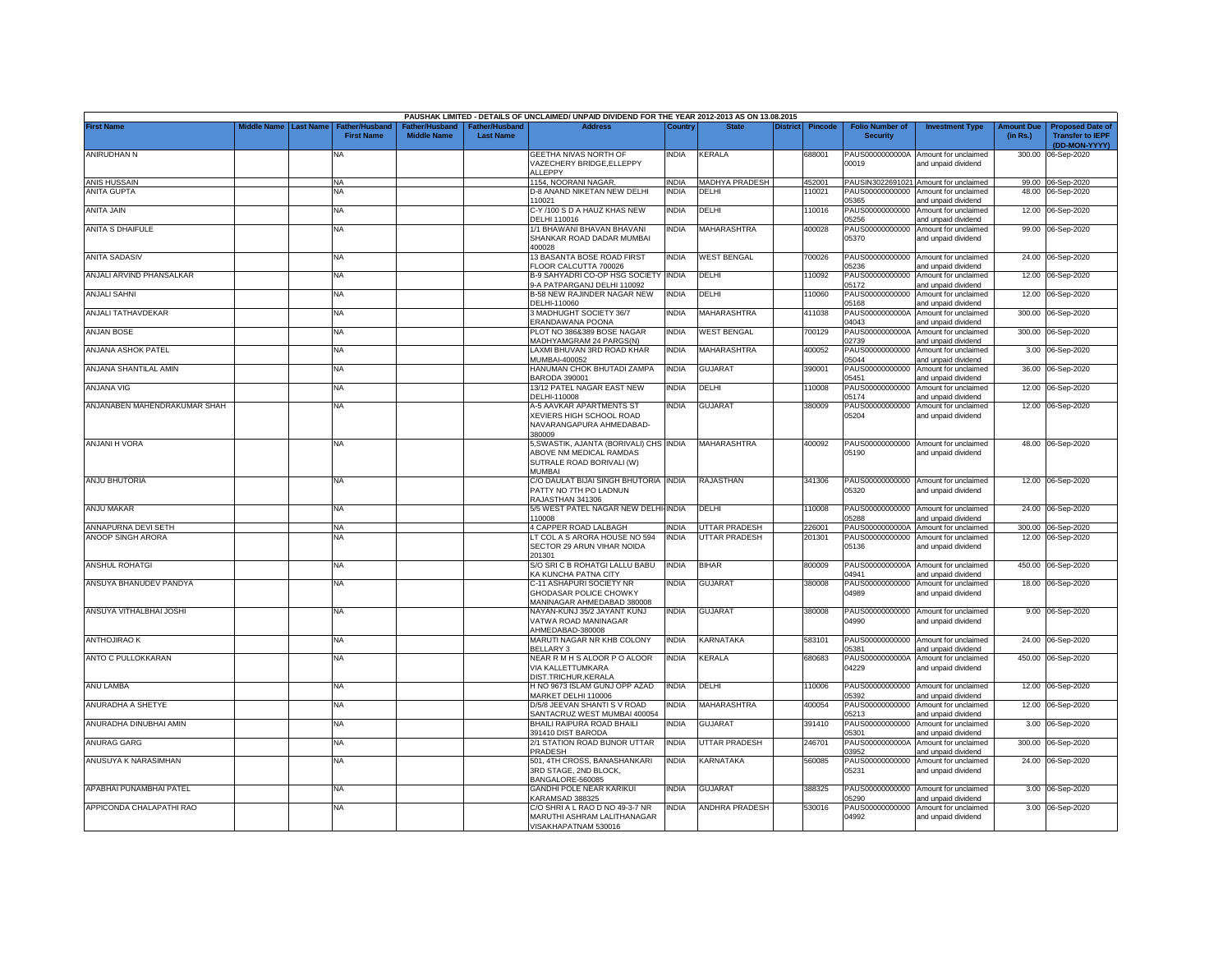|                             |                       |                                            |                                                  |                                   | PAUSHAK LIMITED - DETAILS OF UNCLAIMED/ UNPAID DIVIDEND FOR THE YEAR 2012-2013 AS ON 13.08.2015   |              |                      |                 |         |                                           |                                                              |                               |                                                                     |
|-----------------------------|-----------------------|--------------------------------------------|--------------------------------------------------|-----------------------------------|---------------------------------------------------------------------------------------------------|--------------|----------------------|-----------------|---------|-------------------------------------------|--------------------------------------------------------------|-------------------------------|---------------------------------------------------------------------|
| <b>First Name</b>           | Middle Name Last Name | <b>Father/Husband</b><br><b>First Name</b> | ather/Husband <sup>:</sup><br><b>Middle Name</b> | ather/Husband<br><b>Last Name</b> | <b>Address</b>                                                                                    | Country      | <b>State</b>         | <b>District</b> | Pincode | <b>Folio Number of</b><br><b>Security</b> | <b>Investment Type</b>                                       | <b>Amount Due</b><br>(in Rs.) | <b>Proposed Date of</b><br><b>Transfer to IEPF</b><br>(DD-MON-YYYY) |
| APURBA KUMAR BORAH          |                       | <b>NA</b>                                  |                                                  |                                   | PRAGJYOTISH NAGAR GAUHATI-<br>781014                                                              | <b>INDIA</b> | ASSAM                |                 | 781014  | PAUS00000000000<br>05046                  | Amount for unclaimed<br>and unpaid dividend                  | 3.00                          | 06-Sep-2020                                                         |
| <b>ARATIDAS</b>             |                       | <b>NA</b>                                  |                                                  |                                   | FLAT NO 12 INDIAN BANK OFFICER'S INDIA<br>QTR 3B & 3C AHIRIPUKUR ROAD<br>CALCUTTA 700019          |              | <b>WEST BENGAL</b>   |                 | 00019   | PAUS00000000000<br>05352                  | Amount for unclaimed<br>and unpaid dividend                  |                               | 99.00 06-Sep-2020                                                   |
| ARAYADATH BHASKARAN         |                       | <b>NA</b>                                  |                                                  |                                   | KUNDOOPARAMBA P O EDAKKAD<br>CALICUT 673005                                                       | <b>INDIA</b> | <b>KERALA</b>        |                 | 673005  | 05088                                     | PAUS00000000000 Amount for unclaimed<br>and unpaid dividend  |                               | 75.00 06-Sep-2020                                                   |
| <b>ARCHANA GHOSH</b>        |                       | <b>NA</b>                                  |                                                  |                                   | 102 BHUPENDRA BOSE AVENUE<br>FLAT NO-2 CALCUTTA 700004                                            | <b>INDIA</b> | <b>WEST BENGAL</b>   |                 | 700004  | PAUS00000000000<br>05239                  | Amount for unclaimed<br>and unpaid dividend                  |                               | 12.00 06-Sep-2020                                                   |
| <b>ARCHANA MEHRAY</b>       |                       | <b>NA</b>                                  |                                                  |                                   | C/O GIFTSLAND 45 M G MARG<br>ALLAHABAD-211001                                                     | <b>INDIA</b> | UTTAR PRADESH        |                 | 211001  | PAUS00000000000<br>05107                  | Amount for unclaimed<br>and unpaid dividend                  |                               | 36.00 06-Sep-2020                                                   |
| <b>ARCHANA PAREKH</b>       |                       | <b>NA</b>                                  |                                                  |                                   | C-249 MALVIYA NAGAR JAIPUR                                                                        | <b>INDIA</b> | RAJASTHAN            |                 | 302017  | PAUS00000000000                           | Amount for unclaimed                                         |                               | 12.00 06-Sep-2020                                                   |
| ARGUN G DADHEECH            |                       | NA                                         |                                                  |                                   | 15-B VASUDEO APARTMENTS OLD<br>NAGARDAS ROAD ANDHERI EAST<br>MUMBAI 400069                        | INDIA        | MAHARASHTRA          |                 | 400069  | PAUS00000000000<br>05281                  | Amount for unclaimed<br>and unpaid dividend                  |                               | 24.00 06-Sep-2020                                                   |
| <b>ARIJIT DAS</b>           |                       | <b>NA</b>                                  |                                                  |                                   | AC-61 SECTOR 1 SALT LAKE CITY<br>CALCUTTA                                                         | <b>INDIA</b> | <b>WEST BENGAL</b>   |                 | 700064  | 2753                                      | PAUS0000000000A Amount for unclaimed<br>and unpaid dividend  | 300.00                        | 06-Sep-2020                                                         |
| ARJUN HARISINGANI           |                       | <b>NA</b>                                  |                                                  |                                   | A-6 MATRUCHAYA MANVEL PADA<br>ROAD VIRAR EAST MUMBAI                                              | <b>INDIA</b> | <b>MAHARASHTRA</b>   |                 | 401303  | PAUS0000000000A<br>03674                  | Amount for unclaimed<br>and unpaid dividend                  |                               | 450.00 06-Sep-2020                                                  |
| ARJUN MAHADEV JAMBLE        |                       | <b>NA</b>                                  |                                                  |                                   | KUVERJI DEVSHI CHAWL 2ND FL B S INDIA<br>ROAD OPP ZARAPKAR SHOW ROOM<br>DADAR W RLY MUMBAI 400028 |              | MAHARASHTRA          |                 | 400028  | PAUS00000000000<br>05224                  | Amount for unclaimed<br>and unpaid dividend                  |                               | 12.00 06-Sep-2020                                                   |
| ARJUN PRASAD AGARWAL        |                       | <b>NA</b>                                  |                                                  |                                   | C/O GOVARDHAN DAS AGARWAL<br>SANDGAR PATTY ROAD PO<br>KISHANGANJ BAZAR PURNEA                     | <b>INDIA</b> | <b>BIHAR</b>         |                 | 854301  | 05197                                     | PAUS00000000000 Amount for unclaimed<br>and unpaid dividend  |                               | 12.00 06-Sep-2020                                                   |
| ARJUNSINH N JHALA           |                       | <b>NA</b>                                  |                                                  |                                   | 2, GOV. SERVENT SOCIETY, RAIYA<br>RING ROAD, RAJKOT.                                              | <b>INDIA</b> | GUJARAT              |                 | 360005  | 05429                                     | PAUS00000000000 Amount for unclaimed<br>and unpaid dividend  |                               | 150.00 06-Sep-2020                                                  |
| <b>ARNAB ROUTH</b>          |                       | <b>NA</b>                                  |                                                  |                                   | P-24 C I T ROAD SCHEME-X M<br>CALCUTTA                                                            | <b>INDIA</b> | <b>WEST BENGAL</b>   |                 | 700010  | PAUS0000000000A<br>02795                  | Amount for unclaimed<br>and unpaid dividend                  | 300.00                        | 06-Sep-2020                                                         |
| <b>ARPITA SHROFF</b>        |                       | <b>NA</b>                                  |                                                  |                                   | KALYAN BANK ROAD MANDI<br>VADODARA                                                                | <b>INDIA</b> | GUJARAT              |                 | 390006  | PAUS0000000000A<br>02172                  | Amount for unclaimed<br>and unpaid dividend                  |                               | 900.00 06-Sep-2020                                                  |
| ARUN BHATNAGAR              |                       | <b>NA</b>                                  |                                                  |                                   | ROXY ROAD LASHKAR GWALIOR                                                                         | <b>INDIA</b> | MADHYA PRADESH       |                 | 474001  | PAUS0000000000A                           | Amount for unclaimed                                         | 300.00                        | 06-Sep-2020                                                         |
| ARUN JAYANTILAL PATEL       |                       | <b>NA</b>                                  |                                                  |                                   | PRATAP ROAD OPP MARATHI<br>SCHOOL RAOPURA BARODA-390001                                           | <b>NDIA</b>  | <b>GUJARA1</b>       |                 | 390001  | PAUS00000000000<br>14968                  | Amount for unclaimed<br>and unpaid dividend                  |                               | 3.00 06-Sep-2020                                                    |
| <b>ARUN KOCHAR</b>          |                       | <b>NA</b>                                  |                                                  |                                   | 23/24 NEERAV PARK SOCIETY<br>MAKARPURA ROAD VADODARA                                              | India        | GUJARAT              |                 | 390010  | PAUS0000000000A<br>04418                  | Amount for unclaimed<br>and unpaid dividend                  |                               | 300.00 06-Sep-2020                                                  |
| <b>ARUN KUMAR</b>           |                       | <b>NA</b>                                  |                                                  |                                   | H NO 3414 GALI MALYAN DELHI<br>GATE NEW DELHI-110002                                              | <b>INDIA</b> | DELHI                |                 | 110002  | 05283                                     | PAUS00000000000 Amount for unclaimed<br>and unpaid dividend  |                               | 12.00 06-Sep-2020                                                   |
| ARUN KUMAR DHANESHA         |                       | <b>NA</b>                                  |                                                  |                                   | HEERA BHAWAN BHAKAWARMAL JI INDIA<br>KA BAGH CHOPASANI ROAD                                       |              | RAJASTHAN            |                 | 342001  | 9829                                      | PAUSIN3016961015 Amount for unclaimed<br>and unpaid dividend |                               | 1050.00 06-Sep-2020                                                 |
| ARUN KUMAR GOYAL            |                       | <b>NA</b>                                  |                                                  |                                   | B-303 DESIGNERS PARK SECTOR-62 INDIA<br>NOIDA (U.P.)                                              |              | <b>UTTAR PRADESH</b> |                 | 201301  | PAUS00000000000<br>05471                  | Amount for unclaimed<br>and unpaid dividend                  |                               | 36.00 06-Sep-2020                                                   |
| ARUN KUMAR GUPTA            |                       | <b>NA</b>                                  |                                                  |                                   | INVESTOR'S POINT KHEMKA LANE J<br>ROAD UPPER BAZAR RANCHI                                         | <b>INDIA</b> | <b>JHARKHAND</b>     |                 | 834001  | PAUS00000000000<br>05334                  | Amount for unclaimed<br>and unpaid dividend                  |                               | 99.00 06-Sep-2020                                                   |
| <b>ARUN MEHTA</b>           |                       | <b>NA</b>                                  |                                                  |                                   | C/O A K PHARMACEUTICALL 681<br>INDIRANAGAR 1ST STAGE P B NO<br>3820 BANGALORE                     | <b>INDIA</b> | KARNATAKA            |                 | 560038  | PAUS0000000000A<br>02559                  | Amount for unclaimed<br>and unpaid dividend                  |                               | 300.00 06-Sep-2020                                                  |
| ARUNA G DAGA                |                       | <b>NA</b>                                  |                                                  |                                   | P/112 CIT ROAD SCHEME NO VI M<br><b>PHOOLBAGAN CALCUTTA 700054</b>                                | India        | <b>WEST BENGAL</b>   |                 | 700054  | PAUS00000000000<br>05411                  | Amount for unclaimed<br>and unpaid dividend                  |                               | 3.00 06-Sep-2020                                                    |
| ARUNA GHOSH DASTIDAR        |                       | <b>NA</b>                                  |                                                  |                                   | 87 AMRIT PURI "A" TOP FLOOR<br>(GARHI) EAST OF KAILASH NEW<br>DELHI 110065                        | NDIA         | DELHI                |                 | 10065   | PAUS00000000000<br>05132                  | Amount for unclaimed<br>and unpaid dividend                  |                               | 12.00 06-Sep-2020                                                   |
| ARUNA HARIOM KAPOOR         |                       | NA.                                        |                                                  |                                   | 42 ARUNODAYA SOCIETY ALKAPURI INDIA<br>BARODA-390005                                              |              | GUJARAT              |                 | 390005  | 05048                                     | PAUS00000000000 Amount for unclaimed<br>and unpaid dividend  |                               | 123.00 06-Sep-2020                                                  |
| ARUNA HARSHADBHAI PATEL     |                       | <b>NA</b>                                  |                                                  |                                   | KINNARI BEAUTY PARLUR OPP<br>LUHANA BLDG TOWER CHAR<br>RASTA BARODA 390001                        | <b>INDIA</b> | <b>GUJARAT</b>       |                 | 390001  | PAUS00000000000<br>05049                  | Amount for unclaimed<br>and unpaid dividend                  |                               | 15.00 06-Sep-2020                                                   |
| ARUNA J RAWAL               |                       | <b>NA</b>                                  |                                                  |                                   | NISARG JEEVAN ANAND SOCIETY<br>BEHIND MAHILA COLLEGE RAJKOT-<br>360001                            | <b>INDIA</b> | <b>GUJARAT</b>       |                 | 360001  | 05102                                     | PAUS00000000000 Amount for unclaimed<br>and unpaid dividend  |                               | 12.00 06-Sep-2020                                                   |
| ARUNKUMAR PRAVINSAGAR DESAI |                       | <b>NA</b>                                  |                                                  |                                   | 70 'SAGAR' MAHESHWARNAGAR<br>SUBHANPURA BARODA-390007                                             | <b>INDIA</b> | <b>GUJARAT</b>       |                 | 390007  | 04969                                     | PAUS00000000000 Amount for unclaimed<br>and unpaid dividend  |                               | 3.00 06-Sep-2020                                                    |
| ARUNKUMAR SHIVABHAI PATEL   |                       | <b>NA</b>                                  |                                                  |                                   | 23 TASKAND SOCIETY BEHIND C N<br>VIDHYALAYA AMBAWADI<br>AHMEDABAD-380015                          | <b>INDIA</b> | GUJARAT              |                 | 380015  | PAUS00000000000<br>05270                  | Amount for unclaimed<br>and unpaid dividend                  |                               | 12.00 06-Sep-2020                                                   |
| <b>ARVIND BADANI</b>        |                       | <b>NA</b>                                  |                                                  |                                   | 16 INCOME TEX COLONY<br>PRATAPNAGAR MAIN ROAD<br><b>NAGPUR 440022</b>                             | <b>INDIA</b> | <b>MAHARASHTRA</b>   |                 | 440022  | PAUS00000000000<br>05355                  | Amount for unclaimed<br>and unpaid dividend                  |                               | 24.00 06-Sep-2020                                                   |
| ARVIND BALKRISHNA MAWLANKAR |                       | <b>NA</b>                                  |                                                  |                                   | 1127 SHUKARWAR PETH<br>KUSUMSHREE PUNE-411001                                                     | India        | MAHARASHTRA          |                 | 411001  | 14996                                     | PAUS00000000000 Amount for unclaimed<br>and unpaid dividend  |                               | 9.00 06-Sep-2020                                                    |
| ARVIND C VED                |                       | <b>NA</b>                                  |                                                  |                                   | B-25, SUN MOON PARK SOCIETY,<br>NEAR AKOTA GARDEN, AKOTA<br>ROAD, VADODARA(GUJ)-390020            | <b>INDIA</b> | <b>GUJARAT</b>       |                 | 390020  | PAUS00000000000<br>05337                  | Amount for unclaimed<br>and unpaid dividend                  |                               | 48.00 06-Sep-2020                                                   |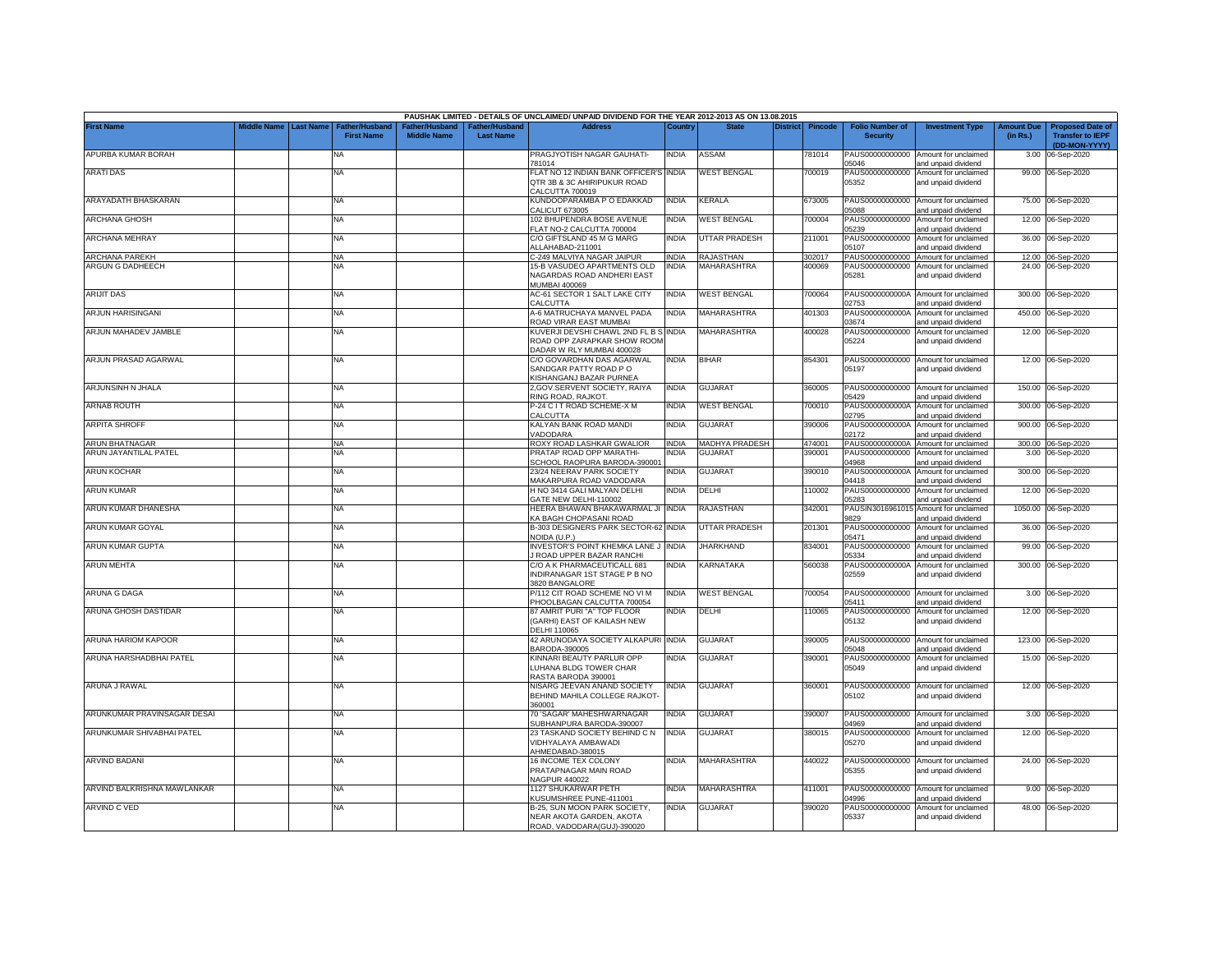|                                   |                       |                                            |                                      |                                                | PAUSHAK LIMITED - DETAILS OF UNCLAIMED/ UNPAID DIVIDEND FOR THE YEAR 2012-2013 AS ON 13.08.2015      |              |                       |                 |                |                                           |                                                                    |                               |                                                                     |
|-----------------------------------|-----------------------|--------------------------------------------|--------------------------------------|------------------------------------------------|------------------------------------------------------------------------------------------------------|--------------|-----------------------|-----------------|----------------|-------------------------------------------|--------------------------------------------------------------------|-------------------------------|---------------------------------------------------------------------|
| <b>First Name</b>                 | Middle Name Last Name | <b>Father/Husband</b><br><b>First Name</b> | Father/Husband<br><b>Middle Name</b> | ather/Husband <sup>-</sup><br><b>Last Name</b> | <b>Address</b>                                                                                       | Country      | <b>State</b>          | <b>District</b> | <b>Pincode</b> | <b>Folio Number of</b><br><b>Security</b> | <b>Investment Type</b>                                             | <b>Amount Due</b><br>(in Rs.) | <b>Proposed Date of</b><br><b>Transfer to IEPF</b><br>(DD-MON-YYYY) |
| ARVIND CHANDRAKANT BIDAYE         |                       | NA                                         |                                      |                                                | 6/11 ARVIND NAGAR KALINA<br>MUMBAI-400029                                                            | NDIA         | <b>MAHARASHTRA</b>    |                 | 400029         | PAUS00000000000<br>05214                  | Amount for unclaimed<br>and unpaid dividend                        | 12.00                         | 06-Sep-2020                                                         |
| ARVIND HIRALAL BHAGAT             |                       | <b>NA</b>                                  |                                      |                                                | 1399 MAMUNAYAK'S POLE KALUPUR INDIA<br>AHMEDABAD-380001                                              |              | <b>GUJARAT</b>        |                 | 380001         | PAUS00000000000<br>05186                  | Amount for unclaimed<br>and unpaid dividend                        |                               | 24.00 06-Sep-2020                                                   |
| ARVIND KUMAR BECTOR               |                       | <b>NA</b>                                  |                                      |                                                | C/O DR B S BECTOR D C DIVISION N INDIA<br>D R I KARNAL                                               |              | <b>HARYANA</b>        |                 | 132001         | PAUS0000000000A<br>03426                  | Amount for unclaimed<br>and unpaid dividend                        |                               | 450.00 06-Sep-2020                                                  |
| ARVIND N KALOLIA                  |                       | NA                                         |                                      |                                                | "UDAY" CHOKSI PARK VATWA ROAD INDIA<br>MANINAGAR AHMEDABAD-380008                                    |              | <b>GUJARAT</b>        |                 | 380008         | PAUS00000000000<br>05050                  | Amount for unclaimed                                               |                               | 48.00 06-Sep-2020                                                   |
| ARVIND NARANIA                    |                       | KISHORILAL<br>NARANIA                      |                                      |                                                | C/O SURUCHI TEA 4-4-948 ADJ                                                                          | NDIA         | <b>ANDHRA PRADESH</b> |                 | 500095         | PAUS00000000000<br>3229                   | and unpaid dividend<br>Amount for unclaimed                        |                               | 12.00 06-Sep-2020                                                   |
| ARVIND NATWARLAL MEHTA            |                       | NΑ                                         |                                      |                                                | ROYAL PLAZA SULTAN<br>14 ANKUR SOCIETY BEH GANESH                                                    | INDIA        | GUJARAT               |                 | 388001         | PAUS12010600005                           | and unpaid dividend<br>Amount for unclaimed                        |                               | 9.00 06-Sep-2020                                                    |
| ARVINDBHAI MULJIBHAI PATEL        |                       | <b>NA</b>                                  |                                      |                                                | DAIRY ANAND ANAND<br>MAHADEV FALIA AT & PO SOKHADA                                                   | <b>INDIA</b> | <b>GUJARAT</b>        |                 | 391240         | 05335<br>PAUS00000000000                  | and unpaid dividend<br>Amount for unclaimed                        |                               | 3.00 06-Sep-2020                                                    |
| ARVINDBHAI SOMABHAI PATEL         |                       | <b>NA</b>                                  |                                      |                                                | DIST BARODA PIN-391240<br>AT BHAILI VILLAGE NEAR PARBADI                                             | <b>INDIA</b> | <b>GUJARAT</b>        |                 | 391410         | 5056<br>PAUS00000000000                   | and unpaid dividend<br>Amount for unclaimed                        | 24.00                         | 06-Sep-2020                                                         |
| ARVINDBHAI SUNDERLAL GANDHI       |                       | NA                                         |                                      |                                                | BARODA PIN-391410<br>MADAN ZAMPA ROAD NEAR AZAD<br>GROUND RAM KRISHNA BLDG                           | INDIA        | <b>GUJARAT</b>        |                 | 390001         | 05060<br>PAUS00000000000<br>05061         | and unpaid dividend<br>Amount for unclaimed<br>and unpaid dividend |                               | 9.00 06-Sep-2020                                                    |
| ARVINDBHAI UMEDBHAI PATEL         |                       | NA                                         |                                      |                                                | BARODA-390001<br>C/O SHRI RAM PESTICIDE &                                                            | ndia         | <b>GUJARAT</b>        |                 | 387620         | PAUS00000000000                           | Amount for unclaimed                                               |                               | 3.00 06-Sep-2020                                                    |
|                                   |                       |                                            |                                      |                                                | FERTILIZER RELIEF SHOP NO 8 OPP<br>S T DEPOT KAPADVANJ DIST KHEDA<br>PIN-387620                      |              |                       |                 |                | 05062                                     | and unpaid dividend                                                |                               |                                                                     |
| ARVINDKUMAR AMRATLAL DAGLI        |                       | <b>NA</b>                                  |                                      |                                                | C/O C MANEKLAL & CO 3RD FL 35/37- INDIA<br>DHANJI ST CHANDRA BHUVAN<br>MUMBAI-400003                 |              | <b>MAHARASHTRA</b>    |                 | 400003         | 05217                                     | PAUS00000000000 Amount for unclaimed<br>and unpaid dividend        |                               | 12.00 06-Sep-2020                                                   |
| ARVINDKUMAR AMRITLAL SHAH         |                       | NA                                         |                                      |                                                | 1062 KUVAWALO KHANCHO<br>KIKABHAT'S POLE DARIAPUR<br>AHMEDABAD-380001                                | <b>INDIA</b> | <b>GUJARAT</b>        |                 | 380001         | 05274                                     | PAUS00000000000 Amount for unclaimed<br>and unpaid dividend        |                               | 36.00 06-Sep-2020                                                   |
| ARVINDKUMAR C SHAH                |                       | <b>NA</b>                                  |                                      |                                                | C/O ARVINDKUMAR C SHAH 49<br>JAWAHAR NAGAR 6TH RD<br>MADHUKUNJ 2ND FL GOREGAON<br>VEST MUMBAI 400062 | INDIA        | MAHARASHTRA           |                 | 100062         | PAUS00000000000<br>05323                  | Amount for unclaimed<br>and unpaid dividend                        |                               | 3.00 06-Sep-2020                                                    |
| ARVINDKUMAR CHANDULAL SHAH        |                       | NA                                         |                                      |                                                | 49 JAWAHAR NAGAR 6TH ROAD<br>GOREGAON MUMBAI-400062                                                  | NDIA         | MAHARASHTRA           |                 | 400062         | 04997                                     | PAUS00000000000 Amount for unclaimed<br>and unpaid dividend        |                               | 12.00 06-Sep-2020                                                   |
| ARVINDKUMAR HARGOVINDBHAI PATEL   |                       | <b>NA</b>                                  |                                      |                                                | FLAT NO 391/M66 JEEVAN SADHANA INDIA<br>FLATS PRAGATI NAGAR NAVA<br>VADAJ AHMEDABAD-380013           |              | <b>GUJARAT</b>        |                 | 380013         | 05104                                     | PAUS00000000000 Amount for unclaimed<br>and unpaid dividend        |                               | 12.00 06-Sep-2020                                                   |
| ARVINDKUMAR PRAGJIBHAI MISTRY     |                       | NA                                         |                                      |                                                | 27 B JIVARAJ PARK SOCIETY<br>VEJALPUR ROAD AHMEDABAD-                                                | NDIA         | <b>GUJARAT</b>        |                 | 380051         | PAUS00000000000<br>05207                  | Amount for unclaimed<br>and unpaid dividend                        |                               | 12.00 06-Sep-2020                                                   |
| ARVINDKUMAR VITHALBHAI PATEL      |                       | VITHALBHAI                                 |                                      |                                                | 111/2, JAWAHAR NAGAR GOREGAON INDIA<br>(W) MUMBAI                                                    |              | <b>MAHARASHTRA</b>    |                 | 400062         | PAUS00000000000<br>12723                  | Amount for unclaimed<br>and unpaid dividend                        |                               | 60.00 06-Sep-2020                                                   |
| ARVINDLAL VITHALDAS SHAH          |                       | <b>NA</b>                                  |                                      |                                                | STATION ROAD GODHRA-389001                                                                           | INDIA        | <b>GUJARAT</b>        |                 | 389001         |                                           | PAUS00000000000 Amount for unclaimed                               |                               | 12.00 06-Sep-2020                                                   |
| ASEEM BALI                        |                       | <b>NA</b>                                  |                                      |                                                | B-165, POCKET C SIDHARTH                                                                             | NDIA         | DELHI                 |                 | 110014         | PAUS00000000000                           | Amount for unclaimed                                               |                               | 12.00 06-Sep-2020                                                   |
| ASHA BHANSALI                     |                       |                                            |                                      |                                                | EXTENSION NEW DELHI<br>16-KA-2 JYOTI NAGAR JAIPUR                                                    | INDIA        | RAJASTHAN             |                 | 302005         | 05153                                     | and unpaid dividend<br>PAUS00000000000 Amount for unclaimed        |                               | 12.00 06-Sep-2020                                                   |
| <b>ASHA DHUPAR</b>                |                       | NA<br>NA                                   |                                      |                                                | J 12/9 RAJOURI GARDE EXTENSION                                                                       | <b>INDIA</b> | DELHI                 |                 | 10027          | PAUS00000000000                           | Amount for unclaimed                                               |                               | 24.00 06-Sep-2020                                                   |
|                                   |                       |                                            |                                      |                                                | VEW DELHI-110027                                                                                     |              |                       |                 |                | 05282                                     | and unpaid dividend                                                |                               |                                                                     |
| ASHA GOPINATHAN                   |                       | <b>NA</b>                                  |                                      |                                                | 16-A WILLINGDON CRESCENT NEW<br>DELHI-110011                                                         | INDIA        | DELHI                 |                 | 10011          | PAUS00000000000<br>5263                   | Amount for unclaimed<br>and unpaid dividend                        |                               | 12.00 06-Sep-2020                                                   |
| ASHA JOSHI                        |                       | <b>NA</b>                                  |                                      |                                                | R/0 425 KHARI BAZAR RANIKHET                                                                         | INDIA        | UTTARAKHAND           |                 | 263645         | PAUS00000000000                           | Amount for unclaimed                                               |                               | 24.00 06-Sep-2020                                                   |
| ASHA KUMAR                        |                       | NA                                         |                                      |                                                | 65 SECTOR-37 ARUN VIHAR NOIDA                                                                        | <b>INDIA</b> | UTTAR PRADESH         |                 | 201303         | PAUS00000000000                           | Amount for unclaimed                                               | 111.00                        | 06-Sep-2020                                                         |
| ASHA KUMARI                       |                       | NA                                         |                                      |                                                | 201303 UP<br>D-205 WEST PATEL NAGAR NEW                                                              | INDIA        | DELHI                 |                 | 110008         | 15391<br>PAUS00000000000                  | and unpaid dividend<br>Amount for unclaimed                        | 48.00                         | 06-Sep-2020                                                         |
| <b>ASHA KUMARI</b>                |                       | <b>NA</b>                                  |                                      |                                                | DELHI-110008<br>STREET NO 49 SECTOR NO 8D QR                                                         | <b>INDIA</b> | <b>JHARKHAND</b>      |                 | 827009         | 05261<br>PAUSIN3012502826                 | and unpaid dividend<br>Amount for unclaimed                        |                               | 75.00 06-Sep-2020                                                   |
|                                   |                       |                                            |                                      |                                                | NO 1574 BOKARO STEEL CITY<br><b>JHARKHAND</b>                                                        |              |                       |                 |                | 9365                                      | and unpaid dividend                                                |                               |                                                                     |
| ASHA MAHENDRAKUMAR<br>CHHANGAWALA |                       | <b>NA</b>                                  |                                      |                                                | 33 MANGAL PARK GAJARAWADI<br>BARODA-390001                                                           | <b>INDIA</b> | GUJARAT               |                 | 390001         | PAUS00000000000<br>05000                  | Amount for unclaimed<br>and unpaid dividend                        |                               | 9.00 06-Sep-2020                                                    |
| ASHA MAHENDRAKUMAR<br>CHHANGAWALA |                       | NA                                         |                                      |                                                | 33 MANGAL PARK GAJARAWADI<br>BARODA-390001                                                           | <b>INDIA</b> | <b>GUJARAT</b>        |                 | 390001         | PAUS00000000000<br>04999                  | Amount for unclaimed<br>and unpaid dividend                        | 9.00                          | 06-Sep-2020                                                         |
| <b>ASHA N KIRAN</b>               |                       | NA                                         |                                      |                                                | 202 BHAVESHA CO-OP HSG<br>SOCIETY LTD VEERA DESAI ROAD<br>ANDHERI WEST MUMBAI 400058                 | INDIA        | MAHARASHTRA           |                 | 400058         | PAUS00000000000<br>05230                  | Amount for unclaimed<br>and unpaid dividend                        |                               | 60.00 06-Sep-2020                                                   |
| <b>ASHA PRADEEP PATEL</b>         |                       | <b>NA</b>                                  |                                      |                                                | 23-C SAHAJANAND APARTMENTS<br>OLD PADRA RAOD NEAR WARD<br>OFFICE BARODA                              | NDIA         | <b>GUJARAT</b>        |                 | 380015         | PAUS00000000000<br>05333                  | Amount for unclaimed<br>and unpaid dividend                        |                               | 99.00 06-Sep-2020                                                   |
| ASHA SHUKLA                       |                       | NA                                         |                                      |                                                | 111A/393"RAM NIVAS" ASHOK<br>VAGAR KANPUR-208012                                                     | NDIA         | UTTAR PRADESH         |                 | 208012         | PAUS00000000000<br>15244                  | Amount for unclaimed<br>and unpaid dividend                        |                               | 24.00 06-Sep-2020                                                   |
| <b>ASHANT CHALASANI</b>           |                       | <b>NA</b>                                  |                                      |                                                | C/O C KRISHNA RAO NO.21 GEETHA INDIA<br>NAGAR R K PURAM(POST)<br>SECUNDERABAD                        |              | ANDHRA PRADESH        |                 | 500001         | PAUS00000000000<br>05462                  | Amount for unclaimed<br>and unpaid dividend                        |                               | 36.00 06-Sep-2020                                                   |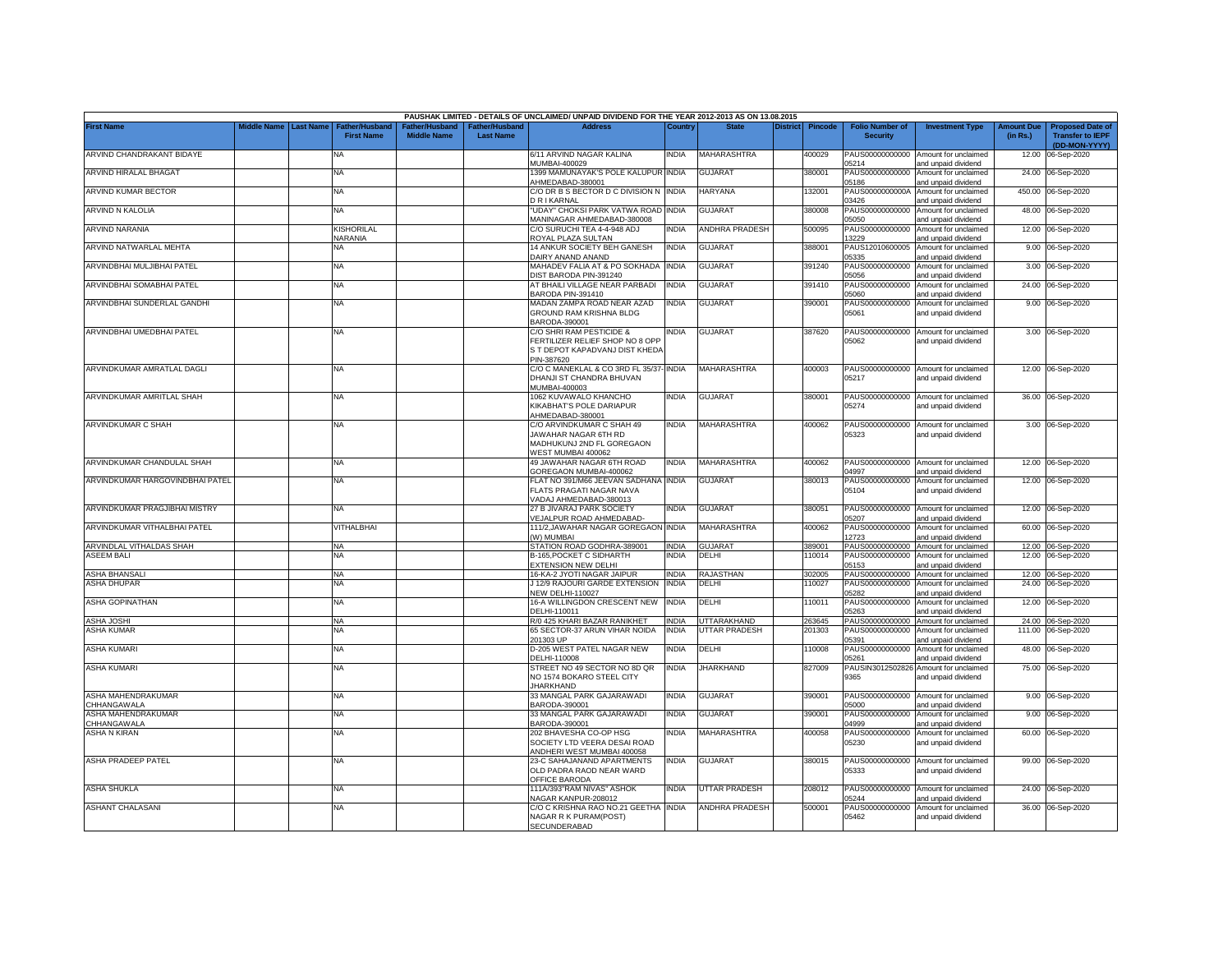|                               |             |                  |                                     |                                      |                                           | PAUSHAK LIMITED - DETAILS OF UNCLAIMED/ UNPAID DIVIDEND FOR THE YEAR 2012-2013 AS ON 13.08.2015                  |              |                       |                 |                |                                           |                                                                    |                               |                                                                     |
|-------------------------------|-------------|------------------|-------------------------------------|--------------------------------------|-------------------------------------------|------------------------------------------------------------------------------------------------------------------|--------------|-----------------------|-----------------|----------------|-------------------------------------------|--------------------------------------------------------------------|-------------------------------|---------------------------------------------------------------------|
| <b>First Name</b>             | liddle Name | <b>Last Name</b> | Father/Husband<br><b>First Name</b> | Father/Husband<br><b>Middle Name</b> | <b>Father/Husband</b><br><b>Last Name</b> | <b>Address</b>                                                                                                   | Country      | <b>State</b>          | <b>District</b> | <b>Pincode</b> | <b>Folio Number of</b><br><b>Security</b> | <b>Investment Type</b>                                             | <b>Amount Due</b><br>(in Rs.) | <b>Proposed Date of</b><br><b>Transfer to IEPF</b><br>(DD-MON-YYYY) |
| ASHIM KUMAR BANERJRE          |             |                  | <b>NA</b>                           |                                      |                                           | 16/A ISMAIL STREET CALCUTTA                                                                                      | <b>INDIA</b> | <b>WEST BENGAL</b>    |                 | 700014         | PAUS0000000000A                           | Amount for unclaimed                                               |                               | 300.00 06-Sep-2020                                                  |
| ASHIMA NATH                   |             |                  | NA                                  |                                      |                                           | C/O DINESH NATH NABADHERY RLY<br>GATE P O DATTAPUKAR W B                                                         | <b>INDIA</b> | <b>WEST BENGAL</b>    |                 | 743248         | PAUS0000000000A<br>02924                  | Amount for unclaimed<br>and unpaid dividend                        |                               | 300.00 06-Sep-2020                                                  |
| <b>ASHISH KUMAR ROY</b>       |             |                  | NA                                  |                                      |                                           | -50, SECTOR 27 NOIDA                                                                                             | <b>INDIA</b> | UTTAR PRADESH         |                 | 201301         | PAUS0000000000A                           | Amount for unclaimed                                               |                               | 300.00 06-Sep-2020                                                  |
| ASHISH M CHHANGAWALA          |             |                  | <b>NA</b>                           |                                      |                                           | 33 MANGAL PARK GAJARAWADI<br>BARODA 390017                                                                       | <b>INDIA</b> | <b>GUJARAT</b>        |                 | 390017         | PAUS00000000000<br>05401                  | Amount for unclaimed<br>and unpaid dividend                        |                               | 9.00 06-Sep-2020                                                    |
| ASHISH M CHHANGAWALA          |             |                  | <b>NA</b>                           |                                      |                                           | 33 MANGAL PARK GAJARAWADI<br>BARODA 390017                                                                       | <b>INDIA</b> | <b>GUJARAT</b>        |                 | 390017         | PAUS00000000000<br>05400                  | Amount for unclaimed<br>and unpaid dividend                        |                               | 3.00 06-Sep-2020                                                    |
| ASHISH M CHHANGAWALA          |             |                  | <b>NA</b>                           |                                      |                                           | 33 MANGAL PARK GAJARAWADI<br>BARODA 390017                                                                       | INDIA        | <b>GUJARAT</b>        |                 | 390017         | PAUS00000000000<br>05399                  | Amount for unclaimed<br>and unpaid dividend                        |                               | 9.00 06-Sep-2020                                                    |
| <b>ASHOK B KUMAR</b>          |             |                  | <b>NA</b>                           |                                      |                                           | FLAT NO-19 5TH FLOOR SHITAL<br>DARSHAN G V S ROAD-4 MULUND<br><b>EAST MUMBAI 400081</b>                          | INDIA        | <b>MAHARASHTRA</b>    |                 | 400081         | PAUS00000000000<br>05122                  | Amount for unclaimed<br>and unpaid dividend                        |                               | 12.00 06-Sep-2020                                                   |
| <b>ASHOK DIGAMBAR PARAB</b>   |             |                  | <b>NA</b>                           |                                      |                                           | SIDDHIVINAYAK BUILDING GROUND<br>FLOOR NEAR DENA BANK<br>MANOHAR ROAD PALGHAR WEST<br><b>JIST THANE 401404</b>   | <b>INDIA</b> | <b>MAHARASHTRA</b>    |                 | 401404         | PAUS00000000000<br>05233                  | Amount for unclaimed<br>and unpaid dividend                        |                               | 12.00 06-Sep-2020                                                   |
| ASHOK DIPAKBHAI PARIKH        |             |                  | <b>NA</b>                           |                                      |                                           | 203 SITARAM APARTMENT ELLORA<br>PARK NEAR SUBHANPURA ROAD<br>MANUSMRUTI HOSPITAL BARODA<br>390007                | <b>INDIA</b> | <b>GUJARAT</b>        |                 | 390007         | 05066                                     | PAUS00000000000 Amount for unclaimed<br>and unpaid dividend        |                               | 24.00 06-Sep-2020                                                   |
| <b>ASHOK G NEMAN</b>          |             |                  | <b>NA</b>                           |                                      |                                           | LAXMI DISTRIBUTOR 234 GR FLOOR<br>MUMBAI PUNE RD BHINGARI<br>PANVEL DIST RAIGAD                                  | <b>INDIA</b> | MAHARASHTRA           |                 | 410206         | PAUS0000000000A<br>03789                  | Amount for unclaimed<br>and unpaid dividend                        |                               | 300.00 06-Sep-2020                                                  |
| <b>ASHOK JAIN</b>             |             |                  | <b>NA</b>                           |                                      |                                           | NO 19 1ST FLOOR NAGARTHPET<br>NEAR DHARMRAJ TEMPLE                                                               | INDIA        | KARNATAKA             |                 | 560002         | PAUS0000000000A<br>02531                  | Amount for unclaimed<br>and unpaid dividend                        | 300.00                        | 06-Sep-2020                                                         |
| ASHOK K ADLAKHA               |             |                  | <b>NA</b>                           |                                      |                                           | C/O ALEMBIC CHEMICAL WORKS CO INDIA<br>LTD 110 J L NEHRU ROAD AMBALA<br>CANTT                                    |              | <b>HARYANA</b>        |                 | 33001          | PAUS0000000000A<br>03411                  | Amount for unclaimed<br>and unpaid dividend                        | 300.00                        | 06-Sep-2020                                                         |
| <b>ASHOK KOHLI</b>            |             |                  | <b>NA</b>                           |                                      |                                           | <b>BSO GE SRI GANGANAGAR CANTT</b><br>35001 RAJASTHAN                                                            | INDIA        | RAJASTHAN             |                 | 335001         | PAUS00000000000<br>05345                  | Amount for unclaimed<br>and unpaid dividend                        |                               | 60.00 06-Sep-2020                                                   |
| ASHOK KUMAR AGARWAL           |             |                  | NA                                  |                                      |                                           | <b>D-54 HAL FLATS OLDMADRAS</b><br>ROAD BANGALORE 560093                                                         | NDIA         | <b>KARNATAKA</b>      |                 | 560093         | PAUS00000000000<br>15276                  | Amount for unclaimed<br>and unpaid dividend                        |                               | 24.00 06-Sep-2020                                                   |
| ASHOK KUMAR AGARWAL           |             |                  | <b>NA</b>                           |                                      |                                           | STATE BANK OF PATIALA SHYAM                                                                                      | INDIA        | UTTAR PRADESH         |                 | 243005         | PAUS0000000000A<br>03935                  | Amount for unclaimed                                               | 300.00                        | 06-Sep-2020                                                         |
| ASHOK KUMAR ARORA             |             |                  | <b>NA</b>                           |                                      |                                           | <b>GANJ NEAR MATH KI CHOKI</b><br>23-B RAM NAGAR AMBALA CANTT                                                    | <b>INDIA</b> | <b>HARYANA</b>        |                 | 133001         | PAUS0000000000A<br>03410                  | and unpaid dividend<br>Amount for unclaimed                        | 300.00                        | 06-Sep-2020                                                         |
| ASHOK KUMAR DEWAN             |             |                  | <b>NA</b>                           |                                      |                                           | HARYANA<br>B-XIX 1103 D TAGORE NAGAR<br><b>LUDHIANA</b>                                                          | INDIA        | <b>PUNJAB</b>         |                 | 141001         | PAUS0000000000A<br>03423                  | and unpaid dividend<br>Amount for unclaimed<br>and unpaid dividend |                               | 3750.00 06-Sep-2020                                                 |
| ASHOK KUMAR GHOSH             |             |                  | <b>NA</b>                           |                                      |                                           | 102 BHUPENDRA BOSE AVENUE<br><b>ELAT NO-2 CALCUTTA 700004</b>                                                    | INDIA        | <b>WEST BENGAL</b>    |                 | '00004         | PAUS00000000000<br>05238                  | Amount for unclaimed<br>and unpaid dividend                        |                               | 12.00 06-Sep-2020                                                   |
| ASHOK KUMAR GUPTA             |             |                  | <b>NA</b>                           |                                      |                                           | -7/44 RAJOURI GARDEN NEW DELHI INDIA<br>10027                                                                    |              | DELHI                 |                 | 10027          | PAUS00000000000<br>05157                  | Amount for unclaimed<br>and unpaid dividend                        |                               | 12.00 06-Sep-2020                                                   |
| ASHOK KUMAR GUPTA             |             |                  | <b>NA</b>                           |                                      |                                           | UPASANA 58 A G C R ENCLAVE                                                                                       | INDIA        | DELHI                 |                 | 10092          | PAUS00000000000                           | Amount for unclaimed                                               |                               | 48.00 06-Sep-2020                                                   |
| ASHOK KUMAR MAGOO             |             |                  | <b>NA</b>                           |                                      |                                           | <b>DELHI 110092</b><br>30/14 ASHOK NAGAR NEW DELHI-<br>10018                                                     | india        | DELHI                 |                 | 110018         | 05286<br>PAUS00000000000                  | and unpaid dividend<br>Amount for unclaimed                        |                               | 12.00 06-Sep-2020                                                   |
| ASHOK KUMAR PORWAL            |             |                  | RAMKARAN<br>PORWAL                  |                                      |                                           | M/S JAM AND ASSOCIATES<br>CHARTERD ACCOUNTANTS 11<br>SILVER MALL A BLOCK GROUND<br>LOOR 8-A RNT MARG INDORE      | INDIA        | <b>MADHYA PRADESH</b> |                 | 452001         | 05265<br>PAUSIN3004501093<br>5202         | and unpaid dividend<br>Amount for unclaimed<br>and unpaid dividend |                               | 3.00 06-Sep-2020                                                    |
| ASHOK KUMAR RAHEJA            |             |                  | ΝA                                  |                                      |                                           | F1/U-100, II FLOOR NORTH<br><b>PITAMPURA DELHI</b>                                                               | INDIA        | DELHI                 |                 | 10034          | 03879                                     | PAUS0000000000A Amount for unclaimed<br>and unpaid dividend        |                               | 300.00 06-Sep-2020                                                  |
| ASHOK KUMAR VERMA             |             |                  | <b>NA</b>                           |                                      |                                           | 66 BALWANT NAGAR GANDHI ROAD<br><b>GWALIOR 474002</b>                                                            | <b>INDIA</b> | <b>MADHYA PRADESH</b> |                 | 474002         | PAUS00000000000<br>05234                  | Amount for unclaimed<br>and unpaid dividend                        | 12.00                         | 06-Sep-2020                                                         |
| ASHOK MAHARUDRA CHANDRAKUDE   |             |                  | <b>NA</b>                           |                                      |                                           | 860, MAHADEO GALLI NIPANI<br>(BELGAUM DIST)                                                                      | INDIA        | KARNATAKA             |                 | 591237         | PAUS0000000000A<br>00336                  | Amount for unclaimed<br>and unpaid dividend                        | 1200.00                       | 06-Sep-2020                                                         |
| ASHOK MATHURDAS THAKRAR       |             |                  | <b>NA</b>                           |                                      |                                           | 33-B KOTECHA NAGAR RAJKOT                                                                                        | INDIA        | <b>GUJARAT</b>        |                 | 360001         | PAUS00000000000                           | Amount for unclaimed                                               |                               | 24.00 06-Sep-2020                                                   |
| <b>ASHOK NAIR</b>             |             |                  | <b>NA</b>                           |                                      |                                           | -LAT NO.801.SHYAM VRUND APPA-<br>RTMENTS, OPP DHANANJAY<br>TOWERS OFF 100 FEET<br>ROAD, SATELITE AHMEDABAD       | <b>INDIA</b> | <b>GUJARAT</b>        |                 | 380015         | PAUS0000000000A<br>02965                  | Amount for unclaimed<br>and unpaid dividend                        |                               | 300.00 06-Sep-2020                                                  |
| <b>ASHOK RAJARAM GUPTE</b>    |             |                  | <b>NA</b>                           |                                      |                                           | 208, SAMRUDDHI COMPLEX, II<br>FLOOR, OPP.CRYSTAL<br>PLAZA, NR. RACHANA AVENUE<br><b>GOTRI MAIN ROAD VADODARA</b> | INDIA        | <b>GUJARAT</b>        |                 | 390021         | 05068                                     | PAUS00000000000 Amount for unclaimed<br>and unpaid dividend        |                               | 3.00 06-Sep-2020                                                    |
| <b>ASHOK ROY</b>              |             |                  | NA                                  |                                      |                                           | AJOY ROY ROAD MORABADI<br>RANCHI BIHAR 834008                                                                    | NDIA         | <b>JHARKHAND</b>      |                 | 834008         | PAUS00000000000<br>05201                  | Amount for unclaimed<br>and unpaid dividend                        |                               | 12.00 06-Sep-2020                                                   |
| ASHOK SHANKAR BHAVE           |             |                  | <b>NA</b>                           |                                      |                                           | GANESHWADI BEHIND KHANDERAO INDIA<br>MARKET BARODA-390001                                                        |              | GUJARAT               |                 | 390001         | PAUS00000000000<br>05001                  | Amount for unclaimed<br>and unpaid dividend                        |                               | 18.00 06-Sep-2020                                                   |
| ASHOK V NANKANI               |             |                  | ΝA                                  |                                      |                                           | PWD 13/8 PIMPRI POONA-411017                                                                                     | <b>INDIA</b> | MAHARASHTRA           |                 | 411017         | PAUS00000000000                           | Amount for unclaimed                                               |                               | 12.00 06-Sep-2020                                                   |
| ASHOKBHAI PARSHOTTAMDAS PATEL |             |                  | NA                                  |                                      |                                           | 9 BARODA PEOPLES CO-OP<br>SOCIETY ALKAPURI BARODA-390005                                                         | NDIA         | GUJARAT               |                 | 390005         | 05071                                     | PAUS00000000000 Amount for unclaimed<br>and unpaid dividend        |                               | 3.00 06-Sep-2020                                                    |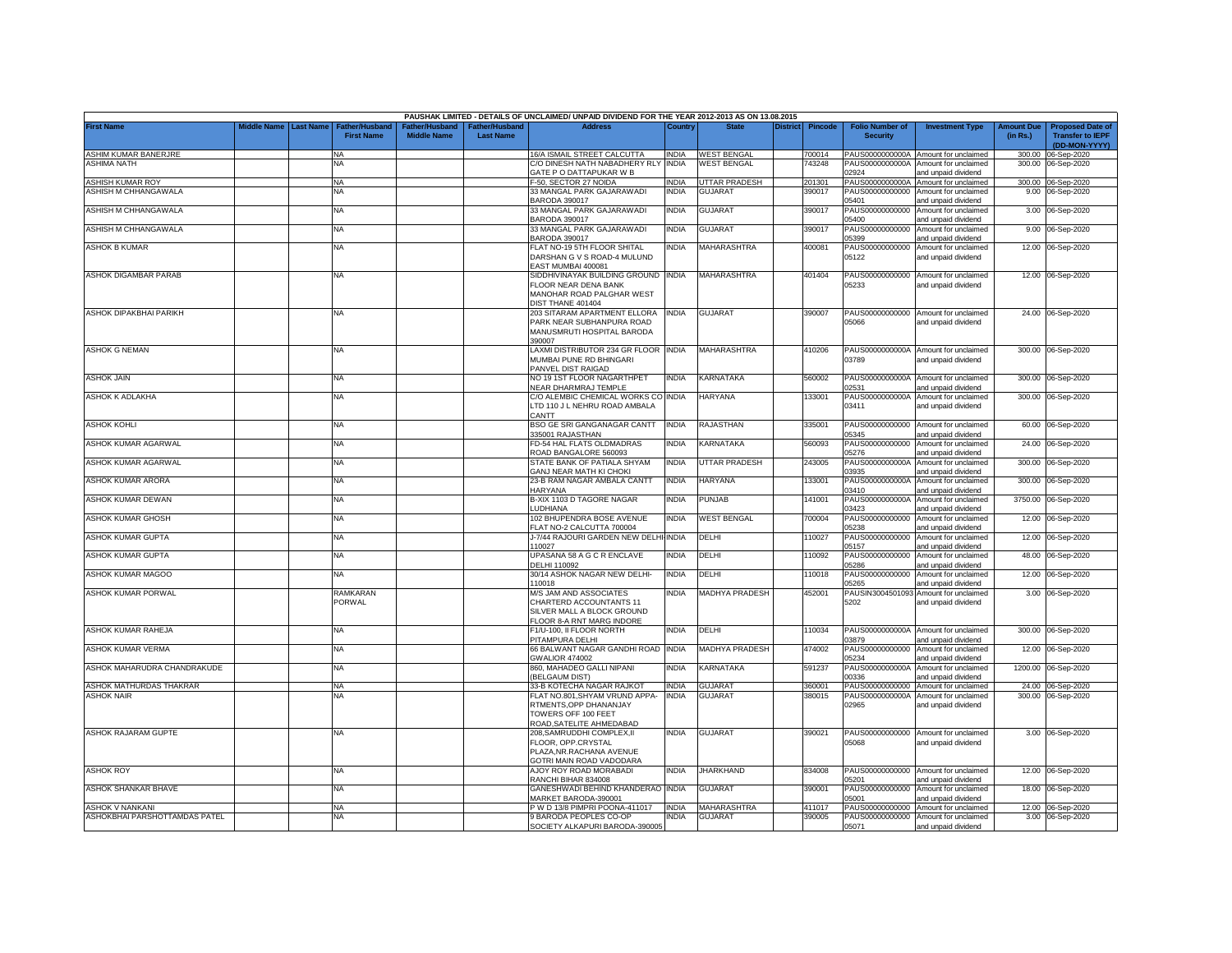|                                     |             |                  |                                            |                                             |                                           | PAUSHAK LIMITED - DETAILS OF UNCLAIMED/ UNPAID DIVIDEND FOR THE YEAR 2012-2013 AS ON 13.08.2015 |              |                       |                 |         |                                           |                                                             |                               |                                                                     |
|-------------------------------------|-------------|------------------|--------------------------------------------|---------------------------------------------|-------------------------------------------|-------------------------------------------------------------------------------------------------|--------------|-----------------------|-----------------|---------|-------------------------------------------|-------------------------------------------------------------|-------------------------------|---------------------------------------------------------------------|
| <b>First Name</b>                   | Middle Name | <b>Last Name</b> | <b>Father/Husband</b><br><b>First Name</b> | <b>Father/Husband</b><br><b>Middle Name</b> | <b>Father/Husband</b><br><b>Last Name</b> | <b>Address</b>                                                                                  | Country      | <b>State</b>          | <b>District</b> | Pincode | <b>Folio Number of</b><br><b>Security</b> | <b>Investment Type</b>                                      | <b>Amount Due</b><br>(in Rs.) | <b>Proposed Date of</b><br><b>Transfer to IEPF</b><br>(DD-MON-YYYY) |
| ASHOKBHAI RASIKLAL SHAH             |             |                  | NA                                         |                                             |                                           | PREMANAND KAVI'S POLE VADI<br>BARODA-390001                                                     | India        | <b>GUJARAT</b>        |                 | 390001  | PAUS00000000000<br>05072                  | Amount for unclaimed<br>and unpaid dividend                 | 3.00                          | 06-Sep-2020                                                         |
| ASHOKBHAI SHASHIKANT THAKKAR        |             |                  | <b>SHASHIKANT</b>                          |                                             |                                           | SODHAS DELO OPP JAIN DERASAR<br>NR POST OFFIC JAMNAGAR                                          | <b>INDIA</b> | <b>GUJARAT</b>        |                 | 361001  | PAUS12013200004<br>32895                  | Amount for unclaimed<br>and unpaid dividend                 |                               | 24.00 06-Sep-2020                                                   |
| ASHOKKUMAR BHAILALBHAI SHAH         |             |                  | <b>NA</b>                                  |                                             |                                           | 12 CHANDRA PRABHU SOCIETY B/H INDIA<br>TELEPHONE EXCHANGE VASANA<br>AHMEDABAD 380007            |              | <b>GUJARAT</b>        |                 | 380007  | PAUS00000000000<br>05273                  | Amount for unclaimed<br>and unpaid dividend                 |                               | 24.00 06-Sep-2020                                                   |
| <b>ASHOKKUMAR MODY</b>              |             |                  | RATANLAL                                   |                                             |                                           | 17. SHANTI NIVAS SOCIETY.<br>PRABHA ROAD .GODHRA                                                | INDIA        | <b>GUJARAT</b>        |                 | 389001  | 87861                                     | PAUS12070200000 Amount for unclaimed<br>and unpaid dividend |                               | 9.00 06-Sep-2020                                                    |
| ASHOKKUMAR R BAJAJ                  |             |                  | <b>NA</b>                                  |                                             |                                           | 35 NUTAN CLOTH MARKET O/S<br>RAIPUR GATE AHMEDABAD 380022                                       | India        | <b>GUJARAT</b>        |                 | 380022  | PAUS00000000000<br>05353                  | Amount for unclaimed<br>and unpaid dividend                 |                               | 12.00 06-Sep-2020                                                   |
| ASHRAFUN NISA BEGUM                 |             |                  | <b>NA</b>                                  |                                             |                                           | 3137 SECTOR P-3 VASANT KUNJ<br><b>NEW DELHI 110030</b>                                          | India        | DELHI                 |                 | 10030   | PAUS00000000000<br>05251                  | Amount for unclaimed<br>and unpaid dividend                 |                               | 24.00 06-Sep-2020                                                   |
| ASHRUMATI SHANKERLAL SATPANTHI      |             |                  | <b>NA</b>                                  |                                             |                                           | SUMEL FLATS BLOCK D/6 TASKAND<br>SOCIETY AMBAWADI BHUDERPURA<br>ELLISBRIDGE AHMEDABAD-380015    | <b>INDIA</b> | <b>GUJARAT</b>        |                 | 380015  | PAUS00000000000<br>05003                  | Amount for unclaimed<br>and unpaid dividend                 |                               | 3.00 06-Sep-2020                                                    |
| ASHVINKUMAR PURUSHOTTAMDAS<br>PATEL |             |                  | <b>NA</b>                                  |                                             |                                           | JESANG VANMALI'S MADH AT UMTA<br>TA VISNAGAR DIST MEHSANA-                                      | <b>INDIA</b> | <b>GUJARAT</b>        |                 | 384320  | 05271                                     | PAUS00000000000 Amount for unclaimed<br>and unpaid dividend |                               | 12.00 06-Sep-2020                                                   |
| ASHWANI BHARGAVA                    |             |                  | <b>NA</b>                                  |                                             |                                           | C/O 20/B STAR PAPER MILLS LTD<br>SAHARANPUR 247001 (U.P.)                                       | India        | UTTAR PRADESH         |                 | 247001  | PAUS00000000000<br>05371                  | Amount for unclaimed<br>and unpaid dividend                 |                               | 48.00 06-Sep-2020                                                   |
| ASHWANI KUMAR                       |             |                  | Sh VED SINGH                               |                                             |                                           | BAHADARPUR JAT HARDWAR                                                                          | <b>INDIA</b> | <b>JTTARAKHAND</b>    |                 | 249401  | PAUS12020600000                           | Amount for unclaimed                                        |                               | 6.00 06-Sep-2020                                                    |
| ASHWANI SHARMA                      |             |                  | NA                                         |                                             |                                           | OLD SABJI MANDI, ATREYA NEWS<br>AGENCY, PULJATWARA                                              | <b>INDIA</b> | <b>JTTAR PRADESH</b>  |                 | 249407  | PAUSIN3022691031<br>3791                  | Amount for unclaimed<br>and unpaid dividend                 | 600.00                        | 06-Sep-2020                                                         |
| ASHWIN B PATEL                      |             |                  | <b>NA</b>                                  |                                             |                                           | <b>19 AVKAR SOCIETY MANJALPUR</b><br>VAKA VADODARA 390011                                       | India        | <b>GUJARAT</b>        |                 | 390011  | PAUS00000000000<br>05363                  | Amount for unclaimed<br>and unpaid dividend                 |                               | 3.00 06-Sep-2020                                                    |
| ASHWIN NANALAL MEHTA                |             |                  | <b>NA</b>                                  |                                             |                                           | C/O THE SWASTIK JANATA<br>SAHAKARI BANK LTD 502<br><b>KALBADEVI ROAD MUMBAI-400002</b>          | India        | MAHARASHTRA           |                 | 400002  | PAUS00000000000<br>05216                  | Amount for unclaimed<br>and unpaid dividend                 |                               | 12.00 06-Sep-2020                                                   |
| ASHWIN SHANTILAL KOTHARI            |             |                  | <b>NA</b>                                  |                                             |                                           | AMIKUNJ" 40/B CHAITANYA<br>SOCIETY BEHIND MARUTI PETROL<br>PUMP STADIUM ROAD AHMEDABAD          | ndia         | <b>GUJARAT</b>        |                 | 380014  | 05296                                     | PAUS00000000000 Amount for unclaimed<br>and unpaid dividend |                               | 24.00 06-Sep-2020                                                   |
| ASHWINBHAI BHAILALBHAI PATEL        |             |                  | <b>NA</b>                                  |                                             |                                           | 17 PRATAPKUNJ KARELIBAG<br>BARODA-390001                                                        | india        | <b>GUJARAT</b>        |                 | 390001  | 05075                                     | PAUS00000000000 Amount for unclaimed<br>and unpaid dividend |                               | 3.00 06-Sep-2020                                                    |
| ASHWINBHAI KANTIBHAI PATEL          |             |                  | <b>NA</b>                                  |                                             |                                           | 16 ANANDNAGAR SOCIETY<br><b>JETALPUR ROAD BARODA-390005</b>                                     | INDIA        | <b>GUJARAT</b>        |                 | 390005  | PAUS00000000000<br>05308                  | Amount for unclaimed<br>and unpaid dividend                 |                               | 24.00 06-Sep-2020                                                   |
| ASHWINI KUMAR MISRA                 |             |                  | <b>NA</b>                                  |                                             |                                           | 111/336 MAHESH KUTI ASHOK<br>NAGAR KANPUR-208012                                                | India        | UTTAR PRADESH         |                 | 208012  | PAUS00000000000<br>05245                  | Amount for unclaimed<br>and unpaid dividend                 |                               | 12.00 06-Sep-2020                                                   |
| ASMABAI HASHIMBHAI MOTIWALA         |             |                  | <b>NA</b>                                  |                                             |                                           | 4TH FLOOR FIDA BLDG 18<br>PRINCESS STREET MUMBAI-400002                                         | INDIA        | MAHARASHTRA           |                 | 400002  | PAUS00000000000<br>05006                  | Amount for unclaimed<br>and unpaid dividend                 | 24.00                         | 06-Sep-2020                                                         |
| <b>ASOK MUKHOPADHYAY</b>            |             |                  | <b>NA</b>                                  |                                             |                                           | 188/2A PICNIC GARDEN ROAD<br>CALCUTTA                                                           | India        | <b>WEST BENGAL</b>    |                 | '00039  | PAUS0000000000A<br>02869                  | Amount for unclaimed<br>and unpaid dividend                 | 300.00                        | 06-Sep-2020                                                         |
| ASOKE KUMAR DAS                     |             |                  | <b>NA</b>                                  |                                             |                                           | 45/44 B G ROAD P O B GARDEN<br><b>HOWRAH</b>                                                    | <b>INDIA</b> | <b>WEST BENGAL</b>    |                 | 711103  | PAUS0000000000A<br>02789                  | Amount for unclaimed<br>and unpaid dividend                 | 300.00                        | 06-Sep-2020                                                         |
| ASVINKUMAR MAGANLAL THAKKAR         |             |                  | <b>NA</b>                                  |                                             |                                           | 95 SANGAM SOCIETY HARNI ROAD<br><b>BARODA 390006</b>                                            | NDIA         | <b>GUJARAT</b>        |                 | 390006  | PAUS00000000000<br>05077                  | Amount for unclaimed<br>and unpaid dividend                 |                               | 3.00 06-Sep-2020                                                    |
| <b>ATASI GHOSH</b>                  |             |                  | <b>NA</b>                                  |                                             |                                           | FLAT NO 301, BLOCK E, SILVER<br>TOWER THAKUR COMPLEX.<br>(ANDIVALI (E) MUMBAI                   | india        | MAHARASHTRA           |                 | 100101  | PAUS0000000000A<br>04579                  | Amount for unclaimed<br>and unpaid dividend                 |                               | 300.00 06-Sep-2020                                                  |
| ATAULLA MOHAMMED                    |             |                  | <b>NA</b>                                  |                                             |                                           | 3-5-784/2/1 DARSHAK LTD OPP<br>KINGKOTHI HOSPITAL HYDERABAD                                     | INDIA        | <b>ANDHRA PRADESH</b> |                 | 500029  | PAUS0000000000A<br>03218                  | Amount for unclaimed<br>and unpaid dividend                 |                               | 900.00 06-Sep-2020                                                  |
| ATHAM YOUSUFF A                     |             |                  | <b>NA</b>                                  |                                             |                                           | 4, WEST CAR ST., TIRUNELVELI                                                                    | india        | <b>AMIL NADU</b>      |                 | 627006  | PAUS0000000000A                           | Amount for unclaimed                                        |                               | 600.00 06-Sep-2020                                                  |
| ATUL KHANDELWAL                     |             |                  | NA                                         |                                             |                                           | 44 A/1 OPP GUPTA POLYCLINIC<br>INDIRA NAGAR BAREILLY U P                                        | INDIA        | UTTAR PRADESH         |                 | 243001  | PAUS0000000000A<br>03975                  | Amount for unclaimed<br>and unpaid dividend                 | 900.00                        | 06-Sep-2020                                                         |
| ATUL KUMAR MISHRA                   |             |                  | <b>NA</b>                                  |                                             |                                           | C/O ANKUR AGENCIES INDUSTRIAL<br>ESTATE LAHAR TARA PO<br>CHANDOPOL VARANASI                     | <b>INDIA</b> | UTTAR PRADESH         |                 | 221106  | PAUS0000000000A<br>03401                  | Amount for unclaimed<br>and unpaid dividend                 | 300.00                        | 06-Sep-2020                                                         |
| ATUL KUMAR SETHI                    |             |                  | <b>NA</b>                                  |                                             |                                           | BLOCK A-3 FLAT 68 SUNSHINE<br><b>APTTS PASCHIM VIHAR DELHI</b>                                  | INDIA        | DELHI                 |                 | 10063   | PAUS00000000000<br>05292                  | Amount for unclaimed<br>and unpaid dividend                 |                               | 24.00 06-Sep-2020                                                   |
| ATUL MAHENDRABHAI MEHTA             |             |                  | <b>NA</b>                                  |                                             |                                           | KRISHNA BUILDING HANUMAN POLE<br>BAJWADA BARODA-390001                                          | <b>INDIA</b> | <b>GUJARAT</b>        |                 | 390001  | PAUS00000000000<br>05078                  | Amount for unclaimed<br>and unpaid dividend                 |                               | 9.00 06-Sep-2020                                                    |
| <b>ATUL MOHAN</b>                   |             |                  | <b>NA</b>                                  |                                             |                                           | 4/10 VISHAL KHAND GOMTI NAGAR<br>, BALMIKI MARG LUCKNOW                                         | INDIA        | UTTAR PRADESH         |                 | 226010  | PAUS12013200002<br>34025                  | Amount for unclaimed<br>and unpaid dividend                 | 360.00                        | 06-Sep-2020                                                         |
| ATUL RAMANLAL DESAI                 |             |                  | <b>NA</b>                                  |                                             |                                           | 8 DAXA SOCIETY NIZAMPURA<br><b>BARODA 390002</b>                                                | NDIA         | <b>GUJARAT</b>        |                 | 390002  | PAUS00000000000<br>04961                  | Amount for unclaimed<br>and unpaid dividend                 | 9.00                          | 06-Sep-2020                                                         |
| ATULKUMAR CHANDRAKANT BHATT         |             |                  | <b>NA</b>                                  |                                             |                                           | 102, 1ST FLR, GOLDEN PALACE, B/H.                                                               | <b>INDIA</b> | <b>GUJARAT</b>        |                 | 395007  | PAUS00000000000                           | Amount for unclaimed                                        |                               | 12.00 06-Sep-2020                                                   |
|                                     |             |                  |                                            |                                             |                                           | SWEET- HOME, VIKALP STUDIO<br>LANE, NR.ANDHJANSH- ALA, GHOD<br>DOD RD, SURAT-395007 -           |              |                       |                 |         | 05187                                     | and unpaid dividend                                         |                               |                                                                     |
| ATULKUMAR JAYARAMBHAI PATEL         |             |                  | <b>NA</b>                                  |                                             |                                           | 35 AMBALAL PARK BEHIND<br>ARYAKANYA VIDHYALAYA<br>KARELIBAUG BARODA-390018                      | india        | <b>GUJARAT</b>        |                 | 390018  | 05079                                     | PAUS00000000000 Amount for unclaimed<br>and unpaid dividend |                               | 15.00 06-Sep-2020                                                   |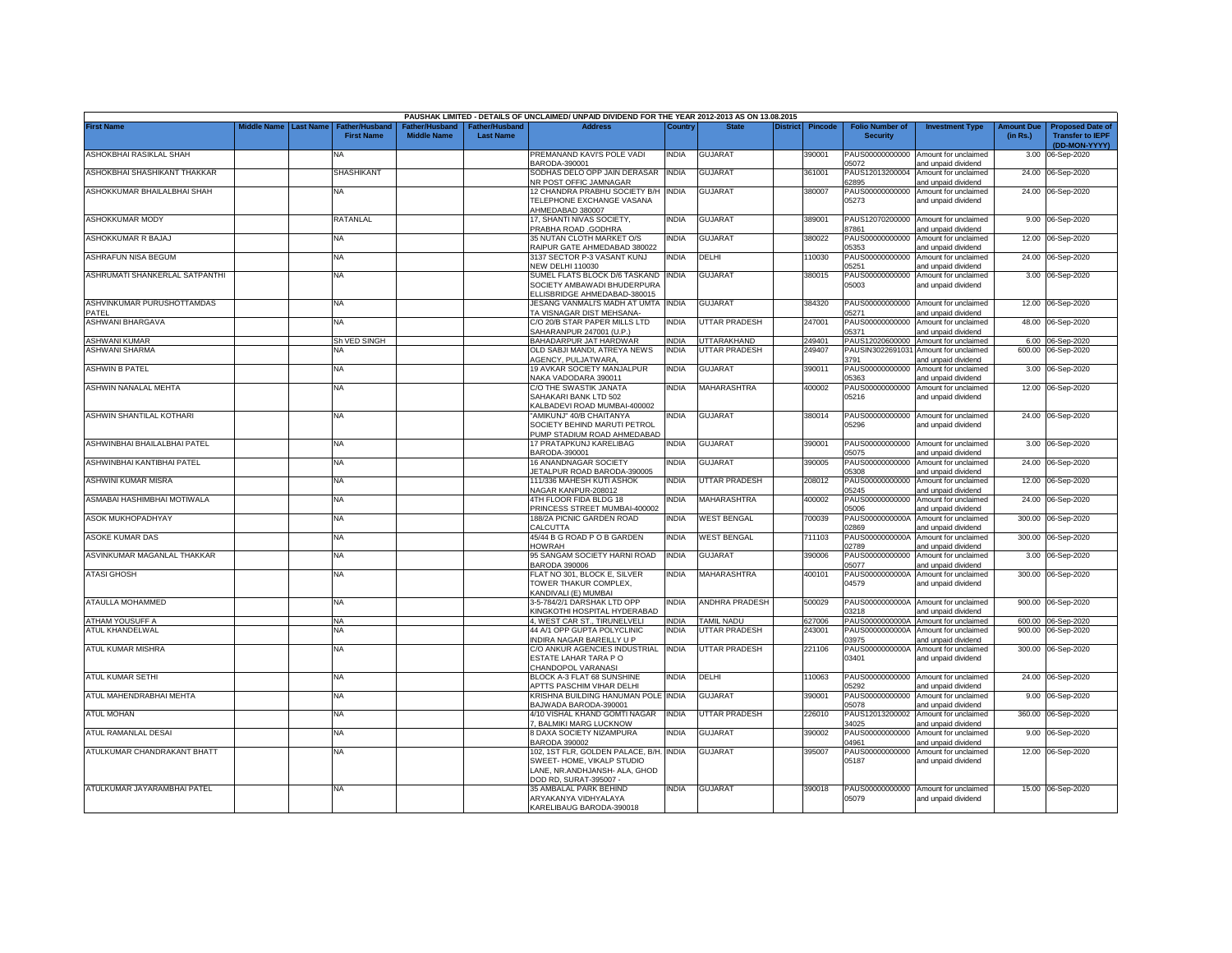|                                 |                       |                                     |                                      |                                    | PAUSHAK LIMITED - DETAILS OF UNCLAIMED/ UNPAID DIVIDEND FOR THE YEAR 2012-2013 AS ON 13.08.2015 |              |                       |          |                |                                           |                                                             |                               |                                                                     |
|---------------------------------|-----------------------|-------------------------------------|--------------------------------------|------------------------------------|-------------------------------------------------------------------------------------------------|--------------|-----------------------|----------|----------------|-------------------------------------------|-------------------------------------------------------------|-------------------------------|---------------------------------------------------------------------|
| <b>First Name</b>               | Middle Name Last Name | Father/Husband<br><b>First Name</b> | Father/Husband<br><b>Middle Name</b> | Father/Husband<br><b>Last Name</b> | <b>Address</b>                                                                                  | Country      | <b>State</b>          | District | <b>Pincode</b> | <b>Folio Number of</b><br><b>Security</b> | <b>Investment Type</b>                                      | <b>Amount Due</b><br>(in Rs.) | <b>Proposed Date of</b><br><b>Transfer to IEPF</b><br>(DD-MON-YYYY) |
| AVANTIKA PRAVINKUMAR SHAH       |                       | NA                                  |                                      |                                    | C/O CHIMANLAL MAHASHKHRAM<br>SHAH 1118 KIKA BHATT'S POLE<br>DARIAPUR AHMEDABAD-380001           | <b>INDIA</b> | <b>GUJARAT</b>        |          | 380001         | 05101                                     | PAUS00000000000 Amount for unclaimed<br>and unpaid dividend |                               | 24.00 06-Sep-2020                                                   |
| AVANTILAL MUKTILAL VORA         |                       | NA                                  |                                      |                                    | BLDG NO-36 A 1ST FLOOR SARDAR INDIA<br>KUNJ SOC SHAHPUR BAHAI<br>CENTRE AHMEDABAD-380001        |              | <b>GUJARAT</b>        |          | 380001         | 05082                                     | PAUS00000000000 Amount for unclaimed<br>and unpaid dividend |                               | 48.00 06-Sep-2020                                                   |
| AVINASH CHANDER CHUGH           |                       | NA                                  |                                      |                                    | III-H-21 LAJPAT NAGAR NO 3 NEW<br>DELHI-110024                                                  | <b>INDIA</b> | DELHI                 |          | 110024         | PAUS00000000000<br>05149                  | Amount for unclaimed<br>and unpaid dividend                 |                               | 12.00 06-Sep-2020                                                   |
| AVINASH MADHAV PENDHARKAR       |                       | <b>NA</b>                           |                                      |                                    | G/13 ALEMBIC COLONY ALEMBIC<br>ROAD VADODARA                                                    | INDIA        | <b>GUJARAT</b>        |          | 390003         | PAUS0000000000A<br>04569                  | Amount for unclaimed<br>and unpaid dividend                 |                               | 450.00 06-Sep-2020                                                  |
| AVINASH NARAYAN JOGLEKAR        |                       | NA                                  |                                      |                                    | KHARIVAV RAOPURA VADODARA-<br>390001                                                            | <b>INDIA</b> | <b>GUJARAT</b>        |          | 390001         | PAUS00000000000<br>05083                  | Amount for unclaimed<br>and unpaid dividend                 |                               | 9.00 06-Sep-2020                                                    |
| AVINASH PARSHOTAM KANJANI       |                       | <b>NA</b>                           |                                      |                                    | BARRACK NO. 968, RAOOM NO.1,<br>NR. STATION ROAD, SECTION-22<br>JLAHASNAGAR-421003              | <b>INDIA</b> | MAHARASHTRA           |          | 421003         | PAUS00000000000<br>05458                  | Amount for unclaimed<br>and unpaid dividend                 |                               | 12.00 06-Sep-2020                                                   |
| AVINASH RAJARAM SHINDE          |                       | <b>NA</b>                           |                                      |                                    | MUGBHAT LANE CHAUHAN CHAWL<br>35 D-10 1ST - FLOOR ROOM NO 13<br>MUMBAI-400004 - -               | <b>INDIA</b> | <b>MAHARASHTRA</b>    |          | 400004         | 05084                                     | PAUS00000000000 Amount for unclaimed<br>and unpaid dividend |                               | 24.00 06-Sep-2020                                                   |
| <b>AVTAR SINGH COSHAL</b>       |                       | <b>NA</b>                           |                                      |                                    | 5/3073 RANJIT NAGAR NEW DELHI-<br>110008                                                        | <b>INDIA</b> | DELHI                 |          | 110008         | 05253                                     | PAUS00000000000 Amount for unclaimed<br>and unpaid dividend |                               | 12.00 06-Sep-2020                                                   |
| AZIZ KHAN                       |                       | NA                                  |                                      |                                    | H.No.19-2-175/3, Tadbun Kalapatther<br><b>Hyderabad</b>                                         | <b>INDIA</b> | <b>ANDHRA PRADESH</b> |          | 500264         | PAUS0000000000A<br>03217                  | Amount for unclaimed<br>and unpaid dividend                 |                               | 600.00 06-Sep-2020                                                  |
| AZIZHUSAIN K KAPADIA            |                       | NA                                  |                                      |                                    | C/O M H KAPADIA 88/3 KALUPUR<br><b>ATHIMOHALLA AHMEDABAD-</b>                                   | <b>INDIA</b> | <b>GUJARAT</b>        |          | 380001         | PAUS00000000000<br>05103                  | Amount for unclaimed<br>and unpaid dividend                 | 12.00                         | 06-Sep-2020                                                         |
| <b>B A NAVEENKALA</b>           |                       | <b>NA</b>                           |                                      |                                    | <b>NO 39,UPSTAIRS JUMMA MASJID</b><br><b>COAD BANGALORE</b>                                     | <b>INDIA</b> | KARNATAKA             |          | 560051         | PAUS0000000000B<br>01944                  | Amount for unclaimed<br>and unpaid dividend                 | 150.00                        | 06-Sep-2020                                                         |
| <b>B ANANDA KUMAR</b>           |                       | <b>NA</b>                           |                                      |                                    | 72/D. 57TH STREET.<br><b>JALLANKUPPAM ASHOK NAGAR.</b>                                          | <b>INDIA</b> | TAMIL NADU            |          | 600083         | PAUS0000000000B<br>03494                  | Amount for unclaimed<br>and unpaid dividend                 | 450.00                        | 06-Sep-2020                                                         |
| <b>B C BHARDWAJ</b>             |                       | <b>NA</b>                           |                                      |                                    | STATION MASTER PALWAL DIST<br>ARIDABAD HARYANA 121102                                           | <b>INDIA</b> | <b>HARYANA</b>        |          | 121102         | PAUS00000000000<br>05776                  | Amount for unclaimed<br>and unpaid dividend                 |                               | 24.00 06-Sep-2020                                                   |
| <b>B CHANDRA SEKHAR SUBUDHY</b> |                       | NA                                  |                                      |                                    | PLOT J/10 BJB NAGAR<br><b>BHUBANESWAR</b>                                                       | <b>INDIA</b> | <b>ORISSA</b>         |          | 751014         | PAUS0000000000B<br>2657                   | Amount for unclaimed<br>nd unpaid dividend                  |                               | 300.00 06-Sep-2020                                                  |
| <b>B CHANDRASEKARAN</b>         |                       | NA                                  |                                      |                                    | FIELD SALES MANAGER JUGGAT<br>PHARMA 68, RAJAJI<br>STREETVEERAPPANCHATRAM,ERO                   | <b>INDIA</b> | <b>TAMIL NADU</b>     |          | 638004         | PAUS0000000000B<br>04168                  | Amount for unclaimed<br>and unpaid dividend                 |                               | 300.00 06-Sep-2020                                                  |
| <b>B G JAGANNATH</b>            |                       | NA                                  |                                      |                                    | 16 1ST ROAD V CROSS<br>AMARAJPET BANGALORE-560018                                               | <b>INDIA</b> | KARNATAKA             |          | 560018         | 05769                                     | PAUS00000000000 Amount for unclaimed<br>and unpaid dividend |                               | 24.00 06-Sep-2020                                                   |
| <b>B G NAGARAJU</b>             |                       | <b>NA</b>                           |                                      |                                    | NO 1948/27, HOUSING QUARTERS<br>3RD MAIN, 9TH<br>CROSS, VINOBANAGAR DAVANGERE                   | <b>INDIA</b> | KARNATAKA             |          | 577006         | 01979                                     | PAUS0000000000B Amount for unclaimed<br>and unpaid dividend |                               | 600.00 06-Sep-2020                                                  |
| <b>B G PARAMESHWARA</b>         |                       | NA                                  |                                      |                                    | APEX DIE CASTERS M B T<br>COMPOUND 6TH MILE HOSUR ROAD<br>BOMMANAHAILI BANGALORE 560068         | <b>INDIA</b> | <b>KARNATAKA</b>      |          | 560068         | 05768                                     | PAUS00000000000 Amount for unclaimed<br>and unpaid dividend |                               | 24.00 06-Sep-2020                                                   |
| <b>BLUPADHYAY</b>               |                       | NA                                  |                                      |                                    | D-86. VIVEK VIHAR, DELHI PIN-                                                                   | <b>INDIA</b> | DELHI                 |          | 110095         |                                           | PAUS00000000000 Amount for unclaimed                        |                               | 24.00 06-Sep-2020                                                   |
| <b>B NAGESHWAR</b>              |                       | <b>NA</b>                           |                                      |                                    | 95 GANGADHEESWAR ST<br>URASAWALKAM CHENNAI                                                      | <b>INDIA</b> | TAMIL NADU            |          | 600084         | PAUS0000000000B<br>03475                  | Amount for unclaimed<br>and unpaid dividend                 |                               | 300.00 06-Sep-2020                                                  |
| <b>B PADMAVATHI</b>             |                       | <b>NA</b>                           |                                      |                                    | NO.1. SUNANDA NILAYA 5th CROSS.<br>SUBBEDAR PALYA YESHWANTPUR                                   | <b>INDIA</b> | KARNATAKA             |          | 560022         | PAUS0000000000B<br>01923                  | Amount for unclaimed<br>and unpaid dividend                 | 300.00                        | 06-Sep-2020                                                         |
| <b>B R NANGPAL</b>              |                       | NA                                  |                                      |                                    | G-134 PREET VIHAR VIKAS MARG<br><b>NEW DELHI 110092</b>                                         | <b>INDIA</b> | DELHI                 |          | 110092         | PAUS00000000000<br>05688                  | Amount for unclaimed<br>and unpaid dividend                 | 12.00                         | 06-Sep-2020                                                         |
| <b>B R VEERABHADRA GOUD</b>     |                       | <b>NA</b>                           |                                      |                                    | C/O TUNGABHADRA FARM<br>SUPPLIES 28/LV KALAMMA STREET<br><b>BELLARY-583101</b>                  | INDIA        | KARNATAKA             |          | 583101         | PAUS00000000000<br>05644                  | Amount for unclaimed<br>and unpaid dividend                 | 48.00                         | 06-Sep-2020                                                         |
| <b>B S AMARNATH</b>             |                       | <b>NA</b>                           |                                      |                                    | 82, OLD MADRAS ROAD ULSOOR<br><b>BANGALORE</b>                                                  | <b>INDIA</b> | KARNATAKA             |          | 560008         | 05425                                     | PAUS0000000000B Amount for unclaimed<br>and unpaid dividend |                               | 150.00 06-Sep-2020                                                  |
| <b>B S DATTATHRI</b>            |                       | <b>NA</b>                           |                                      |                                    | KAPALI' NO 451 7TH MAIN<br>SARASWATHI PURAM MYSORE                                              | <b>INDIA</b> | KARNATAKA             |          | 570009         | PAUS0000000000B<br>02640                  | Amount for unclaimed<br>and unpaid dividend                 | 300.00                        | 06-Sep-2020                                                         |
| <b>B S VENKATESH</b>            |                       | NA                                  |                                      |                                    | 809 13TH MAIN 4TH STAGE TK<br><b>AYOUT MYSORE</b>                                               | <b>INDIA</b> | KARNATAKA             |          | 570009         | PAUS0000000000B<br>02485                  | Amount for unclaimed<br>and unpaid dividend                 | 300.00                        | 06-Sep-2020                                                         |
| <b>B SUHASINI</b>               |                       | NA                                  |                                      |                                    | 18/1 4TH MAIN JAYA<br>AKSHMIPURAM MYSORE                                                        | <b>INDIA</b> | <b>KARNATAKA</b>      |          | 570012         | PAUS0000000000B<br>02564                  | Amount for unclaimed<br>and unpaid dividend                 | 450.00                        | 06-Sep-2020                                                         |
| <b>B VENKATESH</b>              |                       | <b>NA</b>                           |                                      |                                    | #821 6TH CROSS 11TH MAIN<br>HANUMANTHA NAGAR<br><b>GAVIOPURAM EXTENSION</b>                     | <b>INDIA</b> | KARNATAKA             |          | 560019         | PAUS00000000000<br>05764                  | Amount for unclaimed<br>and unpaid dividend                 | 12.00                         | 06-Sep-2020                                                         |
| <b>B VENKATESH UPADYA</b>       |                       | <b>NA</b>                           |                                      |                                    | <b>IOTEL ANUGRAHA LODGING, 1771,</b><br>THEJASURI COMPLEX, SAYAJI RAO<br><b>ROAD MYSORE</b>     | <b>INDIA</b> | KARNATAKA             |          | 570001         | 02621                                     | PAUS0000000000B Amount for unclaimed<br>and unpaid dividend |                               | 300.00 06-Sep-2020                                                  |
| <b>B VENKATESHAM</b>            |                       | NA                                  |                                      |                                    | H N 1-1-76 KAMSARI BAZAR POST<br>BOINAPALLI SECUNDARABAD-                                       | <b>INDIA</b> | ANDHRA PRADESH        |          | 500011         | 05636                                     | PAUS00000000000 Amount for unclaimed<br>and unpaid dividend |                               | 9.00 06-Sep-2020                                                    |
| <b>B VIDYASAGAR</b>             |                       | <b>NA</b>                           |                                      |                                    | 3491 3RD MAIN 6TH CROSS M C C 'B' INDIA<br><b>BLOCK DAVANGERE</b>                               |              | KARNATAKA             |          | 577004         | 02519                                     | PAUS0000000000B Amount for unclaimed<br>and unpaid dividend |                               | 450.00 06-Sep-2020                                                  |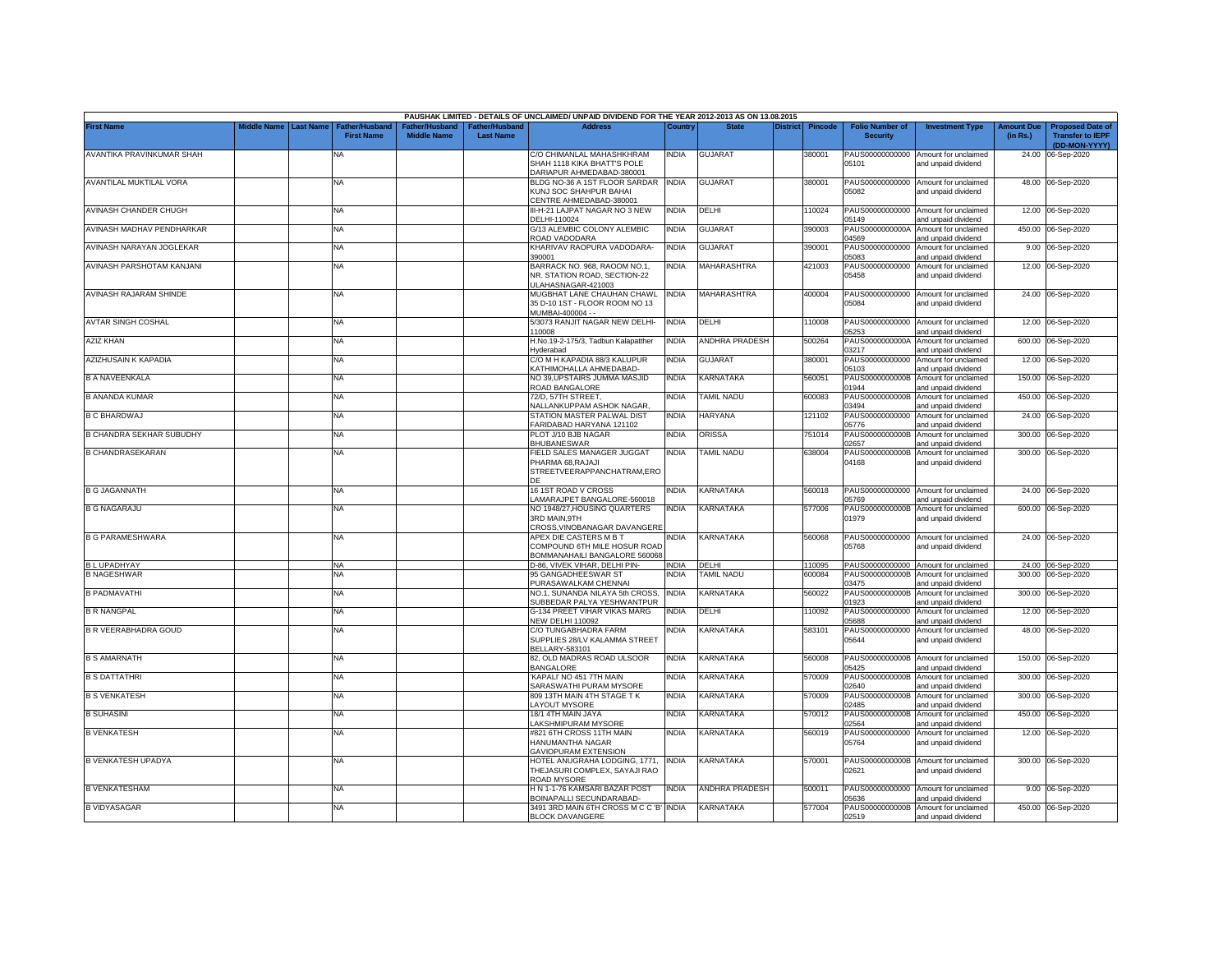|                               |             |                  |                                            |                                                  |                                   | PAUSHAK LIMITED - DETAILS OF UNCLAIMED/ UNPAID DIVIDEND FOR THE YEAR 2012-2013 AS ON 13.08.2015                                           |              |                    |                 |                |                                           |                                                             |                               |                                                                     |
|-------------------------------|-------------|------------------|--------------------------------------------|--------------------------------------------------|-----------------------------------|-------------------------------------------------------------------------------------------------------------------------------------------|--------------|--------------------|-----------------|----------------|-------------------------------------------|-------------------------------------------------------------|-------------------------------|---------------------------------------------------------------------|
| <b>First Name</b>             | Middle Name | <b>Last Name</b> | <b>Father/Husband</b><br><b>First Name</b> | ather/Husband <sup>:</sup><br><b>Middle Name</b> | ather/Husband<br><b>Last Name</b> | <b>Address</b>                                                                                                                            | Country      | <b>State</b>       | <b>District</b> | <b>Pincode</b> | <b>Folio Number of</b><br><b>Security</b> | <b>Investment Type</b>                                      | <b>Amount Due</b><br>(in Rs.) | <b>Proposed Date of</b><br><b>Transfer to IEPF</b><br>(DD-MON-YYYY) |
| BABAHAI LAXMANRAO SHEJWALKER  |             |                  | NA                                         |                                                  |                                   | OPP GOVERNMENT DISPENSARY<br>RANADE BAXI-WADA WADI BARODA<br>390001                                                                       | INDIA        | <b>GUJARAT</b>     |                 | 390001         | PAUS00000000000<br>05560                  | Amount for unclaimed<br>and unpaid dividend                 | 3.00                          | 06-Sep-2020                                                         |
| <b>BABAN DAJI GAUAKUND</b>    |             |                  | <b>NA</b>                                  |                                                  |                                   | KUVERJI DEVSHI CHAWL 2ND FL B S INDIA<br>ROAD OPP ZARAPKAR SHOW ROOM<br>DADAR W RLY MUMBAI 400028                                         |              | MAHARASHTRA        |                 | 400028         | PAUS00000000000<br>05735                  | Amount for unclaimed<br>and unpaid dividend                 |                               | 12.00 06-Sep-2020                                                   |
| <b>BABITA RATHI</b>           |             |                  | <b>NA</b>                                  |                                                  |                                   | M-3/29 MODEL TOWN-III DELHI                                                                                                               | <b>INDIA</b> | <b>DELHI</b>       |                 | 110009         |                                           | PAUS00000000000 Amount for unclaimed                        |                               | 24.00 06-Sep-2020                                                   |
| BABU NIMMAGADDA H MD          |             |                  | <b>NA</b>                                  |                                                  |                                   | HOMER G.PHILLIPS HOSPITAL, 2601,<br>N.WHITTIER STREET, ST.LOUIS,<br>M.O.63113, U.S.A                                                      | <b>INDIA</b> | <b>MAHARASHTRA</b> |                 | 999999         | PAUS0000000000H<br>00422                  | Amount for unclaimed<br>and unpaid dividend                 |                               | 600.00 06-Sep-2020                                                  |
| <b>BABU VARGIS</b>            |             |                  | <b>NA</b>                                  |                                                  |                                   | C/O AECO LTD 2ND FLOOR<br>ELECTRICITY HOUSE LAL DARWAJA<br>HMEDABAD 380001                                                                | india        | <b>GUJARAT</b>     |                 | 380001         | 05803                                     | PAUS00000000000 Amount for unclaimed<br>and unpaid dividend |                               | 48.00 06-Sep-2020                                                   |
| BABUBHAI CHHAGANLAL SONI      |             |                  | <b>NA</b>                                  |                                                  |                                   | AT & PO SOKHADA DIST BARODA<br>PIN-391240                                                                                                 | INDIA        | <b>GUJARAT</b>     |                 | 391240         | 05561                                     | PAUS00000000000 Amount for unclaimed<br>and unpaid dividend |                               | 3.00 06-Sep-2020                                                    |
| BABUBHAI DWARKADAS PATNI      |             |                  | <b>NA</b>                                  |                                                  |                                   | C/O NARAYAN VIJAY CARTING CO<br>PRATAPNAGAR BARODA-390004                                                                                 | INDIA        | <b>GUJARAT</b>     |                 | 390004         | PAUS00000000000<br>05562                  | Amount for unclaimed<br>and unpaid dividend                 |                               | 150.00 06-Sep-2020                                                  |
| BABUBHAI LALBHAI PARIKH       |             |                  | <b>NA</b>                                  |                                                  |                                   | MAMA NI POLE RAOPURA BARODA-<br>390001                                                                                                    | <b>INDIA</b> | <b>GUJARAT</b>     |                 | 390001         | PAUS00000000000<br>05495                  | Amount for unclaimed<br>and unpaid dividend                 |                               | 3.00 06-Sep-2020                                                    |
| BABUBHAI MANCHAND PATEL       |             |                  | NA                                         |                                                  |                                   | 31-A PURSHOTTAMNAGAR NEAR<br>URMI SOCIETY PRODUCTIVITY<br>ROAD VADODARA 390020                                                            | <b>INDIA</b> | <b>GUJARAT</b>     |                 | 390020         | PAUS00000000000<br>05510                  | Amount for unclaimed<br>and unpaid dividend                 |                               | 3.00 06-Sep-2020                                                    |
| BABULAL CHUNNILALJI ATHAWASYA |             |                  | <b>NA</b>                                  |                                                  |                                   | NO D/7 1 DRDO COMPLEX JEEVAN<br>BEEMANAGAR POST BANGALORE<br>560075                                                                       | INDIA        | KARNATAKA          |                 | 560075         | PAUS00000000000<br>05671                  | Amount for unclaimed<br>and unpaid dividend                 |                               | 24.00 06-Sep-2020                                                   |
| <b>BABULAL D SHAH</b>         |             |                  | <b>NA</b>                                  |                                                  |                                   | C/O POPATLAL K SHAH AT MARCHI<br>POLE IN RATAN POLE AHMEDABAD-<br>380001                                                                  | <b>INDIA</b> | <b>GUJARAT</b>     |                 | 380001         | PAUS00000000000<br>05697                  | Amount for unclaimed<br>and unpaid dividend                 |                               | 24.00 06-Sep-2020                                                   |
| BABULAL MAGANLAL PANCHAL      |             |                  | <b>NA</b>                                  |                                                  |                                   | 305 MITHILA'A'PURANMAL BANSAL<br>MARG J B NAGAR ANDHERI EAST<br>MUMBAI 400059                                                             | india        | MAHARASHTRA        |                 | 400059         | PAUS00000000000<br>05565                  | Amount for unclaimed<br>and unpaid dividend                 |                               | 3.00 06-Sep-2020                                                    |
| BABULAL PRABHUSINGH CHAUHAN   |             |                  | <b>NA</b>                                  |                                                  |                                   | 13/B KAPOOR KI BAGICHI ADARSH<br>NAGAR AJMER 305001                                                                                       | INDIA        | RAJASTHAN          |                 | 305001         | PAUS00000000000<br>05566                  | Amount for unclaimed<br>and unpaid dividend                 |                               | 15.00 06-Sep-2020                                                   |
| BABULAL PURSOTAMDAS SHAH      |             |                  | <b>NA</b>                                  |                                                  |                                   | NR TOWER THASRA DIST KAIRA PIN-INDIA<br>388250                                                                                            |              | GUJARAT            |                 | 388250         | PAUS00000000000<br>05567                  | Amount for unclaimed<br>and unpaid dividend                 |                               | 3.00 06-Sep-2020                                                    |
| BABURAO DNYANU KHEDEKAR       |             |                  | <b>NA</b>                                  |                                                  |                                   | 18 E RUIKAR VASAHAT KOLHAPUR                                                                                                              | <b>INDIA</b> | MAHARASHTRA        |                 | 416008         | PAUS0000000000B                           | Amount for unclaimed                                        |                               | 300.00 06-Sep-2020                                                  |
| <b>BABY KUTTERI</b>           |             |                  | <b>NA</b>                                  |                                                  |                                   | G/117 ALEMBIC COLONY ALEMBIC<br>ROAD VADODARA                                                                                             | INDIA        | <b>GUJARAT</b>     |                 | 390003         | PAUS0000000000B<br>04261                  | Amount for unclaimed<br>and unpaid dividend                 |                               | 300.00 06-Sep-2020                                                  |
| BACHUBHAI MAKANJI NAIK        |             |                  | <b>NA</b>                                  |                                                  |                                   | PADMAJA" 25 ALEMBIC NAGAR SOC<br>GORWA ROAD BARODA-390016                                                                                 | <b>INDIA</b> | <b>GUJARAT</b>     |                 | 390016         | PAUS00000000000<br>05790                  | Amount for unclaimed<br>and unpaid dividend                 |                               | 3.00 06-Sep-2020                                                    |
| BACHUBHAI MOHANBHAI PATEL     |             |                  | <b>NA</b>                                  |                                                  |                                   | KHICHADA SHERI P O DHOLKA DIST<br>HMEDABAD PIN-387810                                                                                     | <b>INDIA</b> | <b>GUJARAT</b>     |                 | 387810         | PAUS00000000000<br>05569                  | Amount for unclaimed<br>and unpaid dividend                 |                               | 3.00 06-Sep-2020                                                    |
| BACHUBHAI NARSHIBHAI PATEL    |             |                  | <b>NA</b>                                  |                                                  |                                   | KHALAWAD PLOT DHORAJI DIST<br>RAJKOT PIN 360410                                                                                           | INDIA        | <b>GUJARAT</b>     |                 | 360410         | PAUS00000000000<br>05501                  | Amount for unclaimed<br>and unpaid dividend                 |                               | 24.00 06-Sep-2020                                                   |
| <b>BAIJ NATH TARA</b>         |             |                  | <b>NA</b>                                  |                                                  |                                   | C/O EMBASSY OF KUWAIT 5-A<br>SHANTIPATH CHANKYAPURI NEW<br>DELHI-110021                                                                   | india        | DELHI              |                 | 110021         | PAUS00000000000<br>05692                  | Amount for unclaimed<br>and unpaid dividend                 |                               | 12.00 06-Sep-2020                                                   |
| <b>BALACHANDRA</b>            |             |                  | <b>NA</b>                                  |                                                  |                                   | 004 VIJAYA TOWERS R P C LAYOUT<br>/IJAYANAGAR BANGALORE                                                                                   | <b>INDIA</b> | KARNATAKA          |                 | 560040         | PAUS0000000000B<br>02617                  | Amount for unclaimed<br>and unpaid dividend                 | 300.00                        | 06-Sep-2020                                                         |
| <b>BALAKRISHNA MODALI</b>     |             |                  | NA                                         |                                                  |                                   | ASSISTANT CHIEF FINANCE HUDCO<br>REGIONAL - OFFICE TC NO 2/1120 (6)<br>VRINDAVAN HOUSI- NG COLONY<br>PATTOM THIRUVANANTHAPURAM<br>695-004 | <b>INDIA</b> | KERALA             |                 | 695004         | PAUS00000000000<br>05772                  | Amount for unclaimed<br>and unpaid dividend                 |                               | 24.00 06-Sep-2020                                                   |
| <b>BALAMURTHY MANNEM</b>      |             |                  | <b>NA</b>                                  |                                                  |                                   | NO.1249, 15TH MAIN ROAD BTM II<br>STAGE BANGALORE                                                                                         | <b>INDIA</b> | KARNATAKA          |                 | 560076         | 01191                                     | PAUS0000000000B Amount for unclaimed<br>and unpaid dividend |                               | 300.00 06-Sep-2020                                                  |
| BALAN APPARAMBATH             |             |                  | <b>NA</b>                                  |                                                  |                                   | C/O OMAN CEMENT CO (SAOA) P O<br>BOX 987 C P O SEEB SULTANATE OF<br>OMAN POST CODE 111                                                    | <b>INDIA</b> | NA                 | NA              | 999999         | PAUS00000000000<br>05830                  | Amount for unclaimed<br>and unpaid dividend                 |                               | 111.00 06-Sep-2020                                                  |
| <b>BALARAM N K</b>            |             |                  | <b>NA</b>                                  |                                                  |                                   | FLAT NO.9, SUNDARSRI<br>APARTMENTS 367, 100 FEET ROAD,<br>HAL II STAGE INDIRANAGAR                                                        | NDIA         | KARNATAKA          |                 | 560008         | 04528                                     | PAUS0000000000B Amount for unclaimed<br>and unpaid dividend |                               | 300.00 06-Sep-2020                                                  |
| BALASUBRAMANIAN A IYER        |             |                  | <b>NA</b>                                  |                                                  |                                   | BLOCK 3 ARUNODAYA LOKMANYA<br>TILAK NAGAR ROAD-4 GOREGAON<br>MUMBAI-400062                                                                | india        | <b>MAHARASHTRA</b> |                 | 400062         | PAUS00000000000<br>05639                  | Amount for unclaimed<br>and unpaid dividend                 |                               | 48.00 06-Sep-2020                                                   |
| <b>BALASUBRAMANIAN A S</b>    |             |                  | <b>NA</b>                                  |                                                  |                                   | SURAJ MEDICALS, ALWAYE,<br><b>KERALA STATE)</b>                                                                                           | india        | KERALA             |                 | 683103         | PAUS0000000000A<br>00322                  | Amount for unclaimed<br>and unpaid dividend                 | 600.00                        | 06-Sep-2020                                                         |
| BALASUBRAMANIAN JAGADESAN     |             |                  | NA                                         |                                                  |                                   | CF4 SURYABALA APARTMENTS<br><b>VEW AYODHYA NAGAR</b>                                                                                      | India        | ANDHRA PRADESH     |                 | 520003         | PAUS0000000000B<br>4776                   | Amount for unclaimed<br>and unpaid dividend                 | 450.00                        | 06-Sep-2020                                                         |
| <b>BALDEV KRISHAN BATRA</b>   |             |                  | LATE SH LAJPAT<br>RAI                      |                                                  |                                   | RP 36 IIND FLOOR PITAMPURA<br>DELHI                                                                                                       | NDIA         | DELHI              |                 | 10034          | PAUSIN3011271661<br>5543                  | Amount for unclaimed<br>and unpaid dividend                 |                               | 24.00 06-Sep-2020                                                   |
| BALDEV RAMPRASAD MEHTA        |             |                  | <b>NA</b>                                  |                                                  |                                   | 1/3, DK-5, DANISH KUNJ KOLAR<br>ROAD BHOPAL                                                                                               | <b>INDIA</b> | MADHYA PRADESH     |                 | 462042         | 05570                                     | PAUS00000000000 Amount for unclaimed<br>and unpaid dividend |                               | 48.00 06-Sep-2020                                                   |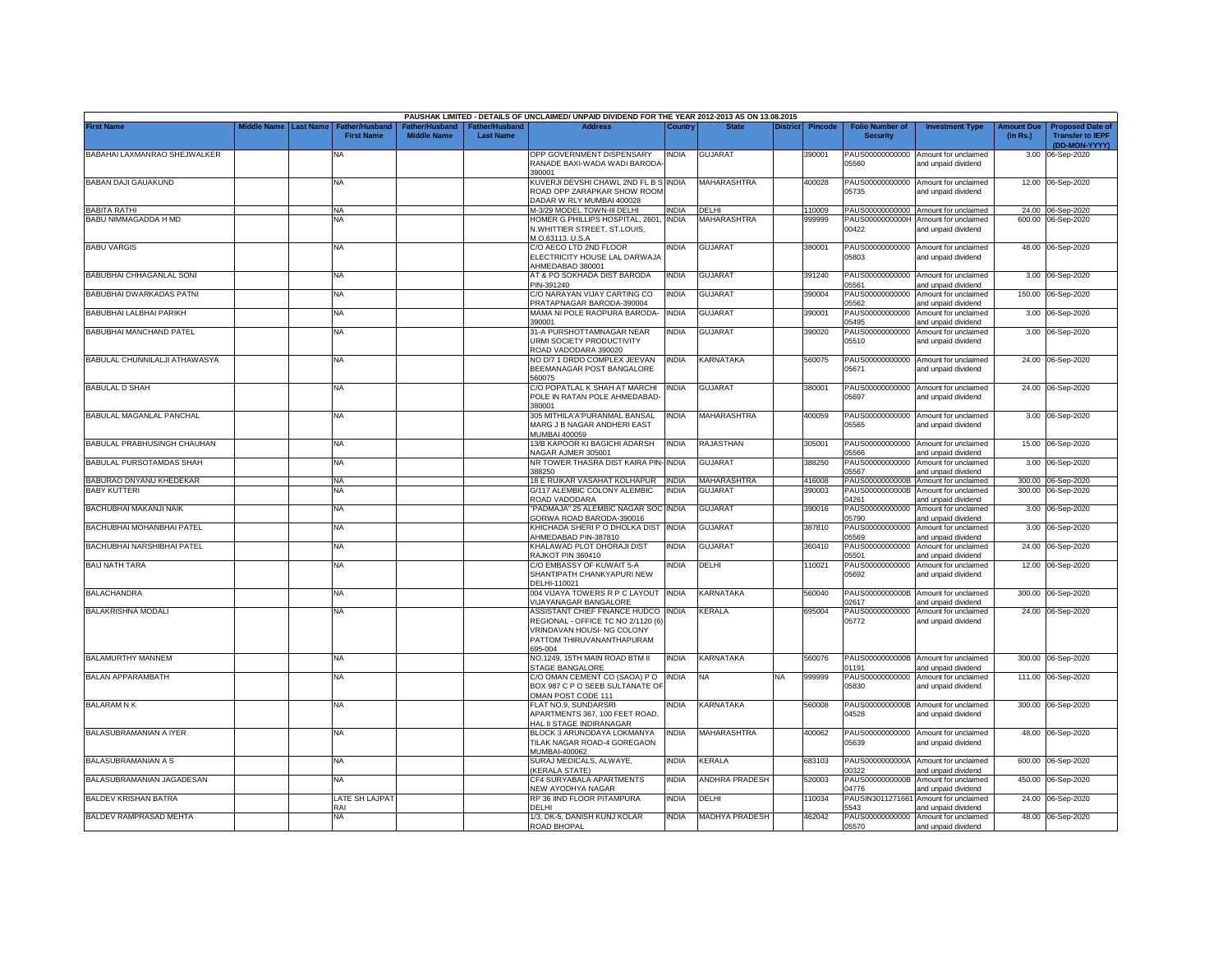|                                               |             |                  |                                     |                                      |                                    | PAUSHAK LIMITED - DETAILS OF UNCLAIMED/ UNPAID DIVIDEND FOR THE YEAR 2012-2013 AS ON 13.08.2015 |              |                       |                 |                |                                           |                                                             |                               |                                                                     |
|-----------------------------------------------|-------------|------------------|-------------------------------------|--------------------------------------|------------------------------------|-------------------------------------------------------------------------------------------------|--------------|-----------------------|-----------------|----------------|-------------------------------------------|-------------------------------------------------------------|-------------------------------|---------------------------------------------------------------------|
| <b>First Name</b>                             | liddle Name | <b>Last Name</b> | Father/Husband<br><b>First Name</b> | Father/Husband<br><b>Middle Name</b> | Father/Husband<br><b>Last Name</b> | <b>Address</b>                                                                                  | Country      | <b>State</b>          | <b>District</b> | <b>Pincode</b> | <b>Folio Number of</b><br><b>Security</b> | <b>Investment Type</b>                                      | <b>Amount Due</b><br>(in Rs.) | <b>Proposed Date of</b><br><b>Transfer to IEPF</b><br>(DD-MON-YYYY) |
| <b>BALDEV SINGH SIDHU</b>                     |             |                  | <b>NA</b>                           |                                      |                                    | 24 SRAVANA NOFRA NAVY NAGAR<br>COLABA MUMBAI 400005                                             | <b>INDIA</b> | MAHARASHTRA           |                 | 400005         | 05702                                     | PAUS00000000000 Amount for unclaimed<br>and unpaid dividend | 12.00                         | 06-Sep-2020                                                         |
| BALDEVBHAI MOHANDAS PATEL                     |             |                  | NA                                  |                                      |                                    | AT & PO HIRPURA TA VIJAPUR DIST INDIA<br>MEHSANA 382870                                         |              | GUJARAT               |                 | 382870         | 05571                                     | PAUS00000000000 Amount for unclaimed<br>and unpaid dividend |                               | 3.00 06-Sep-2020                                                    |
| BALDEVPRASAD CHUNILAL SHAH                    |             |                  | <b>NA</b>                           |                                      |                                    | NAGARWADA MAIN ROAD OPP<br>POST OFFICE SINOR DIST BARODA<br>PIN-391115                          | INDIA        | <b>GUJARAT</b>        |                 | 391115         | 05524                                     | PAUS00000000000 Amount for unclaimed<br>and unpaid dividend |                               | 24.00 06-Sep-2020                                                   |
| <b>BALIRAM SONU SHIMPI</b>                    |             |                  | NA                                  |                                      |                                    | 2 SUHAS 10TH NORTH SOUTH ROAD INDIA<br>JUHU SCHEME MUMBAI-400049                                |              | MAHARASHTRA           |                 | 400049         | PAUS00000000000<br>05664                  | Amount for unclaimed<br>and unpaid dividend                 |                               | 12.00 06-Sep-2020                                                   |
| <b>BALKISHAN RATHI</b>                        |             |                  | <b>NA</b>                           |                                      |                                    | H NO-4-4-407 VITHAL MARUTI LANE<br>SULTAN BAZAR HYDERABAD-500001                                | <b>INDIA</b> | <b>ANDHRA PRADESH</b> |                 | 500001         | PAUS00000000000<br>05675                  | Amount for unclaimed<br>and unpaid dividend                 |                               | 12.00 06-Sep-2020                                                   |
| <b>BALKRISHAN KAPUR</b>                       |             |                  | <b>NA</b>                           |                                      |                                    | G-126 SECTOR -9 NEW VIJAY<br>NAGAR GHAZIABAD                                                    | <b>INDIA</b> | UTTAR PRADESH         |                 | 201009         | PAUS0000000000B<br>03956                  | Amount for unclaimed<br>and unpaid dividend                 |                               | 300.00 06-Sep-2020                                                  |
| BALKRISHNA LABHSHANKAR JOSHI                  |             |                  | <b>NA</b>                           |                                      |                                    | RANG CHHAYA' BHUTDI ZAMPA<br>HANUMAN CHOWK BARODA-390001                                        | <b>INDIA</b> | GUJARAT               |                 | 390001         | 05572                                     | PAUS00000000000 Amount for unclaimed<br>ind unpaid dividend |                               | 9.00 06-Sep-2020                                                    |
| BALLAKURAYA M K                               |             |                  | <b>NA</b>                           |                                      |                                    | PROPRIETOR HOTEL WOODLANDS<br>TUMKUR (KARNATAKA)                                                | <b>INDIA</b> | KARNATAKA             |                 | 572101         | PAUS0000000000M<br>00136                  | Amount for unclaimed<br>and unpaid dividend                 |                               | 1200.00 06-Sep-2020                                                 |
| <b>BALMUKUND TIWARI</b>                       |             |                  | <b>NA</b>                           |                                      |                                    | B-6 "SHREYAS" 50/51 MANEKLAL<br>MEHTA ESTATE GHATKOPAR (W)<br>MUMBAI-400086                     | <b>INDIA</b> | MAHARASHTRA           |                 | 400086         | 05732                                     | PAUS00000000000 Amount for unclaimed<br>and unpaid dividend |                               | 12.00 06-Sep-2020                                                   |
| <b>BALMURALI KRISHNA</b>                      |             |                  | NA                                  |                                      |                                    | GAYATRI NILAYA GANDHI COLONY<br>VARD NO.31                                                      | <b>INDIA</b> | KARNATAKA             |                 | 583203         | PAUS0000000000B<br>5560                   | Amount for unclaimed<br>and unpaid dividend                 |                               | 6000.00 06-Sep-2020                                                 |
| BALRAM RAMCHANDRA DOLE                        |             |                  | NA                                  |                                      |                                    | 70 MADHUGIRI SOCIETY S T ROAD<br><b>CHEMBUR MUMBAI-400071</b>                                   | <b>INDIA</b> | MAHARASHTRA           |                 | 400071         | PAUS00000000000<br>05659                  | Amount for unclaimed<br>ind unpaid dividend                 | 24.00                         | 06-Sep-2020                                                         |
| <b>BALRAM VATWANI</b>                         |             |                  | <b>NA</b>                           |                                      |                                    | BALRAM VATWANI 155 SINDHI<br>COLONY BANIPARK JAIPUR 302001                                      | <b>INDIA</b> | RAJASTHAN             |                 | 302001         | PAUS00000000000<br>05679                  | Amount for unclaimed<br>and unpaid dividend                 |                               | 12.00 06-Sep-2020                                                   |
| BALUBHAI CHUNILAL PATHAK                      |             |                  | <b>NA</b>                           |                                      |                                    | AT & POST UNDERA VIDYA NIVAS TA INDIA<br>BARODA PIN 390001                                      |              | <b>GUJARAT</b>        |                 | 390001         | PAUS00000000000<br>5500                   | Amount for unclaimed<br>and unpaid dividend                 |                               | 3.00 06-Sep-2020                                                    |
| BALVANTRAI BHAVANISHANKAR DAVE                |             |                  | NA                                  |                                      |                                    | C/O M/S MAHESH TRADERS<br>MEGHDUT BUILDING MAHUVA DIST<br>BHAVNAGAR PIN-364290                  | INDIA        | <b>GUJARAT</b>        |                 | 364290         | PAUS00000000000<br>05574                  | Amount for unclaimed<br>and unpaid dividend                 |                               | 24.00 06-Sep-2020                                                   |
| BALVANTRAI N KABRAWALA                        |             |                  | <b>NA</b>                           |                                      |                                    | LIMDA CHOWK SURAT-395001                                                                        | <b>INDIA</b> | <b>GUJARAT</b>        |                 | 395001         |                                           | PAUS00000000000 Amount for unclaimed                        |                               | 9.00 06-Sep-2020                                                    |
| BALVANTRAI RANCHHODJI NAIK                    |             |                  | <b>NA</b>                           |                                      |                                    | 68 PRAKRUTI SURYODAYA SOCIETY<br>FATEH GUNJ BARODA-390002                                       | <b>INDIA</b> | <b>GUJARAT</b>        |                 | 390002         | PAUS00000000000<br>05496                  | Amount for unclaimed<br>and unpaid dividend                 |                               | 9.00 06-Sep-2020                                                    |
| <b>BAMDEO SHARMA</b>                          |             |                  | <b>NA</b>                           |                                      |                                    | D-518 MALVIYA NAGAR JAIPUR                                                                      | <b>INDIA</b> | RAJASTHAN             |                 | 302017         |                                           | PAUS00000000000 Amount for unclaimed                        |                               | 24.00 06-Sep-2020                                                   |
| <b>BANALA SAIBABA</b>                         |             |                  | <b>NA</b>                           |                                      |                                    | H NO 2-4-43 RAJAVEDI POST<br>GADWAL DIST MAHABOOBNAGAR                                          | <b>INDIA</b> | <b>ANDHRA PRADESH</b> |                 | 509125         | PAUS0000000000B<br>03189                  | Amount for unclaimed<br>and unpaid dividend                 |                               | 900.00 06-Sep-2020                                                  |
| <b>BANANI MUKHERJEE</b>                       |             |                  | <b>NA</b>                           |                                      |                                    | G/24 ALEMBIC COLONY BARODA<br>VADODARA                                                          | <b>INDIA</b> | <b>GUJARAT</b>        |                 | 390003         | PAUS0000000000B<br>04581                  | Amount for unclaimed<br>and unpaid dividend                 |                               | 300.00 06-Sep-2020                                                  |
| BANAPPA MALLAPPA AJAGONDA                     |             |                  | <b>NA</b>                           |                                      |                                    | AT PO MORAB TAL NAVALGUNDA<br>DIST DHARWAR KARNATAK 582208                                      | <b>INDIA</b> | KARNATAKA             |                 | 582208         | PAUS00000000000<br>05631                  | Amount for unclaimed<br>and unpaid dividend                 | 24.00                         | 06-Sep-2020                                                         |
| <b>BANARSIBAI</b>                             |             |                  | <b>NA</b>                           |                                      |                                    | 5-3-404 TOPE KHANNA OSMANGUNJ INDIA<br>HYDERABAD-500012                                         |              | ANDHRA PRADESH        |                 | 500012         | PAUS00000000000<br>05771                  | Amount for unclaimed<br>and unpaid dividend                 | 12.00                         | 06-Sep-2020                                                         |
| <b>BANDANA MEHRAY</b>                         |             |                  | <b>NA</b>                           |                                      |                                    | C/O GIFTSLAND 45 M G MARG<br>ALLAHABAD-211001                                                   | <b>INDIA</b> | UTTAR PRADESH         |                 | 211001         | PAUS00000000000<br>05656                  | Amount for unclaimed<br>and unpaid dividend                 | 36.00                         | 06-Sep-2020                                                         |
| <b>BANI PADA MAJUMDER</b>                     |             |                  | <b>NA</b>                           |                                      |                                    | D-56, AMARABATI POST SODPUR<br>DIST 24 PARAGANAS                                                | <b>INDIA</b> | <b>WEST BENGAL</b>    |                 | 743331         | PAUS00000000000<br>05770                  | Amount for unclaimed<br>and unpaid dividend                 | 12.00                         | 06-Sep-2020                                                         |
| BANSIBHAI BABUBHAI PANCHAL                    |             |                  | <b>NA</b>                           |                                      |                                    | F/48 ALEMBIC GLASS COLONY<br>WHITEFIELD DIST BANGALORE PIN-<br>560066                           | <b>INDIA</b> | KARNATAKA             |                 | 560066         | 05641                                     | PAUS00000000000 Amount for unclaimed<br>and unpaid dividend |                               | 24.00 06-Sep-2020                                                   |
| BANSIBHAI RAMCHANDRA KHARADI                  |             |                  | <b>NA</b>                           |                                      |                                    | SHAK MARKET PADRA DIST<br>BARODA PIN-391440                                                     | <b>INDIA</b> | <b>GUJARAT</b>        |                 | 391440         | 05576                                     | PAUS00000000000 Amount for unclaimed<br>and unpaid dividend |                               | 3.00 06-Sep-2020                                                    |
| BANSIDHAR LEKHRAJ MAHESHWARI                  |             |                  | <b>NA</b>                           |                                      |                                    | 6 SHAKTI PARK SOCIETY NEW<br>INDIRA GANDHI- MARG OUT OF<br>PETLAD CROSSING NADIAD 387-002       | <b>INDIA</b> | GUJARAT               |                 | 387002         | PAUS00000000000<br>05657                  | Amount for unclaimed<br>and unpaid dividend                 |                               | 24.00 06-Sep-2020                                                   |
| BANSIKUMAR HIMATLAL VAIDYA                    |             |                  | <b>NA</b>                           |                                      |                                    | SULTANPURA LALBHAI'S LANE<br><b>BARODA 390001</b>                                               | <b>INDIA</b> | <b>GUJARAT</b>        |                 | 390001         | 05511                                     | PAUS00000000000 Amount for unclaimed<br>and unpaid dividend |                               | 3.00 06-Sep-2020                                                    |
| BANSILAL DAHYABHAI PATEL                      |             |                  | NA                                  |                                      |                                    | NEAR HANMANJI MANDIR<br>NAVAPURA PADRA DIST VADODARA                                            | NDIA         | GUJARAT               |                 | 391440         | PAUS00000000000<br>05578                  | Amount for unclaimed<br>and unpaid dividend                 |                               | 48.00 06-Sep-2020                                                   |
| BANSILAL JAYANTILAL SHAH                      |             |                  | <b>NA</b>                           |                                      |                                    | 23/268 GUJARAT HOUSING BOARD<br>JWA ROAD VADODARA-390006                                        | <b>INDIA</b> | <b>GUJARAT</b>        |                 | 390006         | 05579                                     | PAUS00000000000 Amount for unclaimed<br>and unpaid dividend |                               | 9.00 06-Sep-2020                                                    |
| BANSILAL NARANDAS SHAH                        |             |                  | <b>NA</b>                           |                                      |                                    | 8 BHARAT APTS CHUNIBHAI<br>COLONY OPP FOOTBALL GROUND<br>KANKARIA AHMEDABAD-380022              | NDIA         | GUJARAT               |                 | 380022         | 05527                                     | PAUS00000000000 Amount for unclaimed<br>and unpaid dividend |                               | 9.00 06-Sep-2020                                                    |
| BANSILAL RATILAL PANDYA                       |             |                  | NA                                  |                                      |                                    | 87 PRABHAKUNJ SOCIETY GODHRA INDIA<br>389001                                                    |              | <b>GUJARAT</b>        |                 | 389001         | 05481                                     | PAUS00000000000 Amount for unclaimed<br>and unpaid dividend |                               | 3.00 06-Sep-2020                                                    |
| BANSILAL SHANKERLAL GANDHI                    |             |                  | <b>NA</b>                           |                                      |                                    | <b>GANDHI POLE AHMEDABADI</b><br>BAZZAR NADIAD 387001 DIST KAIRA                                | <b>INDIA</b> | <b>GUJARAT</b>        |                 | 387001         | 15494                                     | PAUS00000000000 Amount for unclaimed<br>and unpaid dividend |                               | 3.00 06-Sep-2020                                                    |
| BAPPADITYA DEB                                |             |                  | NA                                  |                                      |                                    | C/O P N DEB UPPER CHELIDANGA<br><b>ASANSOL W B</b>                                              | <b>INDIA</b> | <b>WEST BENGAL</b>    |                 | 713304         | PAUS0000000000B<br>2799                   | Amount for unclaimed<br>and unpaid dividend                 |                               | 300.00 06-Sep-2020                                                  |
| BAPURAMPETA LAKSHMANARAO<br><b>SUNDARARAO</b> |             |                  | <b>NA</b>                           |                                      |                                    | C/O DARSHAK LTD BANK STREET<br>SULTAN BAZAR HYDERABAD-500001                                    | <b>INDIA</b> | <b>ANDHRA PRADESH</b> |                 | 500001         | 05635                                     | PAUS00000000000 Amount for unclaimed<br>and unpaid dividend |                               | 9.00 06-Sep-2020                                                    |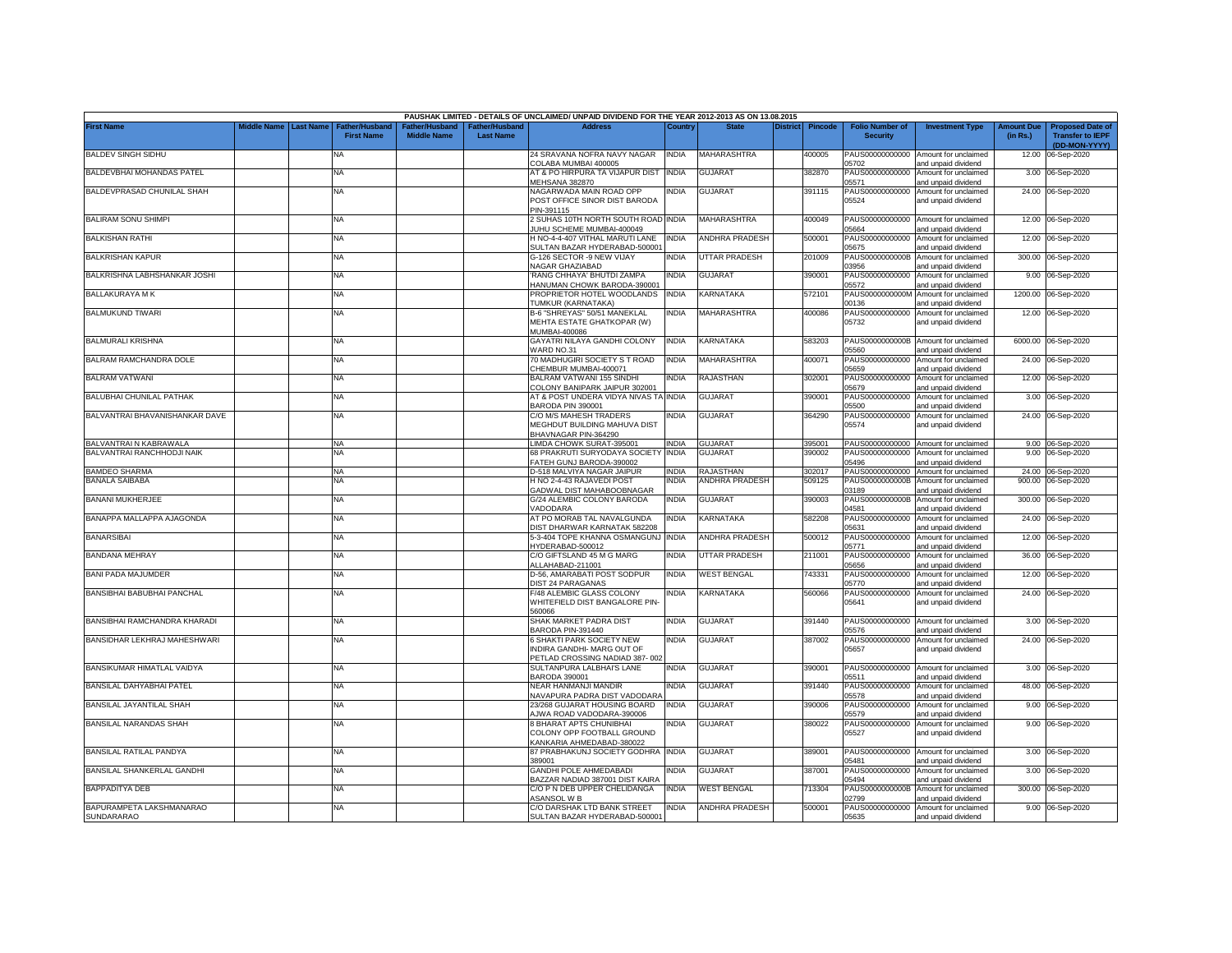|                                              |                                 |                                       |                    |                                   | PAUSHAK LIMITED - DETAILS OF UNCLAIMED/ UNPAID DIVIDEND FOR THE YEAR 2012-2013 AS ON 13.08.2015            |              |                       |         |                                           |                                                             |                               |                                                                     |
|----------------------------------------------|---------------------------------|---------------------------------------|--------------------|-----------------------------------|------------------------------------------------------------------------------------------------------------|--------------|-----------------------|---------|-------------------------------------------|-------------------------------------------------------------|-------------------------------|---------------------------------------------------------------------|
| <b>First Name</b>                            | liddle Name<br><b>Last Name</b> | Father/Husban<br><b>First Name</b>    | <b>Middle Name</b> | ither/Husbanc<br><b>Last Name</b> | Address                                                                                                    | Country      | District              | Pincode | <b>Folio Number of</b><br><b>Security</b> | <b>Investment Type</b>                                      | <b>Amount Due</b><br>(in Rs.) | <b>Proposed Date of</b><br><b>Transfer to IEPF</b><br>(DD-MON-YYYY) |
| BARATAM JAGANNATHA RAO                       |                                 | ΝA                                    |                    |                                   | PARTNER OF UNITED MEDICAL<br>STORES, PALACHETTU ROAD.<br>SRIKAKULAM, (ANDHRA PRADESH)                      | NDIA         | ANDHRA PRADESH        | 532001  | PAUS0000000000B<br>00343                  | Amount for unclaimed<br>and unpaid dividend                 | 300.00                        | 06-Sep-2020                                                         |
| <b>BARUN KUMAR PYNE</b>                      |                                 | <b>NA</b>                             |                    |                                   | 111/1 BIDHAN SARANI CALCUTTA-<br>700004                                                                    | India        | <b>WEST BENGAL</b>    | 700004  | PAUS00000000000<br>05672                  | Amount for unclaimed<br>and unpaid dividend                 |                               | 36.00 06-Sep-2020                                                   |
| <b>BARVE ASHALATA ASHOK</b>                  |                                 | <b>BARVE ASHOK</b><br><b>NARSINHA</b> |                    |                                   | D/5 ADINATH CO OP HOUSING<br>SOCIETY SHEKH MISTRY ROAD<br><b>INTOP HILL WADALA MUMBAI</b>                  | NDIA         | <b>MAHARASHTRA</b>    | 400037  | PAUSIN3007571155<br>7898                  | Amount for unclaimed<br>and unpaid dividend                 |                               | 99.00 06-Sep-2020                                                   |
| BASANT KUMAR MAHESHWARI                      |                                 | <b>NA</b>                             |                    |                                   | C/O BASANT KUMAR PERIWAL CA-7<br>SALT LAKE BIDHAN NAGAR<br>CALCUTTA-700064                                 | <b>INDIA</b> | <b>WEST BENGAL</b>    | 700064  | 05719                                     | PAUS00000000000 Amount for unclaimed<br>and unpaid dividend |                               | 12.00 06-Sep-2020                                                   |
| BASANTI CHANDUMAL ISRANI                     |                                 | <b>NA</b>                             |                    |                                   | PANCHSHEEL APARTMENT-B ROOM INDIA<br>NO.B-17 LOKMANYA NAGAR PADA<br><b>VO.2THANE WEST</b>                  |              | <b>MAHARASHTRA</b>    | 400606  | PAUS00000000000<br>05761                  | Amount for unclaimed<br>and unpaid dividend                 |                               | 12.00 06-Sep-2020                                                   |
| BASAVANT RAMALINGAPPA SANKPAL                |                                 | NA                                    |                    |                                   | <b>IDEAL MEDICAL STORES, CHEMISTS INDIA</b><br><b>DRUGGISTS, RAIBAG.</b>                                   |              | KARNATAKA             | 591317  | PAUS0000000000B<br>00831                  | Amount for unclaimed<br>and unpaid dividend                 | 300.00                        | 06-Sep-2020                                                         |
| <b>BASUDEB CHAKRABARTI</b>                   |                                 | <b>NA</b>                             |                    |                                   | 11, SURYASEN STREET<br>.O.KONNAGAR DT.HOOGHLY,<br><b>VEST BENGAL</b>                                       | INDIA        | <b>WEST BENGAL</b>    | 12235   | PAUS0000000000B<br>05478                  | Amount for unclaimed<br>and unpaid dividend                 | 300.00                        | 06-Sep-2020                                                         |
| BATHULAPALLI SAVITRI                         |                                 | <b>NA</b>                             |                    |                                   | C/O DR B V RANGA RAO PHYSICIAN<br>BESANT ROAD VIJAYAWADA-520002                                            | INDIA        | ANDHRA PRADESH        | 520002  | PAUS00000000000<br>05632                  | Amount for unclaimed<br>and unpaid dividend                 | 249.00                        | 06-Sep-2020                                                         |
| BATHULAPALLI VENKATA RANGARAO                |                                 | NA                                    |                    |                                   | C/O DR B V RANGA RAO PHYSICIAN<br>BESANT ROAD VIJAYAWADA-520002                                            | <b>INDIA</b> | <b>ANDHRA PRADESH</b> | 520002  | PAUS00000000000<br>05633                  | Amount for unclaimed<br>and unpaid dividend                 |                               | 123.00 06-Sep-2020                                                  |
| <b>BELA GUPTA</b>                            |                                 | ΝA                                    |                    |                                   | 3437, RAJA PARK MAIN ROAD RANI<br><b>BAGH SHAKUR BASTI DELHI</b>                                           | NDIA         | DELHI                 | 10034   | PAUS00000000000<br>5838                   | Amount for unclaimed<br>ind unpaid dividend                 |                               | 12.00 06-Sep-2020                                                   |
| BELTHANGADI VIVEKANAND RAO                   |                                 | ΝA                                    |                    |                                   | C-909 NEW USHANAGAR CO-<br>OPERATIVE HOUSIN- G SOC<br>KHANDELWAL MARG BHANDUP<br>MUMBAI-40-0078 -          | <b>NDIA</b>  | <b>MAHARASHTRA</b>    | 400078  | PAUS00000000000<br>05663                  | Amount for unclaimed<br>and unpaid dividend                 |                               | 12.00 06-Sep-2020                                                   |
| BELTHANGADY SADANAND KAMATH                  |                                 | <b>NA</b>                             |                    |                                   | 3 HARISH NAGAR KARELI BAUG<br>BARODA-390001                                                                | INDIA        | <b>GUJARAT</b>        | 390001  | PAUS00000000000<br>05580                  | Amount for unclaimed<br>and unpaid dividend                 |                               | 261.00 06-Sep-2020                                                  |
| BHADRESH BANSILAL SHAH                       |                                 | <b>NA</b>                             |                    |                                   | 15 APURVA SOCIETY VATVA ROAD<br>MANINAGAR AHMEDABAD-380008                                                 | <b>INDIA</b> | <b>GUJARAT</b>        | 380008  | PAUS00000000000<br>05654                  | Amount for unclaimed<br>and unpaid dividend                 | 12.00                         | 06-Sep-2020                                                         |
| BHAGAVATHY RAMAKRISHNAN                      |                                 | <b>NA</b>                             |                    |                                   | 139, PERUMALPURAM, TIRUNELVELI INDIA                                                                       |              | <b>TAMIL NADU</b>     | 627001  |                                           | PAUS0000000000B Amount for unclaimed                        |                               | 600.00 06-Sep-2020                                                  |
| BHAGAVATISHANKAR BALASHANKAR<br><b>JOSHI</b> |                                 | <b>NA</b>                             |                    |                                   | 6 B SHAIMEE SOCIETY<br>SUBHANPURA BARODA-390007                                                            | NDIA         | <b>GUJARAT</b>        | 390007  | PAUS00000000000<br>05498                  | Amount for unclaimed<br>and unpaid dividend                 | 18.00                         | 06-Sep-2020                                                         |
| BHAGAVATPRASAD PURSHOTTAM<br><b>DAVE</b>     |                                 | NA                                    |                    |                                   | A-65 ALEMBIC COLONY BARODA<br>390003                                                                       | India        | <b>GUJARAT</b>        | 390003  | PAUS00000000000<br>05499                  | Amount for unclaimed<br>and unpaid dividend                 | 3.00                          | 06-Sep-2020                                                         |
| BHAGERATI CHANDUMAL ISRANI                   |                                 | <b>NA</b>                             |                    |                                   | C/O MRS D K VALLECHA AL-4 BLDG<br>NO 12, ROOM NO 1 SECTOR NO 5<br>AIROLI CIDCO COLONY NEW<br>MUMBAI 400708 | INDIA        | MAHARASHTRA           | 400708  | PAUS00000000000<br>05762                  | Amount for unclaimed<br>and unpaid dividend                 |                               | 12.00 06-Sep-2020                                                   |
| BHAGIRATH PRASAD MAHESWARI                   |                                 | <b>NA</b>                             |                    |                                   | C/O, A.K.HOSLEY 89-D, POCKET A,<br>GROUP I DILSHAD GARDEN, DELHI                                           | INDIA        | DELHI                 | 10095   | 01193                                     | PAUS0000000000B Amount for unclaimed<br>and unpaid dividend | 300.00                        | 06-Sep-2020                                                         |
| <b>BHAGIRATH SARDA</b>                       |                                 | <b>NA</b>                             |                    |                                   | C/O S & S INVESTMENTS &<br>FINANCIAL SERVI- CES 8 3-1109/1/1<br>SRI NAGAR COLONY HYDER- ABAD               | NDIA         | ANDHRA PRADESH        | 500873  | PAUS00000000000<br>05812                  | Amount for unclaimed<br>and unpaid dividend                 | 12.00                         | 06-Sep-2020                                                         |
| <b>BHAGRANI</b>                              |                                 | <b>NA</b>                             |                    |                                   | B-521 SUDERSHAN PARK MOTI<br>NAGAR NEW DELHI                                                               | india        | DELHI                 | 110015  | 03906                                     | PAUS0000000000B Amount for unclaimed<br>and unpaid dividend |                               | 450.00 06-Sep-2020                                                  |
| BHAGVAN MULCHAND BHATIA                      |                                 | <b>NA</b>                             |                    |                                   | APSARA' APTS 1ST FLOOR DANDIA<br>BAZAR BARODA-390001                                                       | india        | GUJARAT               | 390001  | PAUS00000000000<br>05581                  | Amount for unclaimed<br>and unpaid dividend                 | 3.00                          | 06-Sep-2020                                                         |
| BHAGVATI MATHURDAS THAKKAR                   |                                 | <b>NA</b>                             |                    |                                   | 69/B OLD CHAWL R NO 38 1ST<br>FLOOR KUTCHHI LOHANA-NI-WAS<br>MAZGAON RD MAZGAON MUMBAI-                    | NDIA         | MAHARASHTRA           | 400010  | PAUS00000000000<br>05658                  | Amount for unclaimed<br>and unpaid dividend                 | 12.00                         | 06-Sep-2020                                                         |
| BHAGWAN DAS ADHIKARI                         |                                 | NA                                    |                    |                                   | SHREE RAM TEKARI MANDSAUR<br>158001                                                                        | India        | MADHYA PRADESH        | 158001  | PAUS00000000000<br>05720                  | Amount for unclaimed<br>and unpaid dividend                 |                               | 12.00 06-Sep-2020                                                   |
| <b>BHAGWANMAL JAIN S K</b>                   |                                 | <b>NA</b>                             |                    |                                   | 120. D D URS ROAD MYSORE                                                                                   | <b>INDIA</b> | <b>KARNATAKA</b>      | 570001  | PAUS0000000000S                           | Amount for unclaimed                                        |                               | 1200.00 06-Sep-2020                                                 |
| <b>BHAGWATI PRASAD KAPOOR</b>                |                                 | NA                                    |                    |                                   | BLOCK FE NO 437 BEHIND 12 NO<br>TANK SECT III SALT LAKE CALCUTTA<br>00091                                  | <b>INDIA</b> | <b>WEST BENGAL</b>    | 00091   | PAUS00000000000<br>05709                  | Amount for unclaimed<br>and unpaid dividend                 |                               | 12.00 06-Sep-2020                                                   |
| BHAGYALAKSHMI RAVIPUDI                       |                                 | <b>NA</b>                             |                    |                                   | W/O RAVIPUDI SRINIVASA RAO D NO INDIA<br>-244A HANDLOOM STREET<br><b>KATHERU A P</b>                       |              | ANDHRA PRADESH        | 533103  | 04794                                     | PAUS0000000000B Amount for unclaimed<br>and unpaid dividend |                               | 450.00 06-Sep-2020                                                  |
| BHAGYASHREE SHRIKANT GORE                    |                                 | <b>NA</b>                             |                    |                                   | SAPHALYA SHRI SOCIETY SHASTRI<br>NAGAR DOMBIVALI WEST 421202                                               | <b>INDIA</b> | MAHARASHTRA           | 421202  | PAUS00000000000<br>05820                  | Amount for unclaimed<br>and unpaid dividend                 |                               | 24.00 06-Sep-2020                                                   |
| BHAILAL LALLUBHAI PARMAR                     |                                 | <b>NA</b>                             |                    |                                   | 3 USHA CO OP HOUSING SOCIETY<br><b>NEAR SHREEJI BAG FLATS</b><br>NAVRANGPURA AHMEDABAD                     | <b>INDIA</b> | <b>GUJARAT</b>        | 380001  | PAUS00000000000<br>05582                  | Amount for unclaimed<br>and unpaid dividend                 |                               | 75.00 06-Sep-2020                                                   |
| BHAILALBHAI AMBALAL PATEL                    |                                 | <b>NA</b>                             |                    |                                   | BANIA SHERI SOKHADA DIST<br><b>BARODA 391740</b>                                                           | INDIA        | <b>GUJARAT</b>        | 391740  | PAUS00000000000<br>05508                  | Amount for unclaimed<br>and unpaid dividend                 |                               | 3.00 06-Sep-2020                                                    |
| BHAILALBHAI JESHANGBHAI PATEL                |                                 | <b>NA</b>                             |                    |                                   | YAKUTPURA PATEL S LANE<br><b>BARODA 390001</b>                                                             | <b>INDIA</b> | <b>GUJARAT</b>        | 390001  | 05507                                     | PAUS00000000000 Amount for unclaimed<br>and unpaid dividend |                               | 3.00 06-Sep-2020                                                    |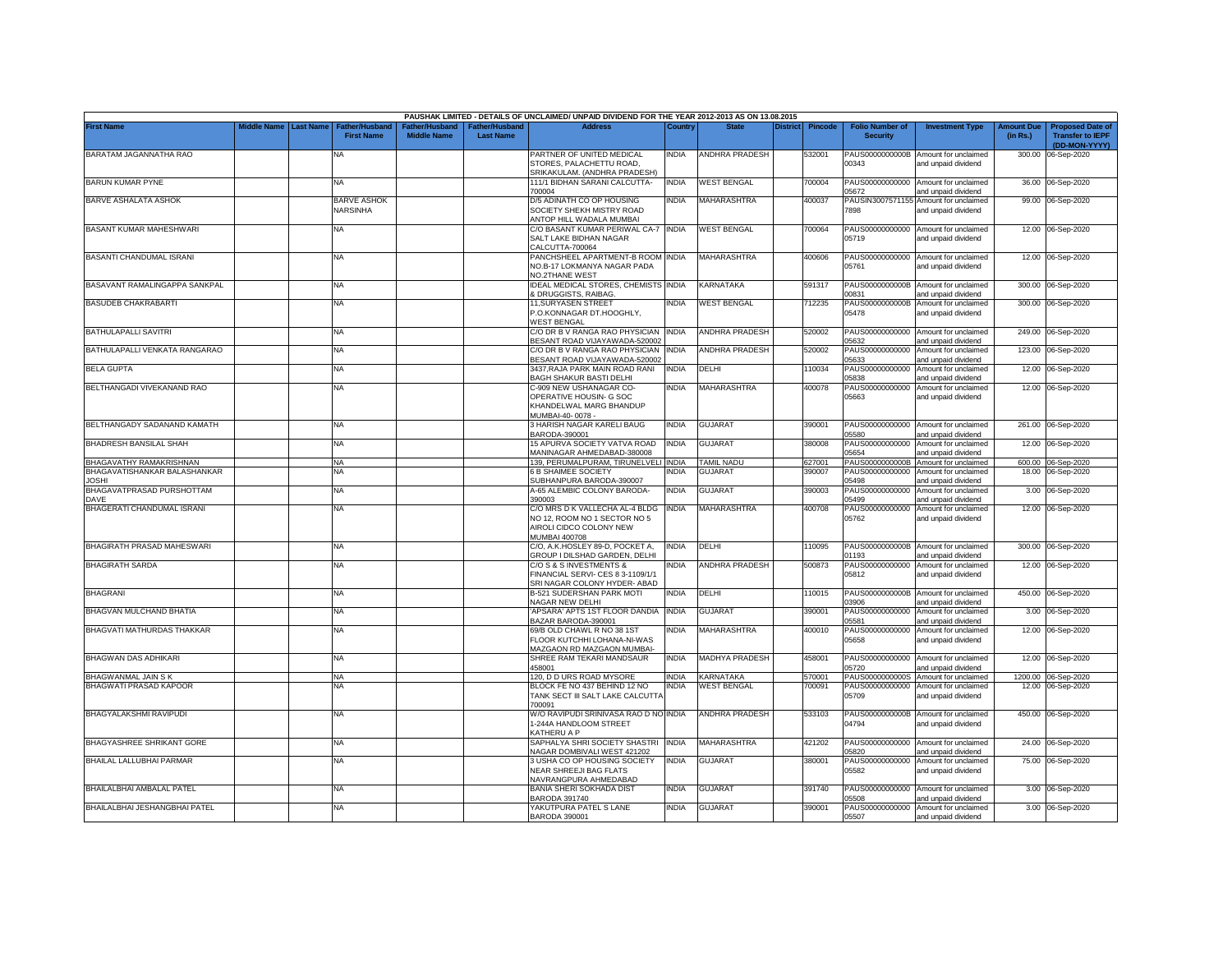|                                            |                         |                                            |                                      |                                                | PAUSHAK LIMITED - DETAILS OF UNCLAIMED/ UNPAID DIVIDEND FOR THE YEAR 2012-2013 AS ON 13.08.2015 |              |                    |          |                |                                           |                                                                                    |                               |                                                                     |
|--------------------------------------------|-------------------------|--------------------------------------------|--------------------------------------|------------------------------------------------|-------------------------------------------------------------------------------------------------|--------------|--------------------|----------|----------------|-------------------------------------------|------------------------------------------------------------------------------------|-------------------------------|---------------------------------------------------------------------|
| First Name                                 | Middle Name   Last Name | <b>Father/Husband</b><br><b>First Name</b> | Father/Husband<br><b>Middle Name</b> | <sup>-</sup> ather/Husband<br><b>Last Name</b> | <b>Address</b>                                                                                  | Country      | <b>State</b>       | District | <b>Pincode</b> | <b>Folio Number of</b><br><b>Security</b> | <b>Investment Type</b>                                                             | <b>Amount Due</b><br>(in Rs.) | <b>Proposed Date of</b><br><b>Transfer to IEPF</b><br>(DD-MON-YYYY) |
| BHAILALBHAI PARSOTAMDBHAI<br><b>HARAWA</b> |                         | ΝA                                         |                                      |                                                | NAVAPURA KEVDA BAG<br>KHARAWAWAD BARODA-390001                                                  | India        | <b>GUJARAT</b>     |          | 390001         | 05583                                     | PAUS00000000000 Amount for unclaimed<br>and unpaid dividend                        |                               | 3.00 06-Sep-2020                                                    |
| BHAILALBHAI PRABHUDAS PATEL                |                         | <b>NA</b>                                  |                                      |                                                | AT & POST ANKODIA TA & DIST<br>BARODA PIN-391330                                                | INDIA        | <b>GUJARAT</b>     |          | 391330         | 05584                                     | PAUS00000000000 Amount for unclaimed<br>and unpaid dividend                        |                               | 24.00 06-Sep-2020                                                   |
| BHAILALBHAI SHANKARBHAI PATEL              |                         | NA                                         |                                      |                                                | AT & PO ADVALA TA AMOD DIST<br>BROACH PIN-392110                                                | INDIA        | GUJARAT            |          | 392110         | PAUS00000000000<br>05585                  | Amount for unclaimed<br>and unpaid dividend                                        |                               | 15.00 06-Sep-2020                                                   |
| BHAILALBHAI SHANKERBHAI PATEL              |                         | NA                                         |                                      |                                                | NAVIPANASARAWAD NAVAPURA<br>PADRA DIST BARODA PIN-391440                                        | <b>INDIA</b> | <b>GUJARAT</b>     |          | 391440         | PAUS00000000000<br>05586                  | Amount for unclaimed<br>and unpaid dividend                                        |                               | 9.00 06-Sep-2020                                                    |
| BHAILALBHAI SHANKERBHAI PATEL              |                         | NA                                         |                                      |                                                | 13 ASOPALAV SOCIETY CHHANI<br>ROAD BARODA-390002                                                | NDIA         | <b>GUJARAT</b>     |          | 390002         | PAUS00000000000<br>05587                  | Amount for unclaimed<br>and unpaid dividend                                        |                               | 24.00 06-Sep-2020                                                   |
| BHAKTIPRASAD CHHOTALAL                     |                         | NA                                         |                                      |                                                | 329 CHHANLA ORE AHMEDABAD-<br>380001                                                            | INDIA        | <b>GUJARAT</b>     |          | 380001         | PAUS00000000000<br>05588                  | Amount for unclaimed<br>and unpaid dividend                                        |                               | 12.00 06-Sep-2020                                                   |
| BHALCHANDRA GOVIND KULKARNI                |                         | NA                                         |                                      |                                                | PARAAN LIMITED DHYANRAJ 1327A<br>SADESHIV PETH PUNE                                             | <b>INDIA</b> | <b>MAHARASHTRA</b> |          | 411030         | PAUS0000000000B<br>04040                  | Amount for unclaimed<br>and unpaid dividend                                        |                               | 300.00 06-Sep-2020                                                  |
| BHALCHANDRA KANTILAL DAVE                  |                         | NA                                         |                                      |                                                | MUNICIPAL QUARTERS ROOM NO 1<br>REFINARY ROAD BARODA 390003                                     | <b>INDIA</b> | GUJARAT            |          | 390003         | 05509                                     | PAUS00000000000 Amount for unclaimed                                               |                               | 3.00 06-Sep-2020                                                    |
| BHANJI BAVANJI MUNJPARA                    |                         | NA                                         |                                      |                                                | 18, VIJAY NAGAR SOCIETY - 1, VED<br>DARWAJA BAHAR, NEAR- PRABHU                                 | <b>INDIA</b> | <b>GUJARAT</b>     |          | 395004         | 25995                                     | and unpaid dividend<br>PAUS12043100000 Amount for unclaimed<br>and unpaid dividend |                               | 12.00 06-Sep-2020                                                   |
| BHANUBEN HARISCHANDRA PATEL                |                         | NA                                         |                                      |                                                | VAGAR SOCIETY, VED ROAD,<br>RANCHHODJI'S TEMPLE, MADAN                                          | <b>INDIA</b> | GUJARAT            |          | 390001         |                                           | PAUS0000000000B Amount for unclaimed                                               |                               | 300.00 06-Sep-2020                                                  |
| <b>BHANUDAS A PANCHABHAI</b>               |                         | NA                                         |                                      |                                                | ZAMPE ROAD, VADODARA<br>2/2 ARCHANANAGAR CO OP H SOC                                            | <b>INDIA</b> | MAHARASHTRA        |          | 411038         | 0352<br>PAUS00000000000                   | and unpaid dividend<br>Amount for unclaimed                                        |                               | 36.00 06-Sep-2020                                                   |
| BHANUMATI DHANSUKHLAL MISTRY               |                         | NA                                         |                                      |                                                | 39-2-2 ERANDWANA PUNE 411038<br>4/J APEX FLATS ANKUR ROAD                                       | NDIA         | GUJARAT            |          | 380013         | 5693<br>PAUS00000000000                   | and unpaid dividend<br>Amount for unclaimed                                        |                               | 12.00 06-Sep-2020                                                   |
| BHANUMATI JEKISHANDAS KAPADIA              |                         | NA                                         |                                      |                                                | VARANPURA AHMEDABAD-380013<br>NEW STATION ROAD RAJPIPLA DIST                                    | <b>INDIA</b> | <b>GUJARAT</b>     |          | 393145         | 05723<br>PAUS00000000000                  | and unpaid dividend<br>Amount for unclaimed                                        |                               | 3.00 06-Sep-2020                                                    |
| BHANUMATI LAXMIKANT PARIKH                 |                         | NA                                         |                                      |                                                | BROACH-393145<br>MAHADEV'S POLE KOLA KHADI                                                      | NDIA         | <b>GUJARAT</b>     |          | 390001         | 05517<br>PAUS00000000000                  | and unpaid dividend<br>Amount for unclaimed                                        |                               | 48.00 06-Sep-2020                                                   |
| BHANUMATI NATVERLAL BAXI                   |                         | NA                                         |                                      |                                                | <b>GHADIALI POLE BARODA-390001</b><br>9/26 DIVYANG BUILDING 3RD FLOOR                           | <b>INDIA</b> | <b>MAHARASHTRA</b> |          | 400005         | 15591<br>PAUS00000000000                  | and unpaid dividend<br>Amount for unclaimed                                        |                               | 9.00 06-Sep-2020                                                    |
| BHANUMATI NIRANJAN THAKKER                 |                         | <b>NA</b>                                  |                                      |                                                | COLABA MUMBAI 400005<br>JALUARA 189 MANEKBAG SOCIETY                                            | <b>INDIA</b> | <b>GUJARAT</b>     |          | 380015         | 5858<br>PAUS00000000000                   | nd unpaid dividend<br>Amount for unclaimed                                         |                               | 9.00 06-Sep-2020                                                    |
| BHANUMATI RAJANIKANT PATEL                 |                         | NA                                         |                                      |                                                | M ROAD AHMEDABAD-380015<br>5 G F SHALIMAR BUILDING                                              | INDIA        | GUJARAT            |          | 390005         | 15535<br>PAUS00000000000                  | and unpaid dividend<br>Amount for unclaimed                                        |                               | 24.00 06-Sep-2020                                                   |
| BHANUMATIBEN BABUBHAI THAKKAR              |                         | NA                                         |                                      |                                                | SAYAJIGANJ BARODA-390005<br>BHANU KUNJ VAD FALIA                                                | <b>INDIA</b> | <b>GUJARAT</b>     |          | 390001         | 05592<br>PAUS00000000000                  | and unpaid dividend<br>Amount for unclaimed                                        |                               | 3.00 06-Sep-2020                                                    |
| BHANUMATIBEN KISHORBHAI PATEL              |                         | NA                                         |                                      |                                                | GHEEKANTA RAOPURA BARODA<br>20 MA-PITRU KAUMUDI SOCIETY                                         | <b>INDIA</b> | <b>GUJARAT</b>     |          | 391110         | 05476<br>PAUS00000000000                  | and unpaid dividend<br>Amount for unclaimed                                        |                               | 9.00 06-Sep-2020                                                    |
| BHANUPRASAD PURSOTTAMDAS                   |                         | ΝA                                         |                                      |                                                | OPP COLLEGE DABHOI DIST<br>BARODA PIN-391110<br>2765 DHALGARWAD HARIDAS                         | india        | GUJARAT            |          | 380001         | 05537                                     | and unpaid dividend<br>PAUS00000000000 Amount for unclaimed                        |                               | 24.00 06-Sep-2020                                                   |
| CHAUHAN                                    |                         |                                            |                                      |                                                | CHITARA'S CHAWL AHMEDABAD-<br>380001                                                            |              |                    |          |                | 05648                                     | and unpaid dividend                                                                |                               |                                                                     |
| BHANUPRASAD SOMNATHBHAI MEHTA              |                         | NA                                         |                                      |                                                | 755 BHAW'S POLE RAIPUR<br>AHMEDABAD-380001                                                      | <b>INDIA</b> | GUJARAT            |          | 380001         | PAUS00000000000<br>05651                  | Amount for unclaimed<br>and unpaid dividend                                        | 12.00                         | 06-Sep-2020                                                         |
| BHANWAR LAL KOCHAR                         |                         | NA                                         |                                      |                                                | C/O MAHENDRA BAI KOCHAR 10 NO INDIA<br>MIDDLETON STREET 3RD FLOOR<br>CALCUTTA 700071            |              | <b>WEST BENGAL</b> |          | 700071         | PAUS00000000000<br>05718                  | Amount for unclaimed<br>and unpaid dividend                                        | 48.00                         | 06-Sep-2020                                                         |
| BHANWAR LAL KUDAL                          |                         | NA                                         |                                      |                                                | C/O RUGHLALL RAMESHWARLALL<br>207 MAHARSHI DEVENDRA ROAD<br>CALCUTTA-700070                     | <b>INDIA</b> | <b>WEST BENGAL</b> |          | 700070         | 05781                                     | PAUS00000000000 Amount for unclaimed<br>and unpaid dividend                        |                               | 123.00 06-Sep-2020                                                  |
| BHANWARLAL JODHRAJJI JAIN                  |                         | NA                                         |                                      |                                                | 9 KALYAN-KUTIR L B SHASHTRI<br>MARG KURLA (WEST) MUMBAI-                                        | <b>INDIA</b> | <b>MAHARASHTRA</b> |          | 400070         | 05662                                     | PAUS00000000000 Amount for unclaimed<br>and unpaid dividend                        |                               | 24.00 06-Sep-2020                                                   |
| BHARAT AJITKUMAR SHAH                      |                         | NA                                         |                                      |                                                | 1280 TALIA'S POLE SARANGPUR<br>AHMEDABAD-380001                                                 | <b>INDIA</b> | GUJARAT            |          | 380001         | PAUS00000000000<br>05695                  | Amount for unclaimed<br>and unpaid dividend                                        |                               | 24.00 06-Sep-2020                                                   |
| BHARAT BALMUKUND PARIKH                    |                         | NA                                         |                                      |                                                | C/O BALMUKUND N PARIKH H NO<br>SHA/545 KAROLIA POLE BARODA-<br>390001                           | India        | <b>GUJARAT</b>     |          | 390001         | PAUS00000000000<br>05482                  | Amount for unclaimed<br>and unpaid dividend                                        |                               | 3.00 06-Sep-2020                                                    |
| BHARAT BHUSHAN MOHINDRU                    |                         | <b>NA</b>                                  |                                      |                                                | M/58 KALKAJI NEW DELHI-110019                                                                   | <b>INDIA</b> | DELHI              |          | 110019         |                                           | PAUS00000000000 Amount for unclaimed                                               |                               | 24.00 06-Sep-2020                                                   |
| BHARAT KALYANJI LALAN                      |                         | NA                                         |                                      |                                                | 105 MEHUL TOWER CHAKRA VATI                                                                     | INDIA        | MAHARASHTRA        |          | 100101         | PAUS00000000000                           | Amount for unclaimed                                                               |                               | 12.00 06-Sep-2020                                                   |
|                                            |                         |                                            |                                      |                                                | ASHOK ROAD KANDIVLI EAST<br><b>MUMBAI 400101</b>                                                |              |                    |          |                | 05840                                     | and unpaid dividend                                                                |                               |                                                                     |
| BHARAT NATVARLAL MEHTA                     |                         | NA                                         |                                      |                                                | 1069 RAJAMEHTA'S TOTALAJI'S<br><b>KALUPUR AHMEDABAD-380001</b>                                  | India        | <b>GUJARAT</b>     |          | 380001         | 05758                                     | PAUS00000000000 Amount for unclaimed<br>and unpaid dividend                        |                               | 12.00 06-Sep-2020                                                   |
| BHARATBHAI MULAJIBHAI PATEL                |                         | NA                                         |                                      |                                                | C/O MULJIBHAI NATHABHAI PATEL<br>OPP HIMAT HIGH SCHOOL STATION                                  | <b>INDIA</b> | <b>GUJARAT</b>     |          | 383001         | PAUS00000000000<br>05595                  | Amount for unclaimed<br>and unpaid dividend                                        |                               | 9.00 06-Sep-2020                                                    |
|                                            |                         |                                            |                                      |                                                | ROAD HIMATNAGAR DIST<br>SABARKANTHA-383001                                                      |              |                    |          |                |                                           |                                                                                    |                               |                                                                     |
| BHARATBHUSHAN SHYAMSOHAN                   |                         | NA                                         |                                      |                                                | C/O SUVARNA 13-A LAXMI ESTATE                                                                   | <b>INDIA</b> | GUJARAT            |          | 390001         |                                           | PAUS00000000000 Amount for unclaimed                                               |                               | 3.00 06-Sep-2020                                                    |
| VERMA<br>BHARATHI HARIHARAN                |                         | <b>NA</b>                                  |                                      |                                                | BAHUCHARAJI ROAD BARODA-<br>30 SINGARACHARI STREET                                              | <b>INDIA</b> | <b>TAMIL NADU</b>  |          | 600005         | 05597                                     | and unpaid dividend<br>PAUS00000000000 Amount for unclaimed                        |                               | 123.00 06-Sep-2020                                                  |
|                                            |                         |                                            |                                      |                                                | TRIPLICANE CHENNAI-600005                                                                       |              |                    |          |                | 05787                                     | and unpaid dividend                                                                |                               |                                                                     |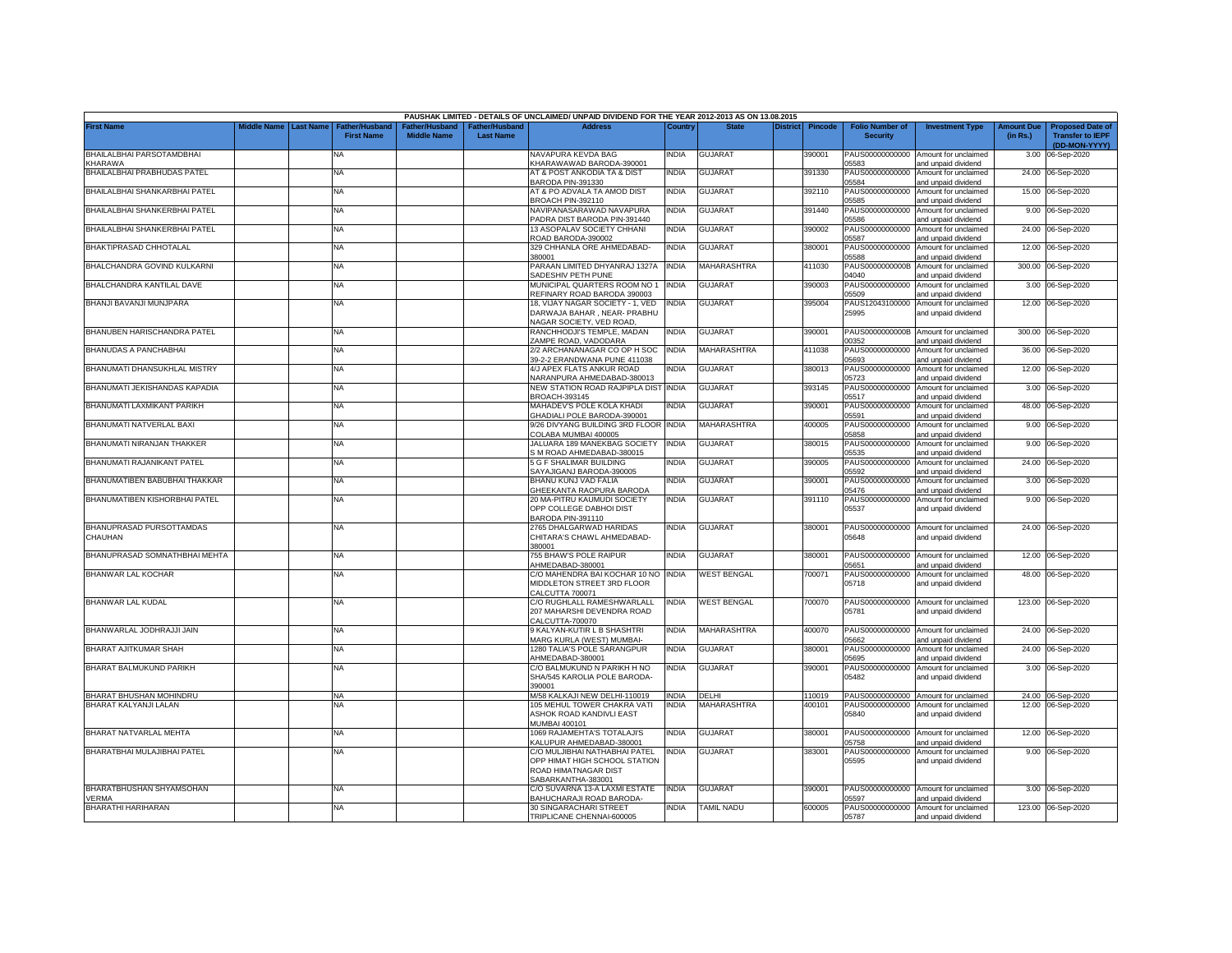|                                            |                       |                                               |                                      |                                                | PAUSHAK LIMITED - DETAILS OF UNCLAIMED/ UNPAID DIVIDEND FOR THE YEAR 2012-2013 AS ON 13.08.2015  |                |                       |                 |         |                                           |                                                              |                               |                                                                     |
|--------------------------------------------|-----------------------|-----------------------------------------------|--------------------------------------|------------------------------------------------|--------------------------------------------------------------------------------------------------|----------------|-----------------------|-----------------|---------|-------------------------------------------|--------------------------------------------------------------|-------------------------------|---------------------------------------------------------------------|
| <b>First Name</b>                          | Middle Name Last Name | Father/Husband<br><b>First Name</b>           | Father/Husband<br><b>Middle Name</b> | <sup>∶</sup> ather/Husbanc<br><b>Last Name</b> | <b>Address</b>                                                                                   | Country        | <b>State</b>          | <b>District</b> | Pincode | <b>Folio Number of</b><br><b>Security</b> | <b>Investment Type</b>                                       | <b>Amount Due</b><br>(in Rs.) | <b>Proposed Date of</b><br><b>Transfer to IEPF</b><br>(DD-MON-YYYY) |
| BHARATHI HARIHARAN                         |                       | NA                                            |                                      |                                                | 30, SINGARACHARI STREET,<br>TRIPLICANE, CHENNAI                                                  | India          | <b>TAMIL NADU</b>     |                 | 600005  | 01125                                     | PAUS0000000000B Amount for unclaimed<br>and unpaid dividend  | 600.00                        | 06-Sep-2020                                                         |
| <b>BHARATHY B RAJ</b>                      |                       | NA                                            |                                      |                                                | NO 202 II-FLOOR J S S DOCTORS<br>QUARTERS SHANKAR MUTT RD<br><b>MYSORE</b>                       | NDIA           | KARNATAKA             |                 | 570004  | PAUS0000000000B<br>02451                  | Amount for unclaimed<br>and unpaid dividend                  |                               | 300.00 06-Sep-2020                                                  |
| BHARATI PRAVIN MEHTA                       |                       | NA                                            |                                      |                                                | 31/33 DR DESHMUKH LANE 1ST<br>FLOOR V P ROAD MUMBAI-400004                                       | <b>INDIA</b>   | MAHARASHTRA           |                 | 400004  | 05763                                     | PAUS00000000000 Amount for unclaimed<br>and unpaid dividend  |                               | 12.00 06-Sep-2020                                                   |
| <b>BHARATI S DESHPANDE</b>                 |                       | NA                                            |                                      |                                                | 13-14 SAHKAR NIKETAN 202<br>WADALA MUMBAI-400031                                                 | NDIA           | MAHARASHTRA           |                 | 100031  | PAUS00000000000<br>05731                  | Amount for unclaimed<br>and unpaid dividend                  |                               | 12.00 06-Sep-2020                                                   |
| BHARATKUMAR CHINUBHAI PATEL                |                       | NA                                            |                                      |                                                | 9-A PALLAV TENAMENT NARODA<br>382325 DIST AHMEDABAD GUJ                                          | INDIA          | <b>GUJARAT</b>        |                 | 382325  | PAUS00000000000<br>05819                  | Amount for unclaimed<br>and unpaid dividend                  |                               | 24.00 06-Sep-2020                                                   |
| BHARATKUMAR JAGMOHANDAS SHAH               |                       | SHAH<br><b>AGMOHANDAS</b>                     |                                      |                                                | GANDHI CHOWL, PADRA.<br>DIST.BARODA                                                              | INDIA          | <b>GUJARAT</b>        |                 | 391440  | 2782                                      | PAUS00000000000 Amount for unclaimed<br>and unpaid dividend  |                               | 15.00 06-Sep-2020                                                   |
| BHARATKUMAR MAGANLAL PAREKH                |                       | NA                                            |                                      |                                                | B/2/24, MARAYANKUNJ SOCIETY<br>NARMADANAGAR BHARUCH 392015                                       | INDIA          | <b>GUJARAT</b>        |                 | 392015  | PAUS00000000000<br>05503                  | Amount for unclaimed<br>and unpaid dividend                  |                               | 3.00 06-Sep-2020                                                    |
| BHARATKUMAR PURSHOTTAMBHAI<br><b>BALAR</b> |                       | NA                                            |                                      |                                                | C/O VIKAS AGRO SEEDS 18 MARKET INDIA<br>YARD AMRELI 364601                                       |                | <b>GUJARAT</b>        |                 | 364601  | PAUS00000000000<br>05775                  | Amount for unclaimed<br>and unpaid dividend                  |                               | 24.00 06-Sep-2020                                                   |
| BHARATKUMAR RAOJIBHAI PATEL                |                       | NA.                                           |                                      |                                                | REKHA NIWAS NR KALPNA TALKIES<br><b>NAND 388001</b>                                              | <b>INDIA</b>   | <b>GUJARAT</b>        |                 | 388001  | PAUS00000000000<br>05478                  | Amount for unclaimed<br>and unpaid dividend                  |                               | 129.00 06-Sep-2020                                                  |
| BHARATKUMAR SHANKERLAL SHAH                |                       | NA.                                           |                                      |                                                | B/5 ASHIRWAD SOCIETY SANGAM<br><b>(ISANWADI ROAD BARODA 390022</b>                               | <b>INDIA</b>   | <b>GUJARAT</b>        |                 | 390022  | PAUS00000000000<br>15547                  | Amount for unclaimed<br>and unpaid dividend                  |                               | 3.00 06-Sep-2020                                                    |
| BHARATKUMAR THAKORDAS<br>MANJRAWALA        |                       | ΝA                                            |                                      |                                                | 3/83 PARE-H STREET RANDER<br>SURAT-395005                                                        | NDIA           | GUJARAT               |                 | 395005  | PAUS00000000000<br>5754                   | Amount for unclaimed<br>and unpaid dividend                  |                               | 12.00 06-Sep-2020                                                   |
| BHARTI NANCHAND SHAH                       |                       | NA                                            |                                      |                                                | C/O PRIYESH NARESH KAPASI S-<br>3/151 SHANTI APARTMENTS 192<br>MIG FLATS SHASTRI                 | INDIA          | GUJARAT               |                 | 380013  | PAUS00000000000<br>05698                  | Amount for unclaimed<br>and unpaid dividend                  |                               | 12.00 06-Sep-2020                                                   |
| BHARTIBEN ATULBHAI PATEL                   |                       | <b>ATULBHAI</b><br><b>MUKUNDBHAI</b><br>PATEL |                                      |                                                | 'GURUKRUPA" NANDANVAN<br>SOCIETY, ASHRAM ROAD NADIAD                                             | INDIA          | <b>GUJARAT</b>        |                 | 387001  | 3838                                      | PAUSIN3006362004 Amount for unclaimed<br>and unpaid dividend |                               | 24.00 06-Sep-2020                                                   |
| BHARTIBEN KANTIBHAI DESAI                  |                       | <b>NA</b>                                     |                                      |                                                | JASHWANTI SADAN UPLA FALIA<br>MADAN ZAPA ROAD BARODA-39000*                                      | <b>INDIA</b>   | GUJARAT               |                 | 390001  | 5603                                      | PAUS00000000000 Amount for unclaimed<br>and unpaid dividend  |                               | 24.00 06-Sep-2020                                                   |
| <b>BHASKAR ADIGA</b>                       |                       | <b>NA</b>                                     |                                      |                                                | HOTEL RAGHAVENDRA PRASANNA, INDIA<br>SARJAPUR ROAD, AGARA<br><b>BANGALORE</b>                    |                | KARNATAKA             |                 | 560034  | PAUS0000000000B<br>01890                  | Amount for unclaimed<br>and unpaid dividend                  |                               | 30.00 06-Sep-2020                                                   |
| BHASKAR BRAHMBHATT                         |                       | <b>NA</b>                                     |                                      |                                                | 12 KASHIVISHVANATH SOC NR S R P INDIA<br>GR NO 1 BARODA                                          |                | <b>GUJARAT</b>        |                 | 390011  | 05842                                     | PAUS00000000000 Amount for unclaimed<br>and unpaid dividend  |                               | 3.00 06-Sep-2020                                                    |
| BHASKAR MULJIBHAI SHAH                     |                       | NA                                            |                                      |                                                | MEHTA POLE DANI'S POLE<br>GIREERAJ VADODARA-390006                                               | INDIA          | <b>GUJARAT</b>        |                 | 390006  | PAUS00000000000<br>15548                  | Amount for unclaimed<br>and unpaid dividend                  |                               | 48.00 06-Sep-2020                                                   |
| BHASKAR RAO JAGATHA                        |                       | NA                                            |                                      |                                                | 59-1-15 P&T COLONY                                                                               | <b>INDIA</b>   | <b>ANDHRA PRADESH</b> |                 | 533105  | PAUS0000000000B                           | Amount for unclaimed                                         |                               | 900.00 06-Sep-2020                                                  |
| BHASKARBHAI RAMANBHAI PATEL                |                       | NA                                            |                                      |                                                | 126 MAHAJAN SOCIETY FATEHGUNJ INDIA<br>BARODA-390002                                             |                | <b>GUJARAT</b>        |                 | 390002  | PAUS00000000000<br>05485                  | Amount for unclaimed<br>and unpaid dividend                  |                               | 9.00 06-Sep-2020                                                    |
| BHASKARRAI BALWANTRAI DESAI                |                       | NA                                            |                                      |                                                | OPP KANYASHALA TEKRI MOHOLLO INDIA<br>GANDEVI DIST BULSAR PIN-396360                             |                | <b>GUJARAT</b>        |                 | 396360  | PAUS00000000000<br>05604                  | Amount for unclaimed<br>and unpaid dividend                  | 9.00                          | 06-Sep-2020                                                         |
| BHASKER LAXMANRAO VAIDYA                   |                       | NA                                            |                                      |                                                | PAGEDAR WADA BHUTADI ZAMPA<br>BARODA 390001                                                      | INDIA          | <b>GUJARAT</b>        |                 | 390001  | PAUS00000000000<br>05504                  | Amount for unclaimed<br>and unpaid dividend                  | 3.00                          | 06-Sep-2020                                                         |
| <b>BHAVIK DHRUV</b>                        |                       | NA                                            |                                      |                                                | 1ST DR GOR'S BUILDING M G ROAD<br>MULUND MUMBAI                                                  | <b>INDIA</b>   | MAHARASHTRA           |                 | 400080  | PAUS0000000000B<br>03819                  | Amount for unclaimed<br>and unpaid dividend                  | 300.00                        | 06-Sep-2020                                                         |
| BHAVNA AJAY SHAH                           |                       | NA                                            |                                      |                                                | 10 MATRU SMRUTI 36/A<br>SHRADHNAND RD NEAR DR PATEL                                              | NDIA           | MAHARASHTRA           |                 | 400057  | PAUS00000000000<br>05833                  | Amount for unclaimed<br>and unpaid dividend                  |                               | 12.00 06-Sep-2020                                                   |
| <b>BHAVNA DWIJEN DESAI</b>                 |                       |                                               |                                      |                                                | VILE PARLE EAST MUMBAI 400057<br>28 ALKAPURI BARODA-390005                                       |                | <b>GUJARAT</b>        |                 | 390005  |                                           | PAUS00000000000 Amount for unclaimed                         |                               |                                                                     |
| BHAVNABEN CHANDULAL GALA                   |                       | <b>NA</b><br>NA                               |                                      |                                                | C/O R P SHROFF & SONS 704 A                                                                      | INDIA<br>INDIA | MAHARASHTRA           |                 | 400023  | PAUS00000000000                           | Amount for unclaimed                                         |                               | 48.00 06-Sep-2020<br>36.00 06-Sep-2020                              |
|                                            |                       |                                               |                                      |                                                | STOCK EXCH DALAL STREET FORT<br>MUMBAI-400023                                                    |                |                       |                 |         | 05703                                     | and unpaid dividend                                          |                               |                                                                     |
| <b>BHAWANJI K CHHEDA</b>                   |                       | NA                                            |                                      |                                                | <b>BHAVI SHILPI INDUSTRIES 5/C</b><br>BALSON IND ESTATE CHAKALA RD<br>ANDHERI EAST MUMBAI 400099 | India          | MAHARASHTRA           |                 | 400099  | PAUS00000000000<br>05813                  | Amount for unclaimed<br>and unpaid dividend                  |                               | 48.00 06-Sep-2020                                                   |
| BHIKANRAO KRISHNARAO SHITOLE               |                       | NA                                            |                                      |                                                | SADI MISTRY COLONY NEAR<br>MAIRALA'S GANPATI MANDIR<br><b>BARODA 390017</b>                      | India          | <b>GUJARAT</b>        |                 | 390017  | 05551                                     | PAUS00000000000 Amount for unclaimed<br>and unpaid dividend  |                               | 9.00 06-Sep-2020                                                    |
| BHIKHABHAI CHHOTABHAI RANA                 |                       | <b>NA</b>                                     |                                      |                                                | SUNDER BAZAR SOKHADA 391745<br>DIST BARODA 391745                                                | INDIA          | <b>GUJARAT</b>        |                 | 391745  | 05607                                     | PAUS00000000000 Amount for unclaimed<br>and unpaid dividend  |                               | 3.00 06-Sep-2020                                                    |
| BHIKHABHAI MULJIBHAI THAKKAR               |                       | <b>NA</b>                                     |                                      |                                                | 103 VIJAY NAGAR GUJARAT<br>HOUSING BOARD GORWA BARODA                                            | NDIA           | <b>GUJARAT</b>        |                 | 390016  | 05506                                     | PAUS00000000000 Amount for unclaimed<br>and unpaid dividend  |                               | 48.00 06-Sep-2020                                                   |
| BHIKHABHAI NARANBHAI MISTRY                |                       | <b>NA</b>                                     |                                      |                                                | 13 ADHUNIK SOCIETY CHHANI DIST<br>BARODA PIN-391740                                              | <b>INDIA</b>   | GUJARAT               |                 | 391740  | 05608                                     | PAUS00000000000 Amount for unclaimed<br>and unpaid dividend  |                               | 3.00 06-Sep-2020                                                    |
| BHIKHABHAI PRABHUDAS NAI                   |                       | NA                                            |                                      |                                                | B-9 DAHIBA NAGAR SOC REFINERY<br>ROAD GORWA BARODA 390016                                        | INDIA          | <b>GUJARAT</b>        |                 | 390016  | 05505                                     | PAUS00000000000 Amount for unclaimed<br>and unpaid dividend  |                               | 3.00 06-Sep-2020                                                    |
| BHIKHALAL FULCHAND ACHARYA                 |                       | <b>NA</b>                                     |                                      |                                                | PO BHABHAR DIST BANASKANTHA-<br>385320                                                           | <b>INDIA</b>   | <b>GUJARAT</b>        |                 | 385320  | 05655                                     | PAUS00000000000 Amount for unclaimed<br>and unpaid dividend  |                               | 12.00 06-Sep-2020                                                   |
| <b>BHIKU BABU BANDVE</b>                   |                       | <b>NA</b>                                     |                                      |                                                | C/O A C W CO LTD LAXMI BLDG SIR INDIA<br>P M ROAD MUMBAI-400001                                  |                | <b>MAHARASHTRA</b>    |                 | 400001  | 05487                                     | PAUS00000000000 Amount for unclaimed<br>and unpaid dividend  |                               | 9.00 06-Sep-2020                                                    |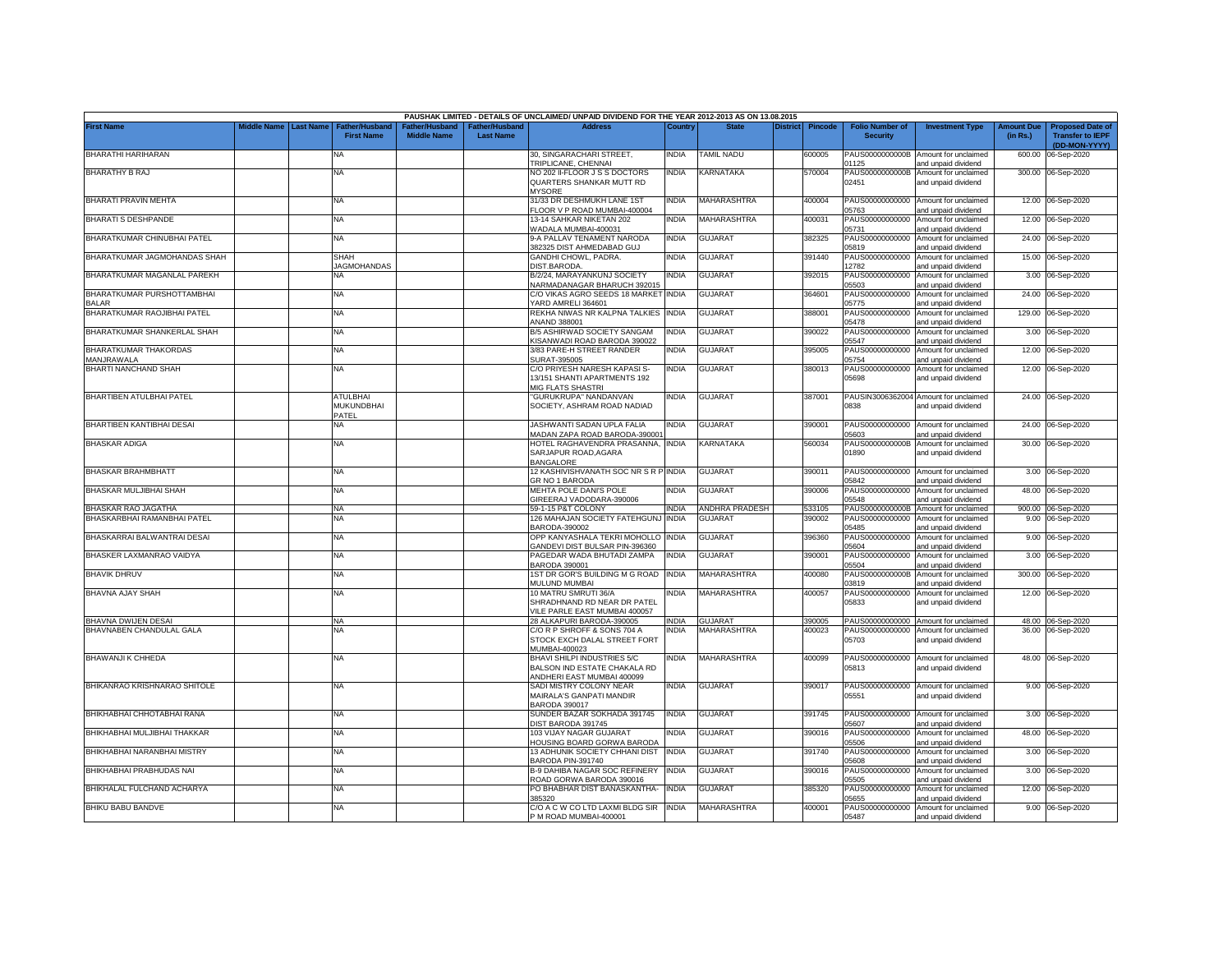|                                           |                         |                                            |                                      |                                                | PAUSHAK LIMITED - DETAILS OF UNCLAIMED/ UNPAID DIVIDEND FOR THE YEAR 2012-2013 AS ON 13.08.2015 |              |                    |          |                |                                           |                                                                    |                               |                                                                     |
|-------------------------------------------|-------------------------|--------------------------------------------|--------------------------------------|------------------------------------------------|-------------------------------------------------------------------------------------------------|--------------|--------------------|----------|----------------|-------------------------------------------|--------------------------------------------------------------------|-------------------------------|---------------------------------------------------------------------|
| First Name                                | Middle Name   Last Name | <b>Father/Husband</b><br><b>First Name</b> | Father/Husband<br><b>Middle Name</b> | ather/Husband <sup>-</sup><br><b>Last Name</b> | <b>Address</b>                                                                                  | ⊃ountr\      | <b>State</b>       | District | <b>Pincode</b> | <b>Folio Number of</b><br><b>Security</b> | <b>Investment Type</b>                                             | <b>Amount Due</b><br>(in Rs.) | <b>Proposed Date of</b><br><b>Transfer to IEPF</b><br>(DD-MON-YYYY) |
| <b>BHIM SAIN GROVER</b>                   |                         | NA                                         |                                      |                                                | FLAT NO 20 STAR APARTMENTS<br>PLOT NO 24/2 VIDYA VIHAR MARG                                     | india        | DELHI              |          | 10085          | 05753                                     | PAUS00000000000 Amount for unclaimed<br>and unpaid dividend        |                               | 12.00 06-Sep-2020                                                   |
| BHIMARADDI RANGARADDI YAVAGAL             |                         | NA                                         |                                      |                                                | SECTOR-9 ROHINI DELHI 110085<br>C/O KRISHNA AGENCIES<br>FERTILIZER DEALRS AT & PO               | INDIA        | KARNATAKA          |          | 582208         | PAUS00000000000<br>05630                  | Amount for unclaimed<br>and unpaid dividend                        |                               | 48.00 06-Sep-2020                                                   |
| BHIMSEN MAHADEV HONEKARI                  |                         | NA                                         |                                      |                                                | NAVALGUNDA DIST DHARWAR<br>VASANT RAO NAIK CHAWL AT POST INDIA<br><b>DIWA THANE 400612</b>      |              | <b>MAHARASHTRA</b> |          | 400612         | PAUS00000000000<br>05817                  | Amount for unclaimed<br>and unpaid dividend                        |                               | 99.00 06-Sep-2020                                                   |
| BHOGILAL CHHOTABHAI PATEL                 |                         | NA                                         |                                      |                                                | -255 ALEMBIC COLONY BARODA<br>390003                                                            | INDIA        | GUJARAT            |          | 390003         | PAUS00000000000<br>05515                  | Amount for unclaimed<br>and unpaid dividend                        |                               | 3.00 06-Sep-2020                                                    |
| BHOGILAL SAKHARCHAND GANDHI               |                         | ΝA                                         |                                      |                                                | KUVERJI DEVSHI CHAWL 2ND FL B S INDIA<br>ROAD OPP ZARAPKAR SHOW ROOM                            |              | <b>MAHARASHTRA</b> |          | 400028         | PAUS00000000000<br>05736                  | Amount for unclaimed<br>and unpaid dividend                        |                               | 12.00 06-Sep-2020                                                   |
| BHOGILAL VALJIBHAI MISTRY                 |                         | NA                                         |                                      |                                                | DADAR W RLY MUMBAI 400028<br>VISHWAKARMA ENG WORKS<br>DEGAUM RAKHIAL TAL DEGAUM                 | INDIA        | GUJARAT            |          | 382315         | 05611                                     | PAUS00000000000 Amount for unclaimed<br>and unpaid dividend        |                               | 9.00 06-Sep-2020                                                    |
| BHOLURAM RAMJI PAWAR                      |                         | NA                                         |                                      |                                                | DIST AHMEDABAD PIN-382315<br>OPP INDIAN OVERSEAS BANK<br>MEHTA POLE BARODA-390006               | <b>INDIA</b> | <b>GUJARAT</b>     |          | 390006         | 05612                                     | PAUS00000000000 Amount for unclaimed                               |                               | 3.00 06-Sep-2020                                                    |
| BHRANTI HARSHADRAY CHHAYA                 |                         | NA                                         |                                      |                                                | C/O H M CHHAYA B-7 BALAJI<br><b>APARTMENTS V P ROAD</b><br>SANTACRUZ (W) MUMBAI-400054          | INDIA        | <b>MAHARASHTRA</b> |          | 400054         | PAUS00000000000<br>05519                  | and unpaid dividend<br>Amount for unclaimed<br>and unpaid dividend |                               | 3.00 06-Sep-2020                                                    |
| BHUPATRAI GHELABHAI VASHI                 |                         | ΝA                                         |                                      |                                                | IMDA CHOWK POST DHAMDACHHA<br>VIA AMALSAD DIST BULSAR PIN-<br>396360                            | <b>INDIA</b> | GUJARAT            |          | 396360         | 05613                                     | PAUS00000000000 Amount for unclaimed<br>and unpaid dividend        |                               | 9.00 06-Sep-2020                                                    |
| <b>BHUPENDRA D THAKER</b>                 |                         | NA                                         |                                      |                                                | 601 RAVJIBHAI TOWER KRISHNA<br><b>3AG MANINAGARAHMEDABAD</b>                                    | <b>INDIA</b> | <b>GUJARAT</b>     |          | 380008         | 05774                                     | PAUS00000000000 Amount for unclaimed<br>and unpaid dividend        |                               | 12.00 06-Sep-2020                                                   |
| BHUPENDRA HIMATLAL SANGHAVI               |                         | NA                                         |                                      |                                                | 9 ADUKIA APARTMENT 2ND FLOOR<br>BALIKA VIDYALAYA MARG S M RD<br><b>KANDIVLEE MUMBAI-400067</b>  | <b>INDIA</b> | MAHARASHTRA        |          | 400067         | PAUS00000000000<br>05733                  | Amount for unclaimed<br>and unpaid dividend                        |                               | 24.00 06-Sep-2020                                                   |
| BHUPENDRA UMEDBHAI AMIN                   |                         | <b>NA</b>                                  |                                      |                                                | 44 URMI ALKAPURI BARODA-390005 INDIA                                                            |              | <b>GUJARAT</b>     |          | 390005         |                                           | PAUS00000000000 Amount for unclaimed                               |                               | 3.00 06-Sep-2020                                                    |
| 3HUPENDRABHAI DESAIBHAI PATEL             |                         | <b>NA</b>                                  |                                      |                                                | DHAMANIYA KAMPA VIA DHANSURA                                                                    | india        | GUJARA1            |          | 383325         | PAUS00000000000                           | Amount for unclaimed                                               |                               | 3.00 06-Sep-2020                                                    |
|                                           |                         |                                            |                                      |                                                | POST DHAMANIA TAL BAYAD DIST<br>SABARKANTHA 383325                                              |              |                    |          |                | 05616                                     | and unpaid dividend                                                |                               |                                                                     |
| BHUPENDRABHAI JAGDISHBHAI PATEL           |                         | NA                                         |                                      |                                                | DAJI NIVAS AT & PO SOKHADA DIST INDIA<br>BARODA PIN-391240                                      |              | <b>GUJARAT</b>     |          | 391240         | 05617                                     | PAUS00000000000 Amount for unclaimed<br>and unpaid dividend        |                               | 3.00 06-Sep-2020                                                    |
| BHUPENDRAKUMAR CHATURBHAI<br><b>PATEL</b> |                         | NA                                         |                                      |                                                | AT JITODIA TAK ANAND DIST KAIRA INDIA<br>PIN-388001                                             |              | <b>GUJARAT</b>     |          | 388001         | PAUS00000000000<br>05618                  | Amount for unclaimed<br>and unpaid dividend                        |                               | 24.00 06-Sep-2020                                                   |
| BHUPESH KRISHNALAL DESAI                  |                         | <b>NA</b>                                  |                                      |                                                | 167 CHANDRAPRABHA (DHUBAR)<br>OPP MOTIBAG BARODA-390001                                         | <b>INDIA</b> | <b>GUJARAT</b>     |          | 390001         | PAUS00000000000<br>05619                  | Amount for unclaimed<br>and unpaid dividend                        |                               | 48.00 06-Sep-2020                                                   |
| <b>BIKASH BANERJEE</b>                    |                         | <b>NA</b>                                  |                                      |                                                | 62 MOORE AVENUE CALCUTTA                                                                        | <b>INDIA</b> | <b>WEST BENGAL</b> |          | 700040         | PAUS0000000000B                           | Amount for unclaimed                                               | 450.00                        | 06-Sep-2020                                                         |
| <b>BILKISHBANU IQBALMIYA SHEIKH</b>       |                         | NA                                         |                                      |                                                | DABI FALIA PANIGATE BARODA-<br>390006                                                           | <b>INDIA</b> | <b>GUJARAT</b>     |          | 390006         | PAUS00000000000<br>05620                  | Amount for unclaimed<br>and unpaid dividend                        | 9.00                          | 06-Sep-2020                                                         |
| <b>BIMAL BHAGUBHAI SHAH</b>               |                         | NA                                         |                                      |                                                | C/O M/S DALIA PATEL & CO OPP<br>DENA BANK CHOKHANDI BARODA-<br>390017                           | India        | GUJARAT            |          | 390017         | PAUS00000000000<br>05701                  | Amount for unclaimed<br>and unpaid dividend                        | 12.00                         | 06-Sep-2020                                                         |
| <b>BIMAL CHAND DHANDIA</b>                |                         | NA                                         |                                      |                                                | C/O DHANDIA JEWELLERS E-5<br>CONNAUGHT PL NEW DELHI 110001                                      | INDIA        | DELHI              |          | 110001         | 05743                                     | PAUS00000000000 Amount for unclaimed<br>and unpaid dividend        |                               | 24.00 06-Sep-2020                                                   |
| <b>BIMAL KUMAR AGARWAL</b>                |                         | NA                                         |                                      |                                                | C/O NATHMAL AGARWAL<br>MARWARIPARA JHARSUGUDA                                                   | INDIA        | ORISSA             |          | 768201         | PAUSIN3012501509<br>6576                  | Amount for unclaimed<br>and unpaid dividend                        | 24.00                         | 06-Sep-2020                                                         |
| <b>BIMAL KUMAR GUPTA</b>                  |                         | NA                                         |                                      |                                                | J-7/44 RAJOURI GARDEN NEW DELHI-INDIA<br>110027                                                 |              | DELHI              |          | 110027         | PAUS00000000000<br>05685                  | Amount for unclaimed<br>and unpaid dividend                        | 12.00                         | 06-Sep-2020                                                         |
| <b>BIMLA DEVI</b>                         |                         | NA                                         |                                      |                                                | C/O M/S BABOO RAM HARI CHAND<br>KHARI BAOLI DELHI-110006                                        | INDIA        | DELHI              |          | 110006         | PAUS00000000000<br>05748                  | Amount for unclaimed<br>and unpaid dividend                        | 24.00                         | 06-Sep-2020                                                         |
| <b>BINA HASTIPAL JHAVERI</b>              |                         | NA                                         |                                      |                                                | 208 SHANTINATHJI JAIN BLDG 3RD<br>FLR ROOM- NO 27 INSIDE<br>STAIRCASE PAYDHUNI MUMBAI-          | INDIA        | MAHARASHTRA        |          | 400003         | PAUS00000000000<br>05704                  | Amount for unclaimed<br>and unpaid dividend                        |                               | 24.00 06-Sep-2020                                                   |
| BINA KALIDAS MISTRY MF G KALIDAS MI       |                         | NA                                         |                                      |                                                | SHREE RAM NIWAS 31/2 VASANT<br>NAGAR SOC BHAIRAVNATH ROAD<br>MANINAGAR AHMEDABAD-380008         | India        | <b>GUJARAT</b>     |          | 380008         | 05622                                     | PAUS00000000000 Amount for unclaimed<br>and unpaid dividend        |                               | 48.00 06-Sep-2020                                                   |
| <b>BINDRABAN ARORA</b>                    |                         | ΝA                                         |                                      |                                                | KOTHI NO HP-46 MAURYA ENCLAVE INDIA<br>PITAM PURA DELHI 110034                                  |              | DELHI              |          | 110034         | 05750                                     | PAUS00000000000 Amount for unclaimed<br>and unpaid dividend        |                               | 12.00 06-Sep-2020                                                   |
| <b>BINDU DILIP BHATT</b>                  |                         | NA                                         |                                      |                                                | FLAT NO 60 4TH FLOOR KAILASH<br>APT-3 BEHIND RAM BAUG S V ROAD<br>BORIVALLI WEST MUMBAI-400093  | NDIA         | <b>MAHARASHTRA</b> |          | 400093         | 05706                                     | PAUS00000000000 Amount for unclaimed<br>and unpaid dividend        |                               | 24.00 06-Sep-2020                                                   |
| <b>BINOD DALMIA</b>                       |                         | NA                                         |                                      |                                                | VIVEK VIHAR, PHASE-4, BLOCK -<br>I,FLAT-3A 493/C/A G.T.ROAD SOUTH<br>ENT FORSHOR ROAD HOWRAH    | INDIA        | <b>WEST BENGAL</b> |          | 711102         | 05853                                     | PAUS00000000000 Amount for unclaimed<br>and unpaid dividend        |                               | 12.00 06-Sep-2020                                                   |
| BINOD KUMAR TEKRIWAL                      |                         | NA                                         |                                      |                                                | C/O RAJA ENTERPISES P N MALIAH INDIA<br>ROAD RANIGANJ 713347                                    |              | <b>WEST BENGAL</b> |          | 713347         | 05716                                     | PAUS00000000000 Amount for unclaimed<br>and unpaid dividend        |                               | 12.00 06-Sep-2020                                                   |
| <b>BIPIN HIRALAL SHAH</b>                 |                         | <b>NA</b>                                  |                                      |                                                | 3 TWINKLE STAR APTS NR<br><b>HIRABAUG RLY CROSSING</b><br>HIRABAUG AHMEDABAD 380006             | <b>INDIA</b> | <b>GUJARAT</b>     |          | 380006         | 05650                                     | PAUS00000000000 Amount for unclaimed<br>and unpaid dividend        |                               | 60.00 06-Sep-2020                                                   |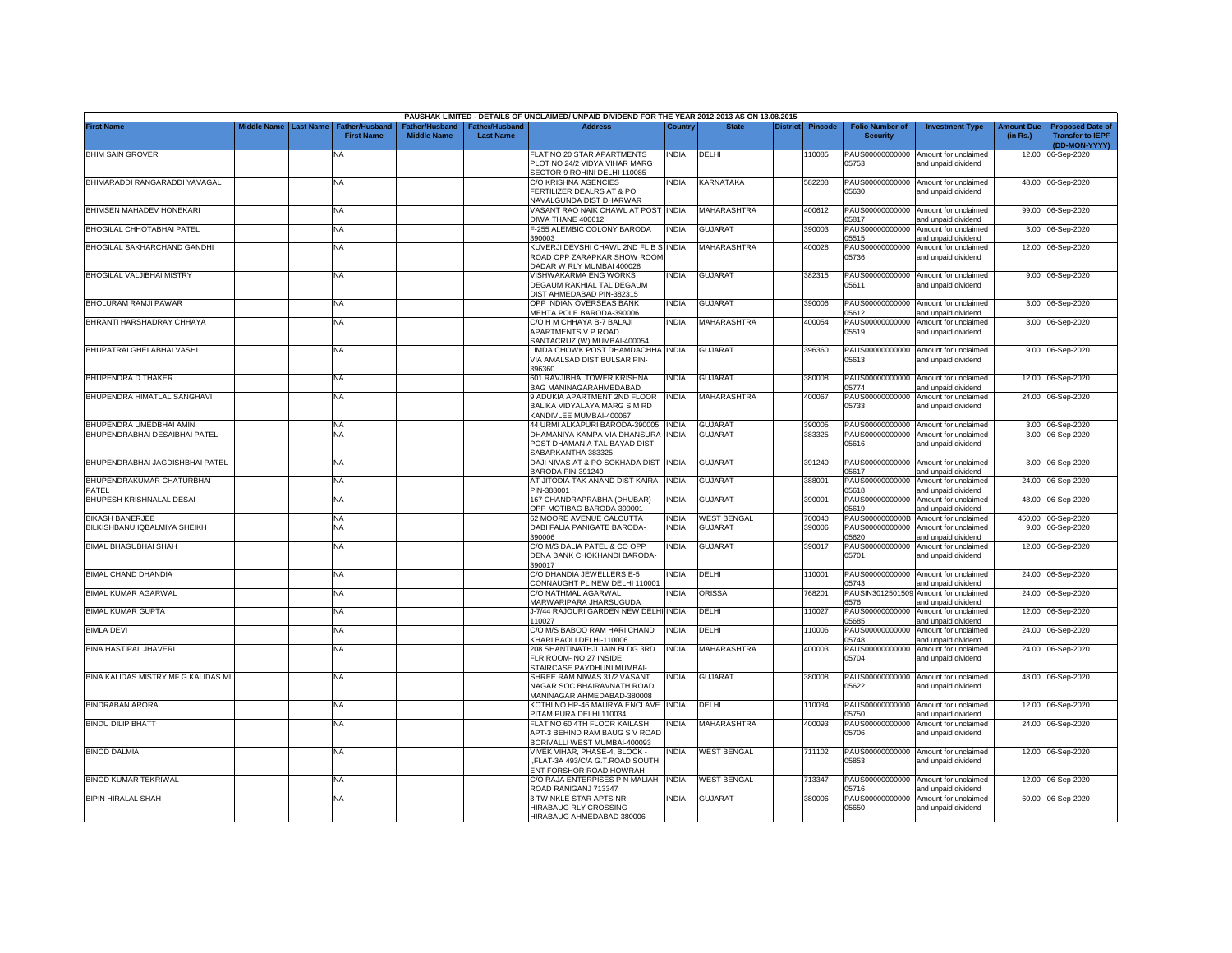|                                             |             |                  |                                            |                                      |                                    | PAUSHAK LIMITED - DETAILS OF UNCLAIMED/ UNPAID DIVIDEND FOR THE YEAR 2012-2013 AS ON 13.08.2015                    |              |                       |                 |                |                                           |                                                              |                               |                                                                     |
|---------------------------------------------|-------------|------------------|--------------------------------------------|--------------------------------------|------------------------------------|--------------------------------------------------------------------------------------------------------------------|--------------|-----------------------|-----------------|----------------|-------------------------------------------|--------------------------------------------------------------|-------------------------------|---------------------------------------------------------------------|
| <b>First Name</b>                           | Middle Name | <b>Last Name</b> | <b>Father/Husband</b><br><b>First Name</b> | Father/Husband<br><b>Middle Name</b> | Father/Husband<br><b>Last Name</b> | <b>Address</b>                                                                                                     | Country      | <b>State</b>          | <b>District</b> | <b>Pincode</b> | <b>Folio Number of</b><br><b>Security</b> | <b>Investment Type</b>                                       | <b>Amount Due</b><br>(in Rs.) | <b>Proposed Date of</b><br><b>Transfer to IEPF</b><br>(DD-MON-YYYY) |
| <b>BIPIN KUMAR</b>                          |             |                  | ΝA                                         |                                      |                                    | M/S SHOP PLANNING GROUP II<br>LARSEN & TOUBRO LTD POWAI                                                            | INDIA        | <b>MAHARASHTRA</b>    |                 | 400072         | 05827                                     | PAUS00000000000 Amount for unclaimed<br>and unpaid dividend  |                               | 99.00 06-Sep-2020                                                   |
| <b>BIPIN MEHTA</b>                          |             |                  | NA                                         |                                      |                                    | MUMBAI 400072<br>16, ARIHANT 3RD FLOOR KASTUR                                                                      | <b>INDIA</b> | <b>MAHARASHTRA</b>    |                 | 400092         |                                           | PAUS00000000000 Amount for unclaimed                         |                               | 24.00 06-Sep-2020                                                   |
| BIPIN PRAGJI TOPRANI                        |             |                  | NA                                         |                                      |                                    | PARK SYMPOLY BORIVLI (W)<br>PRATAPKUNJ BLOCK NO1                                                                   | NDIA         | GUJARAT               |                 | 390001         | 05873<br>PAUS00000000000                  | and unpaid dividend<br>Amount for unclaimed                  |                               | 3.00 06-Sep-2020                                                    |
| BIPIN TALAKCHAND MEHTA                      |             |                  | NA                                         |                                      |                                    | KARELIBUG BARODA-390001<br>C/O. RAJESH B. AMBANI 7, SHILPA,                                                        | <b>INDIA</b> | MAHARASHTRA           |                 | 400055         | 5623<br>PAUS00000000000                   | and unpaid dividend<br>Amount for unclaimed                  |                               | 24.00 06-Sep-2020                                                   |
|                                             |             |                  |                                            |                                      |                                    | 2ND FLR. 6TH ROAD, PRABHAT<br>COLONY, SANTACRUS(E) MUMBAI-<br>100055                                               |              |                       |                 |                | 05705                                     | and unpaid dividend                                          |                               |                                                                     |
| BIPINBHAI CHUNIBHAI PATEL                   |             |                  | <b>NA</b>                                  |                                      |                                    | PO MALAV TAL KALOL DIST PMS<br>PIN-389330                                                                          | <b>INDIA</b> | <b>GUJARAT</b>        |                 | 389330         | 5558                                      | PAUS00000000000 Amount for unclaimed<br>and unpaid dividend  |                               | 9.00 06-Sep-2020                                                    |
| BIPINBHAI JAYANTIBHAI PATEL                 |             |                  | NA                                         |                                      |                                    | C K 51/4 RAJA DARAWAJA<br>VARANASI 221001                                                                          | <b>INDIA</b> | UTTAR PRADESH         |                 | 221001         | 05624                                     | PAUS00000000000 Amount for unclaimed<br>and unpaid dividend  |                               | 9.00 06-Sep-2020                                                    |
| BIPINCHAND SHANKARLAL GANDHI                |             |                  | NA                                         |                                      |                                    | HARI BHAKTI'S POLE SANKDI SHERI INDIA<br>MANEC CHOWK AHMEDABAD-                                                    |              | GUJARAT               |                 | 380001         | PAUS00000000000<br>05755                  | Amount for unclaimed<br>and unpaid dividend                  |                               | 24.00 06-Sep-2020                                                   |
| BIPINCHANDRA CHHOTALAL KOTHARI              |             |                  | NA                                         |                                      |                                    | 507/A, RAMSHYAM BUILDING SV<br>ROAD, OPP N.L.HIGH SCHOOL<br><b>MALAD (WEST) MUMBAI</b>                             | <b>INDIA</b> | MAHARASHTRA           |                 | 400064         | PAUS00000000000<br>05872                  | Amount for unclaimed<br>and unpaid dividend                  |                               | 24.00 06-Sep-2020                                                   |
| BIPINCHANDRA CHIMANLAL KHATRI               |             |                  | ΝA                                         |                                      |                                    | BAJWADA BHOIWADA HIRALAL<br>SHROFF MARG BARODA-390001                                                              | NDIA         | GUJARAT               |                 | 390001         | PAUS00000000000                           | Amount for unclaimed                                         | 24.00                         | 06-Sep-2020                                                         |
| BIPINCHANDRA JEKISANDAS                     |             |                  | NA                                         |                                      |                                    | <b>V301 KANCHAN JUNGA SOCIETY</b>                                                                                  | <b>INDIA</b> | <b>MAHARASHTRA</b>    |                 | 400709         | 5625<br>PAUS00000000000                   | and unpaid dividend<br>Amount for unclaimed                  |                               | 24.00 06-Sep-2020                                                   |
| NARIELWALA                                  |             |                  |                                            |                                      |                                    | PLOT NO.20 SECTOR-11<br><b>KOPARKHAIRANENAVI MUMBAI</b>                                                            |              |                       |                 |                | 05479                                     | and unpaid dividend                                          |                               |                                                                     |
| BIPINCHANDRA PURSHOTTAMDAS<br><b>PARIKH</b> |             |                  | <b>NA</b>                                  |                                      |                                    | SHRI HARI APARTMENT CO-OP H<br>SOC BLOCK 14 KARELIBAUG PANI NI<br>TANKI NR ASUTOSH SOCIETY<br><b>BARODA 390018</b> | INDIA        | <b>GUJARAT</b>        |                 | 390018         | 05559                                     | PAUS00000000000 Amount for unclaimed<br>and unpaid dividend  |                               | 9.00 06-Sep-2020                                                    |
| BIPINCHANDRA RAMANLAL SHETH                 |             |                  | NA                                         |                                      |                                    | <b>GUJARAT HOUSING SOCIETY</b><br>BLOCK NO 34/398 AAJAWA ROAD<br>BARODA-390006                                     | INDIA        | <b>GUJARAT</b>        |                 | 390006         | 05513                                     | PAUS00000000000 Amount for unclaimed<br>and unpaid dividend  |                               | 24.00 06-Sep-2020                                                   |
| BIPINCHANDRA RATILAL PURANI                 |             |                  | <b>NA</b>                                  |                                      |                                    | OLD RAMJI MANDIR ANAND-388001  INDIA                                                                               |              | <b>GUJARAT</b>        |                 | 388001         |                                           | PAUS00000000000 Amount for unclaimed                         |                               | 3.00 06-Sep-2020                                                    |
| BIRENDRA KUMAR TYAGI                        |             |                  | <b>NA</b>                                  |                                      |                                    | A G VIDYASAGAR & CO STOCK &<br>SHARE BROCK- ERS 12 D S E<br>BUILDING ASAF ALI ROAD NEW-<br>DELHI-110002 -          | <b>INDIA</b> | DELHI                 |                 | 110002         | PAUS00000000000<br>05741                  | Amount for unclaimed<br>and unpaid dividend                  |                               | 12.00 06-Sep-2020                                                   |
| BISMILLA NIVAJKHAN PATHAN                   |             |                  | NA                                         |                                      |                                    | NAVAYARD NEAR BUS STAND<br>BARODA-390002                                                                           | <b>INDIA</b> | GUJARAT               |                 | 390002         | PAUS00000000000<br>05626                  | Amount for unclaimed<br>and unpaid dividend                  |                               | 3.00 06-Sep-2020                                                    |
| <b>BISWAS SUSHIL KUMAR</b>                  |             |                  | <b>NA</b>                                  |                                      |                                    | 152 DIAMOND PARK JOKA 24 PGS                                                                                       | <b>INDIA</b> | <b>WEST BENGAL</b>    |                 | 700104         | PAUS0000000000B                           | Amount for unclaimed                                         | 300.00                        | 06-Sep-2020                                                         |
| <b>BRAHM SARUP AHUJA</b>                    |             |                  | <b>NA</b>                                  |                                      |                                    | SUPERINTENDING ENGINEER 7<br>THERMAL PLANT COLONY PANIPAT<br>132105                                                | <b>INDIA</b> | <b>HARYANA</b>        |                 | 132105         | 05691                                     | PAUS00000000000 Amount for unclaimed<br>and unpaid dividend  |                               | 48.00 06-Sep-2020                                                   |
| BRAHMAJEE RAO JANAPAMALA                    |             |                  | NA                                         |                                      |                                    | CHANDRA MEDL.STORES, G.B.C.<br>ROAD, CHIRALA, PRAKASAM DIST<br>(A.P)                                               | India        | <b>ANDHRA PRADESH</b> |                 | 523155         | 00351                                     | PAUS0000000000B Amount for unclaimed<br>and unpaid dividend  |                               | 600.00 06-Sep-2020                                                  |
| BRIJ KISHORE MAHESHWARI                     |             |                  | NA                                         |                                      |                                    | FLAT NO 102 PLOT NO C 19<br>SHALIMAR GARDEN EXTN II<br><b>MAHAGUN APARTMENT SAHIBD</b>                             | <b>INDIA</b> | UTTAR PRADESH         |                 | 201005         | 0204                                      | PAUSIN3011271514 Amount for unclaimed<br>and unpaid dividend |                               | 12.00 06-Sep-2020                                                   |
| <b>BRIJ MAHAJAN</b>                         |             |                  | NA.                                        |                                      |                                    | QR NO 1100 SECTOR VIII (8) R K<br>PURAM NEW DELHI-110022                                                           | India        | DELHI                 |                 | 10022          | 05745                                     | PAUS00000000000 Amount for unclaimed<br>and unpaid dividend  |                               | 12.00 06-Sep-2020                                                   |
| BRIJ MOHAN CHATRATH                         |             |                  | ΝA                                         |                                      |                                    | 4-201, NEW FRIENDS COLONY NEW INDIA<br>DELHI PIN-110065                                                            |              | DELHI                 |                 | 110065         | 05797                                     | PAUS00000000000 Amount for unclaimed<br>and unpaid dividend  |                               | 36.00 06-Sep-2020                                                   |
| BRIJESH KUMAR AGRAWAL                       |             |                  | <b>NA</b>                                  |                                      |                                    | 144/III/I BHEL HARDWAR 249403                                                                                      | <b>INDIA</b> | UTTARAKHAND           |                 | 249403         |                                           | PAUS00000000000 Amount for unclaimed                         |                               | 48.00 06-Sep-2020                                                   |
| <b>BRIJESH MAHESHWARI</b>                   |             |                  | <b>NA</b>                                  |                                      |                                    | J 12/8 KABIR CHAVRA VARANASI                                                                                       | <b>INDIA</b> | UTTAR PRADESH         |                 | 21001          |                                           | PAUSIN3011271513 Amount for unclaimed                        |                               | 36.00 06-Sep-2020                                                   |
| BUDHABHAI UKABHAI PARMAR                    |             |                  | <b>NA</b>                                  |                                      |                                    | BAJWA DIST BARODA PIN 391310                                                                                       | <b>INDIA</b> | <b>GUJARAT</b>        |                 | 391310         |                                           | PAUS00000000000 Amount for unclaimed                         |                               | 3.00 06-Sep-2020                                                    |
| <b>BUDHALAL C SHAH</b>                      |             |                  | <b>NA</b>                                  |                                      |                                    | C/O POPATLAL K SHAH AT MARCHI<br>POLE IN RATAN POLE AHMEDABAD-<br>380001                                           | INDIA        | <b>GUJARAT</b>        |                 | 380001         | 05727                                     | PAUS00000000000 Amount for unclaimed<br>and unpaid dividend  |                               | 24.00 06-Sep-2020                                                   |
| <b>BULAKHIDAS POPATLAL RASANIA</b>          |             |                  | NA                                         |                                      |                                    | 15 CHANLAOLE MANEK CHOWK<br>AHMEDABAD 380001                                                                       | <b>INDIA</b> | <b>GUJARAT</b>        |                 | 380001         | 05792                                     | PAUS00000000000 Amount for unclaimed<br>and unpaid dividend  |                               | 24.00 06-Sep-2020                                                   |
| <b>BULLIKASOLU MALLIDI</b>                  |             |                  | NA                                         |                                      |                                    | 13-2-15 LATCH RAJU STREET<br><b>KAKINADA</b>                                                                       | <b>INDIA</b> | <b>ANDHRA PRADESH</b> |                 | 533001         | 14985                                     | PAUS0000000000B Amount for unclaimed<br>and unpaid dividend  |                               | 1500.00 06-Sep-2020                                                 |
| <b>BUSETTY RAMACHANDRAIAH</b>               |             |                  | NA                                         |                                      |                                    | SAI NILAYAM, 18/464, MAIN BAZAR<br>PRODDATUR.(GUDDAPAH DIST)                                                       | <b>INDIA</b> | <b>ANDHRA PRADESH</b> |                 | 516360         | PAUS0000000000B<br>00037                  | Amount for unclaimed<br>and unpaid dividend                  | 1200.00                       | 06-Sep-2020                                                         |
| C A NIZAR AHAMED                            |             |                  | NA                                         |                                      |                                    | VNITEO BANK OF INDIA KACHERI<br>PAOY ERNAKULAM COCHIN-682018                                                       | India        | KERALA                |                 | 682018         | PAUS00000000000<br>06061                  | Amount for unclaimed<br>and unpaid dividend                  |                               | 30.00 06-Sep-2020                                                   |
| C B SHAKUNTALA BAI                          |             |                  | <b>NA</b>                                  |                                      |                                    | K-24 12TH CROSS I BLOCK<br>RAJAJINAGAR BANGALORE-560010                                                            | <b>NDIA</b>  | KARNATAKA             |                 | 560010         | 5977                                      | PAUS00000000000 Amount for unclaimed<br>and unpaid dividend  |                               | 48.00 06-Sep-2020                                                   |
| C G SASIKUMAR                               |             |                  | NA                                         |                                      |                                    | JAYA NIVAS KADAKKARAPPALLY<br>POST CHERTHALA                                                                       | INDIA        | KERALA                |                 | 688529         | PAUS0000000000C<br>02981                  | Amount for unclaimed<br>and unpaid dividend                  |                               | 600.00 06-Sep-2020                                                  |
| C L MAHADEVAN                               |             |                  | <b>NA</b>                                  |                                      |                                    | L-12 ANNA NAGAR CHENNAI-600102 INDIA TAMIL NADU                                                                    |              |                       |                 | 600102         |                                           | PAUS00000000000 Amount for unclaimed                         |                               | 12.00 06-Sep-2020                                                   |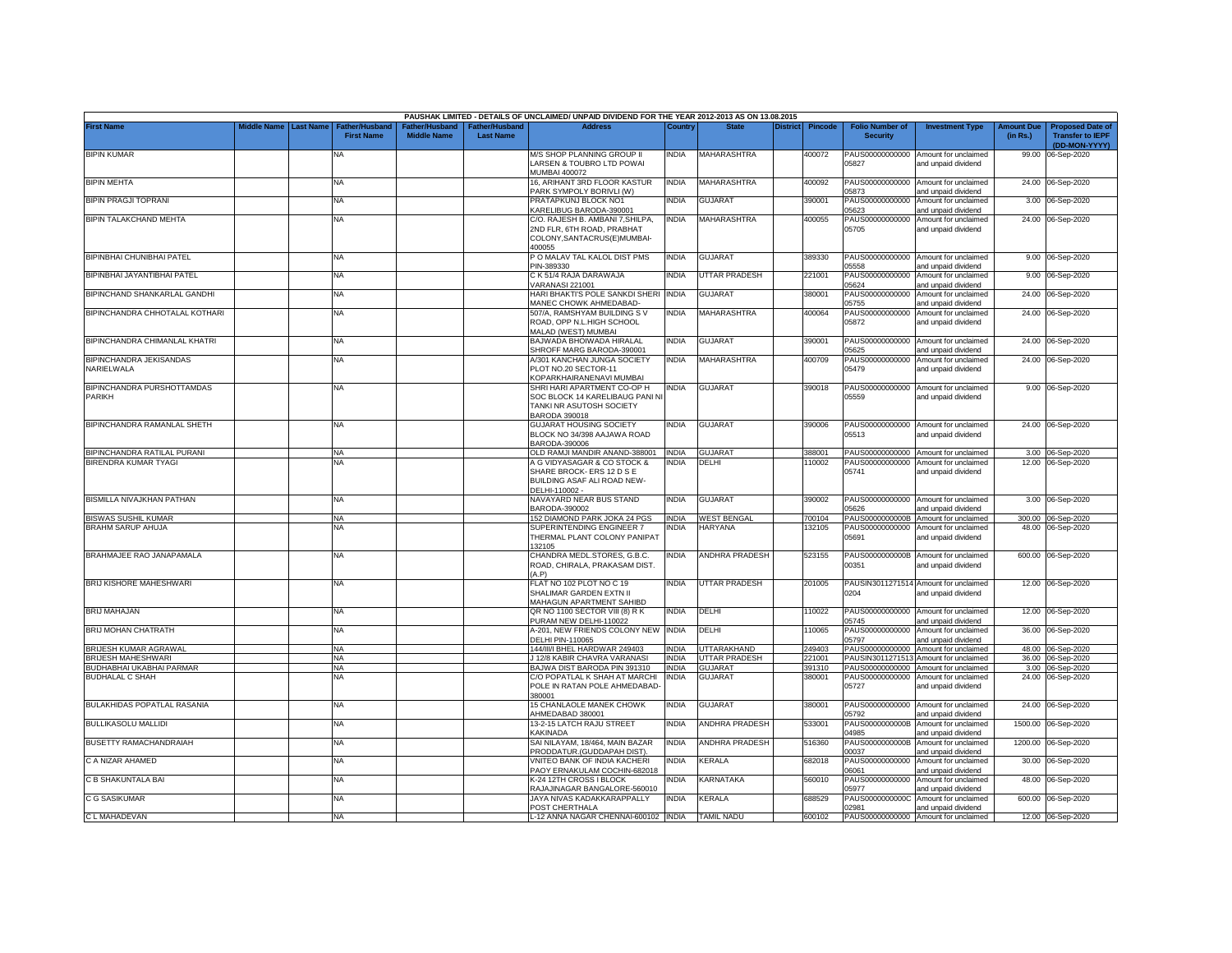|                             |             |                  |                                     |                                      |                                           | PAUSHAK LIMITED - DETAILS OF UNCLAIMED/ UNPAID DIVIDEND FOR THE YEAR 2012-2013 AS ON 13.08.2015                          |              |                       |                 |                |                                           |                                                                    |                               |                                                                     |
|-----------------------------|-------------|------------------|-------------------------------------|--------------------------------------|-------------------------------------------|--------------------------------------------------------------------------------------------------------------------------|--------------|-----------------------|-----------------|----------------|-------------------------------------------|--------------------------------------------------------------------|-------------------------------|---------------------------------------------------------------------|
| <b>First Name</b>           | liddle Name | <b>Last Name</b> | Father/Husband<br><b>First Name</b> | Father/Husband<br><b>Middle Name</b> | <b>Father/Husband</b><br><b>Last Name</b> | <b>Address</b>                                                                                                           | Country      | <b>State</b>          | <b>District</b> | <b>Pincode</b> | <b>Folio Number of</b><br><b>Security</b> | <b>Investment Type</b>                                             | <b>Amount Due</b><br>(in Rs.) | <b>Proposed Date of</b><br><b>Transfer to IEPF</b><br>(DD-MON-YYYY) |
| C M BALAJI                  |             |                  | ΝA                                  |                                      |                                           | C/O E C I L B/H TOWN HALL 301/A<br>SHETH MANGALDAS ROAD<br>ELLISBRIDGE AHMEDABAD                                         | INDIA        | <b>GUJARAT</b>        |                 | 380006         | PAUS0000000000C<br>02284                  | Amount for unclaimed<br>and unpaid dividend                        |                               | 450.00 06-Sep-2020                                                  |
| C P RAVINDER                |             |                  | <b>NA</b>                           |                                      |                                           | 25-B/4 EAST MARREDPALLI<br>SECUNDERABAD-500026                                                                           | India        | ANDHRA PRADESH        |                 | 500026         | 05938                                     | PAUS00000000000 Amount for unclaimed<br>and unpaid dividend        |                               | 3.00 06-Sep-2020                                                    |
| C S GURUMURTHY              |             |                  | <b>NA</b>                           |                                      |                                           | PROPRITOR MAHENDRA & CO RLY<br>STATION RD KADUR<br>CHICKMANGALORE DIST<br>KARNATAKA 577101                               | <b>INDIA</b> | KARNATAKA             |                 | 577101         | PAUS00000000000<br>06079                  | Amount for unclaimed<br>and unpaid dividend                        |                               | 12.00 06-Sep-2020                                                   |
| C S VENKATARAMAN            |             |                  | <b>NA</b>                           |                                      |                                           | ACCOUNTS DEPT CHENNAI RUBBER INDIA<br><b>FACTORY LTD</b><br>TIRUVOTTIYURCHENNAI-600019                                   |              | <b>TAMIL NADU</b>     |                 | 600019         | PAUS00000000000<br>06045                  | Amount for unclaimed<br>and unpaid dividend                        |                               | 12.00 06-Sep-2020                                                   |
| C SRINIVASAN                |             |                  | <b>NA</b>                           |                                      |                                           | NO-69 BLOCK MASZID ROAD D NO<br>42-16-21 OLD SINGHNAGAR<br>/IJAYAWADA 520015                                             | INDIA        | <b>ANDHRA PRADESH</b> |                 | 520015         | PAUS00000000000<br>05980                  | Amount for unclaimed<br>and unpaid dividend                        |                               | 9.00 06-Sep-2020                                                    |
| C SRINIVASAN                |             |                  | <b>NA</b>                           |                                      |                                           | 667, UPSTAIRS, NASIYANUR ROAD,<br>ERODE                                                                                  | <b>INDIA</b> | <b>TAMIL NADU</b>     |                 | 638011         | PAUS0000000000C<br>03515                  | Amount for unclaimed<br>and unpaid dividend                        |                               | 300.00 06-Sep-2020                                                  |
| C V ANANTHA NARAYANAN       |             |                  | <b>NA</b>                           |                                      |                                           | 21 NATTU SUBBAROYA MUDAU ST<br>MYLAPORE CHENNAI-600004                                                                   | <b>INDIA</b> | <b>TAMIL NADU</b>     |                 | 600004         | PAUS00000000000<br>05978                  | Amount for unclaimed<br>and unpaid dividend                        |                               | 9.00 06-Sep-2020                                                    |
| C V SANGEETHA               |             |                  | ΝA                                  |                                      |                                           | <b>1ST WEST KURUNSALAI GANDHI</b><br>VAGAR VELLORE VELLORE                                                               | INDIA        | TAMIL NADU            |                 | 632006         | PAUS12038200000<br>78284                  | Amount for unclaimed<br>and unpaid dividend                        |                               | 300.00 06-Sep-2020                                                  |
| C V SUBA RAO                |             |                  | <b>NA</b>                           |                                      |                                           | BSSCUREST HOUSE 1/E<br>RAJENDRA NAGAR PATNA (BIHAR)                                                                      | NDIA         | BIHAR                 |                 | 800016         | PAUS0000000000C<br>04018                  | Amount for unclaimed<br>and unpaid dividend                        | 300.00                        | 06-Sep-2020                                                         |
| CARALINE JOSEPH CARVALHO    |             |                  | ΝA                                  |                                      |                                           | C/O MR MUSTAFA SHAIKH HONDA<br>MANSION 3RD FLOOR 332 SIR J J<br>ROAD BYCULLA MUMBAI 400008                               | NDIA         | MAHARASHTRA           |                 | 400008         | PAUS00000000000<br>05999                  | Amount for unclaimed<br>and unpaid dividend                        |                               | 27.00 06-Sep-2020                                                   |
| <b>CECILY ZACHARIAS</b>     |             |                  | NA                                  |                                      |                                           | /ADAKETHACKAL KODIMATHA<br><b>COTTAYAM 686039</b>                                                                        | India        | KERALA                |                 | 686039         | PAUS00000000000<br>06005                  | Amount for unclaimed<br>and unpaid dividend                        | 24.00                         | 06-Sep-2020                                                         |
| CH V N PRASAD               |             |                  | ΝA                                  |                                      |                                           | SALES OFFICER, HYDERABAD<br><b>ALLWYN LIMITED BUNDER ROAD</b><br>/IJAYAWADA                                              | NDIA         | ANDHRA PRADESH        |                 | 520010         | PAUS0000000000C<br>01507                  | Amount for unclaimed<br>and unpaid dividend                        |                               | 300.00 06-Sep-2020                                                  |
| CHAITANYA P HUPRIKAR        |             |                  | <b>NA</b>                           |                                      |                                           | FLAT NO.8 'C' BUILDING CHIDANAND INDIA<br>CO-OP HOUSING SOCIETY<br>S.NO.129/1, SOOS ROAD PASHAN                          |              | MAHARASHTRA           |                 | 411021         | 03832                                     | PAUS0000000000C Amount for unclaimed<br>and unpaid dividend        |                               | 300.00 06-Sep-2020                                                  |
| CHALAPATHIRAO APPICONDA     |             |                  | <b>NA</b>                           |                                      |                                           | C/O SHRI A L RAO D NO 49-3-7 NR<br>MARUTHI ASHRAM LALITHANAGAR<br>/ISAKHAPATNAM 530016 AP                                | india        | <b>ANDHRA PRADESH</b> |                 | 530016         | 05887                                     | PAUS00000000000 Amount for unclaimed<br>and unpaid dividend        |                               | 3.00 06-Sep-2020                                                    |
| CHALLA SURYANARAYANA REDDY  |             |                  | NA                                  |                                      |                                           | M/S DARSHAK LIMITED 24/01/66A<br>SAMBAMURTHY RD DURGAPURAM<br>/IJAYAWADA 520003                                          | India        | <b>ANDHRA PRADESH</b> |                 | 520003         | PAUS00000000000<br>05981                  | Amount for unclaimed<br>and unpaid dividend                        |                               | 15.00 06-Sep-2020                                                   |
| CHAMANLAL MANILAL PAREKH    |             |                  | <b>NA</b>                           |                                      |                                           | KUVERJI DEVSHI CHAWL 2ND FL B S INDIA<br>ROAD OPP ZARAPKAR SHOW ROOM<br>DADAR W RLY MUMBAI 400028                        |              | MAHARASHTRA           |                 | 400028         | PAUS00000000000<br>06041                  | Amount for unclaimed<br>and unpaid dividend                        |                               | 12.00 06-Sep-2020                                                   |
| <b>CHAMPABEN B PATEL</b>    |             |                  | <b>NA</b>                           |                                      |                                           | NEAR POST OFFICE AT & PO PADRA INDIA<br>DIST BARODA 391440                                                               |              | <b>GUJARAT</b>        |                 | 391440         | PAUS00000000000<br>06087                  | Amount for unclaimed<br>and unpaid dividend                        | 24.00                         | 06-Sep-2020                                                         |
| CHAMPABEN CHANDULAL SHAH    |             |                  | <b>NA</b>                           |                                      |                                           | B/10 SHREENATH COMPLEX<br>SOCIETY HIGH TENSION ROAD<br>SUBHANPURA BARODA 390007                                          | INDIA        | GUJARAT               |                 | 390007         | PAUS00000000000<br>05910                  | Amount for unclaimed<br>and unpaid dividend                        | 24.00                         | 06-Sep-2020                                                         |
| CHAMPABEN NATWARLAL BAJRANG |             |                  | NA                                  |                                      |                                           | 6/2098 RAMPURA MAIN ROAD<br>SURAT-395003                                                                                 | india        | <b>GUJARAT</b>        |                 | 395003         | PAUS00000000000<br>05939                  | Amount for unclaimed<br>and unpaid dividend                        |                               | 48.00 06-Sep-2020                                                   |
| CHAMPABEN P SHETH           |             |                  | <b>NA</b>                           |                                      |                                           | 78/653 PUSHPAK APPT MIRAMBIKA<br>ROAD NARANPURA AHMEDABAD<br>380013                                                      | India        | GUJARAT               |                 | 380013         | PAUS00000000000<br>06023                  | Amount for unclaimed<br>and unpaid dividend                        | 12.00                         | 06-Sep-2020                                                         |
| <b>CHAMPAK S MODI</b>       |             |                  | NA                                  |                                      |                                           | 1148 ZUMPADI NI POLE MANDVI NI<br>OLE AHMEDABAD 380001                                                                   | India        | GUJARAT               |                 | 380001         | PAUS00000000000<br>06094                  | Amount for unclaimed<br>and unpaid dividend                        |                               | 9.00 06-Sep-2020                                                    |
| CHAMPAKLAL CHHAGANLAL SHAH  |             |                  | <b>NA</b>                           |                                      |                                           | P O BUHARI VIA MADHI DIST SURAT<br>PIN 394630                                                                            | <b>INDIA</b> | <b>GUJARAT</b>        |                 | 394630         | PAUS00000000000<br>05913                  | Amount for unclaimed<br>and unpaid dividend                        |                               | 24.00 06-Sep-2020                                                   |
| CHAMPAKLAL MULCHAND MANIAR  |             |                  | <b>NA</b>                           |                                      |                                           | KANSARA POLE VISNAGAR-384315                                                                                             | <b>INDIA</b> | GUJARAT               |                 | 384315         | PAUS00000000000                           | Amount for unclaimed                                               |                               | 9.00 06-Sep-2020                                                    |
| <b>CHANCHAL</b>             |             |                  | NA                                  |                                      |                                           | C/O PROF J L PAHWA B-1/76 SFS 208<br>HOUSE- S NEW TOWN YELAHANKA<br>OPP MOTHER DAIRY P- O GK VK<br>BANGALORE 560065      | <b>INDIA</b> | KARNATAKA             |                 | 560065         | PAUS00000000000<br>06086                  | Amount for unclaimed<br>and unpaid dividend                        |                               | 24.00 06-Sep-2020                                                   |
| CHANCHAL TRAMBAKLAL SHAH    |             |                  | <b>NA</b>                           |                                      |                                           | C/O T J SHAH & BROS MOOLCHAND INDIA<br>MANSION 1- ST FLOOR ROOM NO-9<br>PRINCESS ST P O BOX - NO 2180<br>MUMBAI 400002 - |              | MAHARASHTRA           |                 | 400002         | 06028                                     | PAUS00000000000 Amount for unclaimed<br>and unpaid dividend        |                               | 12.00 06-Sep-2020                                                   |
| CHAND RANI KHANNA           |             |                  | <b>NA</b>                           |                                      |                                           | 1078 BEQUN BAGH P L SHARMA<br>ROAD MEERUT-250001                                                                         | INDIA        | <b>UTTAR PRADESH</b>  |                 | 250001         | 06020                                     | PAUS00000000000 Amount for unclaimed<br>and unpaid dividend        |                               | 24.00 06-Sep-2020                                                   |
| CHANDA AGARWAL              |             |                  | NA                                  |                                      |                                           | C/O SHIV INDUSTRIES KEDAL GUNJ<br>ALWAR-301001                                                                           | <b>INDIA</b> | RAJASTHAN             |                 | 301001         | PAUS00000000000<br>06002                  | Amount for unclaimed                                               |                               | 12.00 06-Sep-2020                                                   |
| CHANDANBEN AMBALAL PATEL    |             |                  | NA                                  |                                      |                                           | BAXI FALIA SOKHADA TA & DIST<br>BARODA PIN-391240                                                                        | NDIA         | <b>GUJARAT</b>        |                 | 391240         | PAUS00000000000<br>05943                  | and unpaid dividend<br>Amount for unclaimed<br>and unpaid dividend |                               | 3.00 06-Sep-2020                                                    |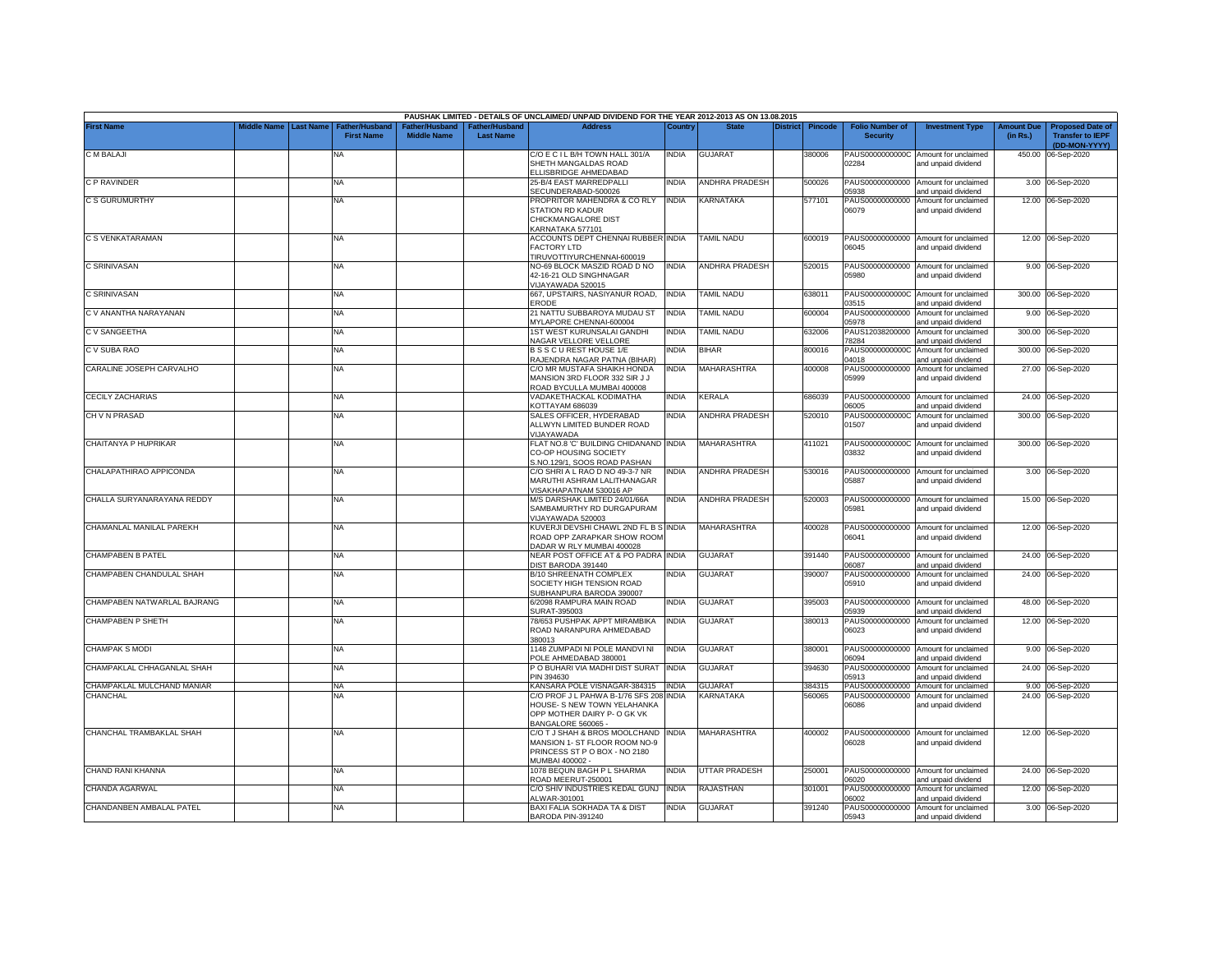|                                    |                         |                                            |                                                  |                                                | PAUSHAK LIMITED - DETAILS OF UNCLAIMED/ UNPAID DIVIDEND FOR THE YEAR 2012-2013 AS ON 13.08.2015         |              |                      |                 |         |                                           |                                                             |                               |                                                                     |
|------------------------------------|-------------------------|--------------------------------------------|--------------------------------------------------|------------------------------------------------|---------------------------------------------------------------------------------------------------------|--------------|----------------------|-----------------|---------|-------------------------------------------|-------------------------------------------------------------|-------------------------------|---------------------------------------------------------------------|
| <b>First Name</b>                  | Middle Name   Last Name | <b>Father/Husband</b><br><b>First Name</b> | ather/Husband <sup>:</sup><br><b>Middle Name</b> | <sup>∶</sup> ather/Husband<br><b>Last Name</b> | <b>Address</b>                                                                                          | Country      | <b>State</b>         | <b>District</b> | Pincode | <b>Folio Number of</b><br><b>Security</b> | <b>Investment Type</b>                                      | <b>Amount Due</b><br>(in Rs.) | <b>Proposed Date of</b><br><b>Transfer to IEPF</b><br>(DD-MON-YYYY) |
| CHANDANMAL AGARWALA                |                         | NA                                         |                                                  |                                                | 13 PRAFULLA SARKAR STREET<br>CALCUTTA 700072                                                            | INDIA        | <b>WEST BENGAL</b>   |                 | 700072  | 06044                                     | PAUS00000000000 Amount for unclaimed<br>and unpaid dividend | 12.00                         | 06-Sep-2020                                                         |
| CHANDER KANTA                      |                         | NA                                         |                                                  |                                                | C-4B/P-13/115 JANAKPURI NEW<br>DELHI 110058                                                             | INDIA        | DELHI                |                 | 10058   | PAUS00000000000<br>06019                  | Amount for unclaimed<br>and unpaid dividend                 |                               | 12.00 06-Sep-2020                                                   |
| <b>CHANDER KANTA</b>               |                         | NA                                         |                                                  |                                                | HOUSE NO 29 POCKET C/9 SECTOR INDIA<br>ROHINI NEAR MADHUBAN CHOWK                                       |              | DELHI                |                 | 110085  | 06053                                     | PAUS00000000000 Amount for unclaimed<br>and unpaid dividend |                               | 12.00 06-Sep-2020                                                   |
| CHANDER KANTA                      |                         | NA                                         |                                                  |                                                | DELHI 110085<br>F-408/4 AHATA KIDARA BARA HINDU<br>RAO DELHI-110006                                     | <b>INDIA</b> | DELHI                |                 | 110006  | 06055                                     | PAUS00000000000 Amount for unclaimed<br>and unpaid dividend |                               | 12.00 06-Sep-2020                                                   |
| CHANDER KANTA                      |                         | <b>NA</b>                                  |                                                  |                                                | C-4B/115 JANAKPURI NEW DELHI-<br>10058                                                                  | <b>INDIA</b> | DELHI                |                 | 10058   | PAUS00000000000<br>06075                  | Amount for unclaimed<br>and unpaid dividend                 |                               | 12.00 06-Sep-2020                                                   |
| CHANDER KUMAR TANDON               |                         | NA                                         |                                                  |                                                | C-201 PRINCE APARTMENT PLOT<br><b>VO.54 I.P. EXTENSION PATPARGAN.</b>                                   | <b>INDIA</b> | DELHI                |                 | 10092   | PAUS0000000000C<br>03877                  | Amount for unclaimed<br>and unpaid dividend                 |                               | 300.00 06-Sep-2020                                                  |
| CHANDRA MOHAN AGARWAL              |                         | ΝA                                         |                                                  |                                                | CK 7/103 SIDHESHWARI VARANASI<br>221001                                                                 | <b>INDIA</b> | <b>UTTAR PRADESH</b> |                 | 221001  | PAUS00000000000<br>6058                   | Amount for unclaimed<br>and unpaid dividend                 |                               | 24.00 06-Sep-2020                                                   |
| CHANDRA RAO M                      |                         | <b>MADHAVA RAO</b>                         |                                                  |                                                | 12/303 KOCHI CORPORATION                                                                                | <b>INDIA</b> | <b>KERALA</b>        |                 | 682002  |                                           | PAUSIN3002391116 Amount for unclaimed                       |                               | 120.00 06-Sep-2020                                                  |
| CHANDRA SHEKHAR                    |                         | <b>NA</b>                                  |                                                  |                                                | 95 SFS RAJOURI APARTMENTS OPF<br>GOVT OF INDIA PRESS NEW DELHI<br>110064                                | INDIA        | DELHI                |                 | 110064  | PAUS00000000000<br>06018                  | Amount for unclaimed<br>and unpaid dividend                 |                               | 12.00 06-Sep-2020                                                   |
| CHANDRAHAS CHIMANLAL DESAI         |                         | ΝA                                         |                                                  |                                                | 5 ASHWIN SOCIETY ELLIS-BRIDGE<br>AHMEDABAD-380007                                                       | <b>INDIA</b> | <b>GUJARAT</b>       |                 | 380007  | PAUS00000000000<br>05892                  | Amount for unclaimed<br>and unpaid dividend                 |                               | 9.00 06-Sep-2020                                                    |
| CHANDRAKALA PRANLAL MODY           |                         | NA                                         |                                                  |                                                | 27 NUTAN NAGAR STREET NO 213<br>KALAWAD ROAD RAJKOT 360001                                              | INDIA        | GUJARAT              |                 | 360001  | PAUS00000000000<br>06022                  | Amount for unclaimed<br>and unpaid dividend                 | 12.00                         | 06-Sep-2020                                                         |
| CHANDRAKANT CHUNILAL CHOKSHI       |                         | <b>NA</b>                                  |                                                  |                                                | NEAR SHETHJINI HAVELI MEHTA<br>POLE BARODA-390006                                                       | <b>INDIA</b> | <b>GUJARAT</b>       |                 | 390006  | PAUS00000000000<br>05985                  | Amount for unclaimed<br>and unpaid dividend                 | 24.00                         | 06-Sep-2020                                                         |
| CHANDRAKANT CHUNILAL CHOKSHI       |                         | NA                                         |                                                  |                                                | NEAR SHETHJI HAVELI MEHTA POLE INDIA<br>BARODA-390006                                                   |              | GUJARAT              |                 | 390006  | PAUS00000000000<br>05889                  | Amount for unclaimed<br>and unpaid dividend                 |                               | 9.00 06-Sep-2020                                                    |
| CHANDRAKANT MANILAL PATEL          |                         | NA                                         |                                                  |                                                | AT-P O BODELI TAL SANKHEDA DIST INDIA<br>BARODA-391135                                                  |              | GUJARAT              |                 | 391135  | PAUS00000000000<br>05946                  | Amount for unclaimed<br>and unpaid dividend                 |                               | 24.00 06-Sep-2020                                                   |
| CHANDRAKANT PRABHUDAS SUTHAR       |                         | NA                                         |                                                  |                                                | TAD FALIA PALACE ROAD BARODA<br>390001                                                                  | <b>INDIA</b> | GUJARAT              |                 | 390001  | PAUS00000000000<br>05901                  | Amount for unclaimed<br>and unpaid dividend                 |                               | 3.00 06-Sep-2020                                                    |
| CHANDRAKANT PRANLAL SHAH           |                         | NA                                         |                                                  |                                                | 5 MAHESHWAR JYOT RATILAL B<br>MEHTA MARG GHATKOPAR MUMBAI<br>400077                                     | NDIA         | <b>MAHARASHTRA</b>   |                 | 400077  | PAUS00000000000<br>06040                  | Amount for unclaimed<br>and unpaid dividend                 |                               | 24.00 06-Sep-2020                                                   |
| CHANDRAKANT RAMANLAL JOSHI         |                         | NA                                         |                                                  |                                                | AT & PO JITODIA TAK ANAND DIST<br><b>KAIRA 388001</b>                                                   | <b>INDIA</b> | <b>GUJARAT</b>       |                 | 388001  | 05951                                     | PAUS00000000000 Amount for unclaimed<br>and unpaid dividend |                               | 3.00 06-Sep-2020                                                    |
| CHANDRAKANT RAMNIKLAL VORA         |                         | NA                                         |                                                  |                                                | H NO 2787 JIVAN COMMERCIAL<br>POLE SHAHPUR DARWAJA<br>AHMEDABAD 380001                                  | <b>INDIA</b> | <b>GUJARAT</b>       |                 | 380001  | 06034                                     | PAUS00000000000 Amount for unclaimed<br>and unpaid dividend |                               | 24.00 06-Sep-2020                                                   |
| CHANDRAKANT RAOJIBHAI PATEL        |                         | NA.                                        |                                                  |                                                | C/O.H R PANDYA 16-B<br>DHANALAKSHMI SOCIETY BEHIND<br>ARYA KENYA VIDYALAYA KARELI<br><b>BAUG BARODA</b> | NDIA         | <b>GUJARAT</b>       |                 | 390018  | PAUS0000000000C<br>00369                  | Amount for unclaimed<br>and unpaid dividend                 |                               | 120.00 06-Sep-2020                                                  |
| CHANDRAKANTA NAVNITLAL JHAVERI     |                         | NA                                         |                                                  |                                                | SULTANPURA ADHYARU'S POLE<br>BARODA-390001                                                              | <b>INDIA</b> | GUJARAT              |                 | 390001  | 06081                                     | PAUS00000000000 Amount for unclaimed<br>and unpaid dividend |                               | 39.00 06-Sep-2020                                                   |
| CHANDRAKANTA NAVNITLAL JHAVERI     |                         | NA                                         |                                                  |                                                | "ZAVERI BHAVAN" SULTANPURA<br>ADHYARU NI POLE BARODA-390001                                             | INDIA        | GUJARAT              |                 | 390001  | PAUS00000000000<br>05924                  | Amount for unclaimed<br>and unpaid dividend                 |                               | 39.00 06-Sep-2020                                                   |
| CHANDRAKANTA NAVNITLAL JHAVERI     |                         | ΝA                                         |                                                  |                                                | "ZAVERI BHAVAN" SULTANPURA<br>ADHYARU NI POLE BARODA-390001                                             | NDIA         | GUJARAT              |                 | 390001  | PAUS00000000000<br>05923                  | Amount for unclaimed<br>and unpaid dividend                 | 18.00                         | 06-Sep-2020                                                         |
| CHANDRASHEKAR MALLAPPA<br>MUDAKAVI |                         | MALLAPPA<br>MUDAKAVI                       |                                                  |                                                | 116 2 MANGADI MAIN ROAD<br>OPPOSITE LAKHMI PETROLPUMP<br><b>NJANA NAGAR</b>                             | NDIA         | KARNATAKA            |                 | 560091  | PAUS12044700017<br>00333                  | Amount for unclaimed<br>and unpaid dividend                 |                               | 2400.00 06-Sep-2020                                                 |
| CHANDRASHEKAR S                    |                         | NA                                         |                                                  |                                                | BRADMA OF INDIA LTD., BHARATH<br>INSURANCE BUILDINGS, 1/18,                                             | <b>INDIA</b> | TAMIL NADU           |                 | 600002  | 00881                                     | PAUS0000000000S Amount for unclaimed<br>and unpaid dividend |                               | 600.00 06-Sep-2020                                                  |
| CHANDRASHEKHAR VISHNU BAPAT        |                         | NA                                         |                                                  |                                                | MOUNT CHENNAI<br>'VIDISH' 86/3, ERANDAWANE<br>DR/KETKAR ROAD, OPP; K. NEHRU                             | <b>INDIA</b> | <b>MAHARASHTRA</b>   |                 | 411004  | 05883                                     | PAUS00000000000 Amount for unclaimed<br>and unpaid dividend |                               | 150.00 06-Sep-2020                                                  |
| CHANDRAVADAN DAHYABHAI PATEL       |                         | NA                                         |                                                  |                                                | PARK ERANDAWANA PUNE-411004<br>3111 MOTIPOLE KACHHIYASHERI<br>JAMALPUR AHMEDABAD-380001                 | <b>INDIA</b> | GUJARAT              |                 | 380001  | PAUS00000000000<br>05925                  | Amount for unclaimed<br>and unpaid dividend                 |                               | 3.00 06-Sep-2020                                                    |
| CHANDRAVADAN H SHAH                |                         | <b>NA</b>                                  |                                                  |                                                | 1 AMRUT KANCHAN APTT OPP<br>MEMNAGAR FIVE - STATION NR<br>PALLAVI APTT NEAR CAPITAL PA-                 | <b>INDIA</b> | <b>GUJARAT</b>       |                 | 380014  | PAUS00000000000<br>05993                  | Amount for unclaimed<br>and unpaid dividend                 |                               | 24.00 06-Sep-2020                                                   |
| CHANDRAVADAN MANILAL PATEL         |                         | NA                                         |                                                  |                                                | RK NAVRANGPURA AHMEDABAD<br>SHIROLA JIN COMPOUND BODELI                                                 | <b>INDIA</b> | <b>GUJARAT</b>       |                 | 391135  |                                           | PAUS00000000000 Amount for unclaimed                        |                               | 48.00 06-Sep-2020                                                   |
| CHANDRAVADAN N CHOKSHI             |                         | NA                                         |                                                  |                                                | DIST BARODA PIN-391135<br>102/103 VITHALESH APT NAVAPURA INDIA                                          |              | GUJARAT              |                 | 390001  | 05956<br>PAUS00000000000                  | and unpaid dividend<br>Amount for unclaimed                 |                               | 48.00 06-Sep-2020                                                   |
| CHANDRAVADANBHAI MANILAL PATEL     |                         | ΝA                                         |                                                  |                                                | BARODA-390001<br>AT KAKAROLIA TA JAMBUGHODA                                                             | NDIA         | GUJARAT              |                 | 389390  | 05957<br>PAUS00000000000                  | and unpaid dividend<br>Amount for unclaimed                 |                               | 48.00 06-Sep-2020                                                   |
| CHANDRIKA KANAIYALAL MEHTA         |                         | NA                                         |                                                  |                                                | DIST PANCHMAHAL PIN-389390<br>SHIV KRUPA 3 ABHISHEK SOCIETY                                             | <b>INDIA</b> | <b>GUJARAT</b>       |                 | 390007  | 05976                                     | and unpaid dividend<br>PAUS00000000000 Amount for unclaimed |                               | 18.00 06-Sep-2020                                                   |
|                                    |                         |                                            |                                                  |                                                | RACE COURSE CIRCLE BARODA-<br>390007                                                                    |              |                      |                 |         | 05886                                     | and unpaid dividend                                         |                               |                                                                     |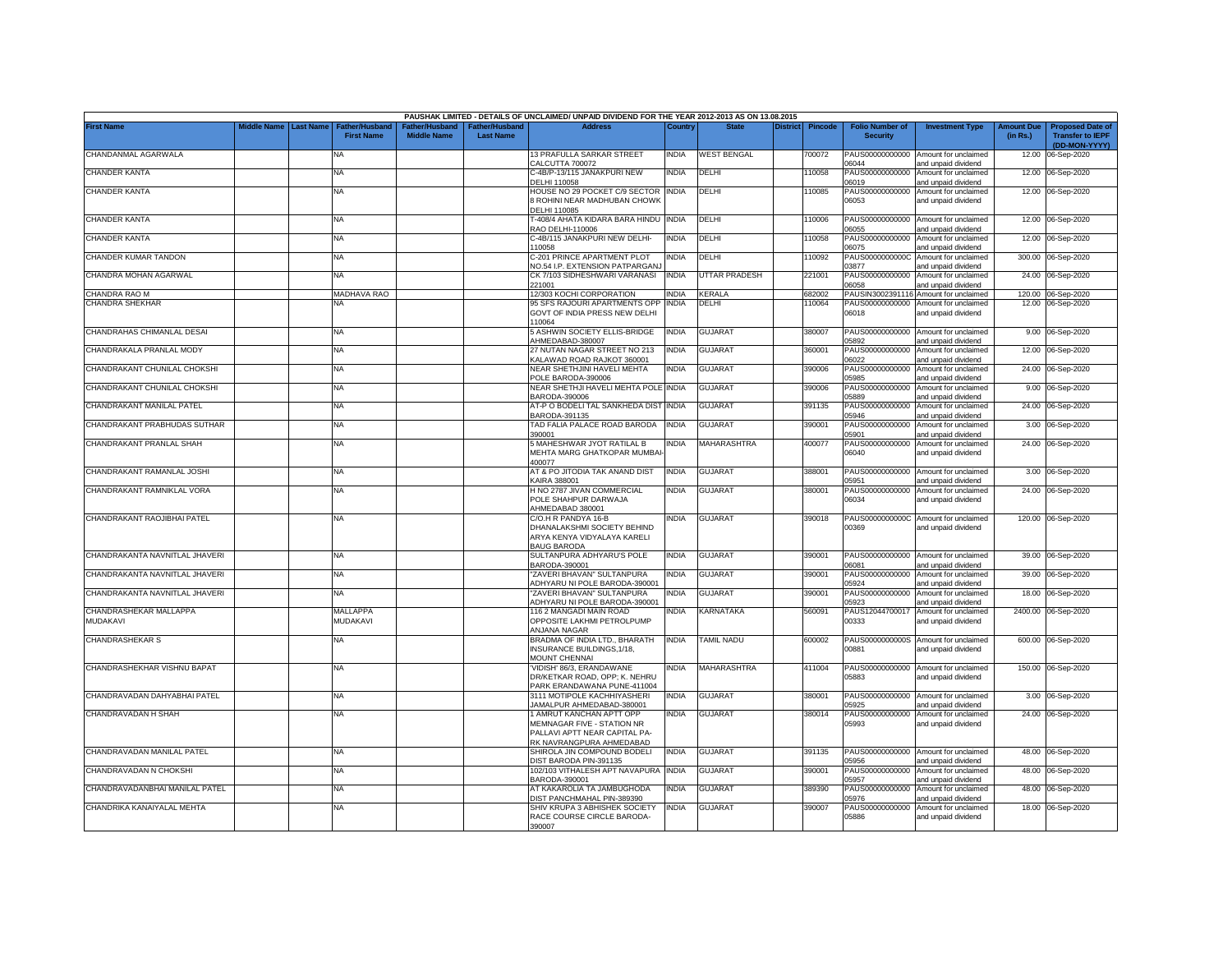|                                |             |                                                                    |                                     |                                  | PAUSHAK LIMITED - DETAILS OF UNCLAIMED/ UNPAID DIVIDEND FOR THE YEAR 2012-2013 AS ON 13.08.2015 |              |                          |          |                |                                           |                                                             |                        |                                                                     |
|--------------------------------|-------------|--------------------------------------------------------------------|-------------------------------------|----------------------------------|-------------------------------------------------------------------------------------------------|--------------|--------------------------|----------|----------------|-------------------------------------------|-------------------------------------------------------------|------------------------|---------------------------------------------------------------------|
| <b>First Name</b>              | liddle Name | <b>Last Name</b><br>ather/Husban <sup>:</sup><br><b>First Name</b> | ither/Husband<br><b>Middle Name</b> | ther/Husbanc<br><b>Last Name</b> | <b>Address</b>                                                                                  | Countr       |                          | District | <b>Pincode</b> | <b>Folio Number of</b><br><b>Security</b> | <b>Investment Type</b>                                      | Amount Due<br>(in Rs.) | <b>Proposed Date of</b><br><b>Transfer to IEPF</b><br>(DD-MON-YYYY) |
| CHANDRIKA PRASAD DWIVEDI       |             | NA                                                                 |                                     |                                  | M R & D LABORATORY ALEMBIC<br>CHEMICAL WORKS CO LTD BARODA                                      | india        | <b>GUJARAT</b>           |          | 390003         | 05983                                     | PAUS00000000000 Amount for unclaimed<br>and unpaid dividend | 24.00                  | 06-Sep-2020                                                         |
| CHANDRIKA SACHITHANANDAM       |             | <b>NA</b>                                                          |                                     |                                  | 390003<br>4-12 PERIYAR NAGAR ERODE                                                              | <b>INDIA</b> | <b>TAMIL NADU</b>        |          | 638001         | PAUS0000000000C                           | Amount for unclaimed                                        |                        | 300.00 06-Sep-2020                                                  |
| CHANDRIKABEN NALINKUMAR GANDHI |             | <b>NA</b>                                                          |                                     |                                  | 345 RANGILA SHERI TALIA'S POLE                                                                  | <b>INDIA</b> | GUJARAT                  |          | 380001         | PAUS00000000000                           | Amount for unclaimed                                        |                        | 12.00 06-Sep-2020                                                   |
|                                |             |                                                                    |                                     |                                  | SARANGPUR AHMEDABAD 380001                                                                      |              |                          |          |                | 06096                                     | and unpaid dividend                                         |                        |                                                                     |
| CHANDRIKABEN NALINKUMAR GANDHI |             | <b>NA</b>                                                          |                                     |                                  | 1330/3 PARABADI'S KHANCHA<br>TALIA'S POLE SARANGPUR<br>AHMEDABAD 380001                         | INDIA        | <b>GUJARAT</b>           |          | 380001         | PAUS00000000000<br>06024                  | Amount for unclaimed<br>and unpaid dividend                 |                        | 12.00 06-Sep-2020                                                   |
| CHANDRU G MAKHIJANI            |             | <b>NA</b>                                                          |                                     |                                  | 23 MADHAV MILAN 14 (B) ROAD<br>KHAR MUMBAI 400052                                               | <b>INDIA</b> | <b>MAHARASHTRA</b>       |          | 400052         | 06091                                     | PAUS00000000000 Amount for unclaimed<br>ind unpaid dividend |                        | 48.00 06-Sep-2020                                                   |
| CHANDRU G MAKHIJANI            |             | <b>NA</b>                                                          |                                     |                                  | 23 MADHUR MILAN 14-B ROAD KHAR INDIA<br>WEST MUMBAI 400052                                      |              | MAHARASHTRA              |          | 400052         | 06120                                     | PAUS00000000000 Amount for unclaimed<br>and unpaid dividend |                        | 48.00 06-Sep-2020                                                   |
| CHANDRU G MAKHIJANI            |             | <b>NA</b>                                                          |                                     |                                  | 23 MADHUR MILAN 141B ROAD<br>KHAR WEST MUMBAI 400052                                            | <b>INDIA</b> | <b>MAHARASHTRA</b>       |          | 400052         | PAUS00000000000<br>06110                  | Amount for unclaimed<br>and unpaid dividend                 |                        | 48.00 06-Sep-2020                                                   |
| CHANDUBHAI DAHYABHAI PATEL     |             | ΝA                                                                 |                                     |                                  | NAVI PANSARWAD NAVAPURA<br>PADRA DIST BARODA 391440                                             | <b>INDIA</b> | <b>GUJARAT</b>           |          | 391440         | PAUS00000000000<br>05959                  | Amount for unclaimed<br>and unpaid dividend                 |                        | 21.00 06-Sep-2020                                                   |
| CHANDUBHAI GOVINDBHAI PATEL    |             | NA                                                                 |                                     |                                  | AT & PO KAMROL VIA JAROD TAL<br><b>AGHODIA DIST BARODA PIN-</b>                                 | <b>INDIA</b> | <b>GUJARAT</b>           |          | 391510         | PAUS00000000000<br>05960                  | Amount for unclaimed<br>and unpaid dividend                 |                        | 9.00 06-Sep-2020                                                    |
| CHANDUBHAI RANCHHODBHAI PATEL  |             | NA                                                                 |                                     |                                  | AT & PO ADVALA TA AMOD DIST<br>BROACH PIN-392110                                                | <b>INDIA</b> | GUJARAT                  |          | 392110         | PAUS00000000000<br>05961                  | Amount for unclaimed<br>and unpaid dividend                 |                        | 9.00 06-Sep-2020                                                    |
| CHANDUBHAI SHANAJI CHAUHAN     |             | <b>NA</b>                                                          |                                     |                                  | <b>30 HARIOM NAGAR NEAR</b><br>ATMAJYOTI ASHRAM R- ACE<br>COURSE (NORTH) BARODA-390007          | <b>INDIA</b> | <b>GUJARAT</b>           |          | 390007         | PAUS00000000000<br>05899                  | Amount for unclaimed<br>and unpaid dividend                 |                        | 3.00 06-Sep-2020                                                    |
| CHANDUBHAI V DOSHI             |             | <b>NA</b>                                                          |                                     |                                  | 'MAMTA" BEHIND LAXMI TALKIES<br>ANAND-388001                                                    | <b>INDIA</b> | <b>GUJARAT</b>           |          | 388001         | PAUS00000000000<br>06042                  | Amount for unclaimed<br>ind unpaid dividend                 |                        | 24.00 06-Sep-2020                                                   |
| CHANDULAL HIMATLAL SHAH        |             | NA                                                                 |                                     |                                  | AT & PO JITODIA TAK ANAND DIST<br><b>KAIRA PIN-388001</b>                                       | <b>INDIA</b> | <b>GUJARAT</b>           |          | 388001         | PAUS00000000000<br>5962                   | Amount for unclaimed<br>ind unpaid dividend                 |                        | 3.00 06-Sep-2020                                                    |
| CHANDULAL JAMNADAS KANIA       |             | NA                                                                 |                                     |                                  | 4/2872 BEGUMPURA MUMBAI VAD<br>SURAT-395001                                                     | <b>INDIA</b> | <b>GUJARAT</b>           |          | 395001         | PAUS00000000000<br>15933                  | Amount for unclaimed<br>and unpaid dividend                 | 24.00                  | 06-Sep-2020                                                         |
| CHANDULAL KATHIRIA             |             | NA                                                                 |                                     |                                  | KESHAV COMPLEX INDIA COLONY<br>TBN BAPUNAGAR AHMEDABAD                                          | <b>INDIA</b> | GUJARAT                  |          | 382350         | PAUS0000000000C<br>)2288                  | Amount for unclaimed<br>and unpaid dividend                 | 300.00                 | 06-Sep-2020                                                         |
| CHANDULAL LALBHAI MARFATIA     |             | <b>NA</b>                                                          |                                     |                                  | "LAVINA" FLAT NO 23 2ND FLOOR<br>TAGORE ROAD SANTACRUZ (W)<br>MUMBAI-400054                     | <b>INDIA</b> | <b>MAHARASHTRA</b>       |          | 400054         | PAUS00000000000<br>05995                  | Amount for unclaimed<br>and unpaid dividend                 |                        | 12.00 06-Sep-2020                                                   |
| CHANDULAL M LAVINGIA           |             | <b>NA</b>                                                          |                                     |                                  | 29 PANCHVATI AHMEDABAD-380008 INDIA                                                             |              | <b>GUJARAT</b>           |          | 380008         |                                           | PAUS00000000000 Amount for unclaimed                        |                        | 24.00 06-Sep-2020                                                   |
| CHANDULAL MOTILAL SHAH         |             | <b>NA</b>                                                          |                                     |                                  | CHANDRA VILLA BAYAD DIST S K<br>383325                                                          | <b>INDIA</b> | <b>GUJARAT</b>           |          | 383325         | PAUS00000000000<br>05895                  | Amount for unclaimed<br>and unpaid dividend                 |                        | 24.00 06-Sep-2020                                                   |
| CHANUBHAI D AMIN               |             | NA                                                                 |                                     |                                  | 19, YOGI DARSHAN SOCIETY, B/H<br>AIM'S OXYGEN, OLD PADRA ROAD<br>VADODARA.                      | <b>INDIA</b> | <b>GUJARAT</b>           |          | 390020         | PAUS0000000000C<br>05493                  | Amount for unclaimed<br>and unpaid dividend                 |                        | 1200.00 06-Sep-2020                                                 |
| CHAPIRI MATAM GURUSIDDIAH      |             | <b>NA</b>                                                          |                                     |                                  | VIJAYA CLINIC, KALYANDURG,<br>ANANTAPUR (DT).                                                   | <b>INDIA</b> | <b>ANDHRA PRADESH</b>    |          | 515761         | PAUS0000000000C<br>00044                  | Amount for unclaimed<br>and unpaid dividend                 | 600.00                 | 06-Sep-2020                                                         |
| CHARUCHANDRA DURVE             |             | <b>NA</b>                                                          |                                     |                                  | 15 ADVANI APTS NEAR DEEP<br>MANDIR L B S MARG MULUND                                            | <b>INDIA</b> | MAHARASHTRA              |          | 400080         | PAUS0000000000C<br>03784                  | Amount for unclaimed<br>and unpaid dividend                 | 750.00                 | 06-Sep-2020                                                         |
| CHARULATA CHANDRAKANT PATEL    |             | <b>NA</b>                                                          |                                     |                                  | 28-C JYOTIPARK SOCIETY BEHIND<br>MUKTANAND BUS STAND<br>KARELIBAUG BARODA 390018                | <b>INDIA</b> | <b>GUJARAT</b>           |          | 390018         | PAUS00000000000<br>06083                  | Amount for unclaimed<br>and unpaid dividend                 |                        | 9.00 06-Sep-2020                                                    |
| CHATURBHAI KHUSHALBHAI PATEL   |             | <b>NA</b>                                                          |                                     |                                  | AT & PO JITODIA TAK ANAND DIST<br><b>KAIRA PIN-388001</b>                                       | <b>INDIA</b> | <b>GUJARAT</b>           |          | 388001         | 05963                                     | PAUS00000000000 Amount for unclaimed<br>and unpaid dividend |                        | 9.00 06-Sep-2020                                                    |
| CHELLIAH M A                   |             | <b>NA</b>                                                          |                                     |                                  | C/O SAROJINI MALLIKA 12-2/A,<br>NANDAGOPALAPURAM WEST<br>STREET MELUR, TUTICORIN                | <b>INDIA</b> | <b><i>FAMIL NADU</i></b> |          | 628002         | PAUS0000000000M<br>00135                  | Amount for unclaimed<br>and unpaid dividend                 |                        | 300.00 06-Sep-2020                                                  |
| CHENCHAYYA TRIPURAMALLU        |             | <b>NA</b>                                                          |                                     |                                  | C/O. RAVI MEDICAL STORES<br>STATION ROAD NARASARAOPET                                           | <b>INDIA</b> | ANDHRA PRADESH           |          | 522601         | 00377                                     | PAUS0000000000C Amount for unclaimed<br>and unpaid dividend |                        | 300.00 06-Sep-2020                                                  |
| CHHABIL C MAJMUNDAR            |             | NA                                                                 |                                     |                                  | 23/C GAYATRINAGAR SOCIETY<br>NEAR GOVINDRAO PARK PANIGATE<br>ROAD VADODARA                      | india        | <b>GUJARAT</b>           |          | 390019         | PAUS00000000000<br>06128                  | Amount for unclaimed<br>and unpaid dividend                 |                        | 3.00 06-Sep-2020                                                    |
| CHHABILBHAI O GANDHI           |             | <b>NA</b>                                                          |                                     |                                  | 16/G RANGSAGAR FLATS P T<br>COLLEGE ROAD PALDI AHMEDABAD<br>380007                              | INDIA        | <b>GUJARAT</b>           |          | 380007         | 06059                                     | PAUS00000000000 Amount for unclaimed<br>and unpaid dividend |                        | 24.00 06-Sep-2020                                                   |
| CHHAGANLAL MANIBHAI NAIK       |             | <b>NA</b>                                                          |                                     |                                  | AT & PO KASBAPURA VIA NAVSARI<br>396445                                                         | <b>INDIA</b> | <b>GUJARAT</b>           |          | 396445         | 05965                                     | PAUS00000000000 Amount for unclaimed<br>and unpaid dividend |                        | 24.00 06-Sep-2020                                                   |
| CHHATRASINGH FATESINGH RANA    |             | <b>NA</b>                                                          |                                     |                                  | "PANCHVATI" BLOCK NO 12<br>REFINERY ROAD GORWA BARODA                                           | NDIA         | GUJARAT                  |          | 390003         | PAUS00000000000<br>05903                  | Amount for unclaimed<br>and unpaid dividend                 |                        | 3.00 06-Sep-2020                                                    |
| CHHAYA A SANGHAVI              |             | <b>NA</b>                                                          |                                     |                                  | 150/JAWAN NAGAR BLDG NO 2-A 6                                                                   | <b>INDIA</b> | <b>MAHARASHTRA</b>       |          | 400077         |                                           | PAUS00000000000 Amount for unclaimed                        |                        | 24.00 06-Sep-2020                                                   |
|                                |             |                                                                    |                                     |                                  | BHANUSHALI LANE TILAK RD<br>GHATKOPAR (E) MUMBAI-400077                                         |              |                          |          |                | 06038                                     | and unpaid dividend                                         |                        |                                                                     |
| CHHAYABEN GUNAVANTLAL PANCHAL  |             | <b>NA</b>                                                          |                                     |                                  | F/32, ALEMBIC COLONY,<br>WHITEFIELD, BANGALORE DIST                                             | <b>INDIA</b> | KARNATAKA                |          | 560066         | 00045                                     | PAUS0000000000C Amount for unclaimed<br>and unpaid dividend |                        | 300.00 06-Sep-2020                                                  |
| CHHAYABEN GUNVANTLAL PANCHAL   |             | <b>NA</b>                                                          |                                     |                                  | F/32 ALEMBIC GLASS COLONY                                                                       | <b>INDIA</b> | KARNATAKA                |          | 560066         |                                           | PAUS00000000000 Amount for unclaimed                        |                        | 48.00 06-Sep-2020                                                   |
|                                |             |                                                                    |                                     |                                  | WHITEFIELD BANGALORE-560066                                                                     |              |                          |          |                | 05984                                     | and unpaid dividend                                         |                        |                                                                     |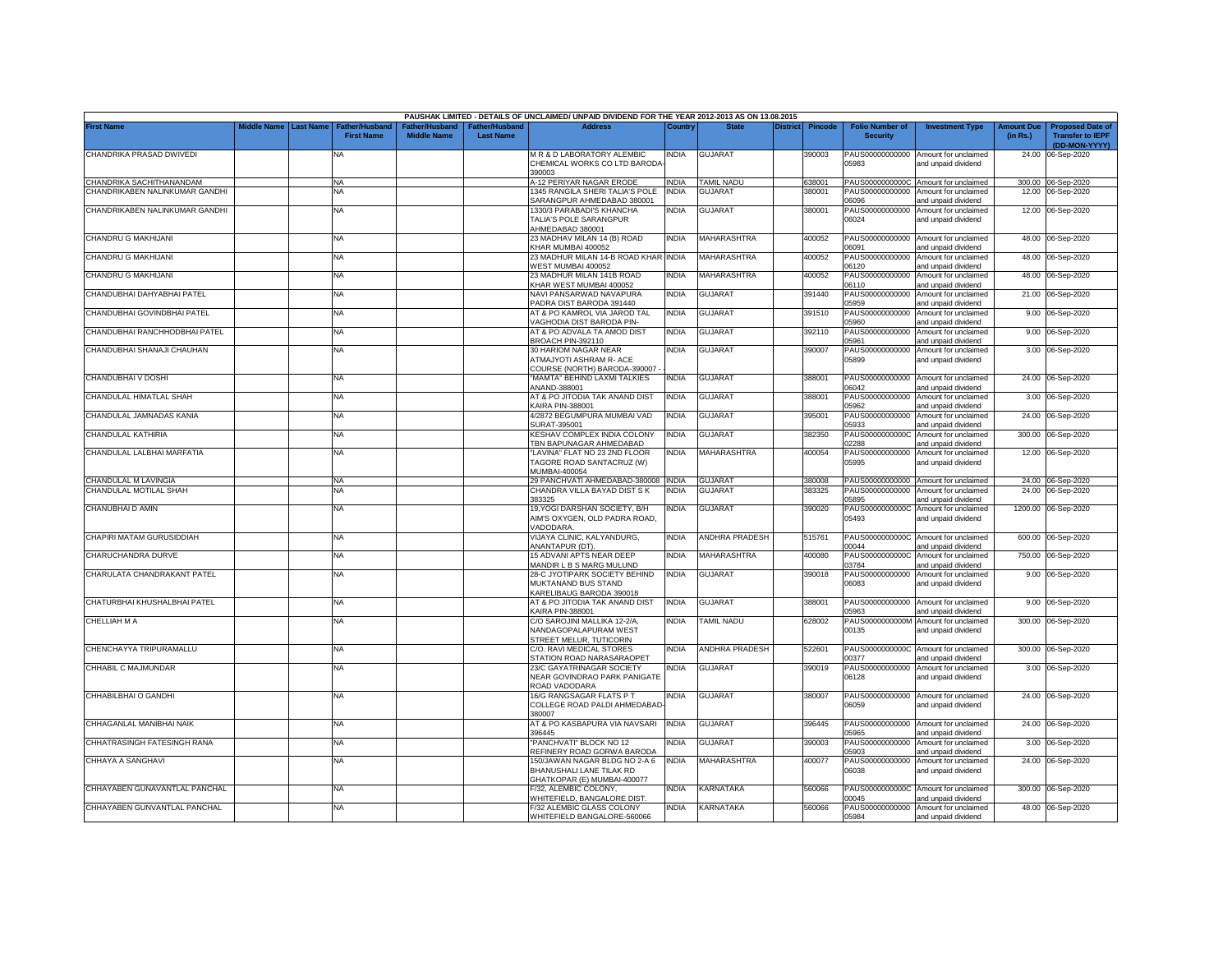|                                               |                         |                                            |                                     |                                   | PAUSHAK LIMITED - DETAILS OF UNCLAIMED/ UNPAID DIVIDEND FOR THE YEAR 2012-2013 AS ON 13.08.2015              |              |                       |                 |         |                                           |                                                              |                               |                                                                     |
|-----------------------------------------------|-------------------------|--------------------------------------------|-------------------------------------|-----------------------------------|--------------------------------------------------------------------------------------------------------------|--------------|-----------------------|-----------------|---------|-------------------------------------------|--------------------------------------------------------------|-------------------------------|---------------------------------------------------------------------|
| <b>First Name</b>                             | Middle Name   Last Name | <b>Father/Husband</b><br><b>First Name</b> | ather/Husband<br><b>Middle Name</b> | ather/Husband<br><b>Last Name</b> | <b>Address</b>                                                                                               | Country      | <b>State</b>          | <b>District</b> | Pincode | <b>Folio Number of</b><br><b>Security</b> | <b>Investment Type</b>                                       | <b>Amount Due</b><br>(in Rs.) | <b>Proposed Date of</b><br><b>Transfer to IEPF</b><br>(DD-MON-YYYY) |
| CHHIPA MEHBOOB A                              |                         | ΝA                                         |                                     |                                   | 2804 TAJPUR KALATHRA'S POLE<br>JAMALPUR AHMEDABAD-380001                                                     | India        | <b>GUJARAT</b>        |                 | 380001  | 05990                                     | PAUS00000000000 Amount for unclaimed<br>and unpaid dividend  | 60.00                         | 06-Sep-2020                                                         |
| CHHOTUBHAI JESANGBHAI PATEL                   |                         | NA                                         |                                     |                                   | QUICK TRAVELS OPP NAVRANG<br>CINEMA BARODA-390001                                                            | NDIA         | GUJARAT               |                 | 390001  | PAUS00000000000<br>15967                  | Amount for unclaimed<br>and unpaid dividend                  |                               | 48.00 06-Sep-2020                                                   |
| CHILAKAMARRY VENU GOPAL PRASAD                |                         | √R<br>NARASIMHACHA                         |                                     |                                   | 101 PLOT 136 NOBLE COURT<br>KALYAN NAGAR PHASE III                                                           | <b>INDIA</b> | <b>ANDHRA PRADESH</b> |                 | 500018  | 6932                                      | PAUSIN3004764052 Amount for unclaimed<br>and unpaid dividend |                               | 12.00 06-Sep-2020                                                   |
| CHILUKURI SEETHARAMANJAMEYA<br><b>CHOWDAR</b> |                         | RYULU<br>NA                                |                                     |                                   | HYDERABAD<br>D NO-28-15-2 SURYABAGH<br>/ISAKHAPATNAM-530002                                                  | <b>INDIA</b> | <b>ANDHRA PRADESH</b> |                 | 530002  | 05989                                     | PAUS00000000000 Amount for unclaimed<br>and unpaid dividend  |                               | 15.00 06-Sep-2020                                                   |
| CHIMAN BAVALAL DAVE                           |                         | NA                                         |                                     |                                   | "MEGH DHANUSH" BEHIND A G<br>SHAKTI COLONY RAJKOT-360001                                                     | <b>INDIA</b> | <b>GUJARAT</b>        |                 | 360001  | PAUS00000000000<br>06067                  | Amount for unclaimed<br>and unpaid dividend                  |                               | 12.00 06-Sep-2020                                                   |
| CHIMANBHAI FULABHAI PATEL                     |                         | NA                                         |                                     |                                   | HARIKRIPA NIVAS CHHANI BARODA<br>PIN-391740                                                                  | <b>INDIA</b> | <b>GUJARAT</b>        |                 | 391740  | PAUS00000000000<br>5968                   | Amount for unclaimed<br>and unpaid dividend                  |                               | 9.00 06-Sep-2020                                                    |
| CHIMANBHAI REVABHAI PATEL                     |                         | <b>NA</b>                                  |                                     |                                   | 23/299 GUJARAT HOUSING BOARD<br>COLONY PADRA ROAD BARODA-<br>390005                                          | INDIA        | <b>GUJARAT</b>        |                 | 390005  | PAUS00000000000<br>05906                  | Amount for unclaimed<br>and unpaid dividend                  |                               | 3.00 06-Sep-2020                                                    |
| CHIMANLAL HARILAL VADHANI                     |                         | <b>NA</b>                                  |                                     |                                   | C/O GAURANG TERIN CENTRE<br>VARACHA ROAD OPP HANS<br>SOCIETY 1A GANESH SHOPPING<br>CENTRE SURAT 395006       | <b>INDIA</b> | <b>GUJARAT</b>        |                 | 395006  | 05970                                     | PAUS00000000000 Amount for unclaimed<br>and unpaid dividend  |                               | 48.00 06-Sep-2020                                                   |
| CHIMANLAL HARILAL VADHANI                     |                         | NA                                         |                                     |                                   | C/O GAURANG TERIN CENTER 1<br>GANESH SHOPP- ING CENTER OPP<br>HANS SOCIETY VARACHHA RO- AD<br>SURAT 395006 - | INDIA        | <b>GUJARAT</b>        |                 | 395006  | 06092                                     | PAUS00000000000 Amount for unclaimed<br>and unpaid dividend  |                               | 24.00 06-Sep-2020                                                   |
| CHIMANLAL RATILAL PATEL                       |                         | RATILAL PATEL                              |                                     |                                   | 369, AT SORNA - 2 TA. KAPADWANJ INDIA<br>DIST. KHEDA                                                         |              | <b>GUJARAT</b>        |                 | 387620  | 2704                                      | PAUSIN3009821030 Amount for unclaimed<br>and unpaid dividend |                               | 3.00 06-Sep-2020                                                    |
| CHIMANLAL SHANTILAL THAKKAR                   |                         | NA                                         |                                     |                                   | APPRENTIS TRAINING SCHOOL<br>TATA CHEMICAL- S LIMITED<br>MITHAPUR OKHA MANDAL DIST JAM<br>NAGAR 361345 -     | <b>INDIA</b> | GUJARAT               |                 | 361345  | 06073                                     | PAUS00000000000 Amount for unclaimed<br>and unpaid dividend  |                               | 30.00 06-Sep-2020                                                   |
| CHINA KOTESWAR RAO YELURI                     |                         | NA                                         |                                     |                                   | <b>MANAGING PARTNER RASPHA</b><br>ABS, RAVIPADU (GUNTM DIST) A.P                                             | NDIA         | ANDHRA PRADESH        |                 | 522603  | 00382                                     | PAUS0000000000C Amount for unclaimed<br>and unpaid dividend  |                               | 900.00 06-Sep-2020                                                  |
| HINA SUBBARAO VARDHINEDI                      |                         | NA                                         |                                     |                                   | PULLA ELURU TQ W G 534401                                                                                    | NDIA         | ANDHRA PRADESH        |                 | 534401  |                                           | PAUS00000000000 Amount for unclaimed                         |                               | 12.00 06-Sep-2020                                                   |
| CHINNA NAGA UDAYA SANKAR<br><b>GURRAM</b>     |                         | LATE VENKATA<br>SUBBA RAO                  |                                     |                                   | I G V S R ONIONS ONION<br>MERCHANTS 11-62-113 CANAL<br>ROAD SIDE BY VINAYAK TEMPLE<br>VIJAYAWADA             | <b>INDIA</b> | <b>ANDHRA PRADESH</b> |                 | 520001  | 0290                                      | PAUSIN3003941478 Amount for unclaimed<br>and unpaid dividend |                               | 24.00 06-Sep-2020                                                   |
| CHINNARAO VADREN                              |                         | NA                                         |                                     |                                   | CHIEF MEDICAL OFFICER DOEN<br>LABOUR BOARD VISAKHAPATNAM                                                     | <b>INDIA</b> | <b>ANDHRA PRADESH</b> |                 | 530035  | 14837                                     | PAUS0000000000C Amount for unclaimed<br>and unpaid dividend  |                               | 450.00 06-Sep-2020                                                  |
| CHINTAMANI SHETE                              |                         | ΝA                                         |                                     |                                   | 69 IDEOL COLONY SARASWATI<br>PARK KOTHRUD PUNE                                                               | <b>INDIA</b> | MAHARASHTRA           |                 | 411029  | 04946                                     | PAUS0000000000C Amount for unclaimed<br>and unpaid dividend  |                               | 300.00 06-Sep-2020                                                  |
| CHINTANAN TUKARAM DIGHE                       |                         | NA                                         |                                     |                                   | 109 SHALAKA MAHARSHI KARVE<br>ROAD OPP COOPERAGE MUMBAI-<br>100021                                           | India        | MAHARASHTRA           |                 | 400021  | PAUS00000000000<br>05998                  | Amount for unclaimed<br>and unpaid dividend                  |                               | 24.00 06-Sep-2020                                                   |
| CHINTHAMANI MANICKAM                          |                         | NA                                         |                                     |                                   | GOKULAM NO 13 THIRUNAGAR<br>EXTENSION DINDIGUL ROAD<br>KARUMANDAPAM TIRUCHIRAPALLI<br>320001                 | <b>INDIA</b> | <b>TAMIL NADU</b>     |                 | 620001  | 06046                                     | PAUS00000000000 Amount for unclaimed<br>and unpaid dividend  |                               | 36.00 06-Sep-2020                                                   |
| <b>CHINUBHAI M PARIKH</b>                     |                         | <b>NA</b>                                  |                                     |                                   | 27/5/3 INDRAPRASTHA TOWERS<br>BEHIND SARKHEJ VASAHAT<br><b>/ASTRAPUR AHMEDABAD</b>                           | <b>INDIA</b> | <b>GUJARAT</b>        |                 | 380001  | 05971                                     | PAUS00000000000 Amount for unclaimed<br>and unpaid dividend  |                               | 24.00 06-Sep-2020                                                   |
| CHINUBHAI VANMALIDAS BHAVSAR                  |                         | ΝA                                         |                                     |                                   | 41/253 NEW ELLORA PARK RACE<br>COURSE SUBHANPURA RD BARODA<br>390007                                         | India        | <b>GUJARAT</b>        |                 | 390007  | 05904                                     | PAUS00000000000 Amount for unclaimed<br>and unpaid dividend  |                               | 24.00 06-Sep-2020                                                   |
| CHIRAMEL MATTHEN JOSEPH                       |                         | NA                                         |                                     |                                   | NO.129, NELSON MANICKAM ROAD,<br>CHENNAI 600029 PIN-600029                                                   | <b>INDIA</b> | <b>TAMIL NADU</b>     |                 | 600029  | 06121                                     | PAUS00000000000 Amount for unclaimed<br>and unpaid dividend  |                               | 24.00 06-Sep-2020                                                   |
| CHIRANJI LAL DAMANI                           |                         | ΝA                                         |                                     |                                   | C/O M/S MANIKLAL BHAIA 16 INDIA<br>EXCHANGE PLACE CALCUTTA-                                                  | <b>INDIA</b> | <b>WEST BENGAL</b>    |                 | 700001  | PAUS00000000000<br>06030                  | Amount for unclaimed<br>and unpaid dividend                  |                               | 36.00 06-Sep-2020                                                   |
| CHIRANJIV LAL ARYA                            |                         | ΝA                                         |                                     |                                   | 245, STREET NO 5 THAPAR NAGAR<br>MEERUT 250001                                                               | <b>INDIA</b> | <b>UTTAR PRADESH</b>  |                 | 250001  | PAUS00000000000<br>06012                  | Amount for unclaimed<br>and unpaid dividend                  |                               | 12.00 06-Sep-2020                                                   |
| CHITRA KRISHNAMOHAN RAO                       |                         | NA.                                        |                                     |                                   | C/O THE SWASTIK JANATA<br>SAHAKARI BANK LTD 502<br>KALBADEVI ROAD MUMBAI-400002                              | INDIA        | MAHARASHTRA           |                 | 400002  | PAUS00000000000<br>06039                  | Amount for unclaimed<br>and unpaid dividend                  | 12.00                         | 06-Sep-2020                                                         |
| CHITRALEKHA GANJOO                            |                         | NA                                         |                                     |                                   | C/O SH P N DHAR D/55-B HAUZ<br>KHAS NEW DELHI-110016                                                         | India        | DELHI                 |                 | 110016  | 06071                                     | PAUS00000000000 Amount for unclaimed<br>and unpaid dividend  |                               | 12.00 06-Sep-2020                                                   |
| CHITRALEKHA NIRANJAN SHAH                     |                         | NA                                         |                                     |                                   | 24, YOGESHWAR PARK, NEA<br>I.O.C.COLONY VIRAMGAM DIST<br>AHMEDABAD                                           | <b>INDIA</b> | GUJARAT               |                 | 382150  | PAUS00000000000<br>06035                  | Amount for unclaimed<br>and unpaid dividend                  |                               | 24.00 06-Sep-2020                                                   |
| CHITTA RANJAN MUKHERJEE                       |                         | NA                                         |                                     |                                   | G/24 ALEMBIC COLONY VADODARA INDIA<br><b>ADODARA</b>                                                         |              | GUJARAT               |                 | 390003  | 04580                                     | PAUS0000000000C Amount for unclaimed<br>and unpaid dividend  |                               | 300.00 06-Sep-2020                                                  |
| CHRISTOPHER SAMANTA                           |                         | <b>NA</b>                                  |                                     |                                   | 4 RAJPUR ROAD DELHI-110054                                                                                   | INDIA        | DELHI                 |                 | 110054  | PAUS00000000000                           | Amount for unclaimed                                         |                               | 12.00 06-Sep-2020                                                   |
| CHUDASAMA HANUBHA                             |                         | NA                                         |                                     |                                   | 40 MANI MAHAL SHOPPING CENTRE INDIA<br>NR DARBARI KOLHAR BHAVNAGAR                                           |              | <b>GUJARAT</b>        |                 | 364001  | 06100                                     | PAUS00000000000 Amount for unclaimed<br>and unpaid dividend  |                               | 48.00 06-Sep-2020                                                   |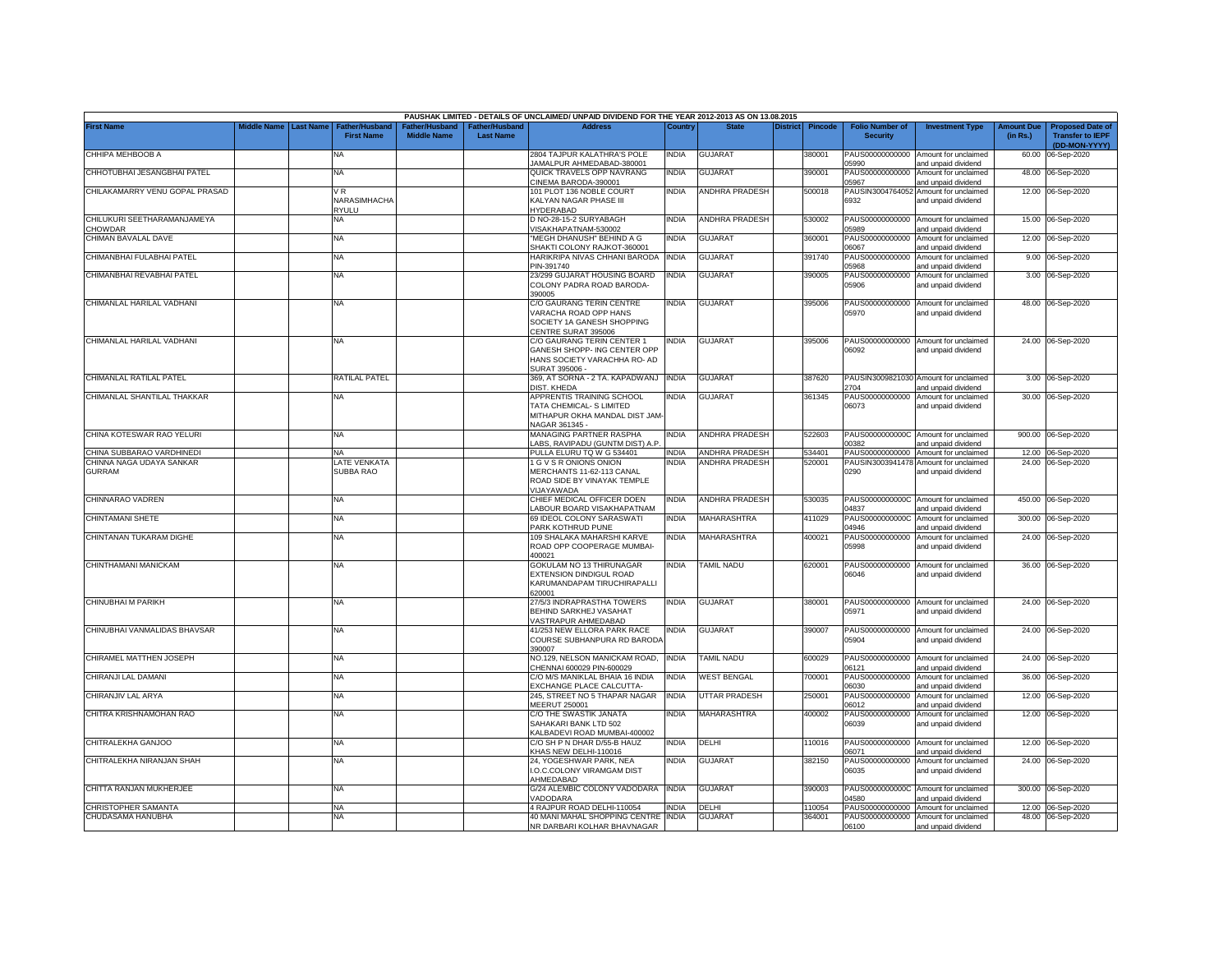|                                |             |                  |                                     |                                      |                                           | PAUSHAK LIMITED - DETAILS OF UNCLAIMED/ UNPAID DIVIDEND FOR THE YEAR 2012-2013 AS ON 13.08.2015                                 |              |                       |                 |                |                                           |                                                             |                               |                                                                     |
|--------------------------------|-------------|------------------|-------------------------------------|--------------------------------------|-------------------------------------------|---------------------------------------------------------------------------------------------------------------------------------|--------------|-----------------------|-----------------|----------------|-------------------------------------------|-------------------------------------------------------------|-------------------------------|---------------------------------------------------------------------|
| <b>First Name</b>              | Middle Name | <b>Last Name</b> | Father/Husband<br><b>First Name</b> | Father/Husband<br><b>Middle Name</b> | <b>Father/Husband</b><br><b>Last Name</b> | <b>Address</b>                                                                                                                  | Country      | <b>State</b>          | <b>District</b> | <b>Pincode</b> | <b>Folio Number of</b><br><b>Security</b> | <b>Investment Type</b>                                      | <b>Amount Due</b><br>(in Rs.) | <b>Proposed Date of</b><br><b>Transfer to IEPF</b><br>(DD-MON-YYYY) |
| CHUNIBHAI CHATURBHAI PATEL     |             |                  | <b>NA</b>                           |                                      |                                           | 7 TRILOK HOUSING SOCIETY PIJ<br>ROAD NADIAD 387001                                                                              | India        | GUJARAT               |                 | 387001         | PAUS00000000000<br>15907                  | Amount for unclaimed<br>and unpaid dividend                 | 3.00                          | 06-Sep-2020                                                         |
| CHUNILAL GIRDHARLAL MEHTA      |             |                  | <b>NA</b>                           |                                      |                                           | S/3 PARTH APARTMENT 73<br>BRAHMAN MITTRA M- ANDAL SOC<br>NR OLD SHARDA MANDIR RLY CROS<br>SING ELLISBRIDGE AHMEDABAD            | india        | <b>GUJARAT</b>        |                 | 380006         | PAUS00000000000<br>05975                  | Amount for unclaimed<br>and unpaid dividend                 |                               | 9.00 06-Sep-2020                                                    |
| COLONEL RABINDER NATH WADHAWAN |             |                  | <b>NA</b>                           |                                      |                                           | A-502 SOM VIHAR SANGAM MARG R INDIA<br><b>CPURAM NEW DELHI-110022</b>                                                           |              | DELHI                 |                 | 110022         | 06010                                     | PAUS00000000000 Amount for unclaimed<br>and unpaid dividend |                               | 12.00 06-Sep-2020                                                   |
| D A CHANDRASEKAR               |             |                  | NA                                  |                                      |                                           | C/O NAVYA MEDICALS NALA ROAD<br><b>JLSOOR BANGALORE</b>                                                                         | <b>INDIA</b> | KARNATAKA             |                 | 560008         | PAUS0000000000D<br>02558                  | Amount for unclaimed<br>and unpaid dividend                 |                               | 300.00 06-Sep-2020                                                  |
| D ANJANEYULU                   |             |                  | <b>NA</b>                           |                                      |                                           | 9/169 VADDA PETA KURNOOL-                                                                                                       | <b>INDIA</b> | ANDHRA PRADESH        |                 | 518001         | PAUS00000000000                           | Amount for unclaimed                                        |                               | 9.00 06-Sep-2020                                                    |
| <b>D BALA SEKAR</b>            |             |                  | <b>NA</b>                           |                                      |                                           | W/O MR D BALASEKAR VICTORY<br>GLASS & INDL-S.LTD 53-B<br>BOMMASANDRA INDL AREA<br>BANGAL-ORE 562158                             | <b>INDIA</b> | KARNATAKA             |                 | 562158         | PAUS00000000000<br>06244                  | Amount for unclaimed<br>and unpaid dividend                 |                               | 24.00 06-Sep-2020                                                   |
| <b>D D LUND</b>                |             |                  | <b>NA</b>                           |                                      |                                           | <b>BALAJI TEXTILES GUPTA BLDG</b><br>SHOKA ROAD MYSORE-570001                                                                   | <b>INDIA</b> | KARNATAKA             |                 | 570001         | PAUS00000000000<br>06343                  | Amount for unclaimed<br>and unpaid dividend                 |                               | 12.00 06-Sep-2020                                                   |
| D MUTHU PURUSHOTHAMAN          |             |                  | <b>NA</b>                           |                                      |                                           | 38, BHAGIRATHI AMMAL STREET T<br>VAGAR CHENNAI 600017                                                                           | INDIA        | <b>TAMIL NADU</b>     |                 | 600017         | PAUS00000000000<br>06238                  | Amount for unclaimed<br>and unpaid dividend                 |                               | 99.00 06-Sep-2020                                                   |
| <b>D RAJESWARI</b>             |             |                  | <b>NA</b>                           |                                      |                                           | H NO 8-2-23 S K P T ROAD                                                                                                        | <b>INDIA</b> | <b>ANDHRA PRADESH</b> |                 | 515201         | PAUS0000000000D                           | Amount for unclaimed                                        |                               | 9.00 06-Sep-2020                                                    |
| DAHIGAURIBEN KANCHANLAL NAMDEV |             |                  | <b>NA</b>                           |                                      |                                           | 284 SLUM QUARTERS OPP PARVATI<br><b>VAGAR HARNI ROAD BARODA</b>                                                                 | <b>INDIA</b> | <b>GUJARAT</b>        |                 | 390022         | PAUS00000000000<br>06441                  | Amount for unclaimed<br>and unpaid dividend                 |                               | 3.00 06-Sep-2020                                                    |
| DAHURAI B PANDYA               |             |                  | <b>NA</b>                           |                                      |                                           | 63 B SHRENIK PARK AKOTA<br>/ADODARA                                                                                             | INDIA        | <b>GUJARAT</b>        |                 | 390020         | PAUS0000000000D<br>04382                  | Amount for unclaimed<br>and unpaid dividend                 |                               | 300.00 06-Sep-2020                                                  |
| DAHYABHAI ADITRAM VALAND       |             |                  | NA                                  |                                      |                                           | NANI BHAGOL KATHLAL-387630                                                                                                      | NDIA         | <b>GUJARA</b>         |                 | 387630         | PAUS00000000000                           | Amount for unclaimed                                        |                               | 9.00 06-Sep-2020                                                    |
| DAHYABHAI CHHITABHAI PATEL     |             |                  | NA                                  |                                      |                                           | OCHHAN TALUKA AMOD DIST<br>BHARUCH VIA PATEJ VIA PALEJ<br>DIST BHARUCH 392110                                                   | NDIA         | <b>GUJARAT</b>        |                 | 392110         | PAUS00000000000<br>06295                  | Amount for unclaimed<br>and unpaid dividend                 |                               | 24.00 06-Sep-2020                                                   |
| DAHYABHAI DALSHABHAI PATEL     |             |                  | <b>NA</b>                           |                                      |                                           | 11 BHAT APARTMENT CHUNIBHAI<br>COLONY KANKARIA AHMEDABAD-<br>880022                                                             | india        | <b>GUJARAT</b>        |                 | 380022         | PAUS00000000000<br>06165                  | Amount for unclaimed<br>and unpaid dividend                 |                               | 24.00 06-Sep-2020                                                   |
| DAHYABHAI DHURABHAI PATEL      |             |                  | <b>NA</b>                           |                                      |                                           | <b>AT&amp;PO SEVASI DIST BARODA PIN</b><br>390007                                                                               | INDIA        | <b>GUJARAT</b>        |                 | 390007         | PAUS00000000000<br>06140                  | Amount for unclaimed<br>and unpaid dividend                 |                               | 3.00 06-Sep-2020                                                    |
| DAHYABHAI ISHWARBHAI PATEL     |             |                  | NA                                  |                                      |                                           | SUBHANPURA CHIMANBHAI'S<br>CHAWL BARODA-390007                                                                                  | <b>INDIA</b> | <b>GUJARAT</b>        |                 | 390007         | PAUS00000000000<br>06187                  | Amount for unclaimed<br>and unpaid dividend                 | 9.00                          | 06-Sep-2020                                                         |
| DAHYABHAI NATHABHAI MAKAVANA   |             |                  | <b>NA</b>                           |                                      |                                           | NAVAYARD JUNI ASHAPURI CHHANI<br>ROAD BARODA 390002                                                                             | <b>INDIA</b> | <b>GUJARAT</b>        |                 | 390002         | PAUS00000000000<br>06141                  | Amount for unclaimed<br>and unpaid dividend                 | 3.00                          | 06-Sep-2020                                                         |
| DAHYABHAI SHANKARBHAI PATEL    |             |                  | <b>NA</b>                           |                                      |                                           | OPP KOYALI POST OFFICE<br>KUMBHARWADA IN KHADKI AT & PO<br>KOYALI DIST BARODA 391330                                            | INDIA        | <b>GUJARAT</b>        |                 | 391330         | PAUS00000000000<br>06190                  | Amount for unclaimed<br>and unpaid dividend                 |                               | 15.00 06-Sep-2020                                                   |
| DAHYABHAI SULTANBHAI ODD       |             |                  | <b>NA</b>                           |                                      |                                           | C/O GUJCHEM DISTILARS INDIA LTD INDIA<br>QTR NO E 2 AT & PO DEVSAR DIST<br>/ALSAD                                               |              | <b>GUJARAT</b>        |                 | 396001         | 06191                                     | PAUS00000000000 Amount for unclaimed<br>and unpaid dividend |                               | 3.00 06-Sep-2020                                                    |
| DAHYALAL DEVJI NAKUM           |             |                  | <b>NA</b>                           |                                      |                                           | CINEMA ROAD JAMKHAMBHATIA<br>JAMNAGAR 361001                                                                                    | india        | <b>GUJARAT</b>        |                 | 361001         | PAUS00000000000<br>06192                  | Amount for unclaimed<br>and unpaid dividend                 |                               | 3.00 06-Sep-2020                                                    |
| DAHYALAL GOPALJI BHOOT         |             |                  | <b>NA</b>                           |                                      |                                           | MOTI MARAD VIA-DHORAJI DIST-<br>RAJKOT PIN-360410                                                                               | INDIA        | <b>GUJARAT</b>        |                 | 360410         | PAUS00000000000<br>06146                  | Amount for unclaimed<br>and unpaid dividend                 | 9.00                          | 06-Sep-2020                                                         |
| DAKSHA CHANDULAL BHANSALI      |             |                  | <b>NA</b>                           |                                      |                                           | C/O C M BHANSALI 51/103<br>NAGDEVTA APARTM- ENT G GUPTE<br>MARG BESIDE DONBOSCO SCHOOL<br>DOMBIWALI WEST DIST THANE<br>421202 - | NDIA         | MAHARASHTRA           |                 | 421202         | PAUS00000000000<br>06267                  | Amount for unclaimed<br>and unpaid dividend                 |                               | 12.00 06-Sep-2020                                                   |
| DAKSHA K DESAI                 |             |                  | <b>NA</b>                           |                                      |                                           | C/O GNFC LTD. 8/A DILKHUS<br>SOCIETY, STADIUM ROAD OPP<br>/IMAL HOUSE, PO-NAVJIVAN                                              | india        | <b>GUJARAT</b>        |                 | 380001         | 06468                                     | PAUS00000000000 Amount for unclaimed<br>and unpaid dividend |                               | 24.00 06-Sep-2020                                                   |
| DAKSHA NALINKUMAR PATEL        |             |                  | NA                                  |                                      |                                           | C/O. HARISCHANDRA B. AMIN 23,<br>PARISHRAM SOCIETY,<br>SUBHANPURA, VADODARA                                                     | india        | <b>GUJARAT</b>        |                 | 390007         | PAUS0000000000D<br>00387                  | Amount for unclaimed<br>and unpaid dividend                 |                               | 120.00 06-Sep-2020                                                  |
| <b>DALIP SINGH</b>             |             |                  | <b>NA</b>                           |                                      |                                           | 155 JEEVANA HALLI COXTOWN<br>BANGALORE 560005                                                                                   | India        | KARNATAKA             |                 | 560005         | PAUS00000000000<br>06272                  | Amount for unclaimed<br>and unpaid dividend                 |                               | 12.00 06-Sep-2020                                                   |
| DAMODAR V SOMAN                |             |                  | NA                                  |                                      |                                           | VISHWA GANGA B/H EKNATH<br>RANGA MANDIR NEW OSMANPURA<br><b>NURANGABAD</b>                                                      | india        | MAHARASHTRA           |                 | 431005         | PAUS0000000000D<br>03840                  | Amount for unclaimed<br>and unpaid dividend                 |                               | 300.00 06-Sep-2020                                                  |
| DAMODAR VASANTRAO MUTALIK      |             |                  | NA                                  |                                      |                                           | PRATAP COLONY MIRAJ-416410                                                                                                      | <b>INDIA</b> | MAHARASHTRA           |                 | 416410         | PAUS00000000000                           | Amount for unclaimed                                        |                               | 9.00 06-Sep-2020                                                    |
| DAMODARA MENON                 |             |                  | NA                                  |                                      |                                           | C-17/101 1ST FLOOR SECTOR 5<br>SHANTI NAGAR MIRA ROAD<br>STATION (E) W RLY THANE DIST<br>MAHARASHTRA                            | INDIA        | MAHARASHTRA           |                 | 100055         | PAUS00000000000<br>06297                  | Amount for unclaimed<br>and unpaid dividend                 |                               | 48.00 06-Sep-2020                                                   |
| DAMODARBHAI SOMABHAI PATEL     |             |                  | <b>NA</b>                           |                                      |                                           | GANPATPURA TALUKE KARAJAN<br>DIST BARODA PIN-391210                                                                             | INDIA        | GUJARAT               |                 | 391210         | 06194                                     | PAUS00000000000 Amount for unclaimed<br>and unpaid dividend |                               | 3.00 06-Sep-2020                                                    |
| DAMYANTI CHATURBHUJ BHAGWANANI |             |                  | <b>NA</b>                           |                                      |                                           | 17 SARDAR SOCIETY RAJPUR<br>SIDHPUR 384151 DIST MEHSANA                                                                         | india        | <b>GUJARAT</b>        |                 | 384151         | 06291                                     | PAUS00000000000 Amount for unclaimed<br>and unpaid dividend |                               | 24.00 06-Sep-2020                                                   |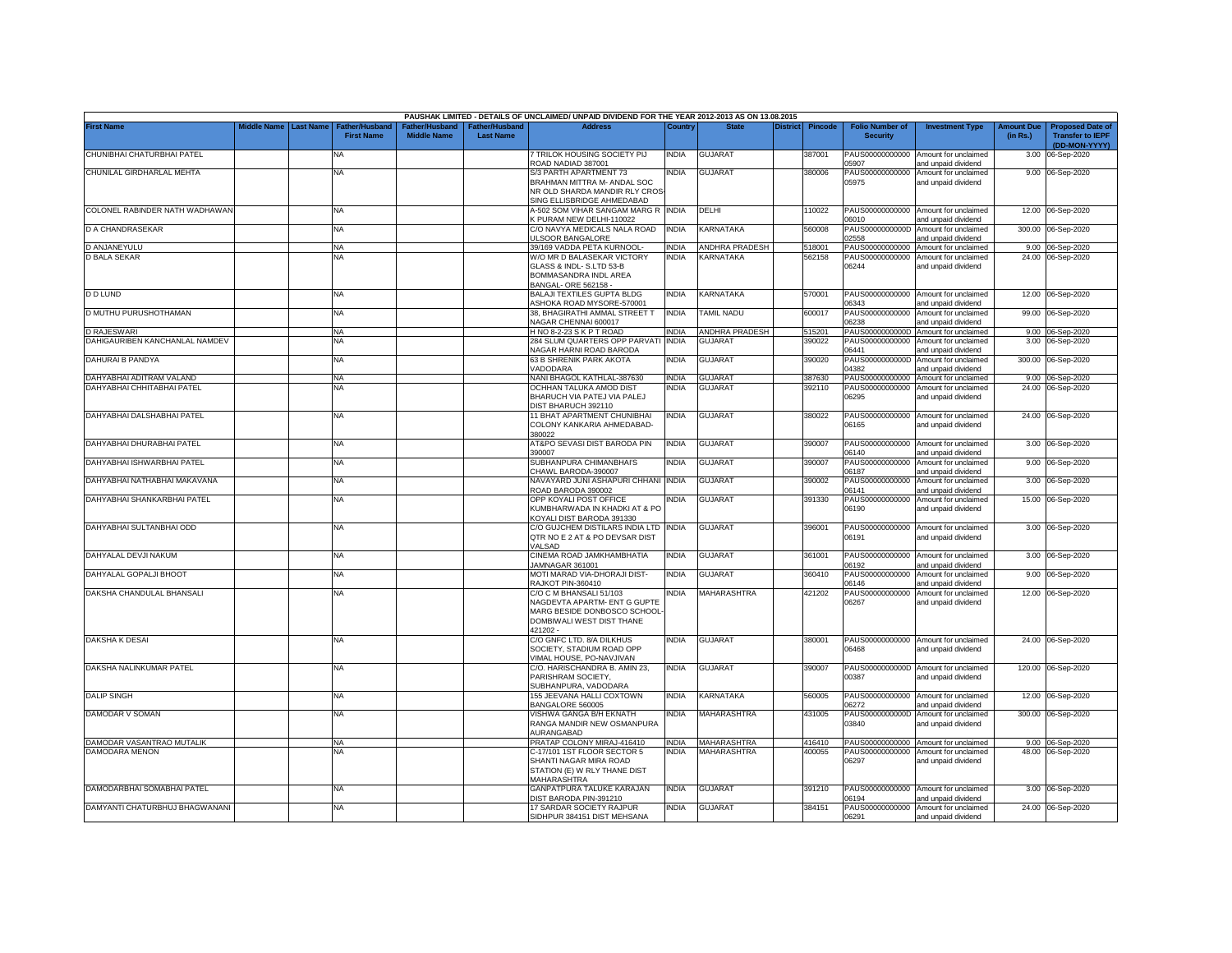|                                                               |                    |                  |                                            |                                      |                                    | PAUSHAK LIMITED - DETAILS OF UNCLAIMED/ UNPAID DIVIDEND FOR THE YEAR 2012-2013 AS ON 13.08.2015 |                              |                       |                 |                  |                                           |                                                              |                               |                                                                     |
|---------------------------------------------------------------|--------------------|------------------|--------------------------------------------|--------------------------------------|------------------------------------|-------------------------------------------------------------------------------------------------|------------------------------|-----------------------|-----------------|------------------|-------------------------------------------|--------------------------------------------------------------|-------------------------------|---------------------------------------------------------------------|
| <b>First Name</b>                                             | <b>Aiddle Name</b> | <b>Last Name</b> | <b>Father/Husband</b><br><b>First Name</b> | Father/Husband<br><b>Middle Name</b> | Father/Husband<br><b>Last Name</b> | <b>Address</b>                                                                                  | Country                      | <b>State</b>          | <b>District</b> | Pincode          | <b>Folio Number of</b><br><b>Security</b> | <b>Investment Type</b>                                       | <b>Amount Due</b><br>(in Rs.) | <b>Proposed Date of</b><br><b>Transfer to IEPF</b><br>(DD-MON-YYYY) |
| DANIEL KUMAR SINGH                                            |                    |                  | NA                                         |                                      |                                    | HOUSE NO 6 STATION ROAD<br>FAIZABAD                                                             | <b>INDIA</b>                 | <b>UTTAR PRADESH</b>  |                 | 224001           | 4549                                      | PAUSIN3005131353 Amount for unclaimed<br>and unpaid dividend |                               | 9.00 06-Sep-2020                                                    |
| DARAYUS JIVANJI TAVARIA                                       |                    |                  | NA                                         |                                      |                                    | DOTIWALLA ESTATE 1ST FLR SANT INDIA<br>SAVTA CROSS PATH NO 2 BYCULLA<br><b>MUMBAI 400027</b>    |                              | <b>MAHARASHTRA</b>    |                 | 400027           | PAUS00000000000<br>06373                  | Amount for unclaimed<br>and unpaid dividend                  |                               | 48.00 06-Sep-2020                                                   |
| DARSHAN KUMAR KAINIT                                          |                    |                  | NA                                         |                                      |                                    | 98 HAUZ RANI MALVIYA NAGAR NEW INDIA<br>DELHI-110017                                            |                              | DELHI                 |                 | 110017           | 6279                                      | PAUS00000000000 Amount for unclaimed<br>and unpaid dividend  |                               | 12.00 06-Sep-2020                                                   |
| DARSHAN LAL OBEROI                                            |                    |                  | NA                                         |                                      |                                    | C-9 NAVAL OFFICERS FLATS<br>COLABA MUMBAI-400005                                                | <b>INDIA</b>                 | <b>MAHARASHTRA</b>    |                 | 400005           | PAUS00000000000<br>06266                  | Amount for unclaimed<br>and unpaid dividend                  |                               | 12.00 06-Sep-2020                                                   |
| DAS ARUP KUMAR                                                |                    |                  | NA                                         |                                      |                                    | NUTUN PARA COLLEGE ROAD PO &<br><b>DIST BONGAIGAON, ASSAM STATE</b>                             | <b>INDIA</b>                 | ASSAM                 |                 | 783380           | PAUS0000000000D<br>3105                   | Amount for unclaimed<br>and unpaid dividend                  |                               | 300.00 06-Sep-2020                                                  |
| DASHARATHBHAI FAKIRBHAI PATEL                                 |                    |                  | NA.                                        |                                      |                                    | 926/FATEHPUR ELLISBRIDGE PO<br>ALDI AHMEDABAD-380007                                            | NDIA                         | <b>GUJARAT</b>        |                 | 380007           | PAUS00000000000<br>06250                  | Amount for unclaimed<br>and unpaid dividend                  | 36.00                         | 06-Sep-2020                                                         |
| DASHRATHBHAI MAHIJIBHAI PATEL                                 |                    |                  | NA                                         |                                      |                                    | SHRIJI KHADAKI AT & PO KALALI TAL INDIA<br>DIST BARODA PIN-391410                               |                              | GUJARAT               |                 | 391410           | PAUS00000000000<br>6196                   | Amount for unclaimed<br>and unpaid dividend                  |                               | 30.00 06-Sep-2020                                                   |
| DATTATRAY PANDHARINATH<br><b><holamkar< b=""></holamkar<></b> |                    |                  | <b>NA</b>                                  |                                      |                                    | 4 5(3) BAL-RATNA HSG CO-OF<br>SOCIETY S V - ROAD MAHESH<br>NAGAR MUMBAI-400062 - -              | INDIA                        | MAHARASHTRA           |                 | 400062           | PAUS00000000000<br>06171                  | Amount for unclaimed<br>and unpaid dividend                  |                               | 9.00 06-Sep-2020                                                    |
| DATTATRAYA BABURAO RANSING                                    |                    |                  | NA                                         |                                      |                                    | 44 "SHEFALE" MAHIM MAKARAND<br>SAHANIVAS SVS MARG MAHIM<br>MUMBAI-400016                        | <b>INDIA</b>                 | <b>MAHARASHTRA</b>    |                 | 400016           | 06271                                     | PAUS00000000000 Amount for unclaimed<br>and unpaid dividend  |                               | 24.00 06-Sep-2020                                                   |
| DATTATRAYA NARAYAN HARDIKAR                                   |                    |                  | NA                                         |                                      |                                    | PIRAMITAR ROAD DANDIA BAZAR<br>BARODA-390001                                                    | <b>INDIA</b>                 | GUJARAT               |                 | 390001           | PAUS00000000000<br>06144                  | Amount for unclaimed<br>and unpaid dividend                  |                               | 54.00 06-Sep-2020                                                   |
| DATTATRAYA SHANKARRAO VIDVANS                                 |                    |                  | NA                                         |                                      |                                    | PRATAP ROAD RAOPURA BARODA<br>390001                                                            | <b>INDIA</b>                 | <b>GUJARAT</b>        |                 | 390001           | PAUS00000000000<br>06137                  | Amount for unclaimed<br>and unpaid dividend                  |                               | 3.00 06-Sep-2020                                                    |
| DAULAT RAM RANJAN                                             |                    |                  | <b>NA</b>                                  |                                      |                                    | 8/31 TILAK NAGAR NEW DELHI-                                                                     | <b>INDIA</b>                 | DELHI                 |                 | 110018           |                                           | PAUS00000000000 Amount for unclaimed                         |                               | 12.00 06-Sep-2020                                                   |
| DAVID MITHABHAI ANIL                                          |                    |                  | NA                                         |                                      |                                    | PARSI MOHOLLA SADAR BAZAR<br>FATHGUNJ BARODA-390002                                             | <b>INDIA</b>                 | <b>GUJARAT</b>        |                 | 390002           | PAUS00000000000<br>06199                  | Amount for unclaimed                                         | 48.00                         | 06-Sep-2020                                                         |
| <b>DAVINDER KAUR</b>                                          |                    |                  | NA                                         |                                      |                                    | H-3/8 MODEL TOWN PART-2 DELHI                                                                   | <b>INDIA</b>                 | <b>DELHI</b>          |                 | 110009           | PAUS00000000000                           | and unpaid dividend<br>Amount for unclaimed                  |                               | 12.00 06-Sep-2020                                                   |
| DAVY PUVATHINGAL PORINCHU                                     |                    |                  | NA                                         |                                      |                                    | ALLIED PHARMA, RICE BAZAR,<br><b>TRICHUR</b>                                                    | NDIA                         | <b>CERALA</b>         |                 | 680001           | PAUS0000000000D<br>00389                  | Amount for unclaimed<br>and unpaid dividend                  | 1200.00                       | 06-Sep-2020                                                         |
| DAXABEN BALDEVDAS THAKKAR                                     |                    |                  | <b>NA</b>                                  |                                      |                                    | LUHANA VAS BEHIND BAZAR<br>DEHGAM DIST AHMEDABAD PIN-                                           | INDIA                        | <b>GUJARAT</b>        |                 | 382305           | PAUS00000000000<br>06197                  | Amount for unclaimed<br>and unpaid dividend                  |                               | 3.00 06-Sep-2020                                                    |
| DAXESH RAMANLAL PATEL                                         |                    |                  | NA                                         |                                      |                                    | J K MISTRY BUILDING OPP KALYAN INDIA<br>HOTEL SAYAJIGANJ BARODA-390005                          |                              | GUJARAT               |                 | 390005           | 06198                                     | PAUS00000000000 Amount for unclaimed<br>and unpaid dividend  |                               | 9.00 06-Sep-2020                                                    |
| DAYALAL DEVRAJBHAI AMIPARA                                    |                    |                  | NA                                         |                                      |                                    | DAYALAL DEVRAJBHAI & CO BAZAR INDIA<br>ROAD DHORAJI 360410                                      |                              | <b>GUJARAT</b>        |                 | 360410           | 06408                                     | PAUS00000000000 Amount for unclaimed<br>and unpaid dividend  |                               | 48.00 06-Sep-2020                                                   |
| DAYAVATHI MADDUKURI                                           |                    |                  | NA                                         |                                      |                                    | 17-188/A KAPPALA PETA<br>RUSTUMBADA NARSAPUR                                                    | <b>INDIA</b>                 | <b>ANDHRA PRADESH</b> |                 | 534275           | PAUS00000000000<br>06418                  | Amount for unclaimed<br>and unpaid dividend                  |                               | 12.00 06-Sep-2020                                                   |
| DEBOJITI KUMAR GHOSH                                          |                    |                  | NA                                         |                                      |                                    | 3/2B ANNADA NENGI LANE                                                                          | <b>INDIA</b>                 | <b>WEST BENGAL</b>    |                 | 700003           | PAUS0000000000D                           | Amount for unclaimed                                         |                               | 300.00 06-Sep-2020                                                  |
| DEEDAR SINGH GHATEHORDE                                       |                    |                  | NA.                                        |                                      |                                    | 9 DIGNITY PLOT 134 NR BON BON<br>OFF J P ROAD 4 BUNGLOW<br>ANDHERI WEST MUMBAI 400058           | <b>INDIA</b>                 | <b>MAHARASHTRA</b>    |                 | 400058           | 06261                                     | PAUS00000000000 Amount for unclaimed<br>and unpaid dividend  |                               | 12.00 06-Sep-2020                                                   |
| DEENA DAYAL HEMANI                                            |                    |                  | NA                                         |                                      |                                    | WARDENS HOUSE MDM HOSPITAL<br>SHASTRI NAGAR JODHPUR                                             | <b>INDIA</b>                 | RAJASTHAN             |                 | 342003           | PAUS0000000000D<br>03319                  | Amount for unclaimed<br>and unpaid dividend                  |                               | 300.00 06-Sep-2020                                                  |
| <b>DEEP C PATEL</b>                                           |                    |                  | ΝA                                         |                                      |                                    | KRISHNA NIVAS BHUTADI ZAMPA<br><b>ADODARA</b>                                                   | <b>INDIA</b>                 | GUJARAT               |                 | 390001           | PAUS0000000000D<br>04456                  | Amount for unclaimed<br>and unpaid dividend                  | 300.00                        | 06-Sep-2020                                                         |
| <b>DEEPA K GUPTA</b>                                          |                    |                  | <b>NA</b>                                  |                                      |                                    | 44 NAGAPPA STREET<br>SESHADRIPURAM BANGALORE                                                    | NDIA                         | KARNATAKA             |                 | 560020           | PAUS0000000000D<br>5129                   | Amount for unclaimed<br>and unpaid dividend                  |                               | 300.00 06-Sep-2020                                                  |
| DEEPA RANI                                                    |                    |                  | <b>NA</b>                                  |                                      |                                    | C/O SH A P GOEL 213 PATHARWALA<br>STREET MEERUT CITY                                            | <b>INDIA</b>                 | <b>UTTAR PRADESH</b>  |                 | 250002           | PAUS0000000000D<br>05228                  | Amount for unclaimed<br>and unpaid dividend                  |                               | 900.00 06-Sep-2020                                                  |
| DEEPAK DESHPANDE                                              |                    |                  | NA                                         |                                      |                                    | 4/142 VIVEK KHAND GOMTI NAGAR<br>LUCKNOW                                                        | <b>INDIA</b>                 | <b>UTTAR PRADESH</b>  |                 | 226001           | PAUS00000000000<br>06242                  | Amount for unclaimed<br>and unpaid dividend                  | 48.00                         | 06-Sep-2020                                                         |
| DEEPAK DHANYA                                                 |                    |                  | NA                                         |                                      |                                    | 112 R V ROAD V V PURAM<br><b>BANGALORE</b>                                                      | <b>INDIA</b>                 | KARNATAKA             |                 | 560004           | PAUS12033300001<br>93181                  | Amount for unclaimed<br>and unpaid dividend                  | 300.00                        | 06-Sep-2020                                                         |
| DEEPAK LAXMAN DHARMADHIKARI                                   |                    |                  | NA                                         |                                      |                                    | 101/102 ANAND BHUWAN PLOT NO 3 INDIA<br><b>GIRIPETH NAGPUR</b>                                  |                              | MAHARASHTRA           |                 | 440010           | PAUS0000000000D<br>03730                  | Amount for unclaimed<br>and unpaid dividend                  | 300.00                        | 06-Sep-2020                                                         |
| <b>DEEPAK MATHUR</b>                                          |                    |                  | <b>NA</b>                                  |                                      |                                    | 93-A/C-2-B Jankapuri                                                                            | <b>INDIA</b>                 | DELHI                 |                 | 110058           | PAUS0000000000D                           | Amount for unclaimed                                         | 450.00                        | 06-Sep-2020                                                         |
| EEPAK P RAJPUT<br>DEEPAK SHETYE                               |                    |                  | NA<br>NA                                   |                                      |                                    | 2968/3 KHADE BAZAR BELGAUM<br>C/O FARMACIA POPULAN SANTA                                        | <b>INDIA</b><br><b>INDIA</b> | KARNATAKA<br>GOA      |                 | 590001<br>403005 | PAUS0000000000D                           | PAUS0000000000D Amount for unclaimed<br>Amount for unclaimed |                               | 300.00 06-Sep-2020<br>300.00 06-Sep-2020                            |
|                                                               |                    |                  |                                            |                                      |                                    | <b>GULE ILAHAS GOA</b>                                                                          |                              |                       |                 |                  | 04090                                     | and unpaid dividend                                          |                               |                                                                     |
| DEEPAKKUMAR CHANDULAL SHAH                                    |                    |                  | <b>NA</b>                                  |                                      |                                    | JAKERIBUNDER ROAD BAHARI<br>BULD NO 2 4TH FLOOR ROOM NO<br>52/53 COTTGREEN MUMBAI-400015        | INDIA                        | MAHARASHTRA           |                 | 400015           | PAUS00000000000<br>06325                  | Amount for unclaimed<br>and unpaid dividend                  |                               | 12.00 06-Sep-2020                                                   |
| <b>DEEPIKA NANDAL</b>                                         |                    |                  | NA                                         |                                      |                                    | H NO 694 WARD NO 29 KAMAL<br>COLONY C R COLLEGE ROAD<br><b>MODEL TOWN</b>                       | NDIA                         | <b>HARYANA</b>        |                 | 124001           | 2747                                      | PAUSIN3017741273 Amount for unclaimed<br>and unpaid dividend |                               | 300.00 06-Sep-2020                                                  |
| DEV RAJ JUNEJA                                                |                    |                  | NA                                         |                                      |                                    | 344 RAM NAGAR NEAR HARI SINGH INDIA<br>GURU DAWARAH DELHI-110051                                |                              | DELHI                 |                 | 110051           | 06276                                     | PAUS00000000000 Amount for unclaimed<br>and unpaid dividend  |                               | 12.00 06-Sep-2020                                                   |
| DEVANAND NARSINHBHAI PATEL                                    |                    |                  | NA                                         |                                      |                                    | 51 SARVODAYA SOCIETY<br>NIZAMPURA BARODA-390002                                                 | NDIA                         | <b>GUJARAT</b>        |                 | 390002           | 06200                                     | PAUS00000000000 Amount for unclaimed<br>and unpaid dividend  |                               | 9.00 06-Sep-2020                                                    |
| DEVARADDI KRISTARADDI KAMARADDI                               |                    |                  | NA                                         |                                      |                                    | AT & PO TIRLAPURE TAL<br>NAVALGUND DIST DHARWAR                                                 | <b>INDIA</b>                 | KARNATAKA             |                 | 576224           | 06239                                     | PAUS00000000000 Amount for unclaimed<br>and unpaid dividend  |                               | 24.00 06-Sep-2020                                                   |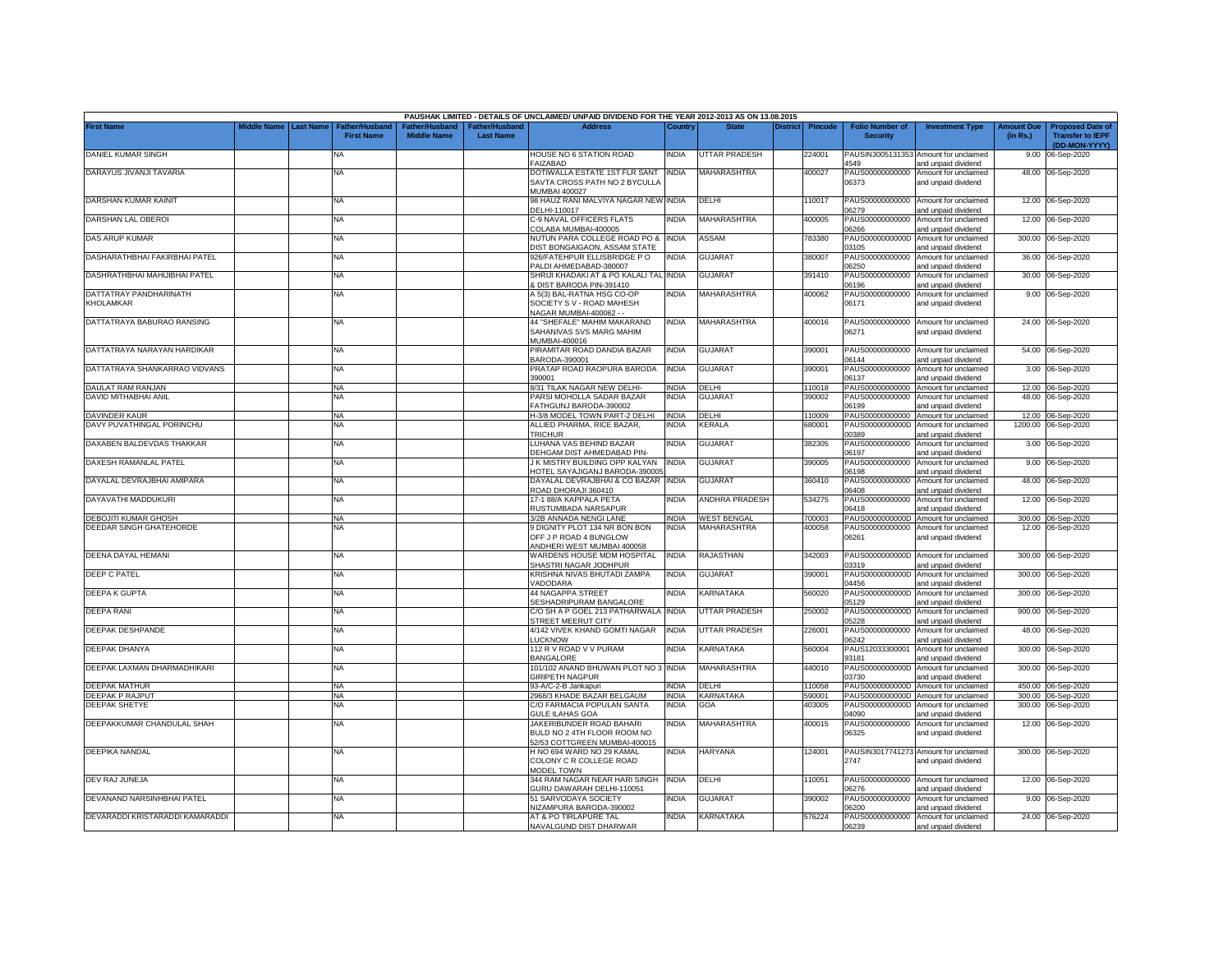|                                           |             |                  |                                            |                                      |                                    | PAUSHAK LIMITED - DETAILS OF UNCLAIMED/ UNPAID DIVIDEND FOR THE YEAR 2012-2013 AS ON 13.08.2015 |              |                      |                 |         |                                           |                                                              |                               |                                                                     |
|-------------------------------------------|-------------|------------------|--------------------------------------------|--------------------------------------|------------------------------------|-------------------------------------------------------------------------------------------------|--------------|----------------------|-----------------|---------|-------------------------------------------|--------------------------------------------------------------|-------------------------------|---------------------------------------------------------------------|
| <b>First Name</b>                         | Middle Name | <b>Last Name</b> | <b>Father/Husband</b><br><b>First Name</b> | Father/Husband<br><b>Middle Name</b> | Father/Husband<br><b>Last Name</b> | <b>Address</b>                                                                                  | Country      | <b>State</b>         | <b>District</b> | Pincode | <b>Folio Number of</b><br><b>Security</b> | <b>Investment Type</b>                                       | <b>Amount Due</b><br>(in Rs.) | <b>Proposed Date of</b><br><b>Transfer to IEPF</b><br>(DD-MON-YYYY) |
| DEVENDRA KUMAR JAIN                       |             |                  | NA                                         |                                      |                                    | F NO 1093 M BLOCK JAIN BHAVAN<br>200 FEET ROAD KABA DEO KANPUR                                  | <b>INDIA</b> | <b>UTTAR PRADESH</b> |                 | 208019  | 06331                                     | PAUS00000000000 Amount for unclaimed<br>and unpaid dividend  |                               | 36.00 06-Sep-2020                                                   |
| DEVENDRA RAMANBHAI AMIN                   |             |                  | <b>NA</b>                                  |                                      |                                    | 208019 U P<br>15 JAWAHAR SOCIETY R V DESAI                                                      | <b>INDIA</b> | <b>GUJARAT</b>       |                 | 390001  |                                           | PAUS00000000000 Amount for unclaimed                         |                               | 3.00 06-Sep-2020                                                    |
| DEVENDRASINH JITENDRASINH                 |             |                  | <b>NA</b>                                  |                                      |                                    | ROAD BARODA 390001<br>BAHADUR BURAJ HAJIKHANA                                                   | NDIA         | GUJARAT              |                 | 392001  | 06155                                     | and unpaid dividend<br>PAUS00000000000 Amount for unclaimed  |                               | 24.00 06-Sep-2020                                                   |
| SOLANKI                                   |             |                  |                                            |                                      |                                    | BAZAR BROACH-392001                                                                             |              |                      |                 |         | 06202                                     | and unpaid dividend                                          |                               |                                                                     |
| <b>DEVIMOORTHY</b>                        |             |                  | <b>NA</b>                                  |                                      |                                    | 79 DHARMARAJA KOIL STREET<br>BANGALORE-560001                                                   | NDIA         | KARNATAKA            |                 | 560001  | 06345                                     | PAUS00000000000 Amount for unclaimed<br>and unpaid dividend  |                               | 12.00 06-Sep-2020                                                   |
| DEVIKA BARMAN                             |             |                  | <b>NA</b>                                  |                                      |                                    | C/O DR N N BARMAN S C GOSWAMI<br>ROAD PANBAZAR GUWAHATI                                         | <b>INDIA</b> | ASSAM                |                 | 781001  | PAUS0000000000D<br>3075                   | Amount for unclaimed<br>and unpaid dividend                  |                               | 1950.00 06-Sep-2020                                                 |
| DEVINDER KRISHAN MEHANDROO                |             |                  | <b>NA</b>                                  |                                      |                                    | F-194 PANDAVNAGAR PATPAR GANJ INDIA<br>ROAD DELHI 110092                                        |              | DELHI                |                 | 110092  | 06396                                     | PAUS00000000000 Amount for unclaimed<br>and unpaid dividend  |                               | 60.00 06-Sep-2020                                                   |
| EVINDER PIPLANI                           |             |                  | <b>NA</b>                                  |                                      |                                    | II-I-14 LAJPAT NAGAR NEW DELHI                                                                  | NDIA         | DELHI                |                 | 110024  | PAUS0000000000D                           | Amount for unclaimed                                         |                               | 300.00 06-Sep-2020                                                  |
| DEVINDRABEN ASHOKKUMAR SHAH               |             |                  | NA                                         |                                      |                                    | CHAKANIA LANE BAJWADA<br>BALJIVAN STREET NO-2 BARODA                                            | NDIA         | <b>GUJARAT</b>       |                 | 390001  | PAUS00000000000<br>06439                  | Amount for unclaimed<br>and unpaid dividend                  |                               | 3.00 06-Sep-2020                                                    |
| DEVIPRASAD DAHYABHAI SHUKLA               |             |                  | <b>NA</b>                                  |                                      |                                    | 1597 SHRIRAMJINI SHERI KHADIA<br>HMEDABAD-380001                                                | <b>INDIA</b> | <b>GUJARAT</b>       |                 | 380001  | 06173                                     | PAUS00000000000 Amount for unclaimed<br>and unpaid dividend  |                               | 33.00 06-Sep-2020                                                   |
| DEVIPRASAD DAHYABHAI SHUKLA               |             |                  | <b>NA</b>                                  |                                      |                                    | 1597 SHRIRAMJINI SHERI KHADIA                                                                   | <b>INDIA</b> | GUJARAT              |                 | 380001  |                                           | PAUS00000000000 Amount for unclaimed                         |                               | 39.00 06-Sep-2020                                                   |
| DEVULAPALLI RAMAKRISHNA                   |             |                  | <b>NA</b>                                  |                                      |                                    | HMEDABAD-380001<br>OFFICER.CORP.BANK,ACCOUNTS                                                   | INDIA        | ANDHRA PRADESH       |                 | 500001  | 06162<br>PAUS0000000000D                  | and unpaid dividend<br>Amount for unclaimed                  |                               | 300.00 06-Sep-2020                                                  |
|                                           |             |                  |                                            |                                      |                                    | SECTION 2ND FLOOR, SAPPIRE<br>COMPLEX, CHAPEL ROAD<br><b>HYDERABAD</b>                          |              |                      |                 |         | 01021                                     | and unpaid dividend                                          |                               |                                                                     |
| DEVYANI DHANVANT                          |             |                  | <b>NA</b>                                  |                                      |                                    | 95/14 KAILASH BUILDING SION WEST INDIA<br><b>MUMBAI 400022</b>                                  |              | <b>MAHARASHTRA</b>   |                 | 400022  | 6379                                      | PAUS00000000000 Amount for unclaimed<br>and unpaid dividend  |                               | 12.00 06-Sep-2020                                                   |
| DEVYANI SHANKARRAO SHAPHAKAR              |             |                  | <b>NA</b>                                  |                                      |                                    | 24/771 GITA NAGER NR NEW<br>COTTREN MILL AHMEDABAD 380026                                       | NDIA         | <b>GUJARAT</b>       |                 | 380026  | 06403                                     | PAUS00000000000 Amount for unclaimed<br>and unpaid dividend  |                               | 3.00 06-Sep-2020                                                    |
| DEVYANI SUDHIK PUROHIT                    |             |                  | NA.                                        |                                      |                                    | 22 SARVODAYA SOCIETY<br><b>VIZAMPURA BARODA 390002</b>                                          | <b>NDIA</b>  | <b>GUJARAT</b>       |                 | 390002  | PAUS00000000000<br>06407                  | Amount for unclaimed<br>and unpaid dividend                  |                               | 9.00 06-Sep-2020                                                    |
| DEVYANI SUDHIR PUROHIT                    |             |                  | SUDHIR<br>HARIPRASAD<br><b>PUROHIT</b>     |                                      |                                    | 22 SARVODAYA SOCIETY<br><b>NIZAMPURA BARODA</b>                                                 | INDIA        | <b>GUJARAT</b>       |                 | 390002  | 13166                                     | PAUS00000000000 Amount for unclaimed<br>and unpaid dividend  |                               | 9.00 06-Sep-2020                                                    |
| DHAN EDALJI ANKLESARIA                    |             |                  | NΑ                                         |                                      |                                    | BELLE-VILLE OPP PUSHPAK<br><b>KHANPUR ROAD AHMEDABAD-</b>                                       | <b>INDIA</b> | <b>GUJARAT</b>       |                 | 380001  | 06161                                     | PAUS00000000000 Amount for unclaimed<br>and unpaid dividend  |                               | 24.00 06-Sep-2020                                                   |
| DHANRAJ M MEHTA                           |             |                  | NA                                         |                                      |                                    | 5 MAHAVIR APTS 1ST FLR MOTI-                                                                    | INDIA        | <b>GUJARAT</b>       |                 | 360001  |                                           | PAUS00000000000 Amount for unclaimed                         |                               | 54.00 06-Sep-2020                                                   |
| DHANSUKHLAL MANILAL SINGAPURI             |             |                  | NA                                         |                                      |                                    | TANKI SUBHASH ROAD RAJKOT<br>SHOP 46/47 MEZANNINE FLR                                           | NDIA         | <b>GUJARAT</b>       |                 | 395007  | 06365<br>PAUS00000000000                  | and unpaid dividend<br>Amount for unclaimed                  |                               | 24.00 06-Sep-2020                                                   |
|                                           |             |                  |                                            |                                      |                                    | SARGAM SHOPPIN- G COMPLEX<br>SURAT-DUMAS ROAD OPP MODI<br>BUN- GLOW SURAT 395007 -              |              |                      |                 |         | 06269                                     | and unpaid dividend                                          |                               |                                                                     |
| <b>DHARAM BIR</b>                         |             |                  | <b>NA</b>                                  |                                      |                                    | D-54 VIJAY NAGAR DELHI-110009                                                                   | <b>INDIA</b> | DELHI                |                 | 110009  |                                           | PAUS00000000000 Amount for unclaimed                         |                               | 12.00 06-Sep-2020                                                   |
| DHARAMPAL BHADRIKLAL SHAH                 |             |                  | NА                                         |                                      |                                    | TAMBOLI KHADKI KASHIPURA AT &<br>PO BORSAD DIST KHEDA 388540                                    | INDIA        | <b>GUJARAT</b>       |                 | 388540  | PAUS00000000000<br>06429                  | Amount for unclaimed<br>and unpaid dividend                  |                               | 9.00 06-Sep-2020                                                    |
| DHARMAMBAL C V                            |             |                  | <b>NA</b>                                  |                                      |                                    | 48, BHEEMANNA MUDALY GARDEN<br>STREET CHENNAI                                                   | <b>INDIA</b> | <b>TAMIL NADU</b>    |                 | 600018  | PAUS0000000000C<br>01033                  | Amount for unclaimed<br>and unpaid dividend                  | 2400.00                       | 06-Sep-2020                                                         |
| DHARMENDRA PRAFULCHANDRA<br><b>PANDYA</b> |             |                  | <b>NA</b>                                  |                                      |                                    | <b>MARUTI 4, RAJHANS SOCIETY</b><br>OPP.B.O.B,RAIYA ROADRAJKOT                                  | NDIA         | <b>GUJARAT</b>       |                 | 360001  | PAUS13019900001<br>24779                  | Amount for unclaimed<br>and unpaid dividend                  |                               | 900.00 06-Sep-2020                                                  |
| DHARMISTHA DHANJI GALA                    |             |                  | <b>NA</b>                                  |                                      |                                    | 12-KAMAL KUNJ 408-LAXMI                                                                         | NDIA         | MAHARASHTRA          |                 | 400019  | PAUS00000000000                           | Amount for unclaimed                                         |                               | 12.00 06-Sep-2020                                                   |
| DHARMPAL BHADRIKLAL SHAH                  |             |                  | ΝA                                         |                                      |                                    | <b>NARAYAN LANE MATUNGA MUMBAI-</b><br>KASHIPURA TAMBOLI STREET                                 | NDIA         | <b>GUJARAT</b>       |                 | 388540  | 06339<br>PAUS00000000000                  | and unpaid dividend<br>Amount for unclaimed                  |                               | 9.00 06-Sep-2020                                                    |
| DHIRAJ RAMCHANDRA GAIKWAD                 |             |                  | RAMCHANDRA                                 |                                      |                                    | BORSAD 388540<br>A 5 VIDYA NAGARI POST HANUMAN                                                  | <b>INDIA</b> | <b>MAHARASHTRA</b>   |                 | 440009  | 06415                                     | and unpaid dividend<br>PAUSIN3002141156 Amount for unclaimed |                               | 42.00 06-Sep-2020                                                   |
| DHIRAJKUMAR KANTIBHAI PATEL               |             |                  | GAIKWAD<br>NA                              |                                      |                                    | <b>VAGAR NAGPUR MAHARASHTRA</b><br>C/O KANTIBHAI NATHABHAI PATEL                                | <b>INDIA</b> | <b>GUJARAT</b>       |                 | 383340  | 9289<br>PAUS00000000000                   | and unpaid dividend<br>Amount for unclaimed                  |                               | 3.00 06-Sep-2020                                                    |
|                                           |             |                  |                                            |                                      |                                    | AT JALAMP- URA POST HATHIPURA<br>VIA SATHAMBATAL BAYA- D DIST<br>SABARKANTHA 383340             |              |                      |                 |         | 06206                                     | and unpaid dividend                                          |                               |                                                                     |
| DHIRAJLAL MANCHHARAM PAREKH               |             |                  | NA                                         |                                      |                                    | G/4141 GOVIND NIVAS BHULA MODI                                                                  | <b>INDIA</b> | <b>GUJARAT</b>       |                 | 395003  |                                           | PAUS00000000000 Amount for unclaimed                         |                               | 24.00 06-Sep-2020                                                   |
| DHIRAJLAL MANCHHARAM PAREKH               |             |                  | NA                                         |                                      |                                    | NI POLE BEGUMPURA SURAT<br>4/4141 GOVIND NIVAS BHULA                                            | NDIA         | GUJARAT              |                 | 395003  | 06423<br>PAUS00000000000                  | and unpaid dividend<br>Amount for unclaimed                  |                               | 24.00 06-Sep-2020                                                   |
| DHIRAJLAL S VARIA                         |             |                  | <b>NA</b>                                  |                                      |                                    | <b>MODINI POLE BUGUMPURA SURAT</b><br>VARIA SUNDARJI VIRJI & CO                                 | NDIA         | <b>GUJARAT</b>       |                 | 361001  | 06406<br>PAUS00000000000                  | and unpaid dividend<br>Amount for unclaimed                  |                               | 48.00 06-Sep-2020                                                   |
|                                           |             |                  |                                            |                                      |                                    | NATAKSHALA ROAD JAMNAGAR-<br>361001                                                             |              |                      |                 |         | 06210                                     | and unpaid dividend                                          |                               |                                                                     |
| DHIRAJLAL TRIBHOVANDAS SHROFF             |             |                  | NA                                         |                                      |                                    | PARAS BLDG 2ND FLOOR BLOCK NO INDIA<br>4 19/A DAFTARY ROAD MALAD<br>EAST) MUMBAI400064          |              | <b>MAHARASHTRA</b>   |                 | 400064  | 06133                                     | PAUS00000000000 Amount for unclaimed<br>and unpaid dividend  |                               | 48.00 06-Sep-2020                                                   |
| DHIRENDAR KUMAR SAHU                      |             |                  | NA                                         |                                      |                                    | 294, COLONEL GANJ ALLAHABAD                                                                     | INDIA        | UTTAR PRADESH        |                 | 211002  | PAUS0000000000D                           | Amount for unclaimed                                         |                               | 300.00 06-Sep-2020                                                  |
| DHIRUBHAI SHANKARBHAI PATEL               |             |                  | NA                                         |                                      |                                    | RADODARA TA BAYAD DIST<br>SABARKANTHA PIN-383325                                                | NDIA         | GUJARAT              |                 | 383325  | PAUS00000000000<br>06145                  | Amount for unclaimed<br>and unpaid dividend                  |                               | 24.00 06-Sep-2020                                                   |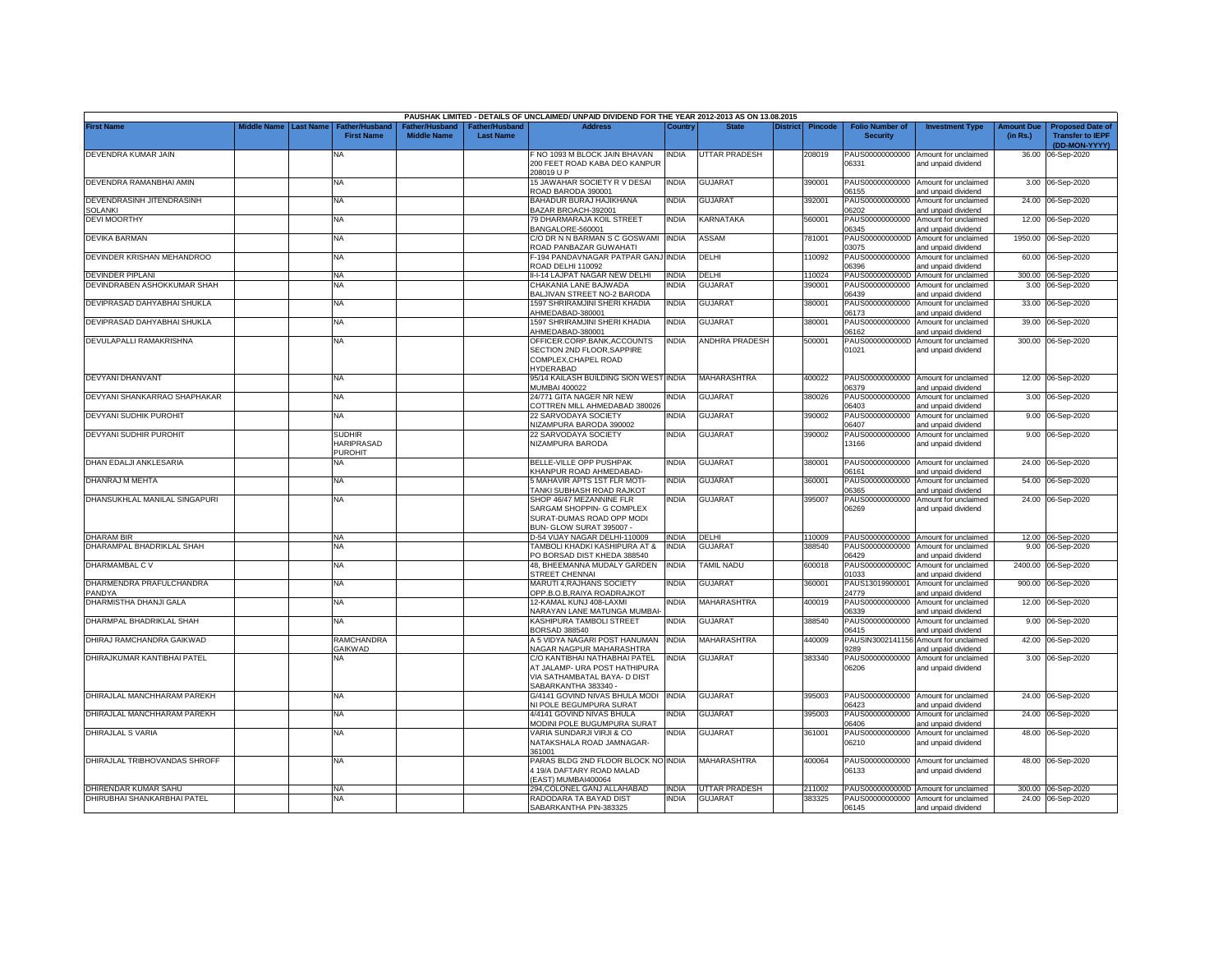|                                         |             |                  |                                            |                                      |                                   | PAUSHAK LIMITED - DETAILS OF UNCLAIMED/ UNPAID DIVIDEND FOR THE YEAR 2012-2013 AS ON 13.08.2015 |              |                      |                 |                |                                           |                                                                    |                               |                                                    |
|-----------------------------------------|-------------|------------------|--------------------------------------------|--------------------------------------|-----------------------------------|-------------------------------------------------------------------------------------------------|--------------|----------------------|-----------------|----------------|-------------------------------------------|--------------------------------------------------------------------|-------------------------------|----------------------------------------------------|
| <b>First Name</b>                       | Middle Name | <b>Last Name</b> | <b>Father/Husband</b><br><b>First Name</b> | Father/Husband<br><b>Middle Name</b> | ather/Husband<br><b>Last Name</b> | <b>Address</b>                                                                                  | Country      | <b>State</b>         | <b>District</b> | <b>Pincode</b> | <b>Folio Number of</b><br><b>Security</b> | <b>Investment Type</b>                                             | <b>Amount Due</b><br>(in Rs.) | <b>Proposed Date of</b><br><b>Transfer to IEPF</b> |
| DHRUBA JYOTI BARUAH                     |             |                  | <b>NA</b>                                  |                                      |                                   | C/O MR P C BARUAH GRIEVANCE<br>OFFICER D I OFFICE P O                                           | <b>INDIA</b> | ASSAM                |                 | 784125         | 06213                                     | PAUS00000000000 Amount for unclaimed<br>and unpaid dividend        |                               | (DD-MON-YYYY)<br>9.00 06-Sep-2020                  |
|                                         |             |                  |                                            |                                      |                                   | MANGALDOI ASSAM PIN-784125                                                                      |              |                      |                 |                |                                           |                                                                    |                               |                                                    |
| DHRUVARAJ RANGANATH KULKARNI            |             |                  | <b>NA</b>                                  |                                      |                                   | DEPARTMENT OF PHARMACOLOGY INDIA<br>KASTURBA MEDICAL COLLEGE<br>MANIPAL                         |              | KARNATAKA            |                 | 576119         | 00841                                     | PAUS0000000000D Amount for unclaimed<br>and unpaid dividend        |                               | 300.00 06-Sep-2020                                 |
| DHUDALAL PUNAMCHAND SHAH                |             |                  | <b>NA</b>                                  |                                      |                                   | AT & POST JUNA DEESA AT & POST INDIA<br>JUNA DEESA DIST BANASKANTHA                             |              | <b>GUJARAT</b>       |                 | 385535         | 06214                                     | PAUS00000000000 Amount for unclaimed<br>and unpaid dividend        |                               | 48.00 06-Sep-2020                                  |
| DHULABHAI NARSIBHAI PATEL               |             |                  | NA                                         |                                      |                                   | PIN-385535<br>AMBAMATA PASE JASHBHAI                                                            | INDIA        | <b>GUJARAT</b>       |                 | 387001         | PAUS00000000000                           | Amount for unclaimed                                               |                               | 12.00 06-Sep-2020                                  |
| DHULABHAI SOMABHAI PATEL                |             |                  | NA                                         |                                      |                                   | BHATT'S KHANCHO NADIAD-387001<br>AT & POST POR TA BARODA DIST                                   | <b>INDIA</b> | <b>GUJARAT</b>       |                 | 391240         | 06257<br>PAUS00000000000                  | ind unpaid dividend<br>Amount for unclaimed                        |                               | 9.00 06-Sep-2020                                   |
| DHURABHAI NATHUBHAI PATEL               |             |                  | NA                                         |                                      |                                   | BARODA PIN-391240<br>AT POST BERNA TAL HIMATNAGAR                                               | <b>INDIA</b> | <b>GUJARAT</b>       |                 | 383001         | 06215<br>PAUS00000000000                  | and unpaid dividend<br>Amount for unclaimed                        |                               | 3.00 06-Sep-2020                                   |
| DILEEP A HARDIKAR                       |             |                  | LATE A R                                   |                                      |                                   | DIST SABARKATHA PIN-383001<br>NO 56, 4TH CROSS 6TH MAIN                                         | <b>INDIA</b> | KARNATAKA            |                 | 570023         | 06216<br>PAUSIN3019263047                 | ind unpaid dividend<br>Amount for unclaimed                        |                               | 300.00 06-Sep-2020                                 |
|                                         |             |                  | <b>HARDIKAR</b>                            |                                      |                                   | MARUTHI TEMPLE ROAD B/H<br>KAMAKSHI HOSPITAL                                                    |              |                      |                 |                | 8782                                      | and unpaid dividend                                                |                               |                                                    |
| DILIP BABULAL PARIKH                    |             |                  | <b>NA</b>                                  |                                      |                                   | 223/2669 PRATIXA APT SOLA ROAD<br>NARANPURA AHMEDABAD 380013                                    | <b>INDIA</b> | <b>GUJARAT</b>       |                 | 380013         | 06217                                     | PAUS00000000000 Amount for unclaimed<br>and unpaid dividend        |                               | 3.00 06-Sep-2020                                   |
| DILIP DHANJIBHAI JOSHI                  |             |                  | <b>NA</b>                                  |                                      |                                   | 116 NANDNANDAN BHUVAN<br>SODAWALA LANE BORIVALI (W)<br>MUMBAI-400092                            | <b>INDIA</b> | <b>MAHARASHTRA</b>   |                 | 400092         | PAUS00000000000<br>06265                  | Amount for unclaimed<br>and unpaid dividend                        | 24.00                         | 06-Sep-2020                                        |
| <b>DILIP M SHAH</b>                     |             |                  | <b>NA</b>                                  |                                      |                                   | SIDDHIVINAYAK BUILDING GROUND INDIA<br>FLOOR NEAR DENA BANK<br>MANOHAR ROAD PALGHAR WEST        |              | <b>MAHARASHTRA</b>   |                 | 401404         | 06327                                     | PAUS00000000000 Amount for unclaimed<br>and unpaid dividend        |                               | 12.00 06-Sep-2020                                  |
| <b>DILIP R GEJJI</b>                    |             |                  | <b>NA</b>                                  |                                      |                                   | DIST THANE 401404<br>3 CHANDANBAN APARTMENTS<br>MODEL COLONY PUNE-411016                        | <b>INDIA</b> | MAHARASHTRA          |                 | 411016         | 06284                                     | PAUS00000000000 Amount for unclaimed                               |                               | 12.00 06-Sep-2020                                  |
| DILIP RAGHUNATH JOSHI                   |             |                  | <b>NA</b>                                  |                                      |                                   | 22A/15 GOVIND NAGAR SOCIETY<br>2ND FLOOR SODAWALA LANE S V P                                    | <b>INDIA</b> | MAHARASHTRA          |                 | 400092         | PAUS00000000000<br>06315                  | and unpaid dividend<br>Amount for unclaimed<br>and unpaid dividend |                               | 24.00 06-Sep-2020                                  |
| DILIP SHANKARRAO BIDKAR                 |             |                  | <b>NA</b>                                  |                                      |                                   | RD BORIVLI (WEST) MUMBAI-400092<br>BUILDING NO 4 FLAT NO 4<br>PRITAMNAGAR KOTHRUD PUNE          | <b>INDIA</b> | <b>MAHARASHTRA</b>   |                 | 411029         | 14025                                     | PAUS0000000000D Amount for unclaimed<br>and unpaid dividend        |                               | 300.00 06-Sep-2020                                 |
| DILIPBHAI RAVAJIBHAI PATEL              |             |                  | <b>NA</b>                                  |                                      |                                   | MAYA SHERI TA ANAND SARSA DIST INDIA<br><b>KAIRA PIN-388365</b>                                 |              | GUJARAT              |                 | 388365         | 06219                                     | PAUS00000000000 Amount for unclaimed<br>and unpaid dividend        |                               | 30.00 06-Sep-2020                                  |
| DILIPBHAI THAKORLAL SHAH                |             |                  | NA                                         |                                      |                                   | 39 BINAY PARK INSIDE PURVINAGAR INDIA<br>NR GHODASAR ROAD KANS                                  |              | <b>GUJARAT</b>       |                 | 380008         | 06174                                     | PAUS00000000000 Amount for unclaimed<br>and unpaid dividend        |                               | 9.00 06-Sep-2020                                   |
| DILIPKUMAR BHAGWATISHANKER              |             |                  | <b>NA</b>                                  |                                      |                                   | MANINAGAR AHMEDABAD-380008<br>6/B SHAIMEE COLONY                                                | India        | GUJARAT              |                 | 390007         | PAUS00000000000                           | Amount for unclaimed                                               |                               | 15.00 06-Sep-2020                                  |
| <b>JOSHI</b><br>DILIPKUMAR HARILAL SHAH |             |                  | NA                                         |                                      |                                   | SUBHANPURA BARODA 390007<br>SALUN BAZAR KOVADA POLE                                             | <b>INDIA</b> | <b>GUJARAT</b>       |                 | 387001         | 06159<br>PAUS00000000000                  | and unpaid dividend<br>Amount for unclaimed                        |                               | 9.00 06-Sep-2020                                   |
| DILIPKUMAR HARILAL VADHANI              |             |                  | <b>NA</b>                                  |                                      |                                   | NADIAD DIST KAIRA PIN-387001<br>ARIHANT EMPORIUM, S/2,                                          | INDIA        | <b>GUJARAT</b>       |                 | 380015         | 06220                                     | ind unpaid dividend<br>PAUS00000000000 Amount for unclaimed        |                               | 24.00 06-Sep-2020                                  |
|                                         |             |                  |                                            |                                      |                                   | SAHAJANAND TOWER-, NR.JIVRAJ<br>PARK BUS STAND, JIVRAJ PARK,-<br>AHMEDABAD-380015 -             |              |                      |                 |                | 06221                                     | and unpaid dividend                                                |                               |                                                    |
| DILIPKUMAR RAMNIKLAL GANDHI             |             |                  | <b>NA</b>                                  |                                      |                                   | THE MADRAS TRADING CO RAMNIK<br>HOUSE JUBILEE CHOWK M G ROAD<br><b>RAJKOT 360001</b>            | <b>INDIA</b> | <b>GUJARAT</b>       |                 | 360001         | 06289                                     | PAUS00000000000 Amount for unclaimed<br>and unpaid dividend        |                               | 24.00 06-Sep-2020                                  |
| DIMEJ CHANDULAL DHINGANI                |             |                  | CHANDULAL                                  |                                      |                                   | DHARMUDADA PARK, 101<br>MADHUVAN APPT, GARDEN ROAD,                                             | INDIA        | <b>GUJARAT</b>       |                 | 396050         | PAUS12023500001<br>48365                  | Amount for unclaimed<br>and unpaid dividend                        |                               | 15.00 06-Sep-2020                                  |
| DIMPLE HINESH PATEL                     |             |                  | <b>NA</b>                                  |                                      |                                   | DHARAMPURVALSAD<br>Uma Society, No.32 A Tilakwada Road                                          | <b>INDIA</b> | <b>GUJARAT</b>       |                 | 391110         |                                           | PAUS0000000000D Amount for unclaimed                               | 150.00                        | 06-Sep-2020                                        |
| DINA BEHRAMSHAH KHUMBATTA               |             |                  | <b>NA</b>                                  |                                      |                                   | Dhabhoi<br>CHANDRAKANT MANSION 4TH<br>FLOOR URANWALA STREET GRANT                               | <b>INDIA</b> | MAHARASHTRA          |                 | 400007         | 05624<br>PAUS00000000000<br>06136         | and unpaid dividend<br>Amount for unclaimed<br>and unpaid dividend |                               | 30.00 06-Sep-2020                                  |
| DINA VINODKUMAR PATEL                   |             |                  | <b>NA</b>                                  |                                      |                                   | ROAD MUMBAI 400007<br>A-9 TRIMURTI APARTMENT NEAR<br>SUN VILLA ROW HOUSES                       | <b>INDIA</b> | GUJARAT              |                 | 380052         | PAUS00000000000<br>06249                  | Amount for unclaimed<br>and unpaid dividend                        |                               | 48.00 06-Sep-2020                                  |
| DINDAYAL SHARMA                         |             |                  | <b>NA</b>                                  |                                      |                                   | MEMNAGAR AHMEDABAD 380052<br>C/o Globe Highways 104, Mansi Avenue INDIA                         |              | GUJARAT              |                 | 390002         |                                           | PAUS0000000000D Amount for unclaimed                               |                               | 300.00 06-Sep-2020                                 |
| DINENDRA NARAYAN BHOWMIK                |             |                  | NA                                         |                                      |                                   | Near Gelani Pump, Nizampura<br>4 SACHIN MITRA LANE CALCUTTA-                                    | <b>INDIA</b> | <b>WEST BENGAL</b>   |                 | 700003         | 04474<br>PAUS00000000000                  | and unpaid dividend<br>Amount for unclaimed                        | 12.00                         | 06-Sep-2020                                        |
| DINESH CHANDRA PANDEY                   |             |                  | <b>NA</b>                                  |                                      |                                   | 700003<br>C/O HARISH CHANDER MITTAL G-12 INDIA                                                  |              | DELHI                |                 | 110092         | 06347<br>PAUS00000000000                  | and unpaid dividend<br>Amount for unclaimed                        |                               | 12.00 06-Sep-2020                                  |
|                                         |             |                  |                                            |                                      |                                   | LAXMI NAGAR NR VIJAY CHOWK<br>DELHI 110092                                                      |              |                      |                 |                | 06337                                     | and unpaid dividend                                                |                               |                                                    |
| <b>DINESH DESAI</b>                     |             |                  | NA                                         |                                      |                                   | M/S DESAI PHARMA MANGALDAS<br>BLD NO 2 FIRST FLOOR ROOM NO 9<br>MUMBAI                          | india        | MAHARASHTRA          |                 | 400002         | 03783                                     | PAUS0000000000D Amount for unclaimed<br>and unpaid dividend        |                               | 450.00 06-Sep-2020                                 |
| <b>DINESH KUMAR</b>                     |             |                  | <b>NA</b>                                  |                                      |                                   | "KH-75 NEW KAVI NAGAR"<br>GHAZIABAD 201002                                                      | <b>INDIA</b> | <b>UTTAR PRADESH</b> |                 | 201002         | 06275                                     | PAUS00000000000 Amount for unclaimed<br>and unpaid dividend        |                               | 30.00 06-Sep-2020                                  |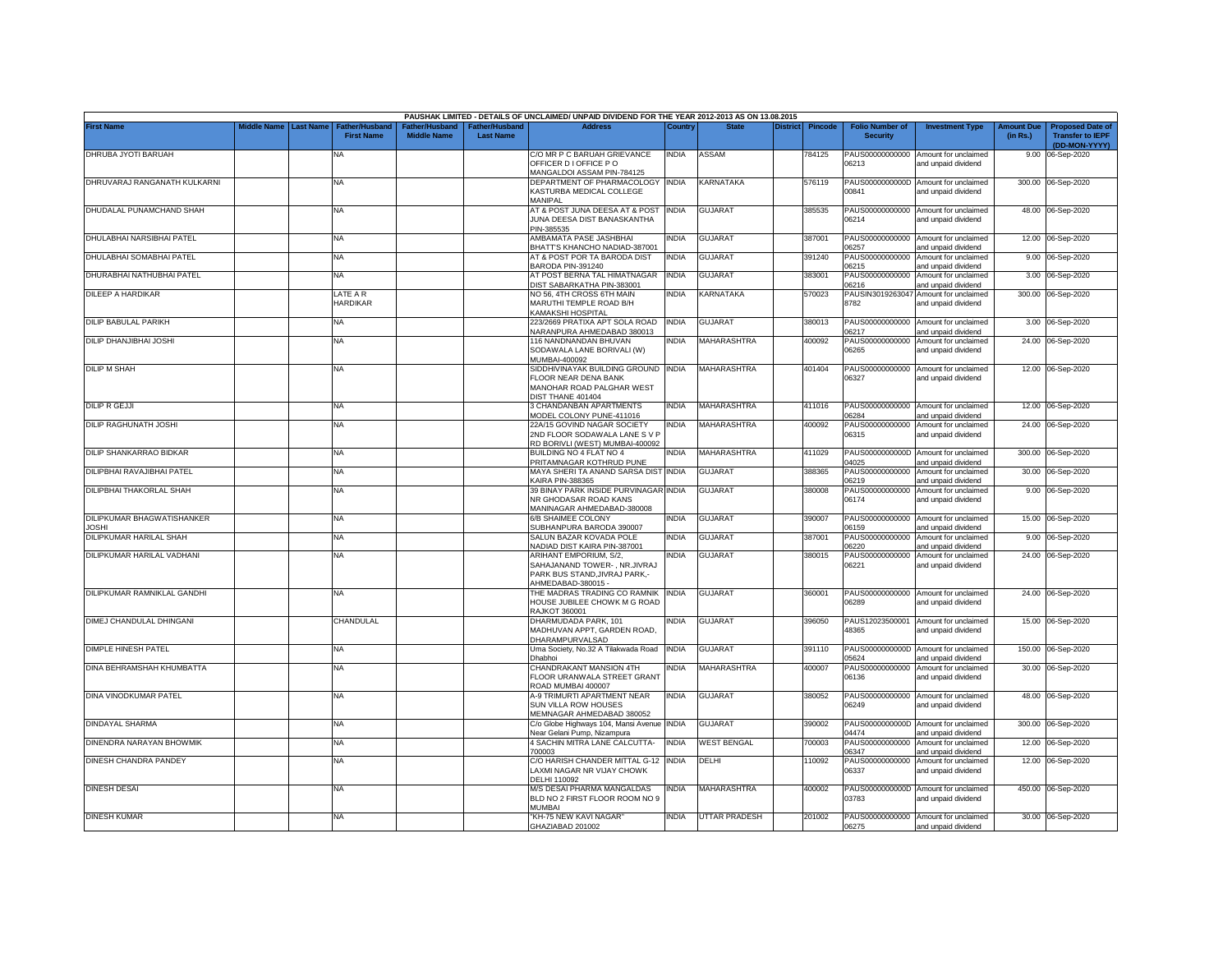|                                |                    |                  |                                            |                                      |                                    | PAUSHAK LIMITED - DETAILS OF UNCLAIMED/ UNPAID DIVIDEND FOR THE YEAR 2012-2013 AS ON 13.08.2015                             |              |                       |                 |                |                                           |                                                             |                               |                                                                     |
|--------------------------------|--------------------|------------------|--------------------------------------------|--------------------------------------|------------------------------------|-----------------------------------------------------------------------------------------------------------------------------|--------------|-----------------------|-----------------|----------------|-------------------------------------------|-------------------------------------------------------------|-------------------------------|---------------------------------------------------------------------|
| <b>First Name</b>              | <b>Middle Name</b> | <b>Last Name</b> | <b>Father/Husband</b><br><b>First Name</b> | Father/Husband<br><b>Middle Name</b> | Father/Husband<br><b>Last Name</b> | <b>Address</b>                                                                                                              | Country      | <b>State</b>          | <b>District</b> | <b>Pincode</b> | <b>Folio Number of</b><br><b>Security</b> | <b>Investment Type</b>                                      | <b>Amount Due</b><br>(in Rs.) | <b>Proposed Date of</b><br><b>Transfer to IEPF</b><br>(DD-MON-YYYY) |
| DINESH KUMAR KHANNA            |                    |                  | NA                                         |                                      |                                    | I-12 LAJPAT NAGAR III NEW DELHI-<br>110024                                                                                  | <b>INDIA</b> | DELHI                 |                 | 10024          | PAUS00000000000<br>06353                  | Amount for unclaimed<br>and unpaid dividend                 | 12.00                         | 06-Sep-2020                                                         |
| DINESH KUMAR SINGH             |                    |                  | ΝA                                         |                                      |                                    | E-2/246 SINGLE STOREY BARRA-2<br>NEAR YADAV MARKET PO<br><b>BARRAKANPUR</b>                                                 | <b>INDIA</b> | UTTAR PRADESH         |                 | 208013         | PAUS00000000000<br>06330                  | Amount for unclaimed<br>and unpaid dividend                 |                               | 12.00 06-Sep-2020                                                   |
| DINESH MOHAN SHARMA            |                    |                  | <b>NA</b>                                  |                                      |                                    | 555GA/59 CHANKYA PURI KANPUR<br>ROAD LUCKNOW 226005                                                                         | <b>INDIA</b> | UTTAR PRADESH         |                 | 226005         | PAUS00000000000<br>06223                  | Amount for unclaimed<br>and unpaid dividend                 |                               | 48.00 06-Sep-2020                                                   |
| DINESH MOITRA                  |                    |                  | NA                                         |                                      |                                    | PURBA CHAL PO DATTA PUKUR 24<br>PRGS <sub>N</sub>                                                                           | <b>INDIA</b> | WEST BENGAL           |                 | 743248         | PAUS0000000000D<br>02927                  | Amount for unclaimed<br>and unpaid dividend                 |                               | 300.00 06-Sep-2020                                                  |
| DINESH RANDAD                  |                    |                  | ΝA                                         |                                      |                                    | PRODUCTION DEPT LARSEN &<br>TOUBRO LTD P O AWARPUR<br>CHANDRAPUR DIST MS 442917                                             | <b>INDIA</b> | <b>MADHYA PRADESH</b> |                 | 442917         | PAUS00000000000<br>06400                  | Amount for unclaimed<br>and unpaid dividend                 |                               | 75.00 06-Sep-2020                                                   |
| <b>DINESH RUPAREL</b>          |                    |                  | <b>NA</b>                                  |                                      |                                    | C' BLOCK (2ND FLOOR) GILLANDER INDIA<br>HOUSE NETAJI SUBHAS ROAD<br>CALCUTTA-700001                                         |              | <b>WEST BENGAL</b>    |                 | 700001         | PAUS00000000000<br>06302                  | Amount for unclaimed<br>and unpaid dividend                 |                               | 24.00 06-Sep-2020                                                   |
| DINESH V KARELIA               |                    |                  | <b>NA</b>                                  |                                      |                                    | 5 GOPALNANDAN FLATS OPP<br>CANARA BANK MANINAGAR<br>CHARRASTA AHMEDABAD-380008                                              | <b>INDIA</b> | <b>GUJARAT</b>        |                 | 380008         | 06252                                     | PAUS00000000000 Amount for unclaimed<br>and unpaid dividend | 12.00                         | 06-Sep-2020                                                         |
| DINESH VAIDYA                  |                    |                  | <b>NA</b>                                  |                                      |                                    | NEAR AZAD MAIDAN MADAN ZAMPA INDIA<br>ROAD VADODARA                                                                         |              | <b>GUJARAT</b>        |                 | 390001         | 04316                                     | PAUS0000000000D Amount for unclaimed<br>and unpaid dividend |                               | 300.00 06-Sep-2020                                                  |
| DINESH WADHAWAN                |                    |                  | <b>NA</b>                                  |                                      |                                    | 212 LAXMI BAI NAGAR NEW DELHI-<br>110023                                                                                    | <b>INDIA</b> | DELHI                 |                 | 10023          | PAUS00000000000<br>06224                  | Amount for unclaimed<br>and unpaid dividend                 | 15.00                         | 06-Sep-2020                                                         |
| DINESHBHAI DAHYABHAI MISTRY    |                    |                  | NA                                         |                                      |                                    | SNAH SAGAR SOCIETY BEHIND<br><b>IRRIGATION COLONY LUASIKUI</b><br>NAVSARI 396445                                            | <b>INDIA</b> | <b>GUJARAT</b>        |                 | 396445         | PAUS00000000000<br>06356                  | Amount for unclaimed<br>and unpaid dividend                 | 12.00                         | 06-Sep-2020                                                         |
| DINESHBHAI GORDHANBHAI PATEL   |                    |                  | <b>NA</b>                                  |                                      |                                    | C/O STATE BANK OF INDIA VITHAL<br>UDYOGNAGAR BRANCH TAL ANAND<br>388121                                                     | <b>INDIA</b> | <b>GUJARAT</b>        |                 | 388121         | PAUS00000000000<br>06226                  | Amount for unclaimed<br>and unpaid dividend                 |                               | 18.00 06-Sep-2020                                                   |
| DINESHBHAI KARSANDAS PATEL     |                    |                  | ΝA                                         |                                      |                                    | B-165 SHANTI NIKETAN SOC OUT<br>SIDE PANIGATE B/H RANCHHODJI<br>TEMPLE BARODA                                               | <b>INDIA</b> | <b>GUJARAT</b>        |                 | 390001         | PAUS00000000000<br>06153                  | Amount for unclaimed<br>and unpaid dividend                 |                               | 3.00 06-Sep-2020                                                    |
| DINESHBHAI MANIBHAI PATEL      |                    |                  | <b>NA</b>                                  |                                      |                                    | NAVIKHADKI PO KAVITHA TA<br>BORSAD DIST KAIRA PIN-388540                                                                    | <b>INDIA</b> | <b>GUJARAT</b>        |                 | 388540         | PAUS00000000000<br>06227                  | Amount for unclaimed<br>and unpaid dividend                 |                               | 3.00 06-Sep-2020                                                    |
| DINESHBHAI SHANTILAL BHATT     |                    |                  | <b>NA</b>                                  |                                      |                                    | BHADRAKALI MATA'S POLE<br>HARPADE'S VADO RANADE<br>BUILDING BARODA-390001                                                   | <b>INDIA</b> | <b>GUJARAT</b>        |                 | 390001         | PAUS00000000000<br>06228                  | Amount for unclaimed<br>and unpaid dividend                 |                               | 24.00 06-Sep-2020                                                   |
| DINESHBHAI VELJIBHAI CHAUDHARI |                    |                  | <b>NA</b>                                  |                                      |                                    | AT & POST BAMOSANA TA & DIST<br>MEHSANA PIN-384120                                                                          | <b>INDIA</b> | <b>GUJARAT</b>        |                 | 384120         | 06229                                     | PAUS00000000000 Amount for unclaimed<br>and unpaid dividend |                               | 3.00 06-Sep-2020                                                    |
| DINESHCHANDRA BHABHUTLAL SHAH  |                    |                  | NA                                         |                                      |                                    | 6 PREMBAI BHUVAN 2ND FLOOR 79<br>NANUBHAI DESAI ROAD MUMBAI-<br>400004                                                      | <b>INDIA</b> | MAHARASHTRA           |                 | 400004         | PAUS00000000000<br>06260                  | Amount for unclaimed<br>and unpaid dividend                 |                               | 12.00 06-Sep-2020                                                   |
| DINESHCHANDRA HIRALAL SHAH     |                    |                  | <b>NA</b>                                  |                                      |                                    | GHADIALI POLE KOLAKHADI NEAR<br>SANJIV ELECTRICALS BARODA                                                                   | <b>INDIA</b> | GUJARAT               |                 | 390001         | PAUS00000000000<br>06148                  | Amount for unclaimed<br>and unpaid dividend                 |                               | 9.00 06-Sep-2020                                                    |
| <b>DINKAR K SAVEKAR</b>        |                    |                  | <b>NA</b>                                  |                                      |                                    | ANANDASHRAM PLOT NO 107 R NO<br>30 1ST FLR OPP PODDAR HOSPITAL<br>WORLI SEA FACE MUMBAI 400018                              | <b>INDIA</b> | MAHARASHTRA           |                 | 400018         | PAUS00000000000<br>06436                  | Amount for unclaimed<br>and unpaid dividend                 |                               | 99.00 06-Sep-2020                                                   |
| DINKARRAI JAGJIVANDAS SONI     |                    |                  | <b>NA</b>                                  |                                      |                                    | <b>GHANCHIWAD DESAI'S DELA</b><br>DHRANGADHRA (GUJARAT) 363310                                                              | <b>INDIA</b> | <b>GUJARAT</b>        |                 | 363310         | PAUS00000000000<br>06286                  | Amount for unclaimed<br>and unpaid dividend                 |                               | 12.00 06-Sep-2020                                                   |
| DINKERRAY RATILAL PATHAK       |                    |                  | NA                                         |                                      |                                    | NR LILI HAVELI NAGARWADA<br>BARODA-390001                                                                                   | <b>NDIA</b>  | <b>GUJARAT</b>        |                 | 390001         | PAUS00000000000<br>06180                  | Amount for unclaimed<br>and unpaid dividend                 |                               | 9.00 06-Sep-2020                                                    |
| DIP CHAND GUPTA                |                    |                  | NA                                         |                                      |                                    | HOUSE NO 15 BLOCK NO 39<br>SHAKTINAGAR DELHI 110007                                                                         | <b>INDIA</b> | DELHI                 |                 | 10007          | PAUS00000000000<br>06360                  | Amount for unclaimed<br>and unpaid dividend                 | 12.00                         | 06-Sep-2020                                                         |
| DIPAK BHASKAR PANDIT           |                    |                  | <b>NA</b>                                  |                                      |                                    | B-101 ANDHERI VERSOVA MIG CO-<br>OP HSG SOC- IETY PLOT NO 14-15<br>DABUR VERSOVA LINK R-D 4<br><b>BUNGLOWS ANDHERI WEST</b> | <b>INDIA</b> | MAHARASHTRA           |                 | 400058         | PAUS00000000000<br>06262                  | Amount for unclaimed<br>and unpaid dividend                 |                               | 48.00 06-Sep-2020                                                   |
| <b>DIPAK R MEHTA</b>           |                    |                  | NA                                         |                                      |                                    | 38 JULLY PARK B/H SONAL PARK V I<br>P ROAD BARODA 390022                                                                    | <b>INDIA</b> | <b>GUJARAT</b>        |                 | 390022         | PAUS00000000000<br>06392                  | Amount for unclaimed<br>and unpaid dividend                 |                               | 99.00 06-Sep-2020                                                   |
| <b>DIPAK S VORA</b>            |                    |                  | <b>NA</b>                                  |                                      |                                    | DARBARGADH CHOCK NEAR MOTI<br>HAWELI RAJKOT 360001                                                                          | <b>INDIA</b> | <b>GUJARAT</b>        |                 | 360001         | PAUS00000000000<br>06399                  | Amount for unclaimed<br>and unpaid dividend                 | 12.00                         | 06-Sep-2020                                                         |
| DIPAKKUMAR RANGILDAS SHAH      |                    |                  | NA                                         |                                      |                                    | 21/A GOKUL SOCIETY SINDHVAI<br>MATA ROAD VADODARA                                                                           | <b>INDIA</b> | <b>GUJARAT</b>        |                 | 390004         | PAUS00000000000<br>06467                  | Amount for unclaimed<br>and unpaid dividend                 | 3.00                          | 06-Sep-2020                                                         |
| DIPAL KRISHNAKANT MEHTA        |                    |                  | NA                                         |                                      |                                    | C/104 KASTURI COMPLEX JUDGES<br>BNGLOW ROAD SHARDDHA<br>PETROL PUMP, BODAKDEV                                               | <b>INDIA</b> | <b>GUJARAT</b>        |                 | 380054         | PAUS00000000000<br>06470                  | Amount for unclaimed<br>and unpaid dividend                 | 3.00                          | 06-Sep-2020                                                         |
| DIPAL PIYUSH PATEL             |                    |                  | <b>NA</b>                                  |                                      |                                    | K-9 ALEMBIC COLONY ALEMBIC<br>ROAD VADODARA                                                                                 | <b>INDIA</b> | <b>GUJARAT</b>        |                 | 390003         | 1960                                      | PAUS0000000000D Amount for unclaimed<br>and unpaid dividend |                               | 600.00 06-Sep-2020                                                  |
| DIPAL PIYUSH PATEL             |                    |                  | NA                                         |                                      |                                    | C/O PIYUSH MULJIBHAI PATEL K/9<br>ALEMBIC COLONY P O CHEMICAL<br>INDUSTRY BARODA 390003                                     | <b>INDIA</b> | <b>GUJARAT</b>        |                 | 390003         | PAUS00000000000<br>06381                  | Amount for unclaimed<br>and unpaid dividend                 |                               | 24.00 06-Sep-2020                                                   |
| DIPCHAND C DUDIA               |                    |                  | <b>NA</b>                                  |                                      |                                    | JAM RAVAL DIST JAMNAGAR 361001 INDIA                                                                                        |              | <b>GUJARAT</b>        |                 | 361001         | PAUS00000000000                           | Amount for unclaimed                                        |                               | 9.00 06-Sep-2020                                                    |
| DIPCHAND PANACHAND SHAH        |                    |                  | NA                                         |                                      |                                    | 'VIJAYDIP" PUJARA PLOT RAJKOT-<br>360002                                                                                    | <b>INDIA</b> | <b>GUJARAT</b>        |                 | 360002         | PAUS00000000000<br>06288                  | Amount for unclaimed<br>and unpaid dividend                 |                               | 12.00 06-Sep-2020                                                   |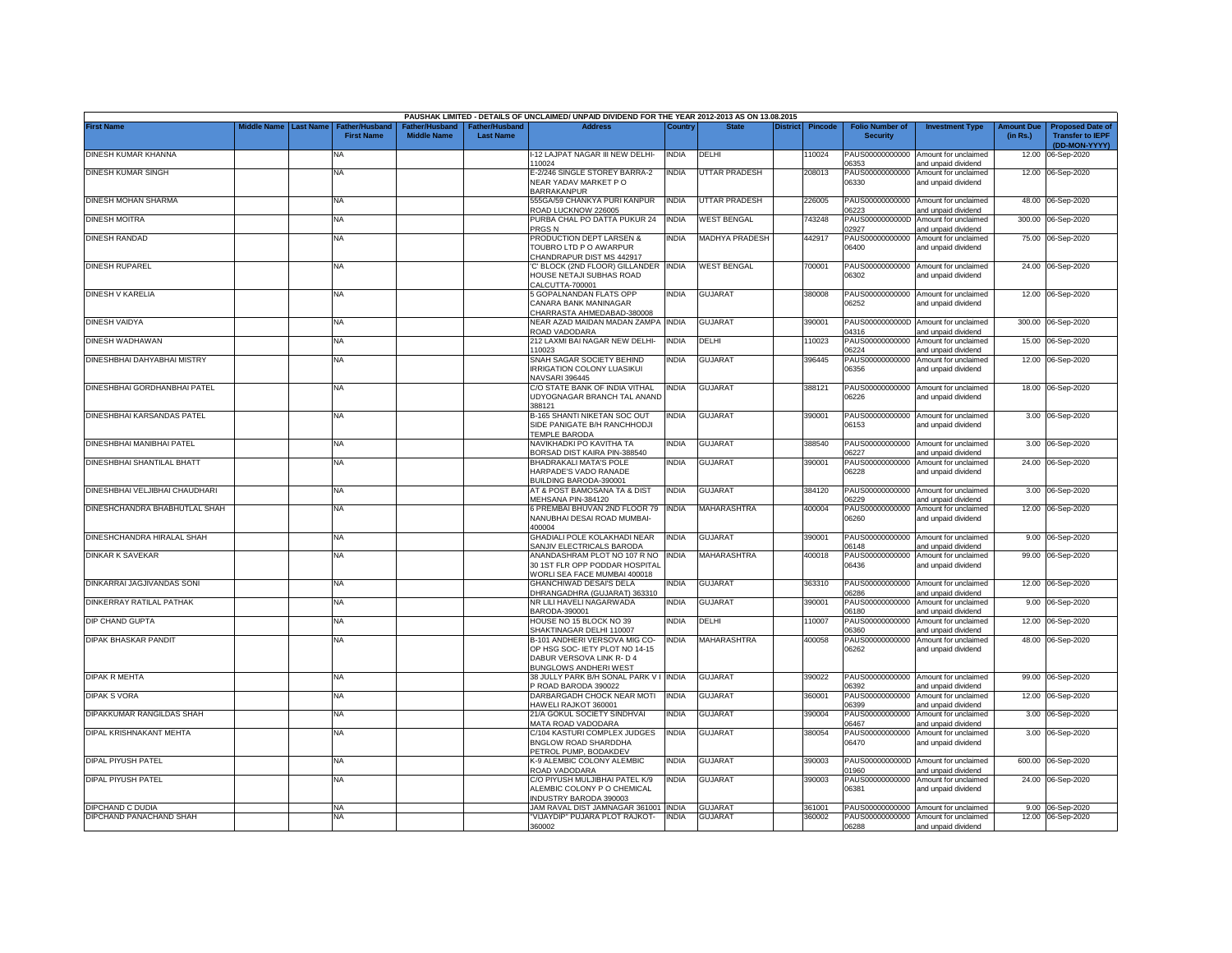|                                          |                       |                                            |                                      |                                    | PAUSHAK LIMITED - DETAILS OF UNCLAIMED/ UNPAID DIVIDEND FOR THE YEAR 2012-2013 AS ON 13.08.2015 |                       |                      |          |                  |                                           |                                                             |                               |                                                                     |
|------------------------------------------|-----------------------|--------------------------------------------|--------------------------------------|------------------------------------|-------------------------------------------------------------------------------------------------|-----------------------|----------------------|----------|------------------|-------------------------------------------|-------------------------------------------------------------|-------------------------------|---------------------------------------------------------------------|
| <b>First Name</b>                        | Middle Name Last Name | <b>Father/Husband</b><br><b>First Name</b> | Father/Husband<br><b>Middle Name</b> | Father/Husband<br><b>Last Name</b> | <b>Address</b>                                                                                  | Country               | <b>State</b>         | District | <b>Pincode</b>   | <b>Folio Number of</b><br><b>Security</b> | <b>Investment Type</b>                                      | <b>Amount Due</b><br>(in Rs.) | <b>Proposed Date of</b><br><b>Transfer to IEPF</b><br>(DD-MON-YYYY) |
| DIPEN A PATEL                            |                       | NA                                         |                                      |                                    | C/O SAMIR CORPN 587-CHIRA                                                                       | <b>INDIA</b>          | <b>MAHARASHTRA</b>   |          | 400002           |                                           | PAUS00000000000 Amount for unclaimed                        |                               | 24.00 06-Sep-2020                                                   |
|                                          |                       |                                            |                                      |                                    | BAZAR J S S ROAD DHARAMSHI                                                                      |                       |                      |          |                  | 06449                                     | and unpaid dividend                                         |                               |                                                                     |
|                                          |                       |                                            |                                      |                                    | BUILDING ROOM NO 5 OPP                                                                          |                       |                      |          |                  |                                           |                                                             |                               |                                                                     |
|                                          |                       |                                            |                                      |                                    | CHANDAN WADI MUMBAI 400002                                                                      |                       |                      |          |                  |                                           |                                                             |                               |                                                                     |
| DIPENDRA DINKARRAY PANDYA                |                       | <b>NA</b>                                  |                                      |                                    | <b>FLAT K-8 GROUND FLOOR</b>                                                                    | INDIA                 | <b>GUJARAT</b>       |          | 380015           |                                           | PAUS00000000000 Amount for unclaimed                        |                               | 3.00 06-Sep-2020                                                    |
|                                          |                       |                                            |                                      |                                    | CHANDRA KRUPA APPT BEHIND                                                                       |                       |                      |          |                  | 06183                                     | and unpaid dividend                                         |                               |                                                                     |
|                                          |                       |                                            |                                      |                                    | SAHAJANAND COLLEGE AMBAVADI<br>AHMEDABAD 380015                                                 |                       |                      |          |                  |                                           |                                                             |                               |                                                                     |
| DIPIKA JAYANTILAL SHAH                   |                       | <b>NA</b>                                  |                                      |                                    | FLAT 52 5TH FLOOR WARDEN                                                                        | NDIA                  | MAHARASHTRA          |          | 400007           | PAUS00000000000                           | Amount for unclaimed                                        |                               | 12.00 06-Sep-2020                                                   |
|                                          |                       |                                            |                                      |                                    | COURT AUGUST KRANTI MARG                                                                        |                       |                      |          |                  | 06314                                     | and unpaid dividend                                         |                               |                                                                     |
| <b>DIPTI D SHAH</b>                      |                       | <b>DEEPAK SHAH</b>                         |                                      |                                    | RAVIKIRAN 3RD FLOOR 27 FRENCH                                                                   | <b>INDIA</b>          | <b>MAHARASHTRA</b>   |          | 400007           | PAUS00000000000                           | Amount for unclaimed                                        |                               | 12.00 06-Sep-2020                                                   |
|                                          |                       |                                            |                                      |                                    | ROAD CHOWPATTYMUMBAI                                                                            |                       |                      |          |                  | 13119                                     | and unpaid dividend                                         |                               |                                                                     |
| DIVYABEN KAUSHIKKUMAR GOSALIA            |                       | NA                                         |                                      |                                    | C/O KAUSHIKKUMAR LAXMIKANT                                                                      | <b>INDIA</b>          | DELHI                |          | 110002           | PAUS00000000000                           | Amount for unclaimed                                        |                               | 3.00 06-Sep-2020                                                    |
|                                          |                       |                                            |                                      |                                    | GOSALIA MAFA-TLAL IND LTD 2/8                                                                   |                       |                      |          |                  | 06150                                     | and unpaid dividend                                         |                               |                                                                     |
|                                          |                       |                                            |                                      |                                    | ANSARI ROAD DARIAGANJ - NEW<br>DELHI-110002 -                                                   |                       |                      |          |                  |                                           |                                                             |                               |                                                                     |
| DIVYAKUMAR UMIYASHANKER TRIVEDI          |                       | <b>NA</b>                                  |                                      |                                    | SAVANT BLDG OPP POLICE                                                                          | NDIA                  | <b>GUJARAT</b>       |          | 390001           |                                           | PAUS00000000000 Amount for unclaimed                        |                               | 15.00 06-Sep-2020                                                   |
|                                          |                       |                                            |                                      |                                    | STATION DANDIA BAZAR BARODA-                                                                    |                       |                      |          |                  | 06139                                     | and unpaid dividend                                         |                               |                                                                     |
| DOLATSINH MANSINH THAKORE                |                       | NA                                         |                                      |                                    | 43 SHRI JAI AMBE SOCIETY                                                                        | NDIA                  | <b>GUJARAT</b>       |          | 390016           | PAUS00000000000                           | Amount for unclaimed                                        |                               | 3.00 06-Sep-2020                                                    |
|                                          |                       |                                            |                                      |                                    | REFINERY ROAD GORWA BARODA                                                                      |                       |                      |          |                  | 06151                                     | and unpaid dividend                                         |                               |                                                                     |
| DORADLA SESHAVATHARAM                    |                       | NA                                         |                                      |                                    | 1/1 BRODIPET GUNTUR-522002                                                                      | <b>INDIA</b>          | ANDHRA PRADESH       |          | 522002           | PAUS00000000000                           | Amount for unclaimed                                        |                               | 48.00 06-Sep-2020                                                   |
| DORAISWAMY SRINIVASAN                    |                       | NA                                         |                                      |                                    | 18/86 VANAMALI GARODIA NAGAR                                                                    | INDIA                 | <b>MAHARASHTRA</b>   |          | 400077           | PAUS00000000000                           | Amount for unclaimed                                        |                               | 12.00 06-Sep-2020                                                   |
| DOROTHY JACK RODRIGUES                   |                       |                                            |                                      |                                    | HATKOPAR (EAST) MUMBAI-400077                                                                   | NDIA                  | MAHARASHTRA          |          |                  | 06270                                     | and unpaid dividend                                         |                               |                                                                     |
|                                          |                       | NA                                         |                                      |                                    | C/O THE SWASTIK JANATA<br>SAHAKARI BANK LTD 502                                                 |                       |                      |          | 400002           | PAUS00000000000<br>06317                  | Amount for unclaimed<br>and unpaid dividend                 |                               | 12.00 06-Sep-2020                                                   |
|                                          |                       |                                            |                                      |                                    | ALBADEVI ROAD MUMBAI-400002                                                                     |                       |                      |          |                  |                                           |                                                             |                               |                                                                     |
| DR OM SHANKER MODI                       |                       | <b>LATE SRI</b>                            |                                      |                                    | 90/A MAHARANI GANJ MAHARANI                                                                     | India                 | <b>UTTAR PRADESH</b> |          | 271001           |                                           | PAUSIN3005131098 Amount for unclaimed                       |                               | 2400.00 06-Sep-2020                                                 |
|                                          |                       | LAXMAN NARAIN                              |                                      |                                    | GANJ P S KDTVALI NAGAR GONDA                                                                    |                       |                      |          |                  | 8972                                      | and unpaid dividend                                         |                               |                                                                     |
|                                          |                       | <b>MODI</b>                                |                                      |                                    | <b>JTTAR PRADESH INDIA</b>                                                                      |                       |                      |          |                  |                                           |                                                             |                               |                                                                     |
| DR RAMABAI BHAT                          |                       | ΝA                                         |                                      |                                    | MEDICAL PRACTITIONER NEW                                                                        | <b>INDIA</b>          | KERALA               |          | 682002           |                                           | PAUS0000000000R Amount for unclaimed                        |                               | 300.00 06-Sep-2020                                                  |
|                                          |                       |                                            |                                      |                                    | ROAD COCHIN                                                                                     |                       |                      |          |                  | 01903                                     | and unpaid dividend                                         |                               |                                                                     |
| DUBAGUNTA SUBRAMANIA VASU                |                       | NA                                         |                                      |                                    | 53 SEETHAMMA ROAD CHENNAI<br>600018                                                             | <b>INDIA</b>          | <b>TAMIL NADU</b>    |          | 600018           | PAUS00000000000<br>06303                  | Amount for unclaimed                                        |                               | 12.00 06-Sep-2020                                                   |
| DULAL CH SAHA                            |                       | NA                                         |                                      |                                    | HILLSIDEAVE KAHILIPARA COLONY                                                                   | <b>INDIA</b>          | ASSAM                |          | 781018           | PAUS0000000000D                           | and unpaid dividend<br>Amount for unclaimed                 | 300.00                        | 06-Sep-2020                                                         |
|                                          |                       |                                            |                                      |                                    | S VINOVANAGAR GAUHATI                                                                           |                       |                      |          |                  | 03078                                     | and unpaid dividend                                         |                               |                                                                     |
| <b>DULAL MITRA</b>                       |                       | NA                                         |                                      |                                    | 6 R N TAGORE ROAD SANTOSHPUR INDIA                                                              |                       | <b>WEST BENGAL</b>   |          | 700075           | PAUS0000000000D                           | Amount for unclaimed                                        | 300.00                        | 06-Sep-2020                                                         |
|                                          |                       |                                            |                                      |                                    | CALCUTTA                                                                                        |                       |                      |          |                  | 02750                                     | and unpaid dividend                                         |                               |                                                                     |
| DUNDAGA MAHLINGAPPA SIDAPPA              |                       | NA                                         |                                      |                                    | C/O.BHARAT MEDICAL & GENERAL                                                                    | <b>INDIA</b>          | KARNATAKA            |          | 591313           | PAUS0000000000D                           | Amount for unclaimed                                        |                               | 3600.00 06-Sep-2020                                                 |
|                                          |                       |                                            |                                      |                                    | STORES GANDHI CHOWK SUBHASH<br>ROAD                                                             |                       |                      |          |                  | 00842                                     | and unpaid dividend                                         |                               |                                                                     |
| <b>DURGA KEDIA</b>                       |                       | NA                                         |                                      |                                    | A-124 SECTOR 19 NOIDA DISTT                                                                     | INDIA                 | <b>UTTAR PRADESH</b> |          | 201301           | PAUS00000000000                           | Amount for unclaimed                                        |                               | 12.00 06-Sep-2020                                                   |
|                                          |                       |                                            |                                      |                                    | GHAZIABAD 201301                                                                                |                       |                      |          |                  | 06361                                     | and unpaid dividend                                         |                               |                                                                     |
| <b>DURGAPRASAD BAIN</b>                  |                       | <b>NA</b>                                  |                                      |                                    | CHIKANPARA P O THAKURNAGAR                                                                      | <b>INDIA</b>          | <b>WEST BENGAL</b>   |          | 743287           | PAUS0000000000D                           | Amount for unclaimed                                        |                               | 450.00 06-Sep-2020                                                  |
|                                          |                       |                                            |                                      |                                    | DIST 24 PARGANAS (NORTH) WEST                                                                   |                       |                      |          |                  | 02726                                     | and unpaid dividend                                         |                               |                                                                     |
|                                          |                       |                                            |                                      |                                    | BENGAL                                                                                          |                       |                      |          |                  |                                           |                                                             |                               |                                                                     |
| DURGASHANKAR DADHICH                     |                       | NA                                         |                                      |                                    | C/O ALEMBIC GLASS INDUSTRIES                                                                    | <b>INDIA</b>          | <b>GUJARAT</b>       |          | 390003           | PAUS00000000000                           | Amount for unclaimed                                        |                               | 48.00 06-Sep-2020                                                   |
|                                          |                       |                                            |                                      |                                    | TD BARODA-390003                                                                                |                       |                      |          |                  | 06160                                     | and unpaid dividend                                         |                               |                                                                     |
| DUSHYANT ASHARAM BHATT                   |                       | NA                                         |                                      |                                    | "NANDANVAN" PREMANAND KAVI-NI-<br>POLE WADI BARODA 390001                                       | <b>INDIA</b>          | <b>GUJARAT</b>       |          | 390001           | PAUS00000000000<br>06156                  | Amount for unclaimed<br>and unpaid dividend                 | 3.00                          | 06-Sep-2020                                                         |
| DUSHYANT BALMUKUND PARIKH                |                       | <b>NA</b>                                  |                                      |                                    | KAROLIA POLE M G ROAD BARODA-                                                                   | <b>INDIA</b>          | <b>GUJARAT</b>       |          | 390001           | PAUS00000000000                           | Amount for unclaimed                                        | 9.00                          | 06-Sep-2020                                                         |
|                                          |                       |                                            |                                      |                                    | 390001                                                                                          |                       |                      |          |                  | 06235                                     | and unpaid dividend                                         |                               |                                                                     |
| DUSHYANT VALLABHDAS VAKIL                |                       | <b>NA</b>                                  |                                      |                                    | 5 GOPAL NANDAN FLATS OPP                                                                        | <b>INDIA</b>          | <b>GUJARAT</b>       |          | 380008           | PAUS00000000000                           | Amount for unclaimed                                        |                               | 12.00 06-Sep-2020                                                   |
|                                          |                       |                                            |                                      |                                    | CANARABANK MANINAGAR                                                                            |                       |                      |          |                  | 06253                                     | and unpaid dividend                                         |                               |                                                                     |
|                                          |                       |                                            |                                      |                                    | HARRASTA AHMEDABAD-380008                                                                       |                       |                      |          |                  |                                           |                                                             |                               |                                                                     |
| <b>DUTTA DEBA PRASAD</b>                 |                       | NA                                         |                                      |                                    | C/O RADIO VOICE STATION ROAD                                                                    | INDIA                 | ASSAM                |          | 783380           |                                           | PAUS0000000000D Amount for unclaimed                        |                               | 300.00 06-Sep-2020                                                  |
|                                          |                       |                                            |                                      |                                    | PO & DIST BONGAIGAON ASSAM                                                                      |                       | MAHARASHTRA          |          |                  | 03104                                     | and unpaid dividend                                         |                               |                                                                     |
| DWIJEN HARIBHAI DESAI<br>E JALEEL AHAMED |                       | NA<br><b>NA</b>                            |                                      |                                    | 70 SHIVAJIPARK MUMBAI 400028<br>SREE BALU PHARMACY 1244 R G                                     | <b>INDIA</b><br>INDIA | <b>TAMIL NADU</b>    |          | 400028<br>641001 | PAUS00000000000<br>PAUS0000000000E        | Amount for unclaimed<br>Amount for unclaimed                | 300.00                        | 3.00 06-Sep-2020<br>06-Sep-2020                                     |
|                                          |                       |                                            |                                      |                                    | <b>STREET COIMBATORE</b>                                                                        |                       |                      |          |                  | 03063                                     | and unpaid dividend                                         |                               |                                                                     |
| E V HARIHARA KRISHNAN                    |                       | NA                                         |                                      |                                    | 11 A SUBBURAYAN ST AVVAI                                                                        | <b>INDIA</b>          | <b>TAMIL NADU</b>    |          | 600094           | PAUS0000000000E                           | Amount for unclaimed                                        | 300.00                        | 06-Sep-2020                                                         |
|                                          |                       |                                            |                                      |                                    | <b>JAGAR CHOOLAIMEDU CHENNAI</b>                                                                |                       |                      |          |                  | 03521                                     | and unpaid dividend                                         |                               |                                                                     |
| <b>EBENZER CHANDRA R</b>                 |                       | <b>NA</b>                                  |                                      |                                    | C/O.KRUBA MEDICALS MAIN ROAD,                                                                   | <b>INDIA</b>          | <b>TAMIL NADU</b>    |          | 626701           | PAUS0000000000R                           | Amount for unclaimed                                        |                               | 300.00 06-Sep-2020                                                  |
|                                          |                       |                                            |                                      |                                    | KALLIKUDI, MADURAI DIST, TAMIL                                                                  |                       |                      |          |                  | 00625                                     | and unpaid dividend                                         |                               |                                                                     |
|                                          |                       |                                            |                                      |                                    | NADU                                                                                            |                       |                      |          |                  |                                           |                                                             |                               |                                                                     |
| EKNATH MARTAND KHISTI                    |                       | NA                                         |                                      |                                    | SURVEY NO 25/6-1 VITTHAL WADI<br>INGANE KHURD PUNE 411051                                       | <b>INDIA</b>          | MAHARASHTRA          |          | 411051           | 06477                                     | PAUS00000000000 Amount for unclaimed<br>and unpaid dividend |                               | 3.00 06-Sep-2020                                                    |
| <b>ESMERALDA ERIC BOSE</b>               |                       | NA                                         |                                      |                                    | 18 MATRUCHHAYA SOC NIZAMPURA INDIA                                                              |                       | <b>GUJARAT</b>       |          | 390002           | PAUS00000000000                           | Amount for unclaimed                                        |                               | 48.00 06-Sep-2020                                                   |
|                                          |                       |                                            |                                      |                                    | ROAD BARODA 390002                                                                              |                       |                      |          |                  | 06484                                     | and unpaid dividend                                         |                               |                                                                     |
| <b>FAIRDEAL SECURITIES</b>               |                       | <b>NA</b>                                  |                                      |                                    | FAIRDEAL SECURITIES 52C RITCHIE INDIA                                                           |                       | <b>WEST BENGAL</b>   |          | 700019           | PAUS00000000000                           | Amount for unclaimed                                        |                               | 12.00 06-Sep-2020                                                   |
|                                          |                       |                                            |                                      |                                    | ROAD CALCUTTA 700019                                                                            |                       |                      |          |                  | 06501                                     | and unpaid dividend                                         |                               |                                                                     |
| <b>FAIRDEAL SECURITIES</b>               |                       | NA                                         |                                      |                                    | PARK CENTRE GR FLOOR 24 PARK INDIA                                                              |                       | <b>WEST BENGAL</b>   |          | 700016           |                                           | PAUS00000000000 Amount for unclaimed                        |                               | 24.00 06-Sep-2020                                                   |
|                                          |                       |                                            |                                      |                                    | STREET CALCUTTA 700016                                                                          |                       |                      |          |                  | 06499                                     | and unpaid dividend                                         |                               |                                                                     |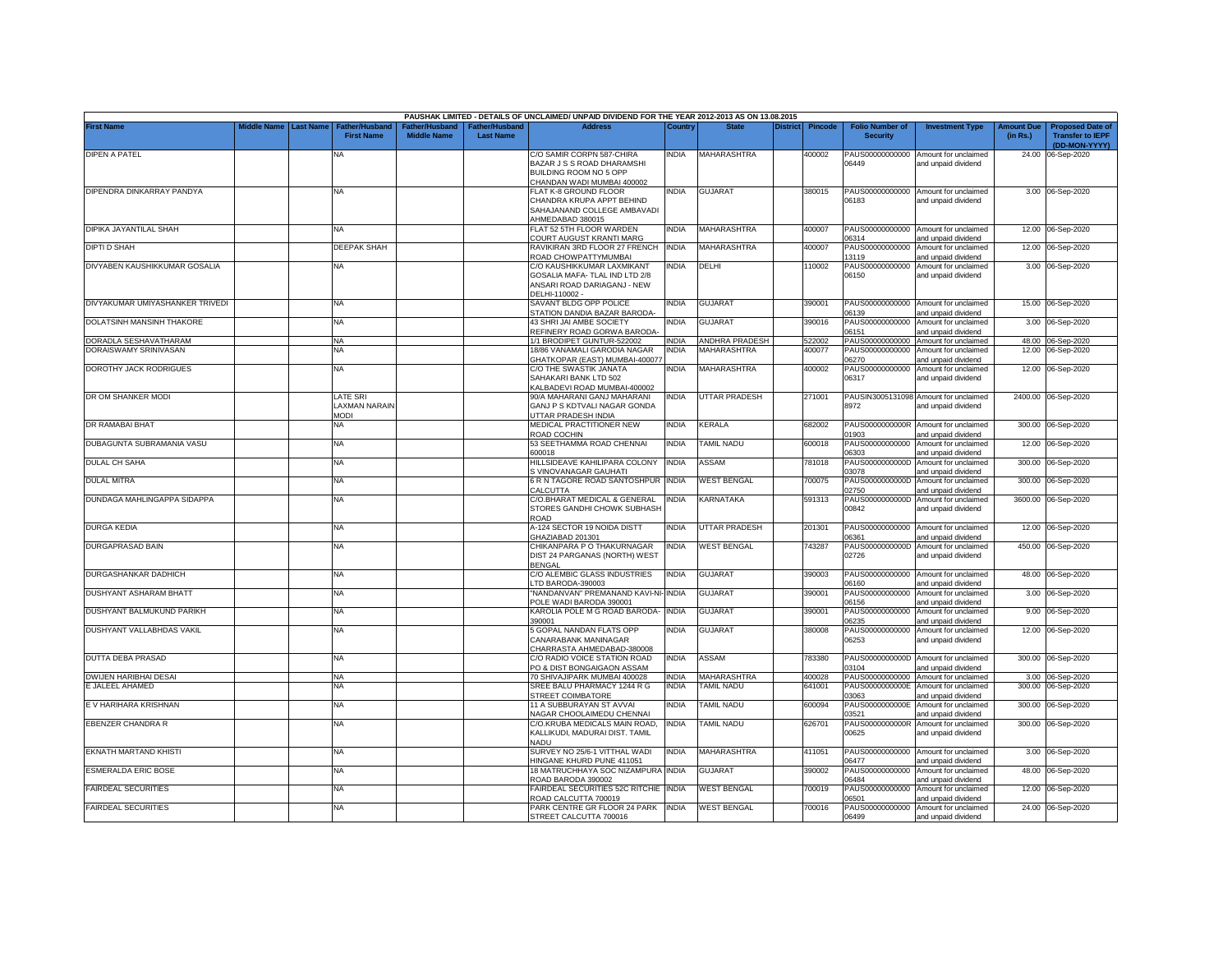|                                   |                       |                                    |                    |                                   | PAUSHAK LIMITED - DETAILS OF UNCLAIMED/ UNPAID DIVIDEND FOR THE YEAR 2012-2013 AS ON 13.08.2015            |              |                       |                 |                |                                           |                                                                    |                               |                                                                     |
|-----------------------------------|-----------------------|------------------------------------|--------------------|-----------------------------------|------------------------------------------------------------------------------------------------------------|--------------|-----------------------|-----------------|----------------|-------------------------------------------|--------------------------------------------------------------------|-------------------------------|---------------------------------------------------------------------|
| <b>First Name</b>                 | Middle Name Last Name | Father/Husban<br><b>First Name</b> | <b>Middle Name</b> | ather/Husband<br><b>Last Name</b> | <b>Address</b>                                                                                             | Country      | <b>State</b>          | <b>District</b> | <b>Pincode</b> | <b>Folio Number of</b><br><b>Security</b> | <b>Investment Type</b>                                             | <b>Amount Due</b><br>(in Rs.) | <b>Proposed Date of</b><br><b>Transfer to IEPF</b><br>(DD-MON-YYYY) |
| FAIRDEAL SECURITIES               |                       | <b>NA</b>                          |                    |                                   | FAIRDEAL SECURITIES 52C<br>RITCHITE ROAD CALCUTTA 700019                                                   | NDIA         | <b>WEST BENGAL</b>    |                 | 700019         | PAUS00000000000<br>06500                  | Amount for unclaimed<br>and unpaid dividend                        | 12.00                         | 06-Sep-2020                                                         |
| FAKIRBHAI BHIKHABHAI PATEL        |                       | <b>NA</b>                          |                    |                                   | C/O FAKIRBHAI PATEL & CO<br><b>DHOLKA DIST AHMEDABAD PIN-</b>                                              | INDIA        | <b>GUJARAT</b>        |                 | 387810         | PAUS00000000000<br>06490                  | Amount for unclaimed<br>and unpaid dividend                        |                               | 48.00 06-Sep-2020                                                   |
| FAKIRMAHAMMAD JIVABHAI MANSURI    |                       | NA                                 |                    |                                   | KAPAD BAZAR AT & PO DHINOJ (N<br>3) 384225                                                                 | <b>INDIA</b> | <b>GUJARAT</b>        |                 | 384225         | PAUS00000000000<br>06504                  | Amount for unclaimed<br>and unpaid dividend                        |                               | 12.00 06-Sep-2020                                                   |
| <b>FAKRUDDIN</b>                  |                       | NA                                 |                    |                                   | 79/102 IDA SCHEME MANIK BAGH<br>MAIN ROAD INDORE                                                           | <b>INDIA</b> | MADHYA PRADESH        |                 | 452004         | PAUS0000000000F<br>03251                  | Amount for unclaimed<br>and unpaid dividend                        |                               | 300.00 06-Sep-2020                                                  |
| <b>FAQIR CHAND RUSTAGI</b>        |                       | NA                                 |                    |                                   | -- 1/3 KRISHNA NAGAR DELHI-110051 INDIA                                                                    |              | DELHI                 |                 | 110051         |                                           | PAUS00000000000 Amount for unclaimed                               |                               | 12.00 06-Sep-2020                                                   |
| FARUKH ABDULKARIM KHEDAWALA       |                       | NA                                 |                    |                                   | PURABIYA WAD NEAR TRIKAMYI<br>MANDIR ASTODIA GATE<br>HMEDABAD 380001                                       | INDIA        | GUJARA1               |                 | 380001         | PAUS00000000000<br>06498                  | Amount for unclaimed<br>and unpaid dividend                        |                               | 48.00 06-Sep-2020                                                   |
| FATEMA F MOTIWALA                 |                       | <b>NA</b>                          |                    |                                   | 72 SUTAR CHAWL KARIM BLDG 3RD INDIA<br>LOOR MUMBAI 400021                                                  |              | <b>MAHARASHTRA</b>    |                 | 400021         | 06505                                     | PAUS00000000000 Amount for unclaimed<br>nd unpaid dividend         |                               | 54.00 06-Sep-2020                                                   |
| FATESIH MAVSIH PARMAR             |                       | NA                                 |                    |                                   | AT POST ASOJ TAL BARODA- PIN-<br>390001                                                                    | <b>INDIA</b> | <b>GUJARAT</b>        |                 | 390001         | PAUS00000000000<br>06486                  | Amount for unclaimed<br>and unpaid dividend                        | 3.00                          | 06-Sep-2020                                                         |
| <b>FATESING BHARATSING PARMAR</b> |                       | NA                                 |                    |                                   | MORALIPURA PO NIMETA<br>AGHODIA DIST BARODA PIN-                                                           | <b>INDIA</b> | <b>GUJARAT</b>        |                 | 390001         | PAUS00000000000<br>06485                  | Amount for unclaimed<br>and unpaid dividend                        | 9.00                          | 06-Sep-2020                                                         |
| <b>FLAVIA GLADYS PINTO</b>        |                       | NA                                 |                    |                                   | 303 NALANDA OFF J P ROAD<br>ANDHERI WEST MUMBAI 400058                                                     | <b>INDIA</b> | MAHARASHTRA           |                 | 400058         | PAUS00000000000<br>06496                  | Amount for unclaimed<br>and unpaid dividend                        | 99.00                         | 06-Sep-2020                                                         |
| FORTUNE INVESTMENTS               |                       | <b>NA</b>                          |                    |                                   | 590 RASTA PETH NEW BANK OF<br>BARODA PUNE 411011                                                           | <b>INDIA</b> | MAHARASHTRA           |                 | 411011         | PAUS00000000000<br>06497                  | Amount for unclaimed<br>and unpaid dividend                        | 24.00                         | 06-Sep-2020                                                         |
| FRANCIS FELIX D SOUZA             |                       | NA                                 |                    |                                   | SILVER DROPS COTTAGE, GUN<br>OUNDRY, HYDERABAD                                                             | <b>INDIA</b> | <b>ANDHRA PRADESH</b> |                 | 500001         | PAUS0000000000F<br>00397                  | Amount for unclaimed<br>and unpaid dividend                        | 300.00                        | 06-Sep-2020                                                         |
| <b>G CHANDRAHASAN</b>             |                       | NA                                 |                    |                                   | NO 40 OUT HOUSE 1ST FLOOR 11TH INDIA<br>"B" CROSS KOTHANDARAMAPURAM<br>MALLESWARAM P O BANGALORE<br>560003 |              | KARNATAKA             |                 | 560003         | PAUS00000000000<br>06573                  | Amount for unclaimed<br>and unpaid dividend                        | 15.00                         | 06-Sep-2020                                                         |
| <b>G CHANDRAHASAN</b>             |                       | <b>NA</b>                          |                    |                                   | NO 40 OUT HOUSE 1ST FLR 11TH "B" INDIA<br>CROSS KOTHANDARAMAPURAM<br>MALLESWARAM P O BANGALORE<br>560003   |              | KARNATAKA             |                 | 560003         | PAUS00000000000<br>06585                  | Amount for unclaimed<br>and unpaid dividend                        |                               | 3.00 06-Sep-2020                                                    |
| <b>G N RANGANATH</b>              |                       | NA                                 |                    |                                   | NO-106 KALIDASA COLONY OPP SRI INDIA<br>RAGHAVEN- DRA SWAMY TEMPLE<br>SRINAGAR BANGALORE-560-050 -         |              | KARNATAKA             |                 | 560050         | 06583                                     | PAUS00000000000 Amount for unclaimed<br>and unpaid dividend        |                               | 60.00 06-Sep-2020                                                   |
| <b>G R GANDHI</b>                 |                       | <b>NA</b>                          |                    |                                   | 3-B,22 IST FLOOR LAJPAT NAGAR-3 INDIA<br><b>NEW DELHI 110029</b>                                           |              | DELHI                 |                 | 110029         | 06722                                     | PAUS00000000000 Amount for unclaimed<br>and unpaid dividend        |                               | 12.00 06-Sep-2020                                                   |
| <b>G RAGHAVAN</b>                 |                       | <b>NA</b>                          |                    |                                   | 21 RAJAJI ROAD NUNGAMBAKKAM<br>CHENNAI-600034                                                              | <b>INDIA</b> | TAMIL NADU            |                 | 600034         | PAUS00000000000<br>06578                  | Amount for unclaimed<br>and unpaid dividend                        |                               | 24.00 06-Sep-2020                                                   |
| <b>G RAGHAVELU</b>                |                       | <b>NA</b>                          |                    |                                   | 24 V MAIN ROAD NEW COLONY<br>CHROMPET CHENNAI                                                              | INDIA        | <b>TAMIL NADU</b>     |                 | 600044         | 03493                                     | PAUS0000000000G Amount for unclaimed<br>and unpaid dividend        |                               | 450.00 06-Sep-2020                                                  |
| <b>G RAGHURAM RAO</b>             |                       | NA                                 |                    |                                   | H.NO 21-110 SYNDICATE BANK<br>EMPLOYERS COL GAMANNARAM,P<br>T COLONY P.O HYDERABAD.                        | NDIA         | ANDHRA PRADESH        |                 | 500060         | 03124                                     | PAUS0000000000G Amount for unclaimed<br>and unpaid dividend        |                               | 300.00 06-Sep-2020                                                  |
| <b>G SANKAR</b>                   |                       | <b>NA</b>                          |                    |                                   | NO 29 VAVADARAJAN ST VETVI<br>VAGAR CHENNAI-600082                                                         | INDIA        | <b>TAMIL NADU</b>     |                 | 600082         | 06577                                     | PAUS00000000000 Amount for unclaimed<br>and unpaid dividend        |                               | 3.00 06-Sep-2020                                                    |
| <b>G SESHAN</b>                   |                       | NA                                 |                    |                                   | A-81, "PALAZHI " SREEVATSA<br>GARDENS METTUPPALAYAM<br><b>ROAD, COIMBATORE</b>                             | INDIA        | <b>TAMIL NADU</b>     |                 | 641034         | PAUS0000000000G<br>03048                  | Amount for unclaimed<br>and unpaid dividend                        |                               | 450.00 06-Sep-2020                                                  |
| <b>G SRIRAM</b>                   |                       | <b>NA</b>                          |                    |                                   | C-45, AMUDHAM COLONY, SOUTH<br>BOUG ROAD, T.NAGAR, CHENNAI<br>AMILNADU-600017                              | india        | <b>TAMIL NADU</b>     |                 | 600017         | 06711                                     | PAUS00000000000 Amount for unclaimed<br>and unpaid dividend        |                               | 3.00 06-Sep-2020                                                    |
| <b>G SRIRAM</b>                   |                       | ΝA                                 |                    |                                   | C-45, AMUDHAM COLONY, SOUTH<br>BOUG ROAD, T.NAGAR, CHENNAI<br>TAMILNADU-600017                             | <b>INDIA</b> | <b>TAMIL NADU</b>     |                 | 600017         | 06587                                     | PAUS00000000000 Amount for unclaimed<br>and unpaid dividend        |                               | 18.00 06-Sep-2020                                                   |
| <b>G SUSILKUMAR JAIN</b>          |                       | NA.                                |                    |                                   | 6 CHINNIAH ROAD T NAGAR                                                                                    | <b>INDIA</b> | <b>TAMIL NADU</b>     |                 | 600017         |                                           | PAUS0000000000G Amount for unclaimed                               |                               | 300.00 06-Sep-2020                                                  |
| GADADHARA KAMATH                  |                       | <b>NA</b>                          |                    |                                   | COCHUTHARA MADHOM<br>PATTANACAUD                                                                           | <b>INDIA</b> | KERALA                |                 | 688531         | 01225                                     | PAUS0000000000G Amount for unclaimed<br>and unpaid dividend        |                               | 300.00 06-Sep-2020                                                  |
| GAJANAN BHALCHANDRA KHER          |                       | <b>NA</b>                          |                    |                                   | PERFECT MOTOR COMPANY 2431                                                                                 | <b>INDIA</b> | MAHARASHTRA           |                 | 411001         | PAUS00000000000                           | Amount for unclaimed                                               |                               | 24.00 06-Sep-2020                                                   |
| GAJENDRA UDESINH VALA             |                       | NA                                 |                    |                                   | EAST STREET POONA-411001<br>17 CHAMUNDA SOCIETY B/H<br>RAJESH APARTMENT GOTRI ROAD                         | INDIA        | <b>GUJARAT</b>        |                 | 390021         | 06618<br>PAUS00000000000<br>06671         | and unpaid dividend<br>Amount for unclaimed<br>and unpaid dividend |                               | 3.00 06-Sep-2020                                                    |
| GANAPATBHAI BABALDAS PATEL        |                       | <b>NA</b>                          |                    |                                   | 3ARODA 390021<br>VEAR RAMJI MANDIR AT PO<br>CHANASMA N G DIST MEHSANA                                      | INDIA        | <b>GUJARAT</b>        |                 | 384220         | 06681                                     | PAUS00000000000 Amount for unclaimed<br>and unpaid dividend        |                               | 9.00 06-Sep-2020                                                    |
| <b>GANAPATBHAI BABALDAS PATIL</b> |                       | NA                                 |                    |                                   | 384220<br>VR RAMJI MANDIR AT & PO<br>CHANASMA DIST MEHSANA NG<br>384220                                    | <b>INDIA</b> | GUJARAT               |                 | 384220         | 88600                                     | PAUS00000000000 Amount for unclaimed<br>and unpaid dividend        |                               | 9.00 06-Sep-2020                                                    |
| <b>GANDAMAL DUGGAL</b>            |                       | NA                                 |                    |                                   | 1-42 SOUTH EXTENSION PART I<br><b>VEW DELHI-110049</b>                                                     | <b>INDIA</b> | DELHI                 |                 | 10049          | PAUS00000000000<br>06609                  | Amount for unclaimed<br>and unpaid dividend                        |                               | 24.00 06-Sep-2020                                                   |
| <b>GANESAN D</b>                  |                       | NA                                 |                    |                                   | NO.6 INDHIRA NAGAR I YAMKULAM<br>AVADI-CHENNAI                                                             | <b>INDIA</b> | TAMIL NADU            |                 | 600071         | 00049                                     | PAUS0000000000D Amount for unclaimed<br>and unpaid dividend        |                               | 120.00 06-Sep-2020                                                  |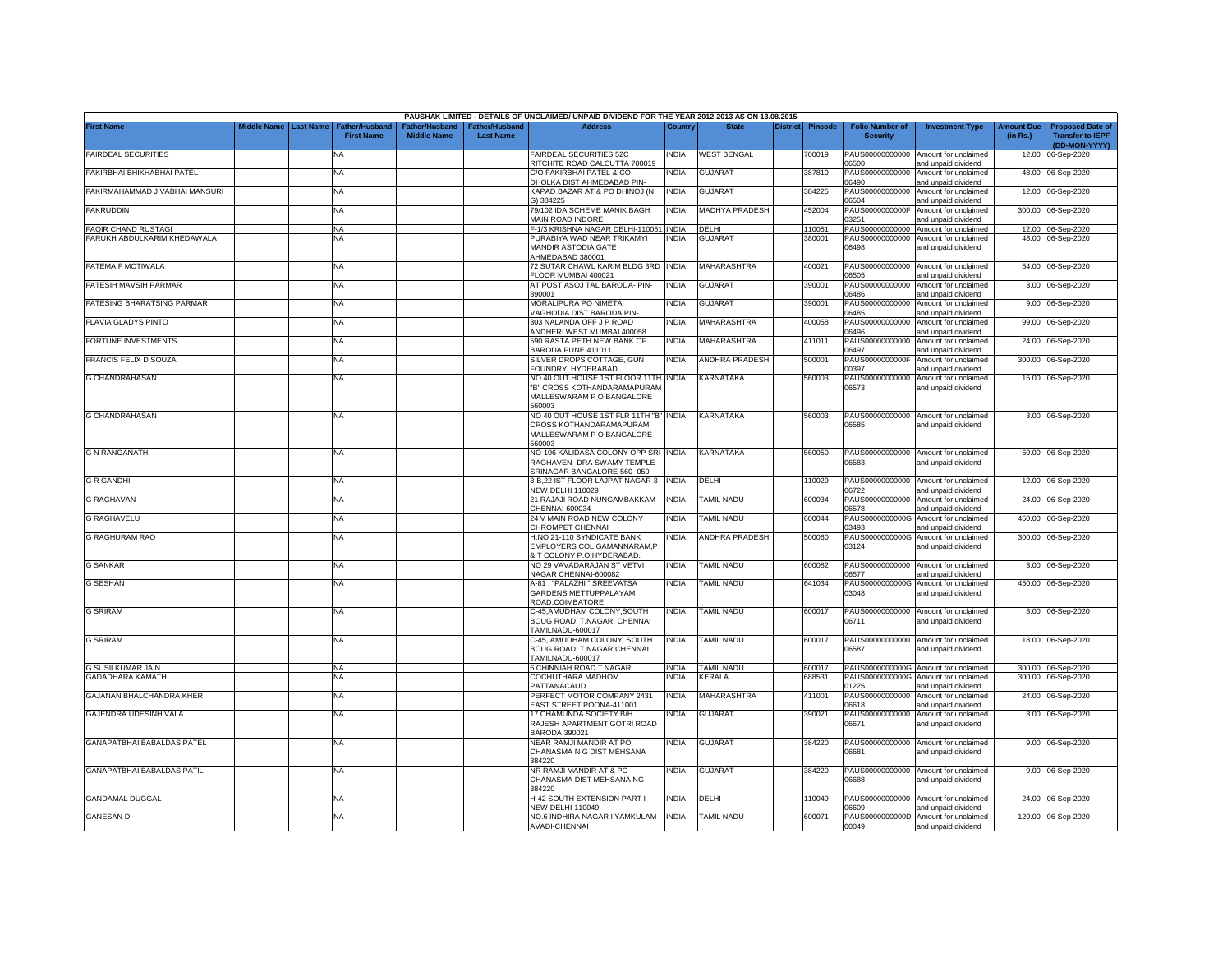|                                   |             |                  |                                            |                                      |                                   | PAUSHAK LIMITED - DETAILS OF UNCLAIMED/ UNPAID DIVIDEND FOR THE YEAR 2012-2013 AS ON 13.08.2015      |              |                       |                 |                |                                           |                                                              |                               |                                                                     |
|-----------------------------------|-------------|------------------|--------------------------------------------|--------------------------------------|-----------------------------------|------------------------------------------------------------------------------------------------------|--------------|-----------------------|-----------------|----------------|-------------------------------------------|--------------------------------------------------------------|-------------------------------|---------------------------------------------------------------------|
| <b>First Name</b>                 | Middle Name | <b>Last Name</b> | <b>Father/Husband</b><br><b>First Name</b> | Father/Husband<br><b>Middle Name</b> | ather/Husband<br><b>Last Name</b> | <b>Address</b>                                                                                       | Country      | <b>State</b>          | <b>District</b> | <b>Pincode</b> | <b>Folio Number of</b><br><b>Security</b> | <b>Investment Type</b>                                       | <b>Amount Due</b><br>(in Rs.) | <b>Proposed Date of</b><br><b>Transfer to IEPF</b><br>(DD-MON-YYYY) |
| GANESH KRISHNA PAI BUDBUDE        |             |                  | <b>NA</b>                                  |                                      |                                   | C/O. SHRI.G.G.PAI, FLAT NO.19/S-1,<br>KAMAT KINARA -III, MIRAMA P.O,<br>KARANZALEM.GOA               | <b>INDIA</b> | GOA                   |                 | 403002         | 01089                                     | PAUS0000000000G Amount for unclaimed<br>and unpaid dividend  |                               | 60.00 06-Sep-2020                                                   |
| GANESH KUNDALIK GAMVADE           |             |                  | <b>NA</b>                                  |                                      |                                   | 257B-5 BUDHWAR PETH POONA-<br>411002                                                                 | <b>INDIA</b> | MAHARASHTRA           |                 | 411002         | 06514                                     | PAUS00000000000 Amount for unclaimed<br>and unpaid dividend  |                               | 15.00 06-Sep-2020                                                   |
| GANESH VENKATARAMAN               |             |                  | <b>NA</b>                                  |                                      |                                   | 520/549 7TH MAIN ROAD ELEVENTH<br>CROSS GIRINAGAR II PHASE<br>BANGALORE 560085                       | <b>INDIA</b> | KARNATAKA             |                 | 560085         | 06699                                     | PAUS00000000000 Amount for unclaimed<br>and unpaid dividend  |                               | 12.00 06-Sep-2020                                                   |
| <b>GANGA DEVI BHARGAVA</b>        |             |                  | <b>NA</b>                                  |                                      |                                   | 12A BELI ROAD ALLAHABAD                                                                              | <b>INDIA</b> | <b>UTTAR PRADESH</b>  |                 | 211002         |                                           | PAUS0000000000G Amount for unclaimed                         |                               | 300.00 06-Sep-2020                                                  |
| <b>GANGADAS KANJI SHETH</b>       |             |                  | NA                                         |                                      |                                   | 3C/2 MAJITHIA NAGAR CO OP<br>HOUSING SOICE- TY S V ROAD<br><b>KANDIVLI WEST MUMBAI 400067-</b>       | <b>INDIA</b> | MAHARASHTRA           |                 | 400067         | PAUS00000000000<br>06687                  | Amount for unclaimed<br>and unpaid dividend                  |                               | 12.00 06-Sep-2020                                                   |
| <b>GANGADHAR DATTATREY GOKARN</b> |             |                  | <b>NA</b>                                  |                                      |                                   | 28. LOTUS COURTS, JAMSHEDJI<br>TATA ROAD, CHURCH GATE,<br>MUMBAI-400020                              | <b>INDIA</b> | MAHARASHTRA           |                 | 400020         | 06617                                     | PAUS00000000000 Amount for unclaimed<br>and unpaid dividend  |                               | 12.00 06-Sep-2020                                                   |
| <b>GANGADHAR GOKARN</b>           |             |                  | <b>NA</b>                                  |                                      |                                   | 28, LOTUS COURTS, JAMSHEDJI<br>TATA ROAD, CHURCH GATE,                                               | <b>INDIA</b> | <b>MAHARASHTRA</b>    |                 | 400020         | 36660                                     | PAUS00000000000 Amount for unclaimed<br>and unpaid dividend  |                               | 12.00 06-Sep-2020                                                   |
| GANGADHARA GUPTA D J              |             |                  | NA                                         |                                      |                                   | S/O DASA K JAYACHANDRA GUPTA INDIA<br>YARA MERCHANTS, DNO 7-3-307<br>MAIN ROAD HINDUPUR              |              | <b>ANDHRA PRADESH</b> |                 | 515201         | PAUS0000000000G<br>01228                  | Amount for unclaimed<br>and unpaid dividend                  |                               | 30.00 06-Sep-2020                                                   |
| GANPATBHAI BABALDAS PATEL         |             |                  | <b>NA</b>                                  |                                      |                                   | NEAR RAMJI MANDIR AT PO & TA<br>CHANASMA DIST MEHSANA PIN-<br>384220                                 | <b>INDIA</b> | <b>GUJARAT</b>        |                 | 384220         | 06543                                     | PAUS00000000000 Amount for unclaimed<br>and unpaid dividend  |                               | 9.00 06-Sep-2020                                                    |
| GANPATBHAI BHAILALBHAI BAROT      |             |                  | <b>NA</b>                                  |                                      |                                   | CONTROL LABORATORY ALEMBIC<br>CHEMICALS BARODA 390003                                                | <b>INDIA</b> | GUJARAT               |                 | 390003         | 06515                                     | PAUS00000000000 Amount for unclaimed<br>and unpaid dividend  |                               | 9.00 06-Sep-2020                                                    |
| GANPATBHAI HARIBHAI PATEL         |             |                  | <b>NA</b>                                  |                                      |                                   | AT & PO MANJALPUR VACHALA<br>FALIA BARODA-390011                                                     | <b>INDIA</b> | GUJARAT               |                 | 390011         | PAUS00000000000<br>06544                  | Amount for unclaimed<br>and unpaid dividend                  |                               | 3.00 06-Sep-2020                                                    |
| <b>GANPATRAO S INGALE</b>         |             |                  | NA                                         |                                      |                                   | AT & POST MNHALLI TQ ALAND DT<br>GULBARGA KARNATAKA STATE<br>585302                                  | <b>INDIA</b> | KARNATAKA             |                 | 585302         | PAUS00000000000<br>06691                  | Amount for unclaimed<br>and unpaid dividend                  |                               | 48.00 06-Sep-2020                                                   |
| <b>GARIMIDI VENU GOPAL</b>        |             |                  | NA                                         |                                      |                                   | 2-2-186/53/1 RAMAKRISHNA NAGAR<br>BAGH AMBERPET HYDERABAD<br>500013                                  | <b>INDIA</b> | <b>ANDHRA PRADESH</b> |                 | 500013         | 06644                                     | PAUS00000000000 Amount for unclaimed<br>and unpaid dividend  |                               | 12.00 06-Sep-2020                                                   |
| <b>GARUDA RATNAMALA</b>           |             |                  | <b>NA</b>                                  |                                      |                                   | RAMAKRISHNA MEDICAL STORES 26-INDIA<br>26-3, KOTHA ROAD VISAKHAPATNAM                                |              | <b>ANDHRA PRADESH</b> |                 | 530001         | 01891                                     | PAUS0000000000G Amount for unclaimed<br>and unpaid dividend  |                               | 1200.00 06-Sep-2020                                                 |
| <b>GAURAV JAIN</b>                |             |                  | ASHOK JAIN                                 |                                      |                                   | 13/14 SHANKAR NAGAR POOJA<br>APPT FLAT NO 402 INDORE                                                 | <b>INDIA</b> | <b>MADHYA PRADESH</b> |                 | 452001         | 3875                                      | PAUSIN3002141070 Amount for unclaimed<br>and unpaid dividend |                               | 348.00 06-Sep-2020                                                  |
| <b>GAUTAM GROVER</b>              |             |                  | NA                                         |                                      |                                   | 27 GYAN KUNJ PO LAXMI NAGAR<br>DELHI 110092                                                          | <b>INDIA</b> | DELHI                 |                 | 110092         | 06613                                     | PAUS00000000000 Amount for unclaimed<br>and unpaid dividend  |                               | 12.00 06-Sep-2020                                                   |
| <b>GAUTAM KUMAR LEUVA</b>         |             |                  | NA                                         |                                      |                                   | 86, SEVA SAMAJ SOCIETY,<br>FATEHGUNJ, VADODARA-390002                                                | <b>INDIA</b> | GUJARAT               |                 | 390002         | PAUS00000000000<br>06582                  | Amount for unclaimed<br>and unpaid dividend                  |                               | 24.00 06-Sep-2020                                                   |
| <b>GAYATRI CHATTERJEE</b>         |             |                  | <b>NA</b>                                  |                                      |                                   | 33/C HINDUSTHAN ROAD CALCUTTA INDIA<br>700029                                                        |              | <b>WEST BENGAL</b>    |                 | 700029         | PAUS00000000000<br>06602                  | Amount for unclaimed<br>and unpaid dividend                  |                               | 24.00 06-Sep-2020                                                   |
| GEETA GHANSHYAMBHAI PATEL         |             |                  | <b>NA</b>                                  |                                      |                                   | 13 'SIDDHI' PARISHRAM SOCIETY<br>SUBHANPURA BARODA-390007                                            | <b>INDIA</b> | <b>GUJARAT</b>        |                 | 390007         | 06588                                     | PAUS00000000000 Amount for unclaimed<br>and unpaid dividend  |                               | 24.00 06-Sep-2020                                                   |
| <b>GEETA M PATEL</b>              |             |                  | <b>NA</b>                                  |                                      |                                   | 3, KRISHNA HOUSING SOCIETY,<br>STATION ROAD, P.O. ANAND (GUJ)<br>PIN-388001                          | <b>INDIA</b> | <b>GUJARAT</b>        |                 | 388001         | 06723                                     | PAUS00000000000 Amount for unclaimed<br>and unpaid dividend  |                               | 24.00 06-Sep-2020                                                   |
| <b>GEETA N PATEL</b>              |             |                  | <b>NA</b>                                  |                                      |                                   | 16-B BHARTI SOCIETY FIRST FLOOR INDIA<br>ELLISBRIDGE NEAR NAGARI<br><b>IOSPITAL AHMEDABAD 380006</b> |              | <b>GUJARAT</b>        |                 | 380006         | 06680                                     | PAUS00000000000 Amount for unclaimed<br>and unpaid dividend  |                               | 3.00 06-Sep-2020                                                    |
| <b>GEETA SEN</b>                  |             |                  | NA                                         |                                      |                                   | 124 BALLYGUNGE GARDENS<br>CALCUTTA 700029                                                            | India        | <b>WEST BENGAL</b>    |                 | 700029         | 6675                                      | PAUS00000000000 Amount for unclaimed<br>and unpaid dividend  |                               | 9.00 06-Sep-2020                                                    |
| GEETABEN SURYAKANT RAY            |             |                  | <b>NA</b>                                  |                                      |                                   | "SURAJ" 12 NETAJI SOCIETY OPP<br>MUKTANAND BUS STOP KARELIBAG<br><b>BARODA 390018</b>                | <b>INDIA</b> | <b>GUJARAT</b>        |                 | 390018         | PAUS00000000000<br>06657                  | Amount for unclaimed<br>and unpaid dividend                  |                               | 9.00 06-Sep-2020                                                    |
| <b>GEETHA ANAND</b>               |             |                  | <b>NA</b>                                  |                                      |                                   | "SHUBHAM" HOUSE NO VIII/150<br>SOUTH CHERLAI KOCHI 682002                                            | <b>INDIA</b> | KERALA                |                 | 682002         | 06655                                     | PAUS00000000000 Amount for unclaimed<br>and unpaid dividend  | 12.00                         | 06-Sep-2020                                                         |
| <b>GEETHA AYYAKUTTI</b>           |             |                  | <b>NA</b>                                  |                                      |                                   | <b>G-2 ALEMBIC GLASS COLONY</b><br>WHITEFIELD                                                        | <b>INDIA</b> | KARNATAKA             |                 | 560066         | PAUS0000000000G<br>01479                  | Amount for unclaimed<br>and unpaid dividend                  | 120.00                        | 06-Sep-2020                                                         |
| <b>GEETHA PRAKASH</b>             |             |                  | <b>NA</b>                                  |                                      |                                   | <b>B-3/4 FIBRE STAFF QUARTER'S</b><br>BEHIND TEMPLE GRASIM MAVOOR                                    | <b>INDIA</b> | <b>CERALA</b>         |                 | 673661         | PAUS0000000000G<br>02959                  | Amount for unclaimed<br>and unpaid dividend                  | 300.00                        | 06-Sep-2020                                                         |
| GEETHA RAMACHANDRAN               |             |                  | <b>NA</b>                                  |                                      |                                   | 21 RAJAJI ROAD NUNGAMBAKKAM<br>CHENNAI-600034                                                        | <b>INDIA</b> | <b>TAMIL NADU</b>     |                 | 600034         | PAUS00000000000<br>06579                  | Amount for unclaimed<br>and unpaid dividend                  | 24.00                         | 06-Sep-2020                                                         |
| GEEVARGHESE ABRAHAM               |             |                  | <b>NA</b>                                  |                                      |                                   | KIZHAKEKKARA PUTHUPPALLY PO<br>KOTTAYAM (H.O) KERALA                                                 | <b>INDIA</b> | KERALA                |                 | 686001         | PAUS00000000000<br>06575                  | Amount for unclaimed<br>and unpaid dividend                  | 48.00                         | 06-Sep-2020                                                         |
| <b>GEORGE JACOB</b>               |             |                  | <b>NA</b>                                  |                                      |                                   | FB/19 ALEMBIC COLONY BARODA-<br>390003                                                               | <b>INDIA</b> | GUJARAT               |                 | 390003         | PAUS00000000000<br>06529                  | Amount for unclaimed<br>and unpaid dividend                  |                               | 9.00 06-Sep-2020                                                    |
| GHANASHYAM VASUDEV NANDE          |             |                  | NA                                         |                                      |                                   | KASAR FALIA ANANDPURA BARODA<br>390001                                                               | <b>INDIA</b> | GUJARAT               |                 | 390001         | PAUS00000000000<br>06526                  | Amount for unclaimed<br>and unpaid dividend                  | 18.00                         | 06-Sep-2020                                                         |
| GHANSHYAM D DOSHI                 |             |                  | <b>NA</b>                                  |                                      |                                   | C/O TUSHAR ELECTRONICS I-2 99P<br>GIDC ESTATE CHITRA BHAVNAGAR-<br>364004                            | <b>INDIA</b> | GUJARAT               |                 | 364004         | PAUS00000000000<br>06619                  | Amount for unclaimed<br>and unpaid dividend                  |                               | 12.00 06-Sep-2020                                                   |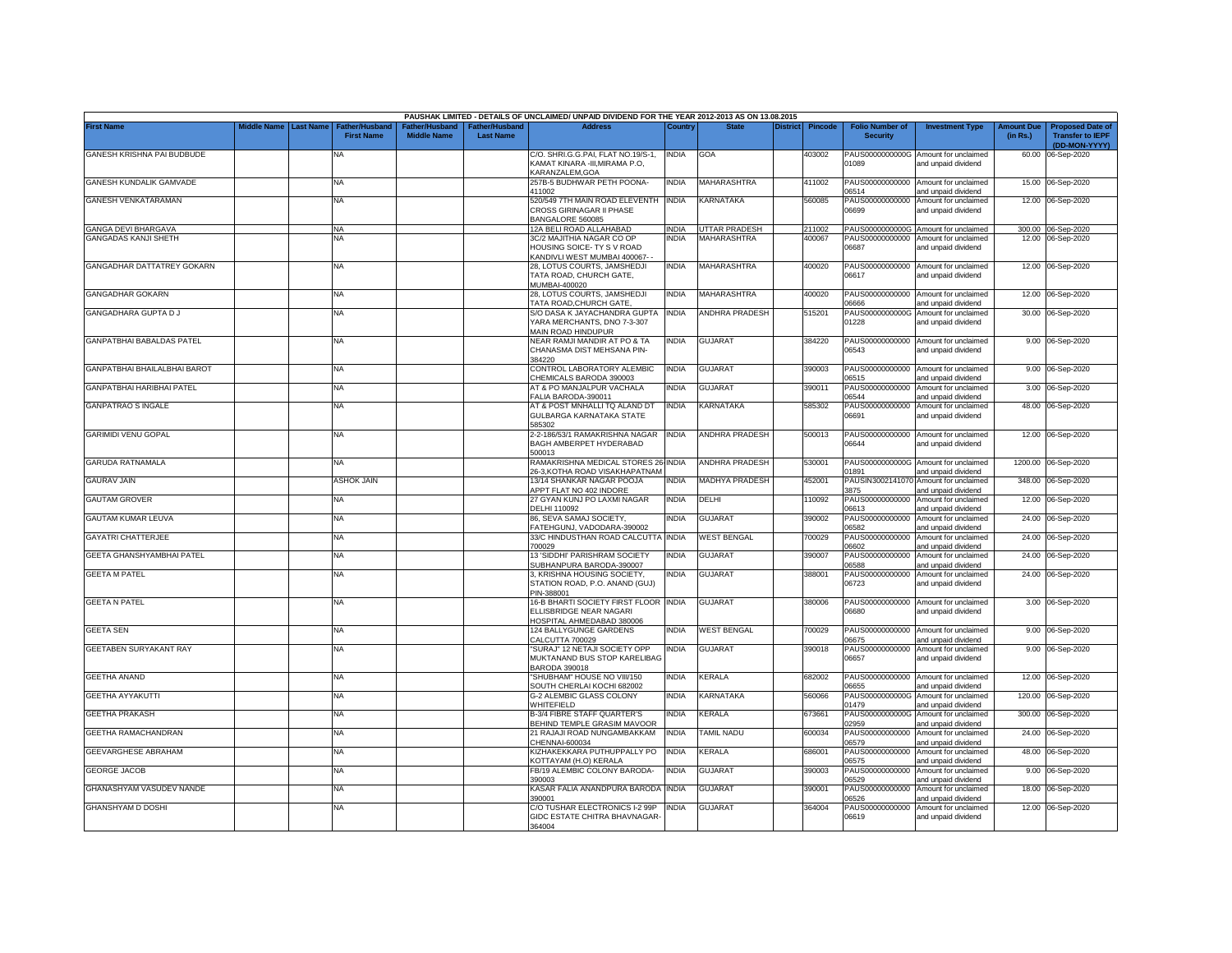|                                    |             |                  |                                    |                                     |                                   | PAUSHAK LIMITED - DETAILS OF UNCLAIMED/ UNPAID DIVIDEND FOR THE YEAR 2012-2013 AS ON 13.08.2015     |              |                          |          |                |                                           |                                                             |                               |                                                                     |
|------------------------------------|-------------|------------------|------------------------------------|-------------------------------------|-----------------------------------|-----------------------------------------------------------------------------------------------------|--------------|--------------------------|----------|----------------|-------------------------------------------|-------------------------------------------------------------|-------------------------------|---------------------------------------------------------------------|
| <b>First Name</b>                  | Middle Name | <b>Last Name</b> | Father/Husban<br><b>First Name</b> | ather/Hushanc<br><b>Middle Name</b> | ather/Husbanc<br><b>Last Name</b> | <b>Address</b>                                                                                      | Countr       | <b>State</b>             | District | <b>Pincode</b> | <b>Folio Number of</b><br><b>Security</b> | <b>Investment Type</b>                                      | <b>Amount Due</b><br>(in Rs.) | <b>Proposed Date of</b><br><b>Transfer to IEPF</b><br>(DD-MON-YYYY) |
| GHANSHYAM RAJABHAI RATANPURA       |             |                  | <b>NA</b>                          |                                     |                                   | C/O SAURASHTRA DISTRIBUTING<br>AGENCY MANG- AROLE RD AT<br>KESHOD DIST JUNAGADH PIN-36-<br>$2220 -$ | <b>INDIA</b> | <b>GUJARAT</b>           |          | 362220         | PAUS00000000000<br>06547                  | Amount for unclaimed<br>and unpaid dividend                 |                               | 24.00 06-Sep-2020                                                   |
| GHANSHYAMBHAI JASHBHAI PATEL       |             |                  | <b>NA</b>                          |                                     |                                   | 16 KRISHNAKUTIR PRATAPGUNJ<br>BARODA-390002                                                         | <b>INDIA</b> | GUJARAT                  |          | 390002         | 06584                                     | PAUS00000000000 Amount for unclaimed<br>and unpaid dividend |                               | 9.00 06-Sep-2020                                                    |
| GHANSHYAMBHAI MOTIBHAI BAROT       |             |                  | <b>NA</b>                          |                                     |                                   | AT & PO SOKHADA BAROTWADA<br>DIST BARODA PIN-391240                                                 | <b>INDIA</b> | <b>GUJARAT</b>           |          | 391240         | PAUS00000000000<br>6549                   | Amount for unclaimed<br>and unpaid dividend                 |                               | 3.00 06-Sep-2020                                                    |
| <b>GHAZALA ZUBAIR</b>              |             |                  | <b>NA</b>                          |                                     |                                   | C/O S AHMED ALI OPP CHHOTI<br>MASJID SADAR NAGPUR                                                   | India        | <b>MAHARASHTRA</b>       |          | 440001         | PAUS0000000000G<br>03738                  | Amount for unclaimed<br>and unpaid dividend                 |                               | 450.00 06-Sep-2020                                                  |
| GHEVARCHAND L BAFNA                |             |                  | <b>NA</b>                          |                                     |                                   | C-2 ROOM NO 32 4TH FLOOR<br><b>MANIYAR BLDG TARDEO ROAD</b>                                         | India        | <b>MAHARASHTRA</b>       |          | 400032         | PAUS00000000000<br>06684                  | Amount for unclaimed<br>and unpaid dividend                 |                               | 12.00 06-Sep-2020                                                   |
| GHUDUSAB ABDUL KAREEM DHARWAR      |             |                  | <b>NA</b>                          |                                     |                                   | 125-13, MADHAVANAGAR HUBLI.                                                                         | <b>INDIA</b> | <b>KARNATAKA</b>         |          | 580020         | PAUS0000000000G<br>1135                   | Amount for unclaimed<br>and unpaid dividend                 | 120.00                        | 06-Sep-2020                                                         |
| <b>GHULAM SAIYIDAIN MALIK</b>      |             |                  | <b>NA</b>                          |                                     |                                   | C/O PHARMA AGENCY KARAN<br>NAGAR SRINAGAR                                                           | <b>INDIA</b> | JAMMU AND<br>KASHMIR     |          | 190010         | PAUS0000000000G<br>03425                  | Amount for unclaimed<br>and unpaid dividend                 | 600.00                        | 06-Sep-2020                                                         |
| <b>GIAN CHAND GOEL</b>             |             |                  | <b>NA</b>                          |                                     |                                   | A1/3 MAURICE NAGAR DELHI<br>UNIVERSITY FLATS DELHI 110007                                           | <b>INDIA</b> | DELHI                    |          | 110007         | PAUS00000000000<br>06652                  | Amount for unclaimed<br>and unpaid dividend                 |                               | 12.00 06-Sep-2020                                                   |
| <b>GIAN SINGH</b>                  |             |                  | <b>NA</b>                          |                                     |                                   | 1437 KRISHANA NAGAR MOGA<br>142001 PUNJAB                                                           | <b>INDIA</b> | PUNJAB                   |          | 142001         | PAUS00000000000<br>06670                  | Amount for unclaimed<br>and unpaid dividend                 | 60.00                         | 06-Sep-2020                                                         |
| GIRDHARLAL KALIDAS SANGHAVI        |             |                  | <b>NA</b>                          |                                     |                                   | 59 CHANDRAVALI SOCIETY NEAR<br>SONARIKA SOCIETY PANI TANKI<br>ROAD KARELI BAUG BARODA               | <b>INDIA</b> | GUJARAT                  |          | 390018         | PAUS00000000000<br>06536                  | Amount for unclaimed<br>and unpaid dividend                 | 15.00                         | 06-Sep-2020                                                         |
| GIRDHARLAL MADHAVJI MISTRY         |             |                  | <b>NA</b>                          |                                     |                                   | C/O SHRI ISHWARBHAI M PANCHAL<br>PANCHAL NIWAS FATEHGUNJ CAMP<br>BARODA 390002                      | <b>INDIA</b> | GUJARAT                  |          | 390002         | 06513                                     | PAUS00000000000 Amount for unclaimed<br>and unpaid dividend |                               | 3.00 06-Sep-2020                                                    |
| <b>GIRI V V</b>                    |             |                  | <b>NA</b>                          |                                     |                                   | Bharani Apartments III, Flat No.20<br>3.S.Layout                                                    | <b>INDIA</b> | ANDHRA PRADESH           |          | 530017         | PAUS0000000000G<br>14840                  | Amount for unclaimed<br>and unpaid dividend                 |                               | 450.00 06-Sep-2020                                                  |
| <b>GIRIJA KUMAR</b>                |             |                  | NA.                                |                                     |                                   | NO.5, 10TH STREET, (OLD NO 131),<br>NANDANAM EXTENSION, CHENNAI                                     | <b>INDIA</b> | <b><i>FAMIL NADU</i></b> |          | 600035         | PAUS0000000000G<br>01152                  | Amount for unclaimed<br>and unpaid dividend                 | 300.00                        | 06-Sep-2020                                                         |
| <b>GIRIJA L NARAYANAN</b>          |             |                  | <b>NA</b>                          |                                     |                                   | <b>IMPERIAL HOUSE (UPSTAIRS) 31-A T</b><br>P K ROAD VASANTHA NAGAR                                  | <b>INDIA</b> | <b>TAMIL NADU</b>        |          | 625003         | 3525                                      | PAUS0000000000G Amount for unclaimed<br>and unpaid dividend | 300.00                        | 06-Sep-2020                                                         |
| <b>GIRISH H DEDHIA</b>             |             |                  | <b>NA</b>                          |                                     |                                   | 34, ANAND SOCIETY, OPP: JAYMALA INDIA<br>SCTY. BHADWAT NAGAR,<br>AHMEDABAD-380050                   |              | <b>GUJARAT</b>           |          | 380050         | PAUS00000000000<br>06725                  | Amount for unclaimed<br>and unpaid dividend                 |                               | 15.00 06-Sep-2020                                                   |
| <b>GIRISH RAOJIBHAI AMIN</b>       |             |                  | <b>NA</b>                          |                                     |                                   | HARINAGAR SOCIETY GOTRI ROAD INDIA<br>BARODA-390015                                                 |              | <b>GUJARAT</b>           |          | 390015         | 06661                                     | PAUS00000000000 Amount for unclaimed<br>and unpaid dividend |                               | 18.00 06-Sep-2020                                                   |
| <b>GIRISH RAOJIBHAI AMIN</b>       |             |                  | <b>NA</b>                          |                                     |                                   | <b>30 HARINAGAR SOCIETY GOTRI</b><br>ROAD BARODA 390015                                             | <b>INDIA</b> | GUJARAT                  |          | 390015         | PAUS00000000000<br>06664                  | Amount for unclaimed<br>and unpaid dividend                 |                               | 3.00 06-Sep-2020                                                    |
| <b>GIRISH SHASTRY</b>              |             |                  | <b>NA</b>                          |                                     |                                   | PROP MARUTI MEDICALS FORT<br>RANEBENNUR                                                             | <b>INDIA</b> | KARNATAKA                |          | 581115         | PAUS0000000000G<br>02348                  | Amount for unclaimed<br>and unpaid dividend                 |                               | 300.00 06-Sep-2020                                                  |
| GIRISH VASANTLAL VORA              |             |                  | NA                                 |                                     |                                   | C/O V K VORA "KUMAR KUNJ" JAIL<br>CHOWK SURENDRANAGAR 363001                                        | <b>INDIA</b> | <b>GUJARAT</b>           |          | 363001         | PAUS00000000000<br>16690                  | Amount for unclaimed<br>and unpaid dividend                 |                               | 48.00 06-Sep-2020                                                   |
| GIRISHCHANDRA CHIMANLAL<br>KHARAWA |             |                  | <b>NA</b>                          |                                     |                                   | MADAN ZAMPA ROAD BARELI<br>KHARAWAWAD OPP AZAD GROUND<br>BARODA-390001                              | INDIA        | <b>GUJARAT</b>           |          | 390001         | 06551                                     | PAUS00000000000 Amount for unclaimed<br>and unpaid dividend |                               | 15.00 06-Sep-2020                                                   |
| GIRISHCHANDRA NEMCHAND PARMAR      |             |                  | ΝA                                 |                                     |                                   | C/O KANSARA NEMCHAND VIRJLAL<br>744/1 LALAV'S POLE SANDISHARI<br>KHADIA SANKDI SHERI AHMEDABAD      | <b>INDIA</b> | GUJARAT                  |          | 380001         | PAUS00000000000<br>06590                  | Amount for unclaimed<br>and unpaid dividend                 |                               | 12.00 06-Sep-2020                                                   |
| GIRISHKUMAR NAGINBHAI PATEL        |             |                  | <b>NA</b>                          |                                     |                                   | NAVAPURA AT&POST SUNAV<br>TALUKA PETLAD DIST KAIRA 388470                                           | NDIA         | <b>GUJARAT</b>           |          | 388470         | PAUS00000000000<br>06554                  | Amount for unclaimed<br>and unpaid dividend                 |                               | 24.00 06-Sep-2020                                                   |
| <b>GIRISHKUMAR SOMALAL SHAH</b>    |             |                  | NA                                 |                                     |                                   | C/O GIRISH MACHINERY STORES<br>BODELI TA-SANKHEDA DIST<br>BARODA PIN-391145                         | <b>INDIA</b> | <b>GUJARAT</b>           |          | 391145         | PAUS00000000000<br>06520                  | Amount for unclaimed<br>and unpaid dividend                 |                               | 48.00 06-Sep-2020                                                   |
| <b>GIRJA DEBI AGARWALA</b>         |             |                  | <b>NA</b>                          |                                     |                                   | 42 PARBATI GHOSH LANE<br>CALCUTTA 700007                                                            | <b>INDIA</b> | <b>WEST BENGAL</b>       |          | 700007         | 06700                                     | PAUS00000000000 Amount for unclaimed<br>and unpaid dividend |                               | 12.00 06-Sep-2020                                                   |
| <b>GIRJADEBI AGARWALA</b>          |             |                  | NA                                 |                                     |                                   | 42 PARBATI GHOSH LANE<br>CALCUTTA-700007                                                            | <b>INDIA</b> | <b>WEST BENGAL</b>       |          | 700007         | PAUS00000000000<br>06601                  | Amount for unclaimed<br>and unpaid dividend                 | 12.00                         | 06-Sep-2020                                                         |
| <b>GITA AGARWAL</b>                |             |                  | <b>NA</b>                          |                                     |                                   | 1- VASUDHA ENCLAVE, PITAMPURA,<br>DELHI-110034                                                      | <b>INDIA</b> | DELHI                    |          | 10034          | PAUS00000000000<br>06611                  | Amount for unclaimed<br>and unpaid dividend                 | 24.00                         | 06-Sep-2020                                                         |
| GITA CHINUBHAI SHAH M M G MRS S C  |             |                  | <b>NA</b>                          |                                     |                                   | 5/897 GHIYA SHERI MAHIDHARPURA<br>SURAT 395003                                                      | <b>INDIA</b> | <b>GUJARAT</b>           |          | 395003         | PAUS00000000000<br>06555                  | Amount for unclaimed<br>and unpaid dividend                 | 150.00                        | 06-Sep-2020                                                         |
| <b>GITA MULLICK</b>                |             |                  | <b>NA</b>                          |                                     |                                   | 45/1A BEADON STREET CALCUTTA-<br>700006                                                             | <b>INDIA</b> | <b>WEST BENGAL</b>       |          | 700006         | PAUS00000000000<br>06668                  | Amount for unclaimed<br>and unpaid dividend                 |                               | 36.00 06-Sep-2020                                                   |
| <b>GITA SAHA</b>                   |             |                  | <b>NA</b>                          |                                     |                                   | 23 / D KUMARTULI STREET KOLKATA INDIA                                                               |              | <b>WEST BENGAL</b>       |          | 700005         | PAUS00000000000                           | Amount for unclaimed                                        |                               | 87.00 06-Sep-2020                                                   |
| <b>GITABEN JAYANTILAL PATEL</b>    |             |                  | <b>NA</b>                          |                                     |                                   | 21/1 PRABHAKUNJ GODHRA 389001                                                                       | <b>INDIA</b> | GUJARAT                  |          | 389001         | PAUS00000000000                           | Amount for unclaimed                                        | 9.00                          | 06-Sep-2020                                                         |
| <b>GITABEN RATILAL PATEL</b>       |             |                  | ΝA                                 |                                     |                                   | 3 ABHAYNAGAR CO-OP HSG SOC                                                                          | NDIA         | <b>GUJARAT</b>           |          | 390016         | PAUS00000000000                           | Amount for unclaimed                                        |                               | 3.00 06-Sep-2020                                                    |
|                                    |             |                  |                                    |                                     |                                   | NR TALAV PO GORWA BARODA-                                                                           |              |                          |          |                | 06669                                     | and unpaid dividend                                         |                               |                                                                     |
| <b>GOBIND PRASAD RUSTAGI</b>       |             |                  | <b>NA</b>                          |                                     |                                   | C/O SHAKTI PROVISION STORE I-4/5<br>MAIN BAZAR LAXMI NAGAR DELHI-<br>110092                         | <b>INDIA</b> | DELHI                    |          | 10092          | PAUS00000000000<br>06653                  | Amount for unclaimed<br>and unpaid dividend                 |                               | 12.00 06-Sep-2020                                                   |
| <b>GOBINDO PROSAD SAHA</b>         |             |                  | <b>NA</b>                          |                                     |                                   | 89 S P MUKHERJEE ROAD DUM DUM INDIA<br>CANTT CALCUTTA                                               |              | <b>WEST BENGAL</b>       |          | 700028         | 02831                                     | PAUS0000000000G Amount for unclaimed<br>and unpaid dividend |                               | 450.00 06-Sep-2020                                                  |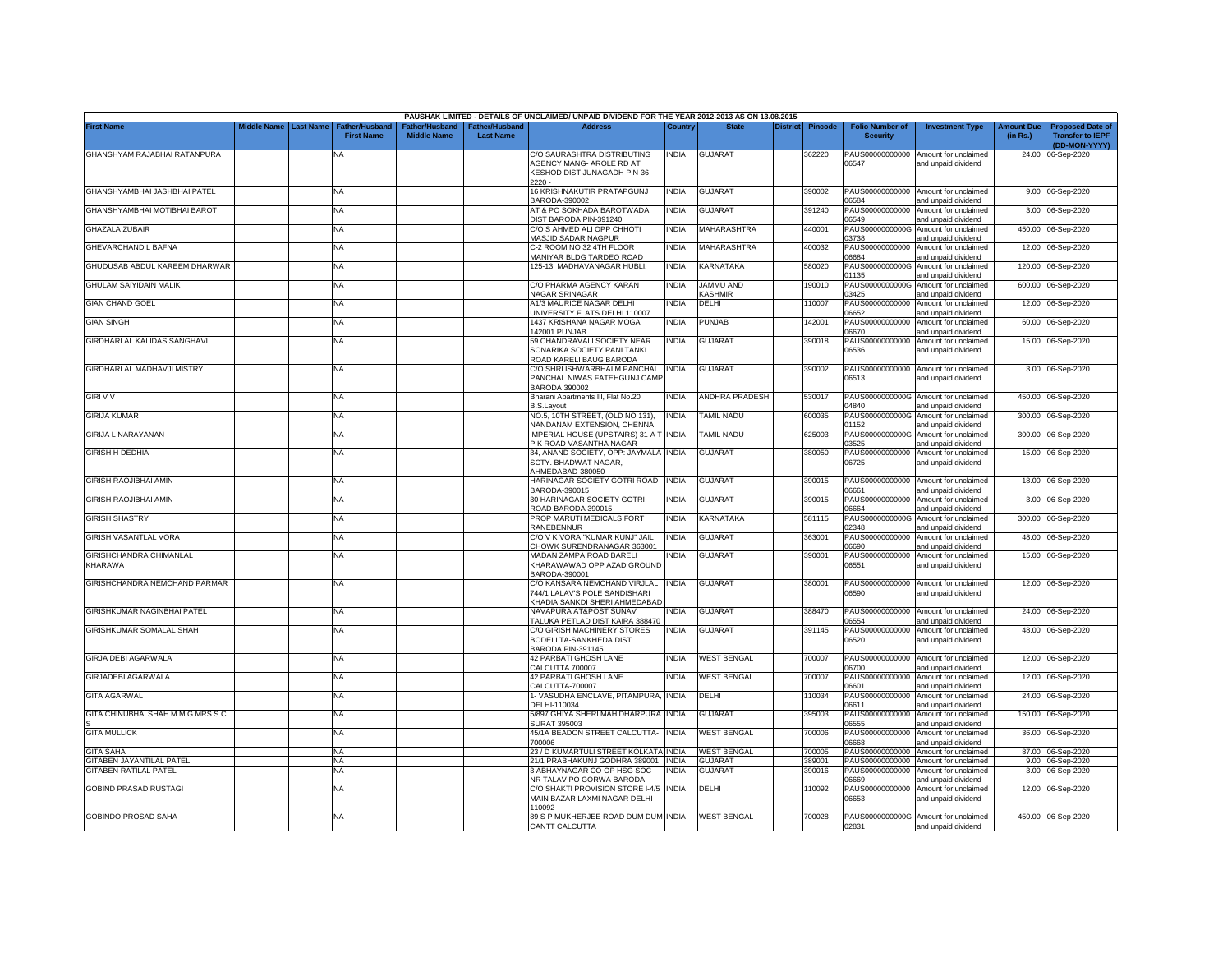|                                 |                         |                                            |                                      |                                    | PAUSHAK LIMITED - DETAILS OF UNCLAIMED/ UNPAID DIVIDEND FOR THE YEAR 2012-2013 AS ON 13.08.2015 |              |                       |          |                |                                           |                                                                    |                               |                                                    |
|---------------------------------|-------------------------|--------------------------------------------|--------------------------------------|------------------------------------|-------------------------------------------------------------------------------------------------|--------------|-----------------------|----------|----------------|-------------------------------------------|--------------------------------------------------------------------|-------------------------------|----------------------------------------------------|
| <b>First Name</b>               | Middle Name   Last Name | <b>Father/Husband</b><br><b>First Name</b> | Father/Husband<br><b>Middle Name</b> | Father/Husband<br><b>Last Name</b> | <b>Address</b>                                                                                  | Country      | <b>State</b>          | District | <b>Pincode</b> | <b>Folio Number of</b><br><b>Security</b> | <b>Investment Type</b>                                             | <b>Amount Due</b><br>(in Rs.) | <b>Proposed Date of</b><br><b>Transfer to IEPF</b> |
| GODAVARTY VENKATO GURUPRASAD    |                         | NA                                         |                                      |                                    | 8-30-21 SAINAGAR THOTAPALAM<br>VIZIANAGARAN AP                                                  | <b>INDIA</b> | ANDHRA PRADESH        |          | 535003         | 04817                                     | PAUS0000000000G Amount for unclaimed<br>and unpaid dividend        | 300.00                        | (DD-MON-YYYY)<br>06-Sep-2020                       |
| <b>GODAWARI G SHARMA</b>        |                         | <b>NA</b>                                  |                                      |                                    | TIWARI BOOK COMPANY STATION<br>ROAD SIKAR 332001                                                | <b>INDIA</b> | RAJASTHAN             |          | 332001         | PAUS00000000000<br>16625                  | Amount for unclaimed<br>and unpaid dividend                        |                               | 24.00 06-Sep-2020                                  |
| <b>GOMATHI AMMAL T</b>          |                         | <b>NA</b>                                  |                                      |                                    | 59, OFFICER'S COLONY, TRICHY                                                                    | <b>INDIA</b> | TAMIL NADU            |          | 620017         | PAUS0000000000T                           | Amount for unclaimed                                               |                               | 600.00 06-Sep-2020                                 |
| GONUGUNTA RAMASESHAIAH          |                         | <b>NA</b>                                  |                                      |                                    | C/O DARSHAK LTD S B I ROAD                                                                      | <b>INDIA</b> | ANDHRA PRADESH        |          | 522004         | PAUS00000000000                           | Amount for unclaimed                                               |                               | 24.00 06-Sep-2020                                  |
| GOPA PENTIAH                    |                         | <b>NA</b>                                  |                                      |                                    | <b>GUNTUR-522004</b><br>H NO 1-6-202/8/D BABUJINAGAR                                            | <b>INDIA</b> | <b>ANDHRA PRADESH</b> |          | 500020         | 06576<br>PAUS00000000000                  | and unpaid dividend<br>Amount for unclaimed                        |                               | 9.00 06-Sep-2020                                   |
|                                 |                         |                                            |                                      |                                    | YDERABAD 500020                                                                                 |              |                       |          |                | 06580                                     | and unpaid dividend                                                |                               |                                                    |
| <b>GOPAL CHAND SHARMA</b>       |                         | <b>NA</b>                                  |                                      |                                    | 624 (TYPE Z) TIMAR PUR DELHI-                                                                   | <b>INDIA</b> | DELHI                 |          | 110007         | PAUS00000000000                           | Amount for unclaimed                                               |                               | 24.00 06-Sep-2020                                  |
| GOPAL CHANDRA UPADHAYAYA        |                         | <b>NA</b>                                  |                                      |                                    | C-12/378 YAMUNA VIHAR DELHI                                                                     | <b>INDIA</b> | DELHI                 |          | 110053         |                                           | PAUS00000000000 Amount for unclaimed                               |                               | 24.00 06-Sep-2020                                  |
| <b>GOPAL G HINDUJA</b>          |                         | NA                                         |                                      |                                    | 604, EL PLAZA VARSHA<br>APPARTMENTS SIR C.V RAMAN<br>ROAD RMV EXTN BANGALORE                    | INDIA        | KARNATAKA             |          | 560080         | 02207                                     | PAUS0000000000G Amount for unclaimed<br>and unpaid dividend        |                               | 30.00 06-Sep-2020                                  |
| GOPAL KANODIA                   |                         | <b>NA</b>                                  |                                      |                                    | 110/6 NEHRU NAGAR KANPUR                                                                        | <b>INDIA</b> | UTTAR PRADESH         |          | 208012         |                                           | PAUS00000000000 Amount for unclaimed                               |                               | 3.00 06-Sep-2020                                   |
| GOPAL KRISHAN                   |                         | <b>NA</b>                                  |                                      |                                    | 501 VARSHA 7 BUNGALOWS<br>ANDHERI (WEST) MUMBAI-400061                                          | <b>INDIA</b> | <b>MAHARASHTRA</b>    |          | 400061         | 06598                                     | PAUS00000000000 Amount for unclaimed<br>and unpaid dividend        |                               | 12.00 06-Sep-2020                                  |
| <b>GOPAL KRISHAN KUMAR</b>      |                         | <b>NA</b>                                  |                                      |                                    | FLAT NO 3-B POCKET C-2<br>AWRENCE ROAD DELHI-110035                                             | <b>INDIA</b> | DELHI                 |          | 110035         | PAUS00000000000<br>06665                  | Amount for unclaimed<br>and unpaid dividend                        |                               | 12.00 06-Sep-2020                                  |
| GOPAL KRISHNARAO KULKARNI       |                         | NA                                         |                                      |                                    | MERCHANT MARKET GADAG<br><b>KARNATAKA 582101</b>                                                | <b>INDIA</b> | KARNATAKA             |          | 582101         | PAUS00000000000<br>6574                   | Amount for unclaimed<br>and unpaid dividend                        |                               | 24.00 06-Sep-2020                                  |
| GOPALAKRISHNA MURTHY TADIPARTHI |                         | NA                                         |                                      |                                    | C/O SREEDHAR MEDICAL<br><b>DISTRIBUTORS NEHRU ROAD</b>                                          | <b>INDIA</b> | ANDHRA PRADESH        |          | 522201         | PAUS0000000000G<br>14754                  | Amount for unclaimed<br>ind unpaid dividend                        |                               | 300.00 06-Sep-2020                                 |
| GOPALBHAI CHIMANLAL SHAH        |                         | NA                                         |                                      |                                    | BITABHARTI POL PADRA DIST<br>VADODARA PIN-391440                                                | <b>INDIA</b> | GUJARAT               |          | 391440         | PAUS00000000000<br>06558                  | Amount for unclaimed<br>ind unpaid dividend                        |                               | 3.00 06-Sep-2020                                   |
| GOPALDAS MANILAL RAITHATTA      |                         | <b>NA</b>                                  |                                      |                                    | GURU KRUPA NEAR LOHANA                                                                          | <b>INDIA</b> | GUJARAT               |          | 361001         | PAUS00000000000                           | Amount for unclaimed                                               |                               | 9.00 06-Sep-2020                                   |
|                                 |                         |                                            |                                      |                                    | MAHAJAN WADI JAMKHAMBHALIA<br>361001                                                            |              |                       |          |                | 06561                                     | and unpaid dividend                                                |                               |                                                    |
| GOPALKRISHNA NARVEKAR           |                         | <b>NA</b>                                  |                                      |                                    | D-11 SWAPNALOK APTS OPP<br>MUKTANAND BUS SOP KARELI<br>BAUG VADODARA 390018                     | <b>INDIA</b> | <b>GUJARAT</b>        |          | 390018         | 06716                                     | PAUS00000000000 Amount for unclaimed<br>and unpaid dividend        |                               | 24.00 06-Sep-2020                                  |
| <b>GOPI RAM KEDIA</b>           |                         | <b>NA</b>                                  |                                      |                                    | A-124 SECTOR 19 NOIDA DISTT<br>GHAZIABAD 201301                                                 | <b>INDIA</b> | UTTAR PRADESH         |          | 201301         | 06660                                     | PAUS00000000000 Amount for unclaimed<br>ind unpaid dividend        |                               | 12.00 06-Sep-2020                                  |
| <b>GOPIKRISHNAN K N</b>         |                         | <b>NA</b>                                  |                                      |                                    | 1652/57 EAST END 'A' MAIN 9TH                                                                   | <b>INDIA</b> | KARNATAKA             |          | 560069         | PAUS0000000000G                           | Amount for unclaimed                                               |                               | 2400.00 06-Sep-2020                                |
| <b>GOPINATH RAO B S</b>         |                         | <b>NA</b>                                  |                                      |                                    | BLOCK, JAYANAGAR BANGALORE<br>C/O. DR. BAPU SRINIVASA RAO<br>905/14, IV MAIN ROAD, 2ND CROSS    | <b>INDIA</b> | KARNATAKA             |          | 570008         | 02000<br>PAUS0000000000B<br>01020         | and unpaid dividend<br>Amount for unclaimed<br>and unpaid dividend |                               | 600.00 06-Sep-2020                                 |
| GORDHANBHAI GOKALBHAI AMIN      |                         | <b>NA</b>                                  |                                      |                                    | VIDYARANYAPURAM, MYSORE<br>CHHOTALAL BHUVAN PRATAPGUNJ INDIA                                    |              | <b>GUJARAT</b>        |          | 390002         | PAUS00000000000                           | Amount for unclaimed                                               |                               | 15.00 06-Sep-2020                                  |
| GORDHANBHAI MANIBHAI CHAUHAN    |                         | <b>NA</b>                                  |                                      |                                    | BARODA-390002<br>AT & PO SOKHADA BHATHUJI FALIA                                                 | <b>INDIA</b> | <b>GUJARAT</b>        |          | 391240         | 06518<br>PAUS00000000000                  | and unpaid dividend<br>Amount for unclaimed                        | 3.00                          | 06-Sep-2020                                        |
| GORUR RAYASANI KANTHI           |                         | <b>NA</b>                                  |                                      |                                    | DIST BARODA PIN-391240<br>22. PANCH SHEEL, VEERADESAI                                           | <b>INDIA</b> | MAHARASHTRA           |          | 400058         | 06562<br>PAUS0000000000G                  | and unpaid dividend<br>Amount for unclaimed                        | 300.00                        | 06-Sep-2020                                        |
|                                 |                         |                                            |                                      |                                    | ROAD ANDHERI WEST MUMBAI                                                                        |              |                       |          |                | 01499                                     | and unpaid dividend                                                |                               |                                                    |
| GOURISHANKER AGARWAL            |                         | <b>NA</b>                                  |                                      |                                    | <b>BAGADIYA MANSION JAWAHAR</b><br>NAGAR RAIPUR 492001                                          | <b>INDIA</b> | CHHATTISGARH          |          | 492001         | PAUS00000000000<br>06634                  | Amount for unclaimed<br>and unpaid dividend                        | 12.00                         | 06-Sep-2020                                        |
| <b>GOUTAM PRAMANIK</b>          |                         | <b>NA</b>                                  |                                      |                                    | P-45/1 C I T ROAD SCHEME -L II<br>ENTALLY CALCUTTA                                              | <b>INDIA</b> | <b>WEST BENGAL</b>    |          | 700014         | PAUS0000000000G<br>02921                  | Amount for unclaimed<br>and unpaid dividend                        | 300.00                        | 06-Sep-2020                                        |
| <b>GOUTAM SAHA</b>              |                         | <b>NA</b>                                  |                                      |                                    | C/O SWAPNA MEDICAL STORES 37<br>JESSORE ROAD NAGERBAZAR P S                                     | <b>INDIA</b> | <b>WEST BENGAL</b>    |          | 700028         | PAUS0000000000G<br>02759                  | Amount for unclaimed<br>and unpaid dividend                        | 300.00                        | 06-Sep-2020                                        |
| <b>GOVIND RAM GUPTA</b>         |                         | <b>NA</b>                                  |                                      |                                    | <b>DUMDUM</b><br>G-79 NEW SEELAMPUR DELHI-                                                      | <b>INDIA</b> | DELHI                 |          | 110053         |                                           | PAUS00000000000 Amount for unclaimed                               |                               | 24.00 06-Sep-2020                                  |
| GOVIND RAMCHANDRA PATHAK        |                         | <b>NA</b>                                  |                                      |                                    | 9 ASHOK COLONY KHASGI BAZAR                                                                     | <b>INDIA</b> | MADHYA PRADESH        |          | 474001         |                                           | PAUS00000000000 Amount for unclaimed                               |                               | 24.00 06-Sep-2020                                  |
|                                 |                         |                                            |                                      |                                    | GWALIOR-474001                                                                                  |              |                       |          |                | 06616                                     | and unpaid dividend                                                |                               |                                                    |
| GOVINDBHAI FULABHAI PATEL       |                         | NA                                         |                                      |                                    | HARIKRIPA NIVAS CHHANI BARODA<br>PIN-391740                                                     | <b>INDIA</b> | <b>GUJARAT</b>        |          | 391740         | PAUS00000000000<br>06563                  | Amount for unclaimed<br>and unpaid dividend                        |                               | 9.00 06-Sep-2020                                   |
| <b>GOVINDBHAI K PATEL</b>       |                         | NA                                         |                                      |                                    | SWAMINARAYAN VAS RANIP<br>AHMEDABAD 382480                                                      | <b>INDIA</b> | <b>GUJARAT</b>        |          | 382480         | PAUS00000000000<br>06676                  | Amount for unclaimed<br>and unpaid dividend                        |                               | 24.00 06-Sep-2020                                  |
| GOVINDBHAI TRIKAMLAL THAKKER    |                         | <b>NA</b>                                  |                                      |                                    | BAZAR AT & PO SOKHADA DIST<br>BARODA PIN-391240                                                 | <b>INDIA</b> | GUJARAT               |          | 391240         | PAUS00000000000<br>06565                  | Amount for unclaimed<br>and unpaid dividend                        |                               | 9.00 06-Sep-2020                                   |
| GOVINDLAL CHANDULAL MISTRY      |                         | <b>NA</b>                                  |                                      |                                    | "MADHU KUNJ" 58 MADHAVBAG SOC<br>MAKARPURA RD BARODA-390009                                     | <b>INDIA</b> | GUJARAT               |          | 390009         | PAUS00000000000<br>06517                  | Amount for unclaimed<br>and unpaid dividend                        |                               | 3.00 06-Sep-2020                                   |
| GOWRI A PRABHU                  |                         | <b>NA</b>                                  |                                      |                                    | 3 D PEEYES HOMES STURROCK<br>ROAD FALNIRMANGALORE                                               | India        | KARNATAKA             |          | 575001         | PAUS0000000000G<br>01909                  | Amount for unclaimed<br>and unpaid dividend                        |                               | 2100.00 06-Sep-2020                                |
| GUDURU PEDDA RAMAIAH SETTY      |                         | <b>NA</b>                                  |                                      |                                    | M/S. SIVASENKER MEDICAL<br>STORES, NEW TOWN, ANANTAPUR                                          | <b>NDIA</b>  | ANDHRA PRADESH        |          | 515001         | PAUS0000000000G<br>00067                  | Amount for unclaimed<br>and unpaid dividend                        |                               | 600.00 06-Sep-2020                                 |
| <b>GULABCHAND SHAH</b>          |                         | <b>NA</b>                                  |                                      |                                    | 25. SAIMEE SOCIETY NO.2.                                                                        | <b>INDIA</b> | <b>GUJARAT</b>        |          | 390007         | PAUS0000000000G                           | Amount for unclaimed                                               |                               | 120.00 06-Sep-2020                                 |
| GULABSINH RATANSINH GADHAVI     |                         | <b>NA</b>                                  |                                      |                                    | SUBHANPURA, VADODHARA<br>4 NARENDRA PARK KARELIBAUG                                             | <b>INDIA</b> | GUJARAT               |          | 390001         | 0413<br>PAUS00000000000                   | and unpaid dividend<br>Amount for unclaimed                        |                               | 9.00 06-Sep-2020                                   |
| GULAM MOHAMAD YUSUF GABA        |                         | <b>NA</b>                                  |                                      |                                    | BARODA-390001<br>2790 LUHAR STREET AT & PO                                                      | <b>INDIA</b> | <b>GUJARAT</b>        |          | 394601         | 06567                                     | and unpaid dividend<br>PAUS00000000000 Amount for unclaimed        |                               | 48.00 06-Sep-2020                                  |
|                                 |                         |                                            |                                      |                                    | BARDOLI 394601                                                                                  |              |                       |          |                | 06672                                     | and unpaid dividend                                                |                               |                                                    |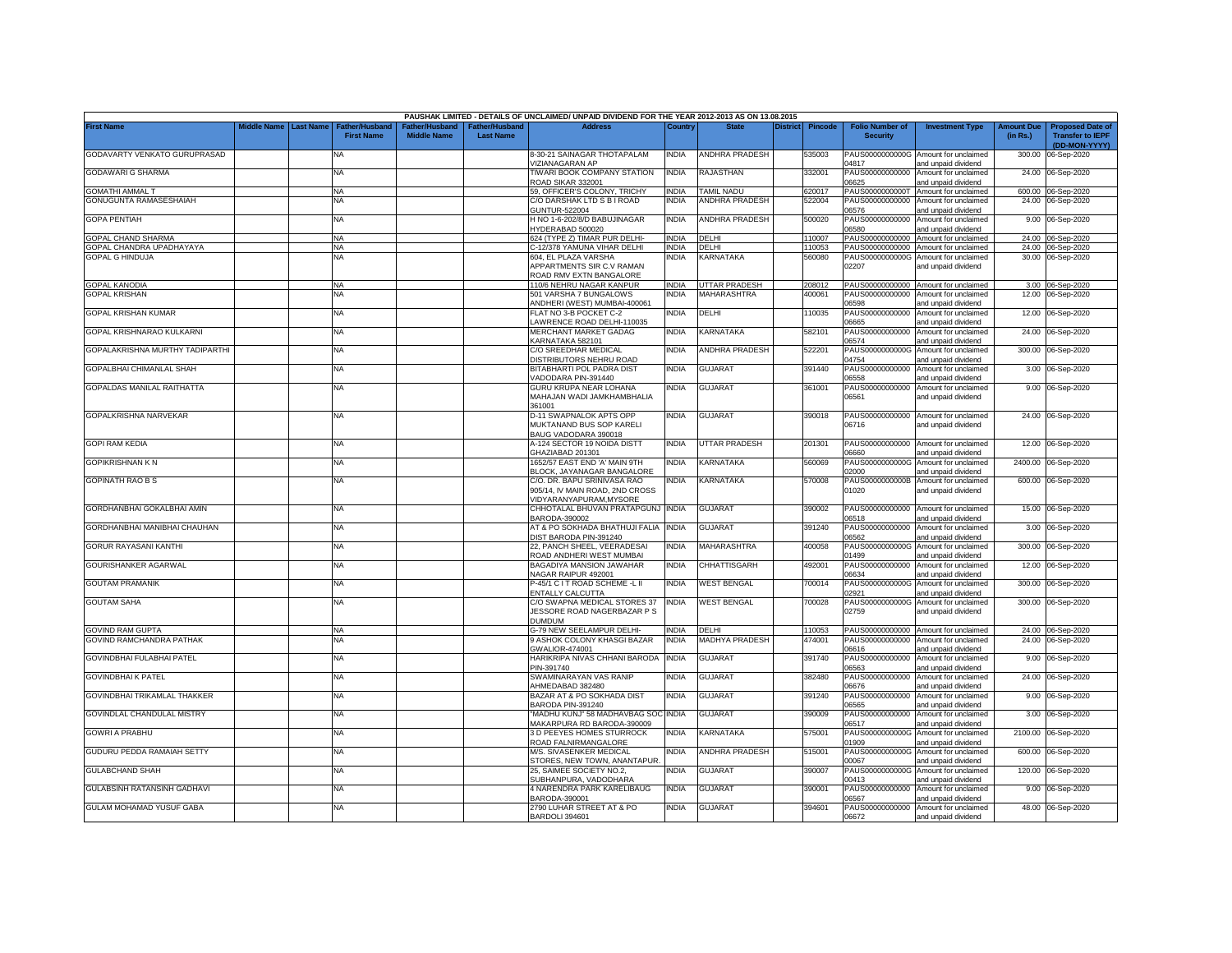|                                     |             |                  |                                            |                                                  |                                   | PAUSHAK LIMITED - DETAILS OF UNCLAIMED/ UNPAID DIVIDEND FOR THE YEAR 2012-2013 AS ON 13.08.2015 |              |                      |                 |                |                                           |                                                             |                               |                                                                     |
|-------------------------------------|-------------|------------------|--------------------------------------------|--------------------------------------------------|-----------------------------------|-------------------------------------------------------------------------------------------------|--------------|----------------------|-----------------|----------------|-------------------------------------------|-------------------------------------------------------------|-------------------------------|---------------------------------------------------------------------|
| <b>First Name</b>                   | Middle Name | <b>Last Name</b> | <b>Father/Husband</b><br><b>First Name</b> | ather/Husband <sup>:</sup><br><b>Middle Name</b> | ather/Husbanc<br><b>Last Name</b> | Address                                                                                         | Country      | <b>State</b>         | <b>District</b> | <b>Pincode</b> | <b>Folio Number of</b><br><b>Security</b> | <b>Investment Type</b>                                      | <b>Amount Due</b><br>(in Rs.) | <b>Proposed Date of</b><br><b>Transfer to IEPF</b><br>(DD-MON-YYYY) |
| GULAMHUSAIN CHANDBHAI<br>GARIBAWALA |             |                  | NA                                         |                                                  |                                   | WADI VORWAD BARODA-390001                                                                       | India        | <b>GUJARAT</b>       |                 | 390001         | PAUS00000000000<br>06569                  | Amount for unclaimed<br>and unpaid dividend                 | 24.00                         | 06-Sep-2020                                                         |
| GULAMHUSAIN NAZARALI BOXWALA        |             |                  | <b>NA</b>                                  |                                                  |                                   | WADI BADRI MAHOLA BARODA-                                                                       | <b>INDIA</b> | <b>GUJARA1</b>       |                 | 390001         | PAUS00000000000                           | Amount for unclaimed                                        |                               | 24.00 06-Sep-2020                                                   |
| <b>GULSHAN KUMAR</b>                |             |                  | <b>NA</b>                                  |                                                  |                                   | 50 WEST MUKERJEE NAGAR DELHI-<br>10009                                                          | <b>INDIA</b> | DELHI                |                 | 10009          | PAUS00000000000<br>80660                  | Amount for unclaimed<br>and unpaid dividend                 |                               | 12.00 06-Sep-2020                                                   |
| GUNAVANTPRASAD ISHWARLAL            |             |                  | <b>NA</b>                                  |                                                  |                                   | EARTHQUAKE ENGINEERING                                                                          | NDIA         | UTTAR PRADESH        |                 | 247667         | PAUS00000000000                           | Amount for unclaimed                                        |                               | 12.00 06-Sep-2020                                                   |
| PRAJAPATI                           |             |                  |                                            |                                                  |                                   | DEPARTMENT INDIAN INSTITUTE OF<br><b>ECHNOLOGY ROORKEE</b>                                      |              |                      |                 |                | 06727                                     | and unpaid dividend                                         |                               |                                                                     |
| GUNNESWARA RAO CHALAMCHARLA         |             |                  | <b>NA</b>                                  |                                                  |                                   | "SUBBARAO MANSIONS",                                                                            | INDIA        | ANDHRA PRADESH       |                 | 534101         |                                           | PAUS0000000000G Amount for unclaimed                        |                               | 300.00 06-Sep-2020                                                  |
|                                     |             |                  |                                            |                                                  |                                   | TADEPALLIGUDEM P.O.,<br><b>N.GODAVARI DIST. (A.P)</b>                                           |              |                      |                 |                | 00414                                     | and unpaid dividend                                         |                               |                                                                     |
| GUNVANTBHAI BAKORBHAI PATEL         |             |                  | NA                                         |                                                  |                                   | PACHHALU STREET NIZAMPURA POLINDIA<br>ATTEH GUNJ CAMP BARODA                                    |              | <b>GUJARAT</b>       |                 | 390002         | PAUS00000000000<br>6523                   | Amount for unclaimed<br>and unpaid dividend                 |                               | 3.00 06-Sep-2020                                                    |
| <b>GUNVANTLAL C THAKKER</b>         |             |                  | NA                                         |                                                  |                                   | A SOMCHAND & CO 488/38 L K                                                                      | INDIA        | <b>GUJARAT</b>       |                 | 380002         | PAUS00000000000                           | Amount for unclaimed                                        |                               | 24.00 06-Sep-2020                                                   |
|                                     |             |                  |                                            |                                                  |                                   | TRUST BLDG PANCHKUVA<br>AHMEDABAD 380002                                                        |              |                      |                 |                | 06697                                     | and unpaid dividend                                         |                               |                                                                     |
| <b>GUNVANTLAL POPATLAL SHAH</b>     |             |                  | <b>NA</b>                                  |                                                  |                                   | 14 CHITANYA STATE BANK SOCIETY INDIA                                                            |              | GUJARAT              |                 | 380015         | PAUS00000000000                           | Amount for unclaimed                                        |                               | 48.00 06-Sep-2020                                                   |
|                                     |             |                  |                                            |                                                  |                                   | DR VIKRAM SARABHAI ROAD NR<br>/ASTRAPUR AHMEDABAD-380015                                        |              |                      |                 |                | 06519                                     | and unpaid dividend                                         |                               |                                                                     |
| GUNVATRAI RATANJI DESAI             |             |                  | <b>NA</b>                                  |                                                  |                                   | C/O JAYANT G DESAI 9/51 INDIRA                                                                  | <b>INDIA</b> | <b>GUJARAT</b>       |                 | 394210         | PAUS00000000000                           | Amount for unclaimed                                        |                               | 3.00 06-Sep-2020                                                    |
|                                     |             |                  |                                            |                                                  |                                   | PARK MAIN ROAD UDHNA DIST<br>SURAT 394210                                                       |              |                      |                 |                | 06542                                     | and unpaid dividend                                         |                               |                                                                     |
| GUR DAYAL PRASAD SHARMA             |             |                  | <b>NA</b>                                  |                                                  |                                   | 16. RAJDEEP ENCLAVE<br>DAYALBAGH, AGRA                                                          | INDIA        | UTTAR PRADESH        |                 | 282005         | 03944                                     | PAUS0000000000G Amount for unclaimed<br>and unpaid dividend |                               | 300.00 06-Sep-2020                                                  |
| GURCHARAN LALL SEHGAL               |             |                  | <b>NA</b>                                  |                                                  |                                   | GP-37 PITAMPURA DELHI 110034                                                                    | <b>INDIA</b> | DELHI                |                 | 110034         | PAUS00000000000                           | Amount for unclaimed                                        |                               | 30.00 06-Sep-2020                                                   |
| <b>GURCHARAN SINGH</b>              |             |                  | <b>NA</b>                                  |                                                  |                                   | A-9A/5 VASANT VIHAR NEW DELHI-<br>10057                                                         | INDIA        | DELHI                |                 | 110057         | PAUS00000000000<br>06650                  | Amount for unclaimed                                        |                               | 24.00 06-Sep-2020                                                   |
| <b>GURDEEP KAUR R MAKHIJA</b>       |             |                  | NA                                         |                                                  |                                   | <b>SHRI GURU RAMDAS SOCIETY</b>                                                                 | ndia         | <b>GUJARA</b> T      |                 | 380024         | PAUS00000000000                           | and unpaid dividend<br>Amount for unclaimed                 | 12.00                         | 06-Sep-2020                                                         |
|                                     |             |                  |                                            |                                                  |                                   | <b>BAPUNAGAR AHMEDABAD 380024</b>                                                               |              |                      |                 |                | 06698                                     | and unpaid dividend                                         |                               |                                                                     |
| <b>GURDEV SINGH VEDI</b>            |             |                  | NA                                         |                                                  |                                   | LAT NO 100 POCKET NO 12 BLOCK<br>-2/C JANAKPURI NEW DELHI-                                      | <b>INDIA</b> | DELHI                |                 | 10001          | PAUS00000000000<br>06649                  | Amount for unclaimed<br>and unpaid dividend                 |                               | 12.00 06-Sep-2020                                                   |
| <b>GURDIP SINGH</b>                 |             |                  | <b>NA</b>                                  |                                                  |                                   | NEAR SANATAN DHARAM HALL<br>KADBI CHOWK NAGPUR 440004                                           | <b>INDIA</b> | MAHARASHTRA          |                 | 140004         | PAUS00000000000<br>06695                  | Amount for unclaimed<br>and unpaid dividend                 |                               | 99.00 06-Sep-2020                                                   |
| <b>GURSHARAN BAGGA</b>              |             |                  | <b>NA</b>                                  |                                                  |                                   | C/O MRS INDER KAUR REKHI A-48                                                                   | <b>INDIA</b> | DELHI                |                 | 110018         | PAUS00000000000                           | Amount for unclaimed                                        |                               | 24.00 06-Sep-2020                                                   |
|                                     |             |                  |                                            |                                                  |                                   | GRD FLR NEW KRISHNA PARK<br>DHOLI PIAO NEW DELHI 110018                                         |              |                      |                 |                | 06651                                     | and unpaid dividend                                         |                               |                                                                     |
| <b>GURUCHARAN SINGH D BHATIA</b>    |             |                  | NΑ                                         |                                                  |                                   | C/O JANTA ROAD LINES<br>26.AHMEDABAD WARE - HOUSING                                             | India        | <b>GUJARAT</b>       |                 | 382405         | PAUS00000000000<br>06694                  | Amount for unclaimed<br>and unpaid dividend                 |                               | 99.00 06-Sep-2020                                                   |
|                                     |             |                  |                                            |                                                  |                                   | NAROL CHAR RASTA AHMEDABAD<br>8824-05-                                                          |              |                      |                 |                |                                           |                                                             |                               |                                                                     |
| <b>GURURAJ SHASTRY</b>              |             |                  | <b>NA</b>                                  |                                                  |                                   | FORT RANEBENNUR                                                                                 | <b>INDIA</b> | <b>KARNATAKA</b>     |                 | 581115         |                                           | PAUS0000000000G Amount for unclaimed                        |                               | 300.00 06-Sep-2020                                                  |
| GYAN VARDHAN PODDAR                 |             |                  | <b>NA</b>                                  |                                                  |                                   | SHRI HARISHANKAR MILLS STATION                                                                  | <b>INDIA</b> | <b>BIHAR</b>         |                 | 800001         | PAUS0000000000G                           | Amount for unclaimed                                        |                               | 3750.00 06-Sep-2020                                                 |
|                                     |             |                  |                                            |                                                  |                                   | ROAD CHAPRA BIHAR                                                                               |              |                      |                 |                | 03764                                     | and unpaid dividend                                         |                               |                                                                     |
| <b>GYANENDRANATH BARIK</b>          |             |                  | <b>NA</b>                                  |                                                  |                                   | C/O CHANDAN MEDICINE STORE<br>MAHATAB ROAD CUTTACK ORISSA                                       | india        | ORISSA               |                 | 753012         | PAUS0000000000G<br>02645                  | Amount for unclaimed<br>and unpaid dividend                 |                               | 300.00 06-Sep-2020                                                  |
| H BASAVANA GOWDAPPA                 |             |                  | ΝA                                         |                                                  |                                   | NO 6 J S S DOCTORS QUARTERS II                                                                  | <b>INDIA</b> | KARNATAKA            |                 | 570004         | PAUS0000000000H                           | Amount for unclaimed                                        |                               | 450.00 06-Sep-2020                                                  |
|                                     |             |                  |                                            |                                                  |                                   | CROSS SHANKARMUTT ROAD<br><b>MYSORE</b>                                                         |              |                      |                 |                | 02450                                     | and unpaid dividend                                         |                               |                                                                     |
| H D PATEL                           |             |                  | NA                                         |                                                  |                                   | DARBAR NAKA GANDHI CHOWK P O INDIA                                                              |              | <b>GUJARAT</b>       |                 | 363330         |                                           | PAUS00000000000 Amount for unclaimed                        |                               | 24.00 06-Sep-2020                                                   |
|                                     |             |                  |                                            |                                                  |                                   | <b>HALVAD DIST SURENDRANAGAR-</b><br>363330                                                     |              |                      |                 |                | 06783                                     | and unpaid dividend                                         |                               |                                                                     |
| H HAREKRISHNA KAMATH                |             |                  | <b>NA</b>                                  |                                                  |                                   | MERCHANT MARKET ROAD<br>COONDAPOOR-576201                                                       | INDIA        | KARNATAKA            |                 | 576201         | 06862                                     | PAUS00000000000 Amount for unclaimed<br>and unpaid dividend | 12.00                         | 06-Sep-2020                                                         |
| <b>H J MOTWANI</b>                  |             |                  | <b>NA</b>                                  |                                                  |                                   | C-4B/13/85 JANAKPURI NEW DELHI<br>NEW DELHI                                                     | <b>INDIA</b> | DELHI                |                 | 10058          | PAUS00000000000<br>06945                  | Amount for unclaimed<br>and unpaid dividend                 | 12.00                         | 06-Sep-2020                                                         |
| <b>H K KHOSLA</b>                   |             |                  | <b>NA</b>                                  |                                                  |                                   | C/O UJJWAL LTD GANDHI PARK<br>GOLGHAR GORAKHPUR 273001                                          | INDIA        | <b>UTTAR PRADESH</b> |                 | 273001         | PAUS00000000000<br>06834                  | Amount for unclaimed<br>and unpaid dividend                 | 99.00                         | 06-Sep-2020                                                         |
| <b>HNSMYER</b>                      |             |                  | <b>NA</b>                                  |                                                  |                                   | <b>16, REST HOUSE</b><br>CRESCENT, GROUND FLOOR                                                 | NDIA         | KARNATAKA            |                 | 560001         | PAUS0000000000H<br>01489                  | Amount for unclaimed<br>and unpaid dividend                 | 150.00                        | 06-Sep-2020                                                         |
| <b>H S AMARNATH</b>                 |             |                  | <b>NA</b>                                  |                                                  |                                   | C/O.BANGALORE STOCK                                                                             | INDIA        | KARNATAKA            |                 | 560052         | PAUS0000000000H                           | Amount for unclaimed                                        | 2100.00                       | 06-Sep-2020                                                         |
|                                     |             |                  |                                            |                                                  |                                   | EXCHANGE LTD UNI BLDG MILLER<br>TANK VASANTHNAGAR BANGALORE                                     |              |                      |                 |                | 02189                                     | and unpaid dividend                                         |                               |                                                                     |
| <b>H S LAKSHMI</b>                  |             |                  | <b>NA</b>                                  |                                                  |                                   | NO 142 KUMARA PARK WEST 12TH                                                                    | <b>INDIA</b> | KARNATAKA            |                 | 560020         | PAUS00000000000                           | Amount for unclaimed                                        |                               | 12.00 06-Sep-2020                                                   |
|                                     |             |                  |                                            |                                                  |                                   | <b>BLOCK UP STAIRS BANGALORE-</b><br>560020                                                     |              |                      |                 |                | 06865                                     | and unpaid dividend                                         |                               |                                                                     |
| H SHANTHI                           |             |                  | <b>NA</b>                                  |                                                  |                                   | /38 ALEMBIC GLASS COLONY<br><b><i>NHITEFIELD P O BANGALORE-</i></b>                             | India        | KARNATAKA            |                 | 560066         | PAUS00000000000<br>06837                  | Amount for unclaimed<br>and unpaid dividend                 |                               | 48.00 06-Sep-2020                                                   |
| H VISHWARADHYA                      |             |                  | <b>NA</b>                                  |                                                  |                                   | 1572 IIND CROSS NAGAPPA BLOCK                                                                   | <b>INDIA</b> | KARNATAKA            |                 | 560021         | PAUS00000000000<br>06934                  | Amount for unclaimed                                        |                               | 12.00 06-Sep-2020                                                   |
| HANAMARADDI TIMARADDI GANGAL        |             |                  | <b>NA</b>                                  |                                                  |                                   | SRIRAMAPURAM BANGALORE-<br>GANGAL NURSING HOME HOUSE                                            | INDIA        | KARNATAKA            |                 | 580021         | PAUS00000000000                           | and unpaid dividend<br>Amount for unclaimed                 |                               | 60.00 06-Sep-2020                                                   |
|                                     |             |                  |                                            |                                                  |                                   | HUBLI KARNATAK PIN-580021                                                                       |              |                      |                 |                | 06832                                     | and unpaid dividend                                         |                               |                                                                     |
| HANBAL B SHIVARAM                   |             |                  | <b>NA</b>                                  |                                                  |                                   | MALLIKARJUNA NILAYA KOTE ROAD INDIA                                                             |              | KARNATAKA            |                 | 577202         | PAUS0000000000H                           | Amount for unclaimed                                        |                               | 300.00 06-Sep-2020                                                  |
|                                     |             |                  |                                            |                                                  |                                   | <b>SHIMOGA</b>                                                                                  |              |                      |                 |                | 02575                                     | and unpaid dividend                                         |                               |                                                                     |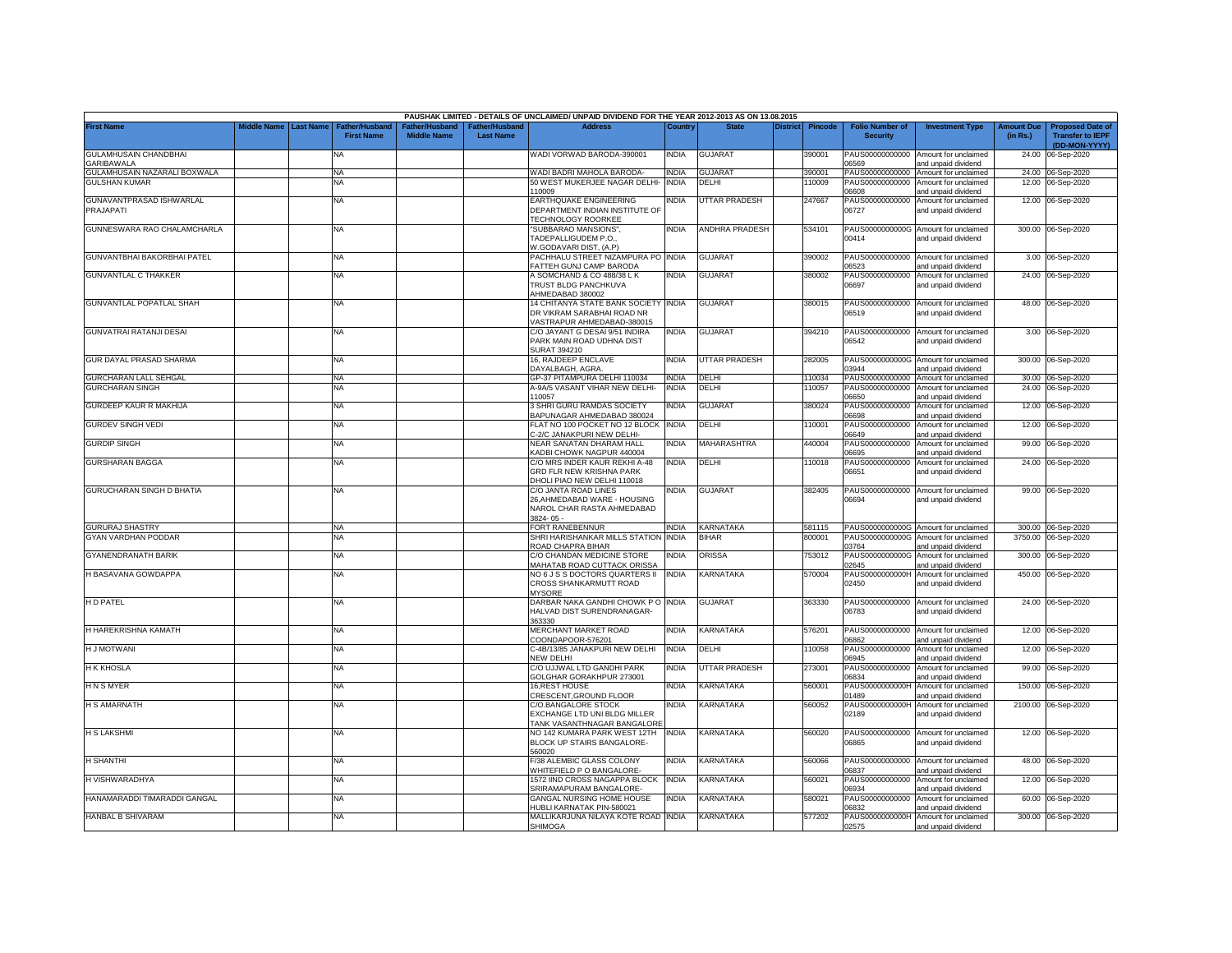|                                        |             |                  |                                            |                                      |                                    | PAUSHAK LIMITED - DETAILS OF UNCLAIMED/ UNPAID DIVIDEND FOR THE YEAR 2012-2013 AS ON 13.08.2015 |               |                               |          |                  |                                           |                                                              |                               |                                                                     |
|----------------------------------------|-------------|------------------|--------------------------------------------|--------------------------------------|------------------------------------|-------------------------------------------------------------------------------------------------|---------------|-------------------------------|----------|------------------|-------------------------------------------|--------------------------------------------------------------|-------------------------------|---------------------------------------------------------------------|
| <b>First Name</b>                      | Middle Name | <b>Last Name</b> | <b>Father/Husband</b><br><b>First Name</b> | Father/Husband<br><b>Middle Name</b> | Father/Husband<br><b>Last Name</b> | <b>Address</b>                                                                                  | Country       | <b>State</b>                  | District | <b>Pincode</b>   | <b>Folio Number of</b><br><b>Security</b> | <b>Investment Type</b>                                       | <b>Amount Due</b><br>(in Rs.) | <b>Proposed Date of</b><br><b>Transfer to IEPF</b><br>(DD-MON-YYYY) |
| HANSA DHIRAJLAL SHROFF                 |             |                  | NA                                         |                                      |                                    | PARAS BLDG 2ND FLOOR BLOCK NO INDIA<br>4 19/A DAFTARY ROAD                                      |               | MAHARASHTRA                   |          | 400064           | 06736                                     | PAUS00000000000 Amount for unclaimed<br>and unpaid dividend  |                               | 48.00 06-Sep-2020                                                   |
|                                        |             |                  |                                            |                                      |                                    | MALAD(EAST) MUMBAI 400064                                                                       |               |                               |          |                  |                                           |                                                              |                               |                                                                     |
| HANSA H SHAH                           |             |                  | NA                                         |                                      |                                    | 12 ASHAPURI NAGAR SOCIETY<br>RAMAKAKA ROAD CHHANI<br>/ADODARA                                   | INDIA         | <b>GUJARAT</b>                |          | 391740           | PAUS0000000000H<br>04260                  | Amount for unclaimed<br>and unpaid dividend                  |                               | 300.00 06-Sep-2020                                                  |
| HANSA HARIKANT PARIKH                  |             |                  | <b>NA</b>                                  |                                      |                                    | 29, SEJAL SOCIETY,<br><b>FATEHGANJ.VADODARA VADODARA</b>                                        | NDIA          | <b>GUJARAT</b>                |          | 390002           | PAUS0000000000H<br>00077                  | Amount for unclaimed<br>and unpaid dividend                  |                               | 300.00 06-Sep-2020                                                  |
| HANSA JAYANTILAL DESAI                 |             |                  | <b>NA</b>                                  |                                      |                                    | DARJINO KHANCHO OPP PADAPOLE INDIA<br>GANDHI ROAD AHMEDABAD-380001                              |               | <b>GUJARAT</b>                |          | 380001           | PAUS00000000000<br>06948                  | Amount for unclaimed<br>and unpaid dividend                  |                               | 24.00 06-Sep-2020                                                   |
| <b>HANSA PATEL</b>                     |             |                  | <b>NA</b>                                  |                                      |                                    | SIDDHARTH" OPP ST MARY'S<br>SCHOOL KALAWAD ROAD RAJKOT                                          | NDIA          | <b>GUJARAT</b>                |          | 360005           | PAUS0000000000H<br>04146                  | Amount for unclaimed<br>and unpaid dividend                  |                               | 450.00 06-Sep-2020                                                  |
| HANSA RAJNIKANT MEHTA                  |             |                  | <b>NA</b>                                  |                                      |                                    | C/O THE SWASTIK JANATA<br>SAHAKARI BANK LTD 502<br><b>KALBADEVI ROAD MUMBAI-400002</b>          | <b>INDIA</b>  | <b>MAHARASHTRA</b>            |          | 400002           | PAUS00000000000<br>06915                  | Amount for unclaimed<br>and unpaid dividend                  |                               | 12.00 06-Sep-2020                                                   |
| HANSABEN BAVANDAS TILAWAT              |             |                  | <b>NA</b>                                  |                                      |                                    | BANK ROAD OPP AMBANI GUEST<br><b>IOUSE JAM KHAMBALIA JAMNAGAR</b>                               | NDIA          | <b>GUJARAT</b>                |          | 361001           | PAUS00000000000<br>06784                  | Amount for unclaimed<br>and unpaid dividend                  |                               | 3.00 06-Sep-2020                                                    |
| HANSABEN DEVENDRAPRASAD BHATT          |             |                  | <b>NA</b>                                  |                                      |                                    | QTR.NO.545/B,G.S.F.C. TOWNSHIP                                                                  | india         | <b>GUJARAT</b>                |          | 391750           | PAUS00000000000                           | Amount for unclaimed                                         |                               | 3.00 06-Sep-2020                                                    |
|                                        |             |                  |                                            |                                      |                                    | PO. FERTILIZERNAGAR, DIST.<br>/ADODARA-391750                                                   |               |                               |          |                  | 06786                                     | and unpaid dividend                                          |                               |                                                                     |
| HANSABEN JASHBHAI PATEL                |             |                  | <b>NA</b>                                  |                                      |                                    | C/O. NARHARIBHAI MANIBHAI PATEL INDIA<br>39. HARIBHAKTI COLONY, OLD                             |               | <b>GUJARAT</b>                |          | 390007           | 06745                                     | PAUS00000000000 Amount for unclaimed<br>and unpaid dividend  |                               | 3.00 06-Sep-2020                                                    |
| HANSABEN MAHENDRABHAI PATEL            |             |                  | ΝA                                         |                                      |                                    | ADRA ROAD, VADAODARA-390007<br><b>11 SANDIP APARTMENTS VISHWAS</b>                              | <b>INDIA</b>  | <b>GUJARAT</b>                |          | 390005           | PAUS00000000000                           | Amount for unclaimed                                         |                               | 3.00 06-Sep-2020                                                    |
| HANSABEN NATUBHAI PATEL                |             |                  | NA                                         |                                      |                                    | COLONY ALKAPURI BARODA-390005<br>5 BAKUL SOCIETY NO 3 OPP                                       | NDIA          | <b>GUJARAT</b>                |          | 390015           | 06759<br>PAUS00000000000                  | and unpaid dividend<br>Amount for unclaimed                  |                               | 123.00 06-Sep-2020                                                  |
|                                        |             |                  |                                            |                                      |                                    | ABHISHEK COLONY RACE COURSE<br>ROAD BARODA 390015                                               |               |                               |          |                  | 06788                                     | and unpaid dividend                                          |                               |                                                                     |
| HANSABEN PRAFULCHANDRA CHOKSHI         |             |                  | <b>NA</b>                                  |                                      |                                    | <b>A-11 VASUDHA APARTMENT NR</b><br>VIJAY PARK NAVRANGPURA<br>HMEDABAD-380009                   | INDIA         | <b>GUJARAT</b>                |          | 380009           | 06946                                     | PAUS00000000000 Amount for unclaimed<br>and unpaid dividend  |                               | 3.00 06-Sep-2020                                                    |
| HANSARAJBHAI JETHABHAI PATEL           |             |                  | <b>NA</b>                                  |                                      |                                    | AT RAMSIKAMPA POST ODHA TAL<br>BAYAD DIST SABARKANTHA 383325                                    | <b>INDIA</b>  | GUJARAT                       |          | 383325           | 06791                                     | PAUS00000000000 Amount for unclaimed<br>and unpaid dividend  | 3.00                          | 06-Sep-2020                                                         |
| HANSARAJBHAI VALAJIBHAI PATEL          |             |                  | <b>NA</b>                                  |                                      |                                    | AT MAGODILAT POST MAGODI DIST<br>TAL GANDHINAGAR                                                | <b>INDIA</b>  | <b>GUJARAT</b>                |          | 382010           | PAUS00000000000<br>06792                  | Amount for unclaimed<br>and unpaid dividend                  |                               | 24.00 06-Sep-2020                                                   |
| HANSRAJ KASTURDAS PARMAR               |             |                  | <b>NA</b>                                  |                                      |                                    | SHIYABAUG BHAVDAS ST AMBICA<br>NIVAS BARODA 390001                                              | <b>INDIA</b>  | <b>GUJARAT</b>                |          | 390001           | PAUS00000000000<br>06960                  | Amount for unclaimed<br>and unpaid dividend                  | 24.00                         | 06-Sep-2020                                                         |
| HANSRAJ KASTURDAS PARMAR               |             |                  | <b>NA</b>                                  |                                      |                                    | AMBICA NIVAS BHAUDAS STREET<br>SHIYABAG BARODA 390001                                           | <b>INDIA</b>  | <b>GUJARAT</b>                |          | 390001           | PAUS00000000000<br>06755                  | Amount for unclaimed<br>and unpaid dividend                  | 3.00                          | 06-Sep-2020                                                         |
| HANUMAN PRASAD BHARGAVA                |             |                  | <b>NA</b>                                  |                                      |                                    | J-33 PANCHIM VIHAR NEW DELHI-<br>10063                                                          | <b>INDIA</b>  | DELHI                         |          | 10063            | PAUS00000000000<br>06936                  | Amount for unclaimed<br>and unpaid dividend                  | 36.00                         | 06-Sep-2020                                                         |
| HANUMESH DAROJI                        |             |                  | <b>NA</b>                                  |                                      |                                    | JAI HANUMAN MEDICAL STORES.<br>GANGAVATHI, P.O. RAICHUR DIST.                                   | INDIA         | KARNATAKA                     |          | 583227           | PAUS0000000000H<br>00844                  | Amount for unclaimed<br>and unpaid dividend                  | 2400.00                       | 06-Sep-2020                                                         |
| HARAPANAHALLI PRAHLAD                  |             |                  | <b>NA</b>                                  |                                      |                                    | <b>/ISWANATH MEDICAL STORES, CAR INDIA</b><br>STREET, BELLARY                                   |               | KARNATAKA                     |          | 583101           | PAUS0000000000H<br>00425                  | Amount for unclaimed<br>and unpaid dividend                  | 300.00                        | 06-Sep-2020                                                         |
| <b>HARBANS SINGH</b>                   |             |                  | <b>NA</b>                                  |                                      |                                    | B-76-A FATEH NAGAR NEW DELHI<br>110018                                                          | INDIA         | DELHI                         |          | 10018            | PAUS00000000000<br>06880                  | Amount for unclaimed<br>and unpaid dividend                  | 12.00                         | 06-Sep-2020                                                         |
| HARBANS SINGH GREWAL                   |             |                  | <b>NA</b>                                  |                                      |                                    | 53/4 OLD RAJINDERNAGAR NEW<br>DELHI-110060                                                      | INDIA         | DELHI                         |          | 110060           | PAUS00000000000<br>06944                  | Amount for unclaimed<br>and unpaid dividend                  | 24.00                         | 06-Sep-2020                                                         |
| <b>HARDEEP SINGH</b>                   |             |                  | <b>NA</b>                                  |                                      |                                    | CARGILL SEEDS INDIA LTD 308<br>SOPHIA'S CHOICE NO 7 ST MARK'S<br>ROAD BANGALORE 560001          | INDIA         | KARNATAKA                     |          | 560001           | PAUS00000000000<br>06981                  | Amount for unclaimed<br>and unpaid dividend                  | 486.00                        | 06-Sep-2020                                                         |
| HARDEEP SINGH ARORA                    |             |                  | <b>NA</b>                                  |                                      |                                    | H NO 3/196 RODU PURA<br>TARNTARAN-143401                                                        | india         | PUNJAB                        |          | 143401           | PAUS00000000000<br>06833                  | Amount for unclaimed<br>and unpaid dividend                  |                               | 24.00 06-Sep-2020                                                   |
| HARDYAL SINGH SAHOTA                   |             |                  | <b>NA</b>                                  |                                      |                                    | 219-E DDA (MIG) FLATS RAJOURI<br>GARDEN NEW DELHI-110027                                        | INDIA         | DELHI                         |          | 10027            | PAUS00000000000<br>06875                  | Amount for unclaimed<br>and unpaid dividend                  | 12.00                         | 06-Sep-2020                                                         |
| HARESH HASSANAND MIRCHANDANI           |             |                  | <b>NA</b>                                  |                                      |                                    | FLAT NO 180 1ST FLOOR CENTRAL<br>GOVT COLONY TYPE III WADALA<br>MUMBAI-400031                   | India         | MAHARASHTRA                   |          | 400031           | PAUS00000000000<br>06912                  | Amount for unclaimed<br>and unpaid dividend                  | 12.00                         | 06-Sep-2020                                                         |
| HARESH NAROTTAMDAS POPAT               |             |                  | NA                                         |                                      |                                    | SAHJANAND PETROLEUM CO IBP<br>PETROL PUMP STATE HIGH WAY<br><b>(ESHOD DIST JUNAGADH 362220</b>  | india         | <b>GUJARAT</b>                |          | 362220           | PAUS00000000000<br>07020                  | Amount for unclaimed<br>and unpaid dividend                  |                               | 48.00 06-Sep-2020                                                   |
| HARESH SHANTILAL SHAH                  |             |                  | <b>NA</b>                                  |                                      |                                    | 47 SAHJIVAN SOCIETY ASHRAM<br>ROAD USMANPURA USMANPURA<br><b>HMEDABAD</b>                       | INDIA         | <b>GUJARAT</b>                |          | 380009           | 06909                                     | PAUS00000000000 Amount for unclaimed<br>and unpaid dividend  |                               | 12.00 06-Sep-2020                                                   |
| HARI KISHAN RUSTOGI                    |             |                  | <b>NA</b>                                  |                                      |                                    | C-I/15 PRASHANT VIHAR DELHI                                                                     | <b>INDIA</b>  | DELHI                         |          | 110085           |                                           | PAUS00000000000 Amount for unclaimed                         |                               | 12.00 06-Sep-2020                                                   |
| HARI KISHORE SETH                      |             |                  | ΝA                                         |                                      |                                    | <b>I CAPPER ROAD LALBAGH</b>                                                                    | <b>INDIA</b>  | <b>JTTAR PRADESH</b>          |          | 226001           |                                           | PAUS0000000000H Amount for unclaimed                         |                               | 450.00 06-Sep-2020                                                  |
| HARI KRISHAN SURI                      |             |                  | NA                                         |                                      |                                    | 1/190 MAHABIR NAGAR NEW DELHI-<br>10018                                                         | <b>INDIA</b>  | <b>DELHI</b>                  |          | 10018            | PAUS00000000000<br>6886                   | Amount for unclaimed<br>and unpaid dividend                  |                               | 24.00 06-Sep-2020                                                   |
| HARI LAL LEEKHA<br><b>HARI PRAKASH</b> |             |                  | <b>NA</b><br>NA                            |                                      |                                    | D/216 SAKET NEW DELHI 110017<br>RAKABGUNJ NEHRU CROSS                                           | INDIA<br>NDIA | DELHI<br><b>UTTAR PRADESH</b> |          | 110017<br>226004 | PAUS00000000000                           | Amount for unclaimed<br>PAUS00000000000 Amount for unclaimed |                               | 12.00 06-Sep-2020<br>48.00 06-Sep-2020                              |
|                                        |             |                  |                                            |                                      |                                    | LUCKNOW-226004                                                                                  |               |                               |          |                  | 06835                                     | and unpaid dividend                                          |                               |                                                                     |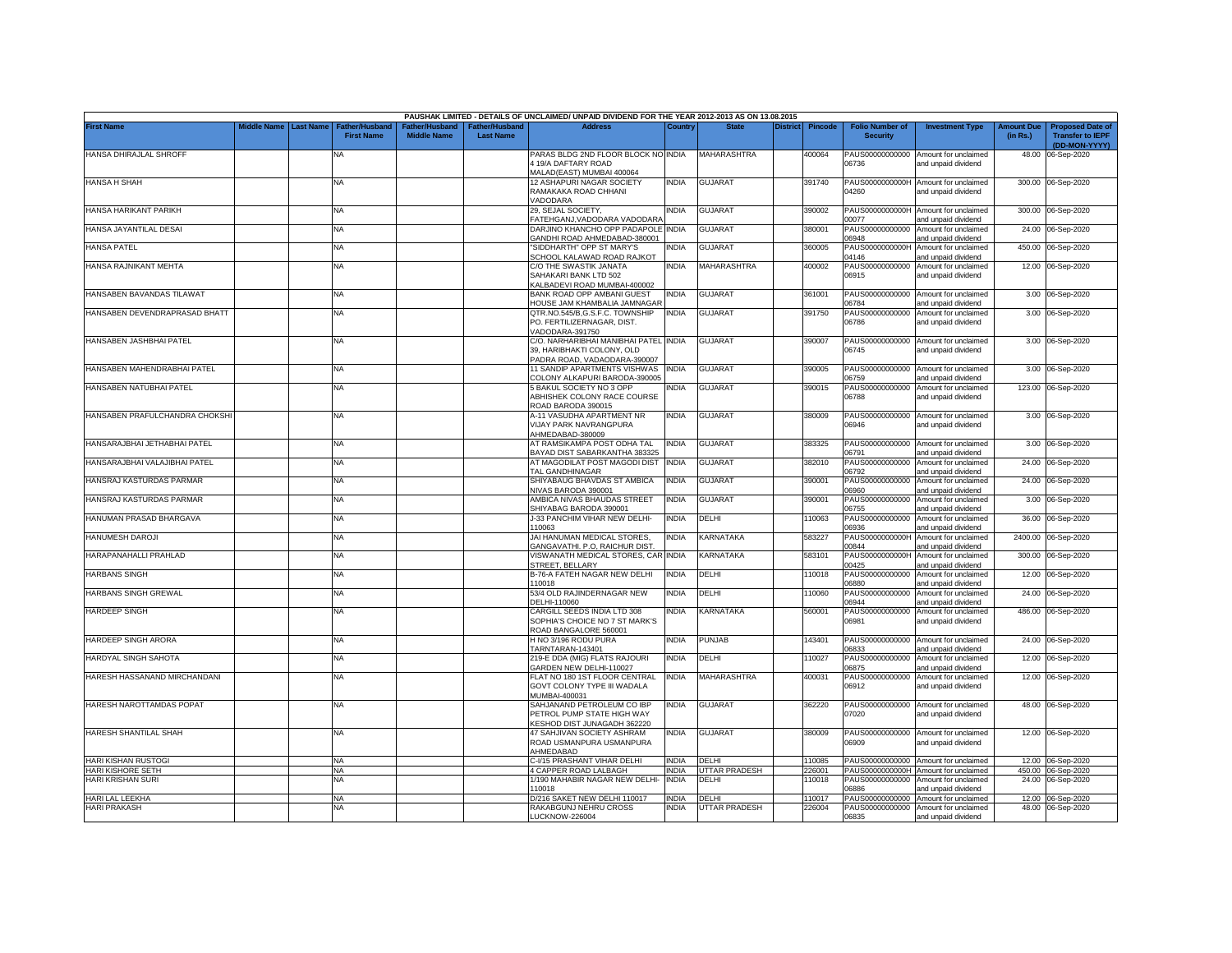|                                               |             |                  |                                     |                                      |                                    | PAUSHAK LIMITED - DETAILS OF UNCLAIMED/ UNPAID DIVIDEND FOR THE YEAR 2012-2013 AS ON 13.08.2015 |              |                      |                 |         |                                           |                                                             |                               |                                                                     |
|-----------------------------------------------|-------------|------------------|-------------------------------------|--------------------------------------|------------------------------------|-------------------------------------------------------------------------------------------------|--------------|----------------------|-----------------|---------|-------------------------------------------|-------------------------------------------------------------|-------------------------------|---------------------------------------------------------------------|
| <b>First Name</b>                             | liddle Name | <b>Last Name</b> | Father/Husband<br><b>First Name</b> | Father/Husband<br><b>Middle Name</b> | Father/Husband<br><b>Last Name</b> | <b>Address</b>                                                                                  | Country      | <b>State</b>         | <b>District</b> | Pincode | <b>Folio Number of</b><br><b>Security</b> | <b>Investment Type</b>                                      | <b>Amount Due</b><br>(in Rs.) | <b>Proposed Date of</b><br><b>Transfer to IEPF</b><br>(DD-MON-YYYY) |
| HARI RAM GADHOK                               |             |                  | <b>NA</b>                           |                                      |                                    | J 9/48A RAJOURI GARDEN EXTN<br>NEW DELHI-110027                                                 | NDIA         | DELHI                |                 | 10027   | 06877                                     | PAUS00000000000 Amount for unclaimed<br>and unpaid dividend | 36.00                         | 06-Sep-2020                                                         |
| HARIBHAI KALIDAS PATEL                        |             |                  | NA                                  |                                      |                                    | 10, MEGDOOT SOCIETY B/HGANESH INDIA<br>DUGHALAYA MANGALPURA ROAD<br>ANAND                       |              | <b>GUJARAT</b>       |                 | 388001  | PAUS00000000000<br>06741                  | Amount for unclaimed<br>and unpaid dividend                 |                               | 3.00 06-Sep-2020                                                    |
| <b>HARIDAS ARORA</b>                          |             |                  | NA                                  |                                      |                                    | 26 AMAR BASU SARANI OLD CHORE INDIA<br>BAGAN LANE CALCUTTA                                      |              | <b>WEST BENGAL</b>   |                 | 700007  | PAUS0000000000H<br>02854                  | Amount for unclaimed<br>and unpaid dividend                 |                               | 900.00 06-Sep-2020                                                  |
| HARIGANGABEN MOHANLAL PARIKH                  |             |                  | <b>NA</b>                           |                                      |                                    | C/O NAVBHARAT AGENCIES RIDDHI<br>SIDDHI MARKET AT SAVARKUNDLA<br>DIST BHAVNAGAR-364515          | INDIA        | <b>GUJARAT</b>       |                 | 364515  | PAUS00000000000<br>06797                  | Amount for unclaimed<br>and unpaid dividend                 |                               | 48.00 06-Sep-2020                                                   |
| HARIHAR HIRALAL JOSHI                         |             |                  | <b>NA</b>                           |                                      |                                    | NR CHAPANER DARWAJA<br>CHHIPWAD NAKA BARODA-390006                                              | <b>NDIA</b>  | <b>GUJARAT</b>       |                 | 390006  | PAUS00000000000<br>06836                  | Amount for unclaimed<br>and unpaid dividend                 |                               | 24.00 06-Sep-2020                                                   |
| HARIKRISHNADAS PURUSHOTTAMDAS<br>SHAH         |             |                  | <b>NA</b>                           |                                      |                                    | AT & POST UTTARSANDA<br>VAHALBHAI'S KHADKI TAL NADIAD<br>DIST KAIRA PIN-387001                  | NDIA         | <b>GUJARAT</b>       |                 | 387001  | PAUS00000000000<br>06765                  | Amount for unclaimed<br>and unpaid dividend                 |                               | 9.00 06-Sep-2020                                                    |
| HARILAL D SHETH                               |             |                  | <b>NA</b>                           |                                      |                                    | 25B RANI SANKARI LANE CALCUTTA- INDIA<br>700026                                                 |              | <b>WEST BENGAL</b>   |                 | 700026  | 6900                                      | PAUS00000000000 Amount for unclaimed<br>and unpaid dividend |                               | 12.00 06-Sep-2020                                                   |
| HARILAL DWARKADAS SHAH                        |             |                  | NA                                  |                                      |                                    | SALUN BAZAR KOVADA POLE<br>NADIAD DIST KAIRA PIN-387001                                         | INDIA        | GUJARAT              |                 | 387001  | PAUS00000000000<br>06799                  | Amount for unclaimed<br>and unpaid dividend                 |                               | 9.00 06-Sep-2020                                                    |
| HARILAL TRIBHOVANDAS GANDHI                   |             |                  | NA                                  |                                      |                                    | HANMANJI WALU FALIYU<br>NAVAPURA PADRA DIST BARODA                                              | NDIA         | GUJARAT              |                 | 391440  | PAUS00000000000<br>06800                  | Amount for unclaimed<br>and unpaid dividend                 |                               | 3.00 06-Sep-2020                                                    |
| <b>HARIOM V NIGAM</b>                         |             |                  | NA                                  |                                      |                                    | A 63/594 M I G COLONY BANDRA<br>EAST MUMBAI-400051                                              | NDIA         | MAHARASHTRA          |                 | 400051  | PAUS00000000000<br>06858                  | Amount for unclaimed<br>and unpaid dividend                 |                               | 12.00 06-Sep-2020                                                   |
| HARIRAM C GOPWANI                             |             |                  | NA                                  |                                      |                                    | FLAT NO 11 3RD FLOOR 2 NYLOR<br>ROAD JASHAN MAHAL PUNE 411001                                   | INDIA        | <b>MAHARASHTRA</b>   |                 | 411001  | PAUS00000000000<br>06979                  | Amount for unclaimed<br>and unpaid dividend                 |                               | 12.00 06-Sep-2020                                                   |
| HARIRAM TARACHAND JHAVERI                     |             |                  | NA                                  |                                      |                                    | 201/202 WOODLAND 'B' 4<br>BUNGALOW (OSHIWA- RA) J P ROAD<br>NDHERI WEST MUMBAI-400058-          | NDIA         | MAHARASHTRA          |                 | 400058  | PAUS00000000000<br>06899                  | Amount for unclaimed<br>and unpaid dividend                 |                               | 36.00 06-Sep-2020                                                   |
| <b>HARIS MASOOD</b>                           |             |                  | <b>NA</b>                           |                                      |                                    | RAMNA BAGH NAYA TOLA PATNA-<br>300004                                                           | NDIA         | <b>BIHAR</b>         |                 | 800004  | PAUS00000000000<br>06801                  | Amount for unclaimed<br>and unpaid dividend                 |                               | 3.00 06-Sep-2020                                                    |
| HARISCHANDRA BHAILALBHAI AMIN                 |             |                  | NA                                  |                                      |                                    | 23, PARISRAM SOCIETY,<br>SHUBHANPUR, VADODARA                                                   | NDIA         | <b>GUJARAT</b>       |                 | 390007  | PAUS0000000000H<br>00426                  | Amount for unclaimed<br>and unpaid dividend                 |                               | 240.00 06-Sep-2020                                                  |
| HARISH CHANDRA AJMANI                         |             |                  | NA                                  |                                      |                                    | LUXMI ELECTRIC CO 108 G T ROAD<br><b>GHAZIABAD</b>                                              | <b>INDIA</b> | <b>UTTAR PRADESH</b> |                 | 201001  | PAUS0000000000H<br>3903                   | Amount for unclaimed<br>and unpaid dividend                 | 300.00                        | 06-Sep-2020                                                         |
| HARISH CHHANGANI                              |             |                  | NA                                  |                                      |                                    | 838 JEEVAN DEEP COLONY NR.<br>SINDHI COLONY INDORE                                              | NDIA         | MADHYA PRADESH       |                 | 452001  | PAUS0000000000H<br>03278                  | Amount for unclaimed<br>and unpaid dividend                 | 300.00                        | 06-Sep-2020                                                         |
| <b>HARISH GAMBHIR</b>                         |             |                  | NA                                  |                                      |                                    | C-449(BASEMENT) CHITTARANJAN<br>PARK NEW DELHI                                                  | <b>INDIA</b> | <b>MAHARASHTRA</b>   |                 | 440019  | PAUS00000000000<br>06883                  | Amount for unclaimed<br>and unpaid dividend                 | 12.00                         | 06-Sep-2020                                                         |
| HARISH KUMAR                                  |             |                  | <b>NA</b>                           |                                      |                                    | V & PO DAULATABAD DISTT<br>GURGAON HARYANA 123505                                               | NDIA         | <b>HARYANA</b>       |                 | 123505  | PAUS00000000000<br>07024                  | Amount for unclaimed<br>and unpaid dividend                 | 24.00                         | 06-Sep-2020                                                         |
| <b>HARISHBHAIN BHATT</b>                      |             |                  | <b>NA</b>                           |                                      |                                    | 45 LAXMIDAS NAGAR PART 2<br>BEHIND ESI HOSPITAL GOTRI ROAD<br>VADODARA                          | NDIA         | <b>GUJARAT</b>       |                 | 390015  | PAUS0000000000H<br>04502                  | Amount for unclaimed<br>and unpaid dividend                 |                               | 300.00 06-Sep-2020                                                  |
| HARISHCHANDRA B                               |             |                  | <b>NA</b>                           |                                      |                                    | 4/12 SILVER NEST KINGS CIRCLE<br>MUMBAI-400019                                                  | <b>INDIA</b> | MAHARASHTRA          |                 | 400019  | PAUS00000000000<br>06855                  | Amount for unclaimed<br>and unpaid dividend                 | 12.00                         | 06-Sep-2020                                                         |
| HARISHKUMAR GOVINDBHAI PATEL                  |             |                  | <b>NA</b>                           |                                      |                                    | <b>HARIKRIPA NIVAS CHHANI DIST</b><br>BARODA PIN-391740                                         | <b>INDIA</b> | <b>GUJARAT</b>       |                 | 391740  | PAUS00000000000<br>06805                  | Amount for unclaimed<br>and unpaid dividend                 | 9.00                          | 06-Sep-2020                                                         |
| HARISHKUMAR HARIDAS BARAI                     |             |                  | NA                                  |                                      |                                    | NEAR GOPAL BAG RACE COURSE<br>CIRCLE BARODA-390002                                              | INDIA        | GUJARAT              |                 | 390002  | PAUS00000000000<br>06747                  | Amount for unclaimed<br>and unpaid dividend                 | 3.00                          | 06-Sep-2020                                                         |
| HARISING JESINGBHAI CHAUDHARI                 |             |                  | <b>NA</b>                           |                                      |                                    | 4 SHREYANAGAR SOCIETY<br>SUBHANPURA BARODA-390007                                               | INDIA        | <b>GUJARAT</b>       |                 | 390007  | PAUS00000000000<br>06941                  | Amount for unclaimed<br>and unpaid dividend                 | 33.00                         | 06-Sep-2020                                                         |
| HARIVADAN C DESAI                             |             |                  | NA                                  |                                      |                                    | ALHAD VAGO DESAI VAGO NADIAD<br>387001                                                          | <b>INDIA</b> | GUJARAT              |                 | 387001  | PAUS00000000000<br>07004                  | Amount for unclaimed<br>and unpaid dividend                 | 24.00                         | 06-Sep-2020                                                         |
| HARIVADAN MANILAL PARIKH                      |             |                  | NA                                  |                                      |                                    | BAJWADA SHETH SERI BARODA<br>390001                                                             | <b>INDIA</b> | <b>GUJARAT</b>       |                 | 390001  | PAUS00000000000<br>06739                  | Amount for unclaimed<br>and unpaid dividend                 | 15.00                         | 06-Sep-2020                                                         |
| HARIVADAN P BHATT                             |             |                  | NA                                  |                                      |                                    | <b>2E RANG-SAGAR FLATS</b><br>NARAYANNAGAR ROAD<br>AHMEDABAD-380007                             | india        | GUJARAT              |                 | 380007  | PAUS00000000000<br>06907                  | Amount for unclaimed<br>and unpaid dividend                 |                               | 36.00 06-Sep-2020                                                   |
| HARJEET SINGH D BHATIA                        |             |                  | <b>NA</b>                           |                                      |                                    | C/O JANTA ROAD LINES<br>26, AHMEDABAD WARE - HOUSING<br>NAROL CHAR RASTA AHMEDABAD<br>3824-05-  | NDIA         | <b>GUJARAT</b>       |                 | 382405  | PAUS00000000000<br>06996                  | Amount for unclaimed<br>and unpaid dividend                 |                               | 48.00 06-Sep-2020                                                   |
| <b>HARJIT KAUR</b>                            |             |                  | NA                                  |                                      |                                    | B-2/117 SAFDARJANG ENCLAVE<br>DELHI-110029                                                      | NDIA         | <b>DELHI</b>         |                 | 10029   | 06882                                     | PAUS00000000000 Amount for unclaimed<br>and unpaid dividend |                               | 12.00 06-Sep-2020                                                   |
| HARMANBHAI CHHOTABHAI PATEL                   |             |                  | <b>NA</b>                           |                                      |                                    | 81 KUNJ SOCIETY BARODA-390001                                                                   | NDIA         | <b>GUJARAT</b>       |                 | 390001  |                                           | PAUS00000000000 Amount for unclaimed                        |                               | 3.00 06-Sep-2020                                                    |
| HARMANBHAI GOKALBHAI PATEL                    |             |                  | NΑ                                  |                                      |                                    | <b>AT &amp; PO KAMROL VIA JAROD TAL</b>                                                         | NDIA         | <b>GUJARAT</b>       |                 | 391510  | PAUS00000000000                           | Amount for unclaimed                                        | 9.00                          | 06-Sep-2020                                                         |
|                                               |             |                  |                                     |                                      |                                    | VAGHODIA DIST BARODA PIN-                                                                       |              |                      |                 |         | 06807                                     | and unpaid dividend                                         |                               |                                                                     |
| HARNAM SINGH MAGHAR SINGH<br><b>GHATEHORD</b> |             |                  | <b>NA</b>                           |                                      |                                    | 9 DIGNITY PLOT 134 NR BON BON<br>OFF J P ROAD 4 BUNGLOW<br>ANDHERI WEST MUMBAI 400058           | NDIA         | MAHARASHTRA          |                 | 400058  | PAUS00000000000<br>06853                  | Amount for unclaimed<br>and unpaid dividend                 |                               | 12.00 06-Sep-2020                                                   |
| HARPREET KHURANA                              |             |                  | NA                                  |                                      |                                    | D-93, SECTOR 36, NOIDA, DIST.<br>GAUTAM BUDH NAGAR (UP)-201303                                  | NDIA         | <b>UTTAR PRADESH</b> |                 | 201303  | 06963                                     | PAUS00000000000 Amount for unclaimed<br>and unpaid dividend |                               | 12.00 06-Sep-2020                                                   |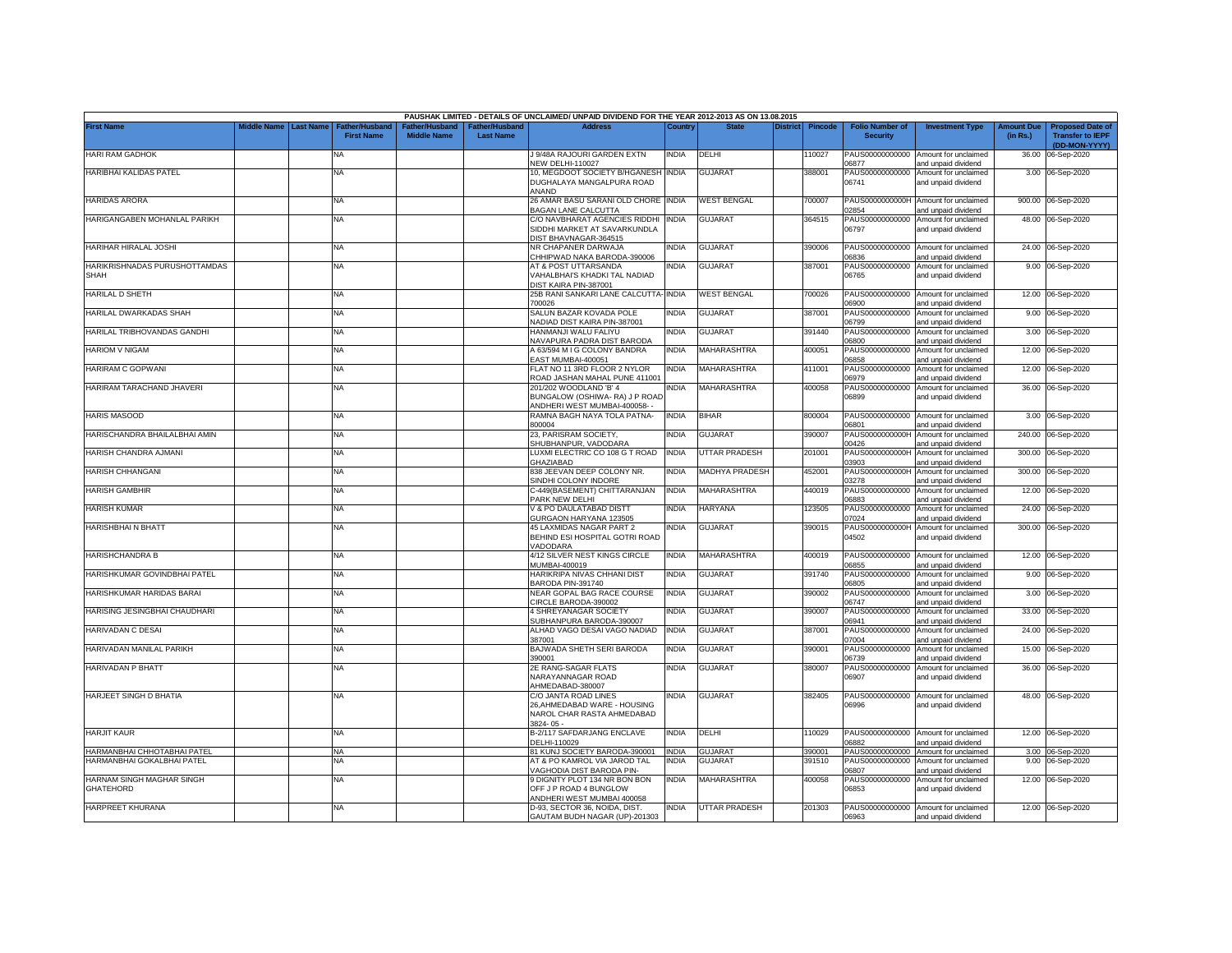|                              |                         |                                            |                                     |                                   | PAUSHAK LIMITED - DETAILS OF UNCLAIMED/ UNPAID DIVIDEND FOR THE YEAR 2012-2013 AS ON 13.08.2015 |              |                       |                 |                |                                           |                                                                    |                               |                                                                     |
|------------------------------|-------------------------|--------------------------------------------|-------------------------------------|-----------------------------------|-------------------------------------------------------------------------------------------------|--------------|-----------------------|-----------------|----------------|-------------------------------------------|--------------------------------------------------------------------|-------------------------------|---------------------------------------------------------------------|
| <b>First Name</b>            | Middle Name   Last Name | <b>Father/Husband</b><br><b>First Name</b> | ather/Husband<br><b>Middle Name</b> | ather/Husband<br><b>Last Name</b> | <b>Address</b>                                                                                  | Country      | <b>State</b>          | <b>District</b> | <b>Pincode</b> | <b>Folio Number of</b><br><b>Security</b> | <b>Investment Type</b>                                             | <b>Amount Due</b><br>(in Rs.) | <b>Proposed Date of</b><br><b>Transfer to IEPF</b><br>(DD-MON-YYYY) |
| HARSH SHARMA                 |                         | NΑ                                         |                                     |                                   | 202 JAORA TOWERS 22<br><b>MANORAMAGANJ INDORE</b>                                               | NDIA         | <b>MADHYA PRADESH</b> |                 | 452001         | PAUS0000000000H<br>03281                  | Amount for unclaimed<br>and unpaid dividend                        | 300.00                        | 06-Sep-2020                                                         |
| HARSHA ANJAN SHAH            |                         | NA                                         |                                     |                                   | 2 SHREEJI APARTMENT NR<br>ASHAPURI TEMPLE JIVRAJ PARK<br>AHMEDABAD 380051                       | <b>NDIA</b>  | <b>GUJARAT</b>        |                 | 380051         | PAUS00000000000<br>06972                  | Amount for unclaimed<br>and unpaid dividend                        |                               | 24.00 06-Sep-2020                                                   |
| HARSHA RAJIVKUMAR SHUKLA     |                         | <b>NA</b>                                  |                                     |                                   | 65/A SUBH-LAXMI SOC. B/H<br>MANGALAYA PARK HARNI<br>WARASIYA ROAD BARODA                        | INDIA        | <b>GUJARAT</b>        |                 | 390006         | 07044                                     | PAUS00000000000 Amount for unclaimed<br>and unpaid dividend        |                               | 3.00 06-Sep-2020                                                    |
| HARSHAD JASWANTLAL SHAH      |                         | NA                                         |                                     |                                   | C/O AMRUTLAL D SHAH<br>GHEEKANTA VAD FALIA NEAR<br>RAOPURA TOWER BARODA-390001                  | INDIA        | <b>GUJARAT</b>        |                 | 390001         | 06810                                     | PAUS00000000000 Amount for unclaimed<br>and unpaid dividend        |                               | 24.00 06-Sep-2020                                                   |
| HARSHAD KUMAR PATEL          |                         | <b>NA</b>                                  |                                     |                                   | 11 OLD SINDHI COLONY BHOPAL<br>162002                                                           | <b>NDIA</b>  | <b>MADHYA PRADESH</b> |                 | 462002         | 6923                                      | PAUS00000000000 Amount for unclaimed<br>and unpaid dividend        |                               | 24.00 06-Sep-2020                                                   |
| HARSHAD MANIBHAI AMIN        |                         | NA                                         |                                     |                                   | BEHIND HARIKRIPA SOCIETY GOTRI<br>ROAD BARODA 390015                                            | <b>INDIA</b> | <b>GUJARAT</b>        |                 | 390015         | PAUS00000000000<br>6947                   | Amount for unclaimed<br>and unpaid dividend                        |                               | 3.00 06-Sep-2020                                                    |
| HARSHAD PUNJABHAI PATEL      |                         | NA                                         |                                     |                                   | 7 PARISHRAM SOCIETY<br>SUBHANPURA BARODA-390007                                                 | NDIA         | GUJARAT               |                 | 390007         | PAUS00000000000<br>06748                  | Amount for unclaimed<br>and unpaid dividend                        |                               | 18.00 06-Sep-2020                                                   |
| HARSHAD RAI BRAHMBHATT       |                         | <b>NA</b>                                  |                                     |                                   | GUJRATI KOTHI SWAMI BAGH AGRA INDIA                                                             |              | <b>UTTAR PRADESH</b>  |                 | 282005         | PAUS0000000000H                           | Amount for unclaimed                                               |                               | 300.00 06-Sep-2020                                                  |
| HARSHADBHAI PUNJABHAI PATEL  |                         | <b>NA</b>                                  |                                     |                                   | 7 PARISHRAM SOCIETY<br>SUBHANPURA BARODA 390007                                                 | NDIA         | <b>GUJARAT</b>        |                 | 390007         | PAUS00000000000<br>06958                  | Amount for unclaimed<br>and unpaid dividend                        |                               | 3.00 06-Sep-2020                                                    |
| HARSHADRAY KANCHANLAL MEHTA  |                         | <b>NA</b>                                  |                                     |                                   | C/O KANCHANLAL M MEHTA BAZAR INDIA<br>OPP DARGHA KALOL<br>PANCHMAHALS 389330                    |              | <b>GUJARAT</b>        |                 | 389330         | PAUS00000000000<br>06898                  | Amount for unclaimed<br>and unpaid dividend                        |                               | 12.00 06-Sep-2020                                                   |
| <b>HARSHARN KAUR</b>         |                         | <b>NA</b>                                  |                                     |                                   | HOUSE NO 520 VIKAS KUNJ<br>VIKASPURI NAJAFGARH ROAD NEW<br>DELHI 110018                         | INDIA        | DELHI                 |                 | 10018          | 06885                                     | PAUS00000000000 Amount for unclaimed<br>and unpaid dividend        |                               | 12.00 06-Sep-2020                                                   |
| HARVADAN KIKABHAI MEHTA      |                         | NA                                         |                                     |                                   | <b>SAMETSIKHAR SOCIETY</b><br>NARANNAGAR ROAD PALDI<br>HMEDABAD-380007                          | india        | <b>GUJARAT</b>        |                 | 380007         | 06769                                     | PAUS00000000000 Amount for unclaimed<br>and unpaid dividend        |                               | 9.00 06-Sep-2020                                                    |
| <b>HASMUKH G PANCHAL</b>     |                         | NA                                         |                                     |                                   | C/O POPATLAL K SHAH AT MARCHI<br>POLE IN RATAN POLE AHMEDABAD<br>380001                         | INDIA        | <b>GUJARAT</b>        |                 | 380001         | PAUS00000000000<br>06846                  | Amount for unclaimed<br>and unpaid dividend                        |                               | 24.00 06-Sep-2020                                                   |
| HASMUKHBHAI ASHALAL SHAH     |                         | <b>NA</b>                                  |                                     |                                   | LALBAVAN LIMODA PADRA DIST<br>VADODARA PIN-391440                                               | NDIA         | <b>GUJARAT</b>        |                 | 391440         | 06813                                     | PAUS00000000000 Amount for unclaimed<br>and unpaid dividend        |                               | 30.00 06-Sep-2020                                                   |
| HASMUKHBHAI ASHALAL SHAH     |                         | NA                                         |                                     |                                   | LALBHAI'S LIMDO PADRA DIST<br>BARODA PIN-391440                                                 | NDIA         | GUJARAT               |                 | 391440         | PAUS00000000000<br>06814                  | Amount for unclaimed                                               |                               | 39.00 06-Sep-2020                                                   |
| HASMUKHBHAI RAOJIBHAI PATEL  |                         | <b>NA</b>                                  |                                     |                                   | 34 JAISATYANARAYAN SOCIETY<br>NO.1 B/H ALEMBIC NAGAR OPP<br>BAPU DARGHAGORWA REFINERY           | NDIA         | <b>GUJARAT</b>        |                 | 390003         | PAUS00000000000<br>06753                  | and unpaid dividend<br>Amount for unclaimed<br>and unpaid dividend |                               | 24.00 06-Sep-2020                                                   |
| HASMUKHBHAI SHANABHAI PATEL  |                         | <b>NA</b>                                  |                                     |                                   | AT RODH POST AMOD TA AMOD<br>DIST BROACH PIN-392110                                             | NDIA         | <b>GUJARAT</b>        |                 | 392110         | PAUS00000000000<br>06818                  | Amount for unclaimed<br>and unpaid dividend                        |                               | 48.00 06-Sep-2020                                                   |
| HASMUKHBHAI VIRAMBHAI PATEL  |                         | VIRAMBHAI<br>KASHIRAMBHAI<br>PATEL         |                                     |                                   | A 57 HARBHOLANATH PARK N H NO INDIA<br>3 ODHAVAHMEDABAD                                         |              | <b>GUJARAT</b>        |                 | 382415         | PAUS12033200002<br>09795                  | Amount for unclaimed<br>and unpaid dividend                        |                               | 6.00 06-Sep-2020                                                    |
| HASMUKHLAL ANANDJI MEHTA     |                         | NA                                         |                                     |                                   | PAREKH MARKET GHATKOPAR<br>EAST MUMBAI                                                          | <b>INDIA</b> | <b>MAHARASHTRA</b>    |                 | 400077         | 03652                                     | PAUS0000000000H Amount for unclaimed<br>and unpaid dividend        |                               | 900.00 06-Sep-2020                                                  |
| HASMUKHLAL KANTILAL PARIKH   |                         | ΝA                                         |                                     |                                   | 3 NRUSINH PARK VIJAY NAGAR<br>CHAR RASTA NARANPURA<br>HMEDABAD 380013                           | NDIA         | <b>GUJARAT</b>        |                 | 380013         | PAUS00000000000<br>06969                  | Amount for unclaimed<br>and unpaid dividend                        |                               | 39.00 06-Sep-2020                                                   |
| HASMUKHLAL MANILAL DEVI      |                         | <b>NA</b>                                  |                                     |                                   | 214 GUSHAPARIKHLAL MADAN<br><b>GOPAL'S HAVELI ROAD</b>                                          | NDIA         | <b>GUJARAT</b>        |                 | 380001         | PAUS00000000000<br>07002                  | Amount for unclaimed<br>and unpaid dividend                        |                               | 9.00 06-Sep-2020                                                    |
| HASMUKHRAI KANTILAL GANDHI   |                         | NA                                         |                                     |                                   | AHMEDABAD 380001<br>33 KAHAN NAGARA SOCIETY<br>PALATANA ROAD SONGADHTAL.                        | NDIA         | <b>GUJARAT</b>        |                 | 364250         | 06939                                     | PAUS00000000000 Amount for unclaimed<br>and unpaid dividend        |                               | 48.00 06-Sep-2020                                                   |
| HASMUKLAL KARAMCHAND GANDHI  |                         | <b>NA</b>                                  |                                     |                                   | <b>SIHOR</b><br>KUVERJI DEVSHI CHAWL 2ND FL B S INDIA<br>ROAD OPP ZARAPKAR SHOW ROOM            |              | <b>MAHARASHTRA</b>    |                 | 400028         | 06920                                     | PAUS00000000000 Amount for unclaimed<br>and unpaid dividend        |                               | 12.00 06-Sep-2020                                                   |
| HASUMATI KANAIYALAL TRIVEDI  |                         | <b>NA</b>                                  |                                     |                                   | DADAR W RLY MUMBAI 400028<br>16 HUDEO BLOCK NO-11<br>ELLORAPARK RACE COURCE ROAD                | NDIA         | <b>GUJARAT</b>        |                 | 390007         | PAUS00000000000<br>06758                  | Amount for unclaimed<br>and unpaid dividend                        |                               | 3.00 06-Sep-2020                                                    |
| HASUMATI KESRICHAND SHAH     |                         | <b>NA</b>                                  |                                     |                                   | BARODA-390007<br>426 A SHRI VISHNU NIKETAN                                                      | India        | MAHARASHTRA           |                 | 400004         |                                           | PAUS00000000000 Amount for unclaimed                               |                               | 12.00 06-Sep-2020                                                   |
| HASUMATI MAHENDRAKUMAR MEHTA |                         | NA                                         |                                     |                                   | SARDAR PATEL ROAD MUMBAI-<br>C/O LALBHAI P PARIKH 205<br>RASHMIWILA MAKERIWAD RAIPUR            | india        | <b>GUJARAT</b>        |                 | 380001         | 06911<br>PAUS00000000000<br>06896         | and unpaid dividend<br>Amount for unclaimed<br>and unpaid dividend |                               | 24.00 06-Sep-2020                                                   |
| HASUMATI SHANKERLAL VYAS     |                         | <b>NA</b>                                  |                                     |                                   | AHMEDABAD-380001<br>LADWADA SHANKHDI SHERI                                                      | NDIA         | GUJARAT               |                 | 390001         | PAUS00000000000                           | Amount for unclaimed                                               |                               | 3.00 06-Sep-2020                                                    |
| <b>HAYATHUNNISA</b>          |                         | <b>NA</b>                                  |                                     |                                   | BARODA 390001<br>F/7 ALEMBIC GLASS COLONY                                                       | NDIA         | <b>KARNATAKA</b>      |                 | 560066         | 06757<br>PAUS00000000000                  | and unpaid dividend<br>Amount for unclaimed                        |                               | 24.00 06-Sep-2020                                                   |
| <b>HELLY PATEL</b>           |                         | <b>NA</b>                                  |                                     |                                   | VHITEFIELD BANGALORE-560066<br>212/CJAGNNATHPURAM NEAR LAL                                      | <b>INDIA</b> | <b>GUJARAT</b>        |                 | 390011         | 06838<br>PAUS00000000000                  | and unpaid dividend<br>Amount for unclaimed                        |                               | 3.00 06-Sep-2020                                                    |
|                              |                         |                                            |                                     |                                   | BAUG CROSSING MANJALPUR,<br>BARODA - 390011                                                     |              |                       |                 |                | 07012                                     | and unpaid dividend                                                |                               |                                                                     |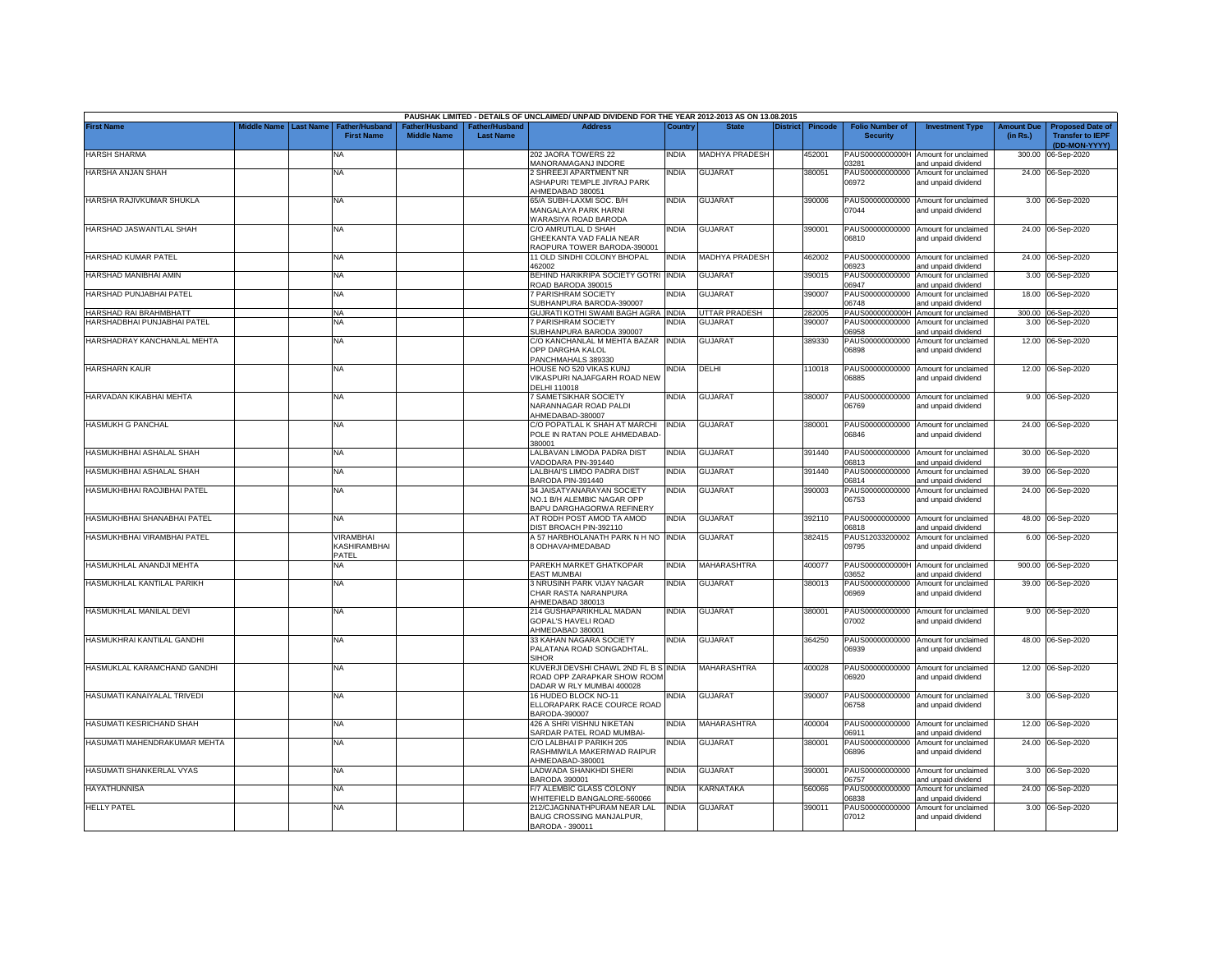|                                      |                    |                  |                                     |                                                  |                                    | PAUSHAK LIMITED - DETAILS OF UNCLAIMED/ UNPAID DIVIDEND FOR THE YEAR 2012-2013 AS ON 13.08.2015                                 |              |                    |                 |                |                                           |                                                             |                               |                                                                     |
|--------------------------------------|--------------------|------------------|-------------------------------------|--------------------------------------------------|------------------------------------|---------------------------------------------------------------------------------------------------------------------------------|--------------|--------------------|-----------------|----------------|-------------------------------------------|-------------------------------------------------------------|-------------------------------|---------------------------------------------------------------------|
| <b>First Name</b>                    | <b>Middle Name</b> | <b>Last Name</b> | Father/Husband<br><b>First Name</b> | ather/Husband <sup>-</sup><br><b>Middle Name</b> | Father/Husband<br><b>Last Name</b> | <b>Address</b>                                                                                                                  | Country      | <b>State</b>       | <b>District</b> | <b>Pincode</b> | <b>Folio Number of</b><br><b>Security</b> | <b>Investment Type</b>                                      | <b>Amount Due</b><br>(in Rs.) | <b>Proposed Date of</b><br><b>Transfer to IEPF</b><br>(DD-MON-YYYY) |
| <b>HEMA HARIHARAN</b>                |                    |                  | <b>NA</b>                           |                                                  |                                    | C/O PARVATHY MEDICALS<br>PULLEPPADY COCHIN                                                                                      | <b>INDIA</b> | KERALA             |                 | 682035         | PAUS0000000000H<br>02007                  | Amount for unclaimed<br>and unpaid dividend                 | 300.00                        | 06-Sep-2020                                                         |
| <b>HEMA KABRAWALA</b>                |                    |                  | NA                                  |                                                  |                                    | 406 RATANPARK ADAJAN PATIA<br>SURAT                                                                                             | <b>INDIA</b> | <b>GUJARAT</b>     |                 | 395001         | PAUS00000000000<br>07010                  | Amount for unclaimed<br>and unpaid dividend                 | 9.00                          | 06-Sep-2020                                                         |
| <b>HEMA MISTRY</b>                   |                    |                  | NA                                  |                                                  |                                    | C/O. MS.CHHAYA P PATEL KAMAL<br>PRAG, 25 ATMAJYOTI CO.OP<br><b>HOUSING S OPP ATMAJYOTI</b><br>TEMPLE GATE.ELLORA PARK.VA        | <b>INDIA</b> | <b>GUJARAT</b>     |                 | 390007         | PAUS0000000000H<br>04610                  | Amount for unclaimed<br>and unpaid dividend                 |                               | 300.00 06-Sep-2020                                                  |
| HEMABEN BHARATKUMAR SHAH             |                    |                  | <b>NA</b>                           |                                                  |                                    | FLAT NO 305/B 2ND FLOOR<br>VISHWAMITRYDHAM NEAR<br><b>VISHWAMITRY STATION MAJALPUR</b><br>/ADODARA                              | <b>INDIA</b> | <b>GUJARAT</b>     |                 | 390011         | 04544                                     | PAUS0000000000H Amount for unclaimed<br>and unpaid dividend |                               | 450.00 06-Sep-2020                                                  |
| HEMALATA MADHAO CHOURIKAR            |                    |                  | NA                                  |                                                  |                                    | H/6, Nav Prabhat Chs Ltd. Sant Janabai<br>Marg Vile Parle(E)                                                                    | <b>INDIA</b> | <b>MAHARASHTRA</b> |                 | 400057         | 03754                                     | PAUS0000000000H Amount for unclaimed<br>and unpaid dividend |                               | 450.00 06-Sep-2020                                                  |
| HEMALATHA RAJANIKANT DESAI           |                    |                  | <b>NA</b>                           |                                                  |                                    | 11, UTKARSH SOCIETY, BH<br>POLYTECHNIC COLLEG BHOLAV,DT<br><b>BHARUCH GUJARAT</b>                                               | NDIA         | <b>GUJARAT</b>     |                 | 392002         | PAUS0000000000H<br>00381                  | Amount for unclaimed<br>and unpaid dividend                 |                               | 300.00 06-Sep-2020                                                  |
| HEMANGINI BHANUPRASAD MEHTA          |                    |                  | <b>NA</b>                           |                                                  |                                    | 755 BHAW'S POLE RAIPUR<br>AHMEDABAD-380001                                                                                      | <b>INDIA</b> | <b>GUJARAT</b>     |                 | 380001         | 06844                                     | PAUS00000000000 Amount for unclaimed<br>and unpaid dividend |                               | 12.00 06-Sep-2020                                                   |
| <b>HEMANT AMIN</b>                   |                    |                  | NA                                  |                                                  |                                    | 13 SHREYA NAGAR SOC<br>SUBHANPURA VADODARA                                                                                      | <b>INDIA</b> | <b>GUJARAT</b>     |                 | 390007         | PAUS0000000000H<br>04641                  | Amount for unclaimed<br>and unpaid dividend                 |                               | 300.00 06-Sep-2020                                                  |
| <b>HEMANT GANDHI</b>                 |                    |                  | NA                                  |                                                  |                                    | 402 BOMBAY MARKET M M<br>MALAVIYA MARG MUMBAI 400034                                                                            | NDIA         | MAHARASHTRA        |                 | 400034         | PAUS00000000000<br>06980                  | Amount for unclaimed<br>and unpaid dividend                 | 12.00                         | 06-Sep-2020                                                         |
| <b>HEMANT GANDHI</b>                 |                    |                  | <b>NA</b>                           |                                                  |                                    | 402 BOMBAY MARKET, TARDEO<br><b>COAD, MUMBAI</b>                                                                                | <b>INDIA</b> | MAHARASHTRA        |                 | 400034         | PAUS00000000000<br>07040                  | Amount for unclaimed<br>and unpaid dividend                 | 24.00                         | 06-Sep-2020                                                         |
| HEMANTKUMAR MANILAL BHATT            |                    |                  | NA                                  |                                                  |                                    | GAYATRI" A-22 NARENDRA PARK<br><b>BEHIND MEN-TAL HOSPITAL NR</b><br>POSTAL TRAINING CENTER -<br><b>KARELIBAUG BARODA-390001</b> | INDIA        | <b>GUJARAT</b>     |                 | 390001         | PAUS00000000000<br>06733                  | Amount for unclaimed<br>and unpaid dividend                 |                               | 3.00 06-Sep-2020                                                    |
| HEMANTKUMAR SURYAKANTBHAI<br>PATEL   |                    |                  | NA                                  |                                                  |                                    | 3 JAY BAJRANG SOCIETY NR NUTAN INDIA<br><b>MAHESHWARI SOCIETY BARODA</b><br>390007                                              |              | <b>GUJARAT</b>     |                 | 390007         | 06840                                     | PAUS00000000000 Amount for unclaimed<br>and unpaid dividend |                               | 48.00 06-Sep-2020                                                   |
| HEMARADDI VENKARADDI GANGAL          |                    |                  | NA                                  |                                                  |                                    | C/O VENKATESHWAR AGRO<br>SERVICE CENTRE HANCHINAL TAL<br>SAUNDATTI 591126                                                       | INDIA        | KARNATAKA          |                 | 591126         | 06831                                     | PAUS00000000000 Amount for unclaimed<br>and unpaid dividend |                               | 48.00 06-Sep-2020                                                   |
| HEMATSINH HARISINH WAGHELA           |                    |                  | NA                                  |                                                  |                                    | "DHANHARI" 18-B.ANUPAMA<br>SOCIETY AMIN MARG RAJKOT-                                                                            | <b>INDIA</b> | <b>GUJARAT</b>     |                 | 360001         | PAUS00000000000<br>06938                  | Amount for unclaimed<br>and unpaid dividend                 | 48.00                         | 06-Sep-2020                                                         |
| <b>HEMENDRA J PARIKH</b>             |                    |                  | NA                                  |                                                  |                                    | 36 MUKTANAND SOCIETY<br><b>KARELIBAG BARODA-390001</b>                                                                          | <b>INDIA</b> | <b>GUJARAT</b>     |                 | 390001         | PAUS00000000000<br>06820                  | Amount for unclaimed<br>and unpaid dividend                 | 3.00                          | 06-Sep-2020                                                         |
| HEMENDRA RAMANLAL SHAH               |                    |                  | <b>NA</b>                           |                                                  |                                    | KANPURA VYARA DIST SURAT PIN-<br>394650                                                                                         | <b>INDIA</b> | <b>GUJARAT</b>     |                 | 394650         | PAUS00000000000<br>06773                  | Amount for unclaimed<br>and unpaid dividend                 | 48.00                         | 06-Sep-2020                                                         |
| HEMLATA MAHENDRA TRIVEDI             |                    |                  | <b>NA</b>                           |                                                  |                                    | 9 AJIT SOCIETY BAGIKHANA ROAD<br>BARODA-390001                                                                                  | <b>INDIA</b> | <b>GUJARAT</b>     |                 | 390001         | PAUS00000000000<br>06821                  | Amount for unclaimed<br>and unpaid dividend                 | 48.00                         | 06-Sep-2020                                                         |
| HEMLATA NATUBHAI THAKORE             |                    |                  | <b>NA</b>                           |                                                  |                                    | -31 ALEMBIC GLASS COLONY<br><b>NHITEFIELD BANGALORE-560066</b>                                                                  | <b>INDIA</b> | KARNATAKA          |                 | 560066         | PAUS00000000000<br>06822                  | Amount for unclaimed<br>and unpaid dividend                 | 99.00                         | 06-Sep-2020                                                         |
| <b>HEMLATHA</b>                      |                    |                  | NA                                  |                                                  |                                    | C/O RAMESH NOVELTY 100/3<br>MAMULPET BANGALORE                                                                                  | <b>INDIA</b> | KARNATAKA          |                 | 560053         | PAUS0000000000H<br>05154                  | Amount for unclaimed<br>and unpaid dividend                 | 12.00                         | 06-Sep-2020                                                         |
| <b>HENAL P PATEL</b>                 |                    |                  | NA                                  |                                                  |                                    | 5, VALLABHNAGAR SOCIETY ODHAV<br>AHMEDABAD 382415                                                                               | <b>INDIA</b> | GUJARAT            |                 | 382415         | PAUS00000000000<br>06989                  | Amount for unclaimed<br>and unpaid dividend                 | 48.00                         | 06-Sep-2020                                                         |
| HET RAM AGARWAL                      |                    |                  | <b>NA</b>                           |                                                  |                                    | C/O SHIV INDUSTRIES KEDAL GUNJ<br>ALWAR-301001                                                                                  | <b>INDIA</b> | RAJASTHAN          |                 | 301001         | PAUS00000000000<br>06872                  | Amount for unclaimed<br>and unpaid dividend                 | 12.00                         | 06-Sep-2020                                                         |
| HIMANSHU C SHAH                      |                    |                  | NA                                  |                                                  |                                    | C/11 JANTA NAGAR SAIYED VASNA<br>ROAD VADODARA                                                                                  | <b>INDIA</b> | <b>GUJARAT</b>     |                 | 390015         | PAUS0000000000H<br>04702                  | Amount for unclaimed<br>and unpaid dividend                 | 300.00                        | 06-Sep-2020                                                         |
| HIMANSHU C SHAH                      |                    |                  | NA                                  |                                                  |                                    | C-11 JANTANAGAR CO-OP HSG SOC<br>SAIYAD VASNA ROAD BARODA                                                                       | <b>INDIA</b> | DELHI              |                 | 10005          | PAUS00000000000<br>06951                  | Amount for unclaimed<br>and unpaid dividend                 | 99.00                         | 06-Sep-2020                                                         |
| HIMANSHU RAMNIKLAL PATEL             |                    |                  | <b>NA</b>                           |                                                  |                                    | <b>BHOGILAL CONTRACTORS BLDG</b><br>OPP OLD PILOT DAIRY KANKARIA<br>ROAD AHMEDABAD 380022                                       | India        | GUJARAT            |                 | 380022         | PAUS00000000000<br>06956                  | Amount for unclaimed<br>and unpaid dividend                 | 24.00                         | 06-Sep-2020                                                         |
| HIMANSHU TRIVEDI                     |                    |                  | <b>NA</b>                           |                                                  |                                    | 4/1, VISHRAM APARTMENT VASNA<br>AHMEDABAD                                                                                       | <b>INDIA</b> | <b>GUJARAT</b>     |                 | 380007         | 07041                                     | PAUS00000000000 Amount for unclaimed<br>and unpaid dividend |                               | 12.00 06-Sep-2020                                                   |
| HIMANSHUBHAI HARENDRAKUMAR<br>PAREKH |                    |                  | NA                                  |                                                  |                                    | C/O DR H G PAREKH 15 ALKAPURI<br>BARODA-390005                                                                                  | India        | GUJARAT            |                 | 390005         | PAUS00000000000<br>06743                  | Amount for unclaimed<br>and unpaid dividend                 |                               | 3.00 06-Sep-2020                                                    |
| HIMATLAL JERAMDAS SONI               |                    |                  | NA                                  |                                                  |                                    | AT & PO SOKHADA BAZAAR DIST<br><b>BARODA PIN-391240</b>                                                                         | INDIA        | <b>GUJARAT</b>     |                 | 391240         | PAUS00000000000<br>06823                  | Amount for unclaimed<br>and unpaid dividend                 |                               | 3.00 06-Sep-2020                                                    |
| HINA KANTILAL MEHTA                  |                    |                  | NA                                  |                                                  |                                    | ROOM NO 15 1ST FLOOR<br>HIRAMANEK BUILDING 182<br>DADYSETH AGIARY LANE MUMBAI-                                                  | <b>INDIA</b> | MAHARASHTRA        |                 | 400002         | PAUS00000000000<br>06932                  | Amount for unclaimed<br>and unpaid dividend                 |                               | 12.00 06-Sep-2020                                                   |
| HINABEN JAYANTIBHAI PATEL            |                    |                  | NA                                  |                                                  |                                    | 30 SHREENATHJI SOCIETY B/H<br>RAILWAY STATION NADIAD 387001<br>DIST KHEDA GUJ                                                   | NDIA         | <b>GUJARAT</b>     |                 | 387001         | PAUS00000000000<br>07032                  | Amount for unclaimed<br>and unpaid dividend                 |                               | 9.00 06-Sep-2020                                                    |
| HIND BHUSHAN SHARMA                  |                    |                  | <b>NA</b>                           |                                                  |                                    | 12-F JANGPURA EXTENSION NEW<br>DELHI 110014                                                                                     | <b>INDIA</b> | DELHI              |                 | 110014         | 06824                                     | PAUS00000000000 Amount for unclaimed<br>and unpaid dividend |                               | 48.00 06-Sep-2020                                                   |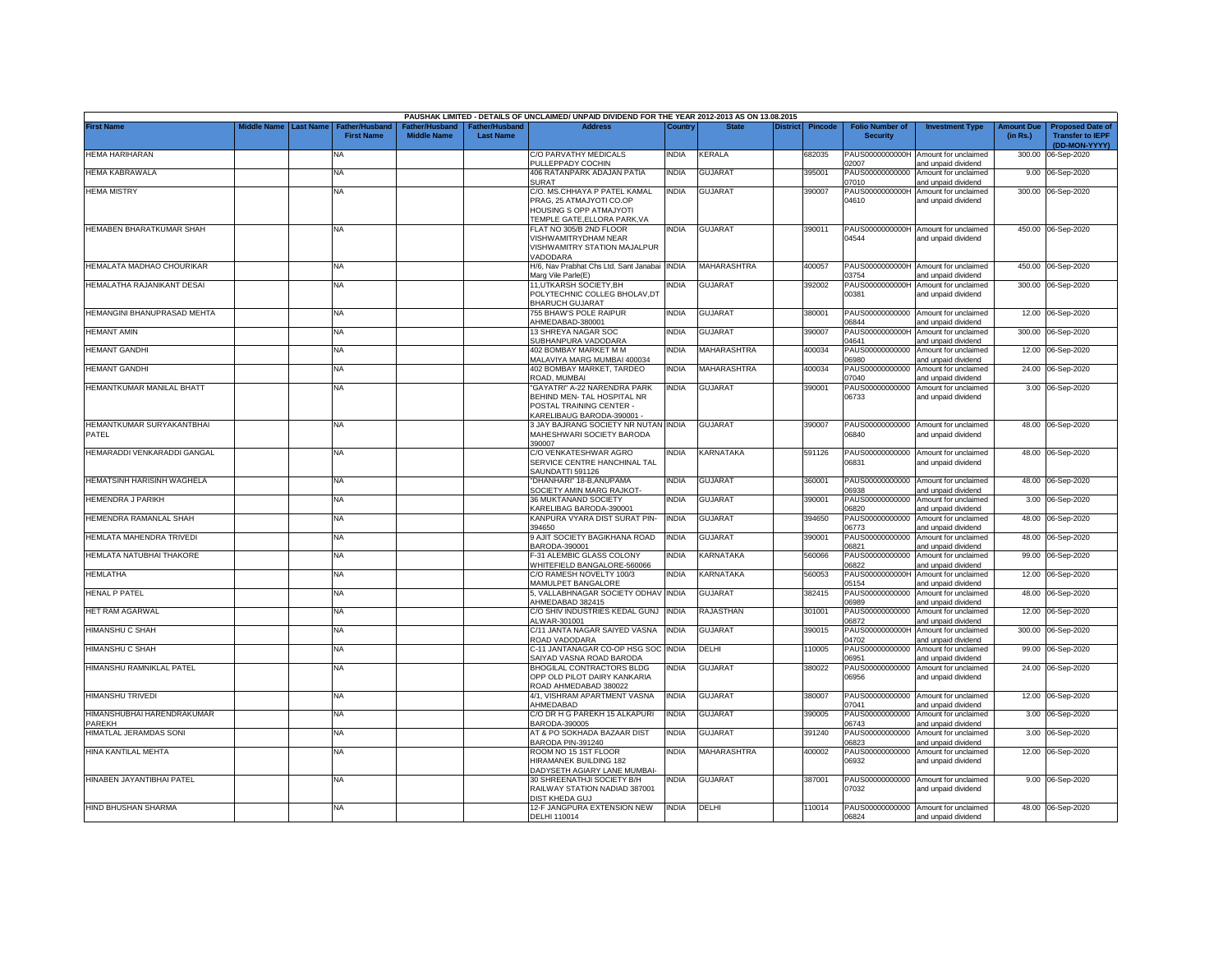|                                       |             |                  |                                                           |                                      |                                    | PAUSHAK LIMITED - DETAILS OF UNCLAIMED/ UNPAID DIVIDEND FOR THE YEAR 2012-2013 AS ON 13.08.2015 |              |                      |                 |         |                                           |                                                              |                               |                                                                     |
|---------------------------------------|-------------|------------------|-----------------------------------------------------------|--------------------------------------|------------------------------------|-------------------------------------------------------------------------------------------------|--------------|----------------------|-----------------|---------|-------------------------------------------|--------------------------------------------------------------|-------------------------------|---------------------------------------------------------------------|
| <b>First Name</b>                     | Middle Name | <b>Last Name</b> | <b>Father/Husband</b><br><b>First Name</b>                | Father/Husband<br><b>Middle Name</b> | Father/Husband<br><b>Last Name</b> | <b>Address</b>                                                                                  | Country      | <b>State</b>         | <b>District</b> | Pincode | <b>Folio Number of</b><br><b>Security</b> | <b>Investment Type</b>                                       | <b>Amount Due</b><br>(in Rs.) | <b>Proposed Date of</b><br><b>Transfer to IEPF</b><br>(DD-MON-YYYY) |
| HIRALAL MEHROTRA                      |             |                  | NA                                                        |                                      |                                    | 35/30 BENGALI MOHALA KANPUR<br><b>KANPUR</b>                                                    | <b>INDIA</b> | <b>UTTAR PRADESH</b> |                 | 208001  | PAUS00000000000<br>06777                  | Amount for unclaimed<br>and unpaid dividend                  |                               | 3.00 06-Sep-2020                                                    |
| HIRALAL MEHROTRA                      |             |                  | ΝA                                                        |                                      |                                    | 35/30 BENGALI MOHALA KANPUR<br><b>KANPUR</b>                                                    | <b>INDIA</b> | UTTAR PRADESH        |                 | 208001  | PAUS00000000000<br>06776                  | Amount for unclaimed<br>and unpaid dividend                  |                               | 3.00 06-Sep-2020                                                    |
| HIRALAL TRIKAMLAL BUMIA               |             |                  | <b>NA</b>                                                 |                                      |                                    | C/O M/S T J BUMIA & SONS DANDIA<br>BAZAR SHIVAJI ROAD BARODA-                                   | <b>INDIA</b> | <b>GUJARAT</b>       |                 | 390001  | PAUS00000000000<br>06779                  | Amount for unclaimed<br>and unpaid dividend                  |                               | 9.00 06-Sep-2020                                                    |
| HIRAMAN BANDU BORSE                   |             |                  | <b>NA</b>                                                 |                                      |                                    | MUNICIPAL COLONY ROOM NO 117<br>KAMATIPURA FATEHGANJ BARODA<br>390002                           | <b>INDIA</b> | <b>GUJARAT</b>       |                 | 390002  | PAUS00000000000<br>06825                  | Amount for unclaimed<br>and unpaid dividend                  |                               | 3.00 06-Sep-2020                                                    |
| HIRAMAN GANPAT BAISANE                |             |                  | NA                                                        |                                      |                                    | 63 PRAMOD NAGAR COLONEY OPP<br>10 SHREYES SBI COLONY DEOPUR<br><b>DHULE 424002</b>              | <b>INDIA</b> | MAHARASHTRA          |                 | 424002  | PAUS00000000000<br>06983                  | Amount for unclaimed<br>and unpaid dividend                  |                               | 24.00 06-Sep-2020                                                   |
| HIRAN MAHENDRA AMIN                   |             |                  | <b>MAHENDRA C</b><br>PATEL                                |                                      |                                    | 5/A SRINAGAR SOC. NEAR JAIN<br>TEMPLE AKOTA VADODARA                                            | <b>INDIA</b> | <b>GUJARAT</b>       |                 | 390020  | PAUS00000000000<br>12967                  | Amount for unclaimed<br>and unpaid dividend                  |                               | 3.00 06-Sep-2020                                                    |
| HIRANBHAI GIRISH PATEL MF G G R PAT   |             |                  | NA                                                        |                                      |                                    | GIRDHAR NIVAS SARSA TA ANAND<br>DIST KAIRA 388365                                               | <b>INDIA</b> | <b>GUJARAT</b>       |                 | 388365  | PAUS00000000000<br>6826                   | Amount for unclaimed<br>and unpaid dividend                  |                               | 3.00 06-Sep-2020                                                    |
| HIREN SARATKUMAR SHAH                 |             |                  | <b>NA</b>                                                 |                                      |                                    | 19 RADHIKA ROW HOUSE RAMDEV<br>NAGAR SETELITE ROAD<br>AHMEDABAD 380054                          | <b>INDIA</b> | <b>GUJARAT</b>       |                 | 380054  | PAUS00000000000<br>07026                  | Amount for unclaimed<br>and unpaid dividend                  |                               | 24.00 06-Sep-2020                                                   |
| HIREN SHANTIBHAI GONDALIYA            |             |                  | <b>SHANTIBHAI</b><br><b>HARIBHAI</b><br><b>GONDALIYA</b>  |                                      |                                    | AT OLIYA TAL S KUNDLA AMRELI<br><b>GUJARAT</b>                                                  | <b>INDIA</b> | <b>GUJARAT</b>       |                 | 364515  | 4045                                      | PAUSIN3002141233 Amount for unclaimed<br>and unpaid dividend |                               | 15.00 06-Sep-2020                                                   |
| HITENDRA KRISHNALAL SHAH              |             |                  | NA.                                                       |                                      |                                    | 8 KAILAS SOCIETY WAGHODIA<br>ROAD OUT OF PANIGATE BARODA-                                       | <b>INDIA</b> | GUJARAT              |                 | 390006  | PAUS00000000000<br>06828                  | Amount for unclaimed<br>and unpaid dividend                  |                               | 3.00 06-Sep-2020                                                    |
| HITENDRA MAHENDRABHAI SHAH            |             |                  | <b>NA</b>                                                 |                                      |                                    | 19 MAMA'S POLE RAOPURA<br>VADODARA 390001                                                       | <b>INDIA</b> | <b>GUJARAT</b>       |                 | 390001  | PAUS00000000000<br>06959                  | Amount for unclaimed<br>and unpaid dividend                  | 3.00                          | 06-Sep-2020                                                         |
| HITENDRAKUMAR DEVRAJBHAI<br>CHAUDHARI |             |                  | NA                                                        |                                      |                                    | 1, SHREYNAGAR SOCIETY,<br>SUBHANPURA ROAD, VADODARA-<br>390023                                  | <b>INDIA</b> | GUJARAT              |                 | 390023  | PAUS00000000000<br>07035                  | Amount for unclaimed<br>and unpaid dividend                  |                               | 111.00 06-Sep-2020                                                  |
| HITESH JAYANTILAL PATEL               |             |                  | <b>JAYANTILAL</b><br>RANCHHODBHAI<br>PATEL                |                                      |                                    | 97, PRABHAKUNJ SOCIETY OPP.<br>BALMANDIR B/H, B V GANDHI<br>PETROL PUMP GODHRA                  | <b>INDIA</b> | <b>GUJARAT</b>       |                 | 389001  | 6141                                      | PAUSIN3019911037 Amount for unclaimed<br>and unpaid dividend |                               | 993.00 06-Sep-2020                                                  |
| HITESH RAMNIKLAL GANDHI               |             |                  | NA                                                        |                                      |                                    | THE MADRAS TRADING CO RAMNIK INDIA<br>HOUSE JUBILEE CHOWK RAJKOT<br>360001                      |              | <b>GUJARAT</b>       |                 | 360001  | PAUS00000000000<br>06893                  | Amount for unclaimed<br>and unpaid dividend                  |                               | 24.00 06-Sep-2020                                                   |
| HITESHKUMAR A PATEL                   |             |                  | A S PATEL                                                 |                                      |                                    | AT KALOLCAMPA TA KHEDBRAHMA INDIA<br>HIMMATNAGAR HIMATNAGAR<br><b>GUJARAT</b>                   |              | GUJARAT              |                 | 383255  | 5252                                      | PAUSIN3002141239 Amount for unclaimed<br>and unpaid dividend |                               | 30.00 06-Sep-2020                                                   |
| HOMI DINSHAH KAPADIA                  |             |                  | NA                                                        |                                      |                                    | 161 SILVER ARCH 66 NEPEAN SEA<br>ROAD MUMBAI-400006                                             | <b>INDIA</b> | MAHARASHTRA          |                 | 400006  | 06952                                     | PAUS00000000000 Amount for unclaimed<br>and unpaid dividend  |                               | 48.00 06-Sep-2020                                                   |
| <b>HOMI DINSHAH KAPADIA</b>           |             |                  | <b>NA</b>                                                 |                                      |                                    | 161 SILVER APRT 66 NEPEAN SEA<br>ROAD MUMBAI 400006                                             | <b>INDIA</b> | <b>MAHARASHTRA</b>   |                 | 400006  | PAUS00000000000<br>07014                  | Amount for unclaimed<br>and unpaid dividend                  |                               | 48.00 06-Sep-2020                                                   |
| HOSANG ERUCHSHAH ENGINEER             |             |                  | NA                                                        |                                      |                                    | ARSIWALLA BLDG. 1 ST FLOOR FLAT<br>NO 20 61 WODEHOUSE ROAD<br>COLABA MUMBAI-400005              | <b>INDIA</b> | MAHARASHTRA          |                 | 400005  | PAUS00000000000<br>06740                  | Amount for unclaimed<br>and unpaid dividend                  |                               | 30.00 06-Sep-2020                                                   |
| HULIYAR RAMAKRISHNA SATISH            |             |                  | HULIAR<br>SURYANARAYA<br><b>NA</b><br><b>RMAKRISHNASE</b> |                                      |                                    | NO 21 BHARGAVA 1ST MAIN<br>KATHRIGUPPE EAST BSK 3RD<br>STAGE BANGALORE                          | <b>INDIA</b> | KARNATAKA            |                 | 560085  | 0855                                      | PAUSIN3017741343 Amount for unclaimed<br>and unpaid dividend |                               | 300.00 06-Sep-2020                                                  |
| HUSAINBHAI RANGREJ                    |             |                  | ТT<br><b>NA</b>                                           |                                      |                                    | FA-27 ALEMBIC COLONY B/H<br>PRAGATI BANK GORWA ROAD                                             | <b>INDIA</b> | <b>GUJARAT</b>       |                 | 390003  | PAUS0000000000H<br>04397                  | Amount for unclaimed<br>and unpaid dividend                  |                               | 300.00 06-Sep-2020                                                  |
| YOGISHCHANDRA PAI                     |             |                  | <b>NA</b>                                                 |                                      |                                    | <b>GARODIA NAGAR GHATKOPAR</b><br>MUMBAI-400077                                                 | <b>INDIA</b> | MAHARASHTRA          |                 | 400077  | PAUS00000000000<br>07089                  | Amount for unclaimed<br>and unpaid dividend                  |                               | 12.00 06-Sep-2020                                                   |
| <b>IDA GONSALVES</b>                  |             |                  | <b>NA</b>                                                 |                                      |                                    | FLAT NO 139 SAMACHAR CO-OP<br>GROUP H SOC MAYUR VIHAR<br>PHASE 1 EXTENSION DELHI 110091         | <b>INDIA</b> | DELHI                |                 | 10091   | PAUS00000000000<br>07100                  | Amount for unclaimed<br>and unpaid dividend                  |                               | 12.00 06-Sep-2020                                                   |
| <b>IDICULLA K MATHEWS DR</b>          |             |                  | <b>IDICULLA</b><br><b>MATHAI</b>                          |                                      |                                    | 31 GREEN VALLEY VILLAS<br>VAZHAKKALA THRIKKAKKARA P O<br>KOCHI                                  | <b>INDIA</b> | KERALA               |                 | 682021  | 3873                                      | PAUSIN3002391043 Amount for unclaimed<br>and unpaid dividend |                               | 99.00 06-Sep-2020                                                   |
| LA HARSHAD SHAH                       |             |                  | NA                                                        |                                      |                                    | LADWADA KATWALA'S LANE<br>BARODA 390001                                                         | <b>INDIA</b> | <b>GUJARAT</b>       |                 | 390001  | PAUS00000000000<br>07107                  | Amount for unclaimed<br>and unpaid dividend                  |                               | 3.00 06-Sep-2020                                                    |
| ILA SHASHIKANT SHAH                   |             |                  | NA                                                        |                                      |                                    | B/5 VIMLA FLAT FATEHPURA NEAR<br>THAKOR PARK PALDI AHMEDABAD                                    | <b>INDIA</b> | <b>GUJARAT</b>       |                 | 380007  | PAUS00000000000<br>2249                   | Amount for unclaimed<br>and unpaid dividend                  | 300.00                        | 06-Sep-2020                                                         |
| LABEN JAYANTILAL SHAH                 |             |                  | <b>JAYANTILAL L</b><br>SHAH                               |                                      |                                    | AT PO SISODARA GANESH DIST<br><b>NAVSARI</b>                                                    | <b>INDIA</b> | GUJARAT              |                 | 396463  | PAUSIN3008881422<br>3757                  | Amount for unclaimed<br>and unpaid dividend                  |                               | 3.00 06-Sep-2020                                                    |
| ILABEN KRISHNA CHANDRA MEHTA          |             |                  | NA                                                        |                                      |                                    | C/O. MR. MEHTA. K.N 6, RAVIDEEP<br>SOCIETY NEAR ATMAJYOTHI<br>ASHRAM ELLORA PARK RACE           | <b>INDIA</b> | GUJARAT              |                 | 390007  | PAUS00000000000<br>0081                   | Amount for unclaimed<br>and unpaid dividend                  |                               | 60.00 06-Sep-2020                                                   |
| ILABEN YOGENDRAKUMAR ARYA             |             |                  | NA                                                        |                                      |                                    | PATEL MANSION CHARPUL NAVSARI INDIA<br>396445                                                   |              | <b>GUJARAT</b>       |                 | 396445  | PAUS00000000000<br>07131                  | Amount for unclaimed<br>and unpaid dividend                  |                               | 24.00 06-Sep-2020                                                   |
| <b>INDER AHUJA</b>                    |             |                  | NA                                                        |                                      |                                    | JK CORP LIMITED NEHRU HOUSE,<br>3RD FLOOR, 4, B.S.Z.MARG NEW                                    | <b>INDIA</b> | DELHI                |                 | 110002  | 07098                                     | PAUS00000000000 Amount for unclaimed<br>and unpaid dividend  |                               | 12.00 06-Sep-2020                                                   |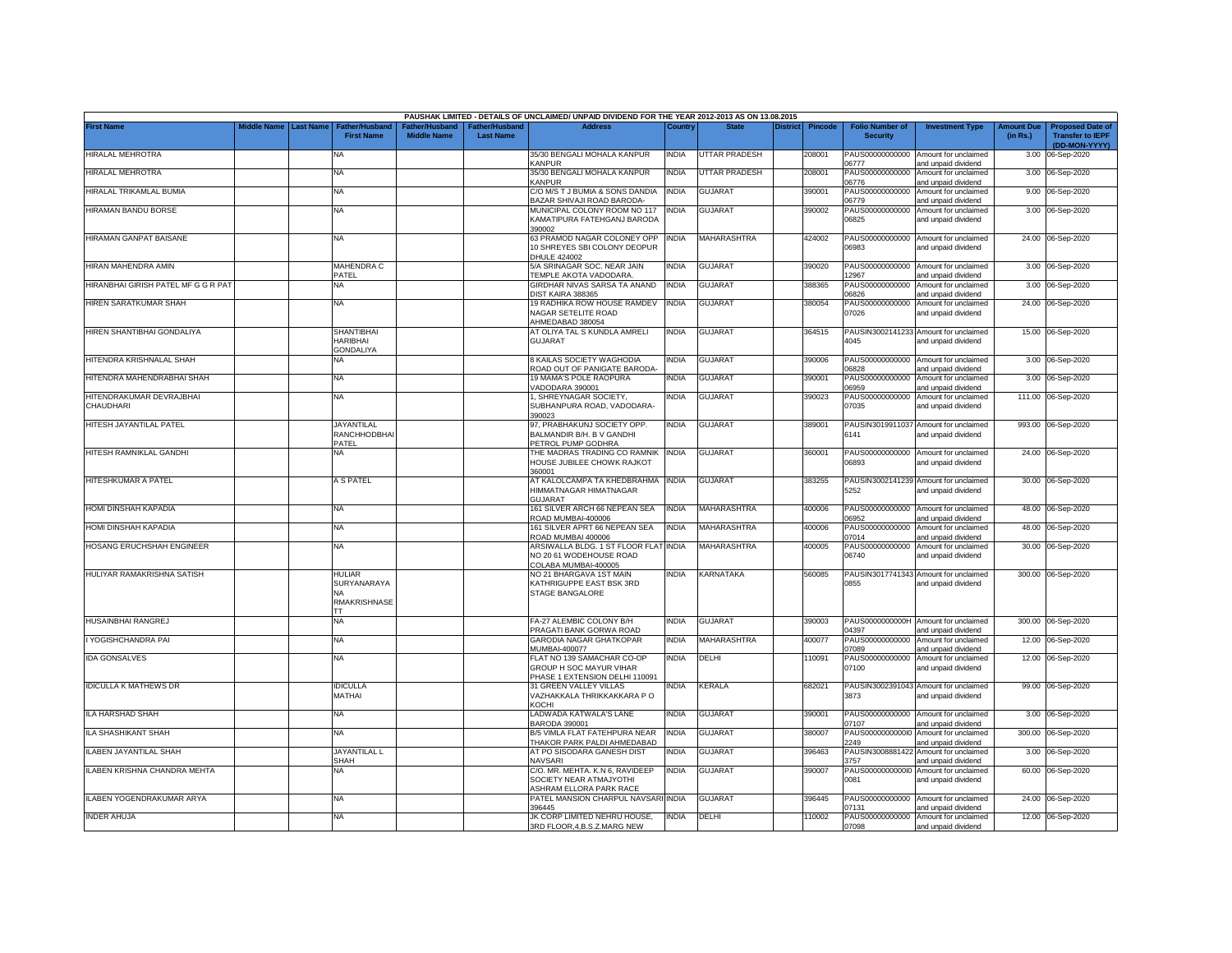|                                                 |             |                  |                                            |                                      |                                    | PAUSHAK LIMITED - DETAILS OF UNCLAIMED/ UNPAID DIVIDEND FOR THE YEAR 2012-2013 AS ON 13.08.2015      |              |                    |          |                |                                           |                                                                    |                               |                                                                     |
|-------------------------------------------------|-------------|------------------|--------------------------------------------|--------------------------------------|------------------------------------|------------------------------------------------------------------------------------------------------|--------------|--------------------|----------|----------------|-------------------------------------------|--------------------------------------------------------------------|-------------------------------|---------------------------------------------------------------------|
| <b>First Name</b>                               | Middle Name | <b>Last Name</b> | <b>Father/Husband</b><br><b>First Name</b> | Father/Husband<br><b>Middle Name</b> | Father/Husband<br><b>Last Name</b> | <b>Address</b>                                                                                       | Country      | <b>State</b>       | District | <b>Pincode</b> | <b>Folio Number of</b><br><b>Security</b> | <b>Investment Type</b>                                             | <b>Amount Due</b><br>(in Rs.) | <b>Proposed Date of</b><br><b>Transfer to IEPF</b><br>(DD-MON-YYYY) |
| INDER RAJ SINGH AHLUWALIA                       |             |                  | NA                                         |                                      |                                    | D-366 DEFENCE COLONY NEW<br>DELHI-110024                                                             | <b>INDIA</b> | DELHI              |          | 110024         | 07101                                     | PAUS00000000000 Amount for unclaimed<br>and unpaid dividend        | 12.00                         | 06-Sep-2020                                                         |
| INDER SINGH M BHATIA                            |             |                  | <b>NA</b>                                  |                                      |                                    | C/O JANTA ROAD LINES 26<br>AHMEDABAD WARE HOUSING<br>NAROL CHAR RASTA AHMEDABAD                      | <b>INDIA</b> | <b>GUJARAT</b>     |          | 382405         | PAUS00000000000<br>07122                  | Amount for unclaimed<br>and unpaid dividend                        |                               | 48.00 06-Sep-2020                                                   |
| <b>INDIRA AJMANI</b>                            |             |                  | <b>NA</b>                                  |                                      |                                    | III-H/78 NEHRU NAGAR GHAZIABAD INDIA                                                                 |              | UTTAR PRADESH      |          | 201001         | PAUS00000000000                           | Amount for unclaimed                                               |                               | 300.00 06-Sep-2020                                                  |
| <b>INDIRA GHOSHAL</b>                           |             |                  | <b>NA</b>                                  |                                      |                                    | 18 R C CHATTERJEE RD P O<br>PANIHATI DIST 24 PGS (N)                                                 | <b>INDIA</b> | <b>WEST BENGAL</b> |          | 700114         | 2782                                      | PAUS00000000000 Amount for unclaimed<br>and unpaid dividend        |                               | 300.00 06-Sep-2020                                                  |
| INDIRA KANTILAL PATEL                           |             |                  | <b>NA</b>                                  |                                      |                                    | 4/79 SUNDER NAGAR NARANPURA<br>CHAR RASTA NEW WADAJ                                                  | <b>INDIA</b> | GUJARAT            |          | 380013         | PAUS00000000000<br>07111                  | Amount for unclaimed<br>and unpaid dividend                        | 12.00                         | 06-Sep-2020                                                         |
| INDIRA NANDANUR                                 |             |                  | <b>NA</b>                                  |                                      |                                    | NO 104 MANNAGUDDA TOWERS<br>MANNAGUDDA MANGALORE                                                     | INDIA        | <b>CARNATAKA</b>   |          | 575003         | 3537                                      | PAUS00000000000 Amount for unclaimed<br>and unpaid dividend        |                               | 300.00 06-Sep-2020                                                  |
| <b>INDIRA SETHI</b>                             |             |                  | <b>NA</b>                                  |                                      |                                    | C/O NAJ A K SETHI C/O 99 ARMY<br>POST OFFICE                                                         | <b>INDIA</b> | <b>MAHARASHTRA</b> |          | 999999         | 07084                                     | PAUS00000000000 Amount for unclaimed<br>and unpaid dividend        |                               | 12.00 06-Sep-2020                                                   |
| INDIRABEN NAVNITLAL BHALAVAT                    |             |                  | <b>NA</b>                                  |                                      |                                    | C/O VOLGA FREEZE MAHAJAN LANE INDIA<br>RAOPURA BARODA 390001                                         |              | GUJARAT            |          | 390001         | 07063                                     | PAUS00000000000 Amount for unclaimed<br>and unpaid dividend        |                               | 9.00 06-Sep-2020                                                    |
| INDRA KUMAR JAIN                                |             |                  | <b>NA</b>                                  |                                      |                                    | C/O RUGHLALL RAMESHWARLALL<br>207 MAHARSHI DEVENDRA ROAD                                             | <b>INDIA</b> | <b>WEST BENGAL</b> |          | 700070         | 07091                                     | PAUS00000000000 Amount for unclaimed<br>and unpaid dividend        |                               | 12.00 06-Sep-2020                                                   |
| INDRAVADAN CHANDRASHANKER                       |             |                  | NA                                         |                                      |                                    | CALCUTTA-700070<br>SHROFF MEMORIAL HIGH SCHOOL                                                       | <b>INDIA</b> | GUJARAT            |          | 390001         |                                           | PAUS00000000000 Amount for unclaimed                               |                               | 9.00 06-Sep-2020                                                    |
| <b>JPADHYAY</b><br>INDRAVADAN KAUSHALBHAI PATEL |             |                  | NA                                         |                                      |                                    | <b>GENDIGATE BARODA-390001</b><br>B/35 MALVIKA VALLABHNAGAR                                          | <b>INDIA</b> | <b>GUJARAT</b>     |          | 390018         | 07065<br>PAUS00000000000                  | ind unpaid dividend<br>Amount for unclaimed                        |                               | 12.00 06-Sep-2020                                                   |
| INDRAVADAN KHUSALBHAI PATEL                     |             |                  | ΝA                                         |                                      |                                    | <b>KARELIBAG BARODA 390018</b><br>B/35 MALVIKA VALLABH NAGAR<br>SOCIETY KARELI BAUG BARODA-          | INDIA        | GUJARAT            |          | 390001         | 7076<br>PAUS00000000000<br>07052          | ind unpaid dividend<br>Amount for unclaimed<br>and unpaid dividend |                               | 12.00 06-Sep-2020                                                   |
| INDRAVADAN KHUSALBHAI PATEL                     |             |                  | NA                                         |                                      |                                    | 390001<br><b>B-35 MALVIKA VALLABHNAGAR</b>                                                           | <b>INDIA</b> | <b>GUJARAT</b>     |          | 390001         | PAUS00000000000                           | Amount for unclaimed                                               |                               | 36.00 06-Sep-2020                                                   |
| INDRAVADAN V PARMAR                             |             |                  | <b>NA</b>                                  |                                      |                                    | <b>KARELIBAG BARODA-390001</b><br>E7/83 VISHRAM PARK BHAVSAR<br>HOSTEL NAVA VADAJ AHMEDABAD          | <b>INDIA</b> | <b>GUJARAT</b>     |          | 380013         | 7075<br>PAUS00000000000<br>07116          | and unpaid dividend<br>Amount for unclaimed<br>and unpaid dividend |                               | 12.00 06-Sep-2020                                                   |
| INDRAVADAN VADILAL GANDHI                       |             |                  | <b>NA</b>                                  |                                      |                                    | 380013<br>PATEL FALIA NAVAPUR DIST DHULIA-INDIA<br>425418                                            |              | MAHARASHTRA        |          | 425418         | 17092                                     | PAUS00000000000 Amount for unclaimed<br>ind unpaid dividend        |                               | 24.00 06-Sep-2020                                                   |
| INDU SABHARWAL                                  |             |                  | <b>NA</b>                                  |                                      |                                    | D-197 ASHOK VIHAR PHASE-I DELHI INDIA<br>110052                                                      |              | DELHI              |          | 110052         | PAUS00000000000<br>07135                  | Amount for unclaimed<br>and unpaid dividend                        | 12.00                         | 06-Sep-2020                                                         |
| INDUBALA SUNDARJI RACH                          |             |                  | <b>NA</b>                                  |                                      |                                    | C/O JAI HIND HARDWARE STORES<br>NAWA NAKA ROAD RAJKOT 360001                                         | <b>INDIA</b> | <b>GUJARAT</b>     |          | 360001         | PAUS00000000000<br>07087                  | Amount for unclaimed<br>and unpaid dividend                        | 12.00                         | 06-Sep-2020                                                         |
| INDUBEN SHAMALBHAI PATEL                        |             |                  | <b>NA</b>                                  |                                      |                                    | PROF DOSHI'S HOUSE PIRAMITAR<br>ROAD DANDIA BAZAR BARODA-                                            | <b>INDIA</b> | <b>GUJARAT</b>     |          | 390001         | PAUS00000000000<br>)7053                  | Amount for unclaimed                                               | 3.00                          | 06-Sep-2020                                                         |
| INDUBHAI AMBALAL AMIN                           |             |                  | <b>NA</b>                                  |                                      |                                    | 293 KALPANA SOCIETY BARODA<br>390019                                                                 | <b>INDIA</b> | <b>GUJARAT</b>     |          | 390019         | PAUS00000000000<br>07046                  | and unpaid dividend<br>Amount for unclaimed                        | 75.00                         | 06-Sep-2020                                                         |
| INDUBHAI AMBALAL AMIN                           |             |                  | <b>NA</b>                                  |                                      |                                    | 293 KALPANA SOCIETY BARODA<br>390019                                                                 | <b>INDIA</b> | <b>GUJARAT</b>     |          | 390019         | PAUS00000000000<br>07047                  | and unpaid dividend<br>Amount for unclaimed                        | 48.00                         | 06-Sep-2020                                                         |
| INDUMATI J KADAKIA                              |             |                  | <b>NA</b>                                  |                                      |                                    | C/O CHANDRIKABEN KADAKIA A/303 INDIA<br>BAFNA AP- T 267 MOGAL LANE                                   |              | MAHARASHTRA        |          | 400015         | PAUS00000000000<br>07093                  | and unpaid dividend<br>Amount for unclaimed<br>and unpaid dividend | 12.00                         | 06-Sep-2020                                                         |
| INDUMATI JAYANTILAL GANDHI                      |             |                  | <b>NA</b>                                  |                                      |                                    | MATUNGA WEST MUMBAI 40-0015 -<br>438/A/8 NAV KUNJ NEAR LAW<br>GARDEN ELLISBRIDGE AHMEDABAD<br>380006 | <b>INDIA</b> | <b>GUJARAT</b>     |          | 380006         | 07112                                     | PAUS00000000000 Amount for unclaimed<br>and unpaid dividend        |                               | 9.00 06-Sep-2020                                                    |
| <b>INDUMATI SHAH</b>                            |             |                  | <b>NA</b>                                  |                                      |                                    | 'VRUNDAVAN KUNJ" MAHADEO<br>ROAD VALLABH VIDYANAGAR<br>388120 DIST KHEDA GUJARAT                     | <b>INDIA</b> | GUJARAT            |          | 388120         | 07117                                     | PAUS00000000000 Amount for unclaimed<br>and unpaid dividend        |                               | 30.00 06-Sep-2020                                                   |
| INDUPRASAD PRANSHANKER JOSHI                    |             |                  | <b>NA</b>                                  |                                      |                                    | 5 SATSANG SOCIETY NEAR<br>MANINAGAR RLY CR-OSSING<br>MANINAGAR EAST AHMEDABAD-<br>$380008 -$         | <b>INDIA</b> | <b>GUJARAT</b>     |          | 380008         | 07056                                     | PAUS00000000000 Amount for unclaimed<br>and unpaid dividend        |                               | 24.00 06-Sep-2020                                                   |
| <b>IQBAL SINGH</b>                              |             |                  | NA                                         |                                      |                                    | H NO IX/1585 GALI KRISHNA<br>MARKET GANDHI NAGAR DELHI-                                              | <b>INDIA</b> | DELHI              |          | 110031         | 07105                                     | PAUS00000000000 Amount for unclaimed<br>and unpaid dividend        |                               | 12.00 06-Sep-2020                                                   |
| IRA MITRA                                       |             |                  | <b>NA</b>                                  |                                      |                                    | 76B SOUTH SINTHEE ROAD PO<br>GHUGUDANGA CALCUTTA-700030                                              | india        | WEST BENGAL        |          | 700030         | PAUS00000000000<br>07081                  | Amount for unclaimed                                               | 24.00                         | 06-Sep-2020                                                         |
| <b>IRA SENGUPTA</b>                             |             |                  | <b>NA</b>                                  |                                      |                                    | 11 SAGAR DARSHAN 81/83<br>BHULABHAI DESAI ROAD MUMBAI-<br>400036                                     | NDIA         | MAHARASHTRA        |          | 400036         | PAUS00000000000<br>07103                  | and unpaid dividend<br>Amount for unclaimed<br>and unpaid dividend |                               | 24.00 06-Sep-2020                                                   |
| IRFAN KHAN NATHUKHAN PATHAN                     |             |                  | <b>NA</b>                                  |                                      |                                    | RASULJI CHAWL NEW YARD<br>CHHANI ROAD BARODA-390002                                                  | India        | GUJARAT            |          | 390002         | PAUS00000000000<br>07054                  | Amount for unclaimed<br>and unpaid dividend                        |                               | 9.00 06-Sep-2020                                                    |
| <b>ISHAQ KATHAWALA</b>                          |             |                  | <b>NA</b>                                  |                                      |                                    | KATHAWALA MANSION<br>MOGALWADA VADODARA                                                              | <b>INDIA</b> | GUJARAT            |          | 390017         | 1409                                      | PAUS00000000000 Amount for unclaimed<br>and unpaid dividend        | 750.00                        | 06-Sep-2020                                                         |
| ISHVARBHAI JASANGBHAI PATEL                     |             |                  | <b>NA</b>                                  |                                      |                                    | AT & PO MOTIKORAL TA KARJAN VIA INDIA<br>ANKLESHVAR DIST BHARUCH PIN-                                |              | GUJARAT            |          | 393001         | PAUS00000000000<br>07070                  | Amount for unclaimed<br>and unpaid dividend                        |                               | 9.00 06-Sep-2020                                                    |
| <b>ISHVARBHAI LALLUBHAI PATEL</b>               |             |                  | NA                                         |                                      |                                    | 393001<br>AT & PO JITODIA TAK ANAND DIST<br>KAIRA PIN-388001                                         | <b>INDIA</b> | <b>GUJARAT</b>     |          | 388001         | 07071                                     | PAUS00000000000 Amount for unclaimed<br>and unpaid dividend        |                               | 9.00 06-Sep-2020                                                    |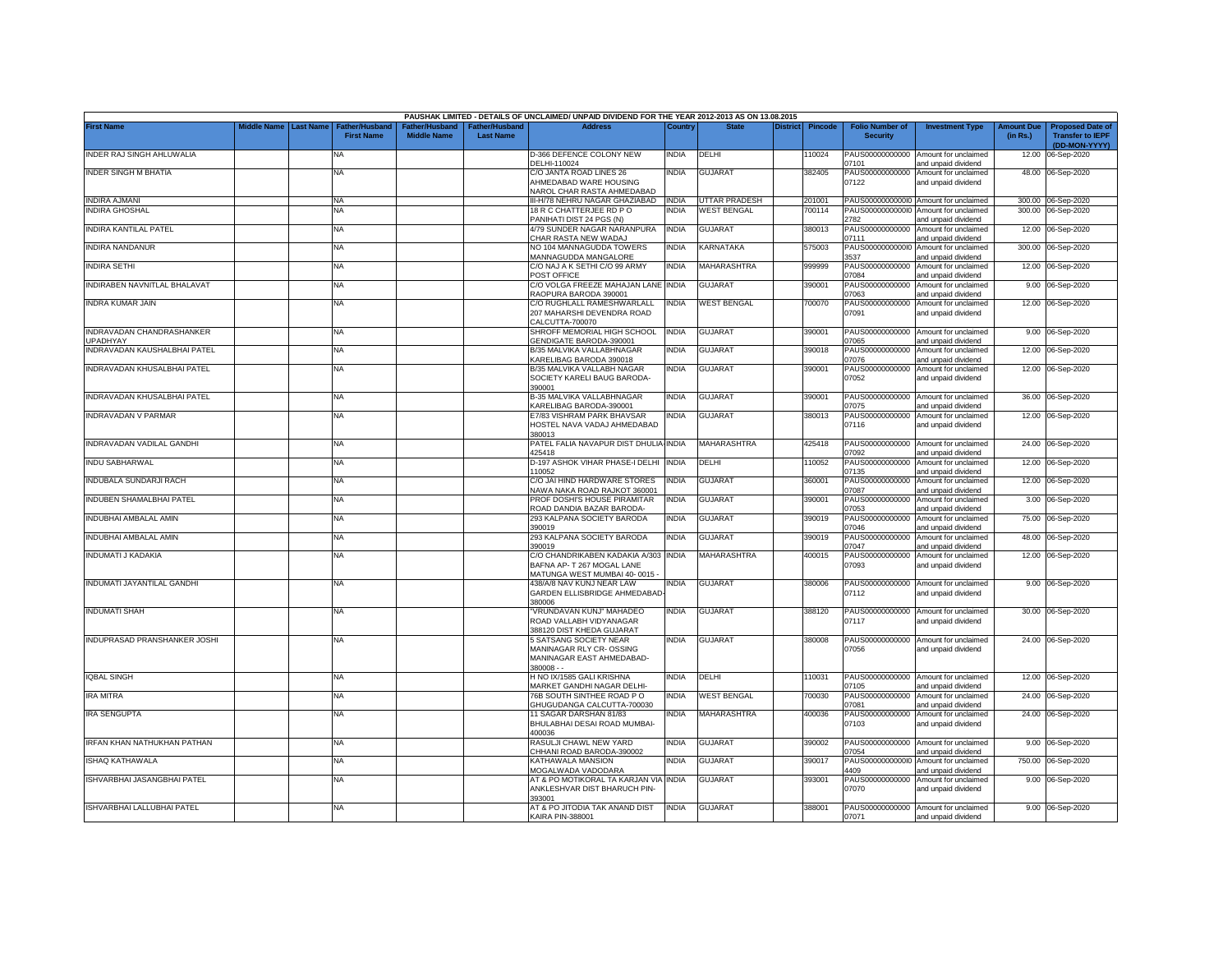|                                        |                       |                                            |                                      |                                   | PAUSHAK LIMITED - DETAILS OF UNCLAIMED/ UNPAID DIVIDEND FOR THE YEAR 2012-2013 AS ON 13.08.2015 |              |                          |                 |                |                                           |                                                             |                               |                                                                     |
|----------------------------------------|-----------------------|--------------------------------------------|--------------------------------------|-----------------------------------|-------------------------------------------------------------------------------------------------|--------------|--------------------------|-----------------|----------------|-------------------------------------------|-------------------------------------------------------------|-------------------------------|---------------------------------------------------------------------|
| <b>First Name</b>                      | Middle Name Last Name | <b>Father/Husband</b><br><b>First Name</b> | Father/Husband<br><b>Middle Name</b> | ather/Husband<br><b>Last Name</b> | <b>Address</b>                                                                                  | Country      | <b>State</b>             | <b>District</b> | <b>Pincode</b> | <b>Folio Number of</b><br><b>Security</b> | <b>Investment Type</b>                                      | <b>Amount Due</b><br>(in Rs.) | <b>Proposed Date of</b><br><b>Transfer to IEPF</b><br>(DD-MON-YYYY) |
| <b>ISHVERLAL N SHAH</b>                |                       | <b>NA</b>                                  |                                      |                                   | 202/7 SAHAKAR NIKETAN WADALA<br>MUMBAI                                                          | <b>INDIA</b> | MAHARASHTRA              |                 | 400031         | 3566                                      | PAUS00000000000 Amount for unclaimed<br>and unpaid dividend | 300.00                        | 06-Sep-2020                                                         |
| ISHWAR SHARAN NIGAM                    |                       | <b>NA</b>                                  |                                      |                                   | FLAT NO 35 UHARAN CHAL 5<br>PATPARGANJ DELHI 110092                                             | <b>INDIA</b> | DELHI                    |                 | 10092          | PAUS00000000000<br>07099                  | Amount for unclaimed<br>and unpaid dividend                 |                               | 12.00 06-Sep-2020                                                   |
| ISHWARBHAI HARMANBHAI PATEL            |                       | <b>NA</b>                                  |                                      |                                   | 227, SARDARNAGAR SOCIETY,<br>CHHANI ROAD, VADODARA-390002                                       | <b>INDIA</b> | <b>GUJARAT</b>           |                 | 390002         | 07136                                     | PAUS00000000000 Amount for unclaimed<br>and unpaid dividend |                               | 9.00 06-Sep-2020                                                    |
| ISHWARBHAI MOTIBHAI PATEL              |                       | <b>NA</b>                                  |                                      |                                   | NAVIPANSHRAWAD NAVAPURA<br>PADRA DIST VADODARA-391440                                           | <b>INDIA</b> | GUJARAT                  |                 | 391440         | 07072                                     | PAUS00000000000 Amount for unclaimed<br>and unpaid dividend |                               | 9.00 06-Sep-2020                                                    |
| ISHWARBHAI TRIBHOVANDAS PATEL          |                       | <b>NA</b>                                  |                                      |                                   | MOGARA VADI KOTESHWARNAGAR<br>BLOCK NO 3 AT VALSAD PIN-396001                                   | <b>INDIA</b> | <b>GUJARAT</b>           |                 | 396001         | PAUS00000000000<br>17074                  | Amount for unclaimed<br>and unpaid dividend                 |                               | 24.00 06-Sep-2020                                                   |
| J A VENKATESH                          |                       | NA                                         |                                      |                                   | NO 474/1 7TH CROSS P J<br><b>EXTENSION DAVANGERE</b>                                            | <b>NDIA</b>  | KARNATAKA                |                 | 577002         | PAUS0000000000J<br>2594                   | Amount for unclaimed<br>and unpaid dividend                 |                               | 300.00 06-Sep-2020                                                  |
| <b>J C DURAI</b>                       |                       | <b>NA</b>                                  |                                      |                                   | PLOT NO.10, M.G. NAGAR<br>JLLAGARAM, CHENNAI, TN 600091                                         | India        | TAMIL NADU               |                 | 600091         | PAUS00000000000<br>07457                  | Amount for unclaimed<br>and unpaid dividend                 |                               | 36.00 06-Sep-2020                                                   |
| J D BHOJANI                            |                       | <b>NA</b>                                  |                                      |                                   | 30 GIRIVAN SOCIETY OLD PADRA<br>ROAD BARODA 390015 GUJARAT                                      | INDIA        | <b>GUJARAT</b>           |                 | 390015         | PAUS00000000000<br>07446                  | Amount for unclaimed<br>and unpaid dividend                 |                               | 12.00 06-Sep-2020                                                   |
| <b>J GURURAJA</b>                      |                       | NA                                         |                                      |                                   | D-I/104 RABINDRA NAGAR NEW<br>DELHI 110003                                                      | <b>INDIA</b> | DELHI                    |                 | 110003         | PAUS00000000000<br>)7389                  | Amount for unclaimed<br>and unpaid dividend                 | 12.00                         | 06-Sep-2020                                                         |
| <b>J PADMAVATHI</b>                    |                       | <b>NA</b>                                  |                                      |                                   | 1 PONNUSAMY ROAD R S PURAM<br>COIMBATORE 641002                                                 | <b>INDIA</b> | TAMIL NADU               |                 | 641002         | PAUS00000000000<br>07467                  | Amount for unclaimed<br>and unpaid dividend                 | 48.00                         | 06-Sep-2020                                                         |
| <b>J R GULECHA</b>                     |                       | <b>NA</b>                                  |                                      |                                   | P.B 1831, NO.3 II MAIN<br>ROAD, CHAMRAJPET BANGALORE                                            | <b>INDIA</b> | KARNATAKA                |                 | 560018         | PAUS0000000000J<br>5418                   | Amount for unclaimed<br>and unpaid dividend                 | 150.00                        | 06-Sep-2020                                                         |
| <b>J RAMDAS RAO</b>                    |                       | <b>NA</b>                                  |                                      |                                   | 30 SAROJINI ST T NAGAR CHENNAI-<br>600017                                                       | <b>INDIA</b> | <b>TAMIL NADU</b>        |                 | 600017         | PAUS00000000000<br>07279                  | Amount for unclaimed<br>and unpaid dividend                 | 3.00                          | 06-Sep-2020                                                         |
| J RAVI                                 |                       | <b>NA</b>                                  |                                      |                                   | 61/11 BRINDABAN THANE (WEST)<br>MAHARASHTRA 400601                                              | <b>INDIA</b> | MAHARASHTRA              |                 | 400601         | PAUS00000000000<br>07450                  | Amount for unclaimed<br>and unpaid dividend                 | 36.00                         | 06-Sep-2020                                                         |
| <b>J S RISHI</b>                       |                       | <b>NA</b>                                  |                                      |                                   | C/O MR T D ARNEJA 32 NAI BASTI<br>GHAZIABAD 201001 U P                                          | <b>INDIA</b> | <b>UTTAR PRADESH</b>     |                 | 201001         | PAUS00000000000<br>07414                  | Amount for unclaimed<br>and unpaid dividend                 | 48.00                         | 06-Sep-2020                                                         |
| JADISHCHANDRA HIRALAL KOTHARI          |                       | NA                                         |                                      |                                   | 1535 KUBER MALUK'S DEHLA NR<br>KADWA POLE DARIAPUR<br>AHMEDABAD-380001                          | <b>INDIA</b> | GUJARAT                  |                 | 380001         | PAUS00000000000<br>07186                  | Amount for unclaimed<br>and unpaid dividend                 |                               | 15.00 06-Sep-2020                                                   |
| JADO KRISHAN BHATNAGAR                 |                       | NA                                         |                                      |                                   | UJJWAL LTD S M S HIGHWAY<br>JAIPUR-302003                                                       | <b>INDIA</b> | RAJASTHAN                |                 | 302003         | )7208                                     | PAUS00000000000 Amount for unclaimed<br>and unpaid dividend |                               | 150.00 06-Sep-2020                                                  |
| JAFARALI DAREDIYA                      |                       | <b>NA</b>                                  |                                      |                                   | BLOCK NO 81/1 "CH" TYPE<br>GANDHINAGAR SECTOR NO 29<br>GANDHINAGAR 382029                       | <b>INDIA</b> | <b>GUJARAT</b>           |                 | 382029         | 07441                                     | PAUS00000000000 Amount for unclaimed<br>and unpaid dividend |                               | 9.00 06-Sep-2020                                                    |
| JAGABANDHU CHATTERJEE                  |                       | <b>NA</b>                                  |                                      |                                   | 33/C HINDUSTHAN ROAD CALCUTTA INDIA<br>700029                                                   |              | <b>WEST BENGAL</b>       |                 | 700029         | 07316                                     | PAUS00000000000 Amount for unclaimed<br>and unpaid dividend |                               | 24.00 06-Sep-2020                                                   |
| <b>JAGADAMBAL</b>                      |                       | <b>NA</b>                                  |                                      |                                   | 3-D 4TH ST GOKULAM COLONY P N<br>PUDAR COIMBATORE                                               | <b>INDIA</b> | <b><i>FAMIL NADU</i></b> |                 | 641041         | PAUS0000000000J0<br>3036                  | Amount for unclaimed<br>and unpaid dividend                 |                               | 300.00 06-Sep-2020                                                  |
| JAGADEESH GURUBALAPPA KALYAN<br>SHETTI |                       | NA                                         |                                      |                                   | M/S. JAGADEESH (DEALERS IN<br>DRESS & HOSIE OPP:<br>CHANDRAKALA TALKIES, STATION                | India        | KARNATAKA                |                 | 580020         | PAUS0000000000J0<br>1023                  | Amount for unclaimed<br>and unpaid dividend                 |                               | 600.00 06-Sep-2020                                                  |
| JAGADEESWARI                           |                       | <b>MUNUSWAMY</b>                           |                                      |                                   | H-14, PERIYAR NAGAR, 2nd MAIN<br>STREET.ERODE                                                   | <b>INDIA</b> | <b>TAMIL NADU</b>        |                 | 638009         | 45691                                     | PAUS12035000000 Amount for unclaimed<br>and unpaid dividend |                               | 450.00 06-Sep-2020                                                  |
| JAGADISH DAHYALAL PATEL                |                       | NA                                         |                                      |                                   | 202 DUDHESHWAR SHOPPING<br>CENTRE CENTRE SAIYEDPURA<br>JBHAI SHERI SURAT 395003                 | <b>INDIA</b> | <b>GUJARAT</b>           |                 | 395003         | 07447                                     | PAUS00000000000 Amount for unclaimed<br>and unpaid dividend |                               | 24.00 06-Sep-2020                                                   |
| JAGADISHCHANDRA NATUBHAI<br>CHAUHAN    |                       | <b>NA</b>                                  |                                      |                                   | SHRINATHJI SOCIETY AT POST TA<br>MEGARAJ DIST SABARKANTHA PIN-<br>383350                        | <b>INDIA</b> | GUJARAT                  |                 | 383350         | 07209                                     | PAUS00000000000 Amount for unclaimed<br>and unpaid dividend |                               | 3.00 06-Sep-2020                                                    |
| JAGAJIVANDAS SHANKARBHAI PATEL         |                       | <b>NA</b>                                  |                                      |                                   | AT & PO SODAPUR TAK NADIAD<br><b>DIST KAIRA 387001</b>                                          | <b>INDIA</b> | <b>GUJARAT</b>           |                 | 387001         | )7210                                     | PAUS00000000000 Amount for unclaimed<br>and unpaid dividend |                               | 24.00 06-Sep-2020                                                   |
| <b>JAGAM CHARI</b>                     |                       | <b>NA</b>                                  |                                      |                                   | 220/B-5 LOYDS ROAD GOPALA<br>PURAM CHENNAI 600086                                               | <b>INDIA</b> | <b>TAMIL NADU</b>        |                 | 600086         | PAUS00000000000<br>07329                  | Amount for unclaimed<br>and unpaid dividend                 | 12.00                         | 06-Sep-2020                                                         |
| JAGANMOHANRAO KOTA                     |                       | <b>NA</b>                                  |                                      |                                   | DF-3 SURYABALA APARTMENTS<br>NEW AYODHYA NAGAR                                                  | <b>INDIA</b> | <b>ANDHRA PRADESH</b>    |                 | 520003         | PAUS0000000000J0<br>4777                  | Amount for unclaimed<br>and unpaid dividend                 | 750.00                        | 06-Sep-2020                                                         |
| <b>JAGANNATH BHATHIBHAI BAROT</b>      |                       | <b>NA</b>                                  |                                      |                                   | SATYAM B/H JANTANAGAR NR RAVI<br>PARK SOCIETY SAIYED VASNA RD<br>VIA OLD PADRA RD BARODA        | <b>INDIA</b> | <b>GUJARAT</b>           |                 | 390015         | PAUS00000000000<br>07184                  | Amount for unclaimed<br>and unpaid dividend                 |                               | 24.00 06-Sep-2020                                                   |
| JAGANNATH LAXMAN SHITOLE               |                       | <b>NA</b>                                  |                                      |                                   | KHARIVAV ROAD RAOPURA<br>BARODA-390001                                                          | <b>INDIA</b> | <b>GUJARAT</b>           |                 | 390001         | 07211                                     | PAUS00000000000 Amount for unclaimed<br>and unpaid dividend |                               | 3.00 06-Sep-2020                                                    |
| <b>JAGANNATH SHARMA</b>                |                       | <b>SUBBA PANDIT</b><br><b>SHARMA</b>       |                                      |                                   | C-9 CEL APARTMENTS<br>VASUNDHARA ENCLAVE DELHI                                                  | <b>INDIA</b> | DELHI                    |                 | 110096         | PAUS00000000000<br>13151                  | Amount for unclaimed<br>and unpaid dividend                 | 24.00                         | 06-Sep-2020                                                         |
| <b>JAGANNATHA M S</b>                  |                       | NA                                         |                                      |                                   | YENGAR'S BAKERY, NO 73, 9TH MAIN INDIA<br>ROAD, IVTH BLOCK, JAYANAGAR<br><b>BANGALORE</b>       |              | KARNATAKA                |                 | 560011         | PAUS0000000000M<br>01984                  | Amount for unclaimed<br>and unpaid dividend                 |                               | 300.00 06-Sep-2020                                                  |
| JAGATKISHOR KRISHNALAL VYAS            |                       | NA                                         |                                      |                                   | 821 BHAU'S POLE RAIPUR<br>AHMEDABAD-380001                                                      | <b>INDIA</b> | <b>GUJARAT</b>           |                 | 380001         | 7298                                      | PAUS00000000000 Amount for unclaimed<br>and unpaid dividend |                               | 12.00 06-Sep-2020                                                   |
| <b>JAGDIP P TRIVEDI</b>                |                       | NA                                         |                                      |                                   | 81/1 "H" COLONY OPP POLYTECHNIC INDIA<br>AHMEDABAD-380015                                       |              | <b>GUJARAT</b>           |                 | 380015         | PAUS00000000000<br>)7325                  | Amount for unclaimed<br>and unpaid dividend                 |                               | 24.00 06-Sep-2020                                                   |
| JAGDISH CHANDER DHAWAN                 |                       | NA                                         |                                      |                                   | 25 MALCHA MARG CHANAKYAPURI INDIA<br><b>NEW DELHI-110021</b>                                    |              | DELHI                    |                 | 110021         | 07341                                     | PAUS00000000000 Amount for unclaimed<br>and unpaid dividend |                               | 12.00 06-Sep-2020                                                   |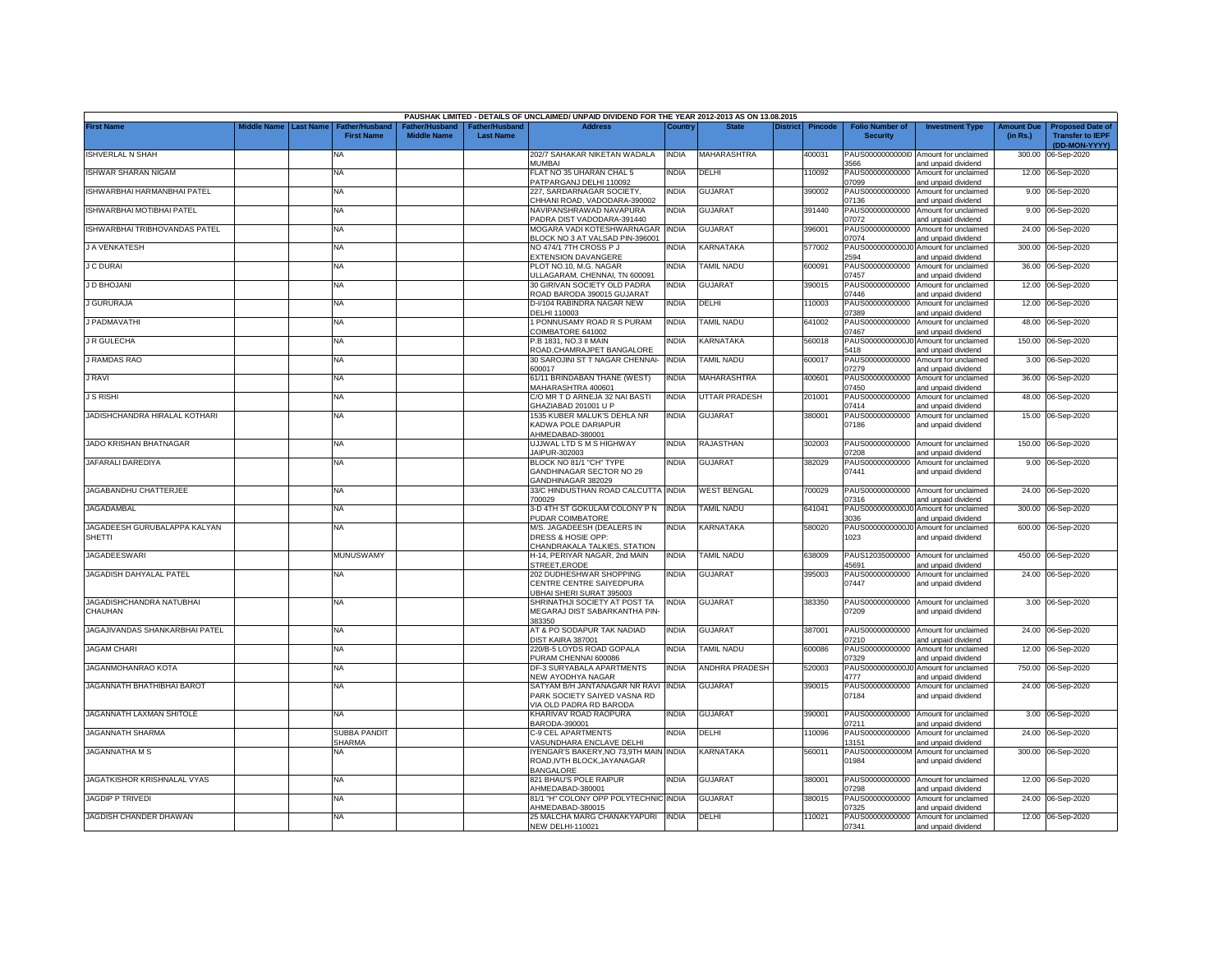|                                     |                         |                                            |                                     |                                   | PAUSHAK LIMITED - DETAILS OF UNCLAIMED/ UNPAID DIVIDEND FOR THE YEAR 2012-2013 AS ON 13.08.2015 |              |                       |                 |                |                                           |                                                                    |                               |                                                                     |
|-------------------------------------|-------------------------|--------------------------------------------|-------------------------------------|-----------------------------------|-------------------------------------------------------------------------------------------------|--------------|-----------------------|-----------------|----------------|-------------------------------------------|--------------------------------------------------------------------|-------------------------------|---------------------------------------------------------------------|
| <b>First Name</b>                   | Middle Name   Last Name | <b>Father/Husband</b><br><b>First Name</b> | ather/Husband<br><b>Middle Name</b> | ather/Husband<br><b>Last Name</b> | <b>Address</b>                                                                                  | Country      | <b>State</b>          | <b>District</b> | <b>Pincode</b> | <b>Folio Number of</b><br><b>Security</b> | <b>Investment Type</b>                                             | <b>Amount Due</b><br>(in Rs.) | <b>Proposed Date of</b><br><b>Transfer to IEPF</b><br>(DD-MON-YYYY) |
| JAGDISH PERSHAD JAIN                |                         | NA                                         |                                     |                                   | C/O SH BHAGWAN DASS WZ 224<br>UTTAM NAGAR NEW DELHI 110059                                      | NDIA         | DELHI                 |                 | 10059          | PAUS00000000000<br>07475                  | Amount for unclaimed<br>and unpaid dividend                        | 12.00                         | 06-Sep-2020                                                         |
| JAGDISH PERSHAD JAIN                |                         | <b>NA</b>                                  |                                     |                                   | C/O SHRI BHAGAWAN DASS WZ 224<br>JTTAM NAGAR NEW DELHI-110059                                   | <b>INDIA</b> | DELHI                 |                 | 10059          | PAUS00000000000<br>07331                  | Amount for unclaimed<br>and unpaid dividend                        |                               | 12.00 06-Sep-2020                                                   |
| JAGDISH PURSOTTAM PATEL             |                         | NA                                         |                                     |                                   | JOGIDAS VITHAL S LANE RAOPURA                                                                   | <b>INDIA</b> | <b>GUJARAT</b>        |                 | 390001         | PAUS00000000000                           | Amount for unclaimed                                               |                               | 3.00 06-Sep-2020                                                    |
| JAGDISHBHAI PARAGBHAI PATEL         |                         | NA                                         |                                     |                                   | BARODA 390001<br>AT & POST ANKODIA TA & DIST                                                    | INDIA        | <b>GUJARAT</b>        |                 | 391330         | 07170<br>PAUS00000000000                  | and unpaid dividend<br>Amount for unclaimed                        |                               | 24.00 06-Sep-2020                                                   |
| JAGDISHBHAI RAOJIBHAI PATEL         |                         | NA                                         |                                     |                                   | BARODA PIN-391330<br>AT & PO SOKHADA NEAR ALKAPURI                                              | <b>INDIA</b> | <b>GUJARAT</b>        |                 | 391240         | 07212<br>PAUS00000000000                  | and unpaid dividend<br>Amount for unclaimed                        |                               | 3.00 06-Sep-2020                                                    |
| JAGDISHCHAND NARAYANDAS SHARMA      |                         | NA                                         |                                     |                                   | DIST BARODA PIN-391240<br>FB-47 ALEMBIC COLONY BARODA                                           | NDIA         | GUJARAT               |                 | 390003         | 07213<br>PAUS00000000000                  | and unpaid dividend<br>Amount for unclaimed                        |                               | 3.00 06-Sep-2020                                                    |
| JAGDISHCHANDRA GIRDHARLAL SHAH      |                         | <b>NA</b>                                  |                                     |                                   | 390003<br>MOTIKAKA'S CHAWL BHAIKAKA<br>MARG VALLABH VIDYANAGAR VIA                              | NDIA         | <b>GUJARAT</b>        |                 | 388120         | 07172<br>PAUS00000000000<br>07214         | and unpaid dividend<br>Amount for unclaimed<br>and unpaid dividend |                               | 24.00 06-Sep-2020                                                   |
| JAGDISHCHANDRA PUNJALAL PATEL       |                         | NA                                         |                                     |                                   | ANAND DIST KAIRA PIN-388120<br>RA/2/26 SHIYAPURA NEAR TOWER                                     | <b>INDIA</b> | GUJARAT               |                 | 390001         |                                           | PAUS00000000000 Amount for unclaimed                               |                               | 3.00 06-Sep-2020                                                    |
| JAGDISHCHANDRA TRIBHOVANDAS         |                         | NA                                         |                                     |                                   | BARODA 390001<br>8A, SNEHALPARK SOCIETY, OPP:                                                   | NDIA         | <b>GUJARAT</b>        |                 | 390006         | 07176<br>PAUS00000000000                  | and unpaid dividend<br>Amount for unclaimed                        |                               | 9.00 06-Sep-2020                                                    |
| <b>BRAHMBH</b>                      |                         |                                            |                                     |                                   | PARAGRAJ, HARNI-WARASIA RING<br>ROAD, VADODARA-390006                                           |              |                       |                 |                | 07171                                     | and unpaid dividend                                                |                               |                                                                     |
| JAGJIVAN CHHOTALAL PATEL            |                         | <b>NA</b>                                  |                                     |                                   | AT & PO BODELI TA SANKHEDA DIST INDIA<br>BARODA PIN 391135                                      |              | <b>GUJARAT</b>        |                 | 391135         | PAUS00000000000<br>07165                  | Amount for unclaimed<br>and unpaid dividend                        |                               | 24.00 06-Sep-2020                                                   |
| JAGJIVAN CHHOTALAL PATEL            |                         | NA                                         |                                     |                                   | AT PO BODELI TA SANKHEDA DIST<br>BARODA PIN-391135                                              | INDIA        | <b>GUJARAT</b>        |                 | 391135         | PAUS00000000000<br>07215                  | Amount for unclaimed<br>and unpaid dividend                        | 24.00                         | 06-Sep-2020                                                         |
| JAGMOHAN MOTIBHAI PATEL             |                         | NA                                         |                                     |                                   | C/O DR. T B PATEL SHIYAPURA<br>RAOPURA BARODA-390001                                            | INDIA        | GUJARAT               |                 | 390001         | PAUS00000000000<br>07181                  | Amount for unclaimed<br>and unpaid dividend                        |                               | 3.00 06-Sep-2020                                                    |
| <b>JAGRUTI DALMIA</b>               |                         | NA                                         |                                     |                                   | C/O RUBAMIN INDUSTRY SYNERGY<br>HOUSE GORWA SUBHANPURA<br>ROAD BARODA 390007                    | <b>INDIA</b> | <b>GUJARAT</b>        |                 | 390007         | PAUS00000000000<br>07501                  | Amount for unclaimed<br>and unpaid dividend                        |                               | 48.00 06-Sep-2020                                                   |
| JAGTESHWAR SINGH BAKSHI             |                         | NA                                         |                                     |                                   | C-18 NIZZAMMUDIN EAST NEW<br>DELHI-110013                                                       | NDIA         | DELHI                 |                 | 10013          | PAUS00000000000<br>07335                  | Amount for unclaimed<br>and unpaid dividend                        |                               | 12.00 06-Sep-2020                                                   |
| JAHANAVI KAMALNAYAN BUCH            |                         | KAMALNAYAN S<br>BUCH                       |                                     |                                   | C/311 "GANGA" JANGID COMPLEX<br><b>MIRA ROAD DIST THANE MUMBAI</b>                              | INDIA        | MAHARASHTRA           |                 | 401107         | PAUS00000000000<br>12937                  | Amount for unclaimed<br>and unpaid dividend                        |                               | 24.00 06-Sep-2020                                                   |
| JAHARLAL BASU                       |                         | <b>NA</b>                                  |                                     |                                   | 6/2/A ROY BAHADUR ROAD BEHALA<br>CALCUTTA                                                       | <b>INDIA</b> | <b>WEST BENGAL</b>    |                 | 700034         | 2877                                      | PAUS0000000000J0 Amount for unclaimed<br>and unpaid dividend       | 300.00                        | 06-Sep-2020                                                         |
| <b>JAI GOPAL AHUJA</b>              |                         | NA                                         |                                     |                                   | 26/6, NEHRU NAGAR (WEST) BHILAI<br>PIN-490020                                                   | <b>INDIA</b> | CHHATTISGARH          |                 | 490020         | 07509                                     | PAUS00000000000 Amount for unclaimed<br>and unpaid dividend        |                               | 48.00 06-Sep-2020                                                   |
| <b>JAI KISHAN GUPTA</b>             |                         | <b>NA</b>                                  |                                     |                                   | 27-A MADAN PARK ROHTAK ROAD                                                                     | INDIA        | DELHI                 |                 | 10026          | PAUS00000000000<br>07345                  | Amount for unclaimed                                               |                               | 30.00 06-Sep-2020                                                   |
| <b>JAI KRISHAN KOCHHAR</b>          |                         | <b>NA</b>                                  |                                     |                                   | <b>NEW DELHI-110026</b><br>94 MANU GANJ DEHRADUN-248001                                         | <b>INDIA</b> | UTTARAKHAND           |                 | 248001         | PAUS00000000000                           | and unpaid dividend<br>Amount for unclaimed                        |                               | 12.00 06-Sep-2020                                                   |
| JAI KUMAR JAIN                      |                         | <b>NA</b>                                  |                                     |                                   | 23/380 TIRATH MARKET SONIPAT<br><b>MANDI SONIPAT HARYANA 131001</b>                             | NDIA         | <b>HARYANA</b>        |                 | 131001         | PAUS00000000000<br>07333                  | Amount for unclaimed<br>and unpaid dividend                        |                               | 12.00 06-Sep-2020                                                   |
| <b>JAI MANOHAR MISRA</b>            |                         | <b>NA</b>                                  |                                     |                                   | 23/69 PATTKAPUR KANPUR-208001                                                                   | <b>INDIA</b> | <b>UTTAR PRADESH</b>  |                 | 208001         |                                           | PAUS00000000000 Amount for unclaimed                               |                               | 12.00 06-Sep-2020                                                   |
| JAI PAUL THERATTIL                  |                         | NA                                         |                                     |                                   | HEAT EXCHANGER DESIGNS 01                                                                       | INDIA        | ANDHRA PRADESH        |                 | 500032         | PAUS00000000000                           | Amount for unclaimed                                               |                               | 12.00 06-Sep-2020                                                   |
|                                     |                         |                                            |                                     |                                   | ENGINEERING B- UILDING BHEL<br>RAMACHANDRAPURAM<br>HYDERABAD--500032-                           |              |                       |                 |                | 07322                                     | and unpaid dividend                                                |                               |                                                                     |
| <b>JAIBIR SINGH</b>                 |                         | NA                                         |                                     |                                   | 18/105 ELLORA PARK RACE<br>COURSE BARODA 390007                                                 | NDIA         | <b>GUJARAT</b>        |                 | 390007         | PAUS00000000000<br>07456                  | Amount for unclaimed<br>and unpaid dividend                        |                               | 48.00 06-Sep-2020                                                   |
| JAIDEV MAZUMDER                     |                         | NA                                         |                                     |                                   | 96 C- LIG FLATS RAMPURA OPP.<br><b>MCD PRIMARY SCHOOLDELHI</b>                                  | NDIA         | DELHI                 |                 | 10035          | PAUS00000000000<br>07412                  | Amount for unclaimed<br>and unpaid dividend                        |                               | 48.00 06-Sep-2020                                                   |
| <b>JAIMALA H SHAH</b>               |                         | NA                                         |                                     |                                   | C/11 JANTA NAGAR SAIYED VASNA<br>ROAD VADODARA                                                  | <b>INDIA</b> | <b>GUJARAT</b>        |                 | 390015         | 4701                                      | PAUS0000000000J0 Amount for unclaimed<br>and unpaid dividend       | 300.00                        | 06-Sep-2020                                                         |
| JAIMIN ASHOKBHAI PATEL M F G A J PA |                         | NA                                         |                                     |                                   | BLOCK NO 2 CHETAN BUNGALOW<br>NEAR RACE COURSE BUS STOP                                         | <b>INDIA</b> | <b>GUJARAT</b>        |                 | 390007         | PAUS00000000000<br>07218                  | Amount for unclaimed<br>and unpaid dividend                        |                               | 48.00 06-Sep-2020                                                   |
| <b>JAINDER SINGH</b>                |                         | <b>NA</b>                                  |                                     |                                   | ALKAPURI BARODA-390007<br><b>IJ-6 IRRAMANZIL COLONY</b>                                         | NDIA         | <b>ANDHRA PRADESH</b> |                 | 500004         | PAUS00000000000                           | Amount for unclaimed                                               |                               | 12.00 06-Sep-2020                                                   |
| JAMNADAS PUNJABHAI PATEL            |                         | <b>NA</b>                                  |                                     |                                   | HYDERABAD-500004<br>NEAR BALMANDIR BHANGORE TAL                                                 | <b>INDIA</b> | <b>GUJARAT</b>        |                 | 361001         | 07323<br>PAUS00000000000                  | and unpaid dividend<br>Amount for unclaimed                        | 48.00                         | 06-Sep-2020                                                         |
| JAMSHED KAIKHUSHRU TAMBOLI          |                         | NA                                         |                                     |                                   | BHANWAD DIST JAMNAGAR<br>16QUEENS GARDENS G P O BOX NO INDIA                                    |              | MAHARASHTRA           |                 | 411001         | 07220<br>PAUS00000000000                  | and unpaid dividend<br>Amount for unclaimed                        | 150.00                        | 06-Sep-2020                                                         |
| <b>JANAK BHATT</b>                  |                         | NA                                         |                                     |                                   | 75 CAMP PUNE 411001<br>"SHRADDHA" WADI RANG MAHAL                                               | NDIA         | <b>GUJARAT</b>        |                 | 390017         | 07347<br>PAUS00000000000                  | and unpaid dividend<br>Amount for unclaimed                        |                               | 24.00 06-Sep-2020                                                   |
|                                     |                         |                                            |                                     |                                   | NEAR DUTTA MANDIR VADODARA<br>390017                                                            |              |                       |                 |                | 07487                                     | and unpaid dividend                                                |                               |                                                                     |
| <b>JANAK JAYANTILAL PATEL</b>       |                         | <b>NA</b>                                  |                                     |                                   | C/O V M PATEL 15 SHRADDHA<br>SOCIETY PRATAPNAGAR BARODA-<br>390004                              | NDIA         | <b>GUJARAT</b>        |                 | 390004         | PAUS00000000000<br>07307                  | Amount for unclaimed<br>and unpaid dividend                        |                               | 12.00 06-Sep-2020                                                   |
| JANAK PRAHLADBHAI PATEL             |                         | NA                                         |                                     |                                   | 15 SHRENIK SOCIETY NARANPURA<br>CHAR RASTA AHMEDABAD-380013                                     | India        | <b>GUJARAT</b>        |                 | 380013         | PAUS00000000000<br>07189                  | Amount for unclaimed<br>and unpaid dividend                        |                               | 48.00 06-Sep-2020                                                   |
| <b>JANAKI SUNDARAM</b>              |                         | <b>NA</b>                                  |                                     |                                   | W/O DR.R.SUNDARAM NO.64,<br>RAJMANGAL VILLA 1ST STREET<br>NEW FAIR LANDS SALEM                  | NDIA         | <b>TAMIL NADU</b>     |                 | 636014         | 0848                                      | PAUS0000000000J0 Amount for unclaimed<br>and unpaid dividend       |                               | 600.00 06-Sep-2020                                                  |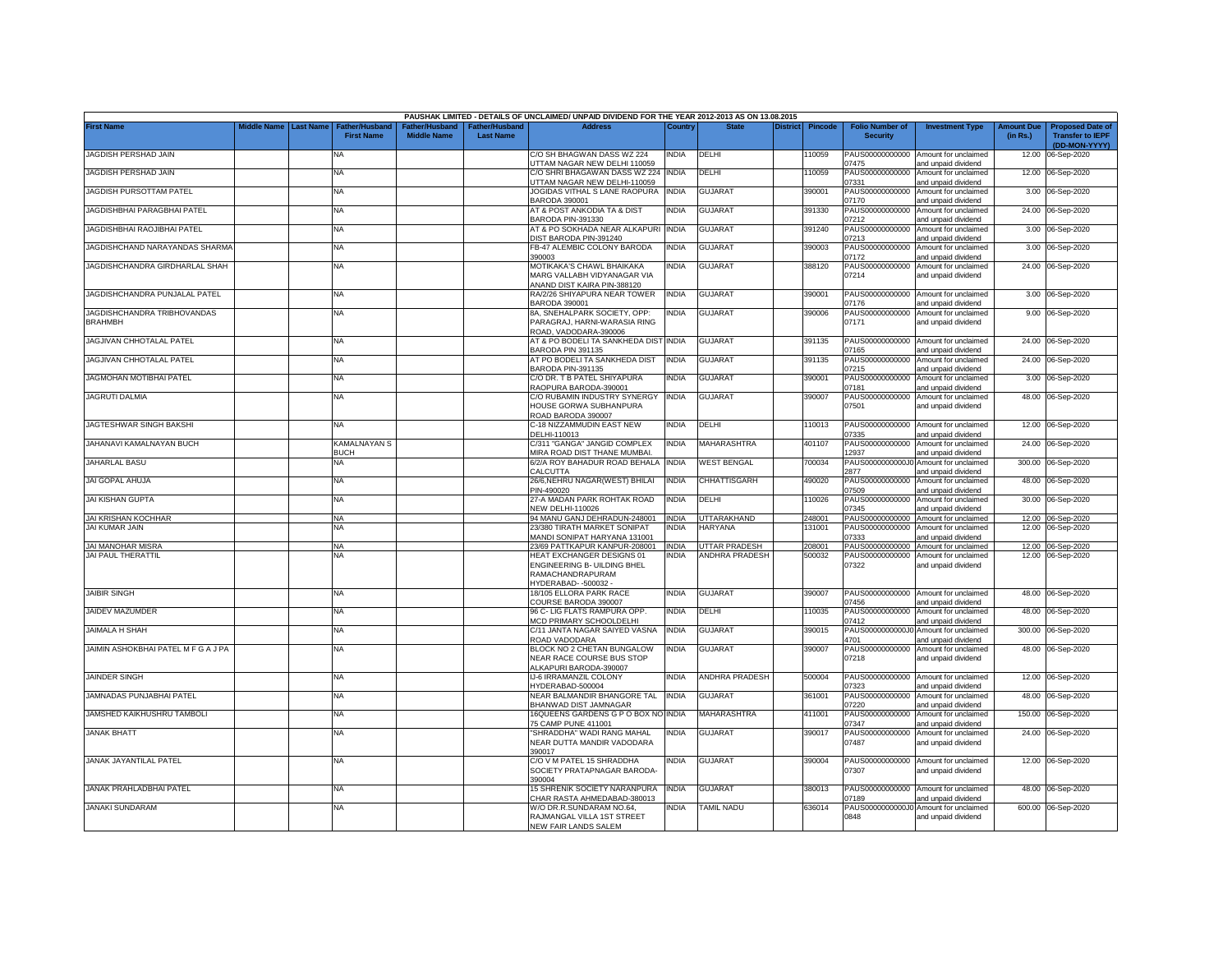|                                       |             |                  |                                     |                                      |                                    | PAUSHAK LIMITED - DETAILS OF UNCLAIMED/ UNPAID DIVIDEND FOR THE YEAR 2012-2013 AS ON 13.08.2015 |              |                       |                 |                |                                           |                                                                                    |                               |                                                                     |
|---------------------------------------|-------------|------------------|-------------------------------------|--------------------------------------|------------------------------------|-------------------------------------------------------------------------------------------------|--------------|-----------------------|-----------------|----------------|-------------------------------------------|------------------------------------------------------------------------------------|-------------------------------|---------------------------------------------------------------------|
| <b>First Name</b>                     | liddle Name | <b>Last Name</b> | Father/Husband<br><b>First Name</b> | Father/Husband<br><b>Middle Name</b> | Father/Husband<br><b>Last Name</b> | <b>Address</b>                                                                                  | Country      | <b>State</b>          | <b>District</b> | <b>Pincode</b> | <b>Folio Number of</b><br><b>Security</b> | <b>Investment Type</b>                                                             | <b>Amount Due</b><br>(in Rs.) | <b>Proposed Date of</b><br><b>Transfer to IEPF</b><br>(DD-MON-YYYY) |
| JANAKLAL BULAKHIDAS SHAH              |             |                  | NA                                  |                                      |                                    | VYAS WADA NEAR SIDHA MATA<br>PETLAD DIST KAIRA PIN-388450                                       | <b>INDIA</b> | <b>GUJARAT</b>        |                 | 388450         | 7221                                      | PAUS00000000000 Amount for unclaimed<br>and unpaid dividend                        |                               | 3.00 06-Sep-2020                                                    |
| <b>JANARDAN G PANDIT</b>              |             |                  | <b>NA</b>                           |                                      |                                    | 5 BRAHMIN WADI K A<br>SUBRAMANIAM ROAD MATUNGA                                                  | <b>INDIA</b> | MAHARASHTRA           |                 | 400019         | PAUS00000000000<br>07401                  | Amount for unclaimed<br>and unpaid dividend                                        |                               | 12.00 06-Sep-2020                                                   |
| JANARDHAN REDDY YELMA REDDY           |             |                  | <b>NA</b>                           |                                      |                                    | 2-177-CHILDREN'S CLINIC NEAR<br><b>GANDHI STATUE UPPAL</b>                                      | <b>INDIA</b> | <b>ANDHRA PRADESH</b> |                 | 500039         | PAUS0000000000J0<br>3159                  | Amount for unclaimed<br>and unpaid dividend                                        |                               | 300.00 06-Sep-2020                                                  |
| JANARDHANAN A                         |             |                  | <b>NA</b>                           |                                      |                                    | 9-A 3RD MAIN ROAD VIJAYA NAGAR<br>VELACHERY CHENNAI 600042                                      | <b>INDIA</b> | <b>TAMIL NADU</b>     |                 | 600042         | PAUS00000000000<br>07385                  | Amount for unclaimed<br>ind unpaid dividend                                        |                               | 24.00 06-Sep-2020                                                   |
| JANASWAMY PURNAIAH SASTRY             |             |                  | <b>NA</b>                           |                                      |                                    | BRANCH MANAGER DARSHAK<br>LIMITED 24-01-66A SAMBAMURTHY                                         | <b>INDIA</b> | <b>ANDHRA PRADESH</b> |                 | 520003         | 07278                                     | PAUS00000000000 Amount for unclaimed<br>and unpaid dividend                        |                               | 48.00 06-Sep-2020                                                   |
|                                       |             |                  |                                     |                                      |                                    | ROAD DURGAPURAM VIJAYAWADA<br>520003                                                            |              |                       |                 |                |                                           |                                                                                    |                               |                                                                     |
| JANKI SURESH BHANDOOLA                |             |                  | <b>NA</b>                           |                                      |                                    | BROACHA HOUSE 2ND FLOOR<br>GARDEN ROAD MUMBAI-400039                                            | India        | MAHARASHTRA           |                 | 400039         | PAUS00000000000<br>07364                  | Amount for unclaimed<br>and unpaid dividend                                        |                               | 36.00 06-Sep-2020                                                   |
| <b>JARNAIL VERMA</b>                  |             |                  | NA                                  |                                      |                                    | 18 GOVIND MARG NEAR POLICE<br>MEMORIAL JAIPUR                                                   | <b>INDIA</b> | <b>RAJASTHAN</b>      |                 | 302004         | PAUS0000000000J0<br>3311                  | Amount for unclaimed<br>and unpaid dividend                                        |                               | 300.00 06-Sep-2020                                                  |
| <b>JASBIR SINGH SAHOTA</b>            |             |                  | NA                                  |                                      |                                    | 219-E DDA (MIG) FLATS RAJOURI<br>GARDEN NEW DELHI-110027                                        | <b>INDIA</b> | DELHI                 |                 | 110027         | PAUS00000000000<br>07339                  | Amount for unclaimed<br>and unpaid dividend                                        |                               | 12.00 06-Sep-2020                                                   |
| JASHABHAI LALBHAI PATEL               |             |                  | <b>NA</b>                           |                                      |                                    | VASANA BUJARG TAL MATAR DIST<br>KHEDA PIN-387530                                                | <b>INDIA</b> | <b>GUJARAT</b>        |                 | 387530         | PAUS00000000000<br>)7223                  | Amount for unclaimed<br>and unpaid dividend                                        |                               | 48.00 06-Sep-2020                                                   |
| JASHBHAI MOTIBHAI PATEL               |             |                  | NA                                  |                                      |                                    | AT & PO DASRATH DIST BARODA<br>PIN-391740                                                       | <b>INDIA</b> | <b>GUJARAT</b>        |                 | 391740         | PAUS00000000000<br>)7225                  | Amount for unclaimed<br>and unpaid dividend                                        |                               | 3.00 06-Sep-2020                                                    |
| JASHBHAI PUNAMBHAI PATEL              |             |                  | <b>NA</b>                           |                                      |                                    | C/O. NARHARIBHAI MANIBHAI PATEL INDIA<br>39. HARIBHAKTI COLONY, OLD                             |              | GUJARAT               |                 | 390007         | PAUS00000000000<br>07153                  | Amount for unclaimed<br>and unpaid dividend                                        |                               | 3.00 06-Sep-2020                                                    |
| JASHBHAI SOMABHAI PATEL               |             |                  | <b>NA</b>                           |                                      |                                    | PADRA ROAD, VADODARA-390007<br>AT & POST BIL DIST BARODA PIN                                    | <b>INDIA</b> | <b>GUJARAT</b>        |                 | 390001         |                                           | PAUS00000000000 Amount for unclaimed                                               |                               | 9.00 06-Sep-2020                                                    |
|                                       |             |                  |                                     |                                      |                                    | 390001                                                                                          |              |                       |                 |                | 07167                                     | and unpaid dividend                                                                |                               |                                                                     |
| JASHODABEN KANTILAL PATEL             |             |                  | <b>NA</b>                           |                                      |                                    | <b>NEAR PARABADI AT &amp; POST</b><br>BHAYALI TA & DIST BARODA PIN                              | <b>INDIA</b> | <b>GUJARAT</b>        |                 | 391410         | PAUS00000000000<br>07158                  | Amount for unclaimed<br>and unpaid dividend                                        |                               | 3.00 06-Sep-2020                                                    |
| JASHVANTIBEN DASHRATHLAL<br>PRESSWALA |             |                  | NA                                  |                                      |                                    | C/O MAGANLAL MOTIRAM MODY<br>NANA VARACHHA PO VARACHHALI<br>VIA SURAT PIN-395006                | <b>INDIA</b> | <b>GUJARAT</b>        |                 | 395006         | PAUS00000000000<br>07190                  | Amount for unclaimed<br>and unpaid dividend                                        |                               | 24.00 06-Sep-2020                                                   |
| JASHVANTLAL SHANKARBHAI MODI          |             |                  | NA                                  |                                      |                                    | H.NO.2047 GHANCHI OLE DELHI<br>CHAKLA AHMEDABAD-380001                                          | <b>INDIA</b> | <b>GUJARAT</b>        |                 | 380001         | 07191                                     | PAUS00000000000 Amount for unclaimed<br>and unpaid dividend                        |                               | 6.00 06-Sep-2020                                                    |
| JASHWANTLAL CHIMANLAL DESAI           |             |                  | <b>NA</b>                           |                                      |                                    | 6/33 ILORA PARK RACE COURSE<br>ROAD BARODA-390007                                               | <b>INDIA</b> | <b>GUJARAT</b>        |                 | 390007         | )7229                                     | PAUS00000000000 Amount for unclaimed<br>and unpaid dividend                        |                               | 9.00 06-Sep-2020                                                    |
| JASODABEN NARHARILAL BHATT            |             |                  | <b>NA</b>                           |                                      |                                    | DEV NIVAS DAYAL BHAU S<br>KHANCHA BARODA-390001                                                 | <b>INDIA</b> | GUJARAT               |                 | 390001         | 07162                                     | PAUS00000000000 Amount for unclaimed<br>and unpaid dividend                        |                               | 3.00 06-Sep-2020                                                    |
| JASPAL KAUR SACHDEVA                  |             |                  | NA                                  |                                      |                                    | 6699-KOTHI MEMBARA HINDU RAO<br>DELHI-110006                                                    | <b>INDIA</b> | DELHI                 |                 | 110006         | 07390                                     | PAUS00000000000 Amount for unclaimed<br>and unpaid dividend                        |                               | 12.00 06-Sep-2020                                                   |
| JASPAL SINGH TEHALIA                  |             |                  | <b>NA</b>                           |                                      |                                    | C/O.DR.HARPRAKSH SINGH<br>HARASINGH TEHALI P.O.INDI.<br><b>BIJAPUR DIST</b>                     | <b>INDIA</b> | KARNATAKA             |                 | 586209         | PAUS0000000000J0<br>0849                  | Amount for unclaimed<br>and unpaid dividend                                        |                               | 300.00 06-Sep-2020                                                  |
| JASUBEN BALCHANDRA DAVE               |             |                  | <b>NA</b>                           |                                      |                                    | C/O.DR.DAVE. B.T SHIYAPURA,                                                                     | <b>INDIA</b> | <b>GUJARAT</b>        |                 | 390001         |                                           | PAUS0000000000J0 Amount for unclaimed                                              |                               | 300.00 06-Sep-2020                                                  |
| JASUMATI RANCHHODLAL PARIKH           |             |                  | <b>NA</b>                           |                                      |                                    | RAOPURA, VADODARA<br>SICKANAGAR E BLOCK 3RD FLOOR<br>VITHALBHAI PATEL ROAD MUMBAI-              | <b>INDIA</b> | MAHARASHTRA           |                 | 400004         | )442<br>07292                             | and unpaid dividend<br>PAUS00000000000 Amount for unclaimed<br>and unpaid dividend |                               | 15.00 06-Sep-2020                                                   |
|                                       |             |                  |                                     |                                      |                                    | 400004                                                                                          | <b>INDIA</b> |                       |                 |                |                                           |                                                                                    |                               |                                                                     |
| JASVANTSINH CHHITUBHAI CHAUHAN        |             |                  | <b>NA</b>                           |                                      |                                    | AT & PO VALNER TA HANSOT DIST<br><b>BROACH PIN-393030</b>                                       |              | <b>GUJARAT</b>        |                 | 393030         | 7230                                      | PAUS00000000000 Amount for unclaimed<br>and unpaid dividend                        |                               | 24.00 06-Sep-2020                                                   |
| JASWANT RATILAL PATHAK                |             |                  | <b>NA</b>                           |                                      |                                    | <b>NEAR LILY HAVELI NAGARWADA</b><br>BARODA-390001                                              | <b>INDIA</b> | GUJARAT               |                 | 390001         | PAUS00000000000<br>07194                  | Amount for unclaimed<br>ind unpaid dividend                                        |                               | 9.00 06-Sep-2020                                                    |
| <b>JASWANT SINGH BHUTORIA</b>         |             |                  | NA                                  |                                      |                                    | C/O DAULATRAM BIJAISINGH<br>BHUTORIA PATTY NO-74 PO<br>ADNUN RAJ 341306                         | <b>INDIA</b> | <b>RAJASTHAN</b>      |                 | 341306         | PAUS00000000000<br>07403                  | Amount for unclaimed<br>and unpaid dividend                                        |                               | 12.00 06-Sep-2020                                                   |
| JASWANT SINGH KANG                    |             |                  | <b>NA</b>                           |                                      |                                    | C/O LT COL LAKHA SINGH VSM<br>ARMY HQ PROVOST UNIT RED FORT                                     | <b>INDIA</b> | DELHI                 |                 | 110006         | 07334                                     | PAUS00000000000 Amount for unclaimed<br>and unpaid dividend                        |                               | 12.00 06-Sep-2020                                                   |
| JASWANTLAL SAUBHAGYACHAND<br>SHAH     |             |                  | <b>NA</b>                           |                                      |                                    | DELHI-110006<br>KOTHARI TORA CHHANI DIST<br>BARODA PIN 391740                                   | <b>INDIA</b> | <b>GUJARAT</b>        |                 | 391740         | 07154                                     | PAUS00000000000 Amount for unclaimed                                               |                               | 3.00 06-Sep-2020                                                    |
| JASWANTRAI CHIMANLAL KAMDAR           |             |                  | <b>NA</b>                           |                                      |                                    | SAURASHTRA ALEMBIC DEPOT                                                                        | <b>INDIA</b> | GUJARAT               |                 | 360001         | PAUS00000000000                           | and unpaid dividend<br>Amount for unclaimed                                        | 24.00                         | 06-Sep-2020                                                         |
| JATIN DINKERBHAI VORA                 |             |                  | <b>NA</b>                           |                                      |                                    | SWEET HOUSE RAJKOT-360001<br>FLAT NO 4 FIRST FLOOR DINKAR<br>NIVAS 29 SAROJINI ROAD             | <b>INDIA</b> | <b>MAHARASHTRA</b>    |                 | 400056         | )7231<br>PAUS0000000000J0<br>3777         | and unpaid dividend<br>Amount for unclaimed<br>and unpaid dividend                 | 300.00                        | 06-Sep-2020                                                         |
| <b>JATIN NAGAR</b>                    |             |                  | <b>NA</b>                           |                                      |                                    | VILEPARLE WEST MUMBAI<br>38 KRISHNA NAGAR SOCIETY                                               | <b>INDIA</b> | <b>GUJARAT</b>        |                 | 392001         |                                           | PAUS00000000000 Amount for unclaimed                                               |                               | 24.00 06-Sep-2020                                                   |
| JATIN NATVARLAL MEHTA                 |             |                  | <b>NA</b>                           |                                      |                                    | STATION ROAD BHARUCH 392001<br>1069 RAJAMEHTA' ST TOTALAJI' ST                                  | <b>INDIA</b> | <b>GUJARAT</b>        |                 | 380001         | 07513<br>PAUS00000000000                  | and unpaid dividend<br>Amount for unclaimed                                        |                               | 12.00 06-Sep-2020                                                   |
|                                       |             |                  |                                     |                                      |                                    | <b>KALUPUR AHMEDABAD-380001</b>                                                                 |              |                       |                 |                | 07396                                     | bnebivib bironu bne                                                                |                               |                                                                     |
| <b>JATIN SHASHTRI</b>                 |             |                  | <b>NA</b>                           |                                      |                                    | OPP SANIDEV TEMPLE WADI<br>VADODARA                                                             | <b>INDIA</b> | GUJARAT               |                 | 390017         | PAUS0000000000J0<br>1491                  | Amount for unclaimed<br>and unpaid dividend                                        | 300.00                        | 06-Sep-2020                                                         |
| JATINDER JIT SINGH                    |             |                  | NA                                  |                                      |                                    | 113-D/BW SHA-IMAR BAGH SFS<br>FLATS DELHI 110052                                                | <b>INDIA</b> | DELHI                 |                 | 110052         | 07392                                     | PAUS00000000000 Amount for unclaimed<br>and unpaid dividend                        |                               | 24.00 06-Sep-2020                                                   |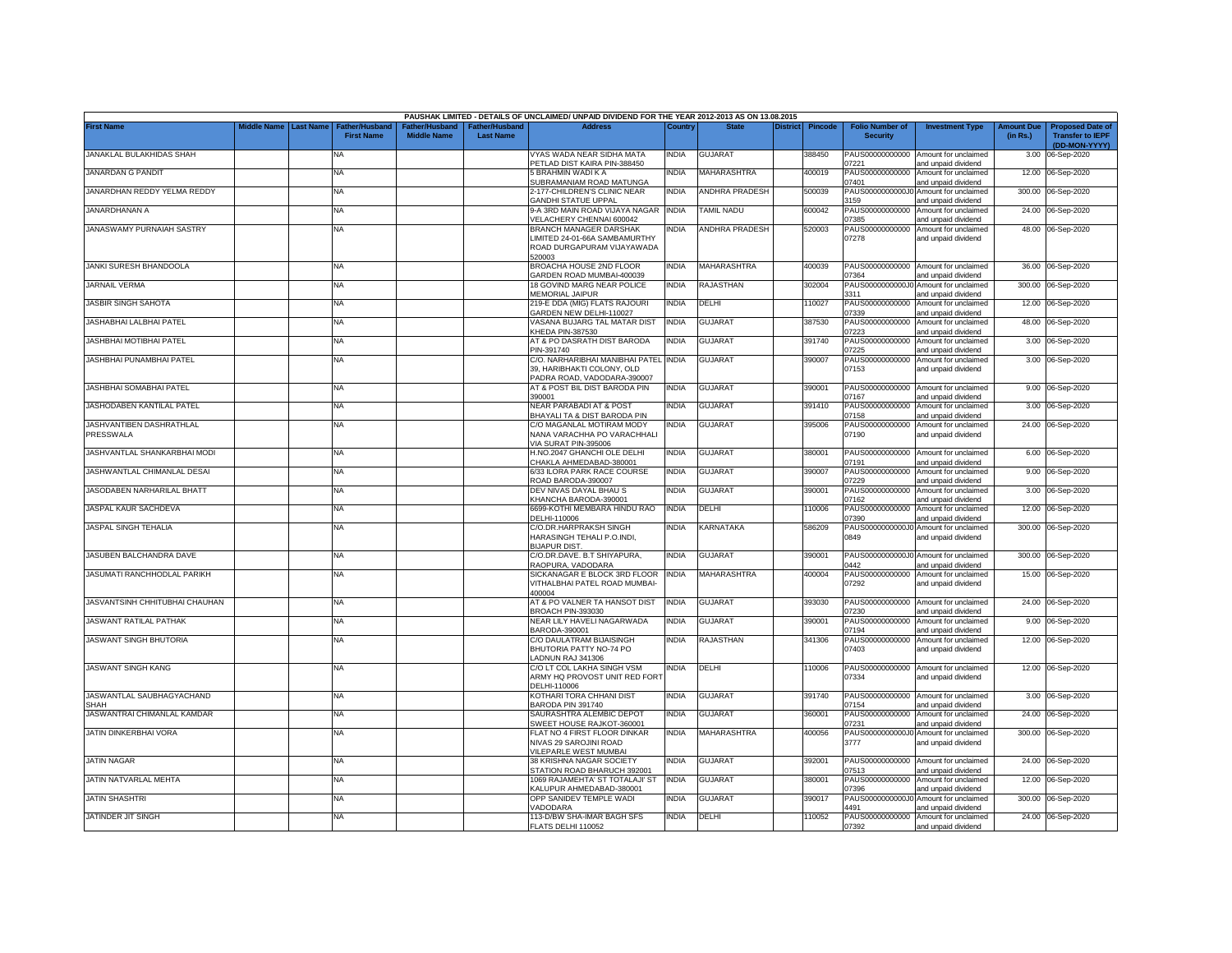|                                 |                    |                  |                                     |                                      |                                           | PAUSHAK LIMITED - DETAILS OF UNCLAIMED/ UNPAID DIVIDEND FOR THE YEAR 2012-2013 AS ON 13.08.2015               |              |                         |                 |         |                                           |                                                              |                               |                                                                     |
|---------------------------------|--------------------|------------------|-------------------------------------|--------------------------------------|-------------------------------------------|---------------------------------------------------------------------------------------------------------------|--------------|-------------------------|-----------------|---------|-------------------------------------------|--------------------------------------------------------------|-------------------------------|---------------------------------------------------------------------|
| <b>First Name</b>               | <b>Middle Name</b> | <b>Last Name</b> | Father/Husband<br><b>First Name</b> | Father/Husband<br><b>Middle Name</b> | <b>Father/Husband</b><br><b>Last Name</b> | <b>Address</b>                                                                                                | Country      | <b>State</b>            | <b>District</b> | Pincode | <b>Folio Number of</b><br><b>Security</b> | <b>Investment Type</b>                                       | <b>Amount Due</b><br>(in Rs.) | <b>Proposed Date of</b><br><b>Transfer to IEPF</b><br>(DD-MON-YYYY) |
| JATINDER KUMAR SAHNI            |                    |                  | <b>NA</b>                           |                                      |                                           | <b>B-58 NEW RAJINDER NAGAR NEW</b><br>DELHI-110060                                                            | <b>INDIA</b> | DELHI                   |                 | 10060   | 7336                                      | PAUS00000000000 Amount for unclaimed<br>and unpaid dividend  |                               | 12.00 06-Sep-2020                                                   |
| JATINDER PAUL                   |                    |                  | <b>NA</b>                           |                                      |                                           | C/O GIAN SINGH 1437 KRISHANA<br>NAGAR MOGA 142001 PUNJAB                                                      | <b>INDIA</b> | <b>PUNJAB</b>           |                 | 142001  | PAUS00000000000<br>07485                  | Amount for unclaimed<br>and unpaid dividend                  |                               | 60.00 06-Sep-2020                                                   |
| JATINDER SINGH                  |                    |                  | <b>NA</b>                           |                                      |                                           | 249-SANT NAGAR NEAR EAST OF<br>KAILASH NEW DELHI-110017                                                       | <b>INDIA</b> | DELHI                   |                 | 110017  | PAUS00000000000<br>07346                  | Amount for unclaimed<br>and unpaid dividend                  |                               | 12.00 06-Sep-2020                                                   |
| <b>JAYA ANIL PANDIT</b>         |                    |                  | <b>NA</b>                           |                                      |                                           | 300, 39TH CROSS, JAYANAGAR, 8TH INDIA<br><b>BLOCK, BANGALORE</b>                                              |              | KARNATAKA               |                 | 560084  | PAUS0000000000J0<br>013                   | Amount for unclaimed<br>and unpaid dividend                  |                               | 120.00 06-Sep-2020                                                  |
| <b>JAYA ANIL PANDIT</b>         |                    |                  | <b>NA</b>                           |                                      |                                           | 300 39TH CROSS 8TH BLOCK<br>JAYANAGAR BANGALORE 560082                                                        | <b>INDIA</b> | <b>KARNATAKA</b>        |                 | 560082  | PAUS00000000000<br>)7276                  | Amount for unclaimed<br>and unpaid dividend                  |                               | 15.00 06-Sep-2020                                                   |
| <b>JAYA ANIL PANDIT</b>         |                    |                  | <b>NA</b>                           |                                      |                                           | 300 39TH CROSS 8TH BLOCK<br>JAYANAGAR BANGALORE 560082                                                        | NDIA         | <b><i>KARNATAKA</i></b> |                 | 560082  | PAUS00000000000<br>)7277                  | Amount for unclaimed<br>and unpaid dividend                  |                               | 9.00 06-Sep-2020                                                    |
| <b>JAYA BHARATI KOTI</b>        |                    |                  | <b>NA</b>                           |                                      |                                           | C/O K S SAI HOUSE NO LIG 822<br>BHARATHI N- AGAR BHEL R C<br>PURAM HYDERABAD 500032 - -                       | INDIA        | <b>ANDHRA PRADESH</b>   |                 | 500032  | PAUS00000000000<br>07321                  | Amount for unclaimed<br>and unpaid dividend                  |                               | 12.00 06-Sep-2020                                                   |
| <b>JAYA KAPOOR</b>              |                    |                  | <b>NA</b>                           |                                      |                                           | D/153 SHYAM PARK EXTENSION<br>SAHIBABAD DIST GHAZIABAD                                                        | <b>INDIA</b> | UTTAR PRADESH           |                 | 201005  | )7413                                     | PAUS00000000000 Amount for unclaimed<br>and unpaid dividend  |                               | 48.00 06-Sep-2020                                                   |
| <b>JAYA KAPOOR</b>              |                    |                  | <b>NA</b>                           |                                      |                                           | D/153 SHYAM PARK EXTENSION<br>SAHABABAD DIST GHAZIABAD                                                        | <b>INDIA</b> | <b>UTTAR PRADESH</b>    |                 | 201005  | PAUS00000000000<br>07420                  | Amount for unclaimed<br>and unpaid dividend                  |                               | 12.00 06-Sep-2020                                                   |
| JAYA P NAYAK                    |                    |                  | NA.                                 |                                      |                                           | TULSI' C-15 4TH DIVISION PARK<br>EXTENTION DURGIGUDI SHIMOGA<br>77201 (KARNATAKA)                             | <b>INDIA</b> | KARNATAKA               |                 | 577201  | PAUS00000000000<br>07402                  | Amount for unclaimed<br>and unpaid dividend                  |                               | 36.00 06-Sep-2020                                                   |
| JAYABEN BABUBHAI PATEL          |                    |                  | NA                                  |                                      |                                           | 102 JYOTI SOCIETY FATEHGANJ<br>BEHIND CONVENT SCHOOL<br>BARODA-390002                                         | <b>INDIA</b> | <b>GUJARAT</b>          |                 | 390002  | PAUS00000000000<br>07287                  | Amount for unclaimed<br>and unpaid dividend                  |                               | 24.00 06-Sep-2020                                                   |
| JAYABEN CHHOTABHAI PATEL        |                    |                  | <b>NA</b>                           |                                      |                                           | C/O AMBALAL ASHABHAI PATEL &<br>BROTHERS CHIKHODRA VIA ANAND<br>PIN 388320                                    | INDIA        | <b>GUJARAT</b>          |                 | 388320  | 07146                                     | PAUS00000000000 Amount for unclaimed<br>and unpaid dividend  |                               | 75.00 06-Sep-2020                                                   |
| JAYABEN HIRJIBHAI SHAH          |                    |                  | <b>NA</b>                           |                                      |                                           | 34 ANAND SOCIETY<br><b>BHADWATNAGAR AHMEDABAD</b>                                                             | <b>INDIA</b> | <b>GUJARAT</b>          |                 | 380050  | 7465                                      | PAUS00000000000 Amount for unclaimed<br>and unpaid dividend  |                               | 3.00 06-Sep-2020                                                    |
| JAYABEN JAYANT PATEL            |                    |                  | NA                                  |                                      |                                           | C/O D P SHAH & ASSOCIATES 110<br>AVANTI CH- AMBERS B/H EXPRESS<br>HOTEL ALKAPURI VADOD- ARA<br>390005 -       | INDIA        | <b>GUJARAT</b>          |                 | 390005  | PAUS00000000000<br>07152                  | Amount for unclaimed<br>and unpaid dividend                  |                               | 9.00 06-Sep-2020                                                    |
| JAYABEN MADHUBHAI PATEL         |                    |                  | <b>NA</b>                           |                                      |                                           | 7 PARISHRAM SOCIETY<br>SUBHANPURA BARODA-390007                                                               | <b>INDIA</b> | <b>GUJARAT</b>          |                 | 390007  | 07281                                     | PAUS00000000000 Amount for unclaimed<br>and unpaid dividend  |                               | 24.00 06-Sep-2020                                                   |
| JAYAGAURI MANEKLAL SHETH        |                    |                  | <b>NA</b>                           |                                      |                                           | NAVI POLE GANDIGATE ROAD<br>VADODARA 390001                                                                   | <b>INDIA</b> | <b>GUJARAT</b>          |                 | 390001  | PAUS00000000000<br>07514                  | Amount for unclaimed<br>and unpaid dividend                  |                               | 3.00 06-Sep-2020                                                    |
| JAYALAKSHMAMMA J                |                    |                  | <b>NA</b>                           |                                      |                                           | W/O DR.S.RAMAPPA D.NO-2,<br>I.M.LANE "A" BALEPET, BANGALORE                                                   | <b>INDIA</b> | <b>KARNATAKA</b>        |                 | 560053  | PAUS0000000000J<br>0083                   | Amount for unclaimed<br>and unpaid dividend                  | 300.00                        | 06-Sep-2020                                                         |
| <b>JAYALAKSHMI</b>              |                    |                  | <b>NA</b>                           |                                      |                                           | 112. LALBAGH ROAD BANGALORE                                                                                   | <b>INDIA</b> | KARNATAKA               |                 | 560027  | PAUS0000000000J0                          | Amount for unclaimed                                         | 600.00                        | 06-Sep-2020                                                         |
| JAYANA HARESHKUMAR SHAH         |                    |                  | <b>NA</b>                           |                                      |                                           | C/O JITEN M BUZA 304<br>PATKESHWAR APTS RA- M MANDIR<br>RD BABHAI NAKA L T RD BORIVALI-<br>WEST MUMBAI 400092 | NDIA         | MAHARASHTRA             |                 | 400092  | PAUS00000000000<br>07355                  | Amount for unclaimed<br>and unpaid dividend                  |                               | 12.00 06-Sep-2020                                                   |
| JAYANT ANIRUDDHA TILAK          |                    |                  | NA                                  |                                      |                                           | NEEL MADHAV' BLDG WALJI LADHA INDIA<br>ROAD MULUND (WEST) MUMBAI-<br>400080                                   |              | <b>MAHARASHTRA</b>      |                 | 400080  | 07312                                     | PAUS00000000000 Amount for unclaimed<br>and unpaid dividend  |                               | 12.00 06-Sep-2020                                                   |
| JAYANT N INAMDAR                |                    |                  | <b>NA</b>                           |                                      |                                           | C-14/3 GROUND FLOOR P AND T<br>QUARTERS SAHAR ROAD ANDHERI<br>EAST MUMBAI 400099                              | <b>INDIA</b> | <b>MAHARASHTRA</b>      |                 | 400099  | 07466                                     | PAUS00000000000 Amount for unclaimed<br>and unpaid dividend  |                               | 150.00 06-Sep-2020                                                  |
| JAYANT WABLE                    |                    |                  | <b>NA</b>                           |                                      |                                           | 14 GUMASTA SOCIETY RUMTHA<br><b>NAKA SOLAPUR</b>                                                              | <b>INDIA</b> | MAHARASHTRA             |                 | 413003  | 4052                                      | PAUS0000000000J0 Amount for unclaimed<br>and unpaid dividend |                               | 300.00 06-Sep-2020                                                  |
| JAYANTA KUMAR BHATTACHARYYA     |                    |                  | ΝA                                  |                                      |                                           | AA-218 SECTOR-I SALT LAKE CITY<br>CALCUTTA                                                                    | India        | <b>WEST BENGAL</b>      |                 | 700064  | PAUS0000000000J0<br>2844                  | Amount for unclaimed<br>and unpaid dividend                  |                               | 450.00 06-Sep-2020                                                  |
| JAYANTIBHAI GORDHANBHAI PATEL   |                    |                  | <b>NA</b>                           |                                      |                                           | 5 PRATAPGUNJ BARODA-390002                                                                                    | <b>INDIA</b> | <b>GUJARAT</b>          |                 | 390002  | PAUS00000000000                           | Amount for unclaimed                                         |                               | 48.00 06-Sep-2020                                                   |
| JAYANTIBHAI ISHWARBHAI RAY      |                    |                  | NA                                  |                                      |                                           | WADI RANGMAHAL SAROJ NIWAS<br>BEHIND GANPATI MANDIR BARODA<br>390001                                          | India        | GUJARAT                 |                 | 390001  | PAUS00000000000<br>07237                  | Amount for unclaimed<br>and unpaid dividend                  |                               | 3.00 06-Sep-2020                                                    |
| JAYANTIBHAI MANGALDAS PATEL     |                    |                  | <b>NA</b>                           |                                      |                                           | 45 SHANTI NAGAR TARSALI BARODA-INDIA<br>390009                                                                |              | <b>GUJARAT</b>          |                 | 390009  | 07238                                     | PAUS00000000000 Amount for unclaimed<br>and unpaid dividend  |                               | 18.00 06-Sep-2020                                                   |
| JAYANTIBHAI MULJIBHAI PATEL     |                    |                  | <b>NA</b>                           |                                      |                                           | MAHADEV FALIA AT & PO SOKHADA INDIA<br>DIST BARODA PIN-391240                                                 |              | <b>GUJARAT</b>          |                 | 391240  | PAUS00000000000<br>07239                  | Amount for unclaimed<br>and unpaid dividend                  |                               | 3.00 06-Sep-2020                                                    |
| JAYANTIBHAI SOMABHAI PATEL      |                    |                  | <b>NA</b>                           |                                      |                                           | KACHHIA WAD NEHRU ROAD<br>VIRSAD TAL BORSAD DIST KAIRA                                                        | <b>INDIA</b> | GUJARAT                 |                 | 388580  | PAUS00000000000<br>07178                  | Amount for unclaimed<br>and unpaid dividend                  |                               | 9.00 06-Sep-2020                                                    |
| JAYANTIBHAI TULISRAM KHARWA     |                    |                  | <b>NA</b>                           |                                      |                                           | MADANZAPA ROAD AZAD MADAN<br>OPP BARELI KHARWAWAD BARODA<br>390001                                            | <b>INDIA</b> | <b>GUJARAT</b>          |                 | 390001  | 07241                                     | PAUS00000000000 Amount for unclaimed<br>and unpaid dividend  |                               | 15.00 06-Sep-2020                                                   |
| JAYANTIBHAI TULSIRAM CONTRUCTOR |                    |                  | ГG<br>CONTRUCTOR                    |                                      |                                           | MOTI KHARWA WAD MADAN ZAMPA INDIA<br>ROAD VADODARA                                                            |              | GUJARAT                 |                 | 390001  | PAUS00000000000<br>3283                   | Amount for unclaimed<br>and unpaid dividend                  |                               | 48.00 06-Sep-2020                                                   |
| JAYANTILAL ANANDJI MEHTA        |                    |                  | NA                                  |                                      |                                           | PAREKH MARKET M G ROAD<br><b>GHATKOPAR EAST MUMBAI</b>                                                        | <b>NDIA</b>  | <b>MAHARASHTRA</b>      |                 | 100077  | 3650                                      | PAUS0000000000J0 Amount for unclaimed<br>and unpaid dividend |                               | 900.00 06-Sep-2020                                                  |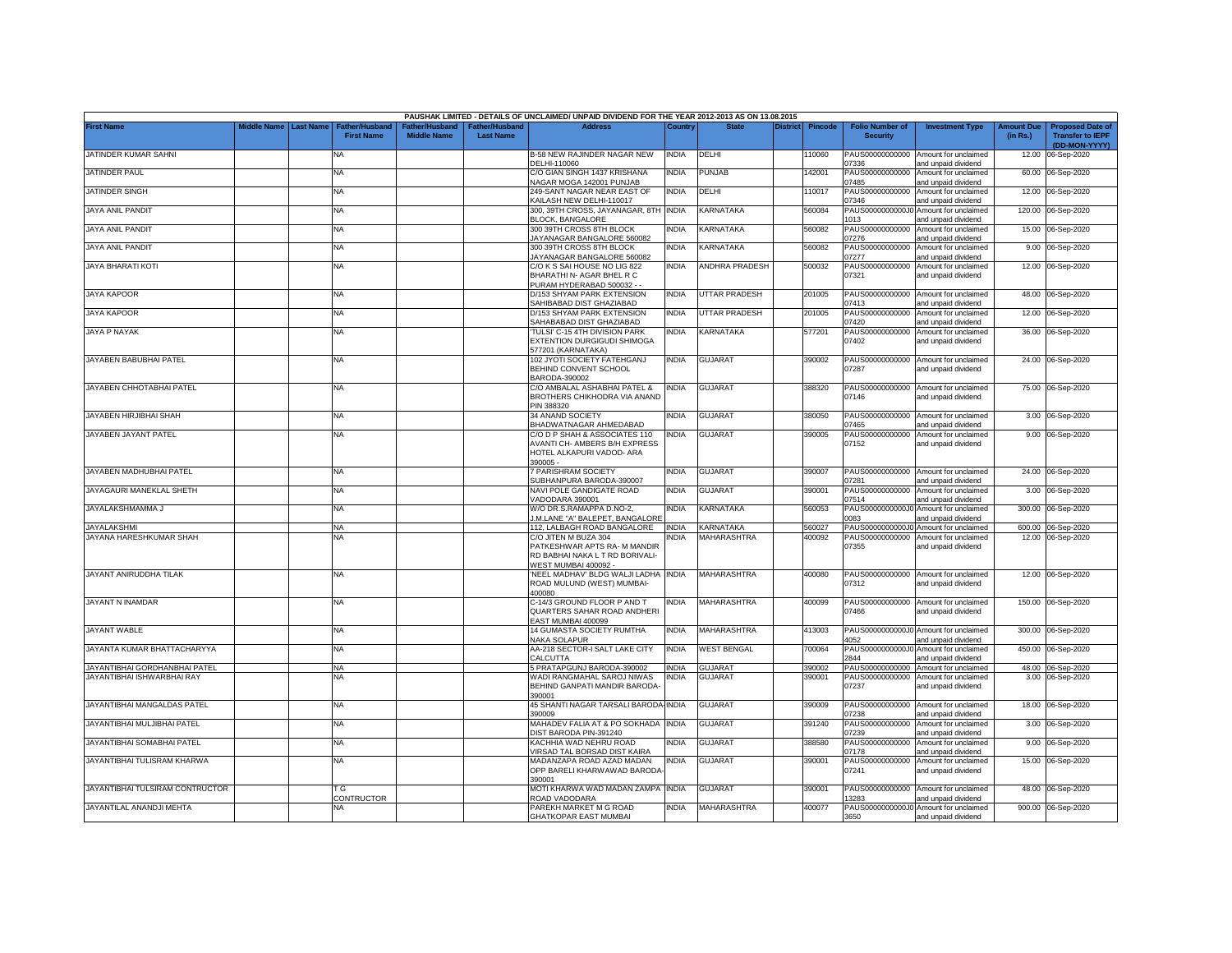|                                                    |             |                  |                                            |                                      |                                    | PAUSHAK LIMITED - DETAILS OF UNCLAIMED/ UNPAID DIVIDEND FOR THE YEAR 2012-2013 AS ON 13.08.2015 |                              |                                  |          |                |                                           |                                                                                    |                               |                                                                     |
|----------------------------------------------------|-------------|------------------|--------------------------------------------|--------------------------------------|------------------------------------|-------------------------------------------------------------------------------------------------|------------------------------|----------------------------------|----------|----------------|-------------------------------------------|------------------------------------------------------------------------------------|-------------------------------|---------------------------------------------------------------------|
| <b>First Name</b>                                  | Middle Name | <b>Last Name</b> | <b>Father/Husband</b><br><b>First Name</b> | Father/Husband<br><b>Middle Name</b> | Father/Husband<br><b>Last Name</b> | <b>Address</b>                                                                                  | Country                      | <b>State</b>                     | District | <b>Pincode</b> | <b>Folio Number of</b><br><b>Security</b> | <b>Investment Type</b>                                                             | <b>Amount Due</b><br>(in Rs.) | <b>Proposed Date of</b><br><b>Transfer to IEPF</b><br>(DD-MON-YYYY) |
| JAYANTILAL BAGUBHAI SHAH                           |             |                  | NA                                         |                                      |                                    | B/2, YASHPAL APP-2,NR VIJAY<br>RESTAURANT NAVRANGPURA                                           | <b>INDIA</b>                 | <b>GUJARAT</b>                   |          | 380009         | 0092                                      | PAUS0000000000J0 Amount for unclaimed<br>and unpaid dividend                       |                               | 300.00 06-Sep-2020                                                  |
| JAYANTILAL CHANDULAL DESAI                         |             |                  | <b>NA</b>                                  |                                      |                                    | AHMEDABAD<br>23 AMARKUNJ SOCIETY RACE                                                           | <b>INDIA</b>                 | <b>GUJARAT</b>                   |          | 390007         |                                           | PAUS00000000000 Amount for unclaimed                                               |                               | 99.00 06-Sep-2020                                                   |
| JAYANTILAL HIMATLAL JAISHWAL                       |             |                  | <b>NA</b>                                  |                                      |                                    | COURSE CIRCLE BARODA 390007<br>HUZARAT PAGA SHUSHILA                                            | <b>INDIA</b>                 | <b>GUJARAT</b>                   |          | 390006         | 17482<br>PAUS00000000000                  | and unpaid dividend<br>Amount for unclaimed                                        |                               | 24.00 06-Sep-2020                                                   |
| JAYANTILAL JATASHANKER KHETIA                      |             |                  | <b>NA</b>                                  |                                      |                                    | COTTAGE BARODA-390006<br>JAYANT MEDICAL STORES STATION                                          | <b>INDIA</b>                 | GUJARAT                          |          | 361001         | 07244<br>PAUS00000000000                  | and unpaid dividend<br>Amount for unclaimed                                        |                               | 24.00 06-Sep-2020                                                   |
| JAYANTILAL KARSHANDAS AJMERI                       |             |                  | NA                                         |                                      |                                    | ROAD JAMKHAMBHALIA 361001<br><b>A-13 SAMARTH SOCIETY HARANI</b>                                 | <b>INDIA</b>                 | GUJARAT                          |          | 390001         | )7245<br>PAUS00000000000                  | and unpaid dividend<br>Amount for unclaimed                                        |                               | 9.00 06-Sep-2020                                                    |
| JAYANTILAL N DESAI                                 |             |                  | <b>NA</b>                                  |                                      |                                    | ROAD BARODA-390001<br>50/418 UNNAT NAGER GOREGAON                                               | <b>INDIA</b>                 | <b>MAHARASHTRA</b>               |          | 400062         | )7246                                     | and unpaid dividend<br>PAUS00000000000 Amount for unclaimed                        |                               | 12.00 06-Sep-2020                                                   |
| JAYANTILAL NATHALAL GANDHI                         |             |                  | <b>NA</b>                                  |                                      |                                    | WEST) MUMBAI-400062<br>MADAN ZAMPA ROAD OPP AZAD                                                | <b>INDIA</b>                 | <b>GUJARAT</b>                   |          | 390001         | 07351                                     | and unpaid dividend<br>PAUS00000000000 Amount for unclaimed                        |                               | 48.00 06-Sep-2020                                                   |
| JAYANTILAL PUKHARAJ JAIN                           |             |                  | <b>NA</b>                                  |                                      |                                    | GROUND BARODA-390001<br>KUVERJI DEVSHI CHAWL 2ND FL B S INDIA<br>ROAD OPP ZARAPKAR SHOW ROOM    |                              | MAHARASHTRA                      |          | 400028         | 07248<br>07374                            | and unpaid dividend<br>PAUS00000000000 Amount for unclaimed<br>and unpaid dividend |                               | 12.00 06-Sep-2020                                                   |
|                                                    |             |                  |                                            |                                      |                                    | DADAR W RLY MUMBAI 400028                                                                       |                              |                                  |          |                |                                           |                                                                                    |                               |                                                                     |
| JAYANTILAL RAMJIBHAI PITHADIA<br>JAYANTILAL S SHAH |             |                  | <b>NA</b><br>NA                            |                                      |                                    | MANEKPARA AMRELI-364601<br>C/O POPATLAL K SHAH AT MARCHI                                        | <b>INDIA</b><br><b>INDIA</b> | <b>GUJARAT</b><br><b>GUJARAT</b> |          | 364601         | PAUS00000000000                           | PAUS00000000000 Amount for unclaimed<br>Amount for unclaimed                       |                               | 48.00 06-Sep-2020<br>24.00 06-Sep-2020                              |
|                                                    |             |                  |                                            |                                      |                                    | POLE IN RATAN POLE AHMEDABAD-<br>380001                                                         |                              |                                  |          | 380001         | 07362                                     | and unpaid dividend                                                                |                               |                                                                     |
| JAYANTKUMAR GUNVANTSINH JAISWAL                    |             |                  | <b>NA</b>                                  |                                      |                                    | FATEH GUNJ CAMP SADAR BAZAR<br>RANCHHODJI MANDIR ROAD<br>BARODA-390002                          | <b>INDIA</b>                 | <b>GUJARAT</b>                   |          | 390002         | 07251                                     | PAUS00000000000 Amount for unclaimed<br>and unpaid dividend                        |                               | 9.00 06-Sep-2020                                                    |
| JAYANTKUMAR MEHTA                                  |             |                  | NA                                         |                                      |                                    | 97 LISA PARK NO-1 1ST FLOOR H T<br>ROAD SUBHANPURA VADODARA                                     | <b>INDIA</b>                 | <b>GUJARAT</b>                   |          | 390007         | 4563                                      | PAUS0000000000J0 Amount for unclaimed<br>ind unpaid dividend                       |                               | 300.00 06-Sep-2020                                                  |
| JAYANTKUMAR NATHALAL PATEL                         |             |                  | <b>NA</b>                                  |                                      |                                    | <b>46 ADARSH SOCIETY</b><br>MEGHANINAGAR AHMEDABAD                                              | India                        | <b>GUJARAT</b>                   |          | 380016         | PAUS00000000000<br>)7348                  | Amount for unclaimed<br>and unpaid dividend                                        |                               | 24.00 06-Sep-2020                                                   |
| JAYARAMAN G                                        |             |                  | NA                                         |                                      |                                    | 26, NACHIAPPAN STREET<br>MAHALINGAPURAM CHENNAI                                                 | <b>INDIA</b>                 | <b>TAMIL NADU</b>                |          | 600034         | PAUS0000000000G<br>00000                  | Amount for unclaimed<br>nd unpaid dividend                                         |                               | 1200.00 06-Sep-2020                                                 |
| JAYARAMBHAI GORDHANBHAI PATEL                      |             |                  | <b>NA</b>                                  |                                      |                                    | 'NAUJAHAR BUNGLOW OPP KUSUM INDIA<br>VIHAR ASHA NAGAR NAVSARI-                                  |                              | <b>GUJARAT</b>                   |          | 396445         | PAUS00000000000<br>07141                  | Amount for unclaimed<br>and unpaid dividend                                        |                               | 24.00 06-Sep-2020                                                   |
| JAYASHREE BHOLE                                    |             |                  | <b>NA</b>                                  |                                      |                                    | BLOCK NO 12 PLOT NO 75/76<br>MURLIDHAR APPT SURANANAGAR<br>AURANGABAD                           | <b>INDIA</b>                 | MAHARASHTRA                      |          | 431001         | PAUS0000000000J0<br>3850                  | Amount for unclaimed<br>and unpaid dividend                                        |                               | 600.00 06-Sep-2020                                                  |
| JAYASHREE MURTHY                                   |             |                  | NA                                         |                                      |                                    | 49, 2nd Phase, 4th Block Banashankari<br>3rd Stage                                              | <b>INDIA</b>                 | KARNATAKA                        |          | 560085         | 5645                                      | PAUS0000000000J0 Amount for unclaimed<br>and unpaid dividend                       |                               | 600.00 06-Sep-2020                                                  |
| JAYASHREE R DESHPANDE                              |             |                  | <b>NA</b>                                  |                                      |                                    | 97 BRAHMIN WADI K A<br>SUBRAMANIAM ROAD MATUNGA                                                 | <b>INDIA</b>                 | MAHARASHTRA                      |          | 400019         | PAUS00000000000<br>07400                  | Amount for unclaimed<br>and unpaid dividend                                        | 24.00                         | 06-Sep-2020                                                         |
| JAYASHREE RADHAKRISHNA<br>VERNEKAR                 |             |                  | NA                                         |                                      |                                    | C/O THE SWASTIK JANATA<br>SAHAKARI BANK LTD 502<br><b>KALBADEVI ROAD MUMBAI-400002</b>          | <b>INDIA</b>                 | MAHARASHTRA                      |          | 400002         | PAUS00000000000<br>07370                  | Amount for unclaimed<br>and unpaid dividend                                        |                               | 12.00 06-Sep-2020                                                   |
| JAYENDRABHAI NARANBHAI PATEL                       |             |                  | <b>NA</b>                                  |                                      |                                    | C/O WESTERN CHEMIST STATION<br>ROAD ANAND-388001                                                | <b>INDIA</b>                 | <b>GUJARAT</b>                   |          | 388001         | PAUS00000000000<br>07252                  | Amount for unclaimed<br>and unpaid dividend                                        | 9.00                          | 06-Sep-2020                                                         |
| <b>JAYESH PATEL</b>                                |             |                  | NA                                         |                                      |                                    | A/2 VENUS APARTMENT WORLI<br>SEAFACE MUMBAI                                                     | <b>INDIA</b>                 | MAHARASHTRA                      |          | 400018         | PAUS0000000000J<br>3620                   | Amount for unclaimed<br>and unpaid dividend                                        | 1950.00                       | 06-Sep-2020                                                         |
| <b>JAYESH PATEL</b>                                |             |                  | <b>NA</b>                                  |                                      |                                    | 5A DEVDEEP SOCIETY OLD PADRA<br>ROAD VADODARA                                                   | <b>INDIA</b>                 | <b>GUJARAT</b>                   |          | 390015         | PAUS0000000000J0<br>4495                  | Amount for unclaimed<br>and unpaid dividend                                        | 300.00                        | 06-Sep-2020                                                         |
| <b>JAYKANT PATEL</b>                               |             |                  | <b>NA</b>                                  |                                      |                                    | 45 MAHADEV NAGAR SOCIETY OPP<br>PANIGATE PETROL PUMP                                            | <b>INDIA</b>                 | GUJARAT                          |          | 390019         | PAUS0000000000J0<br>4345                  | Amount for unclaimed<br>and unpaid dividend                                        | 300.00                        | 06-Sep-2020                                                         |
| JAYKRISHNA CHIMANLAL PARIKH                        |             |                  | <b>NA</b>                                  |                                      |                                    | SULTANPURA DESAI'S KHANCHA<br>BARODA BARODA 390001                                              | <b>INDIA</b>                 | GUJARAT                          |          | 390001         | PAUS00000000000<br>07288                  | Amount for unclaimed<br>and unpaid dividend                                        | 24.00                         | 06-Sep-2020                                                         |
| JAYKUMAR GANPATLAL DAVE                            |             |                  | NA                                         |                                      |                                    | NADIADI'S KHADAKI OPP AMBA<br>MATA GHADIALI POLE BARODA-                                        | <b>INDIA</b>                 | GUJARAT                          |          | 390001         | PAUS00000000000<br>07255                  | Amount for unclaimed<br>and unpaid dividend                                        |                               | 3.00 06-Sep-2020                                                    |
| JAYMATI RAMCHANDRA DIVECHA                         |             |                  | NA                                         |                                      |                                    | NAVLAKHA MENSION NEAR<br>STATION R. C. RD. BARODA-390005                                        | <b>INDIA</b>                 | <b>GUJARAT</b>                   |          | 390005         | PAUS00000000000<br>07182                  | Amount for unclaimed<br>and unpaid dividend                                        |                               | 3.00 06-Sep-2020                                                    |
| JAYNTILAL DEVJI FADADU                             |             |                  | NA                                         |                                      |                                    | C-7 NEW BALADEVI SOCIETY<br>GANDHI ROAD BARDOLI 394601 TAL<br><b>BARDOLI DIST SURAT</b>         | india                        | GUJARAT                          |          | 394601         | PAUS00000000000<br>07166                  | Amount for unclaimed<br>and unpaid dividend                                        |                               | 24.00 06-Sep-2020                                                   |
| JAYPRAKASH KESHAVLAL BAROT                         |             |                  | NA                                         |                                      |                                    | NARSHINH PREMANAND'S HAVELI<br>BAJWADA BARODA 390001                                            | <b>INDIA</b>                 | <b>GUJARAT</b>                   |          | 390001         | 07177                                     | PAUS00000000000 Amount for unclaimed<br>and unpaid dividend                        |                               | 3.00 06-Sep-2020                                                    |
| <b>JAYSHRE AMIN</b>                                |             |                  | <b>NA</b>                                  |                                      |                                    | 13 SHREYA NAGAR SOC<br>SUBHANPURA VADODARA                                                      | NDIA                         | GUJARAT                          |          | 390007         | PAUS0000000000J0<br>4642                  | Amount for unclaimed<br>and unpaid dividend                                        |                               | 300.00 06-Sep-2020                                                  |
| JAYSHREE DATTATRAYA HARDIKAR                       |             |                  | NA                                         |                                      |                                    | PIRAMITAR ROAD DANDIA BAZAR<br>BARODA-390001                                                    | <b>INDIA</b>                 | <b>GUJARAT</b>                   |          | 390001         | PAUS00000000000<br>07164                  | Amount for unclaimed<br>and unpaid dividend                                        |                               | 3.00 06-Sep-2020                                                    |
| JAYSHREE DINESHBHAI PATEL                          |             |                  | <b>NA</b>                                  |                                      |                                    | C/1 YOGI TILAK SOCIETY OPP<br>ZULELAL BACKERY 100 FEET<br>ROADANAND                             | <b>INDIA</b>                 | <b>GUJARAT</b>                   |          | 388001         | 07483                                     | PAUS00000000000 Amount for unclaimed<br>and unpaid dividend                        |                               | 3.00 06-Sep-2020                                                    |
| JAYSHREE K AGARWAL                                 |             |                  | <b>NA</b>                                  |                                      |                                    | 8/30 KHANDERAO WADI DADY SETH INDIA<br>AGIARY LANE KALBADEVI ROAD<br>MUMBAI-400002              |                              | MAHARASHTRA                      |          | 400002         | 07372                                     | PAUS00000000000 Amount for unclaimed<br>and unpaid dividend                        |                               | 12.00 06-Sep-2020                                                   |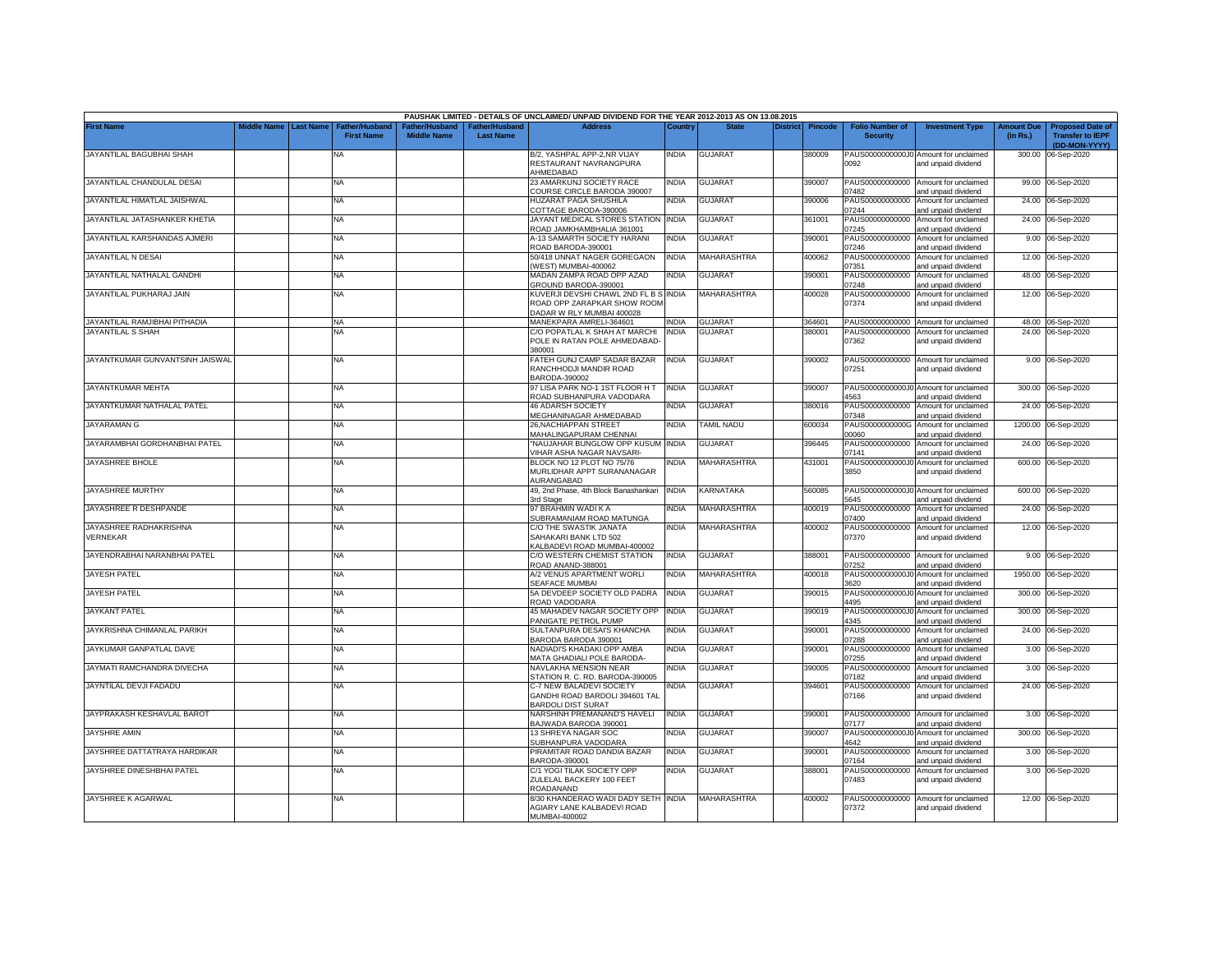|                                            |                         |                                            |                                      |                                                | PAUSHAK LIMITED - DETAILS OF UNCLAIMED/ UNPAID DIVIDEND FOR THE YEAR 2012-2013 AS ON 13.08.2015                          |              |                      |          |                |                                           |                                                              |                               |                                                                     |
|--------------------------------------------|-------------------------|--------------------------------------------|--------------------------------------|------------------------------------------------|--------------------------------------------------------------------------------------------------------------------------|--------------|----------------------|----------|----------------|-------------------------------------------|--------------------------------------------------------------|-------------------------------|---------------------------------------------------------------------|
| First Name                                 | Middle Name   Last Name | <b>Father/Husband</b><br><b>First Name</b> | Father/Husband<br><b>Middle Name</b> | ather/Husband <sup>-</sup><br><b>Last Name</b> | <b>Address</b>                                                                                                           | Country      | <b>State</b>         | District | <b>Pincode</b> | <b>Folio Number of</b><br><b>Security</b> | <b>Investment Type</b>                                       | <b>Amount Due</b><br>(in Rs.) | <b>Proposed Date of</b><br><b>Transfer to IEPF</b><br>(DD-MON-YYYY) |
| JAYSHREE KANTILAL SHAH                     |                         | LATE KANTILAL<br><b>SHAH</b>               |                                      |                                                | 101, VIGYANSHILA JUHU VERSOVA   INDIA<br>NEW LINK ROAD ANDHERI (W)<br>MUMBAI                                             |              | MAHARASHTRA          |          | 400061         | 12614                                     | PAUS00000000000 Amount for unclaimed<br>and unpaid dividend  |                               | 24.00 06-Sep-2020                                                   |
| JAYSHREE PARIMAL PATEL                     |                         | NA                                         |                                      |                                                | AZAD CHOWK DHARMAJ 388430<br><b>DIST KHEDA</b>                                                                           | <b>INDIA</b> | <b>GUJARAT</b>       |          | 388430         | PAUS00000000000<br>7258                   | Amount for unclaimed<br>and unpaid dividend                  |                               | 9.00 06-Sep-2020                                                    |
| JAYSHREE RAVAL                             |                         | NA                                         |                                      |                                                | 22 ANNADA BANERJEE LANE<br><b>BHOWANIPUR CALCUTTA</b>                                                                    | <b>INDIA</b> | <b>WEST BENGAL</b>   |          | 700020         | PAUS0000000000J0<br>2802                  | Amount for unclaimed<br>and unpaid dividend                  |                               | 450.00 06-Sep-2020                                                  |
| JAYSHREEBEN B PATEL                        |                         | NA                                         |                                      |                                                | 8 REDPARK SOCIETY MANJULPAR<br>/ADODARA 390011                                                                           | INDIA        | GUJARAT              |          | 390011         | PAUS00000000000<br>07481                  | Amount for unclaimed<br>and unpaid dividend                  |                               | 3.00 06-Sep-2020                                                    |
| JAYSHREEBEN CHANDRAKANT SHAH               |                         | NA                                         |                                      |                                                | NANDKRUPA BLDG BHADRAKALI<br>MATA'S POLE RAOPURA ROAD                                                                    | INDIA        | <b>GUJARAT</b>       |          | 390001         | PAUS00000000000<br>07257                  | Amount for unclaimed<br>and unpaid dividend                  |                               | 48.00 06-Sep-2020                                                   |
| JAYSHREEBEN CHAVDA                         |                         | NA                                         |                                      |                                                | BARODA-390001<br>PLOT NO 475 OPP VIRATNAGAR<br>SOCIETY SECTOR NO 23                                                      | <b>INDIA</b> | <b>GUJARAT</b>       |          | 382023         | 07448                                     | PAUS00000000000 Amount for unclaimed<br>and unpaid dividend  |                               | 99.00 06-Sep-2020                                                   |
| JAYSHRI ANIRUDDHA VYAS                     |                         | NA                                         |                                      |                                                | GANDHINAGAR 382023 GUJ<br>21 KAMESHWAR TWIN SOCIETY NR INDIA<br>YOGESHARAN SOC NR MANEKBAG                               |              | GUJARAT              |          | 380015         | 07363                                     | PAUS00000000000 Amount for unclaimed<br>and unpaid dividend  |                               | 12.00 06-Sep-2020                                                   |
| <b>JAYSHRI SHAH</b>                        |                         | NA                                         |                                      |                                                | HALL AMBAWADI AHMEDABAD<br>A-5 NEW YOGESHWAR SOCIETY<br>OPP VISHALNAGAR ISHANPUR<br>HMEDABAD 382443                      | <b>INDIA</b> | <b>GUJARAT</b>       |          | 382443         | 07444                                     | PAUS00000000000 Amount for unclaimed<br>and unpaid dividend  |                               | 36.00 06-Sep-2020                                                   |
| <b>JAYSHRITRIVEDI</b>                      |                         | ΝA                                         |                                      |                                                | 21/B GOKUL NAGAR SOCIETY<br>JSHMANPURA ASHRAM ROAD<br><b>HMEDABAD</b>                                                    | INDIA        | GUJARAT              |          | 380013         | 2278                                      | PAUS0000000000J0 Amount for unclaimed<br>and unpaid dividend |                               | 300.00 06-Sep-2020                                                  |
| JENUDDIN MAHOMEDHUSEIN<br><b>PARAWALA</b>  |                         | NA                                         |                                      |                                                | RAILWAY GODI ROAD POST BOX NO INDIA<br><b>43A DAHOD DIST PANCHMAHAL PIN-</b><br>389151                                   |              | <b>GUJARAT</b>       |          | 389151         | 07273                                     | PAUS00000000000 Amount for unclaimed<br>and unpaid dividend  |                               | 24.00 06-Sep-2020                                                   |
| JERAMDAS BHUDARDAS SONI                    |                         | NA                                         |                                      |                                                | AT & PO SOKHADA BAZAAR DIST<br><b>BARODA PIN-391240</b>                                                                  | <b>INDIA</b> | <b>GUJARAT</b>       |          | 391240         | 7256                                      | PAUS00000000000 Amount for unclaimed<br>and unpaid dividend  |                               | 3.00 06-Sep-2020                                                    |
| JESHANGBHAI KANJIBHAI CHAUDHARI            |                         | <b>NA</b>                                  |                                      |                                                | AT & PO PAMOL TA VIJAPUR DIST<br>MEHSANA PIN-382870                                                                      | <b>INDIA</b> | <b>GUJARAT</b>       |          | 382870         | PAUS00000000000<br>)7260                  | Amount for unclaimed<br>and unpaid dividend                  |                               | 24.00 06-Sep-2020                                                   |
| JESSIE SCRAPHINE D SOUZA                   |                         | NA                                         |                                      |                                                | "SHALOM" NEAR ST XAVIER'S NASIK INDIA<br>ROAD NASIK ROAD 422101                                                          |              | <b>MAHARASHTRA</b>   |          | 422101         | PAUS00000000000<br>07445                  | Amount for unclaimed<br>and unpaid dividend                  |                               | 24.00 06-Sep-2020                                                   |
| JETHALAL GOKALBHAI GOHEL                   |                         | NA                                         |                                      |                                                | STATE BANK OF INDIA MAHALAXMI<br>STREET JUNAGADH-362001                                                                  | <b>INDIA</b> | <b>GUJARAT</b>       |          | 362001         | 07326                                     | PAUS00000000000 Amount for unclaimed<br>and unpaid dividend  |                               | 12.00 06-Sep-2020                                                   |
| JIAYAUDDIN TAIYABALI PADARIA               |                         | NA                                         |                                      |                                                | <b>GENDI GATE ROAD FAKHRI</b><br>MOHALLA NO 2 BARODA-390001                                                              | <b>INDIA</b> | <b>GUJARAT</b>       |          | 390001         | PAUS00000000000<br>07261                  | Amount for unclaimed<br>and unpaid dividend                  |                               | 48.00 06-Sep-2020                                                   |
| <b>JIHANI DEVI</b>                         |                         | NA                                         |                                      |                                                | C/O SRI YASH PAL SINGH VERMA 81 INDIA<br>LADDHAWALA MUZAFFAR NAGAR-<br>251002                                            |              | <b>UTTAR PRADESH</b> |          | 251002         | PAUS00000000000<br>07387                  | Amount for unclaimed<br>and unpaid dividend                  |                               | 12.00 06-Sep-2020                                                   |
| JIND KAUR CHAWALIA                         |                         | NA                                         |                                      |                                                | 11/92 WEST AZAD NAGAR P O<br>KRISHAN NAGAR DELHI-110051                                                                  | INDIA        | DELHI                |          | 10051          | PAUS00000000000<br>07405                  | Amount for unclaimed<br>and unpaid dividend                  |                               | 12.00 06-Sep-2020                                                   |
| JITENDER KAUR                              |                         | NA                                         |                                      |                                                | 3290/ SECTOR 35-D CHANDIGARH<br>160035                                                                                   | INDIA        | CHANDIGARH           |          | 160035         | PAUS00000000000<br>07318                  | Amount for unclaimed<br>and unpaid dividend                  | 12.00                         | 06-Sep-2020                                                         |
| JITENDRA A SHAH                            |                         | <b>NA</b>                                  |                                      |                                                | C/O ARVINDKUMAR C SHAH 49<br>JAWAHAR NAGAR 6TH RD<br>MADHUKUNJ 2ND FL GOREGAON<br>WEST MUMBAI 400062                     | <b>INDIA</b> | MAHARASHTRA          |          | 400062         | PAUS00000000000<br>07431                  | Amount for unclaimed<br>and unpaid dividend                  | 12.00                         | 06-Sep-2020                                                         |
| JITENDRA AMBALAL SARAIYA                   |                         | NA                                         |                                      |                                                | A/2 GR FL NAMOHARI DUPLEX<br>FLATS OPP BIP- IN VILLA NR AMBEL<br>SHALA NR DASHAPORVAD - SOC'S<br>DERASAR PALDI AHMEDABAD | india        | <b>GUJARAT</b>       |          | 380001         | 07262                                     | PAUS00000000000 Amount for unclaimed<br>and unpaid dividend  |                               | 99.00 06-Sep-2020                                                   |
| JITENDRA BHOGILAL PARIKH                   |                         | NA                                         |                                      |                                                | A-7 JYOTI NAGAR CO-OP HSG SOC<br>BESIDE RADHAKRISHNA SOCIETY<br>/AGHODIA ROAD BARODA-390019                              | <b>INDIA</b> | <b>GUJARAT</b>       |          | 390019         | 07160                                     | PAUS00000000000 Amount for unclaimed<br>and unpaid dividend  |                               | 9.00 06-Sep-2020                                                    |
| JITENDRA CHAUDHARY                         |                         | ΝA                                         |                                      |                                                | RAM BAGH COLONY CIVIL LINES<br><b>BIJNOR</b>                                                                             | INDIA        | UTTAR PRADESH        |          | 246701         | 3968                                      | PAUS0000000000J0 Amount for unclaimed<br>and unpaid dividend |                               | 900.00 06-Sep-2020                                                  |
| JITENDRA ISHWARLAL VYAS                    |                         | ΝA                                         |                                      |                                                | OPP SHETH ANANDLAL'S HAVELI<br>MEHTA POLE BARODA-390006                                                                  | India        | GUJARAT              |          | 390006         | 07282                                     | PAUS00000000000 Amount for unclaimed<br>and unpaid dividend  |                               | 24.00 06-Sep-2020                                                   |
| JITENDRA MOHANLAL VACHHANI                 |                         | ΝA                                         |                                      |                                                | C/O PATIDAR PESTICID NEAR<br>BALMANDIR TO JAMJODHPUR                                                                     | INDIA        | GUJARAT              |          | 360530         | PAUS00000000000<br>07476                  | Amount for unclaimed<br>and unpaid dividend                  |                               | 48.00 06-Sep-2020                                                   |
| JITENDRA RAMANLAL SHAH                     |                         | <b>NA</b>                                  |                                      |                                                | KANPURA VYARA DIST SURAT PIN-<br>394650                                                                                  | <b>INDIA</b> | <b>GUJARAT</b>       |          | 394650         | 07200                                     | PAUS00000000000 Amount for unclaimed<br>and unpaid dividend  |                               | 48.00 06-Sep-2020                                                   |
| JITENDRA RANJITLAL DALAL                   |                         | <b>NA</b>                                  |                                      |                                                | A/6 SAMARTH CO-OP HSG SOCIETY<br>NR HARNI WATER TANK HARNI<br>ROAD BARODA 390006                                         | <b>INDIA</b> | <b>GUJARAT</b>       |          | 390006         | 07515                                     | PAUS00000000000 Amount for unclaimed<br>and unpaid dividend  |                               | 24.00 06-Sep-2020                                                   |
| JITENDRAKUMAR BABULAL SHAH                 |                         | NA                                         |                                      |                                                | NO 52/B PANCHSHIL SOCIETY<br>JSMANPURA AHMEDABAD-380013                                                                  | INDIA        | <b>GUJARAT</b>       |          | 380013         | 07201                                     | PAUS00000000000 Amount for unclaimed<br>and unpaid dividend  |                               | 3.00 06-Sep-2020                                                    |
| JITENDRAKUMAR CHIMANBHAI PATEL             |                         | NA                                         |                                      |                                                | HARIKRIPA NIVAS CHHANI DIST<br>BARODA PIN-391740                                                                         | INDIA        | <b>GUJARAT</b>       |          | 391740         | 07264                                     | PAUS00000000000 Amount for unclaimed<br>and unpaid dividend  |                               | 9.00 06-Sep-2020                                                    |
| JITENDRAKUMAR HARIKRISHNA<br><b>THAKER</b> |                         | NA                                         |                                      |                                                | NATHA BHATT S POLE UMRETH<br>(DIST KAIRA) PIN 388220                                                                     | <b>INDIA</b> | <b>GUJARAT</b>       |          | 388220         | 07173                                     | PAUS00000000000 Amount for unclaimed<br>and unpaid dividend  |                               | 3.00 06-Sep-2020                                                    |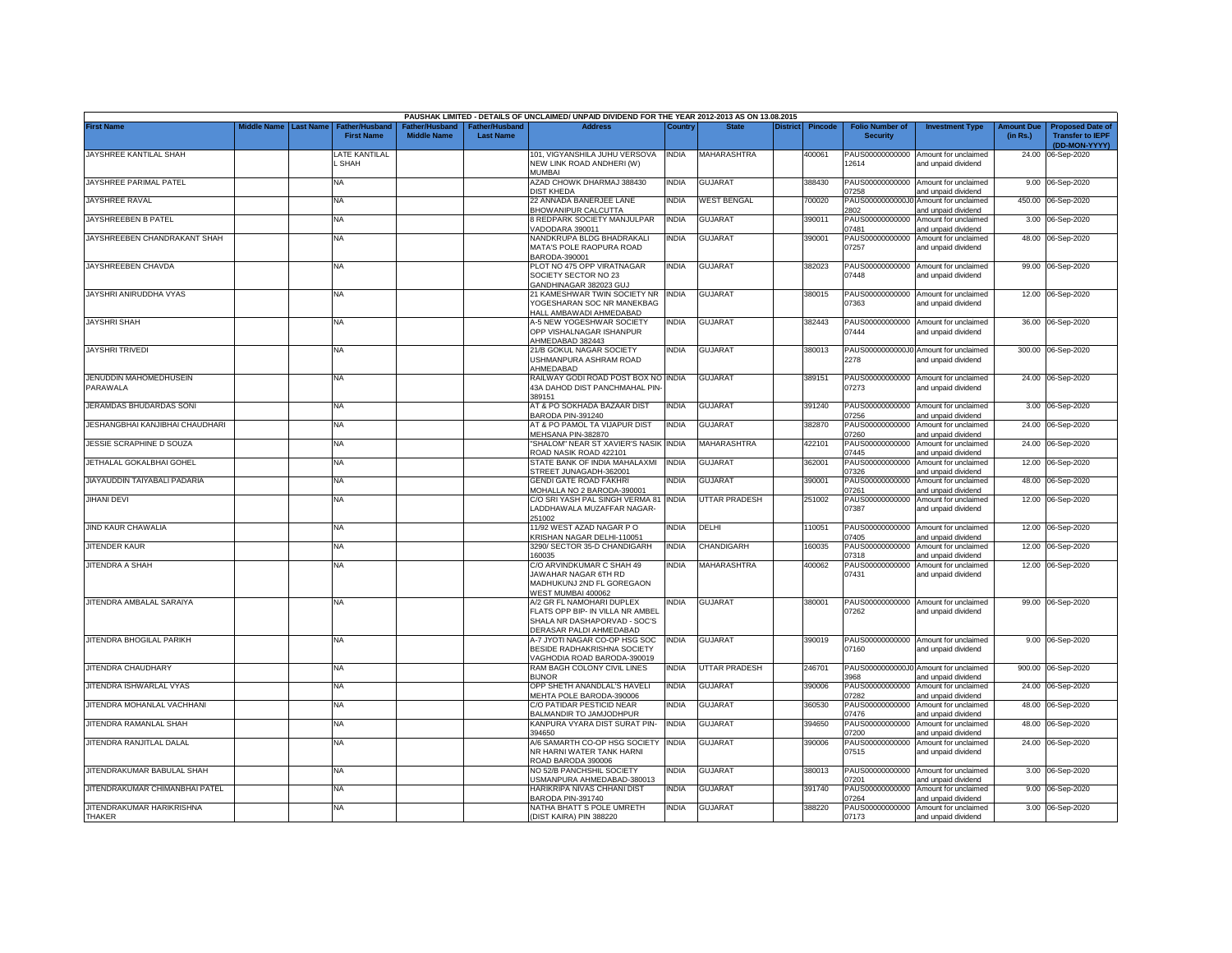|                                     |                    |                  |                                            |                                      |                                    | PAUSHAK LIMITED - DETAILS OF UNCLAIMED/ UNPAID DIVIDEND FOR THE YEAR 2012-2013 AS ON 13.08.2015                                    |              |                       |                 |         |                                           |                                                              |                               |                                                                     |
|-------------------------------------|--------------------|------------------|--------------------------------------------|--------------------------------------|------------------------------------|------------------------------------------------------------------------------------------------------------------------------------|--------------|-----------------------|-----------------|---------|-------------------------------------------|--------------------------------------------------------------|-------------------------------|---------------------------------------------------------------------|
| <b>First Name</b>                   | <b>Middle Name</b> | <b>Last Name</b> | <b>Father/Husband</b><br><b>First Name</b> | Father/Husband<br><b>Middle Name</b> | Father/Husband<br><b>Last Name</b> | <b>Address</b>                                                                                                                     | Countrv      | <b>State</b>          | <b>District</b> | Pincode | <b>Folio Number of</b><br><b>Security</b> | <b>Investment Type</b>                                       | <b>Amount Due</b><br>(in Rs.) | <b>Proposed Date of</b><br><b>Transfer to IEPF</b><br>(DD-MON-YYYY) |
| JITENDRAKUMAR RAMANLAL SHAH         |                    |                  | NA                                         |                                      |                                    | 39 ANJANA PARK SOCIETY C/S<br>SHAHPUR GATE AHMEDABAD-                                                                              | India        | <b>GUJARAT</b>        |                 | 380001  | 7397                                      | PAUS00000000000 Amount for unclaimed<br>and unpaid dividend  |                               | 48.00 06-Sep-2020                                                   |
| JOGINDARSINGH SUNDARSINGH<br>NARULA |                    |                  | NA                                         |                                      |                                    | C-62 CENTURY TOWER BEHIND<br><b>GRAND BHAGWATI</b><br>BODAKDEVAHMEDABAD                                                            | <b>INDIA</b> | <b>GUJARAT</b>        |                 | 380054  | 07297                                     | PAUS00000000000 Amount for unclaimed<br>and unpaid dividend  |                               | 24.00 06-Sep-2020                                                   |
| <b>JOGINDER SINGH</b>               |                    |                  | NA                                         |                                      |                                    | J-161A RAJOURI GARDEN NEW<br>DELHI-110027                                                                                          | <b>INDIA</b> | DELHI                 |                 | 110027  | 7338                                      | PAUS00000000000 Amount for unclaimed<br>and unpaid dividend  |                               | 36.00 06-Sep-2020                                                   |
| JOHN LALLUBHAI PARMAR               |                    |                  | NA                                         |                                      |                                    | BLOCK NO 32 JAYESH COLONY<br>FATEHGUNJ BARODA-390002                                                                               | INDIA        | GUJARAT               |                 | 390002  | 07157                                     | PAUS00000000000 Amount for unclaimed<br>and unpaid dividend  |                               | 3.00 06-Sep-2020                                                    |
| JOHN P K                            |                    |                  | NA                                         |                                      |                                    | PORUTHUKAREN HOUSE KAKOOR<br><b>VATAKOM POST KOTTAYAM</b>                                                                          | <b>INDIA</b> | KERALA                |                 | 686013  | PAUS0000000000J0<br>2962                  | Amount for unclaimed<br>and unpaid dividend                  |                               | 450.00 06-Sep-2020                                                  |
| JONNA VEERA NARAYANA                |                    |                  | NA.                                        |                                      |                                    | 15/447 KAMALA NAGAR NEW TOWN<br><b>NANTPUR</b>                                                                                     | <b>INDIA</b> | ANDHRA PRADESH        |                 | 515002  | PAUS00000000000<br>07422                  | Amount for unclaimed<br>and unpaid dividend                  |                               | 9.00 06-Sep-2020                                                    |
| JOSE GEORGE C                       |                    |                  | NA                                         |                                      |                                    | CHERPPUKKAREN HOUSE MISSION<br>QUARTERS THRISSUR 680001                                                                            | <b>INDIA</b> | KERALA                |                 | 680001  | PAUS00000000000<br>7491                   | Amount for unclaimed<br>and unpaid dividend                  |                               | 99.00 06-Sep-2020                                                   |
| JOSEPH PT                           |                    |                  | ΝA                                         |                                      |                                    | AMBALTHINGAL HOUSE<br>THUNDATHUM KADAVU,PO<br>VARAPUZHA ERNAKULAM                                                                  | NDIA         | <b>KERALA</b>         |                 | 683517  | PAUS0000000000P<br>00599                  | Amount for unclaimed<br>and unpaid dividend                  |                               | 120.00 06-Sep-2020                                                  |
| JOSEPH SEBASTIAN CARVALHO           |                    |                  | NΑ                                         |                                      |                                    | C/O MR MUSTAFA SHAIKH HONDA<br>MANSION 3RD FLOOR 332 SIR J J<br>ROAD BYCULLA MUMBAI 400008                                         | <b>INDIA</b> | MAHARASHTRA           |                 | 400008  | 07313                                     | PAUS00000000000 Amount for unclaimed<br>and unpaid dividend  |                               | 27.00 06-Sep-2020                                                   |
| <b>JOY KURIAN</b>                   |                    |                  | NA                                         |                                      |                                    | VACHAPARAMBIL<br>KOTTAMPARAMBA B O CALICUT                                                                                         | INDIA        | KERALA                |                 | 673008  | PAUS0000000000J0<br>3445                  | Amount for unclaimed<br>and unpaid dividend                  | 300.00                        | 06-Sep-2020                                                         |
| JOYENDU J CHAUDHURI                 |                    |                  | NA                                         |                                      |                                    | K-4 ALEMBIC COLONY ALEMBIC<br>ROAD VADODARA                                                                                        | <b>INDIA</b> | <b>GUJARAT</b>        |                 | 390003  | PAUS0000000000J0<br>4308                  | Amount for unclaimed<br>and unpaid dividend                  | 300.00                        | 06-Sep-2020                                                         |
| JOYSHREE KUNDU                      |                    |                  | NA                                         |                                      |                                    | PROVA APARTMENT, FLAT NO.2/5,<br>GARIA STATION ROAD, P.O. GARIA<br>CALCUTTA                                                        | INDIA        | <b>WEST BENGAL</b>    |                 | 700084  | PAUS0000000000J0<br>2760                  | Amount for unclaimed<br>and unpaid dividend                  | 300.00                        | 06-Sep-2020                                                         |
| JUGENDRA KUMAR WADHWA               |                    |                  | NA                                         |                                      |                                    | 1441 WRIGHT TOWN JABALPUR                                                                                                          | <b>INDIA</b> | <b>MADHYA PRADESH</b> |                 | 482002  |                                           | PAUS0000000000J0 Amount for unclaimed                        |                               | 1950.00 06-Sep-2020                                                 |
| <b>JUIE RANI PODDAR</b>             |                    |                  | NA                                         |                                      |                                    | 125/2A BELEGHATA MAIN ROAD<br>CALCUTTA-700010                                                                                      | INDIA        | WEST BENGAL           |                 | 700010  | PAUS00000000000<br>07421                  | Amount for unclaimed<br>and unpaid dividend                  |                               | 48.00 06-Sep-2020                                                   |
| JUTUR NAGENDRA RAO                  |                    |                  | NA                                         |                                      |                                    | 18/487, MAIN BAZAR, PRODDATUR,<br><b>CUDDAPAH DIST)</b>                                                                            | <b>INDIA</b> | <b>NNDHRA PRADESH</b> |                 | 516360  | PAUS0000000000J0<br>0095                  | Amount for unclaimed<br>and unpaid dividend                  |                               | 300.00 06-Sep-2020                                                  |
| JWO MANNA LALL SWARNKAR             |                    |                  | <b>NA</b>                                  |                                      |                                    | NO 220 SQDN AIR FORCE C/O 56                                                                                                       | NDIA         | MAHARASHTRA           |                 | 999999  |                                           | PAUS00000000000 Amount for unclaimed                         |                               | 12.00 06-Sep-2020                                                   |
| JYOTHI A SHETTY                     |                    |                  | NA                                         |                                      |                                    | <b>B.101, LAVKUSH APPTS NEAR</b><br>JDGAM SCHOOL THALTEJ                                                                           | NDIA         | <b>GUJARAT</b>        |                 | 380054  | 2314                                      | PAUS0000000000J0 Amount for unclaimed<br>and unpaid dividend |                               | 450.00 06-Sep-2020                                                  |
| JYOTHI TUKKAPURAM                   |                    |                  | NA                                         |                                      |                                    | SRI RAMAKRISHNA HOSPITAL<br>NIMBOLIADDA-KACHIGUDA<br><b>HYDERABAD</b>                                                              | India        | ANDHRA PRADESH        |                 | 500027  | 3179                                      | PAUS0000000000J0 Amount for unclaimed<br>and unpaid dividend |                               | 900.00 06-Sep-2020                                                  |
| JYOTI AMRATLAL VORA                 |                    |                  | NA                                         |                                      |                                    | 80-13 CHANDRA NIWAS SION WEST INDIA<br><b>MUMBAI-400022</b>                                                                        |              | MAHARASHTRA           |                 | 400022  | PAUS00000000000<br>07415                  | Amount for unclaimed<br>and unpaid dividend                  |                               | 9.00 06-Sep-2020                                                    |
| JYOTI BHUSHAN GHOSH DASTIDAR        |                    |                  | NA                                         |                                      |                                    | 87 AMRIT PURI "A" TOP FLOOR<br><b>GARHI) EAST OF KAILASH NEW</b><br>DELHI 110065                                                   | NDIA         | DELHI                 |                 | 10065   | PAUS00000000000<br>07474                  | Amount for unclaimed<br>and unpaid dividend                  |                               | 12.00 06-Sep-2020                                                   |
| JYOTI BHUSHAN GHOSH DASTIDAR        |                    |                  | NA                                         |                                      |                                    | 87 AMRIT PURI "A" TOP FLOOR<br>(GARHI) EAST OF KAILASH NEW<br>DELHI 110065                                                         | <b>INDIA</b> | DELHI                 |                 | 110065  | 07473                                     | PAUS00000000000 Amount for unclaimed<br>and unpaid dividend  |                               | 12.00 06-Sep-2020                                                   |
| JYOTI BHUSHAN GHOSH DASTIDAR        |                    |                  | <b>NA</b>                                  |                                      |                                    | 87 AMRIT PURI "A" TOP FLOOR<br>GARHI) EAST OF KAILASH NEW<br>DELHI 110065                                                          | <b>INDIA</b> | DELHI                 |                 | 110065  | 07317                                     | PAUS00000000000 Amount for unclaimed<br>and unpaid dividend  |                               | 12.00 06-Sep-2020                                                   |
| JYOTI JAGANNATH PATEL               |                    |                  | <b>NA</b>                                  |                                      |                                    | 25 NIRMAN SOCIETY BARODA-                                                                                                          | <b>INDIA</b> | <b>GUJARAT</b>        |                 | 390005  |                                           | PAUS00000000000 Amount for unclaimed                         |                               | 48.00 06-Sep-2020                                                   |
| JYOTI JITENDRA KHATRI               |                    |                  | NA                                         |                                      |                                    | C/O PRANAV N PATEL C/3 KAILAS<br>TOWER NEAR DARSHAN SOC<br>NAVRANGPURA AHMEDABAD                                                   | INDIA        | <b>GUJARAT</b>        |                 | 380009  | PAUS00000000000<br>07366                  | Amount for unclaimed<br>and unpaid dividend                  |                               | 12.00 06-Sep-2020                                                   |
| JYOTI MARZBAN BHATHENA              |                    |                  | NA                                         |                                      |                                    | G/18 ALEMBIC COLONY ALEMBIC<br>ROAD BARODA 390003                                                                                  | <b>INDIA</b> | GUJARAT               |                 | 390003  | 07268                                     | PAUS00000000000 Amount for unclaimed<br>and unpaid dividend  |                               | 24.00 06-Sep-2020                                                   |
| <b>JYOTI MONGA</b>                  |                    |                  | NA                                         |                                      |                                    | 3/13 KALKAJI EXTENSION NEW<br>DELHI-110019                                                                                         | <b>INDIA</b> | DELHI                 |                 | 110019  | PAUS00000000000<br>07388                  | Amount for unclaimed<br>and unpaid dividend                  |                               | 12.00 06-Sep-2020                                                   |
| JYOTINDRAKUMAR SHANTILAL PATWA      |                    |                  | NA                                         |                                      |                                    | MEHTA POLE NEAR PATWA'S<br>KHANCHA VADODARA-390006                                                                                 | <b>INDIA</b> | GUJARAT               |                 | 390006  | PAUS00000000000<br>07269                  | Amount for unclaimed<br>and unpaid dividend                  | 9.00                          | 06-Sep-2020                                                         |
| JYOTIRAMOY DAS                      |                    |                  | ΝA                                         |                                      |                                    | C/O INDIAN OIL CORP LTD IV FLOOR INDIA<br><b>ACCTS - DEPTT CUSTOMER</b><br>LEDGER SECTION 1 SHAKESP<br>EARE SARANI CALCUTTA 700071 |              | <b>WEST BENGAL</b>    |                 | 700071  | PAUS00000000000<br>07409                  | Amount for unclaimed<br>and unpaid dividend                  | 12.00                         | 06-Sep-2020                                                         |
| JYOTSANA BHAGVAT BHATT              |                    |                  | NA                                         |                                      |                                    | 19 CHAROTAR PATEL SOCIETY NR<br>SWAMINARAYAN TEMPLE<br>AHMEDABAD-380018                                                            | <b>INDIA</b> | <b>GUJARAT</b>        |                 | 380018  | 07408                                     | PAUS00000000000 Amount for unclaimed<br>and unpaid dividend  |                               | 24.00 06-Sep-2020                                                   |
| JYOTSANABEN MANGALBHAI PATEL        |                    |                  | NA                                         |                                      |                                    | HARIKRIPA NIVAS CHHANI DIST<br>BARODA PIN-391740                                                                                   | INDIA        | <b>GUJARAT</b>        |                 | 391740  | 7270                                      | PAUS00000000000 Amount for unclaimed<br>and unpaid dividend  |                               | 9.00 06-Sep-2020                                                    |
| JYOTSHNA DASGUPTA                   |                    |                  | ΝA                                         |                                      |                                    | C/O MR B.K.DASGUPTA BATA SHOP<br><b>BHELUPURA</b>                                                                                  | <b>INDIA</b> | UTTAR PRADESH         |                 | 221010  | PAUS0000000000J0<br>3400                  | Amount for unclaimed<br>hnebivib biegnd bne                  |                               | 300.00 06-Sep-2020                                                  |
| JYOTSNA ARVIND DIGHE                |                    |                  | NA                                         |                                      |                                    | KATHIAWAD DIWANJI'S WADA<br>BABAJIPURA BARODA-390001                                                                               | NDIA         | GUJARAT               |                 | 390001  | 07207                                     | PAUS00000000000 Amount for unclaimed<br>and unpaid dividend  |                               | 3.00 06-Sep-2020                                                    |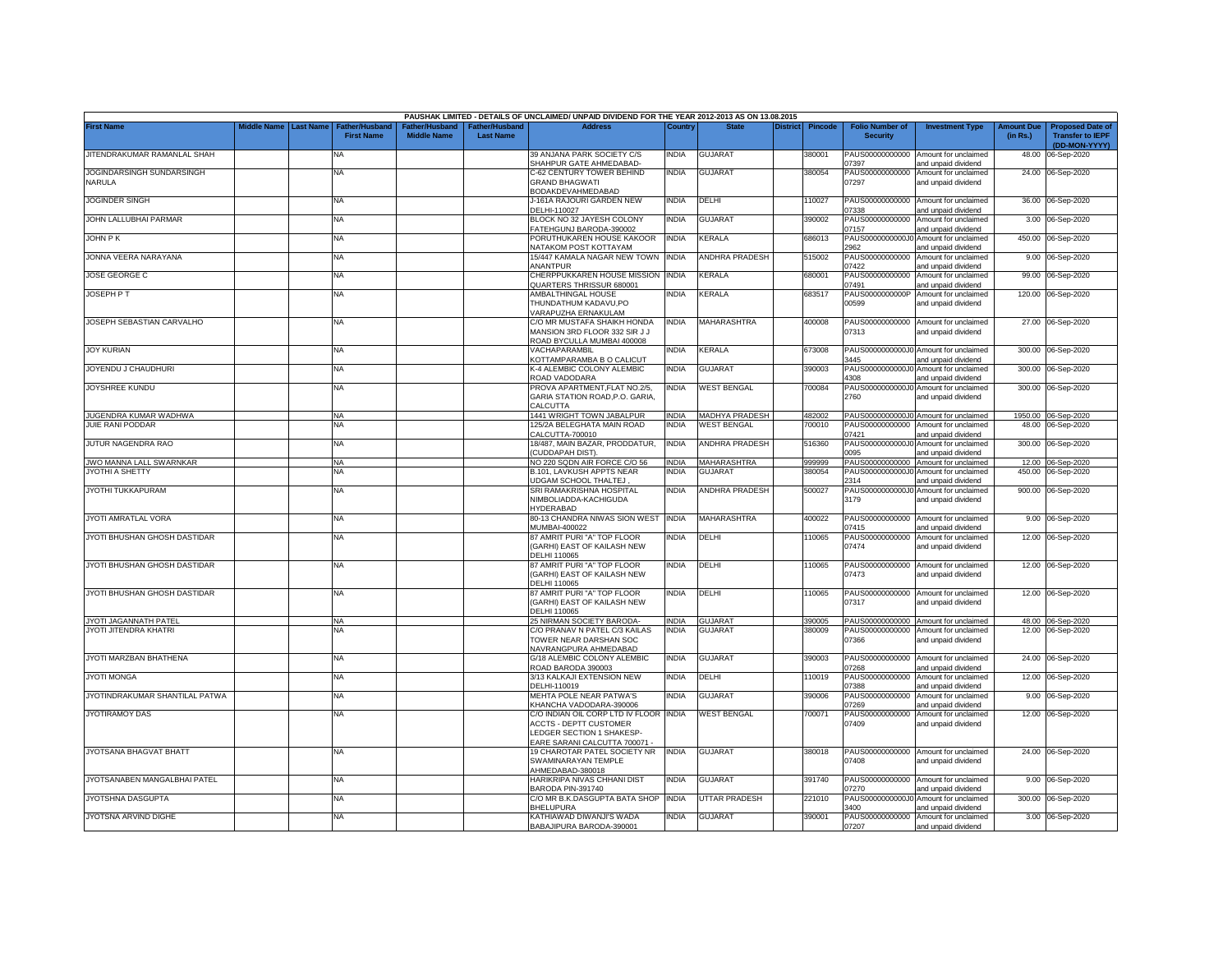|                            |             |                  |                                            |                                                  |                                   | PAUSHAK LIMITED - DETAILS OF UNCLAIMED/ UNPAID DIVIDEND FOR THE YEAR 2012-2013 AS ON 13.08.2015                |                       |                            |                 |                  |                                             |                                                                     |                               |                                                                     |
|----------------------------|-------------|------------------|--------------------------------------------|--------------------------------------------------|-----------------------------------|----------------------------------------------------------------------------------------------------------------|-----------------------|----------------------------|-----------------|------------------|---------------------------------------------|---------------------------------------------------------------------|-------------------------------|---------------------------------------------------------------------|
| <b>First Name</b>          | Middle Name | <b>Last Name</b> | <b>Father/Husband</b><br><b>First Name</b> | ather/Husband <sup>:</sup><br><b>Middle Name</b> | ather/Husband<br><b>Last Name</b> | <b>Address</b>                                                                                                 | Country               | <b>State</b>               | <b>District</b> | <b>Pincode</b>   | <b>Folio Number of</b><br><b>Security</b>   | <b>Investment Type</b>                                              | <b>Amount Due</b><br>(in Rs.) | <b>Proposed Date of</b><br><b>Transfer to IEPF</b><br>(DD-MON-YYYY) |
| JYOTSNA J SHAH             |             |                  | NA                                         |                                                  |                                   | 9 RUBY MANSION GROUND FLOOR<br>FORJETT STREET CROSS LANE<br>GOWALIA TANK MUMBAI-400036                         | INDIA                 | MAHARASHTRA                |                 | 400036           | PAUS00000000000<br>07381                    | Amount for unclaimed<br>and unpaid dividend                         |                               | 48.00 06-Sep-2020                                                   |
| JYOTSNABEN MAGANBHAI PATEL |             |                  | <b>NA</b>                                  |                                                  |                                   | AT & POST SISVA TAL BORSAD DIST<br><b>CHEDA PIN-388540</b>                                                     | <b>INDIA</b>          | <b>GUJARAT</b>             |                 | 388540           | PAUS00000000000<br>07272                    | Amount for unclaimed<br>and unpaid dividend                         |                               | 9.00 06-Sep-2020                                                    |
| K A ASWATHANARAYANA        |             |                  | <b>NA</b>                                  |                                                  |                                   | C/O SREE ASWATHANARAYANA<br>TEXTILES WHOLE SALE CLOTH<br>MERCHANT DOOR NO 15-3-4 MAIN<br><b>BAZAR HINDUPUR</b> | INDIA                 | ANDHRA PRADESH             |                 | 515201           | PAUS0000000000K<br>05120                    | Amount for unclaimed<br>and unpaid dividend                         |                               | 150.00 06-Sep-2020                                                  |
| K ARUMUGAM                 |             |                  | <b>NA</b>                                  |                                                  |                                   | 33LAJAPATHI ROI ST RAMNAGAR<br>COIMBATORE-641009                                                               | INDIA                 | TAMIL NADU                 |                 | 641009           | PAUS00000000000<br>07774                    | Amount for unclaimed<br>and unpaid dividend                         | 12.00                         | 06-Sep-2020                                                         |
| K ASHWATHA                 |             |                  | NA                                         |                                                  |                                   | <b>VO.67 SHRISHARADA 29TH A</b><br>CROSS 4TH BLOCK JAYANAGAR                                                   | <b>INDIA</b>          | KARNATAKA                  |                 | 560011           | PAUS0000000000K<br>2101                     | Amount for unclaimed<br>and unpaid dividend                         |                               | 450.00 06-Sep-2020                                                  |
| <b>K B GROVER</b>          |             |                  | ΝA                                         |                                                  |                                   | 6B/10 SINGLE STOREG RAMESH<br>NAGAR NEW DELHI-110015                                                           | INDIA                 | DELHI                      |                 | 10015            | PAUS00000000000<br>07620                    | Amount for unclaimed<br>and unpaid dividend                         |                               | 99.00 06-Sep-2020                                                   |
| K BALASUBRAMANIAM          |             |                  | <b>NA</b>                                  |                                                  |                                   | 4009 V AVENUE ANNA NAGAR<br>CHENNAI-600040                                                                     | INDIA                 | <b>TAMIL NADU</b>          |                 | 600040           | PAUS00000000000<br>07708                    | Amount for unclaimed<br>and unpaid dividend                         |                               | 9.00 06-Sep-2020                                                    |
| K BALASUBRAMANIAN          |             |                  | <b>NA</b>                                  |                                                  |                                   | 108-A KRISHNA COLONY<br>SINGANALLUR P O COIMBATORE<br>641005                                                   | INDIA                 | <b>TAMIL NADU</b>          |                 | 641005           | PAUS00000000000<br>07886                    | Amount for unclaimed<br>and unpaid dividend                         |                               | 12.00 06-Sep-2020                                                   |
| K BHAGEERATHI              |             |                  | <b>NA</b>                                  |                                                  |                                   | NO 8 KALAPPA BLOCK<br>BASAVANGUDI BANGALORE                                                                    | INDIA                 | KARNATAKA                  |                 | 560004           | PAUS0000000000K<br>01846                    | Amount for unclaimed<br>and unpaid dividend                         |                               | 300.00 06-Sep-2020                                                  |
| <b>K C LAKSHMI</b>         |             |                  | <b>NA</b>                                  |                                                  |                                   | A-9 NEELAM PARK OPP JUDGES<br>BUNGLOW NEAR PREMCHAND<br>NAGAR VASTRAPUR AHMEDABAD<br>380054                    | india                 | <b>GUJARAT</b>             |                 | 380054           | PAUS00000000000<br>07948                    | Amount for unclaimed<br>and unpaid dividend                         | 99.00                         | 06-Sep-2020                                                         |
| K C SREEDHARAN             |             |                  | <b>NA</b>                                  |                                                  |                                   | RUKVARA MEDICAL STORES 10/1/4B INDIA<br><b>GANDHI ROAD CHITTOOR A P</b>                                        |                       | ANDHRA PRADESH             |                 | 517002           | 07715                                       | PAUS00000000000 Amount for unclaimed<br>and unpaid dividend         |                               | 24.00 06-Sep-2020                                                   |
| K CHANDRASEKARAN           |             |                  | NA                                         |                                                  |                                   | SHRIJI APARTMENTS NR AZAD<br>SOCIETY AMBAVADI AHMEDABAD-<br>380015                                             | NDIA                  | <b>GUJARAT</b>             |                 | 380015           | PAUS00000000000<br>07816                    | Amount for unclaimed<br>and unpaid dividend                         |                               | 12.00 06-Sep-2020                                                   |
| K DURAIRAJAN               |             |                  | <b>NA</b>                                  |                                                  |                                   | LALITHA STUDIOS MAJESTIC<br>STUDIOS COMPOU- ND 48/5 ARCOT<br>ROAD SALIGRAMAM CHENNAI 6-                        | india                 | <b>TAMIL NADU</b>          |                 | 600093           | 07713                                       | PAUS00000000000 Amount for unclaimed<br>and unpaid dividend         |                               | 24.00 06-Sep-2020                                                   |
| K GOPINATH                 |             |                  | <b>NA</b>                                  |                                                  |                                   | 40/2 3RD BLOCK<br>THYAGARAJANAGAR BANGALORE                                                                    | India                 | KARNATAKA                  |                 | 560028           | 07966                                       | PAUS00000000000 Amount for unclaimed<br>and unpaid dividend         |                               | 24.00 06-Sep-2020                                                   |
| K GOPINATH                 |             |                  | NA                                         |                                                  |                                   | GAMA (INDIA) SERVICES 4012/III<br><b>BLOCK THYAGARAJA NAGAR</b><br>BANGALORE-560028                            | india                 | KARNATAKA                  |                 | 560028           | PAUS00000000000<br>07699                    | Amount for unclaimed<br>and unpaid dividend                         |                               | 48.00 06-Sep-2020                                                   |
| K GOVINDA CHARI            |             |                  | <b>NA</b>                                  |                                                  |                                   | JAYANTH ASSOCIATES 85 SASTRI<br>RD RAM NAGAR COIMBATORE                                                        | india                 | <b>TAMIL NADU</b>          |                 | 641009           | PAUS0000000000K<br>03051                    | Amount for unclaimed<br>and unpaid dividend                         |                               | 300.00 06-Sep-2020                                                  |
| K H ABDUL SALIM            |             |                  | <b>NA</b>                                  |                                                  |                                   | KAROTHUKUZHI HOUSE<br><b>ASOKAPURAM ALUVA</b>                                                                  | india                 | KERALA                     |                 | 683101           | PAUS0000000000K<br>03007                    | Amount for unclaimed<br>and unpaid dividend                         |                               | 450.00 06-Sep-2020                                                  |
| K H SARASWATHI             |             |                  | <b>NA</b>                                  |                                                  |                                   | 39, UPSTAIRS JUMMA MASJID ROAD INDIA<br><b>BANGALORE</b>                                                       |                       | KARNATAKA                  |                 | 560051           | PAUS0000000000K<br>01945                    | Amount for unclaimed<br>and unpaid dividend                         |                               | 150.00 06-Sep-2020                                                  |
| K JAYALAKSHMI              |             |                  | ΝA                                         |                                                  |                                   | C/O M/S DARSHAK LTD NO 155<br>ANGAPPA NAIC- K STREET GEORGE<br><b>TOWN CHENNAI-600001 - -</b>                  | NDIA                  | TAMIL NADU                 |                 | 600001           | PAUS00000000000<br>07712                    | Amount for unclaimed<br>and unpaid dividend                         |                               | 3.00 06-Sep-2020                                                    |
| K K SUNDARESH              |             |                  | NA                                         |                                                  |                                   | Flat No.3A, Star Retreat, Indira Smaraka INDIA<br>Road, Opp Janata Road, Nr TOC-H-<br>School, Vyttila          |                       | KERALA                     |                 | 682019           | 02950                                       | PAUS0000000000K Amount for unclaimed<br>and unpaid dividend         |                               | 300.00 06-Sep-2020                                                  |
| <b>KLVERMA</b>             |             |                  | <b>NA</b>                                  |                                                  |                                   | 22/32-B TILAK NAGAR NEW DELHI-<br>110018                                                                       | <b>INDIA</b>          | DELHI                      |                 | 110018           | 07804                                       | PAUS00000000000 Amount for unclaimed<br>and unpaid dividend         | 36.00                         | 06-Sep-2020                                                         |
| K LAKSHMINARAYANA          |             |                  | <b>NA</b>                                  |                                                  |                                   | NO 36, MALLIKARJUNAPPA LANE<br><b>BANGALORE</b>                                                                | <b>INDIA</b>          | KARNATAKA                  |                 | 560002           | PAUS0000000000K<br>01977                    | Amount for unclaimed<br>and unpaid dividend                         | 300.00                        | 06-Sep-2020                                                         |
| K M LIAQUAT ALI            |             |                  | <b>NA</b>                                  |                                                  |                                   | K M MEDICAL STORES 19-21<br>SANNATHI ST DINDIGUL                                                               | INDIA                 | TAMIL NADU                 |                 | 624001           | PAUS0000000000K<br>03473                    | Amount for unclaimed<br>and unpaid dividend                         | 300.00                        | 06-Sep-2020                                                         |
| K MEENAMBAL                |             |                  | <b>NA</b>                                  |                                                  |                                   | 50, SB COLONY EDAMALAIPATTI<br><b>PUDUR</b>                                                                    | india                 | <b>TAMIL NADU</b>          |                 | 620012           | PAUS0000000000K<br>04200                    | Amount for unclaimed<br>and unpaid dividend                         | 300.00                        | 06-Sep-2020                                                         |
| <b>K NARASIMHAN</b>        |             |                  | <b>NA</b>                                  |                                                  |                                   | FLAT NO.D-64,"NEW DEVRUP",<br>LINKING ROAD EXT, SANTACRUZ<br>WEST), MUMBAI.                                    | india                 | <b>MAHARASHTRA</b>         |                 | 400054           | PAUS00000000000<br>07878                    | Amount for unclaimed<br>and unpaid dividend                         | 24.00                         | 06-Sep-2020                                                         |
| K NARAYAN ACHARYA          |             |                  | <b>NA</b>                                  |                                                  |                                   | ADMINISTRATIVE OFFICER UJJWAL<br>LTD (REGD- OFFICE) SHASHI BLDG<br>4/18 ASAFALI ROAD - NEW DELHI<br>10002.     | INDIA                 | DELHI                      |                 | 110002           | PAUS00000000000<br>07718                    | Amount for unclaimed<br>and unpaid dividend                         |                               | 24.00 06-Sep-2020                                                   |
| K NIRMALA DEVI             |             |                  | NA                                         |                                                  |                                   | RENUKA" 490 3A MAIN CROSS VI<br>BLOCK 2ND PHASE BSK 3RD STAGE                                                  | india                 | KARNATAKA                  |                 | 560085           | 05488                                       | PAUS0000000000K Amount for unclaimed<br>and unpaid dividend         |                               | 300.00 06-Sep-2020                                                  |
| K P DINAKAR                |             |                  | <b>NA</b>                                  |                                                  |                                   | 3 RANGANATHAN AVENUE KIEPANK INDIA<br>CHENNAI-600010                                                           |                       | <b>TAMIL NADU</b>          |                 | 600010           | PAUS00000000000<br>07709                    | Amount for unclaimed<br>and unpaid dividend                         |                               | 9.00 06-Sep-2020                                                    |
| K R GUPTA<br>K R JAYABALAN |             |                  | <b>NA</b><br>NA                            |                                                  |                                   | 15 MAUSAM VIHAR DELHI 110051<br>K R JAYABALAN 22 BUNGALOW<br>STEET SHEVAPET SALEM-636002                       | <b>INDIA</b><br>INDIA | DELHI<br><b>TAMIL NADU</b> |                 | 110051<br>636002 | PAUS00000000000<br>PAUS00000000000<br>07769 | Amount for unclaimed<br>Amount for unclaimed<br>and unpaid dividend |                               | 12.00 06-Sep-2020<br>36.00 06-Sep-2020                              |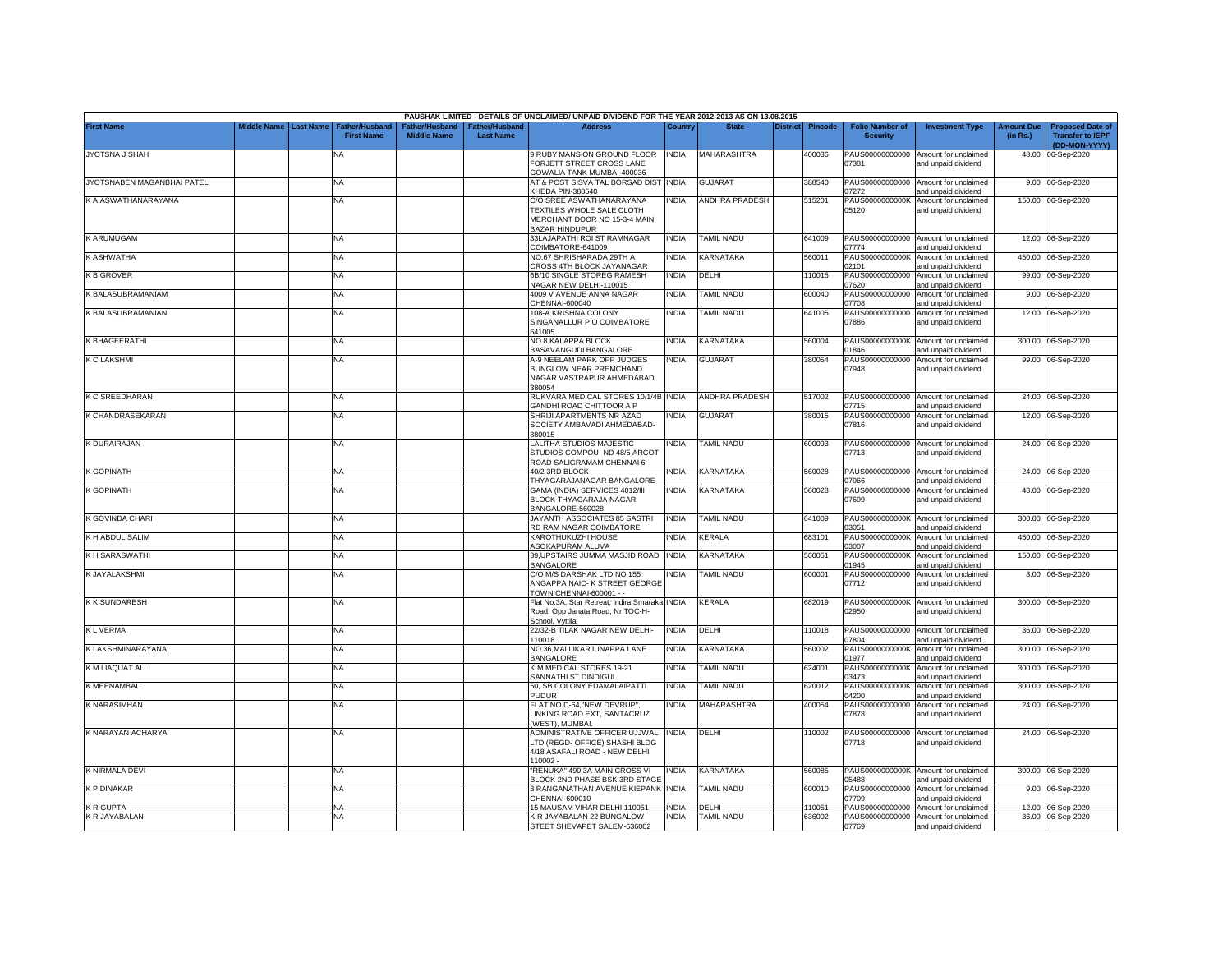|                             |             |                                       |                    |                                  | PAUSHAK LIMITED - DETAILS OF UNCLAIMED/ UNPAID DIVIDEND FOR THE YEAR 2012-2013 AS ON 13.08.2015           |              |                       |                                   |                                           |                                                             |                               |                                                                     |
|-----------------------------|-------------|---------------------------------------|--------------------|----------------------------------|-----------------------------------------------------------------------------------------------------------|--------------|-----------------------|-----------------------------------|-------------------------------------------|-------------------------------------------------------------|-------------------------------|---------------------------------------------------------------------|
| <b>First Name</b>           | Middle Name | <b>Last Name</b><br><b>First Name</b> | <b>Middle Name</b> | ther/Husband<br><b>Last Name</b> | <b>Address</b>                                                                                            | Country      |                       | <b>Pincode</b><br><b>District</b> | <b>Folio Number of</b><br><b>Security</b> | <b>Investment Type</b>                                      | <b>Amount Due</b><br>(in Rs.) | <b>Proposed Date of</b><br><b>Transfer to IEPF</b><br>(DD-MON-YYYY) |
| K R LAKSHMI NARA SIMHA      |             | <b>NA</b>                             |                    |                                  | FLAT NO 6B 1/1A JUDGES COURT<br>ROAD ALIPUR CALCUTTA-700027                                               | <b>INDIA</b> | <b>WEST BENGAL</b>    | 700027                            | PAUS00000000000<br>07928                  | Amount for unclaimed<br>and unpaid dividend                 | 12.00                         | 06-Sep-2020                                                         |
| K R SANJEEVA SETTY          |             | NA                                    |                    |                                  | NO.22, I FLOOR, 4TH CROSS,<br>.M.LANE, BALEPET, BANGALORE                                                 | <b>NDIA</b>  | KARNATAKA             | 560053                            | PAUS0000000000K<br>05066                  | Amount for unclaimed<br>and unpaid dividend                 |                               | 150.00 06-Sep-2020                                                  |
| K R SANJEEVA SETTY          |             | <b>NA</b>                             |                    |                                  | NO.22, IFLOOR, 4TH CROSS,<br>.M.LANE, BALEPET, BANGALORE                                                  | INDIA        | KARNATAKA             | 560053                            | PAUS0000000000K<br>05064                  | Amount for unclaimed<br>and unpaid dividend                 |                               | 150.00 06-Sep-2020                                                  |
| K R SANJEEVA SETTY          |             | NA                                    |                    |                                  | NO.22, I FLOOR, 4TH CROSS,<br>M.LANE. BALEPET.BANGALORE                                                   | NDIA         | KARNATAKA             | 560053                            | PAUS0000000000K<br>05065                  | Amount for unclaimed<br>and unpaid dividend                 | 150.00                        | 06-Sep-2020                                                         |
| K RAGHAVA MENON             |             | NA                                    |                    |                                  | KOLLANGARA HOUSE P O<br><b>OLLUKARA TRICHUR</b>                                                           | <b>INDIA</b> | KERALA                | 680001                            | PAUS0000000000K<br>04243                  | Amount for unclaimed<br>and unpaid dividend                 | 300.00                        | 06-Sep-2020                                                         |
| K RAMACHANDRA RAO           |             | <b>NA</b>                             |                    |                                  | NO.184, IV MAIN CROSS, IV BLOCK,<br>IIPHASE, III STAGE<br>BANASHANKARI, BANGALORE                         | <b>INDIA</b> | KARNATAKA             | 560085                            | PAUS0000000000K<br>01870                  | Amount for unclaimed<br>and unpaid dividend                 |                               | 600.00 06-Sep-2020                                                  |
| <b>K RAMESH</b>             |             | NA                                    |                    |                                  | SRI VIGNESHWARA DRUG CENTRE INDIA<br>30 M S LANE OOTALAMUND                                               |              | TAMIL NADU            | 643001                            | 03035                                     | PAUS0000000000K Amount for unclaimed<br>and unpaid dividend | 300.00                        | 06-Sep-2020                                                         |
| K RAMESH KUMAR              |             | NA                                    |                    |                                  | S NO 342 LAD BAZAR MYD Z A P-<br>500002                                                                   | <b>INDIA</b> | <b>ANDHRA PRADESH</b> | 500002                            | PAUS00000000000<br>07775                  | Amount for unclaimed<br>and unpaid dividend                 | 12.00                         | 06-Sep-2020                                                         |
| K S KALYANAKRISHNAN         |             | NA                                    |                    |                                  | C/O DARSHAK LTD 155 ANGAPPA<br>VAICKEN ST CHENNAI-600001                                                  | <b>INDIA</b> | <b>TAMIL NADU</b>     | 600001                            | PAUS00000000000<br>07710                  | Amount for unclaimed<br>and unpaid dividend                 | 9.00                          | 06-Sep-2020                                                         |
| K S KALYANAKRISHNAN         |             | <b>NA</b>                             |                    |                                  | C/O DARSHAK LTD NO 1<br>ARULANANDA MUDALI ST                                                              | <b>INDIA</b> | TAMIL NADU            | 600004                            | PAUS0000000000K<br>03518                  | Amount for unclaimed<br>and unpaid dividend                 | 300.00                        | 06-Sep-2020                                                         |
| <b>K S KRISHNAVENI</b>      |             | NA                                    |                    |                                  | 762 3RD BLOCK RAJAJINAGAR<br><b>BANGALORE</b>                                                             | <b>INDIA</b> | KARNATAKA             | 560010                            | PAUS0000000000K<br>02079                  | Amount for unclaimed<br>and unpaid dividend                 | 600.00                        | 06-Sep-2020                                                         |
| K SAKKU BAI                 |             | NA                                    |                    |                                  | C/O.K.SRINIVASA MURTHY GA-14,<br>GADDIANNARAM BANK COLONY<br>IYDERABAD-500060                             | <b>INDIA</b> | ANDHRA PRADESH        | 500060                            | PAUS00000000000<br>07696                  | Amount for unclaimed<br>and unpaid dividend                 |                               | 24.00 06-Sep-2020                                                   |
| <b>K SAMPATH</b>            |             | <b>NA</b>                             |                    |                                  | 45 NATESA NAGAR VTH MAIN ROAD INDIA<br>/IRUGAMBAKKAM.CHENNAI                                              |              | TAMIL NADU            | 600092                            | PAUS0000000000K<br>05210                  | Amount for unclaimed<br>bnebivib bironu bne                 | 300.00                        | 06-Sep-2020                                                         |
| <b>K SARPARAJ</b>           |             | <b>NA</b>                             |                    |                                  | RENUKA" 490 3A MAIN 2ND CROSS<br>I BLOCK 2ND PHASE BSK 3RD                                                | <b>INDIA</b> | <b>KARNATAKA</b>      | 60085                             | PAUS0000000000K<br>01841                  | Amount for unclaimed<br>and unpaid dividend                 | 300.00                        | 06-Sep-2020                                                         |
| <b>K SREERAMULU</b>         |             | K RAMAIAH                             |                    |                                  | D NO 2 / 195 111 ROAD ANANTAPUR INDIA<br>A P                                                              |              | ANDHRA PRADESH        | 515001                            | PAUSIN3010222045<br>1296                  | Amount for unclaimed<br>and unpaid dividend                 | 48.00                         | 06-Sep-2020                                                         |
| <b>K SRINIVASAN</b>         |             | NA                                    |                    |                                  | 18 UMAPATHY ST WEST MAMBALAM INDIA<br>CHENNAI-600033                                                      |              | TAMIL NADU            | 600033                            | PAUS00000000000<br>07887                  | Amount for unclaimed<br>and unpaid dividend                 |                               | 36.00 06-Sep-2020                                                   |
| K SUBRAMANIAN               |             | NA                                    |                    |                                  | NO 22 1ST STREET SUBRAMANIA<br>VAGAR CHENNAI-600024                                                       | <b>INDIA</b> | TAMIL NADU            | 600024                            | PAUS00000000000<br>07711                  | Amount for unclaimed<br>and unpaid dividend                 |                               | 3.00 06-Sep-2020                                                    |
| K SUBRAMANYAM               |             | NA                                    |                    |                                  | NO.43, 9TH "A" MAIN PIPELINE<br>ROAD, SRINAGARA BANGALORE-                                                | <b>INDIA</b> | KARNATAKA             | 560050                            | PAUS00000000000<br>08015                  | Amount for unclaimed<br>and unpaid dividend                 |                               | 24.00 06-Sep-2020                                                   |
| <b>K SURESH</b>             |             | <b>NA</b>                             |                    |                                  | <b>VO 2042 7TH MAIN D-BLOCK II</b><br>STAGE RAJAJI NAGAR BANGALORE                                        | <b>INDIA</b> | KARNATAKA             | 560010                            | PAUS0000000000K<br>02525                  | Amount for unclaimed<br>and unpaid dividend                 |                               | 300.00 06-Sep-2020                                                  |
| K V N PRASAD                |             | <b>DASARADHA</b><br>RAMAIAH           |                    |                                  | DOOR NO 50-92-15 SANTHIPURAM<br>/ISAKHAPATNAM                                                             | <b>INDIA</b> | <b>ANDHRA PRADESH</b> | 530016                            | PAUSIN3023241081<br>9620                  | Amount for unclaimed<br>and unpaid dividend                 |                               | 450.00 06-Sep-2020                                                  |
| K V RAJALAKSHMY             |             | NA                                    |                    |                                  | RAJA PRASTHAN KANNADY<br>ALGHAT KERALA-678701                                                             | <b>INDIA</b> | KERALA                | 678701                            | PAUS00000000000<br>07742                  | Amount for unclaimed<br>and unpaid dividend                 |                               | 12.00 06-Sep-2020                                                   |
| K V SHIVAPRASAD             |             | NA                                    |                    |                                  | 44/1 A T STREET OPPOSITE GOODS-<br>SHED BRI- DGE T C M ROYAN ROAD<br>BANGALORE-560053 - -                 | <b>INDIA</b> | KARNATAKA             | 560053                            | PAUS00000000000<br>07927                  | Amount for unclaimed<br>and unpaid dividend                 | 12.00                         | 06-Sep-2020                                                         |
| K V SUMA                    |             | NA                                    |                    |                                  | C/O ELECTROPLAST 112-A DEVJI<br><b>KESHAVJI IND ESTATE WAMAN</b><br>TUKARAM MARG CHEMBUR MUMBAI<br>100071 | <b>INDIA</b> | <b>MAHARASHTRA</b>    | 400071                            | 08019                                     | PAUS00000000000 Amount for unclaimed<br>and unpaid dividend |                               | 48.00 06-Sep-2020                                                   |
| K VASUDEVAN UNNI            |             | NA                                    |                    |                                  | <b>PALLITHRIKOYIL MADHOM</b><br>PONNURUNNI P O VYTTILA COCHIN                                             | <b>INDIA</b> | KERALA                | 682019                            | 02967                                     | PAUS0000000000K Amount for unclaimed<br>and unpaid dividend |                               | 1650.00 06-Sep-2020                                                 |
| K VIJAYA KUMARI             |             | NA                                    |                    |                                  | 24 V MAIN ROAD NEW COLONY<br>CHROMPET CHENNAI                                                             | India        | TAMIL NADU            | 600044                            | PAUS0000000000K<br>03495                  | Amount for unclaimed<br>and unpaid dividend                 | 450.00                        | 06-Sep-2020                                                         |
| KABITA BARUA                |             | <b>NA</b>                             |                    |                                  | C/O SANKARBARUA S E GHY<br>ELECTRICAL CIRCLE F C ROAD<br><b>GAWHATI</b>                                   | <b>INDIA</b> | ASSAM                 | 781001                            | PAUS0000000000K<br>03079                  | Amount for unclaimed<br>and unpaid dividend                 |                               | 450.00 06-Sep-2020                                                  |
| KADAGAD MURIGEPPA SHIDDAPPA |             | <b>NA</b>                             |                    |                                  | SAUNDATTI BELGAUM DIST<br><b>KARNATAK 590001</b>                                                          | <b>INDIA</b> | KARNATAKA             | 590001                            | PAUS00000000000<br>07703                  | Amount for unclaimed<br>and unpaid dividend                 | 48.00                         | 06-Sep-2020                                                         |
| <b>KADIR SALEHBHAI</b>      |             | NA                                    |                    |                                  | <b>BRABOURNE COURT BLOCK 'A'</b><br>ROOM NO 8 1ST- FLOOR 1-CHANDNI<br>CHOWK STREET CALCUTTA--             | INDIA        | <b>WEST BENGAL</b>    | 700013                            | PAUS00000000000<br>07842                  | Amount for unclaimed<br>and unpaid dividend                 |                               | 12.00 06-Sep-2020                                                   |
| KAILASH CHAND               |             | <b>NA</b>                             |                    |                                  | C/O SATYA PAL BATRA H P-46<br>MAURYA ENCLAVE PITAMPURA<br>DELHI 110034                                    | INDIA        | DELHI                 | 110034                            | 07902                                     | PAUS00000000000 Amount for unclaimed<br>and unpaid dividend |                               | 12.00 06-Sep-2020                                                   |
| KAILASH CHAND AGARWAL       |             | NA                                    |                    |                                  | 370 KAILAS HBHAWAN 4TH LANE<br><b>NISHATGANJ LUCKNOW 226007</b>                                           | <b>INDIA</b> | UTTAR PRADESH         | 226007                            | PAUS00000000000<br>08006                  | Amount for unclaimed<br>and unpaid dividend                 |                               | 12.00 06-Sep-2020                                                   |
| KAILASH CHAND GUPTA         |             | <b>NA</b>                             |                    |                                  | MODI INVESTMENTS MODI HOUSE<br>VAYA BAS ALWAR 301001                                                      | <b>INDIA</b> | RAJASTHAN             | 301001                            | PAUS00000000000<br>07971                  | Amount for unclaimed<br>and unpaid dividend                 |                               | 24.00 06-Sep-2020                                                   |
| KAILASH CHANDRA MAHESHWARI  |             | <b>NA</b>                             |                    |                                  | 29/4/B GOKULNAGAR SOCIETY<br>USMANPURA ASHRAM ROAD<br>AHMEDABAD 380013                                    | <b>INDIA</b> | <b>GUJARAT</b>        | 380013                            | PAUS00000000000<br>07923                  | Amount for unclaimed<br>and unpaid dividend                 |                               | 12.00 06-Sep-2020                                                   |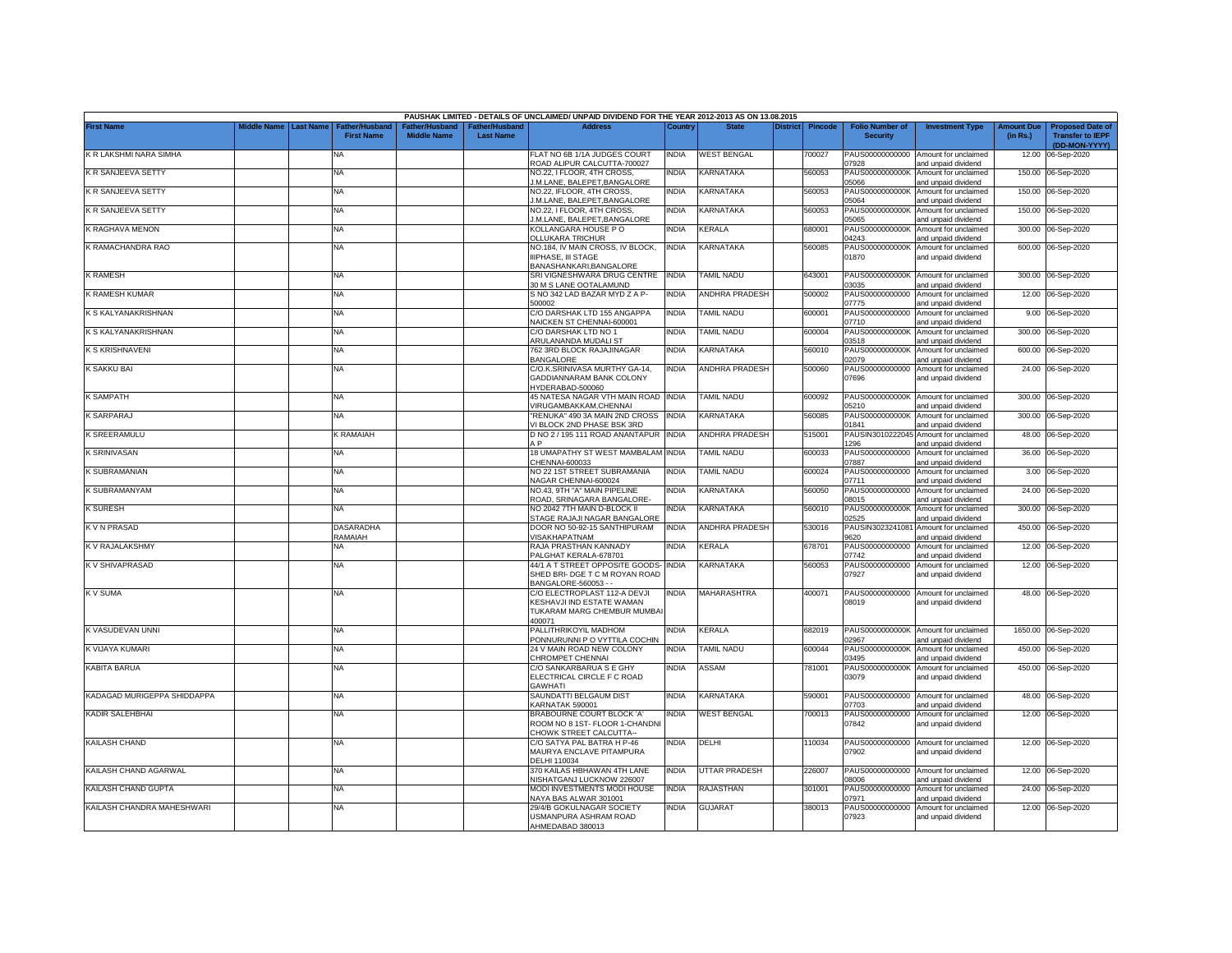|                               |                       |                                            |                                      |                                                | PAUSHAK LIMITED - DETAILS OF UNCLAIMED/ UNPAID DIVIDEND FOR THE YEAR 2012-2013 AS ON 13.08.2015 |              |                       |                 |                |                                           |                                                                    |                               |                                                                     |
|-------------------------------|-----------------------|--------------------------------------------|--------------------------------------|------------------------------------------------|-------------------------------------------------------------------------------------------------|--------------|-----------------------|-----------------|----------------|-------------------------------------------|--------------------------------------------------------------------|-------------------------------|---------------------------------------------------------------------|
| <b>First Name</b>             | Middle Name Last Name | <b>Father/Husband</b><br><b>First Name</b> | Father/Husband<br><b>Middle Name</b> | <sup>∶</sup> ather/Husband<br><b>Last Name</b> | <b>Address</b>                                                                                  | Country      | <b>State</b>          | <b>District</b> | <b>Pincode</b> | <b>Folio Number of</b><br><b>Security</b> | <b>Investment Type</b>                                             | <b>Amount Due</b><br>(in Rs.) | <b>Proposed Date of</b><br><b>Transfer to IEPF</b><br>(DD-MON-YYYY) |
| KAILASH KAUR                  |                       | NA                                         |                                      |                                                | B-234 ASHOK VIHAR DELHI 110052                                                                  | <b>INDIA</b> | <b>DFLHI</b>          |                 | 110052         | PAUS00000000000                           | Amount for unclaimed                                               |                               | 12.00 06-Sep-2020                                                   |
| KAILASH R BHUTA               |                       | NA                                         |                                      |                                                | 20 NEW AMBICA BHUVAN 167 OLD<br>NAGARDAS ROAD ANDHERI EAST<br>MUMBAI-400069                     | <b>INDIA</b> | <b>MAHARASHTRA</b>    |                 | 400069         | PAUS00000000000<br>07623                  | Amount for unclaimed<br>and unpaid dividend                        |                               | 48.00 06-Sep-2020                                                   |
| KAILASH SAHNAN                |                       | <b>NA</b>                                  |                                      |                                                | H.NO.1718/8 STREET NO 3 MOHALLA INDIA<br>ATEHGARH G.T.ROAD (WEST)                               |              | <b>PUNJAB</b>         |                 | 141008         | 03419                                     | PAUS0000000000K Amount for unclaimed<br>and unpaid dividend        |                               | 300.00 06-Sep-2020                                                  |
| KAJAL SEN                     |                       | <b>NA</b>                                  |                                      |                                                | 1591 NAPIER TOWN JABALPUR                                                                       | <b>INDIA</b> | MADHYA PRADESH        |                 | 482001         | PAUS0000000000K                           | Amount for unclaimed                                               |                               | 300.00 06-Sep-2020                                                  |
| <b>KAKALI DEY</b>             |                       | <b>NA</b>                                  |                                      |                                                | BHOWANIPUR P O KHARAGPUR<br>DIST MIDNAPORE WEST BENGAL                                          | <b>INDIA</b> | <b>WEST BENGAL</b>    |                 | 721301         | PAUS0000000000K<br>02899                  | Amount for unclaimed<br>and unpaid dividend                        |                               | 300.00 06-Sep-2020                                                  |
| KAKKOO M D                    |                       | NA                                         |                                      |                                                | PHARMACIST OLD NO 144, NEW NO<br>95, AMK ILLAM, B.K.CHETTY ST,<br>FORT(PO).                     | <b>INDIA</b> | TAMIL NADU            |                 | 641001         | PAUS0000000000M<br>00519                  | Amount for unclaimed<br>and unpaid dividend                        |                               | 300.00 06-Sep-2020                                                  |
| KALA DIVYAKUMAR TRIVEDI       |                       | NA                                         |                                      |                                                | SAVANT BLDG NEAR POLICE<br><b>TATION DANDIA BAZAR BARODA-</b>                                   | India        | <b>GUJARAT</b>        |                 | 390001         | PAUS00000000000<br>07548                  | Amount for unclaimed<br>and unpaid dividend                        |                               | 15.00 06-Sep-2020                                                   |
| KALAVATI PRAFULCHANDRA SHAH   |                       | <b>NA</b>                                  |                                      |                                                | NAGARKUVA PETLAD-388450                                                                         | INDIA        | <b>GUJARAT</b>        |                 | 388450         | PAUS00000000000                           | Amount for unclaimed                                               |                               | 3.00 06-Sep-2020                                                    |
| KALAVATI PRAFULCHANDRA SHAH   |                       | <b>NA</b>                                  |                                      |                                                | NAGARKUVA PETLAD-388450                                                                         | <b>INDIA</b> | <b>GUJARA1</b>        |                 | 388450         | PAUS00000000000                           | Amount for unclaimed                                               |                               | 24.00 06-Sep-2020                                                   |
| KALAWATI DEVI GUPTA           |                       | <b>NA</b>                                  |                                      |                                                | PREM KUTI 110/1 BANARSI DAS<br>ESTATE TIMARPUR DELHI-110007                                     | <b>INDIA</b> | DELHI                 |                 | 110007         | PAUS00000000000<br>07786                  | Amount for unclaimed<br>and unpaid dividend                        |                               | 12.00 06-Sep-2020                                                   |
| KALAWATI SHANTILAL SHAH       |                       | NA                                         |                                      |                                                | 14, PRAKASH CHAMBERS, OPP:<br>KAPADIA ESTATE, RATAN POLE,<br>GOLWAD, AHMEDABAD-380001           | <b>INDIA</b> | <b>GUJARAT</b>        |                 | 380001         | PAUS00000000000<br>07582                  | Amount for unclaimed<br>and unpaid dividend                        |                               | 18.00 06-Sep-2020                                                   |
| KALIDAS GORDHANBHAI BRAMBHATT |                       | NA                                         |                                      |                                                | BRAMBHAHWADA AT & PO<br>SOKHADA DIST BARODA PIN-391240                                          | India        | <b>GUJARAT</b>        |                 | 391240         | PAUS00000000000<br>07625                  | Amount for unclaimed<br>and unpaid dividend                        |                               | 3.00 06-Sep-2020                                                    |
| <b>KALPANA</b>                |                       | NA                                         |                                      |                                                | 8B MAHESHWARI SOCIETY GOTRI<br>ROAD VADODARA                                                    | <b>INDIA</b> | <b>GUJARAT</b>        |                 | 390015         | PAUS0000000000K<br>05267                  | Amount for unclaimed<br>and unpaid dividend                        | 300.00                        | 06-Sep-2020                                                         |
| <b>KALPANA DEY</b>            |                       | NA                                         |                                      |                                                | C/O MR D L ROY CHOWDHURY P 42<br>(NORTH) UNIQUE PARK CALCUTTA<br>200034                         | <b>INDIA</b> | <b>WEST BENGAL</b>    |                 | 700034         | PAUS00000000000<br>07881                  | Amount for unclaimed<br>and unpaid dividend                        |                               | 12.00 06-Sep-2020                                                   |
| KALPANA GANESH THANEKAR       |                       | NA                                         |                                      |                                                | 3002/3, THANEKAR WADA KAPIL<br><b>FEERTH MARKET KOLHAPUR-</b>                                   | india        | MAHARASHTRA           |                 | 416012         | PAUS00000000000<br>08102                  | Amount for unclaimed<br>and unpaid dividend                        |                               | 24.00 06-Sep-2020                                                   |
| KALPANA JESUKHLAL DHRU        |                       | NA                                         |                                      |                                                | C/O THE SWASTIK JANATA<br>SAHAKARI BANK LTD 502<br>KALBADEVI ROAD MUMBAI-400002                 | <b>INDIA</b> | MAHARASHTRA           |                 | 400002         | PAUS00000000000<br>07868                  | Amount for unclaimed<br>and unpaid dividend                        |                               | 12.00 06-Sep-2020                                                   |
| <b>KALPANA R PATEL</b>        |                       | NA                                         |                                      |                                                | 48-B, MADHAVNAGAR SOCIETY,<br>SAHAJANAND ROAD, AKOTA<br>BARODA-390020                           | NDIA         | <b>GUJARAT</b>        |                 | 390020         | 08104                                     | PAUS00000000000 Amount for unclaimed<br>and unpaid dividend        |                               | 24.00 06-Sep-2020                                                   |
| KALPANABEN CHANDRAKANT SHAH   |                       | <b>NA</b>                                  |                                      |                                                | NANDKRUPA BLDG BHADRAKALI<br>MATA'S POLE RAOPURA ROAD<br>BARODA-390001                          | <b>INDIA</b> | <b>GUJARAT</b>        |                 | 390001         | 07626                                     | PAUS00000000000 Amount for unclaimed<br>and unpaid dividend        |                               | 48.00 06-Sep-2020                                                   |
| KALPANABEN GULABBHAI PARMAR   |                       | NA                                         |                                      |                                                | DAVE STREET GANDEVI DIST<br>BULSAR PIN-396360                                                   | INDIA        | <b>GUJARAT</b>        |                 | 396360         | PAUS00000000000<br>07627                  | Amount for unclaimed<br>and unpaid dividend                        |                               | 24.00 06-Sep-2020                                                   |
| KALPESH JAMNADAS PATEL        |                       | NA                                         |                                      |                                                | 5 RATNAM FLATS SAMPATRAO<br>SOCIETY R C DUTT ROAD BARODA-<br>390005                             | INDIA        | <b>GUJARAT</b>        |                 | 390005         | PAUS00000000000<br>07583                  | Amount for unclaimed<br>and unpaid dividend                        |                               | 24.00 06-Sep-2020                                                   |
| KALUBHAI JASMATBHAI VAGASIYA  |                       | <b>NA</b>                                  |                                      |                                                | AT & POST LUNDHIYA VIA MOTI<br><b>DHARI DIST JUNAGADH</b>                                       | <b>INDIA</b> | GUJARAT               |                 | 362001         | 07628                                     | PAUS00000000000 Amount for unclaimed<br>and unpaid dividend        |                               | 24.00 06-Sep-2020                                                   |
| KALVA MANIKYA RAO             |                       | NA                                         |                                      |                                                | COMMERCIAL GOODS TRANSPORT, INDIA<br>107, THAMBUCHETTY STREET,                                  |              | TAMIL NADU            |                 | 600001         | PAUS0000000000K<br>00471                  | Amount for unclaimed<br>and unpaid dividend                        |                               | 300.00 06-Sep-2020                                                  |
| KALYAN POPATLAL SHAH          |                       | NA                                         |                                      |                                                | P.B.NO.1254.CHENNAI<br>79-A NAVI POLE FATASA POLE                                               | NDIA         | <b>GUJARAT</b>        |                 | 380001         | PAUS00000000000                           | Amount for unclaimed                                               |                               | 12.00 06-Sep-2020                                                   |
| KALYANDAS TRIKAMLAL SHAH      |                       | NA                                         |                                      |                                                | <b>GANDHI ROAD AHMEDABAD-380001</b><br>BAJWADA SHETH SHERI BARODA-<br>390001                    | INDIA        | <b>GUJARAT</b>        |                 | 390001         | 7861<br>PAUS00000000000                   | and unpaid dividend<br>Amount for unclaimed                        | 3.00                          | 06-Sep-2020                                                         |
| <b>KALYANIKUTTY C NAIR</b>    |                       | <b>NA</b>                                  |                                      |                                                | MARATH HOUSE V P V/427<br>VADAVANNUR-PALGHAT-DIST<br><b>KERALA-678504</b>                       | <b>INDIA</b> | <b>KERALA</b>         |                 | 678504         | 07579<br>PAUS00000000000<br>07766         | and unpaid dividend<br>Amount for unclaimed<br>and unpaid dividend |                               | 24.00 06-Sep-2020                                                   |
| KALYANJI KACHARABHAI PARMAR   |                       | NA                                         |                                      |                                                | NEAR BARADI GATE JAM SALAYA<br>DIST JAMNAGAR 361001                                             | <b>INDIA</b> | <b>GUJARAT</b>        |                 | 361001         | PAUS00000000000<br>07629                  | Amount for unclaimed<br>and unpaid dividend                        |                               | 9.00 06-Sep-2020                                                    |
| KAMAGARI RAMAKRISHNA RAO      |                       | NA                                         |                                      |                                                | ADVOCATE, 52/144, FORT, KURNOOL INDIA<br>(A.P).                                                 |              | <b>ANDHRA PRADESH</b> |                 | 518001         | PAUS0000000000K<br>00110                  | Amount for unclaimed                                               | 300.00                        | 06-Sep-2020                                                         |
| KAMAL CHAND JAIN              |                       | NA                                         |                                      |                                                | 9/10 MAHESH NAGAR B/H<br>MAHESHWARI DHARAMSHALA                                                 | <b>INDIA</b> | MADHYA PRADESH        |                 | 461775         | PAUS00000000000<br>07584                  | and unpaid dividend<br>Amount for unclaimed<br>and unpaid dividend |                               | 3.00 06-Sep-2020                                                    |
| KAMAL CHAND M JAIN            |                       | NA                                         |                                      |                                                | <b>INDORE</b><br>6 CHINNIA ROAD T NAGAR CHENNAI INDIA                                           |              | <b>TAMIL NADU</b>     |                 | 600017         |                                           | PAUS0000000000K Amount for unclaimed                               |                               | 300.00 06-Sep-2020                                                  |
| KAMAL DATTATRAYA HARDIKAR     |                       | NA                                         |                                      |                                                | PIRAMITAR ROAD DANDIA BAZAR<br><b>BARODA 390001</b>                                             | <b>INDIA</b> | GUJARAT               |                 | 390001         | PAUS00000000000<br>07559                  | Amount for unclaimed                                               |                               | 3.00 06-Sep-2020                                                    |
| KAMAL DINESH THAKKAR          |                       | NA                                         |                                      |                                                | DINESH BHUVAN 2ND FL ROOM NO-                                                                   | <b>INDIA</b> | MAHARASHTRA           |                 | 400004         | PAUS00000000000                           | and unpaid dividend<br>Amount for unclaimed                        |                               | 24.00 06-Sep-2020                                                   |
|                               |                       |                                            |                                      |                                                | 451/63 P- ATHE BAPURAO MARG<br>OPP SINDHI LANE MUMBA- I 400004                                  |              |                       |                 |                | 07834                                     | and unpaid dividend                                                |                               |                                                                     |
| <b>KAMAL GUPTA</b>            |                       | NA                                         |                                      |                                                | HOUSE NO N-23 SECTOR XI NOIDA<br>201301 (UP)                                                    | <b>INDIA</b> | UTTAR PRADESH         |                 | 201301         | PAUS00000000000<br>07941                  | Amount for unclaimed<br>and unpaid dividend                        |                               | 48.00 06-Sep-2020                                                   |
| KAMAL KANTA DAGA              |                       | NA                                         |                                      |                                                | C/O PANNA LAL DAGA 5 MADAN<br>CHATTERJEE LANE CALCUTTA                                          | INDIA        | <b>WEST BENGAL</b>    |                 | 700007         | 08089                                     | PAUS00000000000 Amount for unclaimed<br>and unpaid dividend        |                               | 48.00 06-Sep-2020                                                   |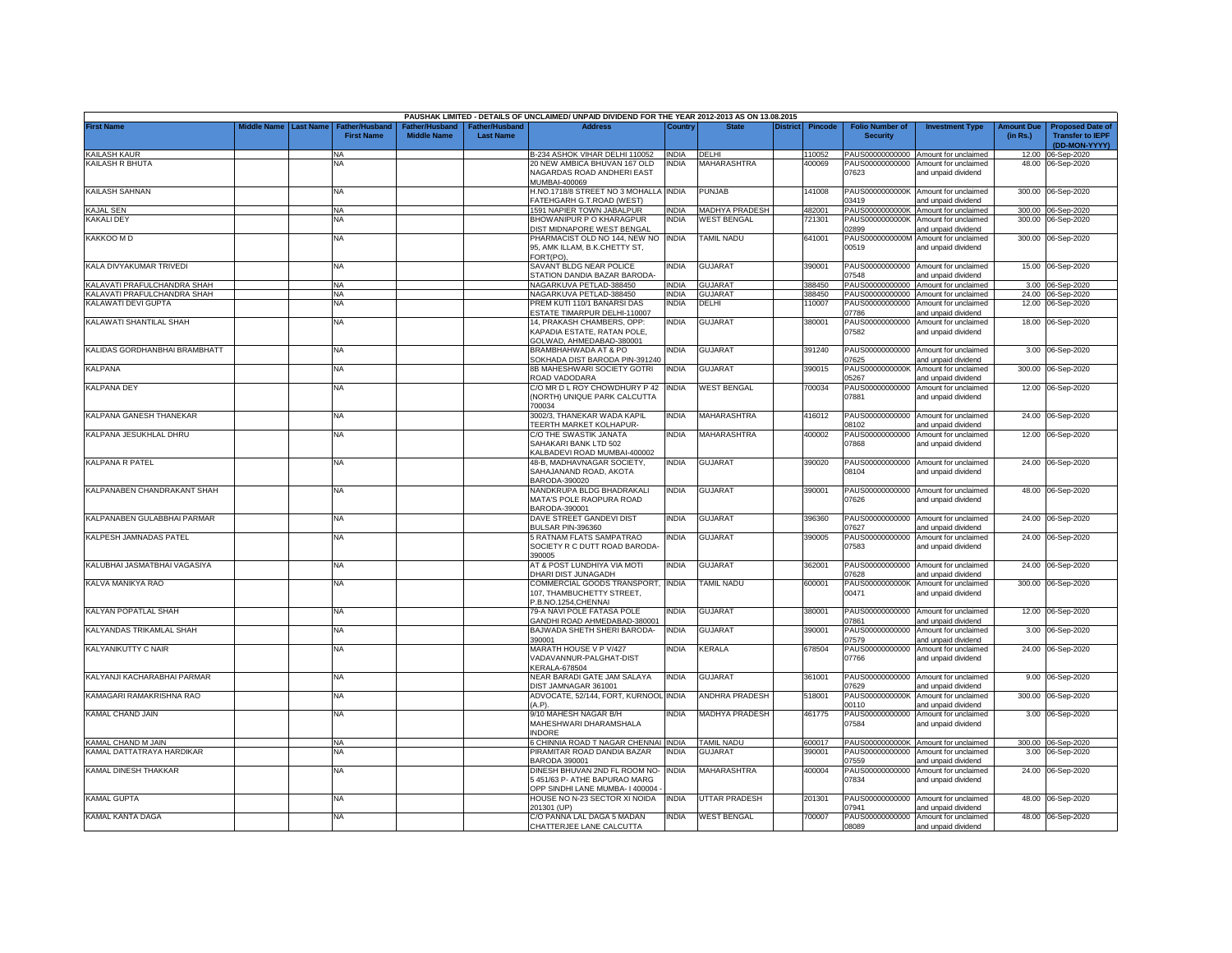|                                    |             |                  |                                     |                                      |                                           | PAUSHAK LIMITED - DETAILS OF UNCLAIMED/ UNPAID DIVIDEND FOR THE YEAR 2012-2013 AS ON 13.08.2015                 |              |                       |                 |                |                                           |                                                             |                               |                                                                     |
|------------------------------------|-------------|------------------|-------------------------------------|--------------------------------------|-------------------------------------------|-----------------------------------------------------------------------------------------------------------------|--------------|-----------------------|-----------------|----------------|-------------------------------------------|-------------------------------------------------------------|-------------------------------|---------------------------------------------------------------------|
| <b>First Name</b>                  | liddle Name | <b>Last Name</b> | Father/Husband<br><b>First Name</b> | Father/Husband<br><b>Middle Name</b> | <b>Father/Husband</b><br><b>Last Name</b> | <b>Address</b>                                                                                                  | Country      | <b>State</b>          | <b>District</b> | <b>Pincode</b> | <b>Folio Number of</b><br><b>Security</b> | <b>Investment Type</b>                                      | <b>Amount Due</b><br>(in Rs.) | <b>Proposed Date of</b><br><b>Transfer to IEPF</b><br>(DD-MON-YYYY) |
| <b>KAMAL KISHORE</b>               |             |                  | <b>NA</b>                           |                                      |                                           | 1-C ADARSH NAGAR BINA<br>MEDICALS ALAMBAGH LUCKNOW                                                              | NDIA         | UTTAR PRADESH         |                 | 226005         | PAUS0000000000K<br>03372                  | Amount for unclaimed<br>and unpaid dividend                 | 900.00                        | 06-Sep-2020                                                         |
| KAMALA KUMARI KOLLIPARA            |             |                  | <b>NA</b>                           |                                      |                                           | 401 "F" BLOCK MAJESTIC MANSIONS INDIA<br>BEGUMPET HYDERABAD 500016                                              |              | ANDHRA PRADESH        |                 | 500016         | PAUS00000000000<br>07847                  | Amount for unclaimed<br>and unpaid dividend                 |                               | 24.00 06-Sep-2020                                                   |
| KAMALABEN V SHAH                   |             |                  | <b>NA</b>                           |                                      |                                           | 10 SAVITA SADAN SUBHASH LANE<br>DAFATRY ROAD MALAD (EAST)<br>MUMBAI-400064                                      | INDIA        | <b>MAHARASHTRA</b>    |                 | 400064         | PAUS00000000000<br>07759                  | Amount for unclaimed<br>and unpaid dividend                 |                               | 12.00 06-Sep-2020                                                   |
| KAMALAVALLI                        |             |                  | NA                                  |                                      |                                           | 3-D 4TH ST GOKULAM COLONY P N<br>PUDAR COIMBATORE                                                               | <b>INDIA</b> | TAMIL NADU            |                 | 641041         | PAUS0000000000K<br>03037                  | Amount for unclaimed<br>and unpaid dividend                 |                               | 450.00 06-Sep-2020                                                  |
| KAMASASTRY AYYALASOMAYAJULA        |             |                  | <b>NA</b>                           |                                      |                                           | C/O DARSHAK LIMITED 3-5-784/2/1/A<br>KING - KOTI OPP KING KOTI<br><b>HOSPITAL HYDERABAD 5-00029</b>             | <b>INDIA</b> | <b>ANDHRA PRADESH</b> |                 | 500029         | PAUS00000000000<br>07631                  | Amount for unclaimed<br>and unpaid dividend                 |                               | 24.00 06-Sep-2020                                                   |
| KAMESETTY VENKATASUBBAIAH K        |             |                  | <b>NA</b>                           |                                      |                                           | 9/226, SHANKAR RAO STREET,<br>SRIRAMULUPET,<br><b>PRODDATUR.(CUDDAPAH DIST).</b>                                | INDIA        | <b>ANDHRA PRADESH</b> |                 | 516360         | PAUS0000000000K<br>00111                  | Amount for unclaimed<br>and unpaid dividend                 |                               | 300.00 06-Sep-2020                                                  |
| KAMINI RUSTAGI                     |             |                  | <b>NA</b>                           |                                      |                                           | 20/6 SHAKTI NAGAR DELHI-110007                                                                                  | <b>INDIA</b> | DELHI                 |                 | 110007         |                                           | PAUS00000000000 Amount for unclaimed                        |                               | 36.00 06-Sep-2020                                                   |
| KAMINIBEN DILIPBHAI PATEL          |             |                  | <b>NA</b>                           |                                      |                                           | GUNDA FALIA RAJMAHAL ROAD<br>BARODA-390001                                                                      | INDIA        | <b>GUJARAT</b>        |                 | 390001         | PAUS00000000000<br>07632                  | Amount for unclaimed<br>and unpaid dividend                 |                               | 9.00 06-Sep-2020                                                    |
| KAMINIBEN HARIPRASAD SHAH          |             |                  | <b>NA</b>                           |                                      |                                           | 65 MUNICIPAL KARMCHARINAGAR<br>NR SARVODAYA PART-1 SOLA<br>ROAD GHATLODIA AHMEDABAD                             | <b>INDIA</b> | GUJARAT               |                 | 380061         | PAUS00000000000<br>07633                  | Amount for unclaimed<br>and unpaid dividend                 |                               | 24.00 06-Sep-2020                                                   |
| <b>KAMLA DEVI</b>                  |             |                  | <b>NA</b>                           |                                      |                                           | 20/6 SHAKTI NAGAR DELHI-110007                                                                                  | <b>INDIA</b> | DELHI                 |                 | 110007         |                                           | PAUS00000000000 Amount for unclaimed                        |                               | 36.00 06-Sep-2020                                                   |
| KAMLA R JHAMNANI                   |             |                  | NA                                  |                                      |                                           | 'SHRI RAM NIVAS" 84<br>MAHADEVNAGAR BEHIND MAYA<br>TALKIES KUBERNAGAR<br>HMEDABAD 382340                        | NDIA         | <b>GUJARA</b>         |                 | 382340         | PAUS00000000000<br>07863                  | Amount for unclaimed<br>and unpaid dividend                 |                               | 48.00 06-Sep-2020                                                   |
| KAMLA SALWAN                       |             |                  | NA                                  |                                      |                                           | S-374 GREATER KAILASH -I NEW<br>DELHI-110048                                                                    | India        | DELHI                 |                 | 10048          | 07811                                     | PAUS00000000000 Amount for unclaimed<br>and unpaid dividend |                               | 24.00 06-Sep-2020                                                   |
| KAMLA SEKHRI                       |             |                  | <b>NA</b>                           |                                      |                                           | 26/104 BIRHANA ROAD KANPUR-<br>208001                                                                           | INDIA        | UTTAR PRADESH         |                 | 208001         | PAUS00000000000<br>07884                  | Amount for unclaimed<br>and unpaid dividend                 |                               | 12.00 06-Sep-2020                                                   |
| KAMLA SURANA                       |             |                  | <b>NA</b>                           |                                      |                                           | 26/1 RACE COURSE ROAD INDORE                                                                                    | <b>INDIA</b> | <b>MADHYA PRADESH</b> |                 | 452003         | PAUS00000000000                           | Amount for unclaimed                                        |                               | 24.00 06-Sep-2020                                                   |
| KAMLA YASHWANTRAI DESAI            |             |                  | ΝA                                  |                                      |                                           | C/O M M NAIK G-32 ALEMBIC<br>COLONY ALEMBIC ROAD BARODA-                                                        | NDIA         | <b>GUJARAT</b>        |                 | 390003         | PAUS00000000000<br>07574                  | Amount for unclaimed<br>and unpaid dividend                 | 3.00                          | 06-Sep-2020                                                         |
| KAMLABEN BABUBHAI PATEL            |             |                  | <b>NA</b>                           |                                      |                                           | NEAR NARANDEV MAHADEV<br>KARAMSAD DIST KAIRA 388325                                                             | India        | <b>GUJARAT</b>        |                 | 388325         | PAUS00000000000<br>07634                  | Amount for unclaimed<br>and unpaid dividend                 | 48.00                         | 06-Sep-2020                                                         |
| KAMLABEN JAYANTIBHAI PATEL         |             |                  | <b>NA</b>                           |                                      |                                           | AT JALLA TAL KHAMBHAT POST NAR INDIA<br>TAL PETLAD DIST KAIRA PIN-388150                                        |              | <b>GUJARAT</b>        |                 | 388150         | PAUS00000000000<br>07635                  | Amount for unclaimed<br>and unpaid dividend                 |                               | 9.00 06-Sep-2020                                                    |
| KAMLABEN MOHANLAL SHAH             |             |                  | NA                                  |                                      |                                           | C/O MOHANLAL KALIDAS SHAH<br>MAMA'S POLE RAOPURA BARODA-<br>390001                                              | India        | <b>GUJARAT</b>        |                 | 390001         | PAUS00000000000<br>07581                  | Amount for unclaimed<br>and unpaid dividend                 | 15.00                         | 06-Sep-2020                                                         |
| KAMLESH A RATHOD                   |             |                  | <b>NA</b>                           |                                      |                                           | C/O SUMANBHAI A RATHOD A/3<br><b>LENTEN FLATS-NR</b><br>JAWAHARNAGAR SOC VASNA RD<br>PALDI AHM- EDABAD 380007 - | india        | <b>GUJARAT</b>        |                 | 380007         | PAUS00000000000<br>07738                  | Amount for unclaimed<br>and unpaid dividend                 |                               | 12.00 06-Sep-2020                                                   |
| <b>KAMLESH D NAIK</b>              |             |                  | <b>NA</b>                           |                                      |                                           | B-802.SUROYODAYA TOWER<br>BESIDES PETROL PUMP NEAR<br>SATTADHAR CHAR RASTA                                      | <b>INDIA</b> | <b>GUJARAT</b>        |                 | 380061         | 07764                                     | PAUS00000000000 Amount for unclaimed<br>and unpaid dividend |                               | 24.00 06-Sep-2020                                                   |
| <b>KAMLESH GOEL</b>                |             |                  | <b>NA</b>                           |                                      |                                           | C-212 DDA FLATS SAKET NEW<br>DELHI 110017                                                                       | INDIA        | DELHI                 |                 | 110017         | PAUS00000000000<br>07975                  | Amount for unclaimed<br>and unpaid dividend                 |                               | 12.00 06-Sep-2020                                                   |
| KAMLESH HASMUKHLAL SHAH            |             |                  | <b>NA</b>                           |                                      |                                           | C/O AWISHKAR ASSOCIATES 183 K<br>S GARDEN LALBAUG IV CROSS<br>BANGALORE-560027                                  | <b>INDIA</b> | KARNATAKA             |                 | 560027         | PAUS00000000000<br>07848                  | Amount for unclaimed<br>and unpaid dividend                 |                               | 12.00 06-Sep-2020                                                   |
| KAMLESH K SHARMA                   |             |                  | NA                                  |                                      |                                           | C/O ALEMBIC CHEMICAL WORKS CO INDIA<br>LTD 22 ALBERT ROAD AMRITSAR<br>143001                                    |              | <b>PUNJAB</b>         |                 | 43001          | PAUS00000000000<br>07717                  | Amount for unclaimed<br>and unpaid dividend                 |                               | 24.00 06-Sep-2020                                                   |
| KAMLESH MEDIRATTA                  |             |                  | <b>NA</b>                           |                                      |                                           | 132 KIRTI NAGAR NEW DELHI                                                                                       | <b>INDIA</b> | DELHI                 |                 | 10015          | PAUS00000000000                           | Amount for unclaimed                                        |                               | 12.00 06-Sep-2020                                                   |
| KAMLESH RANJAN                     |             |                  | NA                                  |                                      |                                           | 3/31 TILAK NAGAR NEW DELHI-                                                                                     | <b>INDIA</b> | DELHI                 |                 | 10018          | PAUS00000000000                           | Amount for unclaimed                                        |                               | 12.00 06-Sep-2020                                                   |
| KAMLESHBHAI KANTIBHAI PATEL        |             |                  | ΝA                                  |                                      |                                           | C/O M/S KAMLESH CORPN<br>DHOBIGHAT DUDHESHWAR ROAD<br>HMEDABAD-380001                                           | NDIA         | <b>GUJARAT</b>        |                 | 380001         | PAUS00000000000<br>07638                  | Amount for unclaimed<br>and unpaid dividend                 |                               | 48.00 06-Sep-2020                                                   |
| KAMLESHKUMAR CHANDULAL<br>BHARVADA |             |                  | <b>NA</b>                           |                                      |                                           | C/O B C BHARVADA VANIAVADI<br>MAIN ROAD STREET NO-1 NR<br>RAMESHWAR PAN CENTRE RAJKOT                           | india        | <b>GUJARAT</b>        |                 | 360002         | 07822                                     | PAUS00000000000 Amount for unclaimed<br>and unpaid dividend |                               | 24.00 06-Sep-2020                                                   |
| <b>KAN MOTIHAR</b>                 |             |                  | <b>NA</b>                           |                                      |                                           | R-595 NEW RAJINDRA NAGAR NEW<br>DELHI-110060                                                                    | <b>INDIA</b> | DELHI                 |                 | 10060          | PAUS00000000000<br>07952                  | Amount for unclaimed<br>and unpaid dividend                 |                               | 48.00 06-Sep-2020                                                   |
| KANAHYA LAL CHUTTANI               |             |                  | <b>NA</b>                           |                                      |                                           | FC 136 TAGORE GARDEN NEW<br>DELHI-110027                                                                        | INDIA        | DELHI                 |                 | 10027          | PAUS00000000000<br>07942                  | Amount for unclaimed<br>and unpaid dividend                 |                               | 12.00 06-Sep-2020                                                   |
| KANAIYALAL AMBALAL PATEL           |             |                  | <b>NA</b>                           |                                      |                                           | 224/37 NEW ELLORA PARK RACE<br>COURSE CIRCLE BARODA-390003                                                      | <b>INDIA</b> | <b>GUJARAT</b>        |                 | 390003         | PAUS00000000000<br>07580                  | Amount for unclaimed<br>and unpaid dividend                 |                               | 24.00 06-Sep-2020                                                   |
| KANAIYALAL AMBALAL SHAH            |             |                  | <b>NA</b>                           |                                      |                                           | 11 DHANUSHDHARI SOCIETY NR<br>DHARNIDHAR JAIN TEMPLE PALDI<br>AHMEDABAD 380007                                  | india        | <b>GUJARAT</b>        |                 | 380007         | PAUS00000000000<br>07741                  | Amount for unclaimed<br>and unpaid dividend                 |                               | 24.00 06-Sep-2020                                                   |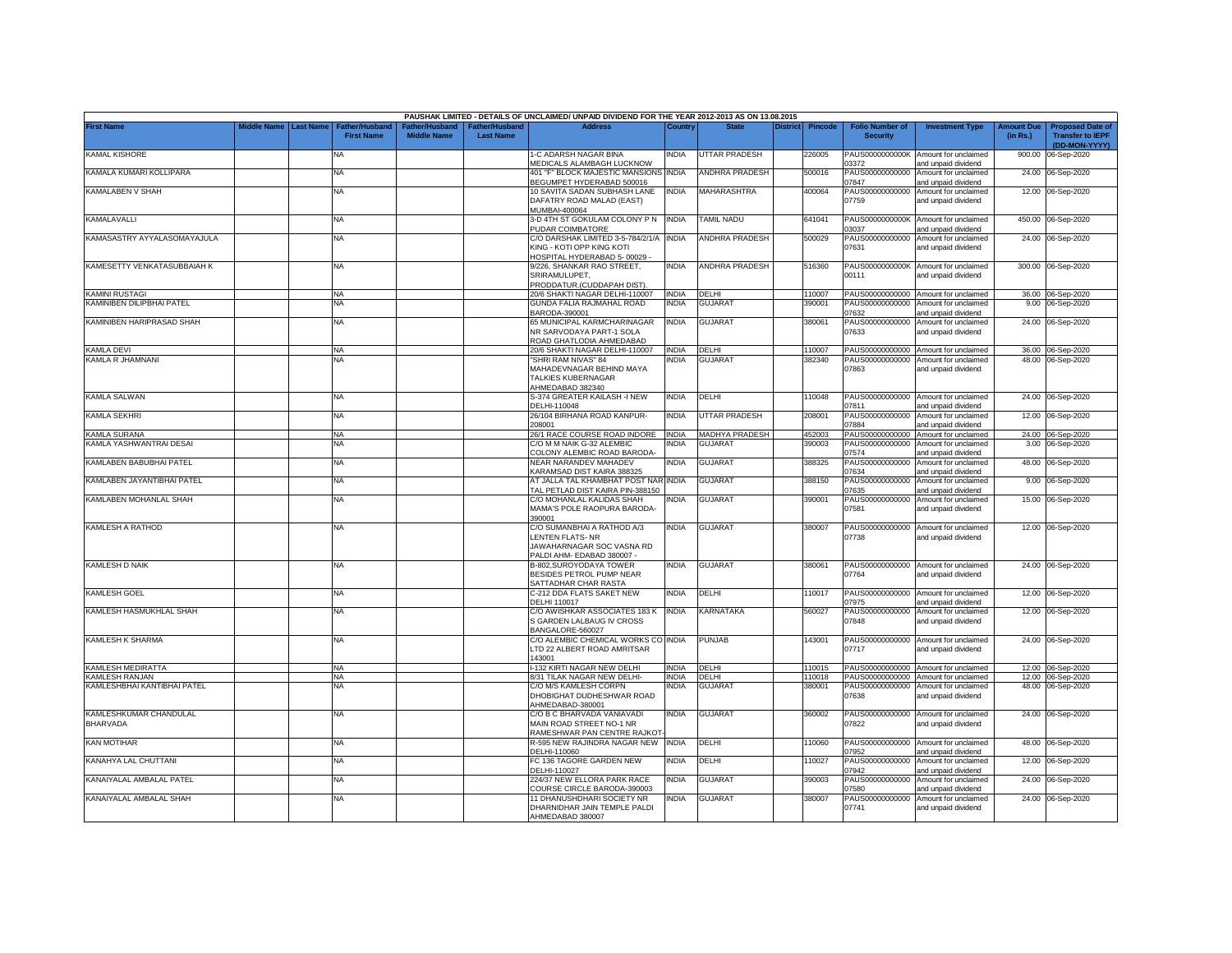|                                  |                         |                                            |                                      |                                                | PAUSHAK LIMITED - DETAILS OF UNCLAIMED/ UNPAID DIVIDEND FOR THE YEAR 2012-2013 AS ON 13.08.2015                                 |              |                    |          |                |                                           |                                                             |                               |                                                                     |
|----------------------------------|-------------------------|--------------------------------------------|--------------------------------------|------------------------------------------------|---------------------------------------------------------------------------------------------------------------------------------|--------------|--------------------|----------|----------------|-------------------------------------------|-------------------------------------------------------------|-------------------------------|---------------------------------------------------------------------|
| First Name                       | Middle Name   Last Name | <b>Father/Husband</b><br><b>First Name</b> | Father/Husband<br><b>Middle Name</b> | <sup>-</sup> ather/Husband<br><b>Last Name</b> | <b>Address</b>                                                                                                                  | Country      | <b>State</b>       | District | <b>Pincode</b> | <b>Folio Number of</b><br><b>Security</b> | <b>Investment Type</b>                                      | <b>Amount Due</b><br>(in Rs.) | <b>Proposed Date of</b><br><b>Transfer to IEPF</b><br>(DD-MON-YYYY) |
| KANAIYALAL HIRALAL DESAI         |                         | NA                                         |                                      |                                                | 3 VIMAL SOCIETY MAKARPURA RD<br><b>BARODA 390009</b>                                                                            | <b>INDIA</b> | <b>GUJARAT</b>     |          | 390009         | 07531                                     | PAUS00000000000 Amount for unclaimed<br>and unpaid dividend |                               | 3.00 06-Sep-2020                                                    |
| KANAIYALAL KALIDAS VAIDYA        |                         | <b>NA</b>                                  |                                      |                                                | ANNYONYA HOUSING SOCIETY<br>RAMNATH ROAD PETLAD DIST<br>KAIRA 388450                                                            | India        | <b>GUJARAT</b>     |          | 388450         | PAUS00000000000<br>07640                  | Amount for unclaimed<br>and unpaid dividend                 |                               | 9.00 06-Sep-2020                                                    |
| KANAIYALAL KANTILAL SHAH         |                         | NA                                         |                                      |                                                | 28 SINDEY COLONY KEVEDABAG<br>NAVAPURA BARODA-390001                                                                            | <b>INDIA</b> | <b>GUJARAT</b>     |          | 390001         | 07641                                     | PAUS00000000000 Amount for unclaimed<br>and unpaid dividend |                               | 9.00 06-Sep-2020                                                    |
| KANAIYALAL RANCHHODLAL THAKER    |                         | NA                                         |                                      |                                                | 13 JAY RANCHHOD SOCIETY NO 3<br><b>WAGHODIA ROAD BARODA-390006</b>                                                              | NDIA         | GUJARAT            |          | 390006         | PAUS00000000000<br>17643                  | Amount for unclaimed<br>and unpaid dividend                 |                               | 3.00 06-Sep-2020                                                    |
| KANAIYALAL SUNDERLAL GANDHI      |                         | NA                                         |                                      |                                                | MADANZAMPA ROAD NEAR AZAD<br>GROUND KRISHNA BUILDING<br>BARODA-390001                                                           | <b>INDIA</b> | <b>GUJARAT</b>     |          | 390001         | PAUS00000000000<br>07644                  | Amount for unclaimed<br>and unpaid dividend                 |                               | 3.00 06-Sep-2020                                                    |
| KANAJI MEGHJIBHAI KAMANI         |                         | <b>NA</b>                                  |                                      |                                                | AMBAJI KADVA PLOT SHERI NO 6-C INDIA<br>OPP LAKHANIBHAI RAJKOT                                                                  |              | <b>GUJARAT</b>     |          | 360001         | )7645                                     | PAUS00000000000 Amount for unclaimed<br>and unpaid dividend |                               | 24.00 06-Sep-2020                                                   |
| KANAK MEHTA                      |                         | NA                                         |                                      |                                                | C4 SARDAR PATEL MARG JAIPUR-<br>302001                                                                                          | <b>INDIA</b> | RAJASTHAN          |          | 302001         | 07779                                     | PAUS00000000000 Amount for unclaimed<br>and unpaid dividend |                               | 12.00 06-Sep-2020                                                   |
| KANAKASABHAI PILLAI KRISHNASWAMI |                         | NA                                         |                                      |                                                | KAILAS 1ST FLOOR 10 NINETH ST<br>DR RADHAKRISHNAN SALAI<br>CHENNAI-600004                                                       | <b>INDIA</b> | TAMIL NADU         |          | 600004         | 07785                                     | PAUS00000000000 Amount for unclaimed<br>and unpaid dividend |                               | 24.00 06-Sep-2020                                                   |
| KANCHAN BALA BARIK               |                         | NA                                         |                                      |                                                | C/O CHANDAN MEDICINE STORE<br>MAHATAB ROAD CUTTACK ORISSA                                                                       | INDIA        | ORISSA             |          | 753012         | 12646                                     | PAUS0000000000K Amount for unclaimed<br>and unpaid dividend |                               | 300.00 06-Sep-2020                                                  |
| <b>KANCHAN GIANCHANDANI</b>      |                         | NA                                         |                                      |                                                | 109/D-11 SECTOR 8 ROHINI NEW                                                                                                    | NDIA         | DELHI              |          | 10001          | PAUS00000000000                           | Amount for unclaimed                                        |                               | 12.00 06-Sep-2020                                                   |
| ANCHANBEN BANSILAL GANDHI        |                         | NA                                         |                                      |                                                | <b>GANDHI POLE AHMEDABADI</b><br>BAZZAR NADIAD 387001 DIST KAIRA                                                                | NDIA         | <b>GUJARAT</b>     |          | 387001         | PAUS00000000000<br>07549                  | Amount for unclaimed<br>and unpaid dividend                 | 3.00                          | 06-Sep-2020                                                         |
| KANCHANBEN VITHALBHAI PATEL      |                         | NA                                         |                                      |                                                | AT & POST ADAVALA TALUKA AMOD<br><b>JIST BARODA 392110</b>                                                                      | <b>INDIA</b> | <b>GUJARAT</b>     |          | 392110         | PAUS00000000000<br>7733                   | Amount for unclaimed<br>and unpaid dividend                 |                               | 24.00 06-Sep-2020                                                   |
| KANCHANLAL MULJIBHAI MODI        |                         | NA                                         |                                      |                                                | GHADIALIPOLE DESAI SHERI BAVA<br>MADHI'S LANE BARODA-390001                                                                     | <b>INDIA</b> | <b>GUJARAT</b>     |          | 390001         | PAUS00000000000<br>7648                   | Amount for unclaimed<br>and unpaid dividend                 |                               | 3.00 06-Sep-2020                                                    |
| KANCHANLAL MULJIBHAI MODI        |                         | <b>NA</b>                                  |                                      |                                                | DESAI SHERI BAVAMADHI NO<br>KHANCHO GHADIALI POLE BARODA-<br>390001                                                             | NDIA         | <b>GUJARAT</b>     |          | 390001         | PAUS00000000000<br>07646                  | Amount for unclaimed<br>and unpaid dividend                 |                               | 3.00 06-Sep-2020                                                    |
| KANCHANLAL MULJIBHAI MODI        |                         | <b>NA</b>                                  |                                      |                                                | GHADIALI POLE DESAI SERI BAWA<br>MADHI'S LANE BARODA-390001                                                                     | <b>INDIA</b> | GUJARAT            |          | 390001         | 07647                                     | PAUS00000000000 Amount for unclaimed<br>and unpaid dividend |                               | 3.00 06-Sep-2020                                                    |
| KANGOVI NARAYANARAO KAUSALYA     |                         | NA                                         |                                      |                                                | K-24 12TH CROSS I BLOCK<br>RAJAJINAGAR BANGALORE-560010                                                                         | <b>INDIA</b> | KARNATAKA          |          | 560010         | 07701                                     | PAUS00000000000 Amount for unclaimed<br>and unpaid dividend | 48.00                         | 06-Sep-2020                                                         |
| KANIYALAL DAYALAL BHAVSAR        |                         | NA                                         |                                      |                                                | 1ST DELLA OLD ACHEIR SABARMATI INDIA<br>AHMEDABAD-380005                                                                        |              | <b>GUJARAT</b>     |          | 380005         | PAUS00000000000<br>)7917                  | Amount for unclaimed<br>and unpaid dividend                 |                               | 12.00 06-Sep-2020                                                   |
| KANIYALAL DWARKADAS SHAH         |                         | NA                                         |                                      |                                                | 'ANUJ' 26 SAMAST<br>BRAHAMCHHATRIYA SOCIET- Y OPP<br>SABAR FLATS NR SHANTIVAN SOC<br>NARA- YAN NGR RD PALDI<br>AHMEDABAD 380007 | <b>INDIA</b> | <b>GUJARAT</b>     |          | 380007         | PAUS00000000000<br>07854                  | Amount for unclaimed<br>and unpaid dividend                 |                               | 12.00 06-Sep-2020                                                   |
| KANJIBHAI AMBALAL PATEL          |                         | NA                                         |                                      |                                                | 56/B SEVASHRAM CO OP HOU<br>SOCIETY RACE COURSE ROAD<br><b>VEAR ATMA JYOTI ASHRAM</b>                                           | India        | <b>GUJARAT</b>     |          | 390007         | 07577                                     | PAUS00000000000 Amount for unclaimed<br>and unpaid dividend |                               | 3.00 06-Sep-2020                                                    |
| KANTA MEHTA                      |                         | NA                                         |                                      |                                                | ROOM NO 15 HIRAMANEK BLDG 182 INDIA<br>DADYSETH AGIARY LANE MUMBAI<br>400002                                                    |              | MAHARASHTRA        |          | 400002         | 08055                                     | PAUS00000000000 Amount for unclaimed<br>and unpaid dividend |                               | 12.00 06-Sep-2020                                                   |
| KANTA RANI GANDHI                |                         | <b>NA</b>                                  |                                      |                                                | J-48 KIRTI NAGAR NEW DELHI-                                                                                                     | <b>INDIA</b> | DELHI              |          | 110015         |                                           | PAUS00000000000 Amount for unclaimed                        |                               | 12.00 06-Sep-2020                                                   |
| KANTA SARABHAI                   |                         | NA                                         |                                      |                                                | "MANGALAM" 9 JAGABHAI PARK<br>KANKARIA AHMEDABAD-380022                                                                         | <b>INDIA</b> | <b>GUJARAT</b>     |          | 380022         | 07588                                     | PAUS00000000000 Amount for unclaimed<br>and unpaid dividend |                               | 48.00 06-Sep-2020                                                   |
| KANTABEN CHATURBHAI PATEL        |                         | NA                                         |                                      |                                                | 8 VIRAM SOCIETY CHANDANWADI<br>ESTATE SHAHI BAG AHMEDABAD-<br>380004                                                            | <b>INDIA</b> | GUJARAT            |          | 380004         | PAUS00000000000<br>07589                  | Amount for unclaimed<br>and unpaid dividend                 |                               | 24.00 06-Sep-2020                                                   |
| KANTABEN JAYANTIBHAI PATEL       |                         | NA                                         |                                      |                                                | OLD NAGARDAS ROAD MAFADIN<br>BLDG ROOM NO - 24 1ST FL<br>ANDHERI EAST MUMBAI-400069 -                                           | INDIA        | MAHARASHTRA        |          | 400069         | 07650                                     | PAUS00000000000 Amount for unclaimed<br>and unpaid dividend |                               | 9.00 06-Sep-2020                                                    |
| KANTABEN NAVINCHANDRA GOSRANI    |                         | NA                                         |                                      |                                                | <b>B-31 MAHAVIR SOCIETY PRATAP</b><br>VILAS ROAD JAMNAGAR 361008                                                                | <b>INDIA</b> | <b>GUJARAT</b>     |          | 361008         | 08100                                     | PAUS00000000000 Amount for unclaimed<br>and unpaid dividend |                               | 48.00 06-Sep-2020                                                   |
| KANTABEN RAMBHAI PATEL           |                         | ΝA                                         |                                      |                                                | "ACHUYT' 203, BAKROL ROAD,<br>/ALLABH VIDYANAGAR PIN-388120                                                                     | NDIA         | GUJARAT            |          | 388120         | PAUS00000000000<br>08101                  | Amount for unclaimed<br>and unpaid dividend                 |                               | 183.00 06-Sep-2020                                                  |
| <b>KANTABEN THAKORLAL PARIKH</b> |                         | <b>NA</b>                                  |                                      |                                                | KAROLIA POLE VADODARA-390001                                                                                                    | <b>INDIA</b> | GUJARAT            |          | 390001         |                                           | PAUS00000000000 Amount for unclaimed                        |                               | 3.00 06-Sep-2020                                                    |
| <b>CANTI PANDEY</b>              |                         | NA                                         |                                      |                                                | 74 LAKE-TOWN BLOCK B CALCUTTA-<br>700055                                                                                        | INDIA        | <b>WEST BENGAL</b> |          | 700055         | PAUS00000000000<br>07933                  | Amount for unclaimed<br>and unpaid dividend                 |                               | 12.00 06-Sep-2020                                                   |
| KANTIBHAI CHANDULAL VAIDYA       |                         | NA                                         |                                      |                                                | ANNYONYA HOUSING SOCIETY<br>RAMNATH ROAD PETLAD DIST<br>KAIRA PIN-388450                                                        | INDIA        | GUJARAT            |          | 388450         | 07651                                     | PAUS00000000000 Amount for unclaimed<br>and unpaid dividend |                               | 9.00 06-Sep-2020                                                    |
| KANTIBHAI CHATURBHAI PATEL       |                         | NA                                         |                                      |                                                | 11 BARODA PEOPLE'S CO OP<br>HOUSING SOCIETY BARODA-390005                                                                       | NDIA         | <b>GUJARAT</b>     |          | 390005         | )7547                                     | PAUS00000000000 Amount for unclaimed<br>and unpaid dividend |                               | 3.00 06-Sep-2020                                                    |
| KANTIBHAI CHHOTABHAI PATEL       |                         | <b>NA</b>                                  |                                      |                                                | AT & POST JAMBUVA VADODARA                                                                                                      | <b>INDIA</b> | <b>GUJARAT</b>     |          | 390014         |                                           | PAUS00000000000 Amount for unclaimed                        |                               | 3.00 06-Sep-2020                                                    |
| KANTIBHAI DARUBHAI DESAI         |                         | NA                                         |                                      |                                                | JASHWANTI SADAN UPLA FALIA<br>MADAN ZAPA ROAD BARODA-390001                                                                     | INDIA        | <b>GUJARAT</b>     |          | 390001         | 07652                                     | PAUS00000000000 Amount for unclaimed<br>and unpaid dividend |                               | 24.00 06-Sep-2020                                                   |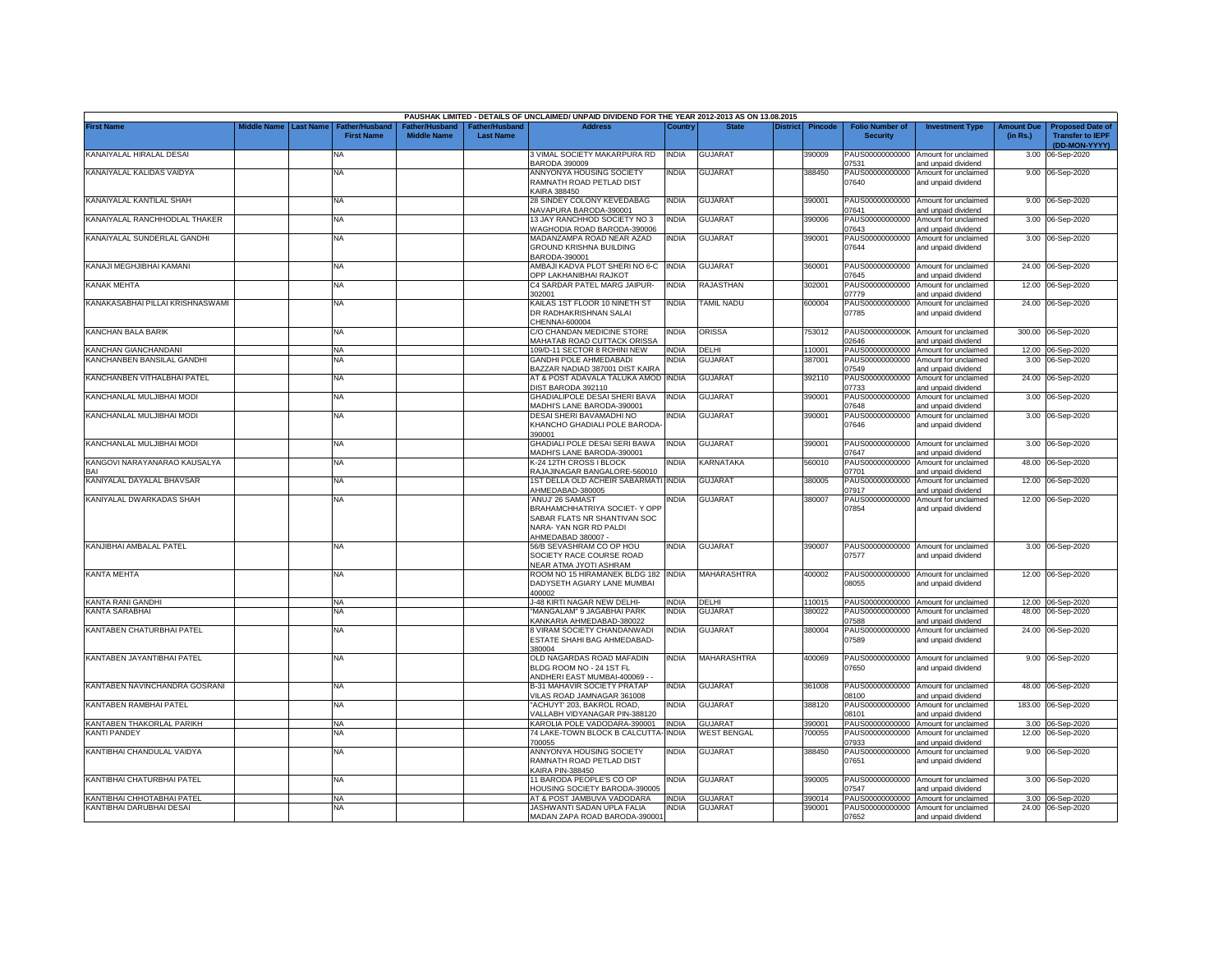|                              |                         |                                            |                    |                                   | PAUSHAK LIMITED - DETAILS OF UNCLAIMED/ UNPAID DIVIDEND FOR THE YEAR 2012-2013 AS ON 13.08.2015                                                      |              |                       |                 |                |                                           |                                                             |                               |                                                                     |
|------------------------------|-------------------------|--------------------------------------------|--------------------|-----------------------------------|------------------------------------------------------------------------------------------------------------------------------------------------------|--------------|-----------------------|-----------------|----------------|-------------------------------------------|-------------------------------------------------------------|-------------------------------|---------------------------------------------------------------------|
| <b>First Name</b>            | Middle Name   Last Name | <b>Father/Husband</b><br><b>First Name</b> | <b>Middle Name</b> | ather/Husband<br><b>Last Name</b> | <b>Address</b>                                                                                                                                       | Country      | <b>State</b>          | <b>District</b> | <b>Pincode</b> | <b>Folio Number of</b><br><b>Security</b> | <b>Investment Type</b>                                      | <b>Amount Due</b><br>(in Rs.) | <b>Proposed Date of</b><br><b>Transfer to IEPF</b><br>(DD-MON-YYYY) |
| KANTIBHAI SHAMJIBHAI KATARIA |                         | <b>NA</b>                                  |                    |                                   | C/O KATARIA SEEDS NEAR BUS<br>STAND AT & POST VISNAGAR                                                                                               | <b>INDIA</b> | <b>GUJARAT</b>        |                 | 384315         | PAUS00000000000<br>08053                  | Amount for unclaimed<br>and unpaid dividend                 | 48.00                         | 06-Sep-2020                                                         |
| KANTILAL BAHECHARDAS PATEL   |                         | <b>NA</b>                                  |                    |                                   | AT-KADAVIA PO-AMBAGAM TA<br>BAYAD DIST S K PIN 383325                                                                                                | India        | <b>GUJARAT</b>        |                 | 383325         | PAUS00000000000<br>07556                  | Amount for unclaimed<br>and unpaid dividend                 |                               | 48.00 06-Sep-2020                                                   |
| KANTILAL CHUNILAL BHAVSAR    |                         | NA                                         |                    |                                   | ASHA BISCUITS BAZAR GANDEVI<br>DIST BULSAR PIN-396360                                                                                                | <b>INDIA</b> | <b>GUJARAT</b>        |                 | 396360         | PAUS00000000000<br>07653                  | Amount for unclaimed<br>and unpaid dividend                 |                               | 75.00 06-Sep-2020                                                   |
| KANTILAL DESAIBHAI PATEL     |                         | NA                                         |                    |                                   | 886 NEAR PARABADI AT & PO<br>BHAYALI DIST BARODA-391410                                                                                              | <b>INDIA</b> | <b>GUJARAT</b>        |                 | 391410         | PAUS00000000000<br>07729                  | Amount for unclaimed<br>and unpaid dividend                 |                               | 3.00 06-Sep-2020                                                    |
| KANTILAL DEVABHAI PRAJAPATI  |                         | NA                                         |                    |                                   | RHUSHIWADI B/H ANANDNAGAR<br>HORAJI 360410                                                                                                           | <b>INDIA</b> | <b>GUJARA1</b>        |                 | 360410         | PAUS00000000000<br>07655                  | Amount for unclaimed<br>and unpaid dividend                 | 99.00                         | 06-Sep-2020                                                         |
| KANTILAL G RANA              |                         | <b>NA</b>                                  |                    |                                   | DHOBIWAD GANDEVI DIST BULSAR<br>96360                                                                                                                | <b>INDIA</b> | GUJARAT               |                 | 396360         | PAUS00000000000<br>07728                  | Amount for unclaimed<br>nd unpaid dividend                  | 9.00                          | 06-Sep-2020                                                         |
| KANTILAL GOKALDAS MEHTA      |                         | NA                                         |                    |                                   | JOSHI NI KHADKI DESAI POLE PO<br><b>MAHEMDABAD DIST KHEDA 387130</b>                                                                                 | <b>INDIA</b> | <b>GUJARAT</b>        |                 | 387130         | PAUS00000000000<br>07565                  | Amount for unclaimed<br>and unpaid dividend                 | 3.00                          | 06-Sep-2020                                                         |
| <b>KANTILAL HINGARH</b>      |                         | <b>MANGILAL</b>                            |                    |                                   | C/O MANGILAL & SONS 10-42-45<br>RAMGOPAL STREET<br>/IJAYAWADAKRISHNA                                                                                 | <b>INDIA</b> | <b>ANDHRA PRADESH</b> |                 | 520001         | PAUS00000000000<br>13118                  | Amount for unclaimed<br>and unpaid dividend                 |                               | 2400.00 06-Sep-2020                                                 |
| KANTILAL J PATEL             |                         | NA                                         |                    |                                   | 31 PRERNA PARK LAXMI PURA RD<br>GORWA BARODA 390016                                                                                                  | <b>INDIA</b> | <b>GUJARAT</b>        |                 | 390016         | PAUS00000000000<br>08079                  | Amount for unclaimed<br>and unpaid dividend                 | 3.00                          | 06-Sep-2020                                                         |
| KANTILAL JETHALAL PANDYA     |                         | <b>NA</b>                                  |                    |                                   | AT & POST ATLADRA BARODA                                                                                                                             | <b>INDIA</b> | <b>GUJARAT</b>        |                 | 390005         | PAUS00000000000                           | Amount for unclaimed                                        |                               | 9.00 06-Sep-2020                                                    |
| KANTILAL LALJIBHAI VALAND    |                         | <b>NA</b>                                  |                    |                                   | 16 GAYATRI SOCIETY AHED<br>PUROHIT DINING - HALL NEAR<br>NANDANVAN SOCIETY TAL ANAND A<br><b>F &amp; PO VALLABH VIDYANAGAR</b><br>388120 DIST K-AIRA | <b>INDIA</b> | <b>GUJARAT</b>        |                 | 388120         | PAUS00000000000<br>07656                  | Amount for unclaimed<br>and unpaid dividend                 |                               | 9.00 06-Sep-2020                                                    |
| KANTILAL MAGANLAL PATEL      |                         | NA                                         |                    |                                   | <b>STHAKOR DHWAR SOC GOD DOD</b><br><b>COAD ATHWALINES SURAT 395001</b>                                                                              | <b>INDIA</b> | <b>GUJARAT</b>        |                 | 395001         | 08009                                     | PAUS00000000000 Amount for unclaimed<br>and unpaid dividend |                               | 18.00 06-Sep-2020                                                   |
| KANTILAL MAGANLAL PATEL      |                         | NA.                                        |                    |                                   | <b>THAKOR DWAR SOC GOD DOD</b>                                                                                                                       | NDIA         | <b>GUJARAT</b>        |                 | 395001         | PAUS00000000000                           | Amount for unclaimed                                        | 54.00                         | 06-Sep-2020                                                         |
| KANTILAL MANGALDAS SHAH      |                         | NA                                         |                    |                                   | ROAD ATHWALINES SURAT 395001<br>JDAY OWNER SHEEP FLAT 4TH                                                                                            | india        | <b>GUJARAT</b>        |                 | 390001         | 08010<br>PAUS00000000000                  | and unpaid dividend<br>Amount for unclaimed                 |                               | 15.00 06-Sep-2020                                                   |
|                              |                         |                                            |                    |                                   | FLOOR 4/10 KAPDI POLE BARODA-<br>390001                                                                                                              |              |                       |                 |                | 07657                                     | and unpaid dividend                                         |                               |                                                                     |
| KANTILAL MOGHABHAI DESAI     |                         | <b>NA</b>                                  |                    |                                   | 4/134 VORWAD NAVSARI-396445                                                                                                                          | <b>INDIA</b> | <b>GUJARAT</b>        |                 | 396445         |                                           | PAUS00000000000 Amount for unclaimed                        |                               | 9.00 06-Sep-2020                                                    |
| KANTILAL RAMANLAL SHETH      |                         | <b>NA</b>                                  |                    |                                   | 57 ANKUR SOCIETY BEHIND<br>ARYUVEDIK HOSPI- TAL NR<br>RANCHHODJI MANDIR PANIGATE<br>BAROD- A 390019 -                                                | India        | <b>GUJARAT</b>        |                 | 390019         | PAUS00000000000<br>07659                  | Amount for unclaimed<br>and unpaid dividend                 |                               | 3.00 06-Sep-2020                                                    |
| KANTILAL RAMJI DHAROD        |                         | <b>NA</b>                                  |                    |                                   | (UVERJI DEVSHI CHAWL 2ND FL B S INDIA<br>ROAD OPP ZARAPKAR SHOW ROOM<br>ADAR W RLY MUMBAI 400028                                                     |              | <b>MAHARASHTRA</b>    |                 | 400028         | PAUS00000000000<br>07871                  | Amount for unclaimed<br>and unpaid dividend                 |                               | 12.00 06-Sep-2020                                                   |
| KANTILAL RAMJI GALA          |                         | NA                                         |                    |                                   | KUVERJI DEVSHI CHAWL 2ND FL B S INDIA<br>ROAD OPP ZARAPKAR SHOW ROOM<br>ADAR W RLY MUMBAI 400028                                                     |              | <b>MAHARASHTRA</b>    |                 | 400028         | 07872                                     | PAUS00000000000 Amount for unclaimed<br>and unpaid dividend |                               | 12.00 06-Sep-2020                                                   |
| KANTILAL TULSIDAS PATEL      |                         | NA                                         |                    |                                   | SABARKATHA DIST SALE &<br>PURCHASE UNION DHANSURA DIST<br>ABARKATHA PIN-383310                                                                       | NDIA         | <b>GUJARAT</b>        |                 | 383310         | 07660                                     | PAUS00000000000 Amount for unclaimed<br>and unpaid dividend |                               | 24.00 06-Sep-2020                                                   |
| <b>KANU GANDHI</b>           |                         | <b>NA</b>                                  |                    |                                   | 4-2 BERRYS AVENUE OPP RADHA-<br>KRISHNA PARK AKOTA STEDIUM<br><b>ROAD VADODARA</b>                                                                   | <b>INDIA</b> | <b>GUJARAT</b>        |                 | 390020         | 05276                                     | PAUS0000000000K Amount for unclaimed<br>and unpaid dividend |                               | 300.00 06-Sep-2020                                                  |
| KANUBHAI BALBHAI PATEL       |                         | NA                                         |                    |                                   | C/O SHRI SHAKTI ELECTRIC<br>STORES GOLWADI ROAD                                                                                                      | <b>INDIA</b> | GUJARAT               |                 | 382150         | 07858                                     | PAUS00000000000 Amount for unclaimed<br>and unpaid dividend | 24.00                         | 06-Sep-2020                                                         |
| KANUBHAI BHAGAWANDAS PATEL   |                         | NA.                                        |                    |                                   | KHADIA POLE NO 2 BARODA-390001 INDIA                                                                                                                 |              | <b>GUJARAT</b>        |                 | 390001         | PAUS00000000000                           | Amount for unclaimed                                        |                               | 12.00 06-Sep-2020                                                   |
| KANUBHAI M GOHIL             |                         | <b>NA</b>                                  |                    |                                   | C/O AGRO SERVICES BAZAR<br>DHANSURA 383310                                                                                                           | <b>INDIA</b> | <b>GUJARAT</b>        |                 | 383310         | PAUS00000000000<br>07578                  | Amount for unclaimed<br>and unpaid dividend                 | 3.00                          | 06-Sep-2020                                                         |
| KANUBHAI NARANBHAI SHAH      |                         | <b>NA</b>                                  |                    |                                   | 5 NIRMAL SOCIETY MANINAGAR<br>AHMEDABAD-380022                                                                                                       | <b>INDIA</b> | <b>GUJARAT</b>        |                 | 380022         | PAUS00000000000<br>07595                  | Amount for unclaimed<br>and unpaid dividend                 | 9.00                          | 06-Sep-2020                                                         |
| KANUBHAI NATHABHAI PATEL     |                         | NA                                         |                    |                                   | AT & PO JITODIA TAK ANAND DIST<br><b>KAIRA PIN-388001</b>                                                                                            | <b>INDIA</b> | <b>GUJARAT</b>        |                 | 388001         | PAUS00000000000<br>07662                  | Amount for unclaimed<br>and unpaid dividend                 | 3.00                          | 06-Sep-2020                                                         |
| KANUBHAI P RAIPARA           |                         | NA                                         |                    |                                   | SHETH FALIA OPP WELL RAJPIPLA<br>DIST BHARUCH PIN-393145                                                                                             | <b>INDIA</b> | <b>GUJARAT</b>        |                 | 393145         | PAUS00000000000<br>07663                  | Amount for unclaimed<br>and unpaid dividend                 | 9.00                          | 06-Sep-2020                                                         |
| KANUBHAI RAVJIBHAI PATEL     |                         | NA                                         |                    |                                   | AT PO HODOD TA KARAJAN DIST<br>BARODA PIN 391240                                                                                                     | <b>INDIA</b> | GUJARAT               |                 | 391240         | PAUS00000000000<br>07557                  | Amount for unclaimed<br>and unpaid dividend                 | 24.00                         | 06-Sep-2020                                                         |
| KANUBHAI S PATEL             |                         | <b>NA</b>                                  |                    |                                   | SHRI KRISHNA PARK NEAR IRMA<br><b>GATE MANGALPURA ANAND 388001</b>                                                                                   | NDIA         | GUJARAT               |                 | 88001          | PAUS00000000000<br>07744                  | Amount for unclaimed<br>and unpaid dividend                 | 12.00                         | 06-Sep-2020                                                         |
| KANWALJEET KAUR              |                         | <b>NA</b>                                  |                    |                                   | N/O DR. AJEET SINGH, 28, GANGA<br>SAGAR B, VAISHALI NAGAR, JAIPUR<br>301021                                                                          | india        | RAJASTHAN             |                 | 301021         | PAUS00000000000<br>08067                  | Amount for unclaimed<br>and unpaid dividend                 |                               | 48.00 06-Sep-2020                                                   |
| KANWALJIT BEDI               |                         | <b>NA</b>                                  |                    |                                   | 3-234 ASHOK VIHAR DELHI-110052                                                                                                                       | <b>INDIA</b> | DELHI                 |                 | 110052         |                                           | PAUS00000000000 Amount for unclaimed                        |                               | 12.00 06-Sep-2020                                                   |
| <b>KAPIL CHAWLA</b>          |                         | <b>NA</b>                                  |                    |                                   | B-2/87 JANAK PURI NEW DELHI-                                                                                                                         | <b>INDIA</b> | DELHI                 |                 | 110058         |                                           | PAUS00000000000 Amount for unclaimed                        |                               | 12.00 06-Sep-2020                                                   |
| KAPIL S SABHARWAL            |                         | NA                                         |                    |                                   | C 2D/18 B JANAK PURI NEW DELHI<br>10058                                                                                                              | <b>INDIA</b> | DELHI                 |                 | 10058          | PAUS00000000000<br>08097                  | Amount for unclaimed<br>and unpaid dividend                 | 12.00                         | 06-Sep-2020                                                         |
| KAPILA VASUDEV DORIWALA      |                         | NA.                                        |                    |                                   | RAM-ASHISH" SALABATPURA<br>LEKHADIA WADI SURAT-395003                                                                                                | INDIA        | <b>GUJARAT</b>        |                 | 395003         | PAUS00000000000<br>07850                  | Amount for unclaimed<br>and unpaid dividend                 |                               | 24.00 06-Sep-2020                                                   |
|                              |                         |                                            |                    |                                   |                                                                                                                                                      |              |                       |                 |                |                                           |                                                             |                               |                                                                     |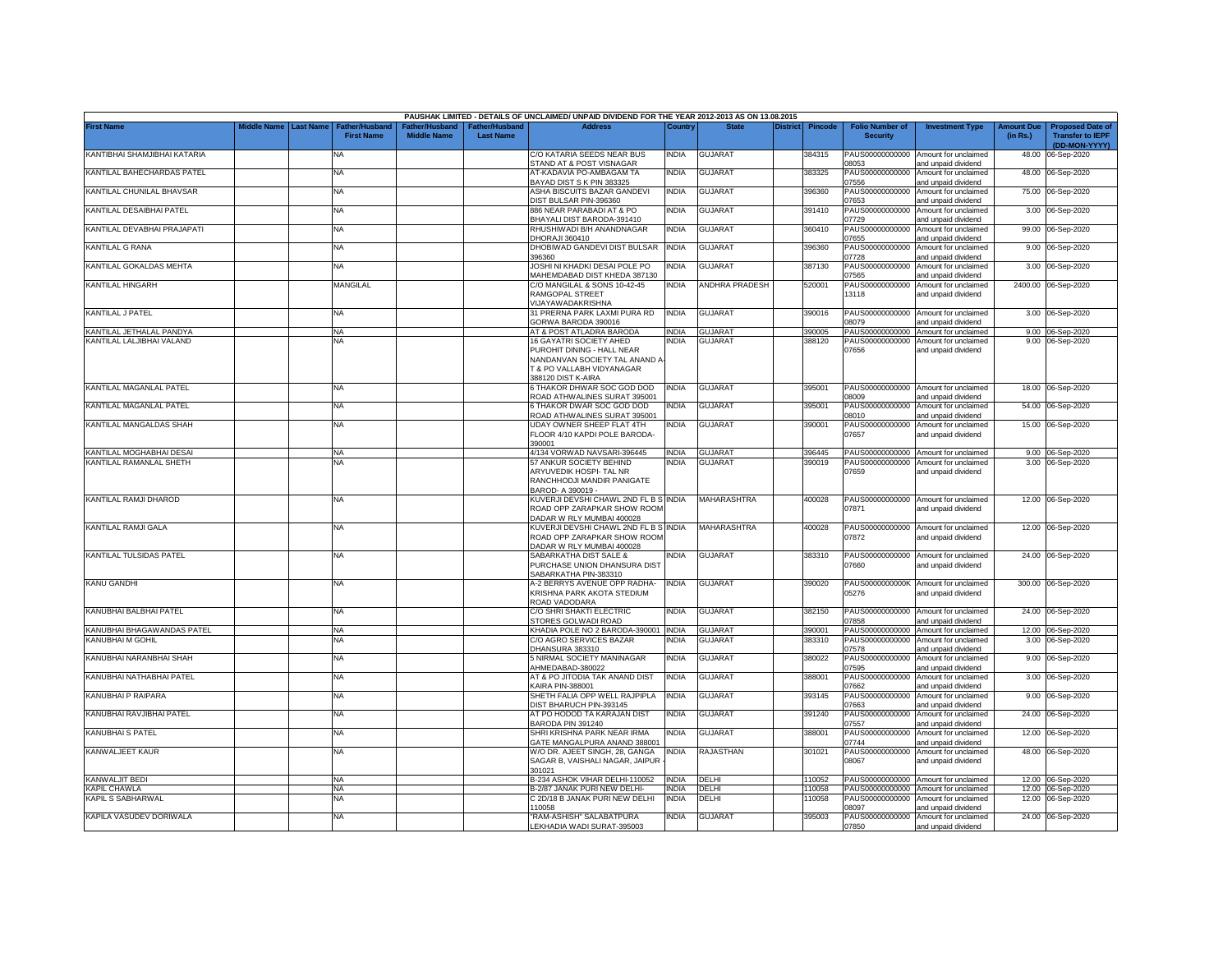|                                  |                       |                                            |                                      |                                    | PAUSHAK LIMITED - DETAILS OF UNCLAIMED/ UNPAID DIVIDEND FOR THE YEAR 2012-2013 AS ON 13.08.2015 |              |                      |          |                |                                           |                                                             |                               |                                                                     |
|----------------------------------|-----------------------|--------------------------------------------|--------------------------------------|------------------------------------|-------------------------------------------------------------------------------------------------|--------------|----------------------|----------|----------------|-------------------------------------------|-------------------------------------------------------------|-------------------------------|---------------------------------------------------------------------|
| <b>First Name</b>                | Middle Name Last Name | <b>Father/Husband</b><br><b>First Name</b> | Father/Husband<br><b>Middle Name</b> | Father/Husband<br><b>Last Name</b> | <b>Address</b>                                                                                  | Countrv      | <b>State</b>         | District | <b>Pincode</b> | <b>Folio Number of</b><br><b>Security</b> | <b>Investment Type</b>                                      | <b>Amount Due</b><br>(in Rs.) | <b>Proposed Date of</b><br><b>Transfer to IEPF</b><br>(DD-MON-YYYY) |
| KAPILABEN BABUBHAI PATEL         |                       | NA                                         |                                      |                                    | DESAI'S KHANCHA SULTANPURA<br>VADODARA 390001                                                   | <b>INDIA</b> | <b>GUJARAT</b>       |          | 390001         | 08099                                     | PAUS00000000000 Amount for unclaimed<br>and unpaid dividend |                               | 9.00 06-Sep-2020                                                    |
| KAPILABEN JAYANTILAL SHAH        |                       | <b>NA</b>                                  |                                      |                                    | 46 VEER NAGAR SOCIETY VIP ROAD INDIA<br>KARELIBAUG BARODA 390018                                |              | <b>GUJARAT</b>       |          | 390018         | PAUS00000000000<br>07664                  | Amount for unclaimed<br>and unpaid dividend                 |                               | 3.00 06-Sep-2020                                                    |
| KAPILABEN MULJIBHAI MODI         |                       | <b>NA</b>                                  |                                      |                                    | <b>DESAI SHERI BAVA-MADHI'S</b>                                                                 | India        | <b>GUJARAT</b>       |          | 390001         | PAUS00000000000                           | Amount for unclaimed                                        |                               | 3.00 06-Sep-2020                                                    |
|                                  |                       |                                            |                                      |                                    | KHANCHA BALKRU- SHNA BHUVAN<br>3RD FLOOR GHADIALI POLE BAR-<br>ODA-390001 -                     |              |                      |          |                | 07665                                     | and unpaid dividend                                         |                               |                                                                     |
| KAPILABEN RAMESHBHAI PATEL       |                       | <b>NA</b>                                  |                                      |                                    | SHRIJI KRUPA GIRIRAJ SOCIETY                                                                    | India        | <b>GUJARAT</b>       |          | 390006         |                                           | PAUS00000000000 Amount for unclaimed                        |                               | 3.00 06-Sep-2020                                                    |
|                                  |                       |                                            |                                      |                                    | BEHIND GAURAV SOC PANIGATE<br>BARODA-390006                                                     |              |                      |          |                | 07667                                     | and unpaid dividend                                         |                               |                                                                     |
| KAPILABEN RAMESHBHAI PATEL       |                       | <b>NA</b>                                  |                                      |                                    | SHRIJI-KRUPA 11 GIRIRAJ SOCIETY<br>BEHIND GAURAV SOC PANIGATE<br>BARODA-390006                  | <b>INDIA</b> | <b>GUJARAT</b>       |          | 390006         | 07666                                     | PAUS00000000000 Amount for unclaimed<br>and unpaid dividend |                               | 3.00 06-Sep-2020                                                    |
| KAPILDEV DADOO                   |                       | <b>NA</b>                                  |                                      |                                    | DADOO BHAWAN SIMBHAOLI<br>GHAZIABAD 245207                                                      | <b>INDIA</b> | UTTAR PRADESH        |          | 245207         | 18024                                     | PAUS00000000000 Amount for unclaimed<br>and unpaid dividend |                               | 48.00 06-Sep-2020                                                   |
| KARAM SINGH BINDRA               |                       | <b>NA</b>                                  |                                      |                                    | E-50 GURU NANAK PURA JAIL ROAD INDIA<br><b>NEW DELHI 110018</b>                                 |              | DELHI                |          | 110018         | 07791                                     | PAUS00000000000 Amount for unclaimed<br>and unpaid dividend |                               | 36.00 06-Sep-2020                                                   |
| KARAMCHAND GHANSHAMDAS<br>NAGDEV |                       | <b>NA</b>                                  |                                      |                                    | A/81 JUMANI MARKET REVADI<br>BAZAR AHMEDABAD 380002                                             | <b>INDIA</b> | <b>GUJARAT</b>       |          | 380002         | PAUS00000000000<br>07668                  | Amount for unclaimed<br>and unpaid dividend                 |                               | 24.00 06-Sep-2020                                                   |
| KARAMSHIT PETHANI                |                       | <b>NA</b>                                  |                                      |                                    | OM HOSPITAL BUSINESS CENTRE                                                                     | <b>INDIA</b> | <b>GUJARAT</b>       |          | 360002         | PAUS00000000000<br>18045                  | Amount for unclaimed                                        |                               | 12.00 06-Sep-2020                                                   |
| KARANSINH SOMSINH RAULJI         |                       | NA                                         |                                      |                                    | CANAL ROAD RAJKOT 360002<br>AT&POST MOTIKANTDI TA                                               | India        | GUJARAT              |          | 389001         | PAUS00000000000                           | and unpaid dividend<br>Amount for unclaimed                 |                               | 9.00 06-Sep-2020                                                    |
| KARKALA NARASINHA PAI            |                       | <b>NA</b>                                  |                                      |                                    | GODHARA PIN 389001<br>BLOCK NO 2 JOSEPHWADI S V                                                 | <b>INDIA</b> | MAHARASHTRA          |          | 400062         | 7568<br>PAUS00000000000                   | and unpaid dividend<br>Amount for unclaimed                 | 33.00                         | 06-Sep-2020                                                         |
|                                  |                       |                                            |                                      |                                    | ROAD GOREGAON WEST MUMBAI-                                                                      |              |                      |          |                | 07597                                     | ind unpaid dividend                                         |                               |                                                                     |
| <b>KARNAIL VERMA</b>             |                       | <b>NA</b>                                  |                                      |                                    | 18 GOVIND MARG NEAR POLICE<br>MEMORIAL JAIPUR                                                   | India        | <b>RAJASTHAN</b>     |          | 302004         | PAUS0000000000K<br>03331                  | Amount for unclaimed<br>and unpaid dividend                 |                               | 300.00 06-Sep-2020                                                  |
| KARSHAN ARAJAN PATEL             |                       | <b>NA</b>                                  |                                      |                                    | C/O KARSHAN ARAJAN KANTARIA<br>ALPUR DIST JAMNAGAR PIN-361170                                   | <b>INDIA</b> | <b>GUJARAT</b>       |          | 361170         | PAUS00000000000<br>7669                   | Amount for unclaimed<br>nd unpaid dividend                  |                               | 24.00 06-Sep-2020                                                   |
| <b>KARTAR SINGH</b>              |                       | <b>NA</b>                                  |                                      |                                    | BUDH SINGH KARTAR SINGH 2406<br>HARDHIAN SINGH ROAD KAROL<br>BAGH NEW DELHI-110005              | <b>INDIA</b> | <b>DELHI</b>         |          | 110005         | PAUS00000000000<br>07897                  | Amount for unclaimed<br>and unpaid dividend                 |                               | 12.00 06-Sep-2020                                                   |
| <b>KARUNA SHARMA</b>             |                       | <b>NA</b>                                  |                                      |                                    | 78D POCKET A D SHALIMAR BAGH<br>DELHI 110052                                                    | <b>INDIA</b> | DELHI                |          | 110052         | 07813                                     | PAUS00000000000 Amount for unclaimed<br>and unpaid dividend |                               | 24.00 06-Sep-2020                                                   |
| <b>KARV KISHORE</b>              |                       | <b>NA</b>                                  |                                      |                                    | BINA MEDICOS 1-C ADARSH NAGAR INDIA<br>ALAMBAGH LUCKNOW                                         |              | <b>UTTAR PRADESH</b> |          | 226005         | PAUS0000000000K<br>03393                  | Amount for unclaimed<br>and unpaid dividend                 | 300.00                        | 06-Sep-2020                                                         |
| <b>KASHMIRA P SHAH</b>           |                       | <b>NA</b>                                  |                                      |                                    | 10/4 CAT III N P COLONY NR CHHANI INDIA<br>JAKAT NAKA VADODARA 390002                           |              | <b>GUJARAT</b>       |          | 390002         | PAUS00000000000<br>08011                  | Amount for unclaimed<br>and unpaid dividend                 | 198.00                        | 06-Sep-2020                                                         |
| KASHMIRI LAL                     |                       | <b>NA</b>                                  |                                      |                                    | KASHMIRI LAL 1/53 AMATI NAGAR N<br>DELHI-110015                                                 | <b>INDIA</b> | DELHI                |          | 110015         | PAUS00000000000<br>07807                  | Amount for unclaimed<br>and unpaid dividend                 | 12.00                         | 06-Sep-2020                                                         |
| KASHYAP RASIKLAL MODY            |                       | <b>NA</b>                                  |                                      |                                    | 587 THANGAVADA'S POLE RAIPUR<br>AHMEDABAD-380001                                                | <b>INDIA</b> | <b>GUJARAT</b>       |          | 380001         | PAUS00000000000<br>07737                  | Amount for unclaimed<br>and unpaid dividend                 | 12.00                         | 06-Sep-2020                                                         |
| <b>KASTURIS</b>                  |                       | <b>NA</b>                                  |                                      |                                    | 909, 7th CROSS, I MAIN SRIRAMPUR<br>I STAGE VIVEKANANDA NAGAR                                   | <b>INDIA</b> | <b>KARNATAKA</b>     |          | 570023         | PAUS0000000000K<br>02605                  | Amount for unclaimed<br>and unpaid dividend                 | 300.00                        | 06-Sep-2020                                                         |
| KASUMARTI RAJA KUMARI            |                       | <b>NAGESWARA</b><br>RAO                    |                                      |                                    | 23/857 3RD STREET RAMESH<br>REDDY NAGAR FATHEKHANPET                                            | <b>INDIA</b> | ANDHRA PRADESH       |          | 524003         | PAUSIN301313210<br>2602                   | Amount for unclaimed<br>and unpaid dividend                 | 900.00                        | 06-Sep-2020                                                         |
| KATTEPUR RANGARAO SUBRAMANYAM    |                       | <b>NA</b>                                  |                                      |                                    | 2745,1ST FLOOR, 12TH MAIN E,                                                                    | <b>INDIA</b> | KARNATAKA            |          | 560010         | PAUS00000000000                           | Amount for unclaimed                                        | 24.00                         | 06-Sep-2020                                                         |
|                                  |                       |                                            |                                      |                                    | BLOCK, RAJAJINAGAR, 2ND BLOCK<br>(NR. KAVERI TILES, BANGALORE-<br>560010                        |              |                      |          |                | 07535                                     | and unpaid dividend                                         |                               |                                                                     |
| KAUMUDI HARIVADAN PARIKH         |                       | <b>NA</b>                                  |                                      |                                    | BAJWADA SHETH SERI BARODA<br>390001                                                             | <b>INDIA</b> | <b>GUJARAT</b>       |          | 390001         | 07542                                     | PAUS00000000000 Amount for unclaimed<br>and unpaid dividend |                               | 15.00 06-Sep-2020                                                   |
| KAUP PANDURANG G KAMATH          |                       | NA                                         |                                      |                                    | 38 "CHANDRALEKHA" W S ROAD<br>DAHISAR (EAST) MUMBAI-400068                                      | <b>INDIA</b> | MAHARASHTRA          |          | 400068         | 07752                                     | PAUS00000000000 Amount for unclaimed<br>and unpaid dividend | 24.00                         | 06-Sep-2020                                                         |
| KAUSHALYA RANI                   |                       | <b>NA</b>                                  |                                      |                                    | 812 ANAND KUNJ VIKAS PURI NEW<br>DELHI 110018                                                   | <b>INDIA</b> | DELHI                |          | 110018         | PAUS00000000000<br>07910                  | Amount for unclaimed<br>and unpaid dividend                 | 30.00                         | 06-Sep-2020                                                         |
| KAUSHIK BURMAN ROY               |                       | <b>NA</b>                                  |                                      |                                    | P 242 A C I T ROAD CALCUTTA                                                                     | <b>INDIA</b> | <b>WEST BENGAL</b>   |          | 700010         | PAUS00000000000                           | Amount for unclaimed                                        | 48.00                         | 06-Sep-2020                                                         |
| KAUSHIK DAHYABHAI PATEL          |                       | NA                                         |                                      |                                    | "MANGALAM" 82 MALAYIYA NAGAR B<br><b>RAJKOT 360004</b>                                          | <b>INDIA</b> | <b>GUJARAT</b>       |          | 360004         | PAUS00000000000<br>07919                  | Amount for unclaimed<br>and unpaid dividend                 | 12.00                         | 06-Sep-2020                                                         |
| KAUSHIK PATEL                    |                       | <b>NA</b>                                  |                                      |                                    | 5A DEVDEEP SOCIETY OLD PADRA<br>ROAD VADODARA                                                   | <b>INDIA</b> | <b>GUJARAT</b>       |          | 390001         | PAUS0000000000K<br>04494                  | Amount for unclaimed<br>and unpaid dividend                 | 300.00                        | 06-Sep-2020                                                         |
| KAUSTABH CHATTERJEE              |                       | <b>NA</b>                                  |                                      |                                    | 6/14 GOVT HOUSING STATE PO<br>SODEPUR 24 PGS (N)                                                | India        | WEST BENGAL          |          | 700110         | PAUS0000000000K<br>02785                  | Amount for unclaimed<br>and unpaid dividend                 | 300.00                        | 06-Sep-2020                                                         |
| KAVITA H JAIN                    |                       | NA                                         |                                      |                                    | 127/10 128/11 16th C MAIN ROAD 4th<br><b>BLOCK JAYANAGAR</b>                                    | <b>INDIA</b> | KARNATAKA            |          | 560011         | PAUSIN3006101093<br>1127                  | Amount for unclaimed<br>and unpaid dividend                 |                               | 1818.00 06-Sep-2020                                                 |
| KAVITA JAIN                      |                       | <b>NA</b>                                  |                                      |                                    | C/O PRAGYA SALES BEHIND<br>CHHATISGARH COLLEGE RAIPUR                                           | <b>INDIA</b> | CHHATTISGARH         |          | 492001         | PAUS0000000000K<br>03300                  | Amount for unclaimed<br>and unpaid dividend                 | 1950.00                       | 06-Sep-2020                                                         |
| <b>KAVITA V PAREKH</b>           |                       | <b>NA</b>                                  |                                      |                                    | C/O V G PAREKH,PAREKH KHIDAKI                                                                   | <b>INDIA</b> | GUJARAT              |          | 364001         |                                           | PAUS00000000000 Amount for unclaimed                        |                               | 99.00 06-Sep-2020                                                   |
|                                  |                       |                                            |                                      |                                    | NR MUNI M- ITHAIWALA OPP MANU<br>BROS KHARGATE M G RO- AD<br>BHAVNAGAR 364001 -                 |              |                      |          |                | 08004                                     | and unpaid dividend                                         |                               |                                                                     |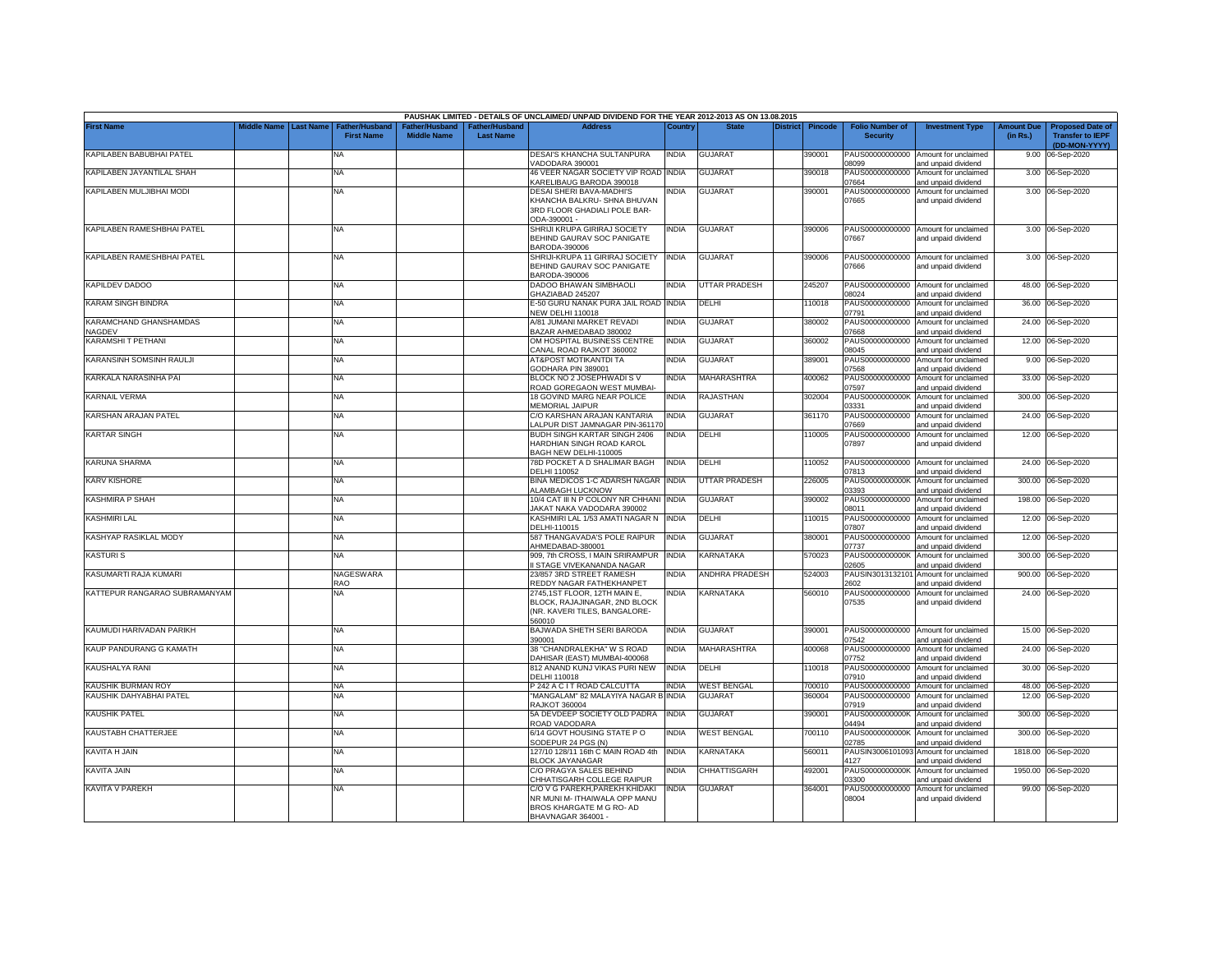|                                |             |                  |                                     |                                      |                                           | PAUSHAK LIMITED - DETAILS OF UNCLAIMED/ UNPAID DIVIDEND FOR THE YEAR 2012-2013 AS ON 13.08.2015          |              |                      |                 |                |                                           |                                                             |                               |                                                                     |
|--------------------------------|-------------|------------------|-------------------------------------|--------------------------------------|-------------------------------------------|----------------------------------------------------------------------------------------------------------|--------------|----------------------|-----------------|----------------|-------------------------------------------|-------------------------------------------------------------|-------------------------------|---------------------------------------------------------------------|
| <b>First Name</b>              | liddle Name | <b>Last Name</b> | Father/Husband<br><b>First Name</b> | Father/Husband<br><b>Middle Name</b> | <b>Father/Husband</b><br><b>Last Name</b> | <b>Address</b>                                                                                           | Country      | <b>State</b>         | <b>District</b> | <b>Pincode</b> | <b>Folio Number of</b><br><b>Security</b> | <b>Investment Type</b>                                      | <b>Amount Due</b><br>(in Rs.) | <b>Proposed Date of</b><br><b>Transfer to IEPF</b><br>(DD-MON-YYYY) |
| KAWALJIT MEHTA                 |             |                  | <b>NA</b>                           |                                      |                                           | B-78 NANAK PURA NEAR P T I<br>BUILDING NEW DELHI-110001                                                  | INDIA        | DELHI                |                 | 10001          | PAUS00000000000<br>7908                   | Amount for unclaimed<br>and unpaid dividend                 | 12.00                         | 06-Sep-2020                                                         |
| KEDARNATH BHALCHANDRA BHATT    |             |                  | <b>NA</b>                           |                                      |                                           | 5/B HARIDWAR PASHABHAI PATEL<br>PARK SOCIE- TY NR GANGA PARK<br>RACE COURSE CIRCLE VAD-ODARA<br>390015 - | INDIA        | <b>GUJARAT</b>       |                 | 390015         | PAUS00000000000<br>07550                  | Amount for unclaimed<br>and unpaid dividend                 |                               | 30.00 06-Sep-2020                                                   |
| KENDAPUDI JAYABALAN PREMAVATHY |             |                  | NA                                  |                                      |                                           | K J PREMAVATHY 22 BUNGALOW<br>STREET SHEVAPET SALEM<br>FAMILNADU 636002                                  | INDIA        | TAMIL NADU           |                 | 636002         | 07768                                     | PAUS00000000000 Amount for unclaimed<br>and unpaid dividend |                               | 24.00 06-Sep-2020                                                   |
| KESHAVBHAI NAGJIBHAI PATEL     |             |                  | <b>NA</b>                           |                                      |                                           | 34. LAXMINARAYAN NAGAR OPP.<br>LAXMINARAYAN MANDIR<br>MANJALPUR VADODARA                                 | India        | GUJARAT              |                 | 390011         | PAUS00000000000<br>07672                  | Amount for unclaimed<br>and unpaid dividend                 |                               | 3.00 06-Sep-2020                                                    |
| KESHAVLAL DEVSHANKER BHATT     |             |                  | <b>NA</b>                           |                                      |                                           | SAVITRI 26 ARUNODAYA SOCIETY<br>LKAPURI BARODA-390005                                                    | INDIA        | <b>GUJARAT</b>       |                 | 390005         | PAUS00000000000<br>07673                  | Amount for unclaimed<br>and unpaid dividend                 |                               | 123.00 06-Sep-2020                                                  |
| KESHAVLAL PURSOTTAMDAS MISTRY  |             |                  | <b>NA</b>                           |                                      |                                           | CHHANI AMIN NAGAR SOCIETY NO<br>111 DIST BARODA PIN-391740                                               | <b>INDIA</b> | <b>GUJARAT</b>       |                 | 391740         | PAUS00000000000<br>07675                  | Amount for unclaimed<br>and unpaid dividend                 |                               | 24.00 06-Sep-2020                                                   |
| KESHAVRAO GOVINDRAO SAPRE      |             |                  | <b>NA</b>                           |                                      |                                           | C/O SAPRE BROTHERS GREAT<br>EASTERN ROAD RAIPUR MP 492001                                                | NDIA         | CHHATTISGARH         |                 | 492001         | PAUS00000000000<br>07534                  | Amount for unclaimed<br>and unpaid dividend                 |                               | 15.00 06-Sep-2020                                                   |
| KESHAWLAL P SAVLANI            |             |                  | <b>NA</b>                           |                                      |                                           | BLOCK-4 4TH FLOOR LOTUS COURT INDIA<br>12-A DR ANNIE BESANT ROAD<br>VORLI MUMBAI 400018                  |              | MAHARASHTRA          |                 | 400018         | PAUS00000000000<br>07876                  | Amount for unclaimed<br>and unpaid dividend                 |                               | 12.00 06-Sep-2020                                                   |
| KESHVLAL ANANDJI PATEL         |             |                  | <b>NA</b>                           |                                      |                                           | KAMDARNAGAR SOCIETY SANSKAR<br>/IDYALAYA BARODA-390002                                                   | <b>INDIA</b> | <b>GUJARAT</b>       |                 | 390002         | PAUS00000000000<br>07569                  | Amount for unclaimed<br>and unpaid dividend                 | 48.00                         | 06-Sep-2020                                                         |
| <b>KETAN PATEL</b>             |             |                  | ΝA                                  |                                      |                                           | SIDDHARTH' OPP, ST.MARY'S<br><b>SCHOOL KALAWAD ROAD</b>                                                  | NDIA         | <b>GUJARAT</b>       |                 | 360005         | PAUS0000000000K<br>04129                  | Amount for unclaimed<br>and unpaid dividend                 |                               | 2700.00 06-Sep-2020                                                 |
| KEVALBHAI MATHURBHAI PATEL     |             |                  | NA                                  |                                      |                                           | AT AJABPURA POST ODHA TAL<br><b>BAYAD DIST SABARKANTHA 383325</b>                                        | NDIA         | <b>GUJARAT</b>       |                 | 383325         | PAUS00000000000<br>07676                  | Amount for unclaimed<br>and unpaid dividend                 |                               | 3.00 06-Sep-2020                                                    |
| <b>KEWAL KRISHAN</b>           |             |                  | ΝA                                  |                                      |                                           | C/O K G GUPTA 2616 KINARI BAZAR<br>DELHI-110006                                                          | <b>INDIA</b> | DELHI                |                 | 10006          | PAUS00000000000<br>7794                   | Amount for unclaimed<br>and unpaid dividend                 |                               | 12.00 06-Sep-2020                                                   |
| KEWAL KRISHNA THAKKAR          |             |                  | NA                                  |                                      |                                           | B-90/2 EAST OF KAILASH NEW DELHI<br>10065                                                                | <b>INDIA</b> | DELHI                |                 | 10065          | PAUS00000000000<br>07969                  | Amount for unclaimed<br>and unpaid dividend                 | 24.00                         | 06-Sep-2020                                                         |
| KEWALCHAND MANMAL CHOPRA       |             |                  | <b>NA</b>                           |                                      |                                           | B - 59, VEER DURGA DAS NAGAR                                                                             | <b>INDIA</b> | <b>RAJASTHAN</b>     |                 | 306401         | PAUSIN3030521005                          | Amount for unclaimed                                        |                               | 600.00 06-Sep-2020                                                  |
| KHAN ABDUL SATTAR              |             |                  | <b>NA</b>                           |                                      |                                           | SULEMAN BROS BUILDING ROOM<br>NO 4 213 NEW MILL ROAD KURLA<br>WEST MUMBAI 400070                         | NDIA         | MAHARASHTRA          |                 | 400070         | PAUS00000000000<br>05427                  | Amount for unclaimed<br>and unpaid dividend                 |                               | 24.00 06-Sep-2020                                                   |
| <b>KHAN ABDUL SATTAR</b>       |             |                  | <b>NA</b>                           |                                      |                                           | SULEMAN BROS BLDG ROOM NO 4<br>213 NEW MILL ROAD KURLA WEST<br>MUMBAI 400070                             | <b>INDIA</b> | <b>MAHARASHTRA</b>   |                 | 400070         | 08078                                     | PAUS00000000000 Amount for unclaimed<br>and unpaid dividend |                               | 24.00 06-Sep-2020                                                   |
| KHEVNA V MANKAD                |             |                  | <b>NA</b>                           |                                      |                                           | 2/H 74 307 HUDCO ANAND NAGAR<br>OPP GAYTRI TEMPLE RAJKOT                                                 | INDIA        | <b>GUJARAT</b>       |                 | 360002         | PAUS0000000000K<br>04122                  | Amount for unclaimed<br>and unpaid dividend                 | 300.00                        | 06-Sep-2020                                                         |
| KHODABHAI CHHAGANLAL PATEL     |             |                  | <b>NA</b>                           |                                      |                                           | AMBICANAGAR BLOCK NO2/33<br>NAGARWEL HANUMAN ROAD<br>AHMEDABAD-380023                                    | INDIA        | <b>GUJARAT</b>       |                 | 380023         | PAUS00000000000<br>07677                  | Amount for unclaimed<br>and unpaid dividend                 |                               | 9.00 06-Sep-2020                                                    |
| KHURSHEED ALAM                 |             |                  | <b>NA</b>                           |                                      |                                           | 21 GORACHAND ROAD CALCUTTA                                                                               | <b>INDIA</b> | <b>WEST BENGAL</b>   |                 | 700014         |                                           | PAUS0000000000K Amount for unclaimed                        |                               | 300.00 06-Sep-2020                                                  |
| <b>KIRAN BALA</b>              |             |                  | <b>NA</b>                           |                                      |                                           | H 34/117 SECTOR-3 ROHINI DELHI                                                                           | <b>INDIA</b> | DELHI                |                 | 110085         | PAUS00000000000                           | Amount for unclaimed                                        |                               | 12.00 06-Sep-2020                                                   |
| <b>KIRAN BALA</b>              |             |                  | <b>NA</b>                           |                                      |                                           | 25 PARDA BAGH DARYA GANG NEW<br>DELHI-110002                                                             | INDIA        | DELHI                |                 | 110002         | PAUS00000000000<br>07904                  | Amount for unclaimed<br>and unpaid dividend                 | 12.00                         | 06-Sep-2020                                                         |
| KIRAN FULCHAND SHAH            |             |                  | <b>NA</b>                           |                                      |                                           | A/8 MANORATH DATTAPADA X<br>ROAD NO 2 BORIVALI EAST MUMBAI                                               | INDIA        | MAHARASHTRA          |                 | 400066         | PAUS00000000000<br>08008                  | Amount for unclaimed<br>and unpaid dividend                 | 99.00                         | 06-Sep-2020                                                         |
| KIRAN J KHAMBHAITA             |             |                  | <b>NA</b>                           |                                      |                                           | A/21 RUPAL SOCIETY B/H<br>AKASHWANI MAKARPURA ROAD<br>VADODARA 390009                                    | NDIA         | <b>GUJARAT</b>       |                 | 390009         | PAUS00000000000<br>08068                  | Amount for unclaimed<br>and unpaid dividend                 |                               | 9.00 06-Sep-2020                                                    |
| KIRAN KHANNA                   |             |                  | <b>NA</b>                           |                                      |                                           | 242 MIG B SECTOR-10 FARIDABAD<br><b>HARYANA 121002</b>                                                   | India        | HARYANA              |                 | 121002         | PAUS00000000000<br>07947                  | Amount for unclaimed<br>and unpaid dividend                 | 12.00                         | 06-Sep-2020                                                         |
| KIRAN KHANNA                   |             |                  | NA                                  |                                      |                                           | 242 MIG-B SECTOR-10 FARIDABAD<br><b>HARYANA 121001</b>                                                   | NDIA         | <b>HARYANA</b>       |                 | 121001         | PAUS00000000000<br>07815                  | Amount for unclaimed<br>and unpaid dividend                 | 12.00                         | 06-Sep-2020                                                         |
| <b>KIRAN KUMAR</b>             |             |                  | <b>NA</b>                           |                                      |                                           | A-5B/137-A JANAKPURI NEW DELHI-<br>10058                                                                 | India        | DELHI                |                 | 10058          | PAUS00000000000<br>07894                  | Amount for unclaimed<br>and unpaid dividend                 |                               | 12.00 06-Sep-2020                                                   |
| <b>KIRAN P BAXI</b>            |             |                  | <b>NA</b>                           |                                      |                                           | C/O M/S COMPUTER AIDS INDIA 2/8<br>SARAT BOSE ROAD CALCUTTA                                              | <b>INDIA</b> | <b>WEST BENGAL</b>   |                 | 700020         | PAUS00000000000<br>08083                  | Amount for unclaimed<br>and unpaid dividend                 |                               | 12.00 06-Sep-2020                                                   |
| <b>KIRAN SHARMA</b>            |             |                  | <b>NA</b>                           |                                      |                                           | 71-A RAVINDRAPURI LANE NO 3 P O<br><b>BHU VARANASI</b>                                                   | <b>INDIA</b> | <b>JTTAR PRADESH</b> |                 | 221005         | PAUS0000000000K<br>03404                  | Amount for unclaimed<br>and unpaid dividend                 | 300.00                        | 06-Sep-2020                                                         |
| KIRANKUMAR MANUBHAI PATEL      |             |                  | <b>NA</b>                           |                                      |                                           | C/O MANUBHAI H PATEL 'GOKUL'<br>MAI SOCIETY NEAR VAISHALI<br>THEATRE P O NADIAD-387001                   | INDIA        | <b>GUJARAT</b>       |                 | 387001         | PAUS00000000000<br>07678                  | Amount for unclaimed<br>and unpaid dividend                 |                               | 24.00 06-Sep-2020                                                   |
| <b>KIRIT G SHAH</b>            |             |                  | <b>NA</b>                           |                                      |                                           | NEAR JAIN TEMPLE POST ODE VIA<br>ANAND PIN-388210                                                        | <b>INDIA</b> | <b>GUJARAT</b>       |                 | 388210         | PAUS00000000000<br>07679                  | Amount for unclaimed<br>and unpaid dividend                 |                               | 9.00 06-Sep-2020                                                    |
| KIRIT JECHANDBHAI DHRUV        |             |                  | <b>NA</b>                           |                                      |                                           | C/O KALPNA CLASSES LALIT<br>BUILDING RAOPURA BARODA-                                                     | <b>INDIA</b> | <b>GUJARAT</b>       |                 | 390001         | PAUS00000000000<br>07680                  | Amount for unclaimed<br>and unpaid dividend                 |                               | 9.00 06-Sep-2020                                                    |
| KIRIT NARANDAS MODY            |             |                  | <b>NA</b>                           |                                      |                                           | RADHESHYAM BULDING 1ST FLOOR<br>BEHIND OLD POLICE ST S V ROAD<br>BORIVALI (W) MUMBAI-400092              | <b>INDIA</b> | <b>MAHARASHTRA</b>   |                 | 400092         | PAUS00000000000<br>07753                  | Amount for unclaimed<br>and unpaid dividend                 |                               | 12.00 06-Sep-2020                                                   |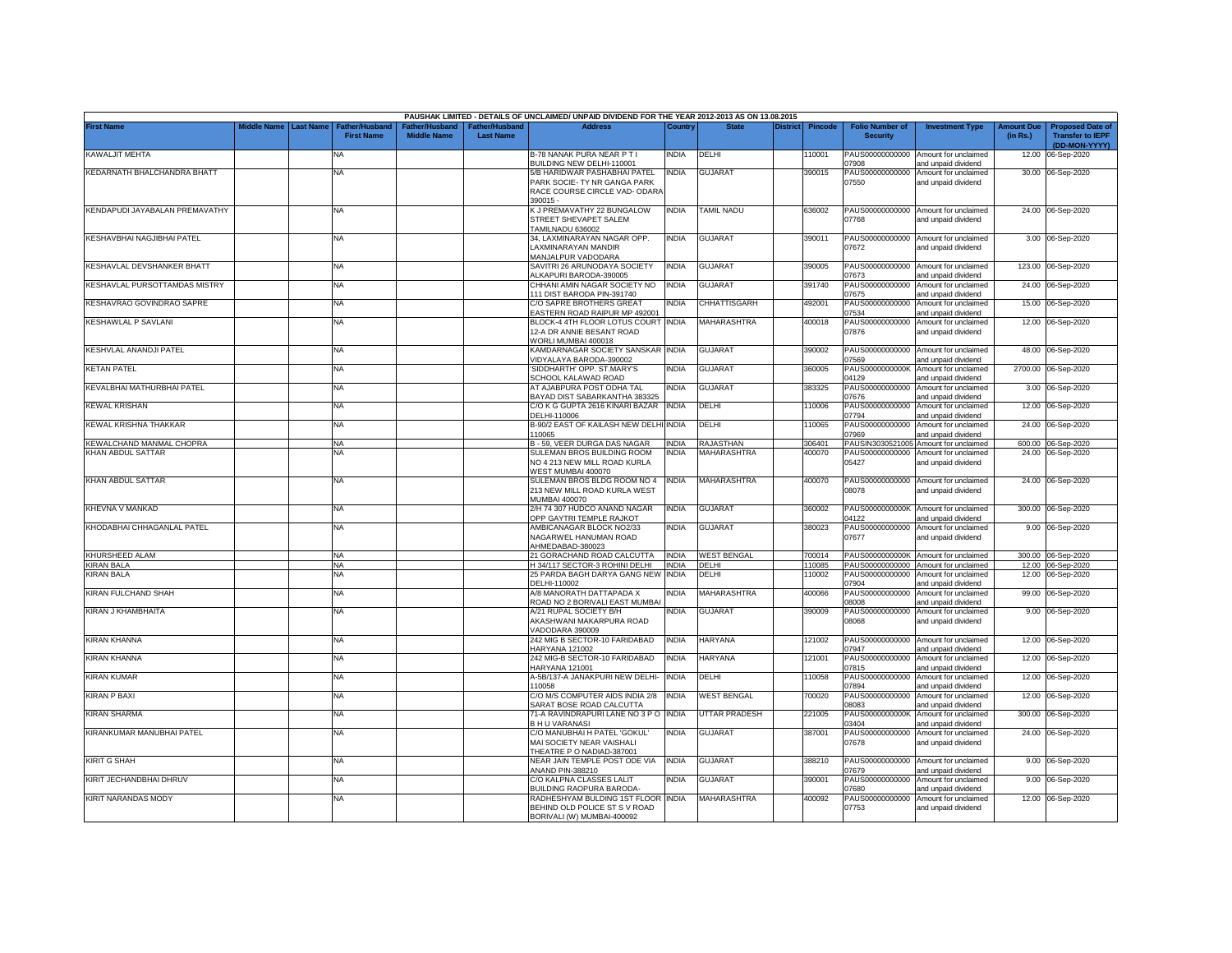|                                 |                         |                                            |                                     |                                   | PAUSHAK LIMITED - DETAILS OF UNCLAIMED/ UNPAID DIVIDEND FOR THE YEAR 2012-2013 AS ON 13.08.2015                |              |                       |                 |                |                                           |                                                                    |                               |                                                                     |
|---------------------------------|-------------------------|--------------------------------------------|-------------------------------------|-----------------------------------|----------------------------------------------------------------------------------------------------------------|--------------|-----------------------|-----------------|----------------|-------------------------------------------|--------------------------------------------------------------------|-------------------------------|---------------------------------------------------------------------|
| First Name                      | Middle Name   Last Name | <b>Father/Husband</b><br><b>First Name</b> | ather/Husband<br><b>Middle Name</b> | ather/Husband<br><b>Last Name</b> | <b>Address</b>                                                                                                 | Country      | <b>State</b>          | <b>District</b> | <b>Pincode</b> | <b>Folio Number of</b><br><b>Security</b> | <b>Investment Type</b>                                             | <b>Amount Due</b><br>(in Rs.) | <b>Proposed Date of</b><br><b>Transfer to IEPF</b><br>(DD-MON-YYYY) |
| KIRIT NAVNITLAL TRIVEDI         |                         | NΑ                                         |                                     |                                   | NEAR MEHTA POLE ABOVE KALYAN INDIA<br>PAN HOUSE BANK ROAD BARODA<br>390006                                     |              | <b>GUJARAT</b>        |                 | 390006         | 08070                                     | PAUS00000000000 Amount for unclaimed<br>and unpaid dividend        |                               | 24.00 06-Sep-2020                                                   |
| <b>KIRIT R DAVE</b>             |                         | NA                                         |                                     |                                   | 38 JULLY PARK B/H SONAL PARK<br>/IP ROAD BARODA 390002                                                         | India        | <b>GUJARAT</b>        |                 | 390002         | PAUS00000000000<br>08049                  | Amount for unclaimed<br>and unpaid dividend                        |                               | 3.00 06-Sep-2020                                                    |
| KIRITBHAI DAHYABHAI PATEL       |                         | NA                                         |                                     |                                   | JOGIDAS STREET NANA ADADH<br>ANAND-388001                                                                      | <b>INDIA</b> | <b>GUJARAT</b>        |                 | 388001         | PAUS00000000000<br>07566                  | Amount for unclaimed<br>and unpaid dividend                        |                               | 3.00 06-Sep-2020                                                    |
| KIRITBHAI ISHVARLAL DESAI       |                         | NA                                         |                                     |                                   | 6/B TASHKAND SOCIETY<br><b>NIZAMPURA BARODA-390002</b>                                                         | <b>INDIA</b> | <b>GUJARAT</b>        |                 | 390002         | PAUS00000000000<br>07681                  | Amount for unclaimed<br>and unpaid dividend                        |                               | 150.00 06-Sep-2020                                                  |
| KIRITBHAI JETHALAL SHAH         |                         | NA.                                        |                                     |                                   | SHIVE KRUPA 3RD FLOOR FLAT NO<br><b>KARANILANE GHATKOPAR</b>                                                   | INDIA        | <b>MAHARASHTRA</b>    |                 | 400086         | PAUS00000000000<br>07877                  | Amount for unclaimed<br>and unpaid dividend                        |                               | 12.00 06-Sep-2020                                                   |
| KIRITKUMAR CHARANDAS JOGIDASANI |                         | NA                                         |                                     |                                   | MUMBAI-400086<br>PASU KAMDAR STREET KUTCH-                                                                     | <b>INDIA</b> | <b>GUJARAT</b>        |                 | 370465         | PAUS00000000000                           | Amount for unclaimed                                               |                               | 24.00 06-Sep-2020                                                   |
| KIRITKUMAR LAXMICHAND SARVAIYA  |                         | NA                                         |                                     |                                   | MANDVI-370465<br>102/103 NO 2 PRITAM SOCIETY                                                                   | INDIA        | <b>GUJARAT</b>        |                 | 392002         | 07747<br>PAUS00000000000                  | and unpaid dividend<br>Amount for unclaimed                        | 150.00                        | 06-Sep-2020                                                         |
| KIRITKUMAR PRATAPRAI KAMDAR     |                         | <b>NA</b>                                  |                                     |                                   | BHARUCH-392002<br>'VILLA KAILASH" FIRST FLOOR<br>KARAN PARA KISHORSINHJI ROAD                                  | NDIA         | <b>GUJARAT</b>        |                 | 360001         | 07684<br>PAUS00000000000<br>07685         | and unpaid dividend<br>Amount for unclaimed<br>and unpaid dividend |                               | 24.00 06-Sep-2020                                                   |
| KIRITKUMAR SHANTILAL PATEL      |                         | <b>NA</b>                                  |                                     |                                   | OPP MADHULI RAJKOT 360001<br>C/O BABUBHAI KESHAVBHAI PATEL<br>OPP WADI RANGMAHAL DARWAJA<br>WADI BARODA 390017 | INDIA        | <b>GUJARAT</b>        |                 | 390017         | 07571                                     | PAUS00000000000 Amount for unclaimed<br>and unpaid dividend        |                               | 3.00 06-Sep-2020                                                    |
| KIRITRAY AMBALAL AMIN           |                         | NA                                         |                                     |                                   | 22 RACE COURSE PARK RACE<br>COURSE CIRCLE - WEST NEAR<br>NATUBHAI CENTRE GOTRI ROAD BA-<br>RODA 390007 -       | india        | <b>GUJARAT</b>        |                 | 390007         | PAUS00000000000<br>07608                  | Amount for unclaimed<br>and unpaid dividend                        |                               | 9.00 06-Sep-2020                                                    |
| <b>KIRTI SHAH</b>               |                         | <b>JAYANTILAL</b><br>KAPURCHAND<br>SHAH    |                                     |                                   | C/3, H-WING, FLAT NO-81 3RD<br>FLOOR, MAHAVIR NAGAR SHANKER<br>LANE, KANDIVALI-WEST MUMBAI,<br>MAHARASHTRA     | INDIA        | MAHARASHTRA           |                 | 400067         | 1518                                      | PAUSIN3037351000 Amount for unclaimed<br>and unpaid dividend       |                               | 6.00 06-Sep-2020                                                    |
| KIRTIKUMAR RAMANLAL DESAI       |                         | NA                                         |                                     |                                   | 9 DIYALOK SOCIETY PART-I OPP<br>SAIKRIPA S- OC OPP KUNIKA SOC<br>HARNI ROAD BARODA 390-022 -                   | NDIA         | <b>GUJARAT</b>        |                 | 390022         | PAUS00000000000<br>08073                  | Amount for unclaimed<br>and unpaid dividend                        |                               | 24.00 06-Sep-2020                                                   |
| KISHAN DAS                      |                         | NA                                         |                                     |                                   | PRIYA LAHURABIR CROSSING<br>VARANASI 221001                                                                    | NDIA         | UTTAR PRADESH         |                 | 221001         | 07914                                     | PAUS00000000000 Amount for unclaimed<br>and unpaid dividend        |                               | 12.00 06-Sep-2020                                                   |
| KISHANLAL SULTANIA              |                         | NA                                         |                                     |                                   | SULTANIA HOUSE PB NO 1 P O<br>IHARSUGUDA ORRISSA 768201                                                        | NDIA         | ORISSA                |                 | 768201         | 07987                                     | PAUS00000000000 Amount for unclaimed<br>and unpaid dividend        |                               | 12.00 06-Sep-2020                                                   |
| KISHEN CHAND JAIN               |                         | NA                                         |                                     |                                   | 1261 VEDWARA MALIWARA<br>CHANDNI CHOWK DELHI 110006                                                            | NDIA         | DELHI                 |                 | 110006         | 07991                                     | PAUS00000000000 Amount for unclaimed<br>and unpaid dividend        |                               | 48.00 06-Sep-2020                                                   |
| KISHOR P LAD                    |                         | NA                                         |                                     |                                   | BEHIND BHARATI HIGH SCHOOL<br>BARANPURA BARODA-390001                                                          | India        | <b>GUJARAT</b>        |                 | 390001         | PAUS00000000000<br>07689                  | Amount for unclaimed<br>and unpaid dividend                        |                               | 3.00 06-Sep-2020                                                    |
| <b>(ISHOR R SHAH</b>            |                         | RASIKLAL SHAH                              |                                     |                                   | 217/B, NEAR GUJARATI HIGH<br><b>SCHOOL SANGLI</b>                                                              | NDIA         | MAHARASHTRA           |                 | 16416          | PAUS00000000000<br>12741                  | Amount for unclaimed<br>and unpaid dividend                        |                               | 300.00 06-Sep-2020                                                  |
| KISHOR SHANTILAL PARIKH         |                         | NA                                         |                                     |                                   | 27 MADHUR LAXMI CO OP HSG SOC INDIA<br>NR SAI NATH SOC VEJALPUR<br>AHMEDABAD 380051                            |              | <b>GUJARAT</b>        |                 | 380051         | PAUS00000000000<br>07986                  | Amount for unclaimed<br>and unpaid dividend                        |                               | 12.00 06-Sep-2020                                                   |
| KISHORCHANDRA CHHOTUBHAI NAIK   |                         | <b>NA</b>                                  |                                     |                                   | AT PATEL STREET SARBHON PO<br>SARBHON VIA BARDOLI DIST SURAT<br>PIN 394350                                     | INDIA        | <b>GUJARAT</b>        |                 | 394350         | 07545                                     | PAUS00000000000 Amount for unclaimed<br>and unpaid dividend        |                               | 24.00 06-Sep-2020                                                   |
| KISHORE DATTATRAYA KARNAD       |                         | NA                                         |                                     |                                   | C-20, SRUSHTI HOUSING COMPLEX, INDIA<br>SAIYED VASNA ROAD, BARODA-<br>390015                                   |              | <b>GUJARAT</b>        |                 | 390015         | PAUS00000000000<br>07722                  | Amount for unclaimed<br>and unpaid dividend                        |                               | 24.00 06-Sep-2020                                                   |
| KISHORE KUMAR DEBATA            |                         | NA                                         |                                     |                                   | PURAK VINIMAY LTD SANTA-SAHI<br><b>UTTACK ORISSA</b>                                                           | <b>INDIA</b> | <b>ORISSA</b>         |                 | 753001         | PAUS0000000000K<br>02650                  | Amount for unclaimed<br>and unpaid dividend                        |                               | 300.00 06-Sep-2020                                                  |
| KISHORE KUMAR JAISWAL           |                         | NA                                         |                                     |                                   | H.NO.5-84, BHARATH NAGAR UPPAL<br>R.R.DIST HYDERABAD                                                           | <b>INDIA</b> | <b>ANDHRA PRADESH</b> |                 | 500039         | PAUS0000000000K<br>)2023                  | Amount for unclaimed<br>and unpaid dividend                        |                               | 300.00 06-Sep-2020                                                  |
| KISHOREBHAI KANTILAL JAYSWAL    |                         | <b>NA</b>                                  |                                     |                                   | 6 AMI APARTMENT NEAR<br>COLLECTOR BUNGLOW GOL<br>LIMADA MANINAGAR AHMEDABAD-                                   | NDIA         | <b>GUJARAT</b>        |                 | 380008         | PAUS00000000000<br>07688                  | Amount for unclaimed<br>and unpaid dividend                        |                               | 24.00 06-Sep-2020                                                   |
| KISHORI M TOPRANI               |                         | NA                                         |                                     |                                   | 13-14 SAHKAR NIKETAN 202<br>WADALA MUMBAI-400031                                                               | NDIA         | MAHARASHTRA           |                 | 400031         | PAUS00000000000<br>07864                  | Amount for unclaimed<br>and unpaid dividend                        |                               | 12.00 06-Sep-2020                                                   |
| KISHORIBEN HARIPRASAD SHAH      |                         | NA                                         |                                     |                                   | 12 NARAYAN DHAM OPP PALM BICH<br>100 RING ROAD B/H SHANTI PALACE<br>HEBATPUR RDTHALTEJ                         | INDIA        | <b>GUJARAT</b>        |                 | 380059         | PAUS00000000000<br>07691                  | Amount for unclaimed<br>and unpaid dividend                        |                               | 48.00 06-Sep-2020                                                   |
| KN NAGAMMAI                     |                         | NA                                         |                                     |                                   | 21& II LINK STREET MANDAVELI<br>PAKKAM CHENNAI 600028                                                          | <b>INDIA</b> | <b>TAMIL NADU</b>     |                 | 600028         | 08036                                     | PAUS00000000000 Amount for unclaimed<br>and unpaid dividend        | 48.00                         | 06-Sep-2020                                                         |
| KOKILA I THAKKAR                |                         | NA                                         |                                     |                                   | 708 HARIDARSHAN APARTMENTS<br>NEAR PARIMAL RLY CROSSING<br>ELLIS BRIDGE AHMEDABAD-380006                       | INDIA        | <b>GUJARAT</b>        |                 | 380006         | PAUS00000000000<br>07740                  | Amount for unclaimed<br>and unpaid dividend                        |                               | 12.00 06-Sep-2020                                                   |
| KOKILA VIRENDRA BHATT           |                         | NA                                         |                                     |                                   | "GAYATRI SAURABH" K-1<br>YOGESHWAR PARK NEAR TEEN<br>RASTA MAKARPURA ROAD BARODA<br>390009                     | NDIA         | <b>GUJARAT</b>        |                 | 390009         | PAUS00000000000<br>07692                  | Amount for unclaimed<br>and unpaid dividend                        |                               | 18.00 06-Sep-2020                                                   |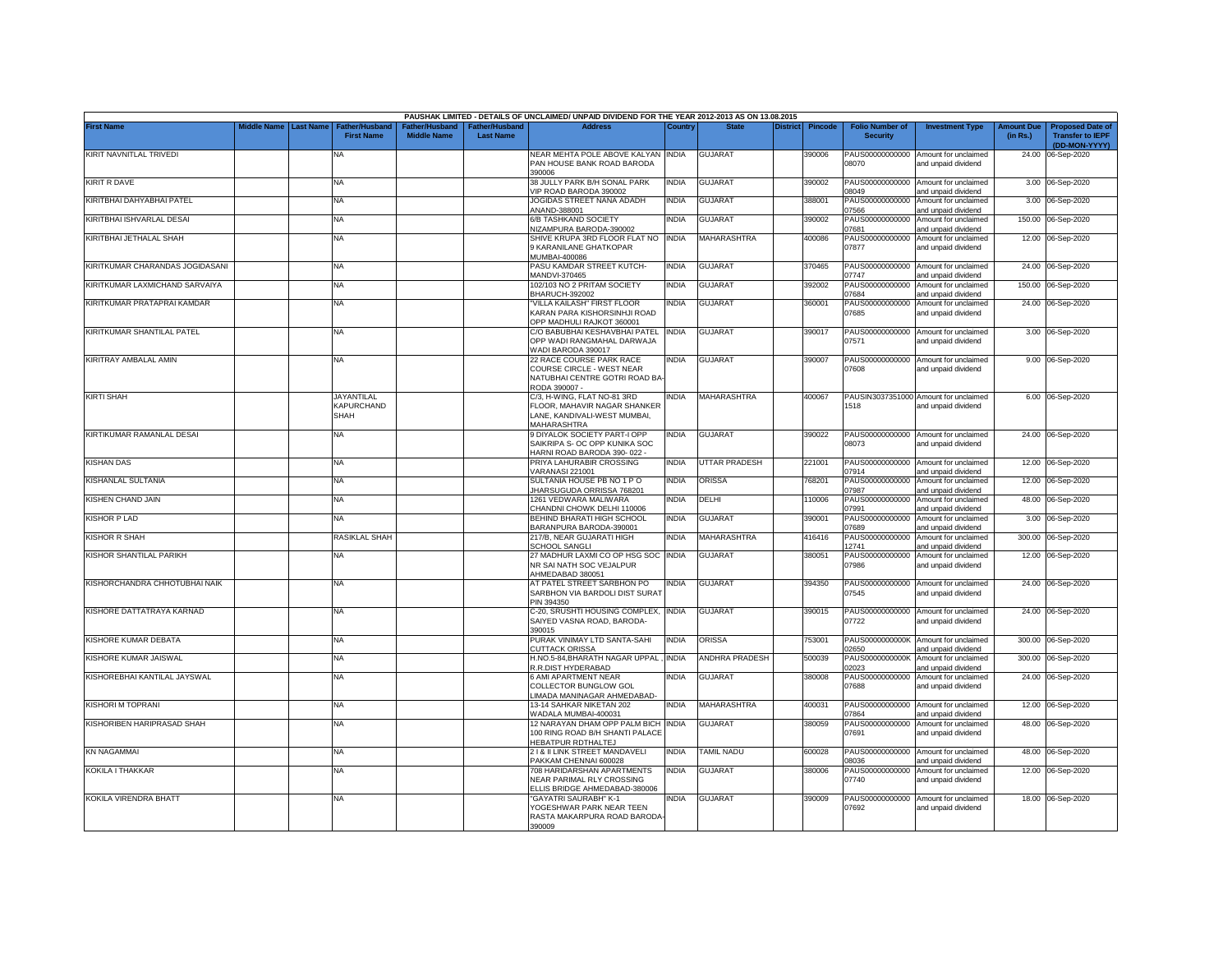|                                        |                    |                                                         |                                     |                                  | PAUSHAK LIMITED - DETAILS OF UNCLAIMED/ UNPAID DIVIDEND FOR THE YEAR 2012-2013 AS ON 13.08.2015   |              |                       |          |         |                                           |                                                                    |                               |                                                                     |
|----------------------------------------|--------------------|---------------------------------------------------------|-------------------------------------|----------------------------------|---------------------------------------------------------------------------------------------------|--------------|-----------------------|----------|---------|-------------------------------------------|--------------------------------------------------------------------|-------------------------------|---------------------------------------------------------------------|
| <b>First Name</b>                      | <b>fiddle Name</b> | <b>Last Name</b><br>Father/Hushanı<br><b>First Name</b> | ather/Hushand<br><b>Middle Name</b> | ther/Husband<br><b>Last Name</b> | <b>Address</b>                                                                                    | Countr       | <b>State</b>          | District | Pincode | <b>Folio Number of</b><br><b>Security</b> | <b>Investment Type</b>                                             | <b>Amount Due</b><br>(in Rs.) | <b>Proposed Date of</b><br><b>Transfer to IEPF</b><br>(DD-MON-YYYY) |
| KOKILABEN AMBUBHAI PATEL               |                    | NA                                                      |                                     |                                  | C/O MAHENDRA M PATEL 231<br>RANGARI CHAWL OPP BAWLA<br>MASJID N M JOSHI MARG MUMBAI-              | India        | <b>MAHARASHTRA</b>    |          | 400013  | 07746                                     | PAUS00000000000 Amount for unclaimed<br>and unpaid dividend        | 60.00                         | 06-Sep-2020                                                         |
| KOKILABEN GOPALDAS SHAH                |                    | GOPALDAS<br>SHAH                                        |                                     |                                  | 72/428 VIJAYNAGAR NARANPURA<br><b>HMEDABAD</b>                                                    | <b>INDIA</b> | GUJARAT               |          | 380013  | 2554                                      | PAUSIN3011511204 Amount for unclaimed<br>and unpaid dividend       |                               | 75.00 06-Sep-2020                                                   |
| KOKILABEN KANUBHAI SHAH                |                    | NA                                                      |                                     |                                  | 5 NIRMAL SOCIETY MANINAGAR<br>HMEDABAD-380022                                                     | INDIA        | <b>GUJARAT</b>        |          | 380022  | PAUS00000000000<br>07612                  | Amount for unclaimed<br>and unpaid dividend                        |                               | 9.00 06-Sep-2020                                                    |
| KOKILABEN RAMESHBHAI PATEL             |                    | NA                                                      |                                     |                                  | BANK OF BARODA GOWHAR BAUG,<br>COLLEGE ROAD, BILIMORA-396321                                      | <b>INDIA</b> | GUJARAT               |          | 396321  | PAUS00000000000<br>7558                   | Amount for unclaimed<br>and unpaid dividend                        | 18.00                         | 06-Sep-2020                                                         |
| KOKKATTIL KUMARAN ACHUTHAN             |                    | KOKKATTIL<br><b>KUMARAN</b>                             |                                     |                                  | KOKKATTIL HOUSE KOLAZHY P O<br><b>THRISSUR</b>                                                    | NDIA         | <b>KERALA</b>         |          | 680010  | PAUSIN3016374064<br>3729                  | Amount for unclaimed<br>and unpaid dividend                        |                               | 63.00 06-Sep-2020                                                   |
| KOMARALINGAM PARASURAMA IYER<br>NATARA |                    | NA                                                      |                                     |                                  | 19 MIG FLATS SECOND MAIN ROAD<br>INDIRA NAGAR ADYAR CHENNAI-<br>600020                            | <b>INDIA</b> | <b>TAMIL NADU</b>     |          | 600020  | PAUS00000000000<br>07783                  | Amount for unclaimed<br>and unpaid dividend                        |                               | 12.00 06-Sep-2020                                                   |
| <b>KONDAIAH EVANI</b>                  |                    | ΝA                                                      |                                     |                                  | C/O MR SUNDEREVANI B-1/174<br>JANAKPURI NEW DELHI 110058                                          | INDIA        | DELHI                 |          | 110058  | PAUS00000000000<br>07812                  | Amount for unclaimed<br>and unpaid dividend                        | 12.00                         | 06-Sep-2020                                                         |
| KOTA MANOHARA                          |                    | NA                                                      |                                     |                                  | C/O. SATYANARAYANA. K 3/506<br>C, GANDHI ROAD PRODDATUR(A.P).                                     | NDIA         | <b>ANDHRA PRADESH</b> |          | 516360  | PAUS0000000000K<br>00122                  | Amount for unclaimed<br>and unpaid dividend                        | 300.00                        | 06-Sep-2020                                                         |
| KOTESWAR RAO TUNGAM                    |                    | <b>NA</b>                                               |                                     |                                  | 8-3-228/396 REHMATHNAGAR<br>YOUSUFGUDA HYDERABAD                                                  | INDIA        | ANDHRA PRADESH        |          | 500045  | PAUS0000000000K<br>03126                  | Amount for unclaimed<br>and unpaid dividend                        | 300.00                        | 06-Sep-2020                                                         |
| KOTHAILAKSHMI SUNDARARAJAN             |                    | NA                                                      |                                     |                                  | SRINIVAS 16-B A A ROAD VELLAI<br>PILLAIYAR KOEL STREET S S                                        | <b>INDIA</b> | <b>TAMIL NADU</b>     |          | 625016  | PAUS00000000000<br>07865                  | Amount for unclaimed<br>and unpaid dividend                        | 12.00                         | 06-Sep-2020                                                         |
| KOTHURI UMAMAHESHWARA RAO              |                    | NA                                                      |                                     |                                  | COLONY MADURAI-625016<br>RAGHU MEDICALS, MAIN ROAD,<br>VARASARAOPET, (A.P)                        | <b>INDIA</b> | <b>ANDHRA PRADESH</b> |          | 522601  | PAUS0000000000K<br>00488                  | Amount for unclaimed<br>and unpaid dividend                        |                               | 600.00 06-Sep-2020                                                  |
| R NAGABHUSHAN)                         |                    | NA                                                      |                                     |                                  | 17-4-51A RPGT ROAD HINDUPUR                                                                       | INDIA        | ANDHRA PRADESH        |          | 515201  | PAUS0000000000K                           | Amount for unclaimed                                               |                               | 1800.00 06-Sep-2020                                                 |
| KRISHAN GOPAL CHADHA                   |                    | NA                                                      |                                     |                                  | 13/28 WEST PATEL NAGAR NEW<br>DELHI-110008                                                        | NDIA         | DELHI                 |          | 110008  | PAUS00000000000<br>)7907                  | Amount for unclaimed<br>and unpaid dividend                        | 12.00                         | 06-Sep-2020                                                         |
| KRISHANA CHAUDHARY                     |                    | NΑ                                                      |                                     |                                  | C/O ASHIRWAD TRANSPORT<br>CARRIER 6 VISHAL CORP BLDG<br>NAROL CHAR RASTA. NAROL                   | india        | <b>GUJARAT</b>        |          | 382405  | PAUS0000000000K<br>02328                  | Amount for unclaimed<br>and unpaid dividend                        |                               | 450.00 06-Sep-2020                                                  |
| KRISHANA PANDURANG KAMBLE              |                    | NA                                                      |                                     |                                  | KUVERJI DEVSHI CHAWL 2ND FL B S INDIA<br>ROAD OPP ZARAPKAR SHOW ROOM<br>DADAR W RLY MUMBAI 400028 |              | <b>MAHARASHTRA</b>    |          | 400028  | 07870                                     | PAUS00000000000 Amount for unclaimed<br>and unpaid dividend        |                               | 12.00 06-Sep-2020                                                   |
| <b>KRISHNA GHOSH</b>                   |                    | <b>NA</b>                                               |                                     |                                  | FLAT NO.404 (TOP FLOOR) APCAR<br>GARDEN DIST BURDWANASANSOL                                       | INDIA        | <b>WEST BENGAL</b>    |          | 713304  | 12936                                     | PAUS0000000000K Amount for unclaimed<br>and unpaid dividend        |                               | 300.00 06-Sep-2020                                                  |
| KRISHNA HARI SAXENA                    |                    | NA                                                      |                                     |                                  | 57 NADAN MAHAL ROAD LUCKNOW- INDIA<br>226004                                                      |              | <b>UTTAR PRADESH</b>  |          | 226004  | )7938                                     | PAUS00000000000 Amount for unclaimed<br>and unpaid dividend        |                               | 24.00 06-Sep-2020                                                   |
| KRISHNA KAMMA                          |                    | NA                                                      |                                     |                                  | <b>GURU DATTAREYA FERTILIZERS</b><br><b>OPP NAVAYUGA HOTEL BELLARY</b>                            | NDIA         | KARNATAKA             |          | 583101  | PAUS0000000000K<br>2483                   | Amount for unclaimed<br>and unpaid dividend                        |                               | 300.00 06-Sep-2020                                                  |
| KRISHNA KUMAR                          |                    | NA                                                      |                                     |                                  | ARMAMENT SECTION NO.109.HU.AIR INDIA<br>FORCE SULUR COIMBATORE                                    |              | <b>TAMIL NADU</b>     |          | 641401  | PAUS0000000000K<br>1269                   | Amount for unclaimed<br>nd unpaid dividend                         | 300.00                        | 06-Sep-2020                                                         |
| KRISHNA KUMAR KABRA                    |                    | NA                                                      |                                     |                                  | M/S RAIGARH JUTE MILLS LTD SE<br>RLY RAIGARH 496001                                               | <b>INDIA</b> | CHHATTISGARH          |          | 496001  | PAUS00000000000<br>)7885                  | Amount for unclaimed<br>and unpaid dividend                        | 48.00                         | 06-Sep-2020                                                         |
| KRISHNA KUMARI CHELIKANI               |                    | NA                                                      |                                     |                                  | Q NO 61-B/TYPE III B H E L TOWN<br>SHIP HYDERABAD-500032                                          | <b>INDIA</b> | ANDHRA PRADESH        |          | 500032  | PAUS00000000000<br>)7776                  | Amount for unclaimed                                               | 12.00                         | 06-Sep-2020                                                         |
| KRISHNA KUMARI DUBEY                   |                    | <b>NA</b>                                               |                                     |                                  | 73 ASHOKA SOCIETY NEAR 11 NO<br>BUS STOP BHOPAL MP 462016                                         | <b>INDIA</b> | <b>MADHYA PRADESH</b> |          | 462016  | PAUS00000000000<br>07883                  | and unpaid dividend<br>Amount for unclaimed                        | 12.00                         | 06-Sep-2020                                                         |
| <b><i>KRISHNA LAL TANDON</i></b>       |                    | NA                                                      |                                     |                                  | KD 3 L C DDA FLATS ASHOK VIHAR<br>DELHI 110052                                                    | <b>INDIA</b> | DELHI                 |          | 10052   | PAUS00000000000<br>)7976                  | and unpaid dividend<br>Amount for unclaimed<br>and unpaid dividend | 48.00                         | 06-Sep-2020                                                         |
| <b>KRISHNA M G S</b>                   |                    | NA.                                                     |                                     |                                  | 505, PALLAVI VIHAR APARTMENT<br>AMEERPET HYDERABAD                                                | <b>INDIA</b> | ANDHRA PRADESH        |          | 500016  | PAUS0000000000M<br>01163                  | Amount for unclaimed<br>and unpaid dividend                        | 600.00                        | 06-Sep-2020                                                         |
| KRISHNA NEMA                           |                    | NA                                                      |                                     |                                  | C/O MAN MOHAN NEEMA 34/1<br><b>GRASIM STAFF QRTS BIRLAGRAM</b>                                    | INDIA        | MADHYA PRADESH        |          | 456331  | PAUS00000000000<br>07846                  | Amount for unclaimed<br>and unpaid dividend                        | 36.00                         | 06-Sep-2020                                                         |
| KRISHNA RAMAKRISHNARAO KULKARNI        |                    | ΝA                                                      |                                     |                                  | 456331 NAGDA<br>14/2 BELLARY GALLI HUBLI-580020                                                   | INDIA        | KARNATAKA             |          | 580020  | PAUS00000000000                           | Amount for unclaimed                                               |                               | 48.00 06-Sep-2020                                                   |
| KRISHNA SONEJA                         |                    | ΝA                                                      |                                     |                                  | GUPTA KUNJ BEHIND MUSEUM                                                                          | NDIA         | UTTAR PRADESH         |          | 281001  | 07702<br>PAUS0000000000K                  | and unpaid dividend<br>Amount for unclaimed                        | 300.00                        | 06-Sep-2020                                                         |
| <b>KRISHNA V R</b>                     |                    | NA                                                      |                                     |                                  | DAMPIER NAGAR MATHURA<br>H NO 12-1-1314/7 SHANTI NAGAR                                            | INDIA        | ANDHRA PRADESH        |          | 500017  | 04002<br>PAUS0000000000K                  | and unpaid dividend<br>Amount for unclaimed                        | 300.00                        | 06-Sep-2020                                                         |
| KRISHNADUTT GROVER                     |                    | NA                                                      |                                     |                                  | NORTH LALAGUDA SECUNDERABAD<br>ROOM NO 1 O T SECTION BARRACK INDIA                                |              | MAHARASHTRA           |          | 421001  | 03194<br>PAUS0000000000K                  | and unpaid dividend<br>Amount for unclaimed                        |                               | 300.00 06-Sep-2020                                                  |
| <b>KRISHNAIAH GUDURI</b>               |                    | NA                                                      |                                     |                                  | NO 382 ULHASNAGAR<br>HNO 35-3-69/29, CRP QUARTERS                                                 | NDIA         | ANDHRA PRADESH        |          | 523001  | 03643<br>PAUS0000000000K                  | and unpaid dividend<br>Amount for unclaimed                        |                               | 300.00 06-Sep-2020                                                  |
|                                        |                    |                                                         |                                     |                                  | SANJAY GANDHI COLONY, ONGOLE<br>PRAKASAM DT, A P                                                  |              |                       |          |         | 00491                                     | and unpaid dividend                                                |                               |                                                                     |
| KRISHNAJI VASUDEO KARMARKAR            |                    | <b>NA</b>                                               |                                     |                                  | SHANKAR SMRITI GOGRAS WADI<br>PATHARALI RASTA DOMBIVLI EAST-<br>121202                            | NDIA         | <b>MAHARASHTRA</b>    |          | 421202  | 07697                                     | PAUS00000000000 Amount for unclaimed<br>and unpaid dividend        |                               | 9.00 06-Sep-2020                                                    |
| KRISHNAKANT MOHANLAL SHAH              |                    | <b>NA</b>                                               |                                     |                                  | 595/C DR AMBEDKAR ROAD<br>GROUND FLOOR 5 RATAN MANSION                                            | india        | MAHARASHTRA           |          | 400019  | 07866                                     | PAUS00000000000 Amount for unclaimed<br>and unpaid dividend        |                               | 24.00 06-Sep-2020                                                   |
| <b>KRISHNAMOORTHY M</b>                |                    | <b>NA</b>                                               |                                     |                                  | MATUNGA (C R) MUMBAI-400019<br>2. R.S.M.ROAD, CHENNAI                                             |              | INDIA TAMIL NADU      |          | 600021  |                                           | PAUS0000000000M Amount for unclaimed                               |                               | 1200.00 06-Sep-2020                                                 |
|                                        |                    |                                                         |                                     |                                  |                                                                                                   |              |                       |          |         |                                           |                                                                    |                               |                                                                     |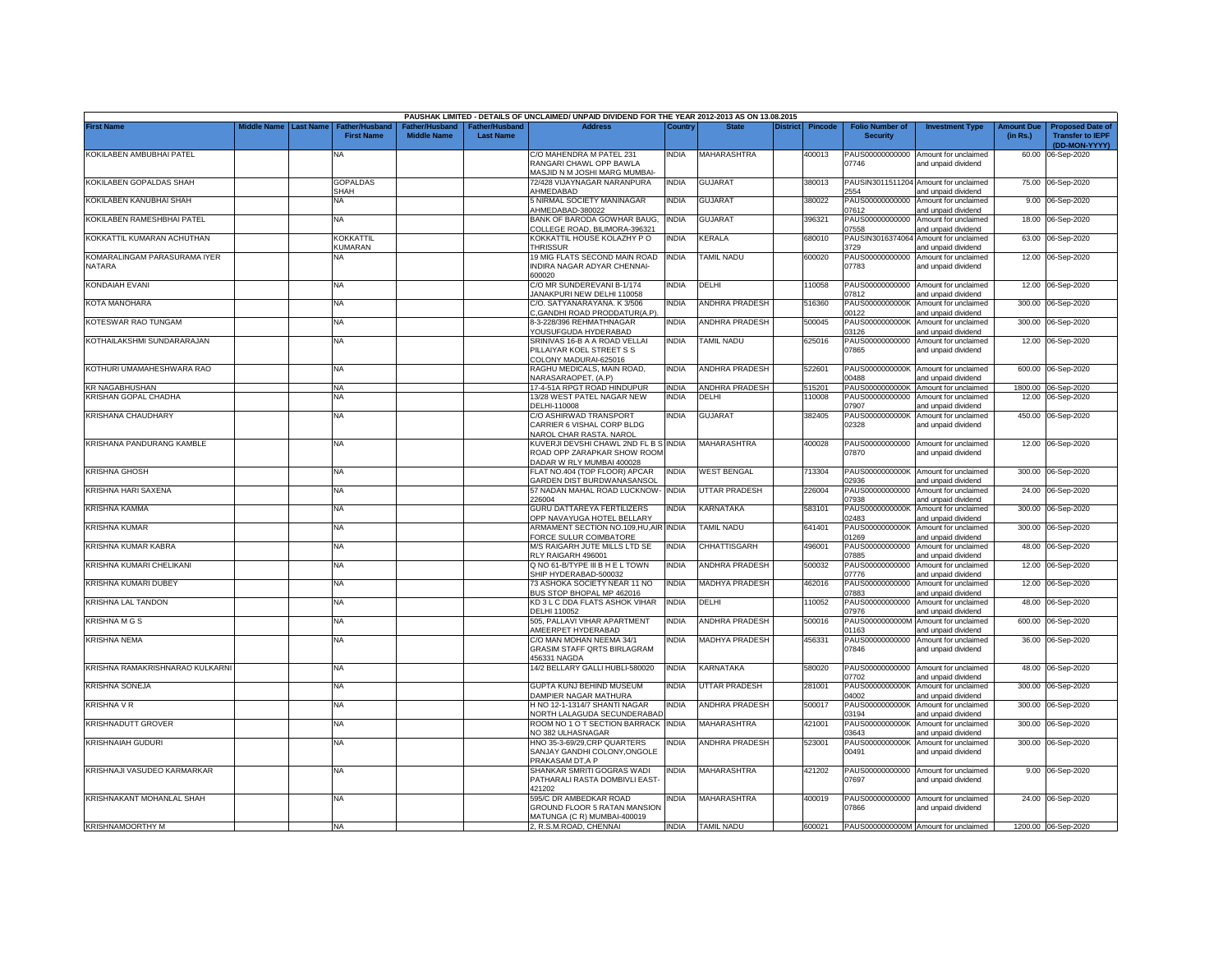|                                        |                    |                  |                                            |                                      |                                    | PAUSHAK LIMITED - DETAILS OF UNCLAIMED/ UNPAID DIVIDEND FOR THE YEAR 2012-2013 AS ON 13.08.2015             |              |                       |          |         |                                           |                                                                    |                               |                                                                     |
|----------------------------------------|--------------------|------------------|--------------------------------------------|--------------------------------------|------------------------------------|-------------------------------------------------------------------------------------------------------------|--------------|-----------------------|----------|---------|-------------------------------------------|--------------------------------------------------------------------|-------------------------------|---------------------------------------------------------------------|
| <b>First Name</b>                      | <b>Middle Name</b> | <b>Last Name</b> | <b>Father/Husband</b><br><b>First Name</b> | Father/Husband<br><b>Middle Name</b> | Father/Husband<br><b>Last Name</b> | <b>Address</b>                                                                                              | Country      | <b>State</b>          | District | Pincode | <b>Folio Number of</b><br><b>Security</b> | <b>Investment Type</b>                                             | <b>Amount Due</b><br>(in Rs.) | <b>Proposed Date of</b><br><b>Transfer to IEPF</b><br>(DD-MON-YYYY) |
| KRISHNAMURTHY RAMACHANDRA RAO<br>DAVAN |                    |                  | NA                                         |                                      |                                    | C/O. D RAGHAVENDRARAO 2-3-<br>703/12/A TIRUMALANAGAR                                                        | INDIA        | <b>ANDHRA PRADESH</b> |          | 500013  | PAUS0000000000K<br>00493                  | Amount for unclaimed<br>and unpaid dividend                        | 300.00                        | 06-Sep-2020                                                         |
| KRISHNAN GANAPATHY RAJ                 |                    |                  | NA                                         |                                      |                                    | PARKATHY NIVAS 7 KANNADASAN<br>STREET S S COLONY MADURAI                                                    | <b>INDIA</b> | <b>TAMIL NADU</b>     |          | 625016  | PAUS00000000000<br>07716                  | Amount for unclaimed<br>and unpaid dividend                        |                               | 24.00 06-Sep-2020                                                   |
| KRISHNAN JAYARAM IYER                  |                    |                  | <b>NA</b>                                  |                                      |                                    | KL-4 22/5 SECTOR - 5E KALAMBOLI<br>NAVI MUMBAI                                                              | <b>INDIA</b> | MAHARASHTRA           |          | 400064  | PAUS00000000000<br>07867                  | Amount for unclaimed<br>and unpaid dividend                        |                               | 24.00 06-Sep-2020                                                   |
| <b>KRISHNARAO V V</b>                  |                    |                  | NA                                         |                                      |                                    | DARSHAK LTD 26-5-12, G.S.RAJU<br>ROAD, NEAR GYMKHANA CL<br>GANDHINAGAR, VIJAYAWADA                          | <b>INDIA</b> | ANDHRA PRADESH        |          | 520003  | PAUS0000000000K<br>04736                  | Amount for unclaimed<br>and unpaid dividend                        |                               | 300.00 06-Sep-2020                                                  |
| KRISHNAVADAN H JETLEY                  |                    |                  | NA                                         |                                      |                                    | 20 PRITAM-NAGAR ELLISBRIDGE<br>AHMEDABAD-380006                                                             | <b>INDIA</b> | <b>GUJARAT</b>        |          | 380006  | PAUS00000000000<br>07859                  | Amount for unclaimed<br>and unpaid dividend                        |                               | 12.00 06-Sep-2020                                                   |
| KRISHNRRAO RAJARAM CHAUDHARI           |                    |                  | NA                                         |                                      |                                    | 18 UDYOGNAGAR SOCIETY NR<br>AYURVEDIC COLLEGE AJWA RD<br>BARODA-390006                                      | <b>INDIA</b> | <b>GUJARAT</b>        |          | 390006  | PAUS00000000000<br>07613                  | Amount for unclaimed<br>and unpaid dividend                        |                               | 24.00 06-Sep-2020                                                   |
| KRUSHNAKANT GOKALBHAI DEDANIA          |                    |                  | <b>NA</b>                                  |                                      |                                    | C/O GOKALDAS DEVAJI DEDANIA AT INDIA<br>KEVADRA VIA KESHOD DIST<br>JUNAGADH PIN-362220                      |              | <b>GUJARAT</b>        |          | 362220  | 07695                                     | PAUS00000000000 Amount for unclaimed<br>and unpaid dividend        |                               | 33.00 06-Sep-2020                                                   |
| <b>KUDPI GIRIJA SHENOY</b>             |                    |                  | NA                                         |                                      |                                    | "KALYANI", NO 55, TATA SILK FARM<br><b>BASAVANAGUDI BANGALORE</b>                                           | <b>INDIA</b> | KARNATAKA             |          | 560004  | 01481                                     | PAUS0000000000K Amount for unclaimed<br>and unpaid dividend        |                               | 300.00 06-Sep-2020                                                  |
| KULDIP KAUR KHANNA                     |                    |                  | <b>NA</b>                                  |                                      |                                    | J-19 RAJOURI GARDEN NEW DELHI-<br>10027                                                                     | <b>INDIA</b> | DELHI                 |          | 110027  | PAUS00000000000<br>07814                  | Amount for unclaimed<br>and unpaid dividend                        |                               | 24.00 06-Sep-2020                                                   |
| KULJIT KAUR KHURANA                    |                    |                  | <b>NA</b>                                  |                                      |                                    | 2429-TILAK STREET CHUNA MANDI<br>AHARGANJ NEW DELHI-110055                                                  | <b>INDIA</b> | DELHI                 |          | 110055  | PAUS00000000000<br>07801                  | Amount for unclaimed<br>and unpaid dividend                        |                               | 12.00 06-Sep-2020                                                   |
| KULKARNI R B                           |                    |                  | <b>NA</b>                                  |                                      |                                    | CHIEF ENGINEER (RETD) 10-3/45 SRI INDIA<br>SATHYA SAI KRUPA VITHAL<br><b>VAGAR.GULBARGA</b>                 |              | KARNATAKA             |          | 585103  | PAUS0000000000R<br>00934                  | Amount for unclaimed<br>and unpaid dividend                        |                               | 1200.00 06-Sep-2020                                                 |
| <b>KUM KUM RASTOGI</b>                 |                    |                  | ΝA                                         |                                      |                                    | 31/109C GALI NO-5 BHIKAM SINGH<br>COLONY VISHWAS NAGAR<br>SHAHADRA DELHI 110032                             | <b>INDIA</b> | DELHI                 |          | 110032  | PAUS00000000000<br>07792                  | Amount for unclaimed<br>and unpaid dividend                        |                               | 12.00 06-Sep-2020                                                   |
| KUMARKANT M MAHARAJA                   |                    |                  | <b>NA</b>                                  |                                      |                                    | 4/16/44 DIPARA VISNAGAR-384315                                                                              | <b>INDIA</b> | <b>GUJARAT</b>        |          | 384315  |                                           | PAUS00000000000 Amount for unclaimed                               |                               | 12.00 06-Sep-2020                                                   |
| KUMUD MADHUSUDAN PANDYA                |                    |                  | <b>NA</b>                                  |                                      |                                    | 323/9 JAMNADAS BULDG DANDIA<br>BAZAR BARODA-390001                                                          | <b>INDIA</b> | <b>GUJARAT</b>        |          | 390001  | PAUS00000000000<br>07555                  | Amount for unclaimed<br>and unpaid dividend                        |                               | 3.00 06-Sep-2020                                                    |
| KUMUDBEN KASTURCHAND SHAH              |                    |                  | <b>NA</b>                                  |                                      |                                    | C/O KASTURCHAND CHIMANLAL<br>SHAH 36 NAMRA- TA CO-OP HSG<br>SOC NARAYAN NAGAR RD VASNA-<br>AHMEDABAD-380007 | INDIA        | <b>GUJARAT</b>        |          | 380007  | PAUS00000000000<br>07825                  | Amount for unclaimed<br>and unpaid dividend                        |                               | 12.00 06-Sep-2020                                                   |
| KUMUDINI CHINTAMAN DIGHE               |                    |                  | <b>NA</b>                                  |                                      |                                    | 109 SHALAKA MAHARSHI KARVE<br>ROAD OPP COOPERAGE MUMBAI-<br>100021                                          | NDIA         | MAHARASHTRA           |          | 400021  | PAUS00000000000<br>07956                  | Amount for unclaimed<br>and unpaid dividend                        |                               | 24.00 06-Sep-2020                                                   |
| <b>KUNAL BANKIM CHOKSI</b>             |                    |                  | <b>NA</b>                                  |                                      |                                    | 258-A MAHATMA NAGAR NASIK                                                                                   | <b>INDIA</b> | MAHARASHTRA           |          | 422007  |                                           | PAUS00000000000 Amount for unclaimed                               |                               | 24.00 06-Sep-2020                                                   |
| KUNCHITHAPATHAM TN                     |                    |                  | <b>NA</b>                                  |                                      |                                    | 'MURUGAN ILLAM", 24-A<br><b>KATTUKARA STREET, MADAPURAM.</b>                                                | <b>NDIA</b>  | <b>TAMIL NADU</b>     |          | 610001  | PAUS0000000000T<br>00897                  | Amount for unclaimed<br>and unpaid dividend                        |                               | 600.00 06-Sep-2020                                                  |
| KUNDANBEN MAHENDRABHAI PATEL           |                    |                  | NA                                         |                                      |                                    | M/S MEENA MOTORS D NO 2-3-61/6<br>TAHA MANSION M G ROAD<br><b>VALLAGUTTA SECUNDERABAD</b>                   | <b>INDIA</b> | ANDHRA PRADESH        |          | 500003  | PAUS00000000000<br>07615                  | Amount for unclaimed<br>and unpaid dividend                        |                               | 9.00 06-Sep-2020                                                    |
| KUNDANKUMARI DWARKADAS MALKAN          |                    |                  | NA                                         |                                      |                                    | 14 NALANDA APARTMENTS DATT<br>MANDIR ROAD MALAD (EAST)<br>MUMBAI-400064                                     | <b>INDIA</b> | MAHARASHTRA           |          | 400064  | 07760                                     | PAUS00000000000 Amount for unclaimed<br>and unpaid dividend        |                               | 12.00 06-Sep-2020                                                   |
| KUNJ BEHARI AGARWAL                    |                    |                  | NA                                         |                                      |                                    | 8 KHANDERAO WADI ROOM NO 30<br>AGIARY LANE KALBADEVI ROAD                                                   | INDIA        | MAHARASHTRA           |          | 400002  | 07873                                     | PAUS00000000000 Amount for unclaimed<br>and unpaid dividend        |                               | 12.00 06-Sep-2020                                                   |
| <b>KUNJAMMA THOMAS</b>                 |                    |                  | <b>NA</b>                                  |                                      |                                    | MUMBAI-400002<br>ARANGASSERY HOUSE X/1066,                                                                  | INDIA        | KERALA                |          | 680001  |                                           | PAUS0000000000K Amount for unclaimed                               |                               | 300.00 06-Sep-2020                                                  |
| <b>KUSUM LATA</b>                      |                    |                  | <b>NA</b>                                  |                                      |                                    | <b>NEW BASALICA CHURCH THRISSUR</b><br>213 PATHARWALA STREET MEERUT INDIA                                   |              | UTTAR PRADESH         |          | 250002  | 05546<br>PAUS0000000000K                  | and unpaid dividend<br>Amount for unclaimed                        |                               | 300.00 06-Sep-2020                                                  |
| KUSUM LATA MAHESHWARI                  |                    |                  | <b>NA</b>                                  |                                      |                                    | CITY<br>C/O SANJAYKUMAR MAHESHWARI<br>CHAMBER NO 4-02 PADAM TOWER<br>14/113 CIVIL LINES KAN- PUR            | INDIA        | UTTAR PRADESH         |          | 208001  | 01629<br>PAUS00000000000<br>07845         | and unpaid dividend<br>Amount for unclaimed<br>and unpaid dividend |                               | 12.00 06-Sep-2020                                                   |
| <b>KUSUM RALHAN</b>                    |                    |                  | <b>NA</b>                                  |                                      |                                    | D-20 VIJAY NAGAR DELHI-110009                                                                               | <b>INDIA</b> | DELHI                 |          | 110009  |                                           | PAUS00000000000 Amount for unclaimed                               |                               | 12.00 06-Sep-2020                                                   |
| KUSUMBEN CHIMANLAL THAKKAR             |                    |                  | NA                                         |                                      |                                    | APPRENTICE TRAINING SCHOOL<br>TATA CHEMICAL LTD MITHAPUR DT<br>JAMNAGAR 361345                              | NDIA         | GUJARAT               |          | 361345  | PAUS00000000000<br>07953                  | Amount for unclaimed<br>and unpaid dividend                        |                               | 57.00 06-Sep-2020                                                   |
| <b>KUSUMBEN K PATEL</b>                |                    |                  | <b>NA</b>                                  |                                      |                                    | C/O SHREE A M PATEL & CO<br><b>JIVAJEE CHOWK LASHKAR</b>                                                    | <b>INDIA</b> | MADHYA PRADESH        |          | 474001  | PAUS00000000000<br>07748                  | Amount for unclaimed<br>and unpaid dividend                        |                               | 24.00 06-Sep-2020                                                   |
| <b>KUSUMBEN MODI</b>                   |                    |                  | <b>NA</b>                                  |                                      |                                    | 1 MANIKA FLATS GOL LIMDA<br><b>MANINAGAR AHMEDABAD</b>                                                      | INDIA        | <b>GUJARAT</b>        |          | 380008  | PAUS0000000000K<br>02293                  | Amount for unclaimed<br>and unpaid dividend                        |                               | 900.00 06-Sep-2020                                                  |
| <b>KUTTIAMMAL</b>                      |                    |                  | <b>NA</b>                                  |                                      |                                    | A/75 31ST A CROSS 7TH BLOCK<br><b>JAYANAGAR</b>                                                             | INDIA        | KARNATAKA             |          | 560082  | PAUS0000000000K<br>05658                  | Amount for unclaimed<br>and unpaid dividend                        | 600.00                        | 06-Sep-2020                                                         |
| L S DESHMUKH                           |                    |                  | <b>NA</b>                                  |                                      |                                    | H NO 5-1-221 JAMBAG HYDERABAD-<br>500001                                                                    | <b>INDIA</b> | ANDHRA PRADESH        |          | 500001  | PAUS00000000000<br>08139                  | Amount for unclaimed<br>and unpaid dividend                        | 48.00                         | 06-Sep-2020                                                         |
| L SOWBHAGYA                            |                    |                  | <b>NA</b>                                  |                                      |                                    | 1492 THYAGARAJA ROAD MYSORE INDIA                                                                           |              | KARNATAKA             |          | 570004  |                                           | PAUS0000000000L Amount for unclaimed                               |                               | 300.00 06-Sep-2020                                                  |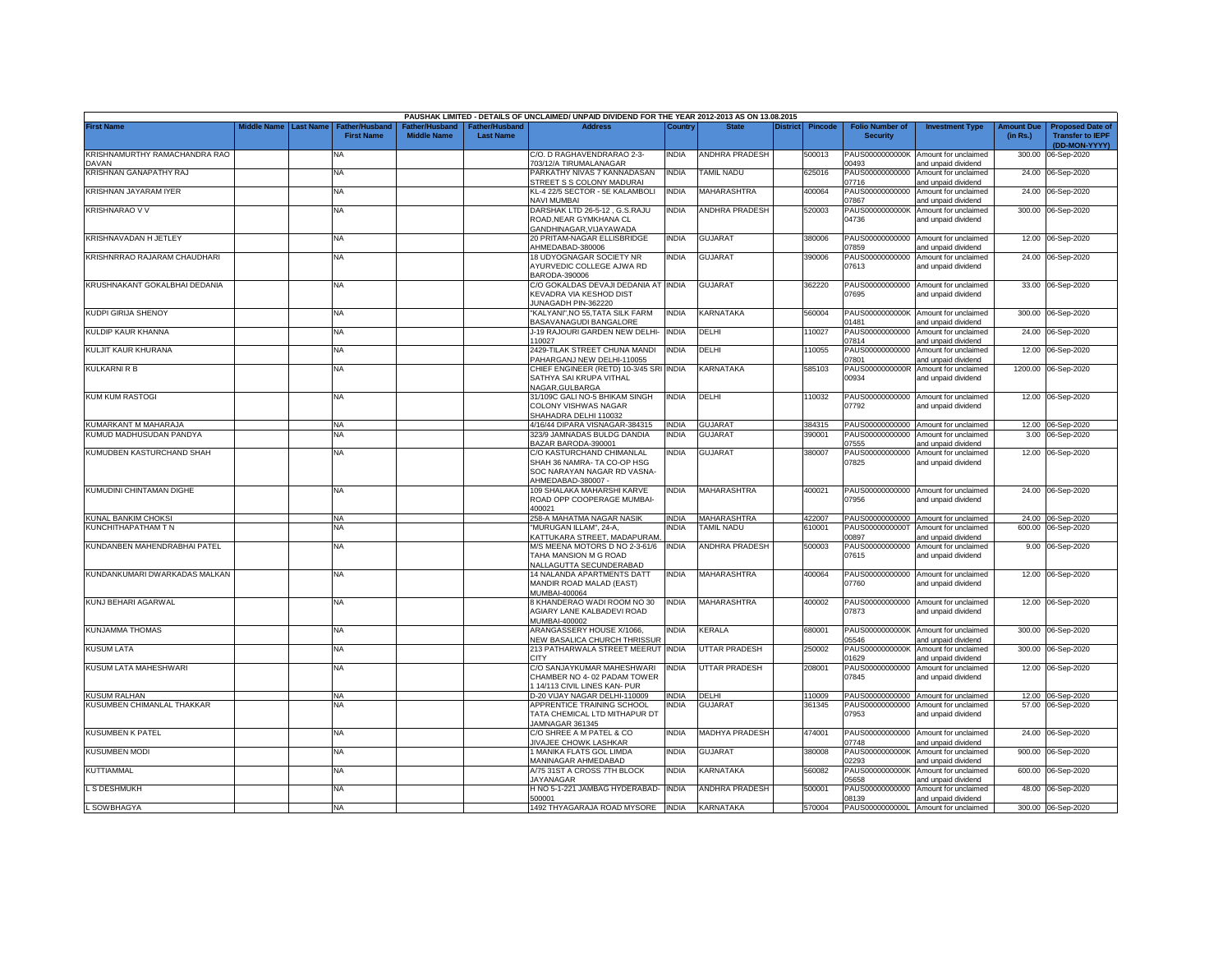|                                 |             |                  |                                     |                                      |                                           | PAUSHAK LIMITED - DETAILS OF UNCLAIMED/ UNPAID DIVIDEND FOR THE YEAR 2012-2013 AS ON 13.08.2015 |              |                       |                 |                |                                           |                                                                    |                               |                                                                     |
|---------------------------------|-------------|------------------|-------------------------------------|--------------------------------------|-------------------------------------------|-------------------------------------------------------------------------------------------------|--------------|-----------------------|-----------------|----------------|-------------------------------------------|--------------------------------------------------------------------|-------------------------------|---------------------------------------------------------------------|
| <b>First Name</b>               | liddle Name | <b>Last Name</b> | Father/Husband<br><b>First Name</b> | Father/Husband<br><b>Middle Name</b> | <b>Father/Husband</b><br><b>Last Name</b> | <b>Address</b>                                                                                  | Country      | <b>State</b>          | <b>District</b> | <b>Pincode</b> | <b>Folio Number of</b><br><b>Security</b> | <b>Investment Type</b>                                             | <b>Amount Due</b><br>(in Rs.) | <b>Proposed Date of</b><br><b>Transfer to IEPF</b><br>(DD-MON-YYYY) |
| L V S GUPTA                     |             |                  | <b>NA</b>                           |                                      |                                           | LINGAL ENTERPRISES SRI KRISHNA INDIA<br>COMPLEX 32 ANANDA RAO CIRCLE                            |              | KARNATAKA             |                 | 560009         | PAUS0000000000L<br>05075                  | Amount for unclaimed<br>and unpaid dividend                        |                               | 600.00 06-Sep-2020                                                  |
| LABHSHANKAR VADILAL NAYAK       |             |                  | <b>NA</b>                           |                                      |                                           | BANGALORE<br>GUJARAT HOUSING BOARD BLOCK                                                        | <b>INDIA</b> | <b>GUJARAT</b>        |                 | 390003         | PAUS00000000000                           | Amount for unclaimed                                               |                               | 9.00 06-Sep-2020                                                    |
| <b>LABHUBEN PATEL</b>           |             |                  | <b>NA</b>                           |                                      |                                           | ROOM-33 GORWA BARODA 390003<br>73, NIRMAL SOCIETY VATVA ROAD<br>MANINAGAR AHMEDABAD 380008      | <b>INDIA</b> | <b>GUJARAT</b>        |                 | 380008         | 08123<br>PAUS00000000000<br>08204         | and unpaid dividend<br>Amount for unclaimed<br>and unpaid dividend |                               | 24.00 06-Sep-2020                                                   |
| LACHMAN RAM                     |             |                  | <b>NA</b>                           |                                      |                                           | H NO 24201 LANE NO 4 BASTI MANI<br>SINGH RAHON ROAD LUDHIANA                                    | INDIA        | PUNJAB                |                 | 141008         | PAUS00000000000<br>08148                  | Amount for unclaimed<br>and unpaid dividend                        |                               | 24.00 06-Sep-2020                                                   |
| LAJWANTI N SUKHIJA              |             |                  | <b>NA</b>                           |                                      |                                           | 53 KATJA COLONY INDORE (M P)<br>152001                                                          | INDIA        | <b>MADHYA PRADESH</b> |                 | 452001         | PAUS00000000000<br>08168                  | Amount for unclaimed<br>and unpaid dividend                        |                               | 12.00 06-Sep-2020                                                   |
| <b>LAKSHMANAN M</b>             |             |                  | ΝA                                  |                                      |                                           | 4, MATHURAM COLONY 2ND CROSS<br>WEST. THILLAI NAGAR TRICHY<br>TAMIL NADU)                       | <b>INDIA</b> | <b>AMIL NADU</b>      |                 | 620018         | PAUS0000000000M<br>00523                  | Amount for unclaimed<br>and unpaid dividend                        | 180.00                        | 06-Sep-2020                                                         |
| LAKSHMEESHA S                   |             |                  | <b>NA</b>                           |                                      |                                           | NO 52/B III CROSS JOURNALIST<br>COLONY BANGALORE-560002                                         | INDIA        | KARNATAKA             |                 | 560002         | 08147                                     | PAUS00000000000 Amount for unclaimed<br>and unpaid dividend        |                               | 12.00 06-Sep-2020                                                   |
| LAKSHMI DEVI J                  |             |                  | <b>NA</b>                           |                                      |                                           | 40/802 D, NEHRUNAGAR, KURNOOL INDIA                                                             |              | <b>ANDHRA PRADESH</b> |                 | 518004         | PAUS0000000000J0                          | Amount for unclaimed                                               |                               | 600.00 06-Sep-2020                                                  |
| LAKSHMI KUTTY AMMA S            |             |                  | <b>NA</b>                           |                                      |                                           | W/O.LATE.MR.N.K.ACHUTHAN,<br>SARAMBICAL HOUSE, MELUR P.O.<br>VIA) PANAMANNA                     | NDIA         | KERALA                |                 | 679501         | PAUS0000000000S<br>01048                  | Amount for unclaimed<br>and unpaid dividend                        |                               | 60.00 06-Sep-2020                                                   |
| LAKSHMI PENUGONDA               |             |                  | <b>NA</b>                           |                                      |                                           | PARMATMA KRUPA 75 FEET ROAD D<br>NO 27-32-54 VISAKHAPATNAM                                      | <b>INDIA</b> | <b>ANDHRA PRADESH</b> |                 | 530001         | PAUS0000000000L<br>04849                  | Amount for unclaimed<br>and unpaid dividend                        | 450.00                        | 06-Sep-2020                                                         |
| LAKSHMI SUBBA REDDY             |             |                  | <b>NA</b>                           |                                      |                                           | W/O.LATE R SUBBAREDDY<br>POOCHEMPATTI, KATCHAKATTI<br>PO, VIA T VADIAPMADURAI                   | NDIA         | <b>TAMIL NADU</b>     |                 | 625014         | PAUS0000000000L<br>01002                  | Amount for unclaimed<br>and unpaid dividend                        | 1800.00                       | 06-Sep-2020                                                         |
| LAKSHMI VENKIAH KOTHA           |             |                  | <b>NA</b>                           |                                      |                                           | GUPTHA EMPORIUM 13-1-62,<br>SURYARAOPET KAKINADA (A.P)                                          | INDIA        | ANDHRA PRADESH        |                 | 533001         | PAUS0000000000L<br>00510                  | Amount for unclaimed<br>and unpaid dividend                        | 600.00                        | 06-Sep-2020                                                         |
| LALAJIBHAI MANJIBHAI PATEL      |             |                  | <b>NA</b>                           |                                      |                                           | ADALPURA KAMPA POST<br>DHANSURA TAL MODASA DIST<br>SABARKANTHA 383310                           | NDIA         | <b>GUJARAT</b>        |                 | 383310         | PAUS00000000000<br>08129                  | Amount for unclaimed<br>and unpaid dividend                        |                               | 9.00 06-Sep-2020                                                    |
| LALITA KUMARI TADIPARTHI        |             |                  | <b>NA</b>                           |                                      |                                           | C/O SREEDHAR MEDICAL<br>DISTRIBUTORS NEHRU ROAD                                                 | India        | ANDHRA PRADESH        |                 | 522201         | PAUS0000000000L<br>04755                  | Amount for unclaimed<br>and unpaid dividend                        |                               | 300.00 06-Sep-2020                                                  |
| <b>LALITA MATHUR</b>            |             |                  | <b>NA</b>                           |                                      |                                           | B-2/84 ASHOK VIHAR PHASE II DELHI-<br>10052                                                     | <b>INDIA</b> | DELHI                 |                 | 10052          | PAUS00000000000<br>08141                  | Amount for unclaimed<br>and unpaid dividend                        | 99.00                         | 06-Sep-2020                                                         |
| LALITA SHIVAJIRAO SURVE         |             |                  | <b>NA</b>                           |                                      |                                           | KASAR FALIYA OPP GOVT PRESS<br>NEAR HANUMAN MANDIR BARODA-<br>390001                            | india        | GUJARAT               |                 | 390001         | PAUS00000000000<br>08122                  | Amount for unclaimed<br>and unpaid dividend                        |                               | 3.00 06-Sep-2020                                                    |
| <b>LALITABEN MANIBHAI PATEL</b> |             |                  | <b>NA</b>                           |                                      |                                           | GNAN YAGNA BHD GUNATIT JYOT<br>VALLABHVIDYA NAGAR VIA ANAND-<br>388120                          | <b>INDIA</b> | <b>GUJARAT</b>        |                 | 388120         | PAUS00000000000<br>08142                  | Amount for unclaimed<br>and unpaid dividend                        |                               | 12.00 06-Sep-2020                                                   |
| <b>LALITABEN S PATEL</b>        |             |                  | <b>NA</b>                           |                                      |                                           | C/O MANUBHAI SHANABHAI PATEL<br>DEHRA FALIA P O PIJ VIA NADIAD<br>387230                        | INDIA        | <b>GUJARAT</b>        |                 | 387230         | 08165                                     | PAUS00000000000 Amount for unclaimed<br>and unpaid dividend        |                               | 24.00 06-Sep-2020                                                   |
| LALITHA R MENON                 |             |                  | <b>NA</b>                           |                                      |                                           | A2 LF GARDENS KATTAYIL ROAD LF<br>CHURCH ROAD KALOOR                                            | <b>INDIA</b> | KERALA                |                 | 682017         | PAUS0000000000L<br>04251                  | Amount for unclaimed<br>and unpaid dividend                        | 300.00                        | 06-Sep-2020                                                         |
| LALITHA SWAMINATHAN             |             |                  | <b>NA</b>                           |                                      |                                           | 27, SAIT COLONY, II STREET.<br>GMORE, CHENNAI-600008                                            | <b>NDIA</b>  | <b>TAMIL NADU</b>     |                 | 600008         | PAUS00000000000<br>08152                  | Amount for unclaimed<br>and unpaid dividend                        | 12.00                         | 06-Sep-2020                                                         |
| LALITKUMAR CHAMANLAL BHARVADA   |             |                  | <b>NA</b>                           |                                      |                                           | C/O L I C OF INDIA RAJKOT DIVL<br>OFFICE PHS/SSS DEPTT TAGORE<br>MARG P B NO-208 RAJKOT-360001  | NDIA         | <b>GUJARAT</b>        |                 | 360001         | PAUS00000000000<br>08163                  | Amount for unclaimed<br>and unpaid dividend                        |                               | 24.00 06-Sep-2020                                                   |
| LALITKUMAR D AMIPARA            |             |                  | <b>NA</b>                           |                                      |                                           | DAYALAL DEVRAJBHAI & CO BAZAR<br>ROAD DHORAJI 360410                                            | <b>INDIA</b> | GUJARAT               |                 | 360410         | PAUS00000000000<br>08216                  | Amount for unclaimed<br>and unpaid dividend                        | 48.00                         | 06-Sep-2020                                                         |
| LALJI DHARSHI THAKKAR           |             |                  | <b>NA</b>                           |                                      |                                           | 5 VITHAL SOCIETY R V DESAI ROAD INDIA<br>BARODA-390001                                          |              | <b>GUJARAT</b>        |                 | 390001         | PAUS00000000000<br>08187                  | Amount for unclaimed<br>and unpaid dividend                        | 18.00                         | 06-Sep-2020                                                         |
| LALJI HANSRAJ SHAH              |             |                  | <b>NA</b>                           |                                      |                                           | BLOCK NO4 LAXMI NIVAS (EXTN)<br>SHARADHANAND ROAD VILE-PARLE<br>EAST MUMBAI-400057              | INDIA        | MAHARASHTRA           |                 | 400057         | PAUS00000000000<br>08167                  | Amount for unclaimed<br>and unpaid dividend                        |                               | 12.00 06-Sep-2020                                                   |
| LATA HARWANI                    |             |                  | <b>NA</b>                           |                                      |                                           | PLOT NO 3 GURU NANAK COLONY<br><b>NJMER 305001</b>                                              | <b>INDIA</b> | RAJASTHAN             |                 | 305001         | PAUS00000000000<br>08211                  | Amount for unclaimed<br>and unpaid dividend                        | 24.00                         | 06-Sep-2020                                                         |
| LATA K MURTHY                   |             |                  | <b>NA</b>                           |                                      |                                           | NO 10 SOUTH END ROAD SESHADRI<br>PURAM BANGALORE-560020                                         | <b>INDIA</b> | KARNATAKA             |                 | 560020         | PAUS00000000000<br>08182                  | Amount for unclaimed<br>and unpaid dividend                        | 12.00                         | 06-Sep-2020                                                         |
| LATA PRAFULLCHANDRA BHATT       |             |                  | <b>NA</b>                           |                                      |                                           | 7-B HARBOUT HEIGHTS B BUILDING<br>NEAR COLABA STATION COLABA<br>MUMBAI 400005                   | <b>INDIA</b> | MAHARASHTRA           |                 | 400005         | PAUS00000000000<br>08137                  | Amount for unclaimed<br>and unpaid dividend                        |                               | 9.00 06-Sep-2020                                                    |
| LATA RAMCHAND AHUJA             |             |                  | NA                                  |                                      |                                           | RAMVILLA 83-A COLLECTORS<br>COLONY CHEMBUR MUMBAI-400074                                        | India        | MAHARASHTRA           |                 | 400074         | PAUS00000000000<br>08175                  | Amount for unclaimed<br>and unpaid dividend                        |                               | 48.00 06-Sep-2020                                                   |
| LATIKA MUKHERJEE                |             |                  | <b>NA</b>                           |                                      |                                           | 3 KEDAR BOSE LANE CALCUTTA<br>700025                                                            | INDIA        | <b>WEST BENGAL</b>    |                 | 700025         | PAUS00000000000<br>08224                  | Amount for unclaimed<br>and unpaid dividend                        | 12.00                         | 06-Sep-2020                                                         |
| <b>LAVANYA M SHENOY</b>         |             |                  | <b>NA</b>                           |                                      |                                           | 205," GAYATRI "APPARTMENTS 891<br>KANTHARAJ USR ROAD<br>AKSHMIPURAM MYSORE                      | <b>INDIA</b> | KARNATAKA             |                 | 570004         | PAUS0000000000L<br>02447                  | Amount for unclaimed<br>and unpaid dividend                        |                               | 300.00 06-Sep-2020                                                  |
| <b>LAXMAN MAHADEV VAIDYA</b>    |             |                  | NA                                  |                                      |                                           | 495 SHAMIWAR PETH<br>JAMKHANDIKAR WADA POONA-                                                   | <b>INDIA</b> | MAHARASHTRA           |                 | 411030         | PAUS00000000000<br>08161                  | Amount for unclaimed<br>and unpaid dividend                        |                               | 24.00 06-Sep-2020                                                   |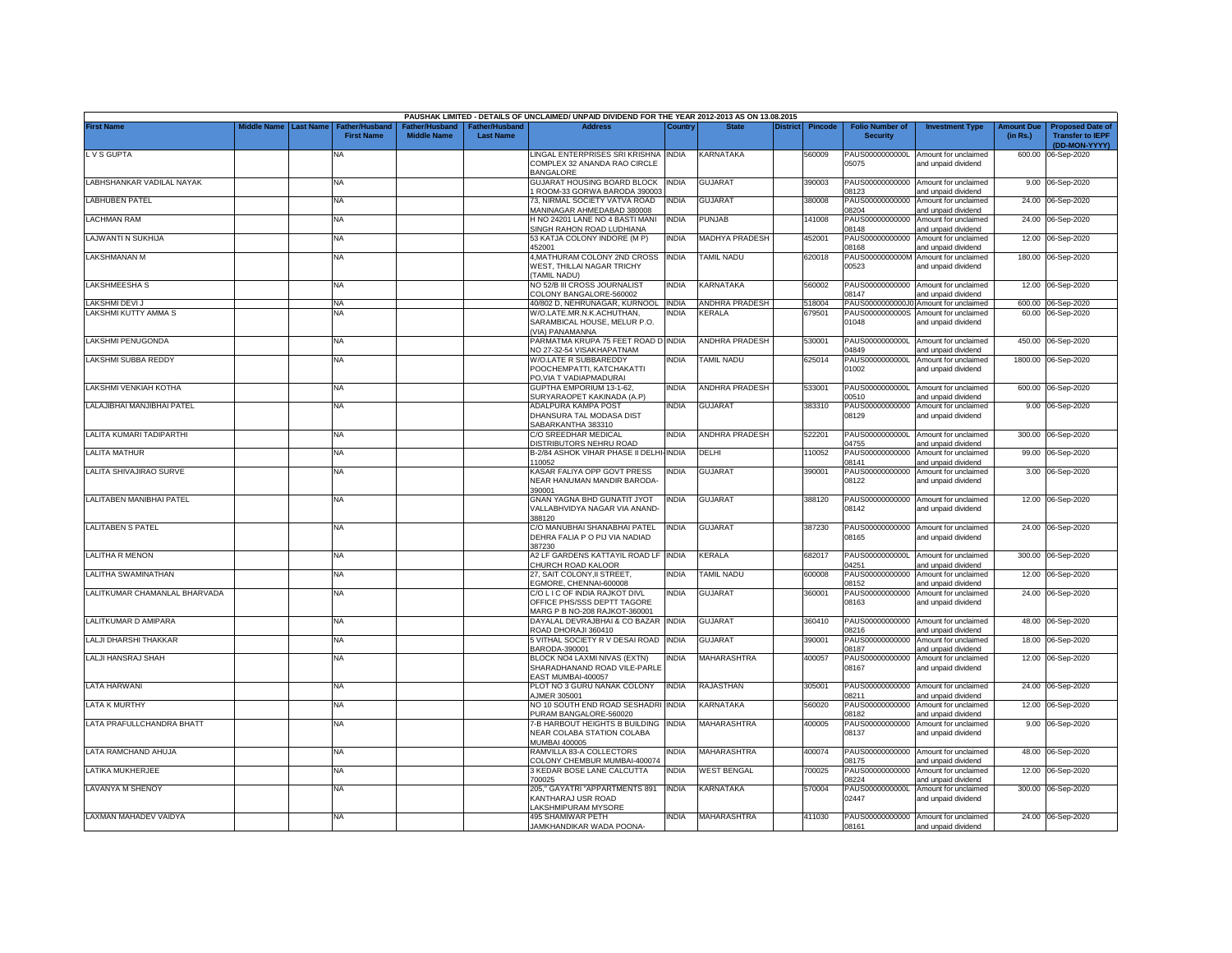|                                 |             |                  |                                     |                                      |                                           | PAUSHAK LIMITED - DETAILS OF UNCLAIMED/ UNPAID DIVIDEND FOR THE YEAR 2012-2013 AS ON 13.08.2015                                |              |                       |                 |                |                                           |                                                              |                               |                                                                     |
|---------------------------------|-------------|------------------|-------------------------------------|--------------------------------------|-------------------------------------------|--------------------------------------------------------------------------------------------------------------------------------|--------------|-----------------------|-----------------|----------------|-------------------------------------------|--------------------------------------------------------------|-------------------------------|---------------------------------------------------------------------|
| <b>First Name</b>               | Middle Name | <b>Last Name</b> | Father/Husband<br><b>First Name</b> | Father/Husband<br><b>Middle Name</b> | <b>Father/Husband</b><br><b>Last Name</b> | <b>Address</b>                                                                                                                 | Country      | <b>State</b>          | <b>District</b> | <b>Pincode</b> | <b>Folio Number of</b><br><b>Security</b> | <b>Investment Type</b>                                       | <b>Amount Due</b><br>(in Rs.) | <b>Proposed Date of</b><br><b>Transfer to IEPF</b><br>(DD-MON-YYYY) |
| LAXMANBHAI KHEMABHAI PATEL      |             |                  | <b>NA</b>                           |                                      |                                           | AT & PO BAKARPUR TA VISNAGAR<br>DIST MEHSANA PIN-384315                                                                        | <b>INDIA</b> | <b>GUJARAT</b>        |                 | 384315         | PAUS00000000000<br>08131                  | Amount for unclaimed<br>and unpaid dividend                  | 24.00                         | 06-Sep-2020                                                         |
| <b>LAXMIT ASHAR</b>             |             |                  | <b>NA</b>                           |                                      |                                           | 13-14 SAHKAR NIKETAN 202<br>WADALA MUMBAI-400031                                                                               | India        | MAHARASHTRA           |                 | 400031         | PAUS00000000000<br>08174                  | Amount for unclaimed<br>and unpaid dividend                  |                               | 12.00 06-Sep-2020                                                   |
| <b>LAXMIBAI PATIL</b>           |             |                  | <b>NA</b>                           |                                      |                                           | SHRI SHIVA YOGESWAR KRUPA<br>PLOT NO 5 SAINAGAR UNKAL HUBLI<br>580020 KARNATAK                                                 | india        | KARNATAKA             |                 | 580020         | PAUS00000000000<br>08132                  | Amount for unclaimed<br>and unpaid dividend                  |                               | 24.00 06-Sep-2020                                                   |
| LAXMIBAI VINAYAK ANKOLA         |             |                  | <b>NA</b>                           |                                      |                                           | 1750, KIRLOSKAR ROAD, BELGAUM<br>KARNATAKA                                                                                     | <b>INDIA</b> | KARNATAKA             |                 | 590001         | PAUS0000000000L<br>00512                  | Amount for unclaimed<br>and unpaid dividend                  |                               | 1500.00 06-Sep-2020                                                 |
| LAXMIBEN SHANKARLAL KHATRI      |             |                  | <b>NA</b>                           |                                      |                                           | C/O SHANKAR MATCHING CENTRE<br>OPP CIVIL HOSPITAL STATION ROAD<br>ALANPUR N GUJARAT 385001                                     | <b>INDIA</b> | <b>GUJARAT</b>        |                 | 385001         | PAUS00000000000<br>08205                  | Amount for unclaimed<br>and unpaid dividend                  |                               | 24.00 06-Sep-2020                                                   |
| LAXMIKANT VASANTLAL JOSHI       |             |                  | <b>NA</b>                           |                                      |                                           | B/20 PUNAM TENAMENT B/H PUNAM INDIA<br>COMPLEX WAGHODIA<br>ROADVADODARA                                                        |              | <b>GUJARAT</b>        |                 | 390019         | PAUS00000000000<br>08134                  | Amount for unclaimed<br>and unpaid dividend                  |                               | 3.00 06-Sep-2020                                                    |
| LEELA A MAHIPATHI               |             |                  | <b>NA</b>                           |                                      |                                           | 4-7-287, ESANIA BAZAAR,<br><b>IYDERABAD</b>                                                                                    | <b>INDIA</b> | ANDHRA PRADESH        |                 | 500027         | 01502                                     | PAUS0000000000L Amount for unclaimed<br>and unpaid dividend  |                               | 120.00 06-Sep-2020                                                  |
| LEELA A MAHIPATI                |             |                  | <b>NA</b>                           |                                      |                                           | 4/7/287 ESAMIA BAZAR HYDERABAD- INDIA<br>500027                                                                                |              | ANDHRA PRADESH        |                 | 500027         | PAUS00000000000<br>08188                  | Amount for unclaimed<br>and unpaid dividend                  |                               | 24.00 06-Sep-2020                                                   |
| LEELA A MAHIPATI                |             |                  | <b>NA</b>                           |                                      |                                           | 4-7-287 ISAMIA BAZAR HYDERABAD<br>500027                                                                                       | <b>INDIA</b> | <b>ANDHRA PRADESH</b> |                 | 500027         | PAUS00000000000<br>08190                  | Amount for unclaimed<br>and unpaid dividend                  |                               | 9.00 06-Sep-2020                                                    |
| LEELA DEVI SARDA                |             |                  | <b>NA</b>                           |                                      |                                           | 14-6-10 BEGUM BAZAR HYDERABAD<br>500012 AP                                                                                     | <b>INDIA</b> | ANDHRA PRADESH        |                 | 500012         | PAUS00000000000<br>08201                  | Amount for unclaimed<br>and unpaid dividend                  |                               | 12.00 06-Sep-2020                                                   |
| LEELA JAYAPAL                   |             |                  | <b>NA</b>                           |                                      |                                           | FLAT NO. 4 / 2 / P, MARTIN DAISON<br>RESIDENCY 190, PERUR MAIN<br>ROAD, B/H RUBA MEDICAL CENTRE                                | INDIA        | <b>TAMIL NADU</b>     |                 | 641026         | PAUS00000000000<br>08150                  | Amount for unclaimed<br>and unpaid dividend                  |                               | 24.00 06-Sep-2020                                                   |
| LEELA JAYVANT PRADHAN           |             |                  | <b>NA</b>                           |                                      |                                           | 4 PATEL COLONY SIDDHNATH ROAD<br>BARODA 390001 BARODA 390001                                                                   | <b>INDIA</b> | <b>GUJARAT</b>        |                 | 390001         | PAUS00000000000<br>08197                  | Amount for unclaimed<br>and unpaid dividend                  | 24.00                         | 06-Sep-2020                                                         |
| LEELA MANOHAR NARKHEDE          |             |                  | NA                                  |                                      |                                           | NIKITA PO NO 10 GAJANAN NAGAR<br>NEAR GOVT POLY COLLEGE<br>SAMANGAON ROAD NASHIK ROAD                                          | <b>INDIA</b> | <b>MAHARASHTRA</b>    |                 | 422101         | PAUSIN3011271545<br>2251                  | Amount for unclaimed<br>and unpaid dividend                  |                               | 99.00 06-Sep-2020                                                   |
| <b>LEELA RANI</b>               |             |                  | <b>NA</b>                           |                                      |                                           | 3D/POCKET I MAYUR VIHAR DELHI-<br>10091                                                                                        | <b>INDIA</b> | DELHI                 |                 | 10091          | 08159                                     | PAUS00000000000 Amount for unclaimed<br>and unpaid dividend  |                               | 12.00 06-Sep-2020                                                   |
| LEELABEN H GOHIL                |             |                  | NA                                  |                                      |                                           | <b>AT &amp; PO UNDERA DISTT BARODA</b>                                                                                         | INDIA        | <b>GUJARAT</b>        |                 | 390016         | PAUS00000000000                           | Amount for unclaimed                                         | 3.00                          | 06-Sep-2020                                                         |
| LEELABEN MANUBHAI PATEL         |             |                  | NA                                  |                                      |                                           | SHRIKUNJ HARIHAR SOCIETY<br>RAMNATH PETLAD 388450                                                                              | NDIA         | <b>GUJARAT</b>        |                 | 88450          | PAUS00000000000<br>08117                  | Amount for unclaimed<br>and unpaid dividend                  | 3.00                          | 06-Sep-2020                                                         |
| LEELAVATI MODADUGU              |             |                  | <b>NA</b>                           |                                      |                                           | 3-2-334 SOMASUNDARAM STREET<br>SECUNDERABAD-500003                                                                             | <b>INDIA</b> | <b>ANDHRA PRADESH</b> |                 | 500003         | PAUS00000000000<br>08149                  | Amount for unclaimed<br>and unpaid dividend                  | 12.00                         | 06-Sep-2020                                                         |
| LEELAVATI RAMAKRISHNA CHAUDHARI |             |                  | <b>NA</b>                           |                                      |                                           | 6 PRATHEMESH DARSHAN NR HOLY INDIA<br>CROSS CONV- ENT SCH BEHIND<br>JOSEPH COLONY KARNIK ROA- D<br>KALYAN W 421304 MAHARASHTRA |              | MAHARASHTRA           |                 | 421304         | PAUS00000000000<br>08200                  | Amount for unclaimed<br>and unpaid dividend                  |                               | 24.00 06-Sep-2020                                                   |
| <b>LEENA PRABODH DESAI</b>      |             |                  | NA                                  |                                      |                                           | JADAV'S BUNGALOW NR MEHTA<br>PARK AMBAWADI AHMEDABAD<br>380006                                                                 | india        | <b>GUJARAT</b>        |                 | 380006         | 08125                                     | PAUS00000000000 Amount for unclaimed<br>and unpaid dividend  |                               | 48.00 06-Sep-2020                                                   |
| LILA BHUYAN                     |             |                  | <b>NA</b>                           |                                      |                                           | C/O.DR.S.BURMAN PAN BAZAR.<br><b>GUWAHATI</b>                                                                                  | india        | ASSAM                 |                 | 781001         | PAUS0000000000L<br>03074                  | Amount for unclaimed<br>and unpaid dividend                  | 600.00                        | 06-Sep-2020                                                         |
| LILA MAHENDRA KAPADIA           |             |                  | <b>NA</b>                           |                                      |                                           | C/O BHADU C PARMO-2/3862<br><b>HALADIA STREET SAGRAMPURA</b>                                                                   | INDIA        | <b>GUJARAT</b>        |                 | 395002         | PAUS00000000000<br>08170                  | Amount for unclaimed<br>and unpaid dividend                  | 12.00                         | 06-Sep-2020                                                         |
| LILABEN CHANDUBHAI PATEL        |             |                  | <b>NA</b>                           |                                      |                                           | NAVIPANSARAWAD NAVAPURA<br>PADRA DIST BARODA PIN-391440                                                                        | INDIA        | <b>GUJARAT</b>        |                 | 391440         | PAUS00000000000<br>08135                  | Amount for unclaimed<br>and unpaid dividend                  | 12.00                         | 06-Sep-2020                                                         |
| LILABEN DASHARATHBHAI PATEL     |             |                  | <b>NA</b>                           |                                      |                                           | 27 NARAYANNAGAR GORWA<br>BARODA-390003                                                                                         | INDIA        | <b>GUJARAT</b>        |                 | 390003         | PAUS00000000000<br>08136                  | Amount for unclaimed<br>and unpaid dividend                  | 3.00                          | 06-Sep-2020                                                         |
| LILABEN HAZARILAL RATHOD        |             |                  | <b>NA</b>                           |                                      |                                           | RASULJI CHAL, DINESH TILES<br>FACTORY, NR. OLD STATION,<br>BARODA PIN-390003                                                   | INDIA        | <b>GUJARAT</b>        |                 | 390003         | PAUS00000000000<br>08228                  | Amount for unclaimed<br>and unpaid dividend                  |                               | 9.00 06-Sep-2020                                                    |
| LILABEN RAMANBHAI PATEL         |             |                  | <b>NA</b>                           |                                      |                                           | 9 GHANSHYAMNAGAR MOTERAJ<br>COOP HSG SOCIETY BEHIND VISAT<br><b>PETROL PUMP SABARMATI</b>                                      | India        | <b>GUJARAT</b>        |                 | 380005         | 0037                                      | PAUSIN3007571035 Amount for unclaimed<br>and unpaid dividend |                               | 300.00 06-Sep-2020                                                  |
| LILABEN THAKORBHAI DESAI        |             |                  | <b>NA</b>                           |                                      |                                           | 2B PRERNA CO-OP HSG SOCIETY<br><b>TITHAL ROAD VALSAD 396001</b>                                                                | India        | GUJARAT               |                 | 396001         | PAUS00000000000<br>08116                  | Amount for unclaimed<br>and unpaid dividend                  |                               | 33.00 06-Sep-2020                                                   |
| LILABHAI ISHVARBHAI PATEL       |             |                  | NA                                  |                                      |                                           | C/742 IPCL TOWNSHIP PO<br>PETROCHEMICALS DIST BARODA<br>391345                                                                 | ndia         | <b>GUJARAT</b>        |                 | 391345         | PAUS00000000000<br>08121                  | Amount for unclaimed<br>and unpaid dividend                  |                               | 3.00 06-Sep-2020                                                    |
| LILADHAR NANAJI PADARIA         |             |                  | <b>NA</b>                           |                                      |                                           | JAYANT ENG CO BHADAR ROAD<br>BHADAR ROAD UPLETA-360490                                                                         | INDIA        | <b>GUJARAT</b>        |                 | 360490         | 08151                                     | PAUS00000000000 Amount for unclaimed<br>and unpaid dividend  |                               | 12.00 06-Sep-2020                                                   |
| <b>LILADHAR VORA</b>            |             |                  | ΝA                                  |                                      |                                           | C/21-A MEDICAL CAMPUS                                                                                                          | INDIA        | <b>GUJARAT</b>        |                 | 361008         | PAUS0000000000L                           | Amount for unclaimed                                         |                               | 450.00 06-Sep-2020                                                  |
| LILAVATI CHAMPAKLAL             |             |                  | NA                                  |                                      |                                           | <b>B 204 FALGUN TENAMENTS</b><br>JODHPUR GAM ROAD SATELLITE<br>AHMEDABAD 380015                                                | NDIA         | <b>GUJARAT</b>        |                 | 380015         | PAUS00000000000<br>08126                  | Amount for unclaimed<br>and unpaid dividend                  |                               | 24.00 06-Sep-2020                                                   |
| LILAVATI INDRAVADAN DESAI       |             |                  | <b>NA</b>                           |                                      |                                           | DESAI NO KHANCHO SULTANPURA INDIA<br>BARODA-390001                                                                             |              | <b>GUJARAT</b>        |                 | 390001         | 08127                                     | PAUS00000000000 Amount for unclaimed<br>and unpaid dividend  |                               | 60.00 06-Sep-2020                                                   |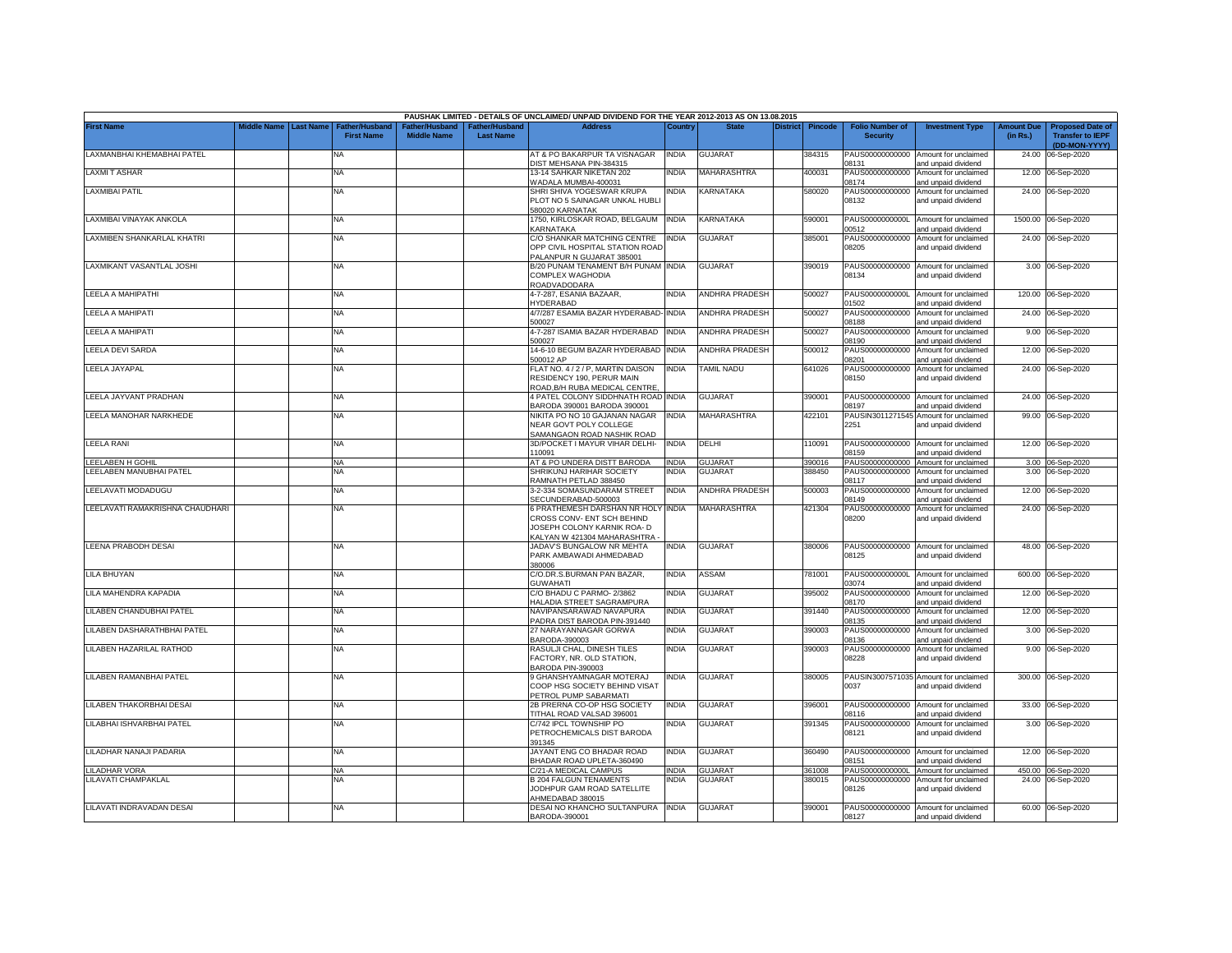|                                 |                    |                  |                                            |                                      |                                    | PAUSHAK LIMITED - DETAILS OF UNCLAIMED/ UNPAID DIVIDEND FOR THE YEAR 2012-2013 AS ON 13.08.2015                         |              |                       |                 |                |                                           |                                                                    |                               |                                                                     |
|---------------------------------|--------------------|------------------|--------------------------------------------|--------------------------------------|------------------------------------|-------------------------------------------------------------------------------------------------------------------------|--------------|-----------------------|-----------------|----------------|-------------------------------------------|--------------------------------------------------------------------|-------------------------------|---------------------------------------------------------------------|
| <b>First Name</b>               | <b>Middle Name</b> | <b>Last Name</b> | <b>Father/Husband</b><br><b>First Name</b> | Father/Husband<br><b>Middle Name</b> | Father/Husband<br><b>Last Name</b> | <b>Address</b>                                                                                                          | Country      | <b>State</b>          | <b>District</b> | <b>Pincode</b> | <b>Folio Number of</b><br><b>Security</b> | <b>Investment Type</b>                                             | <b>Amount Due</b><br>(in Rs.) | <b>Proposed Date of</b><br><b>Transfer to IEPF</b><br>(DD-MON-YYYY) |
| LILAVATI NAVINCHANDRA SHROFF    |                    |                  | NA                                         |                                      |                                    | 85 WALKESHWAR ROAD SMRUTI<br>BLDG NEAR WHITE HOUSE MUMBAI                                                               | <b>INDIA</b> | MAHARASHTRA           |                 | 400006         | 08119                                     | PAUS00000000000 Amount for unclaimed<br>and unpaid dividend        |                               | 9.00 06-Sep-2020                                                    |
| LILAVATIBEN CHUNIBHAI PATEL     |                    |                  | NA                                         |                                      |                                    | 400006<br>11 ARUNODAYA SOCIETY B/H                                                                                      | <b>INDIA</b> | <b>GUJARAT</b>        |                 | 390005         |                                           | PAUS00000000000 Amount for unclaimed                               |                               | 24.00 06-Sep-2020                                                   |
| LILAVATIBEN SHANTILAL SONI      |                    |                  | NA                                         |                                      |                                    | OFFICERS COLONY BARODA 390005<br>SONI FALIA (SONI KHADKI) BORSAD INDIA                                                  |              | <b>GUJARAT</b>        |                 | 387411         | 08210<br>PAUS00000000000                  | and unpaid dividend<br>Amount for unclaimed                        |                               | 3.00 06-Sep-2020                                                    |
| <b>ILAWATI MALHOTRA</b>         |                    |                  | NA                                         |                                      |                                    | 387411 DIST KAIRA<br>3807 DAVID STREET DARYA GANJ                                                                       | <b>INDIA</b> | DELHI                 |                 | 110002         | 8191                                      | and unpaid dividend<br>PAUS00000000000 Amount for unclaimed        |                               | 12.00 06-Sep-2020                                                   |
| LILYBEN D PATEL                 |                    |                  | NΑ                                         |                                      |                                    | <b>NEW DELHI-110002</b><br>13-155 PARAS NAGAR SOLA ROAD<br>VARANPURA AHMEDABAD 380013                                   | INDIA        | <b>GUJARAT</b>        |                 | 380013         | 08179<br>08212                            | and unpaid dividend<br>PAUS00000000000 Amount for unclaimed        |                               | 36.00 06-Sep-2020                                                   |
| <b>ILYBEN D PATEL</b>           |                    |                  | NA.                                        |                                      |                                    | 3/155 PARAS NAGAR II SOLA ROAD<br>NARANPURA AHMEDABAD 380013                                                            | NDIA         | <b>GUJARAT</b>        |                 | 380013         | PAUS00000000000<br>08207                  | and unpaid dividend<br>Amount for unclaimed<br>and unpaid dividend |                               | 36.00 06-Sep-2020                                                   |
| INGARADDI KRISTARADDI KAMARADDI |                    |                  | NA                                         |                                      |                                    | AT & PO TIRLAPURE TAL<br><b>VAVALGUND DIST DHARWAR</b>                                                                  | <b>NDIA</b>  | KARNATAKA             |                 | 576224         | PAUS00000000000<br>8138                   | Amount for unclaimed<br>nd unpaid dividend                         |                               | 24.00 06-Sep-2020                                                   |
| OKANATH RAO V S                 |                    |                  | NA                                         |                                      |                                    | 119, BRIGADE ROAD, BANGALORE                                                                                            | <b>INDIA</b> | KARNATAKA             |                 | 560001         |                                           | PAUS0000000000V Amount for unclaimed                               |                               | 1200.00 06-Sep-2020                                                 |
| T COL MRITYUNJOY GUIN           |                    |                  | NA                                         |                                      |                                    | PLOT NO.440, HOUSE NO. 589<br>SHAKTI NAGAR, NR. (BHOLE BABA KI<br>KUTI) JABALPUR(MP)-482001                             | ndia         | <b>MADHYA PRADESH</b> |                 | 482001         | PAUS00000000000<br>08154                  | Amount for unclaimed<br>and unpaid dividend                        |                               | 24.00 06-Sep-2020                                                   |
| M A RADHAKRISHNAN               |                    |                  | NA                                         |                                      |                                    | MUDAN KULANGARA HOUSE<br>PATTIKAD P O TRICHUR DIST<br><b>KERALA 680652</b>                                              | India        | <b>KERALA</b>         |                 | 680652         | 08460                                     | PAUS00000000000 Amount for unclaimed<br>and unpaid dividend        |                               | 60.00 06-Sep-2020                                                   |
| M AMARNATH SINGH                |                    |                  | NA                                         |                                      |                                    | NO 2005 7TH MAIN 'D'BLOCK II ND<br>STAGE RAJAJI NAGAR BANGALORE                                                         | <b>INDIA</b> | KARNATAKA             |                 | 560010         | PAUS0000000000M<br>02370                  | Amount for unclaimed<br>and unpaid dividend                        | 300.00                        | 06-Sep-2020                                                         |
| M C SUMA                        |                    |                  | <b>NA</b>                                  |                                      |                                    | C/O.DR.K.M.GOVINDE GOWDA<br>NAVACHETHANA E.N.T. CLINIC,<br>VEENA SHESHANNA ROAD,<br>K.R.MOHALLA, MYSORE                 | INDIA        | KARNATAKA             |                 | 570024         | PAUS0000000000M<br>02635                  | Amount for unclaimed<br>and unpaid dividend                        | 300.00                        | 06-Sep-2020                                                         |
| M CHANDRASHEKAR                 |                    |                  | NA                                         |                                      |                                    | NO.64 1ST FLOOR CHOWDESHWARI INDIA<br><b>TEMPLE STREET BANGALORE</b>                                                    |              | KARNATAKA             |                 | 560002         | 02046                                     | PAUS0000000000M Amount for unclaimed<br>and unpaid dividend        |                               | 30.00 06-Sep-2020                                                   |
| M DIVAKARAN                     |                    |                  | NA                                         |                                      |                                    | <b>MOOTHEDATH HOUSE EASWARA</b><br>VILAS THELAKKAT LANE CHITTUR<br>PALGHAT KERALA 678101                                | NDIA         | <b>CERALA</b>         |                 | 678101         | PAUS00000000000<br>08493                  | Amount for unclaimed<br>and unpaid dividend                        |                               | 24.00 06-Sep-2020                                                   |
| M G ANANTHALAKSHMY              |                    |                  | <b>NA</b>                                  |                                      |                                    | C/O SRI M S GOVINDAN C-2<br>DAMAYANTHI APTS 17 SOUTH MADA<br>ST NUNGAMBAKKAM CHENNAI                                    | NDIA         | <b>TAMIL NADU</b>     |                 | 600034         | 08535                                     | PAUS00000000000 Amount for unclaimed<br>and unpaid dividend        |                               | 24.00 06-Sep-2020                                                   |
| M G MANKADA                     |                    |                  | <b>GULAMHUSEN</b><br>RASULBHAI<br>MANKADA  |                                      |                                    | NAVAGADH OPP NARSI NATHA<br><b>DERASA PALITANA</b>                                                                      | <b>INDIA</b> | <b>GUJARAT</b>        |                 | 364270         | 12304                                     | PAUS12034400002 Amount for unclaimed<br>and unpaid dividend        |                               | 150.00 06-Sep-2020                                                  |
| <b>M G MARISWAMY</b>            |                    |                  | NA                                         |                                      |                                    | XI 72 CAR STREET BELLARY<br>KARNATAK PIN-583101                                                                         | NDIA         | KARNATAKA             |                 | 583101         | PAUS00000000000<br>08435                  | Amount for unclaimed<br>and unpaid dividend                        |                               | 48.00 06-Sep-2020                                                   |
| M GEETHA RAO                    |                    |                  | NA                                         |                                      |                                    | TWIN HOUSE" "RAO NIVAS" 9TH<br>CROSS RAMESH NAGAR<br>MARATHAHALLI P O BANGALORE<br>560037                               | India        | KARNATAKA             |                 | 560037         | PAUS00000000000<br>08457                  | Amount for unclaimed<br>and unpaid dividend                        |                               | 24.00 06-Sep-2020                                                   |
| M GOPALAKRISHNA                 |                    |                  | NA                                         |                                      |                                    | NO.30 II MAIN CKC GARGEN<br>SHANTINAGAR BANGALORE                                                                       | <b>INDIA</b> | KARNATAKA             |                 | 560027         | 02064                                     | PAUS0000000000M Amount for unclaimed<br>and unpaid dividend        |                               | 150.00 06-Sep-2020                                                  |
| <b>M J GANDHI</b>               |                    |                  | NA.                                        |                                      |                                    | 15TH DARSHAN PARK PARI-1 VIP<br>ROAD KARELIBAUG BARODA 390018                                                           | <b>NDIA</b>  | GUJARAT               |                 | 390018         | PAUS00000000000<br>8772                   | Amount for unclaimed<br>and unpaid dividend                        |                               | 3.00 06-Sep-2020                                                    |
| <b>M J PRAKASH</b>              |                    |                  | NA                                         |                                      |                                    | DOOR.NO.7-5-15/2, KAMASALAPET.<br>JAYASEELA' BEHIND TOWN BANK<br>BUILDINGS, VENKATESWARA<br>TEHATRE ROAD, 1ST CROSS, HI | NDIA         | <b>ANDHRA PRADESH</b> |                 | 515201         | PAUS0000000000M<br>05044                  | Amount for unclaimed<br>and unpaid dividend                        |                               | 150.00 06-Sep-2020                                                  |
| M K JAYA PRAKASH                |                    |                  | <b>NA</b>                                  |                                      |                                    | TALLAM PHARMACEUTICALS<br>80/A3(7) I FLOOR ,I MAIN 2ND<br>STAGE, INDUSTRIAL SUBURB<br>YESHWANTPUR, BANGALORE            | INDIA        | <b>KARNATAKA</b>      |                 | 560022         | 02379                                     | PAUS0000000000M Amount for unclaimed<br>and unpaid dividend        |                               | 1950.00 06-Sep-2020                                                 |
| <b>M KRISHNAN</b>               |                    |                  | ΝA                                         |                                      |                                    | 14 'O' BLOCK RAMA<br>KAMATHUPURAM T NAGAR                                                                               | <b>INDIA</b> | TAMIL NADU            |                 | 600017         | 08445                                     | PAUS00000000000 Amount for unclaimed<br>and unpaid dividend        |                               | 3.00 06-Sep-2020                                                    |
| M M HAQ                         |                    |                  | NA                                         |                                      |                                    | B-21 RBI STAFF QUARTERS P B NO<br>4243 OSBORNE ROAD BANGALORE<br>560042                                                 | <b>INDIA</b> | KARNATAKA             |                 | 560042         | PAUS00000000000<br>08741                  | Amount for unclaimed<br>and unpaid dividend                        | 48.00                         | 06-Sep-2020                                                         |
| <b>M MATEEN KHAN</b>            |                    |                  | NA                                         |                                      |                                    | H.NO.89/I VANKATARAO BUILDING,<br>POST:NILEKANI-SIRSI DIST.UTTARA<br>KANNADA KARNATAKA                                  | INDIA        | KARNATAKA             |                 | 581403         | 08746                                     | PAUS00000000000 Amount for unclaimed<br>and unpaid dividend        |                               | 99.00 06-Sep-2020                                                   |
| M MUTHUPALANIAPPAN              |                    |                  | NA                                         |                                      |                                    | MIDAS INDIA PHARMACIETICALS<br>13/1 BISHOP LANE<br>PURASAWALKKAM CHENNAI                                                | India        | TAMIL NADU            |                 | 600007         | 03476                                     | PAUS0000000000M Amount for unclaimed<br>and unpaid dividend        |                               | 450.00 06-Sep-2020                                                  |
| M N BABULAL                     |                    |                  | NA                                         |                                      |                                    | 13/50 A-4 KAMALANAGAR<br>NANTAPUR 515001                                                                                | INDIA        | ANDHRA PRADESH        |                 | 515001         | 08519                                     | PAUS00000000000 Amount for unclaimed<br>nd unpaid dividend         |                               | 12.00 06-Sep-2020                                                   |
| M PRAKASHBABU                   |                    |                  | NARAYANAPPA                                |                                      |                                    | 10/316 FLAT NO.405 4TH FLOOR,<br>CHADRAPRIYA RESIDENCY<br>ADIMURTY NAGAR ANANTAPUR                                      | INDIA        | ANDHRA PRADESH        |                 | 515001         | 12446                                     | PAUS00000000000 Amount for unclaimed<br>and unpaid dividend        |                               | 300.00 06-Sep-2020                                                  |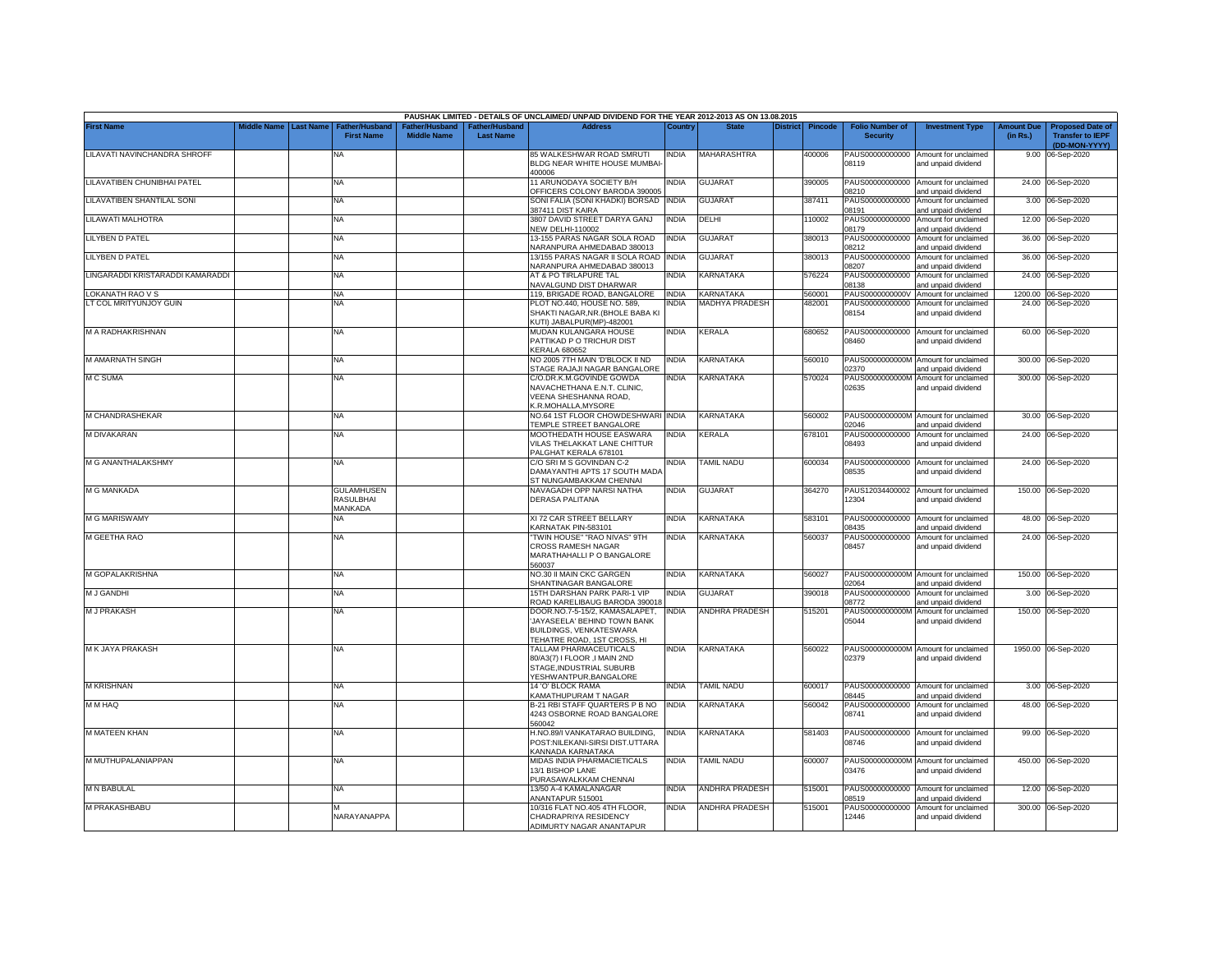|                            |                       |                                            |                                      |                                    | PAUSHAK LIMITED - DETAILS OF UNCLAIMED/ UNPAID DIVIDEND FOR THE YEAR 2012-2013 AS ON 13.08.2015          |              |                          |          |                |                                           |                                                             |                               |                                                                     |
|----------------------------|-----------------------|--------------------------------------------|--------------------------------------|------------------------------------|----------------------------------------------------------------------------------------------------------|--------------|--------------------------|----------|----------------|-------------------------------------------|-------------------------------------------------------------|-------------------------------|---------------------------------------------------------------------|
| <b>First Name</b>          | Middle Name Last Name | <b>Father/Husband</b><br><b>First Name</b> | Father/Husband<br><b>Middle Name</b> | Father/Husband<br><b>Last Name</b> | <b>Address</b>                                                                                           | Country      | <b>State</b>             | District | <b>Pincode</b> | <b>Folio Number of</b><br><b>Security</b> | <b>Investment Type</b>                                      | <b>Amount Due</b><br>(in Rs.) | <b>Proposed Date of</b><br><b>Transfer to IEPF</b><br>(DD-MON-YYYY) |
| M R GANGADHAR              |                       | NA                                         |                                      |                                    | 43-A POCKET III MAYUR VIHAR<br>DELHI 110091                                                              | <b>INDIA</b> | DELHI                    |          | 10091          | PAUS00000000000<br>08661                  | Amount for unclaimed<br>and unpaid dividend                 |                               | 12.00 06-Sep-2020                                                   |
| <b>M R RAJARAMAN</b>       |                       | <b>NA</b>                                  |                                      |                                    | 15 ILAYARAJA STREET A A ROAD<br>VIPLAPURAM MADURAI                                                       | <b>INDIA</b> | <b>TAMIL NADU</b>        |          | 625012         | PAUS0000000000M<br>03530                  | Amount for unclaimed<br>and unpaid dividend                 |                               | 450.00 06-Sep-2020                                                  |
| M RADHA                    |                       | NA                                         |                                      |                                    | W/O.MR.M. VENUNANDA, 'PARVATHI INDIA<br>NILAYA', ANANTHPUR COLONY,<br>SATYANARAYANAPET, II CROSS         |              | KARNATAKA                |          | 583101         | PAUS0000000000M<br>04870                  | Amount for unclaimed<br>and unpaid dividend                 |                               | 300.00 06-Sep-2020                                                  |
| <b>M RAJU</b>              |                       | <b>NA</b>                                  |                                      |                                    | 5/73 V STREET TAGORE NAGAR<br>TIRUPALAI MADURAI                                                          | <b>INDIA</b> | <b><i>FAMIL NADU</i></b> |          | 625014         | PAUS0000000000M<br>3507                   | Amount for unclaimed<br>and unpaid dividend                 |                               | 450.00 06-Sep-2020                                                  |
| M S ANANTHA RAMAN          |                       | NA                                         |                                      |                                    | NO 21 II MAIN ROAD<br>SESHADRIPURAM BANGALORE-                                                           | INDIA        | <b>KARNATAKA</b>         |          | 560020         | PAUS00000000000<br>3678                   | Amount for unclaimed<br>and unpaid dividend                 |                               | 12.00 06-Sep-2020                                                   |
| <b>M S CHANDRA SHEKAR</b>  |                       | <b>NA</b>                                  |                                      |                                    | NO 21 SECOND MAIN<br>SESHADRIPURAM BANGALORE-<br>560020                                                  | INDIA        | KARNATAKA                |          | 560020         | PAUS00000000000<br>08679                  | Amount for unclaimed<br>and unpaid dividend                 |                               | 12.00 06-Sep-2020                                                   |
| M S DHANANJAYA             |                       | <b>NA</b>                                  |                                      |                                    | NO 567 10 CROSS J P NAGAR III<br>PHASE BANGALORE                                                         | <b>INDIA</b> | KARNATAKA                |          | 560078         | PAUS0000000000M<br>02354                  | Amount for unclaimed<br>and unpaid dividend                 |                               | 300.00 06-Sep-2020                                                  |
| <b>M S RAJARATHNAM</b>     |                       | <b>NA</b>                                  |                                      |                                    | M-98/5 VII AVENUE BESANTNAGAR<br>CHENNAI 600090                                                          | <b>INDIA</b> | <b>TAMIL NADU</b>        |          | 600090         | PAUS00000000000<br>08529                  | Amount for unclaimed<br>and unpaid dividend                 |                               | 12.00 06-Sep-2020                                                   |
| M S SANKARANARAYANAN       |                       | NA                                         |                                      |                                    | 'SHREYAS' E 33 SASTRI NAGAR<br>KARAMANA TRIVANDRUM KERALA-<br>695002                                     | INDIA        | KERALA                   |          | 695002         | PAUS00000000000<br>08292                  | Amount for unclaimed<br>and unpaid dividend                 |                               | 24.00 06-Sep-2020                                                   |
| <b>M SHANKAR</b>           |                       | <b>MANI</b>                                |                                      |                                    | NO 4/461 MUTHAMIZH NAGAR 87 TH<br>STREET KODUNGAIYURCHENNAI                                              | <b>INDIA</b> | <b><i>FAMIL NADU</i></b> |          | 600118         | PAUS12010600019<br>3006                   | Amount for unclaimed<br>and unpaid dividend                 |                               | 30.00 06-Sep-2020                                                   |
| M SRINIVASA RAO            |                       | <b>NA</b>                                  |                                      |                                    | 22 CUSTIAN BEACH ROAD<br>SANTHOME CHENNAI                                                                | <b>INDIA</b> | <b>TAMIL NADU</b>        |          | 600004         | PAUS0000000000M<br>02107                  | Amount for unclaimed<br>and unpaid dividend                 |                               | 600.00 06-Sep-2020                                                  |
| M SRINIVASA RAO            |                       | <b>NA</b>                                  |                                      |                                    | 22 CUSTIAN BEACH ROAD<br>SANTHOME CHENNAI                                                                | <b>INDIA</b> | <b>TAMIL NADU</b>        |          | 600004         | PAUS0000000000M<br>02108                  | Amount for unclaimed<br>and unpaid dividend                 |                               | 600.00 06-Sep-2020                                                  |
| M SUBBU                    |                       | <b>NA</b>                                  |                                      |                                    | MIDASINDIA PHARMACEUTICALS<br>13/1 BISHOP LANE PURASWALKKAM<br>CHENNAI                                   | <b>INDIA</b> | TAMIL NADU               |          | 600007         | PAUS0000000000M<br>03479                  | Amount for unclaimed<br>and unpaid dividend                 |                               | 450.00 06-Sep-2020                                                  |
| M UDAYA SHANKAR            |                       | <b>NA</b>                                  |                                      |                                    | S/O P.MARIAPPA D.NO.517,<br>SHREYAS, 18TH CROSS 25TH MAIN<br>I STAGE, D BLOCK, J.P. NAGAR,               | <b>INDIA</b> | KARNATAKA                |          | 570008         | 02500                                     | PAUS0000000000M Amount for unclaimed<br>and unpaid dividend |                               | 300.00 06-Sep-2020                                                  |
| M UMA MAHESWARI            |                       | <b>NA</b>                                  |                                      |                                    | 52 TATCHI ARUNACHALA ST 2ND<br>FLOOR MYLAPORE CHENNAI 600004                                             | <b>INDIA</b> | <b>TAMIL NADU</b>        |          | 600004         | 08795                                     | PAUS00000000000 Amount for unclaimed<br>and unpaid dividend |                               | 24.00 06-Sep-2020                                                   |
| M V BHADRINATH             |                       | <b>NA</b>                                  |                                      |                                    | NO.22, I FLOOR, 4TH CROSS,<br>J.M.LANE, BALEPET,                                                         | <b>INDIA</b> | KARNATAKA                |          | 560053         | PAUS0000000000M<br>05045                  | Amount for unclaimed<br>and unpaid dividend                 |                               | 150.00 06-Sep-2020                                                  |
| M V SUBBARAO               |                       | <b>NA</b>                                  |                                      |                                    | D N S-78-30/4 III RD LINE ASHOK<br>NAGAR GUNTUR 522002                                                   | <b>INDIA</b> | <b>ANDHRA PRADESH</b>    |          | 522002         | PAUS00000000000<br>08799                  | Amount for unclaimed<br>and unpaid dividend                 |                               | 48.00 06-Sep-2020                                                   |
| M V SUBBARAO               |                       | <b>NA</b>                                  |                                      |                                    | FLAT NO A-7 PRAGATI APARTMENTS INDIA<br>5/2 CHANDRAMOULI NAGAR<br><b>GUNTUR A P 522001</b>               |              | ANDHRA PRADESH           |          | 522001         | PAUS00000000000<br>08793                  | Amount for unclaimed<br>and unpaid dividend                 |                               | 150.00 06-Sep-2020                                                  |
| M VALLIKKANNU              |                       | NA                                         |                                      |                                    | C/O. M. VISWANATH FLAT NO. C4,<br>EAST CREST APARTMENT 149 L.B.<br>ROAD, THIRUVANMIYUR CHENNAI<br>600041 | <b>INDIA</b> | TAMIL NADU               |          | 600041         | 08561                                     | PAUS00000000000 Amount for unclaimed<br>and unpaid dividend |                               | 12.00 06-Sep-2020                                                   |
| MACHAROUTU SURESH BABU     |                       | NA                                         |                                      |                                    | C/O MR M RAMAIAH VARMA 26/233<br>CHITTARI STREET KURNOOL 518001                                          | <b>INDIA</b> | <b>ANDHRA PRADESH</b>    |          | 518001         | PAUS00000000000<br>08440                  | Amount for unclaimed<br>and unpaid dividend                 |                               | 48.00 06-Sep-2020                                                   |
| MADAN CHAND NAHATA         |                       | <b>SRI MANIK</b><br>CHAND                  |                                      |                                    | 12 D RAMCHANDRA MOITRO LANE<br><b>KOLKATA</b>                                                            | <b>INDIA</b> | <b>WEST BENGAL</b>       |          | 700005         | PAUS00000000000<br>13114                  | Amount for unclaimed<br>and unpaid dividend                 | 30.00                         | 06-Sep-2020                                                         |
| <b>MADAN LAL MOHINDRU</b>  |                       | ΝA                                         |                                      |                                    | 1/6318 GALI NO 4 EAST ROHTAS<br>NAGAR SHAHDARA DELHI-110032                                              | <b>INDIA</b> | DELHI                    |          | 110032         | PAUS00000000000<br>08658                  | Amount for unclaimed<br>and unpaid dividend                 | 36.00                         | 06-Sep-2020                                                         |
| MADAN MOHAN SHARMA         |                       | NA                                         |                                      |                                    | C/O ALEMBIC CHEMICAL WORKS CO INDIA<br>LTD 22 ALBERT ROAD AMRITSAR-<br>143001                            |              | PUNJAB                   |          | 43001          | PAUS00000000000<br>08448                  | Amount for unclaimed<br>and unpaid dividend                 |                               | 24.00 06-Sep-2020                                                   |
| <b>MADAN PAL SHARMA</b>    |                       | <b>NA</b>                                  |                                      |                                    | C/O HARISH CHANDER MITTAL G-12 INDIA<br>LAXMI NAGAR NR VIJAY CHOWK<br>DELHI 110092                       |              | DELHI                    |          | 10092          | PAUS00000000000<br>08660                  | Amount for unclaimed<br>and unpaid dividend                 |                               | 12.00 06-Sep-2020                                                   |
| <b>MADAN T KUNDNANI</b>    |                       | ΝA                                         |                                      |                                    | 7/A GOKUL NIVAS LT P N KOTNIS<br>PATH MAHIM MUMBAI 400016                                                | <b>INDIA</b> | MAHARASHTRA              |          | 400016         | PAUS00000000000<br>08835                  | Amount for unclaimed<br>and unpaid dividend                 |                               | 12.00 06-Sep-2020                                                   |
| MADANKANWAR                |                       | NA                                         |                                      |                                    | C/O.BHANDARI MEDICALS 117,<br>NYNIAPPA NAICKEN ST., CHENNAI                                              | India        | <b><i>FAMIL NADU</i></b> |          | 600003         | PAUS0000000000M<br>00536                  | Amount for unclaimed<br>and unpaid dividend                 |                               | 3000.00 06-Sep-2020                                                 |
| MADANLAL CHIMANLAL JAISWAL |                       | <b>NA</b>                                  |                                      |                                    | M-96/414 SARASWATINAGAR<br>POLYTECHNIC POST OFFICE<br>AHMEDABAD-380015                                   | India        | <b>GUJARAT</b>           |          | 380015         | PAUS00000000000<br>08293                  | Amount for unclaimed<br>and unpaid dividend                 |                               | 9.00 06-Sep-2020                                                    |
| <b>MADDI HEMASUNDARI</b>   |                       | <b>NA</b>                                  |                                      |                                    | W/O MR.NAGESWARA RAO,<br>20/411, POTTI SRIRAMULU STREET<br>CHILAKALURIPETA, GUNTUR                       | INDIA        | ANDHRA PRADESH           |          | 522616         | 00855                                     | PAUS0000000000N Amount for unclaimed<br>and unpaid dividend |                               | 300.00 06-Sep-2020                                                  |
| MADDUR SUBBARAO SRINIVAS   |                       | NA                                         |                                      |                                    | 'APEKSHE" 53/33 30TH CROSS 7TH<br>BLOCK JAYANAGAR BANGALORE                                              | <b>INDIA</b> | KARNATAKA                |          | 560082         | 05063                                     | PAUS0000000000M Amount for unclaimed<br>and unpaid dividend |                               | 150.00 06-Sep-2020                                                  |
| MADHAV GOVINDRAO SHEMBEKAR |                       | <b>NA</b>                                  |                                      |                                    | C/O KRISHI SEWA KENDRA<br>SUBHASH ROAD NAGPUR-440001                                                     | <b>INDIA</b> | MAHARASHTRA              |          | 440001         | 08295                                     | PAUS00000000000 Amount for unclaimed<br>and unpaid dividend |                               | 48.00 06-Sep-2020                                                   |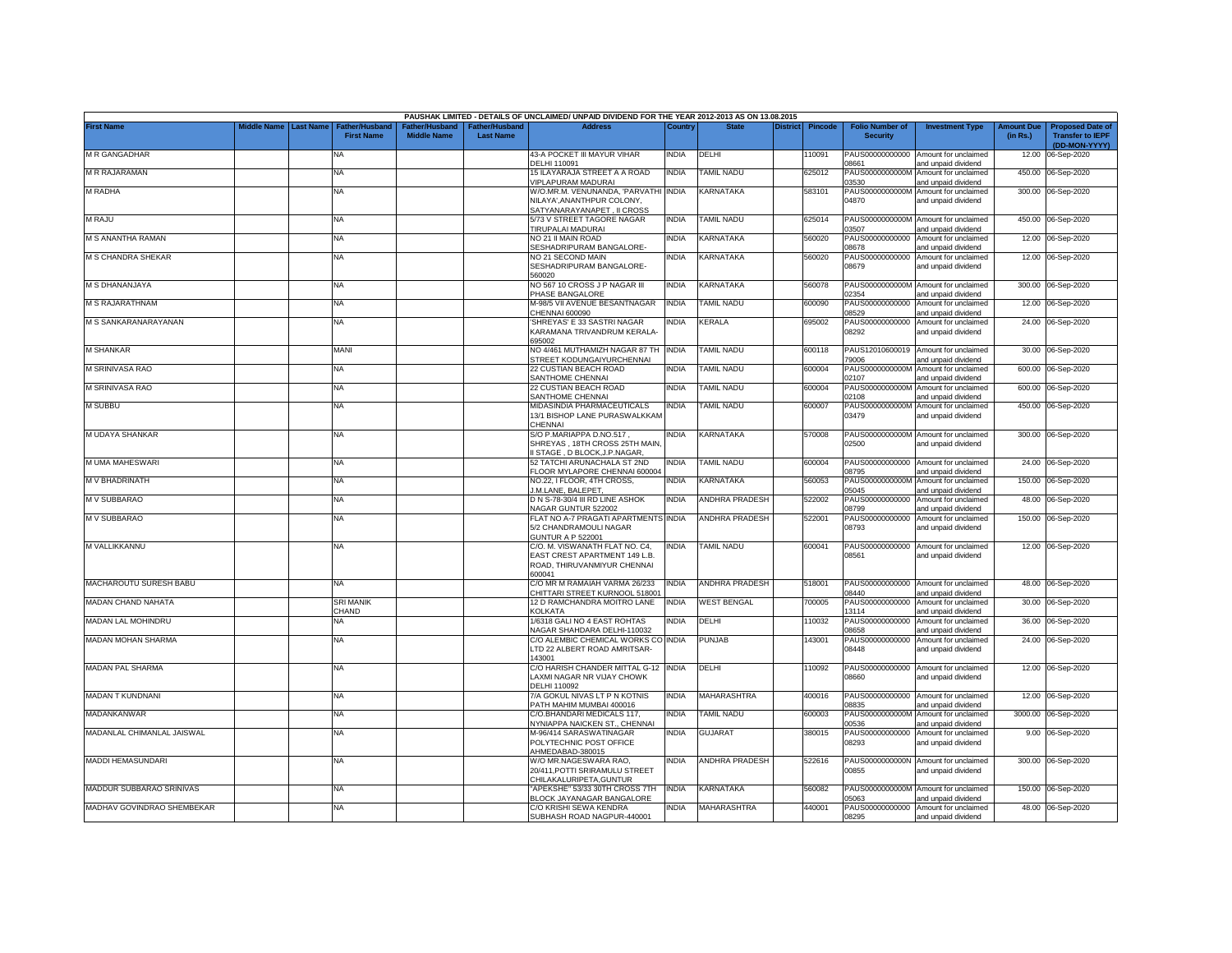|                                |             |                  |                                            |                                             |                                           | PAUSHAK LIMITED - DETAILS OF UNCLAIMED/ UNPAID DIVIDEND FOR THE YEAR 2012-2013 AS ON 13.08.2015 |              |                         |                 |                |                                           |                                             |                               |                                                                     |
|--------------------------------|-------------|------------------|--------------------------------------------|---------------------------------------------|-------------------------------------------|-------------------------------------------------------------------------------------------------|--------------|-------------------------|-----------------|----------------|-------------------------------------------|---------------------------------------------|-------------------------------|---------------------------------------------------------------------|
| <b>First Name</b>              | Middle Name | <b>Last Name</b> | <b>Father/Husband</b><br><b>First Name</b> | <b>Father/Husband</b><br><b>Middle Name</b> | <b>Father/Husband</b><br><b>Last Name</b> | <b>Address</b>                                                                                  | Country      | <b>State</b>            | <b>District</b> | <b>Pincode</b> | <b>Folio Number of</b><br><b>Security</b> | <b>Investment Type</b>                      | <b>Amount Due</b><br>(in Rs.) | <b>Proposed Date of</b><br><b>Transfer to IEPF</b><br>(DD-MON-YYYY) |
| MADHAV SHANKAR PAVGI           |             |                  | <b>NA</b>                                  |                                             |                                           | 17 RAM NIVAS BRIJ ENCLAVE<br>SUNDARPUR VARANASI 221005                                          | <b>INDIA</b> | UTTAR PRADESH           |                 | 221005         | PAUS00000000000<br>08244                  | Amount for unclaimed<br>and unpaid dividend | 48.00                         | 06-Sep-2020                                                         |
| MADHAV SHANKAR PAVGI           |             |                  | <b>NA</b>                                  |                                             |                                           | 17 RAM NIWAS BRIJ ENCLAVE<br>SUNDARPUR VARANASI 221005                                          | India        | <b>JTTAR PRADESH</b>    |                 | 221005         | PAUS00000000000<br>8463                   | Amount for unclaimed<br>and unpaid dividend | 75.00                         | 06-Sep-2020                                                         |
| MADHAVDAS B GULWANI            |             |                  | <b>NA</b>                                  |                                             |                                           | <b>KISHORE TEXTILE SILK MILLS 6 A</b><br><b>GULWANI COMPOUND UDHNA-</b>                         | <b>INDIA</b> | <b>GUJARAT</b>          |                 | 394210         | PAUS00000000000<br>08586                  | Amount for unclaimed<br>and unpaid dividend |                               | 12.00 06-Sep-2020                                                   |
| MADHAVI R PRAKASH              |             |                  | <b>NA</b>                                  |                                             |                                           | 431/A, 9th Cross Girinager II Phase                                                             | INDIA        | <b><i>CARNATAKA</i></b> |                 | 560085         | PAUS0000000000M                           | Amount for unclaimed                        |                               | 150.00 06-Sep-2020                                                  |
| MADHIRA SAROJANI               |             |                  | NA                                         |                                             |                                           | 495 I I T KANPUR                                                                                | INDIA        | <b>JTTAR PRADESH</b>    |                 | 208016         | PAUS0000000000M                           | Amount for unclaimed                        |                               | 1800.00 06-Sep-2020                                                 |
| MADHU A BAJAJ                  |             |                  | NA                                         |                                             |                                           | 35 NUTAN CLOTH MARKET O/S<br>RAIPUR GATE AHMEDABAD 380022                                       | INDIA        | <b>GUJARAT</b>          |                 | 880022         | PAUS00000000000<br>08787                  | Amount for unclaimed<br>and unpaid dividend |                               | 12.00 06-Sep-2020                                                   |
| MADHU BALA KAKAR               |             |                  | <b>NA</b>                                  |                                             |                                           | 29/99 WEST PATEL NAGAR NEW<br>DELHI-110008                                                      | <b>INDIA</b> | DELHI                   |                 | 110008         | PAUS00000000000<br>08570                  | Amount for unclaimed<br>and unpaid dividend |                               | 12.00 06-Sep-2020                                                   |
| MADHU BALA NIGAM               |             |                  | <b>NA</b>                                  |                                             |                                           | <b>15 MIG CHANDRA VIHAR</b><br><b>ZADNAGAR KANPUR 208002</b>                                    | INDIA        | <b>JTTAR PRADESH</b>    |                 | 208002         | PAUS00000000000<br>08639                  | Amount for unclaimed<br>and unpaid dividend | 12.00                         | 06-Sep-2020                                                         |
| MADHU BHATNAGAR                |             |                  | <b>NA</b>                                  |                                             |                                           | A-6 GREEN PARK EXTENSION NEW- INDIA<br>DELHI-110016                                             |              | DELHI                   |                 | 110016         | PAUS00000000000<br>08653                  | Amount for unclaimed<br>and unpaid dividend |                               | 12.00 06-Sep-2020                                                   |
| <b>MADHU GUPTA</b>             |             |                  | <b>NA</b>                                  |                                             |                                           | 5-B, ALOPIBAGH DARAGANJ, P.O<br><b>ALLAHABAD</b>                                                | <b>INDIA</b> | <b>JTTAR PRADESH</b>    |                 | 211006         | PAUS0000000000M<br>1487                   | Amount for unclaimed<br>and unpaid dividend | 600.00                        | 06-Sep-2020                                                         |
| MADHU JAIN                     |             |                  | <b>NA</b>                                  |                                             |                                           | K-4 A FATEH TIBA M D ROAD<br><b>IDARSH NAGARJAIPUR</b>                                          | <b>INDIA</b> | RAJASTHAN               |                 | 302004         | PAUS00000000000<br>08527                  | Amount for unclaimed<br>and unpaid dividend |                               | 24.00 06-Sep-2020                                                   |
| MADHU MAHESHWARI               |             |                  | <b>NA</b>                                  |                                             |                                           | 30 MANDAKINI ENCLAVE KALKAJI<br><b>VEW DELHI 110019</b>                                         | INDIA        | DELHI                   |                 | 10019          | PAUS00000000000<br>08802                  | Amount for unclaimed<br>and unpaid dividend | 30.00                         | 06-Sep-2020                                                         |
| MADHU MAHESHWARI               |             |                  | <b>NA</b>                                  |                                             |                                           | C/O DR S K MAHESHWARI 30<br>MANDAKINI ENCLAVE KALKAJI NEW<br>DELHI 110019                       | NDIA         | DELHI                   |                 | 10019          | PAUS00000000000<br>08567                  | Amount for unclaimed<br>and unpaid dividend |                               | 30.00 06-Sep-2020                                                   |
| <b>MADHU SYAL</b>              |             |                  | <b>NA</b>                                  |                                             |                                           | D/21 TEXTILE SOCIETY PRABHADEVI<br><b>MUMBAI-400025</b>                                         | <b>INDIA</b> | MAHARASHTRA             |                 | 400025         | PAUS00000000000<br>8557                   | Amount for unclaimed<br>and unpaid dividend |                               | 12.00 06-Sep-2020                                                   |
| <b>MADHU VARMA</b>             |             |                  | <b>NA</b>                                  |                                             |                                           | KRUSHNA" NEAR LAXMI CINEMA<br><b>NAND 388001</b>                                                | INDIA        | <b>GUJARAT</b>          |                 | 388001         | PAUS00000000000<br>08758                  | Amount for unclaimed<br>and unpaid dividend |                               | 48.00 06-Sep-2020                                                   |
| MADHUBALA NISHIKANT            |             |                  | <b>NA</b>                                  |                                             |                                           | C/O MR S J WADKAR 301 EFF                                                                       | <b>INDIA</b> | MAHARASHTRA             |                 | 400069         | PAUS00000000000                           | Amount for unclaimed                        |                               | 24.00 06-Sep-2020                                                   |
| WALAWALAKAR                    |             |                  |                                            |                                             |                                           | JUMBADARSHAN - HSG SOC<br>KOLAONGRI ROAD ANDHERI EAST<br>MUM-BAI 400069 -                       |              |                         |                 |                | 08339                                     | and unpaid dividend                         |                               |                                                                     |
| MADHUBEN JASHBHAI PATEL        |             |                  | <b>NA</b>                                  |                                             |                                           | C/O JYOJASH PRINTING PRESS                                                                      | NDIA         | <b>GUJARAT</b>          |                 | 390006         |                                           | PAUS00000000000 Amount for unclaimed        |                               | 3.00 06-Sep-2020                                                    |
| MADHUBEN VADILAL PANCHAL       |             |                  | <b>NA</b>                                  |                                             |                                           | VAVABAZAR NAKA BARODA-390006<br><b>B-10 SIDDHARTHNAGAR SOCIETY</b>                              | INDIA        | <b>GUJARAT</b>          |                 | 390002         | 8337<br>PAUS00000000000                   | and unpaid dividend<br>Amount for unclaimed |                               | 3.00 06-Sep-2020                                                    |
|                                |             |                  |                                            |                                             |                                           | NEAR KAMLA NEHRU PARK<br><b>VIZAMPURA BARODA 390002</b>                                         |              |                         |                 |                | 08734                                     | and unpaid dividend                         |                               |                                                                     |
| MADHUBHAI AMBALAL PATEL        |             |                  | <b>NA</b>                                  |                                             |                                           | SHREE AMBICA PULS MILLS<br><b>STATION ROAD PETLAD-388450</b>                                    | INDIA        | <b>GUJARAT</b>          |                 | 388450         | PAUS00000000000<br>5304                   | Amount for unclaimed<br>and unpaid dividend |                               | 24.00 06-Sep-2020                                                   |
| MADHUBHAI PREMJIBHAI KORAT     |             |                  | <b>NA</b>                                  |                                             |                                           | AT HALRIYA POST HALRIYA VIA<br>CHALALA DIST AMRELI 364630                                       | INDIA        | GUJARAT                 |                 | 364630         | PAUS00000000000<br>08340                  | Amount for unclaimed<br>and unpaid dividend |                               | 24.00 06-Sep-2020                                                   |
| MADHUBHAI PUNJABHAI PATEL      |             |                  | <b>NA</b>                                  |                                             |                                           | MAHIJ PARISHRAM SOCIETY<br>SUBHANPURA BARODA 390007                                             | INDIA        | <b>GUJARAT</b>          |                 | 390007         | PAUS00000000000<br>08261                  | Amount for unclaimed<br>and unpaid dividend |                               | 9.00 06-Sep-2020                                                    |
| MADHUBHAI PUNJABHAI PATEL      |             |                  | <b>NA</b>                                  |                                             |                                           | MAHIJ 7 PARISHRAM SOC<br>SUBHANPURA BARODA 390007                                               | INDIA        | <b>GUJARAT</b>          |                 | 390007         | PAUS00000000000<br>08730                  | Amount for unclaimed<br>and unpaid dividend | 150.00                        | 06-Sep-2020                                                         |
| MADHUBHAI PUNJABHAI PATEL      |             |                  | <b>NA</b>                                  |                                             |                                           | <b>PARISHRAM SOCIETY</b><br>SUBHANPURA BARODA 390007                                            | INDIA        | <b>GUJARAT</b>          |                 | 390007         | PAUS00000000000<br>08728                  | Amount for unclaimed<br>and unpaid dividend | 150.00                        | 06-Sep-2020                                                         |
| MADHUKANTA GOVINDBHAI MISTRY   |             |                  | <b>NA</b>                                  |                                             |                                           | 58 MADHAV BAUG SOCIETY<br>MAKARPURA ROAD VADODARA                                               | INDIA        | <b>GUJARAT</b>          |                 | 390009         | PAUS0000000000M<br>04621                  | Amount for unclaimed<br>and unpaid dividend | 300.00                        | 06-Sep-2020                                                         |
| MADHUKANTA RAMANLAL SARAIYA    |             |                  | <b>NA</b>                                  |                                             |                                           | B/1/3 NEW ALKNANDA NEAR AZAD<br>SOCIETY AMBAWADI AHMEDABAD                                      | INDIA        | <b>GUJARAT</b>          |                 | 380015         | PAUS00000000000<br>08239                  | Amount for unclaimed<br>and unpaid dividend |                               | 3.00 06-Sep-2020                                                    |
| MADHUKAR GAJANAN JOSHI         |             |                  | <b>NA</b>                                  |                                             |                                           | 380015<br>BLOCK NO 9 CHAMPA NIWAS 19<br>WADALA RD PLOT NO 257 MUMBAI-                           | INDIA        | <b>MAHARASHTRA</b>      |                 | 400031         | PAUS00000000000<br>08302                  | Amount for unclaimed<br>and unpaid dividend |                               | 33.00 06-Sep-2020                                                   |
| MADHUKAR GAJANAN JOSHI         |             |                  | <b>NA</b>                                  |                                             |                                           | 400031<br>9/257 CHAMPA NIWAS 19 VADALA                                                          | INDIA        | MAHARASHTRA             |                 | 400031         | PAUS00000000000                           | Amount for unclaimed                        |                               | 33.00 06-Sep-2020                                                   |
| MADHUKAR GANPAT CHAUVAN        |             |                  | <b>NA</b>                                  |                                             |                                           | MUMBAI-400031<br>KHALAPUR POLICE STATION                                                        | INDIA        | MAHARASHTRA             |                 | 410202         | 08301<br>PAUS00000000000                  | and unpaid dividend<br>Amount for unclaimed |                               | 9.00 06-Sep-2020                                                    |
| MADHUKAR HASTEKAR              |             |                  | <b>NA</b>                                  |                                             |                                           | KHALAPUR DIST KOLABA 410202<br>I RAJ GRAHA OLD MUMBAI RD                                        | INDIA        | MAHARASHTRA             |                 | 400602         | 08462<br>PAUS00000000000                  | and unpaid dividend<br>Amount for unclaimed |                               | 24.00 06-Sep-2020                                                   |
|                                |             |                  |                                            |                                             |                                           | <b>THANE 400602</b>                                                                             |              |                         |                 |                | 08805                                     | and unpaid dividend                         |                               |                                                                     |
| MADHUKAR RAMCHANDRA RANADIVE   |             |                  | <b>NA</b>                                  |                                             |                                           | 98 ANAND PARK AUNDH PUNE                                                                        | <b>INDIA</b> | MAHARASHTRA             |                 | 411007         | PAUS00000000000                           | Amount for unclaimed                        |                               | 249.00 06-Sep-2020                                                  |
| MADHULIKA CHOUDHRY             |             |                  | NA                                         |                                             |                                           | C/O LT RAJIV CHOUDHRY 3C<br>ANURADHA NOFRA NAVY NAGAR<br>COLABA MUMBAI 400005                   | NDIA         | MAHARASHTRA             |                 | 100005         | PAUS00000000000<br>08873                  | Amount for unclaimed<br>and unpaid dividend |                               | 48.00 06-Sep-2020                                                   |
| MADHUMALATI HANAMARADDI GANGAL |             |                  | <b>NA</b>                                  |                                             |                                           | C/O H T GANGAL GANGAL NURSING INDIA<br><b>IOME HOUSE HUBLI KARNATAK PIN</b><br>580021           |              | KARNATAKA               |                 | 580021         | PAUS00000000000<br>08438                  | Amount for unclaimed<br>and unpaid dividend |                               | 60.00 06-Sep-2020                                                   |
| <b>MADHURI BISWAS</b>          |             |                  | ΝA                                         |                                             |                                           | A E 756 SECTOR-I SALTLAKE CITY<br>CALCUTTA-700064                                               | INDIA        | <b>WEST BENGAL</b>      |                 | '00064         | PAUS00000000000<br>08681                  | Amount for unclaimed<br>and unpaid dividend |                               | 24.00 06-Sep-2020                                                   |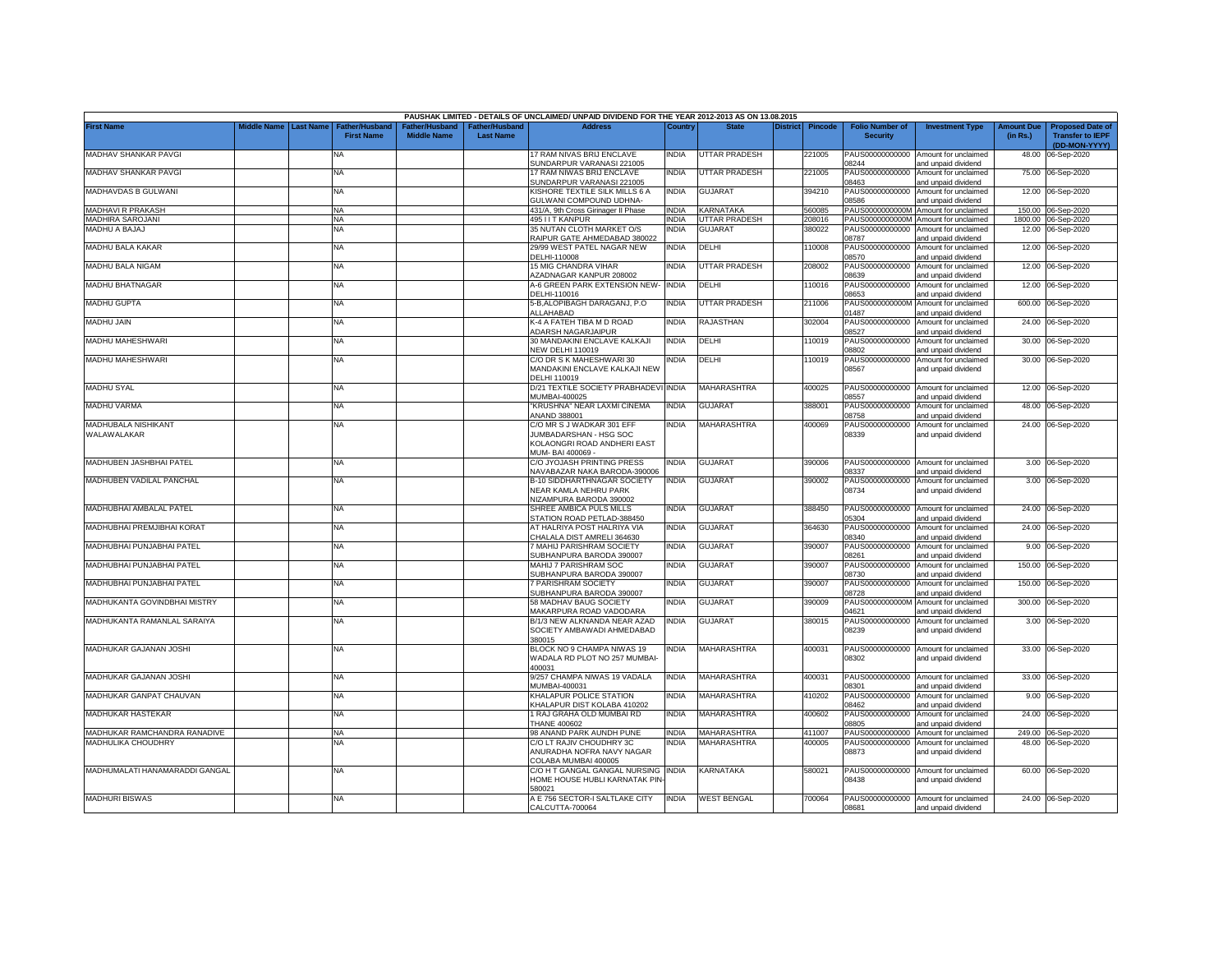|                                   |                    |                  |                                            |                                      |                                    | PAUSHAK LIMITED - DETAILS OF UNCLAIMED/ UNPAID DIVIDEND FOR THE YEAR 2012-2013 AS ON 13.08.2015 |              |                          |                 |                |                                           |                                                             |                               |                                                                     |
|-----------------------------------|--------------------|------------------|--------------------------------------------|--------------------------------------|------------------------------------|-------------------------------------------------------------------------------------------------|--------------|--------------------------|-----------------|----------------|-------------------------------------------|-------------------------------------------------------------|-------------------------------|---------------------------------------------------------------------|
| <b>First Name</b>                 | <b>Middle Name</b> | <b>Last Name</b> | <b>Father/Husband</b><br><b>First Name</b> | Father/Husband<br><b>Middle Name</b> | Father/Husband<br><b>Last Name</b> | <b>Address</b>                                                                                  | Country      | <b>State</b>             | <b>District</b> | <b>Pincode</b> | <b>Folio Number of</b><br><b>Security</b> | <b>Investment Type</b>                                      | <b>Amount Due</b><br>(in Rs.) | <b>Proposed Date of</b><br><b>Transfer to IEPF</b><br>(DD-MON-YYYY) |
| MADHUSINH MOTISINH SOLANKI        |                    |                  | NA                                         |                                      |                                    | MUDIA (NANAMUDIA) POST<br>SATHAMBA TAL BAYAD DIST<br>SABARKANTHA 383340                         | NDIA         | <b>GUJARAT</b>           |                 | 383340         | 08342                                     | PAUS00000000000 Amount for unclaimed<br>and unpaid dividend |                               | 3.00 06-Sep-2020                                                    |
| MADHUSUDAN KANAIYALAL SHAH        |                    |                  | <b>NA</b>                                  |                                      |                                    | MEHTA POLE DANI'S KHANCHA<br>BARODA-390006                                                      | <b>INDIA</b> | <b>GUJARAT</b>           |                 | 390006         | 8343                                      | PAUS00000000000 Amount for unclaimed<br>and unpaid dividend |                               | 9.00 06-Sep-2020                                                    |
| MADHUSUDAN MALI                   |                    |                  | <b>NA</b>                                  |                                      |                                    | 'PUSHPA BHUVAN" MADANZAMPA<br>ROAD VADODARA                                                     | <b>INDIA</b> | <b>GUJARAT</b>           |                 | 390001         | 12486                                     | PAUS00000000000 Amount for unclaimed<br>and unpaid dividend |                               | 450.00 06-Sep-2020                                                  |
| MADHUSUDAN MALI                   |                    |                  | <b>NA</b>                                  |                                      |                                    | PUSHPA BHAVAN" MADANZAMPA<br>ROAD VADODARA                                                      | NDIA         | <b>GUJARAT</b>           |                 | 390001         | PAUS0000000000M<br>04667                  | Amount for unclaimed<br>and unpaid dividend                 |                               | 300.00 06-Sep-2020                                                  |
| MADHUSUDAN PRABHAKAR PHATAK       |                    |                  | PRABHAKAR<br>PHATAK                        |                                      |                                    | FLAT NO-03 3RD FLOOR TULIP,<br>FINAL PLOT NO-83 RAM MANDIR<br>ROAD VILE-PARLE (E)               | <b>NDIA</b>  | MAHARASHTRA              |                 | 400057         | 13078                                     | PAUS00000000000 Amount for unclaimed<br>and unpaid dividend |                               | 99.00 06-Sep-2020                                                   |
| MADHUSUDAN RAMCHANDRA<br>PHATKARE |                    |                  | NA                                         |                                      |                                    | 1502, GLEN HEIGHTS, CLIFF<br><b>AVENUE HIRANANDANI GARDENS</b><br>POWAI MUMBAI-400076           | <b>NDIA</b>  | <b>MAHARASHTRA</b>       |                 | 400076         | 08596                                     | PAUS00000000000 Amount for unclaimed<br>and unpaid dividend |                               | 12.00 06-Sep-2020                                                   |
| MADHUSUDAN SHIVSHANKER PANDYA     |                    |                  | NA                                         |                                      |                                    | 323/9 JAMNADAS BLDG DANDIA<br>BAZAR BARODA-390001                                               | <b>INDIA</b> | <b>GUJARAT</b>           |                 | 390001         | 8263                                      | PAUS00000000000 Amount for unclaimed<br>and unpaid dividend |                               | 3.00 06-Sep-2020                                                    |
| MADHUSUDHAN UPENDRA KAMATH        |                    |                  | <b>NA</b>                                  |                                      |                                    | A7 RAAG VIHAR CHS LTD B/H<br>GANESH MANDIR VAZIRA BORIVILI<br>VEST MUMBAI 400092                | NDIA         | <b>MAHARASHTRA</b>       |                 | 400092         | 08492                                     | PAUS00000000000 Amount for unclaimed<br>and unpaid dividend |                               | 12.00 06-Sep-2020                                                   |
| MAFATLAL KANTILAL SONI            |                    |                  | <b>NA</b>                                  |                                      |                                    | PAINTERNI KHADKI SONIWAD<br>GODHRA PANCHMAHALS 389001                                           | NDIA         | <b>GUJARAT</b>           |                 | 389001         | 08712                                     | PAUS00000000000 Amount for unclaimed<br>and unpaid dividend |                               | 3.00 06-Sep-2020                                                    |
| <b>MAGAN BAI JAIN</b>             |                    |                  | <b>NA</b>                                  |                                      |                                    | 1261 VEDWARA MALIWARA<br>CHANDNI CHOWK DELHI 110006                                             | INDIA        | DELHI                    |                 | 110006         | PAUS00000000000<br>08777                  | Amount for unclaimed<br>and unpaid dividend                 |                               | 48.00 06-Sep-2020                                                   |
| MAGANBHAI JETHABHAI PATEL         |                    |                  | NA                                         |                                      |                                    | AT RAMSIKAMPA POST ODHA TAL<br>BAYAD DIST SABARKANTHA 383325                                    | <b>INDIA</b> | <b>GUJARAT</b>           |                 | 383325         | PAUS00000000000<br>08345                  | Amount for unclaimed<br>and unpaid dividend                 |                               | 3.00 06-Sep-2020                                                    |
| MAGANBHAI KALIDAS PATEL           |                    |                  | <b>NA</b>                                  |                                      |                                    | C/O FRIENDS ELECTRIC STORES<br>BHAN BLDG M G ROAD BARODA-<br>390001                             | NDIA         | <b>GUJARAT</b>           |                 | 390001         | PAUS00000000000<br>08347                  | Amount for unclaimed<br>and unpaid dividend                 |                               | 9.00 06-Sep-2020                                                    |
| MAGANBHAI RANCHHODBHAI MISTRY     |                    |                  | NA                                         |                                      |                                    | B-10, NUTAN SAURABH SOCIETY,<br>NEAR VIJAYNAGAR, HARNI-<br>WARISIYA DING ROAD, VADODARA         | INDIA        | <b>GUJARAT</b>           |                 | 390006         | 08481                                     | PAUS00000000000 Amount for unclaimed<br>and unpaid dividend |                               | 24.00 06-Sep-2020                                                   |
| MAGANLAL AMBELAL GANDHI           |                    |                  | NA                                         |                                      |                                    | BUNDER ROAD OPP PETIT LIBRARY INDIA<br>BILIMORA PIN-396321                                      |              | <b>GUJARAT</b>           |                 | 396321         | 18348                                     | PAUS00000000000 Amount for unclaimed<br>and unpaid dividend |                               | 15.00 06-Sep-2020                                                   |
| MAGANLAL JIVANBHAI BHANVADIA      |                    |                  | <b>NA</b>                                  |                                      |                                    | LALPUR DIST JAMNAGAR PIN-361170 INDIA                                                           |              | GUJARAT                  |                 | 361170         | PAUS00000000000                           | Amount for unclaimed                                        |                               | 24.00 06-Sep-2020                                                   |
| MAGANLAL KARSHANBHAI PADALIA      |                    |                  | NA                                         |                                      |                                    | C/O KRUSHI VIKAS KENDRA NEAR<br>CENTRAL BANK OF INDIA JAM<br>JODHPUR DIST JAMNAGAR PIN-         | <b>INDIA</b> | GUJARAT                  |                 | 360530         | PAUS00000000000<br>08350                  | Amount for unclaimed<br>and unpaid dividend                 |                               | 48.00 06-Sep-2020                                                   |
| MAHABALESWAR KANOBA KELUSKAR      |                    |                  | NA                                         |                                      |                                    | 1286. BASWANGALLI SHAHAPUR<br><b>BELGAUM</b>                                                    | INDIA        | KARNATAKA                |                 | 590001         | 01093                                     | PAUS0000000000M Amount for unclaimed<br>and unpaid dividend |                               | 300.00 06-Sep-2020                                                  |
| <b>MAHADEVAN PILLAY V</b>         |                    |                  | NA                                         |                                      |                                    | MAHALAKSHMI NURSING HOME<br>RAMAVARAMPURAM NAGARCOIL<br>TAMILNADU)                              | NDIA         | <b><i>FAMIL NADU</i></b> |                 | 629001         | PAUS0000000000V<br>00914                  | Amount for unclaimed<br>and unpaid dividend                 |                               | 600.00 06-Sep-2020                                                  |
| <b>MAHALINGAM SV</b>              |                    |                  | NA                                         |                                      |                                    | C/O.K.SREEMATHY.36/1, RUKMANI<br>STREET, WEST MAMBALAM                                          | <b>INDIA</b> | TAMIL NADU               |                 | 600033         | 00963                                     | PAUS0000000000S Amount for unclaimed<br>and unpaid dividend |                               | 120.00 06-Sep-2020                                                  |
| MAHAMADBHAI FATESINH RATHOD       |                    |                  | NA                                         |                                      |                                    | MASJID FALIA GORWA BARODA<br>390003                                                             | NDIA         | GUJARAT                  |                 | 390003         | PAUS00000000000<br>08272                  | Amount for unclaimed<br>and unpaid dividend                 |                               | 3.00 06-Sep-2020                                                    |
| <b>MAHARASI</b>                   |                    |                  | NA                                         |                                      |                                    | 75. OLD.NO.17-A SUBRAMANIA<br>PILLAI STREET S.S.COLONY                                          | INDIA        | <b><i>FAMIL NADU</i></b> |                 | 625010         | PAUS0000000000M<br>05495                  | Amount for unclaimed<br>and unpaid dividend                 |                               | 120.00 06-Sep-2020                                                  |
| <b>MAHAVEERCHAND</b>              |                    |                  | NA                                         |                                      |                                    | Mahaveerchand Madanlal & Co. 18.<br><b>K.S.Market, D.K.Lane Chickpet Cross</b>                  | <b>INDIA</b> | <b>KARNATAKA</b>         |                 | 560053         | PAUS0000000000M<br>05606                  | Amount for unclaimed<br>and unpaid dividend                 | 720.00                        | 06-Sep-2020                                                         |
| <b>MAHAVIR JAIN</b>               |                    |                  | <b>MISHRI MAL JAIN</b>                     |                                      |                                    | 75 JAWAHAR NAGAR GODHARA<br>ROAD HALOL PANCHMAHAL                                               | NDIA         | <b>GUJARAT</b>           |                 | 389350         | PAUSIN3016451019<br>8447                  | Amount for unclaimed<br>and unpaid dividend                 |                               | 150.00 06-Sep-2020                                                  |
| MAHENDRA J RANA                   |                    |                  | NA                                         |                                      |                                    | 23-A PATEL SOCIETY OPP<br>MADHAVPURA MARKET SHAHIBAG<br>ROAD AHMEDABAD 380004                   | NDIA         | <b>GUJARAT</b>           |                 | 380004         | 08884                                     | PAUS00000000000 Amount for unclaimed<br>and unpaid dividend |                               | 24.00 06-Sep-2020                                                   |
| MAHENDRA KARAMSEY VIKAMSEY        |                    |                  | NA                                         |                                      |                                    | 4/44 BOMBAY SHOPPING CENTRE R INDIA<br>C ROAD BARODA-390005                                     |              | GUJARAT                  |                 | 390005         | 08352                                     | PAUS00000000000 Amount for unclaimed<br>and unpaid dividend |                               | 24.00 06-Sep-2020                                                   |
| MAHENDRA KUMAR BHATIA             |                    |                  | NA                                         |                                      |                                    | UJJWAL LTD 397 3RD C ROAD<br>SARDARPURA JODHPUR 342001                                          | NDIA         | RAJASTHAN                |                 | 342001         | PAUS00000000000<br>08451                  | Amount for unclaimed<br>and unpaid dividend                 |                               | 24.00 06-Sep-2020                                                   |
| MAHENDRA LAXMIDAS THAKKER         |                    |                  | NA                                         |                                      |                                    | KUVERJI DEVSHI CHAWL 2ND FL B S INDIA<br>ROAD OPP ZARAPKAR SHOW ROOM<br>DADAR MUMBAI 400028     |              | MAHARASHTRA              |                 | 400028         | PAUS00000000000<br>08633                  | Amount for unclaimed<br>and unpaid dividend                 |                               | 12.00 06-Sep-2020                                                   |
| MAHENDRA POPATLAL SHAH            |                    |                  | NA                                         |                                      |                                    | SULTANPURA ADHYARU'S POLE<br>BARODA-390001                                                      | India        | GUJARAT                  |                 | 390001         | 08353                                     | PAUS00000000000 Amount for unclaimed<br>and unpaid dividend |                               | 9.00 06-Sep-2020                                                    |
| MAHENDRA PUNJABHAI KHIMASYA       |                    |                  | NA                                         |                                      |                                    | 2 SAVMIA FLATS ST ZAVIERS<br>COLLEGE ROAD NAVRANGPURA<br>HMEDABAD 380009                        | NDIA         | <b>GUJARAT</b>           |                 | 380009         | PAUS00000000000<br>08667                  | Amount for unclaimed<br>and unpaid dividend                 |                               | 12.00 06-Sep-2020                                                   |
| MAHENDRA R SHAH                   |                    |                  | NA                                         |                                      |                                    | C/O RAMANIKLAL & SONS J-20<br>BOMBAY MARKET UMARWADA<br><b>SURAT 395010</b>                     | INDIA        | <b>GUJARAT</b>           |                 | 395010         | 08472                                     | PAUS00000000000 Amount for unclaimed<br>and unpaid dividend |                               | 12.00 06-Sep-2020                                                   |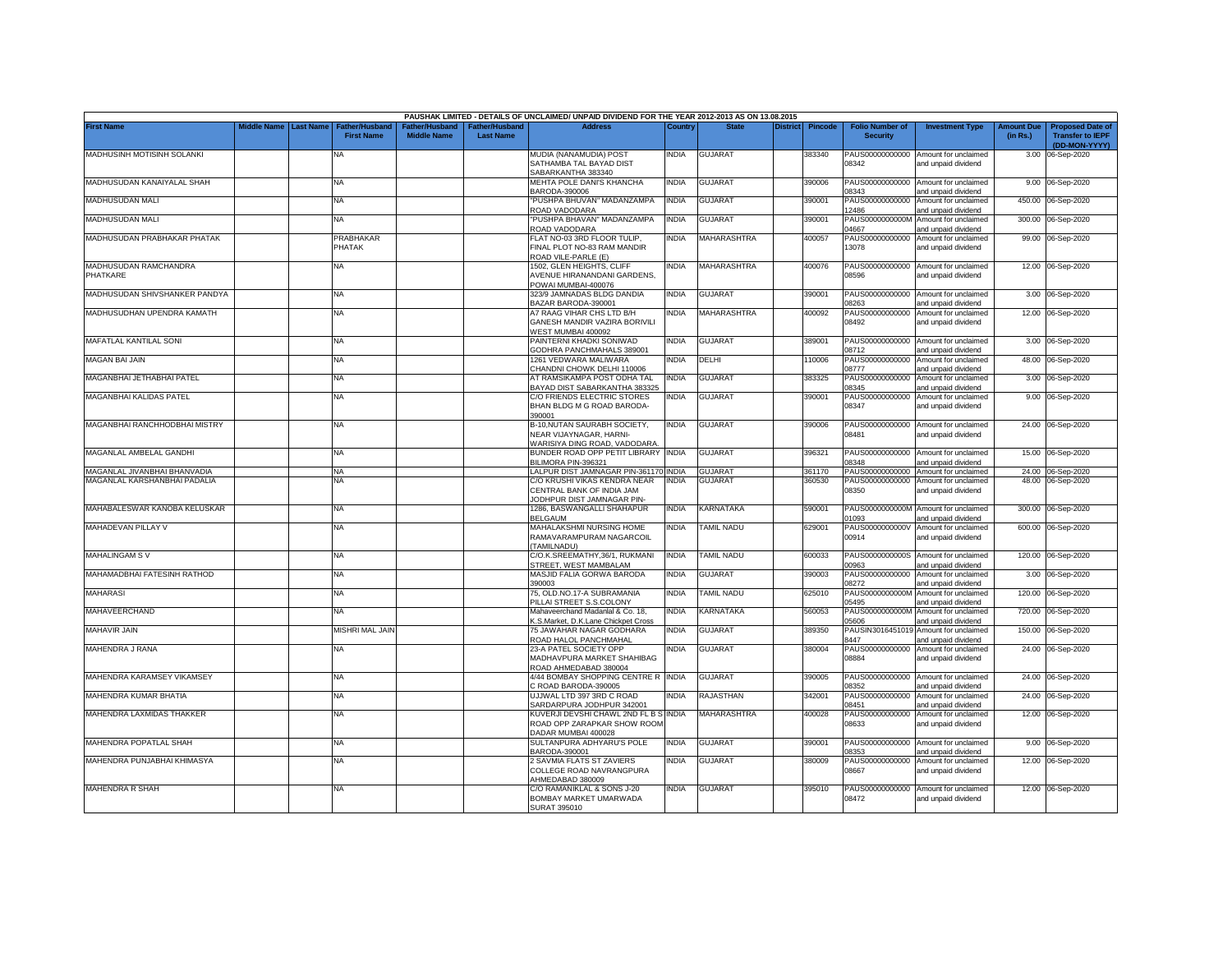|                                        |                       |                                            |                                      |                                                | PAUSHAK LIMITED - DETAILS OF UNCLAIMED/ UNPAID DIVIDEND FOR THE YEAR 2012-2013 AS ON 13.08.2015      |              |                      |          |                |                                           |                                                              |                               |                                                                     |
|----------------------------------------|-----------------------|--------------------------------------------|--------------------------------------|------------------------------------------------|------------------------------------------------------------------------------------------------------|--------------|----------------------|----------|----------------|-------------------------------------------|--------------------------------------------------------------|-------------------------------|---------------------------------------------------------------------|
| <b>First Name</b>                      | Middle Name Last Name | <b>Father/Husband</b><br><b>First Name</b> | Father/Husband<br><b>Middle Name</b> | <sup>-</sup> ather/Husband<br><b>Last Name</b> | <b>Address</b>                                                                                       | Country      | <b>State</b>         | District | <b>Pincode</b> | <b>Folio Number of</b><br><b>Security</b> | <b>Investment Type</b>                                       | <b>Amount Due</b><br>(in Rs.) | <b>Proposed Date of</b><br><b>Transfer to IEPF</b><br>(DD-MON-YYYY) |
| MAHENDRA S VARIA                       |                       | <b>NA</b>                                  |                                      |                                                | VARIA SUNDARJI VIRJI & CO<br>NATAKSHALA ROAD JAMNAGAR-<br>361001                                     | India        | <b>GUJARAT</b>       |          | 361001         | 08354                                     | PAUS00000000000 Amount for unclaimed<br>and unpaid dividend  |                               | 48.00 06-Sep-2020                                                   |
| MAHENDRABHAI ISHWARBHAI PATEL          |                       | <b>NA</b>                                  |                                      |                                                | NAVIPANSARAWAD NAVAPURA<br>ADRA DIST VADODARA PIN-391440                                             | <b>INDIA</b> | <b>GUJARAT</b>       |          | 391440         | PAUS00000000000<br>08357                  | Amount for unclaimed<br>and unpaid dividend                  |                               | 18.00 06-Sep-2020                                                   |
| MAHENDRABHAI ISHWARBHAI PATEL          |                       | <b>NA</b>                                  |                                      |                                                | VAVI KANSARWAD PADRA DIST.<br>/ADODARA                                                               | <b>INDIA</b> | <b>GUJARAT</b>       |          | 391440         | PAUS00000000000<br>08719                  | Amount for unclaimed<br>and unpaid dividend                  |                               | 18.00 06-Sep-2020                                                   |
| MAHENDRABHAI VASANTRAI PANDYA          |                       | <b>NA</b>                                  |                                      |                                                | 2 PANCHAMRUT SOCIETY BEHIND THINDIA<br>B HOSPITAL OPP GEB SUB STATION<br>GOTRI ROAD BARODA 390007    |              | <b>GUJARAT</b>       |          | 390007         | PAUS00000000000<br>08291                  | Amount for unclaimed<br>and unpaid dividend                  |                               | 3.00 06-Sep-2020                                                    |
| MAHENDRAKUMAR HEMJIBHAI PATEL          |                       | NA                                         |                                      |                                                | 16, AKSHARDHAM TOWNSHIP<br>BUNGLOW NEHRU CHOKDY BEHIND<br>KALPANA NAGAR SOCIETY,<br>AHMEDABAD DEHGAM | NDIA         | <b>GUJARAT</b>       |          | 382305         | 08358                                     | PAUS00000000000 Amount for unclaimed<br>and unpaid dividend  |                               | 24.00 06-Sep-2020                                                   |
| MAHENDRAKUMAR JASHBHAI PATEL           |                       | <b>NA</b>                                  |                                      |                                                | C/O JASHBHAI HATHIBHAI PATEL<br>AXAR SADAN NR BUS STAND<br><b>KARAMSAD 388325</b>                    | <b>INDIA</b> | <b>GUJARAT</b>       |          | 388325         | 08310                                     | PAUS00000000000 Amount for unclaimed<br>and unpaid dividend  |                               | 24.00 06-Sep-2020                                                   |
| MAHENDRAKUMAR KHODIDAS PATEL           |                       | NA                                         |                                      |                                                | 613/B DAVNI SHERI LAKHA PATEL'S<br>POLE SANKADI SHERI AHMEDABAD<br>380001                            | <b>INDIA</b> | <b>GUJARAT</b>       |          | 380001         | 08465                                     | PAUS00000000000 Amount for unclaimed<br>and unpaid dividend  |                               | 24.00 06-Sep-2020                                                   |
| MAHENDRAKUMAR SHIVABHAI PATEL          |                       | NA                                         |                                      |                                                | BACK GATE 52 VITTHAL NAGAR<br><b>ARELI BAUGHVADODARA</b>                                             | <b>INDIA</b> | <b>GUJARAT</b>       |          | 390018         | PAUS00000000000<br>08724                  | Amount for unclaimed<br>and unpaid dividend                  | 123.00                        | 06-Sep-2020                                                         |
| MAHENDRAKUMAR THAKORLAL<br>CHHANGAWALA |                       | <b>NA</b>                                  |                                      |                                                | 33 MANGAL PARK GAJARAWADI<br>3ARODA-390001                                                           | <b>INDIA</b> | GUJARAT              |          | 390001         | PAUS00000000000<br>08311                  | Amount for unclaimed<br>and unpaid dividend                  | 3.00                          | 06-Sep-2020                                                         |
| MAHESH CHAND GOYAL                     |                       | <b>NA</b>                                  |                                      |                                                | C/O KHADI BHANDAR LAL GATE<br>LWAR-301001                                                            | <b>INDIA</b> | RAJASTHAN            |          | 301001         | PAUS00000000000<br>08523                  | Amount for unclaimed<br>nd unpaid dividend                   | 36.00                         | 06-Sep-2020                                                         |
| MAHESH CHAND GUPTA                     |                       | NA                                         |                                      |                                                | 70 GANDHI GANJ HAPUR DIST<br>GHAZIABAD 245101                                                        | <b>INDIA</b> | <b>UTTAR PRADESH</b> |          | 245101         | PAUS00000000000<br>08562                  | Amount for unclaimed<br>nd unpaid dividend                   |                               | 12.00 06-Sep-2020                                                   |
| MAHESH CHAND JAIN                      |                       | NA                                         |                                      |                                                | C/O DR M C JAIN 64 JAIN MANDIR<br><b>ABUPURA MUZAFFAR NAGAR-</b>                                     | <b>INDIA</b> | <b>UTTAR PRADESH</b> |          | 251001         | PAUS00000000000<br>08651                  | Amount for unclaimed<br>and unpaid dividend                  | 24.00                         | 06-Sep-2020                                                         |
| MAHESH H DESAI                         |                       | <b>NA</b>                                  |                                      |                                                | C-20/102 SECTOR-6 SHANTI NAGAR<br>MIRA ROAD EAST DIST THANE                                          | <b>INDIA</b> | MAHARASHTRA          |          | 401107         | PAUS0000000000M<br>03608                  | Amount for unclaimed<br>and unpaid dividend                  | 300.00                        | 06-Sep-2020                                                         |
| MAHESH H MARU                          |                       | NA                                         |                                      |                                                | <b>FAITH BHOMESHWAR WADI-1</b><br><b>JAMNAGAR ROAD RAJKOT 360006</b>                                 | INDIA        | <b>GUJARAT</b>       |          | 360006         | PAUS00000000000<br>08691                  | Amount for unclaimed<br>and unpaid dividend                  | 36.00                         | 06-Sep-2020                                                         |
| <b>MAHESH KUMAR</b>                    |                       | NA                                         |                                      |                                                | 2/1 STATION ROAD BIJNOR UTTAR<br>PRADESH                                                             | INDIA        | <b>UTTAR PRADESH</b> |          | 246701         | PAUS0000000000M<br>03932                  | Amount for unclaimed<br>and unpaid dividend                  | 300.00                        | 06-Sep-2020                                                         |
| MAHESH KUMAR MALANI                    |                       | NA                                         |                                      |                                                | C/O CHAMPA LAL HANUMAN 70<br>JAMUNA LAL PRASAD CALCUTTA-<br>700007                                   | <b>INDIA</b> | <b>WEST BENGAL</b>   |          | 700007         | PAUS00000000000<br>08605                  | Amount for unclaimed<br>and unpaid dividend                  |                               | 12.00 06-Sep-2020                                                   |
| MAHESH KUMAR MULL                      |                       | <b>NA</b>                                  |                                      |                                                | FLAT NO 301 6, JAN KALYAN NAGAR<br>SAMRAT - BUILDING MARVE ROAD<br>MALAD WEST MUMBAI 4-00095 -       | <b>INDIA</b> | MAHARASHTRA          |          | 400095         | PAUS00000000000<br>08846                  | Amount for unclaimed<br>and unpaid dividend                  |                               | 24.00 06-Sep-2020                                                   |
| MAHESH KUMAR MUNDRA                    |                       | <b>RAM GOPAL</b><br><b>MUNDRA</b>          |                                      |                                                | C/O GOPAL AND COMPANY MAIN<br>ROAD RAMBHA GANJAM DISTRICT                                            | <b>INDIA</b> | ORISSA               |          | 761028         | 5394                                      | PAUSIN3023241010 Amount for unclaimed<br>and unpaid dividend |                               | 30.00 06-Sep-2020                                                   |
| <b>MAHESH M PATEL</b>                  |                       | NA                                         |                                      |                                                | BLOCK NO 109/1 CH-TYPE<br>PETROCHEMICAL TOWNSHIP<br>GANDHINAGAR 382021                               | NDIA         | <b>GUJARAT</b>       |          | 382021         | PAUS00000000000<br>08762                  | Amount for unclaimed<br>and unpaid dividend                  |                               | 48.00 06-Sep-2020                                                   |
| MAHESH M TANDEL                        |                       | <b>NA</b>                                  |                                      |                                                | C/O "KRUTIK" ASHIRVAD CLINIC<br>CHOWK BAZAR SURAT 395001                                             | <b>INDIA</b> | GUJARAT              |          | 395001         | PAUS00000000000<br>08752                  | Amount for unclaimed<br>and unpaid dividend                  |                               | 12.00 06-Sep-2020                                                   |
| MAHESH MANUBHAI PATEL                  |                       | NA                                         |                                      |                                                | 9/1/B SHREEJIBAG SOCIETY B/H<br>NAVRANGPUR- A POLICE STATION<br>NAVRANGPURA AHMEDABAD -<br>380009 -  | <b>INDIA</b> | <b>GUJARAT</b>       |          | 380009         | PAUS00000000000<br>08780                  | Amount for unclaimed<br>and unpaid dividend                  |                               | 99.00 06-Sep-2020                                                   |
| MAHESH SITARAM AMBEGAONKER             |                       | NA                                         |                                      |                                                | 6/107 NEO SHASTRI NAGAR<br>SOCIETY MULUND WEST MUMBAI-                                               | <b>INDIA</b> | MAHARASHTRA          |          | 400082         | PAUS00000000000<br>08467                  | Amount for unclaimed<br>and unpaid dividend                  |                               | 9.00 06-Sep-2020                                                    |
| MAHESHBABU MAHADEO GHODKE              |                       | NA                                         |                                      |                                                | 'SARASWATI" KALUPURA BRAHMIN<br>ALIA NAVA BAZAR BARODA-390006                                        | <b>INDIA</b> | GUJARAT              |          | 390006         | PAUS00000000000<br>08359                  | Amount for unclaimed<br>and unpaid dividend                  | 3.00                          | 06-Sep-2020                                                         |
| MAHESHCHANDRA OCHHAVLAL VYAS           |                       | <b>NA</b>                                  |                                      |                                                | <b>B-57 ALEMBIC COLONY BARODA</b><br>390003                                                          | India        | GUJARAT              |          | 390003         | PAUS00000000000<br>08257                  | Amount for unclaimed<br>and unpaid dividend                  |                               | 3.00 06-Sep-2020                                                    |
| MAHESHCHANDRA SANJULAL PANDYA          |                       | <b>NA</b>                                  |                                      |                                                | SALATWADA GOVT COLONY BLOCK<br>VO D/31 BARODA-390001                                                 | <b>INDIA</b> | GUJARAT              |          | 390001         | PAUS00000000000<br>08362                  | Amount for unclaimed<br>and unpaid dividend                  |                               | 9.00 06-Sep-2020                                                    |
| MAHESHWAR TRIMBAK KHARE                |                       | NA                                         |                                      |                                                | KHARE BUNGLOW VRINDAVAN<br>SOCIETY NAVI PETH PUNE 411030                                             | <b>INDIA</b> | MAHARASHTRA          |          | 411030         | PAUS00000000000<br>08313                  | Amount for unclaimed<br>and unpaid dividend                  |                               | 24.00 06-Sep-2020                                                   |
| MAHIJIBHAI JETHABHAI PATEL             |                       | <b>NA</b>                                  |                                      |                                                | 34/1 SADHANANAGAR KARELIBAG<br>BARODA 390001                                                         | <b>INDIA</b> | GUJARAT              |          | 390001         | PAUS00000000000<br>08248                  | Amount for unclaimed<br>and unpaid dividend                  |                               | 18.00 06-Sep-2020                                                   |
| MAHMAD SHAFI A VOHRA                   |                       | NA                                         |                                      |                                                | C/O A R VOHRA NR SOMNATH SOAP INDIA<br>WORKS P O UMRETH-388220                                       |              | <b>GUJARAT</b>       |          | 388220         | PAUS00000000000<br>08452                  | Amount for unclaimed<br>and unpaid dividend                  |                               | 24.00 06-Sep-2020                                                   |
| <b>MAIMUNA KHATOON</b>                 |                       | <b>NA</b>                                  |                                      |                                                | 3137 SECTOR P-3 VASANT KUNJ<br><b>NEW DELHI 110030</b>                                               | <b>INDIA</b> | DELHI                |          | 110030         | PAUS00000000000<br>08652                  | Amount for unclaimed<br>and unpaid dividend                  |                               | 12.00 06-Sep-2020                                                   |
| MAJOR R D SINGH                        |                       | NA                                         |                                      |                                                | HEAD QUARTERS CME COLLEGE OF INDIA<br>MILITARY ENGINEERING CME PO<br><b>PUNE 411031</b>              |              | <b>MAHARASHTRA</b>   |          | 411031         | PAUS00000000000<br>08522                  | Amount for unclaimed<br>and unpaid dividend                  |                               | 12.00 06-Sep-2020                                                   |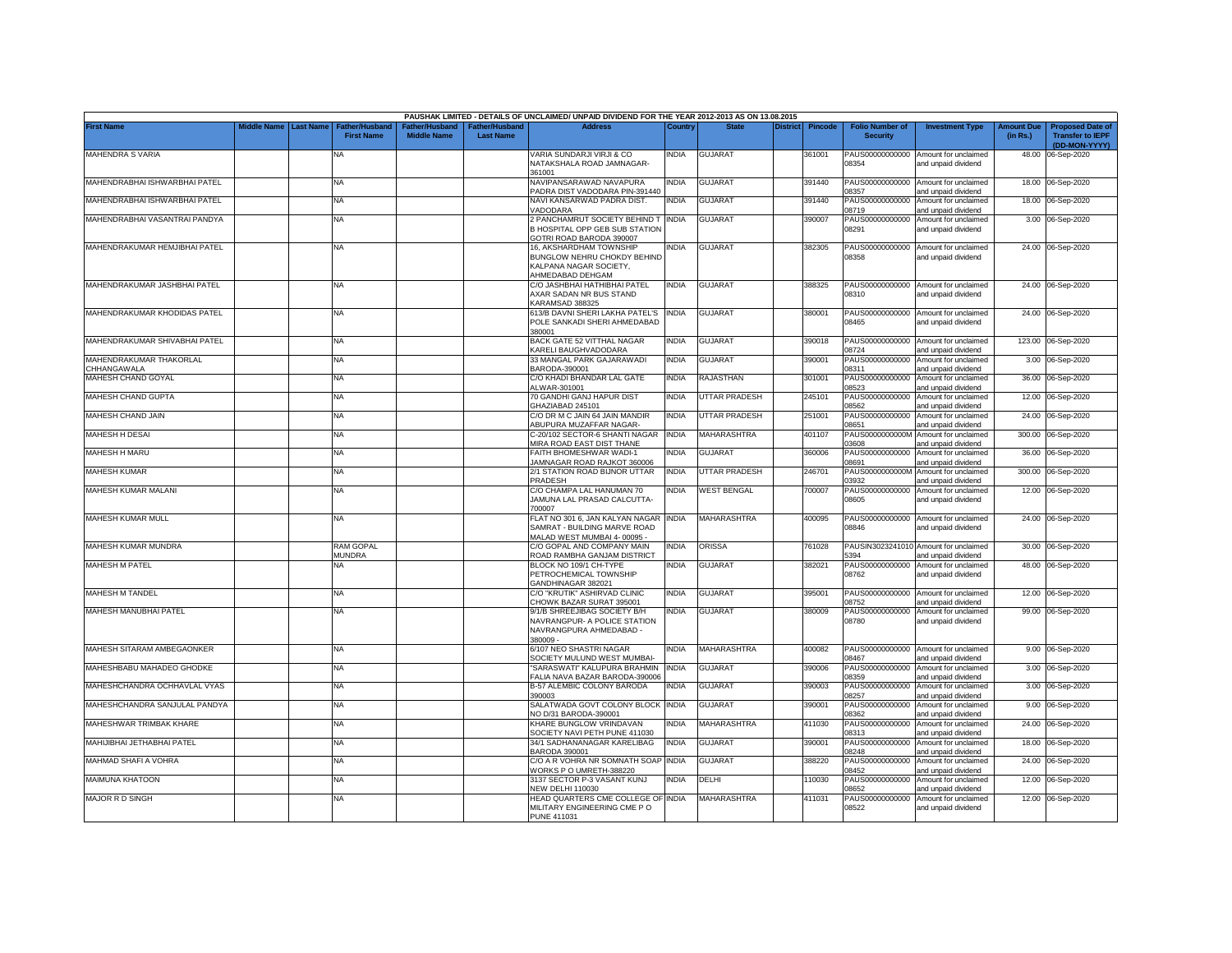|                                |                    |                  |                                            |                                      |                                           | PAUSHAK LIMITED - DETAILS OF UNCLAIMED/ UNPAID DIVIDEND FOR THE YEAR 2012-2013 AS ON 13.08.2015                |              |                       |                 |                |                                           |                                                             |                               |                                                                     |
|--------------------------------|--------------------|------------------|--------------------------------------------|--------------------------------------|-------------------------------------------|----------------------------------------------------------------------------------------------------------------|--------------|-----------------------|-----------------|----------------|-------------------------------------------|-------------------------------------------------------------|-------------------------------|---------------------------------------------------------------------|
| <b>First Name</b>              | <b>Middle Name</b> | <b>Last Name</b> | <b>Father/Husband</b><br><b>First Name</b> | Father/Husband<br><b>Middle Name</b> | <b>Father/Husband</b><br><b>Last Name</b> | <b>Address</b>                                                                                                 | Country      | <b>State</b>          | <b>District</b> | <b>Pincode</b> | <b>Folio Number of</b><br><b>Security</b> | <b>Investment Type</b>                                      | <b>Amount Due</b><br>(in Rs.) | <b>Proposed Date of</b><br><b>Transfer to IEPF</b><br>(DD-MON-YYYY) |
| MAJOR SATYAPAL SAIGAL          |                    |                  | <b>NA</b>                                  |                                      |                                           | A-46/1 NARAINA VIHAR NEW DELHI-<br>110028                                                                      | <b>INDIA</b> | DELHI                 |                 | 10028          | PAUS00000000000<br>08656                  | Amount for unclaimed<br>and unpaid dividend                 | 12.00                         | 06-Sep-2020                                                         |
| MAKAM RAMANJANEYULU            |                    |                  | NA                                         |                                      |                                           | M/S.KINGS & CO., SIVALAYAM<br>STREET, PRODDATUR (CUDDAPAH<br>DIST.)                                            | <b>INDIA</b> | ANDHRA PRADESH        |                 | 516360         | PAUS0000000000M<br>00157                  | Amount for unclaimed<br>and unpaid dividend                 |                               | 300.00 06-Sep-2020                                                  |
| MALA ARVIND KOTWALA            |                    |                  | <b>NA</b>                                  |                                      |                                           | 11/12 DAULAT SOCIETY NR<br>UTKARSH VIDYALA- YA NR<br>UTKARSH VIDYALAYA GADAPURA<br>LIONS - HALL RD RACE COURSE | <b>INDIA</b> | <b>GUJARAT</b>        |                 | 390007         | 08363                                     | PAUS00000000000 Amount for unclaimed<br>and unpaid dividend |                               | 24.00 06-Sep-2020                                                   |
| MALLAIAH SETTY NAGELLA         |                    |                  | <b>NA</b>                                  |                                      |                                           | S/O N SUBBARAYUDU SEETY<br>VELUGODU DIST KURNOOL 518533                                                        | <b>INDIA</b> | <b>ANDHRA PRADESH</b> |                 | 518533         | PAUS00000000000<br>08506                  | Amount for unclaimed<br>and unpaid dividend                 |                               | 12.00 06-Sep-2020                                                   |
| MALTI ARVIND VAGHELA           |                    |                  | <b>NA</b>                                  |                                      |                                           | "MOHIT" 8, VAISHALI NAGAR RAJKOT<br>360001                                                                     | <b>INDIA</b> | <b>GUJARAT</b>        |                 | 360001         | PAUS00000000000<br>08791                  | Amount for unclaimed<br>and unpaid dividend                 |                               | 12.00 06-Sep-2020                                                   |
| MALTI ASHWIN R PARIKH          |                    |                  | NA                                         |                                      |                                           | PARIKH SADAN POOLBARI NAKA<br>SALATWADA VADODARA-390001                                                        | <b>INDIA</b> | <b>GUJARAT</b>        |                 | 390001         | PAUS00000000000<br>08314                  | Amount for unclaimed<br>and unpaid dividend                 |                               | 9.00 06-Sep-2020                                                    |
| <b>MALTI HARWANI</b>           |                    |                  | <b>NA</b>                                  |                                      |                                           | MALTI HARWANI PLOT NO 3 GURU<br>NANAK COLONY AJMER 305001                                                      | <b>INDIA</b> | RAJASTHAN             |                 | 305001         | PAUS00000000000<br>8806                   | Amount for unclaimed<br>and unpaid dividend                 |                               | 24.00 06-Sep-2020                                                   |
| <b>MALTI JAIN</b>              |                    |                  | <b>NA</b>                                  |                                      |                                           | E-38 G T B NAGAR ALLAHABAD                                                                                     | <b>INDIA</b> | UTTAR PRADESH         |                 | 211016         | PAUS00000000000                           | Amount for unclaimed                                        |                               | 48.00 06-Sep-2020                                                   |
| MALTI VAJPEYI                  |                    |                  | NA                                         |                                      |                                           | 10 BAKERY ROAD HASTINGS<br>CALCUTTA 700022                                                                     | <b>INDIA</b> | WEST BENGAL           |                 | '00022         | PAUS00000000000<br>08747                  | Amount for unclaimed<br>and unpaid dividend                 |                               | 24.00 06-Sep-2020                                                   |
| <b>MALTI VAJPEYI</b>           |                    |                  | <b>NA</b>                                  |                                      |                                           | 10 BAKERY ROAD HASTINGS<br>CALCUTTA 700022                                                                     | <b>INDIA</b> | <b>WEST BENGAL</b>    |                 | 700022         | PAUS00000000000<br>08637                  | Amount for unclaimed<br>and unpaid dividend                 |                               | 24.00 06-Sep-2020                                                   |
| MAMATHA RAO                    |                    |                  | <b>NA</b>                                  |                                      |                                           | K-24 12TH CROSS I BLOCK<br>RAJAJINAGAR BANGALORE-560010                                                        | INDIA        | KARNATAKA             |                 | 560010         | PAUS00000000000<br>08436                  | Amount for unclaimed<br>and unpaid dividend                 |                               | 48.00 06-Sep-2020                                                   |
| MAMATHA T                      |                    |                  | <b>NA</b>                                  |                                      |                                           | 41. NALA ROAD NEAR ANITHA<br>SOUND SYSTEMS, CONTONMENT                                                         | <b>INDIA</b> | KARNATAKA             |                 | 560042         | PAUS0000000000M<br>05516                  | Amount for unclaimed<br>and unpaid dividend                 | 300.00                        | 06-Sep-2020                                                         |
| <b>MAMTA AGRAWAL</b>           |                    |                  | <b>NA</b>                                  |                                      |                                           | R-10/123, RAJ NAGAR, GHAZIABAD<br>UP)-201002                                                                   | <b>INDIA</b> | UTTAR PRADESH         |                 | 201002         | PAUS00000000000<br>08763                  | Amount for unclaimed<br>and unpaid dividend                 | 48.00                         | 06-Sep-2020                                                         |
| <b>MAMTA RANI</b>              |                    |                  | <b>NA</b>                                  |                                      |                                           | 95 SFS RAJOURI APARTMENTS OPP<br>GOVT OF INDIA PRESS NEW DELHI<br>110064                                       | <b>INDIA</b> | DELHI                 |                 | 10064          | PAUS00000000000<br>08689                  | Amount for unclaimed<br>and unpaid dividend                 |                               | 12.00 06-Sep-2020                                                   |
| <b>MAN MOHAN OBEROI</b>        |                    |                  | NA                                         |                                      |                                           | 8/6 PUNJABI BAGH EAST AVENUE<br><b>NEW DELHI-110026</b>                                                        | <b>INDIA</b> | DELHI                 |                 | 10026          | PAUS00000000000<br>8576                   | Amount for unclaimed<br>and unpaid dividend                 |                               | 12.00 06-Sep-2020                                                   |
| <b>MAN MOHAN SURI</b>          |                    |                  | <b>NA</b>                                  |                                      |                                           | 14 A/74 W E A KAROLBAGH NEW<br>DELHI-110005                                                                    | <b>INDIA</b> | DELHI                 |                 | 10005          | PAUS00000000000<br>08572                  | Amount for unclaimed<br>and unpaid dividend                 | 24.00                         | 06-Sep-2020                                                         |
| MANAB BHATTACHARYA             |                    |                  | <b>NA</b>                                  |                                      |                                           | 14 ISHAVASHYAM BUNGLOWS OPP<br>LOVEKUSH SOCIETY 132 FT RING<br>ROAD, SATELLITE AHMEDABAD                       | <b>INDIA</b> | GUJARAT               |                 | 380015         | PAUS0000000000M<br>04577                  | Amount for unclaimed<br>and unpaid dividend                 |                               | 300.00 06-Sep-2020                                                  |
| MANAHARBHAI A PATEL            |                    |                  | NA                                         |                                      |                                           | AT & PO VANSOLI MANDIR FALIYA<br>TA MAHEMDABAD DIST KHEDA                                                      | <b>INDIA</b> | <b>GUJARAT</b>        |                 | 387411         | PAUS00000000000<br>03860                  | Amount for unclaimed<br>and unpaid dividend                 |                               | 48.00 06-Sep-2020                                                   |
| MANAKLAL KHANDELWAL            |                    |                  | <b>NA</b>                                  |                                      |                                           | 73 WARDEN ROAD MUMBAI 400026                                                                                   | <b>INDIA</b> | MAHARASHTRA           |                 | 400026         |                                           | PAUS00000000000 Amount for unclaimed                        |                               | 24.00 06-Sep-2020                                                   |
| MANCHELLA VENKATA SUBBARAO     |                    |                  | NA                                         |                                      |                                           | DOOR NO 26-28-37 JAMMICHETTU<br>STREET A T AGRAHARAM GUNTUR<br>522004                                          | <b>INDIA</b> | <b>ANDHRA PRADESH</b> |                 | 522004         | PAUS00000000000<br>08439                  | Amount for unclaimed<br>and unpaid dividend                 |                               | 48.00 06-Sep-2020                                                   |
| <b>MANGALA AMBALAL PUROHIT</b> |                    |                  | <b>NA</b>                                  |                                      |                                           | 1858 DHANTURA POLE POST<br>OFFICE BLDG DARIAPUR                                                                | <b>INDIA</b> | <b>GUJARAT</b>        |                 | 380001         | PAUS00000000000<br>08238                  | Amount for unclaimed<br>and unpaid dividend                 |                               | 3.00 06-Sep-2020                                                    |
| MANGALA B PANCHABHAI           |                    |                  | <b>NA</b>                                  |                                      |                                           | 2/2 ARCHANANAGAR CO OP H SOC<br>39-2-2 ERANDWANA PUNE 411038                                                   | <b>INDIA</b> | MAHARASHTRA           |                 | 411038         | PAUS00000000000<br>08581                  | Amount for unclaimed<br>and unpaid dividend                 | 36.00                         | 06-Sep-2020                                                         |
| MANGALBHAI FULABHAI PATEL      |                    |                  | <b>NA</b>                                  |                                      |                                           | HARIKRIPA NIVAS BARODA PIN-                                                                                    | <b>INDIA</b> | <b>GUJARAT</b>        |                 | 391740         | PAUS00000000000                           | Amount for unclaimed                                        | 9.00                          | 06-Sep-2020                                                         |
| MANGALBHAI NARANBHAI PATEL     |                    |                  | <b>NA</b>                                  |                                      |                                           | RADODARA TAL- BAYAD DIST<br>SABARKANTHA PIN 383325                                                             | <b>INDIA</b> | <b>GUJARAT</b>        |                 | 383325         | PAUS00000000000<br>08265                  | Amount for unclaimed<br>and unpaid dividend                 | 24.00                         | 06-Sep-2020                                                         |
| MANGAT KANNAN NAIR             |                    |                  | <b>NA</b>                                  |                                      |                                           | MANGAT HOUSE P.O. CHOKLI                                                                                       | <b>INDIA</b> | <b>KERALA</b>         |                 | 670672         | PAUS0000000000M                           | Amount for unclaimed                                        | 60.00                         | 06-Sep-2020                                                         |
| MANGAYYAMMA GOLUGURI           |                    |                  | <b>NA</b>                                  |                                      |                                           | 13-2-15 LATCHI RAJU STREET<br>KAKINADA                                                                         | <b>INDIA</b> | ANDHRA PRADESH        |                 | 533001         | PAUS0000000000M<br>04983                  | Amount for unclaimed<br>and unpaid dividend                 | 1500.00                       | 06-Sep-2020                                                         |
| MANGLABEN KANUBHAI DALAL       |                    |                  | NA                                         |                                      |                                           | SHRIJI NIVAS SHANTINIVAS<br>SOCIETY GODHRA DIST PMS PIN-                                                       | <b>INDIA</b> | <b>GUJARAT</b>        |                 | 389001         | PAUS00000000000<br>08317                  | Amount for unclaimed<br>and unpaid dividend                 | 9.00                          | 06-Sep-2020                                                         |
| MANGUBEN K SHAH                |                    |                  | <b>NA</b>                                  |                                      |                                           | TALATI BLDG RAMNAGAR<br>SABARMATI AHMEDABAD-380005                                                             | <b>INDIA</b> | <b>GUJARAT</b>        |                 | 380005         | PAUS00000000000<br>08716                  | Amount for unclaimed<br>and unpaid dividend                 | 12.00                         | 06-Sep-2020                                                         |
| MANHARBHAI BANSIBHAI PATEL     |                    |                  | <b>NA</b>                                  |                                      |                                           | SAKAR MANSION SHAHPUR MILL<br>COMPOUND AHMEDABAD-380001                                                        | <b>INDIA</b> | <b>GUJARAT</b>        |                 | 380001         | PAUS00000000000<br>08471                  | Amount for unclaimed<br>and unpaid dividend                 | 12.00                         | 06-Sep-2020                                                         |
| MANHARBHAI RANCHHODBHAI PATEL  |                    |                  | <b>NA</b>                                  |                                      |                                           | AT & PO MANGROL TA NANDOD<br>DIST BROACH PIN-362225                                                            | <b>INDIA</b> | <b>GUJARAT</b>        |                 | 362225         | PAUS00000000000<br>08365                  | Amount for unclaimed<br>and unpaid dividend                 | 15.00                         | 06-Sep-2020                                                         |
| MANHARLAL GIRDHARLAL DOSHIT    |                    |                  | <b>NA</b>                                  |                                      |                                           | C/O M G DOSHIT & CO 35 EMBASSY<br>MARKET NAVRANGPURA<br>AHMEDABAD-380009                                       | <b>INDIA</b> | <b>GUJARAT</b>        |                 | 380009         | PAUS00000000000<br>08469                  | Amount for unclaimed<br>and unpaid dividend                 |                               | 24.00 06-Sep-2020                                                   |
| MANHARLAL KESHAVLAL SWAMI      |                    |                  | <b>NA</b>                                  |                                      |                                           | SWAMI COMPOUND AT & PO BODELI INDIA<br>DIST BARODA PIN-391135                                                  |              | <b>GUJARAT</b>        |                 | 391135         | PAUS00000000000<br>08366                  | Amount for unclaimed<br>and unpaid dividend                 |                               | 75.00 06-Sep-2020                                                   |
| MANHARLAL MANILAL              |                    |                  | <b>NA</b>                                  |                                      |                                           | C/O MONEY VINIMAY CORP DHOLI<br>KUI PETLAD VIA ANAND DIST KAIRA<br>PIN-388450                                  | <b>INDIA</b> | <b>GUJARAT</b>        |                 | 388450         | PAUS00000000000<br>08319                  | Amount for unclaimed<br>and unpaid dividend                 |                               | 6.00 06-Sep-2020                                                    |
| <b>MANI BHARUCHA</b>           |                    |                  | <b>NA</b>                                  |                                      |                                           | BHARUCHA BLDG SALAPOSE ROAD INDIA<br>AHMEDABAD-380001                                                          |              | <b>GUJARAT</b>        |                 | 380001         | 08704                                     | PAUS00000000000 Amount for unclaimed<br>and unpaid dividend |                               | 12.00 06-Sep-2020                                                   |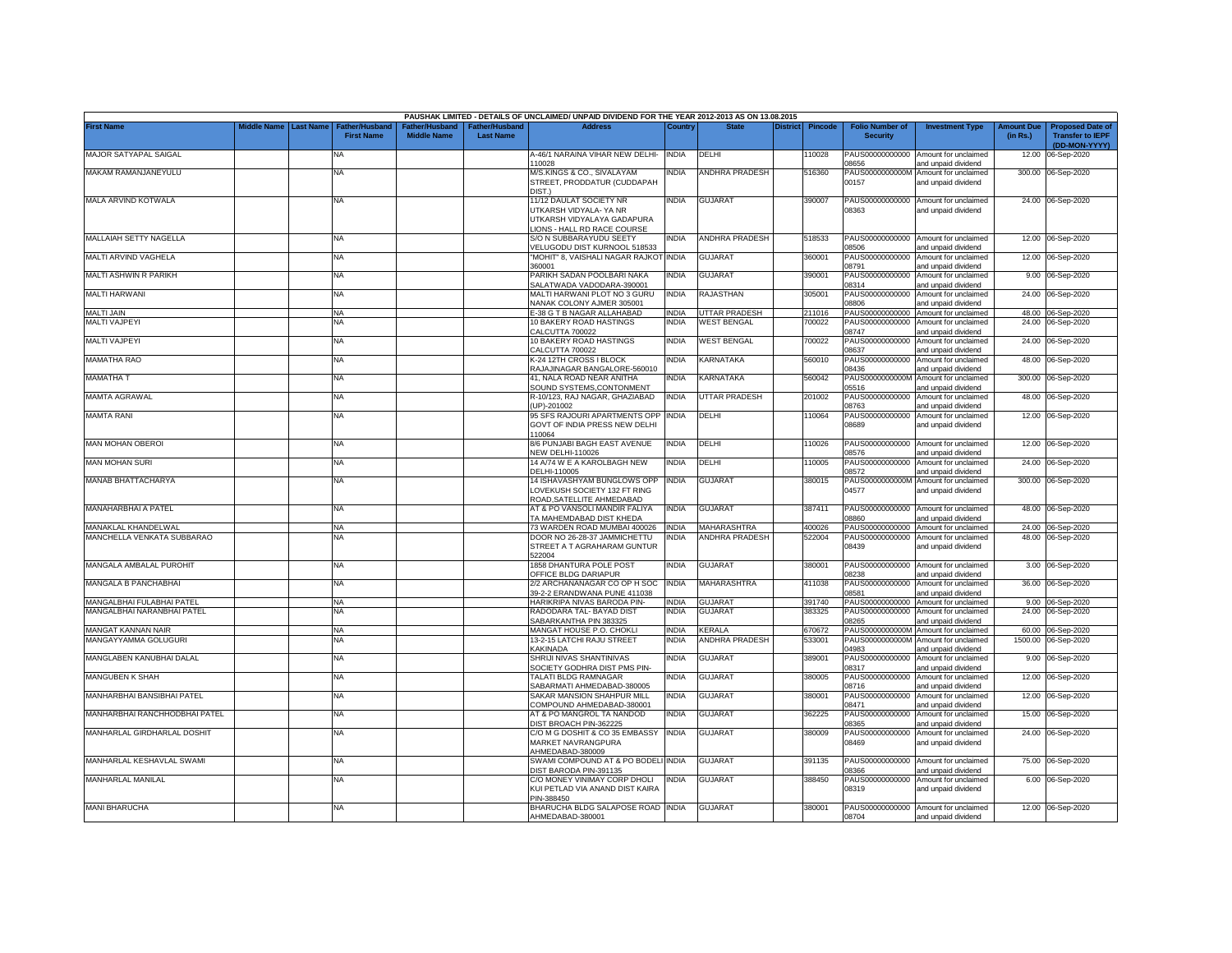|                             |             |                                                         |                                     |                                | PAUSHAK LIMITED - DETAILS OF UNCLAIMED/ UNPAID DIVIDEND FOR THE YEAR 2012-2013 AS ON 13.08.2015 |              |                      |          |                |                                           |                                                                                    |                               |                                                                     |
|-----------------------------|-------------|---------------------------------------------------------|-------------------------------------|--------------------------------|-------------------------------------------------------------------------------------------------|--------------|----------------------|----------|----------------|-------------------------------------------|------------------------------------------------------------------------------------|-------------------------------|---------------------------------------------------------------------|
| <b>First Name</b>           | liddle Name | <b>Last Name</b><br>Father/Husband<br><b>First Name</b> | ather/Husband<br><b>Middle Name</b> | her/Husban<br><b>Last Name</b> | <b>Address</b>                                                                                  | Country      | <b>State</b>         | District | <b>Pincode</b> | <b>Folio Number of</b><br><b>Security</b> | <b>Investment Type</b>                                                             | <b>Amount Due</b><br>(in Rs.) | <b>Proposed Date of</b><br><b>Transfer to IEPF</b><br>(DD-MON-YYYY) |
| <b>MANI RAMAKRISHNAN</b>    |             | NA                                                      |                                     |                                | A/8 NALANDA ANUSHAKTI NAGAR P INDIA<br>O MUMBAI 400094                                          |              | MAHARASHTRA          |          | 100094         | PAUS00000000000<br>8496                   | Amount for unclaimed<br>and unpaid dividend                                        | 12.00                         | 06-Sep-2020                                                         |
| MANIBEN CHHAGANBHAI PATEL   |             | <b>NA</b>                                               |                                     |                                | C/O M C PATEL & CO STATION ROAD INDIA<br>BAJWA DIST BARODA PIN 391310                           |              | <b>GUJARAT</b>       |          | 391310         | PAUS00000000000<br>08237                  | Amount for unclaimed<br>and unpaid dividend                                        |                               | 30.00 06-Sep-2020                                                   |
| MANIK MADHAVE SHEVADE       |             | NA                                                      |                                     |                                | HOUSE NO 54 SIDDHESHWAR<br>GANDHIGRAM KANPUR 208007                                             | NDIA         | <b>UTTAR PRADESH</b> |          | 208007         | PAUS00000000000<br>08251                  | Amount for unclaimed<br>and unpaid dividend                                        |                               | 15.00 06-Sep-2020                                                   |
| MANILAL GOKALDAS PATEL      |             | NA                                                      |                                     |                                | AT & POST ANTISAR TAL<br>KAPADVANJ KAPADWANJ DIST                                               | INDIA        | <b>GUJARAT</b>       |          | 387620         | PAUS00000000000<br>8369                   | Amount for unclaimed<br>and unpaid dividend                                        |                               | 3.00 06-Sep-2020                                                    |
| MANILAL GOPALDAS PARMAR     |             | <b>NA</b>                                               |                                     |                                | NIRMALA COLONY NAVAYARD OPP<br>D CABIN BARODA-390002                                            | <b>INDIA</b> | <b>GUJARAT</b>       |          | 390002         | PAUS00000000000<br>8371                   | Amount for unclaimed<br>and unpaid dividend                                        |                               | 24.00 06-Sep-2020                                                   |
| MANILAL GOPALDAS PARMAR     |             | <b>NA</b>                                               |                                     |                                | NIRMALA COLONY NAVAYARD OPP<br>D CABIN BARODA-390002                                            | <b>INDIA</b> | <b>GUJARAT</b>       |          | 390002         | PAUS00000000000<br>8370                   | Amount for unclaimed<br>and unpaid dividend                                        |                               | 24.00 06-Sep-2020                                                   |
| MANILAL HARGOVANDAS PATEL   |             | NA                                                      |                                     |                                | GUNDIKHAD MANARO VISNAGAR-<br>384315                                                            | <b>INDIA</b> | <b>GUJARAT</b>       |          | 384315         | PAUS00000000000<br>08372                  | Amount for unclaimed<br>and unpaid dividend                                        |                               | 24.00 06-Sep-2020                                                   |
| MANILAL LAXMANBHAI RATHOD   |             | NA                                                      |                                     |                                | 25 MULJINAGAR COLONY<br>VIZAMPURA BARODA-390002                                                 | <b>INDIA</b> | <b>GUJARAT</b>       |          | 390002         | PAUS00000000000<br>08714                  | Amount for unclaimed<br>and unpaid dividend                                        |                               | 24.00 06-Sep-2020                                                   |
| MANILAL NATHALAL CHAUDHARY  |             | NA                                                      |                                     |                                | AT BAKARPUR P O KUVASANA TA<br>/ISNAGAR DIST MEHSANA PIN-                                       | INDIA        | <b>GUJARAT</b>       |          | 384315         | PAUS00000000000<br>8373                   | Amount for unclaimed<br>and unpaid dividend                                        |                               | 3.00 06-Sep-2020                                                    |
| <b>MANISH AGRAWAL</b>       |             | NA                                                      |                                     |                                | <b>AC-12 2ND FLOOR 2ND AVENUE</b><br><b>NNNA NAGAR CHENNAI</b>                                  | INDIA        | TAMIL NADU           |          | 600040         | PAUS0000000000M<br>3474                   | Amount for unclaimed<br>and unpaid dividend                                        |                               | 300.00 06-Sep-2020                                                  |
| MANISH H THAKKER            |             | NA                                                      |                                     |                                | 1/3227 KRISHNA KUNJ NR SMITA<br>APT KAJI MAIDAN GOPIPURA SURAT                                  | NDIA         | <b>GUJARAT</b>       |          | 395001         | PAUS0000000000M<br>04190                  | Amount for unclaimed<br>and unpaid dividend                                        |                               | 300.00 06-Sep-2020                                                  |
| MANISH JAYANTILAL KATIRA    |             | <b>NA</b>                                               |                                     |                                | MANAS MANDIR P.O B/H ARVI NAKA<br>VARDHA 442005                                                 | <b>INDIA</b> | <b>MAHARASHTRA</b>   |          | 142005         | PAUS00000000000<br>08809                  | Amount for unclaimed<br>and unpaid dividend                                        |                               | 48.00 06-Sep-2020                                                   |
| MANISHA OCHCHHAV DESAI      |             | <b>NA</b>                                               |                                     |                                | <b>TAMBOLIWADO SHRI GOPAL KRUPA INDIA</b><br>O KADI DIST MEHSANA 382715                         |              | <b>GUJARAT</b>       |          | 382715         | PAUS00000000000<br>8769                   | Amount for unclaimed<br>and unpaid dividend                                        |                               | 36.00 06-Sep-2020                                                   |
| MANJEET KAUR TEHALIA        |             | NA                                                      |                                     |                                | C/O.DR.HARIPRAKASH SINGH<br>TEHALIA P.O.INDI BIJAPUR DIST.                                      | NDIA         | KARNATAKA            |          | 586209         | PAUS0000000000M<br>00857                  | Amount for unclaimed<br>and unpaid dividend                                        |                               | 300.00 06-Sep-2020                                                  |
| <b>MANJIT KAUR</b>          |             | <b>NA</b>                                               |                                     |                                | 53/78 RAMJAS ROAD KAROL BAGH N INDIA<br>DELHI-110005                                            |              | DELHI                |          | 10005          | PAUS00000000000<br>8551                   | Amount for unclaimed<br>and unpaid dividend                                        | 12.00                         | 06-Sep-2020                                                         |
| MANJU AHUJA                 |             | NA                                                      |                                     |                                | FIRST FLOOR 176 KAILASH HILLS<br><b>NEW DELHI 110065</b>                                        | INDIA        | DELHI                |          | 10065          | PAUS00000000000<br>08792                  | Amount for unclaimed<br>and unpaid dividend                                        | 48.00                         | 06-Sep-2020                                                         |
| MANJU ASHOK RAMNANI         |             | <b>NA</b>                                               |                                     |                                | BK NO 980 ROOM NO 9 STATION<br>ROAD ULHASNAGAR DIST THANE                                       | INDIA        | <b>MAHARASHTRA</b>   |          | 421003         | PAUS00000000000<br>08629                  | Amount for unclaimed<br>and unpaid dividend                                        |                               | 12.00 06-Sep-2020                                                   |
| <b>MANJU BALA</b>           |             | NA                                                      |                                     |                                | 4872 BHOGAL ROAD JANGPURA<br>DELHI-110014                                                       | INDIA        | DELHI                |          | 110014         | PAUS00000000000<br>08571                  | Amount for unclaimed<br>and unpaid dividend                                        | 18.00                         | 06-Sep-2020                                                         |
| <b>MANJU GUPTA</b>          |             | <b>NA</b>                                               |                                     |                                | 20 MAHARSHI DEBENDRA ROAD III<br>FLOOR ROOM NO 61 CALCUTTA-<br>700007                           | <b>INDIA</b> | <b>WEST BENGAL</b>   |          | 700007         | PAUS00000000000<br>08510                  | Amount for unclaimed<br>and unpaid dividend                                        |                               | 36.00 06-Sep-2020                                                   |
| <b>MANJU MOHTA</b>          |             | <b>NA</b>                                               |                                     |                                | KARUNAMOYEE HOUSING ESTATE<br>PHASE II FLAT NO E-22/8 SALT LAKE<br>CALCUTTA 700091              | <b>INDIA</b> | <b>WEST BENGAL</b>   |          | 700091         | 08604                                     | PAUS00000000000 Amount for unclaimed<br>and unpaid dividend                        |                               | 60.00 06-Sep-2020                                                   |
| <b>MANJU RANJAN</b>         |             | <b>NA</b>                                               |                                     |                                | 8/31 TILAK NAGAR NEW DELHI-                                                                     | INDIA        | <b>DELHI</b>         |          | 110018         |                                           | PAUS00000000000 Amount for unclaimed                                               |                               | 12.00 06-Sep-2020                                                   |
| <b>MANJU SHARMA</b>         |             | <b>NA</b>                                               |                                     |                                | 1402 GALI MUSBBIRON CHANKYA<br>MARG SUBHASH CHOWK JAIPUR<br>302002                              | INDIA        | RAJASTHAN            |          | 302002         | PAUS00000000000<br>08821                  | Amount for unclaimed<br>and unpaid dividend                                        |                               | 24.00 06-Sep-2020                                                   |
| MANJU SHREE BHATTACHARYA    |             | <b>NA</b>                                               |                                     |                                | 14 ISHAVASHYAM BUNGLOWS OPP<br>LOVEKUSH SOCIETY 132 FT RING<br>ROAD, SATELLITE AHMEDABAD        | <b>INDIA</b> | <b>GUJARAT</b>       |          | 380015         | 04564                                     | PAUS0000000000M Amount for unclaimed<br>and unpaid dividend                        |                               | 300.00 06-Sep-2020                                                  |
| MANJU SIDANA                |             | <b>NA</b>                                               |                                     |                                | 0593, JALVAYU TOWERS SADANAND INDIA<br>NAGAR BANGALORE 560380                                   |              | KARNATAKA            |          | 560001         | 08500                                     | PAUS00000000000 Amount for unclaimed<br>and unpaid dividend                        |                               | 36.00 06-Sep-2020                                                   |
| MANJU ZEEKNA                |             | NA                                                      |                                     |                                | D/O LATE SH MEGH RAJ LEEKHA PO INDIA<br>BHUWA DIST HISSAR 126008<br>HARYANA                     |              | <b>HARYANA</b>       |          | 126008         | PAUS00000000000<br>08685                  | Amount for unclaimed<br>and unpaid dividend                                        |                               | 48.00 06-Sep-2020                                                   |
| MANJUBALA TILAKRAJ MAHAJAN  |             | NA.                                                     |                                     |                                | B-215 YOJANA VIHAR DELHI 110092 INDIA                                                           |              | DELHI                |          | 110092         |                                           | PAUS00000000000 Amount for unclaimed                                               |                               | 12.00 06-Sep-2020                                                   |
| MANJUBEN JAYANTILAL SHAH    |             | ΝA                                                      |                                     |                                | PRABHAKUNJ CO-OP HSG SOCIETY<br>COLLEGE ROAD NR DERI GODHRA-<br>389001                          | <b>INDIA</b> | <b>GUJARA1</b>       |          | 389001         | PAUS00000000000<br>08318                  | Amount for unclaimed<br>and unpaid dividend                                        |                               | 3.00 06-Sep-2020                                                    |
| MANJUBEN VINOD PATEL        |             | <b>NA</b>                                               |                                     |                                | 18 NEW SHARAD HOUSING SOCIETY INDIA<br>NARANPURA AREA OPP<br>VIJAYNAGAR AHMEDABAD-380013        |              | <b>GUJARAT</b>       |          | 380013         | 08665                                     | PAUS00000000000 Amount for unclaimed<br>and unpaid dividend                        |                               | 36.00 06-Sep-2020                                                   |
| MANJULA CHANDULAL PATEL     |             | <b>NA</b>                                               |                                     |                                | DREAMLAND AGENCY RAJMAHEL<br>ROAD BARODA-390001                                                 | <b>INDIA</b> | <b>GUJARAT</b>       |          | 390001         | 08374                                     | PAUS00000000000 Amount for unclaimed<br>and unpaid dividend                        |                               | 24.00 06-Sep-2020                                                   |
| MANJULA NARESHCHANDRA JOSHI |             | NA                                                      |                                     |                                | 4 HARIOM FLAT CHANDRANAGAR N<br>N ROAD PALDI AHMEDABAD 380007                                   | <b>INDIA</b> | GUJARAT              |          | 380007         | PAUS00000000000<br>08853                  | Amount for unclaimed<br>and unpaid dividend                                        |                               | 48.00 06-Sep-2020                                                   |
| MANJULA NAVNITLAL SHAH      |             | <b>NA</b>                                               |                                     |                                | 9 NIYOJAN NAGAR SOCIETY<br>AMBAWADI ELLISBRIDGE                                                 | NDIA         | <b>GUJARAT</b>       |          | 380015         | 08731                                     | PAUS00000000000 Amount for unclaimed<br>and unpaid dividend                        |                               | 9.00 06-Sep-2020                                                    |
| MANJULABEN CHIMANBHAI PATEL |             | NA                                                      |                                     |                                | AHMEDABAD 380015<br>HARIKRIPA NIVAS CHHANI DIST                                                 | NDIA         | GUJARAT              |          | 391740         |                                           | PAUS00000000000 Amount for unclaimed                                               |                               | 9.00 06-Sep-2020                                                    |
| MANJULABEN GANPATBHAI PATEL |             | NA                                                      |                                     |                                | BARODA PIN-391740<br>VACHALU FALIA MANJALPUR<br>BARODA-390011                                   | NDIA         | <b>GUJARAT</b>       |          | 390011         | 08375<br>08376                            | and unpaid dividend<br>PAUS00000000000 Amount for unclaimed<br>and unpaid dividend |                               | 3.00 06-Sep-2020                                                    |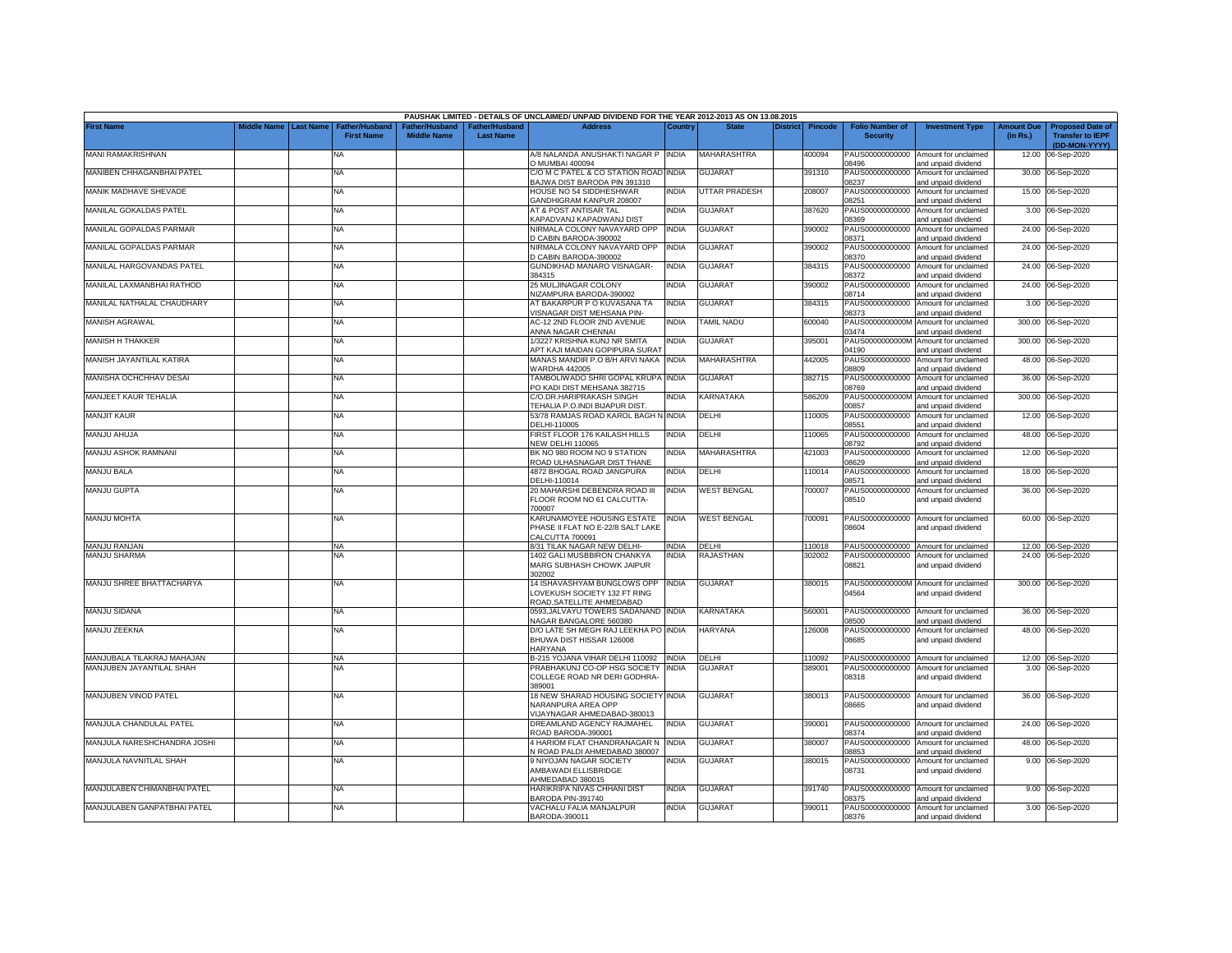|                                |             |                  |                                     |                                      |                                           | PAUSHAK LIMITED - DETAILS OF UNCLAIMED/ UNPAID DIVIDEND FOR THE YEAR 2012-2013 AS ON 13.08.2015                                                    |              |                       |                 |                |                                           |                                                              |                               |                                                                     |
|--------------------------------|-------------|------------------|-------------------------------------|--------------------------------------|-------------------------------------------|----------------------------------------------------------------------------------------------------------------------------------------------------|--------------|-----------------------|-----------------|----------------|-------------------------------------------|--------------------------------------------------------------|-------------------------------|---------------------------------------------------------------------|
| <b>First Name</b>              | liddle Name | <b>Last Name</b> | Father/Husband<br><b>First Name</b> | Father/Husband<br><b>Middle Name</b> | <b>Father/Husband</b><br><b>Last Name</b> | <b>Address</b>                                                                                                                                     | Country      | <b>State</b>          | <b>District</b> | <b>Pincode</b> | <b>Folio Number of</b><br><b>Security</b> | <b>Investment Type</b>                                       | <b>Amount Due</b><br>(in Rs.) | <b>Proposed Date of</b><br><b>Transfer to IEPF</b><br>(DD-MON-YYYY) |
| MANJULABEN GHANSHYAMBHAI PATEL |             |                  | NA                                  |                                      |                                           | A-3 ALEMBIC COLONY BARODA-<br>390003                                                                                                               | INDIA        | <b>GUJARAT</b>        |                 | 390003         | PAUS00000000000<br>08377                  | Amount for unclaimed<br>and unpaid dividend                  | 9.00                          | 06-Sep-2020                                                         |
| MANJULABEN MAGANBHAI PATEL     |             |                  | NA                                  |                                      |                                           | B/31 SEVASHRAM SOCIETY NEAR<br><b>ITMA JYOTI - ASHRAM RACE</b><br>COURSE ROAD BARODA 390007 -                                                      | India        | <b>GUJARAT</b>        |                 | 390007         | PAUS00000000000<br>08271                  | Amount for unclaimed<br>and unpaid dividend                  |                               | 9.00 06-Sep-2020                                                    |
| MANJULABEN PATEL               |             |                  | <b>NA</b>                           |                                      |                                           | C/O.RAMANBHAI M.PATEL NEAR<br>OLD POST OFFICE P.O.ANANDA,<br>NAVALI-DIST. KEHARA                                                                   | INDIA        | <b>GUJARAT</b>        |                 | 388001         | 00552                                     | PAUS0000000000M Amount for unclaimed<br>and unpaid dividend  |                               | 300.00 06-Sep-2020                                                  |
| <b>MANJULATHA K</b>            |             |                  | <b>NA</b>                           |                                      |                                           | 10-1-78 MANILLAGUDEM KHAMMAM INDIA                                                                                                                 |              | <b>ANDHRA PRADESH</b> |                 | 507001         |                                           | PAUS0000000000M Amount for unclaimed                         |                               | 300.00 06-Sep-2020                                                  |
| MANJUNATH C HARIHAR            |             |                  | <b>NA</b>                           |                                      |                                           | C/O.PRAKASH MEDICAL STORES<br>LKAL BIJAPUR DIST.                                                                                                   | india        | <b>KARNATAKA</b>      |                 | 587125         | PAUS0000000000M<br>00858                  | Amount for unclaimed<br>and unpaid dividend                  |                               | 300.00 06-Sep-2020                                                  |
| MANKUWAR SAHU                  |             |                  | NA                                  |                                      |                                           | 304, LOKSHILP, SECTOR-17 VASHI<br>VEW MUMBAI-400703                                                                                                | NDIA         | MAHARASHTRA           |                 | 100703         | PAUS00000000000<br>08597                  | Amount for unclaimed<br>and unpaid dividend                  | 24.00                         | 06-Sep-2020                                                         |
| MANNALAL RAMGOPAL BAJAJ        |             |                  | NA                                  |                                      |                                           | 30 VAISHALI SOCIETY 1ST FLOOR<br>BEHIND S T BUS DEPOT<br>ANKLESHWAR 393001                                                                         | INDIA        | <b>GUJARAT</b>        |                 | 393001         | PAUS00000000000<br>08627                  | Amount for unclaimed<br>and unpaid dividend                  |                               | 24.00 06-Sep-2020                                                   |
| MANNE VITTAL RAO               |             |                  | <b>NA</b>                           |                                      |                                           | N E E RIZONAL LAB R R L CAMPUS<br>HYDERABAD 500007                                                                                                 | <b>INDIA</b> | ANDHRA PRADESH        |                 | 500007         | PAUS00000000000<br>08612                  | Amount for unclaimed<br>and unpaid dividend                  | 60.00                         | 06-Sep-2020                                                         |
| MANNUR MADHUSUDAN REDDY        |             |                  | <b>NA</b>                           |                                      |                                           | A-47 HAUZ KHAS NEW DELHI-110016 INDIA                                                                                                              |              | <b>DELHI</b>          |                 | 110016         | PAUS00000000000                           | Amount for unclaimed                                         |                               | 12.00 06-Sep-2020                                                   |
| MANOHAR BABU KONDAPALLI        |             |                  | NΑ                                  |                                      |                                           | C/O EXCELL THERAPEUTICS LTD H<br>NO 1-2-59- 7/30/C 1ST FLR SAHITYA<br>APTS LANE B/S IN- DIRA PARK P<br>PUMP INDIRA PARK ROAD HYDER-<br>ABAD 500080 | <b>INDIA</b> | <b>ANDHRA PRADESH</b> |                 | 500080         | PAUS00000000000<br>08380                  | Amount for unclaimed<br>and unpaid dividend                  |                               | 48.00 06-Sep-2020                                                   |
| MANOHAR RAO V RAIKAR           |             |                  | <b>NA</b>                           |                                      |                                           | HOTEL RAJESWARI GULBARGA<br>KARNATAKA                                                                                                              | <b>INDIA</b> | KARNATAKA             |                 | 585101         | 00554                                     | PAUS0000000000M Amount for unclaimed<br>and unpaid dividend  |                               | 1200.00 06-Sep-2020                                                 |
| MANOHAR SRIRAM RAJORIA         |             |                  | <b>NA</b>                           |                                      |                                           | C/O UNITED INDIA INSURANCE CO<br>LTD DIVISIONAL OFFICE POST BOX<br>NO 303 NEW OSMANPURA<br><b>NURANGABAD 431001</b>                                | NDIA         | MAHARASHTRA           |                 | 431001         | PAUS00000000000<br>08600                  | Amount for unclaimed<br>and unpaid dividend                  |                               | 12.00 06-Sep-2020                                                   |
| MANOJ BHUPENDRABHAI PATEL      |             |                  | <b>NA</b>                           |                                      |                                           | 9 GEETANJALI SOCIETY JETALPUR<br>ROAD VADODARA-390005                                                                                              | <b>INDIA</b> | <b>GUJARAT</b>        |                 | 390005         | 8381                                      | PAUS00000000000 Amount for unclaimed<br>and unpaid dividend  |                               | 48.00 06-Sep-2020                                                   |
| MANOJ BHUPENDRABHAI PATEL      |             |                  | <b>NA</b>                           |                                      |                                           | 9 GEETANJALI SOCIETY JETALPUR<br>ROAD VADODARA-390005                                                                                              | INDIA        | <b>GUJARAT</b>        |                 | 390005         | PAUS00000000000<br>08290                  | Amount for unclaimed<br>and unpaid dividend                  |                               | 3.00 06-Sep-2020                                                    |
| MANOJ KUMAR JAIAN              |             |                  | <b>NA</b>                           |                                      |                                           | TRISALA PEO FANCY BAZAR<br>GUWAHATI                                                                                                                | NDIA         | ASSAM                 |                 | 781001         | PAUS0000000000M<br>03069                  | Amount for unclaimed<br>and unpaid dividend                  |                               | 300.00 06-Sep-2020                                                  |
| <b>MANOJ MUJOO</b>             |             |                  | <b>NA</b>                           |                                      |                                           | C/O ALEMBIC CHEMICAL WORKS CO INDIA<br>LTD 110 JAWAHAR LAL NEHRU<br>MARG AMBALA CANTT                                                              |              | <b>HARYANA</b>        |                 | 133001         | PAUS0000000000M<br>03412                  | Amount for unclaimed<br>and unpaid dividend                  |                               | 300.00 06-Sep-2020                                                  |
| <b>MANOJ PATTANI</b>           |             |                  | <b>NA</b>                           |                                      |                                           | 105 SUNRISE RAHEJA VIHAR B/H<br>SHIPPING CORP OF INDIA POWAI<br>MUMBAI 400072                                                                      | NDIA         | MAHARASHTRA           |                 | 400072         | PAUS00000000000<br>08883                  | Amount for unclaimed<br>and unpaid dividend                  |                               | 24.00 06-Sep-2020                                                   |
| MANORAMA GROVER                |             |                  | <b>NA</b>                           |                                      |                                           | 27 GYAN KUNJ PO LAXMI NAGAR<br>DELHI 110092                                                                                                        | india        | DELHI                 |                 | 110092         | PAUS00000000000<br>08556                  | Amount for unclaimed<br>and unpaid dividend                  |                               | 12.00 06-Sep-2020                                                   |
| MANORBHAI GANESHBHAI NAGAR     |             |                  | <b>NA</b>                           |                                      |                                           | KANCHANLAL BHATHTHO OPP T B<br><b>OSPITAL BARODA-390001</b>                                                                                        | NDIA         | <b>GUJARA1</b>        |                 | 390001         | PAUS00000000000<br>08279                  | Amount for unclaimed<br>and unpaid dividend                  |                               | 3.00 06-Sep-2020                                                    |
| MANPREET MALIK                 |             |                  | <b>NA</b>                           |                                      |                                           | WZ-3 OLD MAHABIR NAGAR NEW<br>DELHI-110018                                                                                                         | INDIA        | DELHI                 |                 | 10018          | PAUS00000000000<br>08547                  | Amount for unclaimed<br>and unpaid dividend                  | 12.00                         | 06-Sep-2020                                                         |
| MANSINH GHEMARBHAI CHAUDHARY   |             |                  | NA                                  |                                      |                                           | AT & PO KHANDOSAN TA VISNAGAR<br>IA VALAM DIST MEHSANA PIN-                                                                                        | <b>INDIA</b> | GUJARAT               |                 | 392310         | PAUS00000000000<br>08384                  | Amount for unclaimed<br>ind unpaid dividend                  |                               | 9.00 06-Sep-2020                                                    |
| MANSUKHALAL AMRITLAL PAREKH    |             |                  | NA                                  |                                      |                                           | KUVERJI DEVSHI CHAWL 2ND<br>FLOOR B S ROAD OPP ZARAPKAR<br>SHOW ROOM DADAR MUMBAI                                                                  | NDIA         | <b>MAHARASHTRA</b>    |                 | 400028         | PAUS00000000000<br>08632                  | Amount for unclaimed<br>and unpaid dividend                  |                               | 12.00 06-Sep-2020                                                   |
| MANSUKHLAL MANSINGBHAI MEHTA   |             |                  | <b>NA</b>                           |                                      |                                           | 1/5 MAHAVIR APPARTMENT<br>SUBHASH ROAD NEAR MOTI TANKI                                                                                             | india        | <b>GUJARAT</b>        |                 | 360001         | 2699                                      | PAUSIN3012763043 Amount for unclaimed<br>and unpaid dividend |                               | 1575.00 06-Sep-2020                                                 |
| MANSUKHLAL MANSINGBHAI MEHTA   |             |                  | NA                                  |                                      |                                           | 1/5 MAHAVIR APARTMENT,<br>SUBHASH ROAD, RAJKOT                                                                                                     | NDIA         | <b>GUJARAT</b>        |                 | 360001         | PAUS13019900000<br>01258                  | Amount for unclaimed<br>and unpaid dividend                  | 153.00                        | 06-Sep-2020                                                         |
| MANSUKHLAL POPATLAL MISTRY     |             |                  | <b>NA</b>                           |                                      |                                           | AMAR HARDWARE MART MADAN<br>ZAMPA ROAD BARODA-390001                                                                                               | INDIA        | <b>GUJARAT</b>        |                 | 390001         | PAUS00000000000<br>08386                  | Amount for unclaimed<br>and unpaid dividend                  | 24.00                         | 06-Sep-2020                                                         |
| MANSUKHLAL TRIBHOVANDAS PATEL  |             |                  | <b>NA</b>                           |                                      |                                           | 11 HASUBHAI PARK NR JODHPUR<br>GAM SATELITE ROAD AHMEDABAD<br>380015                                                                               | INDIA        | <b>GUJARAT</b>        |                 | 380015         | PAUS00000000000<br>08324                  | Amount for unclaimed<br>and unpaid dividend                  | 9.00                          | 06-Sep-2020                                                         |
| MANUBHAI AMULAKHBHAI SHETH     |             |                  | <b>NA</b>                           |                                      |                                           | B 903 SPRING VALLEY NR PARIMAL<br>CROSSING ELLISBRIDGE<br>HMEDABAD 380006                                                                          | <b>INDIA</b> | GUJARAT               |                 | 380006         | PAUS00000000000<br>08387                  | Amount for unclaimed<br>and unpaid dividend                  |                               | 3.00 06-Sep-2020                                                    |
| MANUBHAI CHHOTABHAI PATEL      |             |                  | <b>NA</b>                           |                                      |                                           | NR POST OFFICE TEKRE AT & PO<br>PALANA 387350 TA NADIAD                                                                                            | India        | <b>GUJARAT</b>        |                 | 387350         | PAUS00000000000<br>08733                  | Amount for unclaimed<br>and unpaid dividend                  |                               | 9.00 06-Sep-2020                                                    |
| MANUBHAI G PATEL               |             |                  | <b>NA</b>                           |                                      |                                           | 6 KRISHNA KUNJ SOCIETY<br>ETALPUR ROAD BARODA-390005                                                                                               | NDIA         | <b>GUJARAT</b>        |                 | 390005         | PAUS00000000000<br>8389                   | Amount for unclaimed<br>and unpaid dividend                  |                               | 24.00 06-Sep-2020                                                   |
| MANUBHAI GOVINDBHAI PATEL      |             |                  | <b>NA</b>                           |                                      |                                           | 6 KRISHNA KUNJ SOCIETY<br>JETALPUR RD BARODA-390005                                                                                                | NDIA         | GUJARAT               |                 | 390005         | PAUS00000000000<br>08286                  | Amount for unclaimed<br>and unpaid dividend                  |                               | 48.00 06-Sep-2020                                                   |
| MANUBHAI MAGANBHAI PATEL       |             |                  | <b>NA</b>                           |                                      |                                           | 54 PUNITNAGAR OLD PADRA RD<br>BARODA-390007                                                                                                        | INDIA        | <b>GUJARAT</b>        |                 | 390007         | PAUS00000000000<br>08390                  | Amount for unclaimed<br>and unpaid dividend                  |                               | 75.00 06-Sep-2020                                                   |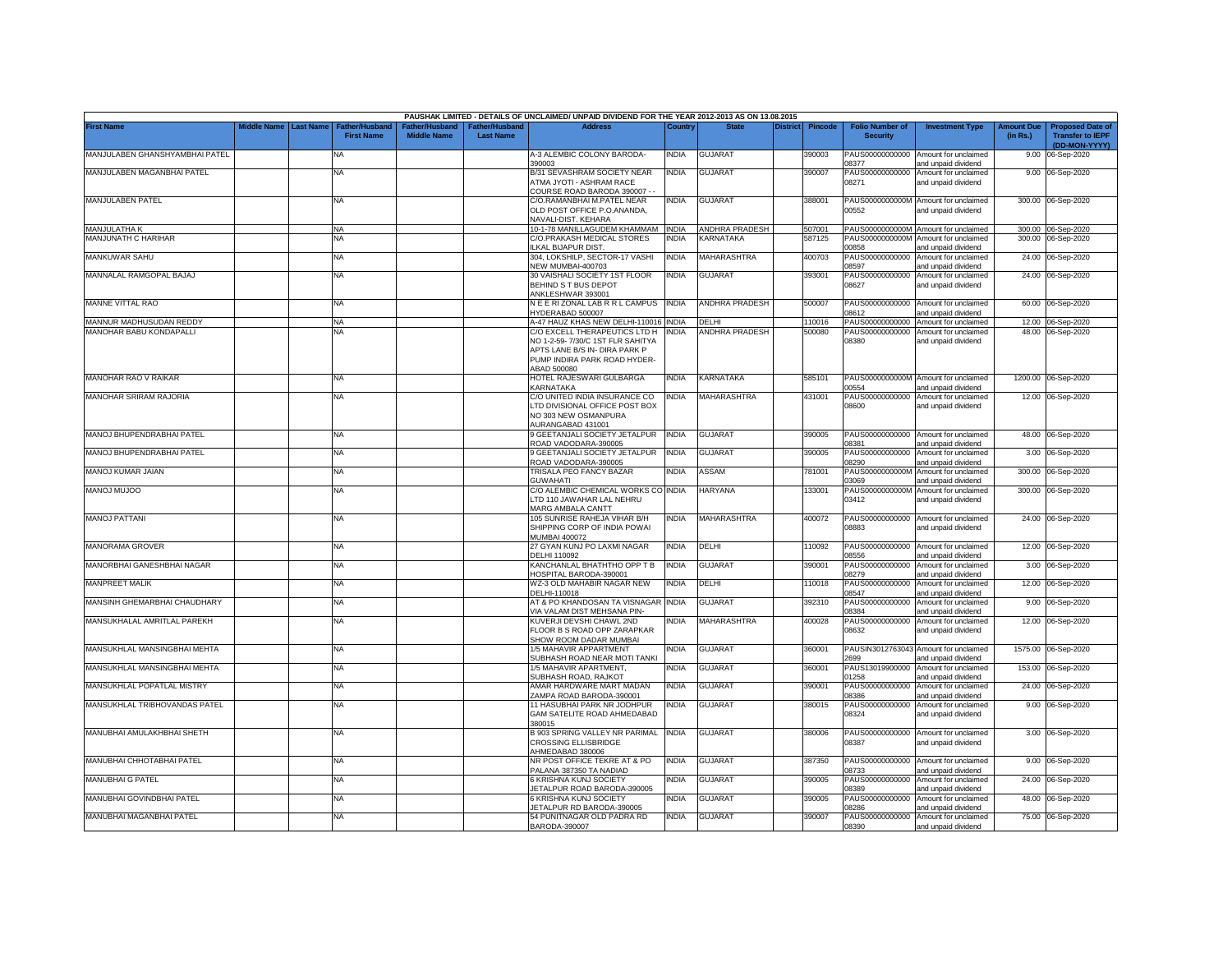|                                       |                         |                                            |                                                  |                                                | PAUSHAK LIMITED - DETAILS OF UNCLAIMED/ UNPAID DIVIDEND FOR THE YEAR 2012-2013 AS ON 13.08.2015      |              |                       |                 |         |                                           |                                                              |                               |                                                                     |
|---------------------------------------|-------------------------|--------------------------------------------|--------------------------------------------------|------------------------------------------------|------------------------------------------------------------------------------------------------------|--------------|-----------------------|-----------------|---------|-------------------------------------------|--------------------------------------------------------------|-------------------------------|---------------------------------------------------------------------|
| First Name                            | Middle Name   Last Name | <b>Father/Husband</b><br><b>First Name</b> | ather/Husband <sup>-</sup><br><b>Middle Name</b> | ather/Husband <sup>-</sup><br><b>Last Name</b> | <b>Address</b>                                                                                       | Country      | <b>State</b>          | <b>District</b> | Pincode | <b>Folio Number of</b><br><b>Security</b> | <b>Investment Type</b>                                       | <b>Amount Due</b><br>(in Rs.) | <b>Proposed Date of</b><br><b>Transfer to IEPF</b><br>(DD-MON-YYYY) |
| MANUBHAI MAHIJIBHAI PATEL             |                         | NA                                         |                                                  |                                                | SHREEJI KHADAKI AT & PO KALALI<br>TAL & DIST BARODA PIN-391410                                       | <b>INDIA</b> | <b>GUJARAT</b>        |                 | 391410  | 08391                                     | PAUS00000000000 Amount for unclaimed<br>and unpaid dividend  |                               | 3.00 06-Sep-2020                                                    |
| MANUBHAI RANGILDAS PATHAK             |                         | <b>NA</b>                                  |                                                  |                                                | 7 FATEHGANJ CO OP HOUSING<br>SOCIETY BEHIND CHURCH NEAR<br>DHOBIGHAT BARODA 390002                   | NDIA         | <b>GUJARAT</b>        |                 | 390002  | PAUS00000000000<br>08454                  | Amount for unclaimed<br>and unpaid dividend                  |                               | 24.00 06-Sep-2020                                                   |
| MANUBHAI RAVJIBHAI PATEL              |                         | NA                                         |                                                  |                                                | AT PO HODOD TA KARAJAN DIST<br>BARODA PIN 390001                                                     | <b>INDIA</b> | <b>GUJARAT</b>        |                 | 390001  | 08264                                     | PAUS00000000000 Amount for unclaimed<br>and unpaid dividend  |                               | 24.00 06-Sep-2020                                                   |
| MANUBHAI SHANKERBHAI PATEL            |                         | NA                                         |                                                  |                                                | 'CHANDRAJEET" 4 PARISHRAM<br>SOCIETY FATEHGANJ BARODA-                                               | <b>INDIA</b> | GUJARAT               |                 | 390002  | PAUS00000000000<br>08249                  | Amount for unclaimed<br>and unpaid dividend                  |                               | 3.00 06-Sep-2020                                                    |
| MANUBHAI SHANKERBHAI PATEL            |                         | NA                                         |                                                  |                                                | 'CHANDRAJEET" 4 PARISHRAM<br>SOCIETY FATEGANJ BARODA-                                                | INDIA        | GUJARAT               |                 | 390002  | PAUS00000000000<br>8250                   | Amount for unclaimed<br>and unpaid dividend                  |                               | 3.00 06-Sep-2020                                                    |
| MANUBHAI TRIBHOVANDAS PATEL           |                         | NA                                         |                                                  |                                                | NAVGHARI NEAR DENA BANK<br>PADRA-391440                                                              | <b>INDIA</b> | <b>GUJARAT</b>        |                 | 391440  | 8393                                      | PAUS00000000000 Amount for unclaimed<br>and unpaid dividend  |                               | 33.00 06-Sep-2020                                                   |
| MARIA ARABELLA GERALDINA<br>FERNANDES |                         | NA                                         |                                                  |                                                | MAJORDA SALCETE GOA-403713                                                                           | <b>INDIA</b> | GOA                   |                 | 403713  | 8326                                      | PAUS00000000000 Amount for unclaimed<br>and unpaid dividend  |                               | 9.00 06-Sep-2020                                                    |
| MARIAMA KURIAN                        |                         | NA                                         |                                                  |                                                | C/O OM KURIAN D D GEARS (P) LTD INDIA<br>28, MOTIA KHAN JHUNDELWALA<br>ROAD NEW DELHI 110055         |              | DELHI                 |                 | 110055  | 08563                                     | PAUS00000000000 Amount for unclaimed<br>and unpaid dividend  |                               | 12.00 06-Sep-2020                                                   |
| MARIAMBEN UMARBHAI BALIM              |                         | NΑ                                         |                                                  |                                                | AT & PO ANASTU TA KARJAN DIST<br><b>BARODA</b>                                                       | <b>INDIA</b> | GUJARAT               |                 | 391240  | 08742                                     | PAUS00000000000 Amount for unclaimed<br>and unpaid dividend  |                               | 3.00 06-Sep-2020                                                    |
| <b>MARIAPPA K C</b>                   |                         | <b>NA</b>                                  |                                                  |                                                | NO.1, COLES ROAD FRASER TOWN INDIA<br><b>BANGALORE</b>                                               |              | KARNATAKA             |                 | 560005  | PAUS0000000000K<br>00096                  | Amount for unclaimed<br>and unpaid dividend                  |                               | 600.00 06-Sep-2020                                                  |
| <b>MARY SUGANTHI</b>                  |                         | NA                                         |                                                  |                                                | 12/4, C.S.NAGAR, II STREET<br>BALDWIN NIVAS' KRISHNAPURAM<br>COLONY MADURAI                          | NDIA         | TAMIL NADU            |                 | 625014  | PAUS0000000000M<br>00163                  | Amount for unclaimed<br>and unpaid dividend                  |                               | 600.00 06-Sep-2020                                                  |
| MASUKLAL NANALAL VORA                 |                         | NA                                         |                                                  |                                                | KUVERJI DEVSHI CHAWL 2ND FL B S INDIA<br>ROAD OPP ZARAPKAR SHOW ROOM<br>DADAR MUMBAI 400028          |              | <b>MAHARASHTRA</b>    |                 | 400028  | 08634                                     | PAUS00000000000 Amount for unclaimed<br>and unpaid dividend  |                               | 12.00 06-Sep-2020                                                   |
| <b>MATADIN VIJAY</b>                  |                         | NA                                         |                                                  |                                                | C/O VIJAY BARTAN BHANDAR BAPU<br><b>BAZAR</b>                                                        | <b>INDIA</b> | <b>RAJASTHAN</b>      |                 | 303702  | 7809                                      | PAUSIN3027002000 Amount for unclaimed<br>and unpaid dividend |                               | 300.00 06-Sep-2020                                                  |
| <b>MAULIK R MEHTA</b>                 |                         | <b>NA</b>                                  |                                                  |                                                | 33/B ASHOK NAGAR SOC BEHIND<br>RLY STATION NADIAD                                                    | <b>INDIA</b> | <b>GUJARAT</b>        |                 | 387001  | PAUS0000000000M<br>04436                  | Amount for unclaimed<br>and unpaid dividend                  |                               | 300.00 06-Sep-2020                                                  |
| <b>MAYA DIXIT</b>                     |                         | NA                                         |                                                  |                                                | C/O ARVIND DIXIT SHREERAM<br>BHAVAN TUMSAR 441912 DIST<br>BHANDARA (M.S.)                            | INDIA        | <b>MAHARASHTRA</b>    |                 | 441912  | PAUS00000000000<br>08743                  | Amount for unclaimed<br>and unpaid dividend                  |                               | 24.00 06-Sep-2020                                                   |
| <b>MAYA GUPTA</b>                     |                         | NA                                         |                                                  |                                                | C/O M/S SRI SHAKTI CALENDERS<br>32/14 CHAWAL MARDI CHOWK<br>KANPUR 208001                            | <b>INDIA</b> | <b>UTTAR PRADESH</b>  |                 | 208001  | 08875                                     | PAUS00000000000 Amount for unclaimed<br>and unpaid dividend  |                               | 48.00 06-Sep-2020                                                   |
| MAYA JAIN                             |                         | <b>NA</b>                                  |                                                  |                                                | A-67 ANAND VIHAR DELHI-110092                                                                        | <b>INDIA</b> | DELHI                 |                 | 110092  |                                           | PAUS00000000000 Amount for unclaimed                         |                               | 12.00 06-Sep-2020                                                   |
| <b>MAYANK</b>                         |                         | NA                                         |                                                  |                                                | 15/2 TAMOLI PARA ALIGARH UTTAR<br>PRADESH                                                            | <b>INDIA</b> | <b>UTTAR PRADESH</b>  |                 | 202001  | PAUS0000000000M<br>03922                  | Amount for unclaimed<br>and unpaid dividend                  |                               | 900.00 06-Sep-2020                                                  |
| MAYANK JAYANTILAL SHAH                |                         | NA                                         |                                                  |                                                | FLAT 52 5TH FLOOR WARDEN<br><b>COURT AUGUST KRANTI MARG</b><br>MUMBAI-400036                         | <b>INDIA</b> | MAHARASHTRA           |                 | 400036  | PAUS00000000000<br>08628                  | Amount for unclaimed<br>and unpaid dividend                  |                               | 12.00 06-Sep-2020                                                   |
| MAYANK SHANTILAL SHAH                 |                         | NA                                         |                                                  |                                                | ARUN NIVAS RAOPURA ROAD<br>KACHHIYA POLE BARODA-390001                                               | INDIA        | GUJARAT               |                 | 390001  | PAUS00000000000<br>08394                  | Amount for unclaimed<br>and unpaid dividend                  |                               | 24.00 06-Sep-2020                                                   |
| MAYURI KIRITKUMAR KANSARA             |                         | KIRITKUMAR<br>VITTHALBHAI<br>KANSARA       |                                                  |                                                | T-10 AAKANKSHA FLATS NR SOLA<br>CROSSING OVER BRIDGE NR<br>SATTADHAR CROSSING GHATLODIA<br>AHMEDABAD | INDIA        | <b>GUJARAT</b>        |                 | 380061  | PAUSIN3012763010<br>2249                  | Amount for unclaimed<br>and unpaid dividend                  |                               | 24.00 06-Sep-2020                                                   |
| <b>MAYURI N VARSADIA</b>              |                         | NA                                         |                                                  |                                                | B-506 MERI GOLD, RAM MANDIR<br>ROAD, EXP. VAZIR NAKA,<br>BORIVALI, (W) MUMBAI-400091                 | <b>INDIA</b> | <b>MAHARASHTRA</b>    |                 | 400091  | 08847                                     | PAUS00000000000 Amount for unclaimed<br>and unpaid dividend  |                               | 99.00 06-Sep-2020                                                   |
| MEDAM RANGAIAH GUPTA                  |                         | NA                                         |                                                  |                                                | RANGANATH MEDICAL STORES<br>RAILWAY STATION ROAD<br>ANANTHAPUR (A.P)                                 | <b>INDIA</b> | <b>ANDHRA PRADESH</b> |                 | 515001  | 00165                                     | PAUS0000000000M Amount for unclaimed<br>and unpaid dividend  |                               | 300.00 06-Sep-2020                                                  |
| MEENA AGGARWAL                        |                         | <b>NA</b>                                  |                                                  |                                                | C/O CHANDRA MEDICAL HALL<br>CINEMA ROAD HARDOI                                                       | INDIA        | UTTAR PRADESH         |                 | 241001  | PAUS0000000000M<br>03390                  | Amount for unclaimed<br>and unpaid dividend                  |                               | 900.00 06-Sep-2020                                                  |
| MEENA ANAND                           |                         | ΝA                                         |                                                  |                                                | C/O SETHI & SON 1599 MAIN BAZAR<br>PAHARGANJ NEW DELHI-110055                                        | <b>INDIA</b> | DELHI                 |                 | 10055   | PAUS00000000000<br>08569                  | Amount for unclaimed<br>and unpaid dividend                  |                               | 12.00 06-Sep-2020                                                   |
| <b>MEENA BHUSHAN</b>                  |                         | NA                                         |                                                  |                                                | FLAT NO 306 NAWALKALA ENCLAVE INDIA<br>PARK ROAD KADAMKHAN PATNA                                     |              | BIHAR                 |                 | 800003  | PAUS0000000000M<br>04019                  | Amount for unclaimed<br>and unpaid dividend                  |                               | 300.00 06-Sep-2020                                                  |
| MEENA SHAH                            |                         | NA                                         |                                                  |                                                | 379/2 KHETARPAL'S POLE MANEK<br>CHOWK AHMEDABAD 380001                                               | INDIA        | GUJARAT               |                 | 380001  | PAUS00000000000<br>08745                  | Amount for unclaimed<br>and unpaid dividend                  |                               | 3.00 06-Sep-2020                                                    |
| MEENAKSHI AGGARWAL                    |                         | NA                                         |                                                  |                                                | 4-11/25 VASANT VIHAR NEW ELHI<br>110057                                                              | INDIA        | DELHI                 |                 | 110057  | PAUS00000000000<br>08687                  | Amount for unclaimed<br>and unpaid dividend                  |                               | 12.00 06-Sep-2020                                                   |
| MEENAKSHI S KARANTH                   |                         | NA                                         |                                                  |                                                | SHREE SHAILA NO.36, COOP.<br><b>HOUSING COLONY MANIPAL (S.K)</b>                                     | INDIA        | KARNATAKA             |                 | 576119  | 0168                                      | PAUS0000000000M Amount for unclaimed<br>and unpaid dividend  |                               | 600.00 06-Sep-2020                                                  |
| <b>MEER FAYAG HASSAN</b>              |                         | NA                                         |                                                  |                                                | AMEER BUILDINGS CHIDAMBAR<br>RAO STREET KURNOOL (A.P)                                                | INDIA        | ANDHRA PRADESH        |                 | 518001  | 00936                                     | PAUS0000000000M Amount for unclaimed<br>and unpaid dividend  |                               | 1200.00 06-Sep-2020                                                 |
| MEERA GAJANAN BHAPKAR                 |                         | NA                                         |                                                  |                                                | NEAR SRP 2ND GR AZAD NAGAR S<br>NO 58 WANWADI POONA 411022                                           | <b>INDIA</b> | MAHARASHTRA           |                 | 411022  | 08851                                     | PAUS00000000000 Amount for unclaimed<br>and unpaid dividend  |                               | 48.00 06-Sep-2020                                                   |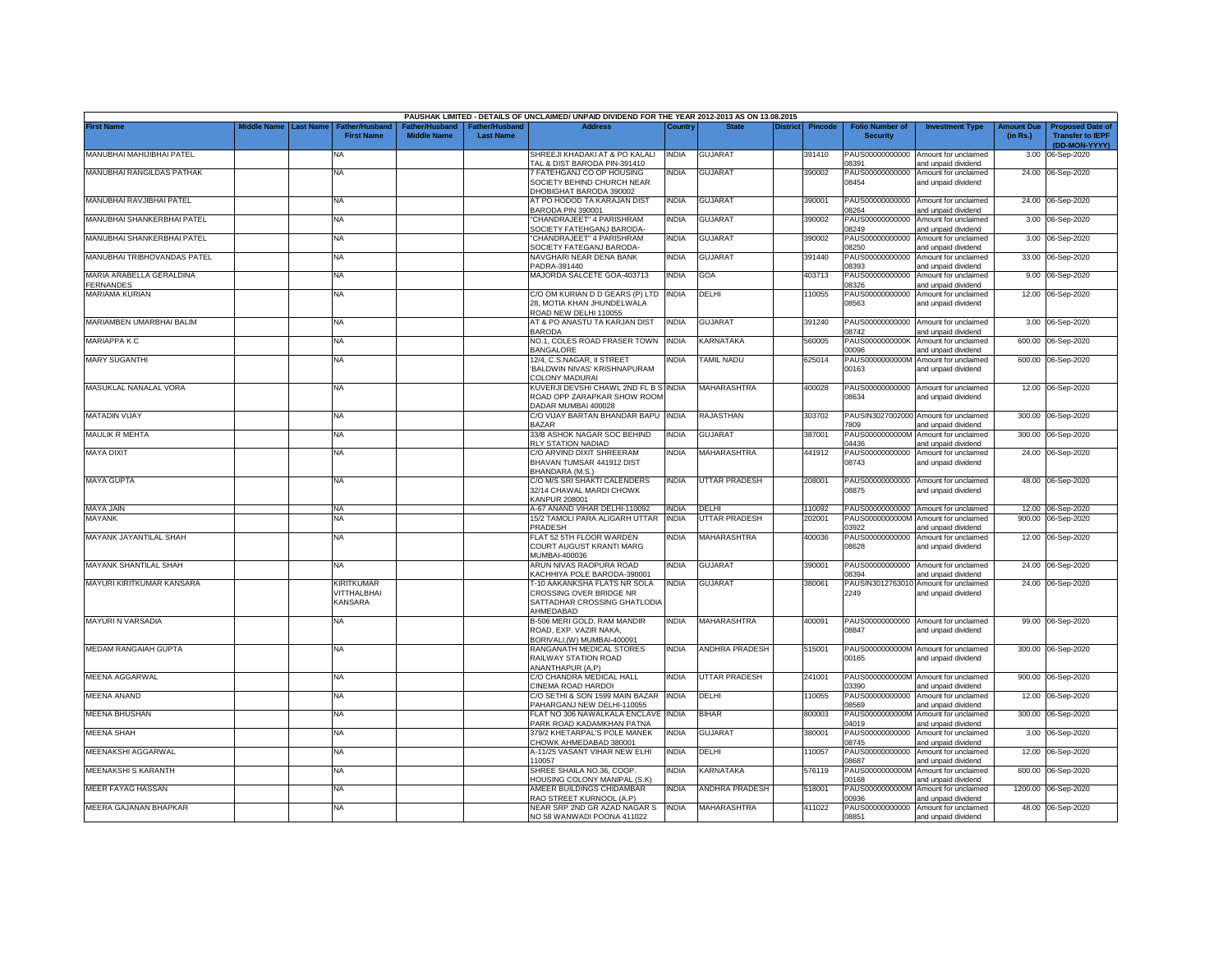|                                              |             |                  |                                            |                                      |                                           | PAUSHAK LIMITED - DETAILS OF UNCLAIMED/ UNPAID DIVIDEND FOR THE YEAR 2012-2013 AS ON 13.08.2015                   |              |                       |          |                |                                           |                                                             |                               |                                                                     |
|----------------------------------------------|-------------|------------------|--------------------------------------------|--------------------------------------|-------------------------------------------|-------------------------------------------------------------------------------------------------------------------|--------------|-----------------------|----------|----------------|-------------------------------------------|-------------------------------------------------------------|-------------------------------|---------------------------------------------------------------------|
| <b>First Name</b>                            | Middle Name | <b>Last Name</b> | <b>Father/Husband</b><br><b>First Name</b> | Father/Husband<br><b>Middle Name</b> | <b>Father/Husband</b><br><b>Last Name</b> | <b>Address</b>                                                                                                    | Country      | <b>State</b>          | District | <b>Pincode</b> | <b>Folio Number of</b><br><b>Security</b> | <b>Investment Type</b>                                      | <b>Amount Due</b><br>(in Rs.) | <b>Proposed Date of</b><br><b>Transfer to IEPF</b><br>(DD-MON-YYYY) |
| MEERA MILIND GADKARI                         |             |                  | <b>NA</b>                                  |                                      |                                           | 3/11 SAI GAURAV CO OP SOCIETY<br>OPP LUSSI CYCLE MART DR R P<br>ROAD DOMBIVLI EAST DIST THANA                     | <b>INDIA</b> | MAHARASHTRA           |          | 421201         | PAUS00000000000<br>08861                  | Amount for unclaimed<br>and unpaid dividend                 |                               | 24.00 06-Sep-2020                                                   |
| <b>MEERA RAO IK</b>                          |             |                  | <b>NA</b>                                  |                                      |                                           | 421201<br>004 VIJAYA TOWERS R P C LAYOUT INDIA                                                                    |              | KARNATAKA             |          | 560040         |                                           | PAUS0000000000M Amount for unclaimed                        |                               | 300.00 06-Sep-2020                                                  |
| <b>MEERA RASTOGI</b>                         |             |                  | <b>NA</b>                                  |                                      |                                           | /IJAYANAGAR BANGALORE<br>C/O ADARSH PHARMA 11 BHASIN                                                              | <b>INDIA</b> | UTTAR PRADESH         |          | 226018         | 02619<br>PAUS0000000000M                  | and unpaid dividend<br>Amount for unclaimed                 |                               | 300.00 06-Sep-2020                                                  |
| MEERA ROY CHOWDHURY                          |             |                  | <b>NA</b>                                  |                                      |                                           | MARKET AMI NAGAR LUCKNOW<br>C/O. GURU DUTT, 51/185, GALI NO.6                                                     | <b>INDIA</b> | DELHI                 |          | 110005         | 03373<br>PAUS00000000000                  | and unpaid dividend<br>Amount for unclaimed                 |                               | 36.00 06-Sep-2020                                                   |
|                                              |             |                  |                                            |                                      |                                           | W.E.A. KAROL BAGH NEW DELHI-<br>10005                                                                             |              |                       |          |                | 08888                                     | and unpaid dividend                                         |                               |                                                                     |
| MEETA ATMARAM PATEL                          |             |                  | <b>NA</b>                                  |                                      |                                           | 3 RASHMI SOCIETY NAVRANGPURA INDIA<br>AHMEDABAD-380009                                                            |              | <b>GUJARAT</b>        |          | 380009         | PAUS00000000000<br>08618                  | Amount for unclaimed<br>and unpaid dividend                 |                               | 12.00 06-Sep-2020                                                   |
| MEETA D SHARMA                               |             |                  | <b>NA</b>                                  |                                      |                                           | 55 GAYATRI VIHAR RATANADA<br>ODHPUR RAJ 342001                                                                    | INDIA        | RAJASTHAN             |          | 342001         | PAUS00000000000<br>08820                  | Amount for unclaimed<br>and unpaid dividend                 |                               | 12.00 06-Sep-2020                                                   |
| MEGHJI NANJI KAMANI                          |             |                  | <b>NA</b>                                  |                                      |                                           | AMBAJI KADWA PLOT SHERI NO 6 -C INDIA<br>OPP LADALIBHAI, B/H P D MALAVIYA<br>COLLEGE RAJKOT                       |              | <b>GUJARAT</b>        |          | 360001         | PAUS00000000000<br>08427                  | Amount for unclaimed<br>and unpaid dividend                 |                               | 3.00 06-Sep-2020                                                    |
| MEHAR CHAND BANSAL                           |             |                  | <b>NA</b>                                  |                                      |                                           | M/S HARYANA CLOTH HOUSE 869<br>NAI SARAK CHANDNI CHOWK DELHI<br>10006                                             | NDIA         | DELHI                 |          | 110006         | 08553                                     | PAUS00000000000 Amount for unclaimed<br>and unpaid dividend |                               | 12.00 06-Sep-2020                                                   |
| MEHUL BIPIN PATEL                            |             |                  | NA                                         |                                      |                                           | NIRALI' AKASHGANGA COMPLEX,<br>STATE HIGHWAY NO.9.<br><b>IMATNAGAR (S.K.)-383001</b>                              | INDIA        | <b>GUJARAT</b>        |          | 383001         | 08812                                     | PAUS00000000000 Amount for unclaimed<br>and unpaid dividend |                               | 24.00 06-Sep-2020                                                   |
| MEHUL PANKAJ PATEL                           |             |                  | <b>NA</b>                                  |                                      |                                           | ORTHOPAEDIC HOSPITAL<br>OPP.RAMAKRISHNA ASHRAM<br><b>DR.YAGNIK RD, RAJKOT</b>                                     | INDIA        | <b>GUJARAT</b>        |          | 360001         | 05472                                     | PAUS0000000000M Amount for unclaimed<br>and unpaid dividend |                               | 450.00 06-Sep-2020                                                  |
| <b>MEHUL PATEL</b>                           |             |                  | <b>NA</b>                                  |                                      |                                           | ORTHOPAEDIC HOSPITAL DR<br>YAGNIK ROAD RAJKOT                                                                     | INDIA        | <b>GUJARAT</b>        |          | 360001         | 04130                                     | PAUS0000000000M Amount for unclaimed<br>and unpaid dividend | 450.00                        | 06-Sep-2020                                                         |
| MELKOTE RANGACHAR SESHADRI<br><b>IYENGAR</b> |             |                  | <b>NA</b>                                  |                                      |                                           | 21/4 GROUND FLOOR ASHRAYA APT INDIA<br>1ST MAIN - 'A' ROAD ATHMANANDA<br>COLONY R T NAGAR BA- NGALORE<br>560032 - |              | KARNATAKA             |          | 560032         | PAUS00000000000<br>08280                  | Amount for unclaimed<br>and unpaid dividend                 |                               | 249.00 06-Sep-2020                                                  |
| MELWYN D SILVA                               |             |                  | <b>NA</b>                                  |                                      |                                           | 501/A TIRUPATHI APTS YESHWANT<br>NAGAR ROA- D VAKOLA<br>SANTACRUZ EAST MUMBAI 400055                              | <b>INDIA</b> | MAHARASHTRA           |          | 400055         | 08748                                     | PAUS00000000000 Amount for unclaimed<br>and unpaid dividend |                               | 24.00 06-Sep-2020                                                   |
| MENTA SADANANDESWARUDU                       |             |                  | NA                                         |                                      |                                           | 18/477 UPSTAIRS RANGAIAHGARI<br>CHOULTRI STREET PRODDATUR,<br>CUDDAPAH DIST.                                      | <b>INDIA</b> | <b>ANDHRA PRADESH</b> |          | 516360         | 00317                                     | PAUS0000000000M Amount for unclaimed<br>and unpaid dividend |                               | 300.00 06-Sep-2020                                                  |
| MERYL MARY ABRAHAM                           |             |                  | <b>NA</b>                                  |                                      |                                           | PUTHUMANA PONKUNNAM PO<br>KOTTAYAM KERALA                                                                         | <b>INDIA</b> | KERALA                |          | 686506         | PAUS0000000000M<br>03014                  | Amount for unclaimed<br>and unpaid dividend                 |                               | 300.00 06-Sep-2020                                                  |
| <b>MILIND S BAPAT</b>                        |             |                  | <b>NA</b>                                  |                                      |                                           | 5-5-98 NEW OSMANPURA<br>AURANGABAD                                                                                | INDIA        | MAHARASHTRA           |          | 431005         | PAUS0000000000M<br>03852                  | Amount for unclaimed<br>and unpaid dividend                 | 600.00                        | 06-Sep-2020                                                         |
| MILIND VASANT GADKARI                        |             |                  | <b>NA</b>                                  |                                      |                                           | 3/11 SAI GOURAV SOCIETY OPP<br>LASSI CYCLE MART RAGHUVIR<br>NAGAR DOMBIVLI EAST 421201 DIST                       | INDIA        | MAHARASHTRA           |          | 421201         | PAUS00000000000<br>08867                  | Amount for unclaimed<br>and unpaid dividend                 |                               | 24.00 06-Sep-2020                                                   |
| <b>MINA L PATEL</b>                          |             |                  | <b>NA</b>                                  |                                      |                                           | 153, KOCHRAB PATEL WAS<br>ELLISBRIDGE AHMEDABAD 380006                                                            | india        | <b>GUJARAT</b>        |          | 380006         | 08789                                     | PAUS00000000000 Amount for unclaimed<br>and unpaid dividend |                               | 99.00 06-Sep-2020                                                   |
| MINABEN N PATEL                              |             |                  | NA                                         |                                      |                                           | 5 PRATAPGUNJ VADODARA                                                                                             | <b>INDIA</b> | <b>GUJARAT</b>        |          | 390002         | PAUS0000000000M                           | Amount for unclaimed                                        |                               | 300.00 06-Sep-2020                                                  |
| MINATI MUKHERJEE                             |             |                  | <b>NA</b>                                  |                                      |                                           | 17/Q K P ROY LANE P O DHAKURIA<br>CALCUTTA                                                                        | INDIA        | <b>WEST BENGAL</b>    |          | 700055         | PAUS0000000000M<br>02735                  | Amount for unclaimed<br>and unpaid dividend                 |                               | 300.00 06-Sep-2020                                                  |
| MINAXI DIPAKKUMAR NANAVATI                   |             |                  | <b>NA</b>                                  |                                      |                                           | 66 MANAV MANDIR SOCIETY<br>DIWALIPURA OLD PADRA ROAD<br>BARODA 390015                                             | NDIA         | GUJARAT               |          | 390015         | PAUS00000000000<br>08837                  | Amount for unclaimed<br>and unpaid dividend                 | 48.00                         | 06-Sep-2020                                                         |
| MINAXI SHYAMSUNDAR DESAI                     |             |                  | <b>NA</b>                                  |                                      |                                           | 14 KIRTIKUNJ SOCIETY KARELIBAG<br>BARODA-390001                                                                   | <b>INDIA</b> | <b>GUJARAT</b>        |          | 390001         | PAUS00000000000<br>08289                  | Amount for unclaimed<br>and unpaid dividend                 |                               | 3.00 06-Sep-2020                                                    |
| MINESHKUMAR CHIMANLAL PATEL                  |             |                  | <b>NA</b>                                  |                                      |                                           | <b>BHAT STREET GANDEVI DIST</b><br>NAVSARI GUJARAT                                                                | NDIA         | <b>GUJARAT</b>        |          | 396360         | PAUS00000000000<br>38896                  | Amount for unclaimed<br>and unpaid dividend                 |                               | 99.00 06-Sep-2020                                                   |
| MIRA CHANDRAKANT DESHPRABHU                  |             |                  | <b>NA</b>                                  |                                      |                                           | 6, KALPAVRIKSHA, NEAR LIC COLONY INDIA<br>PAUD ROAD, KOTHRUD PUNE                                                 |              | MAHARASHTRA           |          | 411038         | PAUS0000000000M<br>01054                  | Amount for unclaimed<br>and unpaid dividend                 |                               | 600.00 06-Sep-2020                                                  |
| <b>MIRA NANDI</b>                            |             |                  | <b>NA</b>                                  |                                      |                                           | 82 SIR S N BANERJEE ROAD MATRU INDIA<br>VILLA BARRACKPORE 24<br>PARGANAS (N)                                      |              | <b>WEST BENGAL</b>    |          | 743262         | PAUS00000000000<br>08255                  | Amount for unclaimed<br>and unpaid dividend                 |                               | 9.00 06-Sep-2020                                                    |
| <b>MIRA P SHAH</b>                           |             |                  | <b>NA</b>                                  |                                      |                                           | "HARI BHUVAN" ZAVER ROAD<br>MULUND (W) MUMBAI-400080                                                              | India        | <b>MAHARASHTRA</b>    |          | 400080         | PAUS00000000000<br>08598                  | Amount for unclaimed<br>and unpaid dividend                 |                               | 24.00 06-Sep-2020                                                   |
| MIRA PURKAYASTHA                             |             |                  | <b>NA</b>                                  |                                      |                                           | CARE SRI A K PURKAYASTHA<br>SURVEYOR & ASSESOR M A ROAD<br><b>GUWAHATI</b>                                        | india        | ASSAM                 |          | 781008         | 03076                                     | PAUS0000000000M Amount for unclaimed<br>and unpaid dividend |                               | 300.00 06-Sep-2020                                                  |
| MITA JARIWALA                                |             |                  | NA                                         |                                      |                                           | 431 VACHLI SHERI KOTHNI POLE<br>RAIPUR AHMEDABAD 380001                                                           | India        | <b>GUJARAT</b>        |          | 380001         | PAUS00000000000<br>08813                  | Amount for unclaimed<br>and unpaid dividend                 |                               | 3.00 06-Sep-2020                                                    |
| MITA JAYANTILAL SHAH                         |             |                  | <b>NA</b>                                  |                                      |                                           | 17 NAVPAD SOCIETY OPP NEW<br>VIKAS GRUH PALDI AHMEDABAD-                                                          | NDIA         | <b>GUJARAT</b>        |          | 380007         | PAUS00000000000<br>08695                  | Amount for unclaimed<br>and unpaid dividend                 |                               | 36.00 06-Sep-2020                                                   |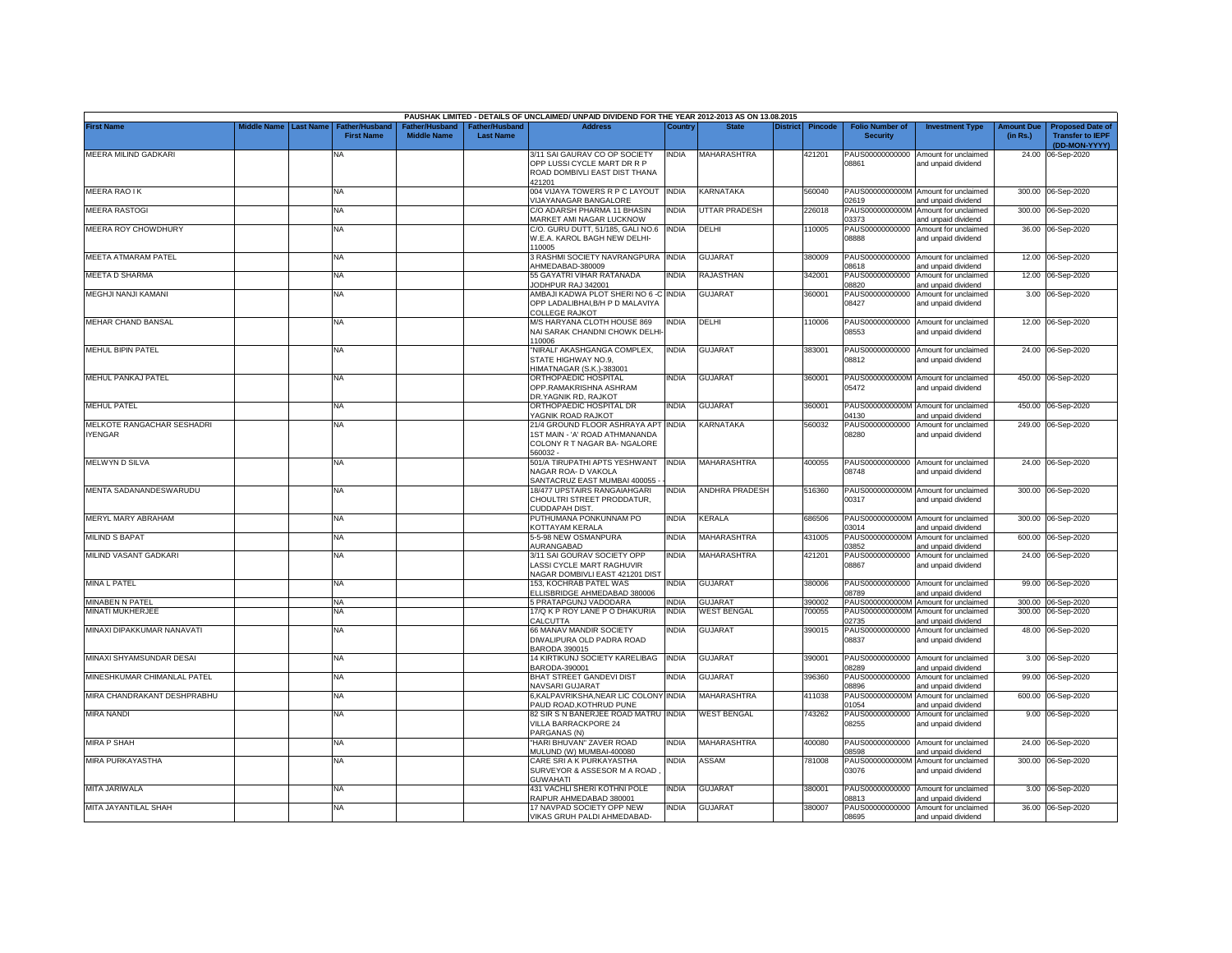|                                                      |             |                  |                                    |                                      |                                    | PAUSHAK LIMITED - DETAILS OF UNCLAIMED/ UNPAID DIVIDEND FOR THE YEAR 2012-2013 AS ON 13.08.2015                     |              |                         |                 |                |                                           |                                                             |                               |                                                                     |
|------------------------------------------------------|-------------|------------------|------------------------------------|--------------------------------------|------------------------------------|---------------------------------------------------------------------------------------------------------------------|--------------|-------------------------|-----------------|----------------|-------------------------------------------|-------------------------------------------------------------|-------------------------------|---------------------------------------------------------------------|
| <b>First Name</b>                                    | Middle Name | <b>Last Name</b> | Father/Husban<br><b>First Name</b> | Father/Husband<br><b>Middle Name</b> | Father/Husband<br><b>Last Name</b> | <b>Address</b>                                                                                                      | Country      | <b>State</b>            | <b>District</b> | <b>Pincode</b> | <b>Folio Number of</b><br><b>Security</b> | <b>Investment Type</b>                                      | <b>Amount Due</b><br>(in Rs.) | <b>Proposed Date of</b><br><b>Transfer to IEPF</b><br>(DD-MON-YYYY) |
| MITABEN BIPINCHANDRA VYAS                            |             |                  | <b>NA</b>                          |                                      |                                    | K/12 ALEMBIC COLONY BARODA-<br>390003                                                                               | <b>INDIA</b> | <b>GUJARAT</b>          |                 | 390003         | 08456                                     | PAUS00000000000 Amount for unclaimed<br>and unpaid dividend | 24.00                         | 06-Sep-2020                                                         |
| MITEN GIRISHBHAI PATEL                               |             |                  | <b>NA</b>                          |                                      |                                    | GIRDHAR NIVAS TA ANAND SARSA<br>DIST KAIRA PIN-388365                                                               | <b>INDIA</b> | <b>GUJARAT</b>          |                 | 388365         | PAUS00000000000<br>08430                  | Amount for unclaimed<br>and unpaid dividend                 | 3.00                          | 06-Sep-2020                                                         |
| MITHLESH JAIN                                        |             |                  | <b>NA</b>                          |                                      |                                    | C/O D K JAIN F NO-1093 M BLOCK<br>JAIN BHA-VAN 200 FEET ROAD<br><b>KARA DEO KANPUR - -</b>                          | <b>INDIA</b> | <b>UTTAR PRADESH</b>    |                 | 208019         | PAUS00000000000<br>08640                  | Amount for unclaimed<br>and unpaid dividend                 |                               | 36.00 06-Sep-2020                                                   |
| <b>MITSU R SHAH</b>                                  |             |                  | <b>NA</b>                          |                                      |                                    | ASCOT' FLAT NO. 601, C-27,<br>SHASHTRI NG-R, OFF. FOUR<br>BUNGLOWS, LOKHANDWALA ROAD-<br>ANDHERI(W) BOMBAY-400053 - | <b>INDIA</b> | MAHARASHTRA             |                 | 400053         | 08782                                     | PAUS00000000000 Amount for unclaimed<br>and unpaid dividend |                               | 24.00 06-Sep-2020                                                   |
| MITTA VENKATAKRISHNAIAH                              |             |                  | <b>NA</b>                          |                                      |                                    | RANGAIAHGARI STREET<br>PRODDATUR CUDDAPAH DIST                                                                      | <b>INDIA</b> | <b>ANDHRA PRADESH</b>   |                 | 516360         | PAUS0000000000M<br>00171                  | Amount for unclaimed<br>and unpaid dividend                 | 1200.00                       | 06-Sep-2020                                                         |
| <b>MITU AGRAWAL</b>                                  |             |                  | <b>NA</b>                          |                                      |                                    | 117/501 PANDU NAGAR KANPUR<br>'08005                                                                                | <b>INDIA</b> | <b>UTTAR PRADESH</b>    |                 | 208005         | PAUS00000000000<br>3085                   | Amount for unclaimed<br>nd unpaid dividend                  | 24.00                         | 06-Sep-2020                                                         |
| <b>MODY RATNA</b>                                    |             |                  | NA                                 |                                      |                                    | 204, Ravidarshan Apartments Near<br>Amidhar Apartments Parle Point, City<br>ighy Area                               | INDIA        | <b>GUJARAT</b>          |                 | 395007         | PAUS0000000000M<br>05291                  | Amount for unclaimed<br>and unpaid dividend                 |                               | 300.00 06-Sep-2020                                                  |
| MOHAMMED AYUB MOHAMMED SIDDIQ<br><b>GARIB</b>        |             |                  | NA                                 |                                      |                                    | WADI MOTI WORWAD BARODA-<br>390001                                                                                  | <b>INDIA</b> | <b>GUJARAT</b>          |                 | 390001         | PAUS00000000000<br>08431                  | Amount for unclaimed<br>and unpaid dividend                 | 24.00                         | 06-Sep-2020                                                         |
| MOHAMMED HABIB GULAM<br>MOHIYUDDIN MIY               |             |                  | <b>NA</b>                          |                                      |                                    | WADI MOTI VOHARWADA BARODA<br>390001                                                                                | <b>INDIA</b> | <b>GUJARAT</b>          |                 | 390001         | PAUS00000000000<br>08432                  | Amount for unclaimed<br>and unpaid dividend                 | 24.00                         | 06-Sep-2020                                                         |
| <b>MOHAMMED SHARIF</b><br><b>GULAMMOHIYUDDIN MIY</b> |             |                  | <b>NA</b>                          |                                      |                                    | WADI MOTI VOHARWAD BARODA-<br>390001                                                                                | <b>INDIA</b> | <b>GUJARAT</b>          |                 | 390001         | PAUS00000000000<br>08396                  | Amount for unclaimed<br>and unpaid dividend                 | 48.00                         | 06-Sep-2020                                                         |
| MOHAMMED YUSUF ABUBAKAR<br>SOPARIWALA                |             |                  | NA                                 |                                      |                                    | JANGHIRPURA WADI BARODA-<br>390001                                                                                  | <b>INDIA</b> | <b>GUJARAT</b>          |                 | 390001         | PAUS00000000000<br>08398                  | Amount for unclaimed<br>and unpaid dividend                 | 9.00                          | 06-Sep-2020                                                         |
| MOHAMMEDALI GULAMRASUL<br>SOPARIWALA                 |             |                  | NA                                 |                                      |                                    | JANGHIRPURA WADI BARODA-<br>390001                                                                                  | <b>INDIA</b> | GUJARAT                 |                 | 390001         | PAUS00000000000<br>08399                  | Amount for unclaimed<br>and unpaid dividend                 | 9.00                          | 06-Sep-2020                                                         |
| MOHAMMEDHABIB MOHAMMEDSIDDIQ<br><b>GARIBA</b>        |             |                  | NA                                 |                                      |                                    | WADI MOTI WOHARWAD BARODA<br>390001                                                                                 | <b>INDIA</b> | GUJARAT                 |                 | 390001         | PAUS00000000000<br>08400                  | Amount for unclaimed<br>and unpaid dividend                 | 24.00                         | 06-Sep-2020                                                         |
| MOHAMMEDKASAM MOHAMMEDUSMAN<br><b>SOPARIW</b>        |             |                  | NA.                                |                                      |                                    | <b>JANGHIRPURA WADI BARODA-</b><br>390001                                                                           | <b>INDIA</b> | <b>GUJARAT</b>          |                 | 390001         | PAUS00000000000<br>08401                  | Amount for unclaimed<br>and unpaid dividend                 | 9.00                          | 06-Sep-2020                                                         |
| MOHAMMEDRAFIQ ABUBAKAR<br>SOPARIWALA                 |             |                  | <b>NA</b>                          |                                      |                                    | JANGHIRPURA BARODA-390001                                                                                           | <b>INDIA</b> | GUJARAT                 |                 | 390001         | PAUS00000000000<br>08402                  | Amount for unclaimed<br>and unpaid dividend                 | 9.00                          | 06-Sep-2020                                                         |
| MOHAMMEDSALIM GULAMHUSAIN<br><b>GARIBAWAL</b>        |             |                  | <b>NA</b>                          |                                      |                                    | WADI VOHARWAD BARODA-390001                                                                                         | <b>INDIA</b> | GUJARAT                 |                 | 390001         | PAUS00000000000<br>08403                  | Amount for unclaimed<br>and unpaid dividend                 | 24.00                         | 06-Sep-2020                                                         |
| MOHAMMEDSIDDIQ CHANDBHAI<br>GARIBAWALA               |             |                  | NA                                 |                                      |                                    | WADI MOTI WOHARWAD BARODA-<br>390001                                                                                | <b>INDIA</b> | <b>GUJARAT</b>          |                 | 390001         | PAUS00000000000<br>08404                  | Amount for unclaimed<br>and unpaid dividend                 | 24.00                         | 06-Sep-2020                                                         |
| MOHAMMEDUSMAN GULAMHUSAIN<br><b>SARIBAWAL</b>        |             |                  | <b>NA</b>                          |                                      |                                    | WADI WOHARWAD BARODA-390001                                                                                         | <b>INDIA</b> | <b>GUJARAT</b>          |                 | 390001         | PAUS00000000000<br>08405                  | Amount for unclaimed<br>and unpaid dividend                 | 24.00                         | 06-Sep-2020                                                         |
| MOHAN BALKRISHNA GOSAVI                              |             |                  | <b>NA</b>                          |                                      |                                    | AT KALUNDRE POST PANVEL TAL<br>ANVEL DIST RAIGAD M S                                                                | <b>INDIA</b> | CHHATTISGARH            |                 | 196001         | PAUS0000000000M<br>03774                  | Amount for unclaimed<br>and unpaid dividend                 | 300.00                        | 06-Sep-2020                                                         |
| <b>MOHAN BORGIKAR</b>                                |             |                  | NA                                 |                                      |                                    | AT PO JATH DIST SANGLI JATH<br><b>MAHARASHTRA</b>                                                                   | <b>INDIA</b> | MAHARASHTRA             |                 | 416404         | PAUS0000000000M<br>04101                  | Amount for unclaimed<br>and unpaid dividend                 | 300.00                        | 06-Sep-2020                                                         |
| <b>MOHAN GUPTA</b>                                   |             |                  | <b>NA</b>                          |                                      |                                    | 23 NIZAMUDDIN EAST NEW DELHI<br>10013                                                                               | <b>INDIA</b> | DELHI                   |                 | 110013         | PAUS00000000000<br>08552                  | Amount for unclaimed<br>and unpaid dividend                 | 24.00                         | 06-Sep-2020                                                         |
| MOHAN JURIASINGANI                                   |             |                  | NA                                 |                                      |                                    | 4-3/204 SAKET COMPLEX POST<br>MAJIWADA THANE WEST 400601                                                            | <b>INDIA</b> | MAHARASHTRA             |                 | 400601         | PAUS00000000000<br>08778                  | Amount for unclaimed<br>and unpaid dividend                 | 48.00                         | 06-Sep-2020                                                         |
| MOHAN KUMAR H M                                      |             |                  | NA                                 |                                      |                                    | DEPT OF ENT HEAD & NECK<br>SURGERY 33/4 LAKE SIDE MEDICAL<br><b>ENTRE BANGALORE</b>                                 | ndia         | <b><i>CARNATAKA</i></b> |                 | 560042         | PAUS0000000000M<br>02377                  | Amount for unclaimed<br>and unpaid dividend                 | 300.00                        | 06-Sep-2020                                                         |
| MOHAN KUMARI ANAND                                   |             |                  | NA                                 |                                      |                                    | 34/16 OLD RAJINDER NAGAR NEW<br>ELHI-110060                                                                         | <b>INDIA</b> | DELHI                   |                 | 10060          | PAUS00000000000<br>08657                  | Amount for unclaimed<br>and unpaid dividend                 | 12.00                         | 06-Sep-2020                                                         |
| MOHAN LAL AGARWAL                                    |             |                  | NA                                 |                                      |                                    | FLAT NO G-2 CLUSTER X<br>PURBACHAL HSG EST- ATE SALT<br>AKE SECTOR III CALCUTTA 70009-1                             | <b>INDIA</b> | <b>WEST BENGAL</b>      |                 | 700091         | PAUS00000000000<br>08509                  | Amount for unclaimed<br>and unpaid dividend                 | 24.00                         | 06-Sep-2020                                                         |
| MOHAN PERSHADILAL SHARMA                             |             |                  | NA                                 |                                      |                                    | 218 SARDARNAGAR BARODA-390002 INDIA                                                                                 |              | <b>GUJARAT</b>          |                 | 390002         |                                           | PAUS00000000000 Amount for unclaimed                        |                               | 48.00 06-Sep-2020                                                   |
| MOHAN SINGH VISHWAKARMA                              |             |                  | ΝA                                 |                                      |                                    | 830 D Z D-SECTOR PIPLANI BHEL<br><b>BHOPAL 462021</b>                                                               | <b>INDIA</b> | <b>MADHYA PRADESH</b>   |                 | 462021         | PAUS00000000000<br>08829                  | Amount for unclaimed<br>and unpaid dividend                 | 75.00                         | 06-Sep-2020                                                         |
| MOHAN SINGH VISHWAKARMA                              |             |                  | <b>NA</b>                          |                                      |                                    | 830 D Z D-SECTOR PIPLANI BHEL<br><b>BHOPAL 462021</b>                                                               | <b>INDIA</b> | <b>MADHYA PRADESH</b>   |                 | 462021         | PAUS00000000000<br>08828                  | Amount for unclaimed<br>and unpaid dividend                 | 75.00                         | 06-Sep-2020                                                         |
| MOHANBHAI ISHWARBHAI PATEL                           |             |                  | NA                                 |                                      |                                    | C/13 MANGALAM HSG SOC NR GEB<br>KV STATION BEHIND HARIKRIPA<br>SOC GOTRI ROAD BARODA 390021                         | <b>INDIA</b> | GUJARAT                 |                 | 390021         | PAUS00000000000<br>08260                  | Amount for unclaimed<br>and unpaid dividend                 | 3.00                          | 06-Sep-2020                                                         |
| MOHANI CHATRUBHUJ MATRETA                            |             |                  | NA                                 |                                      |                                    | 2/4-A 4TH FLR CENTRE POINT<br>PANCHVATI AMBAWADI<br>HMEDABAD 380006                                                 | <b>INDIA</b> | <b>GUJARAT</b>          |                 | 380006         | PAUS00000000000<br>08407                  | Amount for unclaimed<br>and unpaid dividend                 |                               | 39.00 06-Sep-2020                                                   |
| <b>MOHANI MAHAJAN</b>                                |             |                  | <b>NA</b>                          |                                      |                                    | 160 ADARASH NAGAR JULUNDUR                                                                                          | <b>INDIA</b> | <b>UNJAB</b>            |                 | 144001         | PAUS00000000000                           | Amount for unclaimed                                        |                               | 36.00 06-Sep-2020                                                   |
| <b>MOHANLAL</b>                                      |             |                  | NA                                 |                                      |                                    | <b>JEAR FATIMA HOSPITAL JUNGLE</b><br>SALIG RAM PADRI BAZAR<br><b>GORAKHPUR</b>                                     | NDIA         | UTTAR PRADESH           |                 | 273001         | PAUS0000000000M<br>03375                  | Amount for unclaimed<br>and unpaid dividend                 | 300.00                        | 06-Sep-2020                                                         |
| <b>MOHANLAL</b>                                      |             |                  | NA                                 |                                      |                                    | H.NO.5-3-669, THOPKHANA, OPP.<br>OSMANGUNJ HYDERABAD                                                                | <b>INDIA</b> | <b>ANDHRA PRADESH</b>   |                 | 500012         | 00557                                     | PAUS0000000000M Amount for unclaimed<br>and unpaid dividend |                               | 600.00 06-Sep-2020                                                  |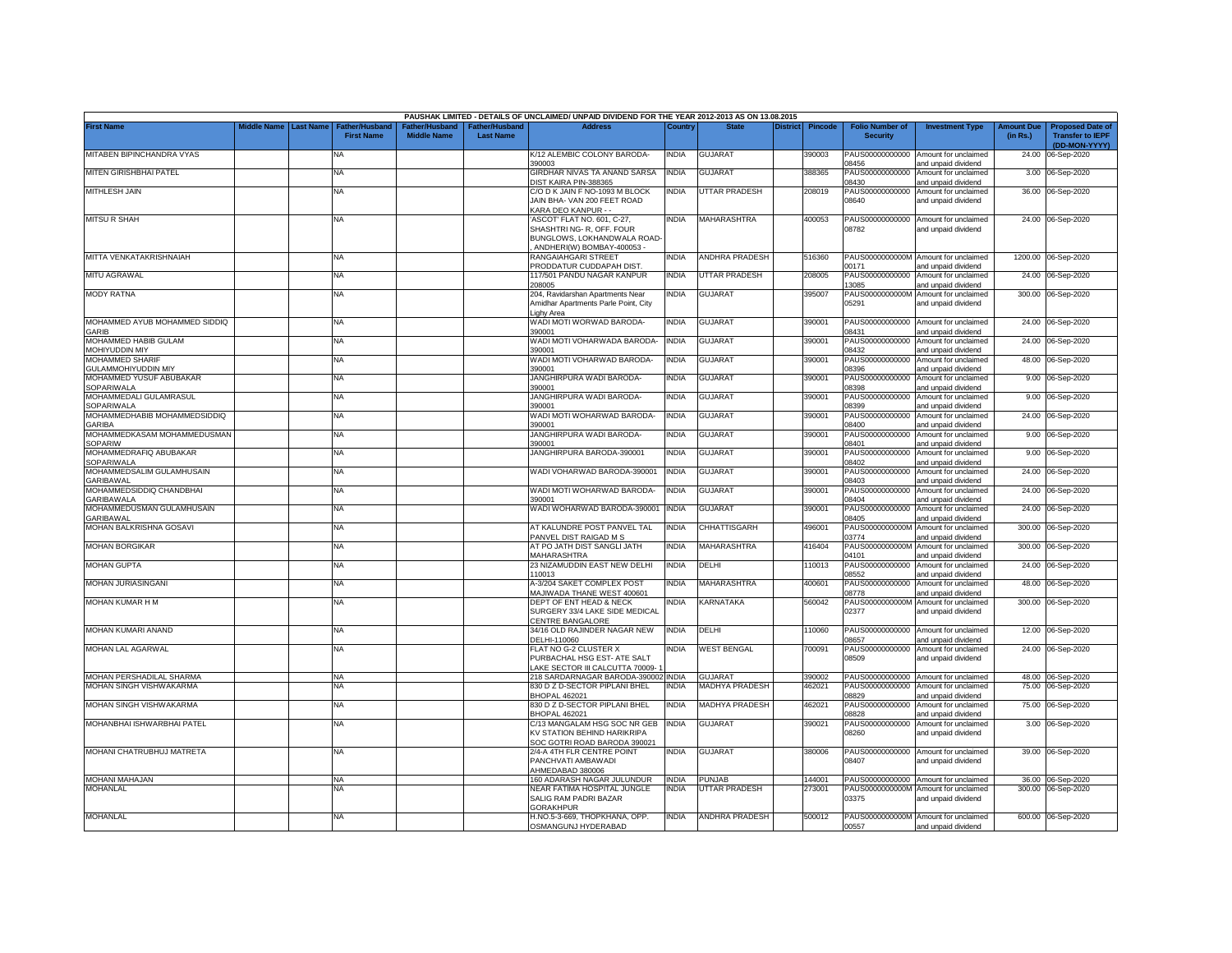|                                             |             |                  |                                                 |                                                  |                                   | PAUSHAK LIMITED - DETAILS OF UNCLAIMED/ UNPAID DIVIDEND FOR THE YEAR 2012-2013 AS ON 13.08.2015              |              |                       |                 |                |                                           |                                                             |                               |                                                                     |
|---------------------------------------------|-------------|------------------|-------------------------------------------------|--------------------------------------------------|-----------------------------------|--------------------------------------------------------------------------------------------------------------|--------------|-----------------------|-----------------|----------------|-------------------------------------------|-------------------------------------------------------------|-------------------------------|---------------------------------------------------------------------|
| <b>First Name</b>                           | Middle Name | <b>Last Name</b> | <b>Father/Husband</b><br><b>First Name</b>      | ather/Husband <sup>:</sup><br><b>Middle Name</b> | ather/Husband<br><b>Last Name</b> | <b>Address</b>                                                                                               | Country      | <b>State</b>          | <b>District</b> | <b>Pincode</b> | <b>Folio Number of</b><br><b>Security</b> | <b>Investment Type</b>                                      | <b>Amount Due</b><br>(in Rs.) | <b>Proposed Date of</b><br><b>Transfer to IEPF</b><br>(DD-MON-YYYY) |
| MOHANLAL MATHURDAS BHATT                    |             |                  | NA                                              |                                                  |                                   | HAVELI STREET GANDEVI DIST<br>BULSAR PIN-396360                                                              | India        | <b>GUJARAT</b>        |                 | 396360         | PAUS00000000000<br>08408                  | Amount for unclaimed<br>and unpaid dividend                 | 24.00                         | 06-Sep-2020                                                         |
| MOHANLAL PATEL                              |             |                  | <b>NA</b>                                       |                                                  |                                   | 6/B SWASTIK COLONY B/H<br>ARYAKANYA VIDYALAY<br><b>KARELIBAUG VADODARA</b>                                   | ndia         | <b>GUJARAT</b>        |                 | 390018         | PAUS0000000000M<br>04275                  | Amount for unclaimed<br>and unpaid dividend                 |                               | 300.00 06-Sep-2020                                                  |
| MOHANSINH PRATAPSINH DESAI                  |             |                  | <b>NA</b>                                       |                                                  |                                   | HOUSE NO 1130 107 H I G GUJ HSG<br>BOARD O- PP IT I COLLEGE LAXMI<br>KUNJ LAXMIPURA R- D VADODARA<br>890016- | <b>INDIA</b> | GUJARAT               |                 | 390016         | PAUS00000000000<br>08276                  | Amount for unclaimed<br>and unpaid dividend                 |                               | 3.00 06-Sep-2020                                                    |
| MOHD IMTHIAZUDDIN                           |             |                  | <b>NA</b>                                       |                                                  |                                   | SENIOR ADVOCATE 11-33-940<br>MALLAPELLY HYDERABAD                                                            | INDIA        | <b>ANDHRA PRADESH</b> |                 | 500001         | PAUS0000000000M<br>03164                  | Amount for unclaimed<br>and unpaid dividend                 | 600.00                        | 06-Sep-2020                                                         |
| MOHD MAHBOOB ALI                            |             |                  | NA                                              |                                                  |                                   | JANATA MEDICAL HALL MAIN ROAD<br>ANDUR (HYDERABAD DT.)                                                       | <b>INDIA</b> | <b>ANDHRA PRADESH</b> |                 | 501141         | PAUS0000000000M<br>0932                   | Amount for unclaimed<br>and unpaid dividend                 |                               | 300.00 06-Sep-2020                                                  |
| MOHD YUSUF ALI                              |             |                  | ΝA                                              |                                                  |                                   | JANATA BAZAAR MAIN ROAD<br>TANDUR (HYDERABAD DT.)                                                            | <b>INDIA</b> | <b>ANDHRA PRADESH</b> |                 | 501141         | PAUS0000000000M<br>00933                  | Amount for unclaimed<br>and unpaid dividend                 |                               | 600.00 06-Sep-2020                                                  |
| MOHINDAR KAUR KAWATRA                       |             |                  | <b>NA</b>                                       |                                                  |                                   | 150 RAJA GARDENS NEW DELHI-<br>10015                                                                         | INDIA        | DELHI                 |                 | 10015          | PAUS00000000000<br>08573                  | Amount for unclaimed<br>and unpaid dividend                 | 24.00                         | 06-Sep-2020                                                         |
| MOHINDER KUMAR JAIN                         |             |                  | <b>NA</b>                                       |                                                  |                                   | 137/15 AKALSAR ROAD SARDAR<br>NAGAR STREET ELECTRIC OFFICE<br><b>MOGA DIST FARIDKOT</b>                      | INDIA        | PUNJAB                |                 | 42001          | PAUS0000000000M<br>01305                  | Amount for unclaimed<br>and unpaid dividend                 |                               | 300.00 06-Sep-2020                                                  |
| MOHINDER KUMAR KAKKAR                       |             |                  | <b>NA</b>                                       |                                                  |                                   | H N 153/11 BOMBAY GALI<br>BAHADURGARH DISH ROHTAK<br>HARYANA-124507                                          | India        | <b>HARYANA</b>        |                 | 124507         | PAUS00000000000<br>08544                  | Amount for unclaimed<br>and unpaid dividend                 |                               | 12.00 06-Sep-2020                                                   |
| MOHINDER LAL BERRY                          |             |                  | <b>NA</b>                                       |                                                  |                                   | 217 RAJA GARDEN NEW DELHI-                                                                                   | <b>INDIA</b> | DELHI                 |                 | 110015         |                                           | PAUS00000000000 Amount for unclaimed                        |                               | 12.00 06-Sep-2020                                                   |
| MOHINDER PAL SINGH                          |             |                  | <b>NA</b>                                       |                                                  |                                   | M/S UJJWAL LTD 110 JAWAHARLAL<br>NEHRU MARG AMBALA CANTT                                                     | <b>INDIA</b> | <b>HARYANA</b>        |                 | 33001          | PAUS00000000000<br>08450                  | Amount for unclaimed<br>and unpaid dividend                 |                               | 24.00 06-Sep-2020                                                   |
| MOHINI DEVI LAKHOTIA                        |             |                  | LATE<br><b>SHRIKISHAN</b><br><b>DAS MUNDHRA</b> |                                                  |                                   | 24/A, SHAKESPEARE SARANI<br>PARIJAAT', 9th FLOOR FLAT No-<br>94KOLKATA                                       | India        | <b>WEST BENGAL</b>    |                 | 700017         | PAUS12026501000<br>07422                  | Amount for unclaimed<br>and unpaid dividend                 |                               | 24.00 06-Sep-2020                                                   |
| MOHMEDYUNUS GULAMABBAS SAIYED               |             |                  | NA                                              |                                                  |                                   | 861/12 JASHMENSION NR GAIKWAD INDIA<br><b>HAVELI RAIKHAD AHMEDABAD-</b>                                      |              | <b>GUJARAT</b>        |                 | 380001         | PAUS00000000000<br>08588                  | Amount for unclaimed<br>and unpaid dividend                 |                               | 24.00 06-Sep-2020                                                   |
| <b>MONA SIDANA</b>                          |             |                  | <b>NA</b>                                       |                                                  |                                   | 0593, JALVAYU TOWERS SADANAND INDIA<br><b>VAGAR BANGALORE</b>                                                |              | KARNATAKA             |                 | 560001         | PAUS00000000000<br>98869                  | Amount for unclaimed<br>and unpaid dividend                 | 24.00                         | 06-Sep-2020                                                         |
| MOOL CHAND BANSAL                           |             |                  | <b>NA</b>                                       |                                                  |                                   | B-709 SAROJINI NAGAR NEW DELHI- INDIA<br>10023                                                               |              | DELHI                 |                 | 10023          | PAUS00000000000<br>08686                  | Amount for unclaimed<br>and unpaid dividend                 |                               | 12.00 06-Sep-2020                                                   |
| MORESHWAR RAMAKRISHNARAO<br><b>KULKARNI</b> |             |                  | <b>NA</b>                                       |                                                  |                                   | S/O RAMKRISHNA # 20550 DIDDI ONI INDIA<br><b>KILLA ROAD OLD HUBLIKILLA ROAD</b>                              |              | <b>KARNATAKA</b>      |                 | 580024         | PAUS00000000000<br>08437                  | Amount for unclaimed<br>and unpaid dividend                 |                               | 48.00 06-Sep-2020                                                   |
| MORLIDHAR MAGANLAL THAKKAR                  |             |                  | <b>NA</b>                                       |                                                  |                                   | 95 SANGAM SOCIETY HARNI ROAD<br>BARODA 390006                                                                | <b>INDIA</b> | <b>GUJARAT</b>        |                 | 390006         | PAUS00000000000<br>08409                  | Amount for unclaimed<br>and unpaid dividend                 |                               | 48.00 06-Sep-2020                                                   |
| MOTIBAI J SAMPAT                            |             |                  | <b>NA</b>                                       |                                                  |                                   | 13-14 SAHKAR NIKETAN 202<br>VADALA MUMBAI-400031                                                             | NDIA         | MAHARASHTRA           |                 | 400031         | PAUS00000000000<br>08622                  | Amount for unclaimed<br>and unpaid dividend                 |                               | 12.00 06-Sep-2020                                                   |
| MOTIBEN A PATEL                             |             |                  | <b>NA</b>                                       |                                                  |                                   | 9/B HARIKRISHNA SOCIETY<br>BALIAKAKA ROAD AHMEDABAD<br>380028                                                | INDIA        | <b>GUJARAT</b>        |                 | 380028         | PAUS00000000000<br>08614                  | Amount for unclaimed<br>and unpaid dividend                 |                               | 12.00 06-Sep-2020                                                   |
| MOTIBHAI RANCHHODBHAI DESAI                 |             |                  | <b>NA</b>                                       |                                                  |                                   | MOTA NAGARWADA KAPADWANJ<br><b>DIST KHEDA 387620</b>                                                         | INDIA        | <b>GUJARAT</b>        |                 | 387620         | PAUS00000000000<br>08410                  | Amount for unclaimed<br>and unpaid dividend                 |                               | 48.00 06-Sep-2020                                                   |
| MOTIBHAI SOMABHAI BAROT                     |             |                  | NA                                              |                                                  |                                   | AT & PO SOKHADA BAROTWADA<br><b>JIST BARODA PIN-391240</b>                                                   | NDIA         | <b>GUJARAT</b>        |                 | 391240         | PAUS00000000000<br>08411                  | Amount for unclaimed<br>and unpaid dividend                 | 3.00                          | 06-Sep-2020                                                         |
| <b>MOTIRAM VATWANI</b>                      |             |                  | <b>NA</b>                                       |                                                  |                                   | MOTIRAM VATWANI JAIPUR 302004                                                                                | <b>INDIA</b> | RAJASTHAN             |                 | 302004         | PAUS00000000000                           | Amount for unclaimed                                        |                               | 12.00 06-Sep-2020                                                   |
| <b>MRS INDRA JOHN</b>                       |             |                  | NΑ                                              |                                                  |                                   | JOHNS MEDICAL CENTRE<br><b>KARAIKUDI KARAIKUDI</b>                                                           | NDIA         | <b>AMIL NADU</b>      |                 | 323002         | PAUS00000000000<br>2102                   | Amount for unclaimed<br>and unpaid dividend                 | 300.00                        | 06-Sep-2020                                                         |
| MRS RANI ALIAS SIVAKAMT K                   |             |                  | <b>NA</b>                                       |                                                  |                                   | 4, KANDASWAMY MUDALI STREET,<br>RANIPET, (N.A.DIST), TAMILNADU.                                              | <b>INDIA</b> | <b>TAMIL NADU</b>     |                 | 632401         | PAUS0000000000K<br>00465                  | Amount for unclaimed<br>and unpaid dividend                 |                               | 600.00 06-Sep-2020                                                  |
| MRUDULA G VERMA                             |             |                  | <b>NA</b>                                       |                                                  |                                   | 66 BALWANT NAGAR GANDHI ROAD<br>GWALIOR (M P) 474002                                                         | <b>INDIA</b> | <b>MADHYA PRADESH</b> |                 | 474002         | PAUS00000000000<br>08599                  | Amount for unclaimed<br>and unpaid dividend                 | 12.00                         | 06-Sep-2020                                                         |
| MRUDULABEN RAOJIBHAI PATEL                  |             |                  | <b>NA</b>                                       |                                                  |                                   | 47-A POONAM BUILDING 3RD FLOOR<br>LINKING ROAD KHAR(WEST)<br>MUMBAI-400052                                   | <b>INDIA</b> | MAHARASHTRA           |                 | 400052         | PAUS00000000000<br>08413                  | Amount for unclaimed<br>and unpaid dividend                 |                               | 24.00 06-Sep-2020                                                   |
| MRUDULKUMAR K SHUKLA                        |             |                  | <b>NA</b>                                       |                                                  |                                   | SECTOR NO 24 BLOCK NO 216<br>DOUBLE DECKER LAL-PATO<br>GANDHINAGAR GUJ 382024                                | INDIA        | <b>GUJARAT</b>        |                 | 382024         | PAUS00000000000<br>08690                  | Amount for unclaimed<br>and unpaid dividend                 |                               | 12.00 06-Sep-2020                                                   |
| MRUGENDRA MUKUNDLAL DAVE                    |             |                  | <b>NA</b>                                       |                                                  |                                   | C/O SHRI DHANUBHAI G DESAI<br><b>GHADIALI POLE GHANTIADA</b><br>SURESHWAR DESAI LANE BARODA<br>390001        | <b>INDIA</b> | GUJARAT               |                 | 390001         | 08241                                     | PAUS00000000000 Amount for unclaimed<br>and unpaid dividend |                               | 3.00 06-Sep-2020                                                    |
| <b>MRUNAL PATHAK</b>                        |             |                  | <b>NA</b>                                       |                                                  |                                   | LAT NO.404 RESIDENCY-2 NR<br>SHIVANJALI SOCIETY GOTRI ROAD<br>/ASANA ROADVADODARA                            | india        | <b>GUJARAT</b>        |                 | 390021         | 03717                                     | PAUS0000000000M Amount for unclaimed<br>and unpaid dividend |                               | 300.00 06-Sep-2020                                                  |
| <b>MRUNALIKA YAGNIK</b>                     |             |                  | NA                                              |                                                  |                                   | C/O D M YAGNIK 11-B VISHWJYOT<br>SOC OPP UNI HOSTELS<br>NAVRANGPURA AHMEDABAD                                | INDIA        | GUJARAT               |                 | 380009         | 08864                                     | PAUS00000000000 Amount for unclaimed<br>and unpaid dividend |                               | 9.00 06-Sep-2020                                                    |
| <b>MRUNALINI G PATEL</b>                    |             |                  | <b>NA</b>                                       |                                                  |                                   | 19 KAILASHPARK SOCIETY AKOTA<br>NR WATER TANK VADODARA                                                       | <b>INDIA</b> | <b>GUJARAT</b>        |                 | 390020         | 04547                                     | PAUS0000000000M Amount for unclaimed<br>and unpaid dividend |                               | 300.00 06-Sep-2020                                                  |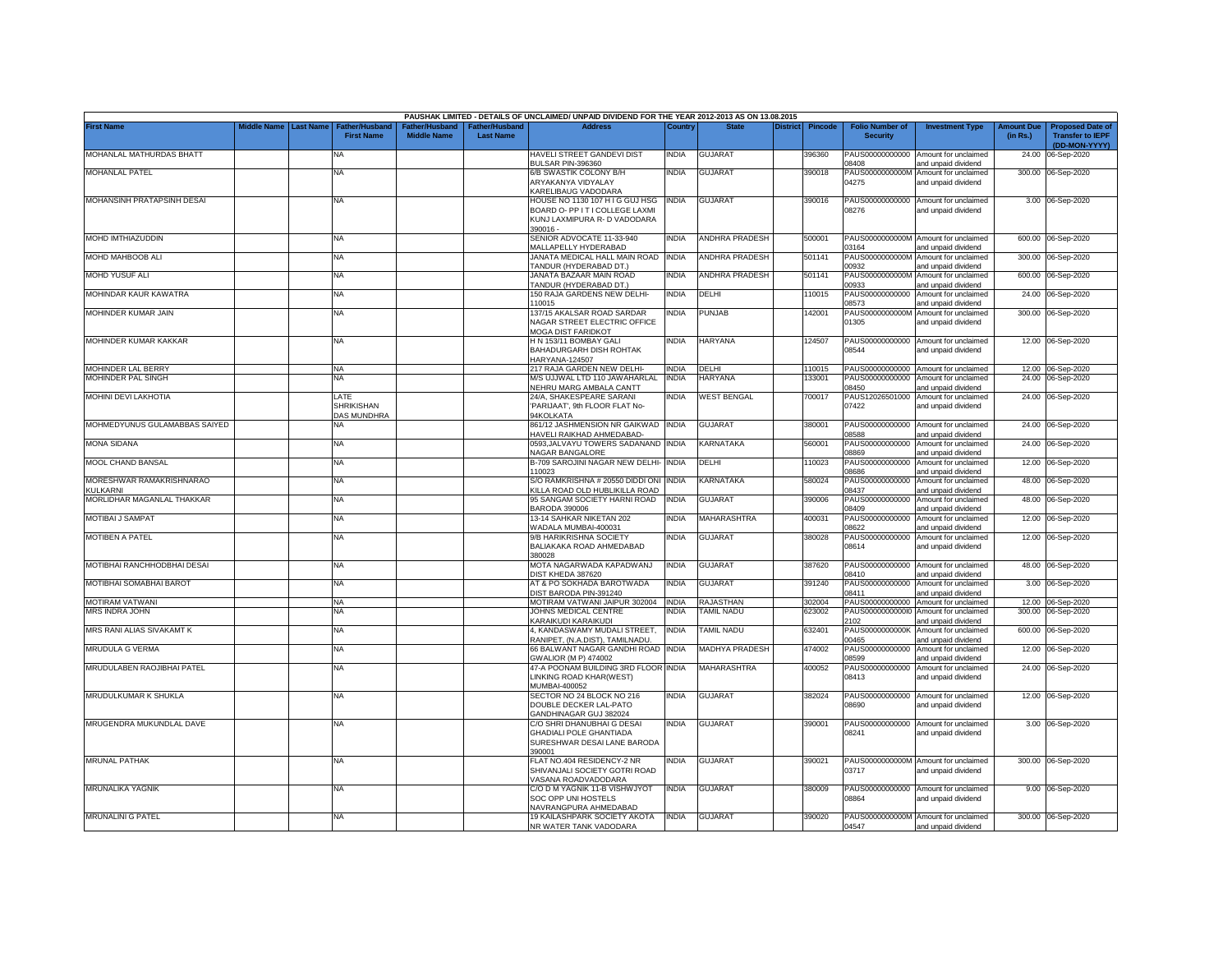|                                |             |                  |                                     |                                      |                                           | PAUSHAK LIMITED - DETAILS OF UNCLAIMED/ UNPAID DIVIDEND FOR THE YEAR 2012-2013 AS ON 13.08.2015           |              |                    |                 |                |                                           |                                                             |                               |                                                                     |
|--------------------------------|-------------|------------------|-------------------------------------|--------------------------------------|-------------------------------------------|-----------------------------------------------------------------------------------------------------------|--------------|--------------------|-----------------|----------------|-------------------------------------------|-------------------------------------------------------------|-------------------------------|---------------------------------------------------------------------|
| <b>First Name</b>              | liddle Name | <b>Last Name</b> | Father/Husband<br><b>First Name</b> | Father/Husband<br><b>Middle Name</b> | <b>Father/Husband</b><br><b>Last Name</b> | <b>Address</b>                                                                                            | Country      | <b>State</b>       | <b>District</b> | <b>Pincode</b> | <b>Folio Number of</b><br><b>Security</b> | <b>Investment Type</b>                                      | <b>Amount Due</b><br>(in Rs.) | <b>Proposed Date of</b><br><b>Transfer to IEPF</b><br>(DD-MON-YYYY) |
| MUDDU B KOTIAN                 |             |                  | NA                                  |                                      |                                           | D-5-8 JEEVAN SHANTI S V ROAD<br>SANTACRUZ WEST MUMBAI 400054                                              | INDIA        | <b>MAHARASHTRA</b> |                 | 400054         | PAUS00000000000<br>08625                  | Amount for unclaimed<br>and unpaid dividend                 | 12.00                         | 06-Sep-2020                                                         |
| MUKAND SETHI                   |             |                  | NA                                  |                                      |                                           | WZ-3 OLD MAHABIR NAGAR NEW<br>DELHI-110018                                                                | india        | DELHI              |                 | 10018          | PAUS00000000000<br>08546                  | Amount for unclaimed<br>and unpaid dividend                 |                               | 12.00 06-Sep-2020                                                   |
| MUKESH D SUTHAR                |             |                  | <b>NA</b>                           |                                      |                                           | 28 YOGIDARSHAN SOCIETY RANIP<br>HMEDABAD 382480                                                           | INDIA        | <b>GUJARAT</b>     |                 | 382480         | PAUS00000000000<br>08770                  | Amount for unclaimed<br>and unpaid dividend                 |                               | 48.00 06-Sep-2020                                                   |
| <b>MUKESH GUPTA</b>            |             |                  | <b>NA</b>                           |                                      |                                           | H NO 234 GALI NO 4 RAM NAGAR<br>VEAR KRISHAN NAGAR DELHI                                                  | INDIA        | DELHI              |                 | 110051         | PAUS00000000000<br>08827                  | Amount for unclaimed<br>and unpaid dividend                 |                               | 12.00 06-Sep-2020                                                   |
| MUKESH HARIPRASAD DAVE         |             |                  | <b>NA</b>                           |                                      |                                           | 10A BHARAT SOCIETY B/E CANARA<br>BANK VED MANDIR ROAD KANKARIA<br>HMEDABAD 380022                         | <b>INDIA</b> | <b>GUJARAT</b>     |                 | 380022         | PAUS0000000000<br>08870                   | Amount for unclaimed<br>and unpaid dividend                 |                               | 9.00 06-Sep-2020                                                    |
| <b>MUKESH KANSAL</b>           |             |                  | ΝA                                  |                                      |                                           | KH-75 NEW KAVI NAGAR"<br><b>SHAZIABAD 201002</b>                                                          | INDIA        | UTTAR PRADESH      |                 | 201002         | PAUS00000000000<br>08539                  | Amount for unclaimed<br>and unpaid dividend                 | 30.00                         | 06-Sep-2020                                                         |
| MUKESH MAFATLAL KHALASI        |             |                  | MAFATLAL                            |                                      |                                           | MADAN ZAPA ROAD OPP MOTI<br><b>TAMBOLI WAD BESIDE SEJAL</b><br>COMPLEXVADODARA                            | INDIA        | GUJARAT            |                 | 390001         | PAUS00000000000<br>13289                  | Amount for unclaimed<br>and unpaid dividend                 |                               | 150.00 06-Sep-2020                                                  |
| MUKESH MAFATLAL SHAH           |             |                  | <b>NA</b>                           |                                      |                                           | B-52/832 KRISHNA NAGAR HSG<br>COLONY KRISH- NA NAGAR<br>NARODA ROAD AHMEDABAD 382346                      | INDIA        | <b>GUJARAT</b>     |                 | 382346         | 08760                                     | PAUS00000000000 Amount for unclaimed<br>and unpaid dividend |                               | 99.00 06-Sep-2020                                                   |
| MUKESH NATVARLAL JOSHI         |             |                  | <b>NA</b>                           |                                      |                                           | 31 GNANKUNJ SOCIETY NO 2 NEW<br>SAMA ROAD BARODA 390002                                                   | INDIA        | <b>GUJARAT</b>     |                 | 390002         | PAUS00000000000<br>08277                  | Amount for unclaimed<br>and unpaid dividend                 | 24.00                         | 06-Sep-2020                                                         |
| MUKESH R SHAH                  |             |                  | <b>NA</b>                           |                                      |                                           | 8, USMANPURA MUNICIPAL MARKET<br><b>ASHRAM ROAD AHMEDABAD</b>                                             | <b>INDIA</b> | <b>GUJARAT</b>     |                 | 380014         | PAUS00000000000<br>08899                  | Amount for unclaimed<br>and unpaid dividend                 | 12.00                         | 06-Sep-2020                                                         |
| MUKESH S JHANGIANI             |             |                  | <b>NA</b>                           |                                      |                                           | C/O SEMENTEX SPAN PIPE PVT LTD INDIA<br>PLOT NO 51 53 & G9 (PT) MIRA DIST<br>THANA PIN-401104             |              | MAHARASHTRA        |                 | 401104         | PAUS00000000000<br>08485                  | Amount for unclaimed<br>and unpaid dividend                 | 36.00                         | 06-Sep-2020                                                         |
| MUKESHKUMAR NAGINBHAI PATEL    |             |                  | <b>NA</b>                           |                                      |                                           | NAVAPURA SUNAV 388470 TA<br><b>PETLAD DIST KAIRA</b>                                                      | india        | GUJARAT            |                 | 388410         | PAUS00000000000<br>08416                  | Amount for unclaimed<br>and unpaid dividend                 |                               | 24.00 06-Sep-2020                                                   |
| MUKTA DAMODHAR SOMAN           |             |                  | NA                                  |                                      |                                           | VISHWA GANGA B/H EKNATH RANG<br>MANDIR NEW OSMANPURA<br><b>NURANGABAD</b>                                 | <b>INDIA</b> | MAHARASHTRA        |                 | 431005         | PAUS0000000000M<br>03841                  | Amount for unclaimed<br>and unpaid dividend                 | 300.00                        | 06-Sep-2020                                                         |
| <b>MUKTA GAUR</b>              |             |                  | <b>NA</b>                           |                                      |                                           | V/2934 BHOLANATH NAGAR EXTN<br>SHAHDARA DELHI-110032                                                      | <b>INDIA</b> | DELHI              |                 | 10032          | PAUS00000000000<br>08554                  | Amount for unclaimed<br>and unpaid dividend                 |                               | 12.00 06-Sep-2020                                                   |
| <b>MUKUL ENDAW</b>             |             |                  | <b>NA</b>                           |                                      |                                           | C/O DEVI ART A K AZAD ROAD<br>REHABARI GUWAHATI                                                           | NDIA         | ASSAM              |                 | 781008         | PAUS0000000000M<br>03097                  | Amount for unclaimed<br>and unpaid dividend                 |                               | 300.00 06-Sep-2020                                                  |
| MUKUND RAMCHANDRA BAHULKAR     |             |                  | NA                                  |                                      |                                           | DESPANDE WADA RAOPURA<br><b>CHATRI POLE JUBILEE BAUG</b>                                                  | INDIA        | GUJARAT            |                 | 390001         | PAUS00000000000<br>08419                  | Amount for unclaimed<br>and unpaid dividend                 |                               | 9.00 06-Sep-2020                                                    |
| <b>MUKUND SHASTRY</b>          |             |                  | <b>NA</b>                           |                                      |                                           | ALEMBIC CHEM WORKS CO LTD<br>MARKETING DEPT ALEMBIC ROAD<br>/ADODARA                                      | india        | <b>GUJARAT</b>     |                 | 390003         | PAUS0000000000M<br>04573                  | Amount for unclaimed<br>and unpaid dividend                 |                               | 450.00 06-Sep-2020                                                  |
| MUKUNDARAO KODURU              |             |                  | <b>NA</b>                           |                                      |                                           | MEDICAL SUPERINTENDENT MAIN<br>HOSPITAL THE S C CO LTD<br><b>KOTHAGUDEM KHAMMAM (A.P)</b>                 | INDIA        | ANDHRA PRADESH     |                 | 507101         | 00860                                     | PAUS0000000000M Amount for unclaimed<br>and unpaid dividend |                               | 300.00 06-Sep-2020                                                  |
| MUKUNDLAL HIRALAL PANDYA       |             |                  | ΝA                                  |                                      |                                           | 14/B BHARTI SOCIETY PATAN N G<br>PIN-384265                                                               | INDIA        | GUJARAT            |                 | 384265         | PAUS00000000000<br>08334                  | Amount for unclaimed<br>and unpaid dividend                 | 18.00                         | 06-Sep-2020                                                         |
| MUKUNDLAL PURSHOTTAMDAS SHAH   |             |                  | <b>NA</b>                           |                                      |                                           | APNA GHAR KHARADIWAD NEAR<br>EHARIPURA GATE M G ROAD<br>BARODA 390001                                     | india        | GUJARAT            |                 | 390001         | PAUS00000000000<br>08797                  | Amount for unclaimed<br>and unpaid dividend                 |                               | 18.00 06-Sep-2020                                                   |
| MUKUNDRAI P PATHAK             |             |                  | <b>NA</b>                           |                                      |                                           | 164/5/1 LAKE GARDENS CALCUTTA-<br>700045                                                                  | <b>INDIA</b> | <b>WEST BENGAL</b> |                 | 700045         | PAUS00000000000<br>08703                  | Amount for unclaimed<br>and unpaid dividend                 |                               | 12.00 06-Sep-2020                                                   |
| MULACKAL V JOSEPH              |             |                  | NA                                  |                                      |                                           | MULACKAL HOUSE<br>KUMARAMANGALAM PO<br>THODUPUZHA DIST IDUKKI KERALA<br>STATE 685597                      | INDIA        | KERALA             |                 | 685597         | PAUS00000000000<br>08468                  | Amount for unclaimed<br>and unpaid dividend                 |                               | 36.00 06-Sep-2020                                                   |
| MULASINHJI RATNASINHJI SOLANKI |             |                  | <b>NA</b>                           |                                      |                                           | AT POST SATHAMBA TAL BAYAD<br>DIST SABARKANTHA 383340                                                     | <b>INDIA</b> | <b>GUJARAT</b>     |                 | 383340         | PAUS00000000000<br>08420                  | Amount for unclaimed<br>and unpaid dividend                 |                               | 3.00 06-Sep-2020                                                    |
| MULCHAND BHAICHAND PAREKH      |             |                  | <b>NA</b>                           |                                      |                                           | MAHAK HINA 1 CHETAN SOCIETY<br>OPP ANAND NAGAR PO<br>AHMEDABAD 380007                                     | india        | RAJASTHAN          |                 | 302001         | PAUS00000000000<br>08335                  | Amount for unclaimed<br>and unpaid dividend                 |                               | 9.00 06-Sep-2020                                                    |
| MULCHAND KORJIMAL MULCHANDANI  |             |                  | <b>NA</b>                           |                                      |                                           | SINDHI COLONY KHERALU DIST<br>MEHSANA PIN-384325                                                          | INDIA        | <b>GUJARAT</b>     |                 | 384325         | PAUS00000000000<br>08421                  | Amount for unclaimed<br>and unpaid dividend                 |                               | 24.00 06-Sep-2020                                                   |
| MULJIBHAI ISHVARBHAI RAI       |             |                  | <b>NA</b>                           |                                      |                                           | C/O PRAPTI GARMENT DABHOI<br>NAGAR PALIKA - SHOPPING<br>CENTRE SHOP NO 4 OPP S T DEPOT<br>DABHOI 391110 - | INDIA        | GUJARAT            |                 | 391110         | PAUS00000000000<br>08282                  | Amount for unclaimed<br>and unpaid dividend                 |                               | 3.00 06-Sep-2020                                                    |
| MULJIBHAI MANGALDAS SONI       |             |                  | <b>NA</b>                           |                                      |                                           | AT & POST AMALA TA PADRA DIST<br>BARODA PIN-391445                                                        | INDIA        | GUJARAT            |                 | 391445         | PAUS00000000000<br>8422                   | Amount for unclaimed<br>and unpaid dividend                 |                               | 9.00 06-Sep-2020                                                    |
| MULJIBHAI RANCHHODBHAI PARMAR  |             |                  | <b>NA</b>                           |                                      |                                           | HANUMAN FALIA GORWA DIST<br>BARODA PIN-390003                                                             | NDIA         | GUJARAT            |                 | 390003         | PAUS00000000000<br>08423                  | Amount for unclaimed<br>and unpaid dividend                 |                               | 24.00 06-Sep-2020                                                   |
| MULKI SADANANDA BANGERA        |             |                  | <b>NA</b>                           |                                      |                                           | DANDELI NIVAS HOSUR 1ST CROSS INDIA<br><b>HOSUR, HUBLI</b>                                                |              | KARNATAKA          |                 | 580021         | PAUS0000000000M<br>01108                  | Amount for unclaimed<br>and unpaid dividend                 |                               | 120.00 06-Sep-2020                                                  |
| MULKY INDRA BAI                |             |                  | NA                                  |                                      |                                           | 40, ATHIKAMAN BYPASS ROAD<br>DHARMAPURI TAMILNADU                                                         | NDIA         | <b>TAMIL NADU</b>  |                 | 636701         | PAUS0000000000M<br>00561                  | Amount for unclaimed<br>and unpaid dividend                 |                               | 600.00 06-Sep-2020                                                  |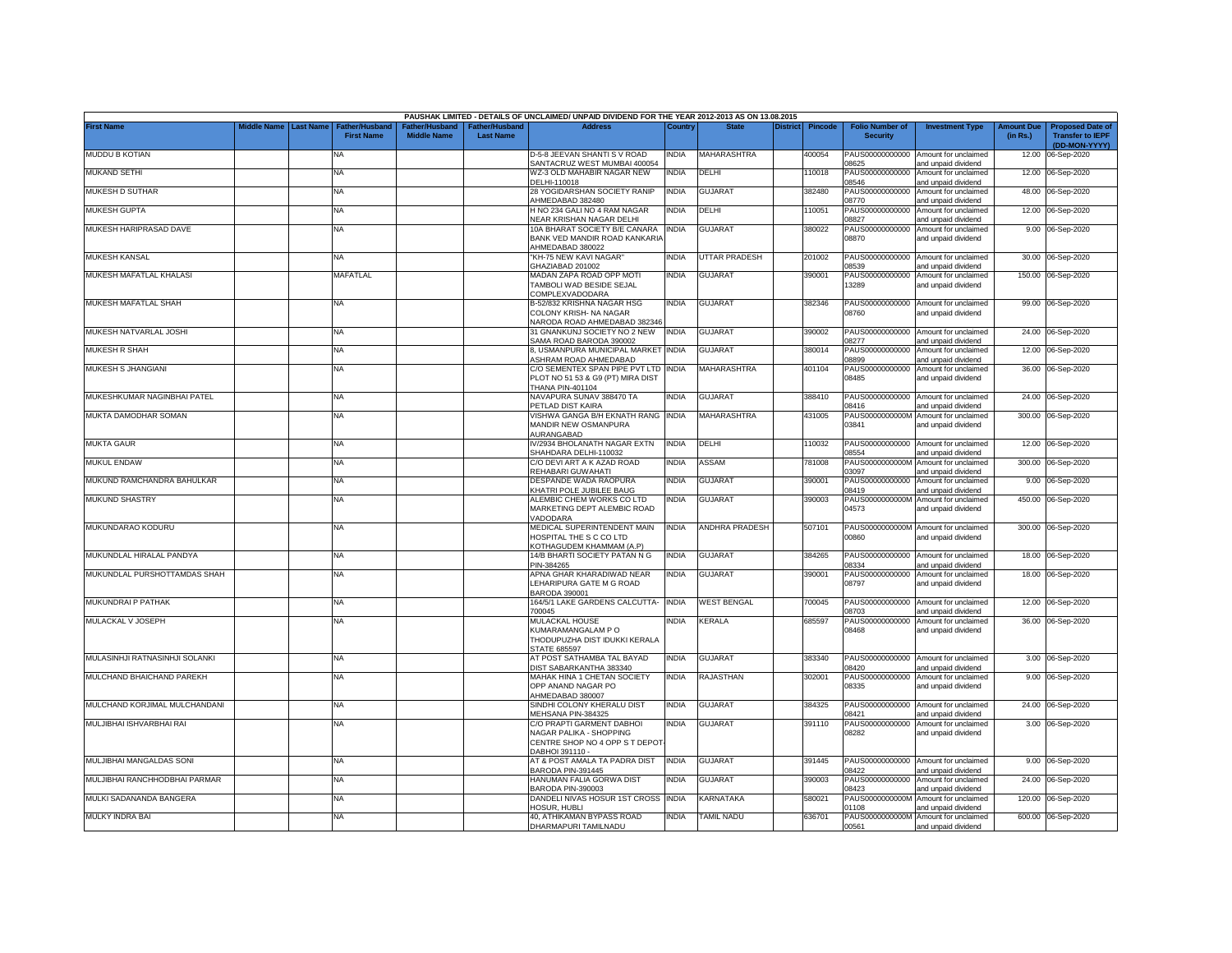|                                           |                       |                                     |                                      |                                                | PAUSHAK LIMITED - DETAILS OF UNCLAIMED/ UNPAID DIVIDEND FOR THE YEAR 2012-2013 AS ON 13.08.2015                                       |              |                       |          |                |                                           |                                                             |                               |                                                                     |
|-------------------------------------------|-----------------------|-------------------------------------|--------------------------------------|------------------------------------------------|---------------------------------------------------------------------------------------------------------------------------------------|--------------|-----------------------|----------|----------------|-------------------------------------------|-------------------------------------------------------------|-------------------------------|---------------------------------------------------------------------|
| <b>First Name</b>                         | Middle Name Last Name | Father/Husband<br><b>First Name</b> | Father/Husband<br><b>Middle Name</b> | ather/Husband <sup>-</sup><br><b>Last Name</b> | <b>Address</b>                                                                                                                        | Country      | <b>State</b>          | District | <b>Pincode</b> | <b>Folio Number of</b><br><b>Security</b> | <b>Investment Type</b>                                      | <b>Amount Due</b><br>(in Rs.) | <b>Proposed Date of</b><br><b>Transfer to IEPF</b><br>(DD-MON-YYYY) |
| MUMTAZ MOHAMADALI KACHWALA                |                       | NA                                  |                                      |                                                | C/O VIPIN GOVINDLAL SHAH 7<br>BINDESH PARK SOC WAGHODIA                                                                               | INDIA        | <b>GUJARAT</b>        |          | 390019         | 08425                                     | PAUS00000000000 Amount for unclaimed<br>and unpaid dividend |                               | 24.00 06-Sep-2020                                                   |
| MUNEERA UDAYAN CHINUBHAI                  |                       | NA.                                 |                                      |                                                | ROAD BARODA 390019<br>SHANTIKUNJ SHAH BAG<br>HMEDABAD-380001                                                                          | INDIA        | <b>GUJARAT</b>        |          | 380001         | PAUS00000000000<br>08283                  | Amount for unclaimed<br>and unpaid dividend                 |                               | 24.00 06-Sep-2020                                                   |
| MUNGARA SWATANTRA BHARATHI                |                       | <b>NA</b>                           |                                      |                                                | C/O.MANDAVA BALAKOTIAH<br>GADAVALLI P.O REPALLI TQ.                                                                                   | <b>INDIA</b> | <b>ANDHRA PRADESH</b> |          | 522265         | PAUS0000000000M<br>00562                  | Amount for unclaimed<br>and unpaid dividend                 |                               | 600.00 06-Sep-2020                                                  |
| <b>MUNISH AJMANI</b>                      |                       | NA                                  |                                      |                                                | <b>GUNTUR DT.)</b><br>MUNISH TELECOM CENTRE 108 G T INDIA<br>ROAD GHAZIABAD                                                           |              | UTTAR PRADESH         |          | 201001         | 03902                                     | PAUS0000000000M Amount for unclaimed<br>and unpaid dividend |                               | 300.00 06-Sep-2020                                                  |
| <b>MUNISWAMY T</b>                        |                       | NA                                  |                                      |                                                | 29, BYRAGI MADAM ST.,<br>SHOLINGUR. N.A.DIST                                                                                          | <b>INDIA</b> | <b>TAMIL NADU</b>     |          | 631102         | PAUS0000000000T<br>0280                   | Amount for unclaimed<br>and unpaid dividend                 |                               | 600.00 06-Sep-2020                                                  |
| MURAKONDA VENKATARAYUDU                   |                       | NA                                  |                                      |                                                | RAGHU MEDICALS MAIN ROAD<br>VARASARAOPET, (GUNTUR DT.)                                                                                | INDIA        | ANDHRA PRADESH        |          | 522601         | PAUS0000000000M<br>00563                  | Amount for unclaimed<br>and unpaid dividend                 |                               | 600.00 06-Sep-2020                                                  |
| MURARI LAL GUPTA                          |                       | NA                                  |                                      |                                                | MURARI LAL GUPTA &DVOCATE<br>STATION ROAD GANGAPUR CITY<br>322201                                                                     | india        | RAJASTHAN             |          | 322201         | PAUS00000000000<br>08649                  | Amount for unclaimed<br>and unpaid dividend                 |                               | 24.00 06-Sep-2020                                                   |
| <b>MURLIDHAR MODI</b>                     |                       | NA                                  |                                      |                                                | 138-A KARAYA ROAD CALCUTTA<br>700017                                                                                                  | INDIA        | <b>WEST BENGAL</b>    |          | 700017         | 08507                                     | PAUS00000000000 Amount for unclaimed<br>and unpaid dividend |                               | 24.00 06-Sep-2020                                                   |
| MURLIDHAR PARMANAND<br><b>TEKCHANDANI</b> |                       | NA                                  |                                      |                                                | SHRI RAM NIWAS PALACE ROAD<br><b>VEAR MARKET POST OFFICE</b><br>3ARODA-390001                                                         | <b>INDIA</b> | <b>GUJARAT</b>        |          | 390001         | PAUS00000000000<br>08287                  | Amount for unclaimed<br>and unpaid dividend                 |                               | 48.00 06-Sep-2020                                                   |
| <b>MURTHY CS</b>                          |                       | <b>NA</b>                           |                                      |                                                | 21. EAST LINK ROAD.<br>MALLESWARAM, BANGALORE                                                                                         | India        | KARNATAKA             |          | 560003         | 01009                                     | PAUS0000000000C Amount for unclaimed<br>and unpaid dividend |                               | 300.00 06-Sep-2020                                                  |
| MURUKUTLA CHALAPATHY RAO                  |                       | NA                                  |                                      |                                                | DIVISION MANAGER C/O DARSHAK<br>TD 18/1 ARUNDELPET GUNTUR-<br>22002                                                                   | <b>INDIA</b> | <b>ANDHRA PRADESH</b> |          | 522002         | PAUS00000000000<br>08441                  | Amount for unclaimed<br>and unpaid dividend                 |                               | 48.00 06-Sep-2020                                                   |
| MURUKUTLA RADHAKRISHNA                    |                       | NA                                  |                                      |                                                | <b>INDOFARM SERVICES 4TH FLOOR</b><br>BRODIPET GUNTUR-522002                                                                          | <b>INDIA</b> | ANDHRA PRADESH        |          | 522002         | 08444                                     | PAUS00000000000 Amount for unclaimed<br>and unpaid dividend |                               | 48.00 06-Sep-2020                                                   |
| MURUKUTLA SITA DEVI                       |                       | <b>NA</b>                           |                                      |                                                | C/O MR M RADHAKRISHNA<br>INDOFARM SERVICE 4TH LINE<br>BRODIPET GUNTUR-522002                                                          | INDIA        | <b>ANDHRA PRADESH</b> |          | 522002         | PAUS00000000000<br>08443                  | Amount for unclaimed<br>and unpaid dividend                 |                               | 48.00 06-Sep-2020                                                   |
| MUTHAMMAL ANNI                            |                       | NA                                  |                                      |                                                | 'TAMILAGAM", WEST CAR STREET,<br>TIRUNELVELI, TAMIL NADU.                                                                             | <b>INDIA</b> | <b>TAMIL NADU</b>     |          | 627001         | 00386                                     | PAUS0000000000D Amount for unclaimed<br>and unpaid dividend |                               | 600.00 06-Sep-2020                                                  |
| MUTHIYALU NARAYANASWAMY                   |                       | <b>NA</b>                           |                                      |                                                | PROFESSOR OF MATHEMATICS<br><b>COLLEGE OF ENGINEERING GUINDY</b><br>CHENNAI-600025                                                    | INDIA        | TAMIL NADU            |          | 600025         | PAUS00000000000<br>08611                  | Amount for unclaimed<br>and unpaid dividend                 |                               | 12.00 06-Sep-2020                                                   |
| MYRTLE FERNANDEZ                          |                       | <b>NA</b>                           |                                      |                                                | FERN HOUSE MIRZAPUR ROAD<br>AHMEDABAD 380001                                                                                          | <b>INDIA</b> | <b>GUJARAT</b>        |          | 380001         | PAUS00000000000<br>08736                  | Amount for unclaimed<br>and unpaid dividend                 |                               | 9.00 06-Sep-2020                                                    |
| N BHARATHI                                |                       | <b>NA</b>                           |                                      |                                                | C/O MR.N.RAJAN.HOD(COMPUTER<br>SCIENCE) AMBER VALLEY<br>RESIDENTIAL SCHOOL,<br>K.M.ROAD, MUGTHIHALLI, CHIKMAGA<br><b>UR KARNATAKA</b> | <b>INDIA</b> | KARNATAKA             |          | 577101         | PAUS00000000000<br>09279                  | Amount for unclaimed<br>and unpaid dividend                 | 12.00                         | 06-Sep-2020                                                         |
| N G NAGARAJU                              |                       | NA                                  |                                      |                                                | 1572,39TH F CROSS,18TH MAIN 4TH<br><b>BLOCK, JAYANAGAR BANGALORE</b>                                                                  | <b>INDIA</b> | KARNATAKA             |          | 560041         | 02008                                     | PAUS0000000000N Amount for unclaimed<br>and unpaid dividend |                               | 300.00 06-Sep-2020                                                  |
| N GANESA RAJA                             |                       | NA                                  |                                      |                                                | 21 RAJAJI ROAD NUNGAMBAKKAM<br>CHENNAI-600034                                                                                         | INDIA        | <b>TAMIL NADU</b>     |          | 600034         | 09071                                     | PAUS00000000000 Amount for unclaimed<br>and unpaid dividend | 24.00                         | 06-Sep-2020                                                         |
| N K BALARAM                               |                       | NA                                  |                                      |                                                | FLAT NO.9, SUNDARSRI<br>APARTMENTS 367, 100 FEET ROAD,<br><b>HAL II STAGE INDIRANAGAR</b>                                             | NDIA         | KARNATAKA             |          | 560008         | PAUS0000000000N<br>05279                  | Amount for unclaimed<br>and unpaid dividend                 |                               | 300.00 06-Sep-2020                                                  |
| N K GOYAL                                 |                       | NA                                  |                                      |                                                | D-25 HAKKIKAT RAI ROAD ADARSH<br>VAGAR DELHI 110033                                                                                   | INDIA        | DELHI                 |          | 110033         | PAUS00000000000<br>09182                  | Amount for unclaimed<br>and unpaid dividend                 |                               | 24.00 06-Sep-2020                                                   |
| N M VENKATESH                             |                       | <b>NA</b>                           |                                      |                                                | 56 EGMORE HIGH ROAD CHENNAI-<br><b>SOOOOR</b>                                                                                         | NDIA         | <b>TAMIL NADU</b>     |          | 600008         | PAUS00000000000<br>09178                  | Amount for unclaimed<br>and unpaid dividend                 |                               | 12.00 06-Sep-2020                                                   |
| N MANJUNATH                               |                       | <b>NA</b>                           |                                      |                                                | VO.160/26 36TH CROSS JAYANAGAR<br>5TH BLOCK BANGALORE                                                                                 | <b>INDIA</b> | <b>KARNATAKA</b>      |          | 560041         | PAUS0000000000N<br>02143                  | Amount for unclaimed<br>and unpaid dividend                 | 300.00                        | 06-Sep-2020                                                         |
| N NANDHAKUMAR                             |                       | NA                                  |                                      |                                                | 2 FOURTH AVENUE INDIRA NAGAR<br>CHENNAI 600020                                                                                        | <b>INDIA</b> | <b>TAMIL NADU</b>     |          | 600020         | PAUS00000000000<br>09114                  | Amount for unclaimed<br>and unpaid dividend                 |                               | 24.00 06-Sep-2020                                                   |
| N NARAYANAN                               |                       | <b>NA</b>                           |                                      |                                                | C-1 P E T S BLOCK 14 NEYVELI<br>FOWNSHIP NEYVELI 607803                                                                               | NDIA         | <b>TAMIL NADU</b>     |          | 607803         | 09117                                     | PAUS00000000000 Amount for unclaimed<br>and unpaid dividend |                               | 12.00 06-Sep-2020                                                   |
| N PRAKASH                                 |                       | NA                                  |                                      |                                                | ASHWINI" CLINIC I STAGE<br>KUVEMPUNAGAR MYSORE                                                                                        | <b>INDIA</b> | KARNATAKA             |          | 570023         | PAUS0000000000N<br>02638                  | Amount for unclaimed<br>and unpaid dividend                 |                               | 300.00 06-Sep-2020                                                  |
| N R NARASIMHAN                            |                       | <b>NA</b>                           |                                      |                                                | 32/3 ST JOHN'S ROAD CROSS 2ND<br>FLOOR RUKMINI COLONY<br>BANGALORE 560042                                                             | <b>INDIA</b> | KARNATAKA             |          | 560042         | PAUS00000000000<br>09095                  | Amount for unclaimed<br>and unpaid dividend                 |                               | 30.00 06-Sep-2020                                                   |
| N RAGHAVENDRA RAO                         |                       | NA                                  |                                      |                                                | NO 1197 18TH MAIN II PHASE J P<br><b>VAGAR BANGALORE</b>                                                                              | <b>INDIA</b> | KARNATAKA             |          | 560078         | 02643                                     | PAUS0000000000N Amount for unclaimed<br>and unpaid dividend |                               | 300.00 06-Sep-2020                                                  |
| N RAJENDRA                                |                       | <b>NA</b>                           |                                      |                                                | <b>VO.73,SARASWATHINAGAR</b><br>/IJAYANAGAR BANGALORE                                                                                 | India        | KARNATAKA             |          | 560040         | PAUS0000000000N<br>2039                   | Amount for unclaimed<br>and unpaid dividend                 |                               | 300.00 06-Sep-2020                                                  |
| N RAJESHWARAN                             |                       | <b>NA</b>                           |                                      |                                                | 16.EAST KONGALAMMAN KOIL ST<br>ERODE 638001                                                                                           | INDIA        | <b>TAMIL NADU</b>     |          | 638001         | 09257                                     | PAUS00000000000 Amount for unclaimed<br>and unpaid dividend |                               | 249.00 06-Sep-2020                                                  |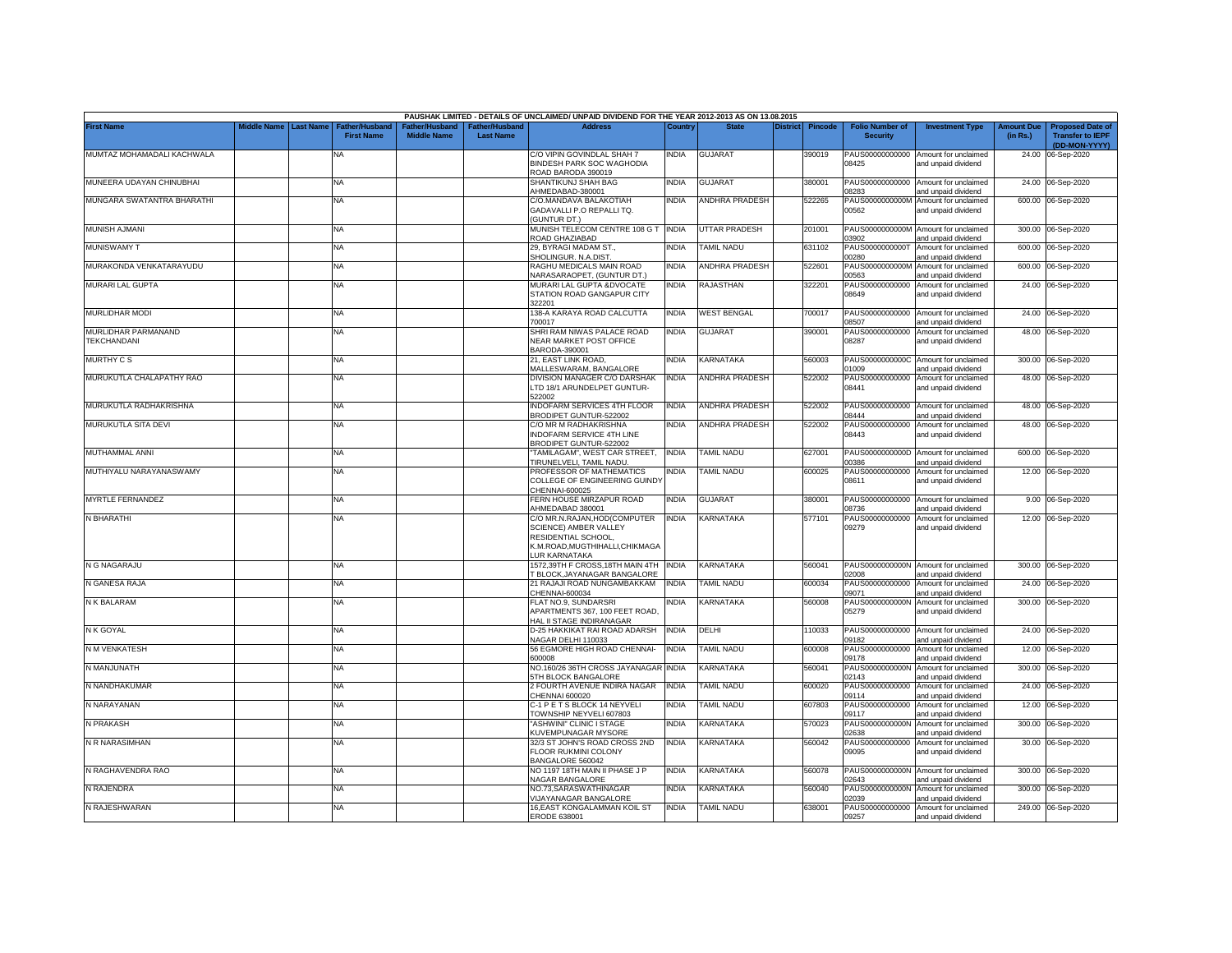|                                      |                    |                  |                                            |                                             |                                           | PAUSHAK LIMITED - DETAILS OF UNCLAIMED/ UNPAID DIVIDEND FOR THE YEAR 2012-2013 AS ON 13.08.2015   |                |                       |                 |                |                                           |                                                             |                               |                                                                     |
|--------------------------------------|--------------------|------------------|--------------------------------------------|---------------------------------------------|-------------------------------------------|---------------------------------------------------------------------------------------------------|----------------|-----------------------|-----------------|----------------|-------------------------------------------|-------------------------------------------------------------|-------------------------------|---------------------------------------------------------------------|
| <b>First Name</b>                    | <b>Middle Name</b> | <b>Last Name</b> | <b>Father/Husband</b><br><b>First Name</b> | <b>Father/Husband</b><br><b>Middle Name</b> | <b>Father/Husband</b><br><b>Last Name</b> | <b>Address</b>                                                                                    | <b>Country</b> | <b>State</b>          | <b>District</b> | <b>Pincode</b> | <b>Folio Number of</b><br><b>Security</b> | <b>Investment Type</b>                                      | <b>Amount Due</b><br>(in Rs.) | <b>Proposed Date of</b><br><b>Transfer to IEPF</b><br>(DD-MON-YYYY) |
| N S VIJAYA                           |                    |                  | NA                                         |                                             |                                           | 105 GORINAGAR KADAVAMTHANA<br><b>COCHIN</b>                                                       | NDIA           | <b>KERALA</b>         |                 | 682020         | PAUS0000000000N<br>02999                  | Amount for unclaimed<br>and unpaid dividend                 | 300.00                        | 06-Sep-2020                                                         |
| N SAKUNTHALA                         |                    |                  | NA                                         |                                             |                                           | 15 WEST ADAYA VALANJAN STREET<br>SRIRANGAM-620006                                                 | india          | <b>AMIL NADU</b>      |                 | 620006         | PAUS00000000000<br>09112                  | Amount for unclaimed<br>and unpaid dividend                 | 12.00                         | 06-Sep-2020                                                         |
| N V K GUPTA                          |                    |                  | <b>NA</b>                                  |                                             |                                           | 44 NAGAPPA STREET<br>SESHADRIPURAM BANGALORE                                                      | INDIA          | KARNATAKA             |                 | 560020         | PAUS0000000000N<br>05128                  | Amount for unclaimed<br>and unpaid dividend                 | 300.00                        | 06-Sep-2020                                                         |
| N V SHRIDHARAN                       |                    |                  | NA                                         |                                             |                                           | 603, VIJAY MANSION 1 MAIN RPC<br>LAYOUT II STAGE VIJAYANAGAR<br>BANGALORE 560040                  | INDIA          | KARNATAKA             |                 | 560040         | PAUS00000000000<br>09195                  | Amount for unclaimed<br>and unpaid dividend                 |                               | 12.00 06-Sep-2020                                                   |
| N VALLINAYAKAM                       |                    |                  | <b>NA</b>                                  |                                             |                                           | W/O R NAGARAJAN H NO-15 7TH<br>CROSS MARUTHINAGAR MADIWALA                                        | india          | KARNATAKA             |                 | 560068         | 02599                                     | PAUS0000000000N Amount for unclaimed<br>and unpaid dividend |                               | 300.00 06-Sep-2020                                                  |
| N VENKATARAMAN                       |                    |                  | <b>NA</b>                                  |                                             |                                           | 520/549 SEVENTH MAIN ROAD<br>ELEVENTH CROSS GIRINAGAR<br>PHASE II BANGALORE 560085                | INDIA          | KARNATAKA             |                 | 560085         | PAUS00000000000<br>09104                  | Amount for unclaimed<br>and unpaid dividend                 |                               | 12.00 06-Sep-2020                                                   |
| N VENKATRANAN                        |                    |                  | <b>NA</b>                                  |                                             |                                           | 18 INF DIV SIG REGI 56 APO                                                                        | <b>INDIA</b>   | MAHARASHTRA           |                 | 999999         | PAUS00000000000                           | Amount for unclaimed                                        |                               | 12.00 06-Sep-2020                                                   |
| NADELLA BASAVA PURNAIAH              |                    |                  | <b>NA</b>                                  |                                             |                                           | <b>VIJAYA MEDICAL</b><br>STORES, PRAKASAM ROAD, SURY                                              | <b>INDIA</b>   | <b>ANDHRA PRADESH</b> |                 | 520002         | PAUS0000000000N<br>00568                  | Amount for unclaimed<br>and unpaid dividend                 |                               | 300.00 06-Sep-2020                                                  |
| NAFISA E RANGWALA                    |                    |                  | <b>NA</b>                                  |                                             |                                           | GURU HIMMAT SOCIETY 3RD FLOOR INDIA<br>FLAT NO 7 DR MASCANHENCE<br>ROAD MAZGAON 400010            |                | MAHARASHTRA           |                 | 400010         | PAUS00000000000<br>08994                  | Amount for unclaimed<br>and unpaid dividend                 | 48.00                         | 06-Sep-2020                                                         |
| NAGAKUMAR H P                        |                    |                  | <b>NA</b>                                  |                                             |                                           | M/S. MYSORE MEDL.HALL, ASHOKA<br>ROAD, TUMKUR(KARNATAKA)                                          | <b>INDIA</b>   | KARNATAKA             |                 | 572101         | PAUS0000000000H<br>00074                  | Amount for unclaimed<br>and unpaid dividend                 | 6000.00                       | 06-Sep-2020                                                         |
| <b>NAGALATHA N S</b>                 |                    |                  | <b>NA</b>                                  |                                             |                                           | <b>153/A THIRD BLOCK</b><br>THYAGARAJANAGAR BANGALORE-<br>560028                                  | <b>INDIA</b>   | KARNATAKA             |                 | 560028         | PAUS00000000000<br>09097                  | Amount for unclaimed<br>and unpaid dividend                 |                               | 12.00 06-Sep-2020                                                   |
| NAGAPPA NAIAK M                      |                    |                  | <b>NA</b>                                  |                                             |                                           | NEO MEDICAL STORES, HARIHAR<br><b>MYSORE</b>                                                      | <b>INDIA</b>   | KARNATAKA             |                 | 577601         | PAUS0000000000M<br>00526                  | Amount for unclaimed<br>and unpaid dividend                 | 300.00                        | 06-Sep-2020                                                         |
| <b>NAGAPPA PAI</b>                   |                    |                  | <b>NA</b>                                  |                                             |                                           | AT & P.O.HULEKAL SIRSI<br>NORTH.KANARA                                                            | <b>INDIA</b>   | KARNATAKA             |                 | 581336         | PAUS0000000000N<br>00565                  | Amount for unclaimed<br>and unpaid dividend                 | 300.00                        | 06-Sep-2020                                                         |
| <b>NAGARAJA B S</b>                  |                    |                  | <b>NA</b>                                  |                                             |                                           | C/O. RENUKA MEDICAL HALL,<br>ARSIKERE, HASSAN DIST.                                               | INDIA          | KARNATAKA             |                 | 583125         | PAUS0000000000B<br>00945                  | Amount for unclaimed<br>and unpaid dividend                 | 300.00                        | 06-Sep-2020                                                         |
| NAGARAJA H K                         |                    |                  | <b>NA</b>                                  |                                             |                                           | VINAYAKA STORES NEHRU STREET INDIA<br><b>HASSAN</b>                                               |                | KARNATAKA             |                 | 573201         | PAUS0000000000H<br>00419                  | Amount for unclaimed<br>and unpaid dividend                 | 60.00                         | 06-Sep-2020                                                         |
| NAGARATHNA CHANNAPPA<br>BHADRASHETTY |                    |                  | <b>CHANNAPPA</b>                           |                                             |                                           | LAXMI NAGAR, KAKTI,<br>BELGAUMBELGAUM                                                             | <b>INDIA</b>   | KARNATAKA             |                 | 591113         | PAUS12013200015<br>36147                  | Amount for unclaimed<br>and unpaid dividend                 | 24.00                         | 06-Sep-2020                                                         |
| <b>NAGESH KUMAR</b>                  |                    |                  | SATYA<br>PRAKASH                           |                                             |                                           | 6/23 FIRST FLOOR EAST PATEL<br><b>VAGAR NEW DELHI</b>                                             | INDIA          | DELHI                 |                 | 10008          | PAUS00000000000<br>13052                  | Amount for unclaimed<br>and unpaid dividend                 | 24.00                         | 06-Sep-2020                                                         |
| NAGESH RAGHUNATH GHUGARDARE          |                    |                  | ΝA                                         |                                             |                                           | SUBHADRA NIWAS 2ND FLOOR<br>BLOCK NO 11 P DIN DAYAL CROSS<br>ROAD DOMBIVLI WEST-421202            | INDIA          | <b>MAHARASHTRA</b>    |                 | 421202         | PAUS00000000000<br>09164                  | Amount for unclaimed<br>and unpaid dividend                 |                               | 24.00 06-Sep-2020                                                   |
| NAGESWARA RAO DAMINENI               |                    |                  | <b>NA</b>                                  |                                             |                                           | 3-39 S V N COLONY GUNTUR                                                                          | <b>INDIA</b>   | ANDHRA PRADESH        |                 | 522006         |                                           | PAUS0000000000N Amount for unclaimed                        |                               | 300.00 06-Sep-2020                                                  |
| NAGINBHAI MAKANBHAI TANDEL           |                    |                  | NA                                         |                                             |                                           | KHATRI POLE KHATRI BLDG BEHIND<br><b>UBILEE GARDEN BARODA 390001</b>                              | INDIA          | <b>GUJARAT</b>        |                 | 390001         | PAUS00000000000<br>08935                  | Amount for unclaimed<br>and unpaid dividend                 | 3.00                          | 06-Sep-2020                                                         |
| NAGINBHAI MOTILAL SHAH               |                    |                  | <b>NA</b>                                  |                                             |                                           | DESAI SHERI DESAI BLDG GROUND<br><b>LOOR BAWAMADHI'S KHANCHA</b><br>GHADIALI POLE BARODA-390001   | <b>INDIA</b>   | <b>GUJARAT</b>        |                 | 390001         | PAUS00000000000<br>08996                  | Amount for unclaimed<br>and unpaid dividend                 | 3.00                          | 06-Sep-2020                                                         |
| NAGINBHAI MOTILAL SHAH               |                    |                  | <b>NA</b>                                  |                                             |                                           | DESAI SHERI BAVA MADHI'S<br>KHANCHA CHANDRAKANT'S DESAI<br>KHADKI GHADIALI POLE BARODA-<br>390001 | NDIA           | <b>GUJARAT</b>        |                 | 390001         | PAUS00000000000<br>08997                  | Amount for unclaimed<br>and unpaid dividend                 |                               | 3.00 06-Sep-2020                                                    |
| NAGINDAS PURSHOTTAMDAS PARIKH        |                    |                  | <b>NA</b>                                  |                                             |                                           | KRISHNA KUNJ BAMROLI ROAD<br>RAYANWAD'S SOCIETY GODHRA-<br>389001                                 | INDIA          | <b>GUJARAT</b>        |                 | 389001         | 08948                                     | PAUS00000000000 Amount for unclaimed<br>and unpaid dividend |                               | 3.00 06-Sep-2020                                                    |
| NAGINPRASAD PRABHASHANKER<br>PANDYA  |                    |                  | <b>NA</b>                                  |                                             |                                           | C/O PANDYA BROS & CO<br>LAHERIPURA NEW ROAD BARODA<br>390001                                      | india          | <b>GUJARAT</b>        |                 | 390001         | 08931                                     | PAUS00000000000 Amount for unclaimed<br>and unpaid dividend |                               | 24.00 06-Sep-2020                                                   |
| NAGINPRASAD PRABHASHANKER<br>PANDYA  |                    |                  | <b>NA</b>                                  |                                             |                                           | 9 SHILPA SOCIETY LALBAUG OPP<br>SWIMMING POOL BARODA-390004                                       | INDIA          | <b>GUJARAT</b>        |                 | 390004         | PAUS00000000000<br>09000                  | Amount for unclaimed<br>and unpaid dividend                 |                               | 48.00 06-Sep-2020                                                   |
| NAGINPRASAD PRABHASHANKER<br>PANDYA  |                    |                  | <b>NA</b>                                  |                                             |                                           | 9 SHILPA SOCIETY LALBAUG OPP<br>SWIMMING POOL BARODA-390004                                       | NDIA           | <b>GUJARAT</b>        |                 | 390004         | PAUS00000000000<br>08999                  | Amount for unclaimed<br>and unpaid dividend                 |                               | 48.00 06-Sep-2020                                                   |
| NAGJIBHAI G ARYA                     |                    |                  | <b>NA</b>                                  |                                             |                                           | ARYAKUMAR ASHRAM KARELIBAUG<br>BARODA-390001                                                      | <b>INDIA</b>   | <b>GUJARAT</b>        |                 | 390001         | PAUS00000000000<br>09001                  | Amount for unclaimed<br>and unpaid dividend                 |                               | 9.00 06-Sep-2020                                                    |
| <b>NAINESH S PATEL</b>               |                    |                  | <b>NA</b>                                  |                                             |                                           | BESIDE JAIN DERASAR INSIDE<br>RANG MAHAL DARWAJA WADI<br><b>BARODA 390017</b>                     | <b>INDIA</b>   | <b>GUJARAT</b>        |                 | 390017         | PAUS00000000000<br>09290                  | Amount for unclaimed<br>and unpaid dividend                 |                               | 3.00 06-Sep-2020                                                    |
| NAINESH SHANTILAL PATEL              |                    |                  | NA                                         |                                             |                                           | NR. JAIN TEMPLE, INSIDE WADI<br>RANGMAHAL WADI, BARODA-390017                                     | India          | <b>GUJARAT</b>        |                 | 390017         | PAUS00000000000<br>09322                  | Amount for unclaimed                                        |                               | 3.00 06-Sep-2020                                                    |
| NAJAMUDDIN                           |                    |                  | <b>NA</b>                                  |                                             |                                           | C/O MR S P SHENOY 206 CADELL                                                                      | <b>INDIA</b>   | <b>MAHARASHTRA</b>    |                 | 400016         | PAUS00000000000                           | and unpaid dividend<br>Amount for unclaimed                 |                               | 12.00 06-Sep-2020                                                   |
|                                      |                    |                  |                                            |                                             |                                           | ROAD BLOCK NO 10 MAHIM MUMBAI<br>400016                                                           |                |                       |                 |                | 09186                                     | and unpaid dividend                                         |                               |                                                                     |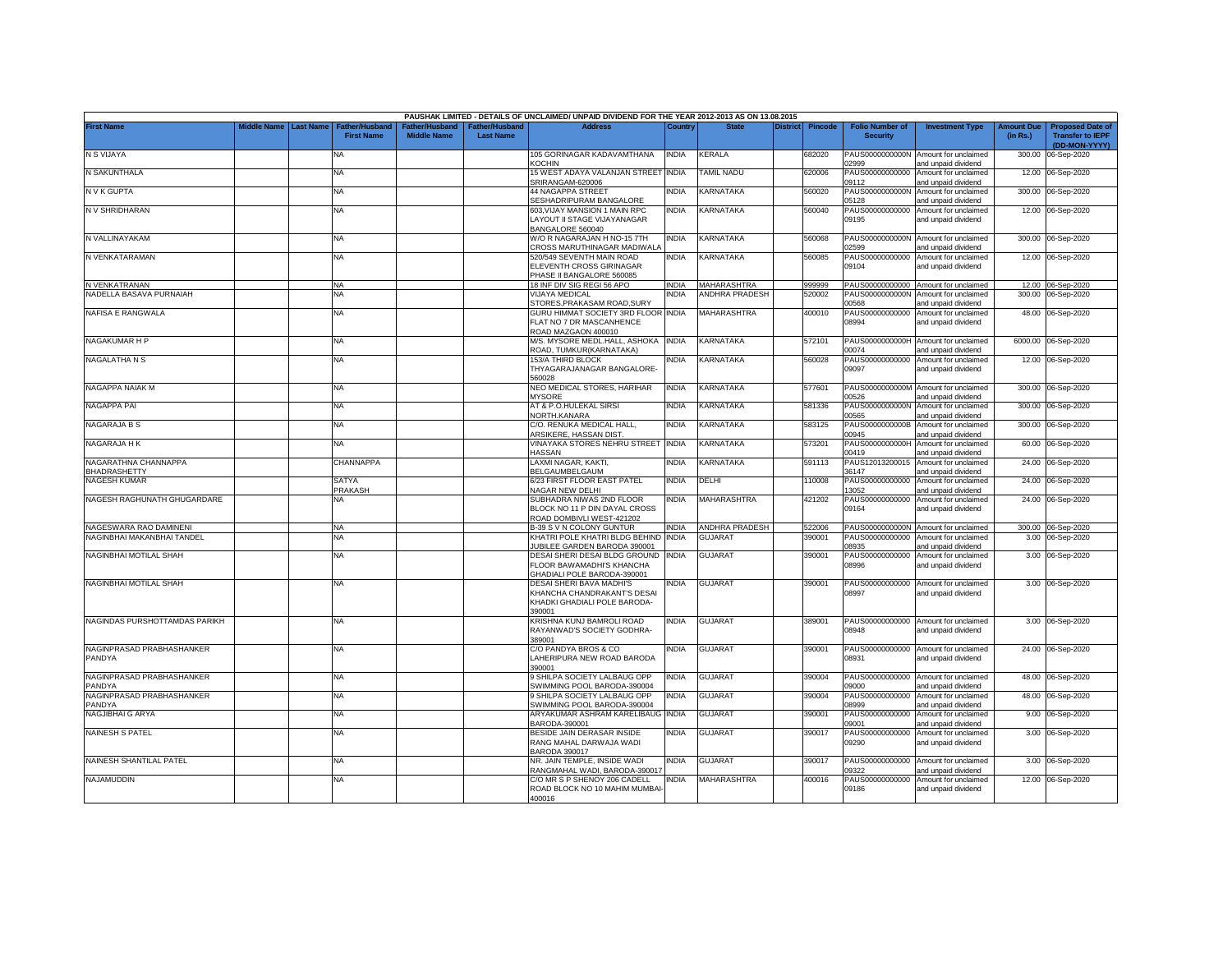|                                           |             |                  |                                            |                                      |                                    | PAUSHAK LIMITED - DETAILS OF UNCLAIMED/ UNPAID DIVIDEND FOR THE YEAR 2012-2013 AS ON 13.08.2015                                       |              |                      |                 |                |                                           |                                                                    |                               |                                                                     |
|-------------------------------------------|-------------|------------------|--------------------------------------------|--------------------------------------|------------------------------------|---------------------------------------------------------------------------------------------------------------------------------------|--------------|----------------------|-----------------|----------------|-------------------------------------------|--------------------------------------------------------------------|-------------------------------|---------------------------------------------------------------------|
| <b>First Name</b>                         | Middle Name | <b>Last Name</b> | <b>Father/Husband</b><br><b>First Name</b> | Father/Husband<br><b>Middle Name</b> | Father/Husband<br><b>Last Name</b> | <b>Address</b>                                                                                                                        | Country      | <b>State</b>         | <b>District</b> | <b>Pincode</b> | <b>Folio Number of</b><br><b>Security</b> | <b>Investment Type</b>                                             | <b>Amount Due</b><br>(in Rs.) | <b>Proposed Date of</b><br><b>Transfer to IEPF</b><br>(DD-MON-YYYY) |
| NALINI CHAMPAKLAL MODI                    |             |                  | <b>NA</b>                                  |                                      |                                    | C/O CHAMPAKLAL SANKALCHAND<br>MODI 1148 ZUMPADI NI POLE<br>MANDVI NI POLE MANEKCHOWK<br>AHMEDABAD 380001                              | <b>INDIA</b> | <b>GUJARAT</b>       |                 | 380001         | PAUS00000000000<br>09217                  | Amount for unclaimed<br>and unpaid dividend                        |                               | 9.00 06-Sep-2020                                                    |
| NALINI CHANDRAKANT SHAH                   |             |                  | <b>NA</b>                                  |                                      |                                    | 401/4 PAGRAV BUILDING NEAR<br>PATKAR COLLEGE GOREGAON<br><b><i>NEST MUMBAI</i></b>                                                    | <b>INDIA</b> | MAHARASHTRA          |                 | 400062         | 03588                                     | PAUS0000000000N Amount for unclaimed<br>and unpaid dividend        |                               | 600.00 06-Sep-2020                                                  |
| NALINI JAGDISH MEHTA                      |             |                  | <b>NA</b>                                  |                                      |                                    | C/O THE SWASTIK JANATA<br>SAHAKARI BANK LTD 502<br><b>KALBADEVI ROAD MUMBAI-400002</b>                                                | <b>INDIA</b> | MAHARASHTRA          |                 | 400002         | 09169                                     | PAUS00000000000 Amount for unclaimed<br>and unpaid dividend        |                               | 12.00 06-Sep-2020                                                   |
| NALINI RAO M                              |             |                  | <b>NA</b>                                  |                                      |                                    | RATANAVILLA MANGALORE SOUTH INDIA<br><b><i>CANARA</i></b>                                                                             |              | KARNATAKA            |                 | 575003         | 00138                                     | PAUS0000000000M Amount for unclaimed<br>and unpaid dividend        |                               | 300.00 06-Sep-2020                                                  |
| NALINKUMAR A SHAH                         |             |                  | <b>NA</b>                                  |                                      |                                    | 8 RAJGHAT SOCIETY NEAR JAIN<br><b>MERCHANT SO- CIETY</b><br>ATEHNAGAR PALDI AHMEDABAD                                                 | <b>INDIA</b> | GUJARAT              |                 | 380007         | PAUS00000000000<br>09002                  | Amount for unclaimed<br>and unpaid dividend                        |                               | 48.00 06-Sep-2020                                                   |
| NAMA RAMESH BABU                          |             |                  | <b>NA</b>                                  |                                      |                                    | C/O.NAMA SUBRAMANYAM,<br>SESHUGARI STREET PRODDATUR<br><b>CUDDAPAH DIST.)</b>                                                         | INDIA        | ANDHRA PRADESH       |                 | 516390         | 00179                                     | PAUS0000000000N Amount for unclaimed<br>and unpaid dividend        |                               | 300.00 06-Sep-2020                                                  |
| NAMESH MOHAN CHAURASIA                    |             |                  | <b>NA</b>                                  |                                      |                                    | 1-136 DDA LIG FLATS ASHOK VIHAR INDIA<br>HASE-I DELHI 110052                                                                          |              | DELHI                |                 | 10052          | 09185                                     | PAUS00000000000 Amount for unclaimed<br>and unpaid dividend        |                               | 12.00 06-Sep-2020                                                   |
| NANAK CHAND MOHINDRU                      |             |                  | <b>NA</b>                                  |                                      |                                    | NANAK COTTAGE M/58 KALKAJI<br><b>NEW DELHI-110019</b>                                                                                 | INDIA        | DELHI                |                 | 110019         | PAUS00000000000<br>09133                  | Amount for unclaimed<br>and unpaid dividend                        |                               | 24.00 06-Sep-2020                                                   |
| <b>NANAK RAJANI</b>                       |             |                  | CHANDI RAM JI<br>RAJANI                    |                                      |                                    | 10, KATJU COLONY, INDORE                                                                                                              | <b>INDIA</b> | MADHYA PRADESH       |                 | 452004         | PAUS13017600005<br>20826                  | Amount for unclaimed<br>and unpaid dividend                        | 24.00                         | 06-Sep-2020                                                         |
| NANAK SINGH MEHTA                         |             |                  | <b>NA</b>                                  |                                      |                                    | HNO IX/1585 GALI KRISHNA MKT<br><b>SANDHI NAGAR DELHI-110031</b>                                                                      | <b>INDIA</b> | DELHI                |                 | 110031         | PAUS00000000000<br>09196                  | Amount for unclaimed<br>and unpaid dividend                        |                               | 12.00 06-Sep-2020                                                   |
| <b>NANDI DEVI</b>                         |             |                  | <b>NA</b>                                  |                                      |                                    | C/O SHIV INDUSTRIES KEDAL GUNJ INDIA<br><b>ILWAR-301001</b>                                                                           |              | RAJASTHAN            |                 | 301001         | PAUS00000000000<br>09109                  | Amount for unclaimed<br>and unpaid dividend                        |                               | 12.00 06-Sep-2020                                                   |
| <b>NANDINI H PATEL</b>                    |             |                  | NA                                         |                                      |                                    | 2 SAGAR FLATS GOKUL PARK NEAR INDIA<br>POLY TECHNIC AHMEDABAD-380015                                                                  |              | GUJARAT              |                 | 380015         | PAUS00000000000<br>09003                  | Amount for unclaimed<br>and unpaid dividend                        |                               | 48.00 06-Sep-2020                                                   |
| NANDINI MADAN                             |             |                  | <b>NA</b>                                  |                                      |                                    | <b>&lt;-81 HAUZ KHAS NEW DELHI 110016 INDIA</b>                                                                                       |              | DELHI                |                 | 110016         | PAUS00000000000                           | Amount for unclaimed                                               |                               | 12.00 06-Sep-2020                                                   |
| NANDKISHORBHAI NAGARBHAI PATEL            |             |                  | ΝA                                         |                                      |                                    | AT P O SAMA NEAR UNION BANK,<br>SAMA BARODA-391775                                                                                    | NDIA         | <b>GUJARA1</b>       |                 | 391775         | PAUS00000000000<br>09004                  | Amount for unclaimed<br>and unpaid dividend                        |                               | 3.00 06-Sep-2020                                                    |
| NANDLAL KHETARPAL                         |             |                  | NA                                         |                                      |                                    | III/B-6 LAJPAT NAGAR NEW DELHI-                                                                                                       | <b>INDIA</b> | DELHI                |                 | 110024         | PAUS00000000000                           | Amount for unclaimed                                               |                               | 24.00 06-Sep-2020                                                   |
| NANDUBHAI KALIDAS PATEL                   |             |                  | NA                                         |                                      |                                    | 110024<br>4 ADHUNIK SOCIETY CHHANI DIST                                                                                               | <b>INDIA</b> | GUJARAT              |                 | 391740         | 09197<br>PAUS00000000000                  | and unpaid dividend<br>Amount for unclaimed                        |                               | 9.00 06-Sep-2020                                                    |
| <b>NANHI KAUL</b>                         |             |                  | NA                                         |                                      |                                    | <b>BARODA PIN-391740</b><br>C/O C KAUL THE NEW INDIA<br>ASSURANCE CO LTD D58/12A-1 S S<br>SIGRA VARANASI                              | INDIA        | <b>UTTAR PRADESH</b> |                 | 221010         | 09005<br>PAUS0000000000N<br>03403         | and unpaid dividend<br>Amount for unclaimed<br>and unpaid dividend |                               | 300.00 06-Sep-2020                                                  |
| NANUBEN FAKIRMAHAMMAD MANSURI             |             |                  | NA                                         |                                      |                                    | BAZAR AT & PO DHINOJ TA<br>CHANASMA DIST MEHSANA 384225                                                                               | NDIA         | <b>GUJARAT</b>       |                 | 384225         | PAUS00000000000<br>09218                  | Amount for unclaimed<br>and unpaid dividend                        |                               | 36.00 06-Sep-2020                                                   |
| NARAHARI KOTA                             |             |                  | NA                                         |                                      |                                    | C/O QUINN INDIA LIMITED 3-6-307/1<br>IYDERGUDA HYDERABAD-500001                                                                       | <b>INDIA</b> | ANDHRA PRADESH       |                 | 500001         | PAUS00000000000<br>09108                  | Amount for unclaimed<br>and unpaid dividend                        |                               | 12.00 06-Sep-2020                                                   |
| NARANBHAI TRIKAMBHAI PATEL                |             |                  | NA                                         |                                      |                                    | KANBHA TA BORSAD DIST KHEDA<br>388540                                                                                                 | INDIA        | <b>GUJARAT</b>       |                 | 388540         | PAUS00000000000<br>09008                  | Amount for unclaimed<br>and unpaid dividend                        |                               | 48.00 06-Sep-2020                                                   |
| NARANDAS VITHALDAS PATEL                  |             |                  | NA                                         |                                      |                                    | 205 SANTOK CHAMBERS NEAR<br>SARDARNAGAR BUS STAND OLD                                                                                 | INDIA        | <b>GUJARAT</b>       |                 | 390002         | PAUS00000000000<br>08946                  | Amount for unclaimed<br>and unpaid dividend                        |                               | 24.00 06-Sep-2020                                                   |
| NARANLAL HARILAL MODI                     |             |                  | NA                                         |                                      |                                    | HHANI ROAD BARODA-390002<br>/88/7/8-LUHAR WALO KHANCHO,<br>PRANLAL SETH NO DELEHO, OPP<br><b>GHEEKHATHA POST OFFICE,</b><br>HMEDABAD. | <b>INDIA</b> | <b>GUJARAT</b>       |                 | 380001         | PAUS00000000000<br>09219                  | Amount for unclaimed<br>and unpaid dividend                        |                               | 24.00 06-Sep-2020                                                   |
| NARAPAREDDY RAMIREDDY                     |             |                  | <b>NA</b>                                  |                                      |                                    | C/O M RAGHAVAREDDY VINJAMUR<br><b>NELLORE DT AP 524228</b>                                                                            | <b>INDIA</b> | ANDHRA PRADESH       |                 | 524228         | 09292                                     | PAUS00000000000 Amount for unclaimed<br>and unpaid dividend        |                               | 99.00 06-Sep-2020                                                   |
| NARASIMHA RAMACHANDRA RAO<br><b>GOLLA</b> |             |                  | NA                                         |                                      |                                    | C/O.CITY PHARMA DISTRIBUTORS<br>BHAVANARAYANA STREET<br>/IJAYAWADA (A.P)                                                              | <b>INDIA</b> | ANDHRA PRADESH       |                 | 520001         | PAUS0000000000N<br>00922                  | Amount for unclaimed<br>and unpaid dividend                        |                               | 300.00 06-Sep-2020                                                  |
| <b>NARASINGHA DUBE</b>                    |             |                  | NA                                         |                                      |                                    | C/O MR SITARAM DUBE O E S AT &<br>PO DHANUPALI DIST SAMBALPUR<br><b>ORISSA</b>                                                        | <b>INDIA</b> | <b>ORISSA</b>        |                 | 768001         | PAUS00000000000<br>09009                  | Amount for unclaimed<br>and unpaid dividend                        |                               | 3.00 06-Sep-2020                                                    |
| NARAYAN NARMADASHANKER THAKER             |             |                  | NA                                         |                                      |                                    | 47 ARIHANT CO-OP HSG SOCIETY<br>BEHIND RIDHI SIDHI NAGAR AJWA<br>ROAD BARODA 390018                                                   | <b>INDIA</b> | <b>GUJARAT</b>       |                 | 390018         | 08937                                     | PAUS00000000000 Amount for unclaimed<br>and unpaid dividend        |                               | 9.00 06-Sep-2020                                                    |
| NARAYAN PRABHU                            |             |                  | NA                                         |                                      |                                    | 88 4TH MAIN MALLESWARAM<br><b>BANGALORE</b>                                                                                           | INDIA        | KARNATAKA            |                 | 560003         | PAUS0000000000N<br>01655                  | Amount for unclaimed<br>and unpaid dividend                        |                               | 600.00 06-Sep-2020                                                  |
| NARAYAN SINGH CHAUDHRY                    |             |                  | NA                                         |                                      |                                    | C/O AJANTA OPTICALS 73<br>ARUOBINDO PLACE MARKET HAUZ<br>KHAS NEW DELHI 110016                                                        | India        | DELHI                |                 | 110016         | PAUS00000000000<br>09086                  | Amount for unclaimed<br>and unpaid dividend                        |                               | 24.00 06-Sep-2020                                                   |
| NARAYANA H K                              |             |                  | NA                                         |                                      |                                    | POORNIMA MEDICAL STORES,<br>HASSAN.                                                                                                   | <b>INDIA</b> | KARNATAKA            |                 | 573201         | 00920                                     | PAUS0000000000H Amount for unclaimed<br>and unpaid dividend        |                               | 240.00 06-Sep-2020                                                  |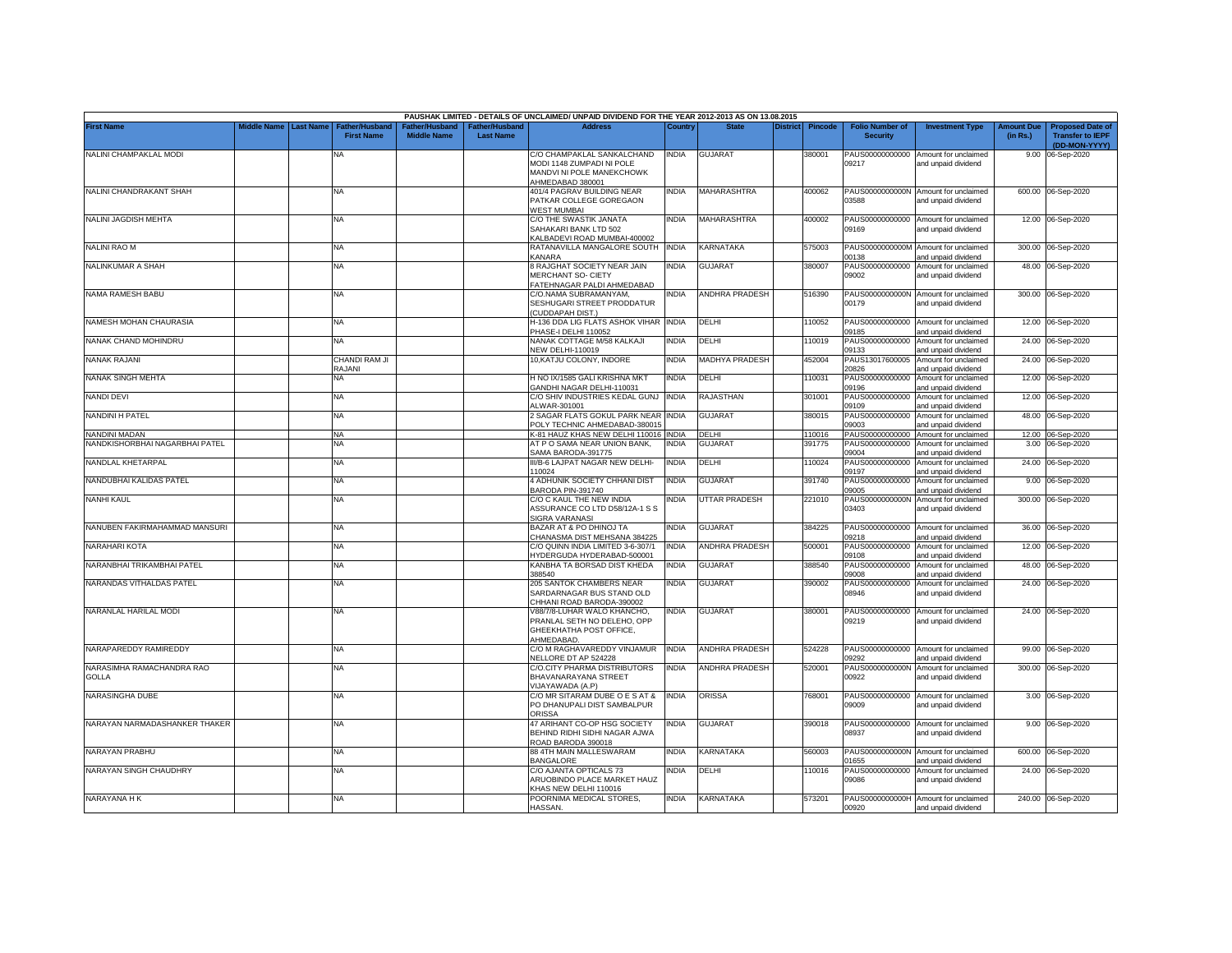|                                       |             |                  |                                            |                                     |                                   | PAUSHAK LIMITED - DETAILS OF UNCLAIMED/ UNPAID DIVIDEND FOR THE YEAR 2012-2013 AS ON 13.08.2015   |              |                      |          |                |                                           |                                                             |                               |                                                                     |
|---------------------------------------|-------------|------------------|--------------------------------------------|-------------------------------------|-----------------------------------|---------------------------------------------------------------------------------------------------|--------------|----------------------|----------|----------------|-------------------------------------------|-------------------------------------------------------------|-------------------------------|---------------------------------------------------------------------|
| <b>First Name</b>                     | Middle Name | <b>Last Name</b> | <b>Father/Husband</b><br><b>First Name</b> | ather/Husband<br><b>Middle Name</b> | ather/Husbanc<br><b>Last Name</b> | <b>Address</b>                                                                                    | Country      | <b>State</b>         | District | <b>Pincode</b> | <b>Folio Number of</b><br><b>Security</b> | <b>Investment Type</b>                                      | <b>Amount Due</b><br>(in Rs.) | <b>Proposed Date of</b><br><b>Transfer to IEPF</b><br>(DD-MON-YYYY) |
| NARAYANAN A C                         |             |                  | NA                                         |                                     |                                   | CHULLIPARAMBIL HOUSE,<br>MUTHUVATTOOR, P.O<br>CHAVAKKAAD, TRICHUR                                 | India        | KERALA               |          | 680506         | PAUS0000000000A<br>01038                  | Amount for unclaimed<br>and unpaid dividend                 |                               | 60.00 06-Sep-2020                                                   |
| NARAYANAN S G                         |             |                  | NA                                         |                                     |                                   | Block I, B1 Green Park Apartments<br>No.2, LIC Colony Main Road, Velachery                        | NDIA         | <b>TAMIL NADU</b>    |          | 600042         | 0234                                      | PAUS0000000000S Amount for unclaimed<br>and unpaid dividend |                               | 300.00 06-Sep-2020                                                  |
| NARAYANARAO R KAVI                    |             |                  | <b>NA</b>                                  |                                     |                                   | C/O.DR.G.R.KAVI 'MATHURU<br>CHHAYA', P.O.INDI, (BIJAPUR DIST.)                                    | NDIA         | KARNATAKA            |          | 586209         | PAUS0000000000N<br>28600                  | Amount for unclaimed<br>and unpaid dividend                 |                               | 600.00 06-Sep-2020                                                  |
| NARAYANBHAI KRUSHNALAL NAIK           |             |                  | NA                                         |                                     |                                   | C/O BANK OF BARODA PO UNAVA<br>BALVA N G DIST GANDHINAGAR-<br>382650                              | INDIA        | <b>GUJARAT</b>       |          | 382650         | PAUS00000000000<br>09203                  | Amount for unclaimed<br>and unpaid dividend                 |                               | 12.00 06-Sep-2020                                                   |
| NARAYANBHAI LALBHAI PARI              |             |                  | <b>NA</b>                                  |                                     |                                   | 08 SHYAM SHARAN-2 AAHORI CLUB<br>ROAD BOPAL GHUMA ROAD GHUMA<br><b>HMEDABAD</b>                   | INDIA        | <b>GUJARAT</b>       |          | 380058         | PAUS00000000000<br>08954                  | Amount for unclaimed<br>and unpaid dividend                 |                               | 9.00 06-Sep-2020                                                    |
| NARAYANBHAI LALBHAI PARI              |             |                  | NA                                         |                                     |                                   | 08 SHYAM SHARAN-2 AAHORI CLUB INDIA<br>ROAD BOPAL GHUMA ROAD GHUMA<br>AHMEDABAD                   |              | <b>GUJARAT</b>       |          | 380058         | 08955                                     | PAUS00000000000 Amount for unclaimed<br>and unpaid dividend |                               | 9.00 06-Sep-2020                                                    |
| NARAYANBHAI LALBHAI THAKKAR           |             |                  | <b>NA</b>                                  |                                     |                                   | 08 SHYAM SHARAN-2 AAHORI CLUB INDIA<br>ROAD BOPAL GHUMA ROAD GHUMA<br>AHMEDABAD                   |              | <b>GUJARAT</b>       |          | 380058         | 08957                                     | PAUS00000000000 Amount for unclaimed<br>and unpaid dividend |                               | 9.00 06-Sep-2020                                                    |
| NARAYANBHAI LALBHAI THAKKAR           |             |                  | NA                                         |                                     |                                   | 08 SHYAM SHARAN-2 AAHORI CLUB INDIA<br>ROAD BOPAL GHUMA ROAD GHUMA<br>AHMEDABAD                   |              | <b>GUJARAT</b>       |          | 380058         | PAUS00000000000<br>08956                  | Amount for unclaimed<br>and unpaid dividend                 |                               | 9.00 06-Sep-2020                                                    |
| NARAYANBHAI P DARJI                   |             |                  | <b>PUNJABHAI</b><br><b>BHIKABHAI</b>       |                                     |                                   | 2/16 MARUTI APARTMENT,<br>NARANPURA,                                                              | INDIA        | <b>GUJARAT</b>       |          | 380063         | 43610                                     | PAUS12034400003 Amount for unclaimed<br>and unpaid dividend |                               | 18.00 06-Sep-2020                                                   |
| NARBADABEN DAHYABHAI PATEL            |             |                  | DARJI<br>NA                                |                                     |                                   | AHMEDABAD.AHMEDABAD<br>11 BHAT APARTMENT CHUNIBHAI<br>COLONY KANKARIA AHMEDABAD-<br>380022        | <b>INDIA</b> | GUJARAT              |          | 380022         | 08958                                     | PAUS00000000000 Amount for unclaimed<br>and unpaid dividend |                               | 24.00 06-Sep-2020                                                   |
| NARENDER SINGH                        |             |                  | NA                                         |                                     |                                   | 40-D GEWA APARTMENTS VIKAS<br>PURI NEW DELHI 110018                                               | ndia         | DELHI                |          | 10018          | PAUS00000000000<br>09129                  | Amount for unclaimed<br>and unpaid dividend                 |                               | 12.00 06-Sep-2020                                                   |
| NARENDRA JETHALAL VYAS                |             |                  | NA                                         |                                     |                                   | LIMDI FALIYA AT & PO CHHANI DIST<br>BARODA PIN-391740                                             | INDIA        | GUJARAT              |          | 391740         | PAUS00000000000<br>09010                  | Amount for unclaimed<br>and unpaid dividend                 |                               | 3.00 06-Sep-2020                                                    |
| NARENDRA KANTILAL SHAH                |             |                  | <b>NA</b>                                  |                                     |                                   | C/O M K SHAH HOUSE GIDC<br>COLONY UMBERGAON DIST VALSAD                                           | NDIA         | <b>GUJARAT</b>       |          | 388250         | PAUS00000000000<br>09011                  | Amount for unclaimed<br>and unpaid dividend                 |                               | 3.00 06-Sep-2020                                                    |
| NARENDRA KUMAR CHIMANLAL DESAI        |             |                  | NA                                         |                                     |                                   | B/99, ALEMBIC COLONY VADODARA INDIA<br>VADODARA                                                   |              | <b>GUJARAT</b>       |          | 390003         | PAUS0000000000N<br>00181                  | Amount for unclaimed<br>and unpaid dividend                 |                               | 60.00 06-Sep-2020                                                   |
| NARENDRA KUMAR KHURANA                |             |                  | <b>NA</b>                                  |                                     |                                   | 221 SHIV VIHAR COLONY DELHI<br>ROAD SAHARANPUR                                                    | NDIA         | <b>UTTAR PRADESH</b> |          | 247001         | PAUS00000000000<br>09072                  | Amount for unclaimed<br>and unpaid dividend                 |                               | 48.00 06-Sep-2020                                                   |
| NARENDRA PURANI                       |             |                  | NA                                         |                                     |                                   | NEAR RANCHHODJI MANDIR<br>GODHRA DIST PANCHMAHALS                                                 | NDIA         | GUJARAT              |          | 389001         | PAUS00000000000<br>09087                  | Amount for unclaimed<br>and unpaid dividend                 |                               | 12.00 06-Sep-2020                                                   |
| NARENDRABHAI RASIKLAL SHAH            |             |                  | <b>NA</b>                                  |                                     |                                   | 5/A SAHARSH PARK NR<br>KENDRANAGAR ATUL SOC B/H<br>ZAVERNAGAR VAGHODIA ROAD<br>VADODARA 390019    | NDIA         | <b>GUJARAT</b>       |          | 390019         | PAUS00000000000<br>09012                  | Amount for unclaimed<br>and unpaid dividend                 |                               | 3.00 06-Sep-2020                                                    |
| NARENDRAKUMAR CHIMANLAL DESAI         |             |                  | NA                                         |                                     |                                   | FB/99 ALEMBIC COLONY BARODA-<br>390003                                                            | INDIA        | <b>GUJARAT</b>       |          | 390003         | 08960                                     | PAUS00000000000 Amount for unclaimed<br>and unpaid dividend |                               | 24.00 06-Sep-2020                                                   |
| NARENDRAKUMAR CHIMANLAL DESAI         |             |                  | ΝA                                         |                                     |                                   | FB 99 ALEMBIC COLONY BARODA<br>390003                                                             | NDIA         | GUJARAT              |          | 390003         | PAUS00000000000<br>8925                   | Amount for unclaimed<br>and unpaid dividend                 |                               | 3.00 06-Sep-2020                                                    |
| NARENDRAKUMAR LALBHAI SHAH            |             |                  | NA                                         |                                     |                                   | 202 SHYAMAL FLATS, 12, GUJARAT<br>SOCIETY,- NR.RED CROSS BLOOD<br>BANK PALDI, AHMEDABA- D-380007  | India        | <b>GUJARAT</b>       |          | 380007         | PAUS00000000000<br>08961                  | Amount for unclaimed<br>and unpaid dividend                 |                               | 24.00 06-Sep-2020                                                   |
| NARENDRAKUMAR OCHHAVLAL SHAH          |             |                  | <b>NA</b>                                  |                                     |                                   | VYAS WADA NEAR RADHA KRISHNA INDIA<br>TEMPLE PETLAD DIST KAIRA PIN-<br>388450                     |              | <b>GUJARAT</b>       |          | 388450         | 09015                                     | PAUS00000000000 Amount for unclaimed<br>and unpaid dividend |                               | 3.00 06-Sep-2020                                                    |
| NARENDRAKUMAR PURSHOTTAMDAS<br>VAIDYA |             |                  | NA                                         |                                     |                                   | F-246 ALEMBIC GLASS COLONY<br>ALEMBIC ROAD BARODA 390003                                          | NDIA         | <b>GUJARAT</b>       |          | 390003         | 08940                                     | PAUS00000000000 Amount for unclaimed<br>and unpaid dividend |                               | 3.00 06-Sep-2020                                                    |
| NARESH CHAND JAIN                     |             |                  | NA                                         |                                     |                                   | C/O VICKERS SPERRY OF INDIA LTD INDIA<br>D-104 HIMALAYA HOUSE K G ROAD<br><b>NEW DELHI-110001</b> |              | DELHI                |          | 10001          | PAUS00000000000<br>09120                  | Amount for unclaimed<br>and unpaid dividend                 |                               | 12.00 06-Sep-2020                                                   |
| <b>NARESH DHINGRA</b>                 |             |                  | NA                                         |                                     |                                   | 9 AJMER ROAD PERTAPPURA AGRA-INDIA<br>282001                                                      |              | UTTAR PRADESH        |          | 282001         | PAUS00000000000<br>09016                  | Amount for unclaimed<br>and unpaid dividend                 | 3.00                          | 06-Sep-2020                                                         |
| NARESH KUMAR AGARWAL                  |             |                  | <b>NA</b>                                  |                                     |                                   | AGRAWALS 18/72 GEETA COLONY<br>DELHI 110031                                                       | NDIA         | DELHI                |          | 110031         | PAUS00000000000<br>09209                  | Amount for unclaimed<br>and unpaid dividend                 | 36.00                         | 06-Sep-2020                                                         |
| NARESH KUMAR AGARWAL                  |             |                  | NA                                         |                                     |                                   | AGRAWALS 18/72 GEETA COLONY<br>DELHI 110031                                                       | INDIA        | DELHI                |          | 110031         | PAUS00000000000<br>09119                  | Amount for unclaimed<br>and unpaid dividend                 | 12.00                         | 06-Sep-2020                                                         |
| NARESH KUMAR DUA                      |             |                  | <b>NA</b>                                  |                                     |                                   | HOUSE NO-1432 SECTOR 15<br>FARIDABAD HARYANA 121001                                               | NDIA         | <b>HARYANA</b>       |          | 121001         | PAUS00000000000<br>09187                  | Amount for unclaimed<br>and unpaid dividend                 |                               | 12.00 06-Sep-2020                                                   |
| NARESH KUMAR GANGWANI                 |             |                  | <b>NA</b>                                  |                                     |                                   | 13/31-A MOTI NAGAR NEW DELHI<br>110015                                                            | INDIA        | DELHI                |          | 10015          | PAUS00000000000<br>09246                  | Amount for unclaimed<br>and unpaid dividend                 |                               | 24.00 06-Sep-2020                                                   |
| NARESH KUMAR TARIMELA                 |             |                  | NA                                         |                                     |                                   | 51 MEHDIPATNAM COLONY<br>HYDERABAD-500028                                                         | NDIA         | ANDHRA PRADESH       |          | 500028         | PAUS00000000000<br>09107                  | Amount for unclaimed<br>and unpaid dividend                 | 12.00                         | 06-Sep-2020                                                         |
| NARESH SABHARWAL                      |             |                  | ΝA                                         |                                     |                                   | D-197 ASHOK VIHAR PHASE-I DELHI INDIA<br>110052                                                   |              | DELHI                |          | 110052         | 09282                                     | PAUS00000000000 Amount for unclaimed<br>and unpaid dividend |                               | 12.00 06-Sep-2020                                                   |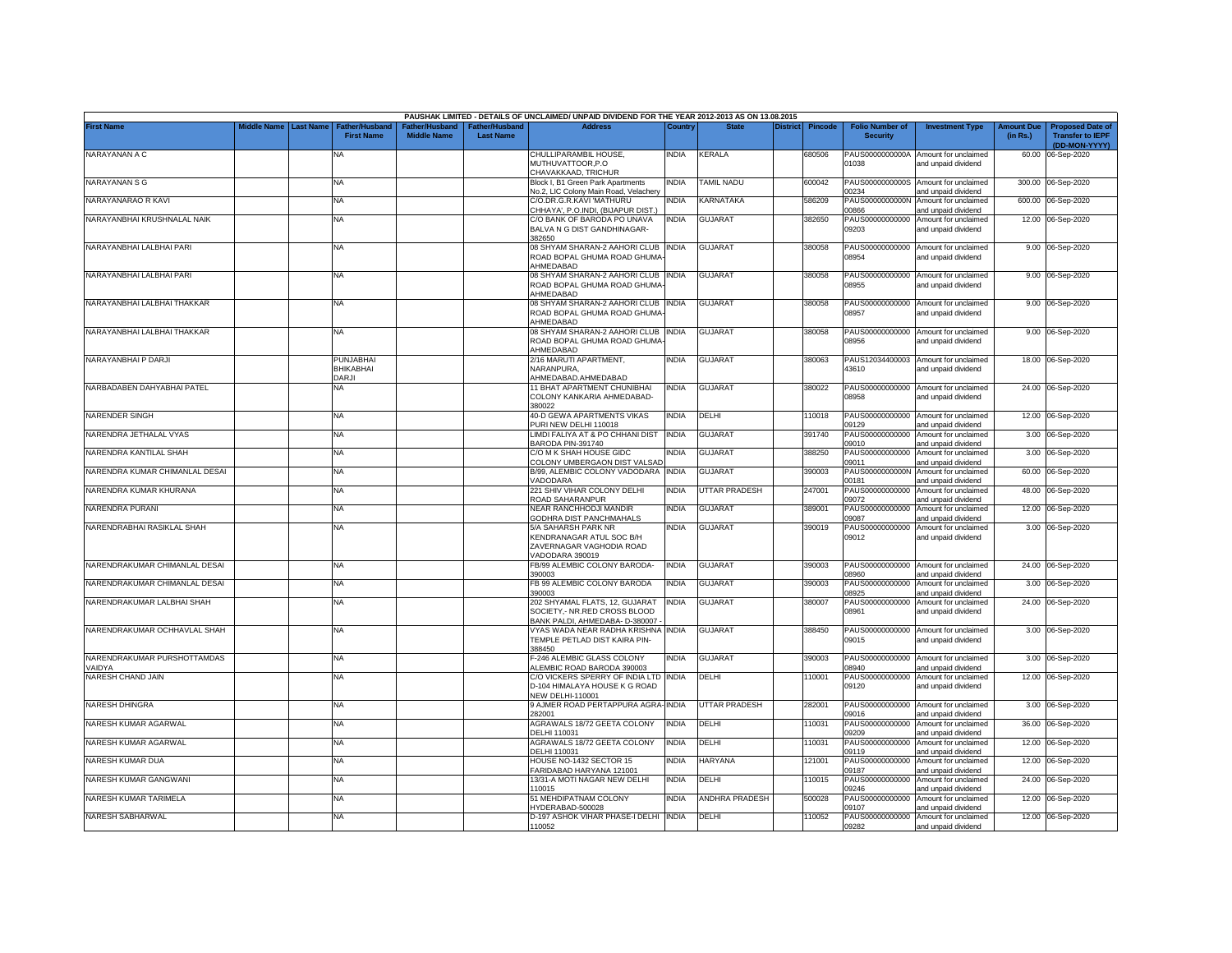|                                   |                         |                                            |                                             |                                           | PAUSHAK LIMITED - DETAILS OF UNCLAIMED/ UNPAID DIVIDEND FOR THE YEAR 2012-2013 AS ON 13.08.2015 |              |                    |                 |                |                                           |                                                              |                               |                                                                     |
|-----------------------------------|-------------------------|--------------------------------------------|---------------------------------------------|-------------------------------------------|-------------------------------------------------------------------------------------------------|--------------|--------------------|-----------------|----------------|-------------------------------------------|--------------------------------------------------------------|-------------------------------|---------------------------------------------------------------------|
| <b>First Name</b>                 | Middle Name   Last Name | <b>Father/Husband</b><br><b>First Name</b> | <b>Father/Husband</b><br><b>Middle Name</b> | <b>Father/Husband</b><br><b>Last Name</b> | <b>Address</b>                                                                                  | Country      | <b>State</b>       | <b>District</b> | <b>Pincode</b> | <b>Folio Number of</b><br><b>Security</b> | <b>Investment Type</b>                                       | <b>Amount Due</b><br>(in Rs.) | <b>Proposed Date of</b><br><b>Transfer to IEPF</b><br>(DD-MON-YYYY) |
| NARESH VERMA                      |                         | <b>NA</b>                                  |                                             |                                           | 24/1 SHAKTI NAGAR DELHI-110007                                                                  | <b>INDIA</b> | DELHI              |                 | 10007          | PAUS00000000000                           | Amount for unclaimed                                         | 48.00                         | 06-Sep-2020                                                         |
| NARESH VITTHAL BATAVALE           |                         | NA                                         |                                             |                                           | KUVERJI DEVSHI CHAWL 2ND FL B S<br>ROAD OPP ZARAPKAR SHOW ROAD<br>DADAR MUMBAI 400028           | <b>INDIA</b> | MAHARASHTRA        |                 | 400028         | PAUS00000000000<br>09172                  | Amount for unclaimed<br>and unpaid dividend                  | 12.00                         | 06-Sep-2020                                                         |
| <b>NARGIS MASIH</b>               |                         | ΝA                                         |                                             |                                           | C/O ST JOHN'S BAPTIST SCHOOL<br>SOHNA ROAD PALWAL DIST<br>FARIDABAD HARYANA 121102              | <b>INDIA</b> | HARYANA            |                 | 121102         | PAUS00000000000<br>09202                  | Amount for unclaimed<br>and unpaid dividend                  |                               | 48.00 06-Sep-2020                                                   |
| NARHARILAL NATHALAL BHATT         |                         | <b>NA</b>                                  |                                             |                                           | DEV NIVAS DAYAL BHAU'S<br>KHANCHA RAJMAHAL ROAD                                                 | <b>INDIA</b> | <b>GUJARAT</b>     |                 | 390001         | PAUS00000000000<br>09080                  | Amount for unclaimed<br>and unpaid dividend                  |                               | 48.00 06-Sep-2020                                                   |
| NARINDER DEV GROVER               |                         | NA                                         |                                             |                                           | C/O INDIAN PETROCHEMICALS<br>CORP LTD 2ND - FLOOR HIMALAYA<br>HOUSE 23 K G MARG NEW DE- LHI-    | INDIA        | DELHI              |                 | 10001          | PAUS00000000000<br>09118                  | Amount for unclaimed<br>and unpaid dividend                  |                               | 12.00 06-Sep-2020                                                   |
| NARMADABEN THAKORLAL PATEL        |                         | NA                                         |                                             |                                           | KADIPORE GANDEVI DIST BULSAR-<br>396360                                                         | <b>INDIA</b> | <b>GUJARAT</b>     |                 | 396360         | PAUS00000000000<br>09017                  | Amount for unclaimed<br>and unpaid dividend                  |                               | 24.00 06-Sep-2020                                                   |
| NAROTAMBHAI MATHURBHAI PATEL      |                         | NA                                         |                                             |                                           | AT BHACHARVADA POST<br>HAZARPURA TAL NADOD DIST<br><b>BROACH DIST BROACH</b>                    | <b>INDIA</b> | <b>GUJARAT</b>     |                 | 392001         | PAUS00000000000<br>09232                  | Amount for unclaimed<br>and unpaid dividend                  |                               | 3.00 06-Sep-2020                                                    |
| NAROTTAMDAS HARAKHCHAND<br>PAREKH |                         | <b>NA</b>                                  |                                             |                                           | SURKAWALA DR PANDYA S BLDG<br>OPP HOME SCH- OOL WAGHAVADI<br>ROAD BHAVNAGAR 364002 - -          | <b>INDIA</b> | <b>GUJARAT</b>     |                 | 364002         | 08923                                     | PAUS00000000000 Amount for unclaimed<br>and unpaid dividend  |                               | 78.00 06-Sep-2020                                                   |
| NAROTTAMDAS JADAVJEE MITHANI      |                         | <b>NA</b>                                  |                                             |                                           | ARYAN MAHALI 6TH FLOOR BLOCK<br>NO 32 C ROAD CHURCHGATE<br>MUMBAI 400020                        | <b>INDIA</b> | MAHARASHTRA        |                 | 400020         | 09306                                     | PAUS00000000000 Amount for unclaimed<br>and unpaid dividend  |                               | 48.00 06-Sep-2020                                                   |
| NARPAT SINGH DUGAR                |                         | <b>NA</b>                                  |                                             |                                           | C/O INDUSTRIAL SALES AGENCY<br>MARSHALL HOUSE 33/1 NETAJI<br>SUBHASH ROAD CALCUTT-700001        | <b>INDIA</b> | <b>WEST BENGAL</b> |                 | 700001         | 09150                                     | PAUS00000000000 Amount for unclaimed<br>and unpaid dividend  |                               | 12.00 06-Sep-2020                                                   |
| NARSINGH PRASAD KHAITAN           |                         | NA                                         |                                             |                                           | 6A MADAN MOHAN TALLA STREET<br>CALCUTTA-700005                                                  | <b>INDIA</b> | <b>WEST BENGAL</b> |                 | 00005          | PAUS00000000000<br>09148                  | Amount for unclaimed<br>and unpaid dividend                  |                               | 12.00 06-Sep-2020                                                   |
| NARSINHBHAI METHABHAI GHUMALIA    |                         | <b>NA</b>                                  |                                             |                                           | C\O MANSUKH K KAMANI SATNAM<br>TRADING CO. A-54, MARKETING<br>YARD RAJKOT                       | <b>INDIA</b> | <b>GUJARAT</b>     |                 | 360003         | PAUS00000000000<br>09021                  | Amount for unclaimed<br>and unpaid dividend                  |                               | 3.00 06-Sep-2020                                                    |
| NARSINHBHAI VALLABHBHAI PASTAGIA  |                         | NA                                         |                                             |                                           | SHAKBHAJI MARKET BAZAR<br>GANDEVI DIST BULSAR PIN-396360                                        | <b>INDIA</b> | <b>GUJARAT</b>     |                 | 396360         | PAUS00000000000<br>09022                  | Amount for unclaimed<br>and unpaid dividend                  |                               | 48.00 06-Sep-2020                                                   |
| NARSINHBHAI VIRABHAI CHAUDHARY    |                         | <b>NA</b>                                  |                                             |                                           | AT & PO PALDI TA VISNAGAR DIST<br>MEHSANA PIN-384315                                            | <b>INDIA</b> | <b>GUJARAT</b>     |                 | 384315         | PAUS00000000000<br>09023                  | Amount for unclaimed<br>and unpaid dividend                  | 15.00                         | 06-Sep-2020                                                         |
| NASRIN PEERSAB HEREKAR            |                         | <b>NA</b>                                  |                                             |                                           | 10 HONDA MANSION 332 SIR J J<br>ROAD NEXT TO SEVA NIKETAN<br>BYCULLA MUMBAI 400008              | <b>INDIA</b> | MAHARASHTRA        |                 | 400008         | PAUS00000000000<br>09161                  | Amount for unclaimed<br>and unpaid dividend                  |                               | 27.00 06-Sep-2020                                                   |
| NASSIRUDDIN                       |                         | ZAHI RUDDIN                                |                                             |                                           | 607 CHHOTI BAZARIA RAILWAY<br>ROAD GHAZIABAD                                                    | <b>INDIA</b> | UTTAR PRADESH      |                 | 201001         | 4078                                      | PAUSIN3001831193 Amount for unclaimed<br>and unpaid dividend |                               | 48.00 06-Sep-2020                                                   |
| NATARAJ C HIREMATH                |                         | <b>NA</b>                                  |                                             |                                           | 201 1ST A CROSS J P NAGAR<br><b>GOKUL ROAD HUBLI</b>                                            | <b>INDIA</b> | KARNATAKA          |                 | 580030         | PAUS0000000000N<br>02479                  | Amount for unclaimed<br>and unpaid dividend                  |                               | 300.00 06-Sep-2020                                                  |
| NATHABHAI NARSINHBHAI PATEL       |                         | <b>NA</b>                                  |                                             |                                           | KRUSHNAKRUPA BLDG BHAIJI<br>DAROGAS POLE BEHIND JUBILEE<br>BAG BARODA-390001                    | <b>INDIA</b> | <b>GUJARAT</b>     |                 | 390001         | PAUS00000000000<br>33966                  | Amount for unclaimed<br>and unpaid dividend                  |                               | 9.00 06-Sep-2020                                                    |
| NATHALAL BHANJI MISTRY            |                         | <b>NA</b>                                  |                                             |                                           | 8 ASHIRWAD NEAR SUVARNA<br>HOSPITAL KASTUR PARK SHIMPOLI<br>ROAD BORIVALI WEST MUMBAI<br>400092 | <b>INDIA</b> | MAHARASHTRA        |                 | 400092         | 09299                                     | PAUS00000000000 Amount for unclaimed<br>and unpaid dividend  |                               | 48.00 06-Sep-2020                                                   |
| NATUBHAI DAHYABHAI PATEL          |                         | <b>NA</b>                                  |                                             |                                           | AT & PO VINA TAL NADIAD DIST<br><b>KAIRA PIN-387001</b>                                         | <b>INDIA</b> | <b>GUJARAT</b>     |                 | 387001         | 09025                                     | PAUS00000000000 Amount for unclaimed<br>and unpaid dividend  |                               | 24.00 06-Sep-2020                                                   |
| NATUBHAI MOTIBHAI PATEL           |                         | <b>NA</b>                                  |                                             |                                           | AT & PO DASRATH DIST BARODA<br>PIN-391740                                                       | <b>INDIA</b> | <b>GUJARAT</b>     |                 | 391740         | PAUS00000000000<br>09026                  | Amount for unclaimed<br>and unpaid dividend                  |                               | 3.00 06-Sep-2020                                                    |
| NATUBHAI PURSOTTAMDAS PATEL       |                         | NA                                         |                                             |                                           | 5 BAKUL SOCIETY NO 3 OPP<br>ABHISHEK COLONY RACE COURSE<br>ROAD BARODA 390015                   | <b>INDIA</b> | <b>GUJARAT</b>     |                 | 390015         | PAUS00000000000<br>09027                  | Amount for unclaimed<br>and unpaid dividend                  |                               | 123.00 06-Sep-2020                                                  |
| NATUBHAI SHANKERBHAI PATEL        |                         | <b>NA</b>                                  |                                             |                                           | SUBHANPURA BARODA-390007                                                                        | <b>INDIA</b> | <b>GUJARAT</b>     |                 | 390007         |                                           | PAUS00000000000 Amount for unclaimed                         |                               | 24.00 06-Sep-2020                                                   |
| NATUBHAI SOMABHAI PATEL           |                         | NA.                                        |                                             |                                           | ASHIRVAD BEHIND BANSHIDAR<br>SOCIETY NEAR VYAYAM MANDIR<br>ANAND-388001                         | INDIA        | <b>GUJARAT</b>     |                 | 388001         | PAUS00000000000<br>09088                  | Amount for unclaimed<br>and unpaid dividend                  |                               | 12.00 06-Sep-2020                                                   |
| NATUBHAI V PATEL                  |                         | <b>NA</b>                                  |                                             |                                           | C/O M/S NATUBHAI PATEL BEHARI<br>SHAW LANE PATNA-800004                                         | <b>INDIA</b> | <b>BIHAR</b>       |                 | 800004         | PAUS00000000000<br>09069                  | Amount for unclaimed<br>and unpaid dividend                  |                               | 123.00 06-Sep-2020                                                  |
| NATVARBHAI RAMCHANDBHAI PATEL     |                         | <b>NA</b>                                  |                                             |                                           | OUTSIDE FATEH DARWAJA AT PO &<br>TA VISNAGAR DIST MEHSANA PIN-<br>384315                        | <b>INDIA</b> | <b>GUJARAT</b>     |                 | 384315         | PAUS00000000000<br>09029                  | Amount for unclaimed<br>and unpaid dividend                  |                               | 3.00 06-Sep-2020                                                    |
| NATVARLAL DALSUKHBHAI PARIKH      |                         | <b>NA</b>                                  |                                             |                                           | JAGMAL S POLE VIJAY NIWAS<br>BARODA-390001                                                      | <b>INDIA</b> | <b>GUJARAT</b>     |                 | 390001         | PAUS00000000000<br>08913                  | Amount for unclaimed<br>and unpaid dividend                  |                               | 12.00 06-Sep-2020                                                   |
| NATVARLAL DALSUKHBHAI PARIKH      |                         | <b>NA</b>                                  |                                             |                                           | VIJAY NIWAS KALYANRAIJI MANDIR<br>BARODA-390001                                                 | <b>INDIA</b> | GUJARAT            |                 | 390001         | PAUS00000000000<br>08912                  | Amount for unclaimed<br>and unpaid dividend                  |                               | 12.00 06-Sep-2020                                                   |
| NATVARLAL HIRALAL PARIKH          |                         | <b>NA</b>                                  |                                             |                                           | PATODIA POLE BARODA 390001                                                                      | <b>INDIA</b> | GUJARAT            |                 | 390001         |                                           | PAUS00000000000 Amount for unclaimed                         |                               | 3.00 06-Sep-2020                                                    |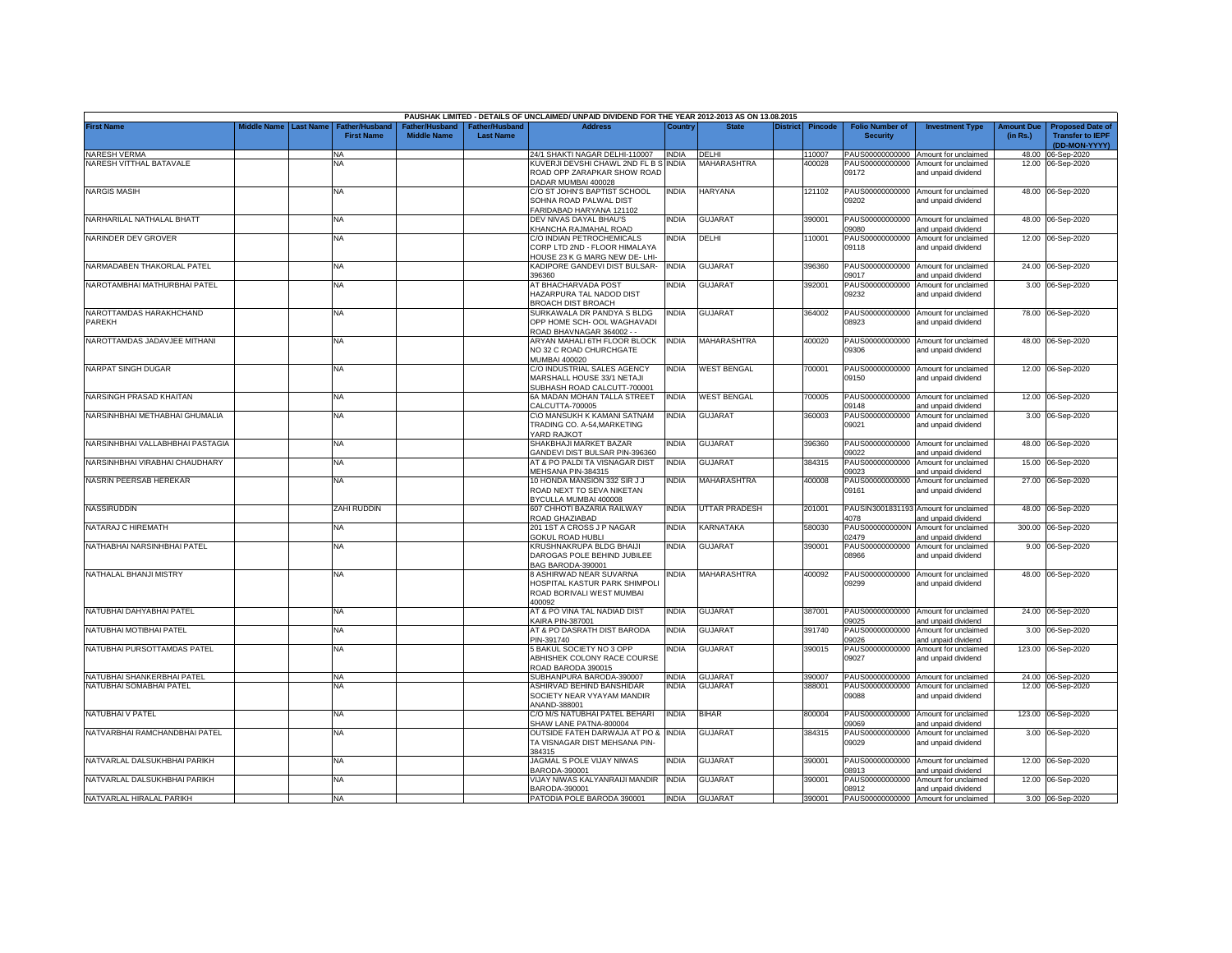|                                      |             |                  |                                            |                                                  |                                   | PAUSHAK LIMITED - DETAILS OF UNCLAIMED/ UNPAID DIVIDEND FOR THE YEAR 2012-2013 AS ON 13.08.2015                           |              |                       |                 |                |                                           |                                                              |                               |                                                                     |
|--------------------------------------|-------------|------------------|--------------------------------------------|--------------------------------------------------|-----------------------------------|---------------------------------------------------------------------------------------------------------------------------|--------------|-----------------------|-----------------|----------------|-------------------------------------------|--------------------------------------------------------------|-------------------------------|---------------------------------------------------------------------|
| <b>First Name</b>                    | Middle Name | <b>Last Name</b> | <b>Father/Husband</b><br><b>First Name</b> | ather/Husband <sup>:</sup><br><b>Middle Name</b> | ather/Husband<br><b>Last Name</b> | <b>Address</b>                                                                                                            | Country      | <b>State</b>          | <b>District</b> | <b>Pincode</b> | <b>Folio Number of</b><br><b>Security</b> | <b>Investment Type</b>                                       | <b>Amount Due</b><br>(in Rs.) | <b>Proposed Date of</b><br><b>Transfer to IEPF</b><br>(DD-MON-YYYY) |
| NATVARLAL MANGALDAS SHAH             |             |                  | NA                                         |                                                  |                                   | C/O. HARESH N. SHAH A/20,<br>GHANSHYAM PAR-K SCTY.OPP:<br>RAJDHANI SCTY, HARNI- VARAS- IA<br>RING ROAD, VADODARA 390006 - | india        | <b>GUJARAT</b>        |                 | 390006         | PAUS00000000000<br>08936                  | Amount for unclaimed<br>and unpaid dividend                  |                               | 3.00 06-Sep-2020                                                    |
| NATVERLAL CHANDULAL SHAH             |             |                  | <b>NA</b>                                  |                                                  |                                   | LADWADA KATWALA'S LANE<br>BARODA 390001                                                                                   | <b>INDIA</b> | <b>GUJARAT</b>        |                 | 390001         | PAUS00000000000<br>08909                  | Amount for unclaimed<br>and unpaid dividend                  |                               | 3.00 06-Sep-2020                                                    |
| NATVERLAL CHUNILAL SHAH              |             |                  | <b>NA</b>                                  |                                                  |                                   | <b>GANU BAKRI'S KHANCHA LAKKAD</b><br>PITHA ROAD BARODA-390001                                                            | india        | <b>GUJARAT</b>        |                 | 390001         | PAUS00000000000<br>09032                  | Amount for unclaimed<br>and unpaid dividend                  |                               | 75.00 06-Sep-2020                                                   |
| NATVERLAL GOVARDHANDAS SHAH          |             |                  | <b>NA</b>                                  |                                                  |                                   | 287 SAMUEL STREET MUMBAI                                                                                                  | <b>INDIA</b> | MAHARASHTRA           |                 | 400003         | PAUS00000000000                           | Amount for unclaimed                                         |                               | 24.00 06-Sep-2020                                                   |
| NATWARRHAI I AKHARHAI PATEI          |             |                  | LAKHABHAI                                  |                                                  |                                   | LAXMI NIVAS, GANESHPURA OPP.                                                                                              | NDIA         | <b>GUJARAT</b>        |                 | 385001         | PAUS00000000000                           | Amount for unclaimed                                         | 48.00                         | 06-Sep-2020                                                         |
|                                      |             |                  | PATEL                                      |                                                  |                                   | DIAMOND FACTORY PALANPUR B.K                                                                                              |              |                       |                 |                | 12766                                     | and unpaid dividend                                          |                               |                                                                     |
| NATWARLAL BAPULAL SHAH               |             |                  | NA                                         |                                                  |                                   | 2 ANURADHA SOCIETY PANIGATE<br>3ARODA-390001                                                                              | <b>INDIA</b> | <b>GUJARAT</b>        |                 | 390001         | PAUS00000000000<br>09033                  | Amount for unclaimed<br>and unpaid dividend                  |                               | 24.00 06-Sep-2020                                                   |
| NATWARLAL SHAH                       |             |                  | <b>NA</b>                                  |                                                  |                                   | ADITI" 12 KAMLESH PARK SOC<br>COLLEGE ROAD NADIAD-387001                                                                  | NDIA         | <b>GUJARAT</b>        |                 | 387001         | PAUS00000000000<br>08910                  | Amount for unclaimed<br>and unpaid dividend                  |                               | 3.00 06-Sep-2020                                                    |
| NAVAL KHYALIRAM GUPTA                |             |                  | <b>NA</b>                                  |                                                  |                                   | 28 ALKAPURI SOCIETY SUMUL<br>DAIRY ROAD SURAT 395003                                                                      | INDIA        | <b>GUJARAT</b>        |                 | 395003         | PAUS00000000000<br>09258                  | Amount for unclaimed<br>and unpaid dividend                  | 48.00                         | 06-Sep-2020                                                         |
| NAVEEN KUMAR JAIN                    |             |                  | <b>NA</b>                                  |                                                  |                                   | C/O UMA BHANDAR 26 J J ROAD<br>JPPER BAZAR RANCHI 834001                                                                  | <b>INDIA</b> | <b>JHARKHAND</b>      |                 | 834001         | PAUS00000000000<br>09295                  | Amount for unclaimed<br>and unpaid dividend                  | 12.00                         | 06-Sep-2020                                                         |
| NAVIN DHURALAL SHAH                  |             |                  | NA                                         |                                                  |                                   | <b>12 SHUBHANIDHI FLAT DOLAT</b><br>KHANA SARANGPUR AHMEDABAD                                                             | india        | <b>GUJARAT</b>        |                 | 380001         | PAUS00000000000<br>09260                  | Amount for unclaimed<br>and unpaid dividend                  | 24.00                         | 06-Sep-2020                                                         |
| <b>NAVIN TANDON</b>                  |             |                  | <b>NA</b>                                  |                                                  |                                   | 69 GODAVARI APARTMENTS<br>ALAKNANDA NEW DELHI 110019                                                                      | NDIA         | DELHI                 |                 | 10019          | PAUS00000000000<br>09099                  | Amount for unclaimed<br>and unpaid dividend                  | 12.00                         | 06-Sep-2020                                                         |
| NAVINCHANDRA BABULAL JOSHI           |             |                  | <b>NA</b>                                  |                                                  |                                   | C/O VISHNU STORE S T ROAD IDAR<br>DIST SABARKATHA PIN-383430                                                              | <b>INDIA</b> | <b>GUJARAT</b>        |                 | 383430         | PAUS00000000000<br>09039                  | Amount for unclaimed<br>and unpaid dividend                  | 3.00                          | 06-Sep-2020                                                         |
| NAVINCHANDRA C MODI                  |             |                  | <b>NA</b>                                  |                                                  |                                   | 701, MATRU ASHISH<br>CO.OP.HSG.SCTY. PLOT 46 SECTOR<br>29, VASHI, NAVI MUMBAI-400705                                      | NDIA         | MAHARASHTRA           |                 | 400705         | PAUS00000000000<br>09326                  | Amount for unclaimed<br>and unpaid dividend                  |                               | 24.00 06-Sep-2020                                                   |
| NAVINCHANDRA HIRALAL PARIKH          |             |                  | HIRALAL PARIKH                             |                                                  |                                   | 19 SHAYAM SUNDER SOCIETY NEAR INDIA<br>POST OFFICE HALOL DIST<br>PANCHMAHAL                                               |              | <b>GUJARAT</b>        |                 | 389350         | 2085                                      | PAUSIN3003941343 Amount for unclaimed<br>and unpaid dividend |                               | 12.00 06-Sep-2020                                                   |
| NAVINCHANDRA ICHCHHASHANKER<br>VAYAS |             |                  | <b>NA</b>                                  |                                                  |                                   | 13 KARAN PARA NARAYAN NIWAS<br><b>RAJKOT-360002</b>                                                                       | INDIA        | <b>GUJARAT</b>        |                 | 360002         | PAUS00000000000<br>09137                  | Amount for unclaimed<br>and unpaid dividend                  |                               | 12.00 06-Sep-2020                                                   |
| NAVINCHANDRA SHAKARLAL PATEL         |             |                  | <b>NA</b>                                  |                                                  |                                   | AT & POST SOKHDA TAL & DIST<br>BARODA PIN-391240                                                                          | INDIA        | <b>GUJARAT</b>        |                 | 391240         | PAUS00000000000<br>09041                  | Amount for unclaimed<br>and unpaid dividend                  |                               | 3.00 06-Sep-2020                                                    |
| NAVINCHANDRA T SHROFF                |             |                  | <b>NA</b>                                  |                                                  |                                   | 85 WALKESHWAR ROAD SMRUTI<br>BLDG NEAR WHITE HOUSE MUMBAI-<br>400006                                                      | <b>INDIA</b> | MAHARASHTRA           |                 | 400006         | PAUS00000000000<br>08915                  | Amount for unclaimed<br>and unpaid dividend                  |                               | 9.00 06-Sep-2020                                                    |
| NAVINKUMAR AMBALAL PATEL             |             |                  | <b>NA</b>                                  |                                                  |                                   | 16 MAHARANI ROAD INDORE 452007 INDIA                                                                                      |              | <b>MADHYA PRADESH</b> |                 | 452007         |                                           | PAUS00000000000 Amount for unclaimed                         |                               | 87.00 06-Sep-2020                                                   |
| <b>NAVJIT BEDI</b>                   |             |                  | <b>NA</b>                                  |                                                  |                                   | 3-234 ASHOK VIHAR DELHI-110052                                                                                            | <b>INDIA</b> | DELHI                 |                 | 110052         | PAUS00000000000                           | Amount for unclaimed                                         |                               | 12.00 06-Sep-2020                                                   |
| NAVNITBHAI M PATEL                   |             |                  | NA                                         |                                                  |                                   | SHETARIA'S STREET AT PADRA<br><b>391440 DIST BARODA GUJARAT</b>                                                           | India        | GUJARAT               |                 | 391440         | PAUS00000000000<br>09244                  | Amount for unclaimed<br>and unpaid dividend                  |                               | 9.00 06-Sep-2020                                                    |
| NAVNITLAL JETHALAL SHAH              |             |                  | <b>NA</b>                                  |                                                  |                                   | 117 SARGAM APARTMENT CO-OP<br>HOUSING SOC - LTD NR SHRIPAD<br>NAGAR SOCIETY KARELIBAUG-<br>BARODA 390018 -                | INDIA        | <b>GUJARAT</b>        |                 | 390018         | PAUS00000000000<br>08941                  | Amount for unclaimed<br>and unpaid dividend                  |                               | 15.00 06-Sep-2020                                                   |
| NAVNITLAL THAKORDAS GHARIWALA        |             |                  | <b>NA</b>                                  |                                                  |                                   | <b>D-1 TIRUPATI APARTMENT</b><br><b>KADIWALA HIGH SCHOOL</b><br>COMPOUND SAGRAMPURA RING RD                               | <b>INDIA</b> | <b>GUJARAT</b>        |                 | 395002         | 08977                                     | PAUS00000000000 Amount for unclaimed<br>and unpaid dividend  |                               | 9.00 06-Sep-2020                                                    |
| NAVNITRAI AMRUTLAL MEHTA             |             |                  | <b>NA</b>                                  |                                                  |                                   | C/O MONA TRADING CO MAIN<br><b>BAZAR AT RAJULA DIST AMRELI PIN-</b>                                                       | NDIA         | <b>GUJARAT</b>        |                 | 364560         | PAUS00000000000<br>09045                  | Amount for unclaimed<br>and unpaid dividend                  |                               | 24.00 06-Sep-2020                                                   |
| NAYANA SURESH DHRU                   |             |                  | <b>NA</b>                                  |                                                  |                                   | C/O THE SWASTIK JANATA<br>SAHAKARI BANK LTD 502<br>KALBADEVI ROAD MUMBAI-400002                                           | NDIA         | MAHARASHTRA           |                 | 400002         | PAUS00000000000<br>09168                  | Amount for unclaimed<br>and unpaid dividend                  |                               | 12.00 06-Sep-2020                                                   |
| NAZMUDDIN ABDUL KADER                |             |                  | <b>NA</b>                                  |                                                  |                                   | KATABJIWALA P 3 CHANDNI CHOWK INDIA<br>ST 2ND FLOOR CALCUTTA-700013                                                       |              | <b>WEST BENGAL</b>    |                 | 700013         | PAUS00000000000<br>09149                  | Amount for unclaimed<br>and unpaid dividend                  | 24.00                         | 06-Sep-2020                                                         |
| NEELA RAMESHCHANDRA DESAI            |             |                  | <b>NA</b>                                  |                                                  |                                   | RATNA-DEEP 80 ATMAJYOTI NAGAR<br>OPP ATMAJYOTI ASHRAM RACE<br>COURSE VADODARA-390007                                      | <b>INDIA</b> | <b>GUJARAT</b>        |                 | 390007         | PAUS00000000000<br>08980                  | Amount for unclaimed<br>and unpaid dividend                  |                               | 3.00 06-Sep-2020                                                    |
| NEELA VIJAYKUMAR ADI                 |             |                  | <b>NA</b>                                  |                                                  |                                   | SHIYABAUG MAIN ROAD BARODA<br>390001                                                                                      | INDIA        | <b>GUJARAT</b>        |                 | 390001         | PAUS00000000000<br>09243                  | Amount for unclaimed<br>and unpaid dividend                  |                               | 48.00 06-Sep-2020                                                   |
| NEELAKANTH PUNNAPPA HALBHAVI         |             |                  | <b>NA</b>                                  |                                                  |                                   | 1819, RASIVADEKAR GALLI CHIKODI INDIA                                                                                     |              | KARNATAKA             |                 | 591201         | PAUS0000000000N                           | Amount for unclaimed                                         |                               | 300.00 06-Sep-2020                                                  |
| NEELAM SINGH                         |             |                  | <b>NA</b>                                  |                                                  |                                   | 9/116 MALVIYA NAGAR NEW DELHI-<br>110017                                                                                  | <b>INDIA</b> | DELHI                 |                 | 110017         | PAUS00000000000<br>09130                  | Amount for unclaimed<br>and unpaid dividend                  |                               | 12.00 06-Sep-2020                                                   |
| NEELIMA MADHUKAR DESHPANDE           |             |                  | NA                                         |                                                  |                                   | 42 SHANWAR PETH PUNE-411030                                                                                               | <b>INDIA</b> | MAHARASHTRA           |                 | 411030         | PAUS00000000000                           | Amount for unclaimed                                         |                               | 9.00 06-Sep-2020                                                    |
| NEELKANTH NARAYAN SAPRE              |             |                  | <b>NA</b>                                  |                                                  |                                   | SHARMA WARD KHURAI M P 262700<br>SAGARMADHYA PRADESH                                                                      | <b>INDIA</b> | <b>MADHYA PRADESH</b> |                 | 470117         | PAUS00000000000<br>08918                  | Amount for unclaimed<br>and unpaid dividend                  | 9.00                          | 06-Sep-2020                                                         |
| NEERAJ MADAN                         |             |                  | <b>NA</b>                                  |                                                  |                                   | 5/28 MADIA KATRA AGRA-282002                                                                                              | <b>INDIA</b> | <b>JTTAR PRADESH</b>  |                 | 282002         | PAUS00000000000                           | Amount for unclaimed                                         |                               | 12.00 06-Sep-2020                                                   |
| NEERAJ MEDIRATTA                     |             |                  | NA                                         |                                                  |                                   | -132 KIRTI NAGAR NEW DELHI                                                                                                | INDIA        | DELHI                 |                 | 10001          | PAUS00000000000                           | Amount for unclaimed                                         |                               | 12.00 06-Sep-2020                                                   |
| NEERU V KHANNA                       |             |                  | NA                                         |                                                  |                                   | 103/B SAMEER NIWAS 21/A J P<br>ROAD 7 BUNGLOWS VERSOVA                                                                    | <b>NDIA</b>  | <b>MAHARASHTRA</b>    |                 | 100061         | PAUS0000000000N<br>04615                  | Amount for unclaimed<br>and unpaid dividend                  | 450.00                        | 06-Sep-2020                                                         |
| <b>NEETA R LALANI</b>                |             |                  | ΝA                                         |                                                  |                                   | PAREKH FALI AT DHANDHUKA DIST                                                                                             | <b>INDIA</b> | <b>GUJARAT</b>        |                 | 382460         | PAUS00000000000                           | Amount for unclaimed                                         |                               | 48.00 06-Sep-2020                                                   |
|                                      |             |                  |                                            |                                                  |                                   | AHMEDABAD 382460                                                                                                          |              |                       |                 |                | 09274                                     | and unpaid dividend                                          |                               |                                                                     |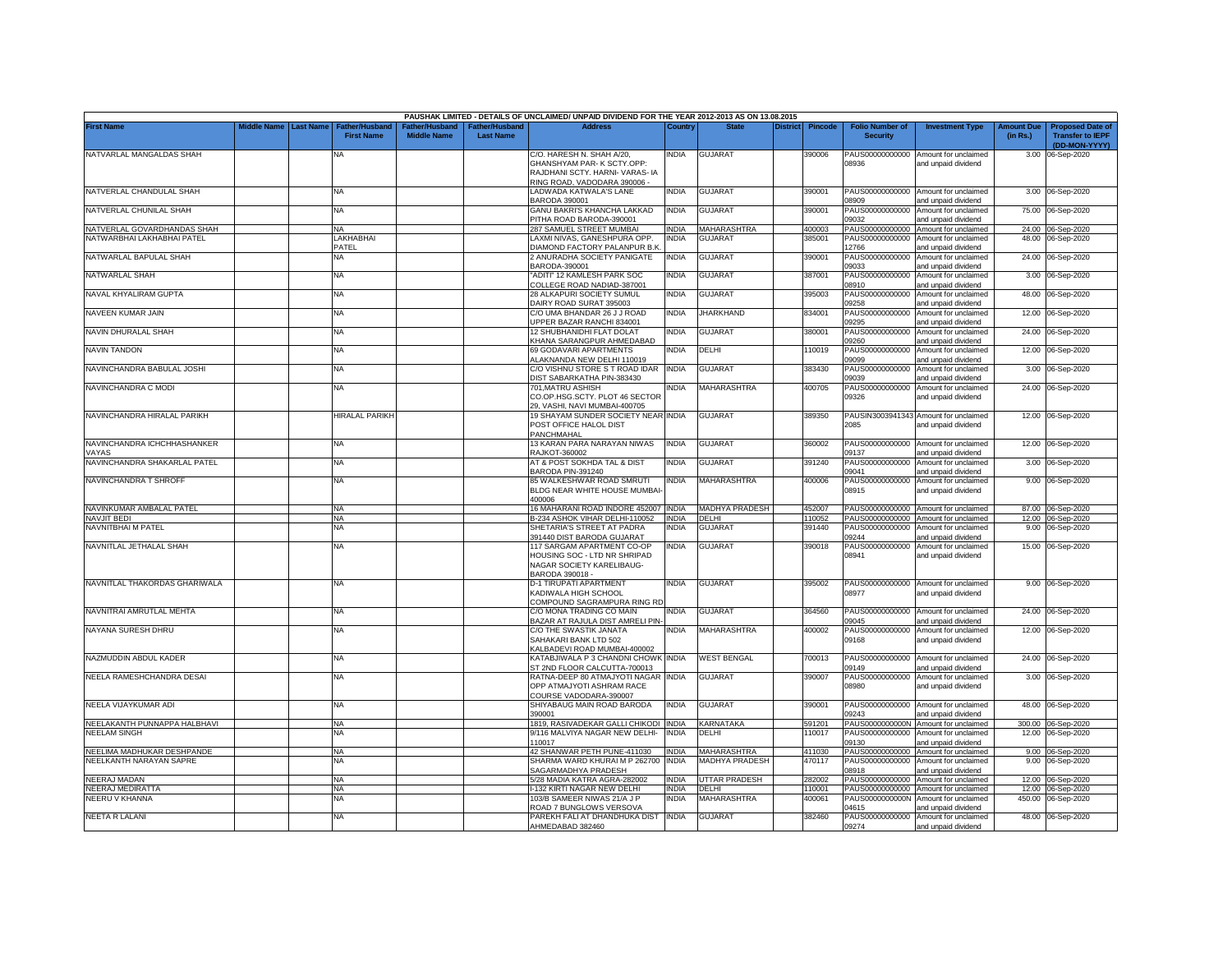|                                    |             |                  |                                            |                                      |                                    | PAUSHAK LIMITED - DETAILS OF UNCLAIMED/ UNPAID DIVIDEND FOR THE YEAR 2012-2013 AS ON 13.08.2015                             |              |                       |                 |         |                                           |                                                              |                               |                                                                     |
|------------------------------------|-------------|------------------|--------------------------------------------|--------------------------------------|------------------------------------|-----------------------------------------------------------------------------------------------------------------------------|--------------|-----------------------|-----------------|---------|-------------------------------------------|--------------------------------------------------------------|-------------------------------|---------------------------------------------------------------------|
| <b>First Name</b>                  | liddle Name | <b>Last Name</b> | Father/Husband<br><b>First Name</b>        | Father/Husband<br><b>Middle Name</b> | Father/Husband<br><b>Last Name</b> | <b>Address</b>                                                                                                              | Country      | <b>State</b>          | <b>District</b> | Pincode | <b>Folio Number of</b><br><b>Security</b> | <b>Investment Type</b>                                       | <b>Amount Due</b><br>(in Rs.) | <b>Proposed Date of</b><br><b>Transfer to IEPF</b><br>(DD-MON-YYYY) |
| <b>NEETA R PATEL</b>               |             |                  | NA                                         |                                      |                                    | 6 HILL PARK SOCIETY COLLEGE<br>ROAD NADIAD                                                                                  | NDIA         | <b>GUJARAT</b>        |                 | 387001  | 4700                                      | PAUS0000000000N Amount for unclaimed<br>and unpaid dividend  | 600.00                        | 06-Sep-2020                                                         |
| <b>NEIL J GAJJAR</b>               |             |                  | <b>NA</b>                                  |                                      |                                    | 35-A AZAD ROAD JUHU TARA H<br>GAWDE MARG MUMBAI 400049                                                                      | INDIA        | <b>MAHARASHTRA</b>    |                 | 400049  | PAUS00000000000<br>09314                  | Amount for unclaimed<br>and unpaid dividend                  |                               | 9.00 06-Sep-2020                                                    |
| NEMAI CHAND SARKAR                 |             |                  | NA                                         |                                      |                                    | M G ROAD DHARAMPUR<br>CHINSURAH HOOGALY                                                                                     | NDIA         | <b>WEST BENGAL</b>    |                 | 712101  | PAUS0000000000N<br>02923                  | Amount for unclaimed<br>and unpaid dividend                  |                               | 300.00 06-Sep-2020                                                  |
| <b>NEMI CHAND GUPTA</b>            |             |                  | <b>NA</b>                                  |                                      |                                    | AGARWAL MED STORES KELARAS<br>DT MORENA                                                                                     | <b>INDIA</b> | <b>MADHYA PRADESH</b> |                 | 476001  | PAUS0000000000N<br>03292                  | Amount for unclaimed<br>and unpaid dividend                  |                               | 450.00 06-Sep-2020                                                  |
| <b>NETA KAMAT</b>                  |             |                  | NA                                         |                                      |                                    | BATA SHOE STORE BHELUPURA<br>VARANASI                                                                                       | NDIA         | <b>UTTAR PRADESH</b>  |                 | 221001  | PAUS0000000000N<br>03406                  | Amount for unclaimed<br>and unpaid dividend                  |                               | 300.00 06-Sep-2020                                                  |
| NETRAVATI SUNDER SHETTY            |             |                  | <b>NA</b>                                  |                                      |                                    | <b>B/8 RANE SADAN H F SOCIETY</b><br>NATWER NAGAR ROAD NO 5<br>JOGESHWARI MUMBAI-400060                                     | <b>NDIA</b>  | MAHARASHTRA           |                 | 400060  | PAUS00000000000<br>09048                  | Amount for unclaimed<br>and unpaid dividend                  |                               | 48.00 06-Sep-2020                                                   |
| NEVES AGUSTA D SOUZA               |             |                  | NA                                         |                                      |                                    | UNIVERSAL FILTRATION CO 202<br>COMMERCE HO- USE 2ND FLOOR<br>140 NAGINDAS MASTER ROAD -<br>MEDOWS ST MUMBAI 400023 -        | NDIA         | MAHARASHTRA           |                 | 400023  | PAUS00000000000<br>09293                  | Amount for unclaimed<br>and unpaid dividend                  |                               | 12.00 06-Sep-2020                                                   |
| NIKHIL JAIN                        |             |                  | NA                                         |                                      |                                    | 4358 MAIN ROAD PAHARI DHIRAJ<br>DELHI 110006                                                                                | INDIA        | DELHI                 |                 | 110006  | 09226                                     | PAUS00000000000 Amount for unclaimed<br>and unpaid dividend  |                               | 48.00 06-Sep-2020                                                   |
| NIKHIL R CHAMANKAR                 |             |                  | NA                                         |                                      |                                    | 703, DHEERAJ VIHAR, NATWAR<br>NAGAR, ROAD, NO.1 PP DIAS<br>COMPOUND, JOGESHWAR(E)<br>MUMBAI-400060                          | INDIA        | <b>MAHARASHTRA</b>    |                 | 400060  | PAUS00000000000<br>09275                  | Amount for unclaimed<br>and unpaid dividend                  |                               | 12.00 06-Sep-2020                                                   |
| <b>NIKUNJ</b>                      |             |                  | NA                                         |                                      |                                    | B-103 SHEETAL ARCADE SHEETAL<br><b>NAGAR MIRA ROAD EAST DIST</b><br><b>THANE 401107</b>                                     | <b>INDIA</b> | <b>MAHARASHTRA</b>    |                 | 401107  | 09281                                     | PAUS00000000000 Amount for unclaimed<br>and unpaid dividend  |                               | 24.00 06-Sep-2020                                                   |
| NILABEN JASHVANTLAL PANCHAL        |             |                  | NA                                         |                                      |                                    | 402-403 SHASHWAT, OPP: GUJARAT INDIA<br>COLLEGE, ELLISBRIDGE,<br>HMEDABAD-380006                                            |              | <b>GUJARAT</b>        |                 | 380006  | PAUS00000000000<br>09049                  | Amount for unclaimed<br>and unpaid dividend                  |                               | 123.00 06-Sep-2020                                                  |
| NILESH BABUBHAI SHAH               |             |                  | NA                                         |                                      |                                    | 602/D RAJESH NAGAR SAI BABA<br>NAGAR BORIVALI WEST MUMBAI<br>400092                                                         | NDIA         | MAHARASHTRA           |                 | 400092  | PAUS00000000000<br>09255                  | Amount for unclaimed<br>and unpaid dividend                  |                               | 99.00 06-Sep-2020                                                   |
| NILESH DHIRAJLAL PAREKH            |             |                  | NA                                         |                                      |                                    | 4/4141 GOVIND NIWAS BHULA MODI INDIA<br><b>NI POLE BEGUMPURA SURAT</b>                                                      |              | <b>GUJARAT</b>        |                 | 395003  | 09334                                     | PAUS00000000000 Amount for unclaimed<br>and unpaid dividend  | 48.00                         | 06-Sep-2020                                                         |
| NILESH KUMAR JAJOO                 |             |                  | NA                                         |                                      |                                    | C/O M/S BHARAT MEDICAL STORE<br>TARANA DISTT UJJAIN M P                                                                     | INDIA        | MADHYA PRADESH        |                 | 456665  | PAUS0000000000N<br>04901                  | Amount for unclaimed<br>and unpaid dividend                  | 300.00                        | 06-Sep-2020                                                         |
| NILESH PARSHOTAMBHAI VAGHANI       |             |                  | NA                                         |                                      |                                    | 78, JAVAHARNAGAR PALIYAD ROAD INDIA<br>DIST: BHAVNAGAR BOTAD                                                                |              | <b>GUJARAT</b>        |                 | 364710  | PAUS12011202000<br>15576                  | Amount for unclaimed<br>and unpaid dividend                  | 270.00                        | 06-Sep-2020                                                         |
| NILESHKUMAR CHANDULAL PATEL        |             |                  | NA                                         |                                      |                                    | RAMJI MANDIR AT & PO SOKHADA<br>DIST BARODA PIN-391240                                                                      | INDIA        | <b>GUJARAT</b>        |                 | 391240  | PAUS00000000000<br>09050                  | Amount for unclaimed<br>and unpaid dividend                  | 3.00                          | 06-Sep-2020                                                         |
| NILIMA P GUNDAWAR                  |             |                  | <b>NA</b>                                  |                                      |                                    | C/O SHRI P GUNDAWAR<br>9ADVOCATE GANDHIGATE<br>SHUKRAWARI ROAD MAHAL                                                        | NDIA         | <b>MAHARASHTRA</b>    |                 | 440002  | PAUS00000000000<br>09265                  | Amount for unclaimed<br>and unpaid dividend                  |                               | 150.00 06-Sep-2020                                                  |
| NILKAMAL PRAFULCHANDRA SHAH        |             |                  | <b>NA</b>                                  |                                      |                                    | NAGARKUVA CHOWK, AT PETLAD<br>DIST, ANAND(GUJ)-388450                                                                       | <b>INDIA</b> | <b>GUJARAT</b>        |                 | 388450  | PAUS00000000000<br>09330                  | Amount for unclaimed<br>and unpaid dividend                  | 24.00                         | 06-Sep-2020                                                         |
| NILKANTH NARAYAN SAPRE             |             |                  | <b>NA</b>                                  |                                      |                                    | "VASUDEO SMRITTEE" SHUKLA<br>WARD KHURAI M P 470117                                                                         | <b>INDIA</b> | <b>MADHYA PRADESH</b> |                 | 470117  | PAUS00000000000<br>08983                  | Amount for unclaimed<br>and unpaid dividend                  | 9.00                          | 06-Sep-2020                                                         |
| NIMAT CHANDRA KONAR                |             |                  | NA                                         |                                      |                                    | C/O M/S LIFE GUARD P-48 B CI I<br>ROAD CALCUTTA                                                                             | <b>INDIA</b> | <b>WEST BENGAL</b>    |                 | 700014  | PAUS0000000000N<br>02914                  | Amount for unclaimed<br>and unpaid dividend                  | 300.00                        | 06-Sep-2020                                                         |
| NIMESH MOHANLAL BHAVSAR            |             |                  | <b>NA</b>                                  |                                      |                                    | 401/2A VITHAL APARTMENT S V<br>PATEL ROAD BORIVALI MUMBAI-                                                                  | <b>INDIA</b> | MAHARASHTRA           |                 | 400092  | PAUS00000000000<br>09165                  | Amount for unclaimed<br>and unpaid dividend                  | 24.00                         | 06-Sep-2020                                                         |
| NIMMAGADDA BABU RAJENDRA<br>PRASAD |             |                  | NA                                         |                                      |                                    | 40-3-3 KRISHNA NAGAR LABBI PET<br>VIJAYAWADA-520010                                                                         | <b>INDIA</b> | ANDHRA PRADESH        |                 | 520010  | PAUS00000000000<br>09052                  | Amount for unclaimed<br>and unpaid dividend                  | 48.00                         | 06-Sep-2020                                                         |
| NIMMAGADDA DHANA RATNA PRASAD      |             |                  | NA                                         |                                      |                                    | 40-3-3 KRISHNA NAGAR LABBI PETA INDIA<br>VIJAYAWADA-520010                                                                  |              | <b>ANDHRA PRADESH</b> |                 | 520010  | PAUS00000000000<br>09053                  | Amount for unclaimed<br>and unpaid dividend                  | 48.00                         | 06-Sep-2020                                                         |
| NIMMAGADDA VENKATA KRISHNARAO      |             |                  | NA                                         |                                      |                                    | #40-4-10 J V R STREET KRISHNA<br><b>NAGAR LABBIPETVIJAYAWADA</b>                                                            | INDIA        | ANDHRA PRADESH        |                 | 520010  | PAUS00000000000<br>09055                  | Amount for unclaimed<br>and unpaid dividend                  | 48.00                         | 06-Sep-2020                                                         |
| NIRALI MIHIR MEHTA                 |             |                  | NA                                         |                                      |                                    | D/32 RAMESHWAR 36/40 S V ROAD<br>SANTACRUZ WEST MUMBAI 400054                                                               | INDIA        | <b>MAHARASHTRA</b>    |                 | 400054  | PAUS00000000000<br>09288                  | Amount for unclaimed<br>and unpaid dividend                  | 12.00                         | 06-Sep-2020                                                         |
| NIRANJAN KANCHANLAL SHETH          |             |                  | NA                                         |                                      |                                    | K-5 GHANSHYAM NAGAR NEAR<br>SUBHASH BRIDGE AHMEDABAD-<br>380027                                                             | NDIA         | GUJARAT               |                 | 380027  | PAUS00000000000<br>09082                  | Amount for unclaimed<br>and unpaid dividend                  |                               | 24.00 06-Sep-2020                                                   |
| NIRANJANA DURLABHJI SHAH           |             |                  | <b>NA</b>                                  |                                      |                                    | C/O. MR. RAJESH V. MEHTA. D/36,<br>CHANDRA-KIRAN, IIND FLR, OPP:N.L<br>HIGH SCHOOL, S-.V.<br>ROAD, MALAD(W) MUMBAI-400064 - | NDIA         | <b>MAHARASHTRA</b>    |                 | 400064  | 09167                                     | PAUS00000000000 Amount for unclaimed<br>and unpaid dividend  |                               | 24.00 06-Sep-2020                                                   |
| NIRANJANA SHANKARLAL SEVAK         |             |                  | NA                                         |                                      |                                    | C/O BHARATBHAI BHAILALBHAI<br>JOSHI LAKHA JOSHI'S POLE LAL<br>DARWAJA P O UMRETH DIST KHEDA                                 | NDIA         | <b>GUJARAT</b>        |                 | 387411  | 09301                                     | PAUS00000000000 Amount for unclaimed<br>and unpaid dividend  |                               | 24.00 06-Sep-2020                                                   |
| NIRANJANBHAI PARBATBHAI SAVANI     |             |                  | PARBATBHAI<br><b>BHAGWANBHAI</b><br>SAVANI |                                      |                                    | 1 PARMESHWAR AVENUE GROUND INDIA<br>FLOOR VISHVAKARMA COLONY<br>KANKARIA MANINAGAR                                          |              | <b>GUJARAT</b>        |                 | 380008  | 5058                                      | PAUSIN3001831292 Amount for unclaimed<br>and unpaid dividend |                               | 99.00 06-Sep-2020                                                   |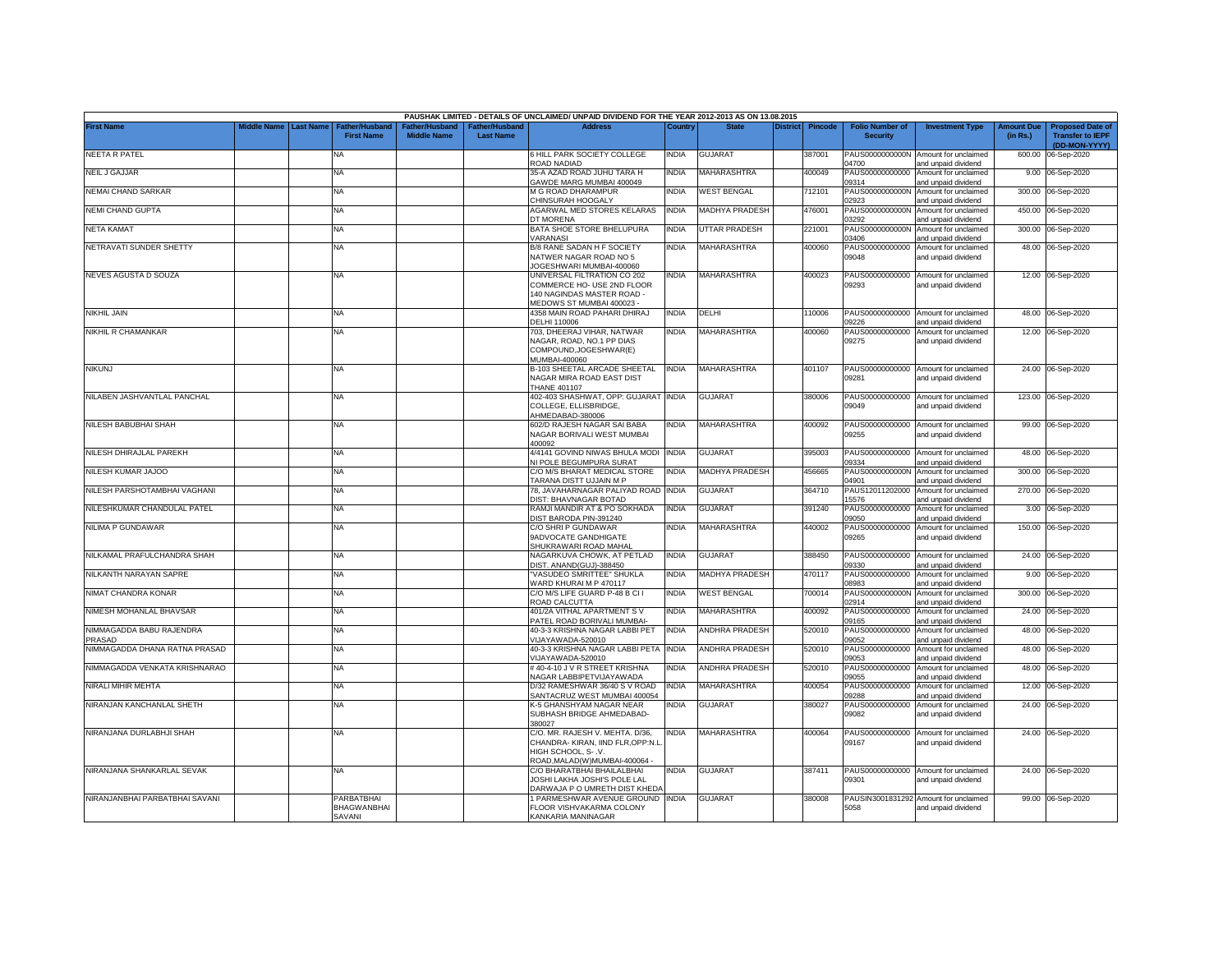|                                       |             |                  |                                     |                                      |                                    | PAUSHAK LIMITED - DETAILS OF UNCLAIMED/ UNPAID DIVIDEND FOR THE YEAR 2012-2013 AS ON 13.08.2015        |              |                       |                 |                |                                           |                                                             |                               |                                                                     |
|---------------------------------------|-------------|------------------|-------------------------------------|--------------------------------------|------------------------------------|--------------------------------------------------------------------------------------------------------|--------------|-----------------------|-----------------|----------------|-------------------------------------------|-------------------------------------------------------------|-------------------------------|---------------------------------------------------------------------|
| <b>First Name</b>                     | liddle Name | <b>Last Name</b> | Father/Husband<br><b>First Name</b> | Father/Husband<br><b>Middle Name</b> | Father/Husband<br><b>Last Name</b> | <b>Address</b>                                                                                         | Country      | <b>State</b>          | <b>District</b> | <b>Pincode</b> | <b>Folio Number of</b><br><b>Security</b> | <b>Investment Type</b>                                      | <b>Amount Due</b><br>(in Rs.) | <b>Proposed Date of</b><br><b>Transfer to IEPF</b><br>(DD-MON-YYYY) |
| NIRGUNA MANSHANKAR UPADHYAY           |             |                  | NA                                  |                                      |                                    | C/O JANTA MEDICAL STORE<br>KODINAR DIST AMRELI PIN-362720                                              | <b>INDIA</b> | GUJARAT               |                 | 362720         | 8985                                      | PAUS00000000000 Amount for unclaimed<br>and unpaid dividend | 9.00                          | 06-Sep-2020                                                         |
| NIRMAL PRASAD MEKAPATTI               |             |                  | NA                                  |                                      |                                    | C/O.MR.P.S.H.PRASAD SUNDARAM<br>COLONY, RING ROAD, GUNTUR                                              | <b>INDIA</b> | <b>ANDHRA PRADESH</b> |                 | 522006         | PAUS0000000000N<br>00185                  | Amount for unclaimed<br>and unpaid dividend                 |                               | 600.00 06-Sep-2020                                                  |
| NIRMALA BHASKARRAO INGLE              |             |                  | NA                                  |                                      |                                    | 252 SARAD NAGAR TARSALI CO<br>SOCIETY BARODA-390009                                                    | <b>INDIA</b> | <b>GUJARAT</b>        |                 | 390009         | 08939                                     | PAUS00000000000 Amount for unclaimed<br>and unpaid dividend |                               | 3.00 06-Sep-2020                                                    |
| NIRMALA C KASHIKAR                    |             |                  | <b>NA</b>                           |                                      |                                    | 11 SAURABH SANT NAMDEV PATH<br>DOMBIVLI 421201 MAHARASHTRA                                             | <b>INDIA</b> | MAHARASHTRA           |                 | 421201         | PAUS00000000000<br>09240                  | Amount for unclaimed<br>and unpaid dividend                 |                               | 99.00 06-Sep-2020                                                   |
| NIRMALA DEVI KOTHARI                  |             |                  | <b>NA</b>                           |                                      |                                    | C/O MATHURA DAS KOTHARI 6<br>SIKDARPARA II N D LANE CALCUTTA<br>700070                                 | <b>INDIA</b> | <b>WEST BENGAL</b>    |                 | 700070         | PAUS00000000000<br>09145                  | Amount for unclaimed<br>and unpaid dividend                 |                               | 36.00 06-Sep-2020                                                   |
| NIRMALA R DESHPANDE                   |             |                  | <b>NA</b>                           |                                      |                                    | 97 BRAHMIN WADI K A<br>SUBRAMANIAM ROAD MATUNGA                                                        | India        | MAHARASHTRA           |                 | 400019         | 9191                                      | PAUS00000000000 Amount for unclaimed<br>and unpaid dividend |                               | 24.00 06-Sep-2020                                                   |
| NIRMALA R MALPANI                     |             |                  | <b>NA</b>                           |                                      |                                    | V P ROAD VAIJAPUR DIST<br>AURANGABAD 423701                                                            | <b>INDIA</b> | MAHARASHTRA           |                 | 423701         | 09237                                     | PAUS00000000000 Amount for unclaimed<br>and unpaid dividend |                               | 12.00 06-Sep-2020                                                   |
| NIRMALA R PONNAMBALAM                 |             |                  | <b>NA</b>                           |                                      |                                    | A-6 HOUSING UNIT S N PALAYAM<br>COIMBATORE                                                             | <b>INDIA</b> | <b>TAMIL NADU</b>     |                 | 641007         | PAUS0000000000N<br>03043                  | Amount for unclaimed<br>and unpaid dividend                 |                               | 450.00 06-Sep-2020                                                  |
| NIRMALA RAO                           |             |                  | <b>NA</b>                           |                                      |                                    | 643/B 18TH LOOP ROAD 19TH MAIN<br><b>IDEAL HOMES TOWNSHIP</b><br>RAJESWARI NAGAR BANGALORE             | <b>INDIA</b> | KARNATAKA             |                 | 560039         | 09102                                     | PAUS00000000000 Amount for unclaimed<br>and unpaid dividend |                               | 24.00 06-Sep-2020                                                   |
| NIRMALA S GANDHI                      |             |                  | NA                                  |                                      |                                    | 19 KALPANA SOCIETY RACE<br>COURCE CIRCLE BARODA-390007                                                 | <b>INDIA</b> | <b>GUJARAT</b>        |                 | 390007         | 09057                                     | PAUS00000000000 Amount for unclaimed<br>and unpaid dividend |                               | 48.00 06-Sep-2020                                                   |
| NIRMALA SURESH AMIN                   |             |                  | NA                                  |                                      |                                    | 46, HARIBHAKTHI COLONY RACE<br>COURSE ROAD VADODARA                                                    | India        | GUJARAT               |                 | 390007         | PAUS0000000000N<br>0592                   | Amount for unclaimed<br>ind unpaid dividend                 |                               | 300.00 06-Sep-2020                                                  |
| NIRMALABEN BHANUPRASAD AMIN           |             |                  | <b>NA</b>                           |                                      |                                    | 9B HIRABAG SOCIETY BEHIND<br>RAMBAG NEAR VIVEKANAND HIGH<br>SCHOOL MANINAGAR AHMEDABAD-<br>380008      | <b>NDIA</b>  | <b>GUJARAT</b>        |                 | 380008         | PAUS00000000000<br>09213                  | Amount for unclaimed<br>and unpaid dividend                 |                               | 12.00 06-Sep-2020                                                   |
| NIRMALABEN CHIMANLAL SHAH             |             |                  | <b>NA</b>                           |                                      |                                    | C/O VADILAL C SHAH OPP KAMODIA INDIA<br>DISPENSARY MAKEN KUVA<br>GODHRA-389001                         |              | <b>GUJARAT</b>        |                 | 389001         | 08990                                     | PAUS00000000000 Amount for unclaimed<br>and unpaid dividend |                               | 24.00 06-Sep-2020                                                   |
| NIRMALABEN RAMANIKLAL DALAL           |             |                  | <b>NA</b>                           |                                      |                                    | C/O RAMNIKLAL M DALAL DESAI<br>POLE SANTH BAZAR NADIAD 387001                                          | <b>INDIA</b> | GUJARAT               |                 | 387001         | 09060                                     | PAUS00000000000 Amount for unclaimed<br>and unpaid dividend |                               | 9.00 06-Sep-2020                                                    |
| NIRMALDAS BHARATHARI KORI             |             |                  | <b>NA</b>                           |                                      |                                    | KUVERJI DEVSHI CHAWL 2ND FL B S INDIA<br>ROAD OPP ZARAPKAR SHOW ROOM<br>DADAR MUMBAI 400028            |              | <b>MAHARASHTRA</b>    |                 | 400028         | 09171                                     | PAUS00000000000 Amount for unclaimed<br>and unpaid dividend |                               | 12.00 06-Sep-2020                                                   |
| NIRMLA                                |             |                  | <b>NA</b>                           |                                      |                                    | TU/25 PITAMPURA DELHI 110034                                                                           | <b>INDIA</b> | DELHI                 |                 | 110034         |                                           | PAUS00000000000 Amount for unclaimed                        |                               | 24.00 06-Sep-2020                                                   |
| NIRUMATI DASHRATHBHAI DARJI           |             |                  | <b>NA</b>                           |                                      |                                    | FA/26 ALEMBIC COLONY ALEMBIC<br>ROAD BARODA 390003                                                     | <b>INDIA</b> | GUJARAT               |                 | 390003         | PAUS00000000000<br>08945                  | Amount for unclaimed<br>and unpaid dividend                 |                               | 3.00 06-Sep-2020                                                    |
| NIRUPABEN KANUBHAI PATEL              |             |                  | <b>NA</b>                           |                                      |                                    | C/O BABUBHAI FULABHAI PATEL B11 INDIA<br>RANMUKT- ESHWAR SOCIETY OPP<br>VIHAR CINEMA BARODA-- 390004 - |              | GUJARAT               |                 | 390004         | PAUS00000000000<br>09067                  | Amount for unclaimed<br>and unpaid dividend                 |                               | 3.00 06-Sep-2020                                                    |
| NISHABEN ARUNBHAI DIGHE               |             |                  | <b>NA</b>                           |                                      |                                    | 301, KARAN COMPLEX NR.MAHAVIR INDIA<br>COLONY RAJMAHEL ROAD<br>VADODARA                                |              | <b>GUJARAT</b>        |                 | 390001         | 09335                                     | PAUS00000000000 Amount for unclaimed<br>and unpaid dividend |                               | 3.00 06-Sep-2020                                                    |
| NISHANT KULSHRESHTHA                  |             |                  | <b>NA</b>                           |                                      |                                    | C/O M B PHARMA OPP RAILWAY<br><b>INSTITUTE JODHPUR</b>                                                 | <b>INDIA</b> | RAJASTHAN             |                 | 342001         | 03338                                     | PAUS0000000000N Amount for unclaimed<br>and unpaid dividend |                               | 300.00 06-Sep-2020                                                  |
| NISHAR EHMAD GULAM MOUDIN<br>MIYAWALA |             |                  | <b>NA</b>                           |                                      |                                    | WADI MOTI VORWAWAD BARODA-<br>390001                                                                   | <b>INDIA</b> | <b>GUJARAT</b>        |                 | 390001         | 09061                                     | PAUS00000000000 Amount for unclaimed<br>and unpaid dividend |                               | 24.00 06-Sep-2020                                                   |
| NISHIT P KOTHARI                      |             |                  | <b>NA</b>                           |                                      |                                    | 204-USH-KAL NEW RAMDASPETH<br>NAGPUR-440010                                                            | <b>INDIA</b> | MAHARASHTRA           |                 | 440010         | PAUS00000000000<br>09152                  | Amount for unclaimed<br>and unpaid dividend                 | 12.00                         | 06-Sep-2020                                                         |
| NITA GHIA                             |             |                  | NA                                  |                                      |                                    | 45. MARUTIDHAM SOCIETY<br><b>DIWALIPURA</b>                                                            | <b>INDIA</b> | <b>GUJARAT</b>        |                 | 390015         | PAUSIN3019911017<br>8070                  | Amount for unclaimed<br>and unpaid dividend                 | 159.00                        | 06-Sep-2020                                                         |
| NITA GUPTA                            |             |                  | NA                                  |                                      |                                    | 120 CANAL STREET SREE BHUMI<br>CALCUTTA                                                                | <b>INDIA</b> | <b>WEST BENGAL</b>    |                 | 700048         | PAUS0000000000N<br>02702                  | Amount for unclaimed<br>and unpaid dividend                 | 300.00                        | 06-Sep-2020                                                         |
| NITA WADHERA                          |             |                  | <b>NA</b>                           |                                      |                                    | 2 BAG FARZANA CIVIL LINES AGRA<br>282002                                                               | India        | UTTAR PRADESH         |                 | 282002         | PAUS00000000000<br>09141                  | Amount for unclaimed<br>and unpaid dividend                 |                               | 12.00 06-Sep-2020                                                   |
| NITAI BANERJEA                        |             |                  | NA                                  |                                      |                                    | 32/3N GARIAHAT ROAD (SOUTH)<br>CALCUTTA 700031                                                         | INDIA        | <b>WEST BENGAL</b>    |                 | 700031         | PAUS00000000000<br>0019                   | Amount for unclaimed<br>and unpaid dividend                 |                               | 12.00 06-Sep-2020                                                   |
| NITEEN RATANSHI BHUVA                 |             |                  | <b>NA</b>                           |                                      |                                    | 24-A INDRADEEP CO-OP SOCIETY<br>OPP KASTURBA VIKAS GRUH<br>JAMNAGAR-361001                             | <b>INDIA</b> | <b>GUJARAT</b>        |                 | 361001         | 09062                                     | PAUS00000000000 Amount for unclaimed<br>and unpaid dividend |                               | 48.00 06-Sep-2020                                                   |
| NITIN D HALDIKAR                      |             |                  | <b>NA</b>                           |                                      |                                    | 202, AMAR APT. DEEN DAYAL<br>CROSS RD NEXT TO HOTEL<br>SAMRAT, DOMBIVALI(W)                            | <b>INDIA</b> | MAHARASHTRA           |                 | 421202         | 09327                                     | PAUS00000000000 Amount for unclaimed<br>and unpaid dividend |                               | 48.00 06-Sep-2020                                                   |
| NITIN G VIGHNE                        |             |                  | NA                                  |                                      |                                    | P NO 30 RADHA KRISHNA<br>SAHANIWAS PRASHANT NAGAR                                                      | <b>INDIA</b> | MAHARASHTRA           |                 | 440015         | 03740                                     | PAUS0000000000N Amount for unclaimed<br>and unpaid dividend |                               | 300.00 06-Sep-2020                                                  |
| <b>NITIN GANGJI MOTA</b>              |             |                  | <b>NA</b>                           |                                      |                                    | E-16 RH-IV SECTOR 6 VASHI NEW<br>MUMBAI 400703                                                         | <b>INDIA</b> | <b>MAHARASHTRA</b>    |                 | 400703         | PAUS00000000000<br>09254                  | Amount for unclaimed<br>and unpaid dividend                 |                               | 12.00 06-Sep-2020                                                   |
| <b>NITIN K SHAH</b>                   |             |                  | <b>NA</b>                           |                                      |                                    | BARODA ORTHOPAEDIC CLINIC<br>KHARIVAR NEAR G.P.O. VADODARA-<br>390001                                  | <b>INDIA</b> | <b>GUJARAT</b>        |                 | 390001         | PAUS00000000000<br>09323                  | Amount for unclaimed<br>and unpaid dividend                 |                               | 3.00 06-Sep-2020                                                    |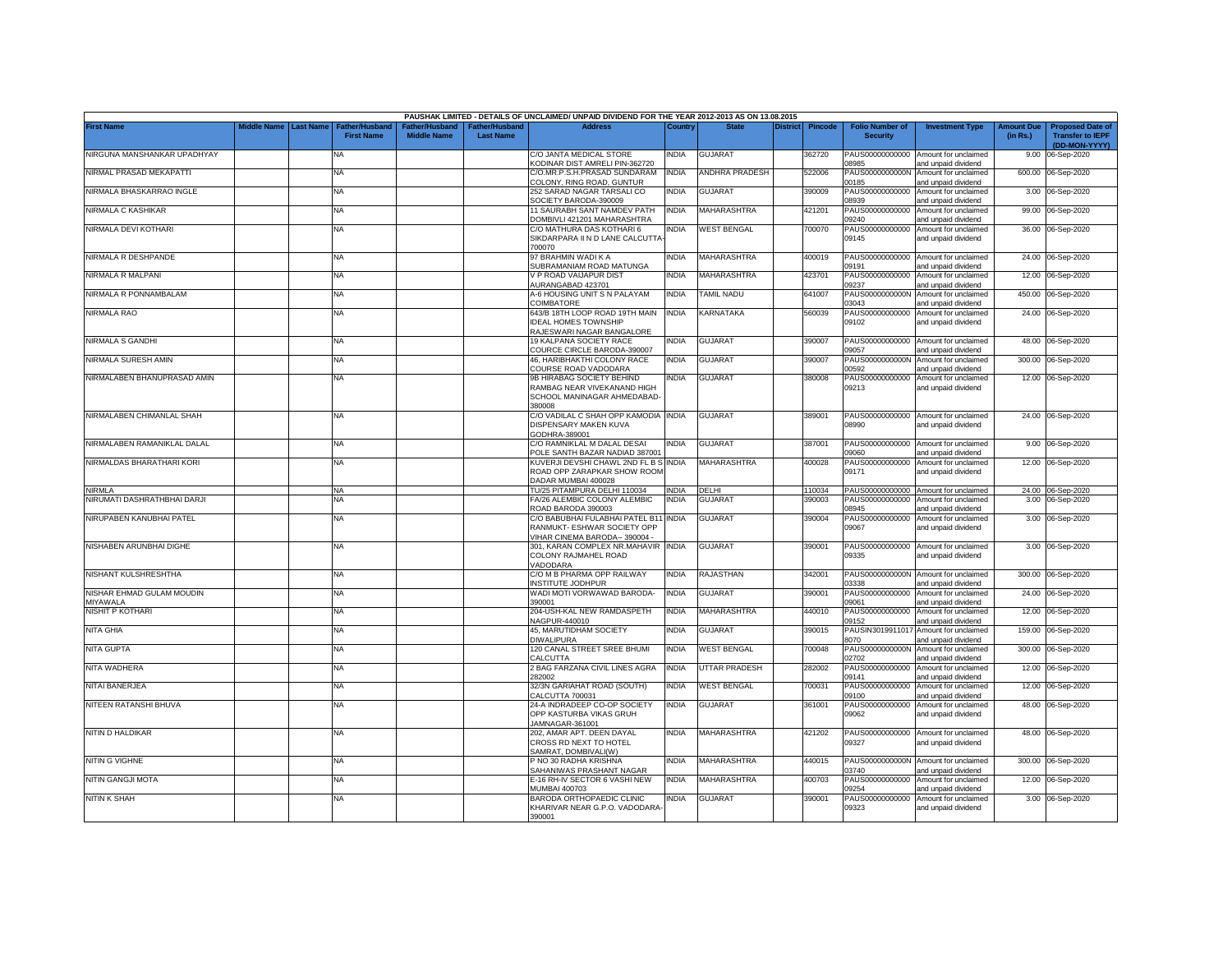|                                  |                       |                                            |                                      |                                   | PAUSHAK LIMITED - DETAILS OF UNCLAIMED/ UNPAID DIVIDEND FOR THE YEAR 2012-2013 AS ON 13.08.2015         |              |                       |                 |                |                                           |                                                             |                               |                                                                     |
|----------------------------------|-----------------------|--------------------------------------------|--------------------------------------|-----------------------------------|---------------------------------------------------------------------------------------------------------|--------------|-----------------------|-----------------|----------------|-------------------------------------------|-------------------------------------------------------------|-------------------------------|---------------------------------------------------------------------|
| <b>First Name</b>                | Middle Name Last Name | <b>Father/Husband</b><br><b>First Name</b> | Father/Husband<br><b>Middle Name</b> | ather/Husband<br><b>Last Name</b> | <b>Address</b>                                                                                          | Country      | <b>State</b>          | <b>District</b> | <b>Pincode</b> | <b>Folio Number of</b><br><b>Security</b> | <b>Investment Type</b>                                      | <b>Amount Due</b><br>(in Rs.) | <b>Proposed Date of</b><br><b>Transfer to IEPF</b><br>(DD-MON-YYYY) |
| NITINKUMAR NARSINHBHAI PATEL     |                       | <b>NA</b>                                  |                                      |                                   | AT & PO CHAKLAD TA AMOD DIST<br>BROACH PIN-392110                                                       | <b>INDIA</b> | <b>GUJARAT</b>        |                 | 392110         | 09063                                     | PAUS00000000000 Amount for unclaimed<br>and unpaid dividend | 30.00                         | 06-Sep-2020                                                         |
| NITINKUMAR THAKORBHAI PATEL      |                       | <b>NA</b>                                  |                                      |                                   | C/O. MAHESHBHAI D. DESAI 45/B<br>VRUNDVAN SCTY. B/H.BRIGHT<br>SCHOOL, VIP ROAD, KARELIBAUG,<br>VADODARA | <b>INDIA</b> | <b>GUJARAT</b>        |                 | 390018         | PAUS00000000000<br>08944                  | Amount for unclaimed<br>and unpaid dividend                 |                               | 3.00 06-Sep-2020                                                    |
| NIVAJKHAN ANAVARKHAN PATHAN      |                       | <b>NA</b>                                  |                                      |                                   | NAVAYARD NEAR BUS STAND<br>BARODA-390002                                                                | <b>INDIA</b> | GUJARAT               |                 | 390002         | 09064                                     | PAUS00000000000 Amount for unclaimed<br>and unpaid dividend |                               | 3.00 06-Sep-2020                                                    |
| NIVEDITA R DAVE                  |                       | NA                                         |                                      |                                   | C/O MR UPENDRA VED 408 SHILPA<br><b>GOLIBAR LANE JAGDUSHANAGAR</b><br><b>GHATKOPAR MUMBAI 400077</b>    | <b>INDIA</b> | MAHARASHTRA           |                 | 400077         | PAUS00000000000<br>09277                  | Amount for unclaimed<br>and unpaid dividend                 |                               | 48.00 06-Sep-2020                                                   |
| NIWAS SARDA                      |                       | <b>NA</b>                                  |                                      |                                   | C/O RAJ KUMAR KABRA O JOGBANI<br>354328 DIST ARARIA BIHAR                                               | <b>INDIA</b> | <b>BIHAR</b>          |                 | 854328         | 1484                                      | PAUS00000000000 Amount for unclaimed<br>ind unpaid dividend |                               | 2499.00 06-Sep-2020                                                 |
| NOORUNNISA MOHD HUSAIN PARKAR    |                       | <b>NA</b>                                  |                                      |                                   | 4/24 MUNICIPAL BUILDING L J<br>CROSS ROAD NO 2 MAHIM MUMBAI                                             | INDIA        | MAHARASHTRA           |                 | 400016         | PAUS00000000000<br>9269                   | Amount for unclaimed<br>and unpaid dividend                 |                               | 99.00 06-Sep-2020                                                   |
| NOROTAMDAS JADAVJEE MITHANI      |                       | <b>NA</b>                                  |                                      |                                   | ARYAN MAHAL 6TH FLOOR BLOCK<br>NO 32 "C" ROAD CHURCHGATE<br>MUMBAI 400020                               | <b>INDIA</b> | MAHARASHTRA           |                 | 400020         | PAUS00000000000<br>09300                  | Amount for unclaimed<br>and unpaid dividend                 |                               | 48.00 06-Sep-2020                                                   |
| NOVBHAR SINGH RATHI              |                       | <b>HERKESH</b><br>SINGH                    |                                      |                                   | VILLAGE-RAMPUR, NANABAD POST<br>KHARI (JHALU) DIST.BIJNOR                                               | <b>INDIA</b> | <b>UTTAR PRADESH</b>  |                 | 246701         | 12907                                     | PAUS00000000000 Amount for unclaimed<br>and unpaid dividend |                               | 900.00 06-Sep-2020                                                  |
| NUKARATNAM PALUKURI              |                       | NA                                         |                                      |                                   | <b>GENERAL &amp; MEDICAL STORES</b><br>STATION ROAD.ANAKAPALLE<br><b>VISAKHAPATNAM</b>                  | <b>INDIA</b> | <b>ANDHRA PRADESH</b> |                 | 531001         | PAUS0000000000N<br>00593                  | Amount for unclaimed<br>and unpaid dividend                 |                               | 1200.00 06-Sep-2020                                                 |
| <b>NUTAN N SHAH</b>              |                       | <b>NA</b>                                  |                                      |                                   | 1-B NEELDHARA APARTMENTS<br>228/229 R B MEHTA ROAD<br>GHATKOPAR MUMBAI-400077                           | <b>INDIA</b> | MAHARASHTRA           |                 | 400077         | 09174                                     | PAUS00000000000 Amount for unclaimed<br>and unpaid dividend |                               | 36.00 06-Sep-2020                                                   |
| NUTANBEN PRAFULBHAI KAPADIA      |                       | <b>NA</b>                                  |                                      |                                   | G-31 BOMBAY MARKET UMARWADA INDIA<br>SURAT 395010                                                       |              | <b>GUJARAT</b>        |                 | 395010         | 09308                                     | PAUS00000000000 Amount for unclaimed<br>and unpaid dividend |                               | 24.00 06-Sep-2020                                                   |
| O V THOMAS                       |                       | <b>NA</b>                                  |                                      |                                   | MANAGING PARTNER NEERA<br>AGENCIES ERNAKULAM 682011                                                     | <b>INDIA</b> | KERALA                |                 | 682011         | PAUS00000000000<br>09337                  | Amount for unclaimed<br>and unpaid dividend                 |                               | 75.00 06-Sep-2020                                                   |
| OASIS CINE COMMUNICATION LIMITED |                       | <b>NA</b>                                  |                                      |                                   | 6/2 MOIRA STREET 4TH FLOOR<br>CALCUTTA 700017                                                           | <b>INDIA</b> | <b>WEST BENGAL</b>    |                 | 700017         | PAUS00000000000<br>09362                  | Amount for unclaimed<br>and unpaid dividend                 | 498.00                        | 06-Sep-2020                                                         |
| OCHCHHAV HASMUKHLAL DESAI        |                       | ΝA                                         |                                      |                                   | TAMBOLIWADO SHRI GOPAL KRUPA INDIA<br>PO KADI DIST MEHSANA 382715                                       |              | GUJARAT               |                 | 382715         | PAUS00000000000<br>09361                  | Amount for unclaimed<br>and unpaid dividend                 |                               | 36.00 06-Sep-2020                                                   |
| OM NARAIN TIWARI                 |                       | <b>NA</b>                                  |                                      |                                   | FRONT SIDE, 1ST FLOOR, 7/107A(1)<br>SWAROOP NAGAR KANPUR                                                | <b>INDIA</b> | UTTAR PRADESH         |                 | 208002         | 01329                                     | PAUS00000000000 Amount for unclaimed<br>and unpaid dividend |                               | 300.00 06-Sep-2020                                                  |
| <b>OM PARKASH</b>                |                       | NA                                         |                                      |                                   | MIG FLAT NO-153 PKT F25 SECTOR-3 INDIA<br>ROHINI NEW DELHI 110085                                       |              | DELHI                 |                 | 110085         | 09344                                     | PAUS00000000000 Amount for unclaimed<br>and unpaid dividend |                               | 24.00 06-Sep-2020                                                   |
| OM PARKASH ANAND                 |                       | <b>NA</b>                                  |                                      |                                   | C/O HARI RAM CHHABRA T/367<br>AHATA KIDARA BARA HINDU RAO<br>DELHI-110006                               | <b>INDIA</b> | DELHI                 |                 | 110006         | 09342                                     | PAUS00000000000 Amount for unclaimed<br>and unpaid dividend |                               | 12.00 06-Sep-2020                                                   |
| OM PARKASH GANDHI                |                       | <b>NA</b>                                  |                                      |                                   | F-5 BHAGWAN DASS NAGAR P O<br>PUNJABI BAGH NEW DELHI-110026                                             | India        | DELHI                 |                 | 10026          | PAUS00000000000<br>09347                  | Amount for unclaimed<br>and unpaid dividend                 |                               | 24.00 06-Sep-2020                                                   |
| OM PRAKASH GUPTA                 |                       | <b>NA</b>                                  |                                      |                                   | B-15 ARMY OFFICERS FLATS NAVY<br>NAGAR COLABA MUMBAI 400025                                             | <b>INDIA</b> | <b>MAHARASHTRA</b>    |                 | 400025         | 19359                                     | PAUS00000000000 Amount for unclaimed<br>and unpaid dividend |                               | 24.00 06-Sep-2020                                                   |
| OM PRAKASH K MAHESHWARI          |                       | <b>NA</b>                                  |                                      |                                   | C/O RUGHLALL RAMESHWARLALL<br>207 MAHARSHI DEVENDRA ROAD<br>CALCUTTA-700070                             | <b>INDIA</b> | <b>WEST BENGAL</b>    |                 | 700070         | 09355                                     | PAUS00000000000 Amount for unclaimed<br>and unpaid dividend |                               | 12.00 06-Sep-2020                                                   |
| OM PRAKASH LATA                  |                       | <b>NA</b>                                  |                                      |                                   | 9, B T ROAD 10/25 BELGHARIA GOVT INDIA<br>QTRS CALCUTTA 700056                                          |              | <b>WEST BENGAL</b>    |                 | 700056         | PAUS00000000000<br>09350                  | Amount for unclaimed<br>ind unpaid dividend                 |                               | 48.00 06-Sep-2020                                                   |
| OM PRAKASH SRIVASTAVA            |                       | <b>NA</b>                                  |                                      |                                   | 165D HIMMATGANJ BEHIND<br><b>BHAGWAN ICE FACTORY</b>                                                    | <b>INDIA</b> | <b>UTTAR PRADESH</b>  |                 | 211001         | PAUS00000000000<br>9338                   | Amount for unclaimed<br>and unpaid dividend                 |                               | 24.00 06-Sep-2020                                                   |
| OM PRAKASH TANDON                |                       | NA                                         |                                      |                                   | II-G-48 LAJPAT NAGAR II NEW DELHI INDIA<br>110024                                                       |              | DELHI                 |                 | 110024         | PAUS00000000000<br>09345                  | Amount for unclaimed<br>and unpaid dividend                 |                               | 12.00 06-Sep-2020                                                   |
| OM SHANKER MEHRA                 |                       | NA                                         |                                      |                                   | SECTOR IV POCKET B/8 FLAT NO<br>101 MIG ROHINI DELHI 110085                                             | <b>INDIA</b> | DELHI                 |                 | 110085         | PAUS00000000000<br>09343                  | Amount for unclaimed<br>and unpaid dividend                 |                               | 48.00 06-Sep-2020                                                   |
| OMPRAKASH GOBINDRAM MEHRA        |                       | <b>NA</b>                                  |                                      |                                   | 104 RAJKUTIR PLOT NO 301-302<br>LINKING ROAD KHAR MUMBAI-                                               | <b>INDIA</b> | MAHARASHTRA           | NA              | 400052         | PAUS00000000000<br>09351                  | Amount for unclaimed<br>and unpaid dividend                 | 12.00                         | 06-Sep-2020                                                         |
| OMPRAKASH JAJU                   |                       | <b>NA</b>                                  |                                      |                                   | 327. PUNGALION KI GALI<br>PUNGALPARA                                                                    | <b>INDIA</b> | RAJASTHAN             |                 | 342001         | PAUSIN3016961009<br>2562                  | Amount for unclaimed<br>and unpaid dividend                 | 75.00                         | 06-Sep-2020                                                         |
| <b>OMPRAKASH MALANI</b>          |                       | <b>NA</b>                                  |                                      |                                   | 56 RISHI ARBIND SARANI B T ROAD<br>BONHOOGHLY CALCUTTA 700090                                           | <b>INDIA</b> | WEST BENGAL           |                 | 700090         | PAUS00000000000<br>09349                  | Amount for unclaimed<br>and unpaid dividend                 | 12.00                         | 06-Sep-2020                                                         |
| P B AKOLKAR                      |                       | <b>NA</b>                                  |                                      |                                   | 38-GIRIDHARI SADAN D L VAIDYA RD<br>DADAR WEST MUMBAI 400028                                            | <b>INDIA</b> | <b>MAHARASHTRA</b>    |                 | 400028         | PAUS00000000000<br>09837                  | Amount for unclaimed<br>and unpaid dividend                 | 48.00                         | 06-Sep-2020                                                         |
| P B CHAUDHARY                    |                       | <b>NA</b>                                  |                                      |                                   | 35 VANDANA 9TH FLOOR OLD INS<br>TRATA R C CHURCH COLABA                                                 | <b>INDIA</b> | <b>MAHARASHTRA</b>    |                 | 400005         | PAUS00000000000<br>09838                  | Amount for unclaimed<br>and unpaid dividend                 | 99.00                         | 06-Sep-2020                                                         |
| P BALAKRISHNAN                   |                       | <b>NA</b>                                  |                                      |                                   | 147/1 KARAYA ROAD FLAT 4<br>CALCUTTA 700017                                                             | <b>INDIA</b> | <b>WEST BENGAL</b>    |                 | 700017         | PAUS00000000000<br>09674                  | Amount for unclaimed<br>and unpaid dividend                 | 12.00                         | 06-Sep-2020                                                         |
| <b>GOLDWIN</b>                   |                       | NA                                         |                                      |                                   | 519, 10TH F MAIN, 6TH BLOCK<br>RAJAJI NAGAR BANGALORE                                                   | <b>INDIA</b> | KARNATAKA             |                 | 560010         | PAUS0000000000F<br>02019                  | Amount for unclaimed<br>and unpaid dividend                 | 300.00                        | 06-Sep-2020                                                         |
| P JAYA PRAKASH                   |                       | <b>NA</b>                                  |                                      |                                   | 1055, 15TH CROSS, 25TH MAIN,<br>BANASHANKARI IIND STAGE,<br><b>BANGALORE</b>                            | india        | KARNATAKA             |                 | 560070         | PAUS0000000000P<br>02501                  | Amount for unclaimed<br>and unpaid dividend                 |                               | 300.00 06-Sep-2020                                                  |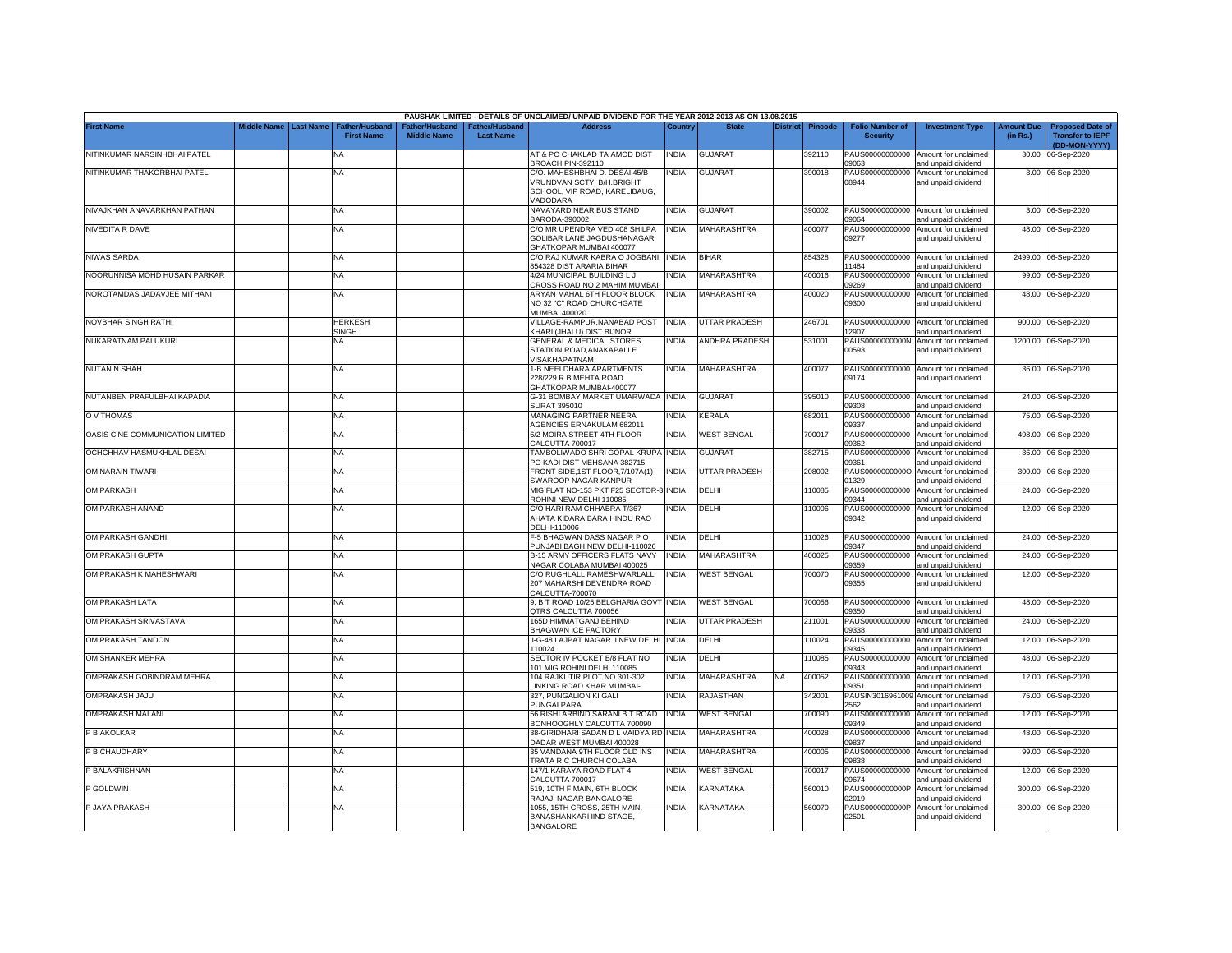|                        |             |                  |                                     |                                      |                                           | PAUSHAK LIMITED - DETAILS OF UNCLAIMED/ UNPAID DIVIDEND FOR THE YEAR 2012-2013 AS ON 13.08.2015                 |              |                       |                 |                |                                           |                                                             |                               |                                                                     |
|------------------------|-------------|------------------|-------------------------------------|--------------------------------------|-------------------------------------------|-----------------------------------------------------------------------------------------------------------------|--------------|-----------------------|-----------------|----------------|-------------------------------------------|-------------------------------------------------------------|-------------------------------|---------------------------------------------------------------------|
| <b>First Name</b>      | liddle Name | <b>Last Name</b> | Father/Husband<br><b>First Name</b> | Father/Husband<br><b>Middle Name</b> | <b>Father/Husband</b><br><b>Last Name</b> | <b>Address</b>                                                                                                  | Country      | <b>State</b>          | <b>District</b> | <b>Pincode</b> | <b>Folio Number of</b><br><b>Security</b> | <b>Investment Type</b>                                      | <b>Amount Due</b><br>(in Rs.) | <b>Proposed Date of</b><br><b>Transfer to IEPF</b><br>(DD-MON-YYYY) |
| P JOSEPH GERALD        |             |                  | NA                                  |                                      |                                           | PRODUCT MANAGER ALEMBIC<br>CHEMICAL WORKS LTD VADODARA                                                          | INDIA        | <b>GUJARAT</b>        |                 | 390003         | PAUS0000000000P<br>04571                  | Amount for unclaimed<br>and unpaid dividend                 | 300.00                        | 06-Sep-2020                                                         |
| P K Bairoliya          |             |                  | K P Bairoliya                       |                                      |                                           | No - 31, Swamy Enclave No - 9, 1st<br>Main, 1st Block Koramangala                                               | INDIA        | KARNATAKA             |                 | 560034         | PAUSIN3000951005<br>5521                  | Amount for unclaimed<br>and unpaid dividend                 |                               | 12.00 06-Sep-2020                                                   |
| P K MARSHAL TITO       |             |                  | NA                                  |                                      |                                           | 3 4TH STREET EXTENTION<br>GANDHIPURAM COIMBATORE                                                                | india        | TAMIL NADU            |                 | 641012         | PAUS0000000000P<br>03032                  | Amount for unclaimed<br>and unpaid dividend                 |                               | 300.00 06-Sep-2020                                                  |
| P KASTURI              |             |                  | <b>NA</b>                           |                                      |                                           | SERNO CONTROLS DIVISION E C I L INDIA<br>IYDERABAD-500762                                                       |              | <b>ANDHRA PRADESH</b> |                 | 500762         | PAUS00000000000<br>09577                  | Amount for unclaimed<br>and unpaid dividend                 |                               | 12.00 06-Sep-2020                                                   |
| P KRISHNAMURTHI        |             |                  | NA                                  |                                      |                                           | D-1 E I D PARRY RESIDENTIAL<br>ESTATE E T P S POST OFFICE<br>ENNORE CHENNAI 600057                              | india        | TAMIL NADU            |                 | 600057         | PAUS00000000000<br>09588                  | Amount for unclaimed<br>and unpaid dividend                 |                               | 150.00 06-Sep-2020                                                  |
| P LAKSHMI              |             |                  | <b>NA</b>                           |                                      |                                           | <b>44 VENKATACHALA CHETTY ST</b><br><b>TRIPLICANE CHENNAI 600005</b>                                            | NDIA         | <b>TAMIL NADU</b>     |                 | 600005         | PAUS00000000000<br>09738                  | Amount for unclaimed<br>and unpaid dividend                 |                               | 12.00 06-Sep-2020                                                   |
| P M ACHAMMA PONNAMMA   |             |                  | <b>NA</b>                           |                                      |                                           | C/O O M KURIAN D D GEARS (P) LTD<br>28 MOTIA KHAN JHANDEWALA<br>ROAD N DELHI-110055                             | <b>INDIA</b> | DELHI                 |                 | 10055          | PAUS00000000000<br>09610                  | Amount for unclaimed<br>and unpaid dividend                 |                               | 12.00 06-Sep-2020                                                   |
| P MAHALAKSHMI          |             |                  | <b>NA</b>                           |                                      |                                           | 14,III - CROSS NARAYANA NAGAR,<br>SALEM T.N.-636015                                                             | <b>INDIA</b> | <b>TAMIL NADU</b>     |                 | 636015         | PAUS00000000000<br>33866                  | Amount for unclaimed<br>and unpaid dividend                 |                               | 249.00 06-Sep-2020                                                  |
| P MARUTHAI             |             |                  | <b>NA</b>                           |                                      |                                           | NO 46 SECOND STREET KAMARAJ<br>NAGAR KORATTUR CHENNAI                                                           | INDIA        | <b>TAMIL NADU</b>     |                 | 600080         | PAUS0000000000P<br>03498                  | Amount for unclaimed<br>and unpaid dividend                 |                               | 900.00 06-Sep-2020                                                  |
| P N SATHYAMURTHY       |             |                  | <b>NA</b>                           |                                      |                                           | 431/A, 9th Cross, Girinagar II Phase                                                                            | <b>INDIA</b> | <b>KARNATAKA</b>      |                 | 560085         | PAUS0000000000P                           | Amount for unclaimed                                        |                               | 150.00 06-Sep-2020                                                  |
| P P GUPTA              |             |                  | <b>NA</b>                           |                                      |                                           | 6 PROFESSOR'S COLONY<br>MODINAGAR DT GHAZIABAD PIN-<br>201204                                                   | INDIA        | <b>UTTAR PRADESH</b>  |                 | 201204         | PAUS00000000000<br>09686                  | Amount for unclaimed<br>and unpaid dividend                 |                               | 12.00 06-Sep-2020                                                   |
| P PRAKASHCHAND         |             |                  | <b>NA</b>                           |                                      |                                           | 4 GOWDIA MUTT ROAD 1ST FLOOR<br>ROYAPETTAH CHENNAI 600014                                                       | <b>INDIA</b> | TAMIL NADU            |                 | 600014         | PAUS00000000000<br>09678                  | Amount for unclaimed<br>and unpaid dividend                 | 12.00                         | 06-Sep-2020                                                         |
| P RAMESHCHAND BHANDARI |             |                  | NA                                  |                                      |                                           | H NO 3-4-376/16 BASANT NAGAR<br>COLONY HYDERABAD 500027                                                         | INDIA        | ANDHRA PRADESH        |                 | 500027         | PAUS00000000000<br>09769                  | Amount for unclaimed<br>and unpaid dividend                 | 150.00                        | 06-Sep-2020                                                         |
| P S DAKSHAYANI         |             |                  | <b>NA</b>                           |                                      |                                           | 535. HARBHAVI CIRCLE.                                                                                           | <b>INDIA</b> | KARNATAKA             |                 | 577001         | PAUS0000000000P                           | Amount for unclaimed                                        |                               | 600.00 06-Sep-2020                                                  |
| P S SUBASHINI          |             |                  | NA                                  |                                      |                                           | C/O K K GOPALAKRISHNAN<br>(OKKUVAYIL HOUSE P O<br>EDAVALANGU DIST TRICHUR 680006                                | NDIA         | <b>CERALA</b>         |                 | 680006         | PAUS00000000000<br>09521                  | Amount for unclaimed<br>and unpaid dividend                 |                               | 48.00 06-Sep-2020                                                   |
| P SANJAY               |             |                  | <b>NA</b>                           |                                      |                                           | NO 32 3RD CROSS AREKEMPANA<br>HALLI WILSON GARDEN<br>BANGALORE 560027                                           | <b>INDIA</b> | KARNATAKA             |                 | 560027         | 09840                                     | PAUS00000000000 Amount for unclaimed<br>and unpaid dividend |                               | 12.00 06-Sep-2020                                                   |
| P SARVAMANGALAMMA      |             |                  | LATE T G<br>RAJENDRA<br>PRASAD      |                                      |                                           | C/O T G JAYAPRAKSH GOSALA<br>NILAYA 2ND MAIN 1ST CROSS<br>JAYANAGAR (WEST)TUMKUR                                | INDIA        | KARNATAKA             |                 | 572102         | 12788                                     | PAUS00000000000 Amount for unclaimed<br>and unpaid dividend |                               | 24.00 06-Sep-2020                                                   |
| P SITARAM              |             |                  | NA                                  |                                      |                                           | 4-4-106 BHAGWANDAS BLDG<br>SULTAN BAZAR HYDERABAD-500001                                                        | India        | ANDHRA PRADESH        |                 | 500001         | PAUS00000000000<br>09525                  | Amount for unclaimed<br>and unpaid dividend                 | 15.00                         | 06-Sep-2020                                                         |
| P SIVASANKARAN         |             |                  | <b>NA</b>                           |                                      |                                           | <b>G/5 MAHALAKSHMI FLATS</b><br>HARRINGTON ROAD 5TH AVENUE<br>CHETPET CHENNAI 600031                            | india        | <b>TAMIL NADU</b>     |                 | 600031         | PAUS00000000000<br>09587                  | Amount for unclaimed<br>and unpaid dividend                 |                               | 12.00 06-Sep-2020                                                   |
| P VENKATARAMAM         |             |                  | P V RAMANAJI<br><b>RAO</b>          |                                      |                                           | SRI KRISHNA MEDICAL STORES 47-1-<br>111. 6TH LANE DWARAKANAGAR<br>/ISAKHAPATNAM                                 | <b>INDIA</b> | ANDHRA PRADESH        |                 | 530016         | PAUSIN3023241009<br>4020                  | Amount for unclaimed<br>and unpaid dividend                 |                               | 450.00 06-Sep-2020                                                  |
| P VIMALCHAND BHANDARI  |             |                  | <b>NA</b>                           |                                      |                                           | H NO 3-4-376/16 BASANT NAGAR<br>COLONY HYDERABAD 500027                                                         | india        | <b>ANDHRA PRADESH</b> |                 | 500027         | PAUS00000000000<br>09770                  | Amount for unclaimed<br>and unpaid dividend                 | 150.00                        | 06-Sep-2020                                                         |
| P VISWANATHAN          |             |                  | <b>NA</b>                           |                                      |                                           | 134/10A, THIRD FLOOR, RAJPARIS<br>BRINDAVA- N APT. ELDAMS ROAD,<br>TEYNAMPET CHENNAI-6-00018 -                  | INDIA        | <b>TAMIL NADU</b>     |                 | 600018         | PAUS00000000000<br>09584                  | Amount for unclaimed<br>and unpaid dividend                 | 12.00                         | 06-Sep-2020                                                         |
| PADAM DAS              |             |                  | <b>NA</b>                           |                                      |                                           | 18 SAURABH NAGAR OPP JEEWAN<br>IYOTI DAYAL BAGH AGRA                                                            | <b>INDIA</b> | UTTAR PRADESH         |                 | 282005         | PAUS0000000000P<br>03999                  | Amount for unclaimed<br>and unpaid dividend                 | 300.00                        | 06-Sep-2020                                                         |
| PADMA MURTHY           |             |                  | <b>NA</b>                           |                                      |                                           | 1104 SRINIVAS 35-D CROSS 4TH T<br>BLOCK JAYANAGAR BANGALORE<br>560041                                           | india        | KARNATAKA             |                 | 560041         | PAUS00000000000<br>09730                  | Amount for unclaimed<br>and unpaid dividend                 |                               | 12.00 06-Sep-2020                                                   |
| PADMA NATARAJAN        |             |                  | <b>NA</b>                           |                                      |                                           | C/O K P NATARAJAN ARUNDLE<br>NAGAR PLOT NO- 26 BEACH ROAD<br>KALAKSHETRA COLONY BESAN-T<br>NAGAR CHENNAI-600090 | india        | <b>TAMIL NADU</b>     |                 | 600090         | PAUS00000000000<br>09585                  | Amount for unclaimed<br>and unpaid dividend                 |                               | 12.00 06-Sep-2020                                                   |
| PADMA PARWATRAI DESAI  |             |                  | <b>NA</b>                           |                                      |                                           | 4 A/6 SONAWALA BLDG III FLOOR<br>TARDEO MUMBAI-400007                                                           | india        | MAHARASHTRA           |                 | 400007         | 09413                                     | PAUS00000000000 Amount for unclaimed<br>and unpaid dividend |                               | 9.00 06-Sep-2020                                                    |
| PADMA RANI KHETAN      |             |                  | <b>NA</b>                           |                                      |                                           | <b>M/S KHETAN &amp; CO KHETAN</b><br>BHAWAN M I ROAD JAIPUR-302001                                              | NDIA         | RAJASTHAN             |                 | 302001         | PAUS00000000000<br>09581                  | Amount for unclaimed<br>and unpaid dividend                 |                               | 12.00 06-Sep-2020                                                   |
| PADMA VIJAYAN          |             |                  | <b>NA</b>                           |                                      |                                           | FLAT NO 402 RAVI APARTMENTS<br>EDULJI ROAD CHARAI THANE WEST<br>400601                                          | NDIA         | MAHARASHTRA           |                 | 400601         | PAUS00000000000<br>09656                  | Amount for unclaimed<br>and unpaid dividend                 |                               | 48.00 06-Sep-2020                                                   |
| PADMAVATHI DODDA       |             |                  | <b>NA</b>                           |                                      |                                           | DNO.23-9-21 TO 23 DODDAVARI<br>VEEDHI OPP.VASAVI CONVENT R<br><b>AGRAHARAM GUNTUR (A.P)</b>                     | india        | <b>ANDHRA PRADESH</b> |                 | 522003         | PAUS0000000000P<br>00869                  | Amount for unclaimed<br>and unpaid dividend                 |                               | 600.00 06-Sep-2020                                                  |
| PADMAVATHY GANESAN     |             |                  | <b>NA</b>                           |                                      |                                           | 4/869 DEEPAM PARVATHY NAGAR<br>KAUDIAR TRIVANDRUM 695003                                                        | <b>INDIA</b> | <b>KERALA</b>         |                 | 695003         | 09586                                     | PAUS00000000000 Amount for unclaimed<br>and unpaid dividend |                               | 12.00 06-Sep-2020                                                   |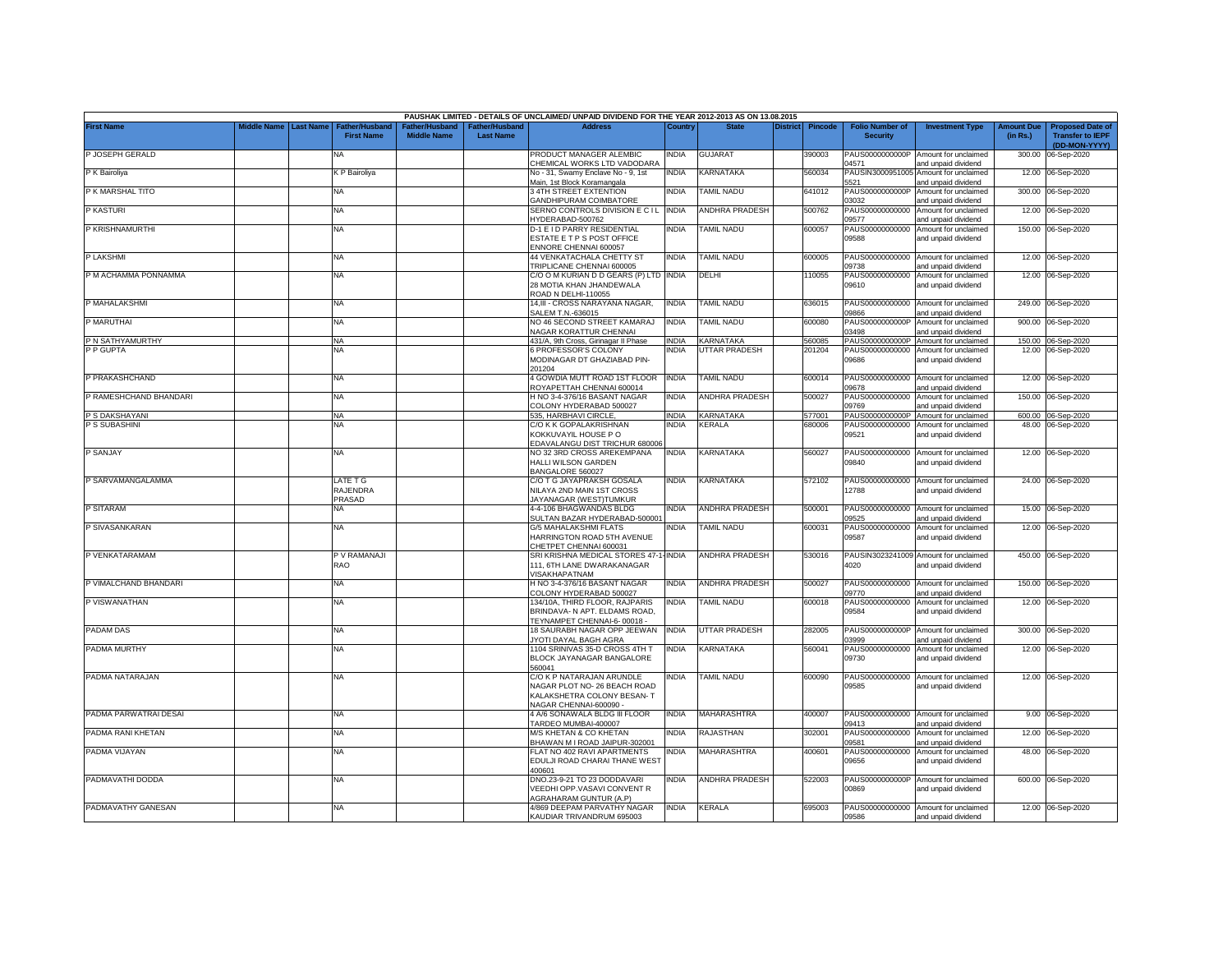|                                |                         |                                            |                                      |                                           | PAUSHAK LIMITED - DETAILS OF UNCLAIMED/ UNPAID DIVIDEND FOR THE YEAR 2012-2013 AS ON 13.08.2015       |              |                          |                 |                |                                           |                                                             |                               |                                                                     |
|--------------------------------|-------------------------|--------------------------------------------|--------------------------------------|-------------------------------------------|-------------------------------------------------------------------------------------------------------|--------------|--------------------------|-----------------|----------------|-------------------------------------------|-------------------------------------------------------------|-------------------------------|---------------------------------------------------------------------|
| <b>First Name</b>              | Middle Name   Last Name | <b>Father/Husband</b><br><b>First Name</b> | Father/Husband<br><b>Middle Name</b> | <b>Father/Husband</b><br><b>Last Name</b> | <b>Address</b>                                                                                        | Country      | <b>State</b>             | <b>District</b> | <b>Pincode</b> | <b>Folio Number of</b><br><b>Security</b> | <b>Investment Type</b>                                      | <b>Amount Due</b><br>(in Rs.) | <b>Proposed Date of</b><br><b>Transfer to IEPF</b><br>(DD-MON-YYYY) |
| PADMINI DHULIPALA              |                         | NA                                         |                                      |                                           | 10-2-289/77 SHANTINAGAR<br>HYDERABAD-500028                                                           | INDIA        | <b>ANDHRA PRADESH</b>    |                 | 500028         | 09578                                     | PAUS00000000000 Amount for unclaimed<br>and unpaid dividend | 24.00                         | 06-Sep-2020                                                         |
| PADMINI RAO                    |                         | NA                                         |                                      |                                           | 41 V P KOIL STREET HYLAPORE<br>CHENNAI                                                                | INDIA        | <b><i>FAMIL NADU</i></b> |                 | 600004         | PAUS0000000000P<br>03487                  | Amount for unclaimed<br>and unpaid dividend                 |                               | 300.00 06-Sep-2020                                                  |
| PADMINI RAVIRAJAN              |                         | NA                                         |                                      |                                           | M-96 K H B COLONY RAICHUR<br><b>KARNATAKA</b>                                                         | INDIA        | KARNATAKA                |                 | 584101         | PAUS0000000000P<br>02522                  | Amount for unclaimed<br>and unpaid dividend                 |                               | 600.00 06-Sep-2020                                                  |
| PALLAVI S THAKKAR              |                         | NA                                         |                                      |                                           | NATHY SHIVJI BLDG 1ST FLOOR<br>BAZAR PETH JAMBLI NAKA THANA<br><b>NEST 400601</b>                     | <b>INDIA</b> | MAHARASHTRA              |                 | 400601         | PAUS00000000000<br>09848                  | Amount for unclaimed<br>and unpaid dividend                 |                               | 48.00 06-Sep-2020                                                   |
| PALLAVI SHAH                   |                         | NA                                         |                                      |                                           | 8. SUJATHA SOCIETY GOTRI ROAD.<br><b>VEAR HARINAGAR PANCH RASTA</b>                                   | <b>INDIA</b> | <b>GUJARAT</b>           |                 | 390021         | 05585                                     | PAUS0000000000P Amount for unclaimed<br>and unpaid dividend |                               | 150.00 06-Sep-2020                                                  |
| PANACHAND DAHYABHAI JHAVERI    |                         | NA                                         |                                      |                                           | A-1. GULAB VATIKA (DUPLEX)<br>TANDALJA ROAD, VADODARA-                                                | NDIA         | GUJARAT                  |                 | 390020         | PAUS00000000000<br>09828                  | Amount for unclaimed<br>and unpaid dividend                 |                               | 24.00 06-Sep-2020                                                   |
| PANALAL SHAH                   |                         | NA                                         |                                      |                                           | VRUNDAVAN KUNJ" MAHADEO<br>ROAD VALLABH VIDYANAGAR<br>388120 KHEDA GUJ                                | <b>INDIA</b> | <b>GUJARAT</b>           |                 | 388120         | 09772                                     | PAUS00000000000 Amount for unclaimed<br>and unpaid dividend |                               | 6.00 06-Sep-2020                                                    |
| PANALAL SHAH                   |                         | NA                                         |                                      |                                           | VRUNDAVAN KUNJ MAHANDEO'S<br>ROAD VALLABH VIDYANAGAR DIST<br>KHEDA GUJARAT 388120                     | NDIA         | GUJARAT                  |                 | 388120         | 09762                                     | PAUS00000000000 Amount for unclaimed<br>and unpaid dividend |                               | 36.00 06-Sep-2020                                                   |
| PANDARATHIL BALACHANDRAN       |                         | NA                                         |                                      |                                           | GEETHANJALI PATTATHANAM EAST INDIA<br>QUILON 691001 KERALA                                            |              | KERALA                   |                 | 691001         | 09527                                     | PAUS00000000000 Amount for unclaimed<br>and unpaid dividend |                               | 48.00 06-Sep-2020                                                   |
| PANDURANGA RAO KOMMURI         |                         | NA                                         |                                      |                                           | C/O.M/S.RAGHAVAN MEDICAL<br>CORPN., NARASARAOPET GUNTUR<br><b>ANDHRA PRADESH)</b>                     | NDIA         | ANDHRA PRADESH           |                 | 522601         | PAUS0000000000P<br>00602                  | Amount for unclaimed<br>and unpaid dividend                 |                               | 1200.00 06-Sep-2020                                                 |
| PANDURANGAN S                  |                         | NA                                         |                                      |                                           | MANI MEDL. STORES 61. BAZAAR<br>STREET, VINIYAMBADI (N.A)                                             | NDIA         | TAMIL NADU               |                 | 635751         | PAUS0000000000P<br>00193                  | Amount for unclaimed<br>and unpaid dividend                 |                               | 600.00 06-Sep-2020                                                  |
| PANKAJ K DOSHI                 |                         | NA                                         |                                      |                                           | C/O POPATLAL K SHAH AT MARCHI<br>POLE IN RATAN POLE AHMEDABAD-<br>380001                              | <b>INDIA</b> | <b>GUJARAT</b>           |                 | 380001         | PAUS00000000000<br>09643                  | Amount for unclaimed<br>and unpaid dividend                 |                               | 24.00 06-Sep-2020                                                   |
| PANKAJ PATEL                   |                         | NA                                         |                                      |                                           | ORTHOPAEDIC HOSPITAL DR<br>YAGNIK ROAD RAJKOT                                                         | <b>INDIA</b> | GUJARAT                  |                 | 360001         | 04144                                     | PAUS0000000000P Amount for unclaimed<br>and unpaid dividend |                               | 450.00 06-Sep-2020                                                  |
| PANKAJKUMAR MANEKLAL SHAH      |                         | NA                                         |                                      |                                           | C-1. ASHIRWAD APARTMENTS, MIR-<br>AMBICA ROAD, NEAR KALPTARU<br>SCTY, NARANPURA, AHMEDABAD-<br>380013 | <b>INDIA</b> | <b>GUJARAT</b>           |                 | 380013         | 09743                                     | PAUS00000000000 Amount for unclaimed<br>and unpaid dividend |                               | 24.00 06-Sep-2020                                                   |
| PANKAJKUMAR MANSUKHLAL VADHANI |                         | NA                                         |                                      |                                           | C/O VADHANI BROTHERS<br>FERTILIZER MERCHANT AT LATHI<br>DIST AMRELI PIN-364430                        | india        | <b>GUJARAT</b>           |                 | 364430         | 09451                                     | PAUS00000000000 Amount for unclaimed<br>and unpaid dividend |                               | 24.00 06-Sep-2020                                                   |
| PANKIT D SHAH                  |                         | NA                                         |                                      |                                           | 214-A, KAMAL KUNJ B NO 12 2ND<br>FLR IRLA BRIDGE ANDHERI WEST<br>MUMBAI 400058                        | NDIA         | MAHARASHTRA              |                 | 400058         | 09773                                     | PAUS00000000000 Amount for unclaimed<br>and unpaid dividend |                               | 75.00 06-Sep-2020                                                   |
| PANKTI D SHAH                  |                         | NA                                         |                                      |                                           | 214 (A) 12 2ND FLR VIVEK KAMAL S V INDIA<br>RD IRLA BRIDGE ANDHERI WEST<br><b>MUMBAI 400058</b>       |              | MAHARASHTRA              |                 | 400058         | 09847                                     | PAUS00000000000 Amount for unclaimed<br>and unpaid dividend |                               | 48.00 06-Sep-2020                                                   |
| PANTHAM RANGA RAO              |                         | NA                                         |                                      |                                           | VENKATACHALA CLINIC & NURSING<br>HOME MAIN ROAD PITHAPURAM<br>E.G.DIST                                | <b>INDIA</b> | <b>ANDHRA PRADESH</b>    |                 | 533450         | PAUS0000000000P<br>05558                  | Amount for unclaimed<br>and unpaid dividend                 |                               | 600.00 06-Sep-2020                                                  |
| PAPPU VITHALACHAR              |                         | NA                                         |                                      |                                           | 413, (A-4), SHARAVATHI BLOCK<br>NATIONAL GAMES HOUSING<br>COMPLEX KORAMANGA                           | India        | KARNATAKA                |                 | 560047         | 03150                                     | PAUS0000000000P Amount for unclaimed<br>and unpaid dividend |                               | 450.00 06-Sep-2020                                                  |
| PARAG HANAMARADDI GANGAL       |                         | NA                                         |                                      |                                           | C/O DR H T GANGAL GANGAL<br><b>NURSING HOME HOUSE HUBLI-</b>                                          | India        | KARNATAKA                |                 | 580021         | 09520                                     | PAUS00000000000 Amount for unclaimed<br>and unpaid dividend |                               | 60.00 06-Sep-2020                                                   |
| PARAMJIT KAUR                  |                         | NA                                         |                                      |                                           | 53/78 RAMJAS ROAD KAROL BAGH N INDIA<br>DELHI-110005                                                  |              | DELHI                    |                 | 10005          | PAUS00000000000<br>09598                  | Amount for unclaimed<br>and unpaid dividend                 |                               | 12.00 06-Sep-2020                                                   |
| PARAMPAVANA MURTHY SAJJALA     |                         | NA                                         |                                      |                                           | 'GOVARDANAGIRI' OLD NO 12, NEW<br>NO 33, 3RD MAIN, SANJIVINI NAGAR,<br>MUDALAPALYA                    | <b>INDIA</b> | <b><i>KARNATAKA</i></b>  |                 | 560072         | PAUS0000000000P<br>00605                  | Amount for unclaimed<br>and unpaid dividend                 |                               | 300.00 06-Sep-2020                                                  |
| <b>PARBATI LEEKHA</b>          |                         | NA                                         |                                      |                                           | D/216 SAKET NEW DELHI 110017                                                                          | <b>INDIA</b> | DELHI                    |                 | 110017         |                                           | PAUS00000000000 Amount for unclaimed                        |                               | 12.00 06-Sep-2020                                                   |
| PARESH K TAILOR                |                         | NA                                         |                                      |                                           | 'SHIVAM" 4 JAYANTI NAGAR NR T B<br><b>IOSPITAL GOTRI RD VADODARA</b>                                  | <b>INDIA</b> | <b>GUJARAT</b>           |                 | 390021         | PAUS0000000000P<br>04336                  | Amount for unclaimed<br>and unpaid dividend                 | 300.00                        | 06-Sep-2020                                                         |
| PARESH R GUPTA                 |                         | NA                                         |                                      |                                           | YESH INVESTMENT VIJAY<br>COMMERCIAL MARKET NEAR<br>TOWER VIRAMGAM 382150                              | NDIA         | GUJARAT                  |                 | 382150         | PAUS00000000000<br>09799                  | Amount for unclaimed<br>and unpaid dividend                 |                               | 12.00 06-Sep-2020                                                   |
| PARESHNATH DAS                 |                         | NA                                         |                                      |                                           | PARESHNATH DAS "THE ARTIST"<br>HOOGHLY GHAT B DE RD PO & DIST<br>HOOGHLY W BENGAL-712103              | India        | <b>WEST BENGAL</b>       |                 | 712103         | 09641                                     | PAUS00000000000 Amount for unclaimed<br>and unpaid dividend |                               | 12.00 06-Sep-2020                                                   |
| PARIMAL B PATEL                |                         | NA                                         |                                      |                                           | <b>NEAR POST OFFICE AT &amp; PO PADRA INDIA</b><br>DIST BARODA 391440                                 |              | GUJARAT                  |                 | 391440         | PAUS00000000000<br>9765                   | Amount for unclaimed<br>and unpaid dividend                 |                               | 30.00 06-Sep-2020                                                   |
| PARIMAL RAMANLAL PARIKH        |                         | NA                                         |                                      |                                           | 203, SHAKUNTAL COMPLEX NEAR<br>KALADARSHAN CHAR RASTA<br>WAGHODIA ROAD VADODARA                       | <b>INDIA</b> | <b>GUJARAT</b>           |                 | 390019         | PAUS00000000000<br>09887                  | Amount for unclaimed<br>and unpaid dividend                 |                               | 3.00 06-Sep-2020                                                    |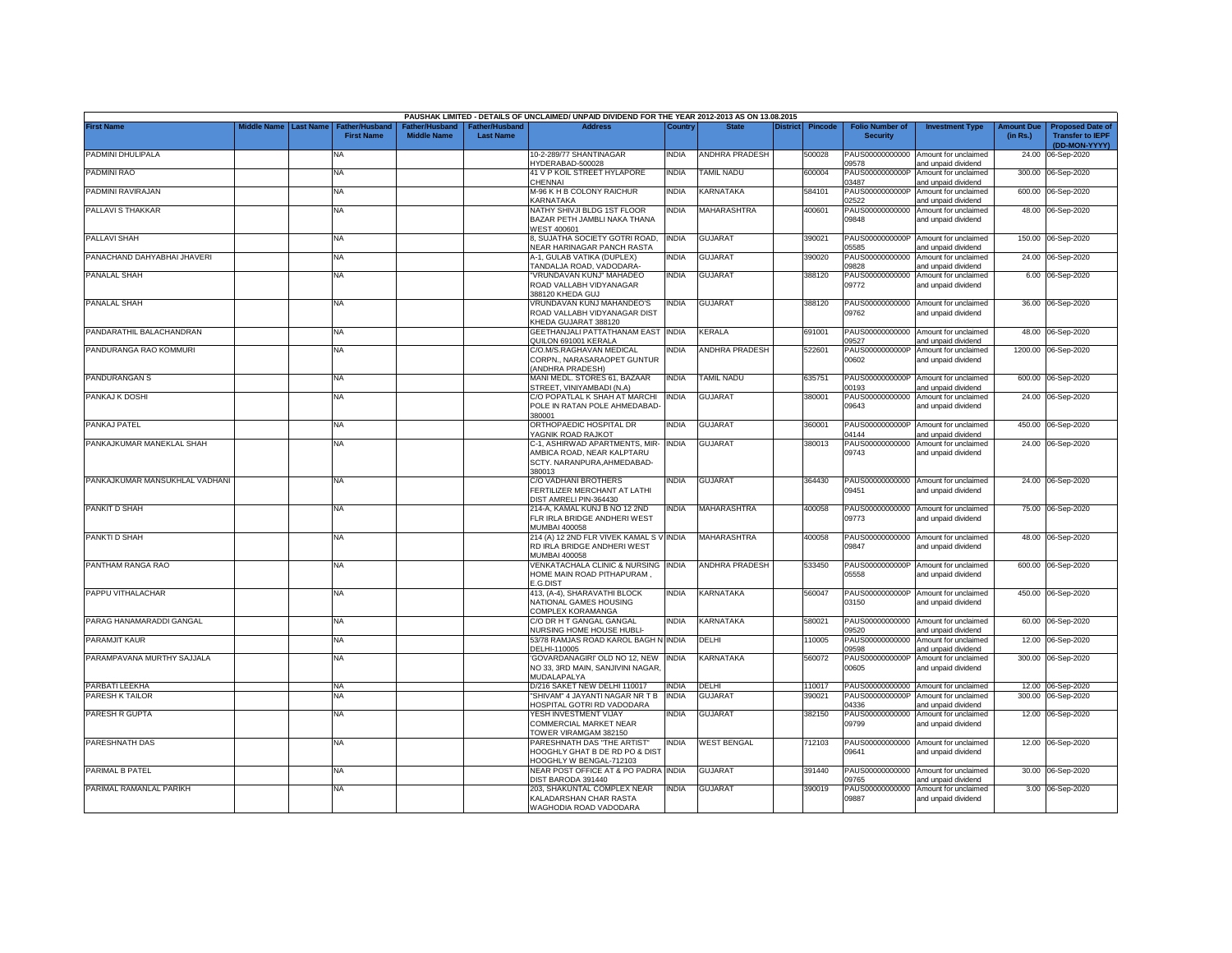|                                        |                       |                                            |                                      |                                                | PAUSHAK LIMITED - DETAILS OF UNCLAIMED/ UNPAID DIVIDEND FOR THE YEAR 2012-2013 AS ON 13.08.2015                      |              |                       |                 |         |                                           |                                                                    |                               |                                                                     |
|----------------------------------------|-----------------------|--------------------------------------------|--------------------------------------|------------------------------------------------|----------------------------------------------------------------------------------------------------------------------|--------------|-----------------------|-----------------|---------|-------------------------------------------|--------------------------------------------------------------------|-------------------------------|---------------------------------------------------------------------|
| <b>First Name</b>                      | Middle Name Last Name | <b>Father/Husband</b><br><b>First Name</b> | Father/Husband<br><b>Middle Name</b> | <sup>-</sup> ather/Husband<br><b>Last Name</b> | <b>Address</b>                                                                                                       | ⊃ountr\      | <b>State</b>          | <b>District</b> | Pincode | <b>Folio Number of</b><br><b>Security</b> | <b>Investment Type</b>                                             | <b>Amount Due</b><br>(in Rs.) | <b>Proposed Date of</b><br><b>Transfer to IEPF</b><br>(DD-MON-YYYY) |
| PARITOSH CHATTERJEE                    |                       | <b>NA</b>                                  |                                      |                                                | NEAR RLY CROSSING CHOTA<br>GOVINDPUR VIA TELCO WORKS PO                                                              | NDIA         | <b>JHARKHAND</b>      |                 | 831004  | 09528                                     | PAUS00000000000 Amount for unclaimed<br>and unpaid dividend        |                               | 24.00 06-Sep-2020                                                   |
| PARITOSHKUMAR MITRA                    |                       | <b>NA</b>                                  |                                      |                                                | GADHRA JAMSHEDPUR 831004<br>214 MAIN ROAD WEST PO NEW                                                                | NDIA         | <b>WEST BENGAL</b>    |                 | 743276  | PAUS0000000000P<br>2680                   | Amount for unclaimed                                               |                               | 300.00 06-Sep-2020                                                  |
| PARKASH SEHGAL                         |                       | <b>NA</b>                                  |                                      |                                                | BARRACKPORE DIST 24 PARGANAS<br>8/94 RAMESH NAGAR NEW DELHI<br>110015                                                | <b>INDIA</b> | DELHI                 |                 | 10015   | PAUS00000000000<br>09732                  | and unpaid dividend<br>Amount for unclaimed<br>and unpaid dividend |                               | 75.00 06-Sep-2020                                                   |
| PARMAR ANIL B                          |                       | <b>NA</b>                                  |                                      |                                                | FB-79 ALEMBIC COLONY BARODA<br>390003                                                                                | NDIA         | <b>GUJARAT</b>        |                 | 390003  | PAUS00000000000                           | Amount for unclaimed                                               |                               | 48.00 06-Sep-2020                                                   |
| PARMOD CHANDER SABHARWAL               |                       | NA                                         |                                      |                                                | H NO 79/2A G NO 2 EAST MOTI BAGH INDIA<br>SARAI ROHILLA DELHI-110007                                                 |              | DELHI                 |                 | 10007   | 09815<br>PAUS00000000000<br>09599         | and unpaid dividend<br>Amount for unclaimed<br>and unpaid dividend |                               | 24.00 06-Sep-2020                                                   |
| PARSANI INVESTMENT LEASING PVT LT      |                       | <b>NA</b>                                  |                                      |                                                | Brocha House 2nd Floor, Garden Road                                                                                  | <b>INDIA</b> | <b>MAHARASHTRA</b>    |                 | 400001  | PAUS0000000000P<br>05610                  | Amount for unclaimed<br>and unpaid dividend                        |                               | 300.00 06-Sep-2020                                                  |
| PARSHOTAMBHAI HIRABHAI PATEL           |                       | NA                                         |                                      |                                                | AT POST BOROL TAL BAYAD DIST<br>SABARKANTHA 383325                                                                   | INDIA        | GUJARAT               |                 | 383325  | PAUS00000000000<br>09455                  | Amount for unclaimed<br>and unpaid dividend                        |                               | 3.00 06-Sep-2020                                                    |
| PARSHOTAMDAS MOTILAL PARIKH            |                       | NA                                         |                                      |                                                | RANCHHODJI POLE MEHMEDABAD<br>DIST KAIRA PIN 387130                                                                  | <b>INDIA</b> | GUJARAT               |                 | 387130  | PAUS00000000000<br>09382                  | Amount for unclaimed<br>and unpaid dividend                        |                               | 9.00 06-Sep-2020                                                    |
| PARSHOTTAM DASS RUSTAGI                |                       | NA                                         |                                      |                                                | 4/20, RAQUET COURT ROAD, OPP;<br>DELHI VIDHAN SABHA CIVIL LINES,<br>DELHI-390001                                     | NDIA         | <b>GUJARAT</b>        |                 | 390001  | PAUS00000000000<br>09685                  | Amount for unclaimed<br>and unpaid dividend                        |                               | 12.00 06-Sep-2020                                                   |
| PARSHURAM ANANT BHIDE                  |                       | <b>NA</b>                                  |                                      |                                                | GRINDWELL NORTON LTD MORA<br><b>NAD KARANJA DIST KULABA PIN-</b>                                                     | <b>INDIA</b> | MAHARASHTRA           |                 | 400704  | PAUS00000000000<br>09412                  | Amount for unclaimed<br>and unpaid dividend                        |                               | 9.00 06-Sep-2020                                                    |
| PARSHURAM ANANT BHIDE                  |                       | <b>NA</b>                                  |                                      |                                                | 553 NARAYAN PETH KELKAR ROAD<br>POONA 411030                                                                         | <b>INDIA</b> | MAHARASHTRA           |                 | 411030  | PAUS00000000000<br>0383                   | Amount for unclaimed<br>and unpaid dividend                        |                               | 3.00 06-Sep-2020                                                    |
| PARSOTTAM DEVSHIBHAI PATEL             |                       | <b>NA</b>                                  |                                      |                                                | AT-KAILASH CAMPA, TA-                                                                                                | <b>NDIA</b>  | <b>GUJARAT</b>        |                 | 387620  | PAUSIN3009821063                          | Amount for unclaimed                                               |                               | 48.00 06-Sep-2020                                                   |
| PARSOTTAM HIRABHAI PARMAR              |                       | NA                                         |                                      |                                                | CHHANI ROAD JAKAT NAKA EKTA<br>VAGAR BARODA-390002                                                                   | NDIA         | <b>GUJARAT</b>        |                 | 390002  | PAUS00000000000<br>09401                  | Amount for unclaimed<br>and unpaid dividend                        | 3.00                          | 06-Sep-2020                                                         |
| PARSOTTAM MATHURBHAI RAVAL             |                       | NA                                         |                                      |                                                | 12/2 SHASTRI PARK BEHIND ARYA<br>KANYA VIDYALAYA KARELIBAG<br><b>BARODA 390018</b>                                   | INDIA        | <b>GUJARAT</b>        |                 | 390018  | PAUS00000000000<br>09457                  | Amount for unclaimed<br>and unpaid dividend                        |                               | 3.00 06-Sep-2020                                                    |
| PARTEEK FINANCE AND INVESTMENT<br>COMP |                       | NA                                         |                                      |                                                | 145,TRIBHUVAN COMPLEX ISHWAR<br>NAGAR MATHURA ROAD                                                                   | <b>INDIA</b> | DELHI                 |                 | 110065  | 6473                                      | PAUSIN3010551007 Amount for unclaimed<br>and unpaid dividend       |                               | 48.00 06-Sep-2020                                                   |
| PARVATHAMMA                            |                       | NA                                         |                                      |                                                | 18-1-168, MARKET FEEDER ROAD,<br><b>HINDUPUR</b>                                                                     | INDIA        | <b>ANDHRA PRADESH</b> |                 | 515201  | PAUS0000000000P<br>01096                  | Amount for unclaimed<br>and unpaid dividend                        | 600.00                        | 06-Sep-2020                                                         |
| PARVATHIBEN CHAMPALAL DANDIWALA        |                       | <b>NA</b>                                  |                                      |                                                | 22/C MANAV MANDIR SOCIETY, OPP<br>WATER TANK WAGHODIA ROAD<br>VADODARA                                               | <b>INDIA</b> | <b>GUJARAT</b>        |                 | 390019  | PAUS0000000000P<br>01885                  | Amount for unclaimed<br>and unpaid dividend                        |                               | 240.00 06-Sep-2020                                                  |
| PARVEEN KASERA                         |                       | <b>NA</b>                                  |                                      |                                                | C/O M/S RADHA RAMAN TRADING<br>CO. 6081, GALI BATASHAN KHARI<br><b>BAOLI DELHI</b>                                   | NDIA         | DELHI                 |                 | 10006   | PAUS00000000000<br>09886                  | Amount for unclaimed<br>and unpaid dividend                        |                               | 12.00 06-Sep-2020                                                   |
| PARVIN BANU MIR                        |                       | <b>NA</b>                                  |                                      |                                                | C/O DR EMAD ALI MOLLAH SUJAN<br>BAGAN P O & DIST HOOGHLY WEST<br><b>BENGAL</b>                                       | INDIA        | <b>WEST BENGAL</b>    |                 | 712103  | PAUS0000000000P<br>02792                  | Amount for unclaimed<br>and unpaid dividend                        |                               | 300.00 06-Sep-2020                                                  |
| PARWATI RAHEJA                         |                       | NA                                         |                                      |                                                | C-4 B/13/147 JANAKPURI NEW DELHI-INDIA<br>110058                                                                     |              | DELHI                 |                 | 10058   | PAUS00000000000<br>09613                  | Amount for unclaimed<br>and unpaid dividend                        | 36.00                         | 06-Sep-2020                                                         |
| PASANDALI G HAMID                      |                       | NA                                         |                                      |                                                | C/O R J SURANI OPP S T STAND<br>SANAND DIST AHMEDABAD 382110                                                         | INDIA        | <b>GUJARAT</b>        |                 | 382110  | PAUS00000000000<br>09775                  | Amount for unclaimed<br>and unpaid dividend                        | 48.00                         | 06-Sep-2020                                                         |
| PASCAL BASIL PINHO                     |                       | NA                                         |                                      |                                                | "ARCABELLE" B/H. ZILLA PARISHAD<br>OFFICE, DATTA CHOWK, BELAVLI,<br>PO. KULGAON BADLAPUR-421503                      | <b>INDIA</b> | MAHARASHTRA           |                 | 421503  | PAUS00000000000<br>09565                  | Amount for unclaimed<br>and unpaid dividend                        |                               | 24.00 06-Sep-2020                                                   |
| PATANJALI NINNE                        |                       | NA                                         |                                      |                                                | C/O PANKAJ M THANEKAR 4/22<br>WALMIK NAGAR- SOC MITHBANDAR<br>ROAD NEAR BIMS PARADISE-<br>SCHOOL THANE (EAST) 400603 | india        | MAHARASHTRA           |                 | 400603  | 09785                                     | PAUS00000000000 Amount for unclaimed<br>and unpaid dividend        |                               | 75.00 06-Sep-2020                                                   |
| PATEL GIRISHBHAI VITTHALBHAI           |                       | VITTHALBHAI P<br>PATEL                     |                                      |                                                | 26.ABHAY NAGAR SOCIETY, NEAR<br>VEGETABLE MARKET, GORWA,<br>VADODARA                                                 | India        | <b>GUJARAT</b>        |                 | 390016  | PAUS00000000000<br>12777                  | Amount for unclaimed<br>and unpaid dividend                        |                               | 3.00 06-Sep-2020                                                    |
| PATEL HITESHBHAI RASHMIKANT            |                       | RASHMIKANT<br>PATEL                        |                                      |                                                | D-44 WAGHESHWARI SOCIETY OPP. INDIA<br><b>VRUNDAWAN BUS STOP</b><br>WAGHODIA ROAD VADODARA                           |              | <b>GUJARAT</b>        |                 | 390019  | PAUS00000000000<br>13024                  | Amount for unclaimed<br>and unpaid dividend                        |                               | 3.00 06-Sep-2020                                                    |
| PATEL JYOTSANABEN S                    |                       | PATEL<br>SANKALCHAND<br>KESHAVLAL          |                                      |                                                | 21, JYOTIKA PARK SOCIETY HIGH<br>WAY ROAD KALOL (N.G.)                                                               | INDIA        | <b>GUJARAT</b>        |                 | 382721  | 6068                                      | PAUSIN3012331007 Amount for unclaimed<br>and unpaid dividend       |                               | 48.00 06-Sep-2020                                                   |
| PATEL KAVITABEN KIRANBHAI              |                       | NA                                         |                                      |                                                | OPP MUKHYA KUMAR SHALLA<br>'OMVILLA" ANAND 388001                                                                    | NDIA         | <b>GUJARAT</b>        |                 | 388001  | 09816                                     | PAUS00000000000 Amount for unclaimed<br>and unpaid dividend        |                               | 48.00 06-Sep-2020                                                   |
| PATEL LILABEN                          |                       | <b>BHIKHUBHAI</b>                          |                                      |                                                | B/2, SABAR FLATS, NARAYAN<br>NAGAR ROAD, PALDI AHMEDABAD                                                             | NDIA         | <b>GUJARAT</b>        |                 | 380007  | 9562                                      | PAUSIN3016451024 Amount for unclaimed<br>and unpaid dividend       |                               | 249.00 06-Sep-2020                                                  |
| PATEL PRAGNA JASHVANTBHAI              |                       | NA                                         |                                      |                                                | 407/41 SARDAR PATEL SOC<br>ANKLESHWAR                                                                                | NDIA         | RAJASTHAN             |                 | 343002  | PAUS12033200017<br>89791                  | Amount for unclaimed<br>and unpaid dividend                        |                               | 3.00 06-Sep-2020                                                    |
| PATEL UMESHBHAI HASMUKHBHAI            |                       | PATEL<br>HASMUKHBHAI                       |                                      |                                                | "SHREE YOGILAL KRUPA" NILKANTH INDIA<br>SOCIETY NURSARY ROAD, DEVSAR<br><b>BILIMORA</b>                              |              | <b>GUJARAT</b>        |                 | 396380  | PAUS00000000000<br>12519                  | Amount for unclaimed<br>and unpaid dividend                        |                               | 24.00 06-Sep-2020                                                   |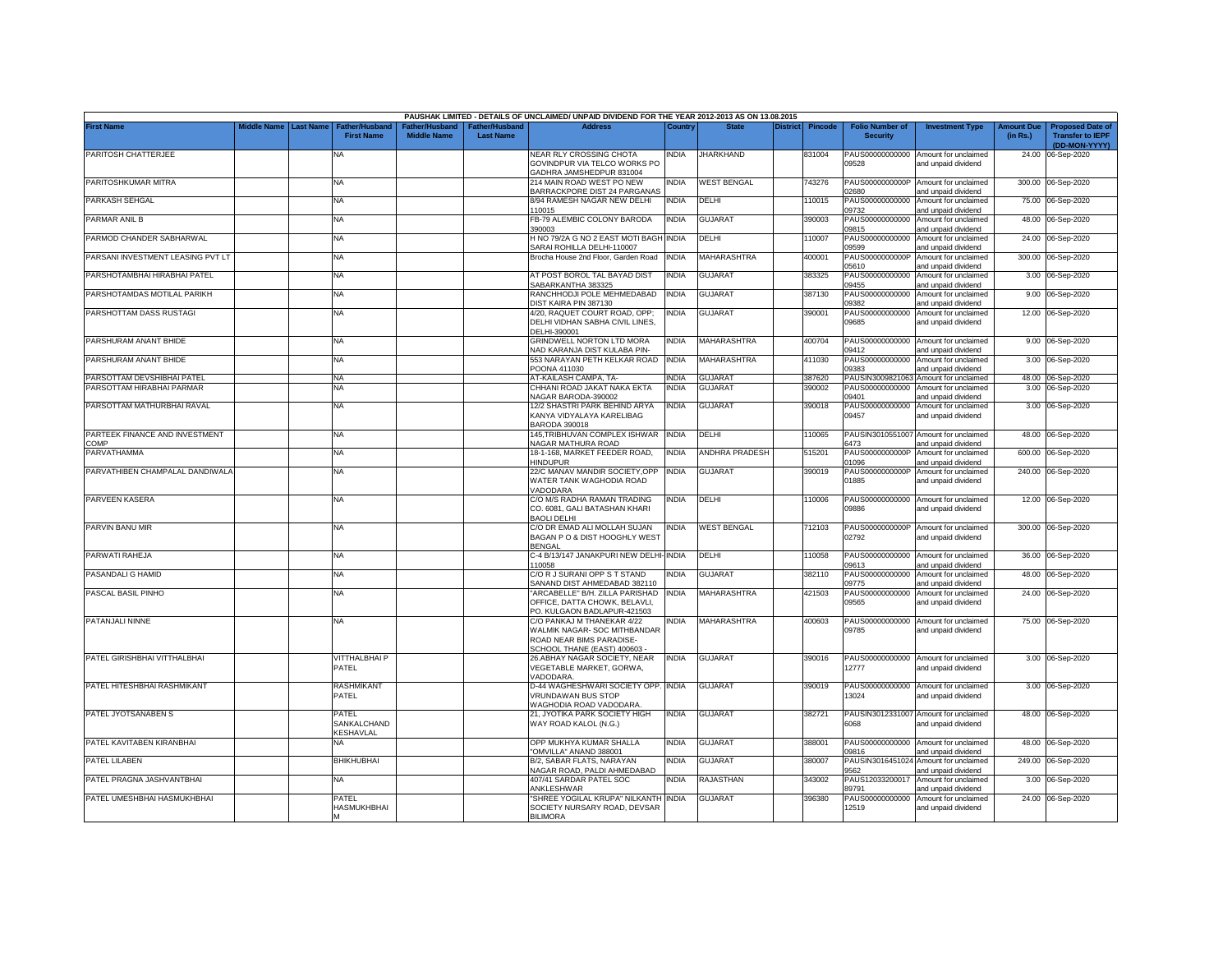|                               |                    |                  |                                            |                                      |                                           | PAUSHAK LIMITED - DETAILS OF UNCLAIMED/ UNPAID DIVIDEND FOR THE YEAR 2012-2013 AS ON 13.08.2015                                         |              |                          |                 |         |                                           |                                                             |                               |                                                                     |
|-------------------------------|--------------------|------------------|--------------------------------------------|--------------------------------------|-------------------------------------------|-----------------------------------------------------------------------------------------------------------------------------------------|--------------|--------------------------|-----------------|---------|-------------------------------------------|-------------------------------------------------------------|-------------------------------|---------------------------------------------------------------------|
| <b>First Name</b>             | <b>Middle Name</b> | <b>Last Name</b> | <b>Father/Husband</b><br><b>First Name</b> | Father/Husband<br><b>Middle Name</b> | <b>Father/Husband</b><br><b>Last Name</b> | <b>Address</b>                                                                                                                          | Country      | <b>State</b>             | <b>District</b> | Pincode | <b>Folio Number of</b><br><b>Security</b> | <b>Investment Type</b>                                      | <b>Amount Due</b><br>(in Rs.) | <b>Proposed Date of</b><br><b>Transfer to IEPF</b><br>(DD-MON-YYYY) |
| PATEL VALLAVBHAI PUNJABHAI    |                    |                  | NA                                         |                                      |                                           | AT & P.O.DAVAL WEST PART TO.<br>BORSA & DIST. KAIRA                                                                                     | INDIA        | GUJARAT                  |                 | 387411  | PAUS0000000000P<br>0607                   | Amount for unclaimed<br>and unpaid dividend                 | 120.00                        | 06-Sep-2020                                                         |
| PATTAVARDHAN S SHYLESH        |                    |                  | <b>NA</b>                                  |                                      |                                           | 431/A, 9th Cross, Girinagar II Phase                                                                                                    | <b>INDIA</b> | <b>CARNATAKA</b>         |                 | 560085  | PAUS0000000000P                           | Amount for unclaimed                                        | 150.00                        | 06-Sep-2020                                                         |
| PAULOMI RAJENDRA DESAI        |                    |                  | ΝA                                         |                                      |                                           | Yamuna' 12A, Chndralok Society Near<br>Jain Derasar, Manjalpur                                                                          | INDIA        | <b>GUJARAT</b>           |                 | 390011  | PAUS0000000000P<br>05604                  | Amount for unclaimed<br>and unpaid dividend                 | 150.00                        | 06-Sep-2020                                                         |
| PAWAN KUMAR GOYAL             |                    |                  | <b>NA</b>                                  |                                      |                                           | CLOTH MERCHANT NEAR POST<br>OFFICE P O GANGOH SAHARANPUR<br>247341                                                                      | <b>INDIA</b> | UTTAR PRADESH            |                 | 247341  | PAUS00000000000<br>09731                  | Amount for unclaimed<br>and unpaid dividend                 |                               | 12.00 06-Sep-2020                                                   |
| PAWAN KUMAR KESRI             |                    |                  | <b>NA</b>                                  |                                      |                                           | BANK OF INDIA BHARAT NAGAR<br>CHOWK BRANCH LUDHIANA PB                                                                                  | INDIA        | PUNJAB                   |                 | 141008  | PAUS00000000000<br>09717                  | Amount for unclaimed<br>and unpaid dividend                 |                               | 12.00 06-Sep-2020                                                   |
| PAWAN KUMAR RENWA             |                    |                  | <b>NA</b>                                  |                                      |                                           | 12B TARAK DUTT ROAD CALCUTTA-<br>700019                                                                                                 | <b>INDIA</b> | <b>WEST BENGAL</b>       |                 | 700019  | PAUS00000000000<br>09572                  | Amount for unclaimed<br>and unpaid dividend                 |                               | 24.00 06-Sep-2020                                                   |
| PAWAN KUMAR SHARMA            |                    |                  | <b>NA</b>                                  |                                      |                                           | 158/10 BELILIOUS ROAD 1ST FLOOR INDIA<br>HOWRAH 711101                                                                                  |              | <b>WEST BENGAL</b>       |                 | 711101  | PAUS00000000000<br>09759                  | Amount for unclaimed<br>and unpaid dividend                 |                               | 12.00 06-Sep-2020                                                   |
| PAWAN RATHI                   |                    |                  | <b>NA</b>                                  |                                      |                                           | M-3/29 MODEL TOWN-III DELHI                                                                                                             | INDIA        | DELHI                    |                 | 110009  | PAUS00000000000                           | Amount for unclaimed                                        |                               | 24.00 06-Sep-2020                                                   |
| PENDYALA LAKSHMI SOBHADEVI    |                    |                  | NA                                         |                                      |                                           | C/O P KRISHNA KUMAR DR NO 27-3-<br>29 UPSTA- IRS CHEJARLE<br>LAKSHMANACHARY 2ND ST BESI-<br>DES SOUTH RD ONGOLE 523001<br>PRAKASHAM DT- | <b>INDIA</b> | ANDHRA PRADESH           |                 | 523001  | PAUS00000000000<br>09459                  | Amount for unclaimed<br>and unpaid dividend                 |                               | 48.00 06-Sep-2020                                                   |
| PENMETSA SESHU BABU           |                    |                  | <b>NA</b>                                  |                                      |                                           | 8-2-335/2 ROAD NO 5 BANJARA<br>HILLS HYDERABAD 500034                                                                                   | INDIA        | <b>ANDHRA PRADESH</b>    |                 | 500034  | 09795                                     | PAUS00000000000 Amount for unclaimed<br>and unpaid dividend |                               | 24.00 06-Sep-2020                                                   |
| PERVEEN M TAYABALI            |                    |                  | NA                                         |                                      |                                           | SANDRINGHAM VILLA 63-K B DESAI<br>ROAD MUMBAI 400026                                                                                    | <b>INDIA</b> | MAHARASHTRA              |                 | 400026  | PAUS00000000000<br>09776                  | Amount for unclaimed<br>and unpaid dividend                 |                               | 24.00 06-Sep-2020                                                   |
| PETER AMBALAL PARMAR          |                    |                  | <b>NA</b>                                  |                                      |                                           | H.NO. F-1214/18, ISHWARKRUPA<br>SOCIETY, AKOTA ROAD, VADODARA<br>390020                                                                 | INDIA        | GUJARAT                  |                 | 390020  | PAUS00000000000<br>09395                  | Amount for unclaimed<br>and unpaid dividend                 |                               | 3.00 06-Sep-2020                                                    |
| PINAKIN BIHARILAL CHOKSHI     |                    |                  | NA                                         |                                      |                                           | MEHTA POLE HOLICHAKLA BARODA-INDIA<br>390006                                                                                            |              | GUJARAT                  |                 | 390006  | PAUS00000000000<br>09461                  | Amount for unclaimed<br>and unpaid dividend                 |                               | 3.00 06-Sep-2020                                                    |
| PINDI DASS SAHNI              |                    |                  | <b>NA</b>                                  |                                      |                                           | D-5 RAJOURI GARDEN NEW DELHI<br>110027                                                                                                  | INDIA        | DELHI                    |                 | 110027  | PAUS00000000000<br>09609                  | Amount for unclaimed<br>and unpaid dividend                 |                               | 12.00 06-Sep-2020                                                   |
| PIROJA ERUCHSHAH ENGINEER     |                    |                  | NA                                         |                                      |                                           | ARSIWALLA BLDG 1ST FLOOR FLAT<br>NO 20 61 WODE HOUSE ROAD<br>COLABA MUMBAI-400005                                                       | <b>INDIA</b> | MAHARASHTRA              |                 | 400005  | PAUS00000000000<br>09417                  | Amount for unclaimed<br>and unpaid dividend                 |                               | 24.00 06-Sep-2020                                                   |
| PIUSBHAI JACOBBHAI MACWAN     |                    |                  | <b>NA</b>                                  |                                      |                                           | C-51 RADHESHYAM SOCIETY NEAR INDIA<br>GOKUL TOWNSHIP B/H G E B GOTRI<br>ROADVADODARA                                                    |              | <b>GUJARAT</b>           |                 | 390021  | 09462                                     | PAUS00000000000 Amount for unclaimed<br>and unpaid dividend |                               | 9.00 06-Sep-2020                                                    |
| PIYUSH HARISCHANDRA AMIN      |                    |                  | <b>NA</b>                                  |                                      |                                           | 23 PARISHRAM SOCIETY                                                                                                                    | <b>INDIA</b> | <b>GUJARAT</b>           |                 | 390007  | PAUS0000000000P                           | Amount for unclaimed                                        |                               | 120.00 06-Sep-2020                                                  |
| PIYUSH MULJIBHAI PATEL        |                    |                  | <b>MULJIBHAI</b><br>PATEL                  |                                      |                                           | B/302, 3RD FLOOR, B-TOWER<br>AVISHKAR COMPLEX OLD PADRA<br>ROAD BARODA                                                                  | NDIA         | <b>GUJARAT</b>           |                 | 390015  | PAUSIN3015491555<br>3775                  | Amount for unclaimed<br>and unpaid dividend                 |                               | 123.00 06-Sep-2020                                                  |
| PIYUSHKUMAR GOVINDLAL TRIVEDI |                    |                  | NA                                         |                                      |                                           | FB/54 ALEMBIC COLONY BARODA-<br>390003                                                                                                  | INDIA        | GUJARAT                  |                 | 390003  | PAUS00000000000<br>09529                  | Amount for unclaimed<br>and unpaid dividend                 |                               | 24.00 06-Sep-2020                                                   |
| PL VISALAKSHI                 |                    |                  | <b>NA</b>                                  |                                      |                                           | 33 LAJAPATHI ROI ST RAMNAGAR<br>COIMBATORE-641009                                                                                       | INDIA        | TAMIL NADU               |                 | 641009  | PAUS00000000000<br>09576                  | Amount for unclaimed<br>and unpaid dividend                 |                               | 12.00 06-Sep-2020                                                   |
| POONAM AGARWAL                |                    |                  | <b>NA</b>                                  |                                      |                                           | C-3/23 JANAK PURI NEW DELHI-                                                                                                            | <b>INDIA</b> | DELHI                    |                 | 110058  | PAUS00000000000                           | Amount for unclaimed                                        |                               | 12.00 06-Sep-2020                                                   |
| POONAM GURBANI                |                    |                  | ΝA                                         |                                      |                                           | C/O DR O P GURBANI NEAR S B I<br>ITARSIMADHYA PRADESH                                                                                   | <b>INDIA</b> | MADHYA PRADESH           |                 | 461111  | PAUS0000000000P<br>03302                  | Amount for unclaimed<br>and unpaid dividend                 | 450.00                        | 06-Sep-2020                                                         |
| POORANI DEVI R M              |                    |                  | RANGASAMY<br>MANIAN                        |                                      |                                           | NO 45 KANGAYAM ROAD KODUMUDI INDIA<br>ERODE, TAMILNADU                                                                                  |              | <b>TAMIL NADU</b>        |                 | 638151  | PAUSIN3018951058<br>5073                  | Amount for unclaimed<br>and unpaid dividend                 | 360.00                        | 06-Sep-2020                                                         |
| POPATLAL RAVJI SHAH           |                    |                  | NA                                         |                                      |                                           | C/O JAYANT MED STORE SAFRI<br>BAUG SURAT-395001                                                                                         | INDIA        | GUJARAT                  |                 | 395001  | PAUS00000000000<br>09464                  | Amount for unclaimed<br>and unpaid dividend                 |                               | 9.00 06-Sep-2020                                                    |
| PR NAGAPPAN                   |                    |                  | <b>NA</b>                                  |                                      |                                           | 27 RAMANATHAN STREET T NAGAR<br>CHENNAI 600017                                                                                          | <b>INDIA</b> | <b><i>FAMIL NADU</i></b> |                 | 600017  | PAUS00000000000<br>0880                   | Amount for unclaimed<br>and unpaid dividend                 |                               | 12.00 06-Sep-2020                                                   |
| PRABHA                        |                    |                  | <b>NA</b>                                  |                                      |                                           | C/O S K MAHESHWARI 30<br>MANDAKINI ENCLAVE GATE-7<br>KALKAJI NEW DELHI 110019                                                           | INDIA        | DELHI                    |                 | 110019  | PAUS00000000000<br>09611                  | Amount for unclaimed<br>and unpaid dividend                 |                               | 36.00 06-Sep-2020                                                   |
| PRABHA KHANDELWAL             |                    |                  | <b>NA</b>                                  |                                      |                                           | H/8 HARDING ROAD KANPUR                                                                                                                 | <b>INDIA</b> | UTTAR PRADESH            |                 | 208001  |                                           | PAUSIN3000111060 Amount for unclaimed                       |                               | 12.00 06-Sep-2020                                                   |
| PRABHA N SUKHIJA              |                    |                  | <b>NA</b>                                  |                                      |                                           | 53 KATJU COLONY INDORE (MP)                                                                                                             | <b>INDIA</b> | MADHYA PRADESH           |                 | 452001  | PAUS00000000000                           | Amount for unclaimed                                        |                               | 12.00 06-Sep-2020                                                   |
| PRABHA RANI TATAPUDY          |                    |                  | ΝA                                         |                                      |                                           | C/O MR V V RAMA RAO 48 8 9 2<br>DWARKANAGAR VISAKHAPATNAM<br>530016                                                                     | NDIA         | <b>ANDHRA PRADESH</b>    |                 | 530016  | PAUS00000000000<br>09725                  | Amount for unclaimed<br>and unpaid dividend                 |                               | 12.00 06-Sep-2020                                                   |
| PRABHA VIJAY VARGIYA          |                    |                  | <b>NA</b>                                  |                                      |                                           | 3-6-709 STREET NO.11 HIMAYAT<br><b>NAGAR HYDERABAD</b>                                                                                  | <b>INDIA</b> | <b>ANDHRA PRADESH</b>    |                 | 500029  | 09703                                     | PAUS00000000000 Amount for unclaimed<br>and unpaid dividend |                               | 12.00 06-Sep-2020                                                   |
| PRABHAKAR BHALCHANDRA BHAGWAT |                    |                  | NA                                         |                                      |                                           | PARIKH BUNGLOW, OPP; SLU<br>COLLEGE,<br>ELLISBRIDGE, AHMEDABAD PIN-                                                                     | <b>INDIA</b> | GUJARAT                  |                 | 380006  | PAUS00000000000<br>09871                  | Amount for unclaimed<br>and unpaid dividend                 |                               | 24.00 06-Sep-2020                                                   |
| PRABHAKAR DATTARAYA HARDIKAR  |                    |                  | <b>NA</b>                                  |                                      |                                           | PIRAMITAR ROAD DANDIA BAZAR<br>BARODA-390001                                                                                            | <b>INDIA</b> | <b>GUJARAT</b>           |                 | 390001  | 09390                                     | PAUS00000000000 Amount for unclaimed<br>and unpaid dividend |                               | 54.00 06-Sep-2020                                                   |
| PRABHAKAR DATTATRAYA HARDIKAR |                    |                  | NA                                         |                                      |                                           | PIRAMITAR ROAD DANDIA BAZAR<br>BARODA-390001                                                                                            | INDIA        | GUJARAT                  |                 | 390001  | PAUS00000000000<br>09388                  | Amount for unclaimed<br>and unpaid dividend                 |                               | 3.00 06-Sep-2020                                                    |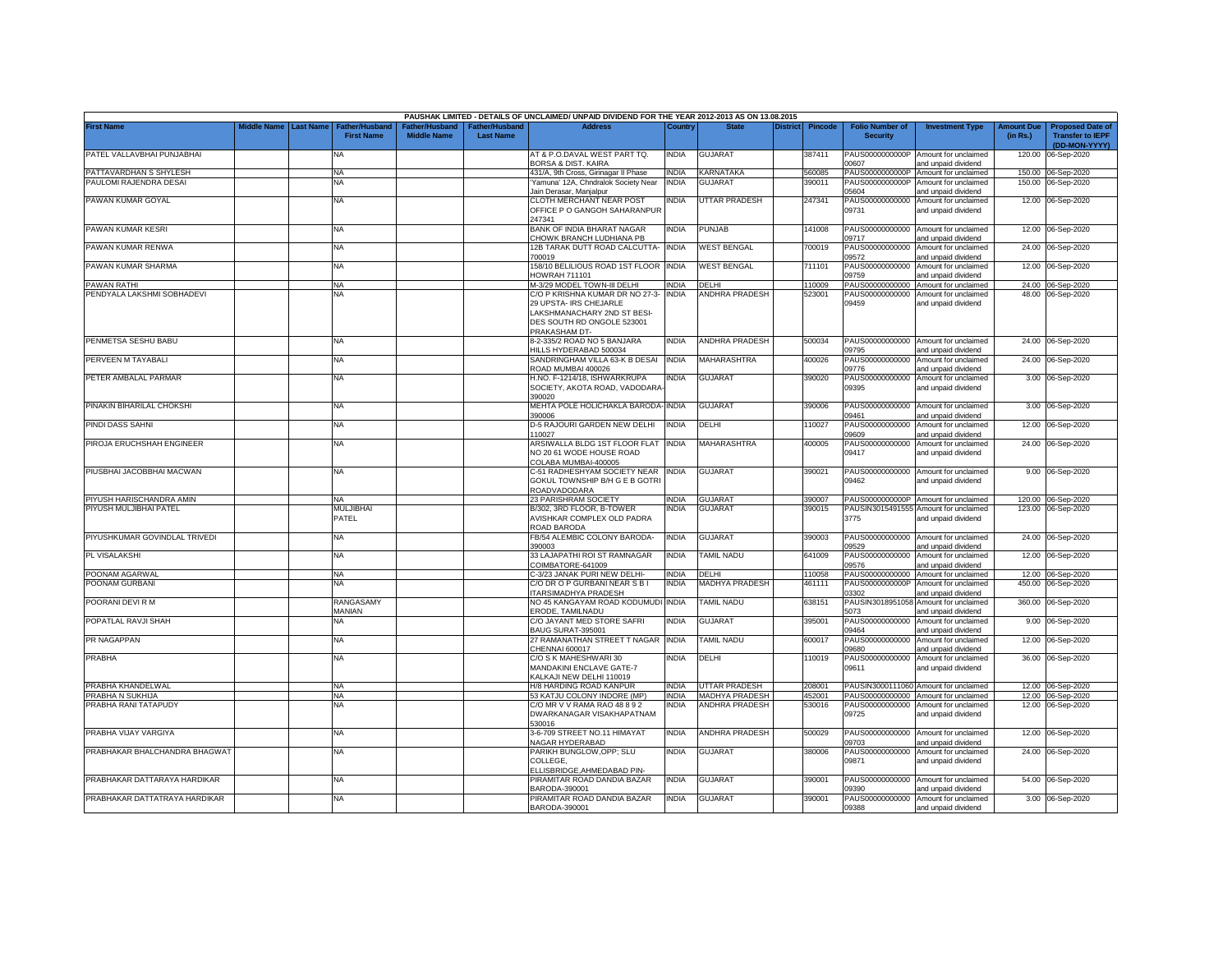|                                           |                    |                  |                                            |                                      |                                    | PAUSHAK LIMITED - DETAILS OF UNCLAIMED/ UNPAID DIVIDEND FOR THE YEAR 2012-2013 AS ON 13.08.2015 |              |                       |          |                |                                           |                                                                    |                               |                                                                     |
|-------------------------------------------|--------------------|------------------|--------------------------------------------|--------------------------------------|------------------------------------|-------------------------------------------------------------------------------------------------|--------------|-----------------------|----------|----------------|-------------------------------------------|--------------------------------------------------------------------|-------------------------------|---------------------------------------------------------------------|
| <b>First Name</b>                         | <b>Middle Name</b> | <b>Last Name</b> | <b>Father/Husband</b><br><b>First Name</b> | Father/Husband<br><b>Middle Name</b> | Father/Husband<br><b>Last Name</b> | <b>Address</b>                                                                                  | Country      | <b>State</b>          | District | <b>Pincode</b> | <b>Folio Number of</b><br><b>Security</b> | <b>Investment Type</b>                                             | <b>Amount Due</b><br>(in Rs.) | <b>Proposed Date of</b><br><b>Transfer to IEPF</b><br>(DD-MON-YYYY) |
| PRABHAKAR NAGARDAS BHATT                  |                    |                  | NA                                         |                                      |                                    | 75A HARIYALA PLOT BORDI GATE<br>NEAR HANUMAN DERI BHAVNAGAR-                                    | <b>INDIA</b> | <b>GUJARAT</b>        |          | 364001         | PAUS00000000000<br>09420                  | Amount for unclaimed<br>and unpaid dividend                        |                               | 15.00 06-Sep-2020                                                   |
| PRABHAKAR RAO KULKARNI                    |                    |                  | <b>NA</b>                                  |                                      |                                    | 364001<br>1-8-525. CHIKKADPALLI,<br>YDERABAD PIN-500020                                         | INDIA        | <b>ANDHRA PRADESH</b> |          | 500020         | PAUS00000000000<br>9869                   | Amount for unclaimed                                               |                               | 150.00 06-Sep-2020                                                  |
| PRABHAT GUPTA                             |                    |                  | <b>NA</b>                                  |                                      |                                    | 23/48. NIKAT STADIUM<br>MANSAROVAR JAIPUR PH NO-0141                                            | <b>INDIA</b> | RAJASTHAN             |          | 302020         | PAUS00000000000<br>09709                  | and unpaid dividend<br>Amount for unclaimed<br>and unpaid dividend |                               | 12.00 06-Sep-2020                                                   |
| PRABHAT KUMAR SRIVASTAVA                  |                    |                  | <b>NA</b>                                  |                                      |                                    | C/O ANANT PHARMA NG/S/44<br><b>VEHRU PLACE JAIPUR</b>                                           | NDIA         | RAJASTHAN             |          | 302006         | PAUS0000000000P<br>04678                  | Amount for unclaimed<br>and unpaid dividend                        |                               | 300.00 06-Sep-2020                                                  |
| PRABHAVATI BALKRISHNA KULKARNI            |                    |                  | <b>NA</b>                                  |                                      |                                    | 2181 SADASHIV PETH NARAYAN<br>SADAN HAVELE BUNGLOW TILAK<br><b>ROAD POONA 411030</b>            | NDIA         | MAHARASHTRA           |          | 411030         | PAUS00000000000<br>09739                  | Amount for unclaimed<br>and unpaid dividend                        |                               | 12.00 06-Sep-2020                                                   |
| PRABHAVATI RAMESHCHANDRA<br><b>MISTRY</b> |                    |                  | <b>NA</b>                                  |                                      |                                    | 1/1 ELLORA PARK RACE COURSE<br>CIRCLE BARODA 390007                                             | <b>INDIA</b> | <b>GUJARAT</b>        |          | 390007         | PAUS00000000000<br>09774                  | Amount for unclaimed<br>and unpaid dividend                        |                               | 9.00 06-Sep-2020                                                    |
| PRABHAVATI VINUBHAI SHAH                  |                    |                  | <b>NA</b>                                  |                                      |                                    | C/O UNITED COMMERCIAL BANK M<br>G ROAD BARODA 390001                                            | INDIA        | GUJARAT               |          | 390001         | PAUS00000000000<br>09736                  | Amount for unclaimed<br>and unpaid dividend                        |                               | 15.00 06-Sep-2020                                                   |
| PRABHAVATI VITHALDAS DESAI                |                    |                  | <b>NA</b>                                  |                                      |                                    | SHREE KUNJ DESAI VAGO NADIAD-<br>387001                                                         | INDIA        | <b>GUJARAT</b>        |          | 387001         | PAUS00000000000<br>09368                  | Amount for unclaimed<br>and unpaid dividend                        |                               | 24.00 06-Sep-2020                                                   |
| PRABHAVATIBEN VINUBHAI SHAH               |                    |                  | <b>NA</b>                                  |                                      |                                    | C/O UCO BANK M G ROAD BARODA<br>390001                                                          | <b>INDIA</b> | <b>GUJARAT</b>        |          | 390001         | PAUS00000000000<br>09422                  | Amount for unclaimed<br>and unpaid dividend                        |                               | 9.00 06-Sep-2020                                                    |
| PRABHUDAS BALUBHAI PATWARI                |                    |                  | <b>NA</b>                                  |                                      |                                    | 46 PARIMAL SOCIETY AHMEDABAD<br>80006                                                           | INDIA        | <b>GUJARAT</b>        |          | 380006         | PAUS00000000000<br>09376                  | Amount for unclaimed<br>and unpaid dividend                        | 150.00                        | 06-Sep-2020                                                         |
| PRABHUDAS BHAILALBHAI PATEL               |                    |                  | <b>NA</b>                                  |                                      |                                    | JAGDISH' BEHIND CHURCH<br>FATEHGUNJ UNIVERSITY ROAD<br>3ARODA-390002                            | NDIA         | GUJARAT               |          | 390002         | PAUS00000000000<br>09424                  | Amount for unclaimed<br>and unpaid dividend                        | 9.00                          | 06-Sep-2020                                                         |
| PRABHUDAS BHAILALBHAI PATEL               |                    |                  | NA                                         |                                      |                                    | 'JAGDISH'' BEHIND CHURCH<br><b>ATEHGUNJ UNIVERSITY ROAD</b><br>BARODA-390002                    | INDIA        | <b>GUJARAT</b>        |          | 390002         | PAUS00000000000<br>09423                  | Amount for unclaimed<br>and unpaid dividend                        |                               | 9.00 06-Sep-2020                                                    |
| PRABHUDEV LAKKUNDI                        |                    |                  | ΝA                                         |                                      |                                    | C/O DATTA MANDIR ASHOK NAGAR<br>HUBLI                                                           | <b>INDIA</b> | KARNATAKA             |          | 580032         | PAUS0000000000P<br>2472                   | Amount for unclaimed<br>and unpaid dividend                        |                               | 300.00 06-Sep-2020                                                  |
| PRABHULAL NANALAL VORA                    |                    |                  | ΝA                                         |                                      |                                    | KUVERJI DEVSHI CHAWL 2ND FL B S<br>ROAD OPP ZARAPKAR SHOW ROOM<br>DADAR W RLY MUMBAI 400028     | <b>INDIA</b> | <b>MAHARASHTRA</b>    |          | 400028         | PAUS00000000000<br>09665                  | Amount for unclaimed<br>and unpaid dividend                        |                               | 12.00 06-Sep-2020                                                   |
| PRABHUVABHAI ISHWARDAS PATEL              |                    |                  | <b>NA</b>                                  |                                      |                                    | AT & PO DABHI SURAJNAGAR TAL<br>SIDDHPUR DIST MEHSANA 384151                                    | <b>INDIA</b> | GUJARAT               |          | 384151         | PAUS00000000000<br>09466                  | Amount for unclaimed<br>and unpaid dividend                        | 3.00                          | 06-Sep-2020                                                         |
| PRADEEP BIDKAR                            |                    |                  | <b>NA</b>                                  |                                      |                                    | 1001 AWARD BLOCK NO B-1 DIPTI<br>SAGAR APARTMENT SANE GURUJI<br>ROAD KOLHAPUR                   | INDIA        | MAHARASHTRA           |          | 416001         | PAUS0000000000P<br>04107                  | Amount for unclaimed<br>and unpaid dividend                        |                               | 300.00 06-Sep-2020                                                  |
| PRADEEP KUMAR KHARBANDA                   |                    |                  | <b>NA</b>                                  |                                      |                                    | HOUSE NO 593 SECTOR 37<br>FARIDABAD FARIDABAD HARYANA                                           | INDIA        | <b>HARYANA</b>        |          | 121002         | PAUS00000000000<br>09601                  | Amount for unclaimed<br>and unpaid dividend                        | 24.00                         | 06-Sep-2020                                                         |
| PRADEEP SURANA                            |                    |                  | <b>NA</b>                                  |                                      |                                    | A-21, Sector.2 Reliance Greens, PO<br>Digvijav Gram                                             | India        | <b>GUJARAT</b>        |          | 361140         | PAUS0000000000F<br>05296                  | Amount for unclaimed<br>and unpaid dividend                        | 300.00                        | 06-Sep-2020                                                         |
| PRADHAN M                                 |                    |                  | <b>NA</b>                                  |                                      |                                    | 954/2 "KALPANA" KANTHARAJ URS<br>ROAD LAKSHMIPURAM MYSORE                                       | <b>INDIA</b> | KARNATAKA             |          | 570004         | PAUS0000000000F<br>02639                  | Amount for unclaimed<br>and unpaid dividend                        | 300.00                        | 06-Sep-2020                                                         |
| PRADIP CHIMANLAL MEHTA                    |                    |                  | <b>NA</b>                                  |                                      |                                    | C/O POPATLAL K SHAH AT MARCHI<br>POLE IN RATAN POLE AHMEDABAD-<br>380001                        | India        | <b>GUJARAT</b>        |          | 380001         | PAUS00000000000<br>09644                  | Amount for unclaimed<br>and unpaid dividend                        | 24.00                         | 06-Sep-2020                                                         |
| PRADIP HARSHADLAL SHODHAN                 |                    |                  | <b>NA</b>                                  |                                      |                                    | T3-4A CENTER POINT PANCHAVATI<br>ELLISBRIDGE AHMEDABAD 380006                                   | <b>INDIA</b> | <b>GUJARAT</b>        |          | 380006         | PAUS00000000000<br>09791                  | Amount for unclaimed<br>and unpaid dividend                        |                               | 24.00 06-Sep-2020                                                   |
| PRADNYA PRABHAKAR                         |                    |                  | <b>NA</b>                                  |                                      |                                    | BHALERAO TEKARI RAOPURA<br>BARODA-390001                                                        | INDIA        | GUJARAT               |          | 390001         | PAUS00000000000<br>09513                  | Amount for unclaimed<br>and unpaid dividend                        | 3.00                          | 06-Sep-2020                                                         |
| PRADYUT WAGHRAY                           |                    |                  | <b>NA</b>                                  |                                      |                                    | 5-9-41 BASHIR BAGH HYDERABAD A INDIA                                                            |              | ANDHRA PRADESH        |          | 500029         | PAUS0000000000P                           | Amount for unclaimed                                               |                               | 300.00 06-Sep-2020                                                  |
| PRAFUL ASHARAM BHATT                      |                    |                  | <b>NA</b>                                  |                                      |                                    | 'NANDANVAN' PREMANAND KAVI'S<br>POLE WADI BARODA 390001                                         | INDIA        | <b>GUJARAT</b>        |          | 390001         | PAUS00000000000<br>09394                  | Amount for unclaimed<br>and unpaid dividend                        |                               | 15.00 06-Sep-2020                                                   |
| PRAFUL BHAGWANDAS MEHTA                   |                    |                  | NA                                         |                                      |                                    | C/2 NOOTAN NAGAR TURNER ROAD<br><b>BANDRA WEST</b>                                              | <b>INDIA</b> | MAHARASHTRA           |          | 400050         | PAUSIN3007571092<br>9825                  | Amount for unclaimed<br>and unpaid dividend                        | 24.00                         | 06-Sep-2020                                                         |
| PRAFUL KESHAVRAO DAYAL                    |                    |                  | <b>NA</b>                                  |                                      |                                    | 'AMIT" B/3 NARAYAN COLONY OPP I<br>I NEAR TV CENTRE AMRELI                                      | <b>INDIA</b> | <b>GUJARAT</b>        |          | 365601         | PAUS00000000000<br>09708                  | Amount for unclaimed<br>and unpaid dividend                        | 24.00                         | 06-Sep-2020                                                         |
| PRAFULABEN S SHAH                         |                    |                  | NA                                         |                                      |                                    | BLOCK NO 45/3 SECTOR NO 16<br><b>GANDHINAGAR 382016</b>                                         | NDIA         | GUJARAT               |          | 382016         | PAUS00000000000<br>09427                  | Amount for unclaimed<br>and unpaid dividend                        | 24.00                         | 06-Sep-2020                                                         |
| PRAFULCHANDRA CHINTAMANRAO<br>BAXI        |                    |                  | NA                                         |                                      |                                    | WADI CHHELLI POLE PRAFULL<br>VIWAS 1ST FLOOR BARODA-390001                                      | INDIA        | <b>GUJARAT</b>        |          | 390001         | PAUS00000000000<br>09468                  | Amount for unclaimed<br>and unpaid dividend                        |                               | 3.00 06-Sep-2020                                                    |
| PRAFULCHANDRA MOHANLAL CHOKSHI            |                    |                  | <b>NA</b>                                  |                                      |                                    | C/O M/S MAHESHCHANDRA<br>MOHANLAL & CO NEAR LIMDA<br>MANEKCHOWK AHMEDABAD-380001                | NDIA         | <b>GUJARAT</b>        |          | 380001         | PAUS00000000000<br>09428                  | Amount for unclaimed<br>and unpaid dividend                        |                               | 3.00 06-Sep-2020                                                    |
| PRAFULCHANDRA SHANTILAL PARIKH            |                    |                  | <b>NA</b>                                  |                                      |                                    | 5/E ADESHWARNAGAR SOCIETY<br>NEAR ZAVERNAGAR WAGHODIA RD<br><b>JWA ROADVADODARA</b>             | NDIA         | <b>GUJARAT</b>        |          | 390019         | 09399                                     | PAUS00000000000 Amount for unclaimed<br>and unpaid dividend        |                               | 3.00 06-Sep-2020                                                    |
| PRAFULCHANDRA VITHALDAS SHAH              |                    |                  | <b>NA</b>                                  |                                      |                                    | NAGARKUVA PETLAD-388450                                                                         | <b>INDIA</b> | <b>GUJARAT</b>        |          | 388450         |                                           | PAUS00000000000 Amount for unclaimed                               |                               | 24.00 06-Sep-2020                                                   |
| PRAFULLA NAVINCHANDRA PATEL               |                    |                  | NA                                         |                                      |                                    | 10 RAJCHANDRA SOCIETY NEAR<br>GALAXY CINEMA NARODA 382325<br>AHMEDABAD                          | INDIA        | GUJARAT               |          | 382325         | PAUS00000000000<br>09781                  | Amount for unclaimed<br>and unpaid dividend                        |                               | 123.00 06-Sep-2020                                                  |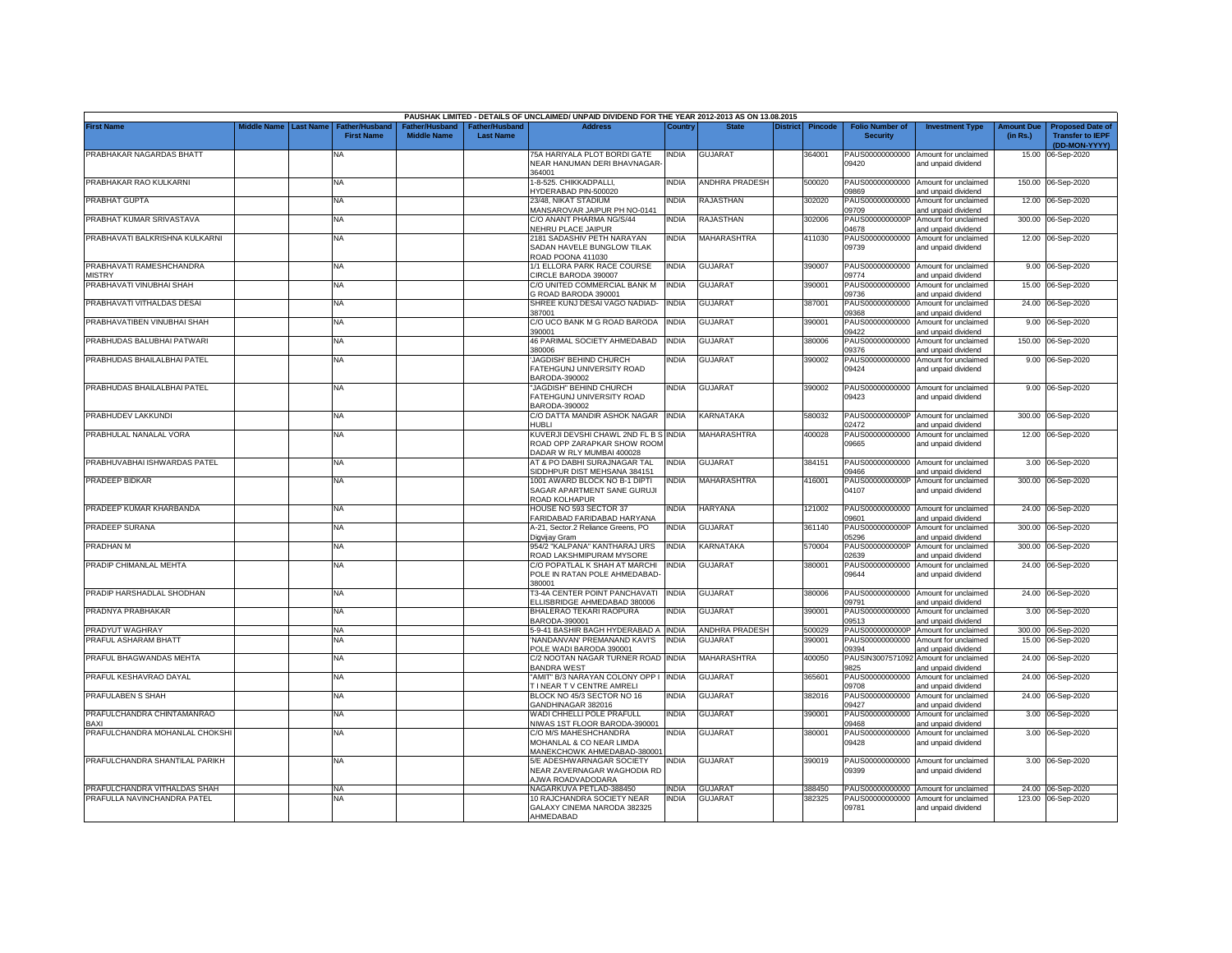|                               |             |                  |                                            |                                                  |                                   | PAUSHAK LIMITED - DETAILS OF UNCLAIMED/ UNPAID DIVIDEND FOR THE YEAR 2012-2013 AS ON 13.08.2015   |              |                       |                 |                |                                           |                                                             |                               |                                                                     |
|-------------------------------|-------------|------------------|--------------------------------------------|--------------------------------------------------|-----------------------------------|---------------------------------------------------------------------------------------------------|--------------|-----------------------|-----------------|----------------|-------------------------------------------|-------------------------------------------------------------|-------------------------------|---------------------------------------------------------------------|
| <b>First Name</b>             | Middle Name | <b>Last Name</b> | <b>Father/Husband</b><br><b>First Name</b> | ather/Husband <sup>:</sup><br><b>Middle Name</b> | ather/Husband<br><b>Last Name</b> | <b>Address</b>                                                                                    | Country      | <b>State</b>          | <b>District</b> | <b>Pincode</b> | <b>Folio Number of</b><br><b>Security</b> | <b>Investment Type</b>                                      | <b>Amount Due</b><br>(in Rs.) | <b>Proposed Date of</b><br><b>Transfer to IEPF</b><br>(DD-MON-YYYY) |
| PRAGNA K PATEL                |             |                  | ΝA                                         |                                                  |                                   | TRIMURTY COMPLEX BETWEEN<br>ANUSHAKTINAGAR NR AYYAPPA<br>TEMPLE NEW SAMA ROAD<br>/ADODARA 390008  | india        | <b>GUJARAT</b>        |                 | 390008         | PAUS00000000000<br>09830                  | Amount for unclaimed<br>and unpaid dividend                 |                               | 114.00 06-Sep-2020                                                  |
| PRAGNYA KETAN PATEL           |             |                  | <b>NA</b>                                  |                                                  |                                   | NEAR AYYAPPA TEMPLE NEW<br>SAHRA ROAD VADODARA 390008                                             | <b>INDIA</b> | <b>GUJARAT</b>        |                 | 390008         | PAUS00000000000<br>09833                  | Amount for unclaimed<br>and unpaid dividend                 |                               | 258.00 06-Sep-2020                                                  |
| PRAGNYA RAJNIKANT PATEL       |             |                  | <b>NA</b>                                  |                                                  |                                   | OPP K D C C BANK NADIAD-387001                                                                    | <b>INDIA</b> | <b>GUJARAT</b>        |                 | 387001         | PAUS00000000000                           | Amount for unclaimed                                        |                               | 9.00 06-Sep-2020                                                    |
| PRAHALADBHAI DESAIBHAI PATEL  |             |                  | <b>NA</b>                                  |                                                  |                                   | DHAMANIYA KAMPA POST<br>DHAMANIA TAL BAYAD DIST<br>SABARKANTHA 383325                             | india        | <b>GUJARA1</b>        |                 | 383325         | PAUS00000000000<br>09472                  | Amount for unclaimed<br>and unpaid dividend                 |                               | 3.00 06-Sep-2020                                                    |
| PRAHALADBHAI KASHIRAM PATEL   |             |                  | <b>NA</b>                                  |                                                  |                                   | 16, SHARDA SOCIETY S T ROAD<br><b>MEHSANA</b>                                                     | INDIA        | <b>GUJARAT</b>        |                 | 384001         | PAUS00000000000<br>09625                  | Amount for unclaimed<br>and unpaid dividend                 |                               | 24.00 06-Sep-2020                                                   |
| PRAHLADBHAI ATMARAM PATEL     |             |                  | <b>NA</b>                                  |                                                  |                                   | 9 RANJAN SOCIETY NEAR SARDAR<br>PATEL COLONY AHMEDABAD-                                           | <b>INDIA</b> | <b>GUJARAT</b>        |                 | 380015         | PAUS00000000000<br>09430                  | Amount for unclaimed<br>and unpaid dividend                 |                               | 3.00 06-Sep-2020                                                    |
| PRAKASH B SAWANT              |             |                  | <b>NA</b>                                  |                                                  |                                   | 41/19 WORLI B D D CHAWL MUMBAI-<br>400018                                                         | <b>INDIA</b> | MAHARASHTRA           |                 | 400018         | PAUS00000000000<br>09670                  | Amount for unclaimed<br>and unpaid dividend                 |                               | 12.00 06-Sep-2020                                                   |
| PRAKASH BABUBHAI PATEL        |             |                  | <b>NA</b>                                  |                                                  |                                   | 5 PRATAPGUNJ BARODA-390002                                                                        | <b>INDIA</b> | <b>GUJARAT</b>        |                 | 390002         | PAUS00000000000                           | Amount for unclaimed                                        |                               | 75.00 06-Sep-2020                                                   |
| PRAKASH BHAMBHANI             |             |                  | <b>NA</b>                                  |                                                  |                                   | B/304 LOK VIHAR PITAMPURA DELHI<br>10034                                                          | <b>INDIA</b> | DELHI                 |                 | 10034          | PAUS00000000000<br>09684                  | Amount for unclaimed<br>and unpaid dividend                 | 24.00                         | 06-Sep-2020                                                         |
| PRAKASH CHANDRA JAIN          |             |                  | NA                                         |                                                  |                                   | BHANDARI STORES TEEN BATTI<br>GOUR MURTI KATRA BAZAR                                              | <b>INDIA</b> | <b>MADHYA PRADESH</b> |                 | 470002         | PAUSIN3013301925<br>8885                  | Amount for unclaimed<br>and unpaid dividend                 |                               | 24.00 06-Sep-2020                                                   |
| PRAKASH GURUNATH HEBALKAR     |             |                  | <b>NA</b>                                  |                                                  |                                   | FLAT 601 UDAY DARSHAN SAYANI<br>ROAD PRABHADEVI MUMBAI 400025                                     | india        | MAHARASHTRA           |                 | 400025         | PAUS00000000000<br>09672                  | Amount for unclaimed<br>and unpaid dividend                 | 12.00                         | 06-Sep-2020                                                         |
| PRAKASH MORESHWAR APTE        |             |                  | <b>NA</b>                                  |                                                  |                                   | APTE NURSING HOME RAMDURG<br><b>DIST BELGAUM</b>                                                  | <b>INDIA</b> | KARNATAKA             |                 | 591123         | PAUS0000000000P<br>02461                  | Amount for unclaimed<br>and unpaid dividend                 | 300.00                        | 06-Sep-2020                                                         |
| PRAKASH N SERVAIA             |             |                  | <b>NA</b>                                  |                                                  |                                   | 38 L G NAGAR NIZAMPURA BARODA<br>390002                                                           | <b>INDIA</b> | <b>GUJARAT</b>        |                 | 390002         | PAUS00000000000<br>09474                  | Amount for unclaimed<br>and unpaid dividend                 |                               | 3.00 06-Sep-2020                                                    |
| PRAKASH SEHGAL                |             |                  | <b>NA</b>                                  |                                                  |                                   | 8/94 RAMESH NAGAR NEW DELHI-<br>10015                                                             | NDIA         | DELHI                 |                 | 10015          | PAUS00000000000<br>09607                  | Amount for unclaimed<br>and unpaid dividend                 | 24.00                         | 06-Sep-2020                                                         |
| PRAKASH SHAH                  |             |                  | NA                                         |                                                  |                                   | A/5 NEW YOGESHWAR SOCIETY<br>OPP VISHAL NAGAR NR TAPOBHUMI<br>SOCIETY ISANPUR AHMEDABAD<br>382443 | india        | <b>GUJARAT</b>        |                 | 382443         | PAUS00000000000<br>09549                  | Amount for unclaimed<br>and unpaid dividend                 |                               | 36.00 06-Sep-2020                                                   |
| PRAKASH WAMANRAO YERAWAR      |             |                  | <b>NA</b>                                  |                                                  |                                   | C/O KRISHI BACTO LABORATORIES<br><b>AZAD MAIDAN YEOTMAL-445001</b>                                | <b>INDIA</b> | <b>MAHARASHTRA</b>    |                 | 445001         | PAUS00000000000<br>09475                  | Amount for unclaimed<br>and unpaid dividend                 |                               | 48.00 06-Sep-2020                                                   |
| PRAKASHKUMAR RAMANLAL CHOKSHI |             |                  | <b>NA</b>                                  |                                                  |                                   | CHOKSHI BAZAR THREE POLE<br>JMRETH DIST KAIRA PIN-388220                                          | india        | <b>GUJARAT</b>        |                 | 388220         | PAUS00000000000<br>09476                  | Amount for unclaimed<br>and unpaid dividend                 |                               | 9.00 06-Sep-2020                                                    |
| PRAMILABEN YESHWANTRAO JOSHI  |             |                  | <b>NA</b>                                  |                                                  |                                   | KHODIAR MATA LANE NAGARWADA<br>BARODA-390001                                                      | <b>INDIA</b> | <b>GUJARAT</b>        |                 | 390001         | PAUS00000000000<br>09433                  | Amount for unclaimed<br>and unpaid dividend                 |                               | 9.00 06-Sep-2020                                                    |
| PRAMOD A GAILAD               |             |                  | <b>NA</b>                                  |                                                  |                                   | JOSHI HOUSE ROOM NO 9 ABOVE<br>PRAMOD BAKERY TILAK CHOWK<br>KALYAN 421301                         | <b>INDIA</b> | MAHARASHTRA           |                 | 421301         | PAUS00000000000<br>09760                  | Amount for unclaimed<br>and unpaid dividend                 |                               | 48.00 06-Sep-2020                                                   |
| PRAMOD B AKOLKAR              |             |                  | <b>NA</b>                                  |                                                  |                                   | 38 GIRIDHARI SADAN D L VAIDYA<br>ROAD DADAR WEST MUMBAI 400028                                    | india        | <b>MAHARASHTRA</b>    |                 | 400028         | PAUS00000000000<br>09843                  | Amount for unclaimed<br>and unpaid dividend                 |                               | 75.00 06-Sep-2020                                                   |
| PRAMOD BABURAO AKOLKAR        |             |                  | <b>NA</b>                                  |                                                  |                                   | 49 BISMILLA BUILDING RANADE<br>ROAD DADAR WEST MUMBAI 400028                                      | NDIA         | <b>MAHARASHTRA</b>    |                 | 400028         | PAUS00000000000<br>09839                  | Amount for unclaimed<br>and unpaid dividend                 |                               | 24.00 06-Sep-2020                                                   |
| PRAMOD CJ                     |             |                  | <b>NA</b>                                  |                                                  |                                   | 1798/9 NEAR AYURVEDIC COLLEGE<br><b>INJANYA LAYOUT DAVANGERE</b>                                  | <b>INDIA</b> | KARNATAKA             |                 | 577004         | PAUS0000000000P<br>02593                  | Amount for unclaimed<br>and unpaid dividend                 |                               | 300.00 06-Sep-2020                                                  |
| PRAMODRAY DAHYABHAI JOSHI     |             |                  | NA                                         |                                                  |                                   | 'SHRADDHA" 5 RAJANI SMRUTI<br>SOCIETY OPP APANG MANAV<br>MANDAL AHMEDABAD 380015                  | <b>INDIA</b> | <b>GUJARAT</b>        |                 | 380015         | PAUS00000000000<br>09373                  | Amount for unclaimed<br>and unpaid dividend                 |                               | 9.00 06-Sep-2020                                                    |
| PRAMODRAY KESHAVLAL VYAS      |             |                  | <b>NA</b>                                  |                                                  |                                   | <b>19 PARAMHANSE SOCIETY</b><br>MANJALPUR BARODA-390011                                           | <b>INDIA</b> | <b>GUJARAT</b>        |                 | 390011         | PAUS00000000000<br>09435                  | Amount for unclaimed<br>and unpaid dividend                 |                               | 24.00 06-Sep-2020                                                   |
| PRAN NATH MUGRAI              |             |                  | <b>NA</b>                                  |                                                  |                                   | T/696 GALI NO 4 FAIZ ROAD KAROL<br>BAGH NEW DELHI 110005                                          | <b>INDIA</b> | DELHI                 |                 | 10005          | PAUS00000000000<br>09692                  | Amount for unclaimed<br>and unpaid dividend                 | 12.00                         | 06-Sep-2020                                                         |
| PRANAB KUMAR DUTTA            |             |                  | <b>NA</b>                                  |                                                  |                                   | BIRATI GOVT.HOUSING ESTATE,<br>FLAT NO.MIG (U)-10/12, TANTKAL<br>P.S. NIMTAM.B.ROAD KOLKATA       | <b>INDIA</b> | <b>WEST BENGAL</b>    |                 | 700049         | PAUS0000000000P<br>02733                  | Amount for unclaimed<br>and unpaid dividend                 |                               | 300.00 06-Sep-2020                                                  |
| PRANLAL AMRUTLAL MEHTA        |             |                  | <b>NA</b>                                  |                                                  |                                   | 19/A PRABHAT COLONY WAGHODIA<br>ROAD VADODARA-390019                                              | <b>INDIA</b> | <b>GUJARAT</b>        |                 | 390019         | PAUS00000000000<br>09478                  | Amount for unclaimed<br>and unpaid dividend                 |                               | 3.00 06-Sep-2020                                                    |
| PRANLAL RAMCHANDRA KHARADI    |             |                  | <b>NA</b>                                  |                                                  |                                   | SHAK MARKET PADRA DIST<br>BARODA PIN-391440                                                       | NDIA         | <b>GUJARAT</b>        |                 | 391440         | PAUS00000000000<br>09479                  | Amount for unclaimed<br>and unpaid dividend                 | 3.00                          | 06-Sep-2020                                                         |
| PRANLAL VRAJLAL DOSHI         |             |                  | <b>NA</b>                                  |                                                  |                                   | C/O MUKESH P DOSHI "SAMRPAN" R<br>ROAD RAJKOT-360001                                              | <b>INDIA</b> | <b>GUJARAT</b>        |                 | 360001         | PAUS00000000000<br>09707                  | Amount for unclaimed<br>and unpaid dividend                 | 12.00                         | 06-Sep-2020                                                         |
| <b>PRASADK</b>                |             |                  | <b>NA</b>                                  |                                                  |                                   | PRAKASH PROVISION STORES<br><b>GANDHINAGAR 3RD CROSS</b>                                          | INDIA        | KARNATAKA             |                 | 583103         | PAUS0000000000P<br>02482                  | Amount for unclaimed<br>and unpaid dividend                 | 300.00                        | 06-Sep-2020                                                         |
| PRASAD PURKAIT                |             |                  | NA                                         |                                                  |                                   | C/O MR.RAVINDRA KUMAR<br>SRIVASTAVA HOUSE NO.C/1 38/47<br><b>ILINAGAR(NORTH)</b>                  | NDIA         | UTTAR PRADESH         |                 | 272001         | PAUS0000000000P<br>03379                  | Amount for unclaimed<br>and unpaid dividend                 | 300.00                        | 06-Sep-2020                                                         |
| PRASAD RAO U                  |             |                  | <b>NA</b>                                  |                                                  |                                   | 2 LAKA AREA MAIN ROAD NUNGAM<br>BAKRAM CHENNAI                                                    | <b>INDIA</b> | <b>TAMIL NADU</b>     |                 | 600034         | PAUS0000000000P<br>03488                  | Amount for unclaimed<br>and unpaid dividend                 |                               | 450.00 06-Sep-2020                                                  |
| PRASADARAO VULIGVNDAM         |             |                  | <b>NA</b>                                  |                                                  |                                   | ECIL 570 ANNA SALAI TEY NAMPET<br>CHENNAI-600018                                                  | <b>INDIA</b> | <b>TAMIL NADU</b>     |                 | 600018         | 09589                                     | PAUS00000000000 Amount for unclaimed<br>and unpaid dividend |                               | 12.00 06-Sep-2020                                                   |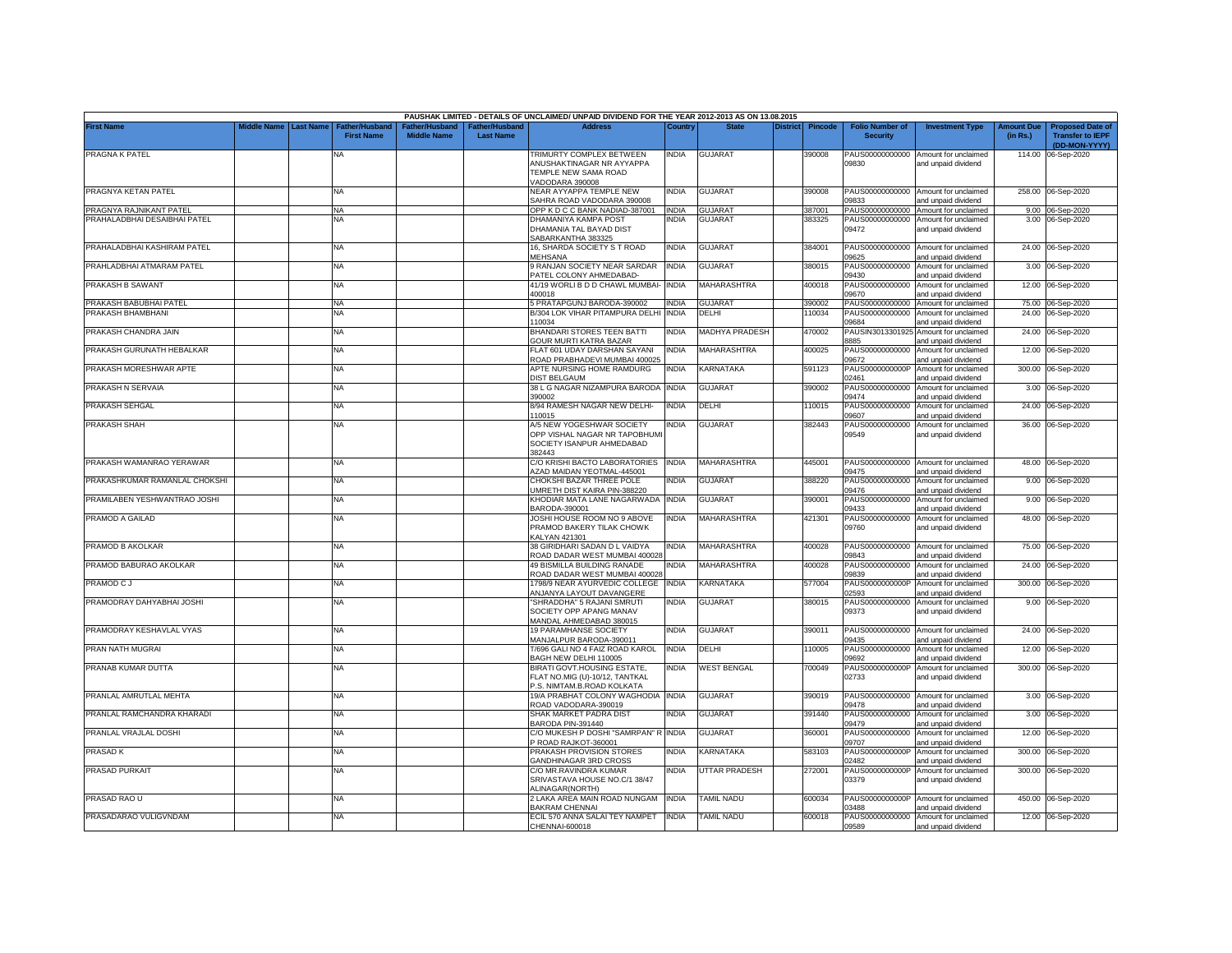|                                                              |                                 |                                    |                    |                                   | PAUSHAK LIMITED - DETAILS OF UNCLAIMED/ UNPAID DIVIDEND FOR THE YEAR 2012-2013 AS ON 13.08.2015   |                              |                                  |          |                  |                                             |                                                                     |                               |                                                                     |
|--------------------------------------------------------------|---------------------------------|------------------------------------|--------------------|-----------------------------------|---------------------------------------------------------------------------------------------------|------------------------------|----------------------------------|----------|------------------|---------------------------------------------|---------------------------------------------------------------------|-------------------------------|---------------------------------------------------------------------|
| <b>First Name</b>                                            | liddle Name<br><b>Last Name</b> | Father/Husban<br><b>First Name</b> | <b>Middle Name</b> | ither/Husbanc<br><b>Last Name</b> | <b>Address</b>                                                                                    | Countr                       |                                  | District | <b>Pincode</b>   | <b>Folio Number of</b><br><b>Security</b>   | <b>Investment Type</b>                                              | <b>Amount Due</b><br>(in Rs.) | <b>Proposed Date of</b><br><b>Transfer to IEPF</b><br>(DD-MON-YYYY) |
| PRASANNA P VAIDYA                                            |                                 | <b>NA</b>                          |                    |                                   | BLOCK 10 SHIVNERI 177 SION WEST-INDIA<br>400022                                                   |                              | MAHARASHTRA                      |          | 400022           | PAUS00000000000<br>9556                     | Amount for unclaimed<br>and unpaid dividend                         | 24.00                         | 06-Sep-2020                                                         |
| PRASHANT D DHOPESHWAR                                        |                                 | <b>NA</b>                          |                    |                                   | FLAT NO 4 SHIVKRUPA SM 78/PL<br>NO.161 LEFT BHUSARI COLONY<br>PAUD ROAD                           | <b>INDIA</b>                 | <b>MAHARASHTRA</b>               |          | 411038           | PAUS0000000000P<br>04041                    | Amount for unclaimed<br>and unpaid dividend                         |                               | 300.00 06-Sep-2020                                                  |
| PRASHANT DADASAHEB PAWAR                                     |                                 | DADASAHEB<br>PAWAR                 |                    |                                   | C/O SACHIN KIRANA STORES<br>GWAHANE WASTI, ADINATH NAGAR<br><b>BHOSARIPUNE</b>                    | NDIA                         | <b>MAHARASHTRA</b>               |          | 411039           | PAUS12013200001<br>73701                    | Amount for unclaimed<br>and unpaid dividend                         |                               | 12.00 06-Sep-2020                                                   |
| PRASHANT UMASHANKER UPADHYAYA                                |                                 | NA                                 |                    |                                   | A/31 CHANDRICA PARK OPP<br><b>MANGLESHWAR SOCIETY</b><br>GODASAR AHMEDABAD 380050                 | <b>INDIA</b>                 | <b>GUJARAT</b>                   |          | 380050           | 09713                                       | PAUS00000000000 Amount for unclaimed<br>and unpaid dividend         |                               | 24.00 06-Sep-2020                                                   |
| PRATAP GOVIND TENDULKAR                                      |                                 | <b>NA</b>                          |                    |                                   | "BHAGIWATHI SADHAN" ROOM NO<br>13 1ST FLOOR S V ROAD BANDRA<br>WEST MUMBAI 400050                 | INDIA                        | <b>MAHARASHTRA</b>               |          | 400050           | 09805                                       | PAUS00000000000 Amount for unclaimed<br>and unpaid dividend         |                               | 48.00 06-Sep-2020                                                   |
| PRATAPRAI MANSUKHLAL KAMDAR                                  |                                 | <b>NA</b>                          |                    |                                   | "VILLA KAILASH" FIRST FLOOR<br>KARAN PARA KISHORAINHJI ROAD<br>OPP MADHULI RAJKOT 360001          | india                        | <b>GUJARAT</b>                   |          | 360001           | 09480                                       | PAUS00000000000 Amount for unclaimed<br>and unpaid dividend         |                               | 24.00 06-Sep-2020                                                   |
| PRATAPSINH MOHANSINH BARIA                                   |                                 | NA                                 |                    |                                   | ALEMBIC COLONY BLOCK NO FB/72<br><b>BARODA 390003</b>                                             | <b>INDIA</b>                 | <b>GUJARAT</b>                   |          | 390003           | PAUS00000000000<br>09398                    | Amount for unclaimed<br>and unpaid dividend                         | 3.00                          | 06-Sep-2020                                                         |
| PRATIBHA P PARMAR                                            |                                 | <b>NA</b>                          |                    |                                   | AVNI", 41-B, MAHAVIR SOCIETY<br>NEAR NIRMALA CONVENT SCHOOL                                       | NDIA                         | GUJARAT<br><b>WEST BENGAL</b>    |          | 360001           | PAUS00000000000<br>09879                    | Amount for unclaimed<br>and unpaid dividend                         | 123.00                        | 06-Sep-2020                                                         |
| PRATIMA RANI KARMAKAR<br>PRAVATI JANA                        |                                 | <b>NA</b><br><b>NA</b>             |                    |                                   | 29 GULU OSTAGAR LANE PO<br>BEADON STREET CALCUTTA-700006<br>GOLEPUKUR OPP TELEPHONE               | INDIA<br>INDIA               | <b>WEST BENGAL</b>               |          | 700006<br>743248 | PAUS00000000000<br>09701<br>PAUS0000000000P | Amount for unclaimed<br>and unpaid dividend<br>Amount for unclaimed | 24.00<br>300.00               | 06-Sep-2020<br>06-Sep-2020                                          |
|                                                              |                                 |                                    |                    |                                   | EXCHANGE P O BARIPUR 24<br>PARGANAS                                                               |                              |                                  |          |                  | 02929                                       | and unpaid dividend                                                 |                               |                                                                     |
| PRAVEEN BAKSHI                                               |                                 | NA                                 |                    |                                   | GULDASTA APARTMENT, G-3/455<br>GULMOHAR COLONY.<br><b>BHARATNAGAR BHOPA</b>                       | India                        | <b>MADHYA PRADESH</b>            |          | 462016           | PAUS0000000000P<br>03280                    | Amount for unclaimed<br>and unpaid dividend                         |                               | 600.00 06-Sep-2020                                                  |
| PRAVEEN KALIA                                                |                                 | <b>NA</b>                          |                    |                                   | 8-378 GREATER KAILASH PART II<br><b>VEW DELHI-110048</b>                                          | INDIA                        | DELHI                            |          | 10048            | PAUS00000000000<br>09721                    | Amount for unclaimed<br>and unpaid dividend                         |                               | 12.00 06-Sep-2020                                                   |
| PRAVEEN T VASAVA                                             |                                 | <b>NA</b>                          |                    |                                   | <b>GAYATRIPURA GOTRI BARODA</b>                                                                   | INDIA                        | <b>GUJARAT</b>                   |          | 390021           | PAUS00000000000                             | Amount for unclaimed                                                | 24.00                         | 06-Sep-2020                                                         |
| PRAVIN JETHALAL MEHTA                                        |                                 | <b>NA</b>                          |                    |                                   | 31/33 DR DESHMUKH LANE 1ST<br>LOOR V P ROAD MUMBAI-400004                                         | INDIA                        | <b>MAHARASHTRA</b>               |          | 400004           | PAUS00000000000<br>09562                    | Amount for unclaimed<br>and unpaid dividend                         |                               | 12.00 06-Sep-2020                                                   |
| PRAVIN KUMAR TRIPATHI                                        |                                 | <b>NA</b>                          |                    |                                   | PRODUCT MANAGER ALEMBIC<br>CHEMICAL WORKS L ALEMBIC<br>ROAD VADODARA                              | india                        | <b>GUJARAT</b>                   |          | 390003           | PAUS0000000000P<br>04500                    | Amount for unclaimed<br>and unpaid dividend                         |                               | 300.00 06-Sep-2020                                                  |
| PRAVIN S ARORA                                               |                                 | <b>NA</b>                          |                    |                                   | 46-B/432 M I G COLONY BANDRA<br>EAST MUMBAI 400051                                                | India                        | MAHARASHTRA                      |          | 400051           | PAUS00000000000<br>09563                    | Amount for unclaimed<br>and unpaid dividend                         |                               | 12.00 06-Sep-2020                                                   |
| PRAVINA PRABHUDAS DAXINI                                     |                                 | <b>NA</b>                          |                    |                                   | C/O D P DAXANI JIVAN JYOT<br>SOCIETY "SACH- IN" BRAHM SAMAJ<br>RAIYA ROAD RAJKOT 36000-5 -        | NDIA                         | <b>GUJARAT</b>                   |          | 360005           | PAUS00000000000<br>09706                    | Amount for unclaimed<br>and unpaid dividend                         |                               | 12.00 06-Sep-2020                                                   |
| PRAVINABEN LAXMIKANT PARIKH                                  |                                 | <b>NA</b>                          |                    |                                   | NEAR NAVLAKHA'S HAVELI<br>BAJWADA BARODA 390001                                                   | INDIA                        | <b>GUJARAT</b>                   |          | 390001           | PAUS00000000000<br>09861                    | Amount for unclaimed<br>and unpaid dividend                         |                               | 30.00 06-Sep-2020                                                   |
| PRAVINBHAI BHAILALBHAI PATEL                                 |                                 | <b>NA</b>                          |                    |                                   | AT & POST ADVALA TA AMOD DIST<br><b>BROACH PIN-392110</b>                                         | <b>INDIA</b>                 | <b>GUJARAT</b>                   |          | 392110           | PAUS00000000000<br>09482                    | Amount for unclaimed<br>and unpaid dividend                         |                               | 15.00 06-Sep-2020                                                   |
| PRAVINBHAI RAMANLAL PATEL                                    |                                 | NA                                 |                    |                                   | <b>B 106 ALEMBIC COLONY BARODA</b><br>390003                                                      | <b>INDIA</b>                 | <b>GUJARAT</b>                   |          | 390003           | PAUS00000000000<br>09400                    | Amount for unclaimed<br>and unpaid dividend                         |                               | 9.00 06-Sep-2020                                                    |
| PRAVINBHAI RAMDASBHAI PATEL                                  |                                 | ΝA                                 |                    |                                   | SHRIJEE KHADAKI AT & PO KALALI<br><b>FAL &amp; DIST BARODA PIN-391410</b>                         | INDIA                        | <b>GUJARAT</b><br><b>GUJARAT</b> |          | 391410           | PAUS00000000000<br>09485                    | Amount for unclaimed<br>and unpaid dividend                         |                               | 9.00 06-Sep-2020                                                    |
| PRAVINBHAI SAKARLAL KAPADIA<br>PRAVINCHANDRA C GANDHI        |                                 | <b>NA</b><br><b>NA</b>             |                    |                                   | G-31 BOMBAY MARKET UMARWADA<br>SURAT 395010<br>C/O M M GANDHI DINMANI SADAN                       | <b>INDIA</b><br><b>INDIA</b> | MAHARASHTRA                      |          | 395010<br>400088 | PAUS00000000000<br>09842<br>PAUS00000000000 | Amount for unclaimed<br>and unpaid dividend<br>Amount for unclaimed |                               | 24.00 06-Sep-2020<br>9.00 06-Sep-2020                               |
|                                                              |                                 |                                    |                    |                                   | RAMRATAN TRIVEDI ROAD MULUND<br>MUMBAI-400088                                                     |                              |                                  |          |                  | 09439                                       | and unpaid dividend                                                 |                               |                                                                     |
| PRAVINCHANDRA CHHOTABHAI PATEL                               |                                 | <b>NA</b>                          |                    |                                   | GHAYAJ TAL PADRA DIST BARODA<br>PIN-391440                                                        | INDIA                        | <b>GUJARAT</b>                   |          | 391440           | PAUS00000000000<br>09408                    | Amount for unclaimed<br>and unpaid dividend                         |                               | 9.00 06-Sep-2020                                                    |
| PRAVINCHANDRA JAYANTILAL SHAH<br>PRAVINCHANDRA VADILAL PATEL |                                 | <b>NA</b>                          |                    |                                   | 35 BHARAT NAGAR CO-OP SOCIETY<br><b>/AGHODIA DIST BARODA PIN-</b><br>4 RANJAN SOCIETY NO 2 NR S P | <b>INDIA</b>                 | <b>GUJARAT</b><br>GUJARAT        |          | 391760           | PAUS00000000000<br>09487                    | Amount for unclaimed<br>and unpaid dividend                         | 9.00                          | 06-Sep-2020                                                         |
| PRAVINCHANDRA VALLABHDAS                                     |                                 | <b>NA</b><br><b>NA</b>             |                    |                                   | COLONY AHMEDABAD 380013<br>RAVLIA PLOT STREET NO 2 OPP                                            | INDIA<br>india               | <b>GUJARAT</b>                   |          | 380013<br>360575 | PAUS00000000000<br>09836<br>PAUS00000000000 | Amount for unclaimed<br>and unpaid dividend<br>Amount for unclaimed | 9.00<br>12.00                 | 06-Sep-2020<br>06-Sep-2020                                          |
| SOMANI                                                       |                                 |                                    |                    |                                   | VIJAY KUNJ NR RLY STATION<br>PORBANDAR 360575                                                     |                              |                                  |          |                  | 09664                                       | and unpaid dividend                                                 |                               |                                                                     |
| PRAVINKANT CHIMANLAL SHAH                                    |                                 | NA                                 |                    |                                   | SNEHAL CLINIC DESAI POLE SONI<br>ALIA SURAT 395003                                                | INDIA                        | <b>GUJARAT</b>                   |          | 395003           | PAUS00000000000<br>09375                    | Amount for unclaimed<br>and unpaid dividend                         | 150.00                        | 06-Sep-2020                                                         |
| PRAVINKUMAR RAMANLAL MEHTA                                   |                                 | ΝA                                 |                    |                                   | 16 NAVATH SOC SHRI SHAKTI<br>KRUPA OPP ELECTRIC STATION<br>TARSALI ROAD BARODA 391720             | NDIA                         | GUJARAT                          |          | 390009           | PAUS00000000000<br>09488                    | Amount for unclaimed<br>and unpaid dividend                         |                               | 3.00 06-Sep-2020                                                    |
| PRAVINSINH FATEHSINH GOHIL                                   |                                 | <b>NA</b>                          |                    |                                   | AT VITHALGAM POST UMARGAM<br>TAL VALIA DIST BROACH PIN-393135                                     | INDIA                        | <b>GUJARAT</b>                   |          | 393135           | PAUS00000000000<br>09489                    | Amount for unclaimed<br>and unpaid dividend                         |                               | 48.00 06-Sep-2020                                                   |
| PREM DEV DEWAN                                               |                                 | <b>NA</b>                          |                    |                                   | "SUNDAR SADAN" BAHADURGARH<br>ROHTAK-124507                                                       | <b>INDIA</b>                 | <b>HARYANA</b>                   |          | 124507           | PAUS00000000000<br>09608                    | Amount for unclaimed<br>and unpaid dividend                         |                               | 48.00 06-Sep-2020                                                   |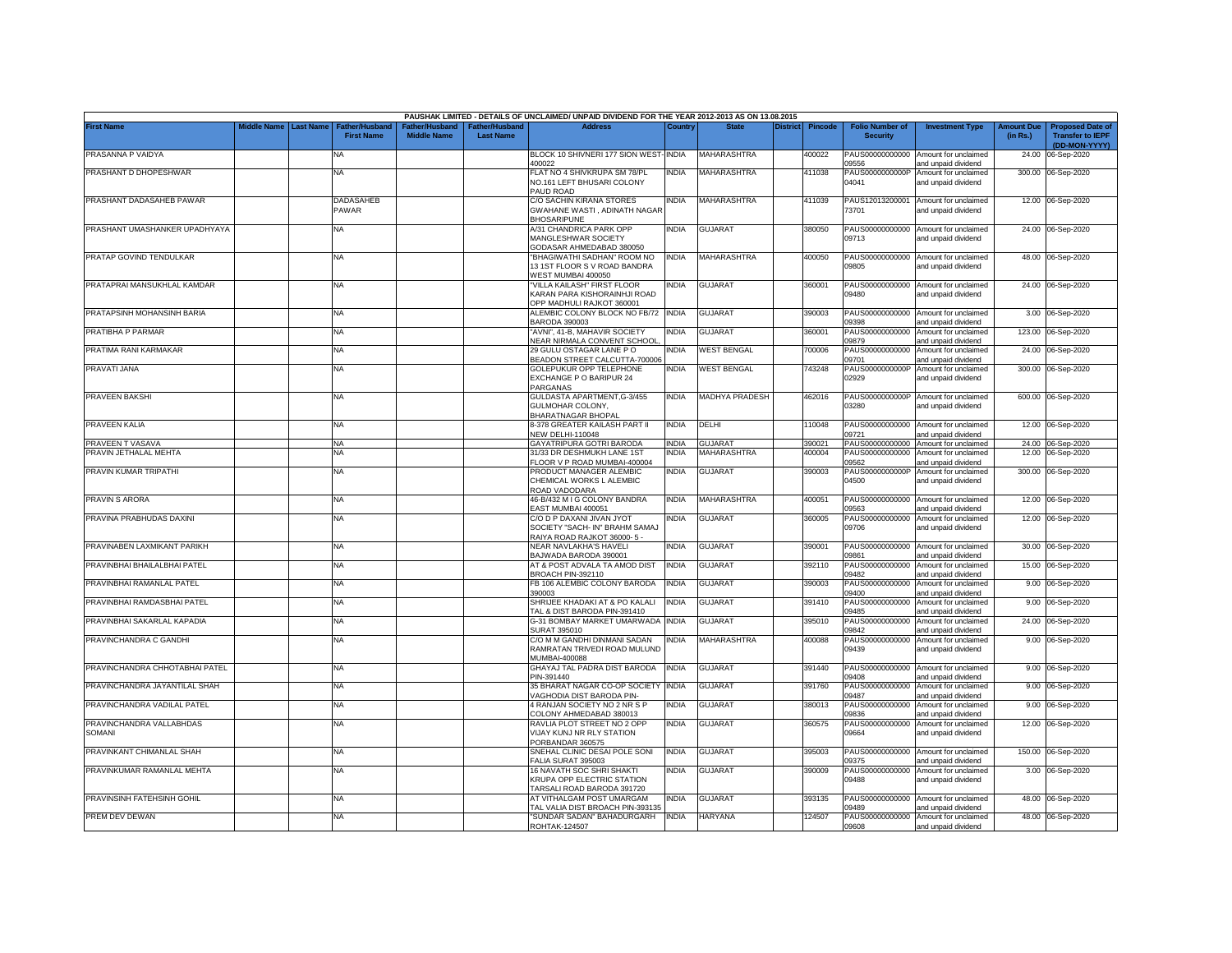|                                |             |                  |                                            |                                             |                                           | PAUSHAK LIMITED - DETAILS OF UNCLAIMED/ UNPAID DIVIDEND FOR THE YEAR 2012-2013 AS ON 13.08.2015                  |              |                      |                 |                |                                           |                                                             |                               |                                                                     |
|--------------------------------|-------------|------------------|--------------------------------------------|---------------------------------------------|-------------------------------------------|------------------------------------------------------------------------------------------------------------------|--------------|----------------------|-----------------|----------------|-------------------------------------------|-------------------------------------------------------------|-------------------------------|---------------------------------------------------------------------|
| <b>First Name</b>              | liddle Name | <b>Last Name</b> | <b>Father/Husband</b><br><b>First Name</b> | <b>Father/Husband</b><br><b>Middle Name</b> | <b>Father/Husband</b><br><b>Last Name</b> | <b>Address</b>                                                                                                   | Country      | <b>State</b>         | <b>District</b> | <b>Pincode</b> | <b>Folio Number of</b><br><b>Security</b> | <b>Investment Type</b>                                      | <b>Amount Due</b><br>(in Rs.) | <b>Proposed Date of</b><br><b>Transfer to IEPF</b><br>(DD-MON-YYYY) |
| PREM LATA KHEMKA               |             |                  | ΝA                                         |                                             |                                           | C/O BABULAL KHEMKA 35-B<br>DARPNARAYAN TAGORE STREET<br>CALCUTTA 700006                                          | NDIA         | <b>WEST BENGAL</b>   |                 | '00006         | PAUS00000000000<br>09796                  | Amount for unclaimed<br>and unpaid dividend                 | 12.00                         | 06-Sep-2020                                                         |
| PREM NATH KAPOOR               |             |                  | <b>NA</b>                                  |                                             |                                           | 14/116 B CIVIL LINES KANPUR-                                                                                     | <b>INDIA</b> | <b>JTTAR PRADESH</b> |                 | 208001         | PAUS00000000000                           | Amount for unclaimed                                        |                               | 12.00 06-Sep-2020                                                   |
| PREM PRAKASH MANGHANI          |             |                  | NA                                         |                                             |                                           | 10000 GALI NAL WALI NAWAB GANJ                                                                                   | <b>INDIA</b> | DELHI                |                 | 10006          | PAUS00000000000                           | Amount for unclaimed                                        | 24.00                         | 06-Sep-2020                                                         |
|                                |             |                  |                                            |                                             |                                           | PUL BANGASH DELHI-110006                                                                                         |              |                      |                 |                | 09595                                     | and unpaid dividend                                         |                               |                                                                     |
| PREMANAND JIVALAL CHAUHAN      |             |                  | <b>NA</b>                                  |                                             |                                           | 3 MEGHDOOT SOCIETY<br><b>KARELIBAUG BARODA-390001</b>                                                            | NDIA         | <b>GUJARAT</b>       |                 | 390001         | PAUS00000000000<br>09490                  | Amount for unclaimed<br>and unpaid dividend                 | 9.00                          | 06-Sep-2020                                                         |
| PREMASAKHI ANANTAPATNAIKUNI    |             |                  | <b>NA</b>                                  |                                             |                                           | C/O.DR.A.KRISHNA RAO, DAYAL                                                                                      | India        | ANDHRA PRADESH       |                 | 530001         | PAUS0000000000P                           | Amount for unclaimed                                        | 2400.00                       | 06-Sep-2020                                                         |
|                                |             |                  |                                            |                                             |                                           | CLINIC VISAKHAPATNAM                                                                                             |              |                      |                 |                | 00622                                     | and unpaid dividend                                         |                               |                                                                     |
| PREMILA SUBODHKUMAR SAKARIA    |             |                  | <b>NA</b>                                  |                                             |                                           | A/8 KAILASHPURI CO-OP SOC C B<br>ROAD JUHU LANE ANDHERI WEST<br>MUMBAI-400058                                    | INDIA        | <b>MAHARASHTRA</b>   |                 | 400058         | PAUS00000000000<br>09491                  | Amount for unclaimed<br>and unpaid dividend                 |                               | 9.00 06-Sep-2020                                                    |
| PREMJI DAMJI GAJRA             |             |                  | <b>NA</b>                                  |                                             |                                           | 71 ISSAJI STREET MUMBAI-400003                                                                                   | <b>INDIA</b> | MAHARASHTRA          |                 | 400003         |                                           | PAUS00000000000 Amount for unclaimed                        |                               | 123.00 06-Sep-2020                                                  |
| PREMJIBHAI CHHAGANBHAI PATEL   |             |                  | <b>NA</b>                                  |                                             |                                           | AT & PO BAYAD DIST                                                                                               | INDIA        | <b>GUJARAT</b>       |                 | 383325         | PAUS00000000000                           | Amount for unclaimed                                        |                               | 24.00 06-Sep-2020                                                   |
|                                |             |                  |                                            |                                             |                                           | SABARKANTHA PIN 383325                                                                                           |              |                      |                 |                | 09389                                     | and unpaid dividend                                         |                               |                                                                     |
| PREMSUKHBHAI CHHOTABHAI PATEL  |             |                  | <b>NA</b>                                  |                                             |                                           | AT & PO VINA MOTI KHADKI TAL<br>NADIAD DIST KAIRA 387001                                                         | INDIA        | <b>GUJARAT</b>       |                 | 387001         | PAUS00000000000<br>09493                  | Amount for unclaimed<br>and unpaid dividend                 | 9.00                          | 06-Sep-2020                                                         |
| <b>PRITI JAIN</b>              |             |                  | <b>NA</b>                                  |                                             |                                           | 49- PREM PURI MUZAFFARNAGAR<br>251002                                                                            | INDIA        | <b>JTTAR PRADESH</b> |                 | 251002         | PAUS00000000000<br>09615                  | Amount for unclaimed<br>and unpaid dividend                 | 12.00                         | 06-Sep-2020                                                         |
| PRITI RATILAL SHAH             |             |                  | <b>NA</b>                                  |                                             |                                           | II-B WEST VIEW 309 S V ROAD<br>SANTACRUZ (W) MUMBAI-400054                                                       | INDIA        | <b>MAHARASHTRA</b>   |                 | 400054         | PAUS00000000000<br>09668                  | Amount for unclaimed<br>and unpaid dividend                 | 27.00                         | 06-Sep-2020                                                         |
| PRIYAKANT HARILAL              |             |                  | <b>NA</b>                                  |                                             |                                           | <b>18 SHARADA SOCIETY NEW</b><br>KHANDERAO ROAD PRATAP NAGAR                                                     | <b>INDIA</b> | <b>GUJARAT</b>       |                 | 390004         | PAUS00000000000<br>09495                  | Amount for unclaimed<br>and unpaid dividend                 |                               | 3.00 06-Sep-2020                                                    |
| PRIYAKANT MANILAL BHATT        |             |                  | <b>NA</b>                                  |                                             |                                           | BARODA-390004<br>45 CHANDRALOK SOCIETY CADILA<br>ROAD GHODASAR P O VATVA                                         | <b>INDIA</b> | <b>GUJARAT</b>       |                 | 382440         | 09543                                     | PAUS00000000000 Amount for unclaimed<br>and unpaid dividend |                               | 12.00 06-Sep-2020                                                   |
| PROMILA KATARIYA               |             |                  | <b>NA</b>                                  |                                             |                                           | AHMEDABAD-382440<br>71, FRENDS COLONY, WEST., NEW                                                                | <b>INDIA</b> | DELHI                |                 | 10065          | PAUS00000000000                           | Amount for unclaimed                                        | 18.00                         | 06-Sep-2020                                                         |
|                                |             |                  |                                            |                                             |                                           | DELHI-110065                                                                                                     |              |                      |                 |                | 09873                                     | and unpaid dividend                                         |                               |                                                                     |
| PROMOD RAKSHIT                 |             |                  | <b>NA</b>                                  |                                             |                                           | C/O S ROY UCO BANK<br>GORUBANDHA BRANCH PO                                                                       | <b>INDIA</b> | ASSAM                |                 | 784506         | PAUS00000000000<br>09787                  | Amount for unclaimed<br>and unpaid dividend                 | 48.00                         | 06-Sep-2020                                                         |
| PUNITA GIRISH SHAH             |             |                  | <b>NA</b>                                  |                                             |                                           | MALVI RANCHODDAS GIRISH N<br>SHAH & CO B/3 TRUPTI APTS B/H<br><b>GUJARAT HIGH COURT</b><br>NAVRANGPURA AHMEDABAD | india        | <b>GUJARAT</b>       |                 | 380009         | PAUS00000000000<br>09442                  | Amount for unclaimed<br>and unpaid dividend                 |                               | 123.00 06-Sep-2020                                                  |
| PUNJABHAI PARASHOTAMDAS PATEL  |             |                  | <b>NA</b>                                  |                                             |                                           | AT POST HATHIPURA VIA<br>SATHAMBA TAL BAYAD DIST<br>SABARKANTHA 383340                                           | INDIA        | <b>GUJARAT</b>       |                 | 383340         | 09497                                     | PAUS00000000000 Amount for unclaimed<br>and unpaid dividend |                               | 3.00 06-Sep-2020                                                    |
| PURNA PAWANCHAND SINGHVI       |             |                  | <b>NA</b>                                  |                                             |                                           | BEHRUJIKA NOHRA P T SHIVDINJIKA INDIA<br>RASTA KISHAN POLE BAZAR JAIPUR<br>302001                                |              | RAJASTHAN            |                 | 302001         | 09443                                     | PAUS00000000000 Amount for unclaimed<br>and unpaid dividend |                               | 33.00 06-Sep-2020                                                   |
| PURNANAND GOVINDJI DAMANIA     |             |                  | <b>NA</b>                                  |                                             |                                           | 47 C P TANK ROAD OLD<br>SONAWALAL BLDG 1ST FLOOR<br><b>ROOM NO 17 MUMBAI-400004</b>                              | INDIA        | <b>MAHARASHTRA</b>   |                 | 400004         | 09554                                     | PAUS00000000000 Amount for unclaimed<br>and unpaid dividend |                               | 12.00 06-Sep-2020                                                   |
| PURNIMA MITTAL                 |             |                  | <b>NA</b>                                  |                                             |                                           | 1719 SECTOR 44-B RBI OFFICER'S<br>LATS CHANDIGARH 160047                                                         | <b>INDIA</b> | CHANDIGARH           |                 | 160047         | PAUS00000000000<br>09580                  | Amount for unclaimed<br>and unpaid dividend                 |                               | 12.00 06-Sep-2020                                                   |
| PURSHOTTAM DASS CHACHAN        |             |                  | <b>NA</b>                                  |                                             |                                           | 402. TAKSHASHILA APARTMENT<br>BHATAR ROAD, SURAT-395001                                                          | INDIA        | <b>GUJARAT</b>       |                 | 395001         | PAUS00000000000<br>09639                  | Amount for unclaimed<br>and unpaid dividend                 | 12.00                         | 06-Sep-2020                                                         |
| PURUSHOTHAM V BHIDE            |             |                  | <b>NA</b>                                  |                                             |                                           | 25/5 PADMAREKHA SOCIETY KARVE INDIA<br><b>VAGAR PUNE</b>                                                         |              | MAHARASHTRA          |                 | 411052         | PAUS0000000000P<br>04035                  | Amount for unclaimed<br>and unpaid dividend                 | 300.00                        | 06-Sep-2020                                                         |
| PURUSHOTTAM AMBALAL PATEL      |             |                  | <b>NA</b>                                  |                                             |                                           | SARDAR CHOWK SUNAV TAL<br><b>PETLAD DIST KAIRA 388470</b>                                                        | INDIA        | <b>GUJARAT</b>       |                 | 388470         | PAUS00000000000<br>09499                  | Amount for unclaimed<br>and unpaid dividend                 | 24.00                         | 06-Sep-2020                                                         |
| PURUSHOTTAM AMBALAL PATEL      |             |                  | NA                                         |                                             |                                           | SARDAR CHOWK SUNAV TAL<br><b>PETLAD DIST KAIRA 388470</b>                                                        | INDIA        | GUJARAT              |                 | 388470         | PAUS00000000000<br>09500                  | Amount for unclaimed<br>and unpaid dividend                 |                               | 24.00 06-Sep-2020                                                   |
| PURUSHOTTAM BADRINARAYAN BHATT |             |                  | <b>NA</b>                                  |                                             |                                           | RAOPURA WADI WADI JADE'S<br>WADA BARODA-390001                                                                   | INDIA        | <b>GUJARAT</b>       |                 | 390001         | PAUS00000000000<br>09501                  | Amount for unclaimed<br>and unpaid dividend                 |                               | 39.00 06-Sep-2020                                                   |
| PURUSHOTTAM BAHADUR MATHUR     |             |                  | <b>NA</b>                                  |                                             |                                           | D-57/49 PLOT NO 3 MOLVI BAGH<br>/ARANASI 221010                                                                  | INDIA        | UTTAR PRADESH        |                 | 221010         | PAUS00000000000<br>09502                  | Amount for unclaimed<br>and unpaid dividend                 |                               | 99.00 06-Sep-2020                                                   |
| PURUSHOTTAM CHHOTALAL AMIN     |             |                  | <b>NA</b>                                  |                                             |                                           | <b>11 PARISHRAM SOCIETY</b><br>SUBHANPURA BARODA-390007                                                          | <b>INDIA</b> | GUJARAT              |                 | 390007         | PAUS00000000000<br>09446                  | Amount for unclaimed<br>and unpaid dividend                 |                               | 24.00 06-Sep-2020                                                   |
| PURUSHOTTAM J POLA             |             |                  | <b>NA</b>                                  |                                             |                                           | COMETAL INDUSTRIES 2/23<br>NDUSTRIAL ESTATE BARODA-                                                              | NDIA         | <b>GUJARAT</b>       |                 | 390003         | PAUS00000000000<br>09503                  | Amount for unclaimed<br>and unpaid dividend                 |                               | 3.00 06-Sep-2020                                                    |
| PURUSHOTTAM R WAIDYA           |             |                  | <b>NA</b>                                  |                                             |                                           | MANGAL DHARA HSG SOC GANGA<br>VADI RAVIWAR PETH NASIK 422001                                                     | <b>INDIA</b> | <b>MAHARASHTRA</b>   |                 | 122001         | PAUS00000000000<br>09381                  | Amount for unclaimed<br>and unpaid dividend                 |                               | 3.00 06-Sep-2020                                                    |
| PURUSHOTTAM VALLAVDAS BHAVSAR  |             |                  | <b>NA</b>                                  |                                             |                                           | JANPAD SOCIETY NR P T COLLEGE<br>ALDI AHMEDABAD-380007                                                           | <b>INDIA</b> | <b>GUJARAT</b>       |                 | 380007         | PAUS00000000000<br>09723                  | Amount for unclaimed<br>and unpaid dividend                 |                               | 9.00 06-Sep-2020                                                    |
| PURUSHOTTAMBHAI H MANGROUA     |             |                  | <b>NA</b>                                  |                                             |                                           | 31 MAHECHHA CO-HOUSING<br>SOCIETY ISANPUR CHAR RASTA<br><b>ISANPUR AHMEDABAD</b>                                 | NDIA         | <b>GUJARAT</b>       |                 | 382443         | PAUS0000000000P<br>02291                  | Amount for unclaimed<br>and unpaid dividend                 |                               | 300.00 06-Sep-2020                                                  |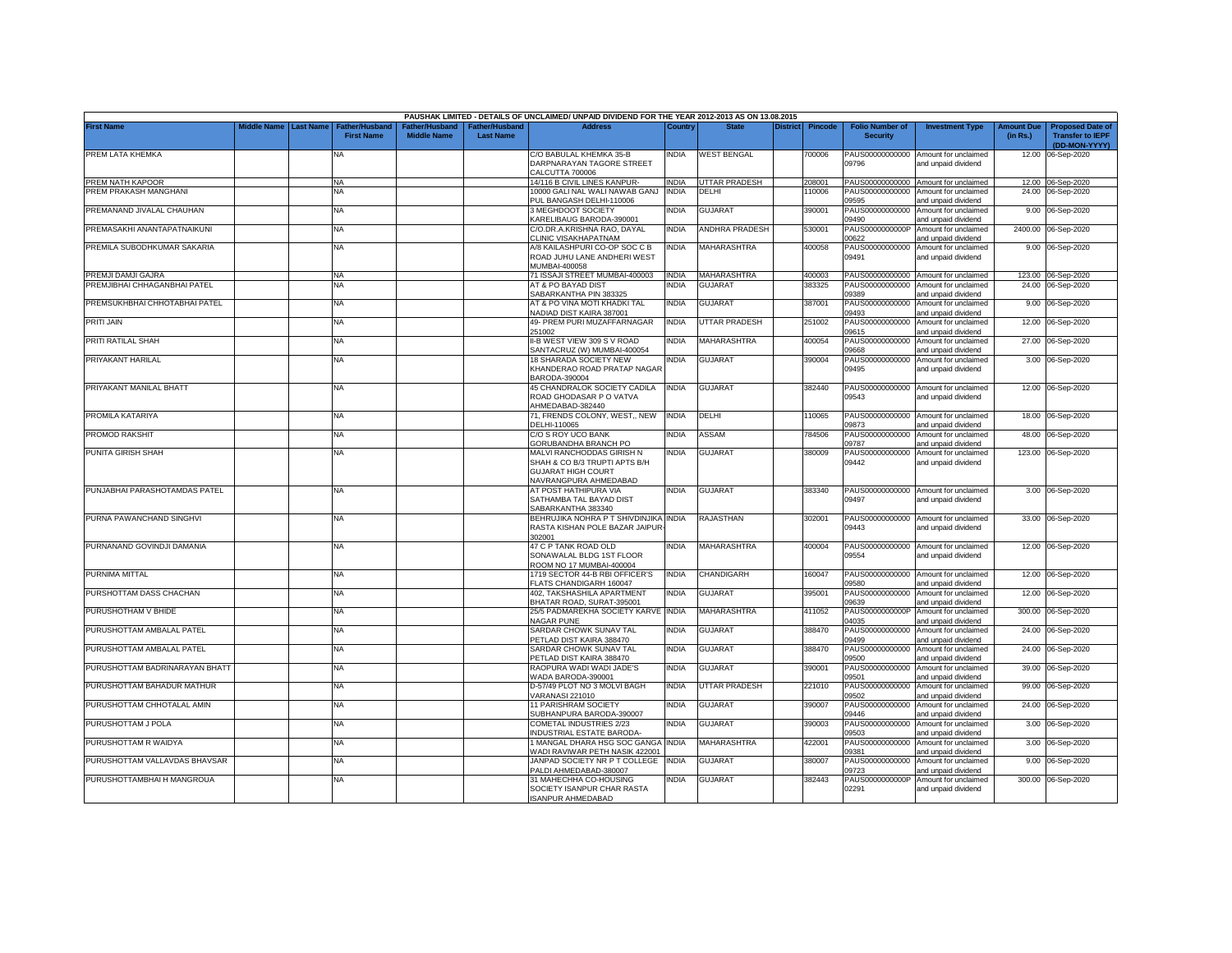|                                   |             |                  |                                            |                                      |                                    | PAUSHAK LIMITED - DETAILS OF UNCLAIMED/ UNPAID DIVIDEND FOR THE YEAR 2012-2013 AS ON 13.08.2015 |              |                    |          |                |                                           |                                                             |                               |                                                                     |
|-----------------------------------|-------------|------------------|--------------------------------------------|--------------------------------------|------------------------------------|-------------------------------------------------------------------------------------------------|--------------|--------------------|----------|----------------|-------------------------------------------|-------------------------------------------------------------|-------------------------------|---------------------------------------------------------------------|
| <b>First Name</b>                 | Middle Name | <b>Last Name</b> | <b>Father/Husband</b><br><b>First Name</b> | Father/Husband<br><b>Middle Name</b> | Father/Husband<br><b>Last Name</b> | <b>Address</b>                                                                                  | Country      | <b>State</b>       | District | <b>Pincode</b> | <b>Folio Number of</b><br><b>Security</b> | <b>Investment Type</b>                                      | <b>Amount Due</b><br>(in Rs.) | <b>Proposed Date of</b><br><b>Transfer to IEPF</b><br>(DD-MON-YYYY) |
| PUSHP LATA CHAUDHARY              |             |                  | NA                                         |                                      |                                    | C/O SH H R CHHABRA Q NO 74B<br>BA/BLOCK PA- NKHA RD                                             | india        | DELHI              |          | 110018         | PAUS00000000000<br>09603                  | Amount for unclaimed<br>and unpaid dividend                 |                               | 12.00 06-Sep-2020                                                   |
|                                   |             |                  |                                            |                                      |                                    | RESIDENTIAL SCHEME JAIL ROAD<br>NE-W DELHI 110018 -                                             |              |                    |          |                |                                           |                                                             |                               |                                                                     |
| PUSHPA CHHABADA                   |             |                  | NA                                         |                                      |                                    | 23 DROOPAD COLONY<br>GANDHINAGAR KOLHAPUR M S                                                   | <b>INDIA</b> | MAHARASHTRA        |          | 416119         | PAUS0000000000P<br>04045                  | Amount for unclaimed<br>and unpaid dividend                 |                               | 300.00 06-Sep-2020                                                  |
| PUSHPA DHIRENDRA PATEL            |             |                  | <b>NA</b>                                  |                                      |                                    | C/O SHRI MUKUNDRAV GHANEKAR                                                                     | INDIA        | <b>GUJARAT</b>     |          | 390001         | PAUS00000000000                           | Amount for unclaimed                                        |                               | 24.00 06-Sep-2020                                                   |
|                                   |             |                  |                                            |                                      |                                    | NR KHUSHALC- HAND CHARITY                                                                       |              |                    |          |                | 09505                                     | and unpaid dividend                                         |                               |                                                                     |
|                                   |             |                  |                                            |                                      |                                    | TRUST B/H MAHARANI SCH RAO-<br>PURA BARODA 390001 -                                             |              |                    |          |                |                                           |                                                             |                               |                                                                     |
| PUSHPA DUTTA CHOWDHURY            |             |                  | <b>NA</b>                                  |                                      |                                    | 38/1/2 RAMTONU BOSE LANE<br>CALCUTTA-700006                                                     | INDIA        | <b>WEST BENGAL</b> |          | 700006         | PAUS00000000000<br>09573                  | Amount for unclaimed<br>and unpaid dividend                 |                               | 24.00 06-Sep-2020                                                   |
| PUSHPA MAHASUKHLAL SHAH           |             |                  | <b>NA</b>                                  |                                      |                                    | 12 DHARAMNATH SOCIETY<br>SHAHIBAG OLD CAMP ROAD                                                 | <b>INDIA</b> | <b>GUJARAT</b>     |          | 380004         | PAUS00000000000<br>09752                  | Amount for unclaimed<br>and unpaid dividend                 |                               | 48.00 06-Sep-2020                                                   |
| PUSHPA NARAYAN SAHASRABUDDHE      |             |                  | <b>NA</b>                                  |                                      |                                    | SHRIRAM BHAVAN PANCH ALI PAR<br>NAKA KALYAN-421301                                              | <b>INDIA</b> | <b>MAHARASHTRA</b> |          | 421301         | PAUS00000000000<br>09667                  | Amount for unclaimed<br>and unpaid dividend                 |                               | 12.00 06-Sep-2020                                                   |
| PUSHPA PRAVINCHANDRA MEHTA        |             |                  | <b>NA</b>                                  |                                      |                                    | C/O THE SWASTIK JANATA                                                                          | india        | <b>MAHARASHTRA</b> |          | 400002         | PAUS00000000000                           | Amount for unclaimed                                        |                               | 12.00 06-Sep-2020                                                   |
|                                   |             |                  |                                            |                                      |                                    | SAHAKARI BANK LTD 502<br>ALBADEVI ROAD MUMBAI-400002                                            |              |                    |          |                | 09655                                     | and unpaid dividend                                         |                               |                                                                     |
| PUSHPA RAMANLAL SWAMINARAYAN      |             |                  | <b>NA</b>                                  |                                      |                                    | KESHAV JIVAN KALAVAD ROAD NR<br>SETUBANDH - SOC BEHIND MAHILA                                   | INDIA        | <b>GUJARAT</b>     |          | 360001         | PAUS00000000000<br>09727                  | Amount for unclaimed<br>and unpaid dividend                 |                               | 36.00 06-Sep-2020                                                   |
|                                   |             |                  |                                            |                                      |                                    | COLLEGE SAHAKAR NAGAR-ST-4                                                                      |              |                    |          |                |                                           |                                                             |                               |                                                                     |
| <b>PUSHPABAI</b>                  |             |                  | ΝA                                         |                                      |                                    | RAJKOT-360001 -<br>15-1-503/B/13 1ST FLOOR OLD                                                  | NDIA         | ANDHRA PRADESH     |          | 500012         | PAUS00000000000                           | Amount for unclaimed                                        | 12.00                         | 06-Sep-2020                                                         |
| PUSHPABEN ARVINDBHAI RAJYAGURU    |             |                  | NA                                         |                                      |                                    | EELKHAYA HYDERABAD 500012<br>6 SAIBABA FLATS NARANPURA                                          | India        | <b>GUJARAT</b>     |          |                | 09767<br>PAUS00000000000                  | and unpaid dividend<br>Amount for unclaimed                 |                               |                                                                     |
|                                   |             |                  |                                            |                                      |                                    | CHAR RASTA ANKUR ROAD                                                                           |              |                    |          | 380013         | 09853                                     | and unpaid dividend                                         |                               | 249.00 06-Sep-2020                                                  |
| PUSHPABEN KANUBHAI SHAH           |             |                  | <b>NA</b>                                  |                                      |                                    | HMEDABAD 380013<br>I, GOVARDHAN APTS. 69,                                                       | INDIA        | <b>GUJARAT</b>     |          | 390005         | PAUS00000000000                           | Amount for unclaimed                                        |                               | 18.00 06-Sep-2020                                                   |
|                                   |             |                  |                                            |                                      |                                    | SUVARNAPURI                                                                                     |              |                    |          |                | 09510                                     | and unpaid dividend                                         |                               |                                                                     |
| PUSHPABEN KANUBHAI SHAH           |             |                  | <b>NA</b>                                  |                                      |                                    | SOCIETY, CHIKUWADI JETALPUR<br>1, GOVARDHAN APARTMENTS 69,                                      | india        | <b>GUJARAT</b>     |          | 390005         |                                           | PAUS00000000000 Amount for unclaimed                        |                               | 99.00 06-Sep-2020                                                   |
|                                   |             |                  |                                            |                                      |                                    | <b>SUVARNAPURI</b><br>SOCIETY, CHIKUWADI, JETALPUR                                              |              |                    |          |                | 09509                                     | and unpaid dividend                                         |                               |                                                                     |
| PUSHPABEN RAMBHAI KESHWALA        |             |                  | <b>NA</b>                                  |                                      |                                    | 32/377 RAGHUKUL APTS SOLA                                                                       | INDIA        | <b>GUJARAT</b>     |          | 380013         | PAUS00000000000                           | Amount for unclaimed                                        |                               | 24.00 06-Sep-2020                                                   |
|                                   |             |                  |                                            |                                      |                                    | ROAD NARANPURA AHMEDABAD                                                                        |              |                    |          |                | 09550                                     | and unpaid dividend                                         |                               |                                                                     |
| PUSHPABEN SURESHCHANDRA<br>PANDYA |             |                  | <b>NA</b>                                  |                                      |                                    | C/O. MUKESH S. PANDYA,<br>MIRSAHEB COMPOUND,<br>WHITEFIELD, BANGALORE-560066                    | India        | KARNATAKA          |          | 560066         | PAUS00000000000<br>09864                  | Amount for unclaimed<br>and unpaid dividend                 |                               | 48.00 06-Sep-2020                                                   |
| PUSHPAGAURI MAYANKKUMAR           |             |                  | <b>NA</b>                                  |                                      |                                    | C/O NATHALAL M PANDYA 16                                                                        | India        | <b>GUJARAT</b>     |          | 390005         | PAUS00000000000                           | Amount for unclaimed                                        | 15.00                         | 06-Sep-2020                                                         |
| PANDYA                            |             |                  |                                            |                                      |                                    | GOKALE BAUG NR DINESH MILL<br>AKOTA RD BARODA-390005                                            |              |                    |          |                | 09534                                     | and unpaid dividend                                         |                               |                                                                     |
| PUSHPALATA MADHAVRAO              |             |                  | <b>NA</b>                                  |                                      |                                    | C/O RELIABLE CARGO CARRIER                                                                      | <b>INDIA</b> | <b>GUJARAT</b>     |          | 390001         | PAUS00000000000                           | Amount for unclaimed                                        |                               | 48.00 06-Sep-2020                                                   |
| KHANVILKAR                        |             |                  |                                            |                                      |                                    | OPP PAWAGADH BUSSTAND<br>BARODA-390001                                                          |              |                    |          |                | 09511                                     | and unpaid dividend                                         |                               |                                                                     |
| PUSHPAVATI BHANUPRASAD DESAI      |             |                  | <b>NA</b>                                  |                                      |                                    | 24 "SHRADDHA" PANKAJ SOCIETY                                                                    | India        | <b>GUJARAT</b>     |          | 390007         | PAUS00000000000                           | Amount for unclaimed                                        |                               | 3.00 06-Sep-2020                                                    |
|                                   |             |                  |                                            |                                      |                                    | RACE COURSE CIRCLE BARODA-<br>390007                                                            |              |                    |          |                | 09512                                     | and unpaid dividend                                         |                               |                                                                     |
| PYARELAL CHIMANLAL PRAJAPATI      |             |                  | <b>NA</b>                                  |                                      |                                    | KUVERJI DEVSHI CHAWL 2ND FL B S INDIA<br>ROAD OPP ZARAPKAR SHOW ROOM                            |              | MAHARASHTRA        |          | 400028         | 09666                                     | PAUS00000000000 Amount for unclaimed<br>and unpaid dividend |                               | 12.00 06-Sep-2020                                                   |
| R A GUPTA                         |             |                  | <b>NA</b>                                  |                                      |                                    | DADAR W RLY MUMBAI 400028<br>C/O TAYLOR INST CO (I) LTD 14                                      | india        | <b>HARYANA</b>     |          | 121001         | PAUS00000000000                           | Amount for unclaimed                                        |                               | 24.00 06-Sep-2020                                                   |
|                                   |             |                  |                                            |                                      |                                    | MATHURA ROAD FARIDABAD                                                                          |              |                    |          |                | 10436                                     | and unpaid dividend                                         |                               |                                                                     |
| R B LAL                           |             |                  | <b>NA</b>                                  |                                      |                                    | C/O UJJWAL LTD 4/18 ASAFALI<br>ROAD NEW DELHI 110001                                            | INDIA        | DELHI              |          | 110001         | PAUS00000000000<br>10110                  | Amount for unclaimed<br>and unpaid dividend                 | 75.00                         | 06-Sep-2020                                                         |
| R CHANDRA SHEKAR                  |             |                  | <b>NA</b>                                  |                                      |                                    | 'AKSHAYA" 12/3 53RD STREET<br><b><i>ASHOK NAGAR CHENNAI</i></b>                                 | INDIA        | <b>TAMIL NADU</b>  |          | 600083         | PAUS0000000000R<br>05209                  | Amount for unclaimed<br>and unpaid dividend                 | 300.00                        | 06-Sep-2020                                                         |
| R CHANDRAMOHAN                    |             |                  | NA                                         |                                      |                                    | PLOT NO. 50, SEETHAPATHY                                                                        | NDIA         | ANDHRA PRADESH     |          | 500026         | PAUS00000000000                           | Amount for unclaimed                                        | 12.00                         | 06-Sep-2020                                                         |
|                                   |             |                  |                                            |                                      |                                    | COLONY WEST MARREDPALLY,<br>SECUNDERABAD-500026                                                 |              |                    |          |                | 10180                                     | and unpaid dividend                                         |                               |                                                                     |
| R DEVIKA                          |             |                  | <b>NA</b>                                  |                                      |                                    | 21 RAJAJI ROAD NUNGAMBAKKAM<br>CHENNAI-600034                                                   | INDIA        | TAMIL NADU         |          | 600034         | 10107                                     | PAUS00000000000 Amount for unclaimed<br>and unpaid dividend |                               | 24.00 06-Sep-2020                                                   |
| R DURGA PARAMESWARAN              |             |                  | <b>NA</b>                                  |                                      |                                    | 127 NEHRU NAGAR TRICHUR 680006                                                                  | INDIA        | <b>CERALA</b>      |          | 680006         | PAUS00000000000                           | Amount for unclaimed                                        |                               | 12.00 06-Sep-2020                                                   |
| R K AGRAWAL                       |             |                  | ΝA                                         |                                      |                                    | AB-846 SAROJINI NAGAR NEW<br>DELHI-110023                                                       | NDIA         | DELHI              |          | 10023          | PAUS00000000000<br>10323                  | Amount for unclaimed<br>and unpaid dividend                 |                               | 12.00 06-Sep-2020                                                   |
| R KALAIGNANAM                     |             |                  | <b>NA</b>                                  |                                      |                                    | 1/10 SRI SWATI CO-OP HSG                                                                        | INDIA        | <b>MAHARASHTRA</b> |          | 400088         | PAUS00000000000                           | Amount for unclaimed                                        |                               | 12.00 06-Sep-2020                                                   |
| R KUMARI                          |             |                  | <b>NA</b>                                  |                                      |                                    | SOCIETY GOVANDI MUMBAI-400088<br>511 A BLOCK RIVER DALE APTS 4TH INDIA                          |              | TAMIL NADU         |          | 600085         | 10138<br>PAUS00000000000                  | and unpaid dividend<br>Amount for unclaimed                 |                               | 24.00 06-Sep-2020                                                   |
|                                   |             |                  |                                            |                                      |                                    | MAIN ROAD EXTN KOTTURPURAM<br>CHENNAI 600085                                                    |              |                    |          |                | 10175                                     | and unpaid dividend                                         |                               |                                                                     |
| R MYLVAGANAN                      |             |                  | <b>NA</b>                                  |                                      |                                    | 21 RAJAJI ROAD NUNGAMBAKKAM                                                                     | <b>INDIA</b> | <b>TAMIL NADU</b>  |          | 600034         |                                           | PAUS00000000000 Amount for unclaimed                        |                               | 24.00 06-Sep-2020                                                   |
|                                   |             |                  |                                            |                                      |                                    | CHENNAI-600034                                                                                  |              |                    |          |                | 10106                                     | and unpaid dividend                                         |                               |                                                                     |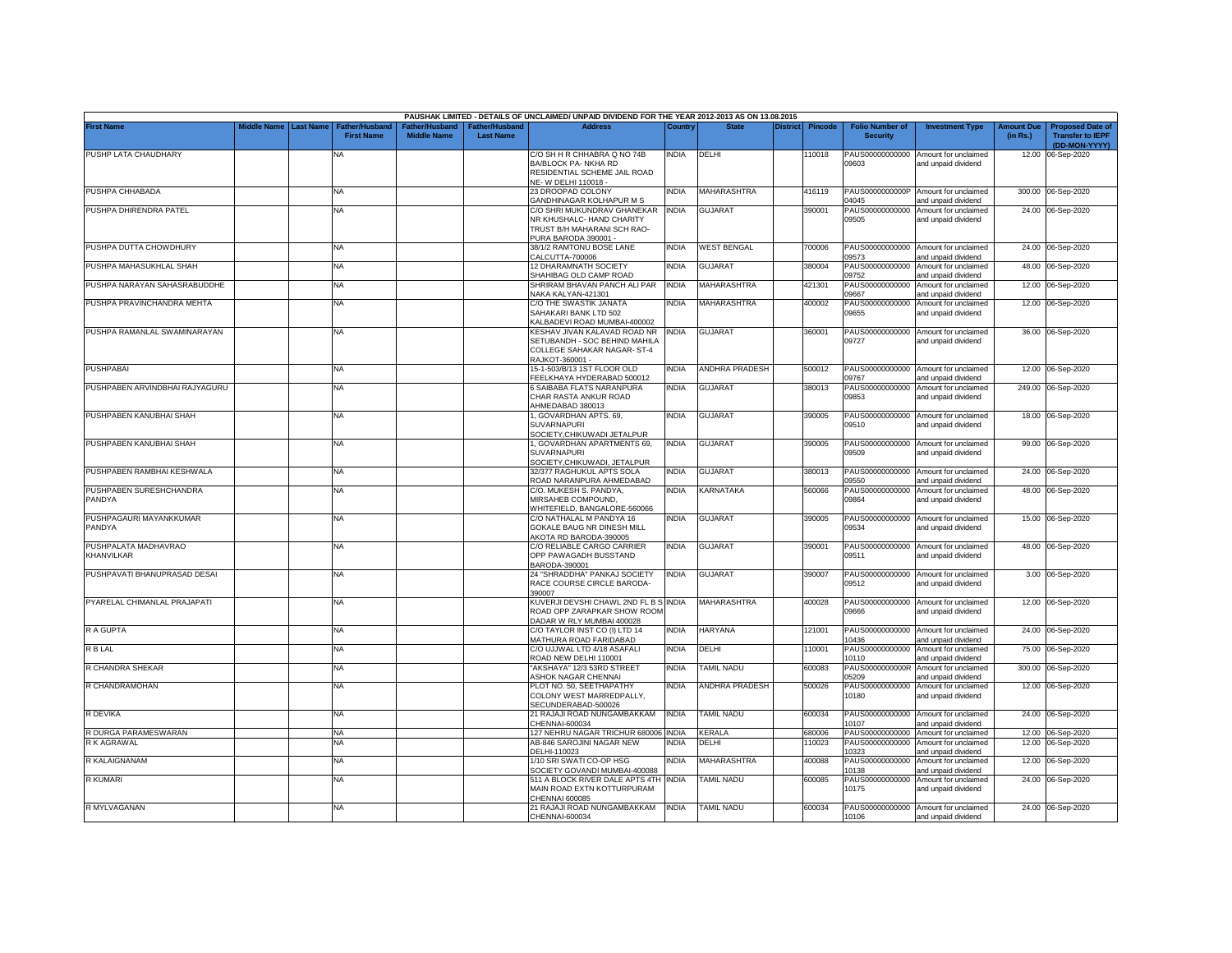|                         |             |                  |                                    |                    |                                   | PAUSHAK LIMITED - DETAILS OF UNCLAIMED/ UNPAID DIVIDEND FOR THE YEAR 2012-2013 AS ON 13.08.2015                                                         |              |                            |                 |                |                                           |                                                              |                               |                                                                     |
|-------------------------|-------------|------------------|------------------------------------|--------------------|-----------------------------------|---------------------------------------------------------------------------------------------------------------------------------------------------------|--------------|----------------------------|-----------------|----------------|-------------------------------------------|--------------------------------------------------------------|-------------------------------|---------------------------------------------------------------------|
| <b>First Name</b>       | Middle Name | <b>Last Name</b> | Father/Husban<br><b>First Name</b> | <b>Middle Name</b> | ather/Husband<br><b>Last Name</b> | <b>Address</b>                                                                                                                                          | Country      | <b>State</b>               | <b>District</b> | <b>Pincode</b> | <b>Folio Number of</b><br><b>Security</b> | <b>Investment Type</b>                                       | <b>Amount Due</b><br>(in Rs.) | <b>Proposed Date of</b><br><b>Transfer to IEPF</b><br>(DD-MON-YYYY) |
| R N PARAMESWARAN        |             |                  | ΝA                                 |                    |                                   | C/O MEENAKSHI MEDICAL STORES<br><b>MARAR ROAD TRICHUR</b>                                                                                               | <b>INDIA</b> | KERALA                     |                 | 680001         | PAUS0000000000R<br>04249                  | Amount for unclaimed<br>and unpaid dividend                  | 300.00                        | 06-Sep-2020                                                         |
| R N RANGACHAR           |             |                  | <b>NA</b>                          |                    |                                   | NR 9 TANK ROAD COTTONPET<br>BANGALORE-560053                                                                                                            | India        | KARNATAKA                  |                 | 560053         | PAUS00000000000<br>0365                   | Amount for unclaimed<br>and unpaid dividend                  |                               | 12.00 06-Sep-2020                                                   |
| R N SANKARA NARAYANAN   |             |                  | <b>NA</b>                          |                    |                                   | C/O MEENAKSHI MEDICAL STORES<br>MARAR ROAD TRICHUR                                                                                                      | <b>INDIA</b> | KERALA                     |                 | 680001         | PAUS0000000000R<br>04244                  | Amount for unclaimed<br>and unpaid dividend                  |                               | 300.00 06-Sep-2020                                                  |
| R N SUJATHA             |             |                  | NA                                 |                    |                                   | 44 NAGAPPA STREET<br><b>ESHADRIPURAM BANGALORE</b>                                                                                                      | india        | KARNATAKA                  |                 | 560020         | PAUS0000000000R<br>05127                  | Amount for unclaimed<br>and unpaid dividend                  |                               | 300.00 06-Sep-2020                                                  |
| R NAGARAJAN             |             |                  | <b>NA</b>                          |                    |                                   | C/O DARSHAK LIMITED NO 1<br>ARULANANDAM MUDALI STREET<br>SANTHOME CHENNAI 600004                                                                        | NDIA         | <b>TAMIL NADU</b>          |                 | 600004         | PAUS00000000000<br>10120                  | Amount for unclaimed<br>and unpaid dividend                  | 78.00                         | 06-Sep-2020                                                         |
| R NAGARAJAN             |             |                  | NA                                 |                    |                                   | C/O DARSHAK LTD NO 1<br>ARULANANDAM MUDALI STREET<br>SANTHOME CHENNAI 600004                                                                            | <b>INDIA</b> | <b>TAMIL NADU</b>          |                 | 600004         | PAUS00000000000<br>10121                  | Amount for unclaimed<br>and unpaid dividend                  |                               | 48.00 06-Sep-2020                                                   |
| R NAGARAJAN             |             |                  | NA                                 |                    |                                   | C/O DARSHAK LTD NO 1<br>ARULANANDAM MUDALI STREET<br>SANTHOME CHENNAI 600004                                                                            | INDIA        | <b>TAMIL NADU</b>          |                 | 600004         | 10109                                     | PAUS00000000000 Amount for unclaimed<br>and unpaid dividend  |                               | 48.00 06-Sep-2020                                                   |
| R PADMINI               |             |                  | NA                                 |                    |                                   | 1 ARULAMAMDA MUDALI ST<br>SANTHOME CHENNAI                                                                                                              | <b>INDIA</b> | <b>TAMIL NADU</b>          |                 | 600004         | PAUS0000000000R<br>03454                  | Amount for unclaimed<br>and unpaid dividend                  | 900.00                        | 06-Sep-2020                                                         |
| R PALANIAMMAL           |             |                  | NA                                 |                    |                                   | 28 IVTH STREET VEDATHALANGADU INDIA<br>KARUVAMPALAYAM TIRUPUR                                                                                           |              | <b>TAMIL NADU</b>          |                 | 641604         | PAUS00000000000<br>10170                  | Amount for unclaimed<br>and unpaid dividend                  | 12.00                         | 06-Sep-2020                                                         |
| R RAMESH                |             |                  | NA                                 |                    |                                   | E-211, Raheja Residency 3rd Block, 7th<br>Main Koramangala                                                                                              | <b>INDIA</b> | KARNATAKA                  |                 | 560034         | PAUS0000000000R<br>04198                  | Amount for unclaimed<br>and unpaid dividend                  | 300.00                        | 06-Sep-2020                                                         |
| R S KALYANPUR           |             |                  | NA                                 |                    |                                   | 24B ANANDASHRAM BLDG 13TH<br>CROSS RD X MAIN RD<br><b>MALLESWARAM BANGALORE-</b>                                                                        | <b>INDIA</b> | KARNATAKA                  |                 | 560003         | PAUS00000000000<br>10101                  | Amount for unclaimed<br>and unpaid dividend                  | 24.00                         | 06-Sep-2020                                                         |
| R S MANOHAR             |             |                  | <b>NA</b>                          |                    |                                   | <b>VO 9 TANK ROAD COTTONPET</b><br>BANGALORE-560053                                                                                                     | India        | <b>KARNATAKA</b>           |                 | 560053         | 0366                                      | PAUS00000000000 Amount for unclaimed<br>and unpaid dividend  |                               | 12.00 06-Sep-2020                                                   |
| R SARADA                |             |                  | NA                                 |                    |                                   | 218, PALLADAM ROAD, VEERAPANDI INDIA<br><b>POST TIRUPAR 641605</b>                                                                                      |              | <b>TAMIL NADU</b>          |                 | 641605         | PAUS00000000000<br>10169                  | Amount for unclaimed<br>and unpaid dividend                  |                               | 12.00 06-Sep-2020                                                   |
| R SARANGATHARA          |             |                  | NA                                 |                    |                                   | C/O DR N RAJENDRAN 164 KANNI<br><b>MARAMMAN KOIL STREET TENKASI</b>                                                                                     | <b>INDIA</b> | <b>TAMIL NADU</b>          |                 | 627811         | PAUS0000000000R<br>03527                  | Amount for unclaimed<br>and unpaid dividend                  | 600.00                        | 06-Sep-2020                                                         |
| R SARASWATHI            |             |                  | <b>NA</b>                          |                    |                                   | 50/5, SECOND MAIN ROAD<br>GANDHINAGAR ADYAR                                                                                                             | <b>INDIA</b> | <b>TAMIL NADU</b>          |                 | 600020         | PAUS0000000000R<br>03455                  | Amount for unclaimed<br>and unpaid dividend                  |                               | 600.00 06-Sep-2020                                                  |
| R SITARAMAN             |             |                  | <b>NA</b>                          |                    |                                   | 42 NEW STREET KARUR 639001<br><b>TAMILNADU</b>                                                                                                          | <b>INDIA</b> | <b>TAMIL NADU</b>          |                 | 639001         | PAUS00000000000<br>10507                  | Amount for unclaimed<br>and unpaid dividend                  |                               | 48.00 06-Sep-2020                                                   |
| R SUBRAMANYAM           |             |                  | NA                                 |                    |                                   | 45/26 B-2 ASHOK NAGAR KURNOOL<br>518005                                                                                                                 | <b>INDIA</b> | ANDHRA PRADESH             |                 | 518005         | PAUS00000000000<br>10005                  | Amount for unclaimed<br>and unpaid dividend                  |                               | 24.00 06-Sep-2020                                                   |
| R SURENDRA KAMATH       |             |                  | LATE N<br>RAMACHENDRA<br>KAMATH    |                    |                                   | 5/918 PATHUMURI G K AVENUE<br>MATTANCHERRI KOCHI                                                                                                        | INDIA        | KERALA                     |                 | 682002         | 7505                                      | PAUSIN3003941215 Amount for unclaimed<br>and unpaid dividend |                               | 24.00 06-Sep-2020                                                   |
| R V NAGARKAR            |             |                  | NA                                 |                    |                                   | SURVEY NO 35.BLDG NO 65/181<br><b>JUTTAWADI AKURDI PUNE 411035</b>                                                                                      | <b>NDIA</b>  | <b>MAHARASHTRA</b>         |                 | 411035         | PAUS00000000000<br>10462                  | Amount for unclaimed<br>and unpaid dividend                  | 9.00                          | 06-Sep-2020                                                         |
| R VAIDYANATHAN          |             |                  | <b>NA</b>                          |                    |                                   | C/o.S.Ramanam No.5/1229, Bank of<br>Baroda Colony Settnpatti Nagar,<br>Madipakkam                                                                       | <b>INDIA</b> | <b>TAMIL NADU</b>          |                 | 600091         | PAUS0000000000R<br>05212                  | Amount for unclaimed<br>and unpaid dividend                  |                               | 300.00 06-Sep-2020                                                  |
| R VIJAYARANGHAVAN       |             |                  | ΝA                                 |                    |                                   | C/O M/S DARSHAK LTD 62/236<br>CHIDAMBARA RAO ST FORT<br><b>KURNOOL-518001</b>                                                                           | <b>INDIA</b> | ANDHRA PRADESH             |                 | 518001         | 10006                                     | PAUS00000000000 Amount for unclaimed<br>and unpaid dividend  | 24.00                         | 06-Sep-2020                                                         |
| RABAB SIRAJUDDIN TAPIA  |             |                  | NA                                 |                    |                                   | TAPIA HOUSE 2ND FLOOR<br>BEGUMPURA HAIDARALI CASAMJI<br>STREET SURAT-395003                                                                             | <b>INDIA</b> | <b>GUJARAT</b>             |                 | 395003         | 10394                                     | PAUS00000000000 Amount for unclaimed<br>and unpaid dividend  |                               | 24.00 06-Sep-2020                                                   |
| RABI NARAYAN MOHANTY    |             |                  | <b>NA</b>                          |                    |                                   | 78 BAPUJEE NAGAR<br>BHUBANESWAR ORISSA                                                                                                                  | <b>INDIA</b> | ORISSA                     |                 | 751001         | PAUS0000000000R<br>02656                  | Amount for unclaimed<br>and unpaid dividend                  | 300.00                        | 06-Sep-2020                                                         |
| RACHNA RIKHYE           |             |                  | <b>NA</b>                          |                    |                                   | C/O GANDOTRA ANCHAL MUSEUM<br>HILL ROAD SIMLA 171004                                                                                                    | NDIA         | HIMACHAL<br>PRADESH        |                 | 171004         | PAUS00000000000<br>10375                  | Amount for unclaimed<br>and unpaid dividend                  | 12.00                         | 06-Sep-2020                                                         |
| RACHNA RIKHYE           |             |                  | NA                                 |                    |                                   | C/O GANDOTRA ANCHAL MUSEUM<br>HILL ROAD SIMLA 171004                                                                                                    | <b>INDIA</b> | <b>HIMACHAL</b><br>PRADESH |                 | 171004         | PAUS00000000000<br>10415                  | Amount for unclaimed<br>and unpaid dividend                  | 48.00                         | 06-Sep-2020                                                         |
| RADHA KISHAN KHANNA     |             |                  | <b>NA</b>                          |                    |                                   | BA 293/1 TAGORE GARDEN NEW<br><b>DELHI 110027</b>                                                                                                       | <b>INDIA</b> | DELHI                      |                 | 10027          | PAUS00000000000<br>10377                  | Amount for unclaimed<br>and unpaid dividend                  | 12.00                         | 06-Sep-2020                                                         |
| RADHA KRISHNA PERUMALLA |             |                  | <b>NA</b>                          |                    |                                   | <b>STENO CONSTRUCTION</b><br>EQUIPMENT ZONE RASHT- RIYA<br>ISPAT NIGAM LTD VISAKHAPATNAM<br>STEE- LPJT BALACHERUVU SITE<br>OFFICE VISAKHAPAT-NAM-530026 | india        | ANDHRA PRADESH             |                 | 530026         | PAUS00000000000<br>10313                  | Amount for unclaimed<br>and unpaid dividend                  |                               | 12.00 06-Sep-2020                                                   |
| RADHA MOHAN MAHESHWARI  |             |                  | <b>NA</b>                          |                    |                                   | C/O DR S K MAHESHWARI 30<br>MANDAKINI ENCLAVE GATE 7<br><b>KALKAJI NEW DELHI 110019</b>                                                                 | <b>INDIA</b> | DELHI                      |                 | 110019         | 10223                                     | PAUS00000000000 Amount for unclaimed<br>and unpaid dividend  |                               | 18.00 06-Sep-2020                                                   |
| RADHA MOHAN VERMA       |             |                  | <b>NA</b>                          |                    |                                   | FLAT NO-23. INDERPRASTA APTT.<br>ATPARGANJ NEW DELHI                                                                                                    | <b>INDIA</b> | DELHI                      |                 | 10092          | PAUS00000000000<br>0225                   | Amount for unclaimed<br>and unpaid dividend                  |                               | 36.00 06-Sep-2020                                                   |
| RADHAKRISHNAN M B       |             |                  | NA                                 |                    |                                   | 38/1485 KRIPA PULLEPPADY<br>COCHIN 682035                                                                                                               | NDIA         | KERALA                     |                 | 682035         | PAUS00000000000<br>10488                  | Amount for unclaimed<br>and unpaid dividend                  |                               | 48.00 06-Sep-2020                                                   |
| RADHAKRISHNAN M B       |             |                  | <b>NA</b>                          |                    |                                   | 38/485, KRIPA' PULLEPPADY COCHIN INDIA                                                                                                                  |              | <b>KERALA</b>              |                 | 682035         |                                           | PAUS0000000000R Amount for unclaimed                         |                               | 300.00 06-Sep-2020                                                  |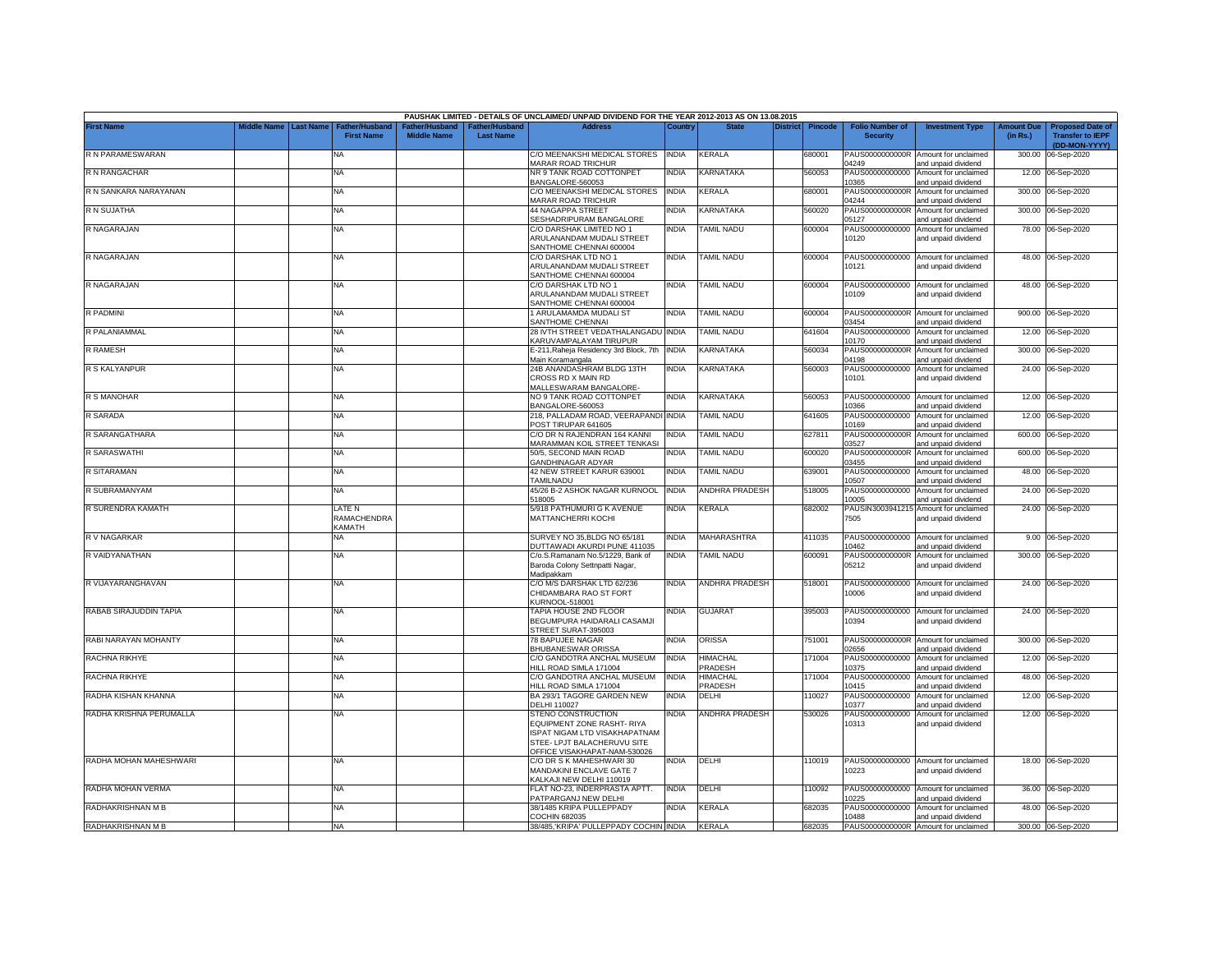|                                             |             |                  |                                     |                                      |                                    | PAUSHAK LIMITED - DETAILS OF UNCLAIMED/ UNPAID DIVIDEND FOR THE YEAR 2012-2013 AS ON 13.08.2015          |              |                          |                 |                |                                           |                                                              |                               |                                                                     |
|---------------------------------------------|-------------|------------------|-------------------------------------|--------------------------------------|------------------------------------|----------------------------------------------------------------------------------------------------------|--------------|--------------------------|-----------------|----------------|-------------------------------------------|--------------------------------------------------------------|-------------------------------|---------------------------------------------------------------------|
| <b>First Name</b>                           | liddle Name | <b>Last Name</b> | Father/Husband<br><b>First Name</b> | Father/Husband<br><b>Middle Name</b> | Father/Husband<br><b>Last Name</b> | <b>Address</b>                                                                                           | Country      | <b>State</b>             | <b>District</b> | <b>Pincode</b> | <b>Folio Number of</b><br><b>Security</b> | <b>Investment Type</b>                                       | <b>Amount Due</b><br>(in Rs.) | <b>Proposed Date of</b><br><b>Transfer to IEPF</b><br>(DD-MON-YYYY) |
| RADHE SHIAM GUPTA                           |             |                  | NA                                  |                                      |                                    | D-290 PRASHANT VIHAR PO ROHINI INDIA<br>DELHI 110085                                                     |              | DELHI                    |                 | 110085         | 0222                                      | PAUS00000000000 Amount for unclaimed<br>and unpaid dividend  | 12.00                         | 06-Sep-2020                                                         |
| RADHIKA SESHAN                              |             |                  | NA                                  |                                      |                                    | 3/5 THE SAFIRE 11TH AVENUE<br>ASHOK NAGAR CHENNAI 600083                                                 | <b>INDIA</b> | TAMIL NADU               |                 | 600083         | 10372                                     | PAUS00000000000 Amount for unclaimed<br>and unpaid dividend  |                               | 24.00 06-Sep-2020                                                   |
| RADHIKA SOLASA                              |             |                  | <b>NA</b>                           |                                      |                                    | 12-151 KOTHAPET CHIRALA A P                                                                              | <b>INDIA</b> | <b>ANDHRA PRADESH</b>    |                 | 523157         | PAUS0000000000R                           | Amount for unclaimed                                         |                               | 300.00 06-Sep-2020                                                  |
| RAFIUDDIN VAZIR SHAIKH                      |             |                  | <b>NA</b>                           |                                      |                                    | 301 302 DATAR APPARTMENT AZIZIA INDIA                                                                    |              | <b>MAHARASHTRA</b>       |                 | 401107         | PAUS00000000000                           | Amount for unclaimed                                         |                               | 24.00 06-Sep-2020                                                   |
|                                             |             |                  |                                     |                                      |                                    | MASJID NAYA NAGAR MIRA ROAD<br>MUMBAI.401107                                                             |              |                          |                 |                | 10434                                     | and unpaid dividend                                          |                               |                                                                     |
| RAGHABHAI LAXMANBHAI SURANI                 |             |                  | <b>NA</b>                           |                                      |                                    | C/O SURANI BROTHERS VIJAY<br>CHOWK BAGSARA (MEGHANI) DIST<br>AMRELI 365440                               | <b>INDIA</b> | <b>GUJARAT</b>           |                 | 365440         | 10007                                     | PAUS00000000000 Amount for unclaimed<br>and unpaid dividend  |                               | 48.00 06-Sep-2020                                                   |
| RAGHAVENDRA K DESAI                         |             |                  | <b>NA</b>                           |                                      |                                    | NO 73 TRIVIKRAM TEMPLE LANE<br><b>GODBOLE MALA BIJAPUR</b>                                               | <b>INDIA</b> | KARNATAKA                |                 | 586101         | PAUS0000000000R<br>2492                   | Amount for unclaimed<br>ind unpaid dividend                  | 300.00                        | 06-Sep-2020                                                         |
| RAGHAVENDRA KRISHNAMOHAN RAO                |             |                  | NA                                  |                                      |                                    | C/O THE SWASTIK JANATA<br>SAHAKARI BANK LTD 502<br>KALBADEVI ROAD MUMBAI-400002                          | <b>INDIA</b> | <b>MAHARASHTRA</b>       |                 | 400002         | PAUS00000000000<br>10292                  | Amount for unclaimed<br>and unpaid dividend                  |                               | 12.00 06-Sep-2020                                                   |
| RAGHAVENDRA PRASANNA T                      |             |                  | <b>NA</b>                           |                                      |                                    | 41 NALA ROAD B/H SHREE TALNES<br>CANTONMENT BANGALORE                                                    | <b>INDIA</b> | KARNATAKA                |                 | 560042         | 05060                                     | PAUS0000000000R Amount for unclaimed<br>and unpaid dividend  | 900.00                        | 06-Sep-2020                                                         |
| RAGHAVENDRA RANGARAO KULKARNI               |             |                  | NA                                  |                                      |                                    | FLAT NO.1, BUILDING NO.4A,<br>TAPOVAN CO.OP HOUSING<br>SOCIETY, WARJE, PUNE.                             | <b>INDIA</b> | MAHARASHTRA              |                 | 411029         | PAUS0000000000R<br>00631                  | Amount for unclaimed<br>and unpaid dividend                  |                               | 1200.00 06-Sep-2020                                                 |
| RAGHAVJI JIVRAJ MEHTA                       |             |                  | <b>NA</b>                           |                                      |                                    | KUVERJI DEVSHI CHAWL 2ND FL B S INDIA<br>ROAD OP- P ZARAPKAR SHOW<br>ROOM DADAR W RLY MUMBAI- -          |              | <b>MAHARASHTRA</b>       |                 | 400028         | PAUS00000000000<br>10299                  | Amount for unclaimed<br>and unpaid dividend                  |                               | 12.00 06-Sep-2020                                                   |
| RAGHAVJI MOHANBHAI ADROJA                   |             |                  | <b>NA</b>                           |                                      |                                    | "SATYAM" OPP HANUMAN'S TEMPLE INDIA<br>JOGASAR ROAD DHRANGADHRA<br>363310                                |              | <b>GUJARAT</b>           |                 | 363310         | 09942                                     | PAUS00000000000 Amount for unclaimed<br>and unpaid dividend  |                               | 3.00 06-Sep-2020                                                    |
| RAGHU NATH PRASAD                           |             |                  | NA                                  |                                      |                                    | C/O SHAKTI PROVISION STORE I-4/5 INDIA<br>MAIN BAZAR LAXMI NAGAR DELHI-<br>110092                        |              | DELHI                    |                 | 110092         | 10349                                     | PAUS00000000000 Amount for unclaimed<br>and unpaid dividend  |                               | 12.00 06-Sep-2020                                                   |
| RAGUNATHARADDI HANAMARADDI<br><b>IRADDI</b> |             |                  | <b>NA</b>                           |                                      |                                    | AT & PO TIRLAPURE TAL<br>NAVALGUNDA DIST DHARWAR<br>KARNATAK 582208                                      | <b>INDIA</b> | <b>KARNATAKA</b>         |                 | 582208         | 10103                                     | PAUS00000000000 Amount for unclaimed<br>and unpaid dividend  |                               | 24.00 06-Sep-2020                                                   |
| RAHMAN MASTAN SHERIFF                       |             |                  | NA                                  |                                      |                                    | E-18 SECTOR 21 JALVAYU VIHAR<br>NOIDA 201301 U P                                                         | <b>INDIA</b> | UTTAR PRADESH            |                 | 201301         | 10364                                     | PAUS00000000000 Amount for unclaimed<br>and unpaid dividend  |                               | 12.00 06-Sep-2020                                                   |
| RAHUL NANUBHAI AMIN                         |             |                  | <b>NA</b>                           |                                      |                                    | C/O SHRIN B AMIN AMALTAS FARM INDIA<br>NURSERY- BHAYLI RAIPURA<br>VILLAGE RD BHAYLI 39141-0 DIST         |              | GUJARAT                  |                 | 391410         | 10403                                     | PAUS00000000000 Amount for unclaimed<br>and unpaid dividend  |                               | 3.00 06-Sep-2020                                                    |
| RAIBEN K PRAJAPATI                          |             |                  | <b>NA</b>                           |                                      |                                    | FB/61, ALEMBIC COLONY, ALEMBIC<br>ROAD, VADODARA-390003                                                  | <b>INDIA</b> | <b>GUJARAT</b>           |                 | 390003         | 10577                                     | PAUS00000000000 Amount for unclaimed<br>and unpaid dividend  |                               | 24.00 06-Sep-2020                                                   |
| RAICHAND ODHAVJI DOSHI                      |             |                  | <b>NA</b>                           |                                      |                                    | C/O THE SWASTIK JANATA<br>SAHAKARI BANK LTD 502<br>KALBADEVI ROAD MUMBAI-400002                          | India        | MAHARASHTRA              |                 | 400002         | PAUS00000000000<br>10291                  | Amount for unclaimed<br>and unpaid dividend                  |                               | 12.00 06-Sep-2020                                                   |
| RAIJIBHAI SULTANBHAI ODD                    |             |                  | <b>NA</b>                           |                                      |                                    | ODD FALIA NEAR KACHHIA POLE<br>POST CHHANI PIN-391740                                                    | INDIA        | GUJARAT                  |                 | 391740         | 10008                                     | PAUS00000000000 Amount for unclaimed<br>and unpaid dividend  |                               | 3.00 06-Sep-2020                                                    |
| RAJ KISHORE MEHRA                           |             |                  | <b>NA</b>                           |                                      |                                    | 24 HARTINGS ROAD ALLAHABAD-<br>211001                                                                    | <b>INDIA</b> | <b>UTTAR PRADESH</b>     |                 | 211001         | 10009                                     | PAUS00000000000 Amount for unclaimed<br>and unpaid dividend  |                               | 24.00 06-Sep-2020                                                   |
| RAJ KUMAR                                   |             |                  | <b>NA</b>                           |                                      |                                    | C/O BHAGWAN DAS GUPTA & CO 4<br>DELHI STOCK EXCHANGE BULD<br>ASAF ALI ROAD NEW DELHI-110002              | <b>INDIA</b> | DELHI                    |                 | 110002         | PAUS00000000000<br>10321                  | Amount for unclaimed<br>and unpaid dividend                  |                               | 12.00 06-Sep-2020                                                   |
| RAJ KUMAR ARORA                             |             |                  | NA                                  |                                      |                                    | R-37 VANI VIHAR UTTAM NAGAR<br><b>NEW DELHI 110059</b>                                                   | India        | DELHI                    |                 | 110059         | 10185                                     | PAUS00000000000 Amount for unclaimed<br>nd unpaid dividend   |                               | 24.00 06-Sep-2020                                                   |
| RAJ KUMAR SADDI                             |             |                  | <b>NA</b>                           |                                      |                                    | C/O ALEMBIC CHEMICALS WORKS<br>CO LTD 110 JAWAHARLAL NEHRU<br>MARG AMBALA CANTT                          | <b>INDIA</b> | <b>HARYANA</b>           |                 | 133001         | PAUS0000000000R<br>03414                  | Amount for unclaimed<br>and unpaid dividend                  |                               | 300.00 06-Sep-2020                                                  |
|                                             |             |                  |                                     |                                      |                                    |                                                                                                          |              |                          |                 |                |                                           |                                                              |                               |                                                                     |
| RAJ KUMARI CHATURVEDI                       |             |                  | <b>NA</b>                           |                                      |                                    | 5/13 ROOP NAGAR DELHI-110007                                                                             | <b>INDIA</b> | DELHI                    |                 | 110007         |                                           | PAUS00000000000 Amount for unclaimed                         |                               | 12.00 06-Sep-2020                                                   |
| RAJ RANI                                    |             |                  | NA                                  |                                      |                                    | XV-8315 GALI NO 4 MULTANI<br>DHANDA PAHAR GANJ NEW DELHI-                                                | <b>INDIA</b> | DELHI                    |                 | 110055         | PAUS00000000000<br>10348                  | Amount for unclaimed<br>and unpaid dividend                  |                               | 12.00 06-Sep-2020                                                   |
| <b>RAJ SEHGAL</b>                           |             |                  | <b>NA</b>                           |                                      |                                    | GP-37 PITAMPURA DELHI-110034                                                                             | <b>INDIA</b> | DELHI                    |                 | 110034         | PAUS00000000000                           | Amount for unclaimed                                         | 30.00                         | 06-Sep-2020                                                         |
| RAJ SEHGAL                                  |             |                  | <b>NA</b>                           |                                      |                                    | GP-37 PITAMPURA DELHI 110034                                                                             | <b>INDIA</b> | DELHI                    |                 | 110034         | PAUS00000000000                           | Amount for unclaimed                                         | 30.00                         | 06-Sep-2020                                                         |
| RAJA RAM RASTOGI                            |             |                  | <b>NA</b>                           |                                      |                                    | 35 HAVE LOCK ROAD LUCKNOW                                                                                | <b>INDIA</b> | <b>JTTAR PRADESH</b>     |                 | 226001         |                                           | PAUS0000000000R Amount for unclaimed                         | 6000.00                       | 06-Sep-2020                                                         |
| RAJAGOPALAN RAGHAVENDRA<br>SUNDARAM         |             |                  | <b>NA</b>                           |                                      |                                    | NO.64, RAJAMANGAL VILLA IST<br>STREET NEW FAIRLANDS SALEM                                                | <b>INDIA</b> | <b><i>FAMIL NADU</i></b> |                 | 636016         | PAUS0000000000R<br>00632                  | Amount for unclaimed<br>and unpaid dividend                  | 300.00                        | 06-Sep-2020                                                         |
| RAJAGOPALAN VENKATARAMAN                    |             |                  | NA                                  |                                      |                                    | 65/14 MURALI ANAND FLATS<br>ALAMELU MANGAPURAM                                                           | <b>INDIA</b> | <b><i>FAMIL NADU</i></b> |                 | 600004         | PAUS0000000000R<br>04221                  | Amount for unclaimed<br>and unpaid dividend                  | 300.00                        | 06-Sep-2020                                                         |
| RAJAM VAIDYANATHAN                          |             |                  | <b>NA</b>                           |                                      |                                    | FLAT NO 3 SPRING FIELDS 25 FIRST INDIA<br><b>CROSS - STREET KASTURBA</b><br>NAGAR ADAYAR CHENNAI 60-0020 |              | <b>TAMIL NADU</b>        |                 | 600020         | PAUS00000000000<br>10272                  | Amount for unclaimed<br>and unpaid dividend                  |                               | 12.00 06-Sep-2020                                                   |
|                                             |             |                  |                                     |                                      |                                    |                                                                                                          |              |                          |                 |                |                                           |                                                              |                               |                                                                     |
| RAJAN BATRA                                 |             |                  | NA                                  |                                      |                                    | C-19 KIRTI NAGAR NEW DELHI-                                                                              | <b>INDIA</b> | DELHI                    |                 | 110015         |                                           | PAUS00000000000 Amount for unclaimed                         |                               | 12.00 06-Sep-2020                                                   |
| RAJAN GUPTA                                 |             |                  | NA                                  |                                      |                                    | HNO 27 WEST AZAD NAGAR DELHI<br>110051                                                                   | <b>INDIA</b> | DELHI                    |                 | 10051          | PAUS00000000000<br>10517                  | Amount for unclaimed<br>and unpaid dividend                  | 12.00                         | 06-Sep-2020                                                         |
| RAJANI CHAUDHARY                            |             |                  | <b>SURESH</b>                       |                                      |                                    | PLOT NO 11 EKTA COLONY HIMAYAT INDIA<br><b>BAUG AURANGABAD</b>                                           |              | <b>MAHARASHTRA</b>       |                 | 431001         | 8795                                      | PAUSIN3006851048 Amount for unclaimed<br>and unpaid dividend |                               | 12.00 06-Sep-2020                                                   |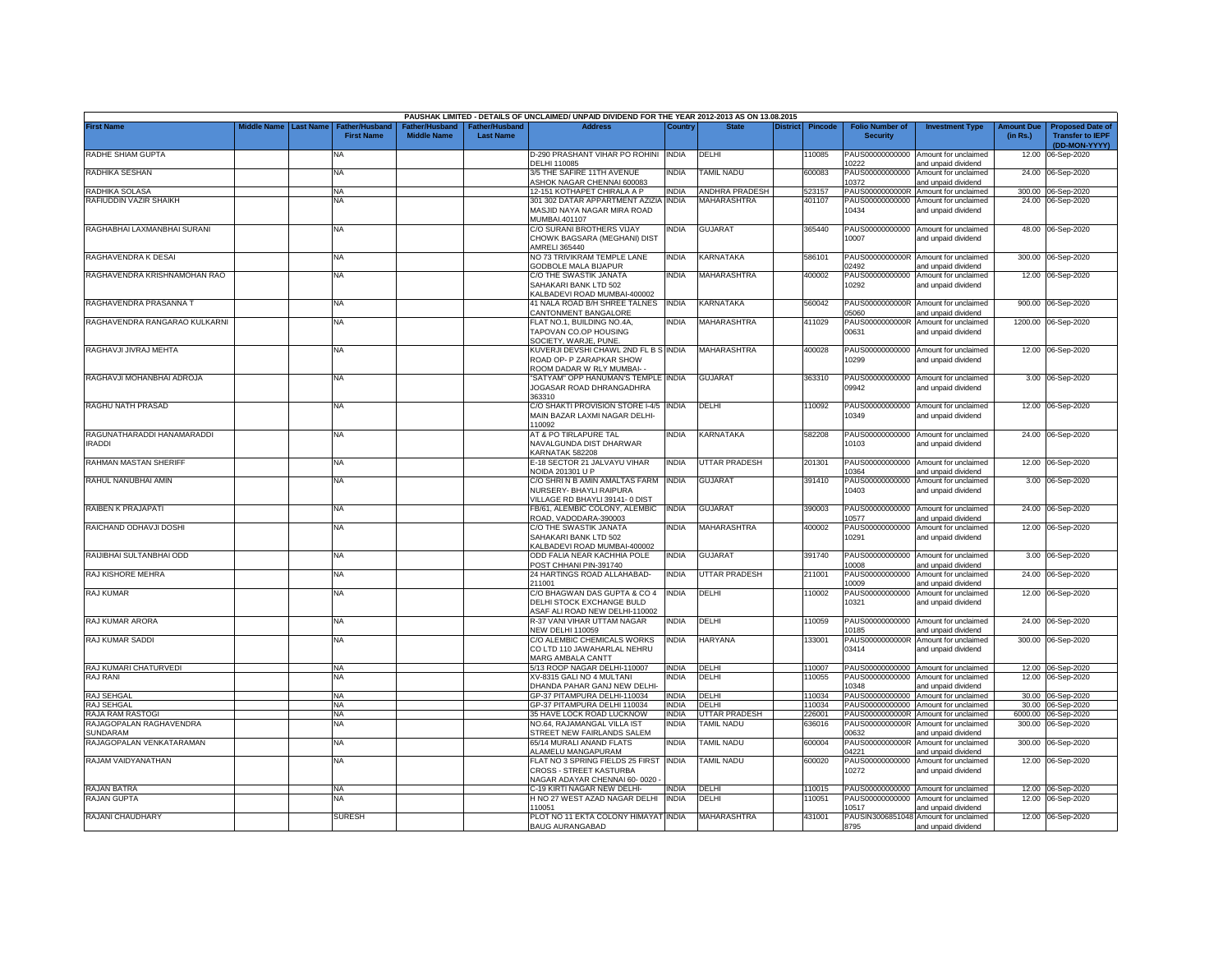|                                        |                    |                                                                |                                     |                                  | PAUSHAK LIMITED - DETAILS OF UNCLAIMED/ UNPAID DIVIDEND FOR THE YEAR 2012-2013 AS ON 13.08.2015                     |              |                    |          |         |                                           |                                                              |                               |                                                                     |
|----------------------------------------|--------------------|----------------------------------------------------------------|-------------------------------------|----------------------------------|---------------------------------------------------------------------------------------------------------------------|--------------|--------------------|----------|---------|-------------------------------------------|--------------------------------------------------------------|-------------------------------|---------------------------------------------------------------------|
| <b>First Name</b>                      | <b>Middle Name</b> | <b>Last Name</b><br><b>Father/Husband</b><br><b>First Name</b> | ather/Husband<br><b>Middle Name</b> | :her/Husband<br><b>Last Name</b> | <b>Address</b>                                                                                                      | Country      | State              | District | Pincode | <b>Folio Number of</b><br><b>Security</b> | <b>Investment Type</b>                                       | <b>Amount Due</b><br>(in Rs.) | <b>Proposed Date of</b><br><b>Transfer to IEPF</b><br>(DD-MON-YYYY) |
| RAJANI SHANKARRAO JOGLEKAR             |                    | NA                                                             |                                     |                                  | 8 URMILA SOC 15TH ROAD NORTH<br>AVENUE SANTACRUZ WEST<br>MUMBAI-400051                                              | <b>INDIA</b> | MAHARASHTRA        |          | 400051  | PAUS00000000000<br>10340                  | Amount for unclaimed<br>and unpaid dividend                  | 12.00                         | 06-Sep-2020                                                         |
| RAJANIKANT HARILAL JANI                |                    | NA.                                                            |                                     |                                  | 4 'SHAKUNTAL PARK' MANJALPUR INDIA<br>NAKA BARODA-390004                                                            |              | <b>GUJARAT</b>     |          | 390004  | PAUS00000000000<br>0011                   | Amount for unclaimed<br>and unpaid dividend                  |                               | 15.00 06-Sep-2020                                                   |
| RAJANIKANT RAMANLAL DESAI              |                    | NA                                                             |                                     |                                  | 14 GIRIKUNJ RIDDHI SIDDHI NAGAR<br>AJWA ROAD VADODARA 390019                                                        | <b>INDIA</b> | GUJARAT            |          | 390019  | PAUS00000000000<br>09954                  | Amount for unclaimed<br>and unpaid dividend                  |                               | 15.00 06-Sep-2020                                                   |
| RAJEEV KUMAR SAWHNEY                   |                    | NA                                                             |                                     |                                  | 14/41 CIVIL LINES LAL IMLI ROAD<br><b>KANPUR 208001</b>                                                             | <b>INDIA</b> | UTTAR PRADESH      |          | 208001  | PAUS00000000000<br>10510                  | Amount for unclaimed<br>and unpaid dividend                  |                               | 12.00 06-Sep-2020                                                   |
| RAJEEV KUMAR SAWHNEY                   |                    | <b>NA</b>                                                      |                                     |                                  | 14/41 CIVIL LINES LAL IMLI ROAD<br>KANPUR-208001                                                                    | <b>INDIA</b> | UTTAR PRADESH      |          | 208001  | 10310                                     | PAUS00000000000 Amount for unclaimed<br>and unpaid dividend  |                               | 12.00 06-Sep-2020                                                   |
| RAJENDRA KRISHNA DAS                   |                    | <b>NA</b>                                                      |                                     |                                  | 355/16 JOKHAN BAGH JHANSI                                                                                           | <b>INDIA</b> | UTTAR PRADESH      |          | 284001  |                                           | PAUS00000000000 Amount for unclaimed                         |                               | 48.00 06-Sep-2020                                                   |
| RAJENDRA KUMAR BANSAL                  |                    | SHRI NIWAS                                                     |                                     |                                  | 477, GALI BAKHTAWAR, HATHRAS                                                                                        | <b>INDIA</b> | UTTAR PRADESH      |          | 204101  |                                           | PAUSIN3010061001 Amount for unclaimed                        |                               | 24.00 06-Sep-2020                                                   |
|                                        |                    | <b>BANSAL</b>                                                  |                                     |                                  |                                                                                                                     | <b>INDIA</b> |                    |          |         | 6105                                      | and unpaid dividend                                          |                               |                                                                     |
| RAJENDRA MADHAV BARHATE                |                    | NA                                                             |                                     |                                  | N-9 L-172/1 CIDCO SHIVAJI NAGAR<br>AURANGABAD (M H)                                                                 |              | <b>MAHARASHTRA</b> |          | 431003  | PAUS0000000000R<br>04923                  | Amount for unclaimed<br>and unpaid dividend                  |                               | 450.00 06-Sep-2020                                                  |
| RAJENDRA MAGANLAL KAMDAR               |                    | NA                                                             |                                     |                                  | DHANVANTRI COMPLEX, FIRST<br>FLOOR, BLOCK NO.5, MILL PARA<br>MAIN RD. RAJKOT-360002                                 | INDIA        | <b>GUJARAT</b>     |          | 360002  | PAUS00000000000<br>10012                  | Amount for unclaimed<br>and unpaid dividend                  |                               | 24.00 06-Sep-2020                                                   |
| RAJENDRA MAHESHWARI                    |                    | ΝA                                                             |                                     |                                  | C/O DR S K MAHESHWARI 30<br><b>MANDAKINI ENCLAVE GATE 7</b><br><b>KALKAJI NEW DELHI 110019</b>                      | INDIA        | DELHI              |          | 10019   | PAUS00000000000<br>10224                  | Amount for unclaimed<br>and unpaid dividend                  |                               | 30.00 06-Sep-2020                                                   |
| RAJENDRA MANOHAR GADGIL                |                    | NA                                                             |                                     |                                  | V4/304. HARIDHAM FLATS<br><b>MANJALPUR AHMEDABAD</b>                                                                | <b>INDIA</b> | <b>GUJARAT</b>     |          | 380001  | 19960                                     | PAUS00000000000 Amount for unclaimed<br>and unpaid dividend  |                               | 3.00 06-Sep-2020                                                    |
| RAJENDRA PRABHULAL DESAI               |                    | ΝA                                                             |                                     |                                  | 17 NEHRUNAGAR S M ROAD<br>HMEDABAD-380015                                                                           | NDIA         | GUJARAT            |          | 380015  | PAUS00000000000<br>9968                   | Amount for unclaimed<br>and unpaid dividend                  |                               | 30.00 06-Sep-2020                                                   |
| RAJENDRA R SHAH                        |                    | <b>NA</b>                                                      |                                     |                                  | C/O RAKESH STORE 978 M G ROAD<br>BHAVNAGAR-364001                                                                   | <b>INDIA</b> | <b>GUJARAT</b>     |          | 364001  | PAUS00000000000<br>0123                   | Amount for unclaimed<br>and unpaid dividend                  |                               | 12.00 06-Sep-2020                                                   |
| RAJENDRA RAMCHAND MIRCHANDANI          |                    | <b>NA</b>                                                      |                                     |                                  | BHANUKUNJ ADANIYA BRIDGE<br>BARODA-390006                                                                           | NDIA         | <b>GUJARAT</b>     |          | 390006  | PAUS00000000000<br>19969                  | Amount for unclaimed<br>and unpaid dividend                  |                               | 3.00 06-Sep-2020                                                    |
| RAJENDRA SINGH LODHA                   |                    | NA                                                             |                                     |                                  | 8 NATIONAL TOWER 13 LOUDON<br>STREET CALCUTTA-700017                                                                | <b>INDIA</b> | <b>WEST BENGAL</b> |          | 700017  | PAUS00000000000<br>09907                  | Amount for unclaimed<br>and unpaid dividend                  | 3.00                          | 06-Sep-2020                                                         |
| RAJENDRA SREENATH PRASAD               |                    | <b>NA</b>                                                      |                                     |                                  | M/4 79 ONGC FLATS CHITTARANJAN INDIA<br>NAGAR VIDYA VIHAR (EAST)<br><b>MUMBAI-400077</b>                            |              | <b>MAHARASHTRA</b> |          | 400077  | PAUS00000000000<br>10286                  | Amount for unclaimed<br>and unpaid dividend                  |                               | 12.00 06-Sep-2020                                                   |
| RAJENDRABABU PRATAPRAI DESAI           |                    | NA                                                             |                                     |                                  | KACHHOLI GANDEVI VIA AMALSAD<br>DIST BULSAR PIN-396360                                                              | <b>INDIA</b> | <b>GUJARAT</b>     |          | 396360  | 10013                                     | PAUS00000000000 Amount for unclaimed<br>and unpaid dividend  |                               | 24.00 06-Sep-2020                                                   |
| RAJENDRAKUMAR HARMANBHAI PATEL         |                    | ΝA                                                             |                                     |                                  | 9A GANDHINAGAR SOCIETY<br>MANINAGAR AHMEDABAD-380008                                                                | INDIA        | <b>GUJARAT</b>     |          | 380008  | PAUS00000000000<br>09970                  | Amount for unclaimed<br>and unpaid dividend                  |                               | 9.00 06-Sep-2020                                                    |
| RAJENDRAKUMAR KANTILAL SONI            |                    | NA                                                             |                                     |                                  | PAINTERNI KHADKI SONIWAD<br>GODHRA PANCHAMAHALS 389001                                                              | INDIA        | GUJARAT            |          | 389001  | PAUS00000000000<br>10416                  | Amount for unclaimed<br>and unpaid dividend                  | 3.00                          | 06-Sep-2020                                                         |
| RAJENDRAKUMAR SATYADEV PATEL           |                    | NA                                                             |                                     |                                  | AMHEDABAD'S KHADKI SAMARKHA<br>DIST KAIRA PIN-388360                                                                | <b>INDIA</b> | GUJARAT            |          | 388360  | PAUS00000000000<br>10016                  | Amount for unclaimed<br>and unpaid dividend                  | 9.00                          | 06-Sep-2020                                                         |
| RAJENDRAKUVARBA LAXMANSINHJI<br>SOLANK |                    | NA                                                             |                                     |                                  | AT POST SATHAMBA TAL BAYAD<br>DIST SABARKANTHA 383340                                                               | INDIA        | GUJARAT            |          | 383340  | PAUS00000000000<br>10017                  | Amount for unclaimed<br>and unpaid dividend                  | 3.00                          | 06-Sep-2020                                                         |
| RAJENDRANATH MATHUR                    |                    | ΝA                                                             |                                     |                                  | PROFESSOR & HEAD INSTITUTE OF<br>OPHTHALMO-LOGY 2                                                                   | <b>INDIA</b> | <b>GUJARAT</b>     |          | 380016  | PAUS00000000000<br>10018                  | Amount for unclaimed<br>and unpaid dividend                  | 24.00                         | 06-Sep-2020                                                         |
|                                        |                    |                                                                |                                     |                                  | PROFESSOR'S FLATS CIVIL<br>HOSPITAL- ASARWA AHMEDABAD-                                                              |              |                    |          |         |                                           |                                                              |                               |                                                                     |
| RAJESH CHANDER VAID                    |                    | NA                                                             |                                     |                                  | 881 HIG-2 HOUSING BOARD COLONY INDIA<br>SECTOR-29 FARIDABAD (HARYANA)                                               |              | DELHI              |          | 110022  | 10116                                     | PAUS00000000000 Amount for unclaimed<br>and unpaid dividend  |                               | 24.00 06-Sep-2020                                                   |
| RAJESH D THAKKAR                       |                    | NA                                                             |                                     |                                  | A/3/72 GOYAL INTERCITY B/H. DRIVE INDIA<br>IN CINEMA OPP: PRAJAPATI<br>HOSTEL, MEMNAGAR, AHMEDABAD<br>380001-380001 |              | <b>GUJARA1</b>     |          | 380001  | 10573                                     | PAUS00000000000 Amount for unclaimed<br>and unpaid dividend  |                               | 24.00 06-Sep-2020                                                   |
| RAJESH DAYALJIBHAI POOJARA             |                    | <b>NA</b>                                                      |                                     |                                  | SECTOR NO 19 BLOCK NO 276/1<br>GANDHINAGAR-382019                                                                   | INDIA        | GUJARAT            |          | 382019  | 10358                                     | PAUS00000000000 Amount for unclaimed<br>and unpaid dividend  |                               | 12.00 06-Sep-2020                                                   |
| RAJESH G KAGALI                        |                    | ΝA                                                             |                                     |                                  | <b>VO.16/21, LALBAGH FORT ROAD</b><br>BASAVANAGUDI BANGALORE                                                        | NDIA         | <b>KARNATAKA</b>   |          | 560004  | PAUS0000000000R<br>02604                  | Amount for unclaimed<br>and unpaid dividend                  | 300.00                        | 06-Sep-2020                                                         |
| RAJESH KUMAR MALIK                     |                    | NA                                                             |                                     |                                  | 10232 AZAD MARKET LIBRARY ROAD INDIA<br>DELHI-110006                                                                |              | DELHI              |          | 10006   | PAUS00000000000<br>10213                  | Amount for unclaimed<br>and unpaid dividend                  |                               | 12.00 06-Sep-2020                                                   |
| <b>RAJESH MEHTA</b>                    |                    | NA                                                             |                                     |                                  | 6 NEW PREM NAGAR NEAR<br>CHANDAN NAGAR JALANDHAR                                                                    | NDIA         | PUNJAB             |          | 144008  | PAUS0000000000R<br>01705                  | Amount for unclaimed<br>and unpaid dividend                  | 300.00                        | 06-Sep-2020                                                         |
| <b>RAJESH PAUL</b>                     |                    | LATE RAM<br>CHANDRA PAUL                                       |                                     |                                  | SOUDUGANJ PO-JIAGANJ DIST-<br><b>MURSHIDABAD</b>                                                                    | INDIA        | <b>WEST BENGAL</b> |          | 742123  | 7675                                      | PAUSIN3002631003 Amount for unclaimed<br>and unpaid dividend |                               | 300.00 06-Sep-2020                                                  |
| RAJESH TRIVEDI                         |                    | NA                                                             |                                     |                                  | 12 KETTY TERRACE 7 SLEATER<br>ROAD TARDEO MUMBAI                                                                    | NDIA         | MAHARASHTRA        |          | 400007  | 03660                                     | PAUS0000000000R Amount for unclaimed<br>and unpaid dividend  |                               | 300.00 06-Sep-2020                                                  |
| RAJESH UMARSHI PALAN                   |                    | NA                                                             |                                     |                                  | C/O THE SWASTIK JANATA<br>SAHAKARI BANK LTD 502<br>KALBADEVI ROAD MUMBAI-400002                                     | India        | MAHARASHTRA        |          | 400002  | 10290                                     | PAUS00000000000 Amount for unclaimed<br>and unpaid dividend  |                               | 12.00 06-Sep-2020                                                   |
| RAJESHKUMAR MANGALBHAI PATEL           |                    | <b>NA</b>                                                      |                                     |                                  | HARIKRIPA NIVAS CHHANI BARODA INDIA<br>PIN-391740                                                                   |              | <b>GUJARAT</b>     |          | 391740  | 10021                                     | PAUS00000000000 Amount for unclaimed<br>and unpaid dividend  |                               | 9.00 06-Sep-2020                                                    |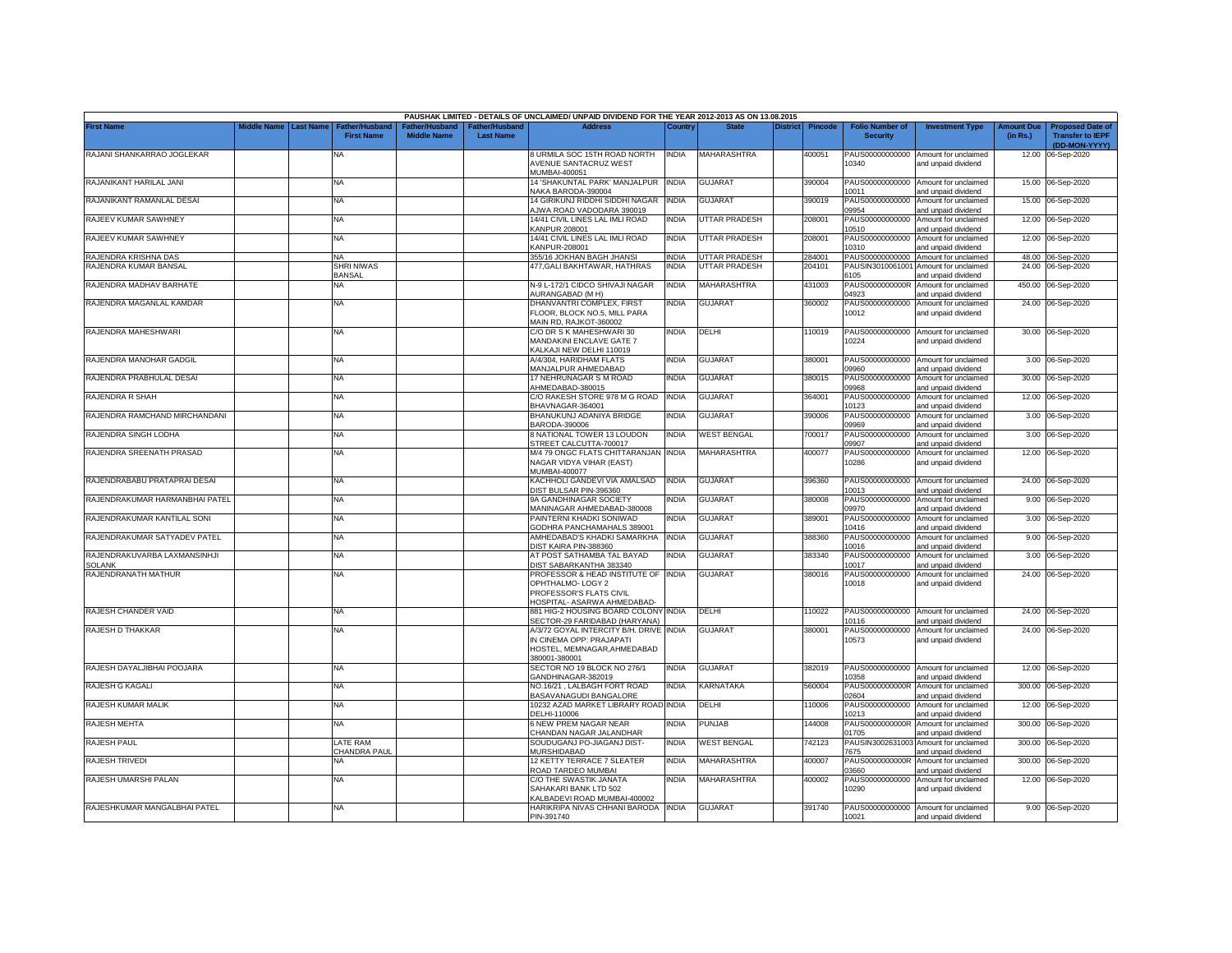|                              |                       |                                            |                                                  |                                   | PAUSHAK LIMITED - DETAILS OF UNCLAIMED/ UNPAID DIVIDEND FOR THE YEAR 2012-2013 AS ON 13.08.2015 |              |                    |                 |                |                                           |                                                             |                               |                                                                     |
|------------------------------|-----------------------|--------------------------------------------|--------------------------------------------------|-----------------------------------|-------------------------------------------------------------------------------------------------|--------------|--------------------|-----------------|----------------|-------------------------------------------|-------------------------------------------------------------|-------------------------------|---------------------------------------------------------------------|
| <b>First Name</b>            | Middle Name Last Name | <b>Father/Husband</b><br><b>First Name</b> | ather/Husband <sup>:</sup><br><b>Middle Name</b> | ather/Husband<br><b>Last Name</b> | <b>Address</b>                                                                                  | Country      | <b>State</b>       | <b>District</b> | <b>Pincode</b> | <b>Folio Number of</b><br><b>Security</b> | <b>Investment Type</b>                                      | <b>Amount Due</b><br>(in Rs.) | <b>Proposed Date of</b><br><b>Transfer to IEPF</b><br>(DD-MON-YYYY) |
| RAJESHWARI DEVI GOEL         |                       | NA                                         |                                                  |                                   | 142 SATHAMANGALAM HOUSING<br>UNIT MADURAI-625020                                                | INDIA        | <b>TAMIL NADU</b>  |                 | 625020         | PAUS00000000000<br>10172                  | Amount for unclaimed<br>and unpaid dividend                 | 24.00                         | 06-Sep-2020                                                         |
| RAJESWARI KUNDU              |                       | <b>NA</b>                                  |                                                  |                                   | <b>8 9 10/2 SASHI BHUSAN SARKAR</b><br>ANE SALKIA HOWRAH-711106                                 | India        | <b>WEST BENGAL</b> |                 | 711106         | PAUS00000000000<br>10270                  | Amount for unclaimed<br>and unpaid dividend                 |                               | 12.00 06-Sep-2020                                                   |
| RAJINDER KAUR BHATIA         |                       | <b>NA</b>                                  |                                                  |                                   | HOUSE NO 405 SECTOR 20A<br>CHANDIGARH 160020                                                    | <b>INDIA</b> | CHANDIGARH         |                 | 160020         | PAUS00000000000<br>10157                  | Amount for unclaimed<br>and unpaid dividend                 |                               | 24.00 06-Sep-2020                                                   |
| RAJINDER KAUR GHATEHORDE     |                       | <b>NA</b>                                  |                                                  |                                   | 9 DIGNITY PLOT 134 NR BON BON<br>OFF J P ROAD 4 BUNGLOW<br>ANDHERI WEST MUMBAI 400058           | india        | <b>MAHARASHTRA</b> |                 | 400058         | PAUS00000000000<br>10134                  | Amount for unclaimed<br>and unpaid dividend                 |                               | 12.00 06-Sep-2020                                                   |
| RAJINDER KUMAR               |                       | <b>NA</b>                                  |                                                  |                                   | 254 NEW LAYALPUR COLONY<br><b>CHANDER NAGAR DELHI</b>                                           | <b>INDIA</b> | DELHI              |                 | 110051         | PAUS0000000000R<br>03964                  | Amount for unclaimed<br>and unpaid dividend                 |                               | 450.00 06-Sep-2020                                                  |
| RAJINDER KUMAR NISCHAL       |                       | NA                                         |                                                  |                                   | <b>B/5 PRABHAT APPARTMENT PLOT</b><br>VO 162/A DEVLI NEW DELHI 110062                           | <b>INDIA</b> | DELHI              |                 | 10062          | PAUS00000000000<br>10400                  | Amount for unclaimed<br>and unpaid dividend                 |                               | 186.00 06-Sep-2020                                                  |
| RAJINDER NANDA               |                       | <b>NA</b>                                  |                                                  |                                   | 1 MIDDLESEX ROAD MHOW 453441<br>(MP)                                                            | INDIA        | MADHYA PRADESH     |                 | 453441         | PAUS00000000000<br>10427                  | Amount for unclaimed<br>and unpaid dividend                 |                               | 48.00 06-Sep-2020                                                   |
| RAJINDER PAUL SAWHNEY        |                       | <b>NA</b>                                  |                                                  |                                   | 803 CHHOTA BAZAR KASHMERE<br>GATE DELHI-110006                                                  | INDIA        | DELHI              |                 | 10006          | PAUS00000000000<br>10236                  | Amount for unclaimed<br>and unpaid dividend                 |                               | 12.00 06-Sep-2020                                                   |
| RAJINDER PERSHAD GUPTA       |                       | <b>NA</b>                                  |                                                  |                                   | PROP M/S PREM FLOUR MILLS J<br>5/101 F NEHRU MARKET RAJORI<br>GARDEN NEW DELHI-110027           | <b>INDIA</b> | DELHI              |                 | 10027          | PAUS00000000000<br>10215                  | Amount for unclaimed<br>and unpaid dividend                 |                               | 12.00 06-Sep-2020                                                   |
| RAJIV BHARDWAJ               |                       | <b>NA</b>                                  |                                                  |                                   | A-9/4 VASANT VIHAR NEW DELHI-<br>110057                                                         | <b>INDIA</b> | DELHI              |                 | 10057          | PAUS00000000000<br>10326                  | Amount for unclaimed<br>and unpaid dividend                 |                               | 36.00 06-Sep-2020                                                   |
| RAJIV KUMAR CHHABRA          |                       | <b>NA</b>                                  |                                                  |                                   | <b>B-99 GREATER KAILASH-I NEW</b><br>DELHI 110048                                               | INDIA        | DELHI              |                 | 10048          | PAUS00000000000<br>10518                  | Amount for unclaimed<br>and unpaid dividend                 | 12.00                         | 06-Sep-2020                                                         |
| RAJIV KUMAR CHHABRA          |                       | <b>NA</b>                                  |                                                  |                                   | <b>B-99 GREATER KAILASH-I NEW</b><br>DELHI 110048                                               | INDIA        | DELHI              |                 | 110048         | PAUS00000000000<br>10430                  | Amount for unclaimed<br>and unpaid dividend                 | 30.00                         | 06-Sep-2020                                                         |
| RAJIV KUMAR CHHABRA          |                       | <b>NA</b>                                  |                                                  |                                   | <b>B-99 GREATER KAILASH I NEW</b><br>DELHI-110048                                               | india        | DELHI              |                 | 10048          | PAUS00000000000<br>10237                  | Amount for unclaimed<br>and unpaid dividend                 | 30.00                         | 06-Sep-2020                                                         |
| RAJIV MITTA                  |                       | <b>NA</b>                                  |                                                  |                                   | NO 23-A PITAMPURA DELHI 110034                                                                  | india        | DELHI              |                 | 110034         | PAUS00000000000                           | Amount for unclaimed                                        |                               | 12.00 06-Sep-2020                                                   |
| RAJIV RAMCHANDRA JOSHI       |                       | NA                                         |                                                  |                                   | G/31, ALEMBIC COLONY ALEMBIC<br>ROAD VADODARA                                                   | NDIA         | <b>GUJARAT</b>     |                 | 390003         | PAUS0000000000R<br>03853                  | Amount for unclaimed<br>and unpaid dividend                 | 300.00                        | 06-Sep-2020                                                         |
| RAJIV RATTAN NANGPAL         |                       | <b>NA</b>                                  |                                                  |                                   | G-134 PREET VIHAR VIKAS MARG<br>DELHI 110092                                                    | INDIA        | DELHI              |                 | 10092          | PAUS00000000000<br>10226                  | Amount for unclaimed<br>and unpaid dividend                 |                               | 12.00 06-Sep-2020                                                   |
| RAJIV SAWHNEY                |                       | <b>NA</b>                                  |                                                  |                                   | C-62 IST FLOOR SHIVAJI PARK<br>PUNJABI BAGH NEW DELHI 110026                                    | India        | DELHI              |                 | 10026          | PAUS00000000000<br>10197                  | Amount for unclaimed<br>and unpaid dividend                 |                               | 12.00 06-Sep-2020                                                   |
| RAJIVKUMAR NAGESHWAR SHUKLA  |                       | <b>NA</b>                                  |                                                  |                                   | MEHTA POLE MUSA POLE BARODA-<br>390006                                                          | <b>INDIA</b> | <b>GUJARAT</b>     |                 | 390006         | PAUS00000000000<br>10022                  | Amount for unclaimed<br>and unpaid dividend                 |                               | 9.00 06-Sep-2020                                                    |
| RAJKUMAR DEWANI              |                       | <b>NA</b>                                  |                                                  |                                   | DEWANI CLOTH STORES GANDHI<br>CHOWK YAVATMAL                                                    | <b>INDIA</b> | <b>MAHARASHTRA</b> |                 | 445001         | PAUS0000000000R<br>03750                  | Amount for unclaimed<br>and unpaid dividend                 |                               | 300.00 06-Sep-2020                                                  |
| RAJKUMARI PIPLANI            |                       | <b>NA</b>                                  |                                                  |                                   | II-I-14 LAJPAT NAGAR NEW DELHI                                                                  | <b>INDIA</b> | DELHI              |                 | 110024         | PAUS0000000000R                           | Amount for unclaimed                                        |                               | 300.00 06-Sep-2020                                                  |
| RAJNI GIRISH PATEL           |                       | NA                                         |                                                  |                                   | C/O RAMESH M AMIN 1 PIYUSH<br>COURT R C DUTT ROAD OPP HOTEL<br><b>EXPRESS ALKAPURI BARODA</b>   | ndia         | <b>GUJARAT</b>     |                 | 390005         | PAUS00000000000<br>10404                  | Amount for unclaimed<br>and unpaid dividend                 |                               | 3.00 06-Sep-2020                                                    |
| RAJNIKANT AMBALAL PATEL      |                       | <b>NA</b>                                  |                                                  |                                   | VADVALU FALIU ODE VIA ANAND<br>388210                                                           | INDIA        | <b>GUJARAT</b>     |                 | 388210         | PAUS00000000000<br>09927                  | Amount for unclaimed<br>and unpaid dividend                 |                               | 3.00 06-Sep-2020                                                    |
| RAJNIKANT CHATURBHAI PATEL   |                       | <b>NA</b>                                  |                                                  |                                   | C-12 ABHAYNAGAR SOCIETY NEAR<br>GORVA HOUSING BOARD BARODA-<br>390016                           | INDIA        | <b>GUJARAT</b>     |                 | 390016         | PAUS00000000000<br>09939                  | Amount for unclaimed<br>and unpaid dividend                 |                               | 9.00 06-Sep-2020                                                    |
| RAJNIKANT GULABCHAND SHAH    |                       | NA                                         |                                                  |                                   | VEAR JAIN TEMPLE POST ODE TAL<br><b>NAND PIN-388210</b>                                         | <b>INDIA</b> | <b>GUJARAT</b>     |                 | 388210         | PAUS00000000000<br>10023                  | Amount for unclaimed<br>and unpaid dividend                 |                               | 24.00 06-Sep-2020                                                   |
| RAJNIKANT HARILAL SHAH       |                       | ΝA                                         |                                                  |                                   | SALUN BAZAR KOVADA POLE<br>VADIAD DIST KAIRA PIN-387001                                         | NDIA         | <b>GUJARAT</b>     |                 | 387001         | PAUS00000000000<br>10024                  | Amount for unclaimed<br>and unpaid dividend                 |                               | 9.00 06-Sep-2020                                                    |
| RAJNIKANT MANIBHAI PATEL     |                       | <b>NA</b>                                  |                                                  |                                   | NAVAPURA SUNAV TAL PETLAD<br>DIST KAIRA 388470                                                  | INDIA        | GUJARAT            |                 | 388470         | PAUS00000000000<br>10025                  | Amount for unclaimed<br>and unpaid dividend                 |                               | 24.00 06-Sep-2020                                                   |
| RAJNIKANT NANALAL MEHTA      |                       | <b>NA</b>                                  |                                                  |                                   | C/O THE SWASTIK JANATA<br>SAHAKARI BANK LTD 502<br>KALBADEVI ROAD MUMBAI-400002                 | <b>INDIA</b> | <b>MAHARASHTRA</b> |                 | 400002         | PAUS00000000000<br>10293                  | Amount for unclaimed<br>and unpaid dividend                 |                               | 12.00 06-Sep-2020                                                   |
| RAJNIKANT RAMBHAI PATEL      |                       | <b>NA</b>                                  |                                                  |                                   | AT PO HANSAPORE TAL NAVSARI<br>DIST VALSAD-396445                                               | <b>INDIA</b> | <b>GUJARAT</b>     |                 | 396445         | PAUS00000000000<br>10250                  | Amount for unclaimed<br>and unpaid dividend                 |                               | 12.00 06-Sep-2020                                                   |
| RAJNIKANT RAVISHANKER SHUKLA |                       | <b>NA</b>                                  |                                                  |                                   | C/O STATE BANK OF INDIA<br>RATANPOLE PATAN                                                      | INDIA        | <b>GUJARAT</b>     |                 | 384265         | PAUS00000000000<br>10148                  | Amount for unclaimed<br>and unpaid dividend                 | 12.00                         | 06-Sep-2020                                                         |
| RAJU LOHIYA                  |                       | <b>NA</b>                                  |                                                  |                                   | 5-C/II MITTAL COURT NARIMAN<br>POINT MUMBAI                                                     | INDIA        | MAHARASHTRA        |                 | 400021         | PAUS0000000000R                           | Amount for unclaimed                                        | 300.00                        | 06-Sep-2020                                                         |
| RAJU P G                     |                       | <b>NA</b>                                  |                                                  |                                   | NEW NO.29, VARADARAJAN                                                                          | india        | <b>TAMIL NADU</b>  |                 | 600082         | 05238<br>PAUS0000000000P                  | and unpaid dividend<br>Amount for unclaimed                 | 60.00                         | 06-Sep-2020                                                         |
| RAJU P G                     |                       | <b>NA</b>                                  |                                                  |                                   | STREET, VETRINAGAR, CHENNAI<br>NEW NO.29. VARADARAJAN                                           | india        | <b>TAMIL NADU</b>  |                 | 600082         | 00952<br>PAUS0000000000P                  | and unpaid dividend<br>Amount for unclaimed                 | 60.00                         | 06-Sep-2020                                                         |
| RAJU P G                     |                       | <b>NA</b>                                  |                                                  |                                   | STREET, VETRINAGAR, CHENNAI<br>VEW NO.29. VARADARAJAN                                           | india        | <b>TAMIL NADU</b>  |                 | 600082         | 00951<br>PAUS0000000000P                  | and unpaid dividend<br>Amount for unclaimed                 | 60.00                         | 06-Sep-2020                                                         |
| RAJUL YOGESH PATEL           |                       | YOGESH A                                   |                                                  |                                   | STREET, VETRINAGAR, CHENNAI<br>60 SHREE SOCIETY PRATAPNAGAR                                     | <b>INDIA</b> | <b>GUJARAT</b>     |                 | 390004         | 0965<br>PAUSIN3013302073                  | and unpaid dividend<br>Amount for unclaimed                 |                               | 12.00 06-Sep-2020                                                   |
| RAJVILAS GUPTA               |                       | PATEL<br>NA                                |                                                  |                                   | PRATAPNAGAR VADODARA<br>H NO.4-2-66, SULTAN BAZAR                                               | NDIA         | ANDHRA PRADESH     |                 | 500001         | 7317                                      | and unpaid dividend<br>PAUS0000000000R Amount for unclaimed |                               | 300.00 06-Sep-2020                                                  |
|                              |                       |                                            |                                                  |                                   | HYDERABAD                                                                                       |              |                    |                 |                | 00639                                     | and unpaid dividend                                         |                               |                                                                     |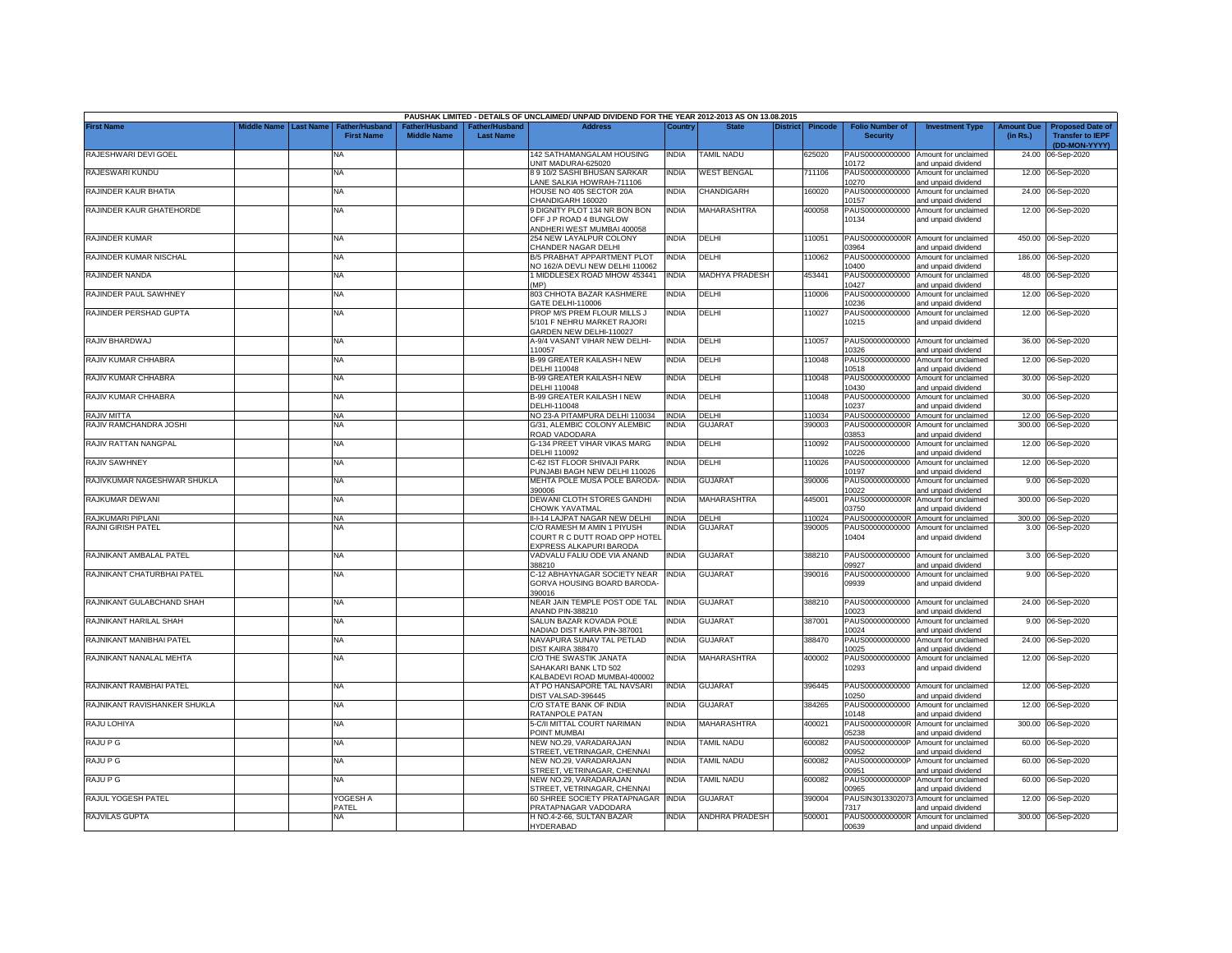|                                |             |                  |                       |                    |                       | PAUSHAK LIMITED - DETAILS OF UNCLAIMED/ UNPAID DIVIDEND FOR THE YEAR 2012-2013 AS ON 13.08.2015 |              |                       |                 |         |                          |                                             |                   |                         |
|--------------------------------|-------------|------------------|-----------------------|--------------------|-----------------------|-------------------------------------------------------------------------------------------------|--------------|-----------------------|-----------------|---------|--------------------------|---------------------------------------------|-------------------|-------------------------|
| <b>First Name</b>              | Middle Name | <b>Last Name</b> | <b>Father/Husband</b> | Father/Husband     | <b>Father/Husband</b> | <b>Address</b>                                                                                  | Countrv      | <b>State</b>          | <b>District</b> | Pincode | <b>Folio Number of</b>   | <b>Investment Type</b>                      | <b>Amount Due</b> | <b>Proposed Date of</b> |
|                                |             |                  | <b>First Name</b>     | <b>Middle Name</b> | <b>Last Name</b>      |                                                                                                 |              |                       |                 |         | <b>Security</b>          |                                             | (in Rs.)          | <b>Transfer to IEPF</b> |
|                                |             |                  |                       |                    |                       |                                                                                                 |              |                       |                 |         |                          |                                             |                   | (DD-MON-YYYY)           |
| RAJYAGURU NINABEN DIPAK        |             |                  | <b>NA</b>             |                    |                       | 42 KRISHNA SOCIETY JAIL ROAD                                                                    | <b>INDIA</b> | <b>GUJARAT</b>        |                 | 384002  |                          | PAUSIN3002141469 Amount for unclaimed       | 99.00             | 06-Sep-2020             |
| RAKESH KANT JAIN               |             |                  | <b>NA</b>             |                    |                       | 5 P & T COLONY AGRA CANTT AGRA INDIA                                                            |              | UTTARAKHAND           |                 | 263001  |                          | PAUS00000000000 Amount for unclaimed        |                   | 24.00 06-Sep-2020       |
| RAKESH KUMAR AGARWAL           |             |                  | <b>NA</b>             |                    |                       | PURCHASE DEPTT SYNTHETIES                                                                       | INDIA        | UTTAR PRADESH         |                 | 243501  |                          | PAUS0000000000R Amount for unclaimed        |                   | 750.00 06-Sep-2020      |
|                                |             |                  |                       |                    |                       | CHEM LTD FATEHGANJ WEST                                                                         |              |                       |                 |         | 03914                    | and unpaid dividend                         |                   |                         |
| RAKESH KUMAR KUMAR             |             |                  | NA                    |                    |                       | W-2 115-A MINAKASHI GARDEN PO INDIA                                                             |              | DELHI                 |                 | 110018  |                          | PAUS00000000000 Amount for unclaimed        |                   | 12.00 06-Sep-2020       |
|                                |             |                  |                       |                    |                       | TILAK NAGAR NEW DELHI-110018                                                                    |              |                       |                 |         | 10206                    | and unpaid dividend                         |                   |                         |
| RAKESH KUMAR SRIVASTAVA        |             |                  | NA                    |                    |                       | 43 JAGANATHPUR GORAKHPUR                                                                        | <b>INDIA</b> | UTTAR PRADESH         |                 | 273001  |                          | PAUS0000000000R Amount for unclaimed        |                   | 300.00 06-Sep-2020      |
| <b>RAKESH SARAF</b>            |             |                  | <b>NA</b>             |                    |                       | 20/81 SHAKTI NAGAR DELHI-110007                                                                 | <b>INDIA</b> | DELHI                 |                 | 110007  |                          | PAUS00000000000 Amount for unclaimed        |                   | 15.00 06-Sep-2020       |
| RAKESH SHAMSHERY               |             |                  | ΝA                    |                    |                       | 7-A COURT ROAD DEHRADUN                                                                         | <b>INDIA</b> | UTTARAKHAND           |                 | 248001  | PAUS0000000000R          | Amount for unclaimed                        |                   | 300.00 06-Sep-2020      |
| RAKESH VASHISHTA               |             |                  | NA.                   |                    |                       | UJJWAL LTD SHASHI BUILDING                                                                      | INDIA        | DELHI                 |                 | 110002  | PAUS0000000000R          | Amount for unclaimed                        |                   | 300.00 06-Sep-2020      |
|                                |             |                  |                       |                    |                       | ASAF ALI ROAD NEW DELHI                                                                         |              |                       |                 |         | 3873                     | and unpaid dividend                         |                   |                         |
| RAKSHA PRAVINCHANDRA TRIVEDI   |             |                  | NA                    |                    |                       | 2770/1 JIVANKAMALSHI'S POLE                                                                     | NDIA         | GUJARAT               |                 | 380001  | PAUS00000000000          | Amount for unclaimed                        |                   | 12.00 06-Sep-2020       |
|                                |             |                  |                       |                    |                       | SHAHPUR AHMEDABAD-380001                                                                        |              |                       |                 |         | 10129                    | and unpaid dividend                         |                   |                         |
| RAM AVATAR GUPTA               |             |                  | NA                    |                    |                       | C/O TAYLOR INSTRUMENT CO (P)                                                                    | NDIA         | <b>HARYANA</b>        |                 | 121001  | PAUS00000000000          | Amount for unclaimed                        |                   | 24.00 06-Sep-2020       |
|                                |             |                  |                       |                    |                       | LTD 14-MATHURA ROAD FARIDABAD                                                                   |              |                       |                 |         | 10329                    | and unpaid dividend                         |                   |                         |
|                                |             |                  |                       |                    |                       | 121001                                                                                          |              |                       |                 |         |                          |                                             |                   |                         |
| RAM BAHADUR SINHA              |             |                  | <b>NA</b>             |                    |                       | LAKE AVENUE KANKE ROAD                                                                          | <b>INDIA</b> | <b>JHARKHAND</b>      |                 | 834008  |                          | PAUS00000000000 Amount for unclaimed        |                   | 24.00 06-Sep-2020       |
|                                |             |                  |                       |                    |                       | RANCHI-834008                                                                                   |              |                       |                 |         | 10027                    | and unpaid dividend                         |                   |                         |
| <b>RAM DHANI SINGH</b>         |             |                  | NA                    |                    |                       | N-9/24 A-1 EXTENSION BRIDGE                                                                     | INDIA        | UTTAR PRADESH         |                 | 221010  |                          | PAUS00000000000 Amount for unclaimed        |                   | 48.00 06-Sep-2020       |
|                                |             |                  |                       |                    |                       | ENCLAVE PATIA PO BASARDIHA                                                                      |              |                       |                 |         | 10114                    | and unpaid dividend                         |                   |                         |
|                                |             |                  |                       |                    |                       | VARANASI 221010                                                                                 |              |                       |                 |         |                          |                                             |                   |                         |
| RAM DHARI GOEL                 |             |                  | <b>NA</b>             |                    |                       | 77 CHANDU PARK DELHI-110051                                                                     | <b>INDIA</b> | DELHI                 |                 | 110051  |                          | PAUS00000000000 Amount for unclaimed        |                   | 12.00 06-Sep-2020       |
| RAM KISHAN DALAL               |             |                  | NA                    |                    |                       | C/O ALEMBIC CHEMICALS WORKS                                                                     | INDIA        | HARYANA               |                 | 133001  | PAUS0000000000R          | Amount for unclaimed                        |                   | 300.00 06-Sep-2020      |
|                                |             |                  |                       |                    |                       | CO LTD AMBALA CANTT                                                                             |              |                       |                 |         | 03416                    | and unpaid dividend                         |                   |                         |
| RAM KUMAR SINGHAL              |             |                  | <b>NA</b>             |                    |                       | DELHI STOCK EXCHANGE BLDG                                                                       | NDIA         | DELHI                 |                 | 10002   | PAUS00000000000          | Amount for unclaimed                        |                   | 12.00 06-Sep-2020       |
|                                |             |                  |                       |                    |                       | <b>ASAF ALI ROAD NEW DELHI-110002</b>                                                           |              |                       |                 |         | 0333                     | and unpaid dividend                         |                   |                         |
| RAM LAL                        |             |                  | NA                    |                    |                       | C/O BHAGWAN DAS GUPTA & CO 4                                                                    | INDIA        | DELHI                 |                 | 10002   | PAUS00000000000          | Amount for unclaimed                        |                   | 12.00 06-Sep-2020       |
|                                |             |                  |                       |                    |                       | DELHI STOCK EXCHANGE BULD                                                                       |              |                       |                 |         | 10320                    | and unpaid dividend                         |                   |                         |
|                                |             |                  |                       |                    |                       | <b>ASAF ALI ROAD NEW DELHI-110002</b>                                                           |              |                       |                 |         |                          |                                             |                   |                         |
| RAM MOHAN MENON                |             |                  | NA                    |                    |                       | 35 J S HALL 'B' ROAD CHURCH GATE INDIA                                                          |              | <b>MAHARASHTRA</b>    |                 | 400020  | PAUS00000000000          | Amount for unclaimed                        |                   | 12.00 06-Sep-2020       |
|                                |             |                  |                       |                    |                       | MUMBAI-400020                                                                                   |              |                       |                 |         | 10143                    | and unpaid dividend                         |                   |                         |
| RAM NARAYAN KOTHARI            |             |                  | ΝA                    |                    |                       | NO-6 SIKDAR PARA 2ND LANE                                                                       | INDIA        | <b>WEST BENGAL</b>    |                 | 700007  | PAUS00000000000<br>0261  | Amount for unclaimed                        |                   | 36.00 06-Sep-2020       |
|                                |             |                  |                       |                    |                       | CALCUTTA 700007<br>M/S UJJWAL LIMITED 110 J L N                                                 | NDIA         |                       |                 |         | PAUS0000000000R          | nd unpaid dividend                          |                   |                         |
| RAM RATTAN PAUL                |             |                  | <b>NA</b>             |                    |                       |                                                                                                 |              | <b>HARYANA</b>        |                 | 133001  |                          | Amount for unclaimed                        |                   | 300.00 06-Sep-2020      |
|                                |             |                  |                       |                    |                       | MARG AMBALA CANTT HARYANA                                                                       |              |                       |                 |         | 03408                    | and unpaid dividend                         |                   |                         |
| RAM SWARUP BATRA               |             |                  | NA                    |                    |                       | C-9/95 95 VASANT KUNJ NEW DELHI- INDIA<br>110070                                                |              | DELHI                 |                 | 110070  | PAUS00000000000<br>10318 | Amount for unclaimed                        |                   | 12.00 06-Sep-2020       |
| RAM SWARUP J SUROTIA           |             |                  | NA                    |                    |                       | M 5/5/38 SHASTRINAGAR                                                                           | <b>INDIA</b> | <b>GUJARAT</b>        |                 | 380013  | PAUS00000000000          | and unpaid dividend<br>Amount for unclaimed | 99.00             |                         |
|                                |             |                  |                       |                    |                       | AHMEDABAD 380013                                                                                |              |                       |                 |         | 10028                    |                                             |                   | 06-Sep-2020             |
| RAMA                           |             |                  | <b>NA</b>             |                    |                       |                                                                                                 | <b>INDIA</b> | DELHI                 |                 | 110018  |                          | and unpaid dividend                         |                   | 12.00 06-Sep-2020       |
|                                |             |                  |                       |                    |                       | HOUSE NO 520 VIKAS KUNJ<br>VIKASPURI NAJAFGARH ROAD NEW                                         |              |                       |                 |         | PAUS00000000000<br>10217 | Amount for unclaimed<br>and unpaid dividend |                   |                         |
|                                |             |                  |                       |                    |                       | DELHI 110018                                                                                    |              |                       |                 |         |                          |                                             |                   |                         |
| RAMA CHAKRABORTY               |             |                  | ΝA                    |                    |                       | C/O MR SWAPAN CHAKRABORTY                                                                       | <b>INDIA</b> | ASSAM                 |                 | 781001  | PAUS0000000000R          | Amount for unclaimed                        |                   | 300.00 06-Sep-2020      |
|                                |             |                  |                       |                    |                       | M/S MODERN WATCH COMPANY                                                                        |              |                       |                 |         | 03099                    | and unpaid dividend                         |                   |                         |
|                                |             |                  |                       |                    |                       | <b>GUWAHATI</b>                                                                                 |              |                       |                 |         |                          |                                             |                   |                         |
| RAMA CHANDRA SHEKAR N          |             |                  | NA                    |                    |                       | ASHWINI MEDICAL CENTRE R C                                                                      | <b>INDIA</b> | KARNATAKA             |                 | 573201  | PAUS0000000000R          | Amount for unclaimed                        | 300.00            | 06-Sep-2020             |
|                                |             |                  |                       |                    |                       | ROAD HASSAN                                                                                     |              |                       |                 |         | 02406                    | and unpaid dividend                         |                   |                         |
| RAMA DEVI CHOPRA               |             |                  | NA                    |                    |                       | A G VIDYASAGAR & CO STOCK &                                                                     | <b>INDIA</b> | DELHI                 |                 | 110002  | PAUS00000000000          | Amount for unclaimed                        | 12.00             | 06-Sep-2020             |
|                                |             |                  |                       |                    |                       | SHARE BROCKERS 12-D S E                                                                         |              |                       |                 |         | 10324                    | and unpaid dividend                         |                   |                         |
|                                |             |                  |                       |                    |                       | BUILDING ASAF ALI ROAD NEW                                                                      |              |                       |                 |         |                          |                                             |                   |                         |
| RAMA KANT PANDEY               |             |                  | <b>NA</b>             |                    |                       | UJJWAL LTD AAKRITI TOWER 6TH                                                                    | <b>INDIA</b> | UTTAR PRADESH         |                 | 226001  |                          | PAUS00000000000 Amount for unclaimed        |                   | 24.00 06-Sep-2020       |
|                                |             |                  |                       |                    |                       | FLR 19/B VIDHAN SABHA MARG                                                                      |              |                       |                 |         | 10113                    | and unpaid dividend                         |                   |                         |
|                                |             |                  |                       |                    |                       | <b>LUCKNOW 226001</b>                                                                           |              |                       |                 |         |                          |                                             |                   |                         |
| RAMA TANDON                    |             |                  | <b>NA</b>             |                    |                       | 16/25 TILAK NAGAR NEW DELHI-                                                                    | <b>INDIA</b> | DELHI                 |                 | 110018  |                          | PAUS00000000000 Amount for unclaimed        |                   | 24.00 06-Sep-2020       |
| <b>RAMABEN B PATEL</b>         |             |                  | NA                    |                    |                       | C/O MBM POP RIVETS &                                                                            | <b>INDIA</b> | KARNATAKA             |                 | 570016  |                          | PAUS00000000000 Amount for unclaimed        |                   | 9.00 06-Sep-2020        |
|                                |             |                  |                       |                    |                       | FASTENERS (P) LTD 114 (B)                                                                       |              |                       |                 |         | 09974                    | and unpaid dividend                         |                   |                         |
|                                |             |                  |                       |                    |                       | METAGALLI INDUSTRIAL AREA KRS                                                                   |              |                       |                 |         |                          |                                             |                   |                         |
|                                |             |                  |                       |                    |                       | ROAD MYSORE 570016                                                                              |              |                       |                 |         |                          |                                             |                   |                         |
| RAMABEN GOVINDLAL SHAH         |             |                  | NA.                   |                    |                       | ASHOK NIVAS LEVA SHERI                                                                          | <b>INDIA</b> | GUJARAT               |                 | 390001  |                          | PAUS00000000000 Amount for unclaimed        |                   | 3.00 06-Sep-2020        |
|                                |             |                  |                       |                    |                       | AHMEDABADI POLE RAOPURA                                                                         |              |                       |                 |         | 09904                    | and unpaid dividend                         |                   |                         |
|                                |             |                  |                       |                    |                       | <b>BARODA 390001</b>                                                                            |              |                       |                 |         |                          |                                             |                   |                         |
| RAMACHANDRA CHETTY T VE        |             |                  | <b>NA</b>             |                    |                       | 43, NAIKER NEW STREET, MADURAI INDIA                                                            |              | <b>TAMIL NADU</b>     |                 | 625001  |                          | PAUS0000000000T Amount for unclaimed        |                   | 300.00 06-Sep-2020      |
| RAMACHANDRA RAO BOYINA         |             |                  | NA                    |                    |                       | S/O ADINARAYANA LATE PLOT NO.                                                                   | <b>INDIA</b> | <b>ANDHRA PRADESH</b> |                 | 532001  | PAUS0000000000R          | Amount for unclaimed                        |                   | 300.00 06-Sep-2020      |
|                                |             |                  |                       |                    |                       | 2, S B I COLONY, NEAR WATER                                                                     |              |                       |                 |         | 04828                    | and unpaid dividend                         |                   |                         |
|                                |             |                  |                       |                    |                       | TANKSRIKAKULAM                                                                                  |              |                       |                 |         |                          |                                             |                   |                         |
| RAMADHAN BHAGAVATIPRASAD       |             |                  | NA                    |                    |                       | 31 SARVODAYA SOCIETY CHHANI                                                                     | <b>INDIA</b> | <b>GUJARAT</b>        |                 | 390002  |                          | PAUS00000000000 Amount for unclaimed        |                   | 24.00 06-Sep-2020       |
| SHUKLA                         |             |                  |                       |                    |                       | ROAD NIZAMPURA BARODA-390002                                                                    |              |                       |                 |         | 0029                     | and unpaid dividend                         |                   |                         |
| RAMADHAR BHAGVATIPRASAD SHUKLA |             |                  | <b>NA</b>             |                    |                       | 31 SARVODAY SOCIETY NIZAMPURA INDIA                                                             |              | GUJARAT               |                 | 390002  |                          | PAUS00000000000 Amount for unclaimed        |                   | 48.00 06-Sep-2020       |
|                                |             |                  |                       |                    |                       | BARODA-390002                                                                                   |              |                       |                 |         | 0030                     | and unpaid dividend                         |                   |                         |
| RAMADHURAIKS                   |             |                  | NA                    |                    |                       | ANNAI ARUL NO 9 SRINIVASANAGAR INDIA                                                            |              | <b>TAMIL NADU</b>     |                 | 620005  |                          | PAUS00000000000 Amount for unclaimed        |                   | 12.00 06-Sep-2020       |
|                                |             |                  |                       |                    |                       | NORTH EXTENSION TIRUVANAIKOIL                                                                   |              |                       |                 |         | 10181                    | and unpaid dividend                         |                   |                         |
|                                |             |                  |                       |                    |                       | <b>TRICHY 620005</b>                                                                            |              |                       |                 |         |                          |                                             |                   |                         |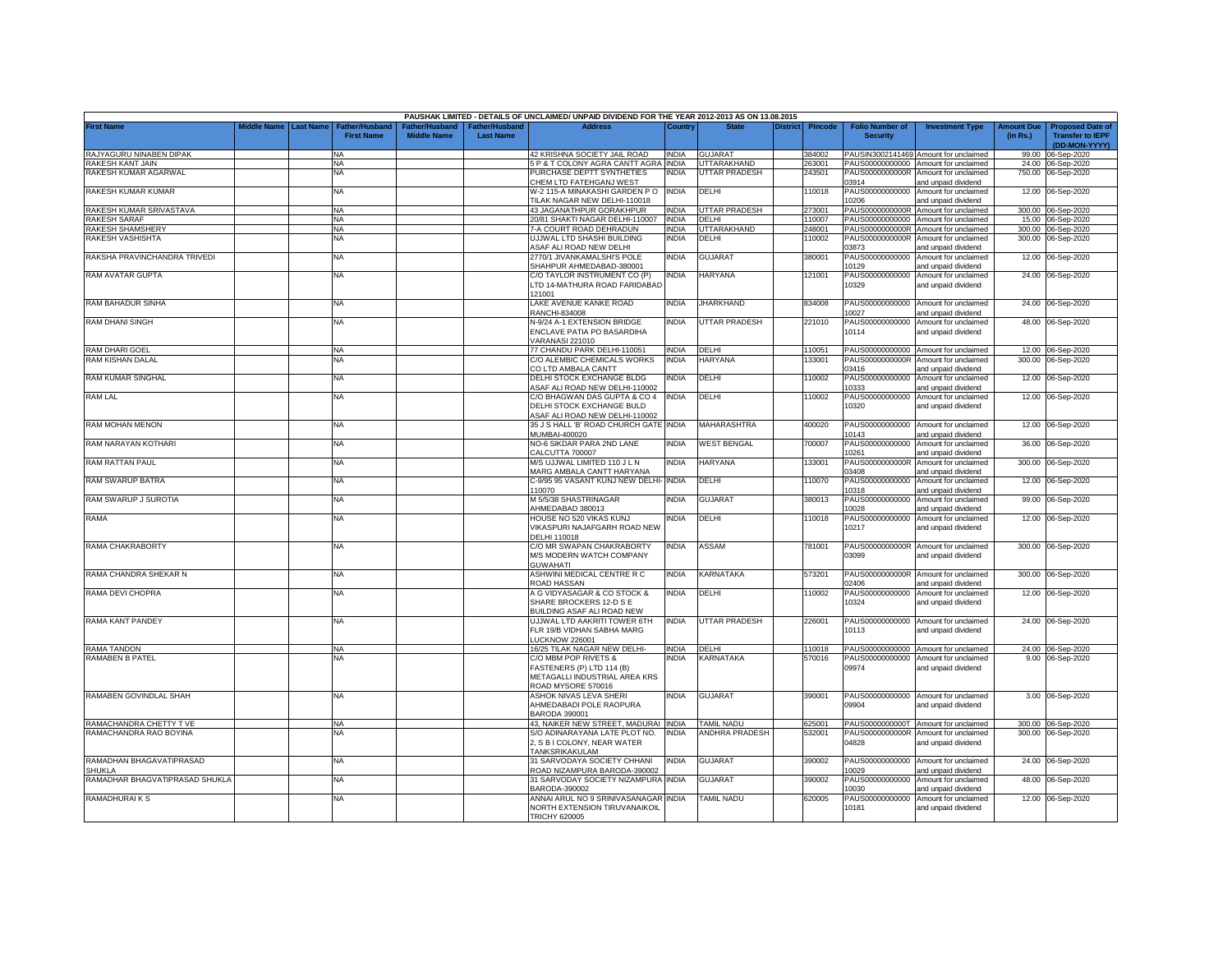|                                    |                              |                       |                    |                       | PAUSHAK LIMITED - DETAILS OF UNCLAIMED/ UNPAID DIVIDEND FOR THE YEAR 2012-2013 AS ON 13.08.2015 |              |                   |                 |         |                          |                                             |                   |                         |
|------------------------------------|------------------------------|-----------------------|--------------------|-----------------------|-------------------------------------------------------------------------------------------------|--------------|-------------------|-----------------|---------|--------------------------|---------------------------------------------|-------------------|-------------------------|
| <b>First Name</b>                  | <b>Middle Name Last Name</b> | <b>Father/Husband</b> | Father/Husband     | <b>Father/Husband</b> | <b>Address</b>                                                                                  | Country      | <b>State</b>      | <b>District</b> | Pincode | <b>Folio Number of</b>   | <b>Investment Type</b>                      | <b>Amount Due</b> | <b>Proposed Date of</b> |
|                                    |                              | <b>First Name</b>     | <b>Middle Name</b> | <b>Last Name</b>      |                                                                                                 |              |                   |                 |         | <b>Security</b>          |                                             | (in Rs.)          | <b>Transfer to IEPF</b> |
|                                    |                              |                       |                    |                       |                                                                                                 |              |                   |                 |         |                          |                                             |                   | (DD-MON-YYYY)           |
| RAMAKANT KRISHNARAO GUPTE          |                              | <b>NA</b>             |                    |                       | 33 ALEMBIC NAGAR CO-OP HSG                                                                      | <b>INDIA</b> | <b>GUJARAT</b>    |                 | 390016  | PAUS00000000000          | Amount for unclaimed                        | 9.00              | 06-Sep-2020             |
|                                    |                              |                       |                    |                       | SOC GORWA REFINERY ROAD                                                                         |              |                   |                 |         | 09924                    | and unpaid dividend                         |                   |                         |
|                                    |                              |                       |                    |                       | BARODA-390016                                                                                   |              |                   |                 |         |                          |                                             |                   |                         |
| RAMALAXMI MANTHA                   |                              | NA                    |                    |                       | C/O.CPL MANTHA V.R. STATION                                                                     | <b>INDIA</b> | ANDHRA PRADESH    |                 | 500011  |                          | PAUS0000000000R Amount for unclaimed        |                   | 300.00 06-Sep-2020      |
|                                    |                              |                       |                    |                       | WORK SHOP, AIR FORCE STATION,                                                                   |              |                   |                 |         | 05470                    | and unpaid dividend                         |                   |                         |
| RAMAMURTHY SWAMINATHA              |                              |                       |                    |                       | BEGUMPET, SECUNDARABAD.<br>HIG FLAT NO B 4/9                                                    | NDIA         | <b>TAMIL NADU</b> |                 | 600083  |                          | PAUS00000000000 Amount for unclaimed        |                   | 12.00 06-Sep-2020       |
|                                    |                              | NA                    |                    |                       | BHARATHIDASAN COLONY TN H B K                                                                   |              |                   |                 |         | 10173                    | and unpaid dividend                         |                   |                         |
|                                    |                              |                       |                    |                       | K NAGAR CHENNAI 600083                                                                          |              |                   |                 |         |                          |                                             |                   |                         |
| <b>RAMAN SHARMA</b>                |                              | <b>NA</b>             |                    |                       | H.NO.EK.256 PHAGWARA GATE                                                                       | <b>INDIA</b> | PUNJAB            |                 | 144001  |                          | PAUS0000000000R Amount for unclaimed        |                   | 300.00 06-Sep-2020      |
|                                    |                              |                       |                    |                       | <b>JALANDHAR CITY</b>                                                                           |              |                   |                 |         | 03441                    | and unpaid dividend                         |                   |                         |
| RAMANAIAH BACHALA                  |                              | <b>NA</b>             |                    |                       | C/O.SRINIVASA & CO., HOSPITAL                                                                   | <b>INDIA</b> | ANDHRA PRADESH    |                 | 523001  | PAUS0000000000R          | Amount for unclaimed                        | 600.00            | 06-Sep-2020             |
|                                    |                              |                       |                    |                       | ROAD, ONGOLE (A.P)                                                                              |              |                   |                 |         | 00220                    | and unpaid dividend                         |                   |                         |
| RAMANAND ADVAITANAND SHASTRI       |                              | <b>NA</b>             |                    |                       | AMBALAL DUDHWALA'S HOUSE                                                                        | <b>INDIA</b> | <b>GUJARAT</b>    |                 | 390001  | PAUS00000000000          | Amount for unclaimed                        |                   | 9.00 06-Sep-2020        |
|                                    |                              |                       |                    |                       | MANGALDAS MOHALLA SIABAG                                                                        |              |                   |                 |         | 09978                    | and unpaid dividend                         |                   |                         |
|                                    |                              |                       |                    |                       | BARODA-390001                                                                                   |              |                   |                 |         |                          |                                             |                   |                         |
| RAMANATHAN N                       |                              | <b>NA</b>             |                    |                       | 89, NARAYANA PILLAI STREET                                                                      | <b>INDIA</b> | KARNATAKA         |                 | 560001  |                          | PAUS0000000000N Amount for unclaimed        |                   | 300.00 06-Sep-2020      |
|                                    |                              |                       |                    |                       | CANTONMENT BANGALORE                                                                            |              |                   |                 |         | 01076                    | and unpaid dividend                         |                   |                         |
| RAMANATHAN SUBBA REDDY             |                              | <b>NA</b>             |                    |                       | 21.NETHAJI ROAD MADURAI                                                                         | <b>INDIA</b> | <b>TAMIL NADU</b> |                 | 625001  | PAUS0000000000R          | Amount for unclaimed                        |                   | 300.00 06-Sep-2020      |
| RAMANBHAI A PATEL                  |                              | <b>NA</b>             |                    |                       | 1110, LAXMIKUNJ, VADODARA                                                                       | <b>INDIA</b> | <b>GUJARAT</b>    |                 | 390001  | PAUS00000000000          | Amount for unclaimed                        |                   | 24.00 06-Sep-2020       |
| RAMANBHAI ASHABHAI DESAI           |                              | <b>NA</b>             |                    |                       | 5, CHANDRAMANI PARK OPP                                                                         | <b>INDIA</b> | GUJARAT           |                 | 390007  | PAUS00000000000          | Amount for unclaimed                        |                   | 9.00 06-Sep-2020        |
|                                    |                              |                       |                    |                       | JAIBAJRANG SOCIETY I P C L ROAD                                                                 |              |                   |                 |         | 09956                    | and unpaid dividend                         |                   |                         |
|                                    |                              |                       |                    |                       | SUBHANPURA BARODA 390007                                                                        |              |                   |                 |         |                          |                                             |                   |                         |
| RAMANBHAI CHATURBHAI PATEL         |                              | <b>NA</b>             |                    |                       | AT KHANPUR POST SEWASI DIST                                                                     | <b>INDIA</b> | <b>GUJARAT</b>    |                 | 390007  | PAUS00000000000          | Amount for unclaimed                        |                   | 3.00 06-Sep-2020        |
|                                    |                              |                       |                    |                       | BARODA PIN-390007                                                                               |              |                   |                 |         | 10031                    | and unpaid dividend                         |                   |                         |
| RAMANBHAI DARUBHAI PATEL           |                              | <b>NA</b>             |                    |                       | MAY SHERI POST SARSA TA ANAND                                                                   | <b>INDIA</b> | <b>GUJARAT</b>    |                 | 388365  | PAUS00000000000<br>10032 | Amount for unclaimed                        | 9.00              | 06-Sep-2020             |
| RAMANBHAI HIRABHAI PATEL           |                              | NA                    |                    |                       | DIST KAIRA PIN-388365<br>AT & POST ADVALA TA AMOD DIST                                          | <b>INDIA</b> | <b>GUJARAT</b>    |                 | 392110  | PAUS00000000000          | and unpaid dividend                         | 24.00             |                         |
|                                    |                              |                       |                    |                       | BROACH PIN-392110                                                                               |              |                   |                 |         | 10033                    | Amount for unclaimed<br>and unpaid dividend |                   | 06-Sep-2020             |
| RAMANBHAI MAGANBHAI PATEL          |                              | NA                    |                    |                       | AT & PO BAYAD DIST                                                                              | <b>INDIA</b> | <b>GUJARAT</b>    |                 | 383325  | PAUS00000000000          | Amount for unclaimed                        | 24.00             | 06-Sep-2020             |
|                                    |                              |                       |                    |                       | SABARKANTHA PIN 383325                                                                          |              |                   |                 |         | 09925                    | and unpaid dividend                         |                   |                         |
| RAMANBHAI MAHIJIBHAI PATEL         |                              | NA                    |                    |                       | 44 RANJAN SOCIETY NR LIONS HALL INDIA                                                           |              | <b>GUJARAT</b>    |                 | 390015  | PAUS00000000000          | Amount for unclaimed                        | 3.00              | 06-Sep-2020             |
|                                    |                              |                       |                    |                       | RACE COURSE BARODA 390015                                                                       |              |                   |                 |         | 09949                    | and unpaid dividend                         |                   |                         |
| RAMANBHAI MOTIBHAI PATEL           |                              | NA                    |                    |                       | JAGRUTI SOC.G/32/576 "SHREEJI                                                                   | <b>INDIA</b> | GUJARAT           |                 | 390021  | PAUS00000000000          | Amount for unclaimed                        | 3.00              | 06-Sep-2020             |
|                                    |                              |                       |                    |                       | <b>KRUPA" GOTRI ROAD BARODA</b>                                                                 |              |                   |                 |         | 0036                     | nd unpaid dividend                          |                   |                         |
| RAMANBHAI MOTIBHAI PATEL           |                              | NA                    |                    |                       | AT & PO DASRATH DIST BARODA                                                                     | <b>INDIA</b> | <b>GUJARAT</b>    |                 | 391740  | PAUS00000000000          | Amount for unclaimed                        | 3.00              | 06-Sep-2020             |
|                                    |                              |                       |                    |                       | PIN-391740                                                                                      |              |                   |                 |         | 0034                     | and unpaid dividend                         |                   |                         |
| RAMANGOUDA NEELKANTHA GOUDA        |                              | NA                    |                    |                       | SHREE SHAKTI TRADERS DEALERS                                                                    | <b>INDIA</b> | KARNATAKA         |                 | 581110  | PAUS00000000000          | Amount for unclaimed                        |                   | 24.00 06-Sep-2020       |
| PATIL                              |                              |                       |                    |                       | N SEED PESTISIDE & FERTILIZERS                                                                  |              |                   |                 |         | 10102                    | and unpaid dividend                         |                   |                         |
|                                    |                              |                       |                    |                       | RANEBENNUR DIST DHARWAR                                                                         |              |                   |                 |         |                          |                                             |                   |                         |
| <b>RAMANIS</b>                     |                              | <b>NA</b>             |                    |                       | <b>4.3RD CROSS STREET LAKE AREA</b>                                                             | <b>INDIA</b> | <b>TAMIL NADU</b> |                 | 600034  |                          | PAUS0000000000S Amount for unclaimed        |                   | 300.00 06-Sep-2020      |
|                                    |                              |                       |                    |                       | <b>NUNGAMPAKKAM CHENNAI</b>                                                                     |              |                   |                 |         | 00676                    | and unpaid dividend                         |                   |                         |
| RAMANIKLAL AMARPRASAD<br>PASSAWALA |                              | <b>NA</b>             |                    |                       | 1805 DESAI'S POLE KHADIA<br>HMEDABAD-380001                                                     | <b>INDIA</b> | GUJARAT           |                 | 380001  | PAUS00000000000<br>10041 | Amount for unclaimed<br>and unpaid dividend |                   | 3.00 06-Sep-2020        |
| RAMANLAL AMBALAL PATEL             |                              | NA                    |                    |                       | 1110 LAXMIKUNJ SOCIETY 107 HIG                                                                  | India        | <b>GUJARAT</b>    |                 | 390016  | PAUS00000000000          | Amount for unclaimed                        |                   | 9.00 06-Sep-2020        |
|                                    |                              |                       |                    |                       | <b>GUJARAT - HSG BOARD GORWA</b>                                                                |              |                   |                 |         | 09944                    | and unpaid dividend                         |                   |                         |
|                                    |                              |                       |                    |                       | AXMIPURA ROAD VADODARA-                                                                         |              |                   |                 |         |                          |                                             |                   |                         |
|                                    |                              |                       |                    |                       | 390016 -                                                                                        |              |                   |                 |         |                          |                                             |                   |                         |
| RAMANLAL AMRITLAL MODY             |                              | NA                    |                    |                       | BAJWADA TAMBOLIWAD                                                                              | <b>INDIA</b> | <b>GUJARAT</b>    |                 | 390001  | PAUS00000000000          | Amount for unclaimed                        |                   | 3.00 06-Sep-2020        |
|                                    |                              |                       |                    |                       | HAKANIYA SHERI VADODARA-                                                                        |              |                   |                 |         | 09919                    | and unpaid dividend                         |                   |                         |
| RAMANLAL CHHOTALAL PATEL           |                              | <b>NA</b>             |                    |                       | AT PO BODELI TA SANKHEDA DIST                                                                   | INDIA        | <b>GUJARAT</b>    |                 | 391135  | PAUS00000000000          | Amount for unclaimed                        |                   | 24.00 06-Sep-2020       |
|                                    |                              |                       |                    |                       | <b>BARODA PIN-391135</b>                                                                        |              |                   |                 |         | 10042                    | and unpaid dividend                         |                   |                         |
| RAMANLAL CHHOTALAL PATEL           |                              | <b>NA</b>             |                    |                       | AT & PO BODELI TA SANKHEDA DIST                                                                 | <b>INDIA</b> | <b>GUJARAT</b>    |                 | 391135  | PAUS00000000000          | Amount for unclaimed                        |                   | 24.00 06-Sep-2020       |
|                                    |                              |                       |                    |                       | BARODA PIN 391135                                                                               |              |                   |                 |         | 09928                    | and unpaid dividend                         |                   |                         |
| RAMANLAL DEVJIBHAI PATEL           |                              | <b>NA</b>             |                    |                       | 9, MONALI PARK, NEAR PADMATEX                                                                   | <b>INDIA</b> | GUJARAT           |                 | 390011  | PAUS00000000000          | Amount for unclaimed                        |                   | 750.00 06-Sep-2020      |
|                                    |                              |                       |                    |                       | ENG. VISHWAMITRI ROAD,                                                                          |              |                   |                 |         | 10574                    | and unpaid dividend                         |                   |                         |
|                                    |                              |                       |                    |                       | ADODARA-390011                                                                                  |              |                   |                 |         |                          |                                             |                   |                         |
| RAMANLAL JAMIATRAM JOSHI           |                              | <b>NA</b>             |                    |                       | <b>KASTURBA CROSS ROAD NO-8</b>                                                                 | INDIA        | MAHARASHTRA       |                 | 400066  | PAUS00000000000          | Amount for unclaimed                        |                   | 9.00 06-Sep-2020        |
|                                    |                              |                       |                    |                       | BORIVALI (EAST) MUMBAI-400066                                                                   |              |                   |                 |         | 10122                    | and unpaid dividend                         |                   |                         |
| RAMANLAL JOSHI                     |                              | <b>NA</b>             |                    |                       | C/102 SAGUN PLAZA NEAR GOYAL                                                                    | <b>INDIA</b> | <b>GUJARAT</b>    |                 | 380015  | PAUS00000000000          | Amount for unclaimed                        |                   | 24.00 06-Sep-2020       |
|                                    |                              |                       |                    |                       | PARK JUDGES COLONY ROAD                                                                         |              |                   |                 |         | 10445                    | and unpaid dividend                         |                   |                         |
|                                    |                              |                       |                    |                       | JODHPUR TEKRA AHMEDABAD                                                                         |              |                   |                 |         |                          |                                             |                   |                         |
| RAMANLAL MANILAL SHAH              |                              | <b>NA</b>             |                    |                       | 36 VAISHALI SOCIETY KARELIBAUG INDIA<br>3ARODA-390001                                           |              | <b>GUJARAT</b>    |                 | 390001  | PAUS00000000000<br>09915 | Amount for unclaimed<br>and unpaid dividend |                   | 3.00 06-Sep-2020        |
| RAMANLAL MOHANLAL PANCHAL          |                              | <b>NA</b>             |                    |                       | AMLI FALIA NAGARVADA BARODA-                                                                    | <b>INDIA</b> | <b>GUJARAT</b>    |                 | 390001  | PAUS00000000000          | Amount for unclaimed                        |                   | 9.00 06-Sep-2020        |
|                                    |                              |                       |                    |                       | 390001                                                                                          |              |                   |                 |         | 09917                    | and unpaid dividend                         |                   |                         |
| RAMANLAL SHANALAL SHAH             |                              | NA                    |                    |                       | PATOLIA POLE DEHRASAR NI                                                                        | <b>INDIA</b> | <b>GUJARAT</b>    |                 | 390001  | PAUS00000000000          | Amount for unclaimed                        |                   | 3.00 06-Sep-2020        |
|                                    |                              |                       |                    |                       | KHADKI BARODA-390001                                                                            |              |                   |                 |         | 09897                    | and unpaid dividend                         |                   |                         |
| RAMANLAL SOMALAL CHOKSHI           |                              | NA                    |                    |                       | CHOKSHI BAZAR THREEPOLE                                                                         | <b>INDIA</b> | <b>GUJARAT</b>    |                 | 388220  | PAUS00000000000          | Amount for unclaimed                        |                   | 9.00 06-Sep-2020        |
|                                    |                              |                       |                    |                       | UMRETH DIST KAIRA PIN-388220                                                                    |              |                   |                 |         | 10043                    | and unpaid dividend                         |                   |                         |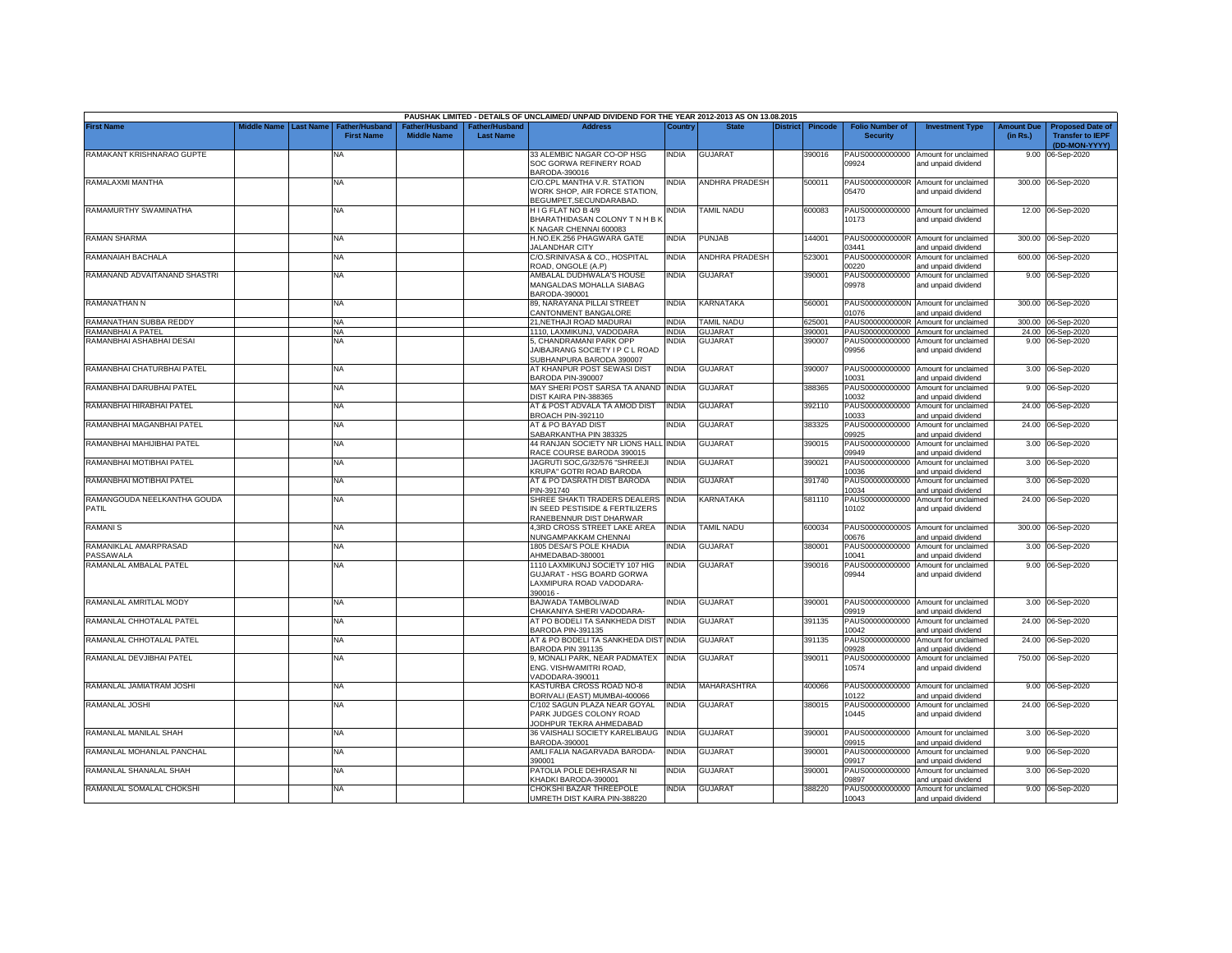|                                       |             |                  |                                            |                                      |                                    | PAUSHAK LIMITED - DETAILS OF UNCLAIMED/ UNPAID DIVIDEND FOR THE YEAR 2012-2013 AS ON 13.08.2015             |                       |                             |          |                  |                                             |                                                                     |                               |                                                                     |
|---------------------------------------|-------------|------------------|--------------------------------------------|--------------------------------------|------------------------------------|-------------------------------------------------------------------------------------------------------------|-----------------------|-----------------------------|----------|------------------|---------------------------------------------|---------------------------------------------------------------------|-------------------------------|---------------------------------------------------------------------|
| <b>First Name</b>                     | Middle Name | <b>Last Name</b> | <b>Father/Husband</b><br><b>First Name</b> | Father/Husband<br><b>Middle Name</b> | Father/Husband<br><b>Last Name</b> | <b>Address</b>                                                                                              | Country               | <b>State</b>                | District | <b>Pincode</b>   | <b>Folio Number of</b><br><b>Security</b>   | <b>Investment Type</b>                                              | <b>Amount Due</b><br>(in Rs.) | <b>Proposed Date of</b><br><b>Transfer to IEPF</b><br>(DD-MON-YYYY) |
| RAMANLAL TRAMBAKLAL BHATT             |             |                  | <b>NA</b>                                  |                                      |                                    | B-5/89 SIDDHARTHNAGAR PEARL<br>CO-OP HOU S- OCIETY BEHIND<br>WEIGH BRIDGE GOREGAON (WE-                     | <b>INDIA</b>          | MAHARASHTRA                 |          | 400062           | PAUS00000000000<br>10387                    | Amount for unclaimed<br>and unpaid dividend                         |                               | 3.00 06-Sep-2020                                                    |
| RAMANLAL VALJIBHAI MISTRY             |             |                  | <b>NA</b>                                  |                                      |                                    | ST) MUMBAI-400062 -<br>VISHWAKARMA ENG WORKS<br>DEGAUM RAKHIAL TAL DEGAUM<br>DIST AHMEDABAD PIN-382315      | india                 | <b>GUJARAT</b>              |          | 382315           | PAUS00000000000<br>10044                    | Amount for unclaimed<br>and unpaid dividend                         |                               | 9.00 06-Sep-2020                                                    |
| RAMANUJ MADHUSUDAN PATHAK             |             |                  | <b>NA</b>                                  |                                      |                                    | 16/2 SADHANA NAGAR KARELIBAUG<br>BARODA 390018                                                              | <b>INDIA</b>          | <b>GUJARAT</b>              |          | 390018           | PAUS00000000000<br>10548                    | Amount for unclaimed<br>and unpaid dividend                         |                               | 99.00 06-Sep-2020                                                   |
| RAMASUBRAMANIAM MAHALINGAM            |             |                  | <b>NA</b>                                  |                                      |                                    | SENIOR ENGR R & D I BHARAT<br>ELECTRONICS LTD BANGALORE-<br>60013                                           | NDIA                  | KARNATAKA                   |          | 560013           | PAUS00000000000<br>10367                    | Amount for unclaimed<br>and unpaid dividend                         |                               | 12.00 06-Sep-2020                                                   |
| RAMASUBRAMANYAM G S                   |             |                  | <b>NA</b>                                  |                                      |                                    | NO.7, 'SRUTHI FLATS' 2, MOSQUE<br>STREET, MYLAPORE.                                                         | india                 | TAMIL NADU                  |          | 600004           | PAUS0000000000R<br>00655                    | Amount for unclaimed<br>and unpaid dividend                         |                               | 300.00 06-Sep-2020                                                  |
| RAMASWAMY K P                         |             |                  | <b>NA</b>                                  |                                      |                                    | ALEMBIC CHEMICALS WORKS CO<br>TD, NO 1 ARULANANDA MUDALI<br>ST, SANTHOME, MYLAPORE CHENNAI                  | INDIA                 | <b>TAMIL NADU</b>           |          | 600004           | PAUS0000000000K<br>01142                    | Amount for unclaimed<br>and unpaid dividend                         |                               | 570.00 06-Sep-2020                                                  |
| <b>RAMAYE ACHI</b>                    |             |                  | <b>NA</b>                                  |                                      |                                    | 441, RAJAJI STREET, COIMBATORE. INDIA                                                                       |                       | <b>TAMIL NADU</b>           |          | 641001           |                                             | PAUS0000000000A Amount for unclaimed                                |                               | 600.00 06-Sep-2020                                                  |
| <b>RAMAYEE R</b>                      |             |                  | NA                                         |                                      |                                    | W/O.A.L.RAMASWAMY NO.9, PATTY<br>STREET, PENNADAM (S.A.DIST.)<br><b><i>FAMIL NADU</i></b>                   | <b>INDIA</b>          | <b>TAMIL NADU</b>           |          | 606105           | PAUS0000000000R<br>00212                    | Amount for unclaimed<br>and unpaid dividend                         |                               | 600.00 06-Sep-2020                                                  |
| RAMBHAI HIRABHAI PATEL                |             |                  | NA                                         |                                      |                                    | AT POST AJABPURA VIA ODHA TAL<br><b>BAYAD DIST SABARKANTHA 383325</b>                                       | <b>INDIA</b>          | <b>GUJARAT</b>              |          | 383325           | PAUS00000000000<br>10045                    | Amount for unclaimed<br>and unpaid dividend                         |                               | 3.00 06-Sep-2020                                                    |
| RAMCHAND TIRATHDAS HUF                |             |                  | RAM DEVNANI                                |                                      |                                    | <b>TIRATH NIWAS 112/2/5 SWAROOP</b><br><b>VAGAR KANPUR.</b>                                                 | <b>INDIA</b>          | <b>UTTAR PRADESH</b>        |          | 208002           | PAUS00000000000<br>12884                    | Amount for unclaimed<br>and unpaid dividend                         |                               | 300.00 06-Sep-2020                                                  |
| RAMCHANDRA C THENGNE                  |             |                  | ΝA                                         |                                      |                                    | C/O BALAJI MEDICAL STORES<br><b>/IRANI TALKIES ROAD WANI DIST</b><br>YAVATMAL MAHARASHTRA 445304            | NDIA                  | <b>MAHARASHTRA</b>          |          | 445304           | PAUS00000000000<br>10159                    | Amount for unclaimed<br>and unpaid dividend                         |                               | 24.00 06-Sep-2020                                                   |
| RAMCHANDRA CHHOTALAL PATEL            |             |                  | <b>NA</b>                                  |                                      |                                    | AT PO BODELI TA SANKHEDA DIST<br>BARODA PIN-391135                                                          | <b>INDIA</b>          | GUJARAT                     |          | 391135           | PAUS00000000000<br>10046                    | Amount for unclaimed<br>and unpaid dividend                         | 24.00                         | 06-Sep-2020                                                         |
| RAMCHANDRA DATTATRAYA JOSHI           |             |                  | <b>NA</b>                                  |                                      |                                    | BLOCK NO.5, RAMKRUPA<br>BLDG.AVADH APT. ELEVENTH(11)<br>LANE, PARAMHANSA NAGAR,<br>KOTHRUD, PUNE-411038     | INDIA                 | <b>MAHARASHTRA</b>          |          | 411038           | PAUS00000000000<br>09980                    | Amount for unclaimed<br>and unpaid dividend                         |                               | 48.00 06-Sep-2020                                                   |
| RAMCHANDRA GANESH CHITALE             |             |                  | <b>NA</b>                                  |                                      |                                    | "SHILPA" APARTMENTS FLAT NO 3 C INDIA<br>T S NO - 66/7-A ERANDAWANA 15TH<br>PRABHAT RD LANE - PUNE-411004 - |                       | MAHARASHTRA                 |          | 411004           | 09892                                       | PAUS00000000000 Amount for unclaimed<br>and unpaid dividend         |                               | 123.00 06-Sep-2020                                                  |
| RAMCHANDRA GARG                       |             |                  | <b>NA</b>                                  |                                      |                                    | RAJASTHAN TRADING AGENCY 104<br>SIYAGANG INDORE-452001                                                      | <b>INDIA</b>          | <b>MADHYA PRADESH</b>       |          | 452001           | PAUS00000000000<br>10371                    | Amount for unclaimed<br>and unpaid dividend                         | 12.00                         | 06-Sep-2020                                                         |
| RAMCHANDRA TRIKAMLAL PANCHAL          |             |                  | <b>NA</b>                                  |                                      |                                    | C-76 NUTAN MAHESHWAR SOCIETY<br>SUBHANPURA BARODA-390007                                                    | <b>INDIA</b>          | <b>GUJARAT</b>              |          | 390007           | PAUS00000000000<br>09952                    | Amount for unclaimed<br>and unpaid dividend                         | 24.00                         | 06-Sep-2020                                                         |
| RAMCHANDRA VISHWANATH<br>PATWARDHAN   |             |                  | <b>NA</b>                                  |                                      |                                    | 15-A BURROWS LANE MUMBAI<br>400002                                                                          | INDIA                 | <b>MAHARASHTRA</b>          |          | 400002           | PAUS00000000000<br>09900                    | Amount for unclaimed<br>and unpaid dividend                         | 75.00                         | 06-Sep-2020                                                         |
| RAMCHANDRABHAI CHHOTALAL PATEL        |             |                  | <b>NA</b>                                  |                                      |                                    | AT:DHANKIA,PO:MASABAR,<br>TQ.JAMBUGHODA,<br>DIST.PANCHMAHAL-389390                                          | <b>INDIA</b>          | <b>GUJARAT</b>              |          | 389390           | PAUS00000000000<br>09929                    | Amount for unclaimed<br>and unpaid dividend                         |                               | 24.00 06-Sep-2020                                                   |
| RAMDAS KANAIYALAL SHARMA              |             |                  | <b>NA</b>                                  |                                      |                                    | FB/47 ALEMBIC COLONY BARODA-<br>390003                                                                      | india                 | <b>GUJARAT</b>              |          | 390003           | PAUS00000000000<br>10119                    | Amount for unclaimed<br>and unpaid dividend                         |                               | 24.00 06-Sep-2020                                                   |
| RAMESH BABU E                         |             |                  | NA                                         |                                      |                                    | C/O S SHIVRAM REDDY H NO 17-E II INDIA<br>GANDHINAGAR IIIRD CROSS                                           |                       | KARNATAKA                   |          | 583103           | PAUS0000000000R<br>02595                    | Amount for unclaimed<br>and unpaid dividend                         | 300.00                        | 06-Sep-2020                                                         |
| RAMESH CHAND CHHABRA                  |             |                  | <b>NA</b>                                  |                                      |                                    | W Z 2080 RANI BAGH DELHI-110034                                                                             | <b>INDIA</b>          | DELHI                       |          | 110034           | PAUS00000000000                             | Amount for unclaimed                                                |                               | 12.00 06-Sep-2020                                                   |
| RAMESH CHAND JAIN                     |             |                  | <b>NA</b>                                  |                                      |                                    | POST PACHEWAR VIA DIGGI DIST<br><b>TONK 304504</b>                                                          | NDIA                  | RAJASTHAN                   |          | 304504           | PAUS00000000000<br>10339                    | Amount for unclaimed<br>and unpaid dividend                         | 24.00                         | 06-Sep-2020                                                         |
| RAMESH CHANDRAN G<br><b>RAMESH IK</b> |             |                  | <b>NA</b><br><b>NA</b>                     |                                      |                                    | 50, SHYAMAL ROW HOUSES 1A<br>SATELLITE ROAD AHMEDABAD<br>NO 40 V L LAYOUT T N PURA ROAD                     | INDIA<br><b>INDIA</b> | <b>GUJARAT</b><br>KARNATAKA |          | 380015<br>570011 | PAUS0000000000R<br>04565<br>PAUS0000000000R | Amount for unclaimed<br>and unpaid dividend<br>Amount for unclaimed | 450.00<br>300.00              | 06-Sep-2020                                                         |
|                                       |             |                  |                                            |                                      |                                    | OPP MILK DAIRY MYSORE                                                                                       |                       |                             |          |                  | 02446                                       | and unpaid dividend                                                 |                               | 06-Sep-2020                                                         |
| <b>RAMESH K BHAT</b>                  |             |                  | <b>NA</b>                                  |                                      |                                    | 9/36-A DR NANJAPPA ROAD<br>CHENNYS CHAMBERS COIMBATORE                                                      | NDIA                  | <b>TAMIL NADU</b>           |          | 641018           | PAUS0000000000R<br>03067                    | Amount for unclaimed<br>and unpaid dividend                         | 300.00                        | 06-Sep-2020                                                         |
| RAMESH KIMATRAM GULANI                |             |                  | <b>NA</b>                                  |                                      |                                    | 9 SAPTA-SINDHU ROAD NO 2<br>CHEMBUR MUMBAI-400071                                                           | NDIA                  | <b>MAHARASHTRA</b>          |          | 400071           | PAUS00000000000<br>10252                    | Amount for unclaimed<br>and unpaid dividend                         |                               | 24.00 06-Sep-2020                                                   |
| RAMESH KUMAR KHANNA                   |             |                  | <b>NA</b>                                  |                                      |                                    | 2E/3 JHANDEWALAN EXTENSION<br>INK ROAD NEW DELHI-110055                                                     | <b>INDIA</b>          | DELHI                       |          | 110055           | PAUS00000000000<br>10218                    | Amount for unclaimed<br>and unpaid dividend                         |                               | 12.00 06-Sep-2020                                                   |
| RAMESH KUMAR SINGAL                   |             |                  | <b>NA</b>                                  |                                      |                                    | C/O UNITED BANK OF INDIA 32 G T<br>ROAD JULLUNDUR-144001                                                    | <b>INDIA</b>          | PUNJAB                      |          | 44001            | PAUS00000000000<br>10227                    | Amount for unclaimed<br>and unpaid dividend                         |                               | 12.00 06-Sep-2020                                                   |
| RAMESH PARSHOTAMDAS PATEL             |             |                  | <b>NA</b>                                  |                                      |                                    | C/O AURO ELECTRIC CO<br>ANANDPURA NEAR S S G HOSPITAL<br>BARODA-390001                                      | india                 | <b>GUJARAT</b>              |          | 390001           | PAUS00000000000<br>10047                    | Amount for unclaimed<br>and unpaid dividend                         |                               | 9.00 06-Sep-2020                                                    |
| RAMESH POLASA                         |             |                  | NA                                         |                                      |                                    | CIVIL ASST SURGEON GOVT T B<br><b>OSPITAL SULTANABAD</b>                                                    | India                 | <b>ANDHRA PRADESH</b>       |          | 505185           | PAUS0000000000R<br>03173                    | Amount for unclaimed<br>and unpaid dividend                         |                               | 1200.00 06-Sep-2020                                                 |
| RAMESH RUPCHAND JAIN                  |             |                  | NA                                         |                                      |                                    | M/S FUTARMAL MULCHAND & CO<br>220 KIKA ST GULALWADI MUMBAI-                                                 | NDIA                  | MAHARASHTRA                 |          | 400002           | PAUS00000000000<br>10144                    | Amount for unclaimed<br>and unpaid dividend                         |                               | 12.00 06-Sep-2020                                                   |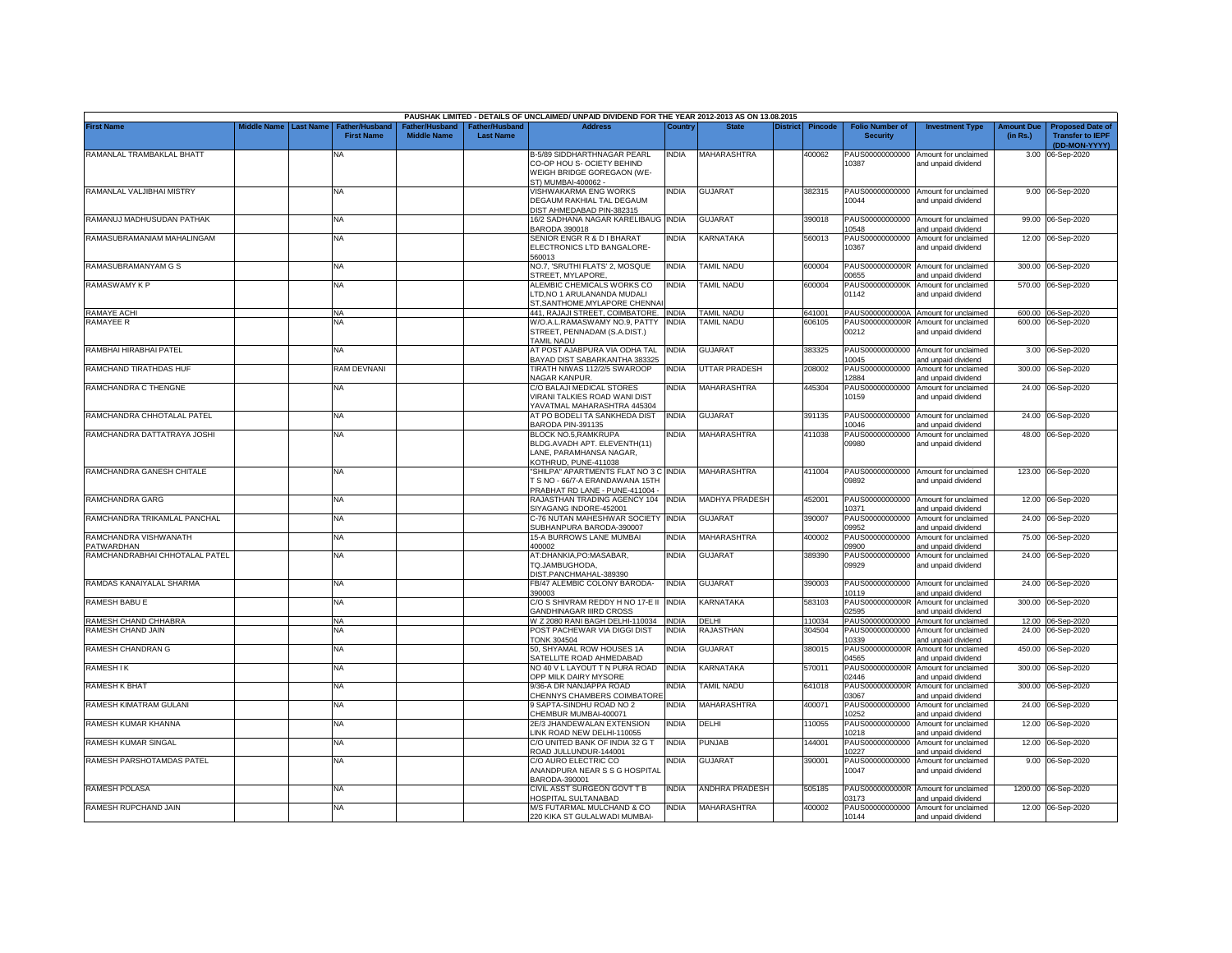|                                         |             |                  |                                            |                                      |                                    | PAUSHAK LIMITED - DETAILS OF UNCLAIMED/ UNPAID DIVIDEND FOR THE YEAR 2012-2013 AS ON 13.08.2015 |              |                    |          |                |                                           |                                                             |                               |                                                                     |
|-----------------------------------------|-------------|------------------|--------------------------------------------|--------------------------------------|------------------------------------|-------------------------------------------------------------------------------------------------|--------------|--------------------|----------|----------------|-------------------------------------------|-------------------------------------------------------------|-------------------------------|---------------------------------------------------------------------|
| <b>First Name</b>                       | Middle Name | <b>Last Name</b> | <b>Father/Husband</b><br><b>First Name</b> | Father/Husband<br><b>Middle Name</b> | Father/Husband<br><b>Last Name</b> | <b>Address</b>                                                                                  | Country      | <b>State</b>       | District | <b>Pincode</b> | <b>Folio Number of</b><br><b>Security</b> | <b>Investment Type</b>                                      | <b>Amount Due</b><br>(in Rs.) | <b>Proposed Date of</b><br><b>Transfer to IEPF</b><br>(DD-MON-YYYY) |
| <b>RAMESH S JAIN</b>                    |             |                  | NA                                         |                                      |                                    | M/S NEW SANGHI ENTERPRISES 21 INDIA                                                             |              | KARNATAKA          |          | 560002         | PAUS0000000000R                           | Amount for unclaimed                                        |                               | 150.00 06-Sep-2020                                                  |
|                                         |             |                  |                                            |                                      |                                    | 2ND FLOOR KSST COMPLEX 2ND<br>CROSS JOURNALIST COLONY J C                                       |              |                    |          |                | 01921                                     | and unpaid dividend                                         |                               |                                                                     |
|                                         |             |                  |                                            |                                      |                                    | ROAD CROSS                                                                                      |              |                    |          |                |                                           |                                                             |                               |                                                                     |
| <b>RAMESH SACHDEV</b>                   |             |                  | <b>NA</b>                                  |                                      |                                    | 6B/28 RAMESH NAGAR NEW DELHI-<br>10015                                                          | <b>INDIA</b> | DELHI              |          | 110015         | 10378                                     | PAUS00000000000 Amount for unclaimed<br>and unpaid dividend |                               | 24.00 06-Sep-2020                                                   |
| RAMESH V BEKNAL                         |             |                  | <b>NA</b>                                  |                                      |                                    | M/S GULBARGA MEDICAL HALL OPP                                                                   | <b>INDIA</b> | KARNATAKA          |          | 585102         | PAUS0000000000R                           | Amount for unclaimed                                        |                               | 450.00 06-Sep-2020                                                  |
| RAMESHBHAI FULABHAI PATEL               |             |                  | <b>NA</b>                                  |                                      |                                    | <b>GOVT HOSPITAL GULBARGA</b><br>B/55 ALEMBIC COLONY P O CHEM                                   | <b>INDIA</b> | <b>GUJARAT</b>     |          | 390003         | 02569<br>PAUS00000000000                  | and unpaid dividend<br>Amount for unclaimed                 |                               | 9.00 06-Sep-2020                                                    |
|                                         |             |                  |                                            |                                      |                                    | IND BARODA 390003                                                                               |              |                    |          |                | 09940                                     | and unpaid dividend                                         |                               |                                                                     |
| RAMESHBHAI NARANDAS PATEL               |             |                  | <b>NA</b>                                  |                                      |                                    | 11 GIRIRAJ SOCIETY SHRIJI-KRUPA<br><b>BEHIND - GAURAV SOCIETY</b><br>PANIGATE BARODA-390006 -   | <b>INDIA</b> | <b>GUJARAT</b>     |          | 390006         | PAUS00000000000<br>10037                  | Amount for unclaimed<br>and unpaid dividend                 |                               | 9.00 06-Sep-2020                                                    |
| RAMESHBHAI RAOJIBHAI PATEL              |             |                  | <b>NA</b>                                  |                                      |                                    | 12 NANDANVAN SOCIETY GHODDOD INDIA<br>ROAD ATHWALINES SURAT 395001                              |              | <b>GUJARAT</b>     |          | 395001         | PAUS00000000000<br>10437                  | Amount for unclaimed<br>and unpaid dividend                 |                               | 48.00 06-Sep-2020                                                   |
| RAMESHBHAI RATILAL PATEL                |             |                  | <b>NA</b>                                  |                                      |                                    | TAYAGRAJ MARG ADANIA POOL<br>ATEHPURA BARODA-390006                                             | india        | <b>GUJARAT</b>     |          | 390006         | PAUS00000000000<br>09985                  | Amount for unclaimed                                        |                               | 9.00 06-Sep-2020                                                    |
| RAMESHBHAI UMEDBHAI PATEL               |             |                  | <b>NA</b>                                  |                                      |                                    | 19-A-B SHAIMEE SOC NO-2                                                                         | INDIA        | <b>GUJARAT</b>     |          | 390007         | PAUS00000000000                           | and unpaid dividend<br>Amount for unclaimed                 |                               | 3.00 06-Sep-2020                                                    |
|                                         |             |                  |                                            |                                      |                                    | SUBHANPURA BARODA-390007                                                                        |              |                    |          |                | 09961                                     | and unpaid dividend                                         |                               |                                                                     |
| RAMESHCHANDRA B VYAS                    |             |                  | <b>NA</b>                                  |                                      |                                    | 3 JAGNATH PLOT "RAMNIKETAN"<br><b>RAJKOT-360001</b>                                             | INDIA        | <b>GUJARAT</b>     |          | 360001         | PAUS00000000000<br>10242                  | Amount for unclaimed<br>and unpaid dividend                 |                               | 12.00 06-Sep-2020                                                   |
| RAMESHCHANDRA CHANDULAL JANI            |             |                  | ΝA                                         |                                      |                                    | BLOCK NO A-43 KACHHI SOCIETY                                                                    | NDIA         | <b>GUJARAT</b>     |          | 383001         | PAUS00000000000                           | Amount for unclaimed                                        |                               | 9.00 06-Sep-2020                                                    |
|                                         |             |                  |                                            |                                      |                                    | CHHAPARIA ROAD HIMATNAGAR<br><b>DIST S K PIN-383001</b>                                         |              |                    |          |                | 10051                                     | and unpaid dividend                                         |                               |                                                                     |
| RAMESHCHANDRA D MEHTA                   |             |                  | <b>NA</b>                                  |                                      |                                    | B-119 ALEMBIC COLONY                                                                            | <b>INDIA</b> | GUJARAT            |          | 390003         |                                           | PAUS0000000000R Amount for unclaimed                        |                               | 300.00 06-Sep-2020                                                  |
| RAMESHCHANDRA DAHYABHAI                 |             |                  | NA                                         |                                      |                                    | 10 SHANTINAGAR SOCIETY ASHRAM                                                                   | <b>INDIA</b> | <b>GUJARAT</b>     |          | 880013         | PAUS00000000000                           | Amount for unclaimed                                        |                               | 48.00 06-Sep-2020                                                   |
| CHOKSHI                                 |             |                  |                                            |                                      |                                    | ROAD WADAJ AHMEDABAD 380013                                                                     |              |                    |          |                | 10453                                     | and unpaid dividend                                         |                               |                                                                     |
| RAMESHCHANDRA JETHALAL KANSARA          |             |                  | JETHALAL                                   |                                      |                                    | <b>/IJLI ROAD UPLETA UPLETA</b>                                                                 | NDIA         | GUJARAT            |          | 360490         | PAUS13019900000<br>06879                  | Amount for unclaimed<br>and unpaid dividend                 |                               | 48.00 06-Sep-2020                                                   |
| RAMESHCHANDRA KANTILAL SHAH             |             |                  | ΝA                                         |                                      |                                    | KATHAWADA VILLAGE TA DASKROI<br>DI AHMEDABAD                                                    | <b>INDIA</b> | <b>GUJARAT</b>     |          | 380001         | PAUS00000000000<br>10245                  | Amount for unclaimed<br>and unpaid dividend                 |                               | 24.00 06-Sep-2020                                                   |
| RAMESHCHANDRA KHANDERAO<br><b>POWAR</b> |             |                  | <b>NA</b>                                  |                                      |                                    | OPP MAHARASHTRA BOARDING<br>DANDIA BAZZAR BARODA-390001                                         | INDIA        | GUJARAT            |          | 390001         | PAUS00000000000<br>10053                  | Amount for unclaimed<br>and unpaid dividend                 | 3.00                          | 06-Sep-2020                                                         |
| RAMESHCHANDRA LAXMANBHAI                |             |                  | <b>NA</b>                                  |                                      |                                    | MADAN ZAMPA ROAD NEAR AZAD                                                                      | INDIA        | <b>GUJARAT</b>     |          | 390001         | PAUS00000000000                           | Amount for unclaimed                                        |                               | 9.00 06-Sep-2020                                                    |
| VAIDYA                                  |             |                  |                                            |                                      |                                    | GROUND BARODA-390001                                                                            |              |                    |          |                | 09964                                     | and unpaid dividend                                         |                               |                                                                     |
| RAMESHCHANDRA LAXMIDAS PATEL            |             |                  | <b>NA</b>                                  |                                      |                                    | BANK OF BARODA GOWHAR BAUG,<br>COLLEGE ROAD, BILIMORA-396321                                    | <b>INDIA</b> | <b>GUJARAT</b>     |          | 396321         | PAUS00000000000<br>09910                  | Amount for unclaimed<br>and unpaid dividend                 | 24.00                         | 06-Sep-2020                                                         |
| RAMESHCHANDRA MOHANLAL DAVE             |             |                  | <b>NA</b>                                  |                                      |                                    | A16/17 DALIA BLDG ELLISBRIDGE<br>AHMEDABAD-380006                                               | <b>INDIA</b> | <b>GUJARAT</b>     |          | 380006         | PAUS00000000000<br>09988                  | Amount for unclaimed<br>and unpaid dividend                 |                               | 9.00 06-Sep-2020                                                    |
| RAMESHCHANDRA NATHALAL PAREKH           |             |                  | <b>NA</b>                                  |                                      |                                    | C/306 SAMBHAVENATH CO-OP HSG                                                                    | <b>INDIA</b> | <b>MAHARASHTRA</b> |          | 401303         | PAUS00000000000                           | Amount for unclaimed                                        |                               | 9.00 06-Sep-2020                                                    |
|                                         |             |                  |                                            |                                      |                                    | SOC LTD JAIN DERESAR LANE<br>/IRAR WEST DIST THANE 401303                                       |              |                    |          |                | 09913                                     | and unpaid dividend                                         |                               |                                                                     |
| RAMESHCHANDRA NAVNITLAL DALAL           |             |                  | <b>NA</b>                                  |                                      |                                    | NAVNITA KRUPA' BAJWADA SHETH INDIA                                                              |              | <b>GUJARAT</b>     |          | 390001         | PAUS00000000000                           | Amount for unclaimed                                        |                               | 33.00 06-Sep-2020                                                   |
|                                         |             |                  |                                            |                                      |                                    | SHERI BARODA-390001                                                                             |              |                    |          |                | 09989                                     | and unpaid dividend                                         |                               |                                                                     |
| RAMESHCHANDRA RASIKLAL SHAH             |             |                  | <b>NA</b>                                  |                                      |                                    | 58 CHANDRALOK CO-OP HOUSING<br>SOCIETY CADILA ROAD GHODASAR                                     | NDIA         | <b>GUJARAT</b>     |          | 382440         | PAUS00000000000<br>10126                  | Amount for unclaimed<br>and unpaid dividend                 |                               | 12.00 06-Sep-2020                                                   |
|                                         |             |                  |                                            |                                      |                                    | O VATWA AHMEDABAD PIN-382440                                                                    |              |                    |          |                |                                           |                                                             |                               |                                                                     |
| RAMESHCHANDRA TULSIDAS RANA             |             |                  | <b>NA</b>                                  |                                      |                                    | C/O R R RANA NEAR WATER STAND<br>POST GOSAI MOHALLA WARASIA                                     | <b>INDIA</b> | <b>GUJARAT</b>     |          | 390006         | PAUS00000000000<br>09937                  | Amount for unclaimed<br>and unpaid dividend                 |                               | 3.00 06-Sep-2020                                                    |
|                                         |             |                  |                                            |                                      |                                    | <b>BARODA 390006</b>                                                                            |              |                    |          |                |                                           |                                                             |                               |                                                                     |
| RAMESHCHANDRA VADILAL                   |             |                  | <b>NA</b>                                  |                                      |                                    | 63 SANJAY PARK KARELIBAUG                                                                       | INDIA        | <b>GUJARAT</b>     |          | 390001         |                                           | PAUS00000000000 Amount for unclaimed                        |                               | 24.00 06-Sep-2020                                                   |
| <b>BRAHMBHATT</b>                       |             |                  |                                            |                                      |                                    | BEHIND ARYAKANYA VIDYALAYA<br>BARODA-390001                                                     |              |                    |          |                | 10056                                     | and unpaid dividend                                         |                               |                                                                     |
| RAMESHCHANDRA VADILAL PATEL             |             |                  | NA                                         |                                      |                                    | 4 RANJAN SOCIETY NO 2 NR S P                                                                    | india        | <b>GUJARAT</b>     |          | 380013         | PAUS00000000000                           | Amount for unclaimed                                        |                               | 24.00 06-Sep-2020                                                   |
|                                         |             |                  |                                            |                                      |                                    | COLONY AHMEDABAD-380013                                                                         |              |                    |          |                | 09990                                     | and unpaid dividend                                         |                               |                                                                     |
| RAMESHKUMAR JAMNADAS VADHANI            |             |                  | <b>NA</b>                                  |                                      |                                    | C/O VADHANI BROTHERS<br>FERTILIZER MERCHANT AT LATHI                                            | NDIA         | <b>GUJARAT</b>     |          | 364430         | PAUS00000000000<br>10057                  | Amount for unclaimed<br>and unpaid dividend                 |                               | 24.00 06-Sep-2020                                                   |
|                                         |             |                  |                                            |                                      |                                    | DIST AMRELI PIN-364430                                                                          |              |                    |          |                |                                           |                                                             |                               |                                                                     |
| RAMESHKUMAR TRIBHOVANBHAI<br>PATEL      |             |                  | <b>NA</b>                                  |                                      |                                    | HARIKRIPA NIVAS CHHANI BARODA-<br>391740                                                        | <b>INDIA</b> | GUJARAT            |          | 391740         | PAUS00000000000<br>10058                  | Amount for unclaimed<br>and unpaid dividend                 |                               | 9.00 06-Sep-2020                                                    |
| RAMGOPAL JAWAHARLAL SUROTIA             |             |                  | NA                                         |                                      |                                    | C/O P J SOROTIA & CO OPP.                                                                       | ndia         | <b>GUJARAT</b>     |          | 380060         | PAUS00000000000                           | Amount for unclaimed                                        |                               | 123.00 06-Sep-2020                                                  |
|                                         |             |                  |                                            |                                      |                                    | CHAKHODIA MAHADEV RAKHIAL<br><b>HMEDABAD</b>                                                    |              |                    |          |                | 10059                                     | and unpaid dividend                                         |                               |                                                                     |
| RAMGOPAL KOTA MBBS                      |             |                  | <b>NA</b>                                  |                                      |                                    | S/O. DR. GUPTA. K.G.K 15TH LANE,<br>ARUNDELPET, GUNTUR                                          | india        | ANDHRA PRADESH     |          | 522002         | PAUS0000000000K<br>00464                  | Amount for unclaimed<br>and unpaid dividend                 |                               | 1500.00 06-Sep-2020                                                 |
| RAMILA RAMESHCHANDRA SHAH               |             |                  | <b>NA</b>                                  |                                      |                                    | 87 AMIN NAGAR CHHANI DIST                                                                       | NDIA         | <b>GUJARAT</b>     |          | 391740         | PAUS00000000000                           | Amount for unclaimed                                        |                               | 48.00 06-Sep-2020                                                   |
|                                         |             |                  |                                            |                                      |                                    | BARODA PIN-391740                                                                               |              |                    |          |                | 09991                                     | and unpaid dividend                                         |                               |                                                                     |
| RAMJI SAMJI GORA                        |             |                  | <b>NA</b>                                  |                                      |                                    | KUVERJI DEVSHI CHAWL 2ND FL B S INDIA<br>ROAD OPP ZARAPKAR SHOW ROOM                            |              | MAHARASHTRA        |          | 400028         | PAUS00000000000<br>10298                  | Amount for unclaimed<br>and unpaid dividend                 |                               | 12.00 06-Sep-2020                                                   |
| RAMJIBHAI CHHOTABHAI PATEL              |             |                  | <b>NA</b>                                  |                                      |                                    | DADAR W RLY MUMBAI 400028<br>NAVAPUR PUNITCHOK POST PADRA INDIA                                 |              | <b>GUJARAT</b>     |          | 391440         |                                           | PAUS00000000000 Amount for unclaimed                        |                               | 9.00 06-Sep-2020                                                    |
|                                         |             |                  |                                            |                                      |                                    | TA PADRA DIST BARODA PIN-391440                                                                 |              |                    |          |                | 10061                                     | and unpaid dividend                                         |                               |                                                                     |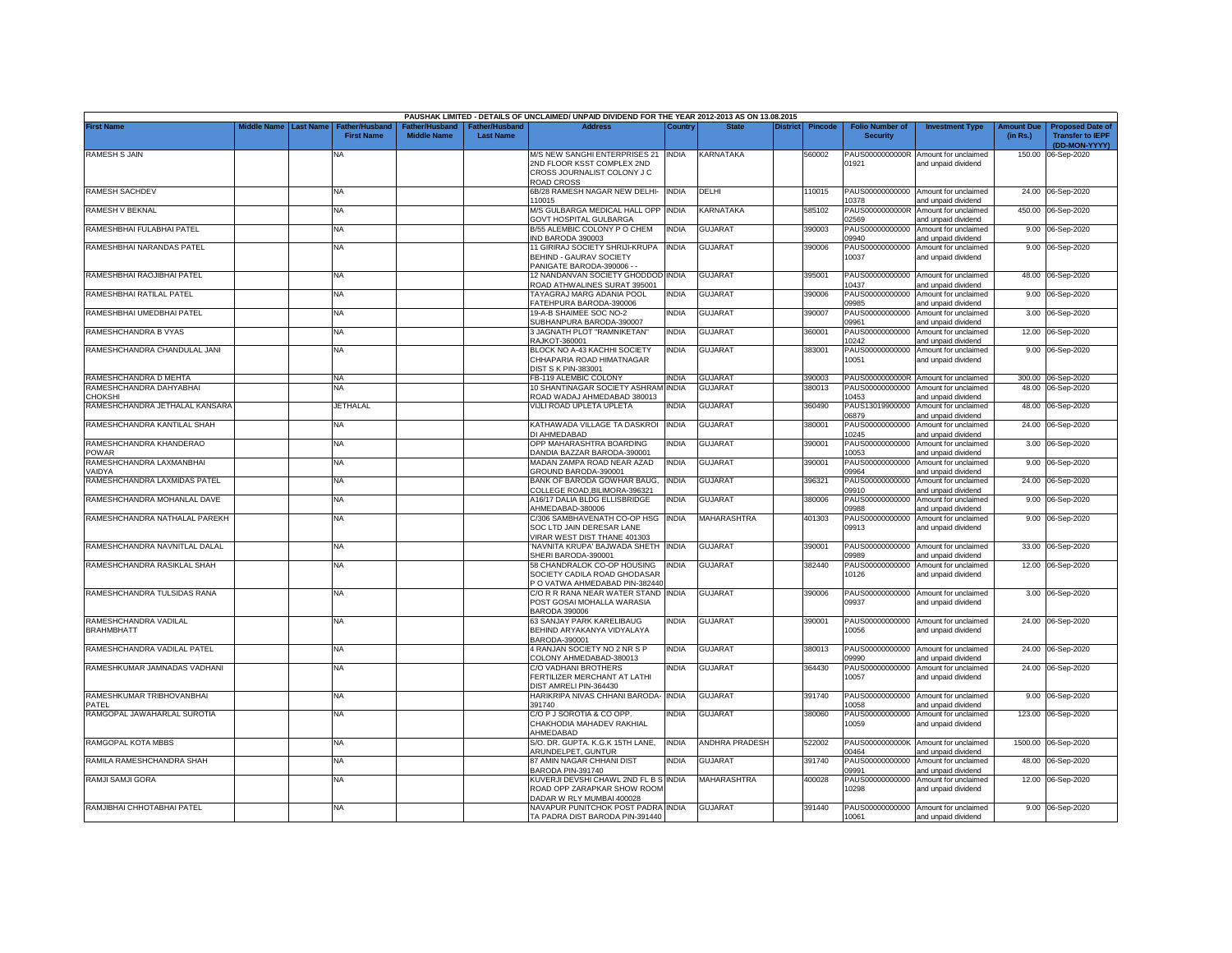|                                             |             |                  |                                     |                                      |                                           | PAUSHAK LIMITED - DETAILS OF UNCLAIMED/ UNPAID DIVIDEND FOR THE YEAR 2012-2013 AS ON 13.08.2015                  |              |                    |          |                |                                           |                                                             |                               |                                                                     |
|---------------------------------------------|-------------|------------------|-------------------------------------|--------------------------------------|-------------------------------------------|------------------------------------------------------------------------------------------------------------------|--------------|--------------------|----------|----------------|-------------------------------------------|-------------------------------------------------------------|-------------------------------|---------------------------------------------------------------------|
| <b>First Name</b>                           | Middle Name | <b>Last Name</b> | Father/Husband<br><b>First Name</b> | Father/Husband<br><b>Middle Name</b> | <b>Father/Husband</b><br><b>Last Name</b> | <b>Address</b>                                                                                                   | Country      | <b>State</b>       | District | <b>Pincode</b> | <b>Folio Number of</b><br><b>Security</b> | <b>Investment Type</b>                                      | <b>Amount Due</b><br>(in Rs.) | <b>Proposed Date of</b><br><b>Transfer to IEPF</b><br>(DD-MON-YYYY) |
| RAMJIBHAI GALABHAI PATEL                    |             |                  | <b>NA</b>                           |                                      |                                           | GIN PLOT DHORAJI DIST-RAJKOT<br>PIN 360410                                                                       | INDIA        | GUJARAT            |          | 360410         | PAUS00000000000<br>09934                  | Amount for unclaimed<br>and unpaid dividend                 | 48.00                         | 06-Sep-2020                                                         |
| RAMKISHEN AGARWAL                           |             |                  | <b>NA</b>                           |                                      |                                           | JANATA MEDICAL HALL ABID ROAD<br><b>IYDERABAD</b>                                                                | <b>INDIA</b> | ANDHRA PRADESH     |          | 500001         | PAUS0000000000R<br>00926                  | Amount for unclaimed<br>and unpaid dividend                 | 600.00                        | 06-Sep-2020                                                         |
| RAMLAL HIRALAL PATEL                        |             |                  | ΝA                                  |                                      |                                           | <b>KHODIYAR BHUVAN BEHIND</b><br>GOVERNMENT GODOWN NEAR<br>RAILWAY BRIDGE PALANPUR-                              | NDIA         | <b>GUJARAT</b>     |          | 385001         | PAUS00000000000<br>10247                  | Amount for unclaimed<br>and unpaid dividend                 |                               | 12.00 06-Sep-2020                                                   |
| RAMPRAKASH SINGH                            |             |                  | <b>NA</b>                           |                                      |                                           | PAUSHAK LTD 4TH FLOOR ALEMBIC INDIA<br>ROAD BARODA 390003                                                        |              | <b>GUJARAT</b>     |          | 390003         | PAUS00000000000<br>10466                  | Amount for unclaimed<br>and unpaid dividend                 |                               | 48.00 06-Sep-2020                                                   |
| RAMSINH JINABHAI THAKOR                     |             |                  | <b>NA</b>                           |                                      |                                           | ROHIT' 55 DHANLAKSHMI SOCIETY<br>NO 2 BEHIND ARYAKANYA<br><b>IDYALAYA KARELIBAUG BARODA</b>                      | <b>INDIA</b> | <b>GUJARAT</b>     |          | 390001         | PAUS00000000000<br>09926                  | Amount for unclaimed<br>and unpaid dividend                 |                               | 3.00 06-Sep-2020                                                    |
| RAMSWAROOP SHARMA                           |             |                  | <b>NA</b>                           |                                      |                                           | M/S KHETAN & CO KHETAN<br>BHAWAN M I ROAD JAIPUR-302001                                                          | NDIA         | RAJASTHAN          |          | 302001         | PAUS00000000000<br>10165                  | Amount for unclaimed<br>and unpaid dividend                 |                               | 12.00 06-Sep-2020                                                   |
| RAMVILAS MODANI                             |             |                  | <b>NA</b>                           |                                      |                                           | 3-3-188 CHAPPALBAZAR<br>IYDERABAD-500027                                                                         | NDIA         | ANDHRA PRADESH     |          | 500027         | PAUS00000000000<br>10369                  | Amount for unclaimed<br>and unpaid dividend                 |                               | 12.00 06-Sep-2020                                                   |
| RAMZAN J SURANI                             |             |                  | <b>NA</b>                           |                                      |                                           | OPP S T STAND SANAND 382110<br><b>JIST AHMEDABAD</b>                                                             | INDIA        | <b>GUJARAT</b>     |          | 382110         | PAUS00000000000<br>10479                  | Amount for unclaimed<br>and unpaid dividend                 |                               | 24.00 06-Sep-2020                                                   |
| RAMZAN J SURANI                             |             |                  | <b>NA</b>                           |                                      |                                           | OPP S T STAND SANAND 382110<br><b>JIST AHMEDABAD</b>                                                             | NDIA         | <b>GUJARAT</b>     |          | 382110         | PAUS00000000000<br>10478                  | Amount for unclaimed<br>and unpaid dividend                 |                               | 24.00 06-Sep-2020                                                   |
| RANACHHODBHAI AMBALAL<br><b>BRAHMABHATT</b> |             |                  | <b>NA</b>                           |                                      |                                           | SALATWADA TULSIBHAI BAKORBHAI INDIA<br>VI CHAL BARODA-390001                                                     |              | <b>GUJARAT</b>     |          | 390001         | PAUS00000000000<br>10422                  | Amount for unclaimed<br>and unpaid dividend                 |                               | 3.00 06-Sep-2020                                                    |
| RANADIP RANJAN GHOSH ROY                    |             |                  | <b>NA</b>                           |                                      |                                           | FLAT-3 E-14 KARUNAMAYEE ESTATE INDIA<br>SALT LAKE CITY CALCUTTA                                                  |              | <b>WEST BENGAL</b> |          | 700091         | PAUS0000000000R<br>02829                  | Amount for unclaimed<br>and unpaid dividend                 |                               | 300.00 06-Sep-2020                                                  |
| RANCHHODBHAI BECHARBHAI PATEL               |             |                  | <b>NA</b>                           |                                      |                                           | JMIYA KRUPA DUNGARAWALA<br>FALIYA PADRA DIST VADODARA PIN<br>391440                                              | NDIA         | <b>GUJARAT</b>     |          | 391440         | PAUS00000000000<br>10062                  | Amount for unclaimed<br>and unpaid dividend                 |                               | 24.00 06-Sep-2020                                                   |
| RANCHHODBHAI DESAIBHAI PATEL                |             |                  | <b>NA</b>                           |                                      |                                           | JAYESH SMRUTI KOLIYAD TAL<br>KARJAN DIST BARODA PIN 390001                                                       | INDIA        | <b>GUJARAT</b>     |          | 390001         | PAUS00000000000<br>09894                  | Amount for unclaimed<br>and unpaid dividend                 |                               | 24.00 06-Sep-2020                                                   |
| RANCHHODBHAI JAGJIVANBHAI<br>PANCHOLI       |             |                  | <b>NA</b>                           |                                      |                                           | VIVEKANAND CO-HSG SOC A-23<br>JWA ROAD BARODA-390006                                                             | NDIA         | <b>GUJARAT</b>     |          | 390006         | PAUS00000000000<br>10063                  | Amount for unclaimed<br>and unpaid dividend                 |                               | 48.00 06-Sep-2020                                                   |
| RANGA ANNAVAJJALA                           |             |                  | <b>NA</b>                           |                                      |                                           | C/O.MR.RANGANATH SHARMA 6,<br>MINCHIN STREET, KURNOOL (A.P)                                                      | INDIA        | ANDHRA PRADESH     |          | 518001         | PAUS0000000000R<br>00227                  | Amount for unclaimed<br>and unpaid dividend                 |                               | 300.00 06-Sep-2020                                                  |
| RANGANATHAN SRINIVASAN                      |             |                  | <b>NA</b>                           |                                      |                                           | 2 EAST RANGANATHAPURAM<br>SRIRANGAM TRICHY 620006                                                                | NDIA         | <b>TAMIL NADU</b>  |          | 620006         | PAUS00000000000<br>10105                  | Amount for unclaimed<br>and unpaid dividend                 |                               | 18.00 06-Sep-2020                                                   |
| RANGARAO PANTAM                             |             |                  | <b>NA</b>                           |                                      |                                           | PITHAPURAM EAST GODAVARI DIST.<br><b>NDHRA PRADESH</b>                                                           | <b>INDIA</b> | ANDHRA PRADESH     |          | 533450         | PAUS0000000000R<br>00658                  | Amount for unclaimed<br>and unpaid dividend                 |                               | 600.00 06-Sep-2020                                                  |
| RANGASWAMY G R                              |             |                  | <b>NA</b>                           |                                      |                                           | 25/2 THULASIRAMDAS MUTT ROAD<br>FRAZER TOWN BANGALORE                                                            | <b>INDIA</b> | KARNATAKA          |          | 560005         | PAUS0000000000R<br>2529                   | Amount for unclaimed<br>and unpaid dividend                 |                               | 300.00 06-Sep-2020                                                  |
| RANI B NANGRANI                             |             |                  | <b>NA</b>                           |                                      |                                           | 802 EMBASSY TOWERS 7<br><b>BUNGLOWS RD VARSOVA MUMBAI</b>                                                        | NDIA         | <b>MAHARASHTRA</b> |          | 400061         | PAUS00000000000<br>10476                  | Amount for unclaimed<br>and unpaid dividend                 |                               | 450.00 06-Sep-2020                                                  |
| RANI CHANDUMAL ISRANI                       |             |                  | <b>NA</b>                           |                                      |                                           | C/O MRS D K VALLECHA AL-4 BLDG<br>NO 12 ROOM NO 1 SECTOR NO 5<br>AIROLI CIDCO COLONY NEW<br><b>MUMBAI 400708</b> | <b>INDIA</b> | <b>MAHARASHTRA</b> |          | 400708         | PAUS00000000000<br>10362                  | Amount for unclaimed<br>and unpaid dividend                 |                               | 12.00 06-Sep-2020                                                   |
| <b>RANIK VASWANI</b>                        |             |                  | <b>NA</b>                           |                                      |                                           | FLAT NO 15 BLOCK 1 PUSHPA VIHAR INDIA<br>NEAR COLABA POST OFFICE<br>MUMBAI-400005                                |              | <b>MAHARASHTRA</b> |          | 400005         | 10141                                     | PAUS00000000000 Amount for unclaimed<br>and unpaid dividend |                               | 12.00 06-Sep-2020                                                   |
| RANJAN JAMES SALIS                          |             |                  | <b>NA</b>                           |                                      |                                           | RB-II 7/15 RAILWAY QUARTERS 335<br>SIR J J ROAD BYCULLA MUMBAI<br>400008                                         | <b>INDIA</b> | <b>MAHARASHTRA</b> |          | 400008         | 10504                                     | PAUS00000000000 Amount for unclaimed<br>and unpaid dividend |                               | 48.00 06-Sep-2020                                                   |
| RANJAN SAPRA                                |             |                  | <b>NA</b>                           |                                      |                                           | <b>12/97 RAJOURI GARDEN NEW DELHI-INDIA</b><br>110027                                                            |              | DELHI              |          | 10027          | 10190                                     | PAUS00000000000 Amount for unclaimed<br>and unpaid dividend |                               | 12.00 06-Sep-2020                                                   |
| RANJANA JIVARAJ SHAH                        |             |                  | <b>NA</b>                           |                                      |                                           | C/O RATANSINH RUNCHORDAS 25<br>SWALLOW LANE CALCUTTA-700001                                                      | <b>INDIA</b> | <b>WEST BENGAL</b> |          | 700001         | PAUS00000000000<br>10265                  | Amount for unclaimed<br>and unpaid dividend                 |                               | 12.00 06-Sep-2020                                                   |
| RANJANBEN RAJENDRAKUMAR PATEL               |             |                  | <b>NA</b>                           |                                      |                                           | DIVN 7 BLOCK NO 1/B<br>SARDARNAGAR SOCIETY CHHANI<br>ROAD BARODA 390002                                          | NDIA         | <b>GUJARAT</b>     |          | 390002         | PAUS00000000000<br>09889                  | Amount for unclaimed<br>and unpaid dividend                 |                               | 33.00 06-Sep-2020                                                   |
| RANJEET KAUR                                |             |                  | <b>NA</b>                           |                                      |                                           | C/O A-41/E D D A FLAT MUNIRKA<br><b>VEW DELHI-110067</b>                                                         | <b>INDIA</b> | DELHI              |          | 10067          | PAUS00000000000<br>10331                  | Amount for unclaimed<br>and unpaid dividend                 |                               | 12.00 06-Sep-2020                                                   |
| RANJEETA SARDA                              |             |                  | <b>NA</b>                           |                                      |                                           | 11 KAKANAGAR MARKET DR ZAKIR<br><b>HUSSAIN ROAD NEW DELHI 110003</b>                                             | <b>INDIA</b> | DELHI              |          | 10003          | PAUS00000000000<br>10459                  | Amount for unclaimed<br>and unpaid dividend                 |                               | 48.00 06-Sep-2020                                                   |
| RANJIT NARAINDAS BHAVNANI                   |             |                  | <b>NA</b>                           |                                      |                                           | 508 5TH FLOOR SINDHU APTS<br>NARAYAN NAGAR SION<br>CHUNABHATTI MUMBAI 400022                                     | NDIA         | <b>MAHARASHTRA</b> |          | 400022         | PAUS00000000000<br>10487                  | Amount for unclaimed<br>and unpaid dividend                 |                               | 21.00 06-Sep-2020                                                   |
| RANJIT NARAINDAS BHAVNANI                   |             |                  | <b>NA</b>                           |                                      |                                           | 508 SINDHU APARTMENTS<br>NARAYAN NAGAR SION<br>CHUNABHATTI BOMBAY 400022                                         | india        | <b>MAHARASHTRA</b> |          | 400022         | 10572                                     | PAUS00000000000 Amount for unclaimed<br>and unpaid dividend |                               | 24.00 06-Sep-2020                                                   |
| RANJITKAUR RATTANSINGH BUNAIT               |             |                  | <b>NA</b>                           |                                      |                                           | L/1 SUJATA FLATS CAMP ROAD<br>SHAHI BAG OPP SHAHI BAG POLICE<br>CHOWKY AHMEDABAD-380004                          | <b>INDIA</b> | <b>GUJARAT</b>     |          | 380004         | PAUS00000000000<br>10065                  | Amount for unclaimed<br>and unpaid dividend                 |                               | 24.00 06-Sep-2020                                                   |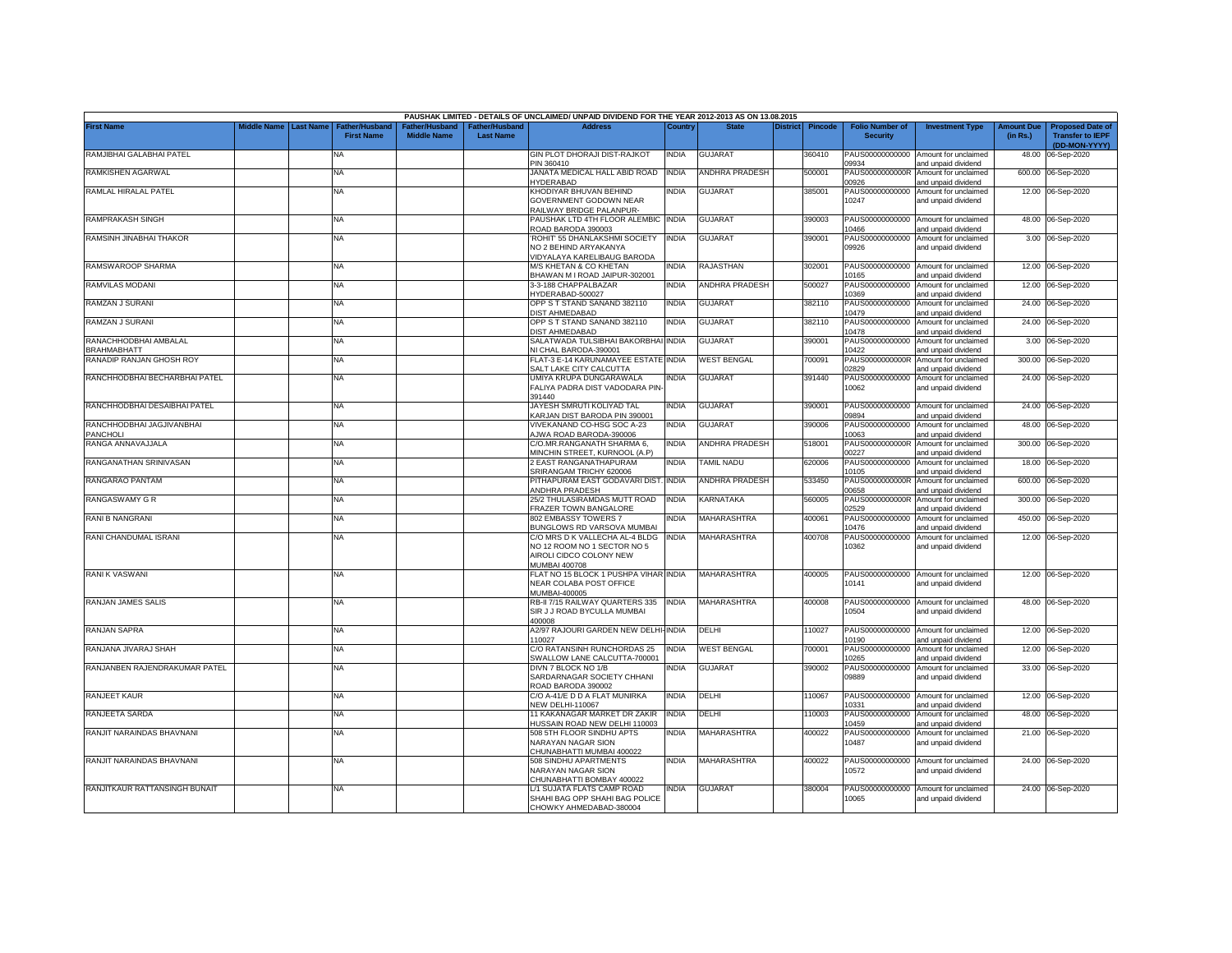|                                 |                         |                                            |                                      |                                                | PAUSHAK LIMITED - DETAILS OF UNCLAIMED/ UNPAID DIVIDEND FOR THE YEAR 2012-2013 AS ON 13.08.2015         |              |                    |          |         |                                           |                                                             |                               |                                                                     |
|---------------------------------|-------------------------|--------------------------------------------|--------------------------------------|------------------------------------------------|---------------------------------------------------------------------------------------------------------|--------------|--------------------|----------|---------|-------------------------------------------|-------------------------------------------------------------|-------------------------------|---------------------------------------------------------------------|
| First Name                      | Middle Name   Last Name | <b>Father/Husband</b><br><b>First Name</b> | Father/Husband<br><b>Middle Name</b> | ather/Husband <sup>-</sup><br><b>Last Name</b> | <b>Address</b>                                                                                          | Country      | <b>State</b>       | District | Pincode | <b>Folio Number of</b><br><b>Security</b> | <b>Investment Type</b>                                      | <b>Amount Due</b><br>(in Rs.) | <b>Proposed Date of</b><br><b>Transfer to IEPF</b><br>(DD-MON-YYYY) |
| RANJNA SEHGAL                   |                         | NA                                         |                                      |                                                | C/O MR C V RAMACHANDRAN G C H INDIA<br>F LTD 121-0 NEW DELHI HOUSE 27<br>BARA ROAD NEW DELH- I-110001 - |              | DELHI              |          | 10001   | 10322                                     | PAUS00000000000 Amount for unclaimed<br>and unpaid dividend |                               | 12.00 06-Sep-2020                                                   |
| RAO G PURUSHOTHAMA              |                         | ΝA                                         |                                      |                                                | 688/1 N S ROAD DEVARAJ MOHALLA INDIA<br><b>MYSORE</b>                                                   |              | KARNATAKA          |          | 570001  | PAUS0000000000R<br>2631                   | Amount for unclaimed<br>and unpaid dividend                 |                               | 300.00 06-Sep-2020                                                  |
| RAOJIBHAI AMBALAL SOLANKI       |                         | NA                                         |                                      |                                                | SOLANKI STREET GORWA BARODA- INDIA<br>390003                                                            |              | <b>GUJARAT</b>     |          | 390003  | PAUS00000000000<br>09950                  | Amount for unclaimed<br>and unpaid dividend                 |                               | 3.00 06-Sep-2020                                                    |
| RAOJIBHAI BHAILALBHAI PATEL     |                         | NA.                                        |                                      |                                                | LALDAS STREET AT KANTHARIA TAL INDIA<br>BORSADN VIA VASADDIST. KHEDA                                    |              | GUJARAT            |          | 388307  | PAUS00000000000<br>0066                   | Amount for unclaimed<br>and unpaid dividend                 |                               | 3.00 06-Sep-2020                                                    |
| RAOJIBHAI MATHURBHAI PATEL      |                         | NA                                         |                                      |                                                | 1 JAYSHREE SOCIETY KARELIBAG<br>BARODA-390001                                                           | INDIA        | <b>GUJARAT</b>     |          | 390001  | PAUS00000000000<br>09993                  | Amount for unclaimed<br>and unpaid dividend                 |                               | 24.00 06-Sep-2020                                                   |
| RAOJIBHAI PURUSHOTTAMBHAI PATEL |                         | <b>NA</b>                                  |                                      |                                                | 34 SHASTRI NAGAR SOCIETY<br><b>NIZAMPURA BARODA 390002</b>                                              | <b>INDIA</b> | <b>GUJARAT</b>     |          | 390002  | )9905                                     | PAUS00000000000 Amount for unclaimed<br>and unpaid dividend |                               | 69.00 06-Sep-2020                                                   |
| RAOJIBHAI SOMABHAI PATEL        |                         | NA                                         |                                      |                                                | C/O MR SOMABHAI B PATEL AT<br>POST VEHRA KHADI TAL ANAND<br>DIST KAIRA PIN-388001                       | INDIA        | GUJARAT            |          | 388001  | 09995                                     | PAUS00000000000 Amount for unclaimed<br>and unpaid dividend |                               | 15.00 06-Sep-2020                                                   |
| <b>RASHMI</b>                   |                         | NA                                         |                                      |                                                | 231/C PKT I MAYUR VIHAR PHASE I<br>DELHI 110091                                                         | <b>INDIA</b> | DELHI              |          | 110091  | 10210                                     | PAUS00000000000 Amount for unclaimed<br>and unpaid dividend |                               | 12.00 06-Sep-2020                                                   |
| <b>RASHMI GERA</b>              |                         | NA                                         |                                      |                                                | NEW MEDICINE HOME MAIN ROAD,<br><b>VEAR SUJATHA CINEMA RANCHI</b>                                       | <b>INDIA</b> | <b>JHARKHAND</b>   |          | 834001  | PAUS0000000000R<br>05551                  | Amount for unclaimed<br>and unpaid dividend                 |                               | 300.00 06-Sep-2020                                                  |
| RASHMI NAROTAMDAS MITHANI       |                         | NA                                         |                                      |                                                | ARYAN MAHAL, 6TH FLOOR, BLOCK<br>NO.32, "C" ROAD, CHURCHGATE,<br>MUMBAI-400020                          | <b>INDIA</b> | <b>MAHARASHTRA</b> |          | 400020  | PAUS00000000000<br>10582                  | Amount for unclaimed<br>and unpaid dividend                 |                               | 99.00 06-Sep-2020                                                   |
| RASHMI RAMESH SAVTALE           |                         | NA                                         |                                      |                                                | 304 MIRANDA APTS VEER<br>SAVARKAR ROAD DADAR MUMBAI                                                     | INDIA        | MAHARASHTRA        |          | 400028  | 10301                                     | PAUS00000000000 Amount for unclaimed<br>and unpaid dividend |                               | 24.00 06-Sep-2020                                                   |
| RASHMI VINAYAK PATANKAR         |                         | NA                                         |                                      |                                                | VINAYAKASHRAM 759/15 DECCAN<br>3YMKHANA PUNE 411004                                                     | NDIA         | <b>MAHARASHTRA</b> |          | 411004  | PAUS00000000000<br>10420                  | Amount for unclaimed<br>and unpaid dividend                 |                               | 9.00 06-Sep-2020                                                    |
| RASHMI VINAYAK PATANKAR         |                         | NA                                         |                                      |                                                | VINAYAKASHRAM 759/15 DECCAN<br><b>GYMKHANA PUNE 411004</b>                                              | <b>INDIA</b> | <b>MAHARASHTRA</b> |          | 411004  | PAUS00000000000<br>10431                  | Amount for unclaimed<br>nd unpaid dividend                  |                               | 9.00 06-Sep-2020                                                    |
| RASHMIBEN RAJNIBHAI PATEL       |                         | <b>NA</b>                                  |                                      |                                                | GUNDA FALIA RAJMAHAL ROAD<br>BARODA-390001                                                              | <b>INDIA</b> | <b>GUJARAT</b>     |          | 390001  | PAUS00000000000<br>10068                  | Amount for unclaimed<br>and unpaid dividend                 |                               | 9.00 06-Sep-2020                                                    |
| RASHMIKANT B DAVE               |                         | NA                                         |                                      |                                                | C/O DR DAVE B T SHIYAPURA<br>RAOPURA VADODARA                                                           | <b>INDIA</b> | <b>GUJARAT</b>     |          | 390003  | PAUS0000000000R<br>05255                  | Amount for unclaimed<br>and unpaid dividend                 |                               | 900.00 06-Sep-2020                                                  |
| RASHMIKANT HARSUKHLAL MEHTA     |                         | NA                                         |                                      |                                                | 214 GUSAPAREKHI POLE MADAN<br>GOPAL S HAVELI AHMEDABAD-                                                 | <b>INDIA</b> | GUJARAT            |          | 380001  | PAUS00000000000<br>09899                  | Amount for unclaimed<br>and unpaid dividend                 |                               | 9.00 06-Sep-2020                                                    |
| RASHMIKANT JAYENDRA SHUKLA      |                         | NA                                         |                                      |                                                | 58 VARDHAMAN NAGAR SOC<br>BEHIND SARDAR BAG KALOL PIN-                                                  | <b>INDIA</b> | <b>GUJARAT</b>     |          | 382721  | PAUS00000000000<br>10069                  | Amount for unclaimed<br>and unpaid dividend                 |                               | 24.00 06-Sep-2020                                                   |
| RASHMIKANT RAOJIBHAI PATEL      |                         | <b>NA</b>                                  |                                      |                                                | F/3 ALEMBIC GLASS COLONY<br>WHITEFIELD BANGALORE-560066                                                 | INDIA        | KARNATAKA          |          | 560066  | PAUS00000000000<br>10118                  | Amount for unclaimed<br>and unpaid dividend                 |                               | 48.00 06-Sep-2020                                                   |
| RASHMIKANT SHANTILAL PATEL      |                         | NA.                                        |                                      |                                                | SHARE DEPARTMENT ALEMBIC<br>CHEMICAL WORKS CO LTD BARODA<br>390003                                      | INDIA        | <b>GUJARAT</b>     |          | 390003  | PAUS00000000000<br>09943                  | Amount for unclaimed<br>and unpaid dividend                 |                               | 3.00 06-Sep-2020                                                    |
| RASHMIKUMAR G PANDYA            |                         | NA                                         |                                      |                                                | 16/21 ADHYAPAK NIVAS GUJARAT<br>VIDHYAPITH AHMEDABAD 380014                                             | <b>INDIA</b> | GUJARAT            |          | 380014  | PAUS00000000000<br>10536                  | Amount for unclaimed<br>and unpaid dividend                 |                               | 48.00 06-Sep-2020                                                   |
| RASIK CHHOTALAL CHAUHAN         |                         | NA                                         |                                      |                                                | SADAR BAZAR DHOBIMAHOLLA<br>FATEH GUNJ BARODA 390002                                                    | INDIA        | <b>GUJARAT</b>     |          | 390002  | PAUS00000000000<br>09945                  | Amount for unclaimed<br>and unpaid dividend                 | 9.00                          | 06-Sep-2020                                                         |
| <b>RASIK SHAH</b>               |                         | NA                                         |                                      |                                                | 113, SIDDHACHALGIRI APARTMENT<br>ASHOK CHKRAVARTI ROAD,<br>KANDIVALI(W) MUMBAI-400101                   | <b>INDIA</b> | MAHARASHTRA        |          | 400101  | PAUS00000000000<br>10544                  | Amount for unclaimed<br>and unpaid dividend                 |                               | 75.00 06-Sep-2020                                                   |
| RASIKBHAI HARIBHAI SONI         |                         | NA                                         |                                      |                                                | B-33 JALABAPA NAGAR SOCIETY<br>BACK OF RANCHHODJI MANDIR NR<br>ANKUR SOC VAGHODIA ROAD<br>BARODA 390019 | <b>INDIA</b> | <b>GUJARAT</b>     |          | 390019  | 09938                                     | PAUS00000000000 Amount for unclaimed<br>and unpaid dividend |                               | 3.00 06-Sep-2020                                                    |
| RASIKBHAI JASHBHAI PATEL        |                         | <b>NA</b>                                  |                                      |                                                | "MAULIK SMRUTI" OPP GOVT<br>HOSPITAL DEVGAD BARIA 389380<br>DIST PANCHMAHAL GUJ                         | NDIA         | <b>GUJARAT</b>     |          | 389380  | 10547                                     | PAUS00000000000 Amount for unclaimed<br>and unpaid dividend |                               | 60.00 06-Sep-2020                                                   |
| RASIKLAL LAVCHAND VASA          |                         | <b>NA</b>                                  |                                      |                                                | 291/21 D M JAIN BLDG NO 1 STATION INDIA<br>ROAD MATUNGA MUMBAI-400019                                   |              | MAHARASHTRA        |          | 400019  | 10255                                     | PAUS00000000000 Amount for unclaimed<br>and unpaid dividend |                               | 48.00 06-Sep-2020                                                   |
| RASIKLAL MADHAVLAL SHAH         |                         | NA                                         |                                      |                                                | KAPOOR BUILDING AMBAWADI<br>RAMNAGAR SABARMATI<br>HMEDABAD 380005                                       | NDIA         | GUJARAT            |          | 380005  | 10447                                     | PAUS00000000000 Amount for unclaimed<br>and unpaid dividend |                               | 24.00 06-Sep-2020                                                   |
| RASIKLAL MAGANLAL UPADHYAYA     |                         | NA                                         |                                      |                                                | PRATHMIK AROGYA AKKAM AT & PO INDIA<br>SOKHADA TA SOKHADA-391240                                        |              | <b>GUJARAT</b>     |          | 391240  | 10073                                     | PAUS00000000000 Amount for unclaimed<br>and unpaid dividend |                               | 3.00 06-Sep-2020                                                    |
| RASIKLAL NARANDAS PATEL         |                         | <b>NA</b>                                  |                                      |                                                | C/O M/S FULCHANDBHAI LALLUBHAI INDIA<br>BEHIND KHANDERAO MARKET<br>SULEMAN BLDG BARODA-390001           |              | <b>GUJARAT</b>     |          | 390001  | 10074                                     | PAUS00000000000 Amount for unclaimed<br>and unpaid dividend |                               | 3.00 06-Sep-2020                                                    |
| RASIKLAL RAMCHANDRA KHARADI     |                         | NA                                         |                                      |                                                | SHAK MARKET PADRA DIST<br>BARODA PIN-391440                                                             | INDIA        | <b>GUJARAT</b>     |          | 391440  | 10075                                     | PAUS00000000000 Amount for unclaimed<br>and unpaid dividend |                               | 3.00 06-Sep-2020                                                    |
| RASIKLAL RANCHHODLAL MODI       |                         | NA                                         |                                      |                                                | RANDHEJA DIST GANDHINAGAR<br>382620                                                                     | <b>INDIA</b> | <b>GUJARAT</b>     |          | 382620  | )9998                                     | PAUS00000000000 Amount for unclaimed<br>and unpaid dividend |                               | 3.00 06-Sep-2020                                                    |
| RASIKLAL RATHOD                 |                         | <b>NA</b>                                  |                                      |                                                | 1-A RAMANAND COLONY KRAM<br>CHOWK AURANGABAD                                                            | <b>INDIA</b> | MAHARASHTRA        |          | 431005  | 04929                                     | PAUS0000000000R Amount for unclaimed<br>and unpaid dividend |                               | 300.00 06-Sep-2020                                                  |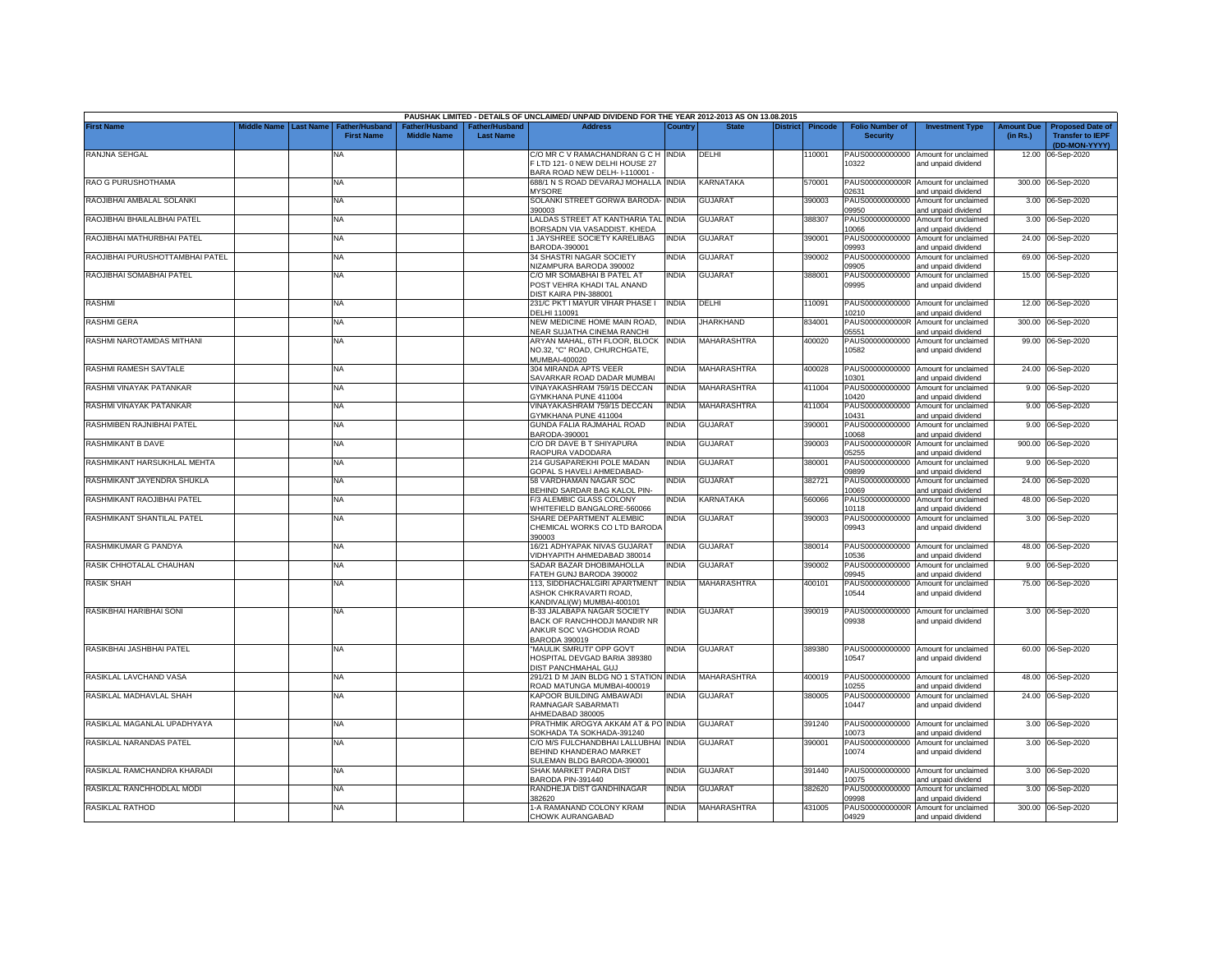|                            |             |                  |                                            |                                      |                                    | PAUSHAK LIMITED - DETAILS OF UNCLAIMED/ UNPAID DIVIDEND FOR THE YEAR 2012-2013 AS ON 13.08.2015 |              |                       |                 |                |                                           |                                                                    |                               |                                                    |
|----------------------------|-------------|------------------|--------------------------------------------|--------------------------------------|------------------------------------|-------------------------------------------------------------------------------------------------|--------------|-----------------------|-----------------|----------------|-------------------------------------------|--------------------------------------------------------------------|-------------------------------|----------------------------------------------------|
| <b>First Name</b>          | Middle Name | <b>Last Name</b> | <b>Father/Husband</b><br><b>First Name</b> | Father/Husband<br><b>Middle Name</b> | Father/Husband<br><b>Last Name</b> | <b>Address</b>                                                                                  | Country      | <b>State</b>          | <b>District</b> | <b>Pincode</b> | <b>Folio Number of</b><br><b>Security</b> | <b>Investment Type</b>                                             | <b>Amount Due</b><br>(in Rs.) | <b>Proposed Date of</b><br><b>Transfer to IEPF</b> |
| RASIKLAL VELJI GANDHI      |             |                  | <b>NA</b>                                  |                                      |                                    | KUVERJI DEVSHI CHAWL 2ND FL B S INDIA                                                           |              | MAHARASHTRA           |                 | 400028         |                                           | PAUS00000000000 Amount for unclaimed                               |                               | (DD-MON-YYYY)<br>12.00 06-Sep-2020                 |
|                            |             |                  |                                            |                                      |                                    | ROAD OPP ZARAPKAR SHOW ROOM<br>DADAR W RLY MUMBAI 400028                                        |              |                       |                 |                | 10300                                     | and unpaid dividend                                                |                               |                                                    |
| RASULBHAI ALIBHAI BHARMAL  |             |                  | <b>NA</b>                                  |                                      |                                    | C/O BHARMAL BROTHERS & CO<br>KALSARI ROAD AT VISAVADAR DIST<br>JUNAGADH PIN-362130              | <b>INDIA</b> | <b>GUJARAT</b>        |                 | 362130         | 10076                                     | PAUS00000000000 Amount for unclaimed<br>and unpaid dividend        |                               | 24.00 06-Sep-2020                                  |
| RATANBEN KANTILAL FURIA    |             |                  | <b>NA</b>                                  |                                      |                                    | C/O R P SHROFF AND SONS 704 A<br>STOCK EXCHANGE PLAZA DALAL<br>STREET FORT MUMBAI-400023        | <b>INDIA</b> | <b>MAHARASHTRA</b>    |                 | 400023         | 10296                                     | PAUS00000000000 Amount for unclaimed<br>and unpaid dividend        |                               | 36.00 06-Sep-2020                                  |
| RATANSINH MOHANSINH CHAVDA |             |                  | <b>NA</b>                                  |                                      |                                    | AT & PO UNDEL DARBAR FALIA<br>CAMBAY DIST KAIRA 388640                                          | <b>INDIA</b> | <b>GUJARAT</b>        |                 | 388640         | 10490                                     | PAUS00000000000 Amount for unclaimed<br>ind unpaid dividend        |                               | 48.00 06-Sep-2020                                  |
| RATANSINH PARTHAMSINH RAO  |             |                  | <b>NA</b>                                  |                                      |                                    | 94/E RAILWAY COLONY<br>PRATAPNAGAR BARODA-390004                                                | <b>INDIA</b> | <b>GUJARAT</b>        |                 | 390004         | PAUS00000000000<br>10077                  | Amount for unclaimed<br>and unpaid dividend                        |                               | 3.00 06-Sep-2020                                   |
| RATHINDRA KR MITRA         |             |                  | <b>NA</b>                                  |                                      |                                    | 172 DIAMOND PARK PO JOKA 24<br>PARGANAS(S)                                                      | <b>INDIA</b> | <b>WEST BENGAL</b>    |                 | 700104         | PAUS0000000000R<br>02882                  | Amount for unclaimed<br>and unpaid dividend                        |                               | 300.00 06-Sep-2020                                 |
| RATHNAKALA PAKKALA         |             |                  | <b>NA</b>                                  |                                      |                                    | 37/2 R C F COLONY SECTOR-6<br>VASHI NAVI MUMBAI 400703                                          | <b>INDIA</b> | <b>MAHARASHTRA</b>    |                 | 400703         | PAUS00000000000<br>10567                  | Amount for unclaimed<br>and unpaid dividend                        |                               | 12.00 06-Sep-2020                                  |
| RATILAL BAPUBHAI RAVAL     |             |                  | <b>NA</b>                                  |                                      |                                    | VAIRAGI MAHOLLO MADAN ZAMPA<br>RD PATTHER GATE BARODA 390001                                    | <b>INDIA</b> | <b>GUJARAT</b>        |                 | 390001         | PAUS00000000000<br>09951                  | Amount for unclaimed<br>and unpaid dividend                        |                               | 3.00 06-Sep-2020                                   |
| RATILAL CHUNILAL SHAH      |             |                  | <b>NA</b>                                  |                                      |                                    | II-B WEST VIEW 309 S V ROAD<br>SANTACRUZ (W) MUMBAI-400054                                      | <b>NDIA</b>  | <b>MAHARASHTRA</b>    |                 | 400054         | PAUS00000000000<br>0306                   | Amount for unclaimed<br>and unpaid dividend                        |                               | 27.00 06-Sep-2020                                  |
| RATILAL DEVJI FADADU       |             |                  | <b>NA</b>                                  |                                      |                                    | 26 ASIYAD NAGAR KANJARI ROAD<br>HALOL 348350 PMS                                                | <b>INDIA</b> | <b>GUJARAT</b>        |                 | 384350         | PAUS00000000000<br>09933                  | Amount for unclaimed<br>and unpaid dividend                        |                               | 24.00 06-Sep-2020                                  |
| RATILAL HARIBHAI SAVALIA   |             |                  | <b>NA</b>                                  |                                      |                                    | M/S NANJIBHAI HARIBHAI & CO<br>POST OFFICE ROAD VISAVADAR<br>DIST JUNAGADH 362130               | INDIA        | <b>GUJARAT</b>        |                 | 362130         | 09963                                     | PAUS00000000000 Amount for unclaimed<br>and unpaid dividend        |                               | 24.00 06-Sep-2020                                  |
| RATILAL HIRALAL PATEL      |             |                  | <b>NA</b>                                  |                                      |                                    | 4, UTKARSH SOCIETY NANA<br>KUMBHNATH ROAD NADIAD-387001                                         | <b>INDIA</b> | <b>GUJARAT</b>        |                 | 387001         | 09901                                     | PAUS00000000000 Amount for unclaimed<br>and unpaid dividend        |                               | 3.00 06-Sep-2020                                   |
| RATILAL M SHAH             |             |                  | NA                                         |                                      |                                    | 13 SWETAMBERNAGAR CO-HSG<br>SOC LTD NARANPURA VISTAR<br>AHMEDABAD-380013                        | INDIA        | <b>GUJARAT</b>        |                 | 380013         | 10124                                     | PAUS00000000000 Amount for unclaimed<br>and unpaid dividend        |                               | 36.00 06-Sep-2020                                  |
| RATNA A MODI               |             |                  | <b>NA</b>                                  |                                      |                                    | B-604, GOLD COIN APTS. HAJIALI,<br>TARDEO ROAD, PT.M.M.M. MARG,<br>MUMBAI-400034                | <b>INDIA</b> | <b>MAHARASHTRA</b>    |                 | 400034         | 10579                                     | PAUS00000000000 Amount for unclaimed<br>and unpaid dividend        |                               | 48.00 06-Sep-2020                                  |
| RATNA TELIKAPALLI          |             |                  | <b>NA</b>                                  |                                      |                                    | D-1, PRESIDENT BANZARA ROAD<br>NO.2 BANZARA HILLS                                               | <b>INDIA</b> | <b>ANDHRA PRADESH</b> |                 | 500038         | 0659                                      | PAUS0000000000R Amount for unclaimed<br>and unpaid dividend        |                               | 1200.00 06-Sep-2020                                |
| RAVAJIBHAI KUBERBHAI PATEL |             |                  | <b>NA</b>                                  |                                      |                                    | SINHUJ MOTI KHADKI TA<br>MEHMADABAD DIST KAIRA PIN-                                             | INDIA        | <b>GUJARAT</b>        |                 | 387130         | 10080                                     | PAUS00000000000 Amount for unclaimed<br>and unpaid dividend        |                               | 3.00 06-Sep-2020                                   |
| RAVI B WALIA               |             |                  | <b>NA</b>                                  |                                      |                                    | 279 RESHIM BAUG NAGPUR-440009                                                                   | <b>INDIA</b> | MAHARASHTRA           |                 | 440009         | PAUS00000000000                           | Amount for unclaimed                                               |                               | 9.00 06-Sep-2020                                   |
| RAVI KUMAR PODURI          |             |                  | ΝA                                         |                                      |                                    | 69-3A-1 SRI SURYA TEJA ANDHRA                                                                   | <b>INDIA</b> | ANDHRA PRADESH        |                 | 533003         | PAUS0000000000R                           | Amount for unclaimed                                               | 600.00                        | 06-Sep-2020                                        |
| RAVI PRAKASH SETH          |             |                  | <b>NA</b>                                  |                                      |                                    | <b>BANK COLONY KAKINADA</b><br>3346 PYARE LAL ROAD KAROL<br>BAGH NEW DELHI-110005               | NDIA         | DELHI                 |                 | 110005         | 04710<br>PAUS00000000000<br>10184         | ind unpaid dividend<br>Amount for unclaimed                        |                               | 12.00 06-Sep-2020                                  |
| RAVI SHANKAR PRASAD        |             |                  | <b>NA</b>                                  |                                      |                                    | SURYA VIHAR COLONY OPP CMRI<br>BARTAND DHANBAD                                                  | <b>INDIA</b> | <b>JHARKHAND</b>      |                 | 826001         | PAUS00000000000<br>13100                  | and unpaid dividend<br>Amount for unclaimed<br>and unpaid dividend |                               | 12.00 06-Sep-2020                                  |
| RAVIKANT CHANDULAL CHOKSHI |             |                  | <b>NA</b>                                  |                                      |                                    | MEHTA POLE MUSA POLE BARODA-<br>390006                                                          | <b>INDIA</b> | <b>GUJARAT</b>        |                 | 390006         | PAUS00000000000<br>09958                  | Amount for unclaimed<br>ind unpaid dividend                        |                               | 15.00 06-Sep-2020                                  |
| RAVIKUMAR VERMA            |             |                  | <b>NA</b>                                  |                                      |                                    | HOUSE NO 262 SECTOR 37A<br>CHANDIGARH                                                           | INDIA        | CHANDIGARH            |                 | 160009         | PAUS00000000000<br>10485                  | Amount for unclaimed<br>and unpaid dividend                        |                               | 48.00 06-Sep-2020                                  |
| RAVILAL LAXMIDAS THAKKER   |             |                  | NA                                         |                                      |                                    | KUVERJI DEVSHI CHAWL 2ND FL B S INDIA<br>ROAD OPP ZARAPKAR SHOW ROOM<br>DADAR MUMBAI-400028     |              | <b>MAHARASHTRA</b>    |                 | 400028         | PAUS00000000000<br>10297                  | Amount for unclaimed<br>and unpaid dividend                        |                               | 12.00 06-Sep-2020                                  |
| RAVINABEN MAGANBHAI MACWAN |             |                  | <b>NA</b>                                  |                                      |                                    | C/O M H MACWAN ASHOK<br>COMPOUND PENSIONPURA<br>BARODA-390002                                   | INDIA        | <b>GUJARAT</b>        |                 | 390002         | 10083                                     | PAUS00000000000 Amount for unclaimed<br>and unpaid dividend        |                               | 3.00 06-Sep-2020                                   |
| RAVINDER KUMAR BHATIA      |             |                  | <b>NA</b>                                  |                                      |                                    | 5/11 OLD RAJINDER NAGAR NEW<br>DELHI-110060                                                     | <b>INDIA</b> | DELHI                 |                 | 110060         | 10347                                     | PAUS00000000000 Amount for unclaimed<br>and unpaid dividend        |                               | 12.00 06-Sep-2020                                  |
| RAVINDER KUMAR JAIN        |             |                  | <b>NA</b>                                  |                                      |                                    | 132 VEER NAGAR DELHI-110007                                                                     | <b>INDIA</b> | DELHI                 |                 | 110007         | PAUS00000000000                           | Amount for unclaimed                                               |                               | 24.00 06-Sep-2020                                  |
| RAVINDER KUMAR JAIN        |             |                  | NA                                         |                                      |                                    | 196 PREM GALI KASHMERE GATE<br>DELHI-110006                                                     | <b>INDIA</b> | DELHI                 |                 | 10006          | PAUS00000000000<br>10211                  | Amount for unclaimed<br>and unpaid dividend                        |                               | 12.00 06-Sep-2020                                  |
| RAVINDER SINGH             |             |                  | <b>NA</b>                                  |                                      |                                    | M B 76 NEAR P O DELHI-110092                                                                    | <b>INDIA</b> | DELHI                 |                 | 110092         | PAUS00000000000                           | Amount for unclaimed                                               |                               | 12.00 06-Sep-2020                                  |
| RAVINDER SINGH KHURANA     |             |                  | NA                                         |                                      |                                    | 2429-TILAK STREET CHUNA MANDI                                                                   | <b>INDIA</b> | DELHI                 |                 | 10055          | PAUS00000000000                           | Amount for unclaimed                                               |                               | 12.00 06-Sep-2020                                  |
| RAVINDER SINGH LAMBA       |             |                  | <b>NA</b>                                  |                                      |                                    | PAHAR GANJ NEW DELHI-110055<br>H NO 9673 ISLAM GANJ OPP AZAD                                    | INDIA        | DELHI                 |                 | 110006         | 10212<br>PAUS00000000000                  | and unpaid dividend<br>Amount for unclaimed                        |                               | 12.00 06-Sep-2020                                  |
| RAVINDRA BABU N            |             |                  | NA                                         |                                      |                                    | MARKET DELHI-110006<br>SREE VENKATA RAGHAVENDRA                                                 | INDIA        | ANDHRA PRADESH        |                 | 518301         | 10187<br>PAUS0000000000R                  | and unpaid dividend<br>Amount for unclaimed                        |                               | 300.00 06-Sep-2020                                 |
| RAVINDRA BABUBHAI AMIN     |             |                  | <b>NA</b>                                  |                                      |                                    | MEDICAL STORE ADONI<br>28 HARIBHAKTI EXTENSION OLD<br>PADRA ROAD BARODA-390005                  | INDIA        | GUJARAT               |                 | 390005         | 03184<br>PAUS00000000000<br>10084         | and unpaid dividend<br>Amount for unclaimed<br>and unpaid dividend |                               | 24.00 06-Sep-2020                                  |
| RAVINDRA G PENDKAR         |             |                  | NA                                         |                                      |                                    | DR PENDKAR HOSPITAL JUBLI PARK INDIA<br>AURANGABAD                                              |              | <b>MAHARASHTRA</b>    |                 | 431001         | PAUS0000000000R<br>03844                  | Amount for unclaimed<br>and unpaid dividend                        |                               | 900.00 06-Sep-2020                                 |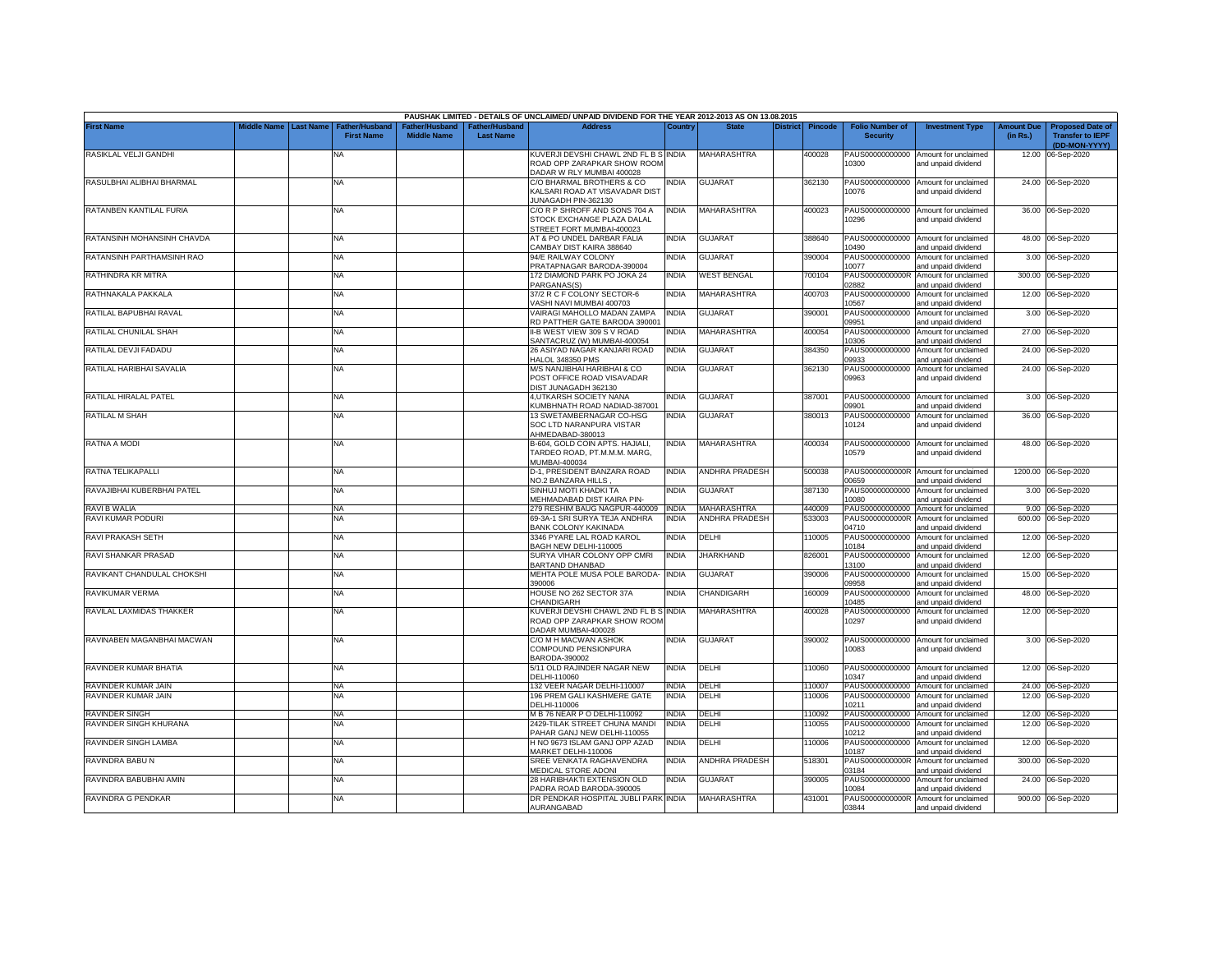|                               |                         |                                            |                                     |                                                | PAUSHAK LIMITED - DETAILS OF UNCLAIMED/ UNPAID DIVIDEND FOR THE YEAR 2012-2013 AS ON 13.08.2015 |              |                          |                 |                |                                           |                                                             |                               |                                                    |
|-------------------------------|-------------------------|--------------------------------------------|-------------------------------------|------------------------------------------------|-------------------------------------------------------------------------------------------------|--------------|--------------------------|-----------------|----------------|-------------------------------------------|-------------------------------------------------------------|-------------------------------|----------------------------------------------------|
| <b>First Name</b>             | Middle Name   Last Name | <b>Father/Husband</b><br><b>First Name</b> | ather/Husband<br><b>Middle Name</b> | <sup>∶</sup> ather/Husband<br><b>Last Name</b> | <b>Address</b>                                                                                  | Country      | <b>State</b>             | <b>District</b> | <b>Pincode</b> | <b>Folio Number of</b><br><b>Security</b> | <b>Investment Type</b>                                      | <b>Amount Due</b><br>(in Rs.) | <b>Proposed Date of</b><br><b>Transfer to IEPF</b> |
| RAVINDRA GAJANAN PHANSE       |                         | NA                                         |                                     |                                                | PHANSE'S WADA NEAR DR DIGHE                                                                     | <b>INDIA</b> | <b>GUJARAT</b>           |                 | 390001         |                                           | PAUS00000000000 Amount for unclaimed                        |                               | (DD-MON-YYYY)                                      |
|                               |                         |                                            |                                     |                                                | LABORATORY DANDIA BAZAR<br>BARODA-390001                                                        |              |                          |                 |                | 09959                                     | and unpaid dividend                                         |                               | 3.00 06-Sep-2020                                   |
| RAVINDRA J PANDYA             |                         | NA                                         |                                     |                                                | S-19 MAHAVEER MARG C SCHEME<br>JAIPUR 302001                                                    | <b>INDIA</b> | RAJASTHAN                |                 | 302001         | 10112                                     | PAUS00000000000 Amount for unclaimed<br>and unpaid dividend |                               | 48.00 06-Sep-2020                                  |
| RAVINDRA JAYANTILAL JANI      |                         | NA                                         |                                     |                                                | 9 RANGVIHAR SOCIETY OPP                                                                         | <b>INDIA</b> | GUJARAT                  |                 | 380007         |                                           | PAUS00000000000 Amount for unclaimed                        |                               | 3.00 06-Sep-2020                                   |
|                               |                         |                                            |                                     |                                                | SHANKER ASHRAM PALDI<br>AHMEDABAD 380007                                                        |              |                          |                 |                | 09999                                     | and unpaid dividend                                         |                               |                                                    |
| RAVINDRA NATH A               |                         | <b>NA</b>                                  |                                     |                                                | 63 VARADHA MUTHIAPPAN STREET INDIA                                                              |              | <b>TAMIL NADU</b>        |                 | 600001         |                                           | PAUS00000000000 Amount for unclaimed                        |                               | 12.00 06-Sep-2020                                  |
|                               |                         |                                            |                                     |                                                | CHENNAI-600001                                                                                  |              |                          |                 |                | 0374                                      | and unpaid dividend                                         |                               |                                                    |
| RAVINDRA PRAKASH              |                         | NA                                         |                                     |                                                | C/O PRAKASH MOTOR & GENERAL<br>FINANCIERS 13-14 SARRAFA BAZAR<br>MEERUT CITY-250002             | <b>INDIA</b> | <b>UTTAR PRADESH</b>     |                 | 250002         | PAUS00000000000<br>10356                  | Amount for unclaimed<br>and unpaid dividend                 |                               | 24.00 06-Sep-2020                                  |
| RAVINDRABHAI RAMANBHAI PATEL  |                         | NA                                         |                                     |                                                | C/O ORIENTAL PROSPECTING CO<br>AT KOT KARK- HANA P O KOT TAL                                    | <b>INDIA</b> | <b>GUJARAT</b>           |                 | 382870         | 0085                                      | PAUS00000000000 Amount for unclaimed<br>and unpaid dividend |                               | 3.00 06-Sep-2020                                   |
| RAVINDRAKUMAR KANTILAL PATEL  |                         | NA                                         |                                     |                                                | VIJAPUR DIST MEHSANA P- IN-<br>JAWAHARNAGAR PLOT NO 327                                         | <b>INDIA</b> | <b>MAHARASHTRA</b>       |                 | 400062         |                                           | PAUS00000000000 Amount for unclaimed                        |                               | 48.00 06-Sep-2020                                  |
| RAVINDRANADH DODDA            |                         | RANGA RAO                                  |                                     |                                                | GOREGAON (WEST) MUMBAI-400062<br>D NO 23-9-21 AGRAHARAM GUNTUR INDIA                            |              | <b>ANDHRA PRADESH</b>    |                 |                | 10409                                     | and unpaid dividend                                         |                               |                                                    |
|                               |                         | <b>DODDA</b>                               |                                     |                                                | <b>MUNICIPALITYGUNTUR</b>                                                                       |              |                          |                 | 522003         | PAUS12038400005<br>28313                  | Amount for unclaimed<br>and unpaid dividend                 |                               | 2400.00 06-Sep-2020                                |
| RAVINDRANATH BATTEPATI        |                         | <b>NA</b>                                  |                                     |                                                | 1-7-69/5 S D ROAD SECUNDERABAD INDIA                                                            |              | <b>ANDHRA PRADESH</b>    |                 | 500003         | PAUS0000000000R                           | Amount for unclaimed                                        | 450.00                        | 06-Sep-2020                                        |
| RAVISHANKAR NATHURAM THAKAR   |                         | NA                                         |                                     |                                                | 35/2 SADHNANAGAR SOCIETY                                                                        | INDIA        | <b>GUJARAT</b>           |                 | 390018         | PAUS00000000000                           | Amount for unclaimed                                        | 3.00                          | 06-Sep-2020                                        |
|                               |                         |                                            |                                     |                                                | KARELIBAUG BARODA 390018                                                                        |              |                          |                 |                | 10426                                     | and unpaid dividend                                         |                               |                                                    |
| RAVJI PUNABHAI PATEL          |                         | <b>NA</b>                                  |                                     |                                                | C/O SUMANRAI HARIBHAI & CO<br>KALSARI ROAD VISAVADAR DIST<br>JUNAGADH PIN-362130                | <b>INDIA</b> | <b>GUJARAT</b>           |                 | 362130         | PAUS00000000000<br>09962                  | Amount for unclaimed<br>and unpaid dividend                 |                               | 24.00 06-Sep-2020                                  |
| RAVJIBHAI BECHARBHAI PATEL    |                         | NΑ                                         |                                     |                                                | B/50 GIDC COLONY TAL KALOL<br>389330 DIST PANCHMAHAL                                            | <b>INDIA</b> | GUJARAT                  |                 | 389330         | 09935                                     | PAUS00000000000 Amount for unclaimed<br>and unpaid dividend |                               | 3.00 06-Sep-2020                                   |
| RAVJIBHAI JETHABHAI PATEL     |                         | ΝA                                         |                                     |                                                | AT & PO DUDHATHALLA POST                                                                        | NDIA         | GUJARAT                  |                 | 387620         | PAUS00000000000                           | Amount for unclaimed                                        |                               | 3.00 06-Sep-2020                                   |
|                               |                         |                                            |                                     |                                                | DUDHATAL TAL KAPADVANJ DIST                                                                     |              |                          |                 |                | 10087                                     | and unpaid dividend                                         |                               |                                                    |
|                               |                         |                                            |                                     |                                                | KAIRA                                                                                           |              |                          |                 |                |                                           |                                                             |                               |                                                    |
| RAVJIBHAI PUNABHAI PATEL      |                         | NA                                         |                                     |                                                | C/O SUMANRAI HARIBHAI & CO                                                                      | NDIA         | <b>GUJARAT</b>           |                 | 362130         |                                           | PAUS00000000000 Amount for unclaimed                        |                               | 24.00 06-Sep-2020                                  |
|                               |                         |                                            |                                     |                                                | KALSARI ROAD AT VISAVADAR DIST<br>JUNAGADH PIN-362130                                           |              |                          |                 |                | 10088                                     | and unpaid dividend                                         |                               |                                                    |
| RAY MUKESHKUMAR SHANTILAL     |                         | NA                                         |                                     |                                                | B-23 VRAJDHAM SOCIETY                                                                           | India        | <b>GUJARAT</b>           |                 | 390007         |                                           | PAUS00000000000 Amount for unclaimed                        |                               | 48.00 06-Sep-2020                                  |
|                               |                         |                                            |                                     |                                                | ARUNACHAL TO SAMTA ROAD                                                                         |              |                          |                 |                | 10523                                     | and unpaid dividend                                         |                               |                                                    |
|                               |                         |                                            |                                     |                                                | SUBHANPURA BARODA 390007                                                                        |              |                          |                 |                |                                           |                                                             |                               |                                                    |
| <b>RAYEN FJ</b>               |                         | NA                                         |                                     |                                                | 10, V.E.ROAD, TUTICORIN,                                                                        | <b>INDIA</b> | <b>TAMIL NADU</b>        |                 | 628001         | PAUS0000000000F                           | Amount for unclaimed                                        |                               | 600.00 06-Sep-2020                                 |
| REKHA KALPESH KADAKIYA        |                         | NA.                                        |                                     |                                                | HOLI CHAKLA NEAR CHAMPA WADI<br>P O DEVGADH BARIA DIST                                          | <b>INDIA</b> | <b>GUJARA1</b>           |                 | 389380         | PAUS00000000000<br>10089                  | Amount for unclaimed<br>and unpaid dividend                 |                               | 24.00 06-Sep-2020                                  |
|                               |                         |                                            |                                     |                                                | PANCHMAHAL PIN-389380                                                                           |              |                          |                 |                |                                           |                                                             |                               |                                                    |
| REKHA M MEHTA                 |                         | <b>NA</b>                                  |                                     |                                                | 33/B ASHOK NAGAR SOC BEHIND                                                                     | <b>INDIA</b> | <b>GUJARAT</b>           |                 | 387001         |                                           | PAUS0000000000R Amount for unclaimed                        |                               | 300.00 06-Sep-2020                                 |
|                               |                         |                                            |                                     |                                                | RLY STATION NADIAD                                                                              |              |                          |                 |                | )4437                                     | and unpaid dividend                                         |                               |                                                    |
| REKHA P GAJARE                |                         | NA                                         |                                     |                                                | FLAT NO 166/1 POCKET D-12                                                                       | INDIA        | DELHI                    |                 | 110034         |                                           | PAUS00000000000 Amount for unclaimed                        |                               | 12.00 06-Sep-2020                                  |
| REKHA VERMA                   |                         |                                            |                                     |                                                | SECTOR NO 7 ROHINI DELHI 110034                                                                 | <b>INDIA</b> | RAJASTHAN                |                 |                | 10201                                     | and unpaid dividend<br>Amount for unclaimed                 |                               |                                                    |
|                               |                         | NA                                         |                                     |                                                | C/O MR JARNAIL VERMA 18 GOVIND<br>MARG JAIPUR                                                   |              |                          |                 | 302004         | PAUS0000000000R<br>03310                  | and unpaid dividend                                         |                               | 300.00 06-Sep-2020                                 |
| <b>RENU RANI</b>              |                         | ΝA                                         |                                     |                                                | W/O SRI RANJAN KUMAR SHIV LOK                                                                   | India        | <b>BIHAR</b>             |                 | 848101         | PAUS12019101005                           | Amount for unclaimed                                        |                               | 300.00 06-Sep-2020                                 |
|                               |                         |                                            |                                     |                                                | BEHIND TRIHUT ACADEMY SCHOOL                                                                    |              |                          |                 |                | 30218                                     | and unpaid dividend                                         |                               |                                                    |
|                               |                         |                                            |                                     |                                                | <b>KASHIPUR SAMASTIPUR</b>                                                                      |              |                          |                 |                |                                           |                                                             |                               |                                                    |
| <b>RENU SETHI</b>             |                         | NA                                         |                                     |                                                | 95 DEFENCE ENCLAVE VIKASH<br><b>MARG DELHI-110092</b>                                           | INDIA        | DELHI                    |                 | 110092         | 0345                                      | PAUS00000000000 Amount for unclaimed<br>and unpaid dividend |                               | 12.00 06-Sep-2020                                  |
| RENUKANATH B S                |                         | NA                                         |                                     |                                                | C/O. RENUKA MEDICAL HALL,                                                                       | INDIA        | KARNATAKA                |                 | 583125         | PAUS0000000000B                           | Amount for unclaimed                                        |                               | 300.00 06-Sep-2020                                 |
|                               |                         |                                            |                                     |                                                | ARSIKERE, HASSAN DIST.                                                                          |              |                          |                 |                | 00947                                     | and unpaid dividend                                         |                               |                                                    |
| REVATHI BHARATAN              |                         | NΑ                                         |                                     |                                                | H NO 9 HYDER BASTHY<br>SECUNDERABAD-500003                                                      | <b>INDIA</b> | ANDHRA PRADESH           |                 | 500003         | PAUS00000000000<br>10370                  | Amount for unclaimed<br>and unpaid dividend                 | 36.00                         | 06-Sep-2020                                        |
| RINABEN MAHENDRASINH RANA     |                         | ΝA                                         |                                     |                                                | GARASIA MOHALLA OPP. GORWA                                                                      | <b>INDIA</b> | <b>GUJARAT</b>           |                 | 390003         | PAUS0000000000R                           | Amount for unclaimed                                        |                               | 150.00 06-Sep-2020                                 |
|                               |                         |                                            |                                     |                                                | POLICE STATION GORWA                                                                            |              |                          |                 |                | 05577                                     | and unpaid dividend                                         |                               |                                                    |
| RIPU DAMAN BHARADWAJ          |                         | NA                                         |                                     |                                                | HIG-21/G-3.TNHB FLATS SEA                                                                       | NDIA         | <b><i>FAMIL NADU</i></b> |                 | 600041         | PAUS0000000000R                           | Amount for unclaimed                                        | 150.00                        | 06-Sep-2020                                        |
|                               |                         |                                            |                                     |                                                | BREEZE APTS, THIRUVALLUVAR<br>NAGAR THIRUVANMIYUR, CHENNAI                                      |              |                          |                 |                | 02182                                     | and unpaid dividend                                         |                               |                                                    |
| RISHIKESH SHIVARAO KALYANPUR  |                         | NA                                         |                                     |                                                | A/3-2, DATTA PRASAD CO-                                                                         | India        | KARNATAKA                |                 | 560003         |                                           | PAUS0000000000R Amount for unclaimed                        |                               | 300.00 06-Sep-2020                                 |
|                               |                         |                                            |                                     |                                                | OPERATIVE HOUSING LIMITED,<br>106/10TH MAIN ROAD,                                               |              |                          |                 |                | 00664                                     | and unpaid dividend                                         |                               |                                                    |
| RISHMAKUMARI KISHORBHAI PATEL |                         | <b>NA</b>                                  |                                     |                                                | WADI CHHELLI POLE BARODA-                                                                       | <b>INDIA</b> | GUJARAT                  |                 | 390001         |                                           | PAUS00000000000 Amount for unclaimed                        |                               | 3.00 06-Sep-2020                                   |
| RITA                          |                         | <b>NA</b>                                  |                                     |                                                | B-49 MOTI NAGAR NEWDELHI-                                                                       | <b>INDIA</b> | DEI HI                   |                 | 110015         |                                           | PAUS00000000000 Amount for unclaimed                        |                               | 30.00 06-Sep-2020                                  |
| RITA ROSE KURIAN              |                         | <b>NA</b>                                  |                                     |                                                | VACHAPARAMBIL                                                                                   | <b>NDIA</b>  | <b>CERALA</b>            |                 | 673008         | PAUS0000000000R                           | Amount for unclaimed                                        |                               | 300.00 06-Sep-2020                                 |
| RITABEN PRAVINBHAI KAPADIA    |                         | ΝA                                         |                                     |                                                | <b>KOTTAMPARAMBA B O CALICUT</b><br>G-31 BOMBAY MARKET UMARWADA                                 | <b>INDIA</b> | GUJARAT                  |                 |                | 02960<br>PAUS00000000000                  | and unpaid dividend<br>Amount for unclaimed                 |                               |                                                    |
|                               |                         |                                            |                                     |                                                | SURAT 395010                                                                                    |              |                          |                 | 395010         | 0552                                      | and unpaid dividend                                         |                               | 48.00 06-Sep-2020                                  |
| <b>RITEN M ANTANI</b>         |                         | NA                                         |                                     |                                                | 'SAMANVAY" OPP TRIKAMRAY                                                                        | NDIA         | <b>GUJARAT</b>           |                 | 370001         | PAUS0000000000R                           | Amount for unclaimed                                        |                               | 600.00 06-Sep-2020                                 |
|                               |                         |                                            |                                     |                                                | TEMPLE DR MEHTA MARG NAGAR                                                                      |              |                          |                 |                | 04699                                     | and unpaid dividend                                         |                               |                                                    |
|                               |                         |                                            |                                     |                                                | CHAKALO BHUJ KUTCH                                                                              |              |                          |                 |                |                                           |                                                             |                               |                                                    |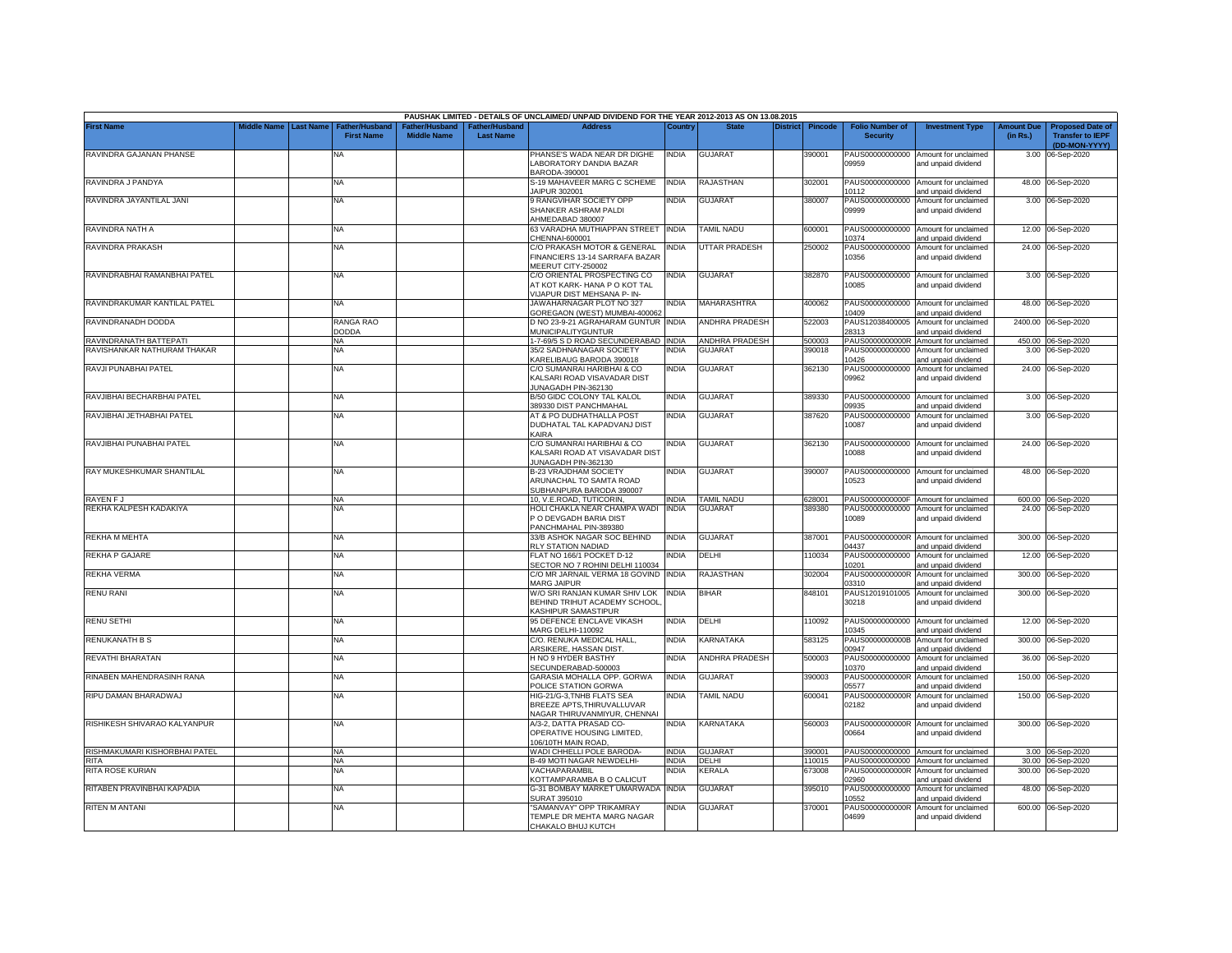|                              |             |                  |                                            |                                      |                                   | PAUSHAK LIMITED - DETAILS OF UNCLAIMED/ UNPAID DIVIDEND FOR THE YEAR 2012-2013 AS ON 13.08.2015 |              |                    |                 |                |                                           |                                                             |                               |                                                                     |
|------------------------------|-------------|------------------|--------------------------------------------|--------------------------------------|-----------------------------------|-------------------------------------------------------------------------------------------------|--------------|--------------------|-----------------|----------------|-------------------------------------------|-------------------------------------------------------------|-------------------------------|---------------------------------------------------------------------|
| <b>First Name</b>            | Middle Name | <b>Last Name</b> | <b>Father/Husband</b><br><b>First Name</b> | Father/Husband<br><b>Middle Name</b> | ather/Husband<br><b>Last Name</b> | <b>Address</b>                                                                                  | Country      | <b>State</b>       | <b>District</b> | <b>Pincode</b> | <b>Folio Number of</b><br><b>Security</b> | <b>Investment Type</b>                                      | <b>Amount Due</b><br>(in Rs.) | <b>Proposed Date of</b><br><b>Transfer to IEPF</b><br>(DD-MON-YYYY) |
| <b>RITESH SETH</b>           |             |                  | NA                                         |                                      |                                   | 4 CAPPER ROAD LALBAGH                                                                           | INDIA        | UTTAR PRADESH      |                 | 226001         |                                           | PAUS0000000000R Amount for unclaimed                        |                               | 300.00 06-Sep-2020                                                  |
| RIXONA JOSEPHBHAI CHRISTI    |             |                  | <b>NA</b>                                  |                                      |                                   | 8 SION PARK SOCIETY BAHERAM                                                                     | <b>INDIA</b> | <b>GUJARAT</b>     |                 | 380022         | PAUS00000000000                           | Amount for unclaimed                                        |                               | 9.00 06-Sep-2020                                                    |
|                              |             |                  |                                            |                                      |                                   | PURA AHMEDABAD-380022                                                                           |              |                    |                 |                | 10002                                     | and unpaid dividend                                         |                               |                                                                     |
| RIYAZ ALI KHAN               |             |                  | <b>NA</b>                                  |                                      |                                   | INDIAN OVERSEAS BANK TILAK<br>NAGAR NEAR LBS COLLEGE JAIPUR<br>302004                           | NDIA         | <b>RAJASTHAN</b>   |                 | 302004         | PAUS00000000000<br>10509                  | Amount for unclaimed<br>and unpaid dividend                 |                               | 24.00 06-Sep-2020                                                   |
| ROHINI POPATLAL PARIKH       |             |                  | <b>NA</b>                                  |                                      |                                   | 136 SAMRAT ASHOK SOCIETY 4TH                                                                    | INDIA        | <b>MAHARASHTRA</b> |                 | 400006         |                                           | PAUS00000000000 Amount for unclaimed                        |                               | 48.00 06-Sep-2020                                                   |
|                              |             |                  |                                            |                                      |                                   | FLOOR RATILAL R THAKKAR MARG                                                                    |              |                    |                 |                | 10003                                     | and unpaid dividend                                         |                               |                                                                     |
|                              |             |                  |                                            |                                      |                                   | MALBAR HILL MUMBAI-400006                                                                       |              |                    |                 |                |                                           |                                                             |                               |                                                                     |
| ROHINI VIRENDRA PARIKH       |             |                  | <b>NA</b>                                  |                                      |                                   | BAJWADA SHETH SERI BARODA<br>390001                                                             | <b>INDIA</b> | <b>GUJARAT</b>     |                 | 390001         | PAUS00000000000<br>09903                  | Amount for unclaimed<br>hnebivib biegnd bne                 |                               | 9.00 06-Sep-2020                                                    |
| <b>ROHIT ANAND</b>           |             |                  | NA                                         |                                      |                                   | 21/36 OLD RAJINDAR NAGAR NEW                                                                    | INDIA        | DELHI              |                 | 10060          | PAUS00000000000                           | Amount for unclaimed                                        |                               | 24.00 06-Sep-2020                                                   |
|                              |             |                  |                                            |                                      |                                   | <b>DELHI 110060</b>                                                                             |              |                    |                 |                | 10486                                     | and unpaid dividend                                         |                               |                                                                     |
| ROHIT HARISHCHANDRA CHANDAN  |             |                  | <b>NA</b>                                  |                                      |                                   | A/9 NARENDRA SOCIETY BUILDING<br>S V ROAD JOGESHWARI MUMBAI-                                    | INDIA        | <b>MAHARASHTRA</b> |                 | 400060         | PAUS00000000000<br>10142                  | Amount for unclaimed<br>and unpaid dividend                 |                               | 12.00 06-Sep-2020                                                   |
| ROHIT MODI                   |             |                  | <b>NA</b>                                  |                                      |                                   | SHANKER BHUVAN OPP RLY CLUB<br>MANINAGAR AHMEDABAD                                              | <b>INDIA</b> | <b>GUJARAT</b>     |                 | 380008         | PAUS0000000000R<br>02292                  | Amount for unclaimed<br>and unpaid dividend                 |                               | 1050.00 06-Sep-2020                                                 |
| ROHITBHAI A SHAH             |             |                  | <b>NA</b>                                  |                                      |                                   | 41 EESHITA APARTMENTS NEAR                                                                      | INDIA        | <b>GUJARAT</b>     |                 | 380009         | PAUS00000000000                           | Amount for unclaimed                                        |                               | 48.00 06-Sep-2020                                                   |
|                              |             |                  |                                            |                                      |                                   | ISHWAR BHUVAN NAVRANGPURA<br>AHMEDABAD-380009                                                   |              |                    |                 |                | 10093                                     | and unpaid dividend                                         |                               |                                                                     |
| ROHITBHAI MAGANLAL KAMDAR    |             |                  | <b>NA</b>                                  |                                      |                                   | KAMDAR STREET CORNER OF<br>JJJADPA JETPUR-360370                                                | <b>INDIA</b> | <b>GUJARAT</b>     |                 | 360370         | PAUS00000000000<br>10094                  | Amount for unclaimed<br>and unpaid dividend                 |                               | 24.00 06-Sep-2020                                                   |
| RONNIE VARIAWA               |             |                  | <b>NA</b>                                  |                                      |                                   | 12 SAVA SADI SADAN BHAVNAGARI                                                                   | <b>INDIA</b> | <b>GUJARAT</b>     |                 | 395003         | PAUS0000000000R                           | Amount for unclaimed                                        | 300.00                        | 06-Sep-2020                                                         |
| ROSA STANLEY MENACHERY       |             |                  | <b>NA</b>                                  |                                      |                                   | ST VANKI BORDI SURAT<br>5/5 ARTISTES VILLAGE SECTOR 8 C                                         | <b>INDIA</b> | <b>MAHARASHTRA</b> |                 | 400614         | 04665<br>PAUS00000000000                  | and unpaid dividend<br>Amount for unclaimed                 | 24.00                         | 06-Sep-2020                                                         |
|                              |             |                  |                                            |                                      |                                   | B D BELAPUR NEW MUMBAI 400614                                                                   |              |                    |                 |                | 10498                                     | and unpaid dividend                                         |                               |                                                                     |
| <b>RUBY DOSS</b>             |             |                  | <b>NA</b>                                  |                                      |                                   | NO 9 MUTHIAL NAICK STREET                                                                       | INDIA        | <b>TAMIL NADU</b>  |                 | 600007         | PAUS00000000000                           | Amount for unclaimed                                        | 12.00                         | 06-Sep-2020                                                         |
| RUCHIRA SUDHAN RAJPUT        |             |                  | <b>NA</b>                                  |                                      |                                   | PURASA WALKAM CHENNAI-600007<br>C 12/5 RCF TOWNSHIP KURUKL                                      | NDIA         | MAHARASHTRA        |                 | 402209         | 10171<br>PAUS00000000000                  | and unpaid dividend<br>Amount for unclaimed                 | 48.00                         | 06-Sep-2020                                                         |
|                              |             |                  |                                            |                                      |                                   | <b>LIBAG MAHARASHTRA 402209</b>                                                                 |              |                    |                 |                | 10448                                     | and unpaid dividend                                         |                               |                                                                     |
| RUDOEF OLIVERA               |             |                  | <b>NA</b>                                  |                                      |                                   | 9 AMIN NAGAR CHHANI BARODA-<br>391740                                                           | India        | <b>GUJARAT</b>     |                 | 391740         | PAUS00000000000<br>10096                  | Amount for unclaimed<br>and unpaid dividend                 |                               | 9.00 06-Sep-2020                                                    |
| RUDRAIYA D M                 |             |                  | <b>NA</b>                                  |                                      |                                   | CITY X-RAY CLINIC, K.R.MARKET                                                                   | INDIA        | KARNATAKA          |                 | 560002         | PAUS0000000000D                           | Amount for unclaimed                                        |                               | 300.00 06-Sep-2020                                                  |
|                              |             |                  |                                            |                                      |                                   | FRONTAGE, BANGALORE                                                                             |              |                    |                 |                | 00385                                     | and unpaid dividend                                         |                               |                                                                     |
| <b>RUKMINI DEVI</b>          |             |                  | <b>NA</b>                                  |                                      |                                   | 5-B BASANT VIHAR 17/5 BLOCK "A<br>NEW ALIPORE CALCUTTA 700053                                   | INDIA        | <b>WEST BENGAL</b> |                 | 700053         | PAUS00000000000<br>10481                  | Amount for unclaimed<br>and unpaid dividend                 |                               | 12.00 06-Sep-2020                                                   |
| RUMA ACHARYA                 |             |                  | <b>NA</b>                                  |                                      |                                   | 43 SWADHIN YALLY P O SINTHI<br>CALCUTTA                                                         | INDIA        | <b>WEST BENGAL</b> |                 | 700050         | PAUS0000000000R<br>02767                  | Amount for unclaimed<br>and unpaid dividend                 |                               | 300.00 06-Sep-2020                                                  |
| RUPA BANSIRAO THAKORE        |             |                  | <b>NA</b>                                  |                                      |                                   | CHANDRI VILLA 2ND FLOOR TEJPAL<br>ROAD GAMDEVI MUMBAI 400007                                    | <b>INDIA</b> | MAHARASHTRA        |                 | 400007         | PAUS00000000000<br>09890                  | Amount for unclaimed<br>and unpaid dividend                 |                               | 33.00 06-Sep-2020                                                   |
| <b>RUPCHAND SHAH</b>         |             |                  | <b>NA</b>                                  |                                      |                                   | C/O. PRAKASH & CO. 763 GANPATI                                                                  | india        | <b>GUJARAT</b>     |                 | 380006         | PAUS00000000000                           | Amount for unclaimed                                        |                               | 12.00 06-Sep-2020                                                   |
| <b>RUSHIKANT P MEHTA</b>     |             |                  | <b>NA</b>                                  |                                      |                                   | PETH SANGLI<br>BUNGALOW NO2 PUSHPKUNJ                                                           | india        | <b>GUJARAT</b>     |                 | 380028         | 08870<br>PAUS00000000000                  | and unpaid dividend<br>Amount for unclaimed                 |                               | 24.00 06-Sep-2020                                                   |
|                              |             |                  |                                            |                                      |                                   | SOCIETY KANKARIA ROAD<br>HMEDABAD-380028                                                        |              |                    |                 |                | 10276                                     | and unpaid dividend                                         |                               |                                                                     |
| RUSTOM JAMSHEDJEE TUREL      |             |                  | <b>NA</b>                                  |                                      |                                   | 11/B5 2ND FLOOR GOVT. QUATERS<br><b>JAJI ALI MUMBAI</b>                                         | <b>INDIA</b> | MAHARASHTRA        |                 | 400034         | PAUS0000000000R<br>03572                  | Amount for unclaimed<br>and unpaid dividend                 | 300.00                        | 06-Sep-2020                                                         |
| RUSTOMJI ARDESHIR NARAILVALA |             |                  | <b>NA</b>                                  |                                      |                                   | ALI MANZIL 2ND FLOOR N PATIT ST                                                                 | <b>INDIA</b> | MAHARASHTRA        |                 | 400007         | PAUS00000000000                           | Amount for unclaimed                                        | 9.00                          | 06-Sep-2020                                                         |
| RUXMANIBEN KANTILAL PATEL    |             |                  |                                            |                                      |                                   | GRANT ROAD MUMBAI-400007<br>6/B BARODA PEOPLES CO-OP                                            |              |                    |                 |                | 10004<br>PAUS00000000000                  | and unpaid dividend                                         |                               |                                                                     |
|                              |             |                  | <b>NA</b>                                  |                                      |                                   | SOCIETY ALKAPURI BARODA-390005                                                                  | INDIA        | <b>GUJARAT</b>     |                 | 390005         | 9923                                      | Amount for unclaimed<br>and unpaid dividend                 |                               | 9.00 06-Sep-2020                                                    |
| <b>S ARUNA</b>               |             |                  | <b>NA</b>                                  |                                      |                                   | NO 27/2 C P W D COLONY K K<br>NAGAR CHENNAI-600078                                              | NDIA         | <b>TAMIL NADU</b>  |                 | 600078         | PAUS00000000000<br>10840                  | Amount for unclaimed<br>and unpaid dividend                 | 3.00                          | 06-Sep-2020                                                         |
| <b>S BALAJI</b>              |             |                  | <b>NA</b>                                  |                                      |                                   | FLAT D ABINAYA-1 II MAIN ROAD T G INDIA<br>NAGAR CHENNAI                                        |              | <b>TAMIL NADU</b>  |                 | 600061         | PAUS0000000000S<br>03509                  | Amount for unclaimed<br>and unpaid dividend                 | 600.00                        | 06-Sep-2020                                                         |
| S BENUGOPAL PATRA            |             |                  | <b>NA</b>                                  |                                      |                                   | PLOT NO J-10 B J B NAGAR<br><b>BHUBANESWAR</b>                                                  | <b>INDIA</b> | ORISSA             |                 | 751014         | PAUS0000000000S<br>02647                  | Amount for unclaimed<br>and unpaid dividend                 |                               | 300.00 06-Sep-2020                                                  |
| S C MONGA                    |             |                  | <b>NA</b>                                  |                                      |                                   | 3/13 KALKAJI EXTENSION NEW<br>DELHI-110019                                                      | INDIA        | DELHI              |                 | 110019         | PAUS00000000000<br>11223                  | Amount for unclaimed<br>and unpaid dividend                 | 12.00                         | 06-Sep-2020                                                         |
| <b>S G NARAYANAN</b>         |             |                  | <b>NA</b>                                  |                                      |                                   | FLAT NO 17 METRO FLATS                                                                          | INDIA        | <b>TAMIL NADU</b>  |                 | 600073         | PAUS00000000000                           | Amount for unclaimed                                        | 24.00                         | 06-Sep-2020                                                         |
|                              |             |                  |                                            |                                      |                                   | VELACHERI ROAD SEMBAKKAM                                                                        |              |                    |                 |                | 10842                                     | and unpaid dividend                                         |                               |                                                                     |
| <b>SHMEHTA</b>               |             |                  |                                            |                                      |                                   | SELAIYUR POST CHENNAI 600073                                                                    | INDIA        | <b>TAMIL NADU</b>  |                 | 600001         | PAUS00000000000                           |                                                             |                               |                                                                     |
|                              |             |                  | <b>NA</b>                                  |                                      |                                   | 2-A,PERIANNA MAISTRY ST, 2 ND<br>FLOOR, CHENNAI-600001                                          |              |                    |                 |                | 11209                                     | Amount for unclaimed<br>and unpaid dividend                 |                               | 24.00 06-Sep-2020                                                   |
| <b>SHARISH</b>               |             |                  | <b>NA</b>                                  |                                      |                                   | 228 I FLOOR 9TH CROSS "M" BLOCK                                                                 | INDIA        | KARNATAKA          |                 | 570023         | PAUS0000000000S                           | Amount for unclaimed                                        | 300.00                        | 06-Sep-2020                                                         |
| S INDRANI NAGENDRA           |             |                  | NA                                         |                                      |                                   | <b>STAGE KUVEMPUNAGAR MYSORE</b><br>COMPCO LTD. NO.125/A                                        | NDIA         | KARNATAKA          |                 | 560053         | 02443<br>PAUS00000000000                  | and unpaid dividend<br>Amount for unclaimed                 |                               | 12.00 06-Sep-2020                                                   |
|                              |             |                  |                                            |                                      |                                   | BLOCK.BALAJI COMPLEX.                                                                           |              |                    |                 |                | 11424                                     | and unpaid dividend                                         |                               |                                                                     |
|                              |             |                  |                                            |                                      |                                   | SULTANPET, BANGALORE-560053                                                                     |              |                    |                 |                |                                           |                                                             |                               |                                                                     |
| S J BHANUPRABHA              |             |                  | <b>NA</b>                                  |                                      |                                   | SURYA CLINIC 51 GANDHI BAZAR<br>SAKLASPUR                                                       | INDIA        | KARNATAKA          |                 | 573134         | 05121                                     | PAUS0000000000S Amount for unclaimed<br>and unpaid dividend |                               | 60.00 06-Sep-2020                                                   |
| <b>SKB PATNAIK</b>           |             |                  | NA                                         |                                      |                                   | H NO-2-2-647/99 CENTRAL EXCIDE                                                                  | INDIA        | ANDHRA PRADESH     |                 | 500013         |                                           | PAUS00000000000 Amount for unclaimed                        |                               | 12.00 06-Sep-2020                                                   |
|                              |             |                  |                                            |                                      |                                   | COLONY HYDERABAD-500013                                                                         |              |                    |                 |                | 10954                                     | and unpaid dividend                                         |                               |                                                                     |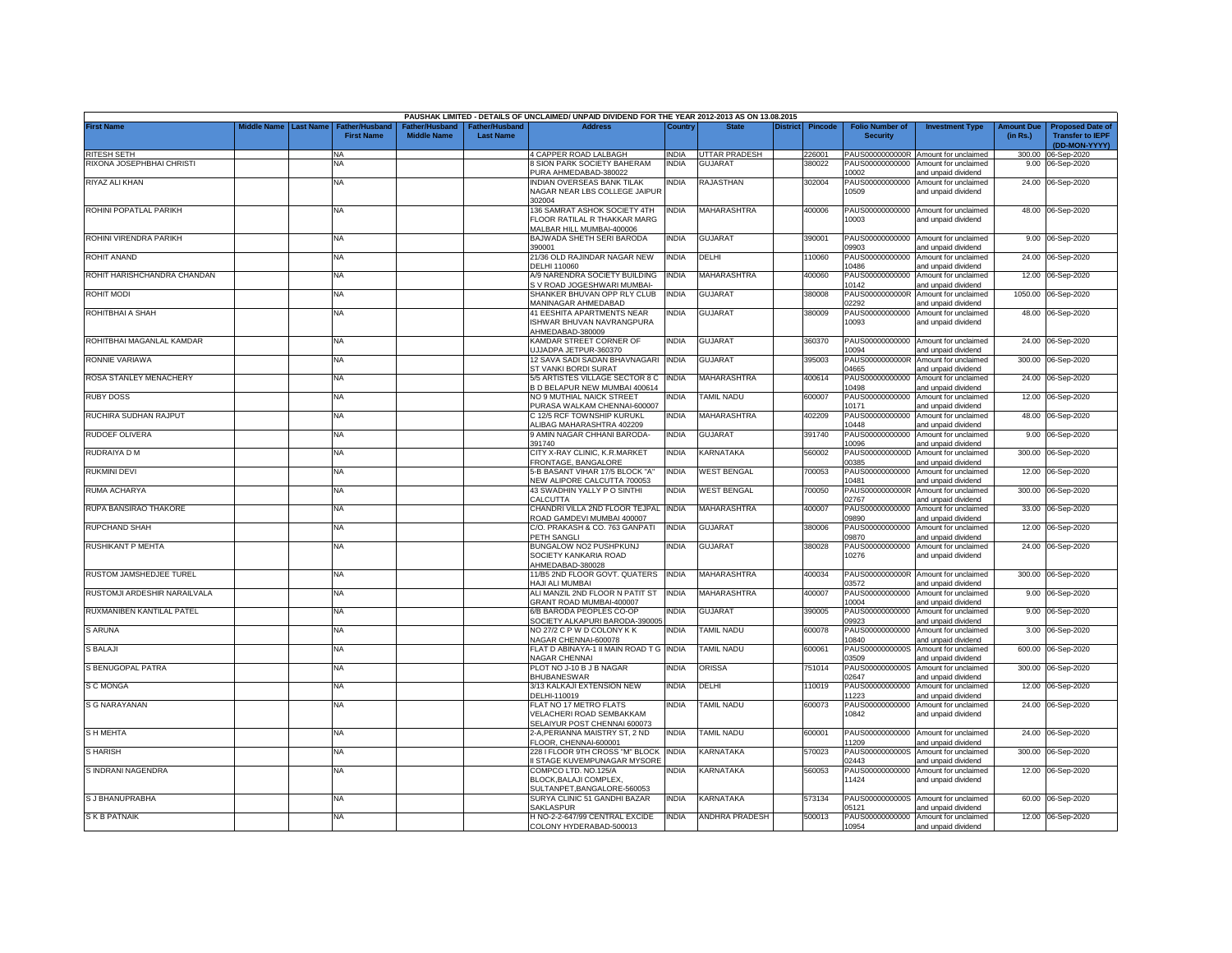|                         |                       |                                            |                    |                                   | PAUSHAK LIMITED - DETAILS OF UNCLAIMED/ UNPAID DIVIDEND FOR THE YEAR 2012-2013 AS ON 13.08.2015                  |              |                       |                 |                |                                           |                                                             |                               |                                                                     |
|-------------------------|-----------------------|--------------------------------------------|--------------------|-----------------------------------|------------------------------------------------------------------------------------------------------------------|--------------|-----------------------|-----------------|----------------|-------------------------------------------|-------------------------------------------------------------|-------------------------------|---------------------------------------------------------------------|
| <b>First Name</b>       | Middle Name Last Name | <b>Father/Husband</b><br><b>First Name</b> | <b>Middle Name</b> | ather/Husband<br><b>Last Name</b> | <b>Address</b>                                                                                                   | Country      | <b>State</b>          | <b>District</b> | <b>Pincode</b> | <b>Folio Number of</b><br><b>Security</b> | <b>Investment Type</b>                                      | <b>Amount Due</b><br>(in Rs.) | <b>Proposed Date of</b><br><b>Transfer to IEPF</b><br>(DD-MON-YYYY) |
| S K MOHANA              |                       | <b>NA</b>                                  |                    |                                   | FLAT NO 11 DHRUVA APARTMENTS INDIA<br>BHARANI CO-LONY DEFENCE<br>COLONY SAINIKPURI PO SECUN-<br>DERABAD 500594 - |              | <b>ANDHRA PRADESH</b> |                 | 500594         | PAUS00000000000<br>10962                  | Amount for unclaimed<br>and unpaid dividend                 |                               | 24.00 06-Sep-2020                                                   |
| <b>SKTIKU</b>           |                       | NA                                         |                    |                                   | DARSHAK LIMITED BANK OF INDIA<br>BLDG NO.11 K G ROAD                                                             | <b>INDIA</b> | KARNATAKA             |                 | 560009         | 03882                                     | PAUS0000000000S Amount for unclaimed<br>and unpaid dividend |                               | 300.00 06-Sep-2020                                                  |
| S KAMALA                |                       | NA                                         |                    |                                   | New No.52, Apparseamy Koil Strret Old INDIA<br>Vo. 102/2, Mylapore                                               |              | <b>TAMIL NADU</b>     |                 | 600004         | PAUS0000000000S<br>05608                  | Amount for unclaimed<br>and unpaid dividend                 |                               | 240.00 06-Sep-2020                                                  |
| S KRISHNA LATA          |                       | NA                                         |                    |                                   | 1-10-27/1 ASHOK NAGAR<br>YDERABAD 500020                                                                         | <b>INDIA</b> | <b>ANDHRA PRADESH</b> |                 | 500020         | PAUS00000000000<br>10902                  | Amount for unclaimed<br>and unpaid dividend                 | 12.00                         | 06-Sep-2020                                                         |
| S LALITHA               |                       | <b>NA</b>                                  |                    |                                   | C/O.M/S RENUKA MEDICAL HALL<br><b>ARASIKERE HASSAN DIST</b>                                                      | <b>INDIA</b> | KARNATAKA             |                 | 583125         | PAUS0000000000S<br>01834                  | Amount for unclaimed<br>and unpaid dividend                 | 300.00                        | 06-Sep-2020                                                         |
| <b>S LALITHA</b>        |                       | <b>NA</b>                                  |                    |                                   | NO 6 JHANKAR SOCIETY JIVRAJ P O INDIA<br>AHMEDABAD-380051                                                        |              | <b>GUJARAT</b>        |                 | 380051         | PAUS00000000000<br>0881                   | Amount for unclaimed<br>nd unpaid dividend                  | 24.00                         | 06-Sep-2020                                                         |
| S M ADEEBA KHANAM       |                       | NA                                         |                    |                                   | NO 7 SIXTH STREET<br>TIRUMURTINAGAR CHENNAI-600034                                                               | <b>INDIA</b> | <b>TAMIL NADU</b>     |                 | 600034         | PAUS00000000000<br>10974                  | Amount for unclaimed<br>and unpaid dividend                 | 24.00                         | 06-Sep-2020                                                         |
| S M SHANKARA RAJU       |                       | NA                                         |                    |                                   | NO.3391 SHANKARI NIWASA 4TH "C" INDIA<br>BLOCK, GAYATHRINAGAR<br><b>BANGALORE</b>                                |              | KARNATAKA             |                 | 560021         | PAUS00000000000<br>10930                  | Amount for unclaimed<br>and unpaid dividend                 |                               | 48.00 06-Sep-2020                                                   |
| S MUTHUKUMARA PILLAI    |                       | <b>NA</b>                                  |                    |                                   | <b>40 LALKHAN STREET</b><br>CHIDAMBARAM-608001                                                                   | <b>INDIA</b> | <b>TAMIL NADU</b>     |                 | 608001         | 10662                                     | PAUS00000000000 Amount for unclaimed<br>and unpaid dividend | 30.00                         | 06-Sep-2020                                                         |
| S N DIVYA               |                       | <b>NA</b>                                  |                    |                                   | D/O S S NAGARAJA 35,I DIVISION<br>KODLIPET                                                                       | <b>INDIA</b> | KARNATAKA             |                 | 571231         | PAUS0000000000S<br>02378                  | Amount for unclaimed<br>and unpaid dividend                 | 300.00                        | 06-Sep-2020                                                         |
| S N JAYARAMAN           |                       | NA                                         |                    |                                   | 3A SELUKKA SUBBIER LANE EAST<br>/ELI ST MADURAI 625001                                                           | <b>INDIA</b> | <b>TAMIL NADU</b>     |                 | 625001         | PAUS00000000000<br>11206                  | Amount for unclaimed<br>and unpaid dividend                 | 12.00                         | 06-Sep-2020                                                         |
| S N MOORTHY GUNTURI     |                       | NA                                         |                    |                                   | Darshak Ltd. 26-5-12, G.S.Raje Street<br>Near Gyamkhana Club, Gandhinagar                                        | <b>INDIA</b> | ANDHRA PRADESH        |                 | 520003         | PAUS0000000000S<br>04715                  | Amount for unclaimed<br>and unpaid dividend                 | 600.00                        | 06-Sep-2020                                                         |
| S NEENA                 |                       | NA                                         |                    |                                   | C/O S SANTOSH KUMAR 4304<br>MEENAXI APPARTMENTS<br>GOKULDHAM GOREGAON EAST<br>MUMBAI 400063                      | INDIA        | MAHARASHTRA           |                 | 400063         | PAUS00000000000<br>11544                  | Amount for unclaimed<br>and unpaid dividend                 |                               | 48.00 06-Sep-2020                                                   |
| S PADMAVATHY            |                       | <b>NA</b>                                  |                    |                                   | 2688 18TH MAIN 4TH CROSS HAL II<br>STAGE BANGALORE 560008                                                        | <b>INDIA</b> | KARNATAKA             |                 | 560008         | 1281                                      | PAUS00000000000 Amount for unclaimed<br>and unpaid dividend |                               | 12.00 06-Sep-2020                                                   |
| S PARAMASIVAN           |                       | NA                                         |                    |                                   | PLOT NO 2 SASTHA NAGAR II<br>MUDAKKATHAN MADURAI                                                                 | INDIA        | TAMIL NADU            |                 | 325014         | PAUS0000000000S<br>03512                  | Amount for unclaimed<br>and unpaid dividend                 |                               | 300.00 06-Sep-2020                                                  |
| S PRABHAKER RAO         |                       | NA                                         |                    |                                   | 16/482 KURLA EAST NEHRUNAGAR<br>MUMBAI-400024                                                                    | <b>INDIA</b> | MAHARASHTRA           |                 | 400024         | PAUS00000000000<br>10901                  | Amount for unclaimed<br>and unpaid dividend                 |                               | 12.00 06-Sep-2020                                                   |
| S R INDIRA BAI          |                       | NA                                         |                    |                                   | B/94 LAXMI NILAYA JNANA MARG<br>SIDDHARTHA NAGAR MYSORE                                                          | <b>INDIA</b> | KARNATAKA             |                 | 570011         | PAUS0000000000S<br>02615                  | Amount for unclaimed<br>and unpaid dividend                 |                               | 300.00 06-Sep-2020                                                  |
| S R PRABHAKAR           |                       | NA                                         |                    |                                   | NO-9 TANK ROAD COTTON PET<br>BANGALORE-560053                                                                    | <b>INDIA</b> | KARNATAKA             |                 | 560053         | PAUS00000000000<br>11283                  | Amount for unclaimed<br>and unpaid dividend                 |                               | 12.00 06-Sep-2020                                                   |
| S RAJALAKSHMI           |                       | <b>NA</b>                                  |                    |                                   | MADHUKUNJ CO-OP HSG SOC FLAT INDIA<br>BLDG-2 IST FLOOR 249 NAGALA<br>PARK E WARD KOLHAPUR 416003                 |              | MAHARASHTRA           |                 | 416003         | PAUS00000000000<br>11309                  | Amount for unclaimed<br>and unpaid dividend                 |                               | 24.00 06-Sep-2020                                                   |
| <b>S RAJAMANI</b>       |                       | NA                                         |                    |                                   | 12 THIAGA BRAMMAM STREET<br>SUBRAMANIA NAGAR SALEM 636005                                                        | ndia         | TAMIL NADU            |                 | 636005         | 11150                                     | PAUS00000000000 Amount for unclaimed<br>and unpaid dividend |                               | 12.00 06-Sep-2020                                                   |
| S RAMACHANDRAN          |                       | NA                                         |                    |                                   | 21 RAJAJI ROAD NUNGAMBAKKAM<br>HENNAI-600034                                                                     | <b>INDIA</b> | <b>TAMIL NADU</b>     |                 | 600034         | PAUS00000000000<br>10843                  | Amount for unclaimed<br>and unpaid dividend                 |                               | 24.00 06-Sep-2020                                                   |
| S RAMASWAMY             |                       | NA                                         |                    |                                   | NO 15 JYOTHI RAMALINGASWAMY<br>STREET WEST MAMBALAM<br>HENNAI-600033                                             | <b>INDIA</b> | TAMIL NADU            |                 | 600033         | PAUS00000000000<br>10839                  | Amount for unclaimed<br>and unpaid dividend                 |                               | 3.00 06-Sep-2020                                                    |
| <b>S RAMU</b>           |                       | <b>NA</b>                                  |                    |                                   | 50/5, SECOND MAIN ROAD<br><b>GANDHINAGAR ADYAR, CHENNAI</b>                                                      | <b>INDIA</b> | <b>TAMIL NADU</b>     |                 | 600020         | 03456                                     | PAUS0000000000S Amount for unclaimed<br>nd unpaid dividend  |                               | 600.00 06-Sep-2020                                                  |
| S RANGANAYAKAMMA        |                       | NA                                         |                    |                                   | W/O MR S V S BHASKAR RAO D M<br>M/S DARSHAK LTD MALLADIVARI<br>STREET RAILPET GUNTUR 522001                      | <b>INDIA</b> | <b>ANDHRA PRADESH</b> |                 | 522001         | PAUS00000000000<br>10735                  | Amount for unclaimed<br>and unpaid dividend                 |                               | 48.00 06-Sep-2020                                                   |
| S RATHINAM VENKATESAN   |                       | NA                                         |                    |                                   | C/O GRACE AGRO SERVICE 1 EAST<br>MAIN STREET TANJORE                                                             | <b>INDIA</b> | TAMIL NADU            |                 | 612001         | 10834                                     | PAUS00000000000 Amount for unclaimed<br>and unpaid dividend | 15.00                         | 06-Sep-2020                                                         |
| S S GEORGE RAO          |                       | NA                                         |                    |                                   | DENTAL SURGEON H NO 10-247 A<br>GULZARPET ANANTAPUR                                                              | <b>INDIA</b> | <b>ANDHRA PRADESH</b> |                 | 515001         | PAUS0000000000S<br>03144                  | Amount for unclaimed<br>and unpaid dividend                 | 300.00                        | 06-Sep-2020                                                         |
| <b>S S VANCHINATHAN</b> |                       | <b>NA</b>                                  |                    |                                   | JAYANTH ASSOCIATES 85 SASTRI<br>RD RAM NAGAR COIMBATORE                                                          | <b>INDIA</b> | TAMIL NADU            |                 | 641009         | PAUS0000000000S<br>03050                  | Amount for unclaimed<br>and unpaid dividend                 | 300.00                        | 06-Sep-2020                                                         |
| S SATHISH KUMAR         |                       | NA                                         |                    |                                   | A-127/1 JEEVANBIMANAGAR<br><b>BANGALORE</b>                                                                      | <b>INDIA</b> | KARNATAKA             |                 | 560075         | PAUS0000000000S<br>02100                  | Amount for unclaimed<br>and unpaid dividend                 | 750.00                        | 06-Sep-2020                                                         |
| <b>S SATYA BAMA</b>     |                       | NA                                         |                    |                                   | NO.3, SUNDARAM LANE,<br>PURASAWAIKAM, CHENNAI-600007                                                             | INDIA        | <b>TAMIL NADU</b>     |                 | 600007         | PAUS00000000000<br>10838                  | Amount for unclaimed<br>and unpaid dividend                 | 3.00                          | 06-Sep-2020                                                         |
| S SEKAR                 |                       | NA                                         |                    |                                   | 1 ARULAMAMDA MUDALI ST<br>SANTHOME CHENNAI                                                                       | <b>INDIA</b> | <b>TAMIL NADU</b>     |                 | 600004         | PAUS0000000000S<br>03453                  | Amount for unclaimed<br>and unpaid dividend                 | 900.00                        | 06-Sep-2020                                                         |
| S SEKAR                 |                       | <b>NA</b>                                  |                    |                                   | NO 1 ARULANANDA MUDALI STREET<br>SANT HOME MAILAPUR CHENNAI<br>600004                                            | <b>INDIA</b> | <b>TAMIL NADU</b>     |                 | 600004         | PAUS00000000000<br>11590                  | Amount for unclaimed<br>and unpaid dividend                 | 99.00                         | 06-Sep-2020                                                         |
| <b>S SEKAR</b>          |                       | <b>NA</b>                                  |                    |                                   | NO.1 ARULANANDA STREET<br>SANTHOME.CHENNAI                                                                       | <b>INDIA</b> | <b>TAMIL NADU</b>     |                 | 600004         | 02168                                     | PAUS0000000000S Amount for unclaimed<br>and unpaid dividend |                               | 480.00 06-Sep-2020                                                  |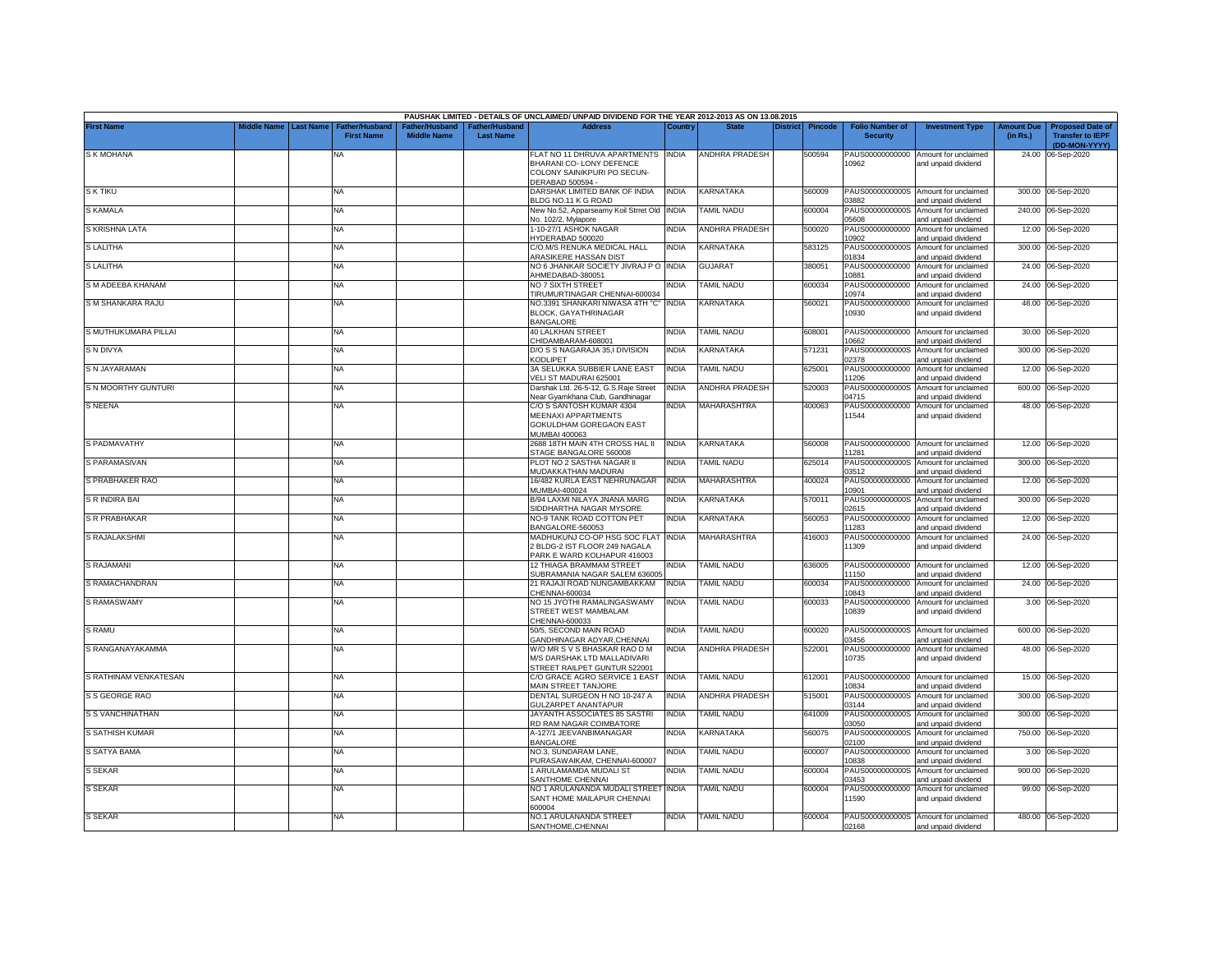|                                    |             |                  |                                            |                                                  |                                   | PAUSHAK LIMITED - DETAILS OF UNCLAIMED/ UNPAID DIVIDEND FOR THE YEAR 2012-2013 AS ON 13.08.2015                         |              |                       |                 |                |                                           |                                                             |                               |                                                                     |
|------------------------------------|-------------|------------------|--------------------------------------------|--------------------------------------------------|-----------------------------------|-------------------------------------------------------------------------------------------------------------------------|--------------|-----------------------|-----------------|----------------|-------------------------------------------|-------------------------------------------------------------|-------------------------------|---------------------------------------------------------------------|
| <b>First Name</b>                  | Middle Name | <b>Last Name</b> | <b>Father/Husband</b><br><b>First Name</b> | ather/Husband <sup>:</sup><br><b>Middle Name</b> | ather/Husbanc<br><b>Last Name</b> | Address                                                                                                                 | Country      | <b>State</b>          | <b>District</b> | <b>Pincode</b> | <b>Folio Number of</b><br><b>Security</b> | <b>Investment Type</b>                                      | <b>Amount Due</b><br>(in Rs.) | <b>Proposed Date of</b><br><b>Transfer to IEPF</b><br>(DD-MON-YYYY) |
| <b>S SRIVATSA</b>                  |             |                  | ΝA                                         |                                                  |                                   | NO 10 4TH CROSS ROAD<br>MALLESWARAM BANGALORE                                                                           | India        | KARNATAKA             |                 | 560003         | PAUS0000000000S<br>02543                  | Amount for unclaimed<br>and unpaid dividend                 | 450.00                        | 06-Sep-2020                                                         |
| <b>S SUNDARAM</b>                  |             |                  | <b>NA</b>                                  |                                                  |                                   | 26/1 VISWANATHAPURAM, II<br>STREET, KODAMBAKKAM, CHENNAI-                                                               | NDIA         | TAMIL NADU            |                 | 600024         | PAUS00000000000<br>10981                  | Amount for unclaimed<br>and unpaid dividend                 |                               | 12.00 06-Sep-2020                                                   |
| S SUNDARAM                         |             |                  | <b>NA</b>                                  |                                                  |                                   | 504 "NUGEET" 5TH FLOOR NEW<br>PRABHADEVI R- OAD OPP "SAMNA"<br>PRESS WORLI MUMBAI 4000-25 -                             | NDIA         | <b>MAHARASHTRA</b>    |                 | 400025         | PAUS00000000000<br>11620                  | Amount for unclaimed<br>and unpaid dividend                 |                               | 48.00 06-Sep-2020                                                   |
| S SWAMINATHAN                      |             |                  | <b>NA</b>                                  |                                                  |                                   | C/65 7TH CROSS THILLAINAGAR<br><b>RICHY</b>                                                                             | <b>INDIA</b> | <b>TAMIL NADU</b>     |                 | 620018         | PAUS0000000000S<br>04226                  | Amount for unclaimed<br>and unpaid dividend                 |                               | 600.00 06-Sep-2020                                                  |
| S SWAMINATHAN                      |             |                  | NA                                         |                                                  |                                   | 1/C EX MILITARY LAND ASHOK<br>JAGAR CHENNAI-600083                                                                      | India        | <b>TAMIL NADU</b>     |                 | 600083         | PAUS00000000000<br>10841                  | Amount for unclaimed<br>and unpaid dividend                 | 3.00                          | 06-Sep-2020                                                         |
| S THANGADURAI                      |             |                  | NA                                         |                                                  |                                   | 47 NATCHIYAR PALAYAM<br>VORAIYUR TRICHY TAMIL NADU                                                                      | NDIA         | <b>TAMIL NADU</b>     |                 | 620003         | PAUS0000000000S<br>14212                  | Amount for unclaimed<br>and unpaid dividend                 |                               | 300.00 06-Sep-2020                                                  |
| S UMANATH NAYAK                    |             |                  | NA                                         |                                                  |                                   | CORPORATION BANK REGIONAL<br>OFFICE DALAMA- L TOWERS 409-412<br>4TH FLOOR BACKBAY RECL-<br>AMATION NARIMAN POINT MUMBAI | INDIA        | MAHARASHTRA           |                 | 400021         | PAUS00000000000<br>10870                  | Amount for unclaimed<br>and unpaid dividend                 |                               | 3.00 06-Sep-2020                                                    |
| <b>SV RAVI</b>                     |             |                  | <b>NA</b>                                  |                                                  |                                   | 27 D, Vinayaka Apartments<br>Dr.Ambedkar Road Venkatapuram,                                                             | India        | TAMIL NADU            |                 | 641025         | 03511                                     | PAUS0000000000S Amount for unclaimed<br>and unpaid dividend |                               | 300.00 06-Sep-2020                                                  |
| S VASANTHALAKSHMI                  |             |                  | <b>NA</b>                                  |                                                  |                                   | 431/A, 9th Cross Girinagar II Phase                                                                                     | <b>INDIA</b> | KARNATAKA             |                 | 560085         | PAUS0000000000S                           | Amount for unclaimed                                        |                               | 150.00 06-Sep-2020                                                  |
| S VEERARAGHAVAN                    |             |                  | <b>NA</b>                                  |                                                  |                                   | C/O ENNORE FOUNDRIES LTD<br>ENNORE CHENNAI-600057                                                                       | India        | TAMIL NADU            |                 | 600057         | PAUS00000000000<br>11337                  | Amount for unclaimed<br>and unpaid dividend                 | 12.00                         | 06-Sep-2020                                                         |
| SADANANDA MAHARUDRA<br>CHANDRAKUDE |             |                  | <b>NA</b>                                  |                                                  |                                   | MAHADEO GALLI 860, MAHADE<br><b>GALLI NIPANI (BELGAUM DT.)</b>                                                          | INDIA        | KARNATAKA             |                 | 591237         | PAUS0000000000S<br>00679                  | Amount for unclaimed<br>and unpaid dividend                 | 1200.00                       | 06-Sep-2020                                                         |
| SADANANDA S PUTHRAN                |             |                  | <b>NA</b>                                  |                                                  |                                   | D-5-8 JEEVAN SHANTI S V ROAD<br>SANTACRUZ WEST MUMBAI 400054                                                            | india        | MAHARASHTRA           |                 | 400054         | PAUS00000000000<br>11155                  | Amount for unclaimed<br>and unpaid dividend                 | 12.00                         | 06-Sep-2020                                                         |
| SADASHIV SRINIVAS KAMATH           |             |                  | <b>NA</b>                                  |                                                  |                                   | LAT NO 210 GANESH APTS 3 6 440<br><b>HARDIKAR BAGH ROAD NO 5</b><br><b>HIMAYATNAGAR HYDERABAD</b>                       | INDIA        | <b>ANDHRA PRADESH</b> |                 | 500029         | PAUS00000000000<br>10979                  | Amount for unclaimed<br>and unpaid dividend                 | 12.00                         | 06-Sep-2020                                                         |
| <b>SADAYA PILLAI</b>               |             |                  | <b>NA</b>                                  |                                                  |                                   | KOLATHU THERU, SUNNAMBUMEDU INDIA<br>VILLAGE, KILKOVLVED P.O.,<br>VANDAVASI TQ.                                         |              | <b>TAMIL NADU</b>     |                 | 604408         | 01148                                     | PAUS0000000000S Amount for unclaimed<br>and unpaid dividend |                               | 60.00 06-Sep-2020                                                   |
| SADHANABEN PUNAMBHAI PATEL         |             |                  | <b>NA</b>                                  |                                                  |                                   | KRISHNA SADAN 364/B SHRINAGAR INDIA<br>SOCIETY BARODA-390005                                                            |              | <b>GUJARAT</b>        |                 | 390005         | 10736                                     | PAUS00000000000 Amount for unclaimed<br>and unpaid dividend |                               | 30.00 06-Sep-2020                                                   |
| SADRUDIN ABDUL KARIM VIRANI        |             |                  | <b>NA</b>                                  |                                                  |                                   | POST KAUSA DIST THANE PIN-                                                                                              | <b>INDIA</b> | <b>MAHARASHTRA</b>    |                 | 400612         | PAUS00000000000                           | Amount for unclaimed                                        |                               | 60.00 06-Sep-2020                                                   |
| SAFAIYABU ALIHUSEIN TINWALA        |             |                  | NA                                         |                                                  |                                   | WADI BADRI MOHALLA BARODA-<br>390001                                                                                    | INDIA        | <b>GUJARAT</b>        |                 | 390001         | PAUS00000000000<br>10737                  | Amount for unclaimed<br>and unpaid dividend                 |                               | 15.00 06-Sep-2020                                                   |
| <b>SAGAR PANDYA</b>                |             |                  | <b>NA</b>                                  |                                                  |                                   | <b>SHILPA SOCIETY OPP ATITHIGRUH INDIA</b><br>ALBAUG VADODARA 390004                                                    |              | <b>GUJARAT</b>        |                 | 390009         | PAUS00000000000<br>11572                  | Amount for unclaimed<br>and unpaid dividend                 |                               | 48.00 06-Sep-2020                                                   |
| <b>SAHIL KUMARI</b>                |             |                  | <b>NA</b>                                  |                                                  |                                   | 190 DAYANAND VIHAR VIKAS<br>VAGAR DELHI 110002                                                                          | <b>INDIA</b> | DELHI                 |                 | 10002          | PAUS00000000000<br>11397                  | Amount for unclaimed<br>and unpaid dividend                 |                               | 12.00 06-Sep-2020                                                   |
| SAHILESH H BAISANE                 |             |                  | <b>NA</b>                                  |                                                  |                                   | 63 PRAMOD NAGAR OPP 10<br>SHREYAS SBI COLONY DEOPUR                                                                     | india        | <b>MAHARASHTRA</b>    |                 | 424002         | PAUS00000000000<br>11514                  | Amount for unclaimed<br>and unpaid dividend                 |                               | 12.00 06-Sep-2020                                                   |
| SAI TRIMURTULU KASINA              |             |                  | <b>NA</b>                                  |                                                  |                                   | S S L D MEDICALS 17-9-14<br><b>.P.P.MILLS ROAD SEETAAMPETA</b>                                                          | NDIA         | <b>ANDHRA PRADESH</b> |                 | 533104         | PAUS0000000000S<br>04763                  | Amount for unclaimed<br>and unpaid dividend                 |                               | 450.00 06-Sep-2020                                                  |
| SAINSON INVESTMENTS PVT LTD        |             |                  | <b>NA</b>                                  |                                                  |                                   | 273/45 A CHANDIGARH 160047                                                                                              | <b>INDIA</b> | CHANDIGARH            |                 | 160047         | PAUS00000000000                           | Amount for unclaimed                                        |                               | 24.00 06-Sep-2020                                                   |
| SAKHEDKAR LAXMAN GANESH            |             |                  | NA                                         |                                                  |                                   | GANESH DEEP' SWANAND<br>ISG.SCTY NO.1 PLOT NO.4,<br>SAHAKAR NGR.2, PUNE-411009                                          | NDIA         | MAHARASHTRA           |                 | 111009         | PAUS00000000000<br>11676                  | Amount for unclaimed<br>and unpaid dividend                 |                               | 12.00 06-Sep-2020                                                   |
| SAKINA HADI                        |             |                  | <b>NA</b>                                  |                                                  |                                   | 8-2-120/86/2 ROAD NO 3 BANJARA<br><b>HILLS HYDERABAD</b>                                                                | INDIA        | ANDHRA PRADESH        |                 | 500034         | 03140                                     | PAUS0000000000S Amount for unclaimed<br>and unpaid dividend | 900.00                        | 06-Sep-2020                                                         |
| SAKINA SULEMAN                     |             |                  | <b>NA</b>                                  |                                                  |                                   | WARDHA PLYWOOD DEPOT OPP<br><b>CHOJA JAMATKHANA WARDHA-</b>                                                             | india        | MAHARASHTRA           |                 | 442001         | PAUS00000000000<br>11149                  | Amount for unclaimed<br>and unpaid dividend                 | 12.00                         | 06-Sep-2020                                                         |
| SAKUNTALA DEBI MAHESHWARI          |             |                  | <b>NA</b>                                  |                                                  |                                   | 101/B BELGACHIA ROAD CALCUTTA-<br>700004                                                                                | <b>INDIA</b> | <b>WEST BENGAL</b>    |                 | 700004         | PAUS00000000000<br>11286                  | Amount for unclaimed<br>and unpaid dividend                 | 24.00                         | 06-Sep-2020                                                         |
| SAKUNTALABEN RAVIKANT SHETH        |             |                  | <b>NA</b>                                  |                                                  |                                   | <b>INAY BHUVAN STATION ROAD IDAR INDIA</b><br><b>DIST SABARKATHA PIN-383430</b>                                         |              | <b>GUJARAT</b>        |                 | 383430         | PAUS00000000000<br>10738                  | Amount for unclaimed<br>and unpaid dividend                 | 3.00                          | 06-Sep-2020                                                         |
| SAMEER HANAMARADDI GANGAL          |             |                  | <b>NA</b>                                  |                                                  |                                   | C/O DR H T GANGAL GANGAL<br>NURSING HOME HOUSE HUBLI-                                                                   | INDIA        | KARNATAKA             |                 | 580021         | PAUS00000000000<br>10835                  | Amount for unclaimed<br>and unpaid dividend                 | 60.00                         | 06-Sep-2020                                                         |
| SAMEER N SHAH                      |             |                  | <b>NA</b>                                  |                                                  |                                   | 25/C SONORIKA APPARTMENT 1ST<br>FLOOR CHANDAWADI OPP MADHAO<br>BAUG C P TANK MUMBAI 400004                              | INDIA        | MAHARASHTRA           |                 | 400004         | PAUS00000000000<br>11482                  | Amount for unclaimed<br>and unpaid dividend                 | 24.00                         | 06-Sep-2020                                                         |
| SAMERCHAND                         |             |                  | NA                                         |                                                  |                                   | P.B.1831, NO.3 II MAIN<br>ROAD.CHAMRAJPET BANGALORE                                                                     | NDIA         | <b>KARNATAKA</b>      |                 | 560018         | PAUS0000000000S<br>05421                  | Amount for unclaimed<br>and unpaid dividend                 | 150.00                        | 06-Sep-2020                                                         |
| <b>SAMIR PARIKH</b>                |             |                  | NA                                         |                                                  |                                   | C/O DR PARIKH H M 29 SEJAL<br>SOCIETY POSTOFFICE ROAD<br>FATEHGANJ, VADODARA                                            | ndia         | <b>GUJARAT</b>        |                 | 390002         | PAUS0000000000S<br>01740                  | Amount for unclaimed<br>and unpaid dividend                 |                               | 1200.00 06-Sep-2020                                                 |
| SAMIRENDRA SAHA                    |             |                  | <b>NA</b>                                  |                                                  |                                   | 14 G SWINHOE STREET CALCUTTA INDIA                                                                                      |              | <b>WEST BENGAL</b>    |                 | 700019         |                                           | PAUS0000000000S Amount for unclaimed                        |                               | 300.00 06-Sep-2020                                                  |
| SAMPATH KUMAR K J                  |             |                  | <b>NA</b>                                  |                                                  |                                   | 2668, 17th D Cross Banashankari II                                                                                      | <b>INDIA</b> | KARNATAKA             |                 | 560070         |                                           | PAUS0000000000S Amount for unclaimed                        |                               | 900.00 06-Sep-2020                                                  |
| SAMRUDDHI SHAILESH GANDHI          |             |                  | NA                                         |                                                  |                                   | II-B WEST VIEW 309 S V ROAD                                                                                             | NDIA         | MAHARASHTRA           |                 | 400054         | PAUS00000000000                           | Amount for unclaimed                                        |                               | 27.00 06-Sep-2020                                                   |
| SAMTA DEVI RANKA                   |             |                  | <b>GANPATLAL</b>                           |                                                  |                                   | SANTACRUZ (WEST) MUMBAI-<br>HIRNO KA MOHALLA GYANJIKA                                                                   | <b>INDIA</b> | RAJASTHAN             |                 | 311801         | 11176<br>PAUS00000000000                  | and unpaid dividend<br>Amount for unclaimed                 |                               | 24.00 06-Sep-2020                                                   |
|                                    |             |                  | <b>RANKA</b>                               |                                                  |                                   | CHOWK GANGAPUR (BHILWARA)                                                                                               |              |                       |                 |                | 12985                                     | and unpaid dividend                                         |                               |                                                                     |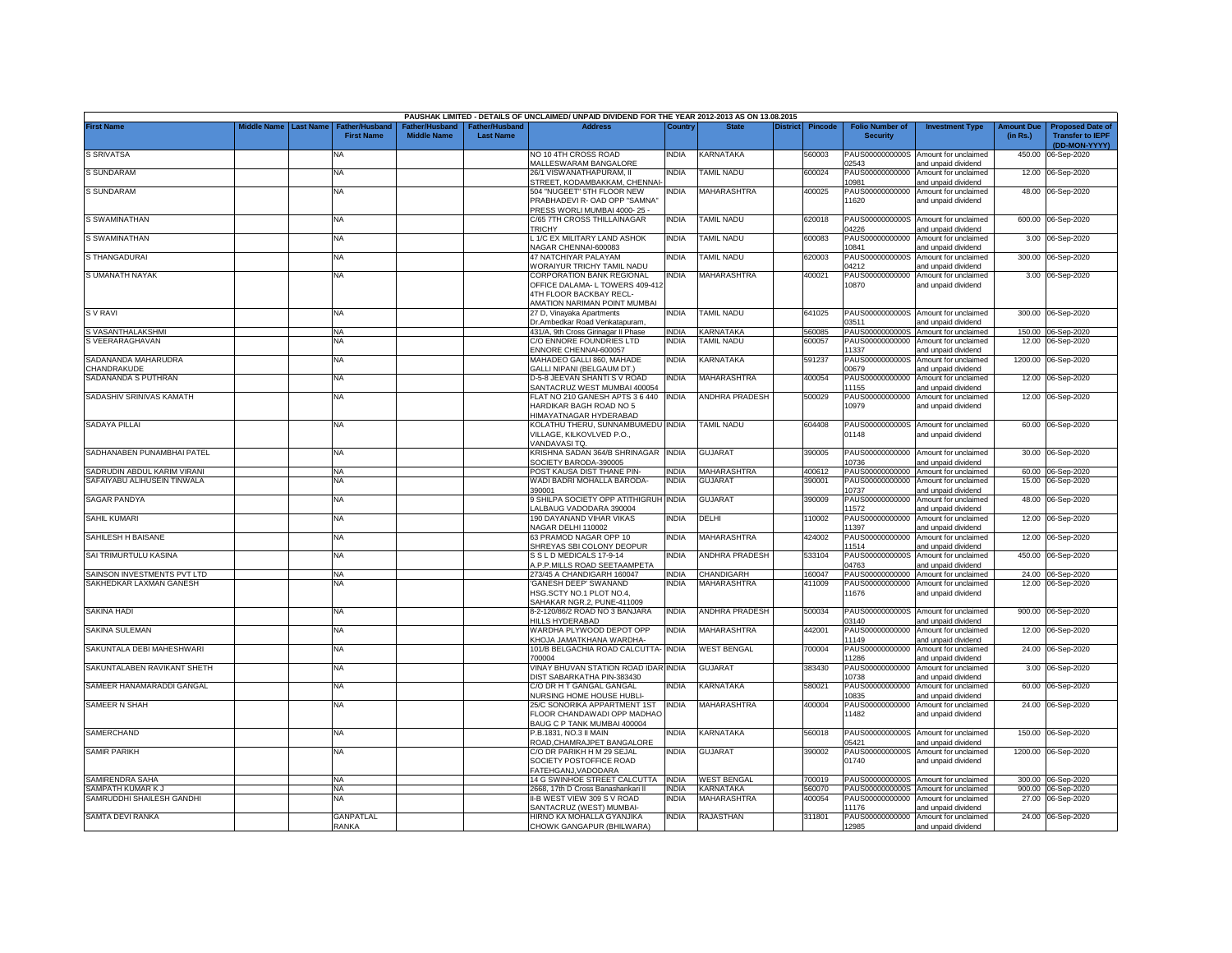| Middle Name   Last Name<br>Father/Husband<br><b>Address</b><br>Country<br><b>State</b><br><b>Transfer to IEPF</b><br><b>First Name</b><br><b>Middle Name</b><br><b>Last Name</b><br><b>Security</b><br>(in Rs.)<br>(DD-MON-YYYY)<br>MISSION TRAINING COMPOUND<br><b>INDIA</b><br>PAUS00000000000 Amount for unclaimed<br>SAMUEL H LAWRENCE<br><b>NA</b><br><b>GUJARAT</b><br>390002<br>24.00<br>06-Sep-2020<br>FATEHGUNJ BARODA-390002<br>1086<br>and unpaid dividend<br>PARIJAT 6 M M FEEDER ROAD<br>India<br>WEST BENGAL<br><b>NA</b><br>700057<br>PAUS0000000000S<br>Amount for unclaimed<br>450.00 06-Sep-2020<br>CALCUTTA<br>02692<br>and unpaid dividend<br>EF-620 SAROJINI NAGAR NEW DELHI-INDIA<br>DELHI<br>110023<br>PAUS00000000000<br>Amount for unclaimed<br>9.00 06-Sep-2020<br><b>NA</b><br>10023<br>10740<br>and unpaid dividend<br>SANDEEP BHATIA<br>VIJENDRA PAL<br><b>INDIA</b><br><b>UTTAR PRADESH</b><br>C/O V P S BHATIA 5/423 NEW<br>226007<br>PAUSIN3015571013<br>Amount for unclaimed<br>435.00 06-Sep-2020<br>SINGH BHATIA<br>HYDERABAD LUCKNOW<br>7316<br>and unpaid dividend<br>B-2 NATRAJ PURAM KAMLA NAGAR<br>SANDEEP M KHERA<br><b>INDIA</b><br><b>UTTAR PRADESH</b><br>300.00 06-Sep-2020<br>282003<br>PAUS0000000000S<br>Amount for unclaimed<br>NA<br>14001<br>AGRA<br>and unpaid dividend<br>SANDEEP PUROHIT<br><b>NA</b><br>21 SANKAR TENAMENTS RACE<br><b>INDIA</b><br><b>GUJARAT</b><br>390021<br>PAUS00000000000<br>Amount for unclaimed<br>99.00<br>06-Sep-2020<br>1584<br>COURSE BARODA 390021<br>and unpaid dividend<br>2 HARI NIWAS DATTATRAYA ROAD<br><b>INDIA</b><br>MAHARASHTRA<br><b>NA</b><br>400054<br>PAUS0000000000S<br>Amount for unclaimed<br>300.00 06-Sep-2020<br>SANTACRUZ WEST MUMBAI<br>3827<br>and unpaid dividend<br>C-19 PANCHSHEEL ENCLAVE NEW<br><b>INDIA</b><br>DELHI<br>110017<br>PAUS00000000000<br>Amount for unclaimed<br>24.00<br>06-Sep-2020<br><b>NA</b><br>DELHI 110017<br>11376<br>and unpaid dividend<br><b>KARNATAKA</b><br>678, NEW TIPPASANDRA HAL IIIRD<br><b>INDIA</b><br>560075<br>PAUS0000000000S<br>300.00<br>06-Sep-2020<br>NA<br>Amount for unclaimed<br>STAGE BANGALORE<br>01387<br>and unpaid dividend<br><b>UTTAR PRADESH</b><br><b>NA</b><br>KASHNA-E-NARJIS CIVIL LINE-2<br><b>INDIA</b><br>246701<br>PAUS0000000000S<br>300.00<br>06-Sep-2020<br>Amount for unclaimed<br><b>BIJNOR</b><br>03931<br>and unpaid dividend<br><b>NA</b><br>C/O THE SWASTIK JANATA<br><b>INDIA</b><br>MAHARASHTRA<br>400002<br>PAUS00000000000<br>Amount for unclaimed<br>12.00<br>06-Sep-2020<br>SAHAKARI BANK LTD 502<br>11161<br>and unpaid dividend<br>KALBADEVI ROAD MUMBAI-400002<br><b>NA</b><br>73 ASHOKA SOCIETY E7 ARERA<br><b>INDIA</b><br><b>MADHYA PRADESH</b><br>462016<br>PAUS00000000000 Amount for unclaimed<br>12.00<br>06-Sep-2020<br>11587<br>COLONY BHOPAL M P 462016<br>and unpaid dividend<br>73 ASHOKA SOCIETY E7 ARERA<br><b>INDIA</b><br><b>MADHYA PRADESH</b><br>462016<br>PAUS00000000000<br>06-Sep-2020<br><b>NA</b><br>Amount for unclaimed<br>12.00<br>11586<br>COLONY BHOPAL M P 462016<br>and unpaid dividend<br><b>INDIA</b><br>GIRJASHANKAR<br>PLAT NO.405 S/4 SUNDER WAN<br>MAHARASHTRA<br>400064<br>PAUS12010600016<br>Amount for unclaimed<br>48.00 06-Sep-2020<br>M KHANDELWAL<br>SUNDER NAGAR MALAD (W)MUMBAI<br>87196<br>and unpaid dividend<br>B/12 KINNDU APARTMENT 3RD FLR INDIA<br>380009<br>48.00 06-Sep-2020<br>NA<br><b>GUJARAT</b><br>PAUS00000000000 Amount for unclaimed<br>OPP MUNICIPAL MARKET MILLAN<br>11395<br>and unpaid dividend<br>PARK SOC NAVRANGPURA<br>AHMEDABAD 380009<br>B-2/84 ASHOK VIHAR PHASE II DELHI-INDIA<br>110052<br>48.00 06-Sep-2020<br><b>NA</b><br>DELHI<br>PAUS00000000000 Amount for unclaimed<br>10867<br>110052<br>and unpaid dividend<br><b>INDIA</b><br>MAHARASHTRA<br>701/1 GULSHAN VILLA CO-OP HSG<br>400058<br>PAUS00000000000 Amount for unclaimed<br>150.00 06-Sep-2020<br><b>NA</b><br>SOC JUHU LANE ANDHERI WEST<br>11594<br>and unpaid dividend<br>MUMBAI 400058<br><b>INDIA</b><br><b>NA</b><br>MARKETING DIV ALEMBIC<br><b>GUJARAT</b><br>390003<br>PAUS0000000000S<br>Amount for unclaimed<br>450.00 06-Sep-2020<br>CHEMICALS VADODARA<br>14566<br>and unpaid dividend<br>B/20/47 AI VIJAYANAGARAM<br>INDIA<br><b>UTTAR PRADESH</b><br>221001<br>PAUS00000000000<br>Amount for unclaimed<br>12.00 06-Sep-2020<br><b>NA</b><br>COLONY (EXTENSION) BHELPUR<br>11062<br>and unpaid dividend<br>VARANASI 221001 U P<br>SANJAY SOMALAL PARIKH<br>A 66 ADHAR SOCIETY WAGHODIA<br><b>INDIA</b><br>390019<br>PAUS00000000000 Amount for unclaimed<br><b>NA</b><br>GUJARAT<br>12.00 06-Sep-2020<br>ROAD BARODA<br>11583<br>and unpaid dividend<br>SANJAY SOMALAL PARIKH<br><b>A-66 ADHAR SOCIETY WAGHODIA</b><br><b>GUJARAT</b><br><b>INDIA</b><br>390019<br>PAUS00000000000<br>Amount for unclaimed<br>12.00 06-Sep-2020<br>NA<br>ROAD BARODA 390019<br>1271<br>and unpaid dividend<br>6-V-5 BASANT VIHAR DADABARI<br>RAJASTHAN<br>SANJAY VERGHESE<br><b>NA</b><br><b>INDIA</b><br>324009<br>PAUS0000000000S<br>Amount for unclaimed<br>300.00 06-Sep-2020<br>SANJEEV KHURANA<br>NA<br>C-149, ASHOK VIHAR PHASE I, NEW<br><b>INDIA</b><br>DELHI<br>10052<br>PAUS00000000000<br>Amount for unclaimed<br>12.00<br>06-Sep-2020<br><b>DELHI PIN-110052</b><br>1675<br>and unpaid dividend<br><b>NA</b><br>C/O ANANTA LAL SAHA PO<br><b>INDIA</b><br><b>ASSAM</b><br>783348<br>PAUS0000000000S<br>Amount for unclaimed<br>300.00 06-Sep-2020<br>BILASIPARA DT DHUBRI ASSAM<br>03103<br>ind unpaid dividend<br><b>BLUPADHYAY</b><br><b>INDIA</b><br>DELHI<br>110095<br>PAUSIN3007241001<br>24.00 06-Sep-2020<br>D-86, VIVEK VIHAR DELHI<br>Amount for unclaimed<br>SANKARLAL R PATEL<br>AT-KANSA TA-VISNAGAR DIST-<br><b>INDIA</b><br><b>GUJARAT</b><br>384315<br>PAUS12034100001<br><b>NA</b><br>Amount for unclaimed<br>3.00<br>06-Sep-2020<br>MEHSANA VISNAGAR<br>14571<br>and unpaid dividend<br>NA<br>D-38 HAUZ KHAS FLAT NO 2 I FLOOR INDIA<br>DELHI<br>110016<br>PAUS00000000000<br>12.00 06-Sep-2020<br>Amount for unclaimed<br><b>NEW DELHI 110016</b><br>11306<br>and unpaid dividend<br>UTTAR PRADESH<br><b>NA</b><br>ACHARYA NAGAR KASBA, LALGUNJ<br><b>INDIA</b><br>229001<br>PAUS00000000000<br>Amount for unclaimed<br>75.00<br>06-Sep-2020<br>DIST. RAEBARELI-229001<br>11688<br>and unpaid dividend<br><b>NA</b><br>29/30 NANDANVAN HOUSING<br>INDIA<br><b>GUJARAT</b><br>390008<br>PAUS00000000000<br>Amount for unclaimed<br>24.00<br>06-Sep-2020<br>10741<br>MUKHERJEE<br>COMPLEX OFF ABHILASHA<br>and unpaid dividend<br>CROSSING NEW SAMA ROAD<br><b>INDIA</b><br>781001<br>NA<br>TRISALA PEO FANCY BAZAR<br>ASSAM<br>PAUS0000000000S Amount for unclaimed<br>300.00 06-Sep-2020<br><b>GUWAHATI</b><br>03068<br>and unpaid dividend<br>2641 MAIN BAZAR SHADIPUR P O<br><b>INDIA</b><br>110008<br>Amount for unclaimed<br>DELHI<br>PAUS00000000000<br>12.00<br>06-Sep-2020<br><b>NA</b><br>PATEL NAGAR NEW DELHI-110008<br>10987<br>and unpaid dividend<br>India<br>110051<br><b>NA</b><br>H NO-234 RAM NAGAR NEAR<br>DELHI<br>PAUS00000000000<br>Amount for unclaimed<br>12.00 06-Sep-2020<br>KRISHNA NAGAR DELHI-110051<br>10991<br>and unpaid dividend<br>12.00 06-Sep-2020 |                          |  |                       |               | PAUSHAK LIMITED - DETAILS OF UNCLAIMED/ UNPAID DIVIDEND FOR THE YEAR 2012-2013 AS ON 13.08.2015 |              |       |                 |                |                        |                        |                   |                         |
|----------------------------------------------------------------------------------------------------------------------------------------------------------------------------------------------------------------------------------------------------------------------------------------------------------------------------------------------------------------------------------------------------------------------------------------------------------------------------------------------------------------------------------------------------------------------------------------------------------------------------------------------------------------------------------------------------------------------------------------------------------------------------------------------------------------------------------------------------------------------------------------------------------------------------------------------------------------------------------------------------------------------------------------------------------------------------------------------------------------------------------------------------------------------------------------------------------------------------------------------------------------------------------------------------------------------------------------------------------------------------------------------------------------------------------------------------------------------------------------------------------------------------------------------------------------------------------------------------------------------------------------------------------------------------------------------------------------------------------------------------------------------------------------------------------------------------------------------------------------------------------------------------------------------------------------------------------------------------------------------------------------------------------------------------------------------------------------------------------------------------------------------------------------------------------------------------------------------------------------------------------------------------------------------------------------------------------------------------------------------------------------------------------------------------------------------------------------------------------------------------------------------------------------------------------------------------------------------------------------------------------------------------------------------------------------------------------------------------------------------------------------------------------------------------------------------------------------------------------------------------------------------------------------------------------------------------------------------------------------------------------------------------------------------------------------------------------------------------------------------------------------------------------------------------------------------------------------------------------------------------------------------------------------------------------------------------------------------------------------------------------------------------------------------------------------------------------------------------------------------------------------------------------------------------------------------------------------------------------------------------------------------------------------------------------------------------------------------------------------------------------------------------------------------------------------------------------------------------------------------------------------------------------------------------------------------------------------------------------------------------------------------------------------------------------------------------------------------------------------------------------------------------------------------------------------------------------------------------------------------------------------------------------------------------------------------------------------------------------------------------------------------------------------------------------------------------------------------------------------------------------------------------------------------------------------------------------------------------------------------------------------------------------------------------------------------------------------------------------------------------------------------------------------------------------------------------------------------------------------------------------------------------------------------------------------------------------------------------------------------------------------------------------------------------------------------------------------------------------------------------------------------------------------------------------------------------------------------------------------------------------------------------------------------------------------------------------------------------------------------------------------------------------------------------------------------------------------------------------------------------------------------------------------------------------------------------------------------------------------------------------------------------------------------------------------------------------------------------------------------------------------------------------------------------------------------------------------------------------------------------------------------------------------------------------------------------------------------------------------------------------------------------------------------------------------------------------------------------------------------------------------------------------------------------------------------------------------------------------------------------------------------------------------------------------------------------------------------------------------------------------------------------------------------------------------------------------------------------------------------------------------------------------------------------------------------------------------------------------------------------------------------------------------------------------------------------------------------------------------------------------------------------------------------------------------------------------------------------------------------------------------------------------------------------------------------------------------------------------------------------------------------------------------------------------------------------------------------------------------------------------------------------------------------------------------------------------------------------------------------------------|--------------------------|--|-----------------------|---------------|-------------------------------------------------------------------------------------------------|--------------|-------|-----------------|----------------|------------------------|------------------------|-------------------|-------------------------|
|                                                                                                                                                                                                                                                                                                                                                                                                                                                                                                                                                                                                                                                                                                                                                                                                                                                                                                                                                                                                                                                                                                                                                                                                                                                                                                                                                                                                                                                                                                                                                                                                                                                                                                                                                                                                                                                                                                                                                                                                                                                                                                                                                                                                                                                                                                                                                                                                                                                                                                                                                                                                                                                                                                                                                                                                                                                                                                                                                                                                                                                                                                                                                                                                                                                                                                                                                                                                                                                                                                                                                                                                                                                                                                                                                                                                                                                                                                                                                                                                                                                                                                                                                                                                                                                                                                                                                                                                                                                                                                                                                                                                                                                                                                                                                                                                                                                                                                                                                                                                                                                                                                                                                                                                                                                                                                                                                                                                                                                                                                                                                                                                                                                                                                                                                                                                                                                                                                                                                                                                                                                                                                                                                                                                                                                                                                                                                                                                                                                                                                                                                                                                                                                                                                                                                                                                                                                                                                                                                                                                                                                                                                                                                                                                                                                          | <b>First Name</b>        |  | <b>Father/Husband</b> | ather/Husband |                                                                                                 |              |       | <b>District</b> | <b>Pincode</b> | <b>Folio Number of</b> | <b>Investment Type</b> | <b>Amount Due</b> | <b>Proposed Date of</b> |
|                                                                                                                                                                                                                                                                                                                                                                                                                                                                                                                                                                                                                                                                                                                                                                                                                                                                                                                                                                                                                                                                                                                                                                                                                                                                                                                                                                                                                                                                                                                                                                                                                                                                                                                                                                                                                                                                                                                                                                                                                                                                                                                                                                                                                                                                                                                                                                                                                                                                                                                                                                                                                                                                                                                                                                                                                                                                                                                                                                                                                                                                                                                                                                                                                                                                                                                                                                                                                                                                                                                                                                                                                                                                                                                                                                                                                                                                                                                                                                                                                                                                                                                                                                                                                                                                                                                                                                                                                                                                                                                                                                                                                                                                                                                                                                                                                                                                                                                                                                                                                                                                                                                                                                                                                                                                                                                                                                                                                                                                                                                                                                                                                                                                                                                                                                                                                                                                                                                                                                                                                                                                                                                                                                                                                                                                                                                                                                                                                                                                                                                                                                                                                                                                                                                                                                                                                                                                                                                                                                                                                                                                                                                                                                                                                                                          |                          |  |                       |               |                                                                                                 |              |       |                 |                |                        |                        |                   |                         |
|                                                                                                                                                                                                                                                                                                                                                                                                                                                                                                                                                                                                                                                                                                                                                                                                                                                                                                                                                                                                                                                                                                                                                                                                                                                                                                                                                                                                                                                                                                                                                                                                                                                                                                                                                                                                                                                                                                                                                                                                                                                                                                                                                                                                                                                                                                                                                                                                                                                                                                                                                                                                                                                                                                                                                                                                                                                                                                                                                                                                                                                                                                                                                                                                                                                                                                                                                                                                                                                                                                                                                                                                                                                                                                                                                                                                                                                                                                                                                                                                                                                                                                                                                                                                                                                                                                                                                                                                                                                                                                                                                                                                                                                                                                                                                                                                                                                                                                                                                                                                                                                                                                                                                                                                                                                                                                                                                                                                                                                                                                                                                                                                                                                                                                                                                                                                                                                                                                                                                                                                                                                                                                                                                                                                                                                                                                                                                                                                                                                                                                                                                                                                                                                                                                                                                                                                                                                                                                                                                                                                                                                                                                                                                                                                                                                          | SANCHITA DUTTA           |  |                       |               |                                                                                                 |              |       |                 |                |                        |                        |                   |                         |
|                                                                                                                                                                                                                                                                                                                                                                                                                                                                                                                                                                                                                                                                                                                                                                                                                                                                                                                                                                                                                                                                                                                                                                                                                                                                                                                                                                                                                                                                                                                                                                                                                                                                                                                                                                                                                                                                                                                                                                                                                                                                                                                                                                                                                                                                                                                                                                                                                                                                                                                                                                                                                                                                                                                                                                                                                                                                                                                                                                                                                                                                                                                                                                                                                                                                                                                                                                                                                                                                                                                                                                                                                                                                                                                                                                                                                                                                                                                                                                                                                                                                                                                                                                                                                                                                                                                                                                                                                                                                                                                                                                                                                                                                                                                                                                                                                                                                                                                                                                                                                                                                                                                                                                                                                                                                                                                                                                                                                                                                                                                                                                                                                                                                                                                                                                                                                                                                                                                                                                                                                                                                                                                                                                                                                                                                                                                                                                                                                                                                                                                                                                                                                                                                                                                                                                                                                                                                                                                                                                                                                                                                                                                                                                                                                                                          | SANDEEP                  |  |                       |               |                                                                                                 |              |       |                 |                |                        |                        |                   |                         |
|                                                                                                                                                                                                                                                                                                                                                                                                                                                                                                                                                                                                                                                                                                                                                                                                                                                                                                                                                                                                                                                                                                                                                                                                                                                                                                                                                                                                                                                                                                                                                                                                                                                                                                                                                                                                                                                                                                                                                                                                                                                                                                                                                                                                                                                                                                                                                                                                                                                                                                                                                                                                                                                                                                                                                                                                                                                                                                                                                                                                                                                                                                                                                                                                                                                                                                                                                                                                                                                                                                                                                                                                                                                                                                                                                                                                                                                                                                                                                                                                                                                                                                                                                                                                                                                                                                                                                                                                                                                                                                                                                                                                                                                                                                                                                                                                                                                                                                                                                                                                                                                                                                                                                                                                                                                                                                                                                                                                                                                                                                                                                                                                                                                                                                                                                                                                                                                                                                                                                                                                                                                                                                                                                                                                                                                                                                                                                                                                                                                                                                                                                                                                                                                                                                                                                                                                                                                                                                                                                                                                                                                                                                                                                                                                                                                          |                          |  |                       |               |                                                                                                 |              |       |                 |                |                        |                        |                   |                         |
|                                                                                                                                                                                                                                                                                                                                                                                                                                                                                                                                                                                                                                                                                                                                                                                                                                                                                                                                                                                                                                                                                                                                                                                                                                                                                                                                                                                                                                                                                                                                                                                                                                                                                                                                                                                                                                                                                                                                                                                                                                                                                                                                                                                                                                                                                                                                                                                                                                                                                                                                                                                                                                                                                                                                                                                                                                                                                                                                                                                                                                                                                                                                                                                                                                                                                                                                                                                                                                                                                                                                                                                                                                                                                                                                                                                                                                                                                                                                                                                                                                                                                                                                                                                                                                                                                                                                                                                                                                                                                                                                                                                                                                                                                                                                                                                                                                                                                                                                                                                                                                                                                                                                                                                                                                                                                                                                                                                                                                                                                                                                                                                                                                                                                                                                                                                                                                                                                                                                                                                                                                                                                                                                                                                                                                                                                                                                                                                                                                                                                                                                                                                                                                                                                                                                                                                                                                                                                                                                                                                                                                                                                                                                                                                                                                                          |                          |  |                       |               |                                                                                                 |              |       |                 |                |                        |                        |                   |                         |
|                                                                                                                                                                                                                                                                                                                                                                                                                                                                                                                                                                                                                                                                                                                                                                                                                                                                                                                                                                                                                                                                                                                                                                                                                                                                                                                                                                                                                                                                                                                                                                                                                                                                                                                                                                                                                                                                                                                                                                                                                                                                                                                                                                                                                                                                                                                                                                                                                                                                                                                                                                                                                                                                                                                                                                                                                                                                                                                                                                                                                                                                                                                                                                                                                                                                                                                                                                                                                                                                                                                                                                                                                                                                                                                                                                                                                                                                                                                                                                                                                                                                                                                                                                                                                                                                                                                                                                                                                                                                                                                                                                                                                                                                                                                                                                                                                                                                                                                                                                                                                                                                                                                                                                                                                                                                                                                                                                                                                                                                                                                                                                                                                                                                                                                                                                                                                                                                                                                                                                                                                                                                                                                                                                                                                                                                                                                                                                                                                                                                                                                                                                                                                                                                                                                                                                                                                                                                                                                                                                                                                                                                                                                                                                                                                                                          |                          |  |                       |               |                                                                                                 |              |       |                 |                |                        |                        |                   |                         |
|                                                                                                                                                                                                                                                                                                                                                                                                                                                                                                                                                                                                                                                                                                                                                                                                                                                                                                                                                                                                                                                                                                                                                                                                                                                                                                                                                                                                                                                                                                                                                                                                                                                                                                                                                                                                                                                                                                                                                                                                                                                                                                                                                                                                                                                                                                                                                                                                                                                                                                                                                                                                                                                                                                                                                                                                                                                                                                                                                                                                                                                                                                                                                                                                                                                                                                                                                                                                                                                                                                                                                                                                                                                                                                                                                                                                                                                                                                                                                                                                                                                                                                                                                                                                                                                                                                                                                                                                                                                                                                                                                                                                                                                                                                                                                                                                                                                                                                                                                                                                                                                                                                                                                                                                                                                                                                                                                                                                                                                                                                                                                                                                                                                                                                                                                                                                                                                                                                                                                                                                                                                                                                                                                                                                                                                                                                                                                                                                                                                                                                                                                                                                                                                                                                                                                                                                                                                                                                                                                                                                                                                                                                                                                                                                                                                          | SANDEEP SHETTY           |  |                       |               |                                                                                                 |              |       |                 |                |                        |                        |                   |                         |
|                                                                                                                                                                                                                                                                                                                                                                                                                                                                                                                                                                                                                                                                                                                                                                                                                                                                                                                                                                                                                                                                                                                                                                                                                                                                                                                                                                                                                                                                                                                                                                                                                                                                                                                                                                                                                                                                                                                                                                                                                                                                                                                                                                                                                                                                                                                                                                                                                                                                                                                                                                                                                                                                                                                                                                                                                                                                                                                                                                                                                                                                                                                                                                                                                                                                                                                                                                                                                                                                                                                                                                                                                                                                                                                                                                                                                                                                                                                                                                                                                                                                                                                                                                                                                                                                                                                                                                                                                                                                                                                                                                                                                                                                                                                                                                                                                                                                                                                                                                                                                                                                                                                                                                                                                                                                                                                                                                                                                                                                                                                                                                                                                                                                                                                                                                                                                                                                                                                                                                                                                                                                                                                                                                                                                                                                                                                                                                                                                                                                                                                                                                                                                                                                                                                                                                                                                                                                                                                                                                                                                                                                                                                                                                                                                                                          | SANDHYA JAIN             |  |                       |               |                                                                                                 |              |       |                 |                |                        |                        |                   |                         |
|                                                                                                                                                                                                                                                                                                                                                                                                                                                                                                                                                                                                                                                                                                                                                                                                                                                                                                                                                                                                                                                                                                                                                                                                                                                                                                                                                                                                                                                                                                                                                                                                                                                                                                                                                                                                                                                                                                                                                                                                                                                                                                                                                                                                                                                                                                                                                                                                                                                                                                                                                                                                                                                                                                                                                                                                                                                                                                                                                                                                                                                                                                                                                                                                                                                                                                                                                                                                                                                                                                                                                                                                                                                                                                                                                                                                                                                                                                                                                                                                                                                                                                                                                                                                                                                                                                                                                                                                                                                                                                                                                                                                                                                                                                                                                                                                                                                                                                                                                                                                                                                                                                                                                                                                                                                                                                                                                                                                                                                                                                                                                                                                                                                                                                                                                                                                                                                                                                                                                                                                                                                                                                                                                                                                                                                                                                                                                                                                                                                                                                                                                                                                                                                                                                                                                                                                                                                                                                                                                                                                                                                                                                                                                                                                                                                          | <b>SANGAM KR</b>         |  |                       |               |                                                                                                 |              |       |                 |                |                        |                        |                   |                         |
|                                                                                                                                                                                                                                                                                                                                                                                                                                                                                                                                                                                                                                                                                                                                                                                                                                                                                                                                                                                                                                                                                                                                                                                                                                                                                                                                                                                                                                                                                                                                                                                                                                                                                                                                                                                                                                                                                                                                                                                                                                                                                                                                                                                                                                                                                                                                                                                                                                                                                                                                                                                                                                                                                                                                                                                                                                                                                                                                                                                                                                                                                                                                                                                                                                                                                                                                                                                                                                                                                                                                                                                                                                                                                                                                                                                                                                                                                                                                                                                                                                                                                                                                                                                                                                                                                                                                                                                                                                                                                                                                                                                                                                                                                                                                                                                                                                                                                                                                                                                                                                                                                                                                                                                                                                                                                                                                                                                                                                                                                                                                                                                                                                                                                                                                                                                                                                                                                                                                                                                                                                                                                                                                                                                                                                                                                                                                                                                                                                                                                                                                                                                                                                                                                                                                                                                                                                                                                                                                                                                                                                                                                                                                                                                                                                                          | <b>SANJAY BHAT</b>       |  |                       |               |                                                                                                 |              |       |                 |                |                        |                        |                   |                         |
|                                                                                                                                                                                                                                                                                                                                                                                                                                                                                                                                                                                                                                                                                                                                                                                                                                                                                                                                                                                                                                                                                                                                                                                                                                                                                                                                                                                                                                                                                                                                                                                                                                                                                                                                                                                                                                                                                                                                                                                                                                                                                                                                                                                                                                                                                                                                                                                                                                                                                                                                                                                                                                                                                                                                                                                                                                                                                                                                                                                                                                                                                                                                                                                                                                                                                                                                                                                                                                                                                                                                                                                                                                                                                                                                                                                                                                                                                                                                                                                                                                                                                                                                                                                                                                                                                                                                                                                                                                                                                                                                                                                                                                                                                                                                                                                                                                                                                                                                                                                                                                                                                                                                                                                                                                                                                                                                                                                                                                                                                                                                                                                                                                                                                                                                                                                                                                                                                                                                                                                                                                                                                                                                                                                                                                                                                                                                                                                                                                                                                                                                                                                                                                                                                                                                                                                                                                                                                                                                                                                                                                                                                                                                                                                                                                                          | SANJAY CHAMPAKLAL SHAH   |  |                       |               |                                                                                                 |              |       |                 |                |                        |                        |                   |                         |
|                                                                                                                                                                                                                                                                                                                                                                                                                                                                                                                                                                                                                                                                                                                                                                                                                                                                                                                                                                                                                                                                                                                                                                                                                                                                                                                                                                                                                                                                                                                                                                                                                                                                                                                                                                                                                                                                                                                                                                                                                                                                                                                                                                                                                                                                                                                                                                                                                                                                                                                                                                                                                                                                                                                                                                                                                                                                                                                                                                                                                                                                                                                                                                                                                                                                                                                                                                                                                                                                                                                                                                                                                                                                                                                                                                                                                                                                                                                                                                                                                                                                                                                                                                                                                                                                                                                                                                                                                                                                                                                                                                                                                                                                                                                                                                                                                                                                                                                                                                                                                                                                                                                                                                                                                                                                                                                                                                                                                                                                                                                                                                                                                                                                                                                                                                                                                                                                                                                                                                                                                                                                                                                                                                                                                                                                                                                                                                                                                                                                                                                                                                                                                                                                                                                                                                                                                                                                                                                                                                                                                                                                                                                                                                                                                                                          | <b>SANJAY DUBEY</b>      |  |                       |               |                                                                                                 |              |       |                 |                |                        |                        |                   |                         |
|                                                                                                                                                                                                                                                                                                                                                                                                                                                                                                                                                                                                                                                                                                                                                                                                                                                                                                                                                                                                                                                                                                                                                                                                                                                                                                                                                                                                                                                                                                                                                                                                                                                                                                                                                                                                                                                                                                                                                                                                                                                                                                                                                                                                                                                                                                                                                                                                                                                                                                                                                                                                                                                                                                                                                                                                                                                                                                                                                                                                                                                                                                                                                                                                                                                                                                                                                                                                                                                                                                                                                                                                                                                                                                                                                                                                                                                                                                                                                                                                                                                                                                                                                                                                                                                                                                                                                                                                                                                                                                                                                                                                                                                                                                                                                                                                                                                                                                                                                                                                                                                                                                                                                                                                                                                                                                                                                                                                                                                                                                                                                                                                                                                                                                                                                                                                                                                                                                                                                                                                                                                                                                                                                                                                                                                                                                                                                                                                                                                                                                                                                                                                                                                                                                                                                                                                                                                                                                                                                                                                                                                                                                                                                                                                                                                          | <b>SANJAY DUBEY</b>      |  |                       |               |                                                                                                 |              |       |                 |                |                        |                        |                   |                         |
|                                                                                                                                                                                                                                                                                                                                                                                                                                                                                                                                                                                                                                                                                                                                                                                                                                                                                                                                                                                                                                                                                                                                                                                                                                                                                                                                                                                                                                                                                                                                                                                                                                                                                                                                                                                                                                                                                                                                                                                                                                                                                                                                                                                                                                                                                                                                                                                                                                                                                                                                                                                                                                                                                                                                                                                                                                                                                                                                                                                                                                                                                                                                                                                                                                                                                                                                                                                                                                                                                                                                                                                                                                                                                                                                                                                                                                                                                                                                                                                                                                                                                                                                                                                                                                                                                                                                                                                                                                                                                                                                                                                                                                                                                                                                                                                                                                                                                                                                                                                                                                                                                                                                                                                                                                                                                                                                                                                                                                                                                                                                                                                                                                                                                                                                                                                                                                                                                                                                                                                                                                                                                                                                                                                                                                                                                                                                                                                                                                                                                                                                                                                                                                                                                                                                                                                                                                                                                                                                                                                                                                                                                                                                                                                                                                                          | SANJAY G KHANDELWAL      |  |                       |               |                                                                                                 |              |       |                 |                |                        |                        |                   |                         |
|                                                                                                                                                                                                                                                                                                                                                                                                                                                                                                                                                                                                                                                                                                                                                                                                                                                                                                                                                                                                                                                                                                                                                                                                                                                                                                                                                                                                                                                                                                                                                                                                                                                                                                                                                                                                                                                                                                                                                                                                                                                                                                                                                                                                                                                                                                                                                                                                                                                                                                                                                                                                                                                                                                                                                                                                                                                                                                                                                                                                                                                                                                                                                                                                                                                                                                                                                                                                                                                                                                                                                                                                                                                                                                                                                                                                                                                                                                                                                                                                                                                                                                                                                                                                                                                                                                                                                                                                                                                                                                                                                                                                                                                                                                                                                                                                                                                                                                                                                                                                                                                                                                                                                                                                                                                                                                                                                                                                                                                                                                                                                                                                                                                                                                                                                                                                                                                                                                                                                                                                                                                                                                                                                                                                                                                                                                                                                                                                                                                                                                                                                                                                                                                                                                                                                                                                                                                                                                                                                                                                                                                                                                                                                                                                                                                          | SANJAY HASTIMAL SAKARIA  |  |                       |               |                                                                                                 |              |       |                 |                |                        |                        |                   |                         |
|                                                                                                                                                                                                                                                                                                                                                                                                                                                                                                                                                                                                                                                                                                                                                                                                                                                                                                                                                                                                                                                                                                                                                                                                                                                                                                                                                                                                                                                                                                                                                                                                                                                                                                                                                                                                                                                                                                                                                                                                                                                                                                                                                                                                                                                                                                                                                                                                                                                                                                                                                                                                                                                                                                                                                                                                                                                                                                                                                                                                                                                                                                                                                                                                                                                                                                                                                                                                                                                                                                                                                                                                                                                                                                                                                                                                                                                                                                                                                                                                                                                                                                                                                                                                                                                                                                                                                                                                                                                                                                                                                                                                                                                                                                                                                                                                                                                                                                                                                                                                                                                                                                                                                                                                                                                                                                                                                                                                                                                                                                                                                                                                                                                                                                                                                                                                                                                                                                                                                                                                                                                                                                                                                                                                                                                                                                                                                                                                                                                                                                                                                                                                                                                                                                                                                                                                                                                                                                                                                                                                                                                                                                                                                                                                                                                          | SANJAY PRASAD            |  |                       |               |                                                                                                 |              |       |                 |                |                        |                        |                   |                         |
|                                                                                                                                                                                                                                                                                                                                                                                                                                                                                                                                                                                                                                                                                                                                                                                                                                                                                                                                                                                                                                                                                                                                                                                                                                                                                                                                                                                                                                                                                                                                                                                                                                                                                                                                                                                                                                                                                                                                                                                                                                                                                                                                                                                                                                                                                                                                                                                                                                                                                                                                                                                                                                                                                                                                                                                                                                                                                                                                                                                                                                                                                                                                                                                                                                                                                                                                                                                                                                                                                                                                                                                                                                                                                                                                                                                                                                                                                                                                                                                                                                                                                                                                                                                                                                                                                                                                                                                                                                                                                                                                                                                                                                                                                                                                                                                                                                                                                                                                                                                                                                                                                                                                                                                                                                                                                                                                                                                                                                                                                                                                                                                                                                                                                                                                                                                                                                                                                                                                                                                                                                                                                                                                                                                                                                                                                                                                                                                                                                                                                                                                                                                                                                                                                                                                                                                                                                                                                                                                                                                                                                                                                                                                                                                                                                                          | SANJAY R GOYANI          |  |                       |               |                                                                                                 |              |       |                 |                |                        |                        |                   |                         |
|                                                                                                                                                                                                                                                                                                                                                                                                                                                                                                                                                                                                                                                                                                                                                                                                                                                                                                                                                                                                                                                                                                                                                                                                                                                                                                                                                                                                                                                                                                                                                                                                                                                                                                                                                                                                                                                                                                                                                                                                                                                                                                                                                                                                                                                                                                                                                                                                                                                                                                                                                                                                                                                                                                                                                                                                                                                                                                                                                                                                                                                                                                                                                                                                                                                                                                                                                                                                                                                                                                                                                                                                                                                                                                                                                                                                                                                                                                                                                                                                                                                                                                                                                                                                                                                                                                                                                                                                                                                                                                                                                                                                                                                                                                                                                                                                                                                                                                                                                                                                                                                                                                                                                                                                                                                                                                                                                                                                                                                                                                                                                                                                                                                                                                                                                                                                                                                                                                                                                                                                                                                                                                                                                                                                                                                                                                                                                                                                                                                                                                                                                                                                                                                                                                                                                                                                                                                                                                                                                                                                                                                                                                                                                                                                                                                          | <b>SANJAY SAHAI</b>      |  |                       |               |                                                                                                 |              |       |                 |                |                        |                        |                   |                         |
|                                                                                                                                                                                                                                                                                                                                                                                                                                                                                                                                                                                                                                                                                                                                                                                                                                                                                                                                                                                                                                                                                                                                                                                                                                                                                                                                                                                                                                                                                                                                                                                                                                                                                                                                                                                                                                                                                                                                                                                                                                                                                                                                                                                                                                                                                                                                                                                                                                                                                                                                                                                                                                                                                                                                                                                                                                                                                                                                                                                                                                                                                                                                                                                                                                                                                                                                                                                                                                                                                                                                                                                                                                                                                                                                                                                                                                                                                                                                                                                                                                                                                                                                                                                                                                                                                                                                                                                                                                                                                                                                                                                                                                                                                                                                                                                                                                                                                                                                                                                                                                                                                                                                                                                                                                                                                                                                                                                                                                                                                                                                                                                                                                                                                                                                                                                                                                                                                                                                                                                                                                                                                                                                                                                                                                                                                                                                                                                                                                                                                                                                                                                                                                                                                                                                                                                                                                                                                                                                                                                                                                                                                                                                                                                                                                                          | <b>SANJAY SINGH</b>      |  |                       |               |                                                                                                 |              |       |                 |                |                        |                        |                   |                         |
|                                                                                                                                                                                                                                                                                                                                                                                                                                                                                                                                                                                                                                                                                                                                                                                                                                                                                                                                                                                                                                                                                                                                                                                                                                                                                                                                                                                                                                                                                                                                                                                                                                                                                                                                                                                                                                                                                                                                                                                                                                                                                                                                                                                                                                                                                                                                                                                                                                                                                                                                                                                                                                                                                                                                                                                                                                                                                                                                                                                                                                                                                                                                                                                                                                                                                                                                                                                                                                                                                                                                                                                                                                                                                                                                                                                                                                                                                                                                                                                                                                                                                                                                                                                                                                                                                                                                                                                                                                                                                                                                                                                                                                                                                                                                                                                                                                                                                                                                                                                                                                                                                                                                                                                                                                                                                                                                                                                                                                                                                                                                                                                                                                                                                                                                                                                                                                                                                                                                                                                                                                                                                                                                                                                                                                                                                                                                                                                                                                                                                                                                                                                                                                                                                                                                                                                                                                                                                                                                                                                                                                                                                                                                                                                                                                                          |                          |  |                       |               |                                                                                                 |              |       |                 |                |                        |                        |                   |                         |
|                                                                                                                                                                                                                                                                                                                                                                                                                                                                                                                                                                                                                                                                                                                                                                                                                                                                                                                                                                                                                                                                                                                                                                                                                                                                                                                                                                                                                                                                                                                                                                                                                                                                                                                                                                                                                                                                                                                                                                                                                                                                                                                                                                                                                                                                                                                                                                                                                                                                                                                                                                                                                                                                                                                                                                                                                                                                                                                                                                                                                                                                                                                                                                                                                                                                                                                                                                                                                                                                                                                                                                                                                                                                                                                                                                                                                                                                                                                                                                                                                                                                                                                                                                                                                                                                                                                                                                                                                                                                                                                                                                                                                                                                                                                                                                                                                                                                                                                                                                                                                                                                                                                                                                                                                                                                                                                                                                                                                                                                                                                                                                                                                                                                                                                                                                                                                                                                                                                                                                                                                                                                                                                                                                                                                                                                                                                                                                                                                                                                                                                                                                                                                                                                                                                                                                                                                                                                                                                                                                                                                                                                                                                                                                                                                                                          |                          |  |                       |               |                                                                                                 |              |       |                 |                |                        |                        |                   |                         |
|                                                                                                                                                                                                                                                                                                                                                                                                                                                                                                                                                                                                                                                                                                                                                                                                                                                                                                                                                                                                                                                                                                                                                                                                                                                                                                                                                                                                                                                                                                                                                                                                                                                                                                                                                                                                                                                                                                                                                                                                                                                                                                                                                                                                                                                                                                                                                                                                                                                                                                                                                                                                                                                                                                                                                                                                                                                                                                                                                                                                                                                                                                                                                                                                                                                                                                                                                                                                                                                                                                                                                                                                                                                                                                                                                                                                                                                                                                                                                                                                                                                                                                                                                                                                                                                                                                                                                                                                                                                                                                                                                                                                                                                                                                                                                                                                                                                                                                                                                                                                                                                                                                                                                                                                                                                                                                                                                                                                                                                                                                                                                                                                                                                                                                                                                                                                                                                                                                                                                                                                                                                                                                                                                                                                                                                                                                                                                                                                                                                                                                                                                                                                                                                                                                                                                                                                                                                                                                                                                                                                                                                                                                                                                                                                                                                          |                          |  |                       |               |                                                                                                 |              |       |                 |                |                        |                        |                   |                         |
|                                                                                                                                                                                                                                                                                                                                                                                                                                                                                                                                                                                                                                                                                                                                                                                                                                                                                                                                                                                                                                                                                                                                                                                                                                                                                                                                                                                                                                                                                                                                                                                                                                                                                                                                                                                                                                                                                                                                                                                                                                                                                                                                                                                                                                                                                                                                                                                                                                                                                                                                                                                                                                                                                                                                                                                                                                                                                                                                                                                                                                                                                                                                                                                                                                                                                                                                                                                                                                                                                                                                                                                                                                                                                                                                                                                                                                                                                                                                                                                                                                                                                                                                                                                                                                                                                                                                                                                                                                                                                                                                                                                                                                                                                                                                                                                                                                                                                                                                                                                                                                                                                                                                                                                                                                                                                                                                                                                                                                                                                                                                                                                                                                                                                                                                                                                                                                                                                                                                                                                                                                                                                                                                                                                                                                                                                                                                                                                                                                                                                                                                                                                                                                                                                                                                                                                                                                                                                                                                                                                                                                                                                                                                                                                                                                                          |                          |  |                       |               |                                                                                                 |              |       |                 |                |                        |                        |                   |                         |
|                                                                                                                                                                                                                                                                                                                                                                                                                                                                                                                                                                                                                                                                                                                                                                                                                                                                                                                                                                                                                                                                                                                                                                                                                                                                                                                                                                                                                                                                                                                                                                                                                                                                                                                                                                                                                                                                                                                                                                                                                                                                                                                                                                                                                                                                                                                                                                                                                                                                                                                                                                                                                                                                                                                                                                                                                                                                                                                                                                                                                                                                                                                                                                                                                                                                                                                                                                                                                                                                                                                                                                                                                                                                                                                                                                                                                                                                                                                                                                                                                                                                                                                                                                                                                                                                                                                                                                                                                                                                                                                                                                                                                                                                                                                                                                                                                                                                                                                                                                                                                                                                                                                                                                                                                                                                                                                                                                                                                                                                                                                                                                                                                                                                                                                                                                                                                                                                                                                                                                                                                                                                                                                                                                                                                                                                                                                                                                                                                                                                                                                                                                                                                                                                                                                                                                                                                                                                                                                                                                                                                                                                                                                                                                                                                                                          | SANJIB KUMAR SAHA        |  |                       |               |                                                                                                 |              |       |                 |                |                        |                        |                   |                         |
|                                                                                                                                                                                                                                                                                                                                                                                                                                                                                                                                                                                                                                                                                                                                                                                                                                                                                                                                                                                                                                                                                                                                                                                                                                                                                                                                                                                                                                                                                                                                                                                                                                                                                                                                                                                                                                                                                                                                                                                                                                                                                                                                                                                                                                                                                                                                                                                                                                                                                                                                                                                                                                                                                                                                                                                                                                                                                                                                                                                                                                                                                                                                                                                                                                                                                                                                                                                                                                                                                                                                                                                                                                                                                                                                                                                                                                                                                                                                                                                                                                                                                                                                                                                                                                                                                                                                                                                                                                                                                                                                                                                                                                                                                                                                                                                                                                                                                                                                                                                                                                                                                                                                                                                                                                                                                                                                                                                                                                                                                                                                                                                                                                                                                                                                                                                                                                                                                                                                                                                                                                                                                                                                                                                                                                                                                                                                                                                                                                                                                                                                                                                                                                                                                                                                                                                                                                                                                                                                                                                                                                                                                                                                                                                                                                                          | SANJIV KUMAR UPADHYAY    |  |                       |               |                                                                                                 |              |       |                 |                |                        |                        |                   |                         |
|                                                                                                                                                                                                                                                                                                                                                                                                                                                                                                                                                                                                                                                                                                                                                                                                                                                                                                                                                                                                                                                                                                                                                                                                                                                                                                                                                                                                                                                                                                                                                                                                                                                                                                                                                                                                                                                                                                                                                                                                                                                                                                                                                                                                                                                                                                                                                                                                                                                                                                                                                                                                                                                                                                                                                                                                                                                                                                                                                                                                                                                                                                                                                                                                                                                                                                                                                                                                                                                                                                                                                                                                                                                                                                                                                                                                                                                                                                                                                                                                                                                                                                                                                                                                                                                                                                                                                                                                                                                                                                                                                                                                                                                                                                                                                                                                                                                                                                                                                                                                                                                                                                                                                                                                                                                                                                                                                                                                                                                                                                                                                                                                                                                                                                                                                                                                                                                                                                                                                                                                                                                                                                                                                                                                                                                                                                                                                                                                                                                                                                                                                                                                                                                                                                                                                                                                                                                                                                                                                                                                                                                                                                                                                                                                                                                          |                          |  |                       |               |                                                                                                 |              |       |                 |                |                        |                        |                   |                         |
|                                                                                                                                                                                                                                                                                                                                                                                                                                                                                                                                                                                                                                                                                                                                                                                                                                                                                                                                                                                                                                                                                                                                                                                                                                                                                                                                                                                                                                                                                                                                                                                                                                                                                                                                                                                                                                                                                                                                                                                                                                                                                                                                                                                                                                                                                                                                                                                                                                                                                                                                                                                                                                                                                                                                                                                                                                                                                                                                                                                                                                                                                                                                                                                                                                                                                                                                                                                                                                                                                                                                                                                                                                                                                                                                                                                                                                                                                                                                                                                                                                                                                                                                                                                                                                                                                                                                                                                                                                                                                                                                                                                                                                                                                                                                                                                                                                                                                                                                                                                                                                                                                                                                                                                                                                                                                                                                                                                                                                                                                                                                                                                                                                                                                                                                                                                                                                                                                                                                                                                                                                                                                                                                                                                                                                                                                                                                                                                                                                                                                                                                                                                                                                                                                                                                                                                                                                                                                                                                                                                                                                                                                                                                                                                                                                                          | SANKATHA SINGH           |  |                       |               |                                                                                                 |              |       |                 |                |                        |                        |                   |                         |
|                                                                                                                                                                                                                                                                                                                                                                                                                                                                                                                                                                                                                                                                                                                                                                                                                                                                                                                                                                                                                                                                                                                                                                                                                                                                                                                                                                                                                                                                                                                                                                                                                                                                                                                                                                                                                                                                                                                                                                                                                                                                                                                                                                                                                                                                                                                                                                                                                                                                                                                                                                                                                                                                                                                                                                                                                                                                                                                                                                                                                                                                                                                                                                                                                                                                                                                                                                                                                                                                                                                                                                                                                                                                                                                                                                                                                                                                                                                                                                                                                                                                                                                                                                                                                                                                                                                                                                                                                                                                                                                                                                                                                                                                                                                                                                                                                                                                                                                                                                                                                                                                                                                                                                                                                                                                                                                                                                                                                                                                                                                                                                                                                                                                                                                                                                                                                                                                                                                                                                                                                                                                                                                                                                                                                                                                                                                                                                                                                                                                                                                                                                                                                                                                                                                                                                                                                                                                                                                                                                                                                                                                                                                                                                                                                                                          | <b>SANT BHADUR SINGH</b> |  |                       |               |                                                                                                 |              |       |                 |                |                        |                        |                   |                         |
|                                                                                                                                                                                                                                                                                                                                                                                                                                                                                                                                                                                                                                                                                                                                                                                                                                                                                                                                                                                                                                                                                                                                                                                                                                                                                                                                                                                                                                                                                                                                                                                                                                                                                                                                                                                                                                                                                                                                                                                                                                                                                                                                                                                                                                                                                                                                                                                                                                                                                                                                                                                                                                                                                                                                                                                                                                                                                                                                                                                                                                                                                                                                                                                                                                                                                                                                                                                                                                                                                                                                                                                                                                                                                                                                                                                                                                                                                                                                                                                                                                                                                                                                                                                                                                                                                                                                                                                                                                                                                                                                                                                                                                                                                                                                                                                                                                                                                                                                                                                                                                                                                                                                                                                                                                                                                                                                                                                                                                                                                                                                                                                                                                                                                                                                                                                                                                                                                                                                                                                                                                                                                                                                                                                                                                                                                                                                                                                                                                                                                                                                                                                                                                                                                                                                                                                                                                                                                                                                                                                                                                                                                                                                                                                                                                                          | SANTIMAY MUKHOPADHYAY    |  |                       |               |                                                                                                 |              |       |                 |                |                        |                        |                   |                         |
|                                                                                                                                                                                                                                                                                                                                                                                                                                                                                                                                                                                                                                                                                                                                                                                                                                                                                                                                                                                                                                                                                                                                                                                                                                                                                                                                                                                                                                                                                                                                                                                                                                                                                                                                                                                                                                                                                                                                                                                                                                                                                                                                                                                                                                                                                                                                                                                                                                                                                                                                                                                                                                                                                                                                                                                                                                                                                                                                                                                                                                                                                                                                                                                                                                                                                                                                                                                                                                                                                                                                                                                                                                                                                                                                                                                                                                                                                                                                                                                                                                                                                                                                                                                                                                                                                                                                                                                                                                                                                                                                                                                                                                                                                                                                                                                                                                                                                                                                                                                                                                                                                                                                                                                                                                                                                                                                                                                                                                                                                                                                                                                                                                                                                                                                                                                                                                                                                                                                                                                                                                                                                                                                                                                                                                                                                                                                                                                                                                                                                                                                                                                                                                                                                                                                                                                                                                                                                                                                                                                                                                                                                                                                                                                                                                                          | SANTOSH AGARWAL          |  |                       |               |                                                                                                 |              |       |                 |                |                        |                        |                   |                         |
|                                                                                                                                                                                                                                                                                                                                                                                                                                                                                                                                                                                                                                                                                                                                                                                                                                                                                                                                                                                                                                                                                                                                                                                                                                                                                                                                                                                                                                                                                                                                                                                                                                                                                                                                                                                                                                                                                                                                                                                                                                                                                                                                                                                                                                                                                                                                                                                                                                                                                                                                                                                                                                                                                                                                                                                                                                                                                                                                                                                                                                                                                                                                                                                                                                                                                                                                                                                                                                                                                                                                                                                                                                                                                                                                                                                                                                                                                                                                                                                                                                                                                                                                                                                                                                                                                                                                                                                                                                                                                                                                                                                                                                                                                                                                                                                                                                                                                                                                                                                                                                                                                                                                                                                                                                                                                                                                                                                                                                                                                                                                                                                                                                                                                                                                                                                                                                                                                                                                                                                                                                                                                                                                                                                                                                                                                                                                                                                                                                                                                                                                                                                                                                                                                                                                                                                                                                                                                                                                                                                                                                                                                                                                                                                                                                                          | <b>SANTOSH DEVI</b>      |  |                       |               |                                                                                                 |              |       |                 |                |                        |                        |                   |                         |
|                                                                                                                                                                                                                                                                                                                                                                                                                                                                                                                                                                                                                                                                                                                                                                                                                                                                                                                                                                                                                                                                                                                                                                                                                                                                                                                                                                                                                                                                                                                                                                                                                                                                                                                                                                                                                                                                                                                                                                                                                                                                                                                                                                                                                                                                                                                                                                                                                                                                                                                                                                                                                                                                                                                                                                                                                                                                                                                                                                                                                                                                                                                                                                                                                                                                                                                                                                                                                                                                                                                                                                                                                                                                                                                                                                                                                                                                                                                                                                                                                                                                                                                                                                                                                                                                                                                                                                                                                                                                                                                                                                                                                                                                                                                                                                                                                                                                                                                                                                                                                                                                                                                                                                                                                                                                                                                                                                                                                                                                                                                                                                                                                                                                                                                                                                                                                                                                                                                                                                                                                                                                                                                                                                                                                                                                                                                                                                                                                                                                                                                                                                                                                                                                                                                                                                                                                                                                                                                                                                                                                                                                                                                                                                                                                                                          | <b>SANTOSH GUPTA</b>     |  |                       |               |                                                                                                 |              |       |                 |                |                        |                        |                   |                         |
|                                                                                                                                                                                                                                                                                                                                                                                                                                                                                                                                                                                                                                                                                                                                                                                                                                                                                                                                                                                                                                                                                                                                                                                                                                                                                                                                                                                                                                                                                                                                                                                                                                                                                                                                                                                                                                                                                                                                                                                                                                                                                                                                                                                                                                                                                                                                                                                                                                                                                                                                                                                                                                                                                                                                                                                                                                                                                                                                                                                                                                                                                                                                                                                                                                                                                                                                                                                                                                                                                                                                                                                                                                                                                                                                                                                                                                                                                                                                                                                                                                                                                                                                                                                                                                                                                                                                                                                                                                                                                                                                                                                                                                                                                                                                                                                                                                                                                                                                                                                                                                                                                                                                                                                                                                                                                                                                                                                                                                                                                                                                                                                                                                                                                                                                                                                                                                                                                                                                                                                                                                                                                                                                                                                                                                                                                                                                                                                                                                                                                                                                                                                                                                                                                                                                                                                                                                                                                                                                                                                                                                                                                                                                                                                                                                                          | <b>SANTOSH JAIN</b>      |  | NA                    |               | C/O G C JAIN ALLAHABAD BANK                                                                     | <b>INDIA</b> | DELHI |                 | 10001          | PAUS00000000000        | Amount for unclaimed   |                   |                         |
| SCINDIA HOUSE NEW DELHI-110001<br>1299<br>and unpaid dividend<br><b>INDIA</b><br>MAHARASHTRA<br>400064<br>12.00 06-Sep-2020<br>NA<br>N 2-18 SUNDER NAGAR S V ROAD<br>PAUS00000000000 Amount for unclaimed<br>MALAD (WEST) MUMBAI-400064<br>10916<br>and unpaid dividend                                                                                                                                                                                                                                                                                                                                                                                                                                                                                                                                                                                                                                                                                                                                                                                                                                                                                                                                                                                                                                                                                                                                                                                                                                                                                                                                                                                                                                                                                                                                                                                                                                                                                                                                                                                                                                                                                                                                                                                                                                                                                                                                                                                                                                                                                                                                                                                                                                                                                                                                                                                                                                                                                                                                                                                                                                                                                                                                                                                                                                                                                                                                                                                                                                                                                                                                                                                                                                                                                                                                                                                                                                                                                                                                                                                                                                                                                                                                                                                                                                                                                                                                                                                                                                                                                                                                                                                                                                                                                                                                                                                                                                                                                                                                                                                                                                                                                                                                                                                                                                                                                                                                                                                                                                                                                                                                                                                                                                                                                                                                                                                                                                                                                                                                                                                                                                                                                                                                                                                                                                                                                                                                                                                                                                                                                                                                                                                                                                                                                                                                                                                                                                                                                                                                                                                                                                                                                                                                                                                  | SANTOSH KUMAR CHAUDHARY  |  |                       |               |                                                                                                 |              |       |                 |                |                        |                        |                   |                         |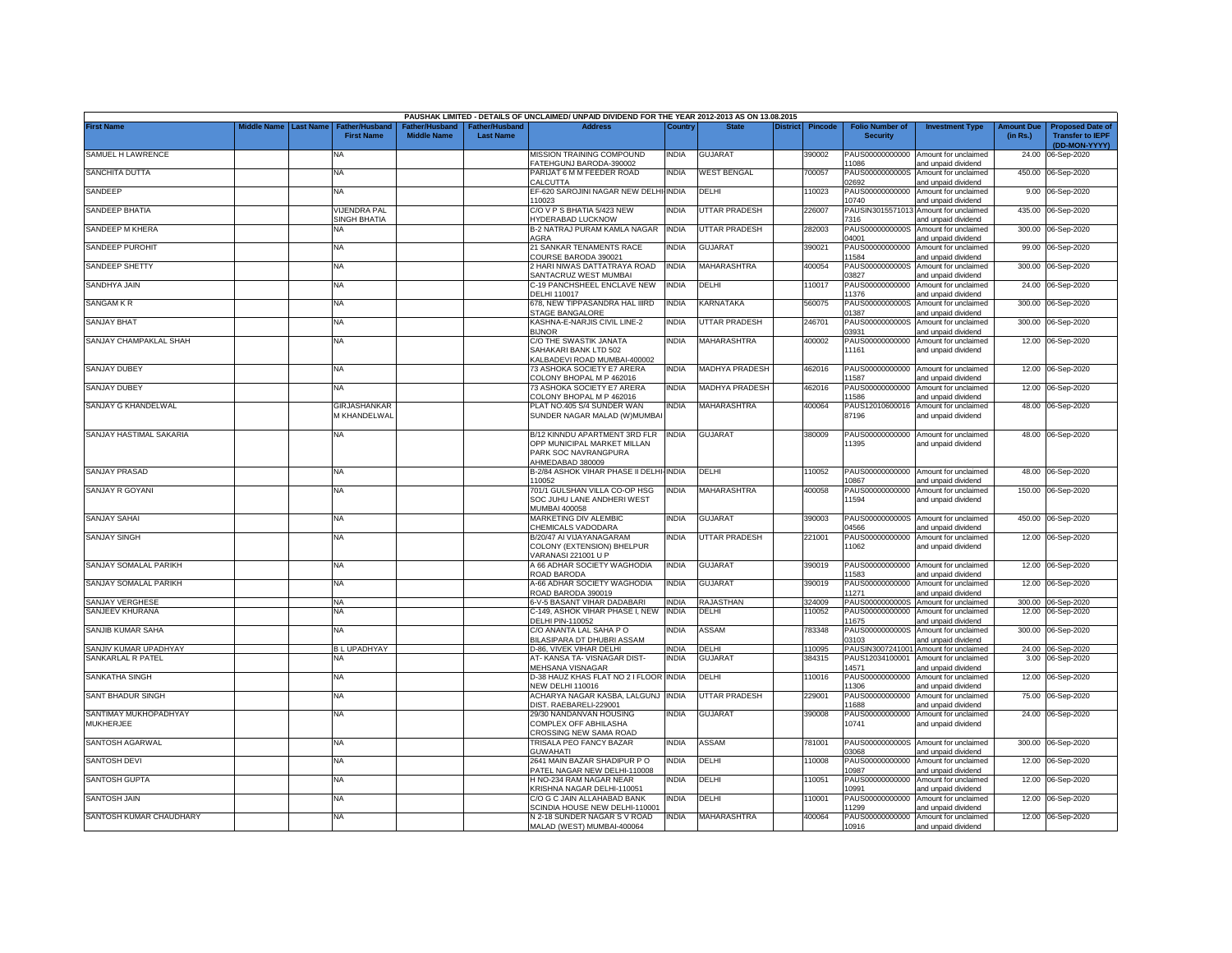|                                            |                    |                  |                                     |                                      |                                           | PAUSHAK LIMITED - DETAILS OF UNCLAIMED/ UNPAID DIVIDEND FOR THE YEAR 2012-2013 AS ON 13.08.2015                      |              |                          |                 |         |                                           |                                                              |                               |                                                                     |
|--------------------------------------------|--------------------|------------------|-------------------------------------|--------------------------------------|-------------------------------------------|----------------------------------------------------------------------------------------------------------------------|--------------|--------------------------|-----------------|---------|-------------------------------------------|--------------------------------------------------------------|-------------------------------|---------------------------------------------------------------------|
| <b>First Name</b>                          | <b>Middle Name</b> | <b>Last Name</b> | Father/Husband<br><b>First Name</b> | Father/Husband<br><b>Middle Name</b> | <b>Father/Husband</b><br><b>Last Name</b> | <b>Address</b>                                                                                                       | Country      | <b>State</b>             | <b>District</b> | Pincode | <b>Folio Number of</b><br><b>Security</b> | <b>Investment Type</b>                                       | <b>Amount Due</b><br>(in Rs.) | <b>Proposed Date of</b><br><b>Transfer to IEPF</b><br>(DD-MON-YYYY) |
| <b>SANTOSH RANI</b>                        |                    |                  | <b>NA</b>                           |                                      |                                           | T/696 GALI NO 4 FAIZ ROAD KAROL<br>BAGH NEW DELHI 110005                                                             | <b>INDIA</b> | DELHI                    |                 | 10005   | 1251                                      | PAUS00000000000 Amount for unclaimed<br>and unpaid dividend  |                               | 12.00 06-Sep-2020                                                   |
| <b>SANTOSH RANI</b>                        |                    |                  | <b>NA</b>                           |                                      |                                           | C/O M/S BABOO RAM HARI CHAND<br>KHARI BAOLI DELHI-110006                                                             | <b>INDIA</b> | DELHI                    |                 | 110006  | PAUS00000000000<br>1301                   | Amount for unclaimed<br>and unpaid dividend                  |                               | 12.00 06-Sep-2020                                                   |
| <b>SANTOSH SIDHU</b>                       |                    |                  | <b>NA</b>                           |                                      |                                           | 24 SRAVANA NOFRA NAVY NAGAR<br>COLABA MUMBAI 400005                                                                  | <b>INDIA</b> | <b>MAHARASHTRA</b>       |                 | 400005  | 1088                                      | PAUS00000000000 Amount for unclaimed<br>and unpaid dividend  |                               | 12.00 06-Sep-2020                                                   |
| SANWARMAL SIHAG                            |                    |                  | <b>NA</b>                           |                                      |                                           | C/O SHRIRAJ BEARING CO OPP<br>VORK HOTEL M I ROAD JAIPUR                                                             | <b>INDIA</b> | RAJASTHAN                |                 | 302003  | 03321                                     | PAUS0000000000S Amount for unclaimed<br>and unpaid dividend  |                               | 300.00 06-Sep-2020                                                  |
| SARABHAI CHIMANLAL                         |                    |                  | <b>NA</b>                           |                                      |                                           | 'MANGALAM" 9 JAGABHAI PARK<br><b>KANKARIA AHMEDABAD-380022</b>                                                       | <b>INDIA</b> | <b>GUJARAT</b>           |                 | 380022  | PAUS00000000000<br>0665                   | Amount for unclaimed<br>and unpaid dividend                  |                               | 48.00 06-Sep-2020                                                   |
| SARADA G NAIR                              |                    |                  | <b>NA</b>                           |                                      |                                           | SARADA VIHAR NARTHENR GATE<br>AMBALAPUIAH                                                                            | <b>INDIA</b> | <b>HARYANA</b>           |                 | 133001  | PAUS00000000000<br>1380                   | Amount for unclaimed<br>and unpaid dividend                  |                               | 9.00 06-Sep-2020                                                    |
| <b>SARADA VETCHA</b>                       |                    |                  | <b>NA</b>                           |                                      |                                           | C/O P V RAMANIAH RAJA 5 SECOND<br>CROSS STREET T T K ROAD<br>ALWARPET CHENNAI 600018                                 | <b>INDIA</b> | <b><i>FAMIL NADU</i></b> |                 | 600018  | PAUS00000000000<br>11392                  | Amount for unclaimed<br>and unpaid dividend                  |                               | 24.00 06-Sep-2020                                                   |
| SARANJEET KAUR                             |                    |                  | <b>NA</b>                           |                                      |                                           | C/O LT COL KARLE SINGH 1167<br>SECTOR 37 ARUNVILLA NOIDA                                                             | <b>INDIA</b> | UTTAR PRADESH            |                 | 201303  | 1056                                      | PAUS00000000000 Amount for unclaimed<br>and unpaid dividend  |                               | 75.00 06-Sep-2020                                                   |
| SARASVATIBEN BALVANTRAI<br><b>ABRAWALA</b> |                    |                  | <b>NA</b>                           |                                      |                                           | LIMDA CHOWK SURAT-395001                                                                                             | <b>INDIA</b> | <b>GUJARAT</b>           |                 | 395001  | PAUS00000000000<br>10743                  | Amount for unclaimed<br>and unpaid dividend                  |                               | 9.00 06-Sep-2020                                                    |
| SARASWATHI D                               |                    |                  | <b>NA</b>                           |                                      |                                           | NO 5 SRIDEVI COLONY ASHOK<br>NAGAR CHENNAI 600083                                                                    | <b>INDIA</b> | <b>TAMIL NADU</b>        |                 | 600083  | PAUS00000000000<br>10982                  | Amount for unclaimed<br>and unpaid dividend                  |                               | 30.00 06-Sep-2020                                                   |
| SARASWATI A CHANDIRA                       |                    |                  | <b>NA</b>                           |                                      |                                           | C/O DR A R CHANDIRA RMO<br>MUNICIPLE HOSPITAL SIDHPUR-                                                               | <b>INDIA</b> | <b>GUJARAT</b>           |                 | 384151  | PAUS00000000000<br>10925                  | Amount for unclaimed<br>and unpaid dividend                  |                               | 12.00 06-Sep-2020                                                   |
| <b>SARASWATI DEBI</b>                      |                    |                  | NA.                                 |                                      |                                           | C-169 D D A FLATS SAKET NEW<br>DELHI-110017                                                                          | <b>INDIA</b> | DELHI                    |                 | 110017  | PAUS00000000000<br>1228                   | Amount for unclaimed<br>and unpaid dividend                  |                               | 24.00 06-Sep-2020                                                   |
| SARAT KUMAR SAHOO                          |                    |                  | <b>NA</b>                           |                                      |                                           | PHYSICIAN , DY. CHIEF MEDICAL<br>OFFICER GAS AUTHORITY OF INDIA<br>LTD, 16, BHIKAIJI PALACE,<br>R.K.PURAM, NEW DELHI | INDIA        | DELHI                    |                 | 110066  | PAUS0000000000S<br>04451                  | Amount for unclaimed<br>and unpaid dividend                  |                               | 300.00 06-Sep-2020                                                  |
| SARJUBEN C SHAH                            |                    |                  | <b>NA</b>                           |                                      |                                           | 5-A,NARAYAN NAGAR-2, B/H<br>RANCHHODJI TEMPLE, WAGHODIA<br>ROAD, VADODARA                                            | INDIA        | <b>GUJARAT</b>           |                 | 390019  | 11443                                     | PAUS00000000000 Amount for unclaimed<br>and unpaid dividend  |                               | 15.00 06-Sep-2020                                                   |
| SARLA HIRALAL CHHAYA                       |                    |                  | <b>NA</b>                           |                                      |                                           | BLOCK NO 2 RAMNIVAS HANUMAN<br>ROAD VILEPARLE (EAST) MUMBAI-<br>400057                                               | <b>INDIA</b> | MAHARASHTRA              |                 | 400057  | 10887                                     | PAUS00000000000 Amount for unclaimed<br>and unpaid dividend  |                               | 24.00 06-Sep-2020                                                   |
| SARLA KIRITBHAI SHAH                       |                    |                  | <b>NA</b>                           |                                      |                                           | SHIVE KRUPA 3RD FL FLAT NO 9<br>KARANI LANE GHATKOPAR MUMBAI-<br>400086                                              | <b>INDIA</b> | MAHARASHTRA              |                 | 400086  | 11163                                     | PAUS00000000000 Amount for unclaimed<br>and unpaid dividend  |                               | 12.00 06-Sep-2020                                                   |
| SARLABEN THAKORBHAI DESAI                  |                    |                  | <b>NA</b>                           |                                      |                                           | ANURAG 31 B SRINAGAR SOCIETY<br>BEHIND DINESH MILL OLD PADRA<br><b>ROAD</b>                                          | <b>INDIA</b> | MAHARASHTRA              |                 | 999999  | 0341                                      | PAUSIN3013301838 Amount for unclaimed<br>and unpaid dividend |                               | 24.00 06-Sep-2020                                                   |
| SARLADEVI MADANMOHAN DAMANI                |                    |                  | <b>NA</b>                           |                                      |                                           | BIKANER BHAWAN, FLAT NO.1<br>GEORGE NAGAR, P.O. I.B. NAGAR,<br>ANDHERI (E), MUMBAI-400059                            | <b>INDIA</b> | MAHARASHTRA              |                 | 400059  | 11693                                     | PAUS00000000000 Amount for unclaimed<br>and unpaid dividend  |                               | 24.00 06-Sep-2020                                                   |
| SAROJ BALA JAIN                            |                    |                  | <b>NA</b>                           |                                      |                                           | 64 APUPURA JAIN MANDIR<br><b>MUZAFFARNAGAR</b>                                                                       | <b>INDIA</b> | <b>UTTAR PRADESH</b>     |                 | 251001  | PAUS00000000000<br>1384                   | Amount for unclaimed<br>and unpaid dividend                  |                               | 24.00 06-Sep-2020                                                   |
| SAROJ BALA MUTREJA                         |                    |                  | <b>NA</b>                           |                                      |                                           | 3/5 MOTI NAGAR NEW DELHI-110015 INDIA                                                                                |              | DELHI                    |                 | 110015  | PAUS00000000000                           | Amount for unclaimed                                         |                               | 12.00 06-Sep-2020                                                   |
| <b>SAROJ KEJRIWAL</b>                      |                    |                  | <b>NA</b>                           |                                      |                                           | AMPOULES & VIALS MFG CO (B) LTD INDIA<br>139-A MAROL MAROSHI ROAD<br>MUMBAI-400059                                   |              | <b>MAHARASHTRA</b>       |                 | 400059  | PAUS00000000000<br>10912                  | Amount for unclaimed<br>and unpaid dividend                  |                               | 48.00 06-Sep-2020                                                   |
| <b>SAROJ KUMARI</b>                        |                    |                  | <b>NA</b>                           |                                      |                                           | G-134 PREET VIHAR VIKAS MARG<br>DELHI 110092                                                                         | <b>INDIA</b> | DELHI                    |                 | 10092   | PAUS00000000000<br>1222                   | Amount for unclaimed<br>and unpaid dividend                  | 12.00                         | 06-Sep-2020                                                         |
| <b>SAROJ KUMARI</b>                        |                    |                  | <b>NA</b>                           |                                      |                                           | C/O PAWAN CREDIT CORPORATION<br>30/31 KALA- KAR STREET 4TH<br>FLOOR ROOM NO 27 CALCUTT- A-                           | <b>INDIA</b> | <b>WEST BENGAL</b>       |                 | 700007  | PAUS00000000000<br>11285                  | Amount for unclaimed<br>and unpaid dividend                  | 12.00                         | 06-Sep-2020                                                         |
| SAROJ VINOD PAREKH                         |                    |                  | <b>NA</b>                           |                                      |                                           | 39 SARASWATI BHUWAN<br>WALKESHWAR BANGANGA CROSS<br>LANE MUMBAI -400006                                              | <b>INDIA</b> | MAHARASHTRA              |                 | 400006  | 11273                                     | PAUS00000000000 Amount for unclaimed<br>and unpaid dividend  |                               | 24.00 06-Sep-2020                                                   |
| <b>SAROJ VISHNOI</b>                       |                    |                  | <b>NA</b>                           |                                      |                                           | 73 TAGORE PARK MODEL TOWN<br>DELHI-110009                                                                            | <b>INDIA</b> | DELHI                    |                 | 110009  | 10994                                     | PAUS00000000000 Amount for unclaimed<br>and unpaid dividend  |                               | 24.00 06-Sep-2020                                                   |
| SAROJBEN BHANUBHAI PATEL                   |                    |                  | <b>NA</b>                           |                                      |                                           | TUSHAR' BEHIND UCO BANK NEAR<br>SARDAR STATUE V VIDYANAGAR<br>DIST KAIRA 388120                                      | <b>INDIA</b> | <b>GUJARAT</b>           |                 | 388120  | PAUS00000000000<br>10744                  | Amount for unclaimed<br>and unpaid dividend                  |                               | 24.00 06-Sep-2020                                                   |
| SAROJBEN DHANSUKHRAM INGREJI               |                    |                  | <b>NA</b>                           |                                      |                                           | B-12 SUSHMA SOCIETY NEAR HINDU INDIA<br>MILAN MANDIR SURAT 395003                                                    |              | <b>GUJARAT</b>           |                 | 395003  | PAUS00000000000<br>1372                   | Amount for unclaimed<br>and unpaid dividend                  |                               | 9.00 06-Sep-2020                                                    |
| SAROJBEN MANEKCHAND SHAH                   |                    |                  | <b>NA</b>                           |                                      |                                           | 592/64 PARADISE APARTMENT<br>LAXMINAGAR GUJ HSG BOARD<br>BARODA 390021                                               | NDIA         | <b>GUJARAT</b>           |                 | 390021  | PAUS00000000000<br>10667                  | Amount for unclaimed<br>and unpaid dividend                  |                               | 3.00 06-Sep-2020                                                    |
| <b>SAROJINI DEVI</b>                       |                    |                  | <b>NA</b>                           |                                      |                                           | C/O B K CHAODHARY ALEMBIC<br>CHEMICAL WORKS CO LTD PATNA                                                             | INDIA        | <b>BIHAR</b>             |                 | 800001  | 04017                                     | PAUS0000000000S Amount for unclaimed<br>and unpaid dividend  |                               | 300.00 06-Sep-2020                                                  |
| <b>SAROJINI M</b>                          |                    |                  | <b>NA</b>                           |                                      |                                           | C/O PRAJA VYDYA SALA OPP HOTEL INDIA<br>SUDHA GAJUWALA                                                               |              | <b>ANDHRA PRADESH</b>    |                 | 530026  | 04833                                     | PAUS0000000000S Amount for unclaimed<br>and unpaid dividend  |                               | 300.00 06-Sep-2020                                                  |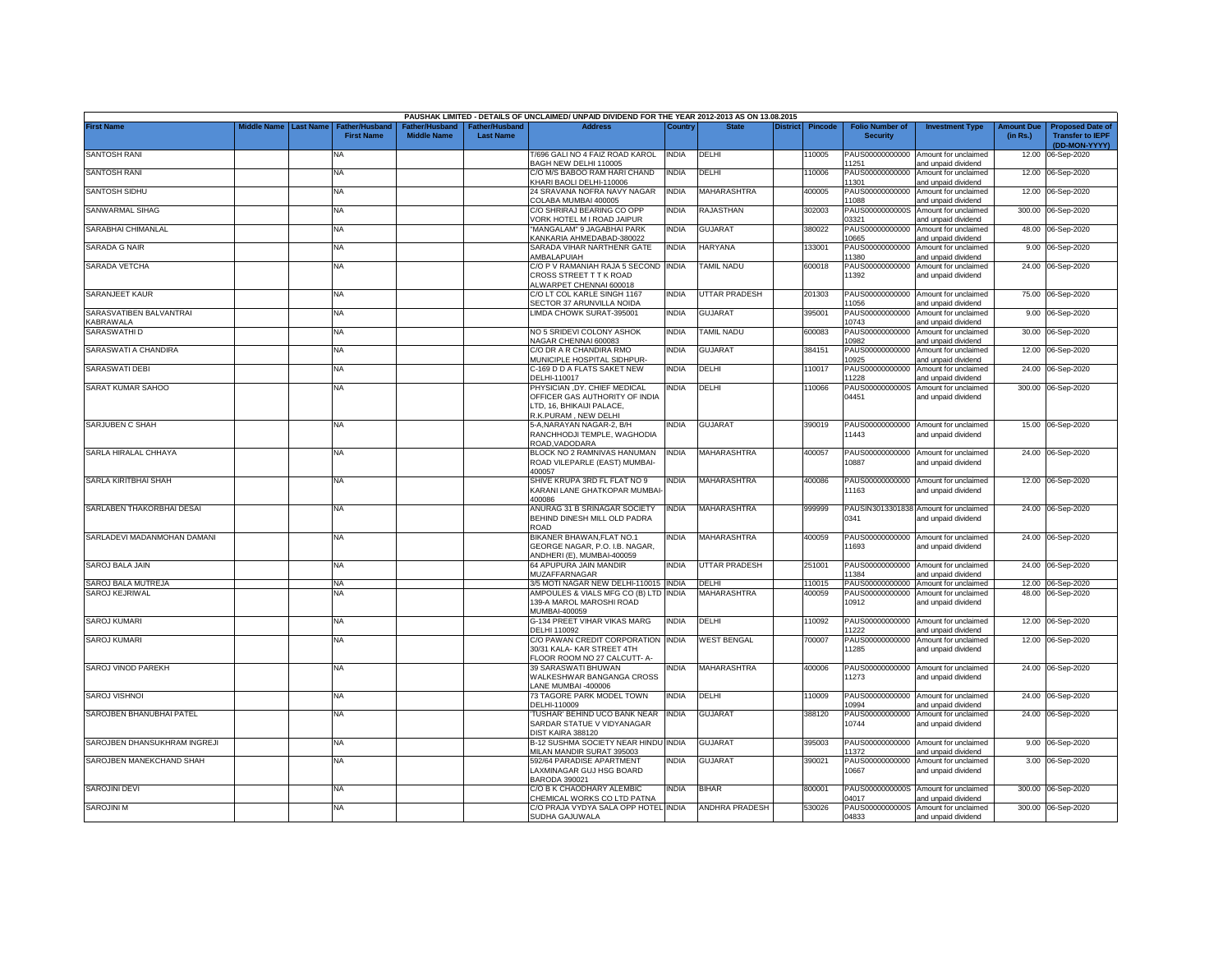|                                             |                    |           |                                     |                                     |                                          | PAUSHAK LIMITED - DETAILS OF UNCLAIMED/ UNPAID DIVIDEND FOR THE YEAR 2012-2013 AS ON 13.08.2015     |                       |                       |                            |                                           |                                                                    |                        |                                                                     |
|---------------------------------------------|--------------------|-----------|-------------------------------------|-------------------------------------|------------------------------------------|-----------------------------------------------------------------------------------------------------|-----------------------|-----------------------|----------------------------|-------------------------------------------|--------------------------------------------------------------------|------------------------|---------------------------------------------------------------------|
| <b>First Name</b>                           | <b>Middle Name</b> | Last Name | Father/Husbano<br><b>First Name</b> | ather/Husband<br><b>Middle Name</b> | <b>ither/Husband</b><br><b>Last Name</b> | Address                                                                                             | Country               |                       | <b>District</b><br>Pincode | <b>Folio Number of</b><br><b>Security</b> | <b>Investment Type</b>                                             | Amount Due<br>(in Rs.) | <b>Proposed Date of</b><br><b>Transfer to IEPF</b><br>(DD-MON-YYYY) |
| SAROJINI S SANKA                            |                    |           | NΑ                                  |                                     |                                          | N C-12 POWER HOUSE COLONY<br>GODAVARI KHANI KARIM NAGAR<br>505209 A P                               | NDIA                  | <b>ANDHRA PRADESH</b> | 505209                     | 10961                                     | PAUS00000000000 Amount for unclaimed<br>and unpaid dividend        | 12.00                  | 06-Sep-2020                                                         |
| SARSWTIBEN GULABRAI SONI                    |                    |           | <b>NA</b>                           |                                     |                                          | C/24, GANDHINAGAR, RLY. STATION INDIA<br>ROAD, JAMNAGAR PIN-361002                                  |                       | <b>GUJARAT</b>        | 361002                     | PAUS00000000000<br>11075                  | Amount for unclaimed<br>and unpaid dividend                        |                        | 12.00 06-Sep-2020                                                   |
| SARVESH CHANDEV NAGAR                       |                    |           | <b>NA</b>                           |                                     |                                          | C/O SHRI VINOD KUMAR STATE<br>BANK OF INDIA ASAF ALI ROAD NEW<br>DELHI 110001                       | ndia                  | DELHI                 | 10001                      | PAUS00000000000<br>10990                  | Amount for unclaimed<br>and unpaid dividend                        |                        | 12.00 06-Sep-2020                                                   |
| SARVOTAM VENKATESH BHAT                     |                    |           | <b>NA</b>                           |                                     |                                          | 6 GHARKUL GOPAL NAGAR<br>OMBIVLI EAST 421201                                                        | <b>INDIA</b>          | MAHARASHTRA           | 421201                     | 11168                                     | PAUS00000000000 Amount for unclaimed<br>and unpaid dividend        |                        | 12.00 06-Sep-2020                                                   |
| SASIDHAR KOMAKULA                           |                    |           | <b>NA</b>                           |                                     |                                          | C/O DR K V G K TILAK 3/2 PRINCE<br><b>\PARTMENTS VISAKHAPATNAM</b>                                  | INDIA                 | ANDHRA PRADESH        | 530002                     | PAUS0000000000S<br>05339                  | Amount for unclaimed<br>and unpaid dividend                        |                        | 2250.00 06-Sep-2020                                                 |
| SASIKALA POLA                               |                    |           | NA                                  |                                     |                                          | W/O RAMA MOHAN 52/180 A (5)<br><b>PEDDA MARKET ROADKURNOOL</b>                                      | india                 | ANDHRA PRADESH        | 518001                     | PAUS0000000000S<br>00249                  | Amount for unclaimed<br>and unpaid dividend                        |                        | 300.00 06-Sep-2020                                                  |
| SASINDRANATH N                              |                    |           | NA                                  |                                     |                                          | 810,3RD CROSS, HENNUR<br>BANASWADI LAYOUT,1ST BLOCK<br><b>BANGALORE</b>                             | india                 | KARNATAKA             | 560043                     | PAUS0000000000N<br>00178                  | Amount for unclaimed<br>and unpaid dividend                        |                        | 300.00 06-Sep-2020                                                  |
| SASTRY D G P                                |                    |           | NA                                  |                                     |                                          | 6-3-668/10/45 DURGA NAGAR<br>COLONY PANJABUTIA.HYDERABAD                                            | NDIA                  | ANDHRA PRADESH        | 500482                     | 03196                                     | PAUS0000000000S Amount for unclaimed<br>and unpaid dividend        |                        | 300.00 06-Sep-2020                                                  |
| <b>SAT PAL</b>                              |                    |           | ΝA                                  |                                     |                                          | C/O BHAGWAN DAS GUPTA & CO 4<br>DELHI STOCK EXCHANGE BULD<br><b>SAF ALI ROAD NEW DELHI-110002</b>   | INDIA                 | DELHI                 | 10002                      | PAUS00000000000<br>11217                  | Amount for unclaimed<br>and unpaid dividend                        |                        | 12.00 06-Sep-2020                                                   |
| <b>SAT PAL</b>                              |                    |           | <b>NA</b>                           |                                     |                                          | 602 NIRMAL TOWER BARAKHAMBA<br>ROAD NEW DELHI 110001                                                | INDIA                 | DELHI                 | 10001                      | PAUS00000000000<br>11351                  | Amount for unclaimed<br>and unpaid dividend                        |                        | 12.00 06-Sep-2020                                                   |
| <b>SAT PAL DHAWAN</b>                       |                    |           | <b>NA</b>                           |                                     |                                          | 15 BAG FARZANA CIVIL LINES AGRA<br>82002                                                            | <b>INDIA</b>          | UTTAR PRADESH         | 282002                     | PAUS00000000000<br>1085                   | Amount for unclaimed<br>and unpaid dividend                        | 12.00                  | 06-Sep-2020                                                         |
| <b>SATEESH MAHALE</b>                       |                    |           | NA                                  |                                     |                                          | 8, ESKIMO'S ENCLAVE, NEAR<br><b>HAVELI BUNGALO BEHIND</b><br><b>I.V.TOWER OFF DIRVE-IN</b>          | INDIA                 | <b>GUJARAT</b>        | 380054                     | PAUS0000000000S<br>05278                  | Amount for unclaimed<br>and unpaid dividend                        |                        | 300.00 06-Sep-2020                                                  |
| SATEESH MAHALE                              |                    |           | NA                                  |                                     |                                          | 8, ESKIMO'S ENCLAVE NEAR HAVELI INDIA<br>BUNGALOW BEHIND T.V.TOWER,<br>OFF DRIVE-IN ROAD, AHMEDABAD |                       | <b>GUJARAT</b>        | 380054                     | 04618                                     | PAUS0000000000S Amount for unclaimed<br>and unpaid dividend        |                        | 300.00 06-Sep-2020                                                  |
| SATHYAVATHI                                 |                    |           | NA                                  |                                     |                                          | W/O H B GOWDA J S S DOCTORS<br>QUARTERS-NO II CROSS SHANKAR<br>MUTT ROAD MYSORE                     | INDIA                 | KARNATAKA             | 570004                     | 02453                                     | PAUS0000000000S Amount for unclaimed<br>and unpaid dividend        |                        | 300.00 06-Sep-2020                                                  |
| <b>SATISH ASRANI</b>                        |                    |           | NA                                  |                                     |                                          | HEERA MARKET NARBADA ROAD<br><b>JABALPUR M P</b>                                                    | <b>INDIA</b>          | MADHYA PRADESH        | 482001                     | 03261                                     | PAUS0000000000S Amount for unclaimed<br>and unpaid dividend        |                        | 300.00 06-Sep-2020                                                  |
| <b>SATISH CHANDRA</b>                       |                    |           | NA                                  |                                     |                                          | C-6/13 RANA PRATAP BAGH DELHI-<br>10007                                                             | <b>INDIA</b>          | DELHI                 | 110007                     | PAUS00000000000<br>11001                  | Amount for unclaimed<br>and unpaid dividend                        | 12.00                  | 06-Sep-2020                                                         |
| SATISH CHANDRA BHARGAVA                     |                    |           | <b>NA</b>                           |                                     |                                          | 4/62 JAWAHAR NAGAR, JAIPUR.<br>JAIPUR.                                                              | INDIA                 | RAJASTHAN             | 302004                     | PAUS00000000000<br>10746                  | Amount for unclaimed<br>and unpaid dividend                        | 48.00                  | 06-Sep-2020                                                         |
| SATISH CHANDRA RASTOGI                      |                    |           | <b>NA</b>                           |                                     |                                          | 31/109C GALI NO-5 BHIKAM SINGH<br>COLONY VISHWAS NAGAR<br>SHAHDRA DELHI 110032                      | INDIA                 | DELHI                 | 10032                      | PAUS00000000000<br>10999                  | Amount for unclaimed<br>and unpaid dividend                        | 12.00                  | 06-Sep-2020                                                         |
| <b>SATISH DEOLE</b>                         |                    |           | NA                                  |                                     |                                          | 101 SARGAM 447 MOHTA SCIENCE<br>COLLEGE ROAD NAGPUR                                                 | INDIA                 | MAHARASHTRA           | 440009                     | 03742                                     | PAUS0000000000S Amount for unclaimed<br>and unpaid dividend        | 300.00                 | 06-Sep-2020                                                         |
| SATISH KUMAR JASWAL                         |                    |           | NA                                  |                                     |                                          | C-24, SHREEJI PARK NEW SAMA<br>ROAD VADODARA                                                        | INDIA                 | <b>GUJARAT</b>        | 390008                     | PAUS13018700001<br>26642                  | Amount for unclaimed<br>and unpaid dividend                        | 900.00                 | 06-Sep-2020                                                         |
| SATISH KUMAR KAPOOR                         |                    |           | <b>NA</b>                           |                                     |                                          | 140 VINOBA PURI LAJPAT NAGAR<br><b>NEW DELHI-110024</b>                                             | INDIA                 | DELHI                 | 110024                     | PAUS00000000000<br>10965                  | Amount for unclaimed<br>and unpaid dividend                        | 48.00                  | 06-Sep-2020                                                         |
| SATISH KUMAR RATHORE                        |                    |           | NA                                  |                                     |                                          | C-233 SOUTH MOTI BAGH NEW<br>DELHI-110021                                                           | india                 | DELHI                 | 110021                     | PAUS00000000000<br>10989                  | Amount for unclaimed<br>and unpaid dividend                        | 12.00                  | 06-Sep-2020                                                         |
| <b>SATISH MEHTA</b><br><b>SATISH NARANG</b> |                    |           | <b>NA</b><br>NA                     |                                     |                                          | 4 BOMBAY PUNE ROAD KHADKI<br>ROXY DRY CLEANERS 11/10 WEST                                           | <b>INDIA</b><br>INDIA | MAHARASHTRA<br>DELHI  | 411003<br>10008            | PAUS00000000000                           | PAUS0000000000S Amount for unclaimed<br>Amount for unclaimed       | 12.00                  | 450.00 06-Sep-2020<br>06-Sep-2020                                   |
| SATISHBABU TALEGAON                         |                    |           | LAXMAN<br>TALEGAON                  |                                     |                                          | PATEL NAGAR NEW DELHI-110008<br>F/2 PL NO 7 NEAR SBI TRIMURTHY<br>APTS RANI CHANNAMMA               | India                 | KARNATAKA             | 590006                     | 11239<br>PAUS12029900003<br>06328         | and unpaid dividend<br>Amount for unclaimed<br>and unpaid dividend | 300.00                 | 06-Sep-2020                                                         |
| SATPAL SINGH BEDI                           |                    |           | <b>NA</b>                           |                                     |                                          | VAGARBELGAUM<br>B-234 ASHOK VIHAR DELHI-110052                                                      | <b>INDIA</b>          | DELHI                 | 110052                     |                                           | PAUS00000000000 Amount for unclaimed                               |                        | 12.00 06-Sep-2020                                                   |
| SATYA BRATA DUTTA                           |                    |           | NA.                                 |                                     |                                          | BAGH KUTIR BARA BAZAR PO<br>CHANDAN NAGAR DIST HOOGHLY<br>VEST BENGAL-712136                        | NDIA                  | <b>WEST BENGAL</b>    | 712136                     | PAUS00000000000<br>11115                  | Amount for unclaimed<br>and unpaid dividend                        |                        | 24.00 06-Sep-2020                                                   |
| SATYA PRASAD GHOSAL                         |                    |           | <b>NA</b>                           |                                     |                                          | 62 SURJYA SEN STREET CALCUTTA- INDIA<br>700009                                                      |                       | <b>WEST BENGAL</b>    | 700009                     | 11125                                     | PAUS00000000000 Amount for unclaimed<br>and unpaid dividend        |                        | 12.00 06-Sep-2020                                                   |
| SATYA SHEILA SAXEMA                         |                    |           | NA                                  |                                     |                                          | C/O K H SAXENA 57 NADAN MAHAL<br>ROAD LUCKNOW-226004                                                | <b>INDIA</b>          | UTTAR PRADESH         | 226004                     | 11038                                     | PAUS00000000000 Amount for unclaimed<br>and unpaid dividend        |                        | 24.00 06-Sep-2020                                                   |
| SATYANARAYANA SINHA<br>NALLANTHIGHAL        |                    |           | NA                                  |                                     |                                          | 209/2 MVP COLONY<br>/ISAKHAPATNAM                                                                   | <b>INDIA</b>          | ANDHRA PRADESH        | 530017                     | 14814                                     | PAUS0000000000S Amount for unclaimed<br>and unpaid dividend        | 750.00                 | 06-Sep-2020                                                         |
| SATYANARAYANA TALANKI                       |                    |           | NA                                  |                                     |                                          | H NO 25-26 SANJEEVANAGAR<br>NANDYAL                                                                 | INDIA                 | ANDHRA PRADESH        | 518501                     | PAUS0000000000S<br>03170                  | Amount for unclaimed<br>and unpaid dividend                        |                        | 300.00 06-Sep-2020                                                  |
| SATYASURYANARAYANA YANAMANDRA               |                    |           | <b>NA</b>                           |                                     |                                          | 37/A, BANSILALPET<br>SECUNDERABAD                                                                   | INDIA                 | <b>ANDHRA PRADESH</b> | 500003                     | 00695                                     | PAUS0000000000S Amount for unclaimed<br>and unpaid dividend        |                        | 300.00 06-Sep-2020                                                  |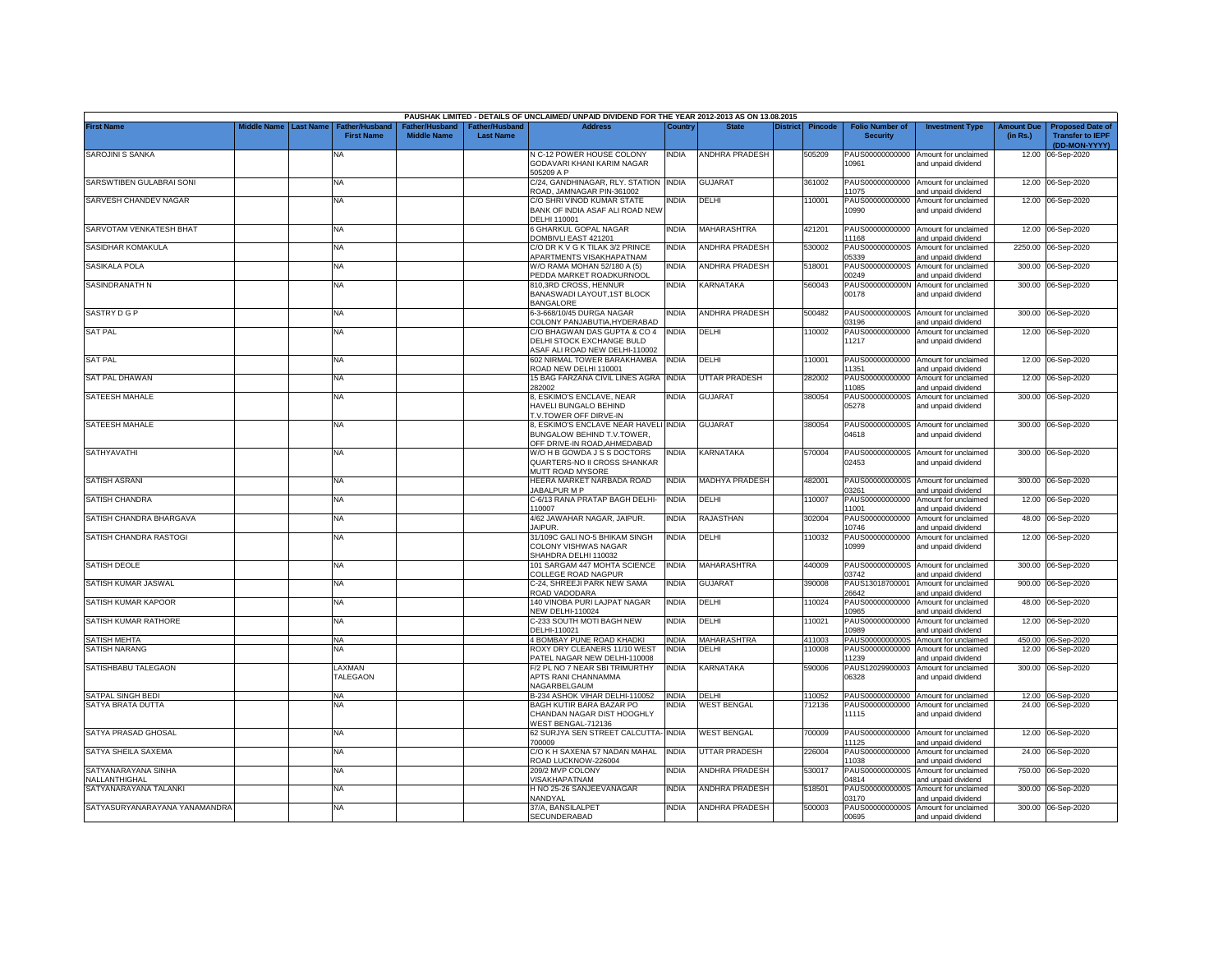|                                             |             |                  |                                     |                                      |                                           | PAUSHAK LIMITED - DETAILS OF UNCLAIMED/ UNPAID DIVIDEND FOR THE YEAR 2012-2013 AS ON 13.08.2015                  |              |                       |          |                |                                           |                                                             |                               |                                                                     |
|---------------------------------------------|-------------|------------------|-------------------------------------|--------------------------------------|-------------------------------------------|------------------------------------------------------------------------------------------------------------------|--------------|-----------------------|----------|----------------|-------------------------------------------|-------------------------------------------------------------|-------------------------------|---------------------------------------------------------------------|
| <b>First Name</b>                           | Middle Name | <b>Last Name</b> | Father/Husband<br><b>First Name</b> | Father/Husband<br><b>Middle Name</b> | <b>Father/Husband</b><br><b>Last Name</b> | <b>Address</b>                                                                                                   | Country      | <b>State</b>          | District | <b>Pincode</b> | <b>Folio Number of</b><br><b>Security</b> | <b>Investment Type</b>                                      | <b>Amount Due</b><br>(in Rs.) | <b>Proposed Date of</b><br><b>Transfer to IEPF</b><br>(DD-MON-YYYY) |
| SATYAVATHI JILLUDINUDI                      |             |                  | <b>NA</b>                           |                                      |                                           | 21-36-5 BURUJAPETA OPP A S R<br>MAHILA BHAVAN VISAKHAPATNAM                                                      | NDIA         | ANDHRA PRADESH        |          | 530001         | PAUS0000000000S<br>14822                  | Amount for unclaimed<br>and unpaid dividend                 | 450.00                        | 06-Sep-2020                                                         |
| SATYAVATI PRAVINCHANDRA PANDYA              |             |                  | <b>NA</b>                           |                                      |                                           | B/141, HARISHIDH PARK OPP<br>SANSKAR KENDRA G.S.T. ROAD<br>RANIPAHMEDABAD                                        | NDIA         | <b>GUJARAT</b>        |          | 382480         | PAUS00000000000<br>10670                  | Amount for unclaimed<br>and unpaid dividend                 |                               | 3.00 06-Sep-2020                                                    |
| SATYENDRA KUMAR SINHA                       |             |                  | <b>NA</b>                           |                                      |                                           | D/95 P C COLONY KANKAR BAGH<br>PATNA 800020                                                                      | INDIA        | <b>BIHAR</b>          |          | 800020         | PAUS00000000000<br>11468                  | Amount for unclaimed<br>and unpaid dividend                 |                               | 75.00 06-Sep-2020                                                   |
| SATYENDRAKUMAR GOVINDBHAI PATEL             |             |                  | <b>NA</b>                           |                                      |                                           | HARIKRIPA NIVAS CHHANI BARODA-<br>391740                                                                         | <b>INDIA</b> | <b>GUJARAT</b>        |          | 391740         | PAUS00000000000<br>10748                  | Amount for unclaimed<br>and unpaid dividend                 |                               | 9.00 06-Sep-2020                                                    |
| SAURABH ARVINDKUMAR SHAH                    |             |                  | <b>NA</b>                           |                                      |                                           | C/O. ARVINDKUMAR R. SHAH K-<br>2/454, NOBLE-NAGAR, OPP: NARODA<br>RLY STN. PO:KUBERNAG- AR,<br>AHMEADABAD-382340 | NDIA         | <b>GUJARAT</b>        |          | 382340         | PAUS00000000000<br>10877                  | Amount for unclaimed<br>and unpaid dividend                 |                               | 24.00 06-Sep-2020                                                   |
| <b>SAURABH GARG</b>                         |             |                  | <b>NA</b>                           |                                      |                                           | 2/1 STATION RAOD BIJNOR UTTAR<br>PRADESH                                                                         | INDIA        | UTTAR PRADESH         |          | 246701         | 3950                                      | PAUS0000000000S Amount for unclaimed<br>and unpaid dividend |                               | 300.00 06-Sep-2020                                                  |
| SAVANTA VITTHAL MALI                        |             |                  | <b>NA</b>                           |                                      |                                           | 206, SHIVANAND APPT, KILLA BHAG<br>MIRAJ MIRAJ                                                                   | <b>INDIA</b> | MAHARASHTRA           |          | 416410         | PAUS12024700001<br>86178                  | Amount for unclaimed<br>and unpaid dividend                 |                               | 3.00 06-Sep-2020                                                    |
| SAVITA DHINGRA                              |             |                  | <b>NA</b>                           |                                      |                                           | 1/9059 WEST ROHTAS NAGAR<br>SHADARA DELHI-110032                                                                 | NDIA         | DELHI                 |          | 10032          | PAUS00000000000<br>11003                  | Amount for unclaimed<br>and unpaid dividend                 |                               | 12.00 06-Sep-2020                                                   |
| <b>SAVITA NATHANI</b>                       |             |                  | <b>NA</b>                           |                                      |                                           | C/O ASHIRWAD TRANSPORT<br>CARRIER 6 VIWHAL CORP BLDG<br><b>VAROL CHAR RASTA NAROL</b>                            | NDIA         | <b>GUJARAT</b>        |          | 382405         | PAUS0000000000S<br>02327                  | Amount for unclaimed<br>and unpaid dividend                 |                               | 450.00 06-Sep-2020                                                  |
| SAVITA SHARAN NIGAM                         |             |                  | <b>NA</b>                           |                                      |                                           | FLAT NO 35 UTTARANCHAL-5<br>PATPARGANJ DELHI 110092                                                              | INDIA        | DELHI                 |          | 10092          | PAUS00000000000<br>11255                  | Amount for unclaimed<br>and unpaid dividend                 |                               | 12.00 06-Sep-2020                                                   |
| SAVITABEN BHOGILAL PATEL                    |             |                  | <b>NA</b>                           |                                      |                                           | -255 ALEMBIC COLONY BARODA<br>390003                                                                             | INDIA        | <b>GUJARAT</b>        |          | 390003         | PAUS00000000000<br>10859                  | Amount for unclaimed<br>and unpaid dividend                 |                               | 48.00 06-Sep-2020                                                   |
| SAVITABEN JASHVANTBHAI PATEL                |             |                  | ZAVERBHAI<br>PATEL                  |                                      |                                           | 54, SAYAJI SOCIETY B/H<br>MUKTANAND KARELIBAUG BARODA                                                            | INDIA        | <b>GUJARAT</b>        |          | 390018         | PAUS00000000000<br>12674                  | Amount for unclaimed<br>and unpaid dividend                 |                               | 24.00 06-Sep-2020                                                   |
| SAVITABEN NANDUBHAI PATEL                   |             |                  | <b>NA</b>                           |                                      |                                           | <b>4 AADHUNIK SOCIETY PO CHHANI</b><br><b>DIST BARODA PIN-391740</b>                                             | INDIA        | <b>GUJARAT</b>        |          | 391740         | PAUS00000000000<br>10749                  | Amount for unclaimed<br>and unpaid dividend                 |                               | 3.00 06-Sep-2020                                                    |
| SAVITABEN VITHALBHAI PATEL                  |             |                  | <b>NA</b>                           |                                      |                                           | 7 SARDARNAGAR SOCIETY BARODA<br>390002                                                                           | <b>INDIA</b> | <b>GUJARAT</b>        |          | 390002         | PAUS00000000000<br>10618                  | Amount for unclaimed<br>and unpaid dividend                 |                               | 60.00 06-Sep-2020                                                   |
| <b>SAVITHA</b>                              |             |                  | <b>NA</b>                           |                                      |                                           | 308, KEMPS AVENUE PAI LAYOUT,<br>/IDYANAGAR, BENNIGANAHALLI<br>OFF OLD MADRAS                                    | INDIA        | KARNATAKA             |          | 560016         | PAUS0000000000S<br>00251                  | Amount for unclaimed<br>and unpaid dividend                 |                               | 1500.00 06-Sep-2020                                                 |
| SAVITHRI BOLLINI                            |             |                  | <b>NA</b>                           |                                      |                                           | 20 THOMAS ROAD TANAGAR<br>CHENNAI-600017                                                                         | INDIA        | <b>TAMIL NADU</b>     |          | 600017         | 11132                                     | PAUS00000000000 Amount for unclaimed<br>and unpaid dividend |                               | 12.00 06-Sep-2020                                                   |
| SAVITRI ADDAGADA                            |             |                  | <b>NA</b>                           |                                      |                                           | 2-2-1075/12/C BAGHAMBER PET<br>IYDERABAD-500013                                                                  | INDIA        | ANDHRA PRADESH        |          | 500013         | PAUS00000000000<br>10960                  | Amount for unclaimed<br>and unpaid dividend                 |                               | 12.00 06-Sep-2020                                                   |
| <b>SAVITRI ARORA</b>                        |             |                  | <b>NA</b>                           |                                      |                                           | H NO D-42 BALI NAGAR NEW DELHI-<br>10015                                                                         | <b>INDIA</b> | DELHI                 |          | 110015         | PAUS00000000000<br>11263                  | Amount for unclaimed<br>and unpaid dividend                 |                               | 12.00 06-Sep-2020                                                   |
| SAVITRI BAI NARAYAN BHAT<br>SHIVAPURA       |             |                  | <b>NA</b>                           |                                      |                                           | SREENIVAS BLDG. VIVEKANANDA<br>ROAD GADAG (KARNATAKA)                                                            | INDIA        | KARNATAKA             |          | 582101         | PAUS0000000000S<br>0697                   | Amount for unclaimed<br>and unpaid dividend                 |                               | 2400.00 06-Sep-2020                                                 |
| SAVITRI DEVI SURI                           |             |                  | <b>NA</b>                           |                                      |                                           | WZ-114 MAHABIR NAGAR NEW<br>DELHI-110018                                                                         | <b>INDIA</b> | DELHI                 |          | 110018         | PAUS00000000000<br>11023                  | Amount for unclaimed<br>and unpaid dividend                 |                               | 12.00 06-Sep-2020                                                   |
| <b>SAVITRI GARG</b>                         |             |                  | <b>NA</b>                           |                                      |                                           | C/O SH L C BANSAL D-21 GANESH<br>MARG BAPUNAGAR JAIPUR 302001<br>RAJ                                             | <b>INDIA</b> | RAJASTHAN             |          | 302001         | PAUS00000000000<br>11371                  | Amount for unclaimed<br>and unpaid dividend                 |                               | 36.00 06-Sep-2020                                                   |
| <b>SAVITRI KUMAR</b>                        |             |                  | <b>NA</b>                           |                                      |                                           | C-2/3B LAWRENCE RD DELHI 110035                                                                                  | <b>INDIA</b> | DELHI                 |          | 110035         | PAUS00000000000                           | Amount for unclaimed                                        |                               | 12.00 06-Sep-2020                                                   |
| SAVITRIBEN KESHAVLAL BHATT                  |             |                  | NA                                  |                                      |                                           | SAVITRI 26 ARUNODAYA SOCIETY<br>LKAPURI BARODA-390005                                                            | NDIA         | <b>GUJARAT</b>        |          | 390005         | PAUS00000000000<br>10751                  | Amount for unclaimed<br>and unpaid dividend                 | 123.00                        | 06-Sep-2020                                                         |
| SAWATRI DEBI DHANDHANIA                     |             |                  | <b>NA</b>                           |                                      |                                           | C/O INTEX ENTERPRISES P-25<br>PRINCEP STREET CALCUTTA 70007:                                                     | NDIA         | <b>WEST BENGAL</b>    |          | 700072         | PAUS00000000000<br>11288                  | Amount for unclaimed<br>and unpaid dividend                 |                               | 12.00 06-Sep-2020                                                   |
| SEEMA JEEVAN JIRGE                          |             |                  | <b>NA</b>                           |                                      |                                           | SANGAM' ANGOL 'C' EXTENSION<br>TILAKWADI                                                                         | NDIA         | <b>KARNATAKA</b>      |          | 590006         | PAUS0000000000S<br>05499                  | Amount for unclaimed<br>and unpaid dividend                 |                               | 1200.00 06-Sep-2020                                                 |
| SEEMA WAGHRAY                               |             |                  | <b>NA</b>                           |                                      |                                           | NO. 5-9-41 BASHIR BAGH                                                                                           | INDIA        | ANDHRA PRADESH        |          | 500029         | PAUS0000000000S                           | Amount for unclaimed                                        | 300.00                        | 06-Sep-2020                                                         |
| <b>SEETHA H RAO</b>                         |             |                  | NA                                  |                                      |                                           | Flat No.301, Sovereign Palace 17/28,<br><b>R.V.Layout Kumarapark West</b>                                        | <b>INDIA</b> | <b>KARNATAKA</b>      |          | 60020          | PAUS0000000000S<br>05647                  | Amount for unclaimed<br>and unpaid dividend                 | 1200.00                       | 06-Sep-2020                                                         |
| SEETHA KAILASAM                             |             |                  | <b>NA</b>                           |                                      |                                           | C/O SRI R K CHANDRASHEKARAN<br>PROFESSOR OF CHEMISTRY.MIG<br>FLAT NO 12 RAJARAM                                  | India        | <b>TAMIL NADU</b>     |          | 636007         | PAUS0000000000S<br>01029                  | Amount for unclaimed<br>and unpaid dividend                 |                               | 60.00 06-Sep-2020                                                   |
| SEETHARAMAIAH CHETTY GANDHI T               |             |                  | <b>NA</b>                           |                                      |                                           | SAROJA CLINIC & NURSING HOME<br>CHINTAVARI ST., ANAKAPALLE (A.P)                                                 | <b>INDIA</b> | <b>ANDHRA PRADESH</b> |          | 531001         | 00701                                     | PAUS0000000000S Amount for unclaimed<br>and unpaid dividend |                               | 900.00 06-Sep-2020                                                  |
| SEJAL KARTIKBHAI KAMARIA                    |             |                  | <b>NA</b>                           |                                      |                                           | 163/164 AZAD SOCIETY AMBAWADI<br><b>HMEDABAD</b>                                                                 | NDIA         | <b>GUJARAT</b>        |          | 380015         | PAUS0000000000S<br>2336                   | Amount for unclaimed<br>and unpaid dividend                 | 600.00                        | 06-Sep-2020                                                         |
| SELVARAJAN M                                |             |                  | <b>NA</b>                           |                                      |                                           | 240/A, 11TH CROSS SASTRINAGAR<br><b>BANGALORE</b>                                                                | <b>INDIA</b> | KARNATAKA             |          | 560028         | PAUS0000000000M<br>1008                   | Amount for unclaimed<br>and unpaid dividend                 |                               | 120.00 06-Sep-2020                                                  |
| <b>SENTHIL NATHAN</b><br>NAVANEETHAKRISHNAN |             |                  | <b>NA</b>                           |                                      |                                           | 29 BANADURAI NORTH STREET<br>KUMBAKONAM                                                                          | NDIA         | <b>TAMIL NADU</b>     |          | 612001         | PAUS0000000000S<br>03484                  | Amount for unclaimed<br>and unpaid dividend                 |                               | 450.00 06-Sep-2020                                                  |
| <b>SESHAN SRINIVASAN</b>                    |             |                  | <b>NA</b>                           |                                      |                                           | 3/5 THE SAFIRE 11TH AVENUE<br>ASHOK NAGAR CHENNAI 600083                                                         | india        | <b>TAMIL NADU</b>     |          | 600083         | PAUS00000000000<br>10976                  | Amount for unclaimed<br>and unpaid dividend                 |                               | 24.00 06-Sep-2020                                                   |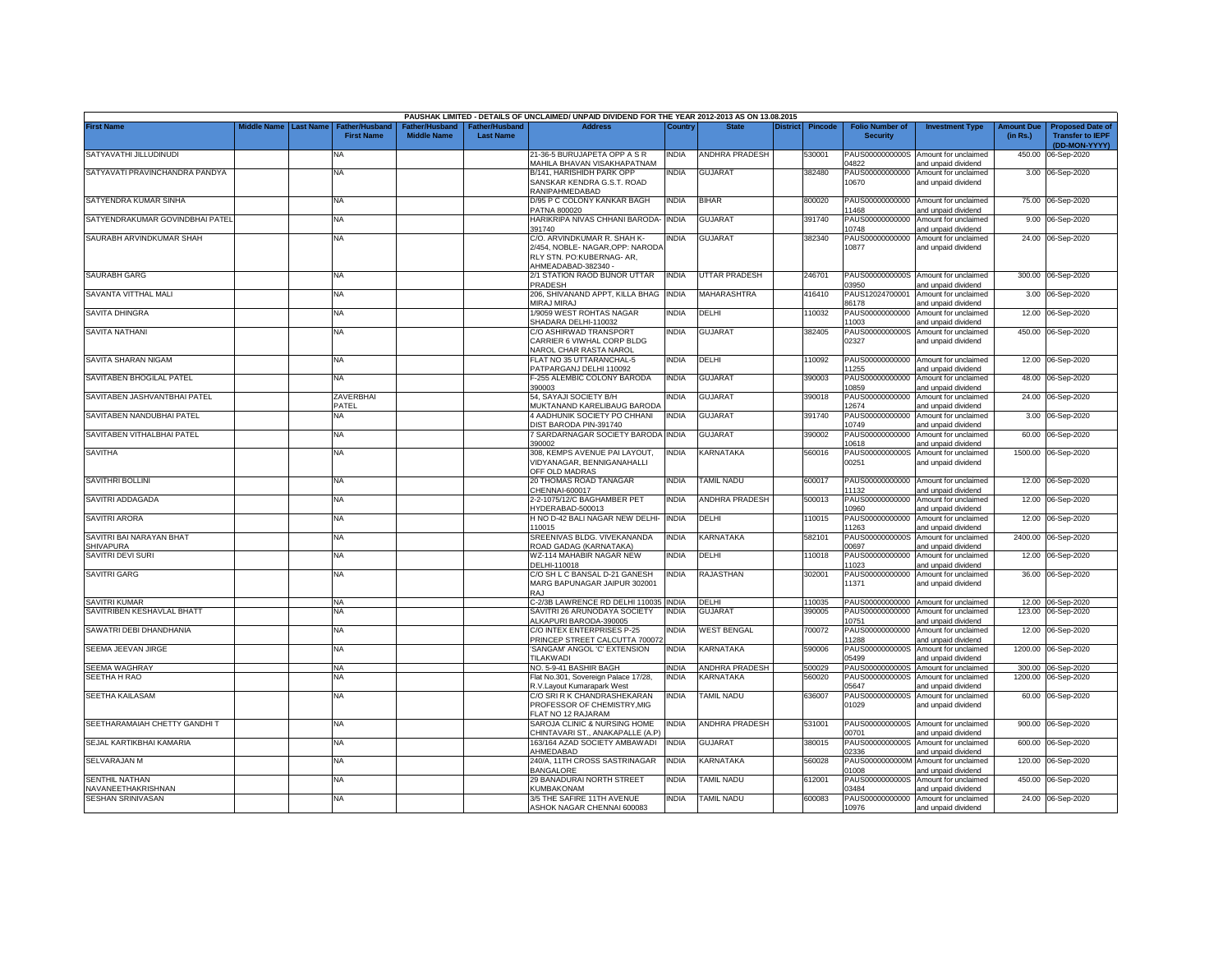|                                |             |                  |                                            |                                     |                                   | PAUSHAK LIMITED - DETAILS OF UNCLAIMED/ UNPAID DIVIDEND FOR THE YEAR 2012-2013 AS ON 13.08.2015     |              |                      |                 |                |                                           |                                                              |                               |                                                    |
|--------------------------------|-------------|------------------|--------------------------------------------|-------------------------------------|-----------------------------------|-----------------------------------------------------------------------------------------------------|--------------|----------------------|-----------------|----------------|-------------------------------------------|--------------------------------------------------------------|-------------------------------|----------------------------------------------------|
| <b>First Name</b>              | Middle Name | <b>Last Name</b> | <b>Father/Husband</b><br><b>First Name</b> | ather/Husband<br><b>Middle Name</b> | ather/Husbanc<br><b>Last Name</b> | <b>Address</b>                                                                                      | Country      | <b>State</b>         | <b>District</b> | <b>Pincode</b> | <b>Folio Number of</b><br><b>Security</b> | <b>Investment Type</b>                                       | <b>Amount Due</b><br>(in Rs.) | <b>Proposed Date of</b><br><b>Transfer to IEPF</b> |
| <b>SETUL M PATEL</b>           |             |                  | NA                                         |                                     |                                   | SETUL OPP PETROL PUMP HAKIM<br>STREET NAGARWADA BARODA                                              | <b>INDIA</b> | <b>GUJARAT</b>       |                 | 390001         | 11641                                     | PAUS00000000000 Amount for unclaimed<br>and unpaid dividend  |                               | (DD-MON-YYYY)<br>24.00 06-Sep-2020                 |
| SEVANTILAL CHIMANLAL MODI      |             |                  | NA                                         |                                     |                                   | 390001 GUJARAT<br>SHERTHA TG&DI GANDHINAGAR VIA-INDIA                                               |              | <b>GUJARAT</b>       |                 | 382423         | PAUS00000000000                           | Amount for unclaimed                                         |                               | 12.00 06-Sep-2020                                  |
|                                |             |                  |                                            |                                     |                                   | <b>KASTURINAGAR-382423</b>                                                                          |              |                      |                 |                | 1266                                      | and unpaid dividend                                          |                               |                                                    |
| SEWA RAM BATRA                 |             |                  | <b>NA</b>                                  |                                     |                                   | 17A/29 W E AREA KAROL BAGH<br><b>NEW DELHI-110005</b>                                               | INDIA        | DELHI                |                 | 110005         | PAUS00000000000<br>11029                  | Amount for unclaimed<br>and unpaid dividend                  |                               | 12.00 06-Sep-2020                                  |
| SHABBIR SHAMSHERALI PATANGWALA |             |                  | NA                                         |                                     |                                   | MOGALWADA SURTI'S CORNER<br>BARODA-390001                                                           | INDIA        | GUJARAT              |                 | 390001         | PAUS00000000000<br>10753                  | Amount for unclaimed<br>and unpaid dividend                  |                               | 24.00 06-Sep-2020                                  |
| SHABIRHUSAIN BOHARI            |             |                  | <b>NA</b>                                  |                                     |                                   | 893 MAIN ROAD PANDHARPUR                                                                            | <b>INDIA</b> | <b>MAHARASHTRA</b>   |                 | 413304         | PAUS0000000000S                           | Amount for unclaimed                                         |                               | 300.00 06-Sep-2020                                 |
| SHAFIMOHD MOHD SHARIF CHHIPA   |             |                  | ΝA                                         |                                     |                                   | <b>8845 MOTABAMBA NEAR</b>                                                                          | NDIA         | GUJARAT              |                 | 380001         | PAUS00000000000                           | Amount for unclaimed                                         |                               | 12.00 06-Sep-2020                                  |
|                                |             |                  |                                            |                                     |                                   | KAGISDHARA JAMALPUR<br>HMEDABAD 380001                                                              |              |                      |                 |                | 11526                                     | and unpaid dividend                                          |                               |                                                    |
| SHAFINAZ BEGUM                 |             |                  | NA                                         |                                     |                                   | G/10 ALEMBIC GLASS COLONY<br>VHITEFIELD BANGALORE-560066                                            | NDIA         | KARNATAKA            |                 | 560066         | 10855                                     | PAUS00000000000 Amount for unclaimed<br>and unpaid dividend  |                               | 24.00 06-Sep-2020                                  |
| SHAFIQ GULAMALI SHAIKH         |             |                  | NA                                         |                                     |                                   | B-150, SAURABH PARK, B/H.<br>SAMATA FLATS, P.O. T.B. HOSPITAL<br>VADODARA-390021                    | NDIA         | <b>GUJARAT</b>       |                 | 390021         | PAUS00000000000<br>10638                  | Amount for unclaimed<br>and unpaid dividend                  |                               | 3.00 06-Sep-2020                                   |
| SHAGUFTA NATHANI               |             |                  | <b>NA</b>                                  |                                     |                                   | FATIMA VILLA 1ST FLOOR 29TH<br>ROAD BANDRA MUMBAI                                                   | INDIA        | MAHARASHTRA          |                 | 400050         | PAUS0000000000S<br>03627                  | Amount for unclaimed<br>and unpaid dividend                  |                               | 300.00 06-Sep-2020                                 |
| SHAH AMITABEN ATULBHAI         |             |                  | <b>ATULBHAI</b><br>RAMANLAL                |                                     |                                   | B-22 VRUNDAVAN SOC VIP ROAD<br>B/H BRIGHT DAY SCHOOL<br>KARELIBAUG BARODA                           | INDIA        | <b>GUJARAT</b>       |                 | 390018         | PAUSIN3003941534<br>6540                  | Amount for unclaimed<br>and unpaid dividend                  |                               | 9.00 06-Sep-2020                                   |
| SHAH PUJA DHARMESHKUMAR        |             |                  | <b>NA</b>                                  |                                     |                                   | 5 NANDANVAN SOCIETY AT AND<br>POST DEMAI TALUKA BAYAD                                               | INDIA        | <b>GUJARAT</b>       |                 | 383330         | 6847                                      | PAUSIN3023321002 Amount for unclaimed<br>and unpaid dividend | 24.00                         | 06-Sep-2020                                        |
| SHAH RASIKLAL VAGHJIBHAI       |             |                  | NA                                         |                                     |                                   | 402/A, ANAND MANGAL APARTMENT INDIA<br>KHANFOLIA KATARGAM                                           |              | <b>GUJARAT</b>       |                 | 395004         | 5415                                      | PAUSIN3004251004 Amount for unclaimed<br>and unpaid dividend |                               | 12.00 06-Sep-2020                                  |
| SHAHEEN TAJ                    |             |                  | NA                                         |                                     |                                   | 332 HANUMANTHANAGAR N B<br><b>EXTENSION MYSORE 570015</b>                                           | NDIA         | KARNATAKA            |                 | 570015         | PAUS00000000000<br>10853                  | Amount for unclaimed<br>and unpaid dividend                  |                               | 24.00 06-Sep-2020                                  |
| SHAILAJA PRAKASH HEBALKAR      |             |                  | NA                                         |                                     |                                   | FLAT 601 UDAY DARSHAN SAYANI<br>ROAD PRABHADEVI MUMBAI 400025                                       | INDIA        | <b>MAHARASHTRA</b>   |                 | 100025         | PAUS00000000000<br>11182                  | Amount for unclaimed<br>and unpaid dividend                  |                               | 12.00 06-Sep-2020                                  |
| SHAILESH H BAISANE             |             |                  | NA                                         |                                     |                                   | 63 PRAMOD NAGAR OPP 10<br>SHREYAS SBI COLONY DEOPUR<br>DHULE 424002 M.S                             | NDIA         | MAHARASHTRA          |                 | 424002         | PAUS00000000000<br>11513                  | Amount for unclaimed<br>and unpaid dividend                  |                               | 12.00 06-Sep-2020                                  |
| SHAILESH J THAKKAR             |             |                  | NA                                         |                                     |                                   | NATHY SHIVJI BLDG 1ST FLOOR<br>BAZAR PETH JAMBLI NAKA THANA<br><b>WEST 400607</b>                   | NDIA         | <b>MAHARASHTRA</b>   |                 | 400607         | 11625                                     | PAUS00000000000 Amount for unclaimed<br>and unpaid dividend  |                               | 48.00 06-Sep-2020                                  |
| <b>SHAILESH KUMAR</b>          |             |                  | BANGALI SINGH                              |                                     |                                   | 5TH FLOOR SUMITRA SADAN WEST<br>BORING CANAL ROAD PATNA BIHAR                                       | <b>INDIA</b> | <b>BIHAR</b>         |                 | 800001         | 227                                       | PAUSIN3009991001 Amount for unclaimed<br>and unpaid dividend |                               | 48.00 06-Sep-2020                                  |
| <b>SHAILESH M PATEL</b>        |             |                  | <b>NA</b>                                  |                                     |                                   | AT & PO KANIYOL TAL HIMATNAGAR INDIA<br>383010 DIST SABARKANTHA GUJ                                 |              | <b>GUJARAT</b>       |                 | 383010         | PAUS00000000000<br>1599                   | Amount for unclaimed<br>and unpaid dividend                  |                               | 9.00 06-Sep-2020                                   |
| SHAILESH MODY                  |             |                  | NA                                         |                                     |                                   | 23, BHAKTINAGAR SOCIETY RAMIP<br>AMDAVAD                                                            | <b>INDIA</b> | <b>GUJARAT</b>       |                 | 382480         | PAUS0000000000S<br>05540                  | Amount for unclaimed<br>and unpaid dividend                  |                               | 300.00 06-Sep-2020                                 |
| SHAILESH PRABHU                |             |                  | NA                                         |                                     |                                   | 88 4TH MAIN MALLESWARAM<br><b>BANGALORE</b>                                                         | INDIA        | KARNATAKA            |                 | 560003         | PAUS0000000000S<br>05019                  | Amount for unclaimed<br>and unpaid dividend                  |                               | 1800.00 06-Sep-2020                                |
| SHAILESH RAMESHCHANDRA PATEL   |             |                  | NA                                         |                                     |                                   | C/O R N PATEL SHRIJI KRUPA 11<br>GIRIRAJ S- OC BEHIND GAURAV<br>SOC PANIGATE BARODA-39-0006         | INDIA        | GUJARAT              |                 | 390006         | PAUS00000000000<br>10754                  | Amount for unclaimed<br>and unpaid dividend                  |                               | 3.00 06-Sep-2020                                   |
| SHAILESH RASIKLAL GANDHI       |             |                  | <b>NA</b>                                  |                                     |                                   | I-B WEST VIEW 309 S V ROAD<br>SANTACRUZ (W) MUMBAI-400054                                           | <b>NDIA</b>  | <b>MAHARASHTRA</b>   |                 | 400054         | PAUS00000000000<br>11179                  | Amount for unclaimed<br>and unpaid dividend                  |                               | 27.00 06-Sep-2020                                  |
| SHAKUNTALA DEVI AGRAWAL        |             |                  | NA                                         |                                     |                                   | UMB SALES & SERVICES 24 R N<br>MUKHERJEE ROAD CALCUTTA-                                             | NDIA         | <b>WEST BENGAL</b>   |                 | 700001         | PAUS00000000000<br>11326                  | Amount for unclaimed<br>and unpaid dividend                  |                               | 12.00 06-Sep-2020                                  |
| SHAKUNTALA M ASOPA             |             |                  | NA                                         |                                     |                                   | C/O PRAKASH CHANDRA ASOPA<br>BAGDI MOHALLA GOGA GATE<br>BIKANERRAJASTHAN                            | <b>INDIA</b> | RAJASTHAN            |                 | 334001         | PAUS00000000000<br>10903                  | Amount for unclaimed<br>and unpaid dividend                  |                               | 12.00 06-Sep-2020                                  |
| SHAKUNTALA PAREEK              |             |                  | <b>NA</b>                                  |                                     |                                   | 105, SHIV NAGAR SECOND, KEWAL<br>MARG, NEAR NARMADA<br>HOSPITAL, MURLIPURA SCHEME,<br>JAIPUR-302013 | <b>INDIA</b> | <b>RAJASTHAN</b>     |                 | 302013         | 11193                                     | PAUS00000000000 Amount for unclaimed<br>and unpaid dividend  |                               | 12.00 06-Sep-2020                                  |
| SHAKUNTLA DEVI MOHINDRU        |             |                  | <b>NA</b>                                  |                                     |                                   | M/58 KALKAJI NEW DELHI-110019                                                                       | <b>INDIA</b> | DELHI                |                 | 110019         |                                           | PAUS00000000000 Amount for unclaimed                         |                               | 24.00 06-Sep-2020                                  |
| SHAKUNTLA GOYAL                |             |                  | <b>NA</b>                                  |                                     |                                   | C/O KHADI BHANDAR LAL GATE<br>ALWAR-301001                                                          | <b>INDIA</b> | <b>RAJASTHAN</b>     |                 | 301001         | 10968                                     | PAUS00000000000 Amount for unclaimed<br>and unpaid dividend  |                               | 24.00 06-Sep-2020                                  |
| SHAKUNTLA JAIN                 |             |                  | <b>NA</b>                                  |                                     |                                   | D-10 VIVEK VIHAR DELHI-110032                                                                       | <b>INDIA</b> | DELHI                |                 | 110032         | PAUS00000000000                           | Amount for unclaimed                                         |                               | 24.00 06-Sep-2020                                  |
| SHAKUNTLA VERMA                |             |                  | NA                                         |                                     |                                   | C/O SRI YASH PAL SINGH VERMA 81<br>LADDHA WALA MUZAFFAR NAGAR-<br>251002                            | <b>INDIA</b> | <b>UTTAR PRADESH</b> |                 | 251002         | PAUS00000000000<br>11219                  | Amount for unclaimed<br>and unpaid dividend                  |                               | 12.00 06-Sep-2020                                  |
| SHAKUNTLABEN BALMUKUND TRIVEDI |             |                  | <b>NA</b>                                  |                                     |                                   | BANSIDHAR BUNGLOW NO 5 B/H<br>VINAY SOC AJWA ROAD BARODA                                            | INDIA        | GUJARAT              |                 | 390019         | PAUS00000000000<br>11379                  | Amount for unclaimed<br>and unpaid dividend                  |                               | 3.00 06-Sep-2020                                   |
| SHAKUNTLABEN RAJARAM TIMPLEY   |             |                  | <b>NA</b>                                  |                                     |                                   | CHHIPWAD DAMODARDAS'S CHAWL INDIA<br>3ARODA-390006                                                  |              | GUJARAT              |                 | 390006         | PAUS00000000000<br>10757                  | Amount for unclaimed<br>and unpaid dividend                  |                               | 3.00 06-Sep-2020                                   |
| SHALINI SHARATCHANDRA DHAVLE   |             |                  | <b>NA</b>                                  |                                     |                                   | JANAKI TAMBE CONVALESCENT<br>HOME TALEGAON GEN HOSP<br>TALEGAON 410508                              | INDIA        | MAHARASHTRA          |                 | 410508         | PAUS00000000000<br>10607                  | Amount for unclaimed<br>and unpaid dividend                  |                               | 24.00 06-Sep-2020                                  |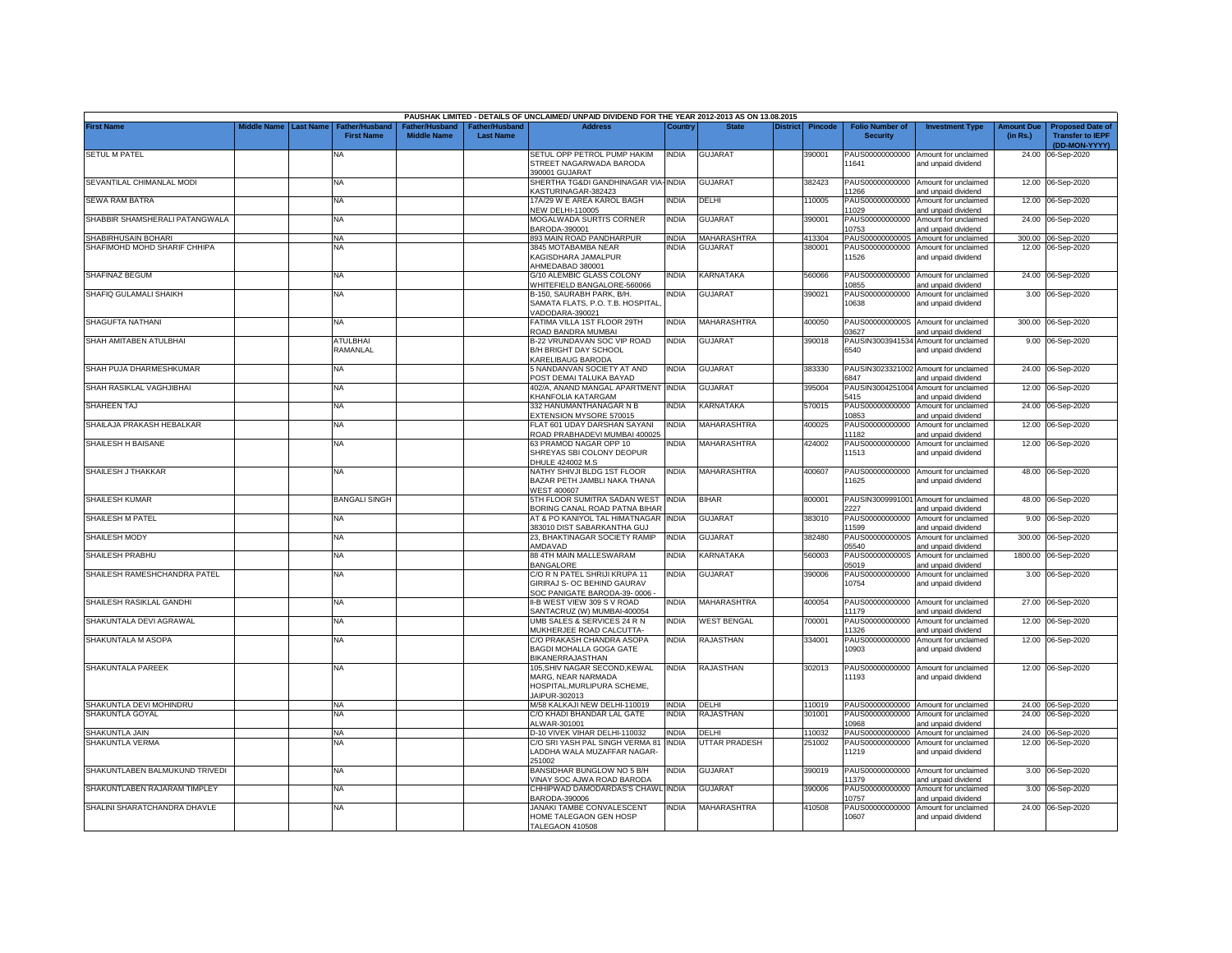|                               |                    |                  |                                            |                                      |                                    | PAUSHAK LIMITED - DETAILS OF UNCLAIMED/ UNPAID DIVIDEND FOR THE YEAR 2012-2013 AS ON 13.08.2015 |              |                          |                 |         |                                           |                                                             |                               |                                                                     |
|-------------------------------|--------------------|------------------|--------------------------------------------|--------------------------------------|------------------------------------|-------------------------------------------------------------------------------------------------|--------------|--------------------------|-----------------|---------|-------------------------------------------|-------------------------------------------------------------|-------------------------------|---------------------------------------------------------------------|
| <b>First Name</b>             | <b>Middle Name</b> | <b>Last Name</b> | <b>Father/Husband</b><br><b>First Name</b> | Father/Husband<br><b>Middle Name</b> | Father/Husband<br><b>Last Name</b> | <b>Address</b>                                                                                  | Country      | <b>State</b>             | <b>District</b> | Pincode | <b>Folio Number of</b><br><b>Security</b> | <b>Investment Type</b>                                      | <b>Amount Due</b><br>(in Rs.) | <b>Proposed Date of</b><br><b>Transfer to IEPF</b><br>(DD-MON-YYYY) |
| SHAM SUNDER CHAWLA            |                    |                  | <b>NA</b>                                  |                                      |                                    | G 126 PREET VIHAR DELHI                                                                         | <b>INDIA</b> | DELHI                    |                 | 110092  |                                           | PAUS00000000000 Amount for unclaimed                        |                               | 12.00 06-Sep-2020                                                   |
| SHAMBHUBHAI CHELDAS PATEL     |                    |                  | NA                                         |                                      |                                    | BL NO 13 D DIV 8 SARDARNAGAR                                                                    | INDIA        | <b>GUJARAT</b>           |                 | 390002  |                                           | PAUS00000000000 Amount for unclaimed                        |                               | 3.00 06-Sep-2020                                                    |
| SHAMBHUBHAI GIRDHARDAS PATEL  |                    |                  | NA                                         |                                      |                                    | SOCIETY BARODA-390002<br>733 MOTISALE PURI DARIAPUR                                             | INDIA        | <b>GUJARAT</b>           |                 | 380001  | 0653                                      | and unpaid dividend<br>PAUS00000000000 Amount for unclaimed |                               | 12.00 06-Sep-2020                                                   |
|                               |                    |                  |                                            |                                      |                                    | AHMEDABAD-380001                                                                                |              |                          |                 |         | 10875                                     | and unpaid dividend                                         |                               |                                                                     |
| SHAMBHUBHAI ZAVERBHAI PATEL   |                    |                  | NA                                         |                                      |                                    | AT & PO CHAKLAD TA AMOD DIST<br>BROACH PIN-392110                                               | <b>INDIA</b> | <b>GUJARAT</b>           |                 | 392110  | 0758                                      | PAUS00000000000 Amount for unclaimed<br>and unpaid dividend |                               | 15.00 06-Sep-2020                                                   |
| SHAMITA CHAKRABORTY           |                    |                  | NA                                         |                                      |                                    | C/O SRI SOUMITRA CHAKRABORTY                                                                    | <b>INDIA</b> | <b>WEST BENGAL</b>       |                 | 711306  |                                           | PAUS00000000000 Amount for unclaimed                        |                               | 12.00 06-Sep-2020                                                   |
|                               |                    |                  |                                            |                                      |                                    | 20/A NATIONAL PLACE BUXARAH<br>HOWRAH 711306 W B                                                |              |                          |                 |         | 11633                                     | and unpaid dividend                                         |                               |                                                                     |
| SHAMJI KANJI PUNJANI          |                    |                  | NA.                                        |                                      |                                    | 106 NARAYANRAO KOLI MARG                                                                        | <b>INDIA</b> | MAHARASHTRA              |                 | 400003  | PAUS00000000000                           | Amount for unclaimed                                        |                               | 36.00 06-Sep-2020                                                   |
|                               |                    |                  |                                            |                                      |                                    | <b>MASKAI BUILDING 2ND FLOOR</b><br>ROOM NO 26 MUMBAI-400003                                    |              |                          |                 |         | 10894                                     | and unpaid dividend                                         |                               |                                                                     |
| SHAMJIBHAI NARANBHAI PATEL    |                    |                  | NA                                         |                                      |                                    | D/30 LAXMI KRUPA BUILDING                                                                       | NDIA         | <b>GUJARAT</b>           |                 | 370001  |                                           | PAUS00000000000 Amount for unclaimed                        |                               | 9.00 06-Sep-2020                                                    |
|                               |                    |                  |                                            |                                      |                                    | SUBHASH ROAD DOMBIVALI WEST<br><b>DIST THANE</b>                                                |              |                          |                 |         | 10759                                     | and unpaid dividend                                         |                               |                                                                     |
| <b>SHAMSHER SINGH</b>         |                    |                  | NA                                         |                                      |                                    | M-8 MALVIYA NAGAR NEW DELHI-                                                                    | <b>INDIA</b> | DELHI                    |                 | 110017  |                                           | PAUS00000000000 Amount for unclaimed                        |                               | 12.00 06-Sep-2020                                                   |
| SHAMSUDDIN ABDULKADIRSAHEB    |                    |                  | NA                                         |                                      |                                    | 110017<br>1962 KADRI ROAD RAIKHAD                                                               | INDIA        | GUJARAT                  |                 | 380001  | 11018                                     | and unpaid dividend<br>PAUS00000000000 Amount for unclaimed |                               | 3.00 06-Sep-2020                                                    |
| <b>ADRI</b>                   |                    |                  |                                            |                                      |                                    | AHMEDABAD-380001                                                                                |              |                          |                 |         | 10606                                     | and unpaid dividend                                         |                               |                                                                     |
| SHANABHAI CHHOTABHAI VALAND   |                    |                  | NA                                         |                                      |                                    | AT KHANPUR P O SEVASI TAL<br>BARODA DIST BARODA PIN 390001                                      | NDIA         | <b>GUJARAT</b>           |                 | 390001  | PAUS00000000000<br>10635                  | Amount for unclaimed<br>and unpaid dividend                 |                               | 9.00 06-Sep-2020                                                    |
| SHANABHAI RANCHHODBHAI PARMAR |                    |                  | NA                                         |                                      |                                    | BRAMANWADA AT & PO SOKHADA                                                                      | INDIA        | <b>GUJARAT</b>           |                 | 391240  | PAUS00000000000                           | Amount for unclaimed                                        |                               | 3.00 06-Sep-2020                                                    |
| SHANKAR KRISHNA HUKERIKAR     |                    |                  | NA                                         |                                      |                                    | DIST BARODA PIN-391240<br>125 BABULA TANK ROAD MUMBAI-                                          | INDIA        | MAHARASHTRA              |                 | 400009  | 10760<br>PAUS00000000000                  | and unpaid dividend<br>Amount for unclaimed                 |                               | 9.00 06-Sep-2020                                                    |
|                               |                    |                  |                                            |                                      |                                    | 400009                                                                                          |              |                          |                 |         | 10674                                     | and unpaid dividend                                         |                               |                                                                     |
| SHANKAR M P B                 |                    |                  | NA                                         |                                      |                                    | 505, PALLAVI VIHAR APARTMENT<br>MEERPET HYDERABAD                                               | INDIA        | ANDHRA PRADESH           |                 | 500016  | PAUS0000000000M<br>1165                   | Amount for unclaimed<br>and unpaid dividend                 |                               | 300.00 06-Sep-2020                                                  |
| SHANKAR TRIMBAK GHAISAS       |                    |                  | NA.                                        |                                      |                                    | 1127 SHUKARWAR PETH<br><b>KUSUMSHREE PUNE-411001</b>                                            | <b>INDIA</b> | <b>MAHARASHTRA</b>       |                 | 411001  | PAUS00000000000<br>10676                  | Amount for unclaimed                                        |                               | 9.00 06-Sep-2020                                                    |
| SHANKAR TRIMBAK GHAISAS       |                    |                  | NA                                         |                                      |                                    | 1127 SHUKARWAR PETH                                                                             | INDIA        | <b>MAHARASHTRA</b>       |                 | 411001  | PAUS00000000000                           | and unpaid dividend<br>Amount for unclaimed                 |                               | 9.00 06-Sep-2020                                                    |
| SHANKAR TRIMBAK GHAISAS       |                    |                  | <b>NA</b>                                  |                                      |                                    | <b>KUSUMSHREE PUNE-411001</b><br><b>1127 SHUKARWAR PETH</b>                                     | <b>INDIA</b> | <b>MAHARASHTRA</b>       |                 | 411001  | 10677<br>PAUS00000000000                  | nd unpaid dividend<br>Amount for unclaimed                  |                               | 9.00 06-Sep-2020                                                    |
|                               |                    |                  |                                            |                                      |                                    | <b>KUSUMSHREE PUNE-411001</b>                                                                   |              |                          |                 |         | 0678                                      | and unpaid dividend                                         |                               |                                                                     |
| SHANKARBHAI HARMANBHAI PATEL  |                    |                  | NA                                         |                                      |                                    | LAXMI RESTAURANT ASHRAM ROAD INDIA<br>NADIAD-388001                                             |              | GUJARAT                  |                 | 388001  | PAUS00000000000<br>10761                  | Amount for unclaimed<br>and unpaid dividend                 |                               | 48.00 06-Sep-2020                                                   |
| SHANKARLAL AGARWALA           |                    |                  | NA                                         |                                      |                                    | C/O RAMJEEWAN MANDHA 1 ISHAN INDIA                                                              |              | <b>WEST BENGAL</b>       |                 | 711102  | PAUS00000000000                           | Amount for unclaimed                                        |                               | 24.00 06-Sep-2020                                                   |
|                               |                    |                  |                                            |                                      |                                    | BOSE LANE SIBPUR HOWRAH<br>SOUTH)-711102                                                        |              |                          |                 |         | 11121                                     | and unpaid dividend                                         |                               |                                                                     |
| SHANKER CHAMPAKLAL MODI       |                    |                  | <b>NA</b>                                  |                                      |                                    | PRIYA DARSHINI APARTMENTS FLAT INDIA                                                            |              | <b>GUJARAT</b>           |                 | 392002  |                                           | PAUS00000000000 Amount for unclaimed                        |                               | 3.00 06-Sep-2020                                                    |
|                               |                    |                  |                                            |                                      |                                    | NO 3 SECOND FLOOR SOCIETY<br>AREA BHARUCH 392002                                                |              |                          |                 |         | 10856                                     | and unpaid dividend                                         |                               |                                                                     |
| SHANKER LAL SINGHANIA         |                    |                  | ΝA                                         |                                      |                                    | 233/34 CHANDNI CHOWK                                                                            | <b>INDIA</b> | DELHI                    |                 | 110006  | PAUS00000000000                           | Amount for unclaimed                                        |                               | 48.00 06-Sep-2020                                                   |
| SHANKERBHAI BHAILALBHAI PATEL |                    |                  | NA.                                        |                                      |                                    | FATEHPURI DELHI 110006<br>C/O DR S S PATEL C-627 LALBHAINI                                      | <b>INDIA</b> | <b>GUJARAT</b>           |                 | 392001  | 1483<br>PAUS00000000000                   | and unpaid dividend<br>Amount for unclaimed                 |                               | 24.00 06-Sep-2020                                                   |
|                               |                    |                  |                                            |                                      |                                    | PAT LALLUBHAI CHAKLA BROACH                                                                     |              |                          |                 |         | 10679                                     | and unpaid dividend                                         |                               |                                                                     |
| SHANKERBHAI RAMDASBHAI PATEL  |                    |                  | NA                                         |                                      |                                    | 392001<br>AT PO RAJBODELI TA PAVI-JETPUR INDIA                                                  |              | <b>GUJARAT</b>           |                 | 391160  | PAUS00000000000                           | Amount for unclaimed                                        |                               | 3.00 06-Sep-2020                                                    |
|                               |                    |                  |                                            |                                      |                                    | DIST BARODA PIN 391160                                                                          |              |                          |                 |         | 10632                                     | and unpaid dividend                                         |                               |                                                                     |
| SHANKERBHAI VITHALDAS PATEL   |                    |                  | <b>NA</b>                                  |                                      |                                    | 1-B VASUDHA SOCIETY NIZAMPURA INDIA<br>BARODA-390003                                            |              | GUJARAT                  |                 | 390003  | PAUS00000000000<br>10652                  | Amount for unclaimed<br>and unpaid dividend                 |                               | 3.00 06-Sep-2020                                                    |
| SHANKERLAL KALURAM DAVE       |                    |                  | NA                                         |                                      |                                    | C/O ANIL R PARIKH FINANCE                                                                       | INDIA        | GUJARAT                  |                 | 390003  | PAUS00000000000                           | Amount for unclaimed                                        |                               | 9.00 06-Sep-2020                                                    |
| SHANKERRAO POSHAYYA SHAPHAKAR |                    |                  | NA                                         |                                      |                                    | DIVISION A G I LTD BARODA-390003<br>24/771 GEETANAGAR NEAR INDIRA                               | <b>INDIA</b> | GUJARAT                  |                 | 380008  | 10762                                     | and unpaid dividend<br>PAUS00000000000 Amount for unclaimed |                               | 3.00 06-Sep-2020                                                    |
|                               |                    |                  |                                            |                                      |                                    | NAGAR AMRAIWADI AHMEDABAD-<br>380008                                                            |              |                          |                 |         | 10763                                     | and unpaid dividend                                         |                               |                                                                     |
| SHANKUNTALABEN BUDDISAGAR     |                    |                  | NΑ                                         |                                      |                                    | BHATWADA AT & PO SOKHDA                                                                         | INDIA        | <b>GUJARAT</b>           |                 | 391740  |                                           | PAUS00000000000 Amount for unclaimed                        |                               | 15.00 06-Sep-2020                                                   |
| PATEL<br>SHANMUGA SUNDARAM M  |                    |                  | NA                                         |                                      |                                    | 391740 TA BARODA<br>107. WEST CAR STREET.                                                       | INDIA        | <b><i>FAMIL NADU</i></b> |                 | 628215  | 1377<br>PAUS0000000000M                   | and unpaid dividend<br>Amount for unclaimed                 | 600.00                        | 06-Sep-2020                                                         |
|                               |                    |                  |                                            |                                      |                                    | <b>TIRUCHENDUR TAMIL NADU</b>                                                                   |              |                          |                 |         | 00533                                     | and unpaid dividend                                         |                               |                                                                     |
| SHANTA AGARWAL                |                    |                  | NA                                         |                                      |                                    | C/O SHIV INDUSTRIES KEDAL GUNJ<br>ALWAR-301001                                                  | <b>INDIA</b> | RAJASTHAN                |                 | 301001  | PAUS00000000000<br>10967                  | Amount for unclaimed<br>and unpaid dividend                 |                               | 12.00 06-Sep-2020                                                   |
| SHANTA JAYARAMAN              |                    |                  | NA                                         |                                      |                                    | C-205 PARADISE APARTMENTS 40                                                                    | NDIA         | DELHI                    |                 | 10092   | PAUS00000000000                           | Amount for unclaimed                                        |                               | 24.00 06-Sep-2020                                                   |
|                               |                    |                  |                                            |                                      |                                    | NDRAPRASTA EXTENSION<br>PATPARGANJ DELHI 110092                                                 |              |                          |                 |         | 11028                                     | and unpaid dividend                                         |                               |                                                                     |
| SHANTA RAM ADVANI             |                    |                  | <b>NA</b>                                  |                                      |                                    | FLAT 30 8TH FLOOR "GULAB" 14 B                                                                  | INDIA        | <b>MAHARASHTRA</b>       |                 | 400050  |                                           | PAUS00000000000 Amount for unclaimed                        |                               | 24.00 06-Sep-2020                                                   |
|                               |                    |                  |                                            |                                      |                                    | CARTER ROAD BANDRA MUMBAI-<br>400050                                                            |              |                          |                 |         | 11090                                     | and unpaid dividend                                         |                               |                                                                     |
| SHANTABAI RAMCHANDRA PATHAK   |                    |                  | NA                                         |                                      |                                    | 9 ASHOK COLONY KHASGI BAZAR                                                                     | <b>INDIA</b> | MADHYA PRADESH           |                 | 474001  |                                           | PAUS00000000000 Amount for unclaimed                        |                               | 24.00 06-Sep-2020                                                   |
| <b>SHANTABEN B PANCHOLI</b>   |                    |                  | <b>NA</b>                                  |                                      |                                    | <b>GWALIOR 474001</b><br>"MATRU CHHAYA" DANDIA BAZAR                                            | <b>INDIA</b> | <b>GUJARAT</b>           |                 | 390001  | 1065                                      | and unpaid dividend<br>PAUS00000000000 Amount for unclaimed |                               | 9.00 06-Sep-2020                                                    |
|                               |                    |                  |                                            |                                      |                                    | SHIVAJI ROAD BARODA 390001                                                                      |              |                          |                 |         | 11481                                     | and unpaid dividend                                         |                               |                                                                     |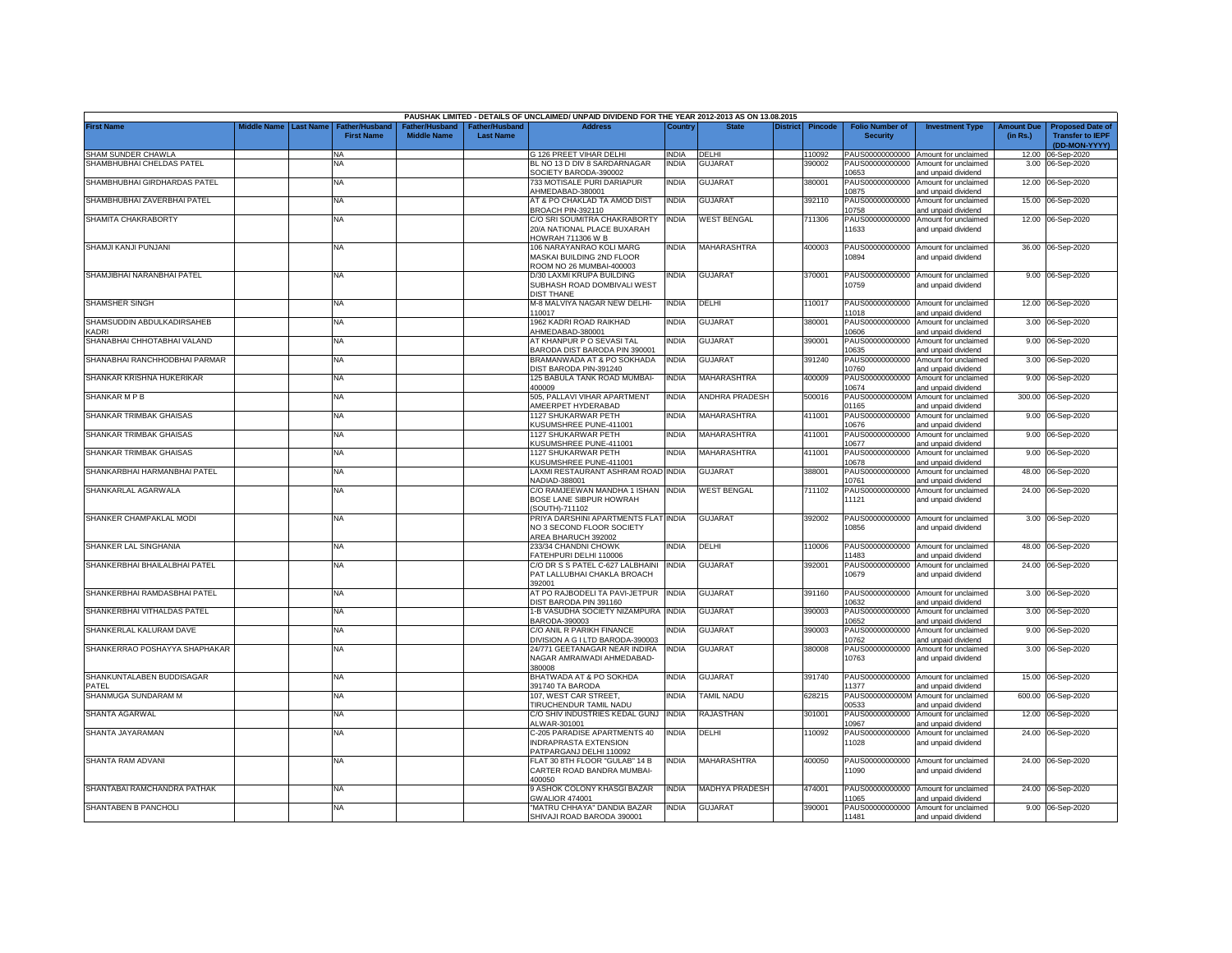|                                |                       |                                            |                                      |                                   | PAUSHAK LIMITED - DETAILS OF UNCLAIMED/ UNPAID DIVIDEND FOR THE YEAR 2012-2013 AS ON 13.08.2015                    |              |                       |                 |                |                                           |                                                              |                               |                                                                     |
|--------------------------------|-----------------------|--------------------------------------------|--------------------------------------|-----------------------------------|--------------------------------------------------------------------------------------------------------------------|--------------|-----------------------|-----------------|----------------|-------------------------------------------|--------------------------------------------------------------|-------------------------------|---------------------------------------------------------------------|
| <b>First Name</b>              | Middle Name Last Name | <b>Father/Husband</b><br><b>First Name</b> | Father/Husband<br><b>Middle Name</b> | ather/Husband<br><b>Last Name</b> | <b>Address</b>                                                                                                     | Country      | <b>State</b>          | <b>District</b> | <b>Pincode</b> | <b>Folio Number of</b><br><b>Security</b> | <b>Investment Type</b>                                       | <b>Amount Due</b><br>(in Rs.) | <b>Proposed Date of</b><br><b>Transfer to IEPF</b><br>(DD-MON-YYYY) |
| SHANTABEN C PATEL              |                       | <b>NA</b>                                  |                                      |                                   | BAJRANG FALIA P O CHHANI DIST<br><b>BARODA</b>                                                                     | <b>INDIA</b> | <b>GUJARAT</b>        |                 | 391740         | 04424                                     | PAUS0000000000S Amount for unclaimed<br>and unpaid dividend  | 300.00                        | 06-Sep-2020                                                         |
| SHANTABEN CHUNILAL DESAI       |                       | <b>NA</b>                                  |                                      |                                   | BAJWADA HANUMAN POLE OPP<br>KRISHNA BHAVAN BARODA-390001                                                           | <b>INDIA</b> | <b>GUJARAT</b>        |                 | 390001         | PAUS00000000000<br>10764                  | Amount for unclaimed<br>and unpaid dividend                  |                               | 3.00 06-Sep-2020                                                    |
| SHANTABEN HIRALAL JOSHI        |                       | <b>NA</b>                                  |                                      |                                   | NEAR CHAMPANER GATE<br>CHHIPWAD RD BARODA-390006                                                                   | <b>INDIA</b> | <b>GUJARAT</b>        |                 | 390006         | PAUS00000000000<br>10650                  | Amount for unclaimed<br>and unpaid dividend                  |                               | 3.00 06-Sep-2020                                                    |
| <b>SHANTABEN JAIN</b>          |                       | <b>NA</b>                                  |                                      |                                   | 16 GANGA VIHAR ROKADIA LANE<br>BORIVALI (WEST) MUMBAI                                                              | <b>INDIA</b> | MAHARASHTRA           |                 | 400092         | PAUS00000000000<br>11696                  | Amount for unclaimed<br>and unpaid dividend                  |                               | 48.00 06-Sep-2020                                                   |
| SHANTABEN JETHABHAI BRAHMBHATT |                       | <b>NA</b>                                  |                                      |                                   | F-221 ALEMBIC GLASS COLONY<br>BARODA-390003                                                                        | <b>INDIA</b> | <b>GUJARAT</b>        |                 | 390003         | PAUS00000000000<br>1353                   | Amount for unclaimed<br>and unpaid dividend                  |                               | 15.00 06-Sep-2020                                                   |
| SHANTABEN KANTIBHAI PATEL      |                       | <b>NA</b>                                  |                                      |                                   | 102 NIRANJAN PARK OPP DARPAN<br>CINEMA L H ROAD SURAT 395006                                                       | <b>INDIA</b> | <b>GUJARAT</b>        |                 | 395006         | 1265                                      | PAUS00000000000 Amount for unclaimed<br>and unpaid dividend  |                               | 75.00 06-Sep-2020                                                   |
| SHANTABEN S THAKKAR            |                       | <b>NA</b>                                  |                                      |                                   | FILKA BLDG FLAT NO 5 3RD FL PLOT INDIA<br>NO 2-B DAFTARY ROAD MALAD<br>EAST MUMBAI-400064                          |              | MAHARASHTRA           |                 | 400064         | 11339                                     | PAUS00000000000 Amount for unclaimed<br>and unpaid dividend  |                               | 12.00 06-Sep-2020                                                   |
| SHANTABEN SANTUBHAI PATEL      |                       | <b>NA</b>                                  |                                      |                                   | GAIKWAD COMPOUND NEAR<br>GARNALA OPP NAVNITPARK AJWA<br>ROAD BARODA-390006                                         | <b>INDIA</b> | <b>GUJARAT</b>        |                 | 390006         | 10768                                     | PAUS00000000000 Amount for unclaimed<br>and unpaid dividend  |                               | 60.00 06-Sep-2020                                                   |
| SHANTABEN SHAMBHUBHAI PATEL    |                       | <b>NA</b>                                  |                                      |                                   | GAYAKWAD COMPOUND NAVNIT<br>PARK AJWA ROAD NEAR WATER<br>TANK BARODA-390006                                        | <b>INDIA</b> | <b>GUJARAT</b>        |                 | 390006         | 10767                                     | PAUS00000000000 Amount for unclaimed<br>and unpaid dividend  |                               | 24.00 06-Sep-2020                                                   |
| <b>SHANTHA</b>                 |                       | <b>NA</b>                                  |                                      |                                   | VO.20, IST MAIN ROAD,<br><b>GANDHINAGAR, TUMKUR</b><br>KARNATAKA)                                                  | <b>INDIA</b> | KARNATAKA             |                 | 572101         | 00254                                     | PAUS0000000000S Amount for unclaimed<br>and unpaid dividend  |                               | 1500.00 06-Sep-2020                                                 |
| SHANTHA L NAIDU                |                       | NA                                         |                                      |                                   | NO.862, 22ND MAIN 37TH CROSS<br>4TH 'T' BLOCK, JAYANAGAR                                                           | <b>INDIA</b> | KARNATAKA             |                 | 560011         | PAUS0000000000S<br>0255                   | Amount for unclaimed<br>nd unpaid dividend                   |                               | 600.00 06-Sep-2020                                                  |
| SHANTHA M                      |                       | NA                                         |                                      |                                   | 505. PALLAVI VIHAR APARTMENT<br>AMEERPET HYDERABAD                                                                 | <b>INDIA</b> | <b>ANDHRA PRADESH</b> |                 | 500016         | PAUS0000000000M<br>01164                  | Amount for unclaimed<br>nd unpaid dividend                   |                               | 1920.00 06-Sep-2020                                                 |
| SHANTHA MURTHY                 |                       | NA                                         |                                      |                                   | NO 21, JYOTHI', EAST OF LINK ROAD<br>MALLESWARAM BANGALORE                                                         | <b>INDIA</b> | KARNATAKA             |                 | 560003         | PAUS0000000000S<br>01928                  | Amount for unclaimed<br>and unpaid dividend                  | 300.00                        | 06-Sep-2020                                                         |
| SHANTHAVEERAYYA KULKARNI       |                       | NA                                         |                                      |                                   | Lecturer Dr. B.N.M. Ayu Medical College INDIA<br>Shri Mallikarjun Swamiji Post Graduate                            |              | KARNATAKA             |                 | 586101         | PAUS0000000000S<br>02338                  | Amount for unclaimed<br>and unpaid dividend                  | 300.00                        | 06-Sep-2020                                                         |
| SHANTI CHOPRA                  |                       | <b>NA</b>                                  |                                      |                                   | C/O SETHI & SON 1599 MAIN BAZAR<br>PAHAR GANJ NEW DELHI-110055                                                     | <b>INDIA</b> | DELHI                 |                 | 110055         | PAUS00000000000<br>11045                  | Amount for unclaimed<br>and unpaid dividend                  | 12.00                         | 06-Sep-2020                                                         |
| <b>SHANTI DEVI</b>             |                       | <b>NA</b>                                  |                                      |                                   | <b>B-99 GREATER KAILASH I NEW</b><br>DELHI-110048                                                                  | <b>INDIA</b> | DELHI                 |                 | 110048         | PAUS00000000000<br>11063                  | Amount for unclaimed<br>and unpaid dividend                  | 12.00                         | 06-Sep-2020                                                         |
| SHANTI DEVI                    |                       | NA                                         |                                      |                                   | C-169 D D A FLATS SAKET NEW<br>DELHI-110017                                                                        | <b>INDIA</b> | DELHI                 |                 | 110017         | PAUS00000000000<br>11227                  | Amount for unclaimed<br>and unpaid dividend                  | 24.00                         | 06-Sep-2020                                                         |
| <b>SHANTI DEVI ASHANT</b>      |                       | <b>NA</b>                                  |                                      |                                   | DWARKA 293 6TH D MAIN WEST OF<br>CHARD ROA- D IIND STAGE IIND<br>PHASE MAHALAXMIPURAM -<br>LAYOUT BANGALORE-560086 | <b>INDIA</b> | <b>KARNATAKA</b>      |                 | 560086         | PAUS00000000000<br>10966                  | Amount for unclaimed<br>and unpaid dividend                  | 12.00                         | 06-Sep-2020                                                         |
| SHANTI DEVI BANSAL             |                       | <b>NA</b>                                  |                                      |                                   | C/O SHRI SHRINIWAS BANSAL 477<br>GAH BAKHTABAR HATHRAS-204101                                                      | <b>INDIA</b> | UTTAR PRADESH         |                 | 204101         | 11041                                     | PAUS00000000000 Amount for unclaimed<br>and unpaid dividend  |                               | 12.00 06-Sep-2020                                                   |
| SHANTI DEVI GANDHI             |                       | NA                                         |                                      |                                   | M-34 KIRTI NAGAR NEW DELHI-                                                                                        | <b>INDIA</b> | <b>DELHI</b>          |                 | 110015         |                                           | PAUS00000000000 Amount for unclaimed                         |                               | 12.00 06-Sep-2020                                                   |
| SHANTI DEVI RUNTHALA           |                       | <b>MADAN LALL</b><br><b>RUNTHALA</b>       |                                      |                                   | C/O M/S AKSHAY UDYOG NO 27-32-<br>56 75 FEET ROAD RAMAKRISHNA<br>JUNCTION VISAKHAPATNAM                            | <b>INDIA</b> | ANDHRA PRADESH        |                 | 530001         | 4089                                      | PAUSIN3003941137 Amount for unclaimed<br>and unpaid dividend |                               | 60.00 06-Sep-2020                                                   |
| SHANTI LAL BAID                |                       | NA                                         |                                      |                                   | P-30/B C I T ROAD 3RD FLOOR<br>CALCUTTA 700014                                                                     | <b>INDIA</b> | <b>WEST BENGAL</b>    |                 | 700014         | 11647                                     | PAUS00000000000 Amount for unclaimed<br>and unpaid dividend  |                               | 24.00 06-Sep-2020                                                   |
| SHANTIBEN CHANDRAKANT PARIKH   |                       | <b>NA</b>                                  |                                      |                                   | SHAHPORE SURAT-395001                                                                                              | <b>INDIA</b> | <b>GUJARA1</b>        |                 | 395001         |                                           | PAUS00000000000 Amount for unclaimed                         |                               | 24.00 06-Sep-2020                                                   |
| SHANTILAL AMBALAL PATEL        |                       | NA                                         |                                      |                                   | <b>19 BHAWANI PURA SOCIETY</b><br>NIZAMPURA BARODA-390002                                                          | <b>INDIA</b> | <b>GUJARA1</b>        |                 | 390002         | PAUS00000000000<br>10769                  | Amount for unclaimed<br>and unpaid dividend                  | 24.00                         | 06-Sep-2020                                                         |
| SHANTILAL CHHOTALAL SHAH       |                       | <b>NA</b>                                  |                                      |                                   | 5 JAY NATIONAL SOCIETY<br>NARANPURA CHAR RASTA<br>AHMEDABAD-380013                                                 | india        | GUJARAT               |                 | 380013         | PAUS00000000000<br>11139                  | Amount for unclaimed<br>and unpaid dividend                  |                               | 27.00 06-Sep-2020                                                   |
| SHANTILAL HANSRAJ GOAR         |                       | NA                                         |                                      |                                   | SIDDHIVINAYAK BUILDING GROUND INDIA<br>FLOOR NEAR DENA BANK<br>MANOHAR ROAD PALGHAR WEST<br>DIST THANE 401404      |              | MAHARASHTRA           |                 | 401404         | 11189                                     | PAUS00000000000 Amount for unclaimed<br>and unpaid dividend  |                               | 12.00 06-Sep-2020                                                   |
| SHANTILAL JIVABHAI PANCHAL     |                       | <b>NA</b>                                  |                                      |                                   | 2 ALEMBIC NAGAR REFINERY ROAD INDIA<br>BARODA-390016                                                               |              | <b>GUJARAT</b>        |                 | 390016         | 10626                                     | PAUS00000000000 Amount for unclaimed<br>and unpaid dividend  |                               | 3.00 06-Sep-2020                                                    |
| SHANTILAL MANILAL SHAH         |                       | <b>NA</b>                                  |                                      |                                   | 20-KADAM BUILDING SAYAJIGANJ<br>BARODA-390005                                                                      | <b>INDIA</b> | <b>GUJARAT</b>        |                 | 390005         | 10630                                     | PAUS00000000000 Amount for unclaimed<br>and unpaid dividend  |                               | 3.00 06-Sep-2020                                                    |
| SHARAD DATTATRAY BHAGWAT       |                       | <b>NA</b>                                  |                                      |                                   | BHAGYASHREE 8 GAYATRI KRUPA<br>SOC B/H KABIR MANDIR<br>MANJALPUR VADODARA 390011                                   | <b>INDIA</b> | <b>GUJARAT</b>        |                 | 390011         | 10752                                     | PAUS00000000000 Amount for unclaimed<br>and unpaid dividend  |                               | 3.00 06-Sep-2020                                                    |
| SHARAD DIWAKAR SHARANGPANI     |                       | <b>NA</b>                                  |                                      |                                   | 344 KRISHNA COTTAGE 6TH ROAD<br>KHAR MUMBAI-400052                                                                 | <b>INDIA</b> | <b>MAHARASHTRA</b>    |                 | 400052         | 0685                                      | PAUS00000000000 Amount for unclaimed<br>and unpaid dividend  |                               | 9.00 06-Sep-2020                                                    |
| SHARAD MULJIBHAI KAKKAD        |                       | <b>NA</b>                                  |                                      |                                   | 16, ANKUR APTS JETALPUR ROAD<br>VISHWAS COLONY ALKAPURI<br><b>BARODA 390005</b>                                    | <b>INDIA</b> | <b>GUJARAT</b>        |                 | 390005         | PAUS00000000000<br>10772                  | Amount for unclaimed<br>and unpaid dividend                  |                               | 9.00 06-Sep-2020                                                    |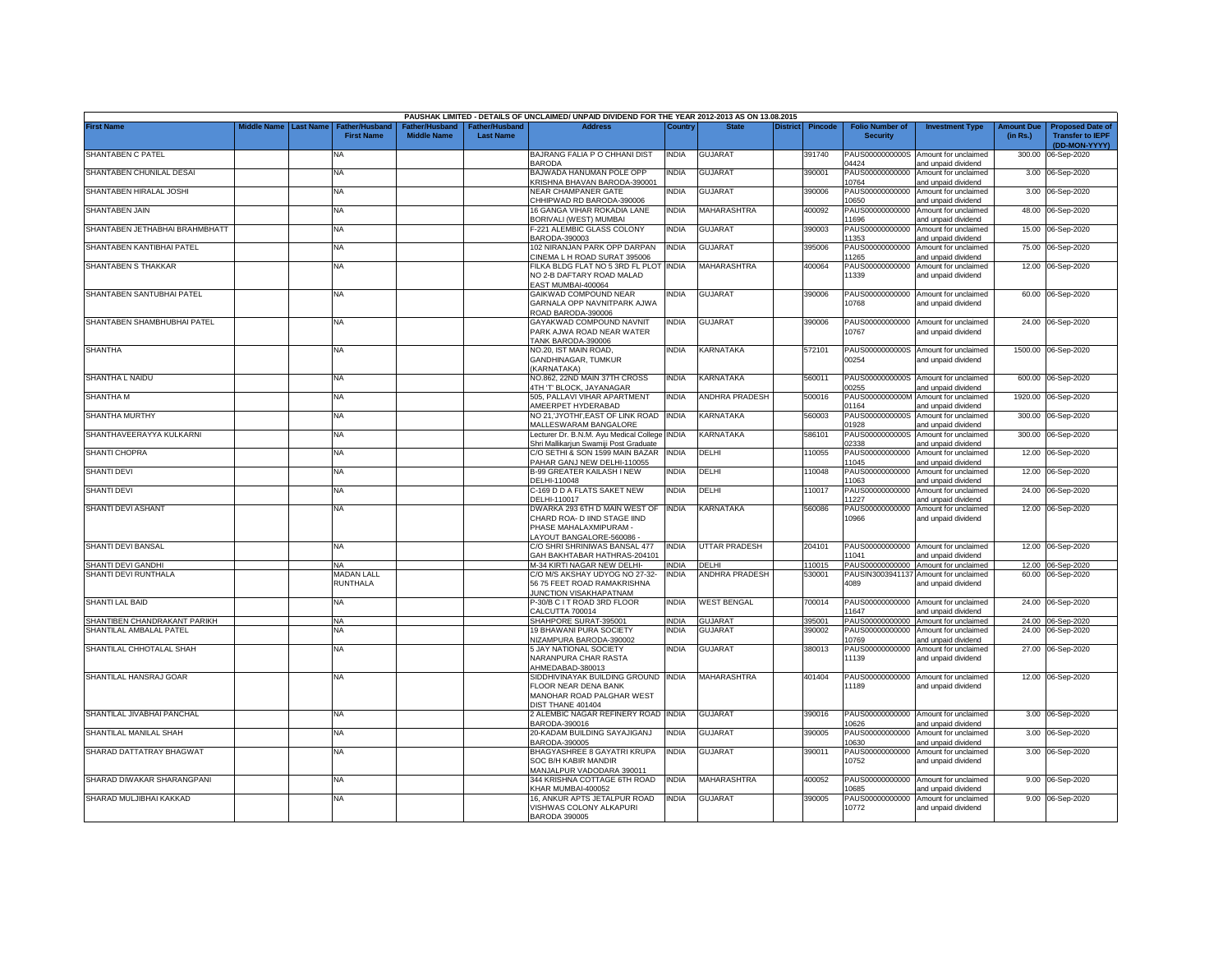|                                            |                       |                                            |                                      |                                                | PAUSHAK LIMITED - DETAILS OF UNCLAIMED/ UNPAID DIVIDEND FOR THE YEAR 2012-2013 AS ON 13.08.2015                                                 |              |                    |                 |         |                                           |                                                             |                               |                                                                     |
|--------------------------------------------|-----------------------|--------------------------------------------|--------------------------------------|------------------------------------------------|-------------------------------------------------------------------------------------------------------------------------------------------------|--------------|--------------------|-----------------|---------|-------------------------------------------|-------------------------------------------------------------|-------------------------------|---------------------------------------------------------------------|
| <b>First Name</b>                          | Middle Name Last Name | <b>Father/Husband</b><br><b>First Name</b> | Father/Husband<br><b>Middle Name</b> | ather/Husband <sup>-</sup><br><b>Last Name</b> | <b>Address</b>                                                                                                                                  | ⊃ountr\      | <b>State</b>       | <b>District</b> | Pincode | <b>Folio Number of</b><br><b>Security</b> | <b>Investment Type</b>                                      | <b>Amount Due</b><br>(in Rs.) | <b>Proposed Date of</b><br><b>Transfer to IEPF</b><br>(DD-MON-YYYY) |
| SHARAD SOBHACHAND KATARIA                  |                       | NA                                         |                                      |                                                | 14 ABHILASH PARK DATTA MANDIR   INDIA<br>ROAD NR DHONGADE MALA NASHIK<br>ROADNASIK                                                              |              | MAHARASHTRA        |                 | 422101  | 81085                                     | PAUS12033200002 Amount for unclaimed<br>and unpaid dividend |                               | 150.00 06-Sep-2020                                                  |
| SHARADA SHANKAR PATIL                      |                       | NΑ                                         |                                      |                                                | 1/B 106 PIRAMAL NAGAR S V ROAD<br>GOREGAON (WEST) MUMBAI-400062                                                                                 | INDIA        | MAHARASHTRA        |                 | 400062  | PAUS00000000000<br>0911                   | Amount for unclaimed<br>and unpaid dividend                 |                               | 24.00 06-Sep-2020                                                   |
| SHARADABAI RAMESHNAIK BADAMI               |                       | <b>NA</b>                                  |                                      |                                                | GANDHI ROAD, HAVERI.<br>DIST.DHARWAR.                                                                                                           | <b>NDIA</b>  | KARNATAKA          |                 | 581110  | PAUS0000000000S<br>00706                  | Amount for unclaimed<br>and unpaid dividend                 |                               | 600.00 06-Sep-2020                                                  |
| SHARADBHAI TRIBHOVANDAS GANDHI             |                       | <b>NA</b>                                  |                                      |                                                | SANTOSPURI POLE PADRA DIST<br>BARODA PIN-391440                                                                                                 | INDIA        | <b>GUJARAT</b>     |                 | 391440  | PAUS00000000000<br>10773                  | Amount for unclaimed<br>and unpaid dividend                 |                               | 18.00 06-Sep-2020                                                   |
| SHARADCHANDRA GORDHANBHAI<br>PATEI         |                       | NA                                         |                                      |                                                | 43 SHREYNAGAR SOCIETY<br>SUBHANPURA BARODA 390007                                                                                               | INDIA        | <b>GUJARAT</b>     |                 | 390007  | PAUS00000000000<br>10608                  | Amount for unclaimed<br>and unpaid dividend                 |                               | 24.00 06-Sep-2020                                                   |
| SHARADCHANDRA GOVINDRAO<br><b>BHOSEKAR</b> |                       | <b>NA</b>                                  |                                      |                                                | 55, GANDHI NAGAR SOCIETY B/H.<br>ARYA KANYA VIDHYALAY<br>KARELIBAUG                                                                             | <b>INDIA</b> | <b>GUJARAT</b>     |                 | 390018  | PAUSIN3019911091<br>7506                  | Amount for unclaimed<br>and unpaid dividend                 |                               | 9.00 06-Sep-2020                                                    |
| SHARADCHANDRA NARANBHAI PATEL              |                       | NA                                         |                                      |                                                | NAVI MANGROL POST SITPUR TAL<br>DABHOI DIST BARODA PIN-391110                                                                                   | <b>INDIA</b> | <b>GUJARAT</b>     |                 | 391110  | 10774                                     | PAUS00000000000 Amount for unclaimed<br>and unpaid dividend |                               | 48.00 06-Sep-2020                                                   |
| SHARADKANTA BANSILAL DHRUV                 |                       | NA                                         |                                      |                                                | 22 NAVYUG SOCIETY S M ROAD<br>MBAWADI AHMEDABAD-380015                                                                                          | NDIA         | GUJARAT            |                 | 380015  | PAUS00000000000<br>10775                  | Amount for unclaimed<br>and unpaid dividend                 |                               | 24.00 06-Sep-2020                                                   |
| SHARAT CHANDRA SATPATHY                    |                       | NA                                         |                                      |                                                | G-30 ALEMBIC COLONY ALEMBIC<br>ROAD VADODARA                                                                                                    | NDIA         | <b>GUJARAT</b>     |                 | 390003  | PAUS0000000000S<br>4568                   | Amount for unclaimed<br>and unpaid dividend                 |                               | 300.00 06-Sep-2020                                                  |
| SHARDA KHERA                               |                       | NA                                         |                                      |                                                | C/O M/S BHARTI KATRAS ROAD PO<br><b>DHANBAD 826001</b>                                                                                          | INDIA        | <b>JHARKHAND</b>   |                 | 326001  | PAUS00000000000<br>11631                  | Amount for unclaimed<br>and unpaid dividend                 |                               | 75.00 06-Sep-2020                                                   |
| SHARDA MANI MISRA                          |                       | <b>NA</b>                                  |                                      |                                                | SURUCHI" 5/5 SARVA PRIYA VIHAR<br><b>VEW DELHI-110016</b>                                                                                       | <b>INDIA</b> | DELHI              |                 | 10016   | PAUS00000000000<br>11031                  | Amount for unclaimed<br>and unpaid dividend                 |                               | 12.00 06-Sep-2020                                                   |
| SHARDA NAND JHA                            |                       | NA                                         |                                      |                                                | C/O BHARAT GENERAL & TEX INDS<br>TD 9/1 R N MUKHERJEE ROAD<br>CALCUTTA-700001                                                                   | <b>INDIA</b> | <b>WEST BENGAL</b> |                 | 700001  | PAUS00000000000<br>11289                  | Amount for unclaimed<br>and unpaid dividend                 |                               | 12.00 06-Sep-2020                                                   |
| SHARDA NARESH DALWADI                      |                       | <b>NA</b>                                  |                                      |                                                | B/1 RACHNA APTS ELLISBRIDGE NR INDIA<br>NAVRANGPURA TELE EXCHANGE<br>AHMEDABAD-380006                                                           |              | <b>GUJARAT</b>     |                 | 380006  | 0882                                      | PAUS00000000000 Amount for unclaimed<br>and unpaid dividend |                               | 24.00 06-Sep-2020                                                   |
| SHARDA PRAMODRAI DESAI                     |                       | <b>NA</b>                                  |                                      |                                                | 16 A MAHADEONAGAR SOCIETY<br>MAJURA BHAGAL SURAT 395002                                                                                         | INDIA        | <b>GUJARAT</b>     |                 | 395002  | 10609                                     | PAUS00000000000 Amount for unclaimed<br>and unpaid dividend |                               | 24.00 06-Sep-2020                                                   |
| SHARDA VIRENDRA GUPTA                      |                       | <b>NA</b>                                  |                                      |                                                | 4/10 AGRAWAL NAGAR DR<br>AMBEDKAR ROAD MATUNGA<br>MUMBAI-400019                                                                                 | NDIA         | <b>MAHARASHTRA</b> |                 | 400019  | PAUS00000000000<br>10929                  | Amount for unclaimed<br>and unpaid dividend                 |                               | 12.00 06-Sep-2020                                                   |
| SHARDABEN DINKERBHAI DALAL                 |                       | <b>NA</b>                                  |                                      |                                                | C/O BHARAT L PARIKH BUNGLOW<br>NO 7 AAROHI- BUNGLOWS NEAR<br>ASHWAMEGH 1 B/H P & T CO-<br>MPLEX 132 RING RD SATELLITE<br>ROAD AHMEDA-BAD 380015 | <b>INDIA</b> | <b>GUJARAT</b>     |                 | 380015  | 11345                                     | PAUS00000000000 Amount for unclaimed<br>and unpaid dividend |                               | 24.00 06-Sep-2020                                                   |
| SHARDABEN HASMUKHLAL GANDHI                |                       | <b>NA</b>                                  |                                      |                                                | 10/B PUSHAPKUNJ SOCIETY BEHIND INDIA<br>S B I HARNI ROAD BRANCH HARNI<br>ROAD KARELI BAUG BARODA                                                |              | <b>GUJARAT</b>     |                 | 380018  | 10604                                     | PAUS00000000000 Amount for unclaimed<br>and unpaid dividend |                               | 3.00 06-Sep-2020                                                    |
| SHARDABEN ISHVERBHAI PATEL                 |                       | <b>NA</b>                                  |                                      |                                                | 301.SUBH COMPLEX SAI CHOKDI<br>AMBER SCHOOL ROADMANJALPUR                                                                                       | INDIA        | <b>GUJARAT</b>     |                 | 390011  | 11087                                     | PAUS00000000000 Amount for unclaimed<br>and unpaid dividend |                               | 12.00 06-Sep-2020                                                   |
| SHARDABEN ISHWARBHAI PATEL                 |                       | NA                                         |                                      |                                                | A-46 ALEMBIC COLONY BARODA<br>390003                                                                                                            | INDIA        | GUJARAT            |                 | 390003  | PAUS00000000000<br>10624                  | Amount for unclaimed<br>and unpaid dividend                 |                               | 3.00 06-Sep-2020                                                    |
| SHARDABEN KESHAVBHAI PATEL                 |                       | NA                                         |                                      |                                                | 34, LAXMINARAYAN NAGAR OPP.<br>LAXMINARAYAN MANDIR<br>MANJALPUR VADODARA                                                                        | INDIA        | GUJARAT            |                 | 390011  | PAUS00000000000<br>10776                  | Amount for unclaimed<br>and unpaid dividend                 |                               | 3.00 06-Sep-2020                                                    |
| SHARDABEN NARSHIBHAI AMIN                  |                       | NA                                         |                                      |                                                | C/O JAGDISHBHAI NATHABHAI<br>PATEL MANOR TEKRA PO VASAD<br>TAL ANAND DIST KHEDA                                                                 | NDIA         | GUJARAT            |                 | 390001  | PAUS00000000000<br>10777                  | Amount for unclaimed<br>and unpaid dividend                 |                               | 24.00 06-Sep-2020                                                   |
| SHARDABEN NATHABHAI BARIA                  |                       | <b>NA</b>                                  |                                      |                                                | BLOCK NO. 87, PARAS SOCIETY, NR. INDIA<br>R.T.O. OFFICE VADODARA-390006                                                                         |              | GUJARAT            |                 | 390006  | PAUS00000000000<br>11386                  | Amount for unclaimed<br>and unpaid dividend                 |                               | 3.00 06-Sep-2020                                                    |
| SHARDABEN RAMBHAI PATEL                    |                       | <b>NA</b>                                  |                                      |                                                | 26, RAJNAGAR SOCIETY, B/H. G.E.B.<br>COLONY VADODARA-390015                                                                                     | <b>INDIA</b> | GUJARAT            |                 | 390015  | PAUS00000000000<br>10658                  | Amount for unclaimed<br>and unpaid dividend                 |                               | 3.00 06-Sep-2020                                                    |
| SHARDABEN RASIKLAL SHAH                    |                       | <b>NA</b>                                  |                                      |                                                | B/301 RATNADEEP COMPLEX OPP<br>PRENATIRTH DERASAR BESIDES<br>KALATIRTH FLAT, SATELITE,<br><b>JODHPUAHMEDABAD</b>                                | NDIA         | <b>GUJARAT</b>     |                 | 380015  | PAUS00000000000<br>10689                  | Amount for unclaimed<br>and unpaid dividend                 |                               | 9.00 06-Sep-2020                                                    |
| SHARDABEN U SOLANKI                        |                       | NA                                         |                                      |                                                | RAMDEV FALIA, NAVAYARD<br>VADODARA-390002                                                                                                       | <b>NDIA</b>  | <b>GUJARAT</b>     |                 | 390002  | 11668                                     | PAUS00000000000 Amount for unclaimed<br>and unpaid dividend |                               | 24.00 06-Sep-2020                                                   |
| SHARDABEN V SHAH                           |                       | <b>NA</b>                                  |                                      |                                                | RADIOWALA'S HOUSE SHATRI NO<br>KHANCHO DHANA SUTHAR'S POLE<br>KALUPUR AHMEDABAD-380001                                                          | NDIA         | <b>GUJARAT</b>     |                 | 380001  | PAUS00000000000<br>11141                  | Amount for unclaimed<br>and unpaid dividend                 |                               | 12.00 06-Sep-2020                                                   |
| SHARMISTHA HIMATLAL KOTHARI                |                       | <b>NA</b>                                  |                                      |                                                | 101 VAISHALI APT YASHTEEN CHS 3 INDIA<br><b>T51 ST RDBORIVALI WEST</b>                                                                          |              | <b>MAHARASHTRA</b> |                 | 400092  | 11093                                     | PAUS00000000000 Amount for unclaimed<br>and unpaid dividend |                               | 12.00 06-Sep-2020                                                   |
| SHASHI BALA                                |                       | <b>NA</b>                                  |                                      |                                                | <b>B-49 MOTI NAGAR NEW DELHI-</b>                                                                                                               | NDIA         | DELHI              |                 | 10015   | PAUS00000000000                           | Amount for unclaimed                                        |                               | 30.00 06-Sep-2020                                                   |
| SHASHI BHUSHAN AWASTHI                     |                       | NA                                         |                                      |                                                | B1/703, MONTVERT FINESSE                                                                                                                        | NDIA         | MAHARASHTRA        |                 | 411002  | PAUS0000000000S                           | Amount for unclaimed                                        |                               | 450.00 06-Sep-2020                                                  |
|                                            |                       |                                            |                                      |                                                | S.NO.134/3.BANER PASHAN LINK<br>ROAD PASHANPUNE                                                                                                 |              |                    |                 |         | 03286                                     | and unpaid dividend                                         |                               |                                                                     |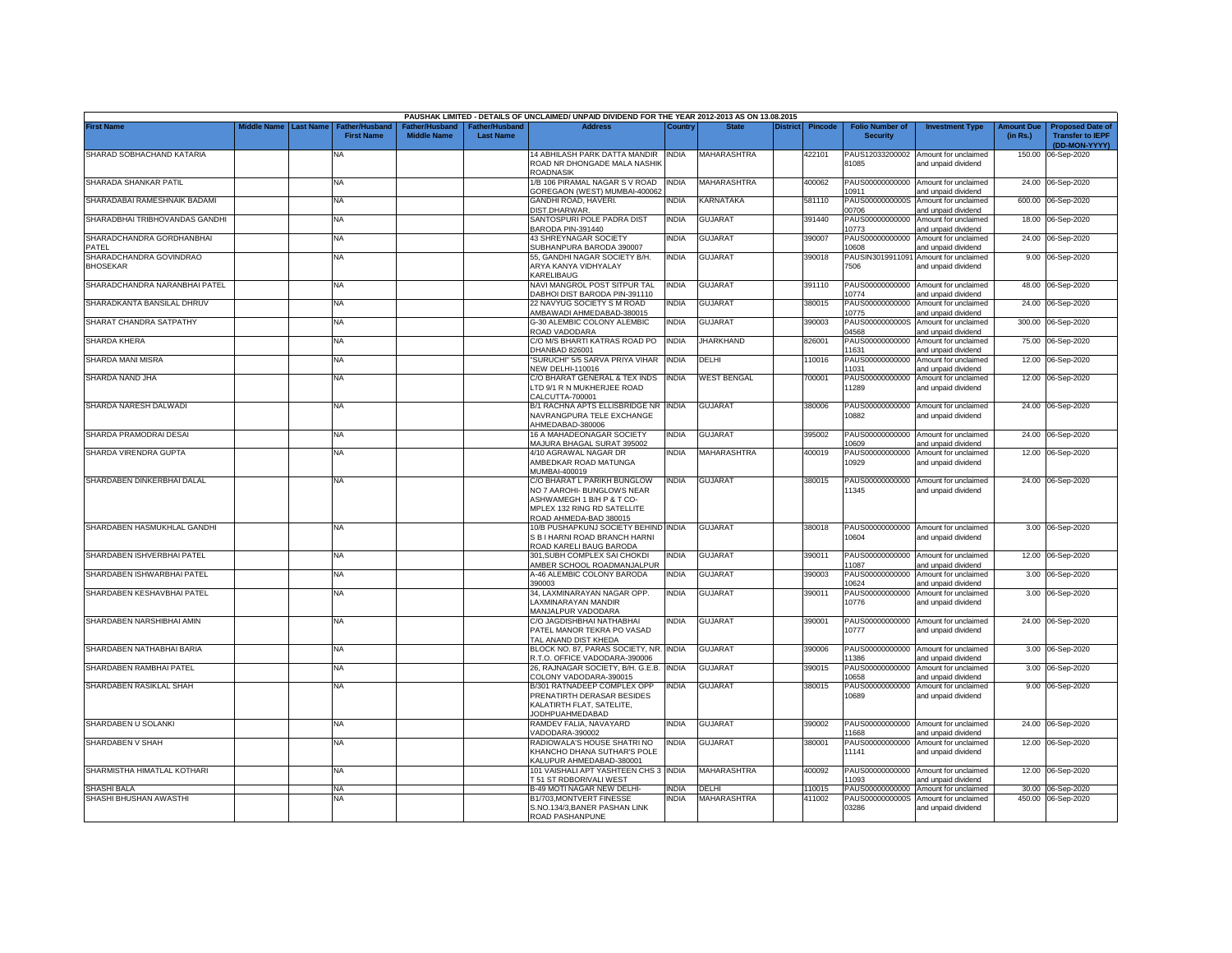|                                        |                                 |                                    |                                     |                                   | PAUSHAK LIMITED - DETAILS OF UNCLAIMED/ UNPAID DIVIDEND FOR THE YEAR 2012-2013 AS ON 13.08.2015 |                              |                       |                  |                                             |                                                                     |                               |                                                                     |
|----------------------------------------|---------------------------------|------------------------------------|-------------------------------------|-----------------------------------|-------------------------------------------------------------------------------------------------|------------------------------|-----------------------|------------------|---------------------------------------------|---------------------------------------------------------------------|-------------------------------|---------------------------------------------------------------------|
| <b>First Name</b>                      | liddle Name<br><b>Last Name</b> | Father/Husban<br><b>First Name</b> | ather/Hushand<br><b>Middle Name</b> | ather/Husband<br><b>Last Name</b> | <b>Address</b>                                                                                  | Country                      | District              | <b>Pincode</b>   | <b>Folio Number of</b><br><b>Security</b>   | <b>Investment Type</b>                                              | <b>Amount Due</b><br>(in Rs.) | <b>Proposed Date of</b><br><b>Transfer to IEPF</b><br>(DD-MON-YYYY) |
| <b>SHASHI GOLA</b>                     |                                 | <b>NA</b>                          |                                     |                                   | 1/5. INDIRA VIKAS COLONY<br>MUKHERJEE NAGAR DELHI                                               | <b>INDIA</b>                 | DELHI                 | 110009           | PAUS00000000000<br>11318                    | Amount for unclaimed<br>and unpaid dividend                         | 48.00                         | 06-Sep-2020                                                         |
| <b>SHASHI GUPTA</b>                    |                                 | <b>NA</b>                          |                                     |                                   | 4/6 ROOP NAGAR DELHI-110006                                                                     | <b>INDIA</b>                 | DELHI                 | 110006           | PAUS00000000000                             | Amount for unclaimed                                                |                               | 12.00 06-Sep-2020                                                   |
| SHASHI KHANNA                          |                                 | <b>NA</b>                          |                                     |                                   | D-38 VIJAY NAGAR DELHI-110009                                                                   | <b>INDIA</b>                 | DELHI                 | 10009            | PAUS00000000000                             | Amount for unclaimed                                                |                               | 12.00 06-Sep-2020                                                   |
| SHASHI KIRAN THAKUR                    |                                 | <b>NA</b>                          |                                     |                                   | SQN LDR KEVAL SINGH 57 B ROCK<br>VIEW AIR FORCE STATION PALAM<br><b>NEW DELHI 110010</b>        | INDIA                        | DELHI                 | 110010           | PAUS00000000000<br>11487                    | Amount for unclaimed<br>and unpaid dividend                         |                               | 48.00 06-Sep-2020                                                   |
| SHASHI MAHAJAN                         |                                 | <b>NA</b>                          |                                     |                                   | W-13 GREEN PARK NEW DELHI                                                                       | <b>INDIA</b>                 | DELHI                 | 110016           |                                             | PAUS00000000000 Amount for unclaimed                                |                               | 12.00 06-Sep-2020                                                   |
| SHASHI PRABHA SAXENA                   |                                 | NA                                 |                                     |                                   | -4H-150 JANAKPURI NEW DELHI-                                                                    | INDIA                        | DELHI                 | 10058            | PAUS00000000000                             | Amount for unclaimed                                                | 12.00                         | 06-Sep-2020                                                         |
| SHASHI SACHDEVA                        |                                 | <b>NA</b>                          |                                     |                                   | 10058<br>AASHIRWAD", E/28/A, DILSHAD                                                            | INDIA                        | DELHI                 | 10095            | 10992<br>PAUS00000000000<br>11262           | and unpaid dividend<br>Amount for unclaimed                         | 12.00                         | 06-Sep-2020                                                         |
| <b>SHASHI SHARMA</b>                   |                                 | <b>NA</b>                          |                                     |                                   | GARDEN, DELHI.<br>C/O UJJWAL LTD SHANKAR<br>BHAWAN S M S HIGHWAY JAIPUR                         | <b>INDIA</b>                 | RAJASTHAN             | 302003           | PAUS00000000000<br>10847                    | and unpaid dividend<br>Amount for unclaimed<br>and unpaid dividend  | 24.00                         | 06-Sep-2020                                                         |
| SHASHIKALA R SHETTY                    |                                 | <b>NA</b>                          |                                     |                                   | VIJAYA BANK C M S BRANCH K G<br>ROAD BANGALORE                                                  | INDIA                        | KARNATAKA             | 560009           | PAUS0000000000S<br>02572                    | Amount for unclaimed<br>and unpaid dividend                         | 900.00                        | 06-Sep-2020                                                         |
| SHASHIKANT CHANDULAL MEHTA             |                                 | <b>NA</b>                          |                                     |                                   | 10 STATE BANK SOCIETY B/H<br>ROHINI SOC NR- GANDHI PARK<br>COLLEGE ROAD NADIAD 387001- -        | <b>INDIA</b>                 | <b>GUJARAT</b>        | 387001           | PAUS00000000000<br>10691                    | Amount for unclaimed<br>and unpaid dividend                         |                               | 9.00 06-Sep-2020                                                    |
| SHASHIKANT GOKALDAS THAKKAR            |                                 | <b>NA</b>                          |                                     |                                   | GOKUL NIVAS GHADIALI POLE<br>KOLAKHADI BARODA-390001                                            | INDIA                        | GUJARAT               | 390001           | PAUS00000000000<br>10603                    | Amount for unclaimed<br>and unpaid dividend                         | 9.00                          | 06-Sep-2020                                                         |
| SHASHIKANT M SHAH                      |                                 | <b>NA</b>                          |                                     |                                   | MOTINAGAR CHAWAL NO.B, ROOM<br>NO. 10, CHAR CHAR ROAD,<br>BHAYANDAR (WEST)-401101               | <b>INDIA</b>                 | MAHARASHTRA           | 401101           | PAUS00000000000<br>11677                    | Amount for unclaimed<br>and unpaid dividend                         | 48.00                         | 06-Sep-2020                                                         |
| SHASHIKANT MANIBHAI PATEL              |                                 | <b>NA</b>                          |                                     |                                   | C/O NARHARIBHAI MANIBHAI PATEL INDIA<br>39 HARIBHAKTI COLONY OLD<br>ADRA ROAD VADODARA 390007   |                              | <b>GUJARAT</b>        | 390007           | PAUS00000000000<br>10622                    | Amount for unclaimed<br>and unpaid dividend                         |                               | 30.00 06-Sep-2020                                                   |
| SHASHIKANT T SHAH                      |                                 | <b>NA</b>                          |                                     |                                   | B/5 VIMLA FLAT FATEHPURA NEAR<br>THAKOR PARK PALDI AHMEDABAD                                    | india                        | <b>GUJARAT</b>        | 380007           | PAUS0000000000S<br>02250                    | Amount for unclaimed<br>and unpaid dividend                         |                               | 300.00 06-Sep-2020                                                  |
| SHASHIKANT VITHALDAS SHAH              |                                 | <b>NA</b>                          |                                     |                                   | STATION ROAD GODHRA-389001                                                                      | <b>INDIA</b>                 | <b>GUJARAT</b>        | 389001           | PAUS00000000000                             | Amount for unclaimed                                                |                               | 12.00 06-Sep-2020                                                   |
| SHATRUGHAN KUMAR                       |                                 | <b>GOBIND SINGH</b>                |                                     |                                   | D-59/235-A-1-A NIRALA NAGAR LANE<br>NO-8VARANASI                                                | INDIA                        | <b>JTTAR PRADESH</b>  | 221003           | PAUS12038400003<br>30172                    | Amount for unclaimed<br>and unpaid dividend                         | 150.00                        | 06-Sep-2020                                                         |
| SHEELA                                 |                                 | <b>NA</b>                          |                                     |                                   | E/414 GOVT QUARTERS DEV NAGAR INDIA<br>KAROL BAGH NEW DELHI 110005                              |                              | DELHI                 | 110005           | PAUS00000000000<br>11252                    | Amount for unclaimed<br>and unpaid dividend                         |                               | 12.00 06-Sep-2020                                                   |
| SHEELA AGGARWAL                        |                                 | <b>NA</b><br><b>NA</b>             |                                     |                                   | F-14/7 MODEL TOWN DELHI-110009<br>C-I/15 PRASHANT VIHAR DELHI                                   | <b>INDIA</b><br><b>INDIA</b> | DELHI<br>DELHI        | 110009<br>110085 | PAUS00000000000                             | Amount for unclaimed                                                |                               | 12.00 06-Sep-2020                                                   |
| SHEELA RUSTOGI<br>SHEELA VATI GANDOTRA |                                 | <b>NA</b>                          |                                     |                                   | C/O KAMAL TRADER'S 198 GHEE<br>MANDI PAHAR GUNJ NEW DELHI<br>10055                              | <b>INDIA</b>                 | DELHI                 | 110055           | PAUS00000000000<br>PAUS00000000000<br>11241 | Amount for unclaimed<br>Amount for unclaimed<br>and unpaid dividend |                               | 12.00 06-Sep-2020<br>12.00 06-Sep-2020                              |
| SHEETAL PANDE                          |                                 | <b>NA</b>                          |                                     |                                   | 10 RAMKRISHNA NAGAR NEAR<br><b>FELECOM HALL NAGPUR</b>                                          | India                        | MAHARASHTRA           | 440025           | PAUS0000000000S<br>04344                    | Amount for unclaimed<br>and unpaid dividend                         |                               | 300.00 06-Sep-2020                                                  |
| SHEILA G PATEL                         |                                 | <b>NA</b>                          |                                     |                                   | NEAR KOTY'S STUDIO PALACE<br>ROAD BARODA-390001                                                 | INDIA                        | <b>GUJARAT</b>        | 390001           | PAUS00000000000<br>10780                    | Amount for unclaimed<br>and unpaid dividend                         |                               | 48.00 06-Sep-2020                                                   |
| <b>SHEILA KAPOOR</b>                   |                                 | <b>NA</b>                          |                                     |                                   | FLAT NO 216 "D" WING BLDG NO 42<br>MANISH - NAGAR J P ROAD<br>ANDHERI WEST MUMBAI-4000-58       | <b>INDIA</b>                 | MAHARASHTRA           | 400058           | PAUS00000000000<br>10923                    | Amount for unclaimed<br>and unpaid dividend                         |                               | 12.00 06-Sep-2020                                                   |
| SHESHARADDI VENARADDI GANGAL           |                                 | <b>NA</b>                          |                                     |                                   | HANCHINAL SAUNDATTI DIST<br>BELGAUM KARNATAKA STATE                                             | India                        | KARNATAKA             | 590001           | PAUS00000000000<br>10832                    | Amount for unclaimed<br>hnebivib biegnd bne                         | 48.00                         | 06-Sep-2020                                                         |
| SHILPA SESHADRI                        |                                 | NA                                 |                                     |                                   | 24 PREM MILAN CO-OP 87-B<br><b>VAPEAN SEA ROAD MUMBAI</b>                                       | <b>INDIA</b>                 | <b>MAHARASHTRA</b>    | 400006           | PAUS0000000000S<br>5097                     | Amount for unclaimed<br>and unpaid dividend                         |                               | 1800.00 06-Sep-2020                                                 |
| SHIRIN N BHALWANI                      |                                 | ΝA                                 |                                     |                                   | 2ND FLOOR MAHOMED MANZIL<br>NAWROJI HILL ROAD NO 1 MUMBAI-<br>400009                            | INDIA                        | MAHARASHTRA           | 400009           | PAUS00000000000<br>11169                    | Amount for unclaimed<br>and unpaid dividend                         |                               | 24.00 06-Sep-2020                                                   |
| SHIRISH YESHWANT JOSHI                 |                                 | <b>NA</b>                          |                                     |                                   | 14/1 MUKUND IRON STAFF CO OP<br>HSG SOC GAYANPADA MULUND E<br>MUMBAI 400081                     | india                        | MAHARASHTRA           | 400081           | PAUS00000000000<br>10891                    | Amount for unclaimed<br>and unpaid dividend                         |                               | 12.00 06-Sep-2020                                                   |
| SHIRISHBHAI MAGANBHAI PATEL            |                                 | NA                                 |                                     |                                   | 14 ASHAPURI SOCIETY AKOTA<br>BARODA-390005                                                      | <b>INDIA</b>                 | <b>GUJARAT</b>        | 390005           | PAUS00000000000<br>10781                    | Amount for unclaimed<br>and unpaid dividend                         | 15.00                         | 06-Sep-2020                                                         |
| SHITAL KUMAR SIPANI                    |                                 | <b>NA</b>                          |                                     |                                   | 87 MAHARANA PRATAP NAGAR<br>USHA COLONY JHANSI ROAD<br><b>GWALIOR 474009</b>                    | INDIA                        | <b>MADHYA PRADESH</b> | 474009           | PAUS00000000000<br>11066                    | Amount for unclaimed<br>and unpaid dividend                         |                               | 24.00 06-Sep-2020                                                   |
| SHIV BHAJAN MISRA                      |                                 | <b>NA</b>                          |                                     |                                   | 83/194 PARAMPURWA KANPUR                                                                        | <b>INDIA</b>                 | UTTAR PRADESH         | 208014           |                                             | PAUS00000000000 Amount for unclaimed                                |                               | 12.00 06-Sep-2020                                                   |
| SHIV CHANDER TALWAR                    |                                 | <b>NA</b>                          |                                     |                                   | 10/78 SUBHASH NAGAR NEW DELHI-<br>110027                                                        | <b>INDIA</b>                 | DELHI                 | 110027           | PAUS00000000000<br>11302                    | Amount for unclaimed<br>and unpaid dividend                         |                               | 24.00 06-Sep-2020                                                   |
| SHIVA PHANIRAJ NANDURI N S RAJ         |                                 | <b>NA</b>                          |                                     |                                   | 6-4-101, NAGULA STREET,<br>HANUMAKONDA, WARANGAL                                                | INDIA                        | ANDHRA PRADESH        | 505001           | PAUS0000000000S<br>00714                    | Amount for unclaimed<br>and unpaid dividend                         | 600.00                        | 06-Sep-2020                                                         |
| SHIVABHAIMOTIBHAI PATEL                |                                 | <b>NA</b>                          |                                     |                                   | 50 SONALIKA SOCIETY KARELI<br>BAUG BARODA-390018                                                | INDIA                        | <b>GUJARAT</b>        | 390018           | PAUS00000000000<br>10643                    | Amount for unclaimed<br>and unpaid dividend                         | 3.00                          | 06-Sep-2020                                                         |
| SHIVAJI UMAJI DHOKANE                  |                                 | <b>NA</b>                          |                                     |                                   | VARSHA" 493A NEAR RANGTA HIGH INDIA<br>SCHOOL NASIK-422001                                      |                              | MAHARASHTRA           | 422001           | PAUS00000000000<br>11269                    | Amount for unclaimed<br>and unpaid dividend                         | 24.00                         | 06-Sep-2020                                                         |
| SHIVAJIRAO BHASKERRAO MANE             |                                 | <b>NA</b>                          |                                     |                                   | RAM NIVAS' SHIYABAUG<br>RAMCHANDRARAO MEN- EPATIL RD<br>OPP POLO GROUND BARODA                  | NDIA                         | GUJARAT               | 390001           | PAUS00000000000<br>11650                    | Amount for unclaimed<br>and unpaid dividend                         |                               | 18.00 06-Sep-2020                                                   |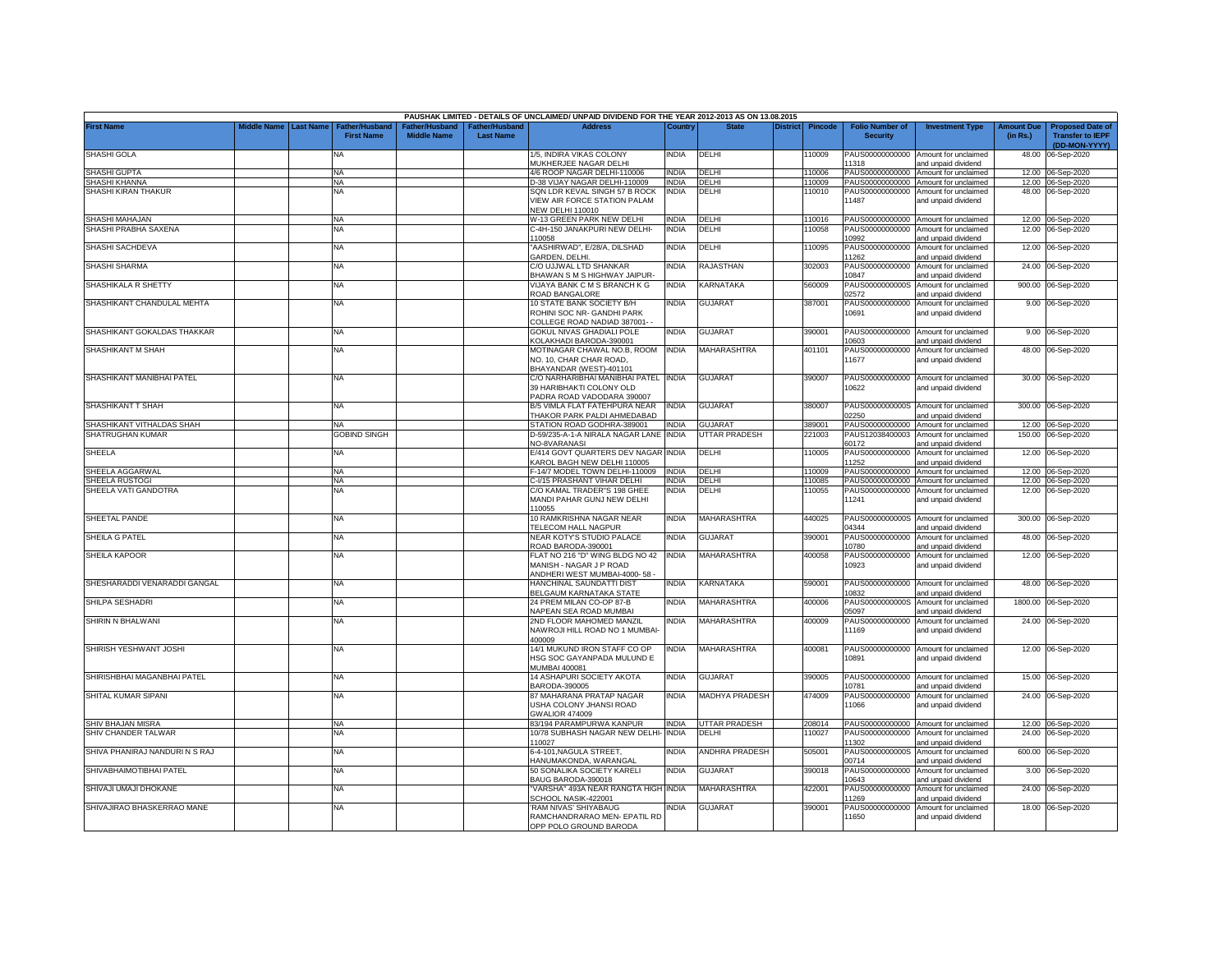|                                        |             |                  |                                     |                                      |                                           | PAUSHAK LIMITED - DETAILS OF UNCLAIMED/ UNPAID DIVIDEND FOR THE YEAR 2012-2013 AS ON 13.08.2015                          |              |                       |                 |                |                                           |                                                             |                               |                                                                     |
|----------------------------------------|-------------|------------------|-------------------------------------|--------------------------------------|-------------------------------------------|--------------------------------------------------------------------------------------------------------------------------|--------------|-----------------------|-----------------|----------------|-------------------------------------------|-------------------------------------------------------------|-------------------------------|---------------------------------------------------------------------|
| <b>First Name</b>                      | liddle Name | <b>Last Name</b> | Father/Husband<br><b>First Name</b> | Father/Husband<br><b>Middle Name</b> | <b>Father/Husband</b><br><b>Last Name</b> | <b>Address</b>                                                                                                           | Country      | <b>State</b>          | <b>District</b> | <b>Pincode</b> | <b>Folio Number of</b><br><b>Security</b> | <b>Investment Type</b>                                      | <b>Amount Due</b><br>(in Rs.) | <b>Proposed Date of</b><br><b>Transfer to IEPF</b><br>(DD-MON-YYYY) |
| SHIVALINGAPPA TUBACHI                  |             |                  | NA                                  |                                      |                                           | 1ST MAIN IIND B CROSS SADASHIV<br>NAGAR BELGAUM                                                                          | <b>INDIA</b> | KARNATAKA             |                 | 590002         | 2386                                      | PAUS0000000000S Amount for unclaimed<br>and unpaid dividend | 300.00                        | 06-Sep-2020                                                         |
| SHIVGANESH MAURYA                      |             |                  | <b>NA</b>                           |                                      |                                           | ROOM NO 23 BHOLA BHAI KICHAWL<br>AGRA ROAD THANE 400601                                                                  | <b>INDIA</b> | MAHARASHTRA           |                 | 400601         | PAUS00000000000<br>0899                   | Amount for unclaimed<br>and unpaid dividend                 |                               | 24.00 06-Sep-2020                                                   |
| SHOBHA BHAMBHANI                       |             |                  | <b>NA</b>                           |                                      |                                           | C/O S K GIANCHANDANI SR E E<br>E&M) NCL SINGRAULI SIDHI 486889                                                           | <b>INDIA</b> | <b>MADHYA PRADESH</b> |                 | 486889         | PAUS00000000000<br>11212                  | Amount for unclaimed<br>and unpaid dividend                 |                               | 12.00 06-Sep-2020                                                   |
| SHOBHAGYCHAND VELJI GANDHI             |             |                  | <b>NA</b>                           |                                      |                                           | C/O SHANTILAL M RATHOD<br>SIDDHIVINAYAK BL- DG GR FLOOR<br>NEAR DENA BANK MANOR ROAD P-<br>ALGHAR WEST DIST THANE 401404 | <b>INDIA</b> | MAHARASHTRA           |                 | 401404         | 11190                                     | PAUS00000000000 Amount for unclaimed<br>and unpaid dividend |                               | 12.00 06-Sep-2020                                                   |
| SHOBHANA MAHESHWAR KHARE               |             |                  | NA                                  |                                      |                                           | KHARE BUNGLOW VRINDAWAN<br>SOCIETY NAVI PETH PUNE 411030                                                                 | <b>INDIA</b> | <b>MAHARASHTRA</b>    |                 | 411030         | 0694                                      | PAUS00000000000 Amount for unclaimed<br>and unpaid dividend |                               | 24.00 06-Sep-2020                                                   |
| SHREE KRISHNA LATH                     |             |                  | <b>NA</b>                           |                                      |                                           | 22/13 MANOHAR PUKUR ROAD<br>CALCUTTA-700029                                                                              | <b>INDIA</b> | <b>WEST BENGAL</b>    |                 | 700029         | PAUS00000000000<br>11109                  | Amount for unclaimed<br>and unpaid dividend                 | 12.00                         | 06-Sep-2020                                                         |
| SHREEDAR YAMANAPPASHETTY<br>MANGANAHAL |             |                  | NA                                  |                                      |                                           | BANK ROAD NAVALAGUND DIST<br>DHARWAR 576224                                                                              | <b>INDIA</b> | KARNATAKA             |                 | 576224         | PAUS00000000000<br>0830                   | Amount for unclaimed<br>and unpaid dividend                 |                               | 24.00 06-Sep-2020                                                   |
| SHRENIK RATILAL SHAH                   |             |                  | <b>NA</b>                           |                                      |                                           | 12-B WEST VIEW 309 S V ROAD<br>SANTACRUZ (W) MUMBAI-400054                                                               | <b>INDIA</b> | MAHARASHTRA           |                 | 400054         | PAUS00000000000<br>11178                  | Amount for unclaimed<br>and unpaid dividend                 | 27.00                         | 06-Sep-2020                                                         |
| SHRI PRAKASH AGARWAL                   |             |                  | <b>NA</b>                           |                                      |                                           | S D 360 SHASTRINAGAR GHAZIABAD INDIA<br>UP 201001                                                                        |              | <b>UTTAR PRADESH</b>  |                 | 201001         | PAUS00000000000<br>11059                  | Amount for unclaimed<br>and unpaid dividend                 | 12.00                         | 06-Sep-2020                                                         |
| SHRICHAND HARIASRA                     |             |                  | <b>NA</b>                           |                                      |                                           | 61 JASWANT BHAWAN JODHPUR                                                                                                | <b>INDIA</b> | RAJASTHAN             |                 | 342001         | PAUS0000000000S                           | Amount for unclaimed                                        | 300.00                        | 06-Sep-2020                                                         |
| SHRIDHAR DATTATRAYA AGASHE             |             |                  | <b>NA</b>                           |                                      |                                           | 3112 TILAK LANE RATNAGIRI-415612                                                                                         | <b>INDIA</b> | <b>MAHARASHTRA</b>    |                 | 415612         | PAUS00000000000                           | Amount for unclaimed                                        | 9.00                          | 06-Sep-2020                                                         |
| SHRIDHAR K POOJARY                     |             |                  | <b>NA</b>                           |                                      |                                           | D-5-8 JEEVAN SHANTI S V ROAD<br>SANTACRUZ WEST MUMBAI 400054                                                             | <b>INDIA</b> | MAHARASHTRA           |                 | 400054         | PAUS00000000000<br>11156                  | Amount for unclaimed<br>and unpaid dividend                 | 12.00                         | 06-Sep-2020                                                         |
| SHRIKANT BHARGAV GORE                  |             |                  | <b>NA</b>                           |                                      |                                           | SAPHALYA SHRI SOCIETY SHASTRI<br>NAGAR DOMBIVALI WEST 421202                                                             | <b>INDIA</b> | <b>MAHARASHTRA</b>    |                 | 421202         | PAUS00000000000<br>11478                  | Amount for unclaimed<br>and unpaid dividend                 | 24.00                         | 06-Sep-2020                                                         |
| SHRIKANT V PRABHU                      |             |                  | <b>NA</b>                           |                                      |                                           | 2, RAJESHREE 36 SARASWATI BAG<br>JOGESWARI (EAST) MUMBAI                                                                 | <b>INDIA</b> | <b>MAHARASHTRA</b>    |                 | 400060         | PAUS0000000000S<br>02041                  | Amount for unclaimed<br>and unpaid dividend                 | 300.00                        | 06-Sep-2020                                                         |
| SHRIKAR MANGESH KENKARE                |             |                  | <b>NA</b>                           |                                      |                                           | ICL, 163, ASHRAM ROAD, OPP.A.I.R.,<br>AHMEDABAD                                                                          | <b>INDIA</b> | <b>GUJARAT</b>        |                 | 380014         | PAUS0000000000S<br>00711                  | Amount for unclaimed<br>and unpaid dividend                 | 300.00                        | 06-Sep-2020                                                         |
| SHRIKRISHNA M FIRKE                    |             |                  | <b>NA</b>                           |                                      |                                           | C/O SUREKHA NARKHEDE<br>MOHANANAND NAGAR MUNJARLI P<br>O KULGAON DIST THANE M S 421503                                   | NDIA         | MAHARASHTRA           |                 | 421503         | PAUS00000000000<br>11095                  | Amount for unclaimed<br>and unpaid dividend                 | 12.00                         | 06-Sep-2020                                                         |
| SHRIMATI JAYKAR ALMAULA                |             |                  | NA                                  |                                      |                                           | 6A PRITAMNAGAR ELLISBRIDGE<br>AHMEDABAD 380006                                                                           | <b>INDIA</b> | <b>GUJARAT</b>        |                 | 380006         | 11370                                     | PAUS00000000000 Amount for unclaimed<br>and unpaid dividend |                               | 12.00 06-Sep-2020                                                   |
| SHRINIVAS MARTANAND JOSHI              |             |                  | <b>NA</b>                           |                                      |                                           | 15 BELLARY GALLI HUBLI-580020                                                                                            | <b>INDIA</b> | KARNATAKA             |                 | 580020         |                                           | PAUS00000000000 Amount for unclaimed                        |                               | 48.00 06-Sep-2020                                                   |
| SHRIPAD SHANKAR GUNJIKAR               |             |                  | <b>NA</b>                           |                                      |                                           | VITHOBA GALLI, POST &<br>AT.KHANAPUR, BELGAUM DIST.                                                                      | <b>INDIA</b> | KARNATAKA             |                 | 591302         | 00886                                     | PAUS0000000000S Amount for unclaimed<br>and unpaid dividend |                               | 300.00 06-Sep-2020                                                  |
| SHRIPAD SHANKARRAO THAKUR              |             |                  | <b>NA</b>                           |                                      |                                           | 340-G, AD-SECTOR, SCHEME NO. -<br>74C, INDORE-452010                                                                     | <b>INDIA</b> | <b>MADHYA PRADESH</b> |                 | 452010         | 1067                                      | PAUS00000000000 Amount for unclaimed<br>and unpaid dividend |                               | 12.00 06-Sep-2020                                                   |
| SHRITI KANA SAHA                       |             |                  | <b>NA</b>                           |                                      |                                           | C/O DR DEBDAS SAHA RAJA ROAD<br>PO SUKCHAR 24 PARGANAS (N)                                                               | <b>INDIA</b> | <b>WEST BENGAL</b>    |                 | 700115         | PAUS0000000000S<br>02783                  | Amount for unclaimed<br>and unpaid dividend                 |                               | 300.00 06-Sep-2020                                                  |
| SHUBHRA CHAKRAVARTY                    |             |                  | <b>NA</b>                           |                                      |                                           | C/O REDIFFUSION ADVERTISING (P)<br>LTD POONAM BLDG 5/2 RUSSEL<br>STREET CALCUTTA-700071                                  | <b>INDIA</b> | <b>WEST BENGAL</b>    |                 | 700071         | 10942                                     | PAUS00000000000 Amount for unclaimed<br>and unpaid dividend |                               | 12.00 06-Sep-2020                                                   |
| SHUBHRA MOITRA                         |             |                  | <b>NA</b>                           |                                      |                                           | PURBACHAL PO DATTA PUKUR 24<br>PRGS <sub>N</sub>                                                                         | <b>INDIA</b> | <b>WEST BENGAL</b>    |                 | 743248         | )2925                                     | PAUS0000000000S Amount for unclaimed<br>and unpaid dividend |                               | 300.00 06-Sep-2020                                                  |
| SHUSILABEN RAMANLAL CHOKSHI            |             |                  | NA                                  |                                      |                                           | CHOKSHI BAZAR UMRETH DIST<br><b>CAIRA PIN-388220</b>                                                                     | <b>INDIA</b> | <b>GUJARAT</b>        |                 | 388220         | PAUS00000000000<br>10784                  | Amount for unclaimed<br>and unpaid dividend                 |                               | 9.00 06-Sep-2020                                                    |
| SHYAM BIHARI TIWARI                    |             |                  | <b>GAYA PRASAD</b><br>TIWARI        |                                      |                                           | VILL - DARAMDASPUR POST-<br>OHARAMAU SULTANPUR                                                                           | <b>INDIA</b> | <b>UTTAR PRADESH</b>  |                 | 228001         | PAUS12013200003<br>32081                  | Amount for unclaimed<br>and unpaid dividend                 | 150.00                        | 06-Sep-2020                                                         |
| SHYAM KISHORI DEVI                     |             |                  | NA                                  |                                      |                                           | C/O. SHRI R.M. VERMA FLAT NO. E-<br>23, IP EXTN. PATPARGANJ NEW<br>DELHI-110092                                          | <b>INDIA</b> | DELHI                 |                 | 110092         | PAUS00000000000<br>11048                  | Amount for unclaimed<br>and unpaid dividend                 |                               | 36.00 06-Sep-2020                                                   |
| SHYAM KUMAR PAREEK                     |             |                  | <b>NA</b>                           |                                      |                                           | M/S UJJWAL LTD SHANKAR<br>BHAWAN S M S HIGHWAY JAIPUR-                                                                   | <b>INDIA</b> | <b>RAJASTHAN</b>      |                 | 302003         | 10849                                     | PAUS00000000000 Amount for unclaimed<br>and unpaid dividend | 24.00                         | 06-Sep-2020                                                         |
| <b>SHYAMAL DATTA</b>                   |             |                  | <b>NA</b>                           |                                      |                                           | "JEEVAN-DEEP" 120 RAJA S C<br>MULLICK ROAD CALCUTTA                                                                      | <b>INDIA</b> | <b>WEST BENGAL</b>    |                 | 700047         | PAUS0000000000S<br>02803                  | Amount for unclaimed<br>and unpaid dividend                 |                               | 450.00 06-Sep-2020                                                  |
| <b>SHYAMAL GHOSH</b>                   |             |                  | <b>NA</b>                           |                                      |                                           | MARKETING DIVISION ALEMBIC<br>CHEMICAL WORK ALEMBIC ROAD<br>VADODARA                                                     | <b>INDIA</b> | GUJARAT               |                 | 390003         | PAUS0000000000S<br>04578                  | Amount for unclaimed<br>and unpaid dividend                 | 300.00                        | 06-Sep-2020                                                         |
| SHYMAL KUMAR TALUKDAR                  |             |                  | <b>NA</b>                           |                                      |                                           | TALUKDAR CHAWL MALPA DONGRI<br>NO-3 ANDHERI EAST MUMBAI                                                                  | <b>INDIA</b> | MAHARASHTRA           |                 | 400093         | 11614                                     | PAUS00000000000 Amount for unclaimed<br>and unpaid dividend |                               | 48.00 06-Sep-2020                                                   |
| SICILY JOSEPH THADICARAN               |             |                  | <b>NA</b>                           |                                      |                                           | THADICARAN'S HOUSE PO<br>PUTHENVELIKARA DT ERNAKULAM<br>682011                                                           | india        | KERALA                |                 | 682011         | 11197                                     | PAUS00000000000 Amount for unclaimed<br>and unpaid dividend |                               | 24.00 06-Sep-2020                                                   |
| SIGFRED D SILVA                        |             |                  | ΝA                                  |                                      |                                           | 9 AMIN NAGAR CHHANI DIST<br><b>BARODA PIN-391740</b>                                                                     | <b>INDIA</b> | GUJARAT               |                 | 391740         | 10785                                     | PAUS00000000000 Amount for unclaimed<br>and unpaid dividend |                               | 3.00 06-Sep-2020                                                    |
| SIGFRED OLIVERA                        |             |                  | NA                                  |                                      |                                           | 9 AMIN NAGAR CHHANI BARODA PIN-INDIA<br>391740                                                                           |              | <b>GUJARAT</b>        |                 | 391740         | PAUS00000000000<br>10786                  | Amount for unclaimed<br>and unpaid dividend                 |                               | 9.00 06-Sep-2020                                                    |
| <b>SIKHA DEY</b>                       |             |                  | <b>NA</b>                           |                                      |                                           | MOTOR ACCIDENT CLAIMS<br>TRIBUNAL H C GOSWAMI RD<br>UZARBAZAR GUWAHATI                                                   | <b>INDIA</b> | ASSAM                 |                 | 781001         | 03108                                     | PAUS0000000000S Amount for unclaimed<br>and unpaid dividend |                               | 300.00 06-Sep-2020                                                  |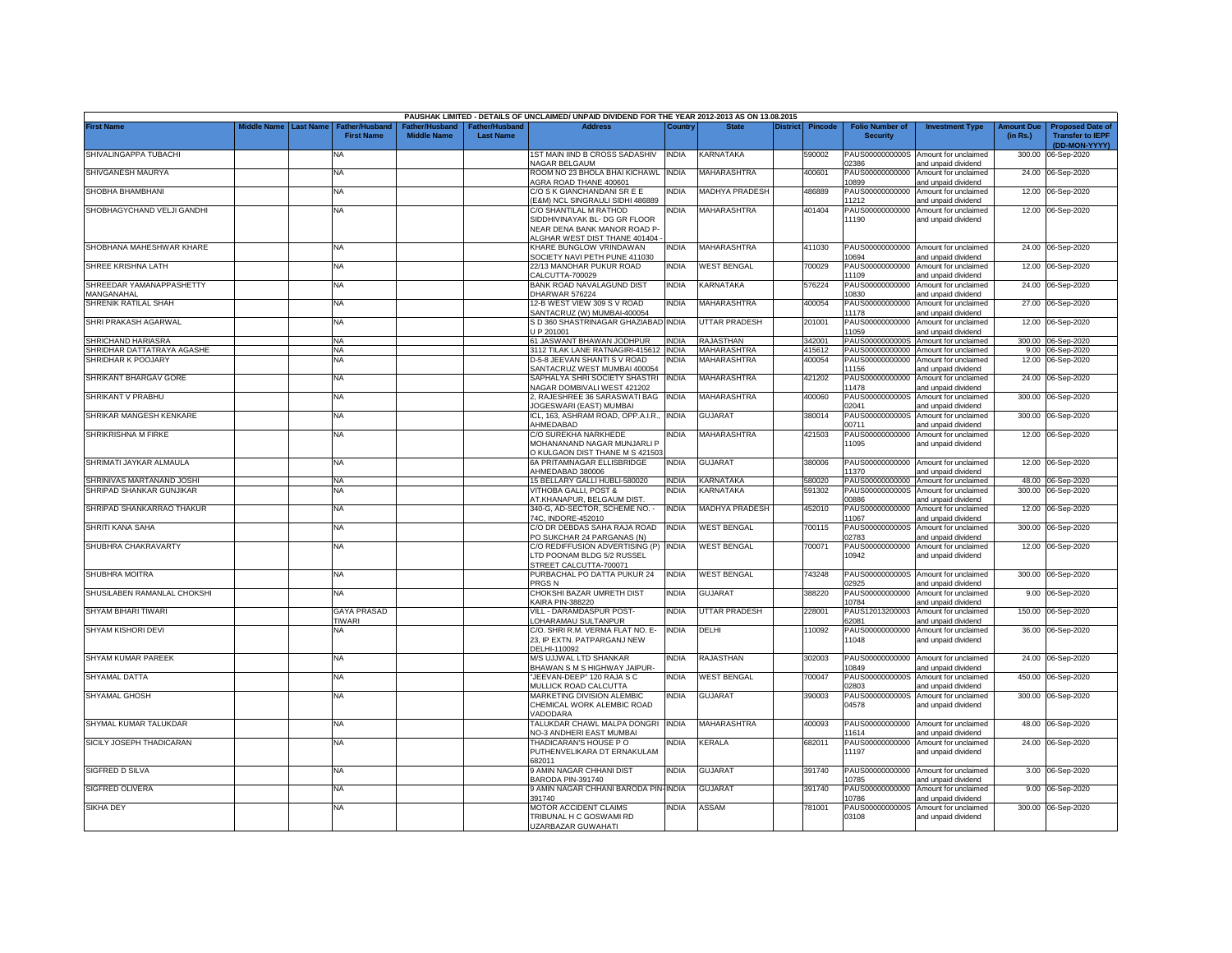|                             |             |                  |                                            |                                      |                                           | PAUSHAK LIMITED - DETAILS OF UNCLAIMED/ UNPAID DIVIDEND FOR THE YEAR 2012-2013 AS ON 13.08.2015  |              |                    |                 |                |                                           |                                                                                    |                               |                                                                     |
|-----------------------------|-------------|------------------|--------------------------------------------|--------------------------------------|-------------------------------------------|--------------------------------------------------------------------------------------------------|--------------|--------------------|-----------------|----------------|-------------------------------------------|------------------------------------------------------------------------------------|-------------------------------|---------------------------------------------------------------------|
| <b>First Name</b>           | liddle Name | <b>Last Name</b> | <b>Father/Husband</b><br><b>First Name</b> | Father/Husband<br><b>Middle Name</b> | <b>Father/Husband</b><br><b>Last Name</b> | <b>Address</b>                                                                                   | Country      | <b>State</b>       | <b>District</b> | <b>Pincode</b> | <b>Folio Number of</b><br><b>Security</b> | <b>Investment Type</b>                                                             | <b>Amount Due</b><br>(in Rs.) | <b>Proposed Date of</b><br><b>Transfer to IEPF</b><br>(DD-MON-YYYY) |
| <b>SIMA LAKHOTIA</b>        |             |                  | <b>NA</b>                                  |                                      |                                           | 24-A SHAKESPEARE SARANI 9TH<br>FLOOR FLAT NO 94D CALCUTTA                                        | <b>INDIA</b> | <b>WEST BENGAL</b> |                 | '00017         | 10941                                     | PAUS00000000000 Amount for unclaimed<br>and unpaid dividend                        |                               | 24.00 06-Sep-2020                                                   |
| SIMONE MANEKJEE REGISTRAR   |             |                  | <b>NA</b>                                  |                                      |                                           | 700017<br>BUNGALOW AE-1 THE INDIAN STEEL INDIA<br>& WIRE PRODS LTD PO                            |              | <b>JHARKHAND</b>   |                 | 831008         | 11665                                     | PAUS00000000000 Amount for unclaimed<br>and unpaid dividend                        |                               | 12.00 06-Sep-2020                                                   |
| SINGDHA KUMAR GANGULY       |             |                  | <b>NA</b>                                  |                                      |                                           | INDRANAGAR JAMSHEDPUR 831008<br>B/1/32 SHEESHMAHAL COLONY                                        | <b>INDIA</b> | UTTAR PRADESH      |                 | 221010         |                                           | PAUS00000000000 Amount for unclaimed                                               |                               | 24.00 06-Sep-2020                                                   |
| <b>SIPRA SEAL</b>           |             |                  | <b>NA</b>                                  |                                      |                                           | KAMACHHA VARANASI 221010<br>44 SIKDARPARA STREET CALCUTTA INDIA<br>700007                        |              | <b>WEST BENGAL</b> |                 | 700007         | 0846<br>PAUS00000000000                   | and unpaid dividend<br>Amount for unclaimed                                        |                               | 12.00 06-Sep-2020                                                   |
| SIRAJ AIYUBBHAI KHEDAWALA   |             |                  | <b>NA</b>                                  |                                      |                                           | 28/2, SIDE & SERVICE, OPP. GANJ                                                                  | <b>INDIA</b> | GUJARAT            |                 | 380028         | 11368                                     | ind unpaid dividend<br>PAUSIN3009821009 Amount for unclaimed                       |                               | 15.00 06-Sep-2020                                                   |
| SIRAJ JIVABHAI LOKHANDWALA  |             |                  | NA                                         |                                      |                                           | SHAHID DARGAH DANILIMDA<br>M G ROAD BARODA-390001                                                | <b>INDIA</b> | <b>GUJARAT</b>     |                 | 390001         | 7312                                      | and unpaid dividend<br>PAUS00000000000 Amount for unclaimed                        |                               | 9.00 06-Sep-2020                                                    |
| SITA RAM BAHETI             |             |                  | <b>NA</b>                                  |                                      |                                           | 48 HEM CHANDRA NASKAR ROAD<br>BELLA GHATA CALCUTTA                                               | <b>INDIA</b> | <b>WEST BENGAL</b> |                 | 700010         | PAUS0000000000S<br>02814                  | Amount for unclaimed<br>ind unpaid dividend                                        |                               | 450.00 06-Sep-2020                                                  |
| <b>SITA RAM FALOR</b>       |             |                  | <b>NA</b>                                  |                                      |                                           | C/O M/S SHREE LAXMI BASTRA<br>BHANDAR P O TAMLUK DIST                                            | <b>INDIA</b> | <b>WEST BENGAL</b> |                 | 721636         | 11107                                     | PAUS00000000000 Amount for unclaimed<br>and unpaid dividend                        |                               | 24.00 06-Sep-2020                                                   |
| SITA RAM LOHIYA             |             |                  | <b>SHRI MATA</b><br>DEEN LOHIYA            |                                      |                                           | MIDNAPORE-721636<br>3 JAWALI BHAWAN STATION ROAD<br>ALWAR                                        | <b>INDIA</b> | RAJASTHAN          |                 | 301001         | 3753                                      | PAUSIN3013301849 Amount for unclaimed                                              |                               | 24.00 06-Sep-2020                                                   |
| <b>SITA SHARMA</b>          |             |                  | <b>NA</b>                                  |                                      |                                           | 106/299 GANDHI NAGAR KANPUR-                                                                     | <b>INDIA</b> | UTTAR PRADESH      |                 | 208012         | PAUS00000000000                           | nd unpaid dividend<br>Amount for unclaimed                                         |                               | 12.00 06-Sep-2020                                                   |
| SITANGSHU JANA              |             |                  | NA                                         |                                      |                                           | 208012<br>GOLEPUKUR OPP TELEPHONE<br>EXCHANGE P O BARIPUR 24                                     | <b>INDIA</b> | <b>WEST BENGAL</b> |                 | 743248         | 11199<br>02930                            | ind unpaid dividend<br>PAUS0000000000S Amount for unclaimed<br>and unpaid dividend |                               | 300.00 06-Sep-2020                                                  |
| SITARAMAIYER VENUGOPALAN    |             |                  | <b>NA</b>                                  |                                      |                                           | PARGANAS<br>15 DOUBLE STREET AGRAHARAM                                                           | <b>INDIA</b> | <b>TAMIL NADU</b>  |                 | 641005         | 0950                                      | PAUS00000000000 Amount for unclaimed                                               |                               | 12.00 06-Sep-2020                                                   |
| SIVAGAMI KANNAN             |             |                  | <b>NA</b>                                  |                                      |                                           | SINGANALLUR COIMBATORE 641005<br>8 JAYAMMAL STREET AYYAVOO<br><b>NAIDU COLONY CHENNAI-600029</b> | <b>INDIA</b> | <b>TAMIL NADU</b>  |                 | 600029         | 0978                                      | ind unpaid dividend<br>PAUS00000000000 Amount for unclaimed<br>ind unpaid dividend |                               | 12.00 06-Sep-2020                                                   |
| <b>SIVAM GHOSH</b>          |             |                  | NA                                         |                                      |                                           | 5/4 BARASAT HOUSING ESTATE<br>PHASE-II P O NOAPARA 24-PAGS(N)                                    | INDIA        | <b>WEST BENGAL</b> |                 | 700125         | PAUS0000000000S<br>02774                  | Amount for unclaimed                                                               |                               | 300.00 06-Sep-2020                                                  |
| SIVASANKARI SATHIAMOORTHY   |             |                  | <b>SUNDARAM</b>                            |                                      |                                           | 28 ANNAIINDRA NAGAR IRUGAR                                                                       | <b>NDIA</b>  | <b>TAMIL NADU</b>  |                 | 641016         | PAUS13041400007<br>18734                  | ind unpaid dividend<br>Amount for unclaimed                                        |                               | 3.00 06-Sep-2020                                                    |
| SMITA DEEPAK DESAI          |             |                  | RAKKIYAPPAN<br><b>NA</b>                   |                                      |                                           | ROAD ONDIPUDUR COIMBATORE<br>B-1/6 REF KURUL COLONY ALIBAG                                       | <b>INDIA</b> | <b>MAHARASHTRA</b> |                 | 402208         | PAUS00000000000                           | and unpaid dividend<br>Amount for unclaimed                                        |                               | 48.00 06-Sep-2020                                                   |
| <b>SMITA DEOLE</b>          |             |                  | <b>NA</b>                                  |                                      |                                           | DIST RAIGAD 402208 M S<br>101 SARGAM 447 MOHTA SCIENCE                                           | <b>INDIA</b> | MAHARASHTRA        |                 | 440009         | 11431<br>PAUS0000000000S                  | ind unpaid dividend<br>Amount for unclaimed                                        |                               | 300.00 06-Sep-2020                                                  |
| SMITA SHANKERLAL TANNA      |             |                  | <b>NA</b>                                  |                                      |                                           | COLLEGE ROAD NAGPUR<br>C/O SHANKERLAL R TANNA 28/43<br>PRAHLAD PLOT "SHIVAM" RAJKOT-             | INDIA        | <b>GUJARAT</b>     |                 | 360001         | 03743<br>11076                            | and unpaid dividend<br>PAUS00000000000 Amount for unclaimed<br>and unpaid dividend |                               | 12.00 06-Sep-2020                                                   |
|                             |             |                  |                                            |                                      |                                           | 360001                                                                                           |              |                    |                 |                |                                           |                                                                                    |                               |                                                                     |
| <b>SMITA SURESH SATAM</b>   |             |                  | NA                                         |                                      |                                           | G-104 AMBIKA NAGAR MURBAD<br>ROAD NEAR OLD PETROL PUMP<br>SHAHAD DIST THANE                      | INDIA        | <b>MAHARASHTRA</b> |                 | 421103         | 11460                                     | PAUS00000000000 Amount for unclaimed<br>and unpaid dividend                        |                               | 48.00 06-Sep-2020                                                   |
| SNEHLATA JANARDAN MEHTA     |             |                  | <b>NA</b>                                  |                                      |                                           | C/O MR GIRISH MEHTA BANK OF<br>BARODA P B NO-131 MARUTI GALLI<br><b>BELGAUM 590002</b>           | <b>INDIA</b> | KARNATAKA          |                 | 590002         | 10597                                     | PAUS00000000000 Amount for unclaimed<br>and unpaid dividend                        |                               | 3.00 06-Sep-2020                                                    |
| SNEHLATA VIPINCHANDRA PATEL |             |                  | <b>NA</b>                                  |                                      |                                           | SAYAJI IRON & ENGG CO LTD<br>CHHANI ROAD BARODA 390002                                           | INDIA        | <b>GUJARAT</b>     |                 | 390002         | 10659                                     | PAUS00000000000 Amount for unclaimed<br>and unpaid dividend                        |                               | 3.00 06-Sep-2020                                                    |
| SNEHLATABEN VINUBHAI PATEL  |             |                  | NA                                         |                                      |                                           | C/O ORIENTAL CERAMIC WORKS<br>AT, PO & TAL VIJAPUR DIST<br>MEHSANA PIN-382870                    | <b>INDIA</b> | GUJARAT            |                 | 382870         | PAUS00000000000<br>10789                  | Amount for unclaimed<br>and unpaid dividend                                        |                               | 9.00 06-Sep-2020                                                    |
| SOBHA RAJENDRAKUMAR         |             |                  | <b>NA</b>                                  |                                      |                                           | ERICKATTU BALAKRISHNA MENON<br>ROAD EDAPALLY PO COCHIN                                           | <b>INDIA</b> | <b>KERALA</b>      |                 | 682024         | 02973                                     | PAUS0000000000S Amount for unclaimed<br>ind unpaid dividend                        |                               | 300.00 06-Sep-2020                                                  |
| SOBHINI DHARMA RATNAM       |             |                  | <b>NA</b>                                  |                                      |                                           | CHAKKAMADATHIL HOUSE, NATTIKA INDIA<br>POST, THRISSUR DIST. KERALA-<br>680566                    |              | <b>KERALA</b>      |                 | 680566         | PAUS00000000000<br>10984                  | Amount for unclaimed<br>and unpaid dividend                                        |                               | 12.00 06-Sep-2020                                                   |
| <b>SOHAN SINGH</b>          |             |                  | <b>NA</b>                                  |                                      |                                           | 6/81 W E A KAROL BAGH NEW DELHI-INDIA<br>110005                                                  |              | DELHI              |                 | 110005         | 10700                                     | PAUS00000000000 Amount for unclaimed<br>and unpaid dividend                        |                               | 48.00 06-Sep-2020                                                   |
| <b>SOHAN SINGH</b>          |             |                  | <b>NA</b>                                  |                                      |                                           | 6/81 W E A KAROLBAGH N DELHI-<br>110005                                                          | <b>INDIA</b> | DELHI              |                 | 110005         | PAUS00000000000<br>10850                  | Amount for unclaimed<br>and unpaid dividend                                        |                               | 99.00 06-Sep-2020                                                   |
| SOHAN SINGH                 |             |                  | <b>NA</b>                                  |                                      |                                           | 6/81, WEA, KAROLBAGH NEW DELHI                                                                   | <b>INDIA</b> | DELHI              |                 | 110005         | PAUS0000000000S                           | Amount for unclaimed                                                               |                               | 600.00 06-Sep-2020                                                  |
| SOHANBAI JODHRAJJI JAIN     |             |                  | NA                                         |                                      |                                           | 9 KALYAN KUTIR L B SHASHTRI                                                                      | NDIA         | MAHARASHTRA        |                 | 400070         | PAUS00000000000                           | Amount for unclaimed                                                               |                               | 24.00 06-Sep-2020                                                   |
| <b>SOJAN FRANCIS</b>        |             |                  | <b>NA</b>                                  |                                      |                                           | MARG KURLA (WEST) MUMBAI -<br>KONIKKARA HOUSE<br>CHELAKKOTTOKARA TRICHUR                         | <b>INDIA</b> | KERALA             |                 | 680005         | 1272<br>PAUS0000000000S<br>)2986          | and unpaid dividend<br>Amount for unclaimed                                        |                               | 450.00 06-Sep-2020                                                  |
| SOMA SUNDARA ESWARAN        |             |                  | NA                                         |                                      |                                           | C 50 D D A FLATS SAKET NEW<br>DELHI-110017                                                       | INDIA        | DELHI              |                 | 110017         | PAUS00000000000<br>1216                   | and unpaid dividend<br>Amount for unclaimed<br>and unpaid dividend                 |                               | 24.00 06-Sep-2020                                                   |
| SOMABHAI PRABHUDAS PATEL    |             |                  | <b>NA</b>                                  |                                      |                                           | KAMANIYA PARA NEAR TANK DIST<br>MEHSANA AT. POST. UNAVA                                          | <b>INDIA</b> | GUJARAT            |                 | 384160         | PAUS00000000000<br>11722                  | Amount for unclaimed<br>and unpaid dividend                                        |                               | 3.00 06-Sep-2020                                                    |
| SOMESH RAMANAND SHASTRI     |             |                  | NA                                         |                                      |                                           | B/101, RAJSTAMBHA SOCIETY, OPP:<br>POLOGROUND, VADODARA-390001                                   | <b>INDIA</b> | GUJARAT            |                 | 390001         | 11674                                     | PAUS00000000000 Amount for unclaimed<br>and unpaid dividend                        |                               | 9.00 06-Sep-2020                                                    |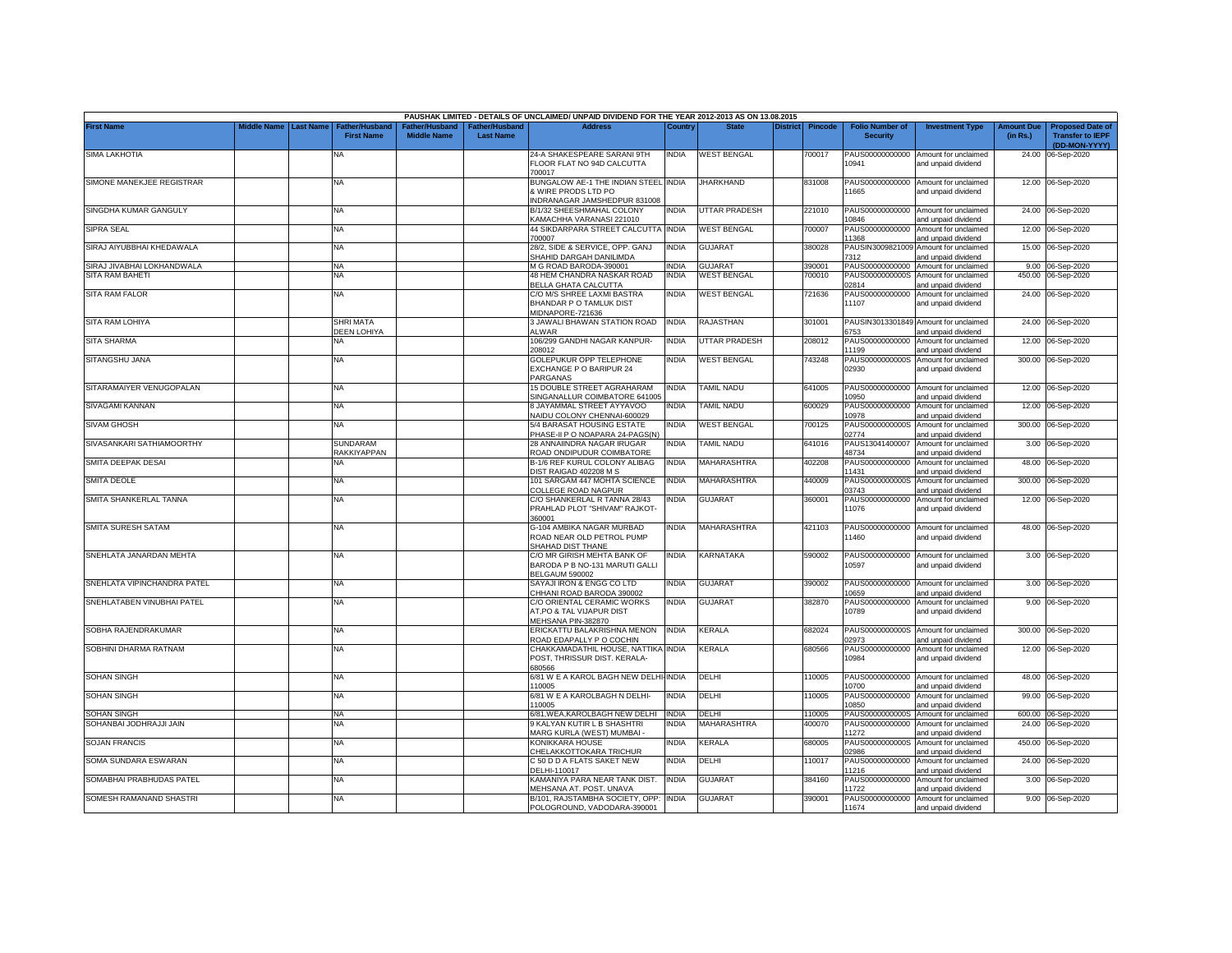|                                 |             |                                                         |                                     |                                  | PAUSHAK LIMITED - DETAILS OF UNCLAIMED/ UNPAID DIVIDEND FOR THE YEAR 2012-2013 AS ON 13.08.2015                        |              |                                   |                 |                  |                                           |                                                                    |                        |                                                                     |
|---------------------------------|-------------|---------------------------------------------------------|-------------------------------------|----------------------------------|------------------------------------------------------------------------------------------------------------------------|--------------|-----------------------------------|-----------------|------------------|-------------------------------------------|--------------------------------------------------------------------|------------------------|---------------------------------------------------------------------|
| <b>First Name</b>               | liddle Name | <b>Last Name</b><br>Father/Husbano<br><b>First Name</b> | ather/Husband<br><b>Middle Name</b> | ther/Husband<br><b>Last Name</b> | <b>Address</b>                                                                                                         | Countr       |                                   | <b>District</b> | Pincode          | <b>Folio Number of</b><br><b>Security</b> | <b>Investment Type</b>                                             | Amount Due<br>(in Rs.) | <b>Proposed Date of</b><br><b>Transfer to IEPF</b><br>(DD-MON-YYYY) |
| SONA SURESH HINDUJA             |             | NA                                                      |                                     |                                  | SAI DARSHAN CO-OP HSG SOCIETY INDIA<br>FLAT NO 7 1ST FLOOR R K T<br>COLLEGE RD ULHASNAGAR 421003<br><b>MAHARASHTRA</b> |              | MAHARASHTRA                       |                 | 421003           | 10897                                     | PAUS00000000000 Amount for unclaimed<br>and unpaid dividend        |                        | 12.00 06-Sep-2020                                                   |
| SONAL MUKUNDRAI MAKWANA         |             | <b>NA</b>                                               |                                     |                                  | 8 TIRTH NAGAR PART 2 GURUKUL<br>ROAD AHMEDABAD 380052                                                                  | <b>INDIA</b> | <b>GUJARAT</b>                    |                 | 380052           | PAUS00000000000<br>1429                   | Amount for unclaimed<br>and unpaid dividend                        |                        | 99.00 06-Sep-2020                                                   |
| <b>SONALI DOSHI</b>             |             | <b>NA</b>                                               |                                     |                                  | A/21 VALLABHNAGAR SOCIETY<br>KARELIBAUG VADODARA                                                                       | INDIA        | <b>GUJARAT</b>                    |                 | 390018           | PAUS0000000000S<br>04559                  | Amount for unclaimed<br>and unpaid dividend                        | 450.00                 | 06-Sep-2020                                                         |
| SONALI UDESH KAPOOR             |             | <b>NA</b>                                               |                                     |                                  | H/6, Nav Prabhat Chs Ltd. Sant Janabai<br>Marg Vile Parle(E)                                                           | <b>INDIA</b> | <b>MAHARASHTRA</b>                |                 | 400057           | 3755                                      | PAUS0000000000S Amount for unclaimed<br>and unpaid dividend        |                        | 300.00 06-Sep-2020                                                  |
| SOPAN BAJIRAO LOKHANDE          |             | <b>NA</b>                                               |                                     |                                  | FLAT NO 2-3 C-6 TYPE BLDG NO 14<br>SECTOR 6 C B D NEW MUMBAI                                                           | <b>INDIA</b> | MAHARASHTRA                       |                 | 400615           | 10885                                     | PAUS00000000000 Amount for unclaimed<br>and unpaid dividend        |                        | 12.00 06-Sep-2020                                                   |
| SOUMENDRA KUMAR BOTHRA          |             | <b>NA</b>                                               |                                     |                                  | C/O LOTTERY-HOUSE 143-D SARPAT INDIA<br>BOSE ROAD CALCUTTA-700026                                                      |              | <b>WEST BENGAL</b>                |                 | 700026           | 11113                                     | PAUS00000000000 Amount for unclaimed<br>and unpaid dividend        |                        | 12.00 06-Sep-2020                                                   |
| SQN LDR S VENKATACHARY          |             | <b>NA</b>                                               |                                     |                                  | C-ACCTS I HQ TRAINING COMMAND I<br>F HEBBAL BANGALORE-560006                                                           | <b>INDIA</b> | <b>KARNATAKA</b>                  |                 | 560006           | PAUS00000000000<br>11282                  | Amount for unclaimed<br>and unpaid dividend                        |                        | 12.00 06-Sep-2020                                                   |
| SREE LAKSHMI PENUGONDA          |             | <b>NA</b>                                               |                                     |                                  | PARAMATMA KRUPA 75 FEET ROAD<br>D NO 27-32-54 VISAKHAPATNAM                                                            | <b>INDIA</b> | <b>ANDHRA PRADESH</b>             |                 | 530001           | PAUS0000000000S<br>04853                  | Amount for unclaimed<br>and unpaid dividend                        |                        | 450.00 06-Sep-2020                                                  |
| SREENIVASARAO G                 |             | NA                                                      |                                     |                                  | 16/1095 K V AGRAHARAN TRUNK<br>ROAD NELLORE                                                                            | <b>INDIA</b> | ANDHRA PRADESH                    |                 | 524001           | PAUS0000000000S<br>14978                  | Amount for unclaimed<br>and unpaid dividend                        |                        | 600.00 06-Sep-2020                                                  |
| SREESAI SATYA PRAKASH BENDAPUDI |             | NA                                                      |                                     |                                  | 18-1-30 APARTMENT NO-2 O P<br>MEDICALS ADITYA MEDICAL                                                                  | <b>INDIA</b> | <b>ANDHRA PRADESH</b>             |                 | 530002           | PAUS0000000000S<br>04829                  | Amount for unclaimed<br>and unpaid dividend                        | 450.00                 | 06-Sep-2020                                                         |
| <b>SRIDHAR DAVULURU</b>         |             | <b>NA</b>                                               |                                     |                                  | COMPLEX VISAKHAPATNAM<br>DG-844 SAROJINI NAGAR NEW                                                                     | <b>INDIA</b> | DELHI                             |                 | 110023           |                                           | PAUS0000000000S Amount for unclaimed                               |                        | 300.00 06-Sep-2020                                                  |
| SRIKANT TUKARAM VERNEKAR        |             | <b>NA</b>                                               |                                     |                                  | -3,LECTURERS QUARTERS VIKRAI                                                                                           | <b>INDIA</b> | GUJARAT                           |                 | 390002           | PAUS0000000000S                           | Amount for unclaimed                                               | 300.00                 | 06-Sep-2020                                                         |
| SRIKRISHNA MURTHY BADIDA        |             | <b>NA</b>                                               |                                     |                                  | BAUG, PRATAP GUNG VADODARA<br>AZAD STREET, NO. 7/183,                                                                  | <b>NDIA</b>  | <b>ANDHRA PRADESH</b>             |                 | 521001           | 0264<br>PAUS0000000000S                   | and unpaid dividend<br>Amount for unclaimed                        |                        | 600.00 06-Sep-2020                                                  |
| SRIKRISHNA RAO B N              |             | <b>NA</b>                                               |                                     |                                  | ROBERTSONPET MACHILIPATNAM<br>M/S SRI NIMISHAMBA MEDICALS                                                              | <b>NDIA</b>  | KARNATAKA                         |                 | 570024           | 0719<br>PAUS0000000000S                   | and unpaid dividend<br>Amount for unclaimed                        |                        | 600.00 06-Sep-2020                                                  |
|                                 |             |                                                         |                                     |                                  | 'PARIMALA COMPLEX'100 FI ROAD<br><b>MYSORE</b>                                                                         |              |                                   |                 |                  | 02634                                     | and unpaid dividend                                                |                        |                                                                     |
| SRILEKHA BHATTACHARYA           |             | <b>NA</b>                                               |                                     |                                  | AA-218 SECTOR-I SALT LAKE CITY<br>CALCUTTA                                                                             | <b>INDIA</b> | <b>WEST BENGAL</b>                |                 | 700064           | 02851                                     | PAUS0000000000S Amount for unclaimed<br>and unpaid dividend        |                        | 600.00 06-Sep-2020                                                  |
| <b>SRINATH CV</b>               |             | <b>NA</b>                                               |                                     |                                  | NO.B3/129<br>GHATAPRABHA, NATIONAL GAMES<br>VILLAGE, KORAMANGALA                                                       | <b>INDIA</b> | KARNATAKA                         |                 | 560034           | PAUS00000000000<br>10791                  | Amount for unclaimed<br>and unpaid dividend                        |                        | 9.00 06-Sep-2020                                                    |
| SRINIVAS ENJAMOORI              |             | <b>NA</b>                                               |                                     |                                  | PLOT 20 VETERINARY COLONY<br>SHAIKPET, FILM NAGAR BESIDE<br>ADITYA HILL TOP                                            | <b>INDIA</b> | <b>ANDHRA PRADESH</b>             |                 | 500008           | 03125                                     | PAUS0000000000S Amount for unclaimed<br>and unpaid dividend        |                        | 300.00 06-Sep-2020                                                  |
| SRINIVASA RAMANUJAM PARVASTU    |             | <b>NA</b>                                               |                                     |                                  | C/O MR.P.V.G. RAJAN, 14-37-24,<br>GOKHULE R MUPPIDI COLONY.<br>MAHARANIPETA VISHAKAPATNAM                              | <b>INDIA</b> | ANDHRA PRADESH                    |                 | 530002           | PAUS0000000000S<br>00722                  | Amount for unclaimed<br>and unpaid dividend                        |                        | 1200.00 06-Sep-2020                                                 |
| SRINIVASA RAO M                 |             | <b>NA</b>                                               |                                     |                                  | C/O M LOKESH NEW COLONY<br>PATHAPATNAM SRIKAKULUM PO                                                                   | <b>INDIA</b> | <b>ANDHRA PRADESH</b>             |                 | 532213           | PAUS0000000000S<br>04712                  | Amount for unclaimed<br>and unpaid dividend                        | 600.00                 | 06-Sep-2020                                                         |
| SRINIVASA SAI KOTI              |             | <b>NA</b>                                               |                                     |                                  | C/O K S SAI HOUSE NO LIG 822<br>BHARATHI N- AGAR BHEL R C                                                              | <b>INDIA</b> | <b>ANDHRA PRADESH</b>             |                 | 500032           | PAUS00000000000<br>10956                  | Amount for unclaimed<br>and unpaid dividend                        | 12.00                  | 06-Sep-2020                                                         |
| <b>SRINIVASANTS</b>             |             | <b>NA</b>                                               |                                     |                                  | PURAM HYDERABAD 500032 - -<br>28/1 5TH MAIN ROAD                                                                       | <b>INDIA</b> | <b>KARNATAKA</b>                  |                 | 560010           |                                           | PAUS0000000000T Amount for unclaimed                               |                        | 120.00 06-Sep-2020                                                  |
| SRIRAMA BHADRIRAJU NITTALA      |             | <b>NA</b>                                               |                                     |                                  | MALLESWARAM BANGALORE<br>KAPILESWARAPURAM, EAST                                                                        | <b>INDIA</b> | <b>ANDHRA PRADESH</b>             |                 | 521246           | 00962<br>PAUS0000000000S                  | and unpaid dividend<br>Amount for unclaimed                        | 600.00                 | 06-Sep-2020                                                         |
| SRIRAMA MURTHY VISHNUVAJHALA    |             | <b>NA</b>                                               |                                     |                                  | GODAVARI DIST.<br>6-11-45 PRAKASAM ROAD                                                                                | <b>INDIA</b> | <b>ANDHRA PRADESH</b>             |                 | 534275           | 00724<br>PAUS00000000000                  | and unpaid dividend<br>Amount for unclaimed                        | 12.00                  | 06-Sep-2020                                                         |
| SRIRAMA PRASAD KORUKONDA        |             | <b>SATYANARAYAN</b><br>A GUPTA<br><b>KORUKONDA</b>      |                                     |                                  | NARSAPUR 534275 W.G.DT 534275<br>8-3-8 BARUVARI STREET WARD 5<br>RAJAHMUNDRY                                           | <b>INDIA</b> | ANDHRA PRADESH                    |                 | 533101           | 11311<br>PAUSIN3023241101<br>4707         | and unpaid dividend<br>Amount for unclaimed<br>and unpaid dividend | 450.00                 | 06-Sep-2020                                                         |
| <b>SUBASH KAUL</b>              |             | NA                                                      |                                     |                                  | KAUL SONS CHEMISTS BANIHAL VIA<br>AMMU (TAWI) BANIHAL-182146                                                           | <b>INDIA</b> | JAMMU AND<br><b><i>ASHMIR</i></b> |                 | 182146           | PAUS00000000000<br>10792                  | Amount for unclaimed                                               |                        | 3.00 06-Sep-2020                                                    |
| SUBBAIAH SETTY M R              |             | <b>NA</b>                                               |                                     |                                  | SRI SAIBABA MEDICAL STORES<br>SANTHEPET CHITRADURGA                                                                    | INDIA        | KARNATAKA                         |                 | 577501           | PAUS0000000000M<br>00149                  | and unpaid dividend<br>Amount for unclaimed<br>and unpaid dividend |                        | 600.00 06-Sep-2020                                                  |
| SUBBARAO M V                    |             | <b>NA</b>                                               |                                     |                                  | KARNATAKA)<br>C/O M V SUBBA RAO ASHOK NAGAR INDIA<br>-7-30/4 GUNTUR                                                    |              | <b>ANDHRA PRADESH</b>             |                 | 522007           | 11486                                     | PAUS00000000000 Amount for unclaimed<br>and unpaid dividend        |                        | 48.00 06-Sep-2020                                                   |
| SUBBARAO TV                     |             | <b>NA</b>                                               |                                     |                                  | DNO 4 5 29/60 B BAPIRAJUVARI<br>STREET 3RD LINE VIDYA NAGAR                                                            | INDIA        | ANDHRA PRADESH                    |                 | 522002           | 7038                                      | PAUSIN3010222078 Amount for unclaimed<br>and unpaid dividend       | 7200.00                | 06-Sep-2020                                                         |
| SUBBAREDDY RAMASAMY             |             | <b>NA</b>                                               |                                     |                                  | C/O.R.SUBBA REDDY B.A.<br>POOCHMPATTY, KACHAIKATTY P.O.                                                                | <b>NDIA</b>  | <b>TAMIL NADU</b>                 |                 | 625001           | 01413                                     | PAUS0000000000S Amount for unclaimed<br>and unpaid dividend        |                        | 300.00 06-Sep-2020                                                  |
| SUBBULAKSHMI C                  |             |                                                         |                                     |                                  | VIA) VADPATTY, MADURAI DIST.                                                                                           | INDIA        |                                   |                 |                  |                                           |                                                                    |                        | 60.00 06-Sep-2020                                                   |
| SUBHA NARNARAIN CHOUDHARY       |             | <b>NA</b><br><b>NA</b>                                  |                                     |                                  | W/O. CHOKKALINGAM. G, 175,<br>Cauvery Road Udayanagar                                                                  | <b>INDIA</b> | KARNATAKA                         |                 | 560016<br>110003 | 01062                                     | PAUS0000000000C Amount for unclaimed<br>and unpaid dividend        |                        | 15.00 06-Sep-2020                                                   |
|                                 |             |                                                         |                                     |                                  | D II/6 SUBHRAMANIAM BHARATI<br>MARG NEW DELHI 110003                                                                   |              | DELHI                             |                 |                  | 10702                                     | PAUS00000000000 Amount for unclaimed<br>and unpaid dividend        |                        |                                                                     |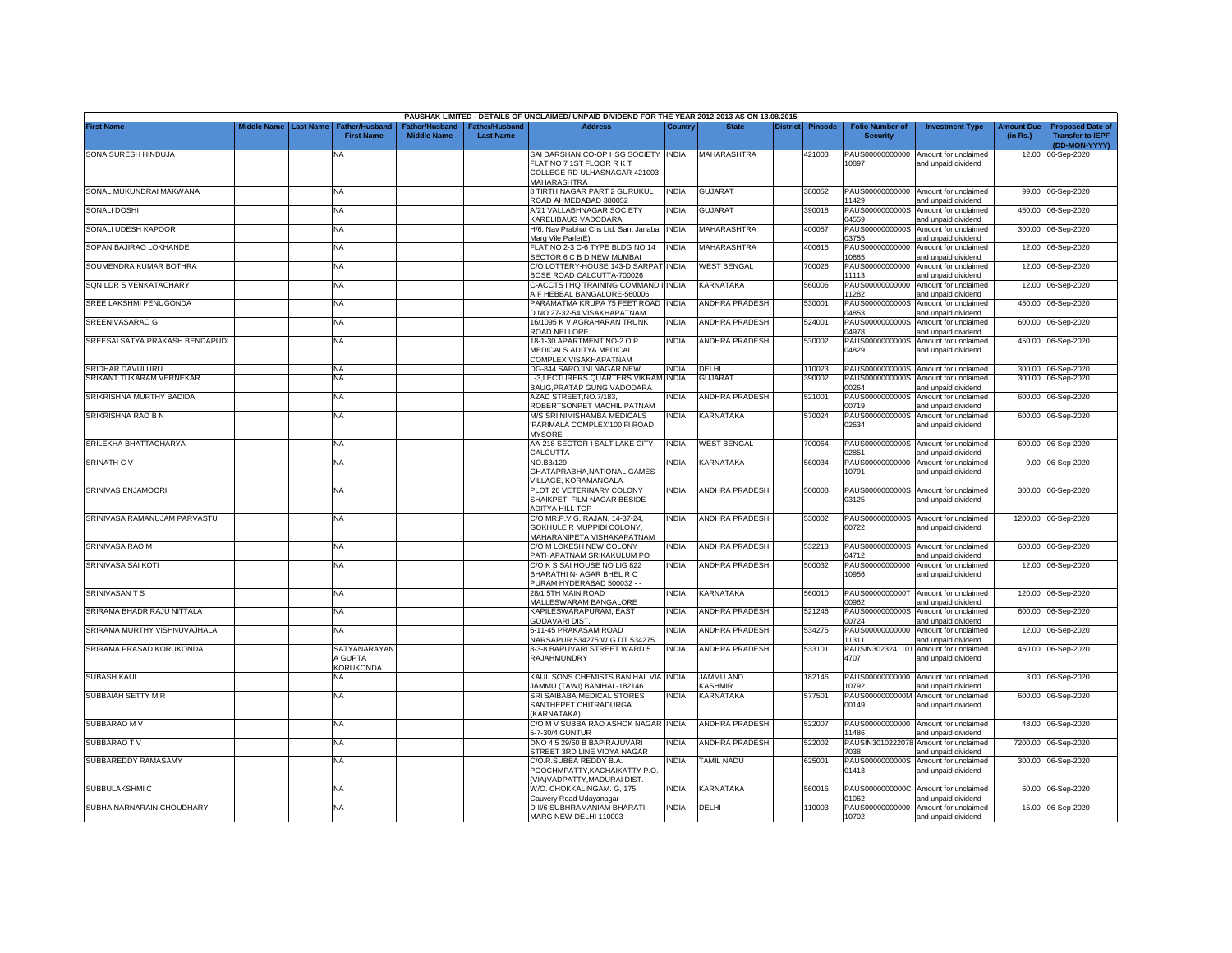|                                           |             |                  |                                            |                                                  |                                   | PAUSHAK LIMITED - DETAILS OF UNCLAIMED/ UNPAID DIVIDEND FOR THE YEAR 2012-2013 AS ON 13.08.2015                                 |              |                       |                 |                |                                           |                                                             |                               |                                                                     |
|-------------------------------------------|-------------|------------------|--------------------------------------------|--------------------------------------------------|-----------------------------------|---------------------------------------------------------------------------------------------------------------------------------|--------------|-----------------------|-----------------|----------------|-------------------------------------------|-------------------------------------------------------------|-------------------------------|---------------------------------------------------------------------|
| <b>First Name</b>                         | Middle Name | <b>Last Name</b> | <b>Father/Husband</b><br><b>First Name</b> | ather/Husband <sup>:</sup><br><b>Middle Name</b> | ather/Husband<br><b>Last Name</b> | <b>Address</b>                                                                                                                  | Country      | <b>State</b>          | <b>District</b> | <b>Pincode</b> | <b>Folio Number of</b><br><b>Security</b> | <b>Investment Type</b>                                      | <b>Amount Due</b><br>(in Rs.) | <b>Proposed Date of</b><br><b>Transfer to IEPF</b><br>(DD-MON-YYYY) |
| SUBHADRA BHOGILAL SHAH                    |             |                  | NA                                         |                                                  |                                   | C-1 GROUND FLR AMI VARSHA OPP<br>SYNDICATE- BANK NR RAM GALLI<br>OFF S V ROAD KANDIVL- I WEST<br>MUMBAI-400067 -                | <b>INDIA</b> | MAHARASHTRA           |                 | 400067         | PAUS00000000000<br>10888                  | Amount for unclaimed<br>and unpaid dividend                 |                               | 12.00 06-Sep-2020                                                   |
| SUBHASH CHANDER DHAMIJA                   |             |                  | <b>NA</b>                                  |                                                  |                                   | F-30 PRASHANT VIHAR ROHINI<br>SECTOR XIV DELHI                                                                                  | <b>INDIA</b> | DELHI                 |                 | 110085         | 11220                                     | PAUS00000000000 Amount for unclaimed<br>and unpaid dividend |                               | 12.00 06-Sep-2020                                                   |
| SUBHASH CHOPRA                            |             |                  | <b>NA</b>                                  |                                                  |                                   | C-190 MAHANAGAR LUCKNOW-                                                                                                        | <b>INDIA</b> | <b>UTTAR PRADESH</b>  |                 | 226006         | PAUS00000000000                           | Amount for unclaimed                                        |                               | 24.00 06-Sep-2020                                                   |
| <b>SUBHASH DATAR</b>                      |             |                  | <b>NA</b>                                  |                                                  |                                   | 38/2, MADHUBAN A SOCIETY<br>SAMARTH PATH KARVE NAGAR (<br><b>GANSSH NAGAR IPUNE</b>                                             | india        | MAHARASHTRA           |                 | 411052         | PAUS0000000000S<br>04944                  | Amount for unclaimed<br>and unpaid dividend                 |                               | 450.00 06-Sep-2020                                                  |
| SUBHASH GOVINDRAO MARATHE                 |             |                  | <b>NA</b>                                  |                                                  |                                   | KH-75 NEW KAVI NAGAR<br>SHAZIABAD 201002                                                                                        | <b>INDIA</b> | <b>UTTAR PRADESH</b>  |                 | 201002         | PAUS00000000000<br>10795                  | Amount for unclaimed<br>and unpaid dividend                 |                               | 3.00 06-Sep-2020                                                    |
| SUBHASH JITENDRA DALAL                    |             |                  | <b>NA</b>                                  |                                                  |                                   | SWATI A202 C D BARFIWALA MARG<br>ANDHERI WEST MUMBAI-400058                                                                     | <b>INDIA</b> | MAHARASHTRA           |                 | 400058         | PAUS00000000000<br>10704                  | Amount for unclaimed<br>and unpaid dividend                 |                               | 3.00 06-Sep-2020                                                    |
| SUBHASH NAROTAMDAS SHAH                   |             |                  | <b>NA</b>                                  |                                                  |                                   | C/O BHARATKUMAR<br>MAHESHCHANDRA 295 NEW CLOTH<br>MARKET AHMEDABAD-380002                                                       | NDIA         | <b>GUJARAT</b>        |                 | 380002         | PAUS00000000000<br>11268                  | Amount for unclaimed<br>and unpaid dividend                 |                               | 12.00 06-Sep-2020                                                   |
| SUBHASH PASAWALA                          |             |                  | <b>NA</b>                                  |                                                  |                                   | <b>B/H SARKARI VASAHAT PARTH</b><br><b>INDRAPRASTH T-OWER'S NEAR</b><br>GURUKUL DRIVE IN ROAD VASTR-<br>APUR AHMEDABAD 380052 - | INDIA        | GUJARAT               |                 | 380052         | PAUS00000000000<br>11525                  | Amount for unclaimed<br>and unpaid dividend                 |                               | 3.00 06-Sep-2020                                                    |
| SUBHASHCHANDRA RANCHHODBHAI<br>PANDYA     |             |                  | <b>NA</b>                                  |                                                  |                                   | "NIRU KUNJ" OPP TELEPHONE<br>EXCHANGE VALL- ABHA<br>/IDYANAGAR DIST KAIRA PIN-                                                  | India        | <b>GUJARAT</b>        |                 | 388120         | PAUS00000000000<br>10796                  | Amount for unclaimed<br>and unpaid dividend                 |                               | 24.00 06-Sep-2020                                                   |
| SUBHENDU ROY                              |             |                  | <b>NA</b>                                  |                                                  |                                   | -1180 CHITTARANJAN PARK NEW<br>DELHI-110019                                                                                     | <b>INDIA</b> | DELHI                 |                 | 110019         | PAUS00000000000<br>10939                  | Amount for unclaimed<br>and unpaid dividend                 |                               | 12.00 06-Sep-2020                                                   |
| SUBHOJIT MUKHERJEE                        |             |                  | <b>NA</b>                                  |                                                  |                                   | B-139/1 R D S O MANAK NAGAR<br><b>LUCKNOW</b>                                                                                   | INDIA        | UTTAR PRADESH         |                 | 226011         | PAUS0000000000S<br>03395                  | Amount for unclaimed<br>and unpaid dividend                 | 300.00                        | 06-Sep-2020                                                         |
| SUBODH KUMAR KUNDU                        |             |                  | <b>NA</b>                                  |                                                  |                                   | 8 9 10/2 SASHI BHUSAN SARKAR<br>ANE SALKIA HOWRAH-711106                                                                        | India        | <b>WEST BENGAL</b>    |                 | 711106         | PAUS00000000000<br>11124                  | Amount for unclaimed<br>and unpaid dividend                 | 12.00                         | 06-Sep-2020                                                         |
| SUBODHCHANDRA C VAIDYA                    |             |                  | <b>NA</b>                                  |                                                  |                                   | AT & POST KELISANA TA VIJAPUR<br>DIST MEHSANA 382830 (N G)                                                                      | India        | GUJARAT               |                 | 382830         | PAUS00000000000<br>10797                  | Amount for unclaimed<br>and unpaid dividend                 |                               | 3.00 06-Sep-2020                                                    |
| SUBRAHMANYA K BHAT                        |             |                  | <b>SUBRAYA BHAT</b>                        |                                                  |                                   | NO 43 9TH A MAIN PIPELINE ROAD<br>SRINAGAR BANGALORE                                                                            | <b>INDIA</b> | KARNATAKA             |                 | 560050         | PAUSIN3013562007<br>7692                  | Amount for unclaimed<br>and unpaid dividend                 |                               | 24.00 06-Sep-2020                                                   |
| SUBRAHMANYA SASTRY<br><b>TEJOMURTHULA</b> |             |                  | <b>NA</b>                                  |                                                  |                                   | C/O CIRCARS LAKSHIMI MILL<br>STORES CONVENT STREET<br>/IJAYAWADA 520001                                                         | INDIA        | ANDHRA PRADESH        |                 | 520001         | PAUS00000000000<br>11084                  | Amount for unclaimed<br>and unpaid dividend                 |                               | 24.00 06-Sep-2020                                                   |
| SUBRAHMANYAM KOLLI                        |             |                  | <b>NA</b>                                  |                                                  |                                   | 47-9-24B 3RD LANE<br>DWARAKANAGAR VISAKHAPATNAM                                                                                 | India        | <b>ANDHRA PRADESH</b> |                 | 530016         | 10798                                     | PAUS00000000000 Amount for unclaimed<br>and unpaid dividend |                               | 48.00 06-Sep-2020                                                   |
| SUBRAHMANYAM VOODI                        |             |                  | <b>NA</b>                                  |                                                  |                                   | KWALITY SURGICALS 9A J V R<br>MUNICIPAL BUILDING NELLORE                                                                        | <b>INDIA</b> | <b>ANDHRA PRADESH</b> |                 | 524001         | PAUS0000000000S<br>04705                  | Amount for unclaimed<br>and unpaid dividend                 |                               | 600.00 06-Sep-2020                                                  |
| SUBRAMANIAM MAHADEVAN IYER                |             |                  | <b>NA</b>                                  |                                                  |                                   | ALIN GAMA DHOM<br>PHARMACEUTICAL/LABORATORY<br>17/113, NOORANI, PALGHAT                                                         | NDIA         | <b>KERALA</b>         |                 | 678004         | PAUS0000000000S<br>00731                  | Amount for unclaimed<br>and unpaid dividend                 |                               | 600.00 06-Sep-2020                                                  |
| SUBRAMANIAN R                             |             |                  | <b>NA</b>                                  |                                                  |                                   | 298, MAIN ROAD SHEVAPET SALAM INDIA                                                                                             |              | <b>TAMIL NADU</b>     |                 | 636002         |                                           | PAUS0000000000R Amount for unclaimed                        |                               | 300.00 06-Sep-2020                                                  |
| SUBRAMANIAN S                             |             |                  | <b>NA</b>                                  |                                                  |                                   | 23, TEPPAKULAM ST., TUTICORIN<br><b><i>FAMIL NADU</i></b>                                                                       | INDIA        | <b>TAMIL NADU</b>     |                 | 628002         | PAUS0000000000S<br>00242                  | Amount for unclaimed<br>and unpaid dividend                 |                               | 300.00 06-Sep-2020                                                  |
| SUBRAMANYA M N                            |             |                  | <b>NA</b>                                  |                                                  |                                   | NO.40 POLICE STATION ROAD<br>BASAVANGUDI, BANGALORE                                                                             | India        | KARNATAKA             |                 | 560004         | PAUS0000000000M<br>00525                  | Amount for unclaimed<br>and unpaid dividend                 | 600.00                        | 06-Sep-2020                                                         |
| SUBRAMANYAM KOLLI                         |             |                  | NA                                         |                                                  |                                   | M/S.WALTER BASHNELL LTD, 7TH<br>PLOT 9TH MAIN ROAD<br>DANDEESWARAM VELACHERY<br><b>MADRAS</b>                                   | INDIA        | <b>TAMIL NADU</b>     |                 | 600042         | PAUS0000000000S<br>00730                  | Amount for unclaimed<br>and unpaid dividend                 |                               | 2400.00 06-Sep-2020                                                 |
| <b>SUBRATA MOITRA</b>                     |             |                  | <b>NA</b>                                  |                                                  |                                   | PURBA CHAL PO DATTA PUKUR 24<br>PRGS N                                                                                          | <b>INDIA</b> | <b>WEST BENGAL</b>    |                 | 743248         | 02926                                     | PAUS0000000000S Amount for unclaimed<br>and unpaid dividend |                               | 300.00 06-Sep-2020                                                  |
| <b>SUBRAY M HEGDE</b>                     |             |                  | <b>NA</b>                                  |                                                  |                                   | NO.82 III MAIN, III STAGE, VINAYAKA<br>AYOUT VIJAYANAGARBANGALORE                                                               | <b>INDIA</b> | <b>KARNATAKA</b>      |                 | 560040         | PAUS00000000000<br>11105                  | Amount for unclaimed<br>and unpaid dividend                 |                               | 24.00 06-Sep-2020                                                   |
| <b>SUCHI SHANDILYA</b>                    |             |                  | <b>NA</b>                                  |                                                  |                                   | CARE OF SMT SHARDA MANI MISRA<br>5/5 SARVA PRIYA VIHAR NEW DELHI-<br>10016                                                      | INDIA        | DELHI                 |                 | 110016         | PAUS00000000000<br>11030                  | Amount for unclaimed<br>and unpaid dividend                 |                               | 12.00 06-Sep-2020                                                   |
| SUDARSHAN KUMAR SHARMA                    |             |                  | <b>NA</b>                                  |                                                  |                                   | C/O UJJWAL LTD BROWN ROAD<br><b>UDHIANA</b>                                                                                     | INDIA        | PUNJAB                |                 | 141008         | PAUS0000000000S<br>03442                  | Amount for unclaimed<br>and unpaid dividend                 | 300.00                        | 06-Sep-2020                                                         |
| SUDESH KUMAR KAPUR                        |             |                  | <b>NA</b>                                  |                                                  |                                   | -202 SOM VIHAR APTS R K PURAM<br>NEW DELHI                                                                                      | <b>INDIA</b> | CHANDIGARH            |                 | 160018         | PAUS00000000000<br>10998                  | Amount for unclaimed<br>and unpaid dividend                 | 12.00                         | 06-Sep-2020                                                         |
| <b>SUDESH MADHOK</b>                      |             |                  | <b>NA</b>                                  |                                                  |                                   | C-8 SECTOR 20 N O I D A DIST<br><b>GHAZIABAD NOIDA 201301</b>                                                                   | INDIA        | UTTAR PRADESH         |                 | 201301         | PAUS00000000000<br>10996                  | Amount for unclaimed<br>and unpaid dividend                 | 24.00                         | 06-Sep-2020                                                         |
| SUDGOONA DINKAR INAMDAR                   |             |                  | <b>NA</b>                                  |                                                  |                                   | B-4 JAY MAHAL FLATS MITHAKHALI<br>ELLISBRIDGE AHMEDABAD-380006                                                                  | INDIA        | <b>GUJARAT</b>        |                 | 380006         | PAUS00000000000<br>10614                  | Amount for unclaimed<br>and unpaid dividend                 | 15.00                         | 06-Sep-2020                                                         |
| SUDHA AVINASH AROSKAR                     |             |                  | <b>NA</b>                                  |                                                  |                                   | 403 SADACHAR RAIYANIGRAM<br>SHIMPOLI ROAD BORIVALI (W)<br>MUMBAI-400092                                                         | ndia         | MAHARASHTRA           |                 | 400092         | PAUS00000000000<br>11151                  | Amount for unclaimed<br>and unpaid dividend                 |                               | 24.00 06-Sep-2020                                                   |
| SUDHABEN SATYENDRA BHATT                  |             |                  | <b>NA</b>                                  |                                                  |                                   | PITRUDAYA SOORYODAY SOCIETY INDIA<br>FATEH GANJ BARODA 390002                                                                   |              | <b>GUJARAT</b>        |                 | 390002         | 10637                                     | PAUS00000000000 Amount for unclaimed<br>and unpaid dividend |                               | 3.00 06-Sep-2020                                                    |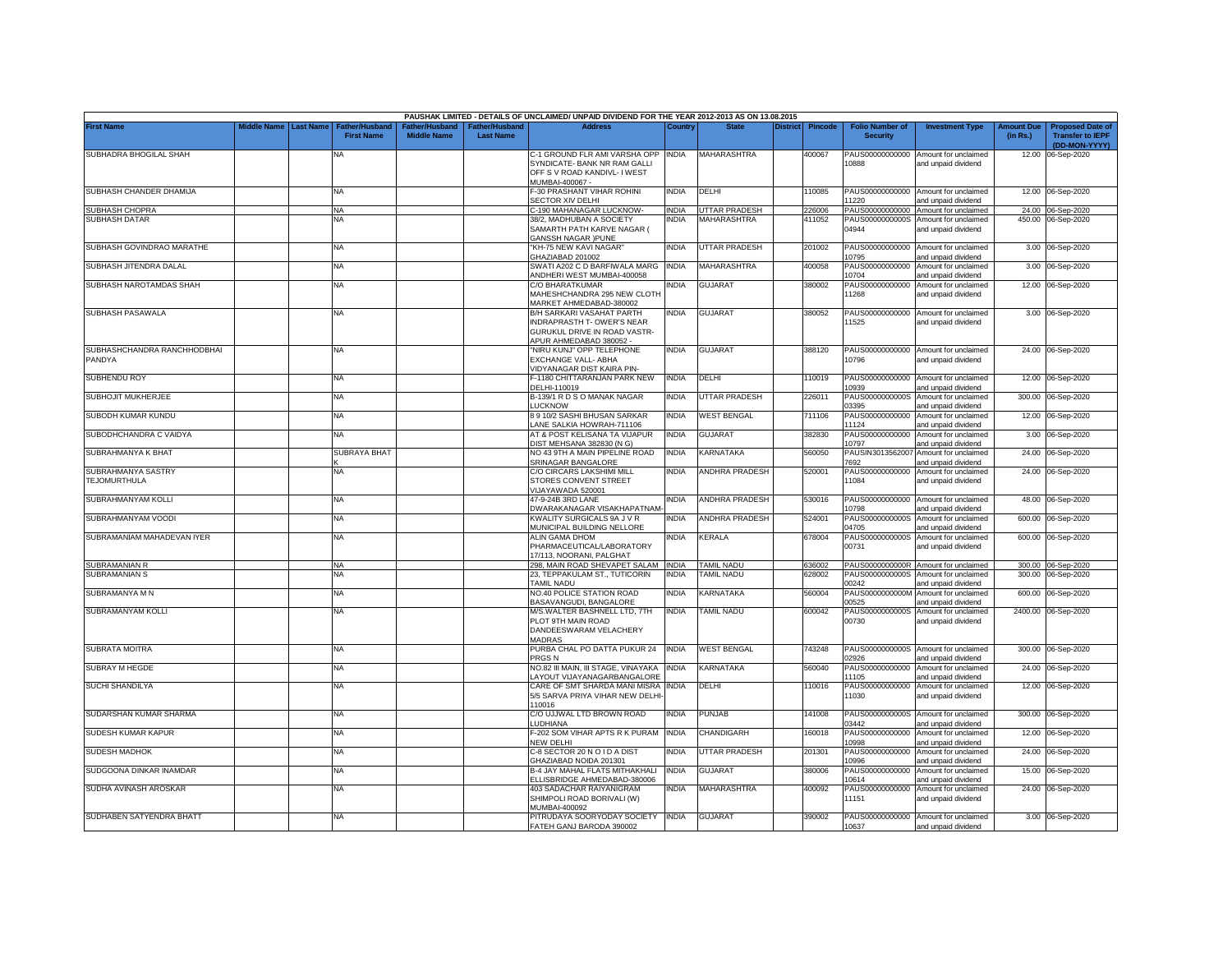|                                |             |                  |                                            |                                                  |                                   | PAUSHAK LIMITED - DETAILS OF UNCLAIMED/ UNPAID DIVIDEND FOR THE YEAR 2012-2013 AS ON 13.08.2015                    |              |                       |                 |                |                                           |                                                              |                               |                                                                     |
|--------------------------------|-------------|------------------|--------------------------------------------|--------------------------------------------------|-----------------------------------|--------------------------------------------------------------------------------------------------------------------|--------------|-----------------------|-----------------|----------------|-------------------------------------------|--------------------------------------------------------------|-------------------------------|---------------------------------------------------------------------|
| <b>First Name</b>              | Middle Name | <b>Last Name</b> | <b>Father/Husband</b><br><b>First Name</b> | ather/Husband <sup>:</sup><br><b>Middle Name</b> | ather/Husband<br><b>Last Name</b> | <b>Address</b>                                                                                                     | Country      | <b>State</b>          | <b>District</b> | <b>Pincode</b> | <b>Folio Number of</b><br><b>Security</b> | <b>Investment Type</b>                                       | <b>Amount Due</b><br>(in Rs.) | <b>Proposed Date of</b><br><b>Transfer to IEPF</b><br>(DD-MON-YYYY) |
| SUDHINDRA NATH DAS GUPTA       |             |                  | NA                                         |                                                  |                                   | B/2/169 KALYANI PO KALYANI DIST<br>NADIA WEST BENGAL 741235                                                        | <b>INDIA</b> | <b>WEST BENGAL</b>    |                 | 741235         | PAUS00000000000<br>11123                  | Amount for unclaimed<br>and unpaid dividend                  | 24.00                         | 06-Sep-2020                                                         |
| <b>SUDHIR DOGRA</b>            |             |                  | <b>NA</b>                                  |                                                  |                                   | FLAT NO 603,UDYAN-3, B<br>WING, MILITARY ROAD,<br>MAROL, ANDHERI WEST, MUMBAI.                                     | india        | MAHARASHTRA           |                 | 400072         | PAUS00000000000<br>11637                  | Amount for unclaimed<br>and unpaid dividend                  |                               | 48.00 06-Sep-2020                                                   |
| SUDHIR JAYANTILAL JAISWAL      |             |                  | <b>NA</b>                                  |                                                  |                                   | HUZARAT PAGA SHUSHILA<br>COTTAGE BARODA-390006                                                                     | INDIA        | <b>GUJARAT</b>        |                 | 390006         | PAUS00000000000<br>10799                  | Amount for unclaimed<br>and unpaid dividend                  |                               | 24.00 06-Sep-2020                                                   |
| SUDHIR KUMAR DHAMIJA           |             |                  | <b>DINA NATH</b><br>DHAMIJA                |                                                  |                                   | H-5/43 GROUND FLOOR SECTOR 11<br>ROHINI NEW DELHI                                                                  | <b>INDIA</b> | DELHI                 |                 | 10085          | PAUS00000000000<br>13111                  | Amount for unclaimed<br>and unpaid dividend                  |                               | 12.00 06-Sep-2020                                                   |
| SUDHIR KUMAR GHOSH             |             |                  | NA                                         |                                                  |                                   | 43/A, NIMTOLE GHAT STREET<br>CALCUTTA                                                                              | INDIA        | <b>WEST BENGAL</b>    |                 | 700006         | PAUS0000000000S<br>02669                  | Amount for unclaimed<br>and unpaid dividend                  | 300.00                        | 06-Sep-2020                                                         |
| SUDHIR KUMAR RAHA              |             |                  | NA                                         |                                                  |                                   | 65A SURJA SEN STREET CALCUTTA-<br>700009                                                                           | <b>INDIA</b> | <b>WEST BENGAL</b>    |                 | '00009         | PAUS00000000000<br>10940                  | Amount for unclaimed<br>and unpaid dividend                  |                               | 12.00 06-Sep-2020                                                   |
| SUDHIR MUGATLAL JATHAL         |             |                  | <b>NA</b>                                  |                                                  |                                   | FLAT NO.6 SHIV APARTMENT OPP<br>DA-MART, NEAR SARDAR PATEL<br>STATUE MOTA BAZAR, VALLABH<br>/IDYANAGAR 388120(GUJ) | INDIA        | <b>GUJARAT</b>        |                 | 388120         | PAUS00000000000<br>10648                  | Amount for unclaimed<br>and unpaid dividend                  |                               | 48.00 06-Sep-2020                                                   |
| SUDHIRCHANDRA SHRIPAD SAMARTH  |             |                  | <b>NA</b>                                  |                                                  |                                   | 2/9 SAURABH PARK GUJARAT<br>HOUSING BOARD - FLATS NR<br>CHHANI JAKAT NAKA BARODA-39000                             | india        | <b>GUJARAT</b>        |                 | 390002         | PAUS00000000000<br>10708                  | Amount for unclaimed<br>and unpaid dividend                  |                               | 48.00 06-Sep-2020                                                   |
| SUDHIRKUMAR SHIVNATH MISRA     |             |                  | <b>NA</b>                                  |                                                  |                                   | 123 AJAY SOCIETY FATEHGANJ<br><b>BARODA 390002</b>                                                                 | india        | <b>GUJARAT</b>        |                 | 390002         | PAUS00000000000<br>10801                  | Amount for unclaimed<br>and unpaid dividend                  |                               | 3.00 06-Sep-2020                                                    |
| SUHASINI VITHAL CHAVAN         |             |                  | <b>NA</b>                                  |                                                  |                                   | C-10 SHANTI CAMPUS SOCIETY<br>NAHUR ROAD MULUND WEST<br>MUMBAI 400080                                              | INDIA        | MAHARASHTRA           |                 | 400080         | PAUS00000000000<br>11455                  | Amount for unclaimed<br>and unpaid dividend                  |                               | 6.00 06-Sep-2020                                                    |
| <b>SUJAL PATEL</b>             |             |                  | <b>NA</b>                                  |                                                  |                                   | NIRALI "AKASH GANGA" TRADE<br>CENTRE HIMATNAGAR 383001                                                             | <b>INDIA</b> | <b>GUJARAT</b>        |                 | 383001         | PAUS00000000000<br>11628                  | Amount for unclaimed<br>and unpaid dividend                  |                               | 24.00 06-Sep-2020                                                   |
| SUJAYA BASAVANNA               |             |                  | <b>NA</b>                                  |                                                  |                                   | 751 10TH MAIN III BLOCK III STAGE<br>BASAVESHWARANAGAR<br>BANGALORE-560079                                         | INDIA        | KARNATAKA             |                 | 560079         | PAUS00000000000<br>11280                  | Amount for unclaimed<br>and unpaid dividend                  |                               | 12.00 06-Sep-2020                                                   |
| <b>SUJITH M</b>                |             |                  | CHERIAN                                    |                                                  |                                   | 333/339 VALLELIL PANAMTHOTTIL 2 INDIA<br>VALAN JAVATTOM KADAPRA<br>THIRUVALLA                                      |              | KERALA                |                 | 689107         | 6622                                      | PAUSIN3005131097 Amount for unclaimed<br>and unpaid dividend |                               | 99.00 06-Sep-2020                                                   |
| SUKANYABEN HIRALAL SHAH        |             |                  | <b>NA</b>                                  |                                                  |                                   | C/O SHRIKRISHNA DURLABHDAS<br>SHAH DESAIPURA NANDARBAR<br>DIST DHULIA PIN-425412                                   | india        | <b>MAHARASHTRA</b>    |                 | 425412         | 10655                                     | PAUS00000000000 Amount for unclaimed<br>and unpaid dividend  |                               | 15.00 06-Sep-2020                                                   |
| <b>SUKHBIR SINGH</b>           |             |                  | <b>NA</b>                                  |                                                  |                                   | FLAT NO 89 NEHRU APPARTMENTS INDIA<br>OUTER RING ROAD KALKAJI NEW<br>DELHI 110019                                  |              | DELHI                 |                 | 110019         | 11058                                     | PAUS00000000000 Amount for unclaimed<br>and unpaid dividend  |                               | 75.00 06-Sep-2020                                                   |
| <b>SUKHJIT SINGH SIDHU</b>     |             |                  | <b>NA</b>                                  |                                                  |                                   | C/O LT COL LAKHA SINGH VSM<br>ARMY HQ PROVOST UNIT RED FORT<br>DELHI-110006                                        | NDIA         | DELHI                 |                 | 10006          | PAUS00000000000<br>11006                  | Amount for unclaimed<br>and unpaid dividend                  |                               | 12.00 06-Sep-2020                                                   |
| SUKHLAL MAGANLAL SETHE         |             |                  | <b>NA</b>                                  |                                                  |                                   | KUVERJI DEVSHI CHAWL 2ND FL B S INDIA<br>ROAD OPP ZARAPKAR SHOW ROOM<br>DADAR W RLY MUMBAI 400028                  |              | <b>MAHARASHTRA</b>    |                 | 400028         | 11174                                     | PAUS00000000000 Amount for unclaimed<br>and unpaid dividend  |                               | 12.00 06-Sep-2020                                                   |
| SUKHRAJ CHHOGALAL ZINANI       |             |                  | <b>NA</b>                                  |                                                  |                                   | BAGRECHA BUILDING JUNGOKIBAS<br>SIWANA DT BARMER RAJ PIN-                                                          | <b>INDIA</b> | RAJASTHAN             |                 | 343044         | PAUS00000000000<br>10710                  | Amount for unclaimed<br>and unpaid dividend                  | 24.00                         | 06-Sep-2020                                                         |
| <b>SUKUMAR ROY S</b>           |             |                  | <b>NA</b>                                  |                                                  |                                   | C/O MRS PRITI ROY CHOWDHARY<br>156 NAPIER TOWN, RAJUL STATE.<br><b>ILOCK NO1 JABALPUR</b>                          | ndia         | <b>MADHYA PRADESH</b> |                 | 482002         | PAUS0000000000S<br>00736                  | Amount for unclaimed<br>and unpaid dividend                  |                               | 300.00 06-Sep-2020                                                  |
| SUKUNDA ANANTHA NARAYAN        |             |                  | <b>NA</b>                                  |                                                  |                                   | BIII/7 DATTAPRASAD BLDG X MAIN<br>BANGALORE-560003                                                                 | INDIA        | KARNATAKA             |                 | 560003         | PAUS00000000000<br>10827                  | Amount for unclaimed<br>and unpaid dividend                  |                               | 48.00 06-Sep-2020                                                   |
| SULATHA JAYARAMA SHENOY        |             |                  | <b>NA</b>                                  |                                                  |                                   | SAURABH" I 'C' MAIN IST BLOCK<br>1131, HAL III STAGE HAL SECOND<br>STAGE POST BANGALORE 560008                     | INDIA        | KARNATAKA             |                 | 560008         | PAUS00000000000<br>10933                  | Amount for unclaimed<br>and unpaid dividend                  |                               | 24.00 06-Sep-2020                                                   |
| SULAXANA PRATAPRAI VYAS        |             |                  | <b>NA</b>                                  |                                                  |                                   | FLAT NO 204 CHANDRALOK 'A' 97<br>NEPEAN SEA RD MUMBAI-400006                                                       | <b>INDIA</b> | MAHARASHTRA           |                 | 400006         | 10711                                     | PAUS00000000000 Amount for unclaimed<br>and unpaid dividend  |                               | 48.00 06-Sep-2020                                                   |
| SULJAN MAHMOOD KHAN SURI       |             |                  | <b>NA</b>                                  |                                                  |                                   | 53/A 34TH CROSS 9TH MAIN ROAD<br><b>BANA SHANKARI IIND STAGE</b><br>BANGALORE KARNATAKA 560070                     | INDIA        | KARNATAKA             |                 | 560070         | PAUS00000000000<br>10854                  | Amount for unclaimed<br>and unpaid dividend                  |                               | 24.00 06-Sep-2020                                                   |
| <b>SULOCHANA</b>               |             |                  | <b>NA</b>                                  |                                                  |                                   | W/O SHRI.A V VEERARAJE URS DNO INDIA<br>876/5,1ST CROSS,LAXMIPURAM<br><b>MYSORE</b>                                |              | KARNATAKA             |                 | 570014         | 01912                                     | PAUS0000000000S Amount for unclaimed<br>and unpaid dividend  |                               | 600.00 06-Sep-2020                                                  |
| SULOCHANA CHANDRAKANT VYAS     |             |                  | NA                                         |                                                  |                                   | PARDESHI FALIA MADAN ZAMPA<br>ROAD VADODARA                                                                        | india        | <b>GUJARAT</b>        |                 | 390001         | PAUS00000000000<br>11603                  | Amount for unclaimed<br>and unpaid dividend                  |                               | 24.00 06-Sep-2020                                                   |
| SULOCHANA DINESHCHANDRA PARIKH |             |                  | <b>NA</b>                                  |                                                  |                                   | C/O D R PARIKH 'SHUBHAM<br>BUILDING NO 3 - MAHALAXMI PARK<br>1 SHREE GOYAGATE CO OP H-SG<br>SOCI VADODARA 390004   | ndia         | <b>GUJARAT</b>        |                 | 390004         | PAUS00000000000<br>10712                  | Amount for unclaimed<br>and unpaid dividend                  |                               | 24.00 06-Sep-2020                                                   |
| SULOCHNA CHAMANLAL SONI        |             |                  | <b>NA</b>                                  |                                                  |                                   | 2332 RAIPUR MAHALAXMI NI POLE<br>AHMEDABAD-380001                                                                  | INDIA        | <b>GUJARAT</b>        |                 | 380001         | PAUS00000000000<br>11138                  | Amount for unclaimed<br>and unpaid dividend                  |                               | 12.00 06-Sep-2020                                                   |
| SULTANALI NOORALI LADAK        |             |                  | <b>NA</b>                                  |                                                  |                                   | 504 DARIYA DARSHAN J P ROAD<br>ANDHERI WEST MUMBAI 400061                                                          | india        | MAHARASHTRA           |                 | 400061         | 10917                                     | PAUS00000000000 Amount for unclaimed<br>and unpaid dividend  |                               | 12.00 06-Sep-2020                                                   |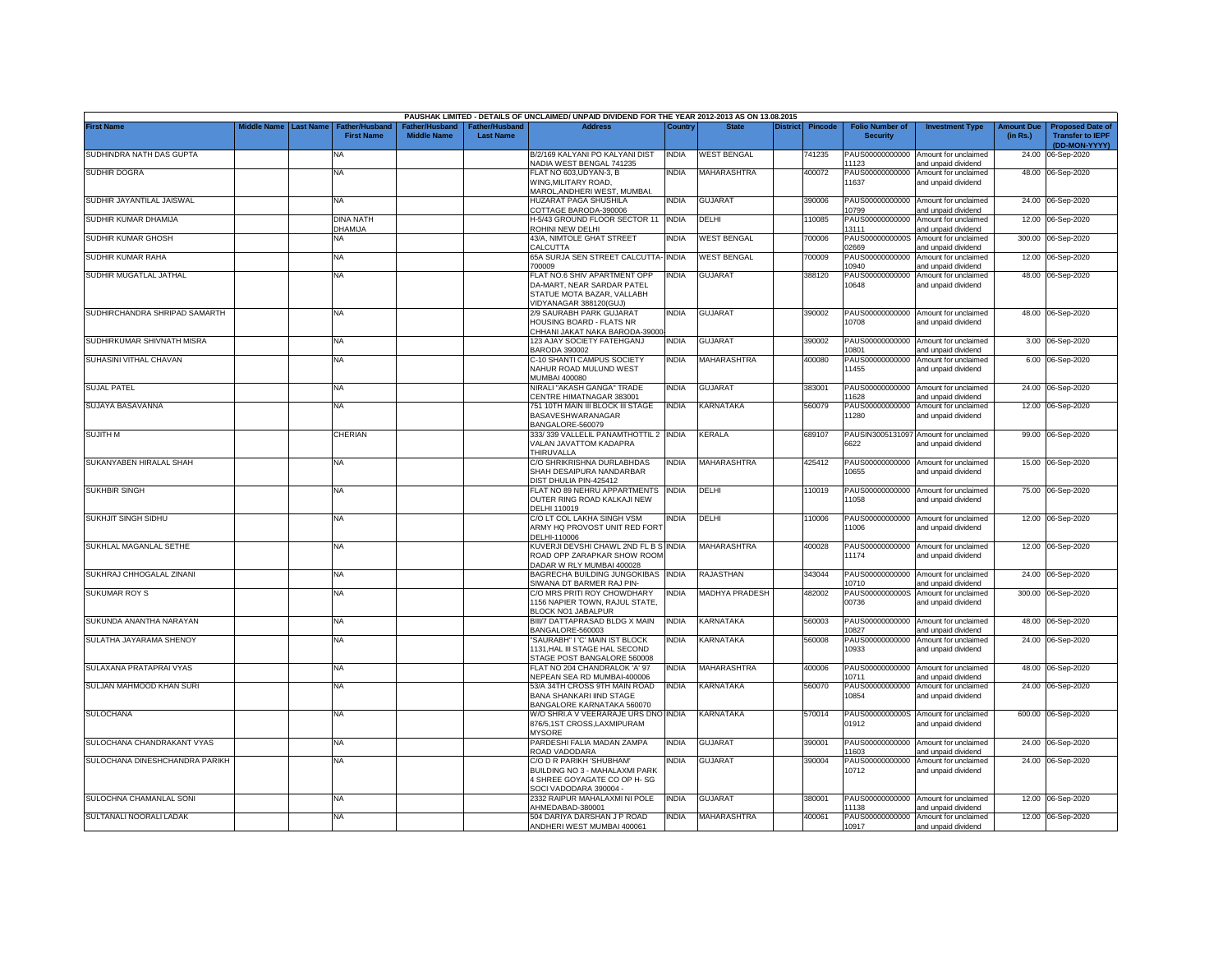|                              |                         |                                            |                                      |                                           | PAUSHAK LIMITED - DETAILS OF UNCLAIMED/ UNPAID DIVIDEND FOR THE YEAR 2012-2013 AS ON 13.08.2015                      |              |                          |                 |                |                                           |                                                              |                               |                                                                     |
|------------------------------|-------------------------|--------------------------------------------|--------------------------------------|-------------------------------------------|----------------------------------------------------------------------------------------------------------------------|--------------|--------------------------|-----------------|----------------|-------------------------------------------|--------------------------------------------------------------|-------------------------------|---------------------------------------------------------------------|
| <b>First Name</b>            | Middle Name   Last Name | <b>Father/Husband</b><br><b>First Name</b> | Father/Husband<br><b>Middle Name</b> | <b>Father/Husband</b><br><b>Last Name</b> | <b>Address</b>                                                                                                       | Country      | <b>State</b>             | <b>District</b> | <b>Pincode</b> | <b>Folio Number of</b><br><b>Security</b> | <b>Investment Type</b>                                       | <b>Amount Due</b><br>(in Rs.) | <b>Proposed Date of</b><br><b>Transfer to IEPF</b><br>(DD-MON-YYYY) |
| <b>SUMALA BHADURI</b>        |                         | NA.                                        |                                      |                                           | 36-A DR SUDHIR BOSE ROAD 4TH<br><b>FLOOR CALCUTTA</b>                                                                | <b>INDIA</b> | WEST BENGAL              |                 | 00023          | PAUS0000000000S<br>02801                  | Amount for unclaimed<br>and unpaid dividend                  | 450.00                        | 06-Sep-2020                                                         |
| <b>SUMAN LAL THAKUR</b>      |                         | NA                                         |                                      |                                           | A-7 PHARE I NARAINA IND AREA<br><b>NEW DELHI-110028</b>                                                              | India        | DELHI                    |                 | 10028          | PAUS00000000000<br>11051                  | Amount for unclaimed<br>and unpaid dividend                  |                               | 12.00 06-Sep-2020                                                   |
| SUMAN NARAYAN SAWARKAR       |                         | NA                                         |                                      |                                           | <b>VIJAYNAGAR COLONY SECTOR B</b><br>BEHIND DHARAMKATA BARETH<br>ROAD GANJ BASODA 464221 DIST<br><b>VIDISHA (MP)</b> | <b>INDIA</b> | <b>MADHYA PRADESH</b>    |                 | 464221         | PAUS00000000000<br>10872                  | Amount for unclaimed<br>and unpaid dividend                  |                               | 24.00 06-Sep-2020                                                   |
| SUMAN NARAYAN SAWARKAR       |                         | NA                                         |                                      |                                           | <b>VIJAYNAGAR COLONY SECTOR B</b><br>BEHIND DHARAMKATA BARETH<br>ROAD GANJ BASODA 464221 DIST<br><b>VIDISHA (MP)</b> | <b>INDIA</b> | <b>MADHYA PRADESH</b>    |                 | 464221         | 10871                                     | PAUS00000000000 Amount for unclaimed<br>and unpaid dividend  |                               | 24.00 06-Sep-2020                                                   |
| SUMANBEN RASIKLAL THAKER     |                         | NA                                         |                                      |                                           | <b>48 SHYAMAL ROW HOUSES-II</b><br>SATELLITE ROAD AHMEDABAD                                                          | <b>INDIA</b> | GUJARAT                  |                 | 380015         | 10715                                     | PAUS00000000000 Amount for unclaimed<br>and unpaid dividend  |                               | 24.00 06-Sep-2020                                                   |
| SUMANDEVI JITENDRALAL DESAI  |                         | NA                                         |                                      |                                           | 134 MANEKBAG SOCIETY AMBAVADI INDIA<br>AHMEDABAD-380015                                                              |              | GUJARAT                  |                 | 380015         | PAUS00000000000<br>10716                  | Amount for unclaimed<br>and unpaid dividend                  |                               | 3.00 06-Sep-2020                                                    |
| SUMANLAL CHIMANLAL           |                         | NA                                         |                                      |                                           | BHAGYA NAGAR SOCIETY H NO 2<br>RAMBAG MANINAGAR AHMEDABAD<br>380008                                                  | India        | <b>GUJARAT</b>           |                 | 380008         | PAUS00000000000<br>10719                  | Amount for unclaimed<br>and unpaid dividend                  |                               | 9.00 06-Sep-2020                                                    |
| SUMANRAI HARIBHAI PATEL      |                         | <b>NA</b>                                  |                                      |                                           | C/O M/S SUMANRAI HARIBHAI & CO INDIA<br>KALSARI ROAD AT VISAVADAR DIST<br>JUNAGADH PIN-362130                        |              | <b>GUJARAT</b>           |                 | 362130         | 10802                                     | PAUS00000000000 Amount for unclaimed<br>and unpaid dividend  |                               | 24.00 06-Sep-2020                                                   |
| SUMANTRAY HIMATLAL SHUKLA    |                         | NA                                         |                                      |                                           | C K 1B CYNAMID COLONY ATUL-<br>396020                                                                                | <b>INDIA</b> | GUJARAT                  |                 | 396020         | 10720                                     | PAUS00000000000 Amount for unclaimed<br>and unpaid dividend  |                               | 30.00 06-Sep-2020                                                   |
| SUMATI RAMCHANDRA CHITALE    |                         | <b>NA</b>                                  |                                      |                                           | SHILPA 66/7-A ERANDAWANA 15 TH<br>PRABHAT - ROAD CROSS LANE<br>DABHADEPATH PUNE 411004- -                            | <b>INDIA</b> | MAHARASHTRA              |                 | 411004         | PAUS00000000000<br>11589                  | Amount for unclaimed<br>and unpaid dividend                  |                               | 123.00 06-Sep-2020                                                  |
| SUMATIBEN RANCHHODBHAI PATEL |                         | NA                                         |                                      |                                           | 9 MAHARANI ROAD SIYAGANJ<br><b>INDORE-452001</b>                                                                     | <b>INDIA</b> | <b>MADHYA PRADESH</b>    |                 | 452001         | 10868                                     | PAUS00000000000 Amount for unclaimed<br>and unpaid dividend  |                               | 24.00 06-Sep-2020                                                   |
| <b>SUMI MAHESHWARI</b>       |                         | <b>NA</b>                                  |                                      |                                           | TAPARIA AGENCY CHAH KAMAL P O INDIA<br>HAPUR 245101                                                                  |              | UTTAR PRADESH            |                 | 245101         | PAUS00000000000<br>11060                  | Amount for unclaimed<br>and unpaid dividend                  |                               | 36.00 06-Sep-2020                                                   |
| SUMITTRA DEVI                |                         | NA                                         |                                      |                                           | B-29 C C COLONY OPP RANA<br>PRATAP BAGH DELHI-110007                                                                 | India        | DELHI                    |                 | 10007          | PAUS00000000000<br>11332                  | Amount for unclaimed<br>and unpaid dividend                  |                               | 24.00 06-Sep-2020                                                   |
| SUNANDA SANJEEV SHET         |                         | <b>NA</b>                                  |                                      |                                           | C/O THE SWASTIK JANATA<br>SAHAKARI BANK LTD 502<br>KALBADEVI ROAD MUMBAI-400002                                      | India        | MAHARASHTRA              |                 | 400002         | PAUS00000000000<br>11162                  | Amount for unclaimed<br>and unpaid dividend                  |                               | 12.00 06-Sep-2020                                                   |
| SUNDAR RAJK J                |                         | NA                                         |                                      |                                           | J.S.PHARMACY, BANK ROAD,<br>MYSORE.                                                                                  | India        | <b>KARNATAKA</b>         |                 | 570001         | 0084                                      | PAUS0000000000J0 Amount for unclaimed<br>and unpaid dividend |                               | 300.00 06-Sep-2020                                                  |
| SUNDARAM SR                  |                         | <b>NA</b>                                  |                                      |                                           | 22 UMAPATHY STREET WEST<br>MAMBALAM CHENNAI                                                                          | <b>INDIA</b> | AMIL NADU                |                 | 600033         | PAUS0000000000S<br>01892                  | Amount for unclaimed<br>and unpaid dividend                  | 300.00                        | 06-Sep-2020                                                         |
| SUNDARARAJA RAO T S          |                         | NA                                         |                                      |                                           | MARUTHI', 14, SIXTH MAIN ROAD.<br>RAJAH ANNAMALAI PURAM.                                                             | <b>INDIA</b> | <b><i>FAMIL NADU</i></b> |                 | 600028         | PAUS0000000000T<br>00754                  | Amount for unclaimed<br>and unpaid dividend                  | 600.00                        | 06-Sep-2020                                                         |
| SUNDARDAS GHANSHAMDAS NAGDEV |                         | <b>NA</b>                                  |                                      |                                           | NOVELTY CLOTH STORES OUT SIDE INDIA<br>PREM DARVAJA AHMEDABAD-                                                       |              | <b>GUJARAT</b>           |                 | 380002         | PAUS00000000000<br>10805                  | Amount for unclaimed<br>and unpaid dividend                  |                               | 24.00 06-Sep-2020                                                   |
| SUNDARI RAJAGOPAL            |                         | <b>NA</b>                                  |                                      |                                           | SAMPATH ARCADE' 45-58-7/5, FLAT<br>NO.201. 'SANTHOSH'<br>NARASIMHANAGAR                                              | <b>INDIA</b> | ANDHRA PRADESH           |                 | 530024         | PAUS0000000000S<br>00738                  | Amount for unclaimed<br>and unpaid dividend                  |                               | 300.00 06-Sep-2020                                                  |
| SUNDER P JHANGIANI           |                         | <b>NA</b>                                  |                                      |                                           | C/O SEMENTEX SPUN PIPE (P) LTD<br>MIRA DIST THANA PIN-401104                                                         | <b>INDIA</b> | MAHARASHTRA              |                 | 401104         | 10895                                     | PAUS00000000000 Amount for unclaimed<br>and unpaid dividend  |                               | 36.00 06-Sep-2020                                                   |
| SUNIL J HINDOCHA             |                         | <b>NA</b>                                  |                                      |                                           | B-21 DHANLAXMI SOCIETY ARYA<br>KANYA ROAD KARELI BAUG<br>VADODARA 390018                                             | <b>INDIA</b> | <b>GUJARAT</b>           |                 | 390018         | PAUS00000000000<br>11462                  | Amount for unclaimed<br>and unpaid dividend                  |                               | 24.00 06-Sep-2020                                                   |
| <b>SUNIL KUMAR</b>           |                         | <b>NA</b>                                  |                                      |                                           | C/O ALEMBIC CHEMICALS WORKS<br>CO LTD 110 JAWAHAR LAL NEHRU<br><b>MARG AMBALA CANTT</b>                              | <b>INDIA</b> | <b>HARYANA</b>           |                 | 33001          | PAUS0000000000S<br>03417                  | Amount for unclaimed<br>and unpaid dividend                  |                               | 300.00 06-Sep-2020                                                  |
| SUNIL KUMAR DUTTA            |                         | <b>NA</b>                                  |                                      |                                           | 47 JATINDRA MOHAN AVENUE<br>CALCUTTA                                                                                 | <b>INDIA</b> | <b>NEST BENGAL</b>       |                 | 00005          | 02864                                     | PAUS0000000000S Amount for unclaimed<br>and unpaid dividend  |                               | 300.00 06-Sep-2020                                                  |
| SUNIL KUMAR LAKHOTIA         |                         | LT GANESH DAS<br><b>LAKHOTIA</b>           |                                      |                                           | 24/A SHAKESPEARE SARANI<br>PARIJAAT 9TH FLOOR FLAT NO 94<br>CALCUTTA                                                 | India        | <b>NEST BENGAL</b>       |                 | 00017          | PAUSIN3012502804<br>7861                  | Amount for unclaimed<br>and unpaid dividend                  |                               | 24.00 06-Sep-2020                                                   |
| SUNIL KUMAR PUROHIT          |                         | <b>NA</b>                                  |                                      |                                           | 107 LAKSHMI APARTMENTS<br>NALGONDA 'X' ROAD'S MALAKPET<br><b>HYDERABAD</b>                                           | NDIA         | ANDHRA PRADESH           |                 | 500036         | PAUS0000000000S<br>03157                  | Amount for unclaimed<br>and unpaid dividend                  |                               | 900.00 06-Sep-2020                                                  |
| sunil M                      |                         | <b>NA</b>                                  |                                      |                                           | 165 SHANTI NIKETAN MAHENDRA<br>HILLS EASTMAREDPALLY<br>SECUNDRABAD 500026                                            | <b>INDIA</b> | ANDHRA PRADESH           |                 | 500026         | 11545                                     | PAUS00000000000 Amount for unclaimed<br>and unpaid dividend  |                               | 48.00 06-Sep-2020                                                   |
| <b>JUNIL MEHTA</b>           |                         | <b>NA</b>                                  |                                      |                                           | 4 BOMBAY PUNE ROAD KHADKI                                                                                            | INDIA        | MAHARASHTRA              |                 | 411003         | PAUS0000000000S                           | Amount for unclaimed                                         |                               | 450.00 06-Sep-2020                                                  |
| <b>UNIL N SHRIPURKAR</b>     |                         | <b>NA</b>                                  |                                      |                                           | 217 SHANKAR NAGAR NAGPUR                                                                                             | <b>INDIA</b> | MAHARASHTRA              |                 | 440010         | PAUS00000000000                           | Amount for unclaimed                                         |                               | 3.00 06-Sep-2020                                                    |
| SUNIL RAMESHCHANDRA SHAH     |                         | ΝA                                         |                                      |                                           | 1 GOPAL BHUVAN 2ND FLOOR B B S<br>MARG GHATKOPAR (WEST) MUMBAI<br>400086                                             | <b>INDIA</b> | MAHARASHTRA              |                 | 400086         | PAUS00000000000<br>11146                  | Amount for unclaimed<br>and unpaid dividend                  |                               | 24.00 06-Sep-2020                                                   |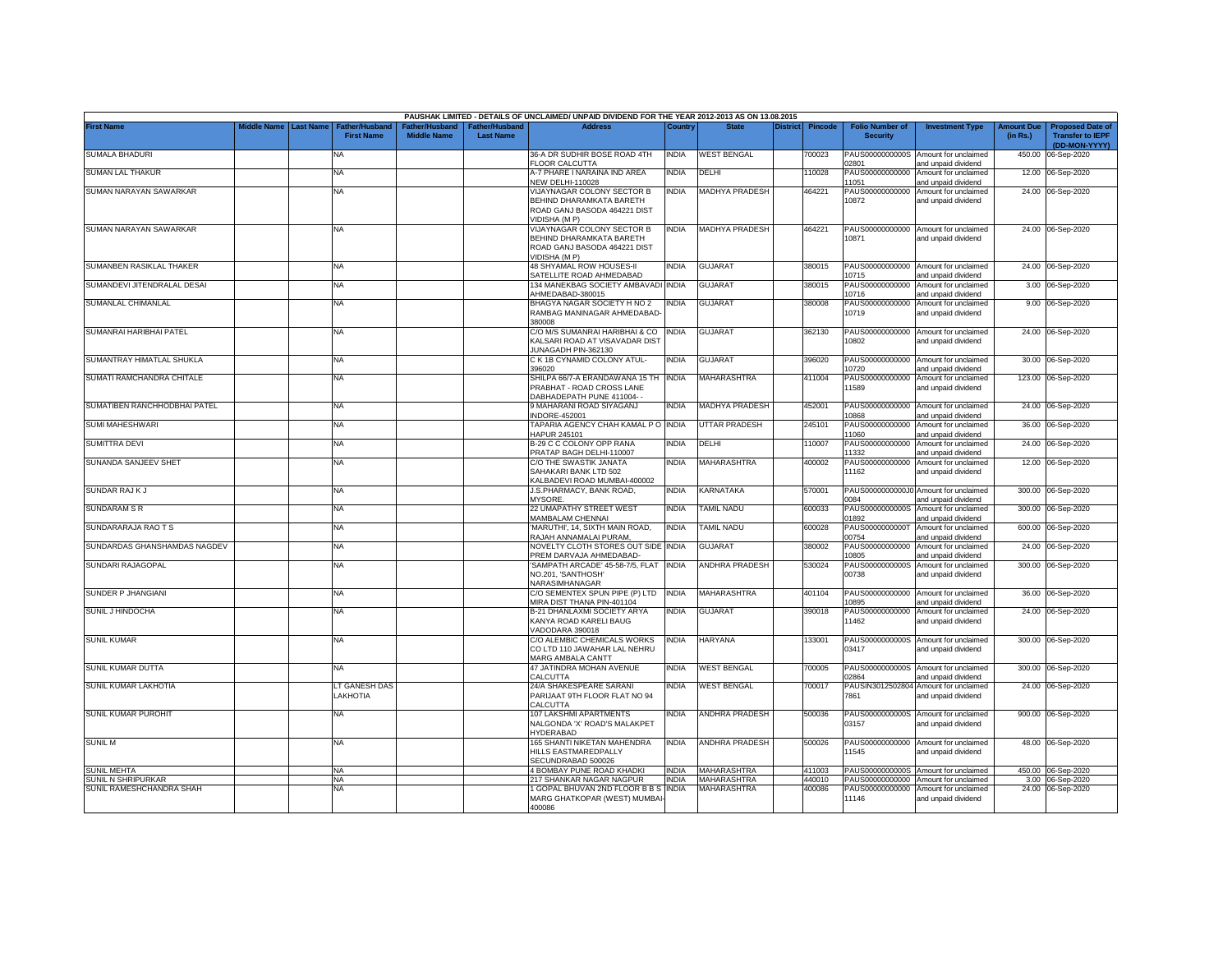|                             |             |                  |                                            |                                      |                                    | PAUSHAK LIMITED - DETAILS OF UNCLAIMED/ UNPAID DIVIDEND FOR THE YEAR 2012-2013 AS ON 13.08.2015 |              |                       |          |         |                                           |                                                             |                               |                                                    |
|-----------------------------|-------------|------------------|--------------------------------------------|--------------------------------------|------------------------------------|-------------------------------------------------------------------------------------------------|--------------|-----------------------|----------|---------|-------------------------------------------|-------------------------------------------------------------|-------------------------------|----------------------------------------------------|
| <b>First Name</b>           | Middle Name | <b>Last Name</b> | <b>Father/Husband</b><br><b>First Name</b> | Father/Husband<br><b>Middle Name</b> | Father/Husband<br><b>Last Name</b> | <b>Address</b>                                                                                  | Country      | <b>State</b>          | District | Pincode | <b>Folio Number of</b><br><b>Security</b> | <b>Investment Type</b>                                      | <b>Amount Due</b><br>(in Rs.) | <b>Proposed Date of</b><br><b>Transfer to IEPF</b> |
| SUNIL SITARAM WAGH          |             |                  | NA                                         |                                      |                                    | KUVERJI DEVSHI CHAWL 2ND FL B S INDIA<br>ROAD OPP ZARAPKAR SHOW ROOM                            |              | MAHARASHTRA           |          | 400028  | 11173                                     | PAUS00000000000 Amount for unclaimed<br>and unpaid dividend |                               | (DD-MON-YYYY)<br>12.00 06-Sep-2020                 |
|                             |             |                  |                                            |                                      |                                    | DADAR W RLY MUMBAI 400028                                                                       |              |                       |          |         |                                           |                                                             |                               |                                                    |
| <b>SUNITA</b>               |             |                  | <b>NA</b>                                  |                                      |                                    | 1-1-274 CHIKADPALLY HYDERABAD  INDIA                                                            |              | ANDHRA PRADESH        |          | 500020  |                                           | PAUS0000000000S Amount for unclaimed                        |                               | 300.00 06-Sep-2020                                 |
| <b>SUNITA GOSWAMI</b>       |             |                  | NΑ                                         |                                      |                                    | 2E/3 JHANDEWALAN EXTENSION<br>LINK ROAD NEW DELHI-110055                                        | <b>INDIA</b> | DELHI                 |          | 110055  | PAUS00000000000<br>11032                  | Amount for unclaimed<br>and unpaid dividend                 |                               | 12.00 06-Sep-2020                                  |
| <b>SUNITA GUPTA</b>         |             |                  | <b>NA</b>                                  |                                      |                                    | "KH-75 NEW KAVI NAGAR"<br>GHAZIABAD 201002                                                      | <b>INDIA</b> | <b>UTTAR PRADESH</b>  |          | 201002  | 10988                                     | PAUS00000000000 Amount for unclaimed<br>and unpaid dividend |                               | 30.00 06-Sep-2020                                  |
| <b>SUNITA JAIN</b>          |             |                  | <b>NA</b>                                  |                                      |                                    | C-Y/100 S D A HAUZ KHAS NEW                                                                     | <b>INDIA</b> | DELHI                 |          | 10016   | PAUS00000000000                           | Amount for unclaimed                                        |                               | 12.00 06-Sep-2020                                  |
| SUNITA MAHENDRA KHIMASIA    |             |                  |                                            |                                      |                                    | DLEHI 110016                                                                                    | INDIA        | <b>GUJARAT</b>        |          |         | 11244<br>PAUS00000000000                  | and unpaid dividend                                         |                               |                                                    |
|                             |             |                  | <b>NA</b>                                  |                                      |                                    | 2 SAUMYA FLATS ST XAVIERS<br>COLLEGE ROAD NAVRANGPURA<br>AHMEDABAD 380009                       |              |                       |          | 380009  | 11519                                     | Amount for unclaimed<br>and unpaid dividend                 |                               | 12.00 06-Sep-2020                                  |
| SUNITA MUKESH SHIVDASANI    |             |                  | <b>NA</b>                                  |                                      |                                    | 8A/94 W E A KAROL BAGH NEW<br>DELHI-110005                                                      | <b>INDIA</b> | DELHI                 |          | 110005  | 11054                                     | PAUS00000000000 Amount for unclaimed<br>and unpaid dividend |                               | 12.00 06-Sep-2020                                  |
| SUNITA PATHAK               |             |                  | <b>NA</b>                                  |                                      |                                    | B-2/89 SAFDARJUNG ENCLAVE NEW INDIA<br>DELHI-110029                                             |              | DELHI                 |          | 110029  | 11250                                     | PAUS00000000000 Amount for unclaimed<br>and unpaid dividend |                               | 24.00 06-Sep-2020                                  |
| <b>SUNITA PURI</b>          |             |                  | NA                                         |                                      |                                    | B-24/F 1 DILSHAD GARDEN DELHI                                                                   | <b>INDIA</b> | DELHI                 |          | 110095  | PAUS00000000000                           | Amount for unclaimed                                        |                               | 12.00 06-Sep-2020                                  |
| SUNITA SANJAY PATIL         |             |                  | <b>SANJAY PATIL</b>                        |                                      |                                    | 110095<br>4739/8-9 ASHIRWAD KARAD ROAD                                                          | <b>INDIA</b> | <b>MAHARASHTRA</b>    |          | 413304  | 11022<br>PAUS00000000000                  | and unpaid dividend<br>Amount for unclaimed                 |                               | 750.00 06-Sep-2020                                 |
|                             |             |                  |                                            |                                      |                                    | DATT NAGARPANDHARPUR                                                                            |              |                       |          |         | 3336                                      | and unpaid dividend                                         |                               |                                                    |
| SUNITA SHARADCHANDRA WADKAR |             |                  | NA                                         |                                      |                                    | F2-301 E F F JUMBODARSHAN HSG<br>SOCIETY KULDONGRI RD-2<br>ANDHERI EAST MUMBAI-400069           | <b>INDIA</b> | <b>MAHARASHTRA</b>    |          | 400069  | PAUS00000000000<br>10809                  | Amount for unclaimed<br>and unpaid dividend                 |                               | 24.00 06-Sep-2020                                  |
| SUNITA SHRIKANT BHIDE       |             |                  | NA                                         |                                      |                                    | DATT KUTIR MUKADAM'S HOUSE                                                                      | INDIA        | <b>GUJARAT</b>        |          | 390001  |                                           | PAUS00000000000 Amount for unclaimed                        |                               | 3.00 06-Sep-2020                                   |
|                             |             |                  |                                            |                                      |                                    | BEHIND G P O RAOPURA BARODA-<br>390001                                                          |              |                       |          |         | 10810                                     | and unpaid dividend                                         |                               |                                                    |
| <b>SUNITA YADAV</b>         |             |                  | NA                                         |                                      |                                    | A 103 MONIKA APARTMENT<br>KHAJPURA PATNA (BIHAR)                                                | <b>INDIA</b> | <b>BIHAR</b>          |          | 800014  | PAUS0000000000S<br>04016                  | Amount for unclaimed<br>and unpaid dividend                 |                               | 300.00 06-Sep-2020                                 |
| SUNKU VENKATASUBBARAO GUPTA |             |                  | NA                                         |                                      |                                    | 18/140 SESHUGARI STREET<br>PRODDATUR                                                            | <b>INDIA</b> | <b>ANDHRA PRADESH</b> |          | 516360  | PAUS0000000000S<br>01031                  | Amount for unclaimed<br>nd unpaid dividend                  |                               | 300.00 06-Sep-2020                                 |
| SURA REDDY KOVVURI          |             |                  | <b>NA</b>                                  |                                      |                                    | SRI SATYA MEDICAL & ELECTRICAL INDIA<br>STORES, RAYAVARAM VIA.<br>ANAPARTHI, (E.G.DT.)          |              | ANDHRA PRADESH        |          | 516129  | PAUS0000000000S<br>00892                  | Amount for unclaimed<br>and unpaid dividend                 |                               | 300.00 06-Sep-2020                                 |
| SURAJI BAI AGRAWAL          |             |                  | <b>NA</b>                                  |                                      |                                    | C/O MR C L AGRAWAL AGRAWAL<br>TALKIES P O ARANG DIST RAIPUR                                     | <b>INDIA</b> | CHHATTISGARH          |          | 493441  | 11106                                     | PAUS00000000000 Amount for unclaimed<br>and unpaid dividend |                               | 24.00 06-Sep-2020                                  |
| SUREKHABEN GOVINDBHAI PATEL |             |                  | <b>NA</b>                                  |                                      |                                    | 493441<br>HARIKRIPA NIVAS CHHANI BARODA INDIA<br>PIN-391740                                     |              | <b>GUJARAT</b>        |          | 391740  | 10811                                     | PAUS00000000000 Amount for unclaimed                        |                               | 9.00 06-Sep-2020                                   |
| SURENDER JIT SINGH          |             |                  | <b>NA</b>                                  |                                      |                                    | 29 P P N MARKET KANPUR-208001                                                                   | <b>INDIA</b> | <b>UTTAR PRADESH</b>  |          | 208001  |                                           | and unpaid dividend<br>PAUS00000000000 Amount for unclaimed |                               | 12.00 06-Sep-2020                                  |
| SURENDER SACHDEVA           |             |                  | NA                                         |                                      |                                    | FLAT NO 46 POCKET NO F-25                                                                       | <b>INDIA</b> | DELHI                 |          | 110085  | PAUS00000000000                           | Amount for unclaimed                                        |                               | 12.00 06-Sep-2020                                  |
| SURENDRA CHIMANBHAI AMIN    |             |                  | <b>NA</b>                                  |                                      |                                    | SECTOR NO 7 ROHINI DELHI 110085<br>131 MAHAJAN CO-OP HOUSING                                    | <b>INDIA</b> | <b>GUJARAT</b>        |          | 390002  | 11249<br>PAUS00000000000                  | and unpaid dividend<br>Amount for unclaimed                 | 24.00                         | 06-Sep-2020                                        |
|                             |             |                  |                                            |                                      |                                    | SOCIETY FATEHGUNJ BARODA-                                                                       |              |                       |          |         | 10852                                     | and unpaid dividend                                         |                               |                                                    |
| SURENDRA CHIMANLAL PARIKH   |             |                  | <b>NA</b>                                  |                                      |                                    | <b>GHANTIADA GHADIALI POLE</b><br>BARODA-390001                                                 | <b>INDIA</b> | <b>GUJARAT</b>        |          | 390001  | PAUS00000000000<br>11347                  | Amount for unclaimed<br>and unpaid dividend                 | 3.00                          | 06-Sep-2020                                        |
| SURENDRA CHOHAN             |             |                  | <b>NA</b>                                  |                                      |                                    | 504 MURLIDHAR APARTMENT NR<br>NEHRUNAGAR AMBAWADI                                               | <b>INDIA</b> | <b>GUJARAT</b>        |          | 380015  | PAUS0000000000S<br>02259                  | Amount for unclaimed<br>and unpaid dividend                 | 450.00                        | 06-Sep-2020                                        |
| SURENDRA JASHBHAI PATEL     |             |                  | <b>NA</b>                                  |                                      |                                    | AHMEDABAD<br>93/A MEHER APTS ANSTEY RD OFF                                                      | <b>INDIA</b> | MAHARASHTRA           |          | 400026  |                                           | PAUS00000000000 Amount for unclaimed                        |                               | 123.00 06-Sep-2020                                 |
| SURENDRA KUMAR              |             |                  | <b>NA</b>                                  |                                      |                                    | ALTAMOUNT ROAD MUMBAI 400026<br>C/O SUNIL KHANDELWAL 526                                        | <b>INDIA</b> | DELHI                 |          | 110006  | 10726<br>PAUS00000000000                  | and unpaid dividend<br>Amount for unclaimed                 | 12.00                         | 06-Sep-2020                                        |
|                             |             |                  |                                            |                                      |                                    | KUCHA PATI RAM DELHI 110006                                                                     |              |                       |          |         | 11399                                     | and unpaid dividend                                         |                               |                                                    |
| SURENDRA RAVJIBHAI PATEL    |             |                  | <b>NA</b>                                  |                                      |                                    | AT POST 15 HARIDARSHAN SOCIETY INDIA<br>NAVABAZAR KARJAN DIST BARODA<br>391240                  |              | <b>GUJARAT</b>        |          | 391240  | 10627                                     | PAUS00000000000 Amount for unclaimed<br>and unpaid dividend |                               | 24.00 06-Sep-2020                                  |
| <b>SURENDRA TAPSE</b>       |             |                  | <b>NA</b>                                  |                                      |                                    | AMAR CHHAYA G-5 GADITAL<br>HADAPSAR PUNE                                                        | <b>INDIA</b> | MAHARASHTRA           |          | 411028  | 04068                                     | PAUS0000000000S Amount for unclaimed<br>and unpaid dividend |                               | 900.00 06-Sep-2020                                 |
| SURESH BABU V               |             |                  | <b>NA</b>                                  |                                      |                                    | 56 V TH B CROSS TRIVENI ROAD<br>YESWANTHPUR BANGALORE                                           | <b>INDIA</b> | KARNATAKA             |          | 560022  | PAUS0000000000S<br>02360                  | Amount for unclaimed<br>and unpaid dividend                 | 300.00                        | 06-Sep-2020                                        |
| SURESH DULLABHRAM VAKHARIA  |             |                  | <b>NA</b>                                  |                                      |                                    | C/O B G VAKHARIA & CO 155                                                                       | <b>INDIA</b> | MAHARASHTRA           |          | 400003  | PAUS00000000000                           | Amount for unclaimed                                        |                               | 24.00 06-Sep-2020                                  |
| SURESH GOVINDLAL SHAH       |             |                  | <b>NA</b>                                  |                                      |                                    | <b>NAGDEVI STREET MUMBAI 400003</b><br>MAMA'S POLE RAOPURA BARODA                               | India        | <b>GUJARAT</b>        |          | 390001  | 10619<br>PAUS00000000000                  | and unpaid dividend<br>Amount for unclaimed                 |                               | 3.00 06-Sep-2020                                   |
| <b>SURESH JAIN</b>          |             |                  | <b>NA</b>                                  |                                      |                                    | 390001<br>C 2 ROOM NO 32 4TH FLR MANIYAR                                                        | <b>INDIA</b> | <b>MAHARASHTRA</b>    |          | 400034  | 10642<br>PAUS00000000000                  | and unpaid dividend<br>Amount for unclaimed                 |                               | 12.00 06-Sep-2020                                  |
| <b>SURESH KAKKAR</b>        |             |                  | <b>NA</b>                                  |                                      |                                    | BLDG TARDEO RD MUMBAI 400034<br>E-20 G K ENCLAVE II NEW DELHI-                                  | <b>INDIA</b> | DELHI                 |          | 110046  | 11581                                     | and unpaid dividend<br>PAUS00000000000 Amount for unclaimed |                               | 12.00 06-Sep-2020                                  |
| SURESH KANCHANLAL MODI      |             |                  | <b>NA</b>                                  |                                      |                                    | 110046<br>DESAI SHERI BAVA MADHI'S LANE                                                         | <b>INDIA</b> | <b>GUJARAT</b>        |          | 390001  | 0986<br>PAUS00000000000                   | and unpaid dividend<br>Amount for unclaimed                 |                               | 3.00 06-Sep-2020                                   |
|                             |             |                  |                                            |                                      |                                    | BARODA-390001                                                                                   |              |                       |          |         | 10812                                     | and unpaid dividend                                         |                               |                                                    |
| SURESH KUMAR GOINDANI       |             |                  | <b>NA</b>                                  |                                      |                                    | QTR NO TYPE II/520 LAXMI BAI<br>NAGAR NEW DELHI 110023                                          | <b>INDIA</b> | DELHI                 |          | 110023  | 11254                                     | PAUS00000000000 Amount for unclaimed<br>and unpaid dividend |                               | 24.00 06-Sep-2020                                  |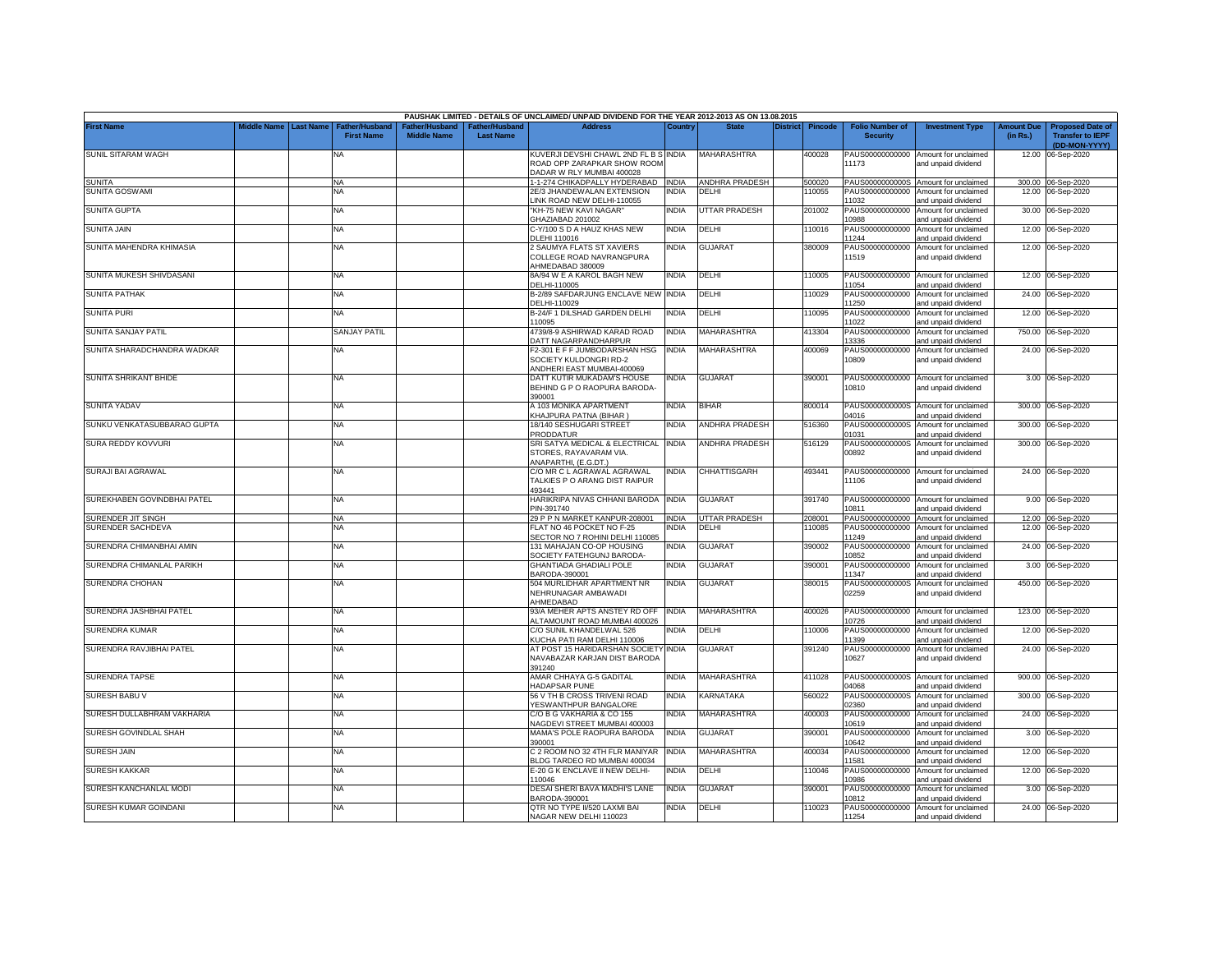|                                |             |                  |                                            |                                                  |                                   | PAUSHAK LIMITED - DETAILS OF UNCLAIMED/ UNPAID DIVIDEND FOR THE YEAR 2012-2013 AS ON 13.08.2015 |              |                       |                 |                |                                           |                                                             |                               |                                                                     |
|--------------------------------|-------------|------------------|--------------------------------------------|--------------------------------------------------|-----------------------------------|-------------------------------------------------------------------------------------------------|--------------|-----------------------|-----------------|----------------|-------------------------------------------|-------------------------------------------------------------|-------------------------------|---------------------------------------------------------------------|
| <b>First Name</b>              | Middle Name | <b>Last Name</b> | <b>Father/Husband</b><br><b>First Name</b> | ather/Husband <sup>:</sup><br><b>Middle Name</b> | ather/Husband<br><b>Last Name</b> | <b>Address</b>                                                                                  | Country      | <b>State</b>          | <b>District</b> | <b>Pincode</b> | <b>Folio Number of</b><br><b>Security</b> | <b>Investment Type</b>                                      | <b>Amount Due</b><br>(in Rs.) | <b>Proposed Date of</b><br><b>Transfer to IEPF</b><br>(DD-MON-YYYY) |
| SURESH KUMAR GUPTA             |             |                  | <b>NA</b>                                  |                                                  |                                   | HOUSE NO-700, BABA KHARAM<br>SINGH MARG NEAR NEW DELHI<br>G.P.O., NEW DELHI                     | India        | DELHI                 |                 | 110001         | PAUS0000000000S<br>01428                  | Amount for unclaimed<br>and unpaid dividend                 | 300.00                        | 06-Sep-2020                                                         |
| <b>SURESH KUMAR P</b>          |             |                  | <b>NA</b>                                  |                                                  |                                   | M/S. PUSHAK METALS D-3/1, PVR<br>ROAD BANGALORE                                                 | india        | KARNATAKA             |                 | 560010         | 02075                                     | PAUS0000000000S Amount for unclaimed<br>and unpaid dividend |                               | 150.00 06-Sep-2020                                                  |
| <b>SURESHMP</b>                |             |                  | <b>NA</b>                                  |                                                  |                                   | D NO 1 8TH MAIN S J H ROAD<br>/IDYARANYAPURAM MYSORE                                            | india        | KARNATAKA             |                 | 570008         | PAUS0000000000S<br>02497                  | Amount for unclaimed<br>and unpaid dividend                 |                               | 450.00 06-Sep-2020                                                  |
| SURESH MAHADEV BATAVALE        |             |                  | <b>NA</b>                                  |                                                  |                                   | KUVERJI DEVSHI CHAWL 2ND<br>FLOOR B S ROAD OPP ZARAPKAR<br>SHOW ROOM DADAR W RLY                | NDIA         | <b>MAHARASHTRA</b>    |                 | 400028         | PAUS00000000000<br>11171                  | Amount for unclaimed<br>and unpaid dividend                 |                               | 12.00 06-Sep-2020                                                   |
| SURESH SINGRU                  |             |                  | <b>NA</b>                                  |                                                  |                                   | SRIRAM 138 SURENDRANAGAR<br><b>VAGPUR</b>                                                       | India        | MAHARASHTRA           |                 | 440015         | PAUS0000000000S<br>03721                  | Amount for unclaimed<br>and unpaid dividend                 | 300.00                        | 06-Sep-2020                                                         |
| SURESH SITARAMJI GADODIA       |             |                  | <b>NA</b>                                  |                                                  |                                   | C/O 2ND FLOOR SHIVNERI BLDG<br>SHIVAJINAGAR AT & PO PARBHANI<br>M S                             | INDIA        | <b>MAHARASHTRA</b>    |                 | 421103         | PAUS00000000000<br>10913                  | Amount for unclaimed<br>and unpaid dividend                 |                               | 12.00 06-Sep-2020                                                   |
| SURESHBHAI CHANDULAL KAPADIA   |             |                  | <b>NA</b>                                  |                                                  |                                   | 601 BULBUL TARANG 414-A 14TH<br>ROAD KHAR WESTMUMBAI                                            | INDIA        | <b>MAHARASHTRA</b>    |                 | 400053         | 10813                                     | PAUS00000000000 Amount for unclaimed<br>and unpaid dividend | 48.00                         | 06-Sep-2020                                                         |
| SURESHBHAI DOSHI               |             |                  | <b>NA</b>                                  |                                                  |                                   | A/21 VALLABHNAGAR SOCIETY<br>KARELIBAUG VADODARA                                                | india        | GUJARAT               |                 | 390018         | PAUS0000000000S<br>04558                  | Amount for unclaimed<br>and unpaid dividend                 |                               | 450.00 06-Sep-2020                                                  |
| SURESHBHAI SHIVABHAI PATEL     |             |                  | <b>NA</b>                                  |                                                  |                                   | OLD ZAVER BHUWAN NR<br>MAHARASHTRA LODGE DANDIA<br>BAZAR BARODA 390001                          | <b>INDIA</b> | <b>GUJARAT</b>        |                 | 390001         | PAUS00000000000<br>10633                  | Amount for unclaimed<br>and unpaid dividend                 |                               | 9.00 06-Sep-2020                                                    |
| SURESHCHANDRA JAYANTILAL DOSHI |             |                  | <b>NA</b>                                  |                                                  |                                   | C/O AMBICA FERTILISER S T ROAD<br>IDAR DIST SABARKANTHA PIN-                                    | India        | <b>GUJARAT</b>        |                 | 383430         | PAUS00000000000<br>10814                  | Amount for unclaimed<br>and unpaid dividend                 |                               | 3.00 06-Sep-2020                                                    |
| SURESHCHANDRA RAOJIBHAI PATEL  |             |                  | <b>NA</b>                                  |                                                  |                                   | <b>15 NUTAN SOCIETY BHAIKAKA</b><br>ROAD VALLABH VIDYANAGAR-                                    | <b>INDIA</b> | <b>GUJARAT</b>        |                 | 388120         | PAUS00000000000<br>10636                  | Amount for unclaimed<br>and unpaid dividend                 | 3.00                          | 06-Sep-2020                                                         |
| <b>SURINDER KAUR</b>           |             |                  | <b>NA</b>                                  |                                                  |                                   | 40-D GEWA APARTMENTS VIKA<br>PURI NEW DELHI 110018                                              | INDIA        | DELHI                 |                 | 110018         | PAUS00000000000<br>11025                  | Amount for unclaimed<br>and unpaid dividend                 | 12.00                         | 06-Sep-2020                                                         |
| <b>SURINDER KAUR</b>           |             |                  | <b>NA</b>                                  |                                                  |                                   | <b>BUDH SINGH KARTAR SINGH 2406</b><br>HARDHIAN SINGH ROAD KAROL<br>BHAGH NEW DELHI-110005      | NDIA         | DELHI                 |                 | 10005          | PAUS00000000000<br>11233                  | Amount for unclaimed<br>and unpaid dividend                 |                               | 12.00 06-Sep-2020                                                   |
| SURINDER KUMAR CHOPRA          |             |                  | <b>NA</b>                                  |                                                  |                                   | <b>B-14 MOTI NAGAR NEW DELHI-</b>                                                               | INDIA        | DELHI                 |                 | 10015          | PAUS00000000000                           | Amount for unclaimed                                        |                               | 12.00 06-Sep-2020                                                   |
| SURINDER KUMAR DHUPER          |             |                  | ΝA                                         |                                                  |                                   | C-1796, SHUSHANT LOK PHASE-1,<br>GURGAON HARYANA-122001                                         | INDIA        | <b>HARYANA</b>        |                 | 22001          | PAUS00000000000<br>11363                  | Amount for unclaimed<br>and unpaid dividend                 |                               | 12.00 06-Sep-2020                                                   |
| SURINDER LAL KHAZANCHI         |             |                  | <b>NA</b>                                  |                                                  |                                   | H NO 3514 LALMAN STREET DARYA<br>GUNJ NEW DELHI-110002                                          | <b>INDIA</b> | DELHI                 |                 | 110002         | PAUS00000000000<br>11008                  | Amount for unclaimed<br>and unpaid dividend                 |                               | 12.00 06-Sep-2020                                                   |
| <b>SURINDER SINGH</b>          |             |                  | <b>NA</b>                                  |                                                  |                                   | C-1/343 YAMUNA VIHAR DELHI                                                                      | <b>INDIA</b> | DELHI                 |                 | 110053         | PAUS00000000000                           | Amount for unclaimed                                        |                               | 24.00 06-Sep-2020                                                   |
| SURINDER SINGH G BHATIA        |             |                  | NΑ                                         |                                                  |                                   | C/O JANTA ROAD LINES<br>26, AHMEDABAD WARE - HOUSING<br>NAROL CHAR RASTA AHMEDABAD<br>3824-05-  | India        | <b>GUJARAT</b>        |                 | 382405         | PAUS00000000000<br>11494                  | Amount for unclaimed<br>and unpaid dividend                 |                               | 48.00 06-Sep-2020                                                   |
| <b>SURJEET KAUR</b>            |             |                  | <b>NA</b>                                  |                                                  |                                   | C/O LT COL LAKHA SINGH VSM<br>ARMY HQ PROVOST UNIT RED FORT<br>DELHI-110006                     | ndia         | DELHI                 |                 | 110006         | PAUS00000000000<br>11007                  | Amount for unclaimed<br>and unpaid dividend                 |                               | 12.00 06-Sep-2020                                                   |
| SURKSHA RANI                   |             |                  | <b>NA</b>                                  |                                                  |                                   | 2/5 PANT NAGAR JANGPURA NEW<br>DELHI 110014                                                     | INDIA        | DELHI                 |                 | 110014         | PAUS00000000000<br>11423                  | Amount for unclaimed<br>and unpaid dividend                 |                               | 12.00 06-Sep-2020                                                   |
| <b>SURYA BAI</b>               |             |                  | <b>NA</b>                                  |                                                  |                                   | C/O.JEEVAN MEDL. HALL GAJWEL<br><b>DIST.MEDAK (A.P)</b>                                         | INDIA        | <b>ANDHRA PRADESH</b> |                 | 502110         | PAUS0000000000S<br>00275                  | Amount for unclaimed<br>and unpaid dividend                 |                               | 300.00 06-Sep-2020                                                  |
| <b>SURYA H PATEL</b>           |             |                  | <b>NA</b>                                  |                                                  |                                   | G/120 ALEMBIC GLASS COLONY<br><b>LEMBIC ROAD VADODARA</b>                                       | <b>INDIA</b> | GUJARAT               |                 | 390003         | PAUS0000000000S<br>04584                  | Amount for unclaimed<br>and unpaid dividend                 | 300.00                        | 06-Sep-2020                                                         |
| <b>SURYA H PATEL</b>           |             |                  | NA                                         |                                                  |                                   | G/120 ALEMBIC GLASS COLONY<br>BARODA 390003                                                     | <b>INDIA</b> | <b>GUJARAT</b>        |                 | 390003         | PAUS00000000000<br>11585                  | Amount for unclaimed<br>and unpaid dividend                 |                               | 24.00 06-Sep-2020                                                   |
| SURYAKANT CHIMANBHAI PATEL     |             |                  | <b>NA</b>                                  |                                                  |                                   | 20 GAYATRI NAGAR NEAR ABHAI<br>NAGAR GORWA BARODA 390004                                        | INDIA        | <b>GUJARAT</b>        |                 | 390004         | PAUS00000000000<br>10640                  | Amount for unclaimed<br>and unpaid dividend                 |                               | 3.00 06-Sep-2020                                                    |
| SURYAKANT DATTATRAYA GORE      |             |                  | <b>NA</b>                                  |                                                  |                                   | RUKHMINI BHUVAN 3RD FLOOR<br>KHADILKAR ROAD GIRGAUM<br>MUMBAI-400004                            | INDIA        | MAHARASHTRA           |                 | 400004         | PAUS00000000000<br>10731                  | Amount for unclaimed<br>and unpaid dividend                 |                               | 24.00 06-Sep-2020                                                   |
| SURYAKANT HARGOVINDDAS PATEL   |             |                  | <b>NA</b>                                  |                                                  |                                   | AT KOTVALIYAPURA P O & TA<br>CHANASMA DIST MEHSANA PIN-<br>384220                               | <b>INDIA</b> | <b>GUJARAT</b>        |                 | 384220         | 10816                                     | PAUS00000000000 Amount for unclaimed<br>and unpaid dividend |                               | 9.00 06-Sep-2020                                                    |
| SURYANARAYANA KARMACHETTY      |             |                  | <b>NA</b>                                  |                                                  |                                   | "RATNA" 46. SREENAGAR COLONY.<br><b>IYDERABAD</b>                                               | <b>INDIA</b> | <b>ANDHRA PRADESH</b> |                 | 500873         | PAUS0000000000S<br>00740                  | Amount for unclaimed<br>and unpaid dividend                 | 600.00                        | 06-Sep-2020                                                         |
| <b>SUSANTA SAHA</b>            |             |                  | <b>NA</b>                                  |                                                  |                                   | <b>GENERAL MEDICINE &amp; CO G S ROAD</b><br>PALTAN BAZAR GUWAHATI                              | <b>INDIA</b> | ASSAM                 |                 | 781008         | PAUS0000000000S<br>03098                  | Amount for unclaimed<br>and unpaid dividend                 | 300.00                        | 06-Sep-2020                                                         |
| SUSEELA UDATHA                 |             |                  | <b>NA</b>                                  |                                                  |                                   | W/O U.RAMATULASAIAH C/O MADDI INDIA<br>SAMBASIVA RAO H.NO.5-37-<br>74.4/9, BRODIPET             |              | ANDHRA PRADESH        |                 | 522002         | PAUS0000000000S<br>04729                  | Amount for unclaimed<br>and unpaid dividend                 | 300.00                        | 06-Sep-2020                                                         |
| <b>SUSHIL KUMAR</b>            |             |                  | <b>NA</b>                                  |                                                  |                                   | FLAT NO 10-A SUPRIYA<br><b>APARTMENTS POCKET A-4</b><br>PASCHIM VIHAR NEW DELHI 110063          | India        | DELHI                 |                 | 10063          | 11242                                     | PAUS00000000000 Amount for unclaimed<br>and unpaid dividend |                               | 12.00 06-Sep-2020                                                   |
| SUSHIL RANJAN GHOSAL           |             |                  | NA                                         |                                                  |                                   | 3 K K PALLY PO BIRATI                                                                           | <b>INDIA</b> | <b>WEST BENGAL</b>    |                 | 700051         | PAUS0000000000S                           | Amount for unclaimed                                        |                               | 300.00 06-Sep-2020                                                  |
| <b>SUSHIL THAPLIYAL</b>        |             |                  | NA                                         |                                                  |                                   | 3392 SECTOR D POCKET-3 VASANT<br>KUNJ NEW DELHI                                                 | <b>INDIA</b> | DELHI                 |                 | 10070          | PAUS0000000000S<br>04681                  | Amount for unclaimed<br>and unpaid dividend                 |                               | 300.00 06-Sep-2020                                                  |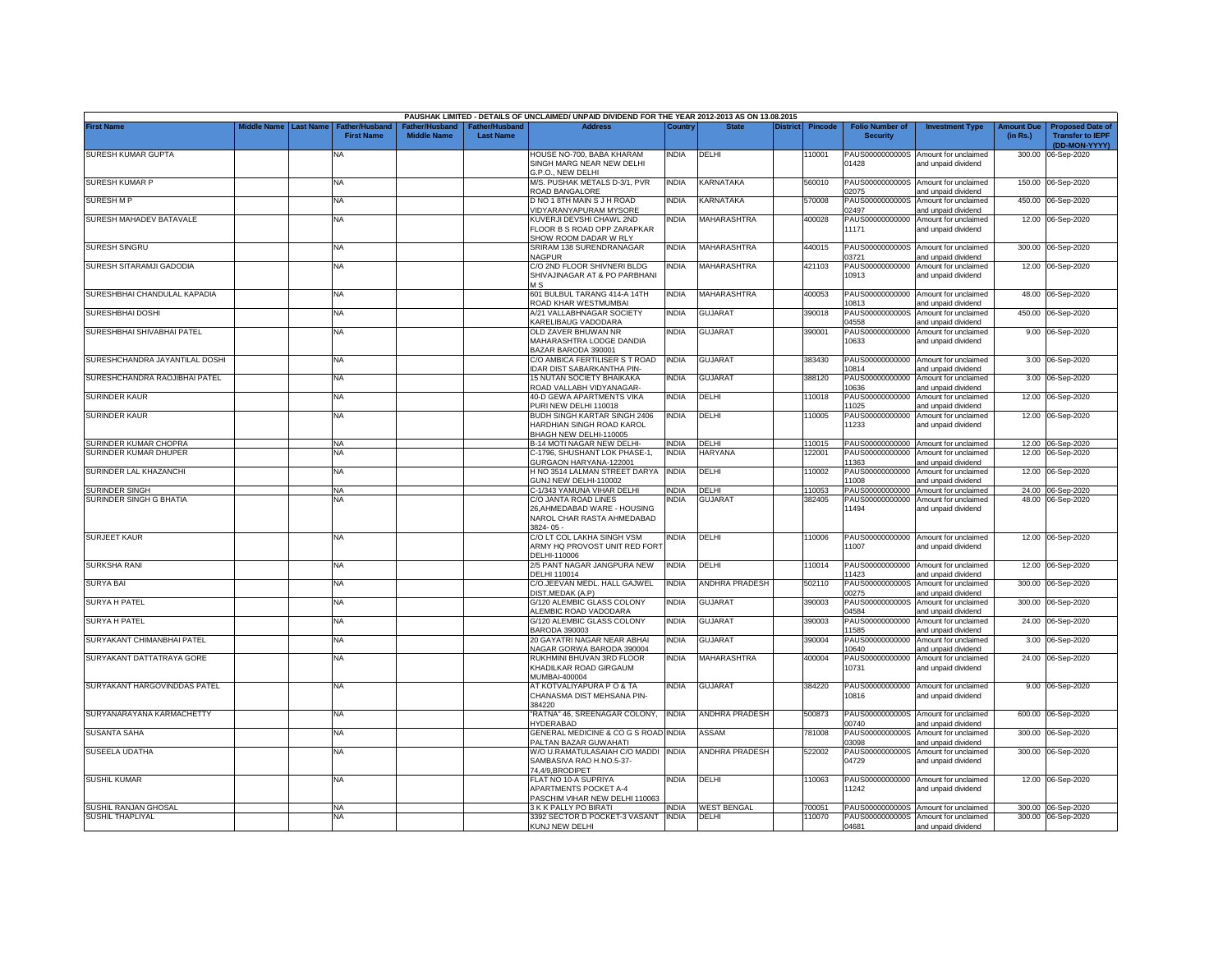|                                |             |                  |                                     |                                      |                                           | PAUSHAK LIMITED - DETAILS OF UNCLAIMED/ UNPAID DIVIDEND FOR THE YEAR 2012-2013 AS ON 13.08.2015 |              |                       |                 |                |                                           |                                                                    |                               |                                                                     |
|--------------------------------|-------------|------------------|-------------------------------------|--------------------------------------|-------------------------------------------|-------------------------------------------------------------------------------------------------|--------------|-----------------------|-----------------|----------------|-------------------------------------------|--------------------------------------------------------------------|-------------------------------|---------------------------------------------------------------------|
| <b>First Name</b>              | liddle Name | <b>Last Name</b> | Father/Husband<br><b>First Name</b> | Father/Husband<br><b>Middle Name</b> | <b>Father/Husband</b><br><b>Last Name</b> | <b>Address</b>                                                                                  | Country      | <b>State</b>          | <b>District</b> | <b>Pincode</b> | <b>Folio Number of</b><br><b>Security</b> | <b>Investment Type</b>                                             | <b>Amount Due</b><br>(in Rs.) | <b>Proposed Date of</b><br><b>Transfer to IEPF</b><br>(DD-MON-YYYY) |
| SUSHILA A SAVANT               |             |                  | <b>NA</b>                           |                                      |                                           | 55 MAIN ROAD NASIK 422001                                                                       | <b>INDIA</b> | MAHARASHTRA           |                 | 422001         | PAUS00000000000                           | Amount for unclaimed                                               |                               | 99.00 06-Sep-2020                                                   |
| SUSHILA BHANUBHAI MEHTA        |             |                  | NA                                  |                                      |                                           | QRT NO 164/9 SECTOR NO 17<br>GANDHINAGAR-382017                                                 | <b>INDIA</b> | <b>GUJARA1</b>        |                 | 382017         | PAUS00000000000<br>08601                  | Amount for unclaimed<br>and unpaid dividend                        |                               | 9.00 06-Sep-2020                                                    |
| SUSHILA DHINGRA                |             |                  | NA                                  |                                      |                                           | 6082 SADAR BAZAR BARI MARKET<br>DELHI-110006                                                    | <b>INDIA</b> | DELHI                 |                 | 10006          | PAUS00000000000<br>11000                  | Amount for unclaimed<br>and unpaid dividend                        |                               | 36.00 06-Sep-2020                                                   |
| SUSHILA GULEECHA               |             |                  | <b>NA</b>                           |                                      |                                           | P.B.1831. NO.3. II MAIN ROAD                                                                    | NDIA         | KARNATAKA             |                 | 560018         | PAUS0000000000S                           | Amount for unclaimed                                               |                               | 150.00 06-Sep-2020                                                  |
| SUSHILA KAPURCHAND PARMAR      |             |                  | <b>NA</b>                           |                                      |                                           | CHAMRAJPET BANGALORE<br>2-D/24 TAXIMEN SOCIETY L B S                                            | <b>INDIA</b> | <b>MAHARASHTRA</b>    |                 | 400070         | 05451<br>PAUS00000000000                  | and unpaid dividend<br>Amount for unclaimed                        |                               | 12.00 06-Sep-2020                                                   |
| <b>SUSHILA RANJAN</b>          |             |                  |                                     |                                      |                                           | MARG KURLA MUMBAI 400070<br>8/31 TILAK NAGAR NEW DELHI-                                         | <b>INDIA</b> | <b>DELHI</b>          |                 | 110018         | 11543<br>PAUS00000000000                  | and unpaid dividend<br>Amount for unclaimed                        |                               | 12.00 06-Sep-2020                                                   |
| SUSHILA SHARMA                 |             |                  | <b>NA</b><br><b>NA</b>              |                                      |                                           | HOUSE NO 1402 GALI MUSBBIRON                                                                    | INDIA        | RAJASTHAN             |                 | 302002         | PAUS00000000000                           | Amount for unclaimed                                               |                               | 24.00 06-Sep-2020                                                   |
|                                |             |                  |                                     |                                      |                                           | CHANKYA MA- RG SUBASH CHOWK<br>AIPUR 302002 - -                                                 |              |                       |                 |                | 11365                                     | and unpaid dividend                                                |                               |                                                                     |
| <b>SUSHILA TAYAL</b>           |             |                  | <b>NA</b>                           |                                      |                                           | S R INVESTMENT 88 HANUMAN<br>ANE SITABURDI NAGPUR 440012                                        | India        | MAHARASHTRA           |                 | 440012         | PAUS00000000000<br>1621                   | Amount for unclaimed<br>and unpaid dividend                        |                               | 24.00 06-Sep-2020                                                   |
| SUSHILA YOGESHBHAI PANDYA      |             |                  | NA                                  |                                      |                                           | B NO 70/E/1087 SAHIJPUR BOGA<br><b>KRISHNANAGAR AHMEDABAD</b>                                   | INDIA        | <b>GUJARAT</b>        |                 | 382345         | PAUS00000000000<br>11412                  | Amount for unclaimed<br>and unpaid dividend                        |                               | 15.00 06-Sep-2020                                                   |
| SUSHILABEN JAYANTILAL PATEL    |             |                  | <b>NA</b>                           |                                      |                                           | <b>F/4 STERLING APARTMENT OPF</b><br>EXPRESS HOTEL R C DUTTA ROAD                               | <b>NDIA</b>  | <b>GUJARAT</b>        |                 | 390007         | PAUSIN3007571139<br>5163                  | Amount for unclaimed<br>and unpaid dividend                        |                               | 75.00 06-Sep-2020                                                   |
| SUSHILKUMAR KOTHARI            |             |                  | <b>NA</b>                           |                                      |                                           | ASSOCIATED BEARING CORPN 16/A                                                                   | <b>INDIA</b> | <b>GUJARAT</b>        |                 | 390001         | PAUS00000000000                           | Amount for unclaimed                                               |                               | 3.00 06-Sep-2020                                                    |
|                                |             |                  |                                     |                                      |                                           | 3RD FLR LOHANA BLDG RAOPURA<br>BARODA 390001                                                    |              |                       |                 |                | 11518                                     | and unpaid dividend                                                |                               |                                                                     |
| SUSHMA DEVI RUSTAGI            |             |                  | <b>NA</b>                           |                                      |                                           | F-1/3 KRISHNA NAGAR DELHI-110051 INDIA                                                          |              | DELHI                 |                 | 110051         |                                           | PAUS00000000000 Amount for unclaimed                               |                               | 12.00 06-Sep-2020                                                   |
| <b>SUSHMA GUPTA</b>            |             |                  | ΝA                                  |                                      |                                           | C/O UPENDRA GUPTA H NO 170<br>GALI BARDOOB WALI AJMERI GATE<br>DELHI-110006                     | <b>NDIA</b>  | DELHI                 |                 | 110006         | PAUS00000000000<br>11002                  | Amount for unclaimed<br>and unpaid dividend                        |                               | 12.00 06-Sep-2020                                                   |
| <b>SUSHMA MOHTA</b>            |             |                  | <b>NA</b>                           |                                      |                                           | C/O MR RAVI DUJARI 303,"ANAND-<br>JYOTI" 41.NETAJI SUBHASH ROAD<br>KOLKATA                      | INDIA        | <b>WEST BENGAL</b>    |                 | 700001         | PAUS00000000000<br>11117                  | Amount for unclaimed<br>and unpaid dividend                        |                               | 24.00 06-Sep-2020                                                   |
| <b>SUSILAN V</b>               |             |                  | <b>NA</b>                           |                                      |                                           | 73, SUBBAIAH MUDALIAR STREET<br>COIMBATORE TAMILNADU                                            | INDIA        | TAMIL NADU            |                 | 641001         | PAUS0000000000S<br>01433                  | Amount for unclaimed<br>and unpaid dividend                        |                               | 300.00 06-Sep-2020                                                  |
| <b>SUVARNA R</b>               |             |                  | <b>NA</b>                           |                                      |                                           | 511/A, VEENE SESHANNA ROAD, IV<br>CROSS, K.R.MOHALLA, MYSORE                                    | INDIA        | KARNATAKA             |                 | 570001         | PAUS0000000000R<br>00213                  | Amount for unclaimed                                               | 300.00                        | 06-Sep-2020                                                         |
| SUVARNABEN PRIYAKANT PARIKH    |             |                  | ΝA                                  |                                      |                                           | PATOLIA POLE GHADIALI POLE                                                                      | NDIA         | <b>GUJARAT</b>        |                 | 390001         | PAUS00000000000                           | and unpaid dividend<br>Amount for unclaimed                        | 9.00                          | 06-Sep-2020                                                         |
| SUVARNAKUMARI VICTOR           |             |                  | <b>NA</b>                           |                                      |                                           | MANDVI BARODA 390001<br>12, THIRUCHENDUR ROAD,                                                  | India        | <b>TAMIL NADU</b>     |                 | 627002         | 11437<br>PAUS0000000000S                  | and unpaid dividend<br>Amount for unclaimed                        | 6000.00                       | 06-Sep-2020                                                         |
|                                |             |                  |                                     |                                      |                                           | PALAYAMKOTTAI, TAMIL NADU                                                                       |              |                       |                 |                | 0747                                      | and unpaid dividend                                                |                               |                                                                     |
| SWAMI ALIAS BABURAO G NEGINHAL |             |                  | <b>NA</b>                           |                                      |                                           | 93 MEHABOOBNAGAR HUBLI-580020 INDIA                                                             |              | <b>KARNATAKA</b>      |                 | 580020         | PAUS00000000000                           | Amount for unclaimed                                               |                               | 99.00 06-Sep-2020                                                   |
| SWAMINATHAN PANCHANATHAN       |             |                  | NA                                  |                                      |                                           | PARK PARADISE OLD 10/6 NEW 50/6<br>EAST CLUD ROAD SHENOYNAGAR<br>CHENNAI                        | <b>INDIA</b> | <b>AMIL NADU</b>      |                 | 600030         | PAUS00000000000<br>10884                  | Amount for unclaimed<br>and unpaid dividend                        |                               | 12.00 06-Sep-2020                                                   |
| <b>SWAPNA SAHA</b>             |             |                  | <b>NA</b>                           |                                      |                                           | C/O SWAPNA MEDICAL STORES 37<br>JESSORE ROAD NAGER BAZAR P S<br><b>DUMDUM</b>                   | <b>INDIA</b> | <b>WEST BENGAL</b>    |                 | 700028         | 02778                                     | PAUS0000000000S Amount for unclaimed<br>and unpaid dividend        |                               | 300.00 06-Sep-2020                                                  |
| <b>SWARN KANTA</b>             |             |                  | <b>NA</b>                           |                                      |                                           | <b>1-4 PARSAD NAGAR NEW DELHI</b>                                                               | <b>INDIA</b> | DELHI                 |                 | 110005         | PAUS0000000000S                           | Amount for unclaimed                                               |                               | 750.00 06-Sep-2020                                                  |
| SWARNA CHALASANI               |             |                  | <b>NA</b>                           |                                      |                                           | 222 VENKATESWARA NAGAR<br>MEERPET MOULA ALI<br>SECUNDERABAD 500040 A P                          | india        | <b>ANDHRA PRADESH</b> |                 | 500040         | PAUS00000000000<br>11388                  | Amount for unclaimed<br>and unpaid dividend                        |                               | 12.00 06-Sep-2020                                                   |
| SWARNA KAMAL MUKHERJEE         |             |                  | <b>NA</b>                           |                                      |                                           | 73 DURGACHANRAN DOCTOR ROAD INDIA<br>CALCUTTA                                                   |              | <b>WEST BENGAL</b>    |                 | 700014         | 02909                                     | PAUS0000000000S Amount for unclaimed<br>and unpaid dividend        |                               | 300.00 06-Sep-2020                                                  |
| SWARUP KUMAR SINHA ROY         |             |                  | <b>NA</b>                           |                                      |                                           | 3/2B SREEMOHAN LANE CALCUTTA INDIA                                                              |              | <b>WEST BENGAL</b>    |                 | 700026         | PAUS0000000000S                           | Amount for unclaimed                                               |                               | 450.00 06-Sep-2020                                                  |
| T A SRINIVASAN                 |             |                  | NA                                  |                                      |                                           | 894 INDRA NAGAR 1ST STAGE<br>BANGALORE 560038                                                   | NDIA         | KARNATAKA             |                 | 560038         | PAUS00000000000<br>11785                  | Amount for unclaimed<br>and unpaid dividend                        | 24.00                         | 06-Sep-2020                                                         |
| T B AMEER AHAMED               |             |                  | NA                                  |                                      |                                           | S/O TH BASHA SAHEB<br>AGRICULTURIST P O<br><b>HARIHARAPURA KOPPATALUK</b>                       | INDIA        | KARNATAKA             |                 | 577120         | PAUS00000000000<br>11786                  | Amount for unclaimed<br>and unpaid dividend                        |                               | 12.00 06-Sep-2020                                                   |
| T BHAIRAV                      |             |                  | ΝA                                  |                                      |                                           | THIRCHIGANJ ROAD KAMAREDDY<br>OST DIST.NIZAMABAD                                                | INDIA        | <b>ANDHRA PRADESH</b> |                 | 503111         | PAUS0000000000T<br>3211                   | Amount for unclaimed<br>and unpaid dividend                        |                               | 300.00 06-Sep-2020                                                  |
| T G CHANDRAMOHAN               |             |                  | <b>NA</b>                           |                                      |                                           | K-11 ALEMBIC COLONY VADODARA                                                                    | <b>INDIA</b> | <b>GUJARAT</b>        |                 | 390003         | PAUS0000000000T<br>04307                  | Amount for unclaimed                                               | 300.00                        | 06-Sep-2020                                                         |
| T G LAKSHMANAN                 |             |                  | <b>NA</b>                           |                                      |                                           | /ADODARA<br>20/1540 G II FLOOR GANGA<br>APARTMENTS MANARI ROAD KALLA<br>P O CALICUT             | india        | KERALA                |                 | 673003         | PAUS0000000000T<br>02949                  | and unpaid dividend<br>Amount for unclaimed<br>and unpaid dividend |                               | 300.00 06-Sep-2020                                                  |
| <b>T G NAGARAJAN</b>           |             |                  | <b>NA</b>                           |                                      |                                           | 3 K 1ST STREET NARAYAN PILLAI ST<br>CROSS BANGALORE 560001                                      | <b>INDIA</b> | KARNATAKA             |                 | 560001         | PAUS00000000000<br>11765                  | Amount for unclaimed<br>and unpaid dividend                        | 12.00                         | 06-Sep-2020                                                         |
| T GOMATHI AMMAL                |             |                  | <b>NA</b>                           |                                      |                                           | 59, OFFICERS COLONY PUTHUR<br><b>TIRUCHI</b>                                                    | INDIA        | TAMIL NADU            |                 | 620017         | PAUS0000000000<br>01913                   | Amount for unclaimed<br>and unpaid dividend                        | 600.00                        | 06-Sep-2020                                                         |
| T GOPALAKRISHNA MURTHY         |             |                  | <b>NA</b>                           |                                      |                                           | 49-26-16 2ND 'D' SRINIVAS<br>MADHURA NAGAR VISAKHAPATNAM                                        | <b>INDIA</b> | <b>ANDHRA PRADESH</b> |                 | 530016         | PAUS00000000001<br>04727                  | Amount for unclaimed<br>and unpaid dividend                        | 450.00                        | 06-Sep-2020                                                         |
| T K NATARAJAN                  |             |                  | <b>NA</b>                           |                                      |                                           | C/O DUNLOP INDIA LIMITED 1ST<br>FLOOR MOHAN TOWERS 50<br>RESIDENCY ROAD BANGALORE<br>560025     | india        | KARNATAKA             |                 | 560025         | PAUS00000000000<br>11797                  | Amount for unclaimed<br>and unpaid dividend                        |                               | 24.00 06-Sep-2020                                                   |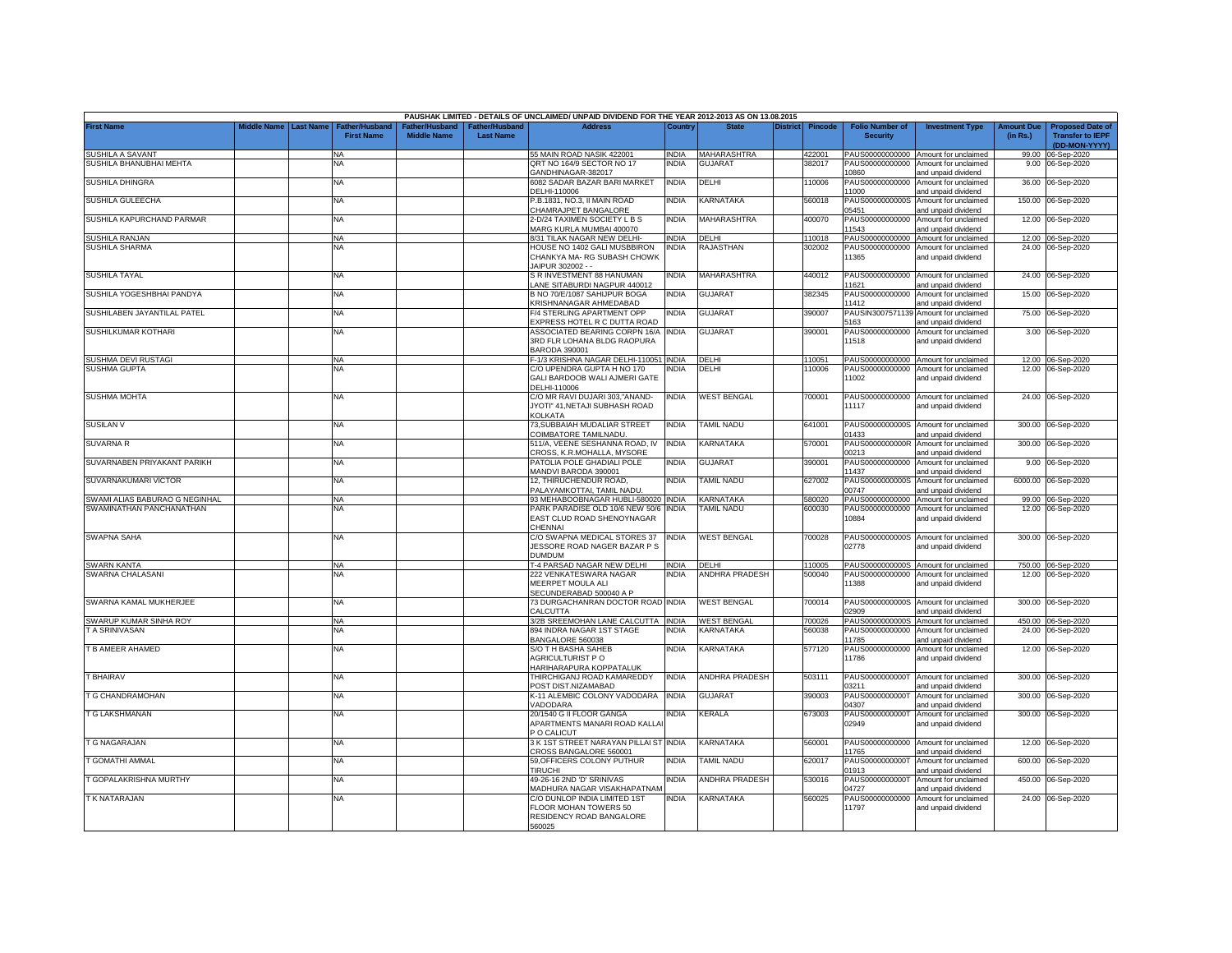|                               |                    |                  |                                            |                                      |                                    | PAUSHAK LIMITED - DETAILS OF UNCLAIMED/ UNPAID DIVIDEND FOR THE YEAR 2012-2013 AS ON 13.08.2015                |              |                       |          |                |                                           |                                                             |                               |                                                                     |
|-------------------------------|--------------------|------------------|--------------------------------------------|--------------------------------------|------------------------------------|----------------------------------------------------------------------------------------------------------------|--------------|-----------------------|----------|----------------|-------------------------------------------|-------------------------------------------------------------|-------------------------------|---------------------------------------------------------------------|
| <b>First Name</b>             | <b>Middle Name</b> | <b>Last Name</b> | <b>Father/Husband</b><br><b>First Name</b> | Father/Husband<br><b>Middle Name</b> | Father/Husband<br><b>Last Name</b> | <b>Address</b>                                                                                                 | Country      | <b>State</b>          | District | <b>Pincode</b> | <b>Folio Number of</b><br><b>Security</b> | <b>Investment Type</b>                                      | <b>Amount Due</b><br>(in Rs.) | <b>Proposed Date of</b><br><b>Transfer to IEPF</b><br>(DD-MON-YYYY) |
| T K PRASANNA KUMAR            |                    |                  | NA                                         |                                      |                                    | 255 HILLSIDE LAYOUT WHITE FIELD INDIA<br><b>BANGALORE</b>                                                      |              | KARNATAKA             |          | 560066         | PAUS0000000000T<br>02375                  | Amount for unclaimed<br>and unpaid dividend                 | 300.00                        | 06-Sep-2020                                                         |
| T K VENKITESWARAN             |                    |                  | <b>NA</b>                                  |                                      |                                    | 1X/628 PANDIKUDI ROAD COCHIN-<br>382002                                                                        | <b>INDIA</b> | KERALA                |          | 682002         | PAUS00000000000<br>1781                   | Amount for unclaimed<br>and unpaid dividend                 | 24.00                         | 06-Sep-2020                                                         |
| T MALLIKARJUNA RAO            |                    |                  | <b>SOT SIVAIAH</b><br><b>CHETTY</b>        |                                      |                                    | D.NO13-<br>38, NEW RAJAMEDICALSTORE,<br><b>/EDURLA BAZAAR</b>                                                  | <b>INDIA</b> | ANDHRA PRADESH        |          | 516360         | PAUS12013700002<br>63265                  | Amount for unclaimed<br>and unpaid dividend                 |                               | 48.00 06-Sep-2020                                                   |
| T N VITTAL                    |                    |                  | <b>NA</b>                                  |                                      |                                    | 3 LAKSHMIPURAM 1ST STREET<br><b>ROYAPETTAH CHENNAI-600014</b>                                                  | <b>INDIA</b> | TAMIL NADU            |          | 600014         | PAUS00000000000<br>1756                   | Amount for unclaimed<br>and unpaid dividend                 |                               | 9.00 06-Sep-2020                                                    |
| T NARENDRAN                   |                    |                  | NA                                         |                                      |                                    | 3 21 IST MAIN ROAD TV NAGAR<br><b>MBATTUR CHENNAI</b>                                                          | <b>INDIA</b> | <b>TAMIL NADU</b>     |          | 600053         | PAUS0000000000T<br>03497                  | Amount for unclaimed<br>and unpaid dividend                 |                               | 450.00 06-Sep-2020                                                  |
| T P RAMESH                    |                    |                  | <b>NA</b>                                  |                                      |                                    | 24/371 AUDITHYA PURAM VILLAGE<br><b>PALGAHAT</b>                                                               | <b>INDIA</b> | KERALA                |          | 678008         | PAUS00000000000<br>11741                  | Amount for unclaimed<br>and unpaid dividend                 |                               | 3.00 06-Sep-2020                                                    |
| T R RAMADAS                   |                    |                  | <b>NA</b>                                  |                                      |                                    | F/33 RBI STAFF QRS KAKOOR<br>ERNAKULAM KOCHI                                                                   | INDIA        | KERALA                |          | 682017         | PAUS0000000000T<br>03017                  | Amount for unclaimed<br>and unpaid dividend                 |                               | 300.00 06-Sep-2020                                                  |
| RAMASWAMI IYENGAR             |                    |                  | <b>NA</b>                                  |                                      |                                    | A/75 31'A' CROSS 7TH BLOCK<br><b>JAYANAGAR BANGALORE</b>                                                       | <b>INDIA</b> | KARNATAKA             |          | 560082         | PAUS0000000000T<br>05352                  | Amount for unclaimed<br>and unpaid dividend                 |                               | 150.00 06-Sep-2020                                                  |
| <b>S BALAKRISHNAN</b>         |                    |                  | NA                                         |                                      |                                    | 18 INF DIV SIG REGI 56 APO                                                                                     | <b>INDIA</b> | <b>MAHARASHTRA</b>    |          | 999999         |                                           | PAUS00000000000 Amount for unclaimed                        |                               | 12.00 06-Sep-2020                                                   |
| T S KALYANAKRISHNAN           |                    |                  | NA                                         |                                      |                                    | 1 MANOBEENA C D BARFIWALA<br>MARG ANDHERI (WEST) MUMBAI-<br>00058                                              | NDIA         | MAHARASHTRA           |          | 400058         | PAUS00000000000<br>11763                  | Amount for unclaimed<br>and unpaid dividend                 | 24.00                         | 06-Sep-2020                                                         |
| <b>T SAMBASIVA RAO</b>        |                    |                  | <b>NA</b>                                  |                                      |                                    | D-152 FATEH NAGAR NEW DELHI<br>10018                                                                           | <b>INDIA</b> | DELHI                 |          | 110018         | PAUS00000000000<br>1789                   | Amount for unclaimed<br>and unpaid dividend                 |                               | 24.00 06-Sep-2020                                                   |
| <b>TVSMANI</b>                |                    |                  | <b>NA</b>                                  |                                      |                                    | <b>ASHOK" 16 SECOND CROSS</b><br><b>STREET WEST C IT NAGAR</b>                                                 | <b>INDIA</b> | TAMIL NADU            |          | 600035         | PAUS00000000000<br>1768                   | Amount for unclaimed<br>and unpaid dividend                 | 12.00                         | 06-Sep-2020                                                         |
| <b>TV SUBBAIAH</b>            |                    |                  | NA                                         |                                      |                                    | D-1, PRESIDENT BANZARA ROAD<br>VO. 2 BANZARA HILLS, HYDERABAD                                                  | <b>INDIA</b> | ANDHRA PRADESH        |          | 500034         | PAUS0000000000T<br>04625                  | Amount for unclaimed<br>nd unpaid dividend                  |                               | 300.00 06-Sep-2020                                                  |
| T V SUBRAMANYAM               |                    |                  | VENUGOPALAN                                |                                      |                                    | NO 96 S RAMARAO LAYOUT BSK<br><b>BRD STAGE KATTRIGUPPA</b>                                                     | <b>INDIA</b> | KARNATAKA             |          | 560085         | PAUSIN3019263006<br>3827                  | Amount for unclaimed<br>and unpaid dividend                 | 300.00                        | 06-Sep-2020                                                         |
| T VIJAYAKUMAR                 |                    |                  | NA                                         |                                      |                                    | 91 SARAVANA PERUMAL STREET<br>PURSWALLKAM                                                                      | <b>INDIA</b> | TAMIL NADU            |          | 600084         | PAUS0000000000T<br>05207                  | Amount for unclaimed<br>and unpaid dividend                 | 300.00                        | 06-Sep-2020                                                         |
| TADIKONDA JANARDHANA RAO      |                    |                  | NA                                         |                                      |                                    | KONDAPALLI, KRISHNA DIST.,<br>ANDHRA PRADESH                                                                   | <b>INDIA</b> | <b>ANDHRA PRADESH</b> |          | 521228         | PAUS0000000000T<br>00290                  | Amount for unclaimed<br>and unpaid dividend                 | 300.00                        | 06-Sep-2020                                                         |
| TAIYABALI NANABHAI SORANGWALA |                    |                  | NA                                         |                                      |                                    | WADI BADRI MOHOLLA BARODA-<br>390001                                                                           | <b>INDIA</b> | <b>GUJARAT</b>        |          | 390001         | PAUS00000000000<br>11743                  | Amount for unclaimed<br>and unpaid dividend                 | 48.00                         | 06-Sep-2020                                                         |
| TAJUDDIN AHMAD ANSARI         |                    |                  | <b>NA</b>                                  |                                      |                                    | 3137 SECTOR D/P-3 VASANT KUNJ<br><b>VEW DELHI 110030</b>                                                       | <b>INDIA</b> | DELHI                 |          | 10030          | PAUS00000000000<br>11783                  | Amount for unclaimed<br>and unpaid dividend                 | 12.00                         | 06-Sep-2020                                                         |
| <b>TANESH DESAI</b>           |                    |                  | PARMANAND<br><b>DESAI</b>                  |                                      |                                    | 88 TARANG HILL SOCIETY NR<br>ARJUN ASHRAM CHANDLODIA SOLA<br>CIVIL AHMEDABAD                                   | India        | <b>GUJARAT</b>        |          | 380014         | PAUSIN3012763017<br>3210                  | Amount for unclaimed<br>and unpaid dividend                 | 9.00                          | 06-Sep-2020                                                         |
| <b>TANVEER KHAN</b>           |                    |                  | NA                                         |                                      |                                    | C/O R A KHAN INDIAN OVERSEAS<br>BANK TILAK NAGAR JAIPUR 302004                                                 | <b>INDIA</b> | RAJASTHAN             |          | 302004         | PAUS00000000000<br>11799                  | Amount for unclaimed<br>and unpaid dividend                 |                               | 24.00 06-Sep-2020                                                   |
| TAPAN M PANDYA                |                    |                  | NA                                         |                                      |                                    | 8 SHILPA SOCIETY OPP ATITHIGRUH INDIA<br>ALBAUG VADODARA 390004                                                |              | <b>GUJARAT</b>        |          | 390004         | PAUS00000000000<br>11807                  | Amount for unclaimed<br>and unpaid dividend                 | 24.00                         | 06-Sep-2020                                                         |
| <b>TAPAN SAHA</b>             |                    |                  | NA                                         |                                      |                                    | C/O SWAPNA MEDICAL STORES 37<br>JESSORE ROAD NAGE BAZAR P S<br><b>DUMDUM</b>                                   | <b>INDIA</b> | <b>WEST BENGAL</b>    |          | 700028         | PAUS0000000000T<br>02773                  | Amount for unclaimed<br>and unpaid dividend                 | 300.00                        | 06-Sep-2020                                                         |
| <b>TAPASI MUKHERJEE</b>       |                    |                  | NA                                         |                                      |                                    | 3 T N CHATTERJEE STREET                                                                                        | <b>INDIA</b> | <b>WEST BENGAL</b>    |          | 700090         |                                           | PAUS0000000000T Amount for unclaimed                        |                               | 300.00 06-Sep-2020                                                  |
| TAPOBRATA CHOWDHURY           |                    |                  | NA                                         |                                      |                                    | MADHYA BALURIA NABAPALLY<br><b>BARASAT 24 PARGS N</b>                                                          | <b>INDIA</b> | <b>WEST BENGAL</b>    |          | 700126         | PAUS0000000000T<br>02931                  | Amount for unclaimed<br>and unpaid dividend                 |                               | 300.00 06-Sep-2020                                                  |
| TARA DEVI SARAWGI             |                    |                  | NA                                         |                                      |                                    | C/O PIONER PLASTIC PRODUCTS<br>28/132A SIRKI MOHAL KANPUR-                                                     | <b>INDIA</b> | UTTAR PRADESH         |          | 208001         | PAUS00000000000<br>11792                  | Amount for unclaimed<br>and unpaid dividend                 | 24.00                         | 06-Sep-2020                                                         |
| TARABAI BHAVANISHANKAR RAIKAR |                    |                  | <b>NA</b>                                  |                                      |                                    | C/O THE SWASTIK JANATA<br>SAHAKARI BANK LTD 502<br>ALBADEVI ROAD MUMBAI-400002                                 | India        | MAHARASHTRA           |          | 400002         | PAUS00000000000<br>11780                  | Amount for unclaimed<br>and unpaid dividend                 | 12.00                         | 06-Sep-2020                                                         |
| TARACHAND AGRAWAL             |                    |                  | <b>NA</b>                                  |                                      |                                    | <b>BHAVIN TENAMENTS NR</b><br><b>INUSHAKTI NAGAR NEW SAMA</b>                                                  | <b>INDIA</b> | <b>GUJARAT</b>        |          | 390008         | PAUSIN3008881359<br>8551                  | Amount for unclaimed<br>and unpaid dividend                 |                               | 450.00 06-Sep-2020                                                  |
| TARACHAND DEVCHANDDAS CHOKSHI |                    |                  | NA                                         |                                      |                                    | C/O. MAHENDRABHAI B. GOSER<br>FLAT NO. 949, II FLR, BLOCK NO.<br>M.20 VIJAYNAGAR, HARNI ROAD,<br>3ARODA-390006 | <b>INDIA</b> | <b>GUJARAT</b>        |          | 390006         | PAUS00000000000<br>11733                  | Amount for unclaimed<br>and unpaid dividend                 |                               | 9.00 06-Sep-2020                                                    |
| TARALAXMI NAVNITRAI MEHTA     |                    |                  | NA                                         |                                      |                                    | C/O MONA TRADING CO MAIN<br>BAZAR AT RAJULA DIST AMRELI PIN                                                    | INDIA        | GUJARAT               |          | 364560         | 11745                                     | PAUS00000000000 Amount for unclaimed<br>and unpaid dividend |                               | 24.00 06-Sep-2020                                                   |
| TARULATTA DAHYABHAI PATEL     |                    |                  | <b>NA</b>                                  |                                      |                                    | PUSPAKUNJ COLONY AMUL DAIRY<br>ROAD ANAND DIST KAIRA PIN-                                                      | <b>INDIA</b> | <b>GUJARAT</b>        |          | 388001         | PAUS00000000000<br>11746                  | Amount for unclaimed<br>and unpaid dividend                 |                               | 48.00 06-Sep-2020                                                   |
| TARUN GOOPTU                  |                    |                  | <b>NA</b>                                  |                                      |                                    | 48V B T ROAD CALCUTTA                                                                                          | <b>INDIA</b> | <b>WEST BENGAL</b>    |          | 700050         |                                           | PAUS0000000000T Amount for unclaimed                        |                               | 300.00 06-Sep-2020                                                  |
| TEJ RANBIR SINGH AURORA       |                    |                  | NA                                         |                                      |                                    | UJJWAL LTD S M S HIGH WAY<br>JAIPUR-302003                                                                     | <b>INDIA</b> | <b>RAJASTHAN</b>      |          | 302003         | PAUS00000000000<br>11757                  | Amount for unclaimed<br>and unpaid dividend                 |                               | 24.00 06-Sep-2020                                                   |
| <b>TEJINDER S SAINI</b>       |                    |                  | ΝA                                         |                                      |                                    | KOTHI NO 142 PHASE 2 SECT 54<br><b>MOHALI .PB</b>                                                              | <b>INDIA</b> | CHANDIGARH            |          | 160055         | PAUS0000000000T<br>05248                  | Amount for unclaimed<br>and unpaid dividend                 |                               | 150.00 06-Sep-2020                                                  |
| THAKORBHAI RAMANBHAI PATEL    |                    |                  | <b>NA</b>                                  |                                      |                                    | PATIDAR BHAVAN DAVAKHANA<br>JPAR GORVA BARODA-390003                                                           | <b>INDIA</b> | <b>GUJARAT</b>        |          | 390003         | PAUS00000000000<br>11748                  | Amount for unclaimed<br>and unpaid dividend                 |                               | 3.00 06-Sep-2020                                                    |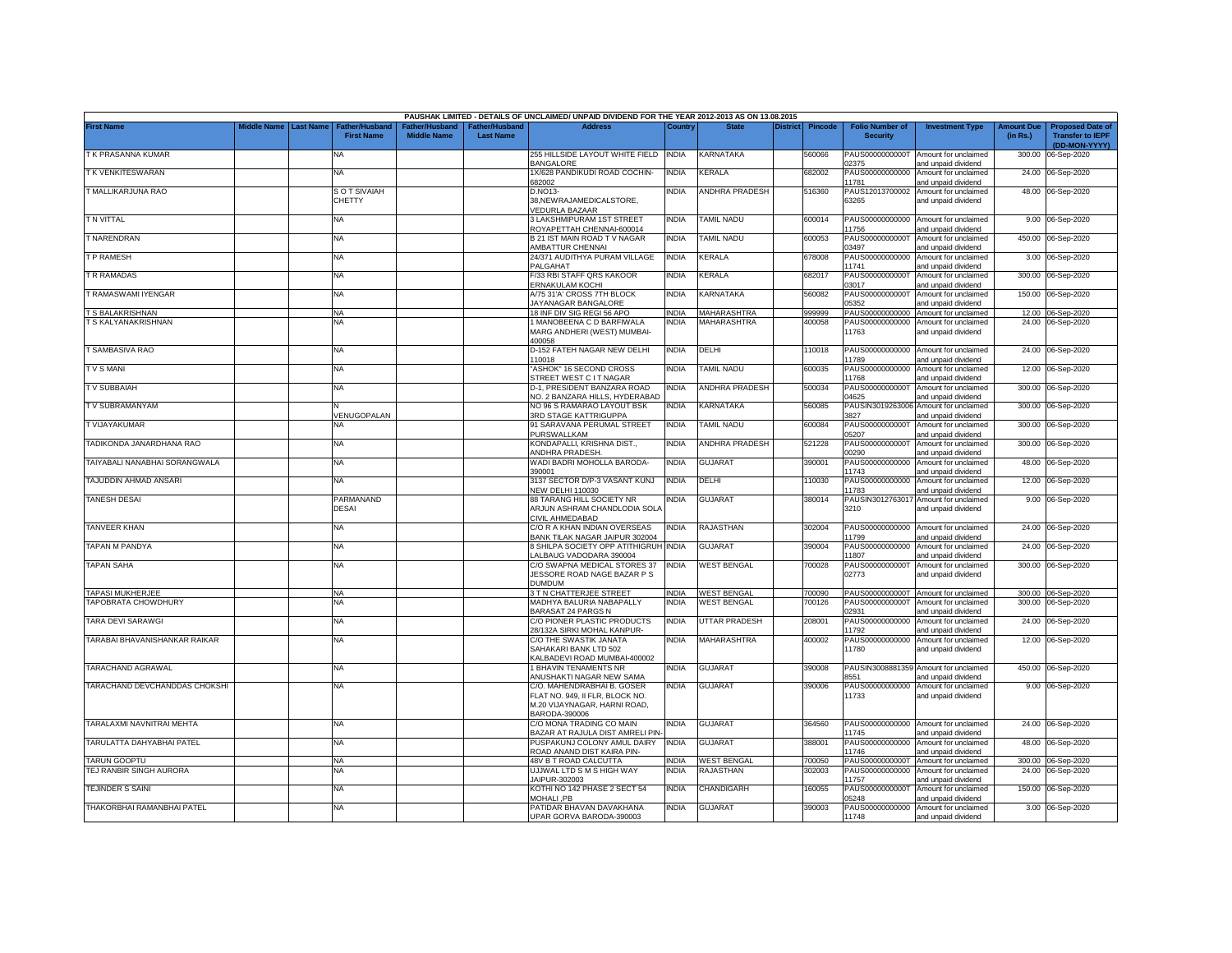|                                       |             |                  |                                      |                                      |                                    | PAUSHAK LIMITED - DETAILS OF UNCLAIMED/ UNPAID DIVIDEND FOR THE YEAR 2012-2013 AS ON 13.08.2015                             |              |                      |          |         |                                           |                                                             |                               |                                                                     |
|---------------------------------------|-------------|------------------|--------------------------------------|--------------------------------------|------------------------------------|-----------------------------------------------------------------------------------------------------------------------------|--------------|----------------------|----------|---------|-------------------------------------------|-------------------------------------------------------------|-------------------------------|---------------------------------------------------------------------|
| <b>First Name</b>                     | Middle Name | <b>Last Name</b> | Father/Husband<br><b>First Name</b>  | Father/Husband<br><b>Middle Name</b> | Father/Husband<br><b>Last Name</b> | <b>Address</b>                                                                                                              | Country      | <b>State</b>         | District | Pincode | <b>Folio Number of</b><br><b>Security</b> | <b>Investment Type</b>                                      | <b>Amount Due</b><br>(in Rs.) | <b>Proposed Date of</b><br><b>Transfer to IEPF</b><br>(DD-MON-YYYY) |
| THANKAMMA P K                         |             |                  | <b>NA</b>                            |                                      |                                    | KRISHNA VILAS PEREKKAT LANE<br>ALWAYE                                                                                       | INDIA        | KERALA               |          | 683101  | PAUS0000000000T<br>2977                   | Amount for unclaimed<br>and unpaid dividend                 | 300.00                        | 06-Sep-2020                                                         |
| <b>THOMAS ABRAHAM</b>                 |             |                  | <b>NA</b>                            |                                      |                                    | M/S.THOMAS ABRAHAM & SON.,<br>CHEMISTS & DRUGGISTS, MEDICAL<br>COLLEGE P. TRIVANDRUM                                        | NDIA         | <b>KERALA</b>        |          | 695011  | PAUS0000000000T<br>00758                  | Amount for unclaimed<br>and unpaid dividend                 |                               | 600.00 06-Sep-2020                                                  |
| THOMAS DEVASSY THARAKAN               |             |                  | <b>NA</b>                            |                                      |                                    | A 39/302 VAISHALI NAGAR S V ROAD INDIA<br><b>JOGESHWARI WEST MUMBAI</b>                                                     |              | MAHARASHTRA          |          | 400102  | PAUS0000000000T<br>1793                   | Amount for unclaimed<br>and unpaid dividend                 |                               | 600.00 06-Sep-2020                                                  |
| THOMAS JOSEPH ANTHONY SALES<br>PONTES |             |                  | <b>NA</b>                            |                                      |                                    | FLAT 2 PLOT 1 OLD GOLF LINKS<br>KHAR MUMBAI-400052                                                                          | INDIA        | MAHARASHTRA          |          | 400052  | PAUS00000000000<br>11764                  | Amount for unclaimed<br>and unpaid dividend                 |                               | 12.00 06-Sep-2020                                                   |
| <b>THOMSON ANDREWS</b>                |             |                  | <b>NA</b>                            |                                      |                                    | NO.1, 63RD STREET, ASHOK NAGAR,<br>CHENNAI                                                                                  | <b>INDIA</b> | <b>TAMIL NADU</b>    |          | 600083  | PAUS0000000000T<br>01088                  | Amount for unclaimed<br>and unpaid dividend                 |                               | 60.00 06-Sep-2020                                                   |
| THULASI AMMAL T                       |             |                  | <b>NA</b>                            |                                      |                                    | THULASI AMMAL 'PRASANTH' T C<br>4/99 INFANT JESUS SCHOOL LANE<br>KAWDIAR P O TRIVANDRUM-695003                              | NDIA         | <b>KERALA</b>        |          | 695003  | PAUS00000000000<br>11782                  | Amount for unclaimed<br>and unpaid dividend                 |                               | 12.00 06-Sep-2020                                                   |
| TIKAM CHAND JAIN                      |             |                  | <b>NA</b>                            |                                      |                                    | 60-A NALINI SETH ROAD GROUND<br>FLOOR CALCUTTA 700007                                                                       | INDIA        | <b>WEST BENGAL</b>   |          | '00007  | PAUS00000000000<br>11809                  | Amount for unclaimed<br>and unpaid dividend                 |                               | 24.00 06-Sep-2020                                                   |
| TILAK RAJ SONI                        |             |                  | <b>NA</b>                            |                                      |                                    | B-106 CHINAR RETREAT OPP MAIDA INDIA<br>MILL BHOPAL 462011                                                                  |              | MADHYA PRADESH       |          | 462011  | PAUS00000000000<br>11777                  | Amount for unclaimed<br>and unpaid dividend                 |                               | 24.00 06-Sep-2020                                                   |
| TO BE PUNCHED FROM FORM               |             |                  | NA                                   |                                      |                                    |                                                                                                                             | INDIA        | MAHARASHTRA          |          | 999999  | PAUS00000000000                           | Amount for unclaimed                                        |                               | 48.00 06-Sep-2020                                                   |
| TRIBHOVANBHAI FULABHAI PATEL          |             |                  | NA                                   |                                      |                                    | HARIKRIPA NIVAS CHHANI BARODA<br>PIN-391740                                                                                 | <b>INDIA</b> | <b>GUJARAT</b>       |          | 391740  | PAUS00000000000<br>11750                  | Amount for unclaimed<br>and unpaid dividend                 | 9.00                          | 06-Sep-2020                                                         |
| TRIBHOVANDAS KHODIDAS SOLANKI         |             |                  | <b>NA</b>                            |                                      |                                    | SOLANKI NIVAS LAKKAD PITHA<br>FAIYAZKHAN ROAD BARODA-390001                                                                 | INDIA        | <b>GUJARAT</b>       |          | 390001  | PAUS00000000000<br>11751                  | Amount for unclaimed<br>and unpaid dividend                 |                               | 9.00 06-Sep-2020                                                    |
| TRIMBAK RAO G                         |             |                  | <b>NA</b>                            |                                      |                                    | <b>NDARSH MEDICAL STORES NEW</b><br>BUS STAND, NIRMAL ADILABAD DIST                                                         | INDIA        | ANDHRA PRADESH       |          | 504106  | PAUS0000000000G<br>00400                  | Amount for unclaimed<br>and unpaid dividend                 |                               | 300.00 06-Sep-2020                                                  |
| <b>TRISHLA DEVI JAIN</b>              |             |                  | <b>NA</b>                            |                                      |                                    | 3/69 ROOP NAGAR DELHI-110007                                                                                                | INDIA        | <b>ELHI</b>          |          | 110007  | PAUS00000000000                           | Amount for unclaimed                                        |                               | 12.00 06-Sep-2020                                                   |
| TRYAMBAK VISHNU DEOTA                 |             |                  | <b>NA</b>                            |                                      |                                    | <b>KALUPURA BARODA-390006</b>                                                                                               | NDIA         | <b>GUJARA</b>        |          | 390006  | PAUS00000000000                           | Amount for unclaimed                                        |                               | 3.00 06-Sep-2020                                                    |
| TULASIBHAI JETHABHAI PATEL            |             |                  | NA                                   |                                      |                                    | AT RAMSIKAMPA POST ODHA TAL<br>BAYAD DIST SABARKANTHA 383325                                                                | INDIA        | <b>GUJARAT</b>       |          | 383325  | PAUS00000000000<br>11752                  | Amount for unclaimed<br>and unpaid dividend                 |                               | 3.00 06-Sep-2020                                                    |
| TULSIBHAI JIVABHAI PATEL              |             |                  | <b>NA</b>                            |                                      |                                    | 1 JYOTI PARK SOCIETY<br><b>KARELIBAUG BARODA-390001</b>                                                                     | NDIA         | <b>GUJARAT</b>       |          | 390001  | PAUS00000000000<br>11754                  | Amount for unclaimed<br>and unpaid dividend                 |                               | 18.00 06-Sep-2020                                                   |
| TUSHAR A MEHTA                        |             |                  | <b>NA</b>                            |                                      |                                    | VRAJ APTS 2ND FLOOR OPP<br>SAMARTHESHWAR MAHADEV<br>ELLISBRIDGE AHMEDABAD 380006                                            | INDIA        | GUJARAT              |          | 380006  | PAUS00000000000<br>11795                  | Amount for unclaimed<br>and unpaid dividend                 |                               | 3.00 06-Sep-2020                                                    |
| TUSHAR BABULAL PARIKH                 |             |                  | <b>NA</b>                            |                                      |                                    | MANI BHUVAN DALAL COLONY OPP<br>HARIHAR SOCIETY MANINAGER<br>AHMEDABAD 380008                                               | <b>INDIA</b> | GUJARAT              |          | 380008  | 11728                                     | PAUS00000000000 Amount for unclaimed<br>and unpaid dividend |                               | 3.00 06-Sep-2020                                                    |
| TUSHAR SETH                           |             |                  | NA                                   |                                      |                                    | 4 CAPPER ROAD LALBAGH                                                                                                       | <b>INDIA</b> | <b>JTTAR PRADESH</b> |          | 226001  | PAUS0000000000T                           | Amount for unclaimed                                        |                               | 300.00 06-Sep-2020                                                  |
| TYEB MOHAMEDALY MOGUL                 |             |                  | NA                                   |                                      |                                    | RETREAT BELLASIS ROAD MUMBAI-<br>400008                                                                                     | <b>INDIA</b> | MAHARASHTRA          |          | 100008  | PAUS00000000000<br>11739                  | Amount for unclaimed<br>and unpaid dividend                 |                               | 24.00 06-Sep-2020                                                   |
| U V KRISHNA RAO                       |             |                  | <b>NA</b>                            |                                      |                                    | C/O DR NAGRAJ K RAO 628, 8TH 'B'<br>MAIN 3RD BLOCK 3RD STAGE<br><b>BASAVESWARA NAGAR</b>                                    | <b>INDIA</b> | <b>KARNATAKA</b>     |          | 560078  | PAUS0000000000U<br>02534                  | Amount for unclaimed<br>and unpaid dividend                 |                               | 300.00 06-Sep-2020                                                  |
| UDAY KUMAR RAHALKAR                   |             |                  | <b>NA</b>                            |                                      |                                    | 310-BLOCK -C SAGARE<br>APARTMENTS 17/1, OLD PALASIA                                                                         | NDIA         | MADHYA PRADESH       |          | 452003  | 3248                                      | PAUS0000000000U Amount for unclaimed<br>and unpaid dividend |                               | 600.00 06-Sep-2020                                                  |
| UDAYKUMAR ISHWARBHAI DESAI            |             |                  | <b>NA</b>                            |                                      |                                    | 9 MAHESHWAR NAGAR<br>SUBHANPURA BARODA 390003                                                                               | INDIA        | <b>GUJARAT</b>       |          | 390003  | PAUS00000000000<br>11829                  | Amount for unclaimed<br>and unpaid dividend                 |                               | 3.00 06-Sep-2020                                                    |
| <b>UDHO RAM CHAWALIA</b>              |             |                  | <b>NA</b>                            |                                      |                                    | 11/92 WEST AZAD NAGAR P O<br>KRISHAN NAGAR DELHI-110051                                                                     | INDIA        | DELHI                |          | 10051   | PAUS00000000000<br>11887                  | Amount for unclaimed<br>and unpaid dividend                 |                               | 12.00 06-Sep-2020                                                   |
| <b>UJWALA KRISHNA PATIL</b>           |             |                  | <b>NA</b>                            |                                      |                                    | A-1 WILD FLOWER HALL JAI<br>BHAWANIMATA MARG OFFCEASOR<br>ROAD AMBOLI ANDHERI WEST<br>MUMBAI 400058                         | NDIA         | MAHARASHTRA          |          | 400058  | PAUS00000000000<br>11877                  | Amount for unclaimed<br>and unpaid dividend                 |                               | 12.00 06-Sep-2020                                                   |
| ULHAS SHANKARRAO VIDVANS              |             |                  | <b>NA</b>                            |                                      |                                    | PRATAP ROAD RAOPURA BARODA-<br>390001                                                                                       | <b>INDIA</b> | GUJARAT              |          | 390001  | 11822                                     | PAUS00000000000 Amount for unclaimed<br>and unpaid dividend |                               | 3.00 06-Sep-2020                                                    |
| ULHAS SUBHEDEV SURYAWANSHI            |             |                  | NA                                   |                                      |                                    | 10 'SUNDARAM' MAHAVIR NAGAR<br>CHINCHPADA PEN DIST RAIGAD                                                                   | INDIA        | MAHARASHTRA          |          | 402106  | PAUS0000000000U<br>3828                   | Amount for unclaimed<br>and unpaid dividend                 |                               | 300.00 06-Sep-2020                                                  |
| <b>UMA BANSAL</b>                     |             |                  | SHRI RAJENDRA<br><b>KUMAR BANSAL</b> |                                      |                                    | 477, GALI BAKHTAWAR HATHRAS                                                                                                 | india        | UTTAR PRADESH        |          | 204101  | PAUSIN3010061007<br>8337                  | Amount for unclaimed<br>and unpaid dividend                 |                               | 12.00 06-Sep-2020                                                   |
| UMA M BAPAT                           |             |                  | <b>NA</b>                            |                                      |                                    | S-5-98 NEW OSMANPURA<br><b>NURANGABAD</b>                                                                                   | INDIA        | MAHARASHTRA          |          | 431005  | 3851                                      | PAUS0000000000U Amount for unclaimed<br>and unpaid dividend |                               | 600.00 06-Sep-2020                                                  |
| <b>UMA PANDYA</b>                     |             |                  | <b>NA</b>                            |                                      |                                    | 21 "SHYAM-KRIPA" DEVIDAYAL<br>ROAD MULUND WEST MUMBAI                                                                       | INDIA        | MAHARASHTRA          |          | 400080  | PAUS00000000000<br>11913                  | Amount for unclaimed<br>and unpaid dividend                 |                               | 24.00 06-Sep-2020                                                   |
| UMA PANDYA                            |             |                  | <b>NA</b>                            |                                      |                                    | 21 "SHYAM-KRIPA" DEVIDAYAL<br>ROAD MULUND WEST MUMBAI                                                                       | INDIA        | <b>MAHARASHTRA</b>   |          | 400080  | PAUS00000000000<br>11914                  | Amount for unclaimed<br>and unpaid dividend                 |                               | 12.00 06-Sep-2020                                                   |
| <b>UMA PRASAD JALLURI</b>             |             |                  | <b>NA</b>                            |                                      |                                    | C/O SRI NILAYAM ,BLOCK -II H NO.1-<br>88/13/1/402 FLAT NO.402 ROAD NO.3<br>MALLIKARJUNA NAGAR, BODUPPAL<br>RANGA REDDY DIST | <b>INDIA</b> | ANDHRA PRADESH       |          | 500092  | PAUS0000000000U<br>00767                  | Amount for unclaimed<br>and unpaid dividend                 |                               | 300.00 06-Sep-2020                                                  |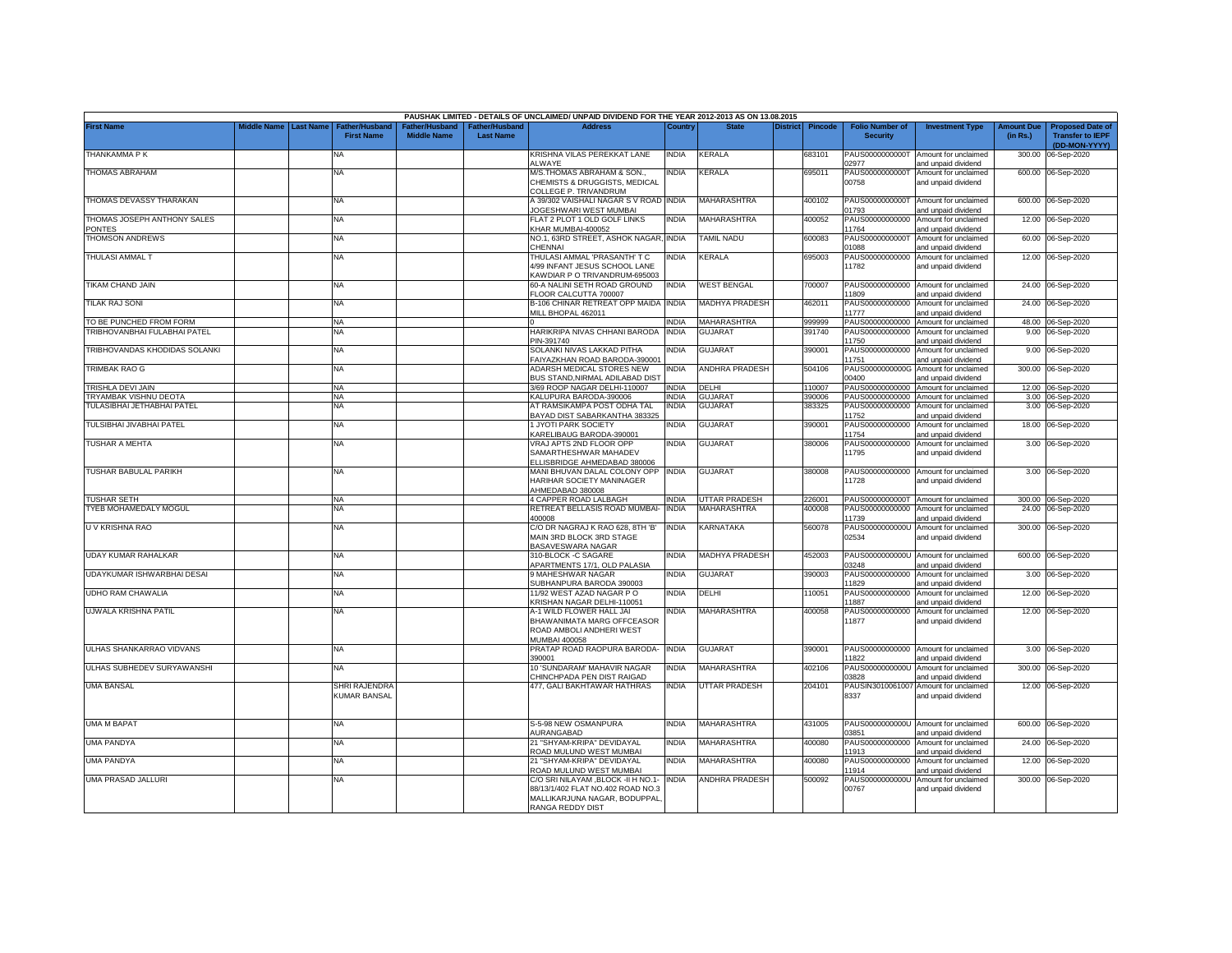|                              |             |                  |                                     |                                      |                                           | PAUSHAK LIMITED - DETAILS OF UNCLAIMED/ UNPAID DIVIDEND FOR THE YEAR 2012-2013 AS ON 13.08.2015                                                 |              |                       |                 |                |                                           |                                                              |                               |                                                                     |
|------------------------------|-------------|------------------|-------------------------------------|--------------------------------------|-------------------------------------------|-------------------------------------------------------------------------------------------------------------------------------------------------|--------------|-----------------------|-----------------|----------------|-------------------------------------------|--------------------------------------------------------------|-------------------------------|---------------------------------------------------------------------|
| <b>First Name</b>            | liddle Name | <b>Last Name</b> | Father/Husband<br><b>First Name</b> | Father/Husband<br><b>Middle Name</b> | <b>Father/Husband</b><br><b>Last Name</b> | <b>Address</b>                                                                                                                                  | Country      | <b>State</b>          | <b>District</b> | <b>Pincode</b> | <b>Folio Number of</b><br><b>Security</b> | <b>Investment Type</b>                                       | <b>Amount Due</b><br>(in Rs.) | <b>Proposed Date of</b><br><b>Transfer to IEPF</b><br>(DD-MON-YYYY) |
| UMA RASHMIKANT PATEL         |             |                  | NA                                  |                                      |                                           | D1 SHIRALI SOCIETY FATEHGUNJ<br>NEAR SADAR BAZAR VADODARA<br>390003                                                                             | INDIA        | GUJARAT               |                 | 390003         | PAUS00000000000<br>11921                  | Amount for unclaimed<br>and unpaid dividend                  | 24.00                         | 06-Sep-2020                                                         |
| UMABEN JASHVANTLAL PANCHAL   |             |                  | <b>NA</b>                           |                                      |                                           | 402-403, SHASWAT, OPP: GUJARAT INDIA<br>COLLEGE, ELLISBRIDGE<br>AHMEDABAD-380006                                                                |              | <b>GUJARAT</b>        |                 | 380006         | PAUS00000000000<br>11842                  | Amount for unclaimed<br>and unpaid dividend                  |                               | 123.00 06-Sep-2020                                                  |
| <b>UMADEVI</b>               |             |                  | <b>NA</b>                           |                                      |                                           | H NO 107 HYDERBASTHI KINGSWAY<br>SECUNDERABAD 500003                                                                                            | <b>INDIA</b> | <b>ANDHRA PRADESH</b> |                 | 500003         | PAUS00000000000<br>11904                  | Amount for unclaimed<br>and unpaid dividend                  |                               | 24.00 06-Sep-2020                                                   |
| UMAKANT RAMANLAL PATEL       |             |                  | <b>NA</b>                           |                                      |                                           | CHOKHANDI WADI VAIDA POLE<br><b>ASHOK MARG BARODA 390001</b>                                                                                    | NDIA         | <b>GUJARAT</b>        |                 | 390001         | PAUS00000000000<br>11825                  | Amount for unclaimed<br>and unpaid dividend                  |                               | 3.00 06-Sep-2020                                                    |
| UMEDABHAI TRIBHOVENDAS PATEL |             |                  | <b>NA</b>                           |                                      |                                           | DHARMRAJ NAGAR CO-OP HSG<br>SOC VIBHAG-2 NR CHANKYAPURI<br>GHATLODIYA AHMEDABAD                                                                 | ndia         | <b>GUJARAT</b>        |                 | 380001         | PAUS00000000000<br>11893                  | Amount for unclaimed<br>and unpaid dividend                  |                               | 12.00 06-Sep-2020                                                   |
| UMESH ATCHUT SARDESSAI       |             |                  | <b>NA</b>                           |                                      |                                           | ANTIL-PETH BICHOLIM GOA PIN-                                                                                                                    | <b>INDIA</b> | GOA                   |                 | 403504         | PAUS00000000000                           | Amount for unclaimed                                         |                               | 9.00 06-Sep-2020                                                    |
| <b>JMESH KUMAR PRABHAKAR</b> |             |                  | <b>NA</b>                           |                                      |                                           | H NO 970 SEC-19 FARIDABAD                                                                                                                       | INDIA        | <b>HARYANA</b>        |                 | 121001         | PAUS0000000000U                           | Amount for unclaimed                                         |                               | 300.00 06-Sep-2020                                                  |
| UMESH NATH MAHESHWARI        |             |                  | <b>NA</b>                           |                                      |                                           | C-25 INDUSTRIAL ESTATE ALIGARH<br>202001                                                                                                        | <b>INDIA</b> | UTTAR PRADESH         |                 | 202001         | PAUS00000000000<br>11870                  | Amount for unclaimed<br>and unpaid dividend                  |                               | 12.00 06-Sep-2020                                                   |
| UMESH RAIZADA                |             |                  | <b>NA</b>                           |                                      |                                           | BHARATI NAGAR MANIS ROAD<br>ALIGARH-202001                                                                                                      | INDIA        | UTTAR PRADESH         |                 | 202001         | PAUS00000000000<br>11853                  | Amount for unclaimed<br>and unpaid dividend                  |                               | 48.00 06-Sep-2020                                                   |
| UNNITA DINKARBHAI DALAL      |             |                  | <b>NA</b>                           |                                      |                                           | C/O BHARAT L PARIKH BUNG NO 7<br>AAROHI BU- NGLOWS NEAR<br>ASHWAMEGH 1 B/H P & T COMPL-<br>EX 132 RING ROAD SATELLITE<br>ROAD AHMEDAB-AD 380015 | india        | <b>GUJARAT</b>        |                 | 380015         | PAUS00000000000<br>11912                  | Amount for unclaimed<br>and unpaid dividend                  |                               | 24.00 06-Sep-2020                                                   |
| UPENDRA HARIPRASAD BHATT     |             |                  | ΝA                                  |                                      |                                           | <b>TANNA BUILDING STATION RD</b><br>MRELI 364601                                                                                                | NDIA         | <b>GUJARAT</b>        |                 | 364601         | PAUS00000000000<br>11845                  | Amount for unclaimed<br>and unpaid dividend                  |                               | 9.00 06-Sep-2020                                                    |
| URAMBATH KRISHNAN NAIR       |             |                  | NA                                  |                                      |                                           | ROOM NO 5 MOHAN VILLA J P<br><b>JAGAR GOREGAON (EAST) MUMBAI</b>                                                                                | NDIA         | MAHARASHTRA           |                 | 100063         | PAUS00000000000<br>11832                  | Amount for unclaimed<br>and unpaid dividend                  | 9.00                          | 06-Sep-2020                                                         |
| URMIL DEV                    |             |                  | <b>NA</b>                           |                                      |                                           | HOUSE NO 191/28 SUBHASH NAGAR                                                                                                                   | <b>INDIA</b> | <b>HARYANA</b>        |                 | 124001         | PAUSIN3001181098                          | Amount for unclaimed                                         |                               | 24.00 06-Sep-2020                                                   |
| URMILA AGARWAL               |             |                  | NΑ                                  |                                      |                                           | TOWER "A" FLAT NO 22,<br>SOMESHWARA COMPLE- X II, NR<br>PRAHLADRAI BIDIWALA PARK<br>SATEL- ITE ROAD AHMEDABAD                                   | NDIA         | <b>GUJARAT</b>        |                 | 380015         | PAUS00000000000<br>11856                  | Amount for unclaimed<br>and unpaid dividend                  |                               | 12.00 06-Sep-2020                                                   |
| URMILA BALMUKUND SHAH        |             |                  | <b>NA</b>                           |                                      |                                           | SULTANPURA ADHYARU'S POLE<br>BARODA-390001                                                                                                      | INDIA        | <b>GUJARAT</b>        |                 | 390001         | PAUS00000000000<br>11828                  | Amount for unclaimed<br>and unpaid dividend                  |                               | 3.00 06-Sep-2020                                                    |
| <b>URMILA DEVI</b>           |             |                  | <b>NA</b>                           |                                      |                                           | C/O SMT PREM KAPOOR AHUJA<br>RADIOS 215 OKHLA INDUSTRIAL<br>ESTATE NEW DELHI-110020                                                             | INDIA        | DELHI                 |                 | 10020          | PAUS00000000000<br>11886                  | Amount for unclaimed<br>and unpaid dividend                  |                               | 12.00 06-Sep-2020                                                   |
| URMILA JASVANTLAL BHATT      |             |                  | <b>NA</b>                           |                                      |                                           | 10, MAHESWARA NAGAR SOCIETY,<br>SUBHANPURA, VADODARA                                                                                            | <b>INDIA</b> | <b>GUJARAT</b>        |                 | 390001         | PAUS0000000000U<br>00769                  | Amount for unclaimed<br>and unpaid dividend                  | 60.00                         | 06-Sep-2020                                                         |
| URMILA JASVANTLAL BHATT      |             |                  | ΝA                                  |                                      |                                           | 10 MAHESHWAR NAGAR CO HSG<br>SOC SUBHANPURA BARODA 390007                                                                                       | INDIA        | <b>GUJARAT</b>        |                 | 390007         | PAUS00000000000<br>11854                  | Amount for unclaimed<br>and unpaid dividend                  | 75.00                         | 06-Sep-2020                                                         |
| URMILA KANAIYALAL SHAH       |             |                  | <b>NA</b>                           |                                      |                                           | 4/16 PROFESSOR BLOCK SIX<br><b>BUNGALOWS NR ST BUS STAND</b><br>/ALLABH VIDYANAGAR 388120                                                       | NDIA         | GUJARAT               |                 | 388120         | PAUS00000000000<br>11834                  | Amount for unclaimed<br>and unpaid dividend                  | 48.00                         | 06-Sep-2020                                                         |
| URMILA KANTILAL LODAYA       |             |                  | <b>NA</b>                           |                                      |                                           | C/O THE SWASTIK JANATA<br>SAHAKARI BANK LTD 502<br><b>KALBADEVI ROAD MUMBAI-400002</b>                                                          | INDIA        | MAHARASHTRA           |                 | 400002         | PAUS00000000000<br>11879                  | Amount for unclaimed<br>and unpaid dividend                  |                               | 12.00 06-Sep-2020                                                   |
| <b>URMILA MITTAL</b>         |             |                  | <b>SUNIL KUMAR</b><br><b>MITTAL</b> |                                      |                                           | 9 SONA ENCLAVE OPP SUMAN<br>CINEMA MODINAGAR UTTAR<br>PRADESH                                                                                   | india        | UTTAR PRADESH         |                 | 201204         | 1088                                      | PAUSIN3009661028 Amount for unclaimed<br>and unpaid dividend |                               | 12.00 06-Sep-2020                                                   |
| <b>URMILA RATILAL SHAH</b>   |             |                  | <b>NA</b>                           |                                      |                                           | II-B WEST VIEW 309 S V ROAD<br>SANTACRUZ (W) MUMBAI-400054                                                                                      | india        | MAHARASHTRA           |                 | 400054         | PAUS00000000000<br>11881                  | Amount for unclaimed<br>and unpaid dividend                  |                               | 27.00 06-Sep-2020                                                   |
| URMILABEN RAOJIBHAI PATEL    |             |                  | <b>NA</b>                           |                                      |                                           | C/O KASHIBHAI RAOJIBHAI PATEL<br>CHOKSHI BAZAR BEHIND POST<br>OFFICE POST PADRA-391440                                                          | India        | GUJARAT               |                 | 391440         | PAUS00000000000<br>11827                  | Amount for unclaimed<br>and unpaid dividend                  |                               | 3.00 06-Sep-2020                                                    |
| URMILABEN SANMUKHBHAI SONI   |             |                  | NA                                  |                                      |                                           | B/122 ALEMBIC COLONY B/H<br>BHAILAL AMIN HOSPITAL BARODA<br>390003                                                                              | ndia         | GUJARAT               |                 | 390003         | PAUS00000000000<br>11823                  | Amount for unclaimed<br>and unpaid dividend                  |                               | 3.00 06-Sep-2020                                                    |
| URMILABEN VINOOBHAI PATEL    |             |                  | <b>NA</b>                           |                                      |                                           | GUNDA FALIA RAJMAHAL ROAD<br>BARODA-390001                                                                                                      | India        | <b>GUJARAT</b>        |                 | 390001         | PAUS00000000000<br>11847                  | Amount for unclaimed<br>and unpaid dividend                  |                               | 9.00 06-Sep-2020                                                    |
| URVASHIBEN PRAVINKUMAR MEHTA |             |                  | ΝA                                  |                                      |                                           | 16 NAVNATH SOCIETY 'SHRI SHAKTI<br>KRUPA' OPP ELECTRIC STATION<br>TARSALI ROAD BARODA 390001                                                    | <b>INDIA</b> | <b>GUJARAT</b>        |                 | 390001         | PAUS00000000000<br>11848                  | Amount for unclaimed<br>and unpaid dividend                  |                               | 3.00 06-Sep-2020                                                    |
| USHA AGARWAL                 |             |                  | <b>NA</b>                           |                                      |                                           | FD-54 HAL FLATS OLD CHENNAI<br>ROAD BANGALORE 560093                                                                                            | India        | KARNATAKA             |                 | 560093         | PAUS00000000000<br>11863                  | Amount for unclaimed<br>and unpaid dividend                  |                               | 24.00 06-Sep-2020                                                   |
| USHA ANAND                   |             |                  | <b>NA</b>                           |                                      |                                           | J-33 PASCHIM VIHAR NEW DELHI-<br>10063                                                                                                          | India        | DELHI                 |                 | 10063          | PAUS00000000000<br>11896                  | Amount for unclaimed<br>and unpaid dividend                  |                               | 36.00 06-Sep-2020                                                   |
| <b>USHA BANSAL</b>           |             |                  | R P BANSAL                          |                                      |                                           | J 74 SECTOR 25 JALVAYU VIHAR<br>NOIDA                                                                                                           | India        | UTTAR PRADESH         |                 | 201301         | PAUSIN3015491565<br>0851                  | Amount for unclaimed<br>and unpaid dividend                  |                               | 48.00 06-Sep-2020                                                   |
| <b>USHA CHADHA</b>           |             |                  | <b>NA</b>                           |                                      |                                           | 13/28 WEST PATEL NAGAR NEW<br>DELHI-110008                                                                                                      | INDIA        | DELHI                 |                 | 110008         | 11888                                     | PAUS00000000000 Amount for unclaimed<br>and unpaid dividend  |                               | 12.00 06-Sep-2020                                                   |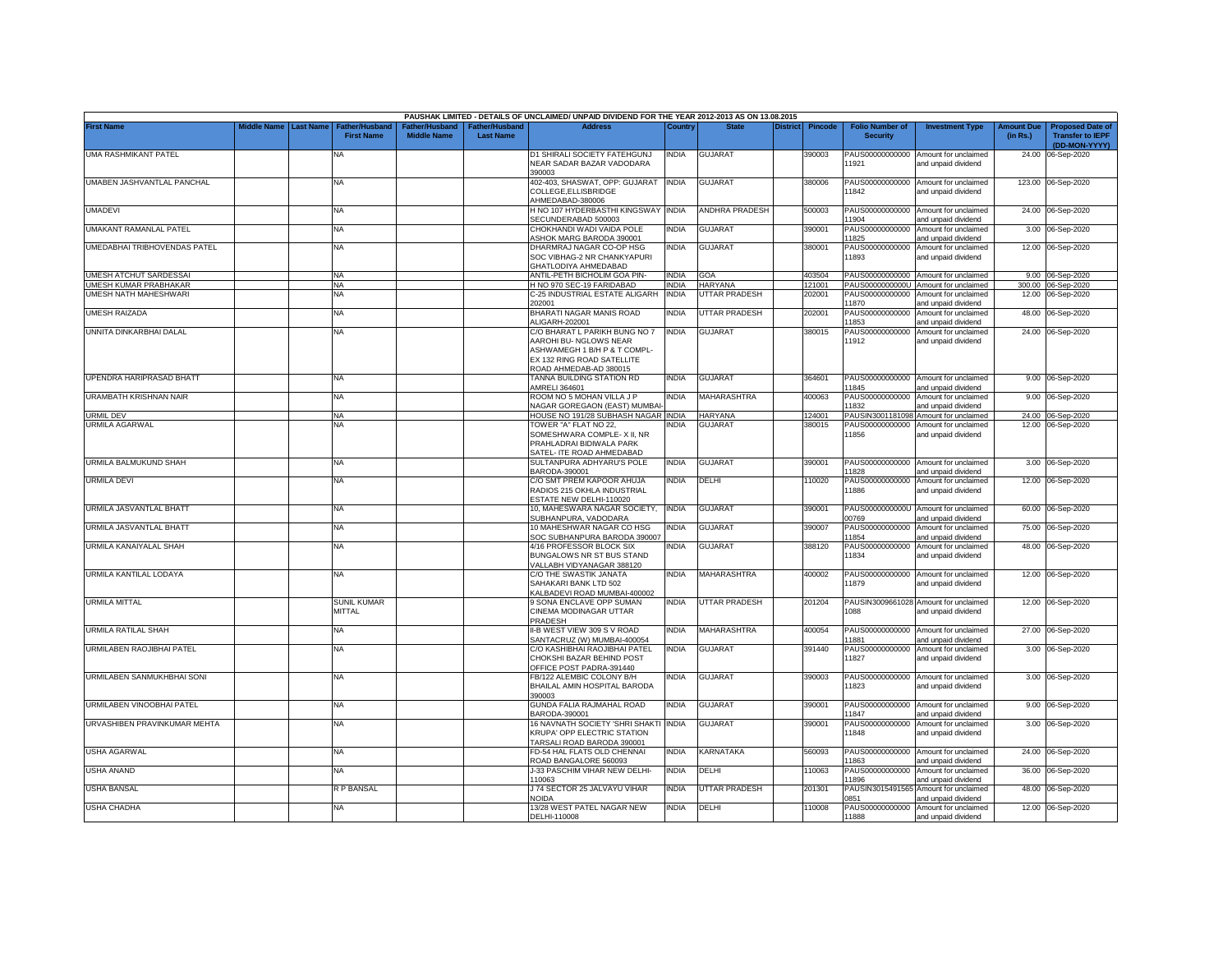|                               |                    |                  |                                            |                                      |                                    | PAUSHAK LIMITED - DETAILS OF UNCLAIMED/ UNPAID DIVIDEND FOR THE YEAR 2012-2013 AS ON 13.08.2015                   |              |                      |                 |                |                                           |                                                             |                               |                                                                     |
|-------------------------------|--------------------|------------------|--------------------------------------------|--------------------------------------|------------------------------------|-------------------------------------------------------------------------------------------------------------------|--------------|----------------------|-----------------|----------------|-------------------------------------------|-------------------------------------------------------------|-------------------------------|---------------------------------------------------------------------|
| <b>First Name</b>             | <b>Aiddle Name</b> | <b>Last Name</b> | <b>Father/Husband</b><br><b>First Name</b> | Father/Husband<br><b>Middle Name</b> | Father/Husband<br><b>Last Name</b> | <b>Address</b>                                                                                                    | Country      | <b>State</b>         | <b>District</b> | <b>Pincode</b> | <b>Folio Number of</b><br><b>Security</b> | <b>Investment Type</b>                                      | <b>Amount Due</b><br>(in Rs.) | <b>Proposed Date of</b><br><b>Transfer to IEPF</b><br>(DD-MON-YYYY) |
| <b>USHA DALMIA</b>            |                    |                  | NA                                         |                                      |                                    | 23/C KALAKAR STREET CALCUTTA<br>700070                                                                            | INDIA        | <b>WEST BENGAL</b>   |                 | 700070         | 1882                                      | PAUS00000000000 Amount for unclaimed<br>and unpaid dividend |                               | 24.00 06-Sep-2020                                                   |
| <b>USHA GOYAL</b>             |                    |                  | NA                                         |                                      |                                    | C/O M/S MOOLCHAND & SONS 131<br>COTTON STREET 2ND FLR ROOM<br>NO 6 CALCUTTA 700007                                | <b>INDIA</b> | <b>WEST BENGAL</b>   |                 | 700007         | 11876                                     | PAUS00000000000 Amount for unclaimed<br>and unpaid dividend |                               | 36.00 06-Sep-2020                                                   |
| USHA IYER                     |                    |                  | NA                                         |                                      |                                    | NO 48 JYOTI KALASH SOCIETY<br>SATTELITE NAGAR AHMEDABAD-<br>380015                                                | NDIA         | <b>GUJARAT</b>       |                 | 380015         | 11857                                     | PAUS00000000000 Amount for unclaimed<br>and unpaid dividend |                               | 12.00 06-Sep-2020                                                   |
| USHA J SACHDE                 |                    |                  | NA                                         |                                      |                                    | 20/B CHANDANMAHAL 3RD FLOOR<br>VALJI LADHA ROAD MULUND WEST<br><b>MUMBAI 400080</b>                               | <b>INDIA</b> | MAHARASHTRA          |                 | 400080         | 11931                                     | PAUS00000000000 Amount for unclaimed<br>and unpaid dividend |                               | 48.00 06-Sep-2020                                                   |
| USHA JAGAJIVAN RUPAREL        |                    |                  | NA                                         |                                      |                                    | C/O J R RUPAREL G E B COLONY<br>QUATER NO C-2 PORBANDAR-                                                          | INDIA        | <b>GUJARAT</b>       |                 | 360575         | 1858                                      | PAUS00000000000 Amount for unclaimed<br>and unpaid dividend |                               | 12.00 06-Sep-2020                                                   |
| <b>USHA KAPOOR</b>            |                    |                  | NA                                         |                                      |                                    | BLOCK DA FLAT NO 11-B HARI<br><b>NAGAR (NEAR CLOCK TOWER) NEW</b><br>DELHI-110064                                 | <b>NDIA</b>  | DELHI                |                 | 10064          | PAUS00000000000<br>1885                   | Amount for unclaimed<br>and unpaid dividend                 |                               | 12.00 06-Sep-2020                                                   |
| <b>USHA KAPOOR</b>            |                    |                  | <b>NA</b>                                  |                                      |                                    | E-19 SECTOR-9 NEW VIJAY NAGAR<br>GHAZIABAD U P 201009                                                             | <b>INDIA</b> | <b>UTTAR PRADESH</b> |                 | 201009         | 1883                                      | PAUS00000000000 Amount for unclaimed<br>and unpaid dividend |                               | 24.00 06-Sep-2020                                                   |
| <b>USHA KAPOOR</b>            |                    |                  | NA                                         |                                      |                                    | BLOCK DA FLAT NO 11-B HARI<br>NAGAR NR CLOCK TOWER NEW                                                            | NDIA         | DELHI                |                 | 110064         | PAUS00000000000<br>1906                   | Amount for unclaimed<br>and unpaid dividend                 |                               | 12.00 06-Sep-2020                                                   |
| <b>USHA KATHURIA</b>          |                    |                  | NA                                         |                                      |                                    | 7814 RAM GALI R A ROAD 7814-RAM<br>GALI R A ROAD DELHI-110007                                                     | <b>INDIA</b> | DELHI                |                 | 110007         | PAUS00000000000<br>1891                   | Amount for unclaimed<br>and unpaid dividend                 |                               | 12.00 06-Sep-2020                                                   |
| USHA KIRTIKUMAR SHROFF        |                    |                  | NA                                         |                                      |                                    | 85 WALKESHWAR ROAD SMRUTI<br>BLDG NEAR WHITE HOUSE MUMBAI-<br>400006                                              | <b>INDIA</b> | MAHARASHTRA          |                 | 400006         | PAUS00000000000<br>11819                  | Amount for unclaimed<br>and unpaid dividend                 |                               | 9.00 06-Sep-2020                                                    |
| USHA KISHOREKUMAR SONI        |                    |                  | NA                                         |                                      |                                    | 7/25 SUBODH GURU C H S TAGORE<br>ROAD SANTACRUZ WEST MUMBAI<br>400054                                             | <b>INDIA</b> | MAHARASHTRA          |                 | 400054         | 11874                                     | PAUS00000000000 Amount for unclaimed<br>and unpaid dividend |                               | 12.00 06-Sep-2020                                                   |
| USHA LAL                      |                    |                  | <b>HAR KRISHAN</b><br>LAL                  |                                      |                                    | 3/8, SARVARRIYA VIHAR NEW DELHI INDIA                                                                             |              | DELHI                |                 | 110016         | 12540                                     | PAUS00000000000 Amount for unclaimed<br>and unpaid dividend |                               | 24.00 06-Sep-2020                                                   |
| USHA RANI                     |                    |                  | NA                                         |                                      |                                    | E/414 GOVT QUARTERS DEV NAGAR<br><b>KAROL BAGH NEW DELHI 110005</b>                                               | <b>INDIA</b> | DELHI                |                 | 10005          | PAUS00000000000<br>1890                   | Amount for unclaimed<br>and unpaid dividend                 |                               | 12.00 06-Sep-2020                                                   |
| USHA RANI NANDA               |                    |                  | NA                                         |                                      |                                    | C/O J.D.MODI, H-17/139.SECTOR 7.<br>ROHINI DELHI-110085                                                           | NDIA         | DELHI                |                 | 10085          | PAUS00000000000<br>1868                   | Amount for unclaimed<br>and unpaid dividend                 |                               | 12.00 06-Sep-2020                                                   |
| <b>USHA SHARMA</b>            |                    |                  | NA                                         |                                      |                                    | -208 PANDAV NAGAR SAMASPUR<br>ROAD PATPARGANJ DELHI-110092                                                        | <b>INDIA</b> | DELHI                |                 | 110092         | 1902                                      | PAUS00000000000 Amount for unclaimed<br>and unpaid dividend |                               | 12.00 06-Sep-2020                                                   |
| USHA SHASTRI DUGGIRALA        |                    |                  | NA                                         |                                      |                                    | C/O D S SASTRI SR S O (P & R) DEPT INDIA<br>S C CO LTD KOTHAGUDEM 507101                                          |              | ANDHRA PRADESH       |                 | 507101         | 1897                                      | PAUS00000000000 Amount for unclaimed<br>and unpaid dividend |                               | 24.00 06-Sep-2020                                                   |
| <b>USHABEN M DESAI</b>        |                    |                  | NA                                         |                                      |                                    | C-20/102 SECTOR-6 SHANTI NAGAR INDIA<br>MIRA ROAD EAST DIST THANE                                                 |              | <b>MAHARASHTRA</b>   |                 | 401107         | 03607                                     | PAUS0000000000U Amount for unclaimed<br>and unpaid dividend |                               | 300.00 06-Sep-2020                                                  |
| USHABEN RAMANBHAI PATEL       |                    |                  | NA                                         |                                      |                                    | C/O RAMANBHAI S PATEL SHIYA<br>PURA RAOPURA BARODA-390001                                                         | <b>INDIA</b> | GUJARAT              |                 | 390001         | 1900                                      | PAUS00000000000 Amount for unclaimed<br>and unpaid dividend |                               | 3.00 06-Sep-2020                                                    |
| USHABEN RAOJIBHAI PATEL       |                    |                  | NA                                         |                                      |                                    | 34 SHASTRINAGAR SOCIETY<br><b>NIZAMPURA BARODA 390002</b>                                                         | NDIA         | GUJARAT              |                 | 390002         | PAUS00000000000<br>1820                   | Amount for unclaimed<br>and unpaid dividend                 |                               | 69.00 06-Sep-2020                                                   |
| USHABEN RATILAL PARMAR        |                    |                  | NA                                         |                                      |                                    | NIRMALA COLONY NEW YARD D'<br>CABIN BARODA-390002                                                                 | <b>INDIA</b> | <b>GUJARAT</b>       |                 | 390002         | 1851                                      | PAUS00000000000 Amount for unclaimed<br>and unpaid dividend |                               | 48.00 06-Sep-2020                                                   |
| <b>USHANATH K</b>             |                    |                  | NA                                         |                                      |                                    | 6/1 5TH CROSS - DINNUR<br>RABINDRANATH TAGORE NAGAR<br><b>BANGALORE</b>                                           | INDIA        | KARNATAKA            |                 | 560032         | 00296                                     | PAUS0000000000U Amount for unclaimed<br>and unpaid dividend |                               | 120.00 06-Sep-2020                                                  |
| USHARAJE VASANTRAO GAEKWAD    |                    |                  | NA                                         |                                      |                                    | GAEKWAD BUILDING RAJMAHAL<br>ROAD BARODA 390001                                                                   | INDIA        | GUJARAT              |                 | 390001         | PAUS00000000000<br>1923                   | Amount for unclaimed<br>and unpaid dividend                 |                               | 24.00 06-Sep-2020                                                   |
| USMANBHAI GABUBHAI MANSURI    |                    |                  | NA                                         |                                      |                                    | RAJMAHAL ROAD, KHANDERAO<br><b>MARKET KHADIA POLE NO.1</b><br>VADODARA-390001                                     | <b>INDIA</b> | <b>GUJARAT</b>       |                 | 390001         | PAUS00000000000<br>1824                   | Amount for unclaimed<br>and unpaid dividend                 |                               | 3.00 06-Sep-2020                                                    |
| UTTAM NAMAJI BHOSALE          |                    |                  | <b>NA</b>                                  |                                      |                                    | SPECIAL ENGG PVT LTD JETEX<br>COMPOUND PRATAPPURA HALOL<br>DIST PANCHMAHAL                                        | INDIA        | <b>GUJARAT</b>       |                 | 390003         | 1852                                      | PAUS00000000000 Amount for unclaimed<br>and unpaid dividend |                               | 3.00 06-Sep-2020                                                    |
| UTTAMCHAND DEVCHAND SANKHESRA |                    |                  | NA                                         |                                      |                                    | C/O AMAR FERTILISER OPP TALUKA INDIA<br>K V SANGH IDAR DIST SABARKATHA<br>PIN-383430                              |              | <b>GUJARAT</b>       |                 | 383430         | 11850                                     | PAUS00000000000 Amount for unclaimed<br>and unpaid dividend |                               | 24.00 06-Sep-2020                                                   |
| / ANNAPURNA                   |                    |                  | NA                                         |                                      |                                    | 1882 C MAIN ROAD JAYANAGAR IX<br>BLOCK BANGALORE-560069                                                           | <b>INDIA</b> | KARNATAKA            |                 | 560069         | PAUS00000000000<br>12089                  | Amount for unclaimed<br>and unpaid dividend                 | 12.00                         | 06-Sep-2020                                                         |
| / BALAKRISHNAN NAIR           |                    |                  | NA.                                        |                                      |                                    | MUTHIRAPARAMBIL HOUSE<br>THAMMANAM P O KOCHI                                                                      | <b>INDIA</b> | KERALA               |                 | 682032         | PAUSIN3013301875<br>9751                  | Amount for unclaimed<br>and unpaid dividend                 | 24.00                         | 06-Sep-2020                                                         |
| V DHARMARAJ                   |                    |                  | NA                                         |                                      |                                    | S/O M VEERA SAMY PLOT NO 18<br>DOOR NO 517 VEERA ILLAM CHIDAM<br><b>BARAM NAGAR</b><br>MATHUR, PUDUKKOTTAI DIST., | <b>INDIA</b> | UTTAR PRADESH        |                 | 281001         | PAUS0000000000V<br>04197                  | Amount for unclaimed<br>and unpaid dividend                 |                               | 300.00 06-Sep-2020                                                  |
| V EBENEZER PAUL               |                    |                  | <b>NA</b>                                  |                                      |                                    | <b>TAMILNADU</b><br><b>INCOME TAX INSPECTOR TAX</b>                                                               | <b>INDIA</b> | <b>TAMIL NADU</b>    |                 | 641018         |                                           | PAUS00000000000 Amount for unclaimed                        |                               | 12.00 06-Sep-2020                                                   |
|                               |                    |                  |                                            |                                      |                                    | RECOVERY OFFICE BANK OF<br>BARODA BUILDINGS COIMBATORE-<br>641018                                                 |              |                      |                 |                | 12094                                     | and unpaid dividend                                         |                               |                                                                     |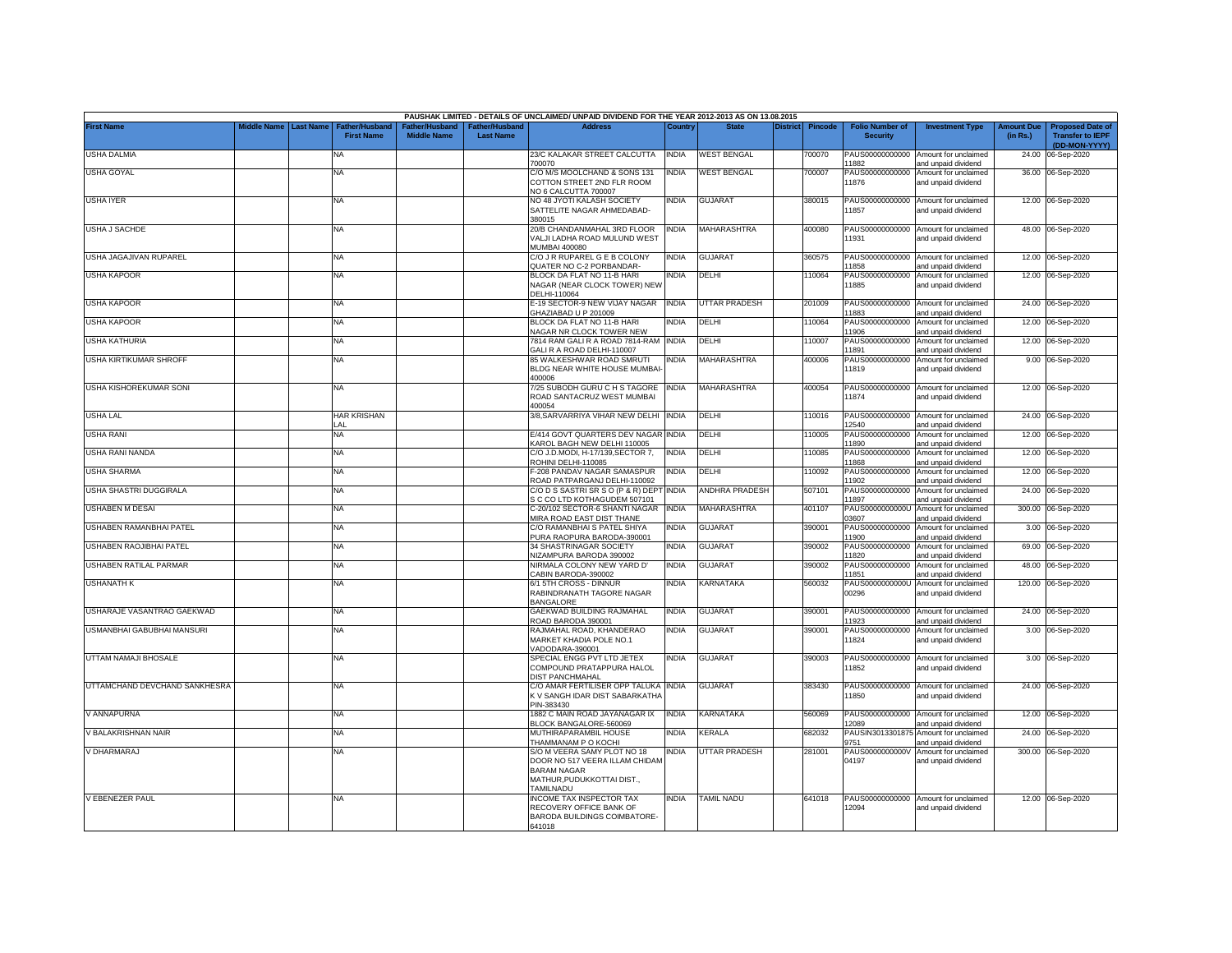|                           |                       |                                            |                    |                                   | PAUSHAK LIMITED - DETAILS OF UNCLAIMED/ UNPAID DIVIDEND FOR THE YEAR 2012-2013 AS ON 13.08.2015                    |              |                       |                 |                |                                           |                                                             |                               |                                                                     |
|---------------------------|-----------------------|--------------------------------------------|--------------------|-----------------------------------|--------------------------------------------------------------------------------------------------------------------|--------------|-----------------------|-----------------|----------------|-------------------------------------------|-------------------------------------------------------------|-------------------------------|---------------------------------------------------------------------|
| <b>First Name</b>         | Middle Name Last Name | <b>Father/Husband</b><br><b>First Name</b> | <b>Middle Name</b> | ather/Husband<br><b>Last Name</b> | <b>Address</b>                                                                                                     | Country      | <b>State</b>          | <b>District</b> | <b>Pincode</b> | <b>Folio Number of</b><br><b>Security</b> | <b>Investment Type</b>                                      | <b>Amount Due</b><br>(in Rs.) | <b>Proposed Date of</b><br><b>Transfer to IEPF</b><br>(DD-MON-YYYY) |
| V JAYARAMAN               |                       | <b>NA</b>                                  |                    |                                   | <b>IRS PROJECT MANAGEMENT</b><br>OFFICE 4TH FLOOR ISRO SATELLITE<br>CENTRE AIRPORT ROAD<br>IMANPURA P O BANGALORE- | india        | KARNATAKA             |                 | 560017         | PAUS00000000000<br>12090                  | Amount for unclaimed<br>and unpaid dividend                 |                               | 12.00 06-Sep-2020                                                   |
| V K PRABHU                |                       | NA                                         |                    |                                   | 14/17C DUKKARA OFFICE ROAD<br><b>FATABAD COIMBATORE-641012</b>                                                     | <b>INDIA</b> | <b>TAMIL NADU</b>     |                 | 641012         | 12057                                     | PAUS00000000000 Amount for unclaimed<br>and unpaid dividend |                               | 9.00 06-Sep-2020                                                    |
| V K PRABHU                |                       | NA                                         |                    |                                   | NO 1 (133/1) 5TH CROSS,3RD O<br>ROAD PAPATH LAYOUT,KASTURI<br><b>VAGAR BANGALORE</b>                               | INDIA        | KARNATAKA             |                 | 560016         | PAUS0000000000V<br>03505                  | Amount for unclaimed<br>and unpaid dividend                 |                               | 300.00 06-Sep-2020                                                  |
| V LAKSHMANAN              |                       | NA                                         |                    |                                   | C/O INDOFAB D-31.32 DEVELOPED<br>LOT ESTATE THUVAKUDI TRICHY                                                       | <b>NDIA</b>  | <b>TAMIL NADU</b>     |                 | 620015         | PAUS0000000000V<br>04211                  | Amount for unclaimed<br>hnebivib bironu bne                 | 300.00                        | 06-Sep-2020                                                         |
| V LAKSHMINARAIN           |                       | <b>NA</b>                                  |                    |                                   | 303/1 NEHRU TIMBER MARKET<br>HOOLAI CHENNAI 600112                                                                 | <b>INDIA</b> | <b>TAMIL NADU</b>     |                 | 600112         | PAUS00000000000<br>12318                  | Amount for unclaimed<br>and unpaid dividend                 | 24.00                         | 06-Sep-2020                                                         |
| V LAKSHMINARAIN           |                       | NA                                         |                    |                                   | 303/1 NEHRU TIMBER MARKET CH<br>OOLAI CHENNAI 600112                                                               | <b>INDIA</b> | <b>TAMIL NADU</b>     |                 | 600112         | PAUS00000000000<br>12297                  | Amount for unclaimed<br>and unpaid dividend                 | 12.00                         | 06-Sep-2020                                                         |
| V LAKSHMINARAIN           |                       | NA                                         |                    |                                   | 303/1 NEHRU TIMBER MARKET<br>CHOOLAI CHENNAI 600112                                                                | <b>INDIA</b> | <b>TAMIL NADU</b>     |                 | 600112         | PAUS00000000000<br>12296                  | Amount for unclaimed<br>and unpaid dividend                 | 12.00                         | 06-Sep-2020                                                         |
| V N RAMASWAMY             |                       | NA                                         |                    |                                   | 3-6-294/A/10 HYDERGUDA<br>YDERABAD 500029                                                                          | <b>INDIA</b> | <b>ANDHRA PRADESH</b> |                 | 500029         | PAUS00000000000<br>12210                  | Amount for unclaimed<br>and unpaid dividend                 | 24.00                         | 06-Sep-2020                                                         |
| V NARAYANAN               |                       | <b>NA</b>                                  |                    |                                   | 19/20 KADAI VEEDHI KADAMBAR<br><b>KOIL KULITHALAI PIN-639104</b>                                                   | <b>INDIA</b> | TAMIL NADU            |                 | 639104         | PAUS00000000000<br>12050                  | Amount for unclaimed<br>and unpaid dividend                 | 15.00                         | 06-Sep-2020                                                         |
| V P SETHUMADHAVAN         |                       | <b>NA</b>                                  |                    |                                   | C/O DARSHAK LTD 32/77<br>CANNONSHED ROAD ERNAKULAM<br>COCHIN-682011                                                | india        | KERALA                |                 | 682011         | PAUS00000000000<br>12059                  | Amount for unclaimed<br>and unpaid dividend                 |                               | 3.00 06-Sep-2020                                                    |
| V P SHAH                  |                       | NA                                         |                    |                                   | 506 GOLDEN APARTMENT 4TH<br>FLOOR SUBHANPURA RACE<br>COURSE ROAD BARODA 390007                                     | <b>INDIA</b> | <b>GUJARAT</b>        |                 | 390007         | 12061                                     | PAUS00000000000 Amount for unclaimed<br>and unpaid dividend |                               | 174.00 06-Sep-2020                                                  |
| V P VASWANI               |                       | NA                                         |                    |                                   | II-O-42 LAJPAT NAGAR NEW DELHI<br>10024                                                                            | <b>INDIA</b> | DELHI                 |                 | 110024         | PAUS00000000000<br>12299                  | Amount for unclaimed<br>and unpaid dividend                 |                               | 12.00 06-Sep-2020                                                   |
| V P VASWANI               |                       | <b>NA</b>                                  |                    |                                   | I-O-42 LAJPAT NAGAR NEW DELHI<br>110024                                                                            | INDIA        | DELHI                 |                 | 10024          | PAUS00000000000<br>12289                  | Amount for unclaimed<br>and unpaid dividend                 | 12.00                         | 06-Sep-2020                                                         |
| V R GANESAN               |                       | NA                                         |                    |                                   | 47 BALAGOPALA PURAM ROAD<br>POLLACHI                                                                               | <b>INDIA</b> | <b>TAMIL NADU</b>     |                 | 642001         | PAUS0000000000V<br>03025                  | Amount for unclaimed<br>and unpaid dividend                 | 300.00                        | 06-Sep-2020                                                         |
| V RANGAN                  |                       | <b>NA</b>                                  |                    |                                   | B-1-4 VIJI FLATS 34 PINJALA<br>SUBROMONIAM STREET T NAGAR<br>CHENNAI 600017                                        | <b>INDIA</b> | <b>TAMIL NADU</b>     |                 | 600017         | PAUS00000000000<br>12254                  | Amount for unclaimed<br>and unpaid dividend                 |                               | 24.00 06-Sep-2020                                                   |
| V S CH MANIKYARAO PELLURI |                       | NA                                         |                    |                                   | 1-2-32 SITHARAMPURAM ONGOLE                                                                                        | <b>INDIA</b> | ANDHRA PRADESH        |                 | 523002         |                                           | PAUS0000000000V Amount for unclaimed                        |                               | 600.00 06-Sep-2020                                                  |
| V S KARKHANIS             |                       | NA.                                        |                    |                                   | GOKHALENAGAR RANANTHAPA<br>IYDERABAD-500013                                                                        | <b>INDIA</b> | <b>ANDHRA PRADESH</b> |                 | 500013         | PAUS00000000000<br>12058                  | Amount for unclaimed<br>and unpaid dividend                 |                               | 9.00 06-Sep-2020                                                    |
| V SADAYAPILLAI            |                       | <b>NA</b>                                  |                    |                                   | SUNNAMBUMEDU VILLAGE<br>KEELGOLAVEEDU POST VANDAVASI<br><b>TALUK NORTH ARCOT DIST</b>                              | INDIA        | <b>TAMIL NADU</b>     |                 | 632503         | PAUS00000000000<br>12060                  | Amount for unclaimed<br>and unpaid dividend                 |                               | 9.00 06-Sep-2020                                                    |
| V SEETHARAMAN             |                       | NA                                         |                    |                                   | NO 11 RESERVE CHSL "PARAG"<br>CHANDAVARKAR ROAD BORIVILI<br>VEST MUMBAI 400092                                     | INDIA        | MAHARASHTRA           |                 | 400092         | 12109                                     | PAUS00000000000 Amount for unclaimed<br>and unpaid dividend |                               | 48.00 06-Sep-2020                                                   |
| V SIVARAMAKRISHNAN        |                       | NA                                         |                    |                                   | C/O M/S DARSHAK LIMITED NO 1<br>ARULANANDA MUDALI STREET<br>ANTHOME CHENNAI 60000                                  | <b>INDIA</b> | <b>TAMIL NADU</b>     |                 | 600004         | 12055                                     | PAUS00000000000 Amount for unclaimed<br>and unpaid dividend |                               | 3.00 06-Sep-2020                                                    |
| V SUBBAYYA                |                       | <b>NA</b>                                  |                    |                                   | 9D KASINATHAN COLONY<br>MANTHOPU STREET DEVAKOTTAI                                                                 | INDIA        | <b>TAMIL NADU</b>     |                 | 630302         | PAUS00000000000<br>12184                  | Amount for unclaimed<br>and unpaid dividend                 | 24.00                         | 06-Sep-2020                                                         |
| V VIJAYAKUMAR             |                       | NA                                         |                    |                                   | 11 E-2 " SAIKRIPA" CANERY NAGAR<br><b>K FUDUR COIMBATORE</b>                                                       | <b>INDIA</b> | <b>TAMIL NADU</b>     |                 | 641038         | PAUS0000000000V<br>03039                  | Amount for unclaimed<br>and unpaid dividend                 |                               | 300.00 06-Sep-2020                                                  |
| V VIJAYALAKSHMI           |                       | <b>NA</b>                                  |                    |                                   | 134 PALANI ROAD VENKATESA<br>MILLS POST UDAMALPET-642128                                                           | <b>INDIA</b> | TAMIL NADU            |                 | 642128         | PAUS00000000000<br>12095                  | Amount for unclaimed<br>and unpaid dividend                 | 12.00                         | 06-Sep-2020                                                         |
| VABBILISETTY VENKATA RAO  |                       | <b>SEETARAMAIAH</b>                        |                    |                                   | THE PREMIER PHARMACY 18 2 22<br>MAIN ROAD VISAKHAPATNAM                                                            | <b>INDIA</b> | ANDHRA PRADESH        |                 | 530002         | PAUSIN3010222068<br>8118                  | Amount for unclaimed<br>and unpaid dividend                 | 1800.00                       | 06-Sep-2020                                                         |
| VADIBHAI VALLABHDAS PATEL |                       | <b>NA</b>                                  |                    |                                   | 56 PRABHAKUNJ SOCIETY GODHRA INDIA<br>389001                                                                       |              | <b>GUJARAT</b>        |                 | 389001         | PAUS00000000000<br>12047                  | Amount for unclaimed<br>and unpaid dividend                 | 249.00                        | 06-Sep-2020                                                         |
| VADILAL MANILAL PAREKH    |                       | <b>NA</b>                                  |                    |                                   | (UVERJI DEVSHI CHAWL 2ND FL B S INDIA<br>ROAD OPP ZARAPKAR SHOW ROOM<br>DADAR W RLY MUMBAI 400028                  |              | <b>MAHARASHTRA</b>    |                 | 400028         | PAUS00000000000<br>12176                  | Amount for unclaimed<br>and unpaid dividend                 |                               | 12.00 06-Sep-2020                                                   |
| VAIDYANATHAN NARAYANAN    |                       | NA                                         |                    |                                   | FLAT NO 3 SPRING FIELDS 25 FIRST INDIA<br>CROSS - STREET KASTURBA<br>VAGAR ADAYAR CHENNAI 60-0020                  |              | TAMIL NADU            |                 | 600020         | 12162                                     | PAUS00000000000 Amount for unclaimed<br>and unpaid dividend |                               | 12.00 06-Sep-2020                                                   |
| VAIDYANATHAN S            |                       | NA                                         |                    |                                   | ROOM NO. 214, POST BOX NO. 47<br>(LERI POST JAMSHEDPUR                                                             | <b>INDIA</b> | <b>JHARKHAND</b>      |                 | 831001         | 00244                                     | PAUS0000000000S Amount for unclaimed<br>and unpaid dividend | 300.00                        | 06-Sep-2020                                                         |
| VAIDYANATHAN SEETHARAMAN  |                       | <b>NA</b>                                  |                    |                                   | <b>TC NO 41/548 MALAMEL LANE III</b><br>UTHEN STREET TRIVANDRUM                                                    | <b>INDIA</b> | <b>CERALA</b>         |                 | 395009         | PAUS00000000000<br>12093                  | Amount for unclaimed<br>and unpaid dividend                 | 12.00                         | 06-Sep-2020                                                         |
| VAISHAL BRAHMBHATT        |                       | <b>NA</b>                                  |                    |                                   | 12 KASHIVISHVANATH SOC NR S R P INDIA<br>GR NO 1 BARODA                                                            |              | GUJARAT               |                 | 390004         | PAUS00000000000<br>12312                  | Amount for unclaimed<br>and unpaid dividend                 |                               | 3.00 06-Sep-2020                                                    |
| VAISHALI D PRABHUDESAI    |                       | <b>NA</b>                                  |                    |                                   | B-I/43 MANIYAR BLDG 7TH FLOOR<br>TARDEO ROAD TARDEO MUMBAI-<br>400034                                              | <b>INDIA</b> | MAHARASHTRA           |                 | 400034         | PAUS00000000000<br>12084                  | Amount for unclaimed<br>and unpaid dividend                 |                               | 24.00 06-Sep-2020                                                   |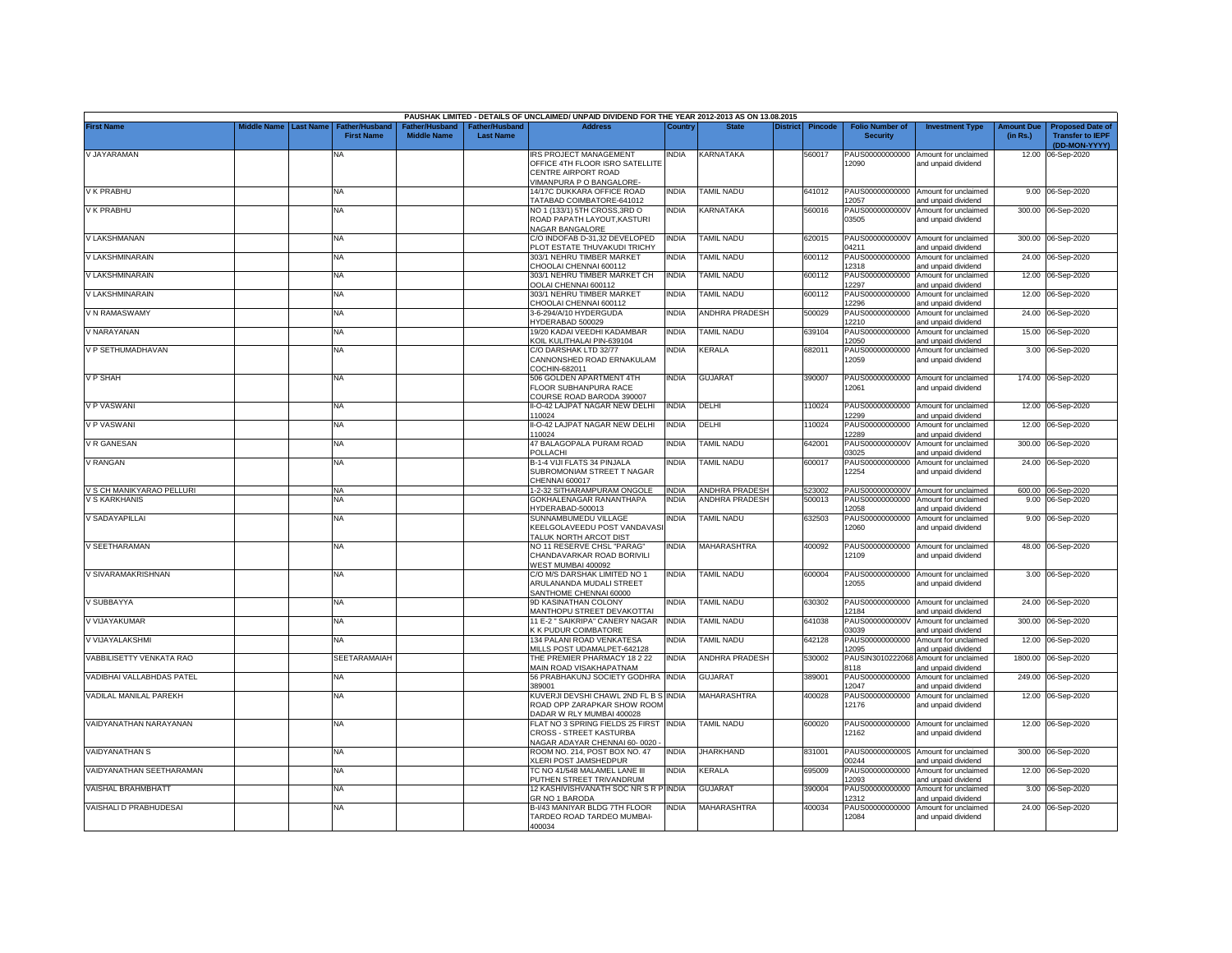|                              |             |                  |                                     |                                      |                                    | PAUSHAK LIMITED - DETAILS OF UNCLAIMED/ UNPAID DIVIDEND FOR THE YEAR 2012-2013 AS ON 13.08.2015                           |              |                       |                 |                |                                           |                                                             |                               |                                                                     |
|------------------------------|-------------|------------------|-------------------------------------|--------------------------------------|------------------------------------|---------------------------------------------------------------------------------------------------------------------------|--------------|-----------------------|-----------------|----------------|-------------------------------------------|-------------------------------------------------------------|-------------------------------|---------------------------------------------------------------------|
| <b>First Name</b>            | Middle Name | <b>Last Name</b> | Father/Husband<br><b>First Name</b> | Father/Husband<br><b>Middle Name</b> | Father/Husband<br><b>Last Name</b> | <b>Address</b>                                                                                                            | Country      | <b>State</b>          | <b>District</b> | <b>Pincode</b> | <b>Folio Number of</b><br><b>Security</b> | <b>Investment Type</b>                                      | <b>Amount Due</b><br>(in Rs.) | <b>Proposed Date of</b><br><b>Transfer to IEPF</b><br>(DD-MON-YYYY) |
| VAJINDER KUMAR GUPTA         |             |                  | <b>NA</b>                           |                                      |                                    | 26/22 VISHWAS NAGAR GALI NO 12 INDIA<br>SHAHDARA DELHI-110032                                                             |              | DELHI                 |                 | 10032          | 12116                                     | PAUS00000000000 Amount for unclaimed<br>and unpaid dividend | 12.00                         | 06-Sep-2020                                                         |
| VALABOJU                     |             |                  | <b>NA</b>                           |                                      |                                    | H NO 1-8-183/1 CHIKKADPALLY<br><b>IYDERABAD</b>                                                                           | India        | <b>ANDHRA PRADESH</b> |                 | 500020         | PAUS0000000000V<br>03216                  | Amount for unclaimed<br>and unpaid dividend                 | 450.00                        | 06-Sep-2020                                                         |
| VALENTINE JOSEPH ALVES       |             |                  | <b>NA</b>                           |                                      |                                    | C-37 NIRMALA NIVAS AIMAI<br><b>MERVANJI ST PAREL MUMBAI-</b>                                                              | <b>INDIA</b> | MAHARASHTRA           |                 | 400012         | PAUS00000000000<br>12085                  | Amount for unclaimed<br>and unpaid dividend                 |                               | 12.00 06-Sep-2020                                                   |
| VALJI NANAJI GANGAR          |             |                  | NA                                  |                                      |                                    | KUVERJI DEVSHI CHAWL 2ND FL B S INDIA<br>ROAD OPP ZARAPKAR SHOW ROOM<br>DADAR W RLY MUMBAI 400028                         |              | <b>MAHARASHTRA</b>    |                 | 400028         | PAUS00000000000<br>12175                  | Amount for unclaimed<br>and unpaid dividend                 |                               | 12.00 06-Sep-2020                                                   |
| VALLABHDAS GALABHAI PATEL    |             |                  | NA                                  |                                      |                                    | GIN PLOT DHORAJI DIST-RAJKOT<br>PIN 360410                                                                                | INDIA        | <b>GUJARAT</b>        |                 | 360410         | PAUS00000000000<br>11945                  | Amount for unclaimed<br>and unpaid dividend                 |                               | 24.00 06-Sep-2020                                                   |
| VALLABHDAS NARSIDAS GHIYA    |             |                  | <b>NA</b>                           |                                      |                                    | A 306 RIDHHI SIDHHI APT 3RD FLR<br>RAJENDR- A COMPLEX OPP<br>CORPORATION BANK ANAND NA-<br>GAR DAHISAR EAST MUMBAI 400068 | <b>INDIA</b> | MAHARASHTRA           |                 | 400068         | PAUS00000000000<br>12285                  | Amount for unclaimed<br>and unpaid dividend                 |                               | 48.00 06-Sep-2020                                                   |
| VANIKUMARI YERUBANDI         |             |                  | NA                                  |                                      |                                    | DWARKA LODGE MAIN ROAD<br>OWARAKANAGAR VISAKHAPATNAM                                                                      | NDIA         | ANDHRA PRADESH        |                 | 530016         | 04816                                     | PAUS0000000000V Amount for unclaimed<br>and unpaid dividend |                               | 450.00 06-Sep-2020                                                  |
| VANLATA ASHWIN PATEL         |             |                  | NA                                  |                                      |                                    | C/O M/S G T BROTHERS KHUSHBOO INDIA<br>CORNER 56 VISHWAS COLONY<br>ALKAPURI BARODA 390005                                 |              | <b>GUJARAT</b>        |                 | 390005         | PAUS00000000000<br>11996                  | Amount for unclaimed<br>and unpaid dividend                 |                               | 75.00 06-Sep-2020                                                   |
| VANLILA R PATEL              |             |                  | <b>NA</b>                           |                                      |                                    | B/29 ALEMBIC COLONY BARODA<br>390003                                                                                      | <b>INDIA</b> | <b>GUJARAT</b>        |                 | 390003         | PAUS00000000000<br>12306                  | Amount for unclaimed<br>and unpaid dividend                 | 24.00                         | 06-Sep-2020                                                         |
| ARALAKSHMI NUTHULAGANTI      |             |                  | <b>NA</b>                           |                                      |                                    | 1610 Cheney Drive Vidalia GA 30474                                                                                        | <b>INDIA</b> | <b>MAHARASHTRA</b>    |                 | 999999         | PAUS0000000000V                           | Amount for unclaimed                                        |                               | 600.00 06-Sep-2020                                                  |
| ARKADI VASUDEVA RAO          |             |                  | <b>NA</b>                           |                                      |                                    | NO-1 GOPAL KRISHNA STREET T<br>VAGAR CHENNAI 600017                                                                       | <b>INDIA</b> | TAMIL NADU            |                 | 600017         | PAUS00000000000<br>12118                  | Amount for unclaimed<br>and unpaid dividend                 | 12.00                         | 06-Sep-2020                                                         |
| <b>VARSHA S MUNDLE</b>       |             |                  | NA                                  |                                      |                                    | C/O. MR. SHIVAJI S. SAWANT L/101<br>GOKUL - HEAVEN,THAKUR<br>COMPLEX, WESTERN EXPRESS H-<br>IGHWAY, KANDIVLI(E)MUMBAI-    | <b>INDIA</b> | MAHARASHTRA           |                 | 400101         | PAUS00000000000<br>12279                  | Amount for unclaimed<br>and unpaid dividend                 |                               | 24.00 06-Sep-2020                                                   |
| VARSHABEN MUKESHBHAI PANCHAL |             |                  | <b>NA</b>                           |                                      |                                    | 402-403 SHASHWAT, OPP: GUJARAT INDIA<br>COLLEGE ELLISBRIDGE,<br>HMEDABAD-380006                                           |              | <b>GUJARAT</b>        |                 | 380006         | 12069                                     | PAUS00000000000 Amount for unclaimed<br>and unpaid dividend |                               | 48.00 06-Sep-2020                                                   |
| VARSHABEN RAJNIKANT LALANI   |             |                  | <b>NA</b>                           |                                      |                                    | PARIKH FALI DHANDHUKA DIST<br><b>HMEDABAD</b>                                                                             | <b>INDIA</b> | <b>GUJARAT</b>        |                 | 382460         | 12264                                     | PAUS00000000000 Amount for unclaimed<br>and unpaid dividend |                               | 48.00 06-Sep-2020                                                   |
| Vasamreddy Sreedhar Reddy    |             |                  | V Dasaratha Rami<br>Reddy           |                                      |                                    | 11/84, Potti Sreeramulu Street Sullurpet<br>Dist Nellore                                                                  | <b>INDIA</b> | ANDHRA PRADESH        |                 | 524121         | PAUSIN3000951077<br>7866                  | Amount for unclaimed<br>and unpaid dividend                 | 600.00                        | 06-Sep-2020                                                         |
| VASANT DINKAR RAO AHIRRAO    |             |                  | NA                                  |                                      |                                    | A/2 PRABHAKAR COLONY<br><b>/AGHODIA ROAD BARODA 390019</b>                                                                | <b>INDIA</b> | <b>GUJARAT</b>        |                 | 390019         | PAUS00000000000<br>12333                  | Amount for unclaimed<br>and unpaid dividend                 |                               | 3.00 06-Sep-2020                                                    |
| VASANT GURURAO PUJAR         |             |                  | <b>NA</b>                           |                                      |                                    | 236 SHRI CHIDAMBAR NAGAR<br>TILAKWADI BELGAUM 590006                                                                      | <b>INDIA</b> | KARNATAKA             |                 | 590006         | PAUS00000000000<br>12048                  | Amount for unclaimed<br>and unpaid dividend                 |                               | 24.00 06-Sep-2020                                                   |
| VASANT H MEHTA               |             |                  | <b>NA</b>                           |                                      |                                    | VERMA MANSION BANK MORE PO<br>OHANBAD-826001                                                                              | <b>INDIA</b> | <b>JHARKHAND</b>      |                 | 326001         | PAUS00000000000<br>12158                  | Amount for unclaimed<br>and unpaid dividend                 |                               | 12.00 06-Sep-2020                                                   |
| VASANT KISAN CHOUDHARI       |             |                  | NA                                  |                                      |                                    | 'SURANA NIWAS" AT BODWAD DIST<br>ALGAON MAHARASHTRA 425310                                                                | <b>INDIA</b> | MAHARASHTRA           |                 | 425310         | PAUS00000000000<br>12178                  | Amount for unclaimed<br>and unpaid dividend                 |                               | 12.00 06-Sep-2020                                                   |
| VASANTBEN J THAKKAR          |             |                  | <b>NA</b>                           |                                      |                                    | SHRI GANESH NIVAS 1ST FLOOR N<br>S BOSE ROAD MUMBAI-400080                                                                | <b>INDIA</b> | <b>MAHARASHTRA</b>    |                 | 400080         | PAUS00000000000<br>12082                  | Amount for unclaimed<br>and unpaid dividend                 |                               | 48.00 06-Sep-2020                                                   |
| VASANTBHAI BHIKHABHAI RANA   |             |                  | NA                                  |                                      |                                    | AT & PO SOKHADA SUNDER<br>3AZAAR DIST BARODA PIN-391240                                                                   | INDIA        | GUJARAT               |                 | 391240         | PAUS00000000000<br>11998                  | Amount for unclaimed<br>and unpaid dividend                 |                               | 3.00 06-Sep-2020                                                    |
| VASANTBHAI SHAMBHUBHAI PATEL |             |                  | NA                                  |                                      |                                    | AT & PO CHAKLAD TA AMOD DIST<br>BROACH-392110                                                                             | India        | GUJARAT               |                 | 392110         | PAUS00000000000<br>1999                   | Amount for unclaimed<br>and unpaid dividend                 | 3.00                          | 06-Sep-2020                                                         |
| <b>VASANTHA DEVI</b>         |             |                  | <b>NA</b>                           |                                      |                                    | NO.13, NEW THANDAVARAYA<br><b>GRAMANI STREET, CHENNAI</b>                                                                 | <b>INDIA</b> | TAMIL NADU            |                 | 600021         | PAUS0000000000S<br>01091                  | Amount for unclaimed<br>nd unpaid dividend                  | 300.00                        | 06-Sep-2020                                                         |
| VASANTHI N KUMAR             |             |                  | NA                                  |                                      |                                    | M/S.MYSORE MEDL. HALL, ASHOKA<br>ROAD TUMKUR (KARNATAKA)                                                                  | <b>INDIA</b> | KARNATAKA             |                 | 572101         | PAUS0000000000V<br>00306                  | Amount for unclaimed<br>and unpaid dividend                 | 1500.00                       | 06-Sep-2020                                                         |
| VASANTI BRIJLAL MODI         |             |                  | NA                                  |                                      |                                    | 303 MODI NIVAS SWAMI<br>VIVEKANAND ROAD SANTACRUZ<br>W) MUMBAI-400054                                                     | <b>INDIA</b> | <b>MAHARASHTRA</b>    |                 | 400054         | PAUS00000000000<br>12067                  | Amount for unclaimed<br>and unpaid dividend                 |                               | 48.00 06-Sep-2020                                                   |
| VASANTIBEN GULABDAS SNATIKA  |             |                  | ΝA                                  |                                      |                                    | C/O ANIL G PATEL HOUSE NO-2161-<br>B KALAKRUTI ROAD YEOLA DIST<br><b>VASIK VIA MANMAD</b>                                 | <b>INDIA</b> | <b>GUJARAT</b>        |                 | 390001         | 11971                                     | PAUS00000000000 Amount for unclaimed<br>and unpaid dividend |                               | 24.00 06-Sep-2020                                                   |
| VASANTKUMAR SHANKERLAL MEHTA |             |                  | NA                                  |                                      |                                    | FA/9 ALEMBIC COLONY ALEMBIC<br>ROAD BARODA 390003                                                                         | <b>INDIA</b> | <b>GUJARAT</b>        |                 | 390003         | PAUS00000000000<br>11958                  | Amount for unclaimed<br>and unpaid dividend                 |                               | 9.00 06-Sep-2020                                                    |
| VASANTLAL HIMATLAL SHAH      |             |                  | NA                                  |                                      |                                    | AT & PO SOKHADA DIST BARODA<br>PIN-391240                                                                                 | <b>INDIA</b> | GUJARAT               |                 | 391240         | PAUS00000000000<br>12000                  | Amount for unclaimed<br>and unpaid dividend                 | 15.00                         | 06-Sep-2020                                                         |
| VASANTRAO GOVINDRAO MANE     |             |                  | NA                                  |                                      |                                    | "SHILPA" SOCIETY BLOCK NO 1 OPP<br>ALBAUG SWIMING POOL<br>PRATAPNAGAR BARODA-390004                                       | <b>INDIA</b> | GUJARAT               |                 | 390004         | PAUS00000000000<br>12001                  | Amount for unclaimed<br>and unpaid dividend                 | 48.00                         | 06-Sep-2020                                                         |
| <b>ASANTRAO SHASTRY</b>      |             |                  | <b>NA</b>                           |                                      |                                    | <b>FORT RANEBENNUR</b>                                                                                                    | <b>INDIA</b> | <b>KARNATAKA</b>      |                 | 581115         | PAUS0000000000V                           | Amount for unclaimed                                        |                               | 300.00 06-Sep-2020                                                  |
| VASARAMBHAI JETHABHAI PATEL  |             |                  | NA                                  |                                      |                                    | AT RAMSIKAMPA TAL BAYAD POST<br>ODHA DIST SABARKANTHA 383325                                                              | INDIA        | <b>GUJARAT</b>        |                 | 383325         | PAUS00000000000<br>12002                  | Amount for unclaimed<br>and unpaid dividend                 |                               | 3.00 06-Sep-2020                                                    |
| <b>VASUDEO PATEL</b>         |             |                  | <b>NA</b>                           |                                      |                                    | C/O VIPIN PARIKH 16-A ASTAPAD<br>SOCIETY KARELIBAUG BARODA<br>390018                                                      | INDIA        | GUJARAT               |                 | 390018         | PAUS00000000000<br>12336                  | Amount for unclaimed<br>and unpaid dividend                 |                               | 48.00 06-Sep-2020                                                   |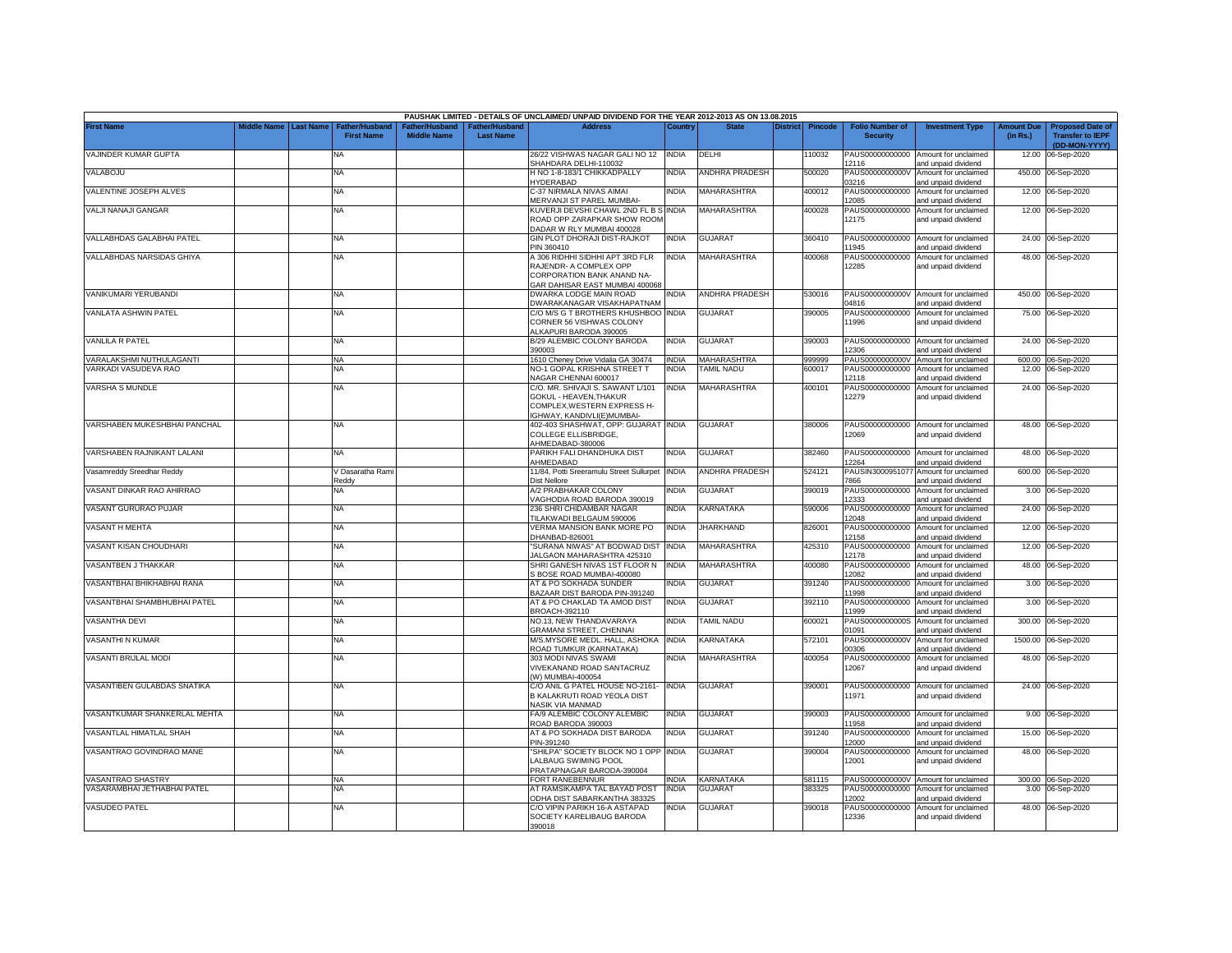|                                 |                       |                                            |                                      |                                                | PAUSHAK LIMITED - DETAILS OF UNCLAIMED/ UNPAID DIVIDEND FOR THE YEAR 2012-2013 AS ON 13.08.2015 |              |                       |          |                |                                           |                                                             |                               |                                                                     |
|---------------------------------|-----------------------|--------------------------------------------|--------------------------------------|------------------------------------------------|-------------------------------------------------------------------------------------------------|--------------|-----------------------|----------|----------------|-------------------------------------------|-------------------------------------------------------------|-------------------------------|---------------------------------------------------------------------|
| <b>First Name</b>               | Middle Name Last Name | <b>Father/Husband</b><br><b>First Name</b> | Father/Husband<br><b>Middle Name</b> | <sup>-</sup> ather/Husband<br><b>Last Name</b> | <b>Address</b>                                                                                  | Country      | <b>State</b>          | District | <b>Pincode</b> | <b>Folio Number of</b><br><b>Security</b> | <b>Investment Type</b>                                      | <b>Amount Due</b><br>(in Rs.) | <b>Proposed Date of</b><br><b>Transfer to IEPF</b><br>(DD-MON-YYYY) |
| <b>VASUDEV PRABHU</b>           |                       | <b>NA</b>                                  |                                      |                                                | 88 4TH MAIN MALLESWARAM<br><b>BANGALORE</b>                                                     | <b>INDIA</b> | KARNATAKA             |          | 560003         | PAUS0000000000V<br>05016                  | Amount for unclaimed<br>and unpaid dividend                 | 900.00                        | 06-Sep-2020                                                         |
| <b>VASUDEV PRABHU</b>           |                       | <b>NA</b>                                  |                                      |                                                | 88 4TH MAIN MALLESWARAM<br><b>BANGALORE</b>                                                     | <b>INDIA</b> | KARNATAKA             |          | 560003         | PAUS0000000000V<br>05018                  | Amount for unclaimed<br>and unpaid dividend                 | 1800.00                       | 06-Sep-2020                                                         |
| VASUMATI CHANDRAKANT AMIN       |                       | <b>NA</b>                                  |                                      |                                                | /ASUNDHARA PRAKASHAN 533                                                                        | <b>INDIA</b> | <b>GUJARAT</b>        |          | 380001         | PAUS00000000000                           | Amount for unclaimed                                        |                               | 9.00 06-Sep-2020                                                    |
|                                 |                       |                                            |                                      |                                                | ELLORA COMMERCIAL CENTRE<br><b>BEHIND RELIEF CINEMA</b>                                         |              |                       |          |                | 12239                                     | and unpaid dividend                                         |                               |                                                                     |
|                                 |                       |                                            |                                      |                                                | AHMEDABAD-380001                                                                                |              |                       |          |                |                                           |                                                             |                               |                                                                     |
| VASUMATIBEN BHAKTIPRASAD        |                       | <b>NA</b>                                  |                                      |                                                | 329 CHHANLA ORE AHMEDABAD-<br>380001                                                            | India        | <b>GUJARAT</b>        |          | 380001         | PAUS00000000000<br>12004                  | Amount for unclaimed<br>and unpaid dividend                 |                               | 12.00 06-Sep-2020                                                   |
| VASUNDHARA BHUPEN BUCH          |                       | NA                                         |                                      |                                                | 74 ALEMBIC NAGAR SOCIETY<br>REFINERY ROAD BARODA-390016                                         | INDIA        | <b>GUJARAT</b>        |          | 390016         | PAUS00000000000<br>11956                  | Amount for unclaimed<br>and unpaid dividend                 |                               | 3.00 06-Sep-2020                                                    |
| <b>VATHSALA PANT</b>            |                       | <b>NA</b>                                  |                                      |                                                | 2972,4TH CROSS,13TH MAIN HALII<br><b>VD STAGE BANGALORE</b>                                     | <b>INDIA</b> | KARNATAKA             |          | 560038         | PAUS0000000000V<br>01803                  | Amount for unclaimed<br>and unpaid dividend                 |                               | 1800.00 06-Sep-2020                                                 |
| VAZIR CHAND SHARMA              |                       | ANI RAM<br><b>SHARMA</b>                   |                                      |                                                | 14/2, BALBIR ROAD DEHRADUN                                                                      | <b>INDIA</b> | UTTARAKHAND           |          | 248001         | PAUS12010604000<br>66628                  | Amount for unclaimed<br>and unpaid dividend                 |                               | 6.00 06-Sep-2020                                                    |
| VED BHUSHAN SHARMA              |                       | NA                                         |                                      |                                                | QTR NO A-5(T) PIPPRI PO TURRA<br><b>IST SONBHADRA (UP) 231221</b>                               | <b>INDIA</b> | <b>UTTAR PRADESH</b>  |          | 231221         | PAUS00000000000<br>12219                  | Amount for unclaimed<br>and unpaid dividend                 |                               | 12.00 06-Sep-2020                                                   |
| <b>VED PARKASH GOGIA</b>        |                       | NA                                         |                                      |                                                | 12 NETAJI NAGAR MKT NEW DELHI-                                                                  | <b>INDIA</b> | DELHI                 |          | 10023          | PAUS00000000000                           | Amount for unclaimed                                        | 12.00                         | 06-Sep-2020                                                         |
| <b>VED PARKASH KATHURIA</b>     |                       |                                            |                                      |                                                | 10023<br>V P KATHURIA 7814-RAM GALI R A                                                         | <b>INDIA</b> | DELHI                 |          | 10007          | 12192                                     | and unpaid dividend                                         | 12.00                         |                                                                     |
|                                 |                       | NA                                         |                                      |                                                | <b>COAD DELHI-110007</b>                                                                        |              |                       |          |                | PAUS00000000000<br>12199                  | Amount for unclaimed<br>and unpaid dividend                 |                               | 06-Sep-2020                                                         |
| <b>VED PRAKASH KAPUR</b>        |                       | <b>NA</b>                                  |                                      |                                                | A/3 RASHMI NAGAR DAYAL BAGH<br><b>AGRA WEST 282005</b>                                          | <b>INDIA</b> | <b>UTTAR PRADESH</b>  |          | 282005         | PAUS00000000000<br>2225                   | Amount for unclaimed<br>and unpaid dividend                 | 24.00                         | 06-Sep-2020                                                         |
| <b>VED PRAKASH PANDEY</b>       |                       | <b>NA</b>                                  |                                      |                                                | 230 ZAKATI STREET BAREILLY                                                                      | <b>INDIA</b> | UTTAR PRADESH         |          | 243001         | PAUS00000000000                           | Amount for unclaimed                                        |                               | 12.00 06-Sep-2020                                                   |
| VEDAMATHA VUSIRIKALA            |                       | NA                                         |                                      |                                                | PARAMATMA KRUPA 75 FEET ROAD                                                                    | <b>INDIA</b> | <b>ANDHRA PRADESH</b> |          | 530001         | PAUS0000000000V                           | Amount for unclaimed                                        | 450.00                        | 06-Sep-2020                                                         |
| <b>VEENA ARYA</b>               |                       | NA                                         |                                      |                                                | NO 27-32-54 VISAKHAPATNAM<br>STREET NO 5 H NO 245 THAPAR                                        | <b>INDIA</b> | <b>UTTAR PRADESH</b>  |          | 250001         | 04993<br>PAUS00000000000                  | and unpaid dividend<br>Amount for unclaimed                 |                               | 12.00 06-Sep-2020                                                   |
|                                 |                       |                                            |                                      |                                                | <b>JAGAR MEERUT 250001</b>                                                                      |              |                       |          |                | 12133                                     | nd unpaid dividend                                          |                               |                                                                     |
| <b>VEENA CHATURVEDI</b>         |                       | NA                                         |                                      |                                                | S-561 GREATER KAILASH II NEW<br>DELHI 110048                                                    | <b>INDIA</b> | DELHI                 |          | 10048          | PAUS00000000000<br>12343                  | Amount for unclaimed<br>and unpaid dividend                 | 12.00                         | 06-Sep-2020                                                         |
| <b>VEENA GUPTA</b>              |                       | NA                                         |                                      |                                                | H NO 666 W NO 5 MEHRAULI NEW<br>DELHI-110030                                                    | <b>INDIA</b> | DELHI                 |          | 10030          | PAUS00000000000<br>12189                  | Amount for unclaimed<br>and unpaid dividend                 | 12.00                         | 06-Sep-2020                                                         |
| VEENA JAYENDRA SHAH             |                       | NA                                         |                                      |                                                | C/O D B DESAI 16-CHARANKRUPA                                                                    | <b>INDIA</b> | <b>GUJARAT</b>        |          | 380015         | PAUS00000000000                           | Amount for unclaimed                                        |                               | 3.00 06-Sep-2020                                                    |
|                                 |                       |                                            |                                      |                                                | SOC VIBHAG- -2 NR JAI SAFALI ROW<br>HOUSES SETTELITE R- OAD<br>AHMEDABAD 380015 -               |              |                       |          |                | 11936                                     | and unpaid dividend                                         |                               |                                                                     |
| <b>VEENA S SRIDHAR</b>          |                       | <b>NA</b>                                  |                                      |                                                | 10-33 RAVI KUNJ ANAND NAGAR<br><b>BRAMHAPUR GULBARGA</b>                                        | <b>INDIA</b> | KARNATAKA             |          | 585103         | PAUS0000000000V<br>05026                  | Amount for unclaimed<br>and unpaid dividend                 |                               | 600.00 06-Sep-2020                                                  |
| VEENA SACHDEVA                  |                       | <b>NA</b>                                  |                                      |                                                | AASHIRWAD" E/28/A DILSHAD<br>GARDEN DELHI 110095                                                | <b>INDIA</b> | DELHI                 |          | 110095         | PAUS00000000000<br>12315                  | Amount for unclaimed<br>and unpaid dividend                 | 12.00                         | 06-Sep-2020                                                         |
| <b>VEENA SHARMA</b>             |                       | <b>NA</b>                                  |                                      |                                                | A-211 HARI NAGAR CLOCK TOWER                                                                    | <b>INDIA</b> | DELHI                 |          | 10064          | PAUS00000000000                           | Amount for unclaimed                                        | 12.00                         | 06-Sep-2020                                                         |
| <b>/EENA UPPAL</b>              |                       | NA                                         |                                      |                                                | NEW DELHI 110064<br>A-11 SECTOR 16 ROURKELA-769003                                              | <b>INDIA</b> | <b>ORISSA</b>         |          | 769003         | 12138<br>PAUS00000000000                  | and unpaid dividend<br>Amount for unclaimed                 | 12.00                         | 06-Sep-2020                                                         |
| <b>/EENABEN JAYKANT PATEL</b>   |                       | NA                                         |                                      |                                                | "VIJAY" RACECOURSE ROAD OPP S                                                                   | <b>INDIA</b> | <b>GUJARA1</b>        |          | 390005         | PAUS00000000000                           | Amount for unclaimed                                        | 48.00                         | 06-Sep-2020                                                         |
|                                 |                       |                                            |                                      |                                                | TOFFICE BARODA-390005                                                                           |              |                       |          |                | 12005                                     | and unpaid dividend                                         |                               |                                                                     |
| VEENABEN MAHESHKUMAR THAKKAR    |                       | NA                                         |                                      |                                                | 18-B BRAHMAKSHATRIYANAGAR<br>SOC NO-2 NR PRABHUDAS                                              | <b>INDIA</b> | <b>GUJARAT</b>        |          | 380007         | PAUS00000000000<br>12068                  | Amount for unclaimed<br>and unpaid dividend                 |                               | 24.00 06-Sep-2020                                                   |
|                                 |                       |                                            |                                      |                                                | THAKKAR COLLEGE BUS STAND                                                                       |              |                       |          |                |                                           |                                                             |                               |                                                                     |
| VEERA RAGHAVA CHOUDRY KANTIPUDI |                       | NA                                         |                                      |                                                | PALDI AHMEDABAD-380007<br>MANDAPET, EAST GODAVARI DIST. INDIA                                   |              | ANDHRA PRADESH        |          | 517172         |                                           | PAUS0000000000V Amount for unclaimed                        |                               | 1200.00 06-Sep-2020                                                 |
|                                 |                       |                                            |                                      |                                                | ANDHRA PRADESH                                                                                  |              |                       |          |                | 00785                                     | and unpaid dividend                                         |                               |                                                                     |
| VEERA VENKATA JANKI DEVI KODALI |                       | NA                                         |                                      |                                                | 39-12-11 MURALI NAGAR<br>/ISAKHAPATNAM                                                          | <b>INDIA</b> | ANDHRA PRADESH        |          | 530007         | PAUS0000000000V<br>04819                  | Amount for unclaimed<br>and unpaid dividend                 | 450.00                        | 06-Sep-2020                                                         |
| VEERANDRA KUMAR DUBEY           |                       | RAM ANUJ<br><b>DUBEY</b>                   |                                      |                                                | BY PASS USRO KHOJAN PUR<br><b>AIZABAD</b>                                                       | <b>INDIA</b> | UTTAR PRADESH         |          | 224001         | PAUS12010606000<br>22745                  | Amount for unclaimed<br>and unpaid dividend                 | 75.00                         | 06-Sep-2020                                                         |
| <b>VEERARAGHAVA SRINIVASAN</b>  |                       | NA                                         |                                      |                                                | C/O SHRIMATI R N RANJAN B/6                                                                     | <b>INDIA</b> | <b>MAHARASHTRA</b>    |          | 140010         | PAUS00000000000                           | Amount for unclaimed                                        | 12.00                         | 06-Sep-2020                                                         |
|                                 |                       |                                            |                                      |                                                | SMURTI FLATS 59 SIVAJI NAGAR<br>VAGPUR 440010 MAHARASHTRA                                       |              |                       |          |                | 12161                                     | and unpaid dividend                                         |                               |                                                                     |
| <b>VEERREDDY SATHI</b>          |                       | <b>NA</b>                                  |                                      |                                                | 21-1-29 SHRAVANI HOSPITAL<br><b>JAWAHAR STREET KAKINADA</b>                                     | <b>INDIA</b> | ANDHRA PRADESH        |          | 533001         | PAUS0000000000V<br>04984                  | Amount for unclaimed<br>and unpaid dividend                 |                               | 1500.00 06-Sep-2020                                                 |
| <b>VEERSHETTY BEKNAL</b>        |                       | NA                                         |                                      |                                                | GULBARGA MEDICAL HALL OPP<br><b>GOVT HOSPITAL GULBARGA</b>                                      | <b>INDIA</b> | KARNATAKA             |          | 585102         | PAUS0000000000V<br>02563                  | Amount for unclaimed<br>and unpaid dividend                 | 300.00                        | 06-Sep-2020                                                         |
| <b>VEERSWAMY BOLLA</b>          |                       | <b>NA</b>                                  |                                      |                                                | S/O NARASIMHA MURTY M G ROAD<br><b>PALAKOL 534260</b>                                           | <b>INDIA</b> | ANDHRA PRADESH        |          | 534260         | PAUS00000000000<br>12096                  | Amount for unclaimed<br>and unpaid dividend                 | 12.00                         | 06-Sep-2020                                                         |
| <b>VELCHAND C SHAH</b>          |                       | NA                                         |                                      |                                                | B.203, Sanskar Dham Opp. Sharada<br>Mandir Lal Chowki DABHOI                                    | <b>INDIA</b> | <b>GUJARAT</b>        |          | 391110         | PAUS0000000000V<br>03813                  | Amount for unclaimed<br>and unpaid dividend                 |                               | 300.00 06-Sep-2020                                                  |
| <b>VELJI BECHAR SHAH</b>        |                       | NA                                         |                                      |                                                | KUVERJI DEVSHI CHAWL 2ND FL B S INDIA                                                           |              | <b>MAHARASHTRA</b>    |          | 400028         | PAUS00000000000                           | Amount for unclaimed                                        |                               | 12.00 06-Sep-2020                                                   |
|                                 |                       |                                            |                                      |                                                | ROAD OPP ZARAPKAR SHOW ROOM<br>DADAR W RLY MUMBAI 400028                                        |              |                       |          |                | 12177                                     | and unpaid dividend                                         |                               |                                                                     |
| VENKARADDI GOVINDRADDI GANGAL   |                       | <b>NA</b>                                  |                                      |                                                | HANCHINAL TAL SAUNDATTI DIST<br>BELGAUM KARNATAKA STATE                                         | <b>INDIA</b> | KARNATAKA             |          | 591126         | 12049                                     | PAUS00000000000 Amount for unclaimed<br>and unpaid dividend |                               | 48.00 06-Sep-2020                                                   |
|                                 |                       |                                            |                                      |                                                |                                                                                                 |              |                       |          |                |                                           |                                                             |                               |                                                                     |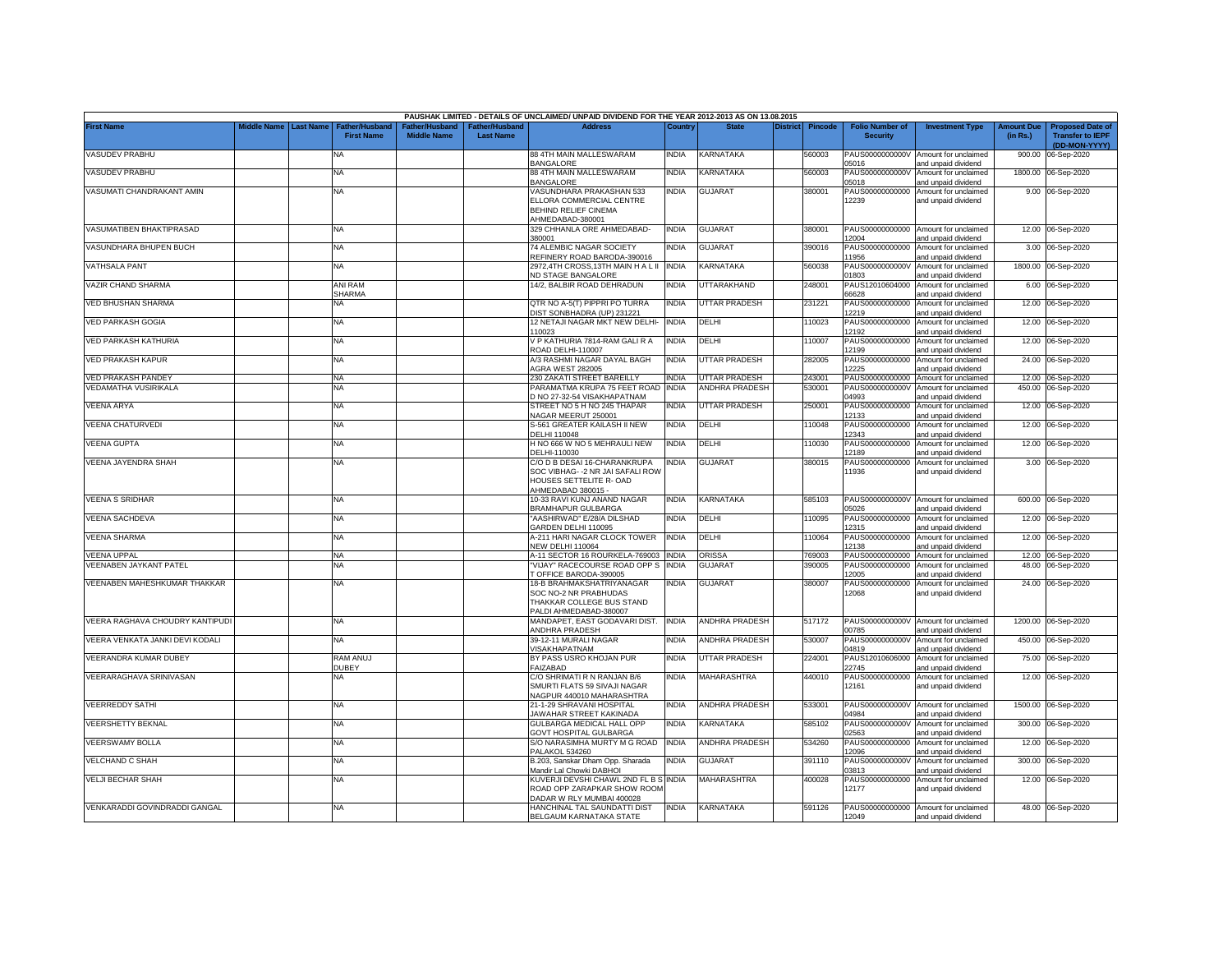| <b>Last Name</b><br><b>Transfer to IEPF</b><br><b>First Name</b><br><b>Middle Name</b><br>(in Rs.)<br><b>Last Name</b><br><b>Security</b><br>(DD-MON-YYYY)<br>C/O. M/S. JEEVAN MEDAL HALL,<br><b>VENKAT REDDY G</b><br><b>NA</b><br><b>INDIA</b><br><b>ANDHRA PRADESH</b><br>502110<br>PAUS0000000000G<br>Amount for unclaimed<br>300.00<br>06-Sep-2020<br>GAJWEL, MEDAK DIST<br>0063<br>and unpaid dividend<br>VENKATA APPALA SANYASAYYA<br>C/O.RAJA MEDICAL STORES,<br><b>INDIA</b><br><b>ANDHRA PRADESH</b><br>531201<br>PAUS0000000000V Amount for unclaimed<br>300.00 06-Sep-2020<br><b>NA</b><br>VAJRAPU<br>MAHATMA GANDHI ROAD,<br>00789<br>and unpaid dividend<br>VIJAYANAGARAM (A.P)<br>C/O PRAJA VYDYA SALA OPP HOTEL INDIA<br>VENKATA RAMAYYA M<br>ANDHRA PRADESH<br><b>NA</b><br>530026<br>PAUS0000000000V<br>Amount for unclaimed<br>300.00 06-Sep-2020<br>14832<br>SUDHA GAJUWALA<br>and unpaid dividend<br>KRISHNA MEDL. HALL, HASSAN.<br>KARNATAKA<br>PAUS0000000000H Amount for unclaimed<br>VENKATA RANGAIAH H K<br><b>INDIA</b><br>573201<br>60.00 06-Sep-2020<br><b>NA</b><br>VENKATA RATNAKUMARI GHANTASALA<br>C/O G GAYATRIRAO SUJATHA<br>INDIA<br><b>ANDHRA PRADESH</b><br>PAUS0000000000V<br>NA<br>522124<br>Amount for unclaimed<br>450.00<br>06-Sep-2020<br>04741<br><b>MEDICAL ENTERPRISES</b><br>and unpaid dividend<br>NIDUBROLU GUNTUR DT<br>VENKATA REDDY SATHI<br>21-1-29 SHRAVANI HOSPITAL<br><b>INDIA</b><br><b>ANDHRA PRADESH</b><br>533001<br>1500.00 06-Sep-2020<br><b>NA</b><br>PAUS0000000000V Amount for unclaimed<br><b>IAWAHAR STREET KAKINADA</b><br>04986<br>and unpaid dividend<br>VENKATAKRISHNA RAO<br>NA<br>7-10-15(3), LAWYERPET NEAR SAI<br><b>INDIA</b><br>ANDHRA PRADESH<br>523002<br>PAUS0000000000V<br>Amount for unclaimed<br>600.00 06-Sep-2020<br>BALA MANDIR ONGOLE (A.P)<br>00314<br>ind unpaid dividend<br>LABBIPET, VIJAYAWADA<br>VENKATAKRISHNA RAO NIMMAGADDA<br><b>INDIA</b><br><b>ANDHRA PRADESH</b><br>PAUS0000000000V Amount for unclaimed<br>520010<br>600.00 06-Sep-2020<br><b>NA</b><br>VENKATALINGAM GUDIVADA<br><b>INDIA</b><br><b>ANDHRA PRADESH</b><br><b>NA</b><br>OPP.SESHAMAHAL PERAVALLI<br>534328<br>PAUS0000000000V<br>1200.00 06-Sep-2020<br>Amount for unclaimed<br>TANUKU TANUKU TQ. (W.G.DT.) A.P<br>00797<br>and unpaid dividend<br>VENKATARAJU GRANDHI<br><b>INDIA</b><br><b>ANDHRA PRADESH</b><br><b>NA</b><br>PROP.SRI VENKATESWARA<br>531201<br>PAUS0000000000V<br>Amount for unclaimed<br>600.00<br>06-Sep-2020<br>00801<br>MEDICAL STORES M.G.ROAD,<br>and unpaid dividend<br>/IZIANAGARAM (A.P)<br>VENKATARAMAN SUKUMAR<br><b>NA</b><br>Q-13 S M NAGAR HSG ESTATE<br><b>INDIA</b><br><b>WEST BENGAL</b><br>700026<br>PAUS00000000000 Amount for unclaimed<br>24.00 06-Sep-2020<br>12182<br>BUDGE BUDGE ROAD PO<br>and unpaid dividend<br>SARKARPOOL DIST 24 PARGANAS<br>ADVOCATE FORT KURNOOL<br>VENKATARAMANA KANDALA<br><b>INDIA</b><br>ANDHRA PRADESH<br>518001<br>PAUS0000000000V Amount for unclaimed<br>300.00 06-Sep-2020<br>NA<br>VENKATARAMANUJAM GRANDHI<br><b>TAMIL NADU</b><br>1ST FLOOR, 40 SALAI STREET<br><b>INDIA</b><br>600004<br>2100.00 06-Sep-2020<br><b>NA</b><br>PAUS0000000000V<br>Amount for unclaimed<br>MYLAPORE, CHENNAI<br>0799<br>and unpaid dividend<br>VENKATARAO KOMPELLA<br><b>NA</b><br>Area Manager Darshak Ltd. Dr.G.S.Raju INDIA<br><b>ANDHRA PRADESH</b><br>520003<br>PAUS0000000000V<br>Amount for unclaimed<br>600.00<br>06-Sep-2020<br>04714<br>Street Near Gyamkhana Club,<br>and unpaid dividend<br>Gandhinagar<br>VENKATAREDDI JANUPALA<br>H NO 28/831-B J V R NAGAR<br><b>INDIA</b><br>ANDHRA PRADESH<br>518503<br>PAUS00000000000 Amount for unclaimed<br>24.00 06-Sep-2020<br><b>NA</b><br>12100<br>NOONEPALLI PO NANDYAL 518503<br>and unpaid dividend<br>PARAMATMA KRUPA 75 FEET ROAD INDIA<br>450.00 06-Sep-2020<br>VENKATAREDDI PENUGONDA<br><b>ANDHRA PRADESH</b><br>530001<br><b>NA</b><br>PAUS0000000000V<br>Amount for unclaimed<br>D NO 27-32-54 VISAKHAPATNAM<br>04852<br>and unpaid dividend<br><b>INDIA</b><br>VENKATASUBBALAKSHMI MANGIPUDY<br>C/O.M.RAMAMURTHY, 11,<br><b>UTTAR PRADESH</b><br>282005<br>PAUS0000000000V<br>600.00 06-Sep-2020<br><b>NA</b><br>Amount for unclaimed<br>MADHUVAN ENCLAVE, DAYALBAGH<br>30800<br>and unpaid dividend<br>VENKATESH HANAMANTRAO<br><b>NA</b><br>78 SOMAWARPETH TILAKWADI<br><b>INDIA</b><br>KARNATAKA<br>590006<br>PAUS00000000000<br>Amount for unclaimed<br>9.00 06-Sep-2020<br>DESHPANDE<br><b>BELGAUM-590006</b><br>12008<br>and unpaid dividend<br>VENKATESH K DESAI<br>NO 73 TRIVIKRAM TEMPLE LANE<br><b>INDIA</b><br>KARNATAKA<br><b>NA</b><br>586101<br>PAUS0000000000V<br>Amount for unclaimed<br>300.00 06-Sep-2020<br><b>GODBOLE MALA BIJAPUR</b><br>2491<br>and unpaid dividend<br>VENKATESHWARLU AKELLA<br><b>NA</b><br>10-7-19/3 CHILKALGUDA<br><b>INDIA</b><br>ANDHRA PRADESH<br>500025<br>PAUS0000000000V<br>Amount for unclaimed<br>450.00 06-Sep-2020<br>SECUNDERABAD<br>03143<br>and unpaid dividend<br>1610 Cheney Drive Vidalia GA 30474<br>VENKATESWARA RAO A<br><b>INDIA</b><br>MAHARASHTRA<br>999999<br>PAUS0000000000V Amount for unclaimed<br>600.00 06-Sep-2020<br><b>NA</b><br>VENKATESWARA RAO KODALI<br>39-12-11 MURALI NAGAR<br>INDIA<br>ANDHRA PRADESH<br>530007<br>PAUS0000000000V<br>Amount for unclaimed<br>NA<br>450.00 06-Sep-2020<br>/ISAKHAPATNAM<br>14818<br>and unpaid dividend<br>VENKATESWARA RAO MAREMALLA<br>C/O.VENKATESHWARA MEDICAL &<br><b>INDIA</b><br>ANDHRA PRADESH<br>521228<br>PAUS0000000000V<br>300.00 06-Sep-2020<br>NA<br>Amount for unclaimed<br>FANCY STORES KONDAPALLI<br>00309<br>and unpaid dividend<br><b>KRISHNA DT.</b><br><b>VENKATESWARAN T S</b><br>SANTHAPETA KAMASASTRY<br><b>INDIA</b><br><b>ANDHRA PRADESH</b><br>523001<br>PAUS0000000000V<br>300.00 06-Sep-2020<br><b>NA</b><br>Amount for unclaimed<br><b>STREET ONGOLE</b><br>4749<br>and unpaid dividend<br>VENKATESWARLU VEMURU<br>NA<br>PLOT NO 19 N G G O'S COLONY<br><b>INDIA</b><br>ANDHRA PRADESH<br>522006<br>PAUS0000000000V<br>Amount for unclaimed<br>300.00 06-Sep-2020<br>VENUGOPALANAGAR GUNTUR<br>04752<br>and unpaid dividend<br>FD-24, HAL SENIOR OFFICERS<br><b>INDIA</b><br>560093<br>PAUS00000000000<br>VENU UPADHYAY<br><b>NA</b><br>KARNATAKA<br>12.00 06-Sep-2020<br>Amount for unclaimed<br>12113<br>ENCLAVE OLD MADRAS ROAD C V<br>and unpaid dividend<br>RAMANNAGAR P.O BANGALORE<br>VENUGOPALA GUPTA P N<br><b>NA</b><br>PARTNER, GOPAL MEDICAL<br><b>INDIA</b><br>KARNATAKA<br>570001<br>PAUS0000000000P<br>Amount for unclaimed<br>420.00<br>06-Sep-2020<br>STORES, SAYAJI RAO ROAD.<br>00958<br>and unpaid dividend<br>VENUGOPALAN GUNAVATHI<br><b>INDIA</b><br><b>TAMIL NADU</b><br>612001<br>PAUS00000000000<br>NA<br>20 NATANAGOPALAR ST<br>Amount for unclaimed<br>15.00<br>06-Sep-2020<br>KUMBAKONAM (T.N)<br>12051<br>and unpaid dividend<br>VERINER MEHTA<br><b>NA</b><br>205/94 MEGHDOOT BLDG NEHRU<br><b>INDIA</b><br>DELHI<br>110019<br>PAUS00000000000<br>Amount for unclaimed<br>12.00<br>06-Sep-2020<br>12345<br>PLACE NEW DELHI 110019<br>and unpaid dividend<br>india<br>VERMIT KAUR A BHATIA<br>C/O JANTA ROAD LINES<br><b>GUJARAT</b><br>382405<br>PAUS00000000000 Amount for unclaimed<br>48.00 06-Sep-2020<br>NA<br>12284<br>26, AHMEDABAD WARE - HOUSING<br>and unpaid dividend<br>NAROL CHAR RASTA AHMEDABAD<br>3824-05-<br>ASHIRWAD" SHIYAPURA RAOPURA INDIA<br>VIDYA GANESH BHOKARI<br><b>NA</b><br><b>GUJARAT</b><br>390001<br>PAUS00000000000 Amount for unclaimed<br>3.00 06-Sep-2020<br>ROAD BARODA 390001<br>2282<br>and unpaid dividend<br>VIDYA SAGAR APPALA<br>3-2-378/9 CHAPPAL BAZAR<br><b>NDIA</b><br>ANDHRA PRADESH<br>500027<br>PAUS00000000000 Amount for unclaimed<br>12.00 06-Sep-2020<br>NA<br>KACHEGUDA HYDERABAD-500027<br>2098<br>ind unpaid dividend<br><b>INDIA</b><br>600.00 06-Sep-2020<br>VIDYA V CHANDRASEKHAR<br><b>NA</b><br>10-33 RAVI KUNJ ANAND NAGAR<br>KARNATAKA<br>585103<br>PAUS0000000000V<br>Amount for unclaimed<br>05027<br><b>BRAMHAPUR GULBARGA</b><br>and unpaid dividend<br><b>VIDYABEN C PATEL</b><br>SANKDI SHERI, JYOTI CHOWGAN<br><b>INDIA</b><br><b>GUJARAT</b><br>390002<br>PAUS00000000000 Amount for unclaimed<br>24.00 06-Sep-2020<br><b>NA</b><br>BARODA-390002<br>12346<br>and unpaid dividend |                   |             |              |               |                      | PAUSHAK LIMITED - DETAILS OF UNCLAIMED/ UNPAID DIVIDEND FOR THE YEAR 2012-2013 AS ON 13.08.2015 |        |              |          |                |                        |                        |                   |                         |
|---------------------------------------------------------------------------------------------------------------------------------------------------------------------------------------------------------------------------------------------------------------------------------------------------------------------------------------------------------------------------------------------------------------------------------------------------------------------------------------------------------------------------------------------------------------------------------------------------------------------------------------------------------------------------------------------------------------------------------------------------------------------------------------------------------------------------------------------------------------------------------------------------------------------------------------------------------------------------------------------------------------------------------------------------------------------------------------------------------------------------------------------------------------------------------------------------------------------------------------------------------------------------------------------------------------------------------------------------------------------------------------------------------------------------------------------------------------------------------------------------------------------------------------------------------------------------------------------------------------------------------------------------------------------------------------------------------------------------------------------------------------------------------------------------------------------------------------------------------------------------------------------------------------------------------------------------------------------------------------------------------------------------------------------------------------------------------------------------------------------------------------------------------------------------------------------------------------------------------------------------------------------------------------------------------------------------------------------------------------------------------------------------------------------------------------------------------------------------------------------------------------------------------------------------------------------------------------------------------------------------------------------------------------------------------------------------------------------------------------------------------------------------------------------------------------------------------------------------------------------------------------------------------------------------------------------------------------------------------------------------------------------------------------------------------------------------------------------------------------------------------------------------------------------------------------------------------------------------------------------------------------------------------------------------------------------------------------------------------------------------------------------------------------------------------------------------------------------------------------------------------------------------------------------------------------------------------------------------------------------------------------------------------------------------------------------------------------------------------------------------------------------------------------------------------------------------------------------------------------------------------------------------------------------------------------------------------------------------------------------------------------------------------------------------------------------------------------------------------------------------------------------------------------------------------------------------------------------------------------------------------------------------------------------------------------------------------------------------------------------------------------------------------------------------------------------------------------------------------------------------------------------------------------------------------------------------------------------------------------------------------------------------------------------------------------------------------------------------------------------------------------------------------------------------------------------------------------------------------------------------------------------------------------------------------------------------------------------------------------------------------------------------------------------------------------------------------------------------------------------------------------------------------------------------------------------------------------------------------------------------------------------------------------------------------------------------------------------------------------------------------------------------------------------------------------------------------------------------------------------------------------------------------------------------------------------------------------------------------------------------------------------------------------------------------------------------------------------------------------------------------------------------------------------------------------------------------------------------------------------------------------------------------------------------------------------------------------------------------------------------------------------------------------------------------------------------------------------------------------------------------------------------------------------------------------------------------------------------------------------------------------------------------------------------------------------------------------------------------------------------------------------------------------------------------------------------------------------------------------------------------------------------------------------------------------------------------------------------------------------------------------------------------------------------------------------------------------------------------------------------------------------------------------------------------------------------------------------------------------------------------------------------------------------------------------------------------------------------------------------------------------------------------------------------------------------------------------------------------------------------------------------------------------------------------------------------------------------------------------------------------------------------------------------------------------------------------------------------------------------------------------------------------------------------------------------------------------------------------------------------------------------------------------------------------------------------------------------------------------------------------------------------------------------------------------------------------------------------------------------------------------------------------------------------------------------------------------------------------------------------------------------------------------------------------------------------------------------------------------------------------------------------------------------------------------------------------------------------------------------------------------------------------------------------------------------------------------------------------------------------------------------------------------------------------------------------------------------|-------------------|-------------|--------------|---------------|----------------------|-------------------------------------------------------------------------------------------------|--------|--------------|----------|----------------|------------------------|------------------------|-------------------|-------------------------|
|                                                                                                                                                                                                                                                                                                                                                                                                                                                                                                                                                                                                                                                                                                                                                                                                                                                                                                                                                                                                                                                                                                                                                                                                                                                                                                                                                                                                                                                                                                                                                                                                                                                                                                                                                                                                                                                                                                                                                                                                                                                                                                                                                                                                                                                                                                                                                                                                                                                                                                                                                                                                                                                                                                                                                                                                                                                                                                                                                                                                                                                                                                                                                                                                                                                                                                                                                                                                                                                                                                                                                                                                                                                                                                                                                                                                                                                                                                                                                                                                                                                                                                                                                                                                                                                                                                                                                                                                                                                                                                                                                                                                                                                                                                                                                                                                                                                                                                                                                                                                                                                                                                                                                                                                                                                                                                                                                                                                                                                                                                                                                                                                                                                                                                                                                                                                                                                                                                                                                                                                                                                                                                                                                                                                                                                                                                                                                                                                                                                                                                                                                                                                                                                                                                                                                                                                                                                                                                                                                                                                                                                                                                                                                                                                                                                                                                                                                                                                                                                                                                                                                                                                                                                                                                                                                                                                                                                                                                                                                                                                                                                                                                                                                                                                                                                                                                                                             | <b>First Name</b> | liddle Name | ather/Hushan | ather/Hushand | <b>ither/Husband</b> | <b>Address</b>                                                                                  | Countr | <b>State</b> | District | <b>Pincode</b> | <b>Folio Number of</b> | <b>Investment Type</b> | <b>Amount Due</b> | <b>Proposed Date of</b> |
|                                                                                                                                                                                                                                                                                                                                                                                                                                                                                                                                                                                                                                                                                                                                                                                                                                                                                                                                                                                                                                                                                                                                                                                                                                                                                                                                                                                                                                                                                                                                                                                                                                                                                                                                                                                                                                                                                                                                                                                                                                                                                                                                                                                                                                                                                                                                                                                                                                                                                                                                                                                                                                                                                                                                                                                                                                                                                                                                                                                                                                                                                                                                                                                                                                                                                                                                                                                                                                                                                                                                                                                                                                                                                                                                                                                                                                                                                                                                                                                                                                                                                                                                                                                                                                                                                                                                                                                                                                                                                                                                                                                                                                                                                                                                                                                                                                                                                                                                                                                                                                                                                                                                                                                                                                                                                                                                                                                                                                                                                                                                                                                                                                                                                                                                                                                                                                                                                                                                                                                                                                                                                                                                                                                                                                                                                                                                                                                                                                                                                                                                                                                                                                                                                                                                                                                                                                                                                                                                                                                                                                                                                                                                                                                                                                                                                                                                                                                                                                                                                                                                                                                                                                                                                                                                                                                                                                                                                                                                                                                                                                                                                                                                                                                                                                                                                                                                             |                   |             |              |               |                      |                                                                                                 |        |              |          |                |                        |                        |                   |                         |
|                                                                                                                                                                                                                                                                                                                                                                                                                                                                                                                                                                                                                                                                                                                                                                                                                                                                                                                                                                                                                                                                                                                                                                                                                                                                                                                                                                                                                                                                                                                                                                                                                                                                                                                                                                                                                                                                                                                                                                                                                                                                                                                                                                                                                                                                                                                                                                                                                                                                                                                                                                                                                                                                                                                                                                                                                                                                                                                                                                                                                                                                                                                                                                                                                                                                                                                                                                                                                                                                                                                                                                                                                                                                                                                                                                                                                                                                                                                                                                                                                                                                                                                                                                                                                                                                                                                                                                                                                                                                                                                                                                                                                                                                                                                                                                                                                                                                                                                                                                                                                                                                                                                                                                                                                                                                                                                                                                                                                                                                                                                                                                                                                                                                                                                                                                                                                                                                                                                                                                                                                                                                                                                                                                                                                                                                                                                                                                                                                                                                                                                                                                                                                                                                                                                                                                                                                                                                                                                                                                                                                                                                                                                                                                                                                                                                                                                                                                                                                                                                                                                                                                                                                                                                                                                                                                                                                                                                                                                                                                                                                                                                                                                                                                                                                                                                                                                                             |                   |             |              |               |                      |                                                                                                 |        |              |          |                |                        |                        |                   |                         |
|                                                                                                                                                                                                                                                                                                                                                                                                                                                                                                                                                                                                                                                                                                                                                                                                                                                                                                                                                                                                                                                                                                                                                                                                                                                                                                                                                                                                                                                                                                                                                                                                                                                                                                                                                                                                                                                                                                                                                                                                                                                                                                                                                                                                                                                                                                                                                                                                                                                                                                                                                                                                                                                                                                                                                                                                                                                                                                                                                                                                                                                                                                                                                                                                                                                                                                                                                                                                                                                                                                                                                                                                                                                                                                                                                                                                                                                                                                                                                                                                                                                                                                                                                                                                                                                                                                                                                                                                                                                                                                                                                                                                                                                                                                                                                                                                                                                                                                                                                                                                                                                                                                                                                                                                                                                                                                                                                                                                                                                                                                                                                                                                                                                                                                                                                                                                                                                                                                                                                                                                                                                                                                                                                                                                                                                                                                                                                                                                                                                                                                                                                                                                                                                                                                                                                                                                                                                                                                                                                                                                                                                                                                                                                                                                                                                                                                                                                                                                                                                                                                                                                                                                                                                                                                                                                                                                                                                                                                                                                                                                                                                                                                                                                                                                                                                                                                                                             |                   |             |              |               |                      |                                                                                                 |        |              |          |                |                        |                        |                   |                         |
|                                                                                                                                                                                                                                                                                                                                                                                                                                                                                                                                                                                                                                                                                                                                                                                                                                                                                                                                                                                                                                                                                                                                                                                                                                                                                                                                                                                                                                                                                                                                                                                                                                                                                                                                                                                                                                                                                                                                                                                                                                                                                                                                                                                                                                                                                                                                                                                                                                                                                                                                                                                                                                                                                                                                                                                                                                                                                                                                                                                                                                                                                                                                                                                                                                                                                                                                                                                                                                                                                                                                                                                                                                                                                                                                                                                                                                                                                                                                                                                                                                                                                                                                                                                                                                                                                                                                                                                                                                                                                                                                                                                                                                                                                                                                                                                                                                                                                                                                                                                                                                                                                                                                                                                                                                                                                                                                                                                                                                                                                                                                                                                                                                                                                                                                                                                                                                                                                                                                                                                                                                                                                                                                                                                                                                                                                                                                                                                                                                                                                                                                                                                                                                                                                                                                                                                                                                                                                                                                                                                                                                                                                                                                                                                                                                                                                                                                                                                                                                                                                                                                                                                                                                                                                                                                                                                                                                                                                                                                                                                                                                                                                                                                                                                                                                                                                                                                             |                   |             |              |               |                      |                                                                                                 |        |              |          |                |                        |                        |                   |                         |
|                                                                                                                                                                                                                                                                                                                                                                                                                                                                                                                                                                                                                                                                                                                                                                                                                                                                                                                                                                                                                                                                                                                                                                                                                                                                                                                                                                                                                                                                                                                                                                                                                                                                                                                                                                                                                                                                                                                                                                                                                                                                                                                                                                                                                                                                                                                                                                                                                                                                                                                                                                                                                                                                                                                                                                                                                                                                                                                                                                                                                                                                                                                                                                                                                                                                                                                                                                                                                                                                                                                                                                                                                                                                                                                                                                                                                                                                                                                                                                                                                                                                                                                                                                                                                                                                                                                                                                                                                                                                                                                                                                                                                                                                                                                                                                                                                                                                                                                                                                                                                                                                                                                                                                                                                                                                                                                                                                                                                                                                                                                                                                                                                                                                                                                                                                                                                                                                                                                                                                                                                                                                                                                                                                                                                                                                                                                                                                                                                                                                                                                                                                                                                                                                                                                                                                                                                                                                                                                                                                                                                                                                                                                                                                                                                                                                                                                                                                                                                                                                                                                                                                                                                                                                                                                                                                                                                                                                                                                                                                                                                                                                                                                                                                                                                                                                                                                                             |                   |             |              |               |                      |                                                                                                 |        |              |          |                |                        |                        |                   |                         |
|                                                                                                                                                                                                                                                                                                                                                                                                                                                                                                                                                                                                                                                                                                                                                                                                                                                                                                                                                                                                                                                                                                                                                                                                                                                                                                                                                                                                                                                                                                                                                                                                                                                                                                                                                                                                                                                                                                                                                                                                                                                                                                                                                                                                                                                                                                                                                                                                                                                                                                                                                                                                                                                                                                                                                                                                                                                                                                                                                                                                                                                                                                                                                                                                                                                                                                                                                                                                                                                                                                                                                                                                                                                                                                                                                                                                                                                                                                                                                                                                                                                                                                                                                                                                                                                                                                                                                                                                                                                                                                                                                                                                                                                                                                                                                                                                                                                                                                                                                                                                                                                                                                                                                                                                                                                                                                                                                                                                                                                                                                                                                                                                                                                                                                                                                                                                                                                                                                                                                                                                                                                                                                                                                                                                                                                                                                                                                                                                                                                                                                                                                                                                                                                                                                                                                                                                                                                                                                                                                                                                                                                                                                                                                                                                                                                                                                                                                                                                                                                                                                                                                                                                                                                                                                                                                                                                                                                                                                                                                                                                                                                                                                                                                                                                                                                                                                                                             |                   |             |              |               |                      |                                                                                                 |        |              |          |                |                        |                        |                   |                         |
|                                                                                                                                                                                                                                                                                                                                                                                                                                                                                                                                                                                                                                                                                                                                                                                                                                                                                                                                                                                                                                                                                                                                                                                                                                                                                                                                                                                                                                                                                                                                                                                                                                                                                                                                                                                                                                                                                                                                                                                                                                                                                                                                                                                                                                                                                                                                                                                                                                                                                                                                                                                                                                                                                                                                                                                                                                                                                                                                                                                                                                                                                                                                                                                                                                                                                                                                                                                                                                                                                                                                                                                                                                                                                                                                                                                                                                                                                                                                                                                                                                                                                                                                                                                                                                                                                                                                                                                                                                                                                                                                                                                                                                                                                                                                                                                                                                                                                                                                                                                                                                                                                                                                                                                                                                                                                                                                                                                                                                                                                                                                                                                                                                                                                                                                                                                                                                                                                                                                                                                                                                                                                                                                                                                                                                                                                                                                                                                                                                                                                                                                                                                                                                                                                                                                                                                                                                                                                                                                                                                                                                                                                                                                                                                                                                                                                                                                                                                                                                                                                                                                                                                                                                                                                                                                                                                                                                                                                                                                                                                                                                                                                                                                                                                                                                                                                                                                             |                   |             |              |               |                      |                                                                                                 |        |              |          |                |                        |                        |                   |                         |
|                                                                                                                                                                                                                                                                                                                                                                                                                                                                                                                                                                                                                                                                                                                                                                                                                                                                                                                                                                                                                                                                                                                                                                                                                                                                                                                                                                                                                                                                                                                                                                                                                                                                                                                                                                                                                                                                                                                                                                                                                                                                                                                                                                                                                                                                                                                                                                                                                                                                                                                                                                                                                                                                                                                                                                                                                                                                                                                                                                                                                                                                                                                                                                                                                                                                                                                                                                                                                                                                                                                                                                                                                                                                                                                                                                                                                                                                                                                                                                                                                                                                                                                                                                                                                                                                                                                                                                                                                                                                                                                                                                                                                                                                                                                                                                                                                                                                                                                                                                                                                                                                                                                                                                                                                                                                                                                                                                                                                                                                                                                                                                                                                                                                                                                                                                                                                                                                                                                                                                                                                                                                                                                                                                                                                                                                                                                                                                                                                                                                                                                                                                                                                                                                                                                                                                                                                                                                                                                                                                                                                                                                                                                                                                                                                                                                                                                                                                                                                                                                                                                                                                                                                                                                                                                                                                                                                                                                                                                                                                                                                                                                                                                                                                                                                                                                                                                                             |                   |             |              |               |                      |                                                                                                 |        |              |          |                |                        |                        |                   |                         |
|                                                                                                                                                                                                                                                                                                                                                                                                                                                                                                                                                                                                                                                                                                                                                                                                                                                                                                                                                                                                                                                                                                                                                                                                                                                                                                                                                                                                                                                                                                                                                                                                                                                                                                                                                                                                                                                                                                                                                                                                                                                                                                                                                                                                                                                                                                                                                                                                                                                                                                                                                                                                                                                                                                                                                                                                                                                                                                                                                                                                                                                                                                                                                                                                                                                                                                                                                                                                                                                                                                                                                                                                                                                                                                                                                                                                                                                                                                                                                                                                                                                                                                                                                                                                                                                                                                                                                                                                                                                                                                                                                                                                                                                                                                                                                                                                                                                                                                                                                                                                                                                                                                                                                                                                                                                                                                                                                                                                                                                                                                                                                                                                                                                                                                                                                                                                                                                                                                                                                                                                                                                                                                                                                                                                                                                                                                                                                                                                                                                                                                                                                                                                                                                                                                                                                                                                                                                                                                                                                                                                                                                                                                                                                                                                                                                                                                                                                                                                                                                                                                                                                                                                                                                                                                                                                                                                                                                                                                                                                                                                                                                                                                                                                                                                                                                                                                                                             |                   |             |              |               |                      |                                                                                                 |        |              |          |                |                        |                        |                   |                         |
|                                                                                                                                                                                                                                                                                                                                                                                                                                                                                                                                                                                                                                                                                                                                                                                                                                                                                                                                                                                                                                                                                                                                                                                                                                                                                                                                                                                                                                                                                                                                                                                                                                                                                                                                                                                                                                                                                                                                                                                                                                                                                                                                                                                                                                                                                                                                                                                                                                                                                                                                                                                                                                                                                                                                                                                                                                                                                                                                                                                                                                                                                                                                                                                                                                                                                                                                                                                                                                                                                                                                                                                                                                                                                                                                                                                                                                                                                                                                                                                                                                                                                                                                                                                                                                                                                                                                                                                                                                                                                                                                                                                                                                                                                                                                                                                                                                                                                                                                                                                                                                                                                                                                                                                                                                                                                                                                                                                                                                                                                                                                                                                                                                                                                                                                                                                                                                                                                                                                                                                                                                                                                                                                                                                                                                                                                                                                                                                                                                                                                                                                                                                                                                                                                                                                                                                                                                                                                                                                                                                                                                                                                                                                                                                                                                                                                                                                                                                                                                                                                                                                                                                                                                                                                                                                                                                                                                                                                                                                                                                                                                                                                                                                                                                                                                                                                                                                             |                   |             |              |               |                      |                                                                                                 |        |              |          |                |                        |                        |                   |                         |
|                                                                                                                                                                                                                                                                                                                                                                                                                                                                                                                                                                                                                                                                                                                                                                                                                                                                                                                                                                                                                                                                                                                                                                                                                                                                                                                                                                                                                                                                                                                                                                                                                                                                                                                                                                                                                                                                                                                                                                                                                                                                                                                                                                                                                                                                                                                                                                                                                                                                                                                                                                                                                                                                                                                                                                                                                                                                                                                                                                                                                                                                                                                                                                                                                                                                                                                                                                                                                                                                                                                                                                                                                                                                                                                                                                                                                                                                                                                                                                                                                                                                                                                                                                                                                                                                                                                                                                                                                                                                                                                                                                                                                                                                                                                                                                                                                                                                                                                                                                                                                                                                                                                                                                                                                                                                                                                                                                                                                                                                                                                                                                                                                                                                                                                                                                                                                                                                                                                                                                                                                                                                                                                                                                                                                                                                                                                                                                                                                                                                                                                                                                                                                                                                                                                                                                                                                                                                                                                                                                                                                                                                                                                                                                                                                                                                                                                                                                                                                                                                                                                                                                                                                                                                                                                                                                                                                                                                                                                                                                                                                                                                                                                                                                                                                                                                                                                                             |                   |             |              |               |                      |                                                                                                 |        |              |          |                |                        |                        |                   |                         |
|                                                                                                                                                                                                                                                                                                                                                                                                                                                                                                                                                                                                                                                                                                                                                                                                                                                                                                                                                                                                                                                                                                                                                                                                                                                                                                                                                                                                                                                                                                                                                                                                                                                                                                                                                                                                                                                                                                                                                                                                                                                                                                                                                                                                                                                                                                                                                                                                                                                                                                                                                                                                                                                                                                                                                                                                                                                                                                                                                                                                                                                                                                                                                                                                                                                                                                                                                                                                                                                                                                                                                                                                                                                                                                                                                                                                                                                                                                                                                                                                                                                                                                                                                                                                                                                                                                                                                                                                                                                                                                                                                                                                                                                                                                                                                                                                                                                                                                                                                                                                                                                                                                                                                                                                                                                                                                                                                                                                                                                                                                                                                                                                                                                                                                                                                                                                                                                                                                                                                                                                                                                                                                                                                                                                                                                                                                                                                                                                                                                                                                                                                                                                                                                                                                                                                                                                                                                                                                                                                                                                                                                                                                                                                                                                                                                                                                                                                                                                                                                                                                                                                                                                                                                                                                                                                                                                                                                                                                                                                                                                                                                                                                                                                                                                                                                                                                                                             |                   |             |              |               |                      |                                                                                                 |        |              |          |                |                        |                        |                   |                         |
|                                                                                                                                                                                                                                                                                                                                                                                                                                                                                                                                                                                                                                                                                                                                                                                                                                                                                                                                                                                                                                                                                                                                                                                                                                                                                                                                                                                                                                                                                                                                                                                                                                                                                                                                                                                                                                                                                                                                                                                                                                                                                                                                                                                                                                                                                                                                                                                                                                                                                                                                                                                                                                                                                                                                                                                                                                                                                                                                                                                                                                                                                                                                                                                                                                                                                                                                                                                                                                                                                                                                                                                                                                                                                                                                                                                                                                                                                                                                                                                                                                                                                                                                                                                                                                                                                                                                                                                                                                                                                                                                                                                                                                                                                                                                                                                                                                                                                                                                                                                                                                                                                                                                                                                                                                                                                                                                                                                                                                                                                                                                                                                                                                                                                                                                                                                                                                                                                                                                                                                                                                                                                                                                                                                                                                                                                                                                                                                                                                                                                                                                                                                                                                                                                                                                                                                                                                                                                                                                                                                                                                                                                                                                                                                                                                                                                                                                                                                                                                                                                                                                                                                                                                                                                                                                                                                                                                                                                                                                                                                                                                                                                                                                                                                                                                                                                                                                             |                   |             |              |               |                      |                                                                                                 |        |              |          |                |                        |                        |                   |                         |
|                                                                                                                                                                                                                                                                                                                                                                                                                                                                                                                                                                                                                                                                                                                                                                                                                                                                                                                                                                                                                                                                                                                                                                                                                                                                                                                                                                                                                                                                                                                                                                                                                                                                                                                                                                                                                                                                                                                                                                                                                                                                                                                                                                                                                                                                                                                                                                                                                                                                                                                                                                                                                                                                                                                                                                                                                                                                                                                                                                                                                                                                                                                                                                                                                                                                                                                                                                                                                                                                                                                                                                                                                                                                                                                                                                                                                                                                                                                                                                                                                                                                                                                                                                                                                                                                                                                                                                                                                                                                                                                                                                                                                                                                                                                                                                                                                                                                                                                                                                                                                                                                                                                                                                                                                                                                                                                                                                                                                                                                                                                                                                                                                                                                                                                                                                                                                                                                                                                                                                                                                                                                                                                                                                                                                                                                                                                                                                                                                                                                                                                                                                                                                                                                                                                                                                                                                                                                                                                                                                                                                                                                                                                                                                                                                                                                                                                                                                                                                                                                                                                                                                                                                                                                                                                                                                                                                                                                                                                                                                                                                                                                                                                                                                                                                                                                                                                                             |                   |             |              |               |                      |                                                                                                 |        |              |          |                |                        |                        |                   |                         |
|                                                                                                                                                                                                                                                                                                                                                                                                                                                                                                                                                                                                                                                                                                                                                                                                                                                                                                                                                                                                                                                                                                                                                                                                                                                                                                                                                                                                                                                                                                                                                                                                                                                                                                                                                                                                                                                                                                                                                                                                                                                                                                                                                                                                                                                                                                                                                                                                                                                                                                                                                                                                                                                                                                                                                                                                                                                                                                                                                                                                                                                                                                                                                                                                                                                                                                                                                                                                                                                                                                                                                                                                                                                                                                                                                                                                                                                                                                                                                                                                                                                                                                                                                                                                                                                                                                                                                                                                                                                                                                                                                                                                                                                                                                                                                                                                                                                                                                                                                                                                                                                                                                                                                                                                                                                                                                                                                                                                                                                                                                                                                                                                                                                                                                                                                                                                                                                                                                                                                                                                                                                                                                                                                                                                                                                                                                                                                                                                                                                                                                                                                                                                                                                                                                                                                                                                                                                                                                                                                                                                                                                                                                                                                                                                                                                                                                                                                                                                                                                                                                                                                                                                                                                                                                                                                                                                                                                                                                                                                                                                                                                                                                                                                                                                                                                                                                                                             |                   |             |              |               |                      |                                                                                                 |        |              |          |                |                        |                        |                   |                         |
|                                                                                                                                                                                                                                                                                                                                                                                                                                                                                                                                                                                                                                                                                                                                                                                                                                                                                                                                                                                                                                                                                                                                                                                                                                                                                                                                                                                                                                                                                                                                                                                                                                                                                                                                                                                                                                                                                                                                                                                                                                                                                                                                                                                                                                                                                                                                                                                                                                                                                                                                                                                                                                                                                                                                                                                                                                                                                                                                                                                                                                                                                                                                                                                                                                                                                                                                                                                                                                                                                                                                                                                                                                                                                                                                                                                                                                                                                                                                                                                                                                                                                                                                                                                                                                                                                                                                                                                                                                                                                                                                                                                                                                                                                                                                                                                                                                                                                                                                                                                                                                                                                                                                                                                                                                                                                                                                                                                                                                                                                                                                                                                                                                                                                                                                                                                                                                                                                                                                                                                                                                                                                                                                                                                                                                                                                                                                                                                                                                                                                                                                                                                                                                                                                                                                                                                                                                                                                                                                                                                                                                                                                                                                                                                                                                                                                                                                                                                                                                                                                                                                                                                                                                                                                                                                                                                                                                                                                                                                                                                                                                                                                                                                                                                                                                                                                                                                             |                   |             |              |               |                      |                                                                                                 |        |              |          |                |                        |                        |                   |                         |
|                                                                                                                                                                                                                                                                                                                                                                                                                                                                                                                                                                                                                                                                                                                                                                                                                                                                                                                                                                                                                                                                                                                                                                                                                                                                                                                                                                                                                                                                                                                                                                                                                                                                                                                                                                                                                                                                                                                                                                                                                                                                                                                                                                                                                                                                                                                                                                                                                                                                                                                                                                                                                                                                                                                                                                                                                                                                                                                                                                                                                                                                                                                                                                                                                                                                                                                                                                                                                                                                                                                                                                                                                                                                                                                                                                                                                                                                                                                                                                                                                                                                                                                                                                                                                                                                                                                                                                                                                                                                                                                                                                                                                                                                                                                                                                                                                                                                                                                                                                                                                                                                                                                                                                                                                                                                                                                                                                                                                                                                                                                                                                                                                                                                                                                                                                                                                                                                                                                                                                                                                                                                                                                                                                                                                                                                                                                                                                                                                                                                                                                                                                                                                                                                                                                                                                                                                                                                                                                                                                                                                                                                                                                                                                                                                                                                                                                                                                                                                                                                                                                                                                                                                                                                                                                                                                                                                                                                                                                                                                                                                                                                                                                                                                                                                                                                                                                                             |                   |             |              |               |                      |                                                                                                 |        |              |          |                |                        |                        |                   |                         |
|                                                                                                                                                                                                                                                                                                                                                                                                                                                                                                                                                                                                                                                                                                                                                                                                                                                                                                                                                                                                                                                                                                                                                                                                                                                                                                                                                                                                                                                                                                                                                                                                                                                                                                                                                                                                                                                                                                                                                                                                                                                                                                                                                                                                                                                                                                                                                                                                                                                                                                                                                                                                                                                                                                                                                                                                                                                                                                                                                                                                                                                                                                                                                                                                                                                                                                                                                                                                                                                                                                                                                                                                                                                                                                                                                                                                                                                                                                                                                                                                                                                                                                                                                                                                                                                                                                                                                                                                                                                                                                                                                                                                                                                                                                                                                                                                                                                                                                                                                                                                                                                                                                                                                                                                                                                                                                                                                                                                                                                                                                                                                                                                                                                                                                                                                                                                                                                                                                                                                                                                                                                                                                                                                                                                                                                                                                                                                                                                                                                                                                                                                                                                                                                                                                                                                                                                                                                                                                                                                                                                                                                                                                                                                                                                                                                                                                                                                                                                                                                                                                                                                                                                                                                                                                                                                                                                                                                                                                                                                                                                                                                                                                                                                                                                                                                                                                                                             |                   |             |              |               |                      |                                                                                                 |        |              |          |                |                        |                        |                   |                         |
|                                                                                                                                                                                                                                                                                                                                                                                                                                                                                                                                                                                                                                                                                                                                                                                                                                                                                                                                                                                                                                                                                                                                                                                                                                                                                                                                                                                                                                                                                                                                                                                                                                                                                                                                                                                                                                                                                                                                                                                                                                                                                                                                                                                                                                                                                                                                                                                                                                                                                                                                                                                                                                                                                                                                                                                                                                                                                                                                                                                                                                                                                                                                                                                                                                                                                                                                                                                                                                                                                                                                                                                                                                                                                                                                                                                                                                                                                                                                                                                                                                                                                                                                                                                                                                                                                                                                                                                                                                                                                                                                                                                                                                                                                                                                                                                                                                                                                                                                                                                                                                                                                                                                                                                                                                                                                                                                                                                                                                                                                                                                                                                                                                                                                                                                                                                                                                                                                                                                                                                                                                                                                                                                                                                                                                                                                                                                                                                                                                                                                                                                                                                                                                                                                                                                                                                                                                                                                                                                                                                                                                                                                                                                                                                                                                                                                                                                                                                                                                                                                                                                                                                                                                                                                                                                                                                                                                                                                                                                                                                                                                                                                                                                                                                                                                                                                                                                             |                   |             |              |               |                      |                                                                                                 |        |              |          |                |                        |                        |                   |                         |
|                                                                                                                                                                                                                                                                                                                                                                                                                                                                                                                                                                                                                                                                                                                                                                                                                                                                                                                                                                                                                                                                                                                                                                                                                                                                                                                                                                                                                                                                                                                                                                                                                                                                                                                                                                                                                                                                                                                                                                                                                                                                                                                                                                                                                                                                                                                                                                                                                                                                                                                                                                                                                                                                                                                                                                                                                                                                                                                                                                                                                                                                                                                                                                                                                                                                                                                                                                                                                                                                                                                                                                                                                                                                                                                                                                                                                                                                                                                                                                                                                                                                                                                                                                                                                                                                                                                                                                                                                                                                                                                                                                                                                                                                                                                                                                                                                                                                                                                                                                                                                                                                                                                                                                                                                                                                                                                                                                                                                                                                                                                                                                                                                                                                                                                                                                                                                                                                                                                                                                                                                                                                                                                                                                                                                                                                                                                                                                                                                                                                                                                                                                                                                                                                                                                                                                                                                                                                                                                                                                                                                                                                                                                                                                                                                                                                                                                                                                                                                                                                                                                                                                                                                                                                                                                                                                                                                                                                                                                                                                                                                                                                                                                                                                                                                                                                                                                                             |                   |             |              |               |                      |                                                                                                 |        |              |          |                |                        |                        |                   |                         |
|                                                                                                                                                                                                                                                                                                                                                                                                                                                                                                                                                                                                                                                                                                                                                                                                                                                                                                                                                                                                                                                                                                                                                                                                                                                                                                                                                                                                                                                                                                                                                                                                                                                                                                                                                                                                                                                                                                                                                                                                                                                                                                                                                                                                                                                                                                                                                                                                                                                                                                                                                                                                                                                                                                                                                                                                                                                                                                                                                                                                                                                                                                                                                                                                                                                                                                                                                                                                                                                                                                                                                                                                                                                                                                                                                                                                                                                                                                                                                                                                                                                                                                                                                                                                                                                                                                                                                                                                                                                                                                                                                                                                                                                                                                                                                                                                                                                                                                                                                                                                                                                                                                                                                                                                                                                                                                                                                                                                                                                                                                                                                                                                                                                                                                                                                                                                                                                                                                                                                                                                                                                                                                                                                                                                                                                                                                                                                                                                                                                                                                                                                                                                                                                                                                                                                                                                                                                                                                                                                                                                                                                                                                                                                                                                                                                                                                                                                                                                                                                                                                                                                                                                                                                                                                                                                                                                                                                                                                                                                                                                                                                                                                                                                                                                                                                                                                                                             |                   |             |              |               |                      |                                                                                                 |        |              |          |                |                        |                        |                   |                         |
|                                                                                                                                                                                                                                                                                                                                                                                                                                                                                                                                                                                                                                                                                                                                                                                                                                                                                                                                                                                                                                                                                                                                                                                                                                                                                                                                                                                                                                                                                                                                                                                                                                                                                                                                                                                                                                                                                                                                                                                                                                                                                                                                                                                                                                                                                                                                                                                                                                                                                                                                                                                                                                                                                                                                                                                                                                                                                                                                                                                                                                                                                                                                                                                                                                                                                                                                                                                                                                                                                                                                                                                                                                                                                                                                                                                                                                                                                                                                                                                                                                                                                                                                                                                                                                                                                                                                                                                                                                                                                                                                                                                                                                                                                                                                                                                                                                                                                                                                                                                                                                                                                                                                                                                                                                                                                                                                                                                                                                                                                                                                                                                                                                                                                                                                                                                                                                                                                                                                                                                                                                                                                                                                                                                                                                                                                                                                                                                                                                                                                                                                                                                                                                                                                                                                                                                                                                                                                                                                                                                                                                                                                                                                                                                                                                                                                                                                                                                                                                                                                                                                                                                                                                                                                                                                                                                                                                                                                                                                                                                                                                                                                                                                                                                                                                                                                                                                             |                   |             |              |               |                      |                                                                                                 |        |              |          |                |                        |                        |                   |                         |
|                                                                                                                                                                                                                                                                                                                                                                                                                                                                                                                                                                                                                                                                                                                                                                                                                                                                                                                                                                                                                                                                                                                                                                                                                                                                                                                                                                                                                                                                                                                                                                                                                                                                                                                                                                                                                                                                                                                                                                                                                                                                                                                                                                                                                                                                                                                                                                                                                                                                                                                                                                                                                                                                                                                                                                                                                                                                                                                                                                                                                                                                                                                                                                                                                                                                                                                                                                                                                                                                                                                                                                                                                                                                                                                                                                                                                                                                                                                                                                                                                                                                                                                                                                                                                                                                                                                                                                                                                                                                                                                                                                                                                                                                                                                                                                                                                                                                                                                                                                                                                                                                                                                                                                                                                                                                                                                                                                                                                                                                                                                                                                                                                                                                                                                                                                                                                                                                                                                                                                                                                                                                                                                                                                                                                                                                                                                                                                                                                                                                                                                                                                                                                                                                                                                                                                                                                                                                                                                                                                                                                                                                                                                                                                                                                                                                                                                                                                                                                                                                                                                                                                                                                                                                                                                                                                                                                                                                                                                                                                                                                                                                                                                                                                                                                                                                                                                                             |                   |             |              |               |                      |                                                                                                 |        |              |          |                |                        |                        |                   |                         |
|                                                                                                                                                                                                                                                                                                                                                                                                                                                                                                                                                                                                                                                                                                                                                                                                                                                                                                                                                                                                                                                                                                                                                                                                                                                                                                                                                                                                                                                                                                                                                                                                                                                                                                                                                                                                                                                                                                                                                                                                                                                                                                                                                                                                                                                                                                                                                                                                                                                                                                                                                                                                                                                                                                                                                                                                                                                                                                                                                                                                                                                                                                                                                                                                                                                                                                                                                                                                                                                                                                                                                                                                                                                                                                                                                                                                                                                                                                                                                                                                                                                                                                                                                                                                                                                                                                                                                                                                                                                                                                                                                                                                                                                                                                                                                                                                                                                                                                                                                                                                                                                                                                                                                                                                                                                                                                                                                                                                                                                                                                                                                                                                                                                                                                                                                                                                                                                                                                                                                                                                                                                                                                                                                                                                                                                                                                                                                                                                                                                                                                                                                                                                                                                                                                                                                                                                                                                                                                                                                                                                                                                                                                                                                                                                                                                                                                                                                                                                                                                                                                                                                                                                                                                                                                                                                                                                                                                                                                                                                                                                                                                                                                                                                                                                                                                                                                                                             |                   |             |              |               |                      |                                                                                                 |        |              |          |                |                        |                        |                   |                         |
|                                                                                                                                                                                                                                                                                                                                                                                                                                                                                                                                                                                                                                                                                                                                                                                                                                                                                                                                                                                                                                                                                                                                                                                                                                                                                                                                                                                                                                                                                                                                                                                                                                                                                                                                                                                                                                                                                                                                                                                                                                                                                                                                                                                                                                                                                                                                                                                                                                                                                                                                                                                                                                                                                                                                                                                                                                                                                                                                                                                                                                                                                                                                                                                                                                                                                                                                                                                                                                                                                                                                                                                                                                                                                                                                                                                                                                                                                                                                                                                                                                                                                                                                                                                                                                                                                                                                                                                                                                                                                                                                                                                                                                                                                                                                                                                                                                                                                                                                                                                                                                                                                                                                                                                                                                                                                                                                                                                                                                                                                                                                                                                                                                                                                                                                                                                                                                                                                                                                                                                                                                                                                                                                                                                                                                                                                                                                                                                                                                                                                                                                                                                                                                                                                                                                                                                                                                                                                                                                                                                                                                                                                                                                                                                                                                                                                                                                                                                                                                                                                                                                                                                                                                                                                                                                                                                                                                                                                                                                                                                                                                                                                                                                                                                                                                                                                                                                             |                   |             |              |               |                      |                                                                                                 |        |              |          |                |                        |                        |                   |                         |
|                                                                                                                                                                                                                                                                                                                                                                                                                                                                                                                                                                                                                                                                                                                                                                                                                                                                                                                                                                                                                                                                                                                                                                                                                                                                                                                                                                                                                                                                                                                                                                                                                                                                                                                                                                                                                                                                                                                                                                                                                                                                                                                                                                                                                                                                                                                                                                                                                                                                                                                                                                                                                                                                                                                                                                                                                                                                                                                                                                                                                                                                                                                                                                                                                                                                                                                                                                                                                                                                                                                                                                                                                                                                                                                                                                                                                                                                                                                                                                                                                                                                                                                                                                                                                                                                                                                                                                                                                                                                                                                                                                                                                                                                                                                                                                                                                                                                                                                                                                                                                                                                                                                                                                                                                                                                                                                                                                                                                                                                                                                                                                                                                                                                                                                                                                                                                                                                                                                                                                                                                                                                                                                                                                                                                                                                                                                                                                                                                                                                                                                                                                                                                                                                                                                                                                                                                                                                                                                                                                                                                                                                                                                                                                                                                                                                                                                                                                                                                                                                                                                                                                                                                                                                                                                                                                                                                                                                                                                                                                                                                                                                                                                                                                                                                                                                                                                                             |                   |             |              |               |                      |                                                                                                 |        |              |          |                |                        |                        |                   |                         |
|                                                                                                                                                                                                                                                                                                                                                                                                                                                                                                                                                                                                                                                                                                                                                                                                                                                                                                                                                                                                                                                                                                                                                                                                                                                                                                                                                                                                                                                                                                                                                                                                                                                                                                                                                                                                                                                                                                                                                                                                                                                                                                                                                                                                                                                                                                                                                                                                                                                                                                                                                                                                                                                                                                                                                                                                                                                                                                                                                                                                                                                                                                                                                                                                                                                                                                                                                                                                                                                                                                                                                                                                                                                                                                                                                                                                                                                                                                                                                                                                                                                                                                                                                                                                                                                                                                                                                                                                                                                                                                                                                                                                                                                                                                                                                                                                                                                                                                                                                                                                                                                                                                                                                                                                                                                                                                                                                                                                                                                                                                                                                                                                                                                                                                                                                                                                                                                                                                                                                                                                                                                                                                                                                                                                                                                                                                                                                                                                                                                                                                                                                                                                                                                                                                                                                                                                                                                                                                                                                                                                                                                                                                                                                                                                                                                                                                                                                                                                                                                                                                                                                                                                                                                                                                                                                                                                                                                                                                                                                                                                                                                                                                                                                                                                                                                                                                                                             |                   |             |              |               |                      |                                                                                                 |        |              |          |                |                        |                        |                   |                         |
|                                                                                                                                                                                                                                                                                                                                                                                                                                                                                                                                                                                                                                                                                                                                                                                                                                                                                                                                                                                                                                                                                                                                                                                                                                                                                                                                                                                                                                                                                                                                                                                                                                                                                                                                                                                                                                                                                                                                                                                                                                                                                                                                                                                                                                                                                                                                                                                                                                                                                                                                                                                                                                                                                                                                                                                                                                                                                                                                                                                                                                                                                                                                                                                                                                                                                                                                                                                                                                                                                                                                                                                                                                                                                                                                                                                                                                                                                                                                                                                                                                                                                                                                                                                                                                                                                                                                                                                                                                                                                                                                                                                                                                                                                                                                                                                                                                                                                                                                                                                                                                                                                                                                                                                                                                                                                                                                                                                                                                                                                                                                                                                                                                                                                                                                                                                                                                                                                                                                                                                                                                                                                                                                                                                                                                                                                                                                                                                                                                                                                                                                                                                                                                                                                                                                                                                                                                                                                                                                                                                                                                                                                                                                                                                                                                                                                                                                                                                                                                                                                                                                                                                                                                                                                                                                                                                                                                                                                                                                                                                                                                                                                                                                                                                                                                                                                                                                             |                   |             |              |               |                      |                                                                                                 |        |              |          |                |                        |                        |                   |                         |
|                                                                                                                                                                                                                                                                                                                                                                                                                                                                                                                                                                                                                                                                                                                                                                                                                                                                                                                                                                                                                                                                                                                                                                                                                                                                                                                                                                                                                                                                                                                                                                                                                                                                                                                                                                                                                                                                                                                                                                                                                                                                                                                                                                                                                                                                                                                                                                                                                                                                                                                                                                                                                                                                                                                                                                                                                                                                                                                                                                                                                                                                                                                                                                                                                                                                                                                                                                                                                                                                                                                                                                                                                                                                                                                                                                                                                                                                                                                                                                                                                                                                                                                                                                                                                                                                                                                                                                                                                                                                                                                                                                                                                                                                                                                                                                                                                                                                                                                                                                                                                                                                                                                                                                                                                                                                                                                                                                                                                                                                                                                                                                                                                                                                                                                                                                                                                                                                                                                                                                                                                                                                                                                                                                                                                                                                                                                                                                                                                                                                                                                                                                                                                                                                                                                                                                                                                                                                                                                                                                                                                                                                                                                                                                                                                                                                                                                                                                                                                                                                                                                                                                                                                                                                                                                                                                                                                                                                                                                                                                                                                                                                                                                                                                                                                                                                                                                                             |                   |             |              |               |                      |                                                                                                 |        |              |          |                |                        |                        |                   |                         |
|                                                                                                                                                                                                                                                                                                                                                                                                                                                                                                                                                                                                                                                                                                                                                                                                                                                                                                                                                                                                                                                                                                                                                                                                                                                                                                                                                                                                                                                                                                                                                                                                                                                                                                                                                                                                                                                                                                                                                                                                                                                                                                                                                                                                                                                                                                                                                                                                                                                                                                                                                                                                                                                                                                                                                                                                                                                                                                                                                                                                                                                                                                                                                                                                                                                                                                                                                                                                                                                                                                                                                                                                                                                                                                                                                                                                                                                                                                                                                                                                                                                                                                                                                                                                                                                                                                                                                                                                                                                                                                                                                                                                                                                                                                                                                                                                                                                                                                                                                                                                                                                                                                                                                                                                                                                                                                                                                                                                                                                                                                                                                                                                                                                                                                                                                                                                                                                                                                                                                                                                                                                                                                                                                                                                                                                                                                                                                                                                                                                                                                                                                                                                                                                                                                                                                                                                                                                                                                                                                                                                                                                                                                                                                                                                                                                                                                                                                                                                                                                                                                                                                                                                                                                                                                                                                                                                                                                                                                                                                                                                                                                                                                                                                                                                                                                                                                                                             |                   |             |              |               |                      |                                                                                                 |        |              |          |                |                        |                        |                   |                         |
|                                                                                                                                                                                                                                                                                                                                                                                                                                                                                                                                                                                                                                                                                                                                                                                                                                                                                                                                                                                                                                                                                                                                                                                                                                                                                                                                                                                                                                                                                                                                                                                                                                                                                                                                                                                                                                                                                                                                                                                                                                                                                                                                                                                                                                                                                                                                                                                                                                                                                                                                                                                                                                                                                                                                                                                                                                                                                                                                                                                                                                                                                                                                                                                                                                                                                                                                                                                                                                                                                                                                                                                                                                                                                                                                                                                                                                                                                                                                                                                                                                                                                                                                                                                                                                                                                                                                                                                                                                                                                                                                                                                                                                                                                                                                                                                                                                                                                                                                                                                                                                                                                                                                                                                                                                                                                                                                                                                                                                                                                                                                                                                                                                                                                                                                                                                                                                                                                                                                                                                                                                                                                                                                                                                                                                                                                                                                                                                                                                                                                                                                                                                                                                                                                                                                                                                                                                                                                                                                                                                                                                                                                                                                                                                                                                                                                                                                                                                                                                                                                                                                                                                                                                                                                                                                                                                                                                                                                                                                                                                                                                                                                                                                                                                                                                                                                                                                             |                   |             |              |               |                      |                                                                                                 |        |              |          |                |                        |                        |                   |                         |
|                                                                                                                                                                                                                                                                                                                                                                                                                                                                                                                                                                                                                                                                                                                                                                                                                                                                                                                                                                                                                                                                                                                                                                                                                                                                                                                                                                                                                                                                                                                                                                                                                                                                                                                                                                                                                                                                                                                                                                                                                                                                                                                                                                                                                                                                                                                                                                                                                                                                                                                                                                                                                                                                                                                                                                                                                                                                                                                                                                                                                                                                                                                                                                                                                                                                                                                                                                                                                                                                                                                                                                                                                                                                                                                                                                                                                                                                                                                                                                                                                                                                                                                                                                                                                                                                                                                                                                                                                                                                                                                                                                                                                                                                                                                                                                                                                                                                                                                                                                                                                                                                                                                                                                                                                                                                                                                                                                                                                                                                                                                                                                                                                                                                                                                                                                                                                                                                                                                                                                                                                                                                                                                                                                                                                                                                                                                                                                                                                                                                                                                                                                                                                                                                                                                                                                                                                                                                                                                                                                                                                                                                                                                                                                                                                                                                                                                                                                                                                                                                                                                                                                                                                                                                                                                                                                                                                                                                                                                                                                                                                                                                                                                                                                                                                                                                                                                                             |                   |             |              |               |                      |                                                                                                 |        |              |          |                |                        |                        |                   |                         |
|                                                                                                                                                                                                                                                                                                                                                                                                                                                                                                                                                                                                                                                                                                                                                                                                                                                                                                                                                                                                                                                                                                                                                                                                                                                                                                                                                                                                                                                                                                                                                                                                                                                                                                                                                                                                                                                                                                                                                                                                                                                                                                                                                                                                                                                                                                                                                                                                                                                                                                                                                                                                                                                                                                                                                                                                                                                                                                                                                                                                                                                                                                                                                                                                                                                                                                                                                                                                                                                                                                                                                                                                                                                                                                                                                                                                                                                                                                                                                                                                                                                                                                                                                                                                                                                                                                                                                                                                                                                                                                                                                                                                                                                                                                                                                                                                                                                                                                                                                                                                                                                                                                                                                                                                                                                                                                                                                                                                                                                                                                                                                                                                                                                                                                                                                                                                                                                                                                                                                                                                                                                                                                                                                                                                                                                                                                                                                                                                                                                                                                                                                                                                                                                                                                                                                                                                                                                                                                                                                                                                                                                                                                                                                                                                                                                                                                                                                                                                                                                                                                                                                                                                                                                                                                                                                                                                                                                                                                                                                                                                                                                                                                                                                                                                                                                                                                                                             |                   |             |              |               |                      |                                                                                                 |        |              |          |                |                        |                        |                   |                         |
|                                                                                                                                                                                                                                                                                                                                                                                                                                                                                                                                                                                                                                                                                                                                                                                                                                                                                                                                                                                                                                                                                                                                                                                                                                                                                                                                                                                                                                                                                                                                                                                                                                                                                                                                                                                                                                                                                                                                                                                                                                                                                                                                                                                                                                                                                                                                                                                                                                                                                                                                                                                                                                                                                                                                                                                                                                                                                                                                                                                                                                                                                                                                                                                                                                                                                                                                                                                                                                                                                                                                                                                                                                                                                                                                                                                                                                                                                                                                                                                                                                                                                                                                                                                                                                                                                                                                                                                                                                                                                                                                                                                                                                                                                                                                                                                                                                                                                                                                                                                                                                                                                                                                                                                                                                                                                                                                                                                                                                                                                                                                                                                                                                                                                                                                                                                                                                                                                                                                                                                                                                                                                                                                                                                                                                                                                                                                                                                                                                                                                                                                                                                                                                                                                                                                                                                                                                                                                                                                                                                                                                                                                                                                                                                                                                                                                                                                                                                                                                                                                                                                                                                                                                                                                                                                                                                                                                                                                                                                                                                                                                                                                                                                                                                                                                                                                                                                             |                   |             |              |               |                      |                                                                                                 |        |              |          |                |                        |                        |                   |                         |
|                                                                                                                                                                                                                                                                                                                                                                                                                                                                                                                                                                                                                                                                                                                                                                                                                                                                                                                                                                                                                                                                                                                                                                                                                                                                                                                                                                                                                                                                                                                                                                                                                                                                                                                                                                                                                                                                                                                                                                                                                                                                                                                                                                                                                                                                                                                                                                                                                                                                                                                                                                                                                                                                                                                                                                                                                                                                                                                                                                                                                                                                                                                                                                                                                                                                                                                                                                                                                                                                                                                                                                                                                                                                                                                                                                                                                                                                                                                                                                                                                                                                                                                                                                                                                                                                                                                                                                                                                                                                                                                                                                                                                                                                                                                                                                                                                                                                                                                                                                                                                                                                                                                                                                                                                                                                                                                                                                                                                                                                                                                                                                                                                                                                                                                                                                                                                                                                                                                                                                                                                                                                                                                                                                                                                                                                                                                                                                                                                                                                                                                                                                                                                                                                                                                                                                                                                                                                                                                                                                                                                                                                                                                                                                                                                                                                                                                                                                                                                                                                                                                                                                                                                                                                                                                                                                                                                                                                                                                                                                                                                                                                                                                                                                                                                                                                                                                                             |                   |             |              |               |                      |                                                                                                 |        |              |          |                |                        |                        |                   |                         |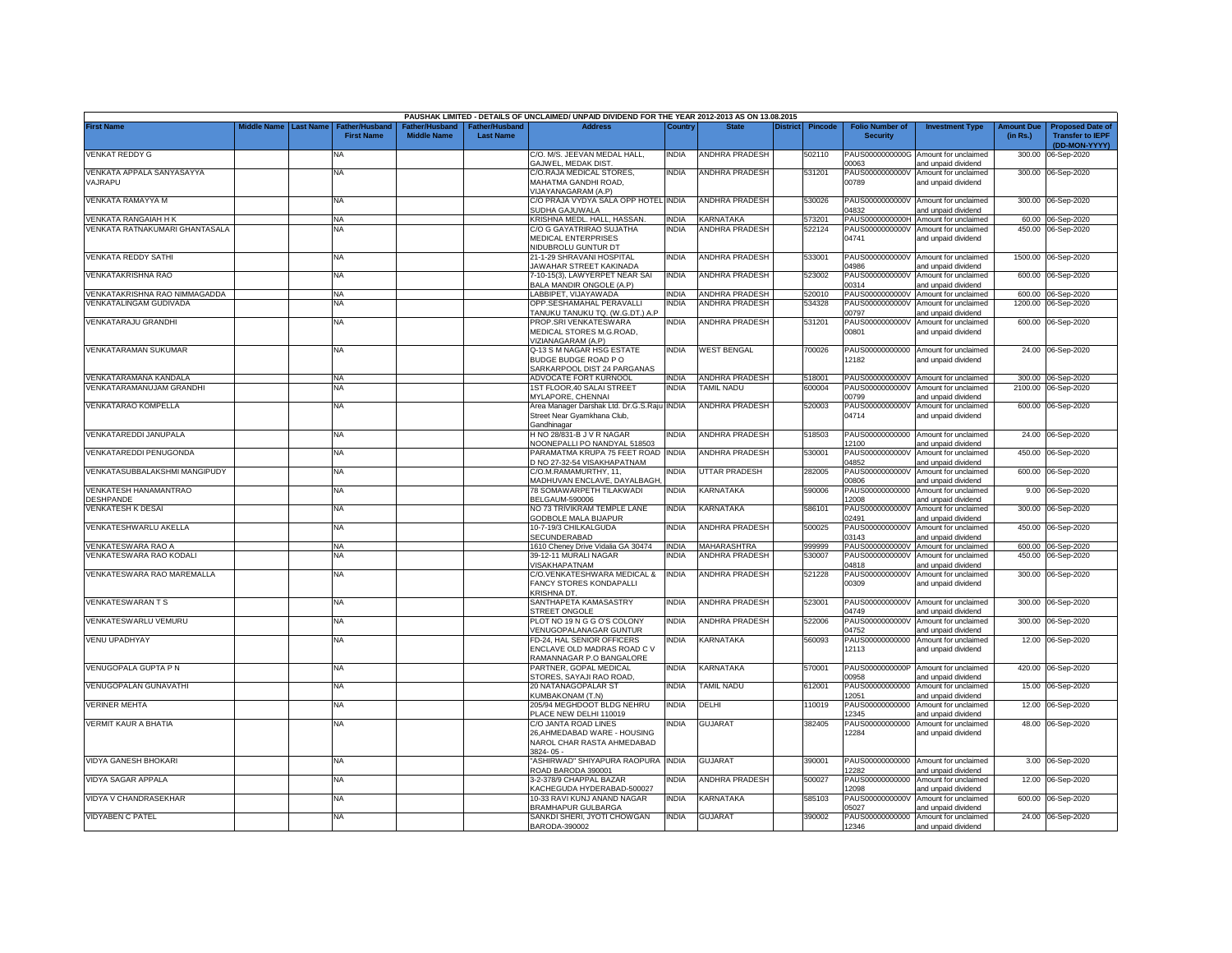|                                               |             |                  |                                            |                                      |                                   | PAUSHAK LIMITED - DETAILS OF UNCLAIMED/ UNPAID DIVIDEND FOR THE YEAR 2012-2013 AS ON 13.08.2015                                  |                              |                         |                 |                  |                                             |                                                                                     |                               |                                                    |
|-----------------------------------------------|-------------|------------------|--------------------------------------------|--------------------------------------|-----------------------------------|----------------------------------------------------------------------------------------------------------------------------------|------------------------------|-------------------------|-----------------|------------------|---------------------------------------------|-------------------------------------------------------------------------------------|-------------------------------|----------------------------------------------------|
| <b>First Name</b>                             | Middle Name | <b>Last Name</b> | <b>Father/Husband</b><br><b>First Name</b> | Father/Husband<br><b>Middle Name</b> | ather/Husband<br><b>Last Name</b> | <b>Address</b>                                                                                                                   | Country                      | <b>State</b>            | <b>District</b> | <b>Pincode</b>   | <b>Folio Number of</b><br><b>Security</b>   | <b>Investment Type</b>                                                              | <b>Amount Due</b><br>(in Rs.) | <b>Proposed Date of</b><br><b>Transfer to IEPF</b> |
| VIDYASAGAR K SHARMA                           |             |                  | <b>NA</b>                                  |                                      |                                   | A202 59-60 SHRI PRASTHA HSG<br>COMPLEX NALLASOPARA WEST                                                                          | <b>INDIA</b>                 | MAHARASHTRA             |                 | 401203           | PAUS0000000000V<br>03858                    | Amount for unclaimed<br>and unpaid dividend                                         | 300.00                        | (DD-MON-YYYY)<br>06-Sep-2020                       |
| VIDYAVATI CHADHA                              |             |                  | <b>NA</b>                                  |                                      |                                   | <b>DIST THANE</b><br>C/O MR V K CHADHA 57-C MODIFIED INDIA<br>SECTOR III BHEL RANIPUR                                            |                              | UTTARAKHAND             |                 | 249403           | 12123                                       | PAUS00000000000 Amount for unclaimed<br>and unpaid dividend                         |                               | 12.00 06-Sep-2020                                  |
| VIJAINDER KUMAR GUPTA                         |             |                  | <b>NA</b>                                  |                                      |                                   | HARDWAR-249403<br>B-9/102 AIR-INDIA COLONY VASANT- INDIA                                                                         |                              | DELHI                   |                 | 110057           |                                             | PAUS00000000000 Amount for unclaimed                                                |                               | 12.00 06-Sep-2020                                  |
| <b>VIJAY AGARWAL</b>                          |             |                  | NA                                         |                                      |                                   | VIHAR NEW DELHI-110057<br>M/S ALWAR BRICKS INDUSTRIES<br>OPP U I T R- OAD NO 2 NR BHAGAT                                         | <b>INDIA</b>                 | RAJASTHAN               |                 | 301001           | 12217<br>PAUS00000000000<br>12104           | and unpaid dividend<br>Amount for unclaimed<br>and unpaid dividend                  |                               | 12.00 06-Sep-2020                                  |
| <b>ALUHA YALIV</b>                            |             |                  | NA                                         |                                      |                                   | SINGH CIRCLE ALWAR 3-01001<br>VOLTAS LIMITED 7/1 ASAF ALI ROAD INDIA                                                             |                              | DELHI                   |                 | 110002           | PAUS00000000000                             | Amount for unclaimed                                                                |                               | 36.00 06-Sep-2020                                  |
| VIJAY DHANJIBHAI SHAH                         |             |                  | <b>NA</b>                                  |                                      |                                   | <b>NEW DELHI 110002</b><br>707 ARPAN APARTMENT KADAR                                                                             | <b>INDIA</b>                 | <b>GUJARAT</b>          |                 | 395003           | 12249<br>PAUS00000000000                    | ind unpaid dividend<br>Amount for unclaimed                                         | 9.00                          | 06-Sep-2020                                        |
| <b>VIJAY DWIVEDI</b>                          |             |                  | <b>NA</b>                                  |                                      |                                   | SHA NI NAAL NANPURA SURAT<br>66/7F/5 CHAK DAUD NAGAR NAINI                                                                       | <b>INDIA</b>                 | <b>UTTAR PRADESH</b>    |                 | 211008           | 12304<br>PAUS0000000000V                    | and unpaid dividend<br>Amount for unclaimed                                         |                               | 300.00 06-Sep-2020                                 |
| <b>VIJAY K GARDE</b>                          |             |                  | <b>NA</b>                                  |                                      |                                   | ALLAHABAD UP<br>C/O. G.C. KIBE 38/39, PATRAKAR<br>COLONY, RANITAL CHOWK,<br>JABALPUR-482002                                      | <b>INDIA</b>                 | <b>MADHYA PRADESH</b>   |                 | 482002           | 04690<br>PAUS00000000000<br>12179           | and unpaid dividend<br>Amount for unclaimed<br>and unpaid dividend                  |                               | 36.00 06-Sep-2020                                  |
| VIJAY KISHAN HARSHA                           |             |                  | NA                                         |                                      |                                   | CHETANIYON KI GALI NEAR<br>GANCHHA BAZAR JODHPUR-342001                                                                          | <b>INDIA</b>                 | RAJASTHAN               |                 | 342001           | PAUS00000000000<br>12103                    | Amount for unclaimed<br>and unpaid dividend                                         | 24.00                         | 06-Sep-2020                                        |
| VIJAY KUMAR AGARWAL                           |             |                  | <b>NA</b>                                  |                                      |                                   | C/O M/S BABOO RAM HARICHAND<br>KHARI BAOLI DELHI-110006                                                                          | INDIA                        | DELHI                   |                 | 110006           | PAUS00000000000<br>12187                    | Amount for unclaimed<br>and unpaid dividend                                         | 12.00                         | 06-Sep-2020                                        |
| VIJAY KUMAR AGGARWAL                          |             |                  | <b>NA</b>                                  |                                      |                                   | A-1-6 ISTRAC/ISRO PEENYA IND<br>ESTATE BANGALORE 560058                                                                          | <b>INDIA</b>                 | KARNATAKA               |                 | 560058           | 12088                                       | PAUS00000000000 Amount for unclaimed<br>and unpaid dividend                         | 24.00                         | 06-Sep-2020                                        |
| VIJAY KUMAR DOSAYA<br><b>VIJAY KUMAR GOEL</b> |             |                  | MANGILAL<br><b>DOSAYA</b><br><b>NA</b>     |                                      |                                   | 108. PINK HOUSE M.P.E.B. ROAD<br>MEHATWAS NAGDA M.P.<br>25 C/P PITAM PURA DELHI-110034                                           | <b>INDIA</b><br><b>INDIA</b> | MADHYA PRADESH<br>DELHI |                 | 456331<br>110034 | PAUSIN3007651008<br>3586<br>PAUS00000000000 | Amount for unclaimed<br>and unpaid dividend<br>Amount for unclaimed                 | 24.00                         | 06-Sep-2020<br>12.00 06-Sep-2020                   |
| VIJAY KUMAR GUPTA                             |             |                  | ΝA                                         |                                      |                                   | H NO 13 KEWAL PARK AZAD PUR<br>DELHI-110033                                                                                      | India                        | DELHI                   |                 | 10033            | PAUS00000000000<br>12130                    | Amount for unclaimed<br>and unpaid dividend                                         | 12.00                         | 06-Sep-2020                                        |
| VIJAY KUMAR MAHAJAN                           |             |                  | <b>NA</b>                                  |                                      |                                   | QR NO 1100 SECTOR 8 (VIII) R K<br>PURAM NEW DELHI-110022                                                                         | INDIA                        | DELHI                   |                 | 110022           | 12193                                       | PAUS00000000000 Amount for unclaimed<br>and unpaid dividend                         |                               | 12.00 06-Sep-2020                                  |
| VIJAY KUMAR MANSABDAR                         |             |                  | NA                                         |                                      |                                   | 1-1-274 CHIKADPALLY HYDERABAD  INDIA                                                                                             |                              | ANDHRA PRADESH          |                 | 500020           |                                             | PAUS0000000000V Amount for unclaimed                                                |                               | 450.00 06-Sep-2020                                 |
| VIJAY KUMAR MATTA                             |             |                  | <b>NA</b>                                  |                                      |                                   | Q-35 RAJOURI GARDEN NEW DELHI- INDIA<br>110027                                                                                   |                              | DELHI                   |                 | 110027           | 12062                                       | PAUS00000000000 Amount for unclaimed<br>and unpaid dividend                         |                               | 48.00 06-Sep-2020                                  |
| <b>VIJAY R PATEL</b>                          |             |                  | <b>NA</b>                                  |                                      |                                   | 20 NANDANVAN SOC ALKAPURI<br>BARODA 390005                                                                                       | <b>INDIA</b>                 | <b>GUJARAT</b>          |                 | 390005           | 12307                                       | PAUS00000000000 Amount for unclaimed<br>and unpaid dividend                         |                               | 9.00 06-Sep-2020                                   |
| <b>VIJAY SARIN</b><br>VIJAY SHIVLAL MEHTA     |             |                  | <b>NA</b><br><b>NA</b>                     |                                      |                                   | B-3/397 PASCHIM VIHAR NEW DELHI-<br>110063                                                                                       | <b>INDIA</b><br><b>INDIA</b> | DELHI<br>GUJARAT        |                 | 110063<br>392001 | PAUS00000000000<br>12122                    | Amount for unclaimed<br>and unpaid dividend<br>PAUS00000000000 Amount for unclaimed |                               | 12.00 06-Sep-2020                                  |
| VIJAY TUKARAM VEER                            |             |                  | <b>NA</b>                                  |                                      |                                   | B-11 HITESH NAGAR NR CIVIL<br>HOSPITAL BHARUCH 392001<br>163/4679, PANT NAGAR GHATKOPAR INDIA                                    |                              | <b>MAHARASHTRA</b>      |                 | 400075           | 12287<br>PAUS00000000000                    | and unpaid dividend<br>Amount for unclaimed                                         |                               | 99.00 06-Sep-2020<br>12.00 06-Sep-2020             |
| <b>VIJAY VASUDEV</b>                          |             |                  | <b>NA</b>                                  |                                      |                                   | MUMBAI 400075<br>626 SECTOR 14 FARIDABAD 121007                                                                                  | <b>INDIA</b>                 | <b>HARYANA</b>          |                 | 121007           | 12169                                       | and unpaid dividend<br>PAUS00000000000 Amount for unclaimed                         |                               | 12.00 06-Sep-2020                                  |
| VIJAYA ANIL DONGARE                           |             |                  | NA                                         |                                      |                                   | FLAT NO.5, DEODOOT HSG.SCTY<br>DAHANUKAR COLONY-A, KOTHRUD,<br>PUNE-411029                                                       | NDIA                         | <b>MAHARASHTRA</b>      |                 | 411029           | PAUS00000000000<br>12351                    | Amount for unclaimed<br>and unpaid dividend                                         |                               | 24.00 06-Sep-2020                                  |
| VIJAYA GANGADHRA                              |             |                  | <b>NA</b>                                  |                                      |                                   | D.NO.8-2-23, S.K.P.T. ROAD,<br>HINDUPUR                                                                                          | <b>INDIA</b>                 | <b>ANDHRA PRADESH</b>   |                 | 515201           | 15404                                       | PAUS0000000000V Amount for unclaimed<br>and unpaid dividend                         |                               | 150.00 06-Sep-2020                                 |
| VIJAYA KUMAR PANDEY                           |             |                  | <b>NA</b>                                  |                                      |                                   | 73, HANUMAN TILA KHURJA                                                                                                          | <b>INDIA</b>                 | <b>UTTAR PRADESH</b>    |                 | 203131           | PAUS0000000000V                             | Amount for unclaimed                                                                |                               | 300.00 06-Sep-2020                                 |
| VIJAYA NALLANTHIGHAL                          |             |                  | <b>NA</b>                                  |                                      |                                   | 209/2 MVP COLONY                                                                                                                 | <b>INDIA</b>                 | ANDHRA PRADESH          |                 | 530017           | PAUS0000000000V                             | Amount for unclaimed                                                                |                               | 300.00 06-Sep-2020                                 |
| <b>VIJAYA PARSHURAM BHATKAR</b>               |             |                  | <b>NA</b>                                  |                                      |                                   | A-107 SUNDARVAN HSG COMPLEX<br>NR NANDANVA- N SOCIETY B/H<br>BHAGWATNAGAR ABHILASH CHA-R<br>RASTA NEW SAMA ROAD BARODA<br>390008 | <b>INDIA</b>                 | <b>GUJARAT</b>          |                 | 390008           | PAUS00000000000<br>12010                    | Amount for unclaimed<br>and unpaid dividend                                         |                               | 24.00 06-Sep-2020                                  |
| VIJAYA RATNAKAR PHATAK                        |             |                  | <b>NA</b>                                  |                                      |                                   | 304 SUPREME TOWER SURENDRA<br>MANGALDAS RO- AD NEAR EXCISE<br>CHOWKI AMBAWADI AHMEDABA- D<br>380015 -                            | <b>INDIA</b>                 | <b>GUJARAT</b>          |                 | 380015           | 11980                                       | PAUS00000000000 Amount for unclaimed<br>and unpaid dividend                         |                               | 24.00 06-Sep-2020                                  |
| VIJAYABAI BALKRISHNA GANAPULE                 |             |                  | NA                                         |                                      |                                   | C/O DR B S GANAPULE<br>YASHASHREE" RANADE COLONY<br>HINDWADI BELGAUM-590011                                                      | <b>INDIA</b>                 | KARNATAKA               |                 | 590011           | 12242                                       | PAUS00000000000 Amount for unclaimed<br>and unpaid dividend                         |                               | 18.00 06-Sep-2020                                  |
| <b>VIJAYABEN RAMANLAL MISTRY</b>              |             |                  | NA                                         |                                      |                                   | 201 PRABHAT APARTMENT AARYA<br>CHANAKYA NAGAR AKURLI ROAD<br>KANDIVALI EAST MUMBAI 400101                                        | <b>INDIA</b>                 | MAHARASHTRA             |                 | 400101           | 12274                                       | PAUS00000000000 Amount for unclaimed<br>and unpaid dividend                         |                               | 48.00 06-Sep-2020                                  |
| VIJAYALAKSHMI IYENGAR G V MBBS MD             |             |                  | <b>NA</b>                                  |                                      |                                   | C/O MR.G.V.KRISHNA PRASAD TATA INDIA<br>SILK FARM, 9,III MAIN,<br>BASAVANAGUDI BANGALORE                                         |                              | KARNATAKA               |                 | 560004           | 00919                                       | PAUS0000000000G Amount for unclaimed<br>and unpaid dividend                         |                               | 300.00 06-Sep-2020                                 |
| VIJAYALAXMI J AMIN                            |             |                  | <b>NA</b>                                  |                                      |                                   | E/14 MAMTA APARTMENT<br>GOVERDHAN NAGAR MULUND<br>WEST MUMBAI 400080                                                             | <b>INDIA</b>                 | MAHARASHTRA             |                 | 400080           | PAUS00000000000<br>12151                    | Amount for unclaimed<br>and unpaid dividend                                         |                               | 36.00 06-Sep-2020                                  |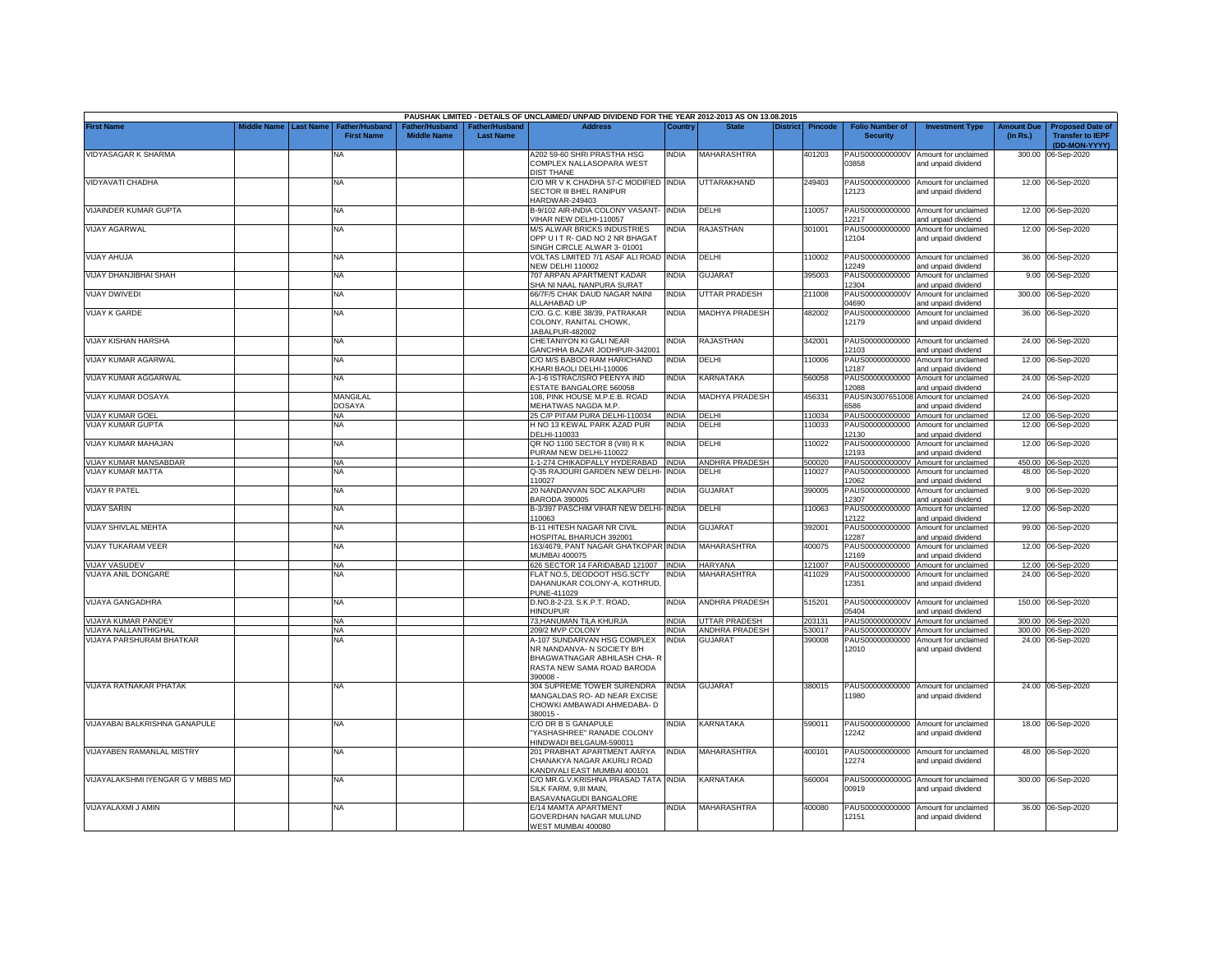|                                                |                    |                  |                                            |                                     |                                    | PAUSHAK LIMITED - DETAILS OF UNCLAIMED/ UNPAID DIVIDEND FOR THE YEAR 2012-2013 AS ON 13.08.2015     |              |                                |                 |                  |                                           |                                                                              |                               |                                                                     |
|------------------------------------------------|--------------------|------------------|--------------------------------------------|-------------------------------------|------------------------------------|-----------------------------------------------------------------------------------------------------|--------------|--------------------------------|-----------------|------------------|-------------------------------------------|------------------------------------------------------------------------------|-------------------------------|---------------------------------------------------------------------|
| <b>First Name</b>                              | <b>Middle Name</b> | <b>Last Name</b> | <b>Father/Husband</b><br><b>First Name</b> | ather/Husband<br><b>Middle Name</b> | Father/Husband<br><b>Last Name</b> | <b>Address</b>                                                                                      | Country      | <b>State</b>                   | <b>District</b> | <b>Pincode</b>   | <b>Folio Number of</b><br><b>Security</b> | <b>Investment Type</b>                                                       | <b>Amount Due</b><br>(in Rs.) | <b>Proposed Date of</b><br><b>Transfer to IEPF</b><br>(DD-MON-YYYY) |
| VIJAYASARADHI CHITYALA                         |                    |                  | NA                                         |                                     |                                    | 6-1-716 KHAIRATABAD HYDERABAD- INDIA<br>500004                                                      |              | <b>ANDHRA PRADESH</b>          |                 | 500004           | 12212                                     | PAUS00000000000 Amount for unclaimed<br>and unpaid dividend                  |                               | 12.00 06-Sep-2020                                                   |
| VIJAYKUMAR GORDHANBHAI PATEL                   |                    |                  | NA                                         |                                     |                                    | C/O BHANUBHAI MANIBHAI BIN<br>DHULABHAI PA- TEL NARANDEV<br>MAHADEV KARAMSAD VIA ANAND-<br>388325 - | India        | GUJARAT                        |                 | 388325           | PAUS00000000000<br>11964                  | Amount for unclaimed<br>and unpaid dividend                                  |                               | 3.00 06-Sep-2020                                                    |
| VIJAYKUMAR MADANLAL SONI                       |                    |                  | NA                                         |                                     |                                    | 2278 ADATE BAZAR 'RAJENDRA<br>SADAN' AHMEDNAGAR-414001                                              | <b>INDIA</b> | <b>MAHARASHTRA</b>             |                 | 414001           | 12157                                     | PAUS00000000000 Amount for unclaimed<br>and unpaid dividend                  |                               | 12.00 06-Sep-2020                                                   |
| VIJAYKUMAR MOTILAL PATEL                       |                    |                  | NA                                         |                                     |                                    | C/O AGROCHEM INDUSTRIES<br>MOGRAWADI AT BULSAR-396001                                               | India        | <b>GUJARAT</b>                 |                 | 396001           | 12011                                     | PAUS00000000000 Amount for unclaimed<br>and unpaid dividend                  |                               | 24.00 06-Sep-2020                                                   |
| VIJAYKUMAR VASUDEV DAVE                        |                    |                  | NA                                         |                                     |                                    | 4 TRIBHOVAN PARK JAWAHAR<br>CHOWK SABARMATI AHMEDABAD-<br>380005                                    | NDIA         | <b>GUJARA1</b>                 |                 | 380005           | PAUS00000000000<br>12073                  | Amount for unclaimed<br>and unpaid dividend                                  |                               | 24.00 06-Sep-2020                                                   |
| VIJAYKUMAR VITHAL PATEL MF G V K               |                    |                  | NA                                         |                                     |                                    | GUNDI FALIA PADRA DIST BARODA<br>PIN-391440                                                         | <b>INDIA</b> | <b>GUJARAT</b>                 |                 | 391440           | 2012                                      | PAUS00000000000 Amount for unclaimed<br>nd unpaid dividend                   |                               | 9.00 06-Sep-2020                                                    |
| VIJIA KUMAR JAIN                               |                    |                  | <b>NA</b>                                  |                                     |                                    | C/O R B GANPAT PRASHAD XIV/4351 INDIA<br>PAHARI DHIRAJ DELHI-110006                                 |              | DELHI                          |                 | 110006           | PAUS00000000000<br>12231                  | Amount for unclaimed<br>and unpaid dividend                                  |                               | 12.00 06-Sep-2020                                                   |
| <b>VIKAS SOMKANT KARNIK</b>                    |                    |                  | NA                                         |                                     |                                    | 3A/101 SWAGAT SOCIETY DAMODAR INDIA<br>PARK L B S MARG GHATKOPAR<br><b>MUMBAI 400086</b>            |              | <b>MAHARASHTRA</b>             |                 | 400086           | PAUS00000000000<br>11981                  | Amount for unclaimed<br>and unpaid dividend                                  |                               | 60.00 06-Sep-2020                                                   |
| <b>/IKRAM C THAKKAR</b>                        |                    |                  | NA                                         |                                     |                                    | 'GURUKRUPA" NR K D C C BANK<br>PETLAD                                                               | <b>INDIA</b> | <b>GUJARAT</b>                 |                 | 388450           | PAUS00000000000<br>12357                  | Amount for unclaimed<br>and unpaid dividend                                  | 48.00                         | 06-Sep-2020                                                         |
| <b>VILAS BHOLE</b>                             |                    |                  | NΑ                                         |                                     |                                    | BLOCK NO 12 PLOT NO 75/76<br>MURLIDHAR APRT SURANA NAGAR<br>JAINA RD AURANGABAD                     | NDIA         | MAHARASHTRA                    |                 | 431001           | PAUS0000000000V<br>03849                  | Amount for unclaimed<br>and unpaid dividend                                  | 600.00                        | 06-Sep-2020                                                         |
| <b>/ILASBEN KANTILAL PATEL</b>                 |                    |                  | NA                                         |                                     |                                    | NEAR PARABADI PO MOGRI TAL<br>ANAND DIST KAIRA PIN-388345                                           | <b>INDIA</b> | GUJARAT                        |                 | 388345           | 12013                                     | PAUS00000000000 Amount for unclaimed<br>and unpaid dividend                  |                               | 3.00 06-Sep-2020                                                    |
| VILASINIBAI PRABHU                             |                    |                  | NA.                                        |                                     |                                    | DEEPESH NURSING HOME 88 4TH<br>MAIN ROAD MALLESWARAM<br><b>BANGALORE</b>                            | India        | <b>KARNATAKA</b>               |                 | 560003           | PAUS0000000000V<br>01810                  | Amount for unclaimed<br>and unpaid dividend                                  |                               | 600.00 06-Sep-2020                                                  |
| <b>/IMAL KAPUR</b>                             |                    |                  | ΝA                                         |                                     |                                    | C-6, DEFENCE COLONY NEW DELHI INDIA<br>PIN-110024                                                   |              | DELHI                          |                 | 110024           | 1982                                      | PAUS00000000000 Amount for unclaimed<br>and unpaid dividend                  |                               | 123.00 06-Sep-2020                                                  |
| <b>/IMAL KUMAR</b><br>/IMAL MAHENDRABHAI MEHTA |                    |                  | NA<br><b>NA</b>                            |                                     |                                    | 15 MAUSAM VIHAR DELHI-110051<br>KRISHNA BUILDING HANUMAN POLE INDIA                                 | INDIA        | <b>DELHI</b><br><b>GUJARA1</b> |                 | 110051<br>390001 |                                           | PAUS00000000000 Amount for unclaimed<br>PAUS00000000000 Amount for unclaimed |                               | 12.00 06-Sep-2020<br>15.00 06-Sep-2020                              |
|                                                |                    |                  |                                            |                                     |                                    | BAJWADA BARODA-390001                                                                               |              |                                |                 |                  | 12014                                     | and unpaid dividend                                                          |                               |                                                                     |
| <b>VIMAL TRIMBAK LANDGE</b>                    |                    |                  | NA                                         |                                     |                                    | MAHADEV NIVAS MAJMUDAR'S<br>WADA PRATAP ROAD RAOPURA<br>BARODA 390001                               | India        | <b>GUJARAT</b>                 |                 | 390001           | 12335                                     | PAUS00000000000 Amount for unclaimed<br>and unpaid dividend                  |                               | 24.00 06-Sep-2020                                                   |
| <b>/IMALA DHANESHA</b>                         |                    |                  | NA.                                        |                                     |                                    | HEERA BHAWAN 95, BAGTAVAR<br><b>MAL KA BAG</b>                                                      | INDIA        | RAJASTHAN                      |                 | 342003           | 388                                       | PAUSIN3016961035 Amount for unclaimed<br>and unpaid dividend                 |                               | 300.00 06-Sep-2020                                                  |
| VIMALABEN ARVINDKUMAR PATEL                    |                    |                  | <b>NA</b>                                  |                                     |                                    | 880 FIRST VAS NARANPURA<br>VILLAGE AHMEDABAD-380013                                                 | <b>INDIA</b> | <b>GUJARAT</b>                 |                 | 380013           | PAUS00000000000<br>12165                  | Amount for unclaimed<br>and unpaid dividend                                  |                               | 12.00 06-Sep-2020                                                   |
| <b>VIMLA KAPUR</b>                             |                    |                  | NA                                         |                                     |                                    | A/3 RASHMI NAGAR DAYAL BAGH<br>GRA WEST 282005                                                      | <b>INDIA</b> | <b>UTTAR PRADESH</b>           |                 | 282005           | PAUS00000000000<br>12226                  | Amount for unclaimed<br>and unpaid dividend                                  |                               | 12.00 06-Sep-2020                                                   |
| <b>VIMLA PANACHAND JHAVERI</b>                 |                    |                  | NA                                         |                                     |                                    | 497 S V P ROAD ROOP-RAJ 4TH<br>FLOOR MUMBAI 400004                                                  | <b>INDIA</b> | MAHARASHTRA                    |                 | 400004           | PAUS00000000000<br>12154                  | Amount for unclaimed<br>and unpaid dividend                                  |                               | 12.00 06-Sep-2020                                                   |
| VIMLABEN CHANDUBHAI AMIN                       |                    |                  | NA.                                        |                                     |                                    | <b>B/18 RACE COURSE PARK NEAR</b><br><b>NATUBHAI CENTRE GOTRI ROAD</b><br>BARODA 390007             | <b>NDIA</b>  | <b>GUJARAT</b>                 |                 | 390007           | PAUS00000000000<br>12246                  | Amount for unclaimed<br>and unpaid dividend                                  |                               | 9.00 06-Sep-2020                                                    |
| <b>VIMLABEN J PATEL</b>                        |                    |                  | <b>NA</b>                                  |                                     |                                    | 53, MAHESHVAR NAGAR SOC B/H<br>SUBHANPURA VADODARA                                                  | INDIA        | <b>GUJARAT</b>                 |                 | 390023           | 12064                                     | PAUS00000000000 Amount for unclaimed<br>and unpaid dividend                  |                               | 123.00 06-Sep-2020                                                  |
| VIMLABEN JAYANTIBHAI PATEL                     |                    |                  | NA                                         |                                     |                                    | C/0 K B PATEL 53 MAHESHVER<br>NAGAR SOC B/H SUBHANPURA<br>VADODARA                                  | NDIA         | <b>GUJARAT</b>                 |                 | 390023           | PAUS00000000000<br>11941                  | Amount for unclaimed<br>and unpaid dividend                                  |                               | 150.00 06-Sep-2020                                                  |
| VIMLABEN LALLUBHAI GANDHI                      |                    |                  | NA                                         |                                     |                                    | C/O NAVBHARAT AGENCIES RIDDHI INDIA<br>SIDDHI MARKET AT SAVARKUNDLA<br>DIST BHAVNAGAR-364515        |              | <b>GUJARAT</b>                 |                 | 364515           | 12016                                     | PAUS00000000000 Amount for unclaimed<br>and unpaid dividend                  |                               | 24.00 06-Sep-2020                                                   |
| <b>/IMLABEN RAMANLAL SHAH</b>                  |                    |                  | NA                                         |                                     |                                    | 113, "SHILP" C.G. ROAD,<br>NAVRANGPURA, AHMEDABAD-                                                  | <b>INDIA</b> | <b>GUJARAT</b>                 |                 | 380009           | 12353                                     | PAUS00000000000 Amount for unclaimed<br>and unpaid dividend                  |                               | 24.00 06-Sep-2020                                                   |
| VINAY KUMAR K R                                |                    |                  | NA                                         |                                     |                                    | SARALA NIVAS KAITHAVANA<br>ALAPPUZHA                                                                | <b>INDIA</b> | KERALA                         |                 | 688003           | PAUS0000000000V<br>02980                  | Amount for unclaimed<br>and unpaid dividend                                  | 450.00                        | 06-Sep-2020                                                         |
| VINAYA KUMAR K R                               |                    |                  | <b>NA</b>                                  |                                     |                                    | SARALA NIVAS KAITHAVANA<br><b>LAPPUZHA</b>                                                          | INDIA        | <b>CERALA</b>                  |                 | 688003           | PAUS0000000000V<br>02982                  | Amount for unclaimed<br>and unpaid dividend                                  | 450.00                        | 06-Sep-2020                                                         |
| VINAYAK JYOTIBA HULLUR                         |                    |                  | JYOTHIBA C<br><b>HULLUR</b>                |                                     |                                    | VINAYAK J HULLUR B PLOT NO<br>ADARSHNAGAR<br>SHANTASUMANGALA BGMBELGAUM                             | INDIA        | <b>KARNATAKA</b>               |                 | 590011           | PAUS12044700032<br>07409                  | Amount for unclaimed<br>and unpaid dividend                                  |                               | 12.00 06-Sep-2020                                                   |
| /INAYAK KRISHNARAO DHAKAPPA                    |                    |                  | NA                                         |                                     |                                    | VEERABHADRA GALLI NORTH<br>CANARA SIRSI                                                             | NDIA         | KARNATAKA                      |                 | 581401           | 05494                                     | PAUS0000000000V Amount for unclaimed<br>and unpaid dividend                  |                               | 7200.00 06-Sep-2020                                                 |
| VINAYAK NARAYAN OKA                            |                    |                  | <b>NA</b>                                  |                                     |                                    | R III 7/6 SACHIN HOU SOCIETY<br>MITHANAGAR ROAD MULUND EAST<br>MUMBAI-400081                        | NDIA         | <b>MAHARASHTRA</b>             |                 | 400081           | 11940                                     | PAUS00000000000 Amount for unclaimed<br>and unpaid dividend                  |                               | 9.00 06-Sep-2020                                                    |
| VINAYAKA KRISHNARAO DHANAPPA                   |                    |                  | NA                                         |                                     |                                    | VEERABHADRAGALLI SIRSI (N.K)<br><b>NORTH KENARA</b>                                                 | <b>INDIA</b> | <b>KARNATAKA</b>               |                 | 581401           | PAUS0000000000V<br>05465                  | Amount for unclaimed<br>and unpaid dividend                                  |                               | 3000.00 06-Sep-2020                                                 |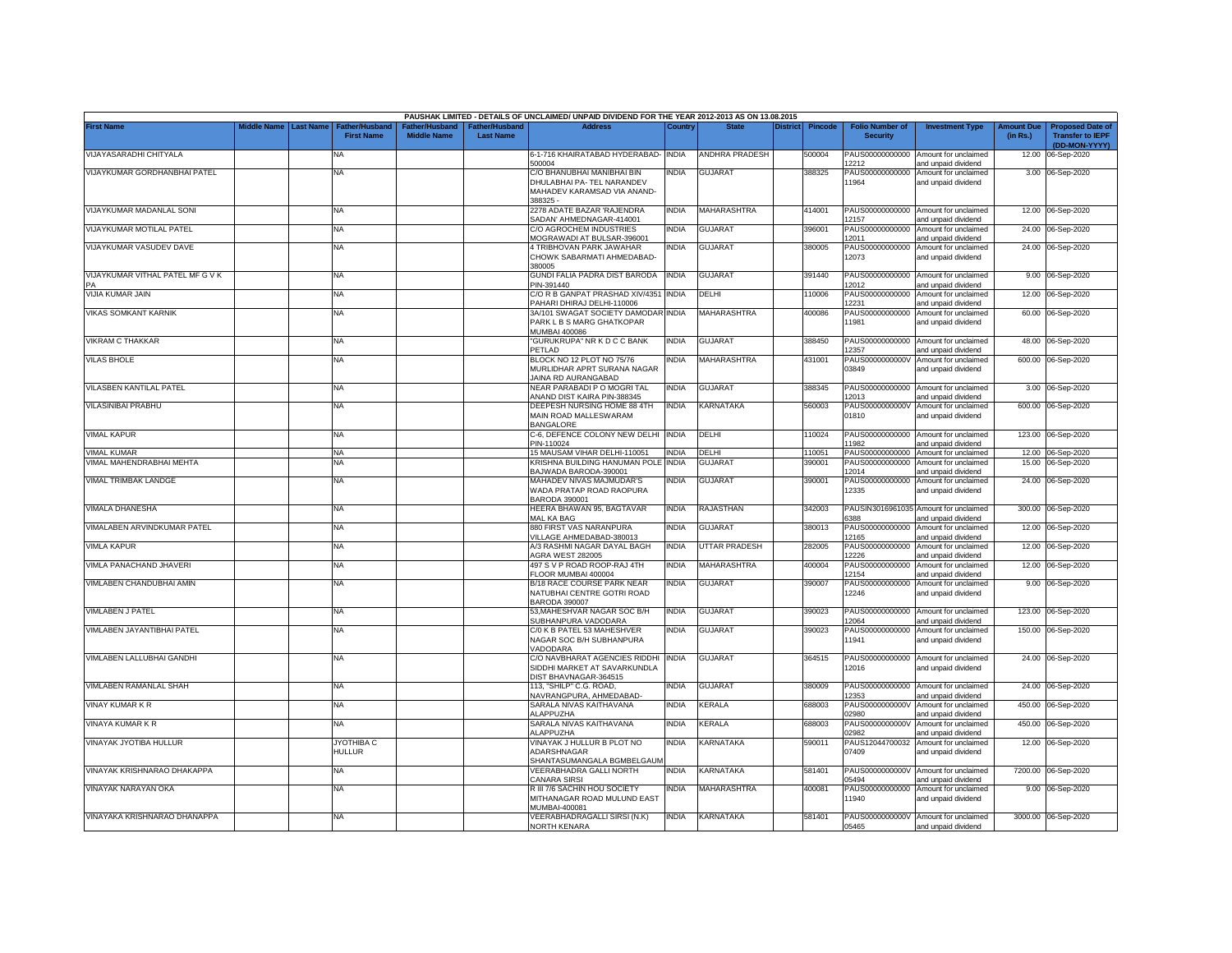|                                |             |                  |                                            |                                                  |                                   | PAUSHAK LIMITED - DETAILS OF UNCLAIMED/ UNPAID DIVIDEND FOR THE YEAR 2012-2013 AS ON 13.08.2015                     |              |                      |                 |                |                                           |                                                             |                               |                                                                     |
|--------------------------------|-------------|------------------|--------------------------------------------|--------------------------------------------------|-----------------------------------|---------------------------------------------------------------------------------------------------------------------|--------------|----------------------|-----------------|----------------|-------------------------------------------|-------------------------------------------------------------|-------------------------------|---------------------------------------------------------------------|
| <b>First Name</b>              | Middle Name | <b>Last Name</b> | <b>Father/Husband</b><br><b>First Name</b> | ather/Husband <sup>:</sup><br><b>Middle Name</b> | ather/Husband<br><b>Last Name</b> | <b>Address</b>                                                                                                      | Country      | <b>State</b>         | <b>District</b> | <b>Pincode</b> | <b>Folio Number of</b><br><b>Security</b> | <b>Investment Type</b>                                      | <b>Amount Due</b><br>(in Rs.) | <b>Proposed Date of</b><br><b>Transfer to IEPF</b><br>(DD-MON-YYYY) |
| VINAYAKUMAR DAYABHAI PATEL     |             |                  | ΝA                                         |                                                  |                                   | C/O. KAMLESH A PATEL F/2,<br>PREMJYOT TOWERS, OPP A, ONE<br>SCHOOL SUBHASH CHIWA,<br><b>GURUKUL ROAD, AHMEDABAD</b> | india        | <b>GUJARAT</b>       |                 | 380052         | PAUS0000000000V<br>00813                  | Amount for unclaimed<br>and unpaid dividend                 |                               | 300.00 06-Sep-2020                                                  |
| VINEET KUMAR TIWARI            |             |                  | <b>NA</b>                                  |                                                  |                                   | D-63/31-A8 PANCHSHEEL COLONY<br>MONDWDIH VARANASI                                                                   | <b>INDIA</b> | <b>UTTAR PRADESH</b> |                 | 221001         | 03399                                     | PAUS0000000000V Amount for unclaimed<br>and unpaid dividend |                               | 300.00 06-Sep-2020                                                  |
| VINIT SHARADCHANDRA WADKAR     |             |                  | <b>NA</b>                                  |                                                  |                                   | B-28, SAMARPAN HSG.COMPLEX,<br>SAIYED VASANA ROAD, VADODARA-<br>390012                                              | NDIA         | <b>GUJARAT</b>       |                 | 390012         | PAUS00000000000<br>12065                  | Amount for unclaimed<br>and unpaid dividend                 |                               | 24.00 06-Sep-2020                                                   |
| <b>VINITKUMAR PARIKH</b>       |             |                  | <b>NA</b>                                  |                                                  |                                   | 136 SAMRAT ASHOK SOCIETY 4TH<br><b>LOOR RATILAL R THAKKER MARG</b><br>MALBAR HILL MUMBAI 400006                     | INDIA        | MAHARASHTRA          |                 | 400006         | PAUS00000000000<br>12317                  | Amount for unclaimed<br>and unpaid dividend                 |                               | 12.00 06-Sep-2020                                                   |
| <b>VINOD ARORA</b>             |             |                  | <b>NA</b>                                  |                                                  |                                   | A 28/2 DDA FLATS SFS TYPE SAKET<br><b>VEW DELHI 110017</b>                                                          | <b>INDIA</b> | DELHI                |                 | 110017         | 12117                                     | PAUS00000000000 Amount for unclaimed<br>and unpaid dividend |                               | 12.00 06-Sep-2020                                                   |
| VINOD CHIMANLAL SHAH           |             |                  | <b>NA</b>                                  |                                                  |                                   | 208 MAHABALIPURAM OLD PADRA<br>(TANDALJA) ROAD NR BASIL<br><b>SCHOOL BARODA</b>                                     | INDIA        | <b>GUJARAT</b>       |                 | 380001         | PAUS00000000000<br>12020                  | Amount for unclaimed<br>and unpaid dividend                 |                               | 24.00 06-Sep-2020                                                   |
| <b>VINOD G NEMAN</b>           |             |                  | <b>NA</b>                                  |                                                  |                                   | LAXMI DISTRIBUTOR 234 GR FLOOR INDIA<br>MUMBAI PUNE RD BHINGARI<br>PANVEL DIST RAIGAD                               |              | MAHARASHTRA          |                 | 410206         | PAUS0000000000V<br>03790                  | Amount for unclaimed<br>and unpaid dividend                 |                               | 300.00 06-Sep-2020                                                  |
| VINOD KUMAR                    |             |                  | <b>NA</b>                                  |                                                  |                                   | <b>B-116.SURYA NAGAR DISTT</b><br>GHAZIABAD U P 201011                                                              | INDIA        | UTTAR PRADESH        |                 | 201011         | PAUS00000000000<br>12191                  | Amount for unclaimed<br>and unpaid dividend                 |                               | 12.00 06-Sep-2020                                                   |
| <b>VINOD KUMAR</b>             |             |                  | <b>NA</b>                                  |                                                  |                                   | <b>B-58 GUJRAWAL TOWN PART I</b><br>STADIUM ROAD DELHI 110009                                                       | INDIA        | DELHI                |                 | 110009         | PAUS00000000000<br>12197                  | Amount for unclaimed<br>and unpaid dividend                 | 12.00                         | 06-Sep-2020                                                         |
| <b>VINOD KUMAR</b>             |             |                  | <b>NA</b>                                  |                                                  |                                   | C/O CHANDIGARH STATIONERS<br>SHOP NO 47 SECTOR 16 D<br>CHANDIGARH 160016                                            | INDIA        | CHANDIGARH           |                 | 160016         | PAUS00000000000<br>12232                  | Amount for unclaimed<br>and unpaid dividend                 |                               | 24.00 06-Sep-2020                                                   |
| VINOD KUMAR ARORA              |             |                  | NA                                         |                                                  |                                   | 7/206 GEETA COLONY GANDHI<br>VAGAR DELHI-110031                                                                     | india        | DELHI                |                 | 10031          | PAUS00000000000<br>12135                  | Amount for unclaimed<br>and unpaid dividend                 | 12.00                         | 06-Sep-2020                                                         |
| VINOD KUMAR BHARDWAJ           |             |                  | NA                                         |                                                  |                                   | C/O UJJWAL LTD 26/79 KARACHI<br>KHANA KANPUR                                                                        | India        | UTTARAKHAND          |                 | 248001         | PAUS0000000000V<br>03353                  | Amount for unclaimed<br>and unpaid dividend                 | 300.00                        | 06-Sep-2020                                                         |
| VINOD KUMAR KHANNA             |             |                  | <b>NA</b>                                  |                                                  |                                   | 104/B SAMEER NIWAS 21/A J P<br>ROAD 7 BUNGLOWS VERSOVA                                                              | INDIA        | MAHARASHTRA          |                 | 400061         | PAUS0000000000V<br>04616                  | Amount for unclaimed<br>and unpaid dividend                 | 600.00                        | 06-Sep-2020                                                         |
| VINOD ONKAR JOSHI              |             |                  | <b>NA</b>                                  |                                                  |                                   | QTR NO D/90/I C T P S COLONY<br>URJANAGAR CHANDRAPUR P 442-<br>404 M S                                              | india        | MADHYA PRADESH       |                 | 442404         | PAUS00000000000<br>12337                  | Amount for unclaimed<br>and unpaid dividend                 |                               | 48.00 06-Sep-2020                                                   |
| VINODCHANDRA CHHAGANBHAI PATEL |             |                  | NA                                         |                                                  |                                   | AT ALIPURA PO BODELI TA<br>SANKHEDA DIST BARODA PIN                                                                 | India        | <b>GUJARAT</b>       |                 | 391135         | PAUS00000000000<br>11944                  | Amount for unclaimed<br>and unpaid dividend                 |                               | 15.00 06-Sep-2020                                                   |
| VINODCHANDRA CHHAGANLAL GANDHI |             |                  | <b>NA</b>                                  |                                                  |                                   | GOLWAD GANDEVI DIST BULSAR<br>PIN-396360                                                                            | <b>INDIA</b> | <b>GUJARAT</b>       |                 | 396360         | PAUS00000000000<br>12023                  | Amount for unclaimed<br>and unpaid dividend                 |                               | 24.00 06-Sep-2020                                                   |
| VINODCHANDRA POPATLAL MISTRY   |             |                  | <b>NA</b>                                  |                                                  |                                   | B/41, YOGESHWAR KRUPA SOCIETY<br>NR. H.P. PETROL PUMP, VASNA<br>ROAD, VADODARA 390015                               | <b>INDIA</b> | <b>GUJARAT</b>       |                 | 390015         | PAUS00000000000<br>11951                  | Amount for unclaimed<br>and unpaid dividend                 |                               | 3.00 06-Sep-2020                                                    |
| VINODCHANDRA RAMANLAL PARIKH   |             |                  | NA                                         |                                                  |                                   | 13 LOVEKUSH SOCIETY NAVAVADAJ INDIA<br>HMEDABAD-380013                                                              |              | <b>GUJARAT</b>       |                 | 380013         | PAUS00000000000<br>12025                  | Amount for unclaimed<br>and unpaid dividend                 |                               | 48.00 06-Sep-2020                                                   |
| VINODKUMAR NATWARLAL UPADHYAYA |             |                  | ΝA                                         |                                                  |                                   | C/O BABUBHAI M PANDYA LALUBHAI<br>CHAKLA HANUMANSHERI BROACH-<br>392001                                             | INDIA        | <b>GUJARA</b>        |                 | 392001         | PAUS00000000000<br>11952                  | Amount for unclaimed<br>and unpaid dividend                 |                               | 9.00 06-Sep-2020                                                    |
| VINODKUMAR NAVNITLAL SHAH      |             |                  | NA                                         |                                                  |                                   | SATAK POLE "PANCHSEEL"<br>JMRETH 388220                                                                             | INDIA        | <b>GUJARAT</b>       |                 | 388220         | PAUS00000000000<br>11946                  | Amount for unclaimed<br>and unpaid dividend                 |                               | 12.00 06-Sep-2020                                                   |
| VINODRAI BHOGILAL SHAH         |             |                  | NA                                         |                                                  |                                   | C/O SHAH MEDICAL STORES OPP<br>ANUPAM CINEMA JAMNAGAR                                                               | INDIA        | <b>GUJARAT</b>       |                 | 361001         | PAUS00000000000<br>12026                  | Amount for unclaimed<br>and unpaid dividend                 | 48.00                         | 06-Sep-2020                                                         |
| VINUBHAI AMBALAL PATEL         |             |                  | <b>NA</b>                                  |                                                  |                                   | 9 MAIKRUPA SOCIETY KARELI BAUG INDIA<br>BARODA-390001                                                               |              | <b>GUJARAT</b>       |                 | 390001         | PAUS00000000000<br>12028                  | Amount for unclaimed<br>and unpaid dividend                 |                               | 9.00 06-Sep-2020                                                    |
| VINUBHAI BABABHAI              |             |                  | <b>NA</b>                                  |                                                  |                                   | 52-53 JANTA NAGAR RAMOL<br>AHMEDABAD 382449                                                                         | <b>INDIA</b> | <b>GUJARAT</b>       |                 | 382449         | PAUS00000000000<br>11988                  | Amount for unclaimed<br>and unpaid dividend                 | 3.00                          | 06-Sep-2020                                                         |
| VINUBHAI FULABHAI PATEL        |             |                  | <b>NA</b>                                  |                                                  |                                   | AT & POST UNDERA DIST BARODA<br>PIN 390001                                                                          | INDIA        | GUJARAT              |                 | 390001         | PAUS00000000000<br>11957                  | Amount for unclaimed<br>and unpaid dividend                 | 30.00                         | 06-Sep-2020                                                         |
| VINUBHAI ISHWARBHAI PATEL      |             |                  | <b>NA</b>                                  |                                                  |                                   | C/O ORIENTAL CERAMIC WORKS AT<br>PO & TAL VIJAPUR DIST MEHSANA<br>PIN-382870                                        | INDIA        | <b>GUJARAT</b>       |                 | 382870         | PAUS00000000000<br>12029                  | Amount for unclaimed<br>and unpaid dividend                 |                               | 9.00 06-Sep-2020                                                    |
| VINUBHAI MANIBHAI RAY          |             |                  | NA                                         |                                                  |                                   | 36 SHREYNAGAR SOCIETY<br>SUBHANPURA BARODA-390007                                                                   | india        | <b>GUJARAT</b>       |                 | 390007         | PAUS00000000000<br>11962                  | Amount for unclaimed<br>and unpaid dividend                 |                               | 9.00 06-Sep-2020                                                    |
| VINUBHAI MULJIBHAI PATEL       |             |                  | <b>NA</b>                                  |                                                  |                                   | MAHADEV FALIA AT & PO SOKHADA<br><b>DIST BARODA PIN-391240</b>                                                      | INDIA        | GUJARAT              |                 | 391240         | PAUS00000000000<br>12030                  | Amount for unclaimed<br>and unpaid dividend                 |                               | 3.00 06-Sep-2020                                                    |
| VINUBHAI TRIBHOVANDAS PATEL    |             |                  | <b>NA</b>                                  |                                                  |                                   | B/46 VALLABHNAGAR KARELIBAUG<br>BARODA-390001                                                                       | India        | <b>GUJARAT</b>       |                 | 390001         | PAUS00000000000<br>12031                  | Amount for unclaimed<br>and unpaid dividend                 |                               | 3.00 06-Sep-2020                                                    |
| VINUSINH DILIPSINH ZALA        |             |                  | <b>NA</b>                                  |                                                  |                                   | 2 BHAGAVATI SOCIETY MAHIYAL<br>FALOD 383215                                                                         | NDIA         | <b>GUJARAT</b>       |                 | 383215         | PAUS00000000000<br>12147                  | Amount for unclaimed<br>and unpaid dividend                 |                               | 12.00 06-Sep-2020                                                   |
| VIPINCHANDRA RAMANLAL PARIKH   |             |                  | <b>NA</b>                                  |                                                  |                                   | 16 ASTAPAD SOCIETY NEAR WATER INDIA<br>TANK KARELIBAUG VADODARA                                                     |              | <b>GUJARAT</b>       |                 | 390018         | PAUS0000000000V<br>04473                  | Amount for unclaimed<br>and unpaid dividend                 |                               | 300.00 06-Sep-2020                                                  |
| VIPINCHANDRA SHIVABHAI PATEL   |             |                  | <b>NA</b>                                  |                                                  |                                   | PO SUNDRNA TA PETLAD DIST<br>KHEDA 388480                                                                           | india        | <b>GUJARAT</b>       |                 | 388480         | PAUS00000000000<br>12149                  | Amount for unclaimed<br>and unpaid dividend                 |                               | 12.00 06-Sep-2020                                                   |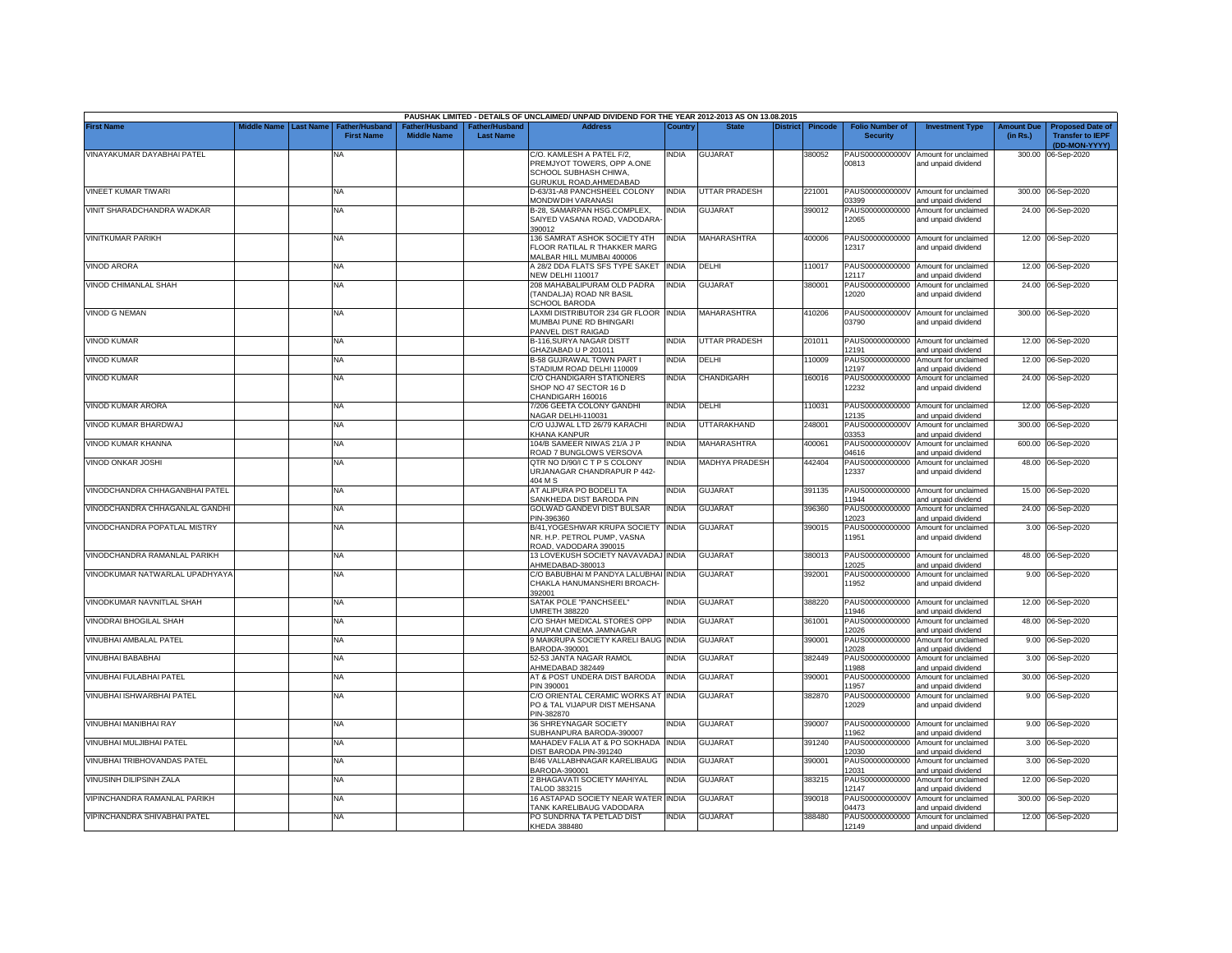|                                        |             |                  |                                     |                                      |                                           | PAUSHAK LIMITED - DETAILS OF UNCLAIMED/ UNPAID DIVIDEND FOR THE YEAR 2012-2013 AS ON 13.08.2015             |              |                    |                 |                |                                           |                                                             |                               |                                                                     |
|----------------------------------------|-------------|------------------|-------------------------------------|--------------------------------------|-------------------------------------------|-------------------------------------------------------------------------------------------------------------|--------------|--------------------|-----------------|----------------|-------------------------------------------|-------------------------------------------------------------|-------------------------------|---------------------------------------------------------------------|
| <b>First Name</b>                      | liddle Name | <b>Last Name</b> | Father/Husband<br><b>First Name</b> | Father/Husband<br><b>Middle Name</b> | <b>Father/Husband</b><br><b>Last Name</b> | <b>Address</b>                                                                                              | Country      | <b>State</b>       | <b>District</b> | <b>Pincode</b> | <b>Folio Number of</b><br><b>Security</b> | <b>Investment Type</b>                                      | <b>Amount Due</b><br>(in Rs.) | <b>Proposed Date of</b><br><b>Transfer to IEPF</b><br>(DD-MON-YYYY) |
| VIPINKUMAR CHANDULAL DOSHI             |             |                  | <b>NA</b>                           |                                      |                                           | C/O MILAN TRADERS S T ROAD DIST INDIA<br>SABARKATHA PIN-383430                                              |              | <b>GUJARAT</b>     |                 | 383430         | PAUS00000000000<br>2032                   | Amount for unclaimed<br>and unpaid dividend                 | 3.00                          | 06-Sep-2020                                                         |
| VIPUL NAVRANGLAL DHOLAKIA              |             |                  | <b>NA</b>                           |                                      |                                           | LINA' OPP PUNJAB NATIONAL BANK INDIA<br>FATEHGANJ BARODA-390002                                             |              | <b>GUJARAT</b>     |                 | 390002         | PAUS00000000000<br>12063                  | Amount for unclaimed<br>and unpaid dividend                 |                               | 99.00 06-Sep-2020                                                   |
| <b>VIPUL VARMA</b>                     |             |                  | <b>NA</b>                           |                                      |                                           | 212 ROCKET REGIMENT C/O 56 APO INDIA<br>DEHRADUN                                                            |              | UTTARAKHAND        |                 | 248001         | PAUS00000000000<br>12112                  | Amount for unclaimed<br>and unpaid dividend                 |                               | 12.00 06-Sep-2020                                                   |
| <b>VIPUL VARMA</b>                     |             |                  | <b>NA</b>                           |                                      |                                           | 212, ROCKET REGIMENT C/O.56 APO INDIA<br>TAMILNADU                                                          |              | <b>MAHARASHTRA</b> |                 | 999999         | PAUS00000000000<br>12258                  | Amount for unclaimed<br>and unpaid dividend                 |                               | 12.00 06-Sep-2020                                                   |
| VIPUL VINDORAY VANKANI                 |             |                  | <b>NA</b>                           |                                      |                                           | C/O MR P T LIMAYE 7 VRAJWAS<br>SOCIETY COLLEGE ROAD NADIAD<br>387001                                        | india        | <b>GUJARAT</b>     |                 | 387001         | PAUS00000000000<br>12298                  | Amount for unclaimed<br>and unpaid dividend                 |                               | 24.00 06-Sep-2020                                                   |
| VIPULKUMAR KANUBHAI SHAH               |             |                  | <b>NA</b>                           |                                      |                                           | 13. ANAND SAGAR APARTMENTS.<br>NR. NEW INDIA MILLS, JETALPUR<br>ROAD, VADODARA-390005                       | ndia         | <b>GUJARAT</b>     |                 | 390005         | PAUS00000000000<br>12034                  | Amount for unclaimed<br>and unpaid dividend                 |                               | 48.00 06-Sep-2020                                                   |
| VIRBALA KAMALKANT DALAL                |             |                  | <b>NA</b>                           |                                      |                                           | 21 PUNIT NAGAR OLD PADRA ROAD<br>OPP VACCINE INSTITUTE BARODA<br>390015                                     | <b>INDIA</b> | <b>GUJARAT</b>     |                 | 390015         | 11990                                     | PAUS00000000000 Amount for unclaimed<br>and unpaid dividend |                               | 159.00 06-Sep-2020                                                  |
| VIRENDAR PAL SINGH MAINEE              |             |                  | <b>NA</b>                           |                                      |                                           | 240 JAGRITI ENCLAVE VIKAS MARG INDIA<br><b>EXTENSION DELHI 110092</b>                                       |              | DELHI              |                 | 110092         | PAUS00000000000<br>12126                  | Amount for unclaimed<br>and unpaid dividend                 |                               | 24.00 06-Sep-2020                                                   |
| VIRENDER KR                            |             |                  | <b>NA</b>                           |                                      |                                           | T-4 PARSAD NAGAR NEW DELHI                                                                                  | <b>INDIA</b> | DELHI              |                 | 10005          | PAUS0000000000V                           | Amount for unclaimed                                        |                               | 750.00 06-Sep-2020                                                  |
| <b>VIRENDRA CHAWLA</b>                 |             |                  | NA                                  |                                      |                                           | A-H/29 SHALIMAR BAGH DELHI                                                                                  | <b>INDIA</b> | DELHI              |                 | 110052         | PAUS00000000000                           | Amount for unclaimed                                        |                               | 48.00 06-Sep-2020                                                   |
| VIRENDRA J GANDHI                      |             |                  | NA                                  |                                      |                                           | C/O POPATLAL K SHAH AT MARCHI                                                                               | INDIA        | <b>GUJARA</b>      |                 | 380001         | PAUS00000000000                           | Amount for unclaimed                                        |                               | 24.00 06-Sep-2020                                                   |
|                                        |             |                  |                                     |                                      |                                           | POLE IN RATAN POLE AHMEDABAD-<br>80001                                                                      |              |                    |                 |                | 12202                                     | and unpaid dividend                                         |                               |                                                                     |
| VIRENDRA KUMAR SINGH                   |             |                  | NA                                  |                                      |                                           | EDERAL BANK LTD MEHTA POLE<br><b>MANDVI VADODARA</b>                                                        | INDIA        | <b>GUJARAT</b>     |                 | 390006         | PAUS0000000000V<br>4331                   | Amount for unclaimed<br>and unpaid dividend                 | 450.00                        | 06-Sep-2020                                                         |
| VIRENDRA P MANKAD                      |             |                  | NA                                  |                                      |                                           | 2/H 74 307 HUDCO ANAND NAGAR<br><b>OPP GAYATRI TEMPLE RAJKOT</b>                                            | NDIA         | <b>GUJARAT</b>     |                 | 360002         | PAUS0000000000V<br>14123                  | Amount for unclaimed<br>and unpaid dividend                 | 450.00                        | 06-Sep-2020                                                         |
| VIRENDRA SHANTILAL TRIVEDI             |             |                  | ΝA                                  |                                      |                                           | 8-A VIVEKANAND PARK AJWA ROAD INDIA<br>3ARODA-390006                                                        |              | <b>GUJARAT</b>     |                 | 390006         | PAUS00000000000<br>12035                  | Amount for unclaimed<br>and unpaid dividend                 | 24.00                         | 06-Sep-2020                                                         |
| <b>VIRES K SHAH</b>                    |             |                  | ΝA                                  |                                      |                                           | C/O SHAH POPATLAL KALIDAS<br>NEAR PURNIMA GUEST HOUSE<br>RATAN POLE AHMEDABAD-380001                        | INDIA        | <b>GUJARAT</b>     |                 | 380001         | PAUS00000000000<br>12166                  | Amount for unclaimed<br>and unpaid dividend                 |                               | 36.00 06-Sep-2020                                                   |
| VIRU NARENDRA DESAI                    |             |                  | <b>NA</b>                           |                                      |                                           | 9 SHANTINATH APT 2ND FLOOR<br>BEHIND DOCTO- R'S HOUSE NEAR<br>PARIMAL GARDEN AMBAWADI -<br>AHMEDABAD 380006 | INDIA        | GUJARAT            |                 | 380006         | PAUS00000000000<br>12036                  | Amount for unclaimed<br>and unpaid dividend                 |                               | 24.00 06-Sep-2020                                                   |
| VIRUPAXAPPA SANNACHANABASAPPA<br>ANNIG |             |                  | <b>NA</b>                           |                                      |                                           | AT & POST TIRLAPURE TAL<br>NAVALGUND DIST DHARWAR<br><b>KARNATAK 576224</b>                                 | INDIA        | KARNATAKA          |                 | 576224         | 12052                                     | PAUS00000000000 Amount for unclaimed<br>and unpaid dividend |                               | 24.00 06-Sep-2020                                                   |
| <b>VISALAKSHI G</b>                    |             |                  | <b>NA</b>                           |                                      |                                           | W/O. DR. GOVINDARAJAN. O.K 13,<br>SITHAN STREET GUGAI, SALEM                                                | INDIA        | <b>TAMIL NADU</b>  |                 | 636006         | PAUS0000000000G<br>00401                  | Amount for unclaimed<br>and unpaid dividend                 | 2400.00                       | 06-Sep-2020                                                         |
| VISHAL M KUNDNANI                      |             |                  | <b>NA</b>                           |                                      |                                           | 7/A GOKUL NIVAS LT P N KOTNIS<br>PATH MAHIM MUMBAI 400016                                                   | INDIA        | MAHARASHTRA        |                 | 400016         | PAUS00000000000<br>12322                  | Amount for unclaimed<br>and unpaid dividend                 | 12.00                         | 06-Sep-2020                                                         |
| VISHNU BALAVANT MAHINDRAKAR            |             |                  | <b>NA</b>                           |                                      |                                           | 43 ARVIND HOUSING SOCIETY<br>ANANDNAGAR HINGNEKHD PUNE<br>411051                                            | NDIA         | MAHARASHTRA        |                 | 411051         | PAUS00000000000<br>12142                  | Amount for unclaimed<br>and unpaid dividend                 | 12.00                         | 06-Sep-2020                                                         |
| VISHNU DINKAR JOSHI                    |             |                  | <b>NA</b>                           |                                      |                                           | G-89 LOKMANYA NAGAR T H<br>KATARIYA MARG MUMBAI-400016                                                      | <b>INDIA</b> | MAHARASHTRA        |                 | 400016         | PAUS00000000000<br>11939                  | Amount for unclaimed<br>and unpaid dividend                 |                               | 3.00 06-Sep-2020                                                    |
| VISHNU DINKAR JOSHI                    |             |                  | <b>NA</b>                           |                                      |                                           | G-89 LOKMANYA NAGAR T H<br><b>KATARIYA MARG MUMBAI-400016</b>                                               | INDIA        | MAHARASHTRA        |                 | 400016         | PAUS00000000000<br>11938                  | Amount for unclaimed<br>and unpaid dividend                 | 9.00                          | 06-Sep-2020                                                         |
| VISHNU PRASAD SANGHI                   |             |                  | <b>NA</b>                           |                                      |                                           | DEPUITY COMM OF INCOME TAX<br>4TH FLOOR SARAF CHAMBERS<br>SADAR NAGPUR 440001                               | INDIA        | MAHARASHTRA        |                 | 440001         | PAUS00000000000<br>12163                  | Amount for unclaimed<br>and unpaid dividend                 |                               | 12.00 06-Sep-2020                                                   |
| VISHNUPARSAD J BHARGAVA                |             |                  | <b>NA</b>                           |                                      |                                           | 301 AMAR VILLA SECTOR K7/C<br><b>JESAL PARK BHYANDER EAST DIST</b><br>THANA MUMBAI                          | NDIA         | MAHARASHTRA        |                 | 401101         | PAUS00000000000<br>12181                  | Amount for unclaimed<br>and unpaid dividend                 |                               | 24.00 06-Sep-2020                                                   |
| VISHNUPRASAD HIRALAL PATEL             |             |                  | <b>NA</b>                           |                                      |                                           | WADI CHHELLIPOLE BARODA                                                                                     | <b>INDIA</b> | <b>GUJARAT</b>     |                 | 390001         | PAUS00000000000                           | Amount for unclaimed                                        |                               | 15.00 06-Sep-2020                                                   |
| VISHWA MITTER SONI                     |             |                  | LATE SH D P                         |                                      |                                           | B-4/18 KRISHNA NAGAR DELHI                                                                                  | NDIA         | DELHI              |                 | 10051          | PAUSIN3001181061                          | Amount for unclaimed                                        | 24.00                         | 06-Sep-2020                                                         |
|                                        |             |                  | SONI                                |                                      |                                           |                                                                                                             |              |                    |                 |                | 7675                                      | and unpaid dividend                                         |                               |                                                                     |
| VISHWA NATH SINGH                      |             |                  | ΝA                                  |                                      |                                           | C/O MR KALYAN SINGH VILLAGE<br>SOBBAWAPUR PO AMBARA<br>ACHUM DIST RAI BARELI 229001                         | India        | UTTAR PRADESH      |                 | 229001         | PAUS00000000000<br>12037                  | Amount for unclaimed<br>and unpaid dividend                 |                               | 24.00 06-Sep-2020                                                   |
| VISHWANATH AIYER                       |             |                  | <b>NA</b>                           |                                      |                                           | 24/4 SHIVAJI-NAGAR POONA-411005                                                                             | <b>INDIA</b> | MAHARASHTRA        |                 | 411005         | PAUS00000000000                           | Amount for unclaimed                                        |                               | 24.00 06-Sep-2020                                                   |
| VISHWANATH M TELSANG                   |             |                  | NA                                  |                                      |                                           | C/O M/S SWADESHI MEDICAL<br>STORES MAIN ROAD ATHANI                                                         | NDIA         | KARNATAKA          |                 | 591304         | PAUS0000000000V<br>02400                  | Amount for unclaimed<br>and unpaid dividend                 | 300.00                        | 06-Sep-2020                                                         |
| VISWANATHAN S G                        |             |                  | <b>NA</b>                           |                                      |                                           | C/O. MR.BHIMA RAO NO 99,4TH MAIN INDIA<br>ROAD, MALLESWARAM BANGALORE                                       |              | KARNATAKA          |                 | 560003         | PAUS0000000000V<br>01145                  | Amount for unclaimed<br>and unpaid dividend                 |                               | 120.00 06-Sep-2020                                                  |
| VITHALBHAI DEVAJIBHAI PATEL            |             |                  | <b>NA</b>                           |                                      |                                           | AT NAVA MUVADA POST SORNA TAL INDIA<br>KAPADVANJ DIST KAIRA                                                 |              | <b>GUJARAT</b>     |                 | 387411         | PAUS00000000000<br>12038                  | Amount for unclaimed<br>and unpaid dividend                 |                               | 24.00 06-Sep-2020                                                   |
| <b>VITHALBHAI K PATEL</b>              |             |                  | <b>NA</b>                           |                                      |                                           | GUNDI FALIA PADRA DIST BARODA<br>PIN-391440                                                                 | <b>INDIA</b> | <b>GUJARAT</b>     |                 | 391440         | 12039                                     | PAUS00000000000 Amount for unclaimed<br>and unpaid dividend |                               | 9.00 06-Sep-2020                                                    |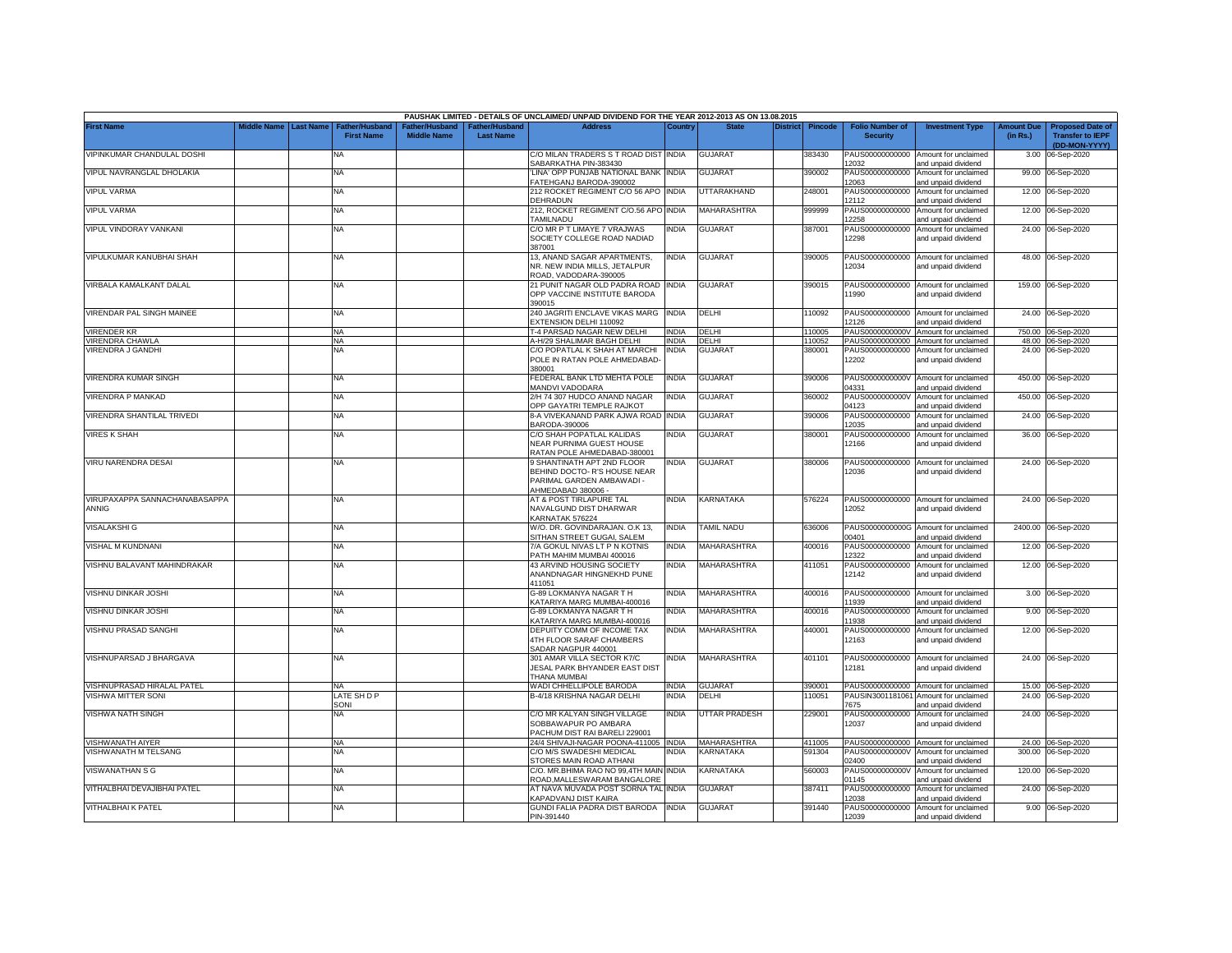|                               |             |                  |                                     |                                     |                                           | PAUSHAK LIMITED - DETAILS OF UNCLAIMED/ UNPAID DIVIDEND FOR THE YEAR 2012-2013 AS ON 13.08.2015           |              |                       |                 |                |                                           |                                                             |                               |                                                                     |
|-------------------------------|-------------|------------------|-------------------------------------|-------------------------------------|-------------------------------------------|-----------------------------------------------------------------------------------------------------------|--------------|-----------------------|-----------------|----------------|-------------------------------------------|-------------------------------------------------------------|-------------------------------|---------------------------------------------------------------------|
| <b>First Name</b>             | Middle Name | <b>Last Name</b> | Father/Husband<br><b>First Name</b> | ather/Husband<br><b>Middle Name</b> | <b>Father/Husband</b><br><b>Last Name</b> | <b>Address</b>                                                                                            | Country      | <b>State</b>          | <b>District</b> | <b>Pincode</b> | <b>Folio Number of</b><br><b>Security</b> | <b>Investment Type</b>                                      | <b>Amount Due</b><br>(in Rs.) | <b>Proposed Date of</b><br><b>Transfer to IEPF</b><br>(DD-MON-YYYY) |
| VITHALBHAI NATHABHAI SOLANKI  |             |                  | <b>NA</b>                           |                                     |                                           | GARASIA WADO GORWA BARODA<br>390003                                                                       | <b>INDIA</b> | <b>GUJARAT</b>        |                 | 390003         | 1949                                      | PAUS00000000000 Amount for unclaimed<br>and unpaid dividend |                               | 3.00 06-Sep-2020                                                    |
| VITHALBHAI RANCHHODBHAI PATEL |             |                  | <b>NA</b>                           |                                     |                                           | AT & POST ADVALA TA AMOD DIST<br>BROACH PIN-392110                                                        | <b>INDIA</b> | <b>GUJARAT</b>        |                 | 392110         | PAUS00000000000<br>12041                  | Amount for unclaimed<br>and unpaid dividend                 |                               | 9.00 06-Sep-2020                                                    |
| VITHALDAS DAYALAL AMIPARA     |             |                  | <b>NA</b>                           |                                     |                                           | DAYALAL DEVRAJBHAI & CO BAZAR<br>ROAD DHORAJI 360410                                                      | <b>INDIA</b> | <b>GUJARAT</b>        |                 | 360410         | PAUS00000000000<br>12308                  | Amount for unclaimed<br>and unpaid dividend                 |                               | 48.00 06-Sep-2020                                                   |
| VITHALDAS HARILAL SHAH        |             |                  | NA                                  |                                     |                                           | VITHAL KRUPA MUSA POLE MEHTA<br>POLE BARODA-390006                                                        | <b>INDIA</b> | <b>GUJARAT</b>        |                 | 390006         | PAUS00000000000<br>12042                  | Amount for unclaimed<br>and unpaid dividend                 |                               | 3.00 06-Sep-2020                                                    |
| VITTHALBHAI PARSHOTTAM PATEL  |             |                  | NA                                  |                                     |                                           | POST KUNJRAV TAL ANAND DIST<br><b>CHEDA 388335</b>                                                        | INDIA        | <b>GUJARAT</b>        |                 | 388335         | PAUS00000000000<br>11934                  | Amount for unclaimed<br>and unpaid dividend                 |                               | 12.00 06-Sep-2020                                                   |
| VIVEK KESHAVRAO MARKANDEYA    |             |                  | NA                                  |                                     |                                           | 606 KAILASH THE HILL SIDE N D A<br>ASHAN ROADPAVDHAN (K)                                                  | INDIA        | MAHARASHTRA           |                 | 411021         | PAUS00000000000<br>12044                  | Amount for unclaimed<br>and unpaid dividend                 |                               | 3.00 06-Sep-2020                                                    |
| <b>VIVEK V DABKE</b>          |             |                  | <b>NA</b>                           |                                     |                                           | <b>VO 83/A CIL COLONY 2ND MAIN</b><br><b>ROAD SANJAYNAGAR BANGALORE</b>                                   | NDIA         | <b>KARNATAKA</b>      |                 | 560094         | PAUS00000000000<br>12260                  | Amount for unclaimed<br>and unpaid dividend                 |                               | 9.00 06-Sep-2020                                                    |
| VRAJESHKUMAR VITHALDAS SHAH   |             |                  | NA                                  |                                     |                                           | -1-720 BANK STREET HYDERABAD INDIA                                                                        |              | <b>ANDHRA PRADESH</b> |                 | 500002         | PAUS0000000000V                           | Amount for unclaimed                                        |                               | 300.00 06-Sep-2020                                                  |
| <b>VRAJLAL MEGHJI CHAVDA</b>  |             |                  | NA                                  |                                     |                                           | KESHAV JIVAN B/H MAHILA<br>COLLEGE NR SETUBANDH SOC<br>SAHAKAR NAGAR MARG RAJKOT                          | NDIA         | <b>GUJARAT</b>        |                 | 360001         | PAUS00000000000<br>12222                  | Amount for unclaimed<br>and unpaid dividend                 |                               | 36.00 06-Sep-2020                                                   |
| VRAJLAL PREMJIBHAI PARMAR     |             |                  | NA                                  |                                     |                                           | 6 GITABHARTI CO HO SO SHREEJI<br>NIVAS DANILIMDA AHMEDABAD-<br>380022                                     | <b>INDIA</b> | <b>GUJARAT</b>        |                 | 380022         | 12201                                     | PAUS00000000000 Amount for unclaimed<br>and unpaid dividend |                               | 12.00 06-Sep-2020                                                   |
| <b>VRJLAL S KANERIA</b>       |             |                  | NA                                  |                                     |                                           | C/O S B S DIST JUNAGADH AT<br>KESHOD 362220                                                               | INDIA        | <b>GUJARAT</b>        |                 | 362220         | PAUS00000000000<br>12316                  | Amount for unclaimed<br>and unpaid dividend                 |                               | 24.00 06-Sep-2020                                                   |
| VRUJMOHAN DWARKADAS PATNI     |             |                  | <b>NA</b>                           |                                     |                                           | C/O NARAYAN VIJAY CARTING CO<br>PRATAPNAGAR BARODA-390004                                                 | INDIA        | <b>GUJARAT</b>        |                 | 390004         | PAUS00000000000<br>12045                  | Amount for unclaimed<br>and unpaid dividend                 | 123.00                        | 06-Sep-2020                                                         |
| <b>VRUSHALI M RAJE</b>        |             |                  | NA                                  |                                     |                                           | C-3 56 VISHRAMYOG L T ROAD<br>BORIVLI WEST MUMBAI 400092                                                  | INDIA        | MAHARASHTRA           |                 | 400092         | PAUS00000000000<br>12275                  | Amount for unclaimed<br>and unpaid dividend                 | 48.00                         | 06-Sep-2020                                                         |
| <b>VUPPALA KRISHNAMURTHY</b>  |             |                  | NA                                  |                                     |                                           | PLOT NO.235 PRAGATHINAGAR<br><b>OPP.JNTU HYDERABAD</b>                                                    | india        | ANDHRA PRADESH        |                 | 500072         | PAUS0000000000V<br>02197                  | Amount for unclaimed<br>and unpaid dividend                 | 300.00                        | 06-Sep-2020                                                         |
| <b>WILSON TD</b>              |             |                  | <b>TM DEVASSY</b>                   |                                     |                                           | THARAYIL HOUSE POLICE STATION<br>ROAD PO OLLUR, TRICHUR<br>DISTRICT KERALA                                | <b>INDIA</b> | KERALA                |                 | 680306         | PAUSIN3016371007<br>8658                  | Amount for unclaimed<br>and unpaid dividend                 | 450.00                        | 06-Sep-2020                                                         |
| <b>WINSTON NORONHA</b>        |             |                  | <b>NA</b>                           |                                     |                                           | E-1, DOSHI MANOR, 60, CHETTY<br>STREET, AYANAVARAM, CHENNAI                                               | India        | TAMIL NADU            |                 | 600023         | 03821                                     | PAUS0000000000W Amount for unclaimed<br>and unpaid dividend |                               | 300.00 06-Sep-2020                                                  |
| WIQUAR AHMAD                  |             |                  | <b>NA</b>                           |                                     |                                           | <b>7574 QURESH NAGAR SADAR</b><br>BAZAR DELHI-110006                                                      | NDIA         | DELHI                 |                 | 110006         | 12363                                     | PAUS00000000000 Amount for unclaimed<br>and unpaid dividend |                               | 36.00 06-Sep-2020                                                   |
| WIRAN WALI ANAND              |             |                  | NA                                  |                                     |                                           | 76 GOKHALE MARKET DELHI-110054 INDIA                                                                      |              | DELHI                 |                 | 110054         |                                           | PAUS00000000000 Amount for unclaimed                        |                               | 12.00 06-Sep-2020                                                   |
| Y NIJALINGPPA                 |             |                  | <b>NA</b>                           |                                     |                                           | C/O TUNGABHADRA FARM<br>SUPPLIES KALAMMA STREET<br><b>BELLARY KARNATAKA</b>                               | NDIA         | KARNATAKA             |                 | 583101         | 12380                                     | PAUS00000000000 Amount for unclaimed<br>and unpaid dividend |                               | 75.00 06-Sep-2020                                                   |
| YAHYA AKBARALY GANDHI         |             |                  | <b>NA</b>                           |                                     |                                           | C/O AKBARALY JAFARJI GANDHI<br><b>/ORA VAD GANDHI BAZAR RAJKOT-</b><br>360001                             | india        | <b>GUJARAT</b>        |                 | 360001         | 12398                                     | PAUS00000000000 Amount for unclaimed<br>and unpaid dividend |                               | 12.00 06-Sep-2020                                                   |
| YAJAMAN NANJUNDAPPA           |             |                  | NA                                  |                                     |                                           | 284,7TH MAIN ROAD UPPER PALACE INDIA<br>ORCHARDS BANGALORE                                                |              | KARNATAKA             |                 | 560080         | 02047                                     | PAUS0000000000Y Amount for unclaimed<br>and unpaid dividend |                               | 450.00 06-Sep-2020                                                  |
| YAMINI H KALLA                |             |                  | NA                                  |                                     |                                           | 10-33 RAVIKUNJ ANAND NAGAR<br><b>BRAMHAPUR GULBARGA</b>                                                   | <b>INDIA</b> | KARNATAKA             |                 | 585101         | PAUS0000000000Y<br>05025                  | Amount for unclaimed<br>and unpaid dividend                 |                               | 600.00 06-Sep-2020                                                  |
| YANAMANDRA RAMCHANDRA RAO     |             |                  | NA                                  |                                     |                                           | H NO 9-21-3 C B M COMPOUND<br>/ISAKHAPATNAM 530003                                                        | <b>INDIA</b> | <b>ANDHRA PRADESH</b> |                 | 530003         | PAUS00000000000<br>12377                  | Amount for unclaimed<br>and unpaid dividend                 |                               | 24.00 06-Sep-2020                                                   |
| YASH BAHRI                    |             |                  | <b>NA</b>                           |                                     |                                           | BA/55-C D D A FLATS ASHOK VIHAR-I<br>DELHI-110052                                                         | <b>INDIA</b> | DELHI                 |                 | 10052          | PAUS00000000000<br>12393                  | Amount for unclaimed<br>and unpaid dividend                 |                               | 24.00 06-Sep-2020                                                   |
| YASH PAL KALRA                |             |                  | NA                                  |                                     |                                           | 996/7 MEHRAULI NEW DELHI-110030                                                                           | <b>INDIA</b> | DELHI                 |                 | 10030          |                                           | PAUS00000000000 Amount for unclaimed                        |                               | 12.00 06-Sep-2020                                                   |
| YASHODA DEVI PURI             |             |                  | NA                                  |                                     |                                           | NO4 BAG FARZANA CIVIL LINES<br>AGRA 282002                                                                | NDIA         | <b>JTTAR PRADESH</b>  |                 | 282002         | PAUS00000000000<br>12387                  | Amount for unclaimed<br>and unpaid dividend                 |                               | 12.00 06-Sep-2020                                                   |
| YASHPAL SINGH                 |             |                  | <b>NA</b>                           |                                     |                                           | H NO 29 NANGLOI DELHI-110041                                                                              | <b>INDIA</b> | DELHI                 |                 | 110041         |                                           | PAUS00000000000 Amount for unclaimed                        |                               | 24.00 06-Sep-2020                                                   |
| YASHVANTI C SHAH              |             |                  | NA                                  |                                     |                                           | 2/4456 SHIVDAS ZAVERINI STREET<br>SAGRAMPURA SURAT 395002                                                 | <b>INDIA</b> | <b>GUJARAT</b>        |                 | 395002         | PAUS00000000000<br>12413                  | Amount for unclaimed<br>and unpaid dividend                 |                               | 12.00 06-Sep-2020                                                   |
| YASHVANTI CHAMPAKLAL SHAH     |             |                  | ΝA                                  |                                     |                                           | 2/4456 SHIVDAS ZAVERI'S SERI<br>SAGRAMPARA SURAT SURAT-                                                   | india        | <b>GUJARAT</b>        |                 | 395002         | PAUS00000000000<br>12399                  | Amount for unclaimed<br>and unpaid dividend                 |                               | 24.00 06-Sep-2020                                                   |
| YASHVANTI CHAMPAKLAL SHAH     |             |                  | <b>NA</b>                           |                                     |                                           | 2/4456 SHIVDAS ZAVERI NI SHERI<br>SAGRAMPURA SURAT 395002                                                 | INDIA        | <b>GUJARAT</b>        |                 | 395002         | PAUS00000000000<br>12417                  | Amount for unclaimed<br>and unpaid dividend                 | 12.00                         | 06-Sep-2020                                                         |
| YASHWANT GOPAL DAMLE          |             |                  | NA                                  |                                     |                                           | C/O. R.B.PRABHUDESAI,B-405<br>CHANDIWALA COMPLEX<br>C.H.S.CHANDANWADI, PANCH<br>PAKHEDI THANE(WEST)400601 | INDIA        | MAHARASHTRA           |                 | 400601         | PAUS00000000000<br>12422                  | Amount for unclaimed<br>and unpaid dividend                 |                               | 87.00 06-Sep-2020                                                   |
| YATIN NARVERKAR               |             |                  | NA                                  |                                     |                                           | <b>D-11 SWAPNALOK APARTMENTS</b><br>OPP MUKTANAND BUS STOP<br><b>KARELIBAUG VADODARA 390018</b>           | INDIA        | <b>GUJARAT</b>        |                 | 390018         | 12418                                     | PAUS00000000000 Amount for unclaimed<br>and unpaid dividend |                               | 24.00 06-Sep-2020                                                   |
| YATIN P PATEL                 |             |                  | <b>NA</b>                           |                                     |                                           | 34, MADHUVAN TOWER MADALPUR INDIA<br>JNDER BRIDGE ELLISBRIDGE<br>AHMEDABAD 380006                         |              | <b>GUJARAT</b>        |                 | 380006         | 12404                                     | PAUS00000000000 Amount for unclaimed<br>and unpaid dividend |                               | 9.00 06-Sep-2020                                                    |
| YEKKALA DEVI ADINARAYANA      |             |                  | NA                                  |                                     |                                           | DNO 21-16-4, NR PAPPULA MILL<br>MADHURANAGAR VIJAYAWADA                                                   | india        | <b>ANDHRA PRADESH</b> |                 | 520011         | 01109                                     | PAUS0000000000Y Amount for unclaimed<br>and unpaid dividend |                               | 120.00 06-Sep-2020                                                  |